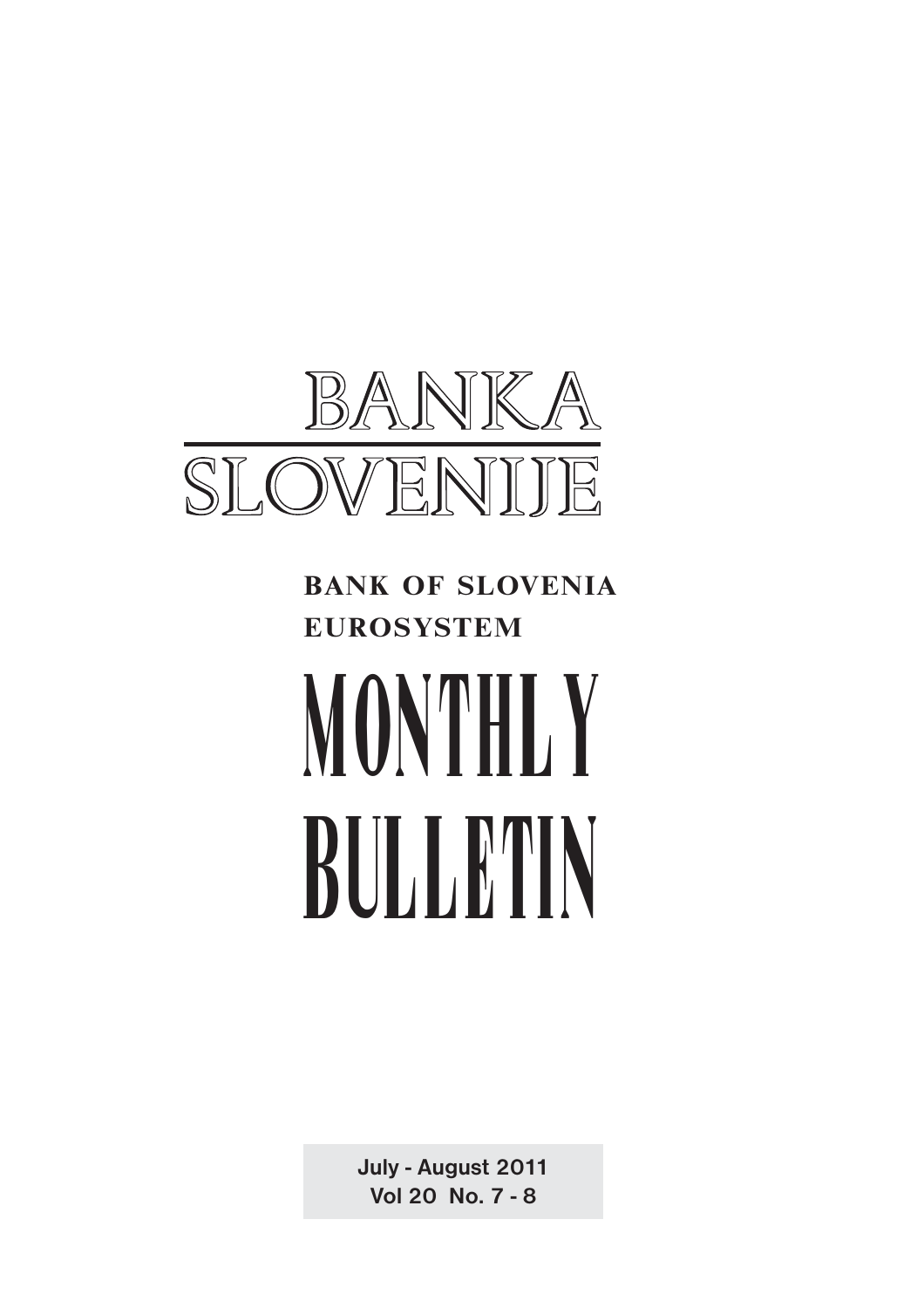

| Published by:           | <b>BANKA SLOVENIJE</b><br>Slovenska 35,<br>1000 Ljubljana<br>Slovenija<br>tel.: +386 (1) 4719000<br>fax.: +386 (1) 2515516<br>E-mail: bilten@bsi.si<br>http://www.bsi.si/<br>SWIFT: BSLJ SI 2X                                                                                                                                               |
|-------------------------|----------------------------------------------------------------------------------------------------------------------------------------------------------------------------------------------------------------------------------------------------------------------------------------------------------------------------------------------|
| <b>Editorial Board:</b> | Mr. Janez FABIJAN, Vice Governor<br>Mr. Matjaž NOČ, Financial Statistics<br>Mr. Damjan KOZAMERNIK, Analysis and Research<br>Mr. Tomaž KOŠAK, Financial Stability<br>Mr. Ernest ERMENC, Accounting<br>Mr. Neven BORAK, Advisor to the Governor<br>Mrs. Danica PRELOVŠEK, Advisor to the Governor<br>Mr. Franc DRENOVEC, Analysis and Research |
| Printed by:             | Tiskarna Radovljica d.o.o.                                                                                                                                                                                                                                                                                                                   |
|                         | Publication and other public use of data from this publication is<br>permitted subject to statement of the source.<br>Publication is available on the Web.                                                                                                                                                                                   |
|                         | ISSN 1318-0770 (print)<br>ISSN 1518-209X (online)                                                                                                                                                                                                                                                                                            |
|                         | Ta publikacija je na voljo tudi v slovenščini.                                                                                                                                                                                                                                                                                               |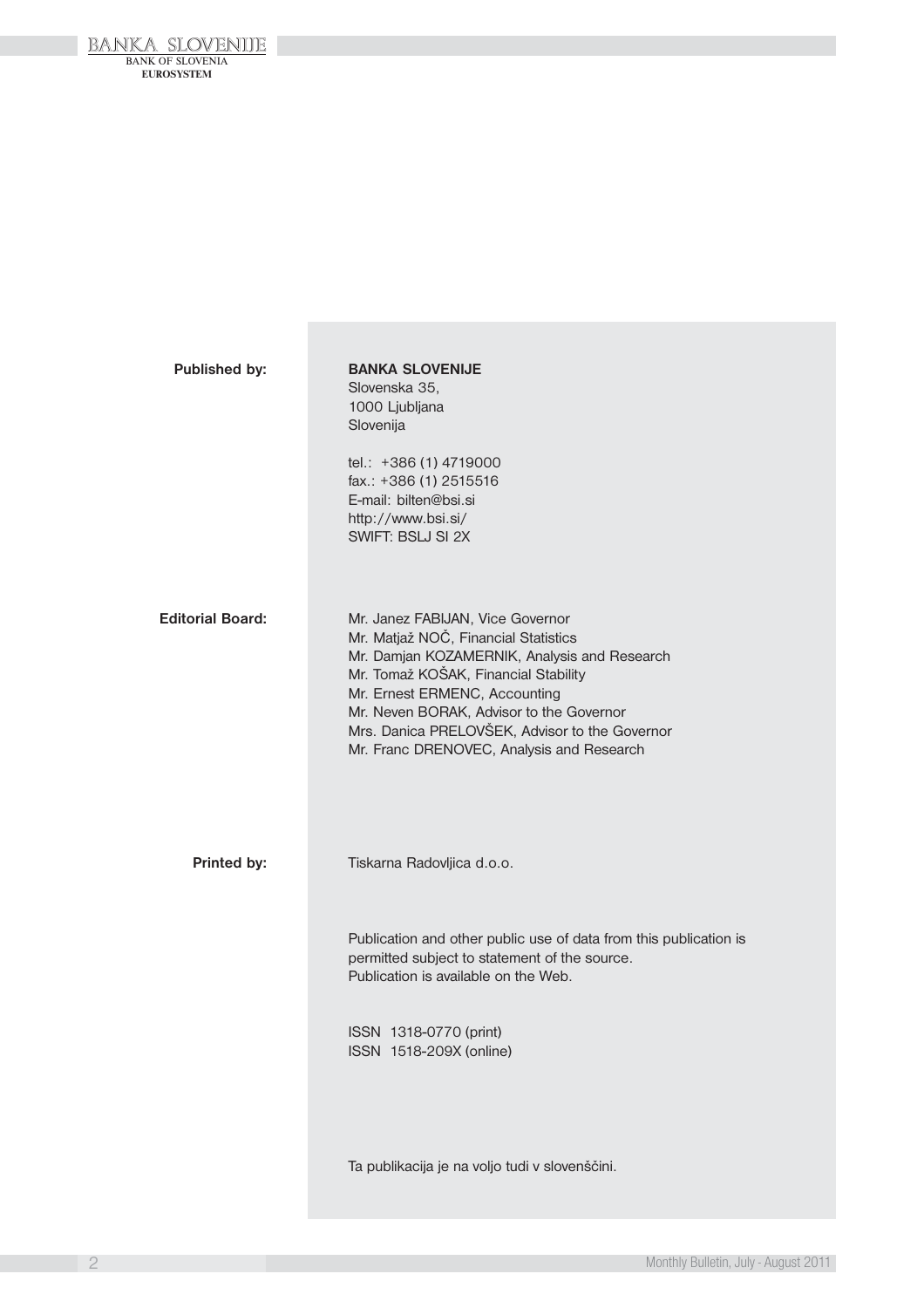#### **Important information**

Monthly Bulletin of Bank of Slovenia has been, from the number 2-3 for February-March 2007, volume 16, partly changed in its content and form.

The preannouncement of the change has been published on the web page of the Bank of Slovenia in January 2007.

The main changes are as follows:

- The beginning of publishing the statistical data of value, which refer to the period after the entry to the euro area, in the official domestic currency - euro. The data of value for the previous period will continue to be published in tolars, as the official Slovenian currency in that period. The data in euros are in the tables separated from the data in tolars by line.
- The change in the concept of the international monetary reserves because of the entry to the Economic and monetary union. Among the Slovenian international monetary reserves after the entry to the euro area, compared to the period before, there are no longer assets in euro as well as the claims on the euro area residents. More explanation is available in: "The statistical treatment of the international monetary reserves at the entry of Slovenia to the euro area" (slovenian), in the chapter Methodological information on the internet page: http://www.bsi.si/en/financial-data.asp?MapaId=64.
- The change in the presentation of the currency in the circulation to the standards of the euro area.
- The accommodation of the balance sheet of Bank of Slovenia to its activities in the framework of the Eurosystem.
- The beginning of the publishing of the interest rates of the euro area money market as well as the publishing of the whole set of the interest rates of the Monetary financial institutions according to the ECB's methodology.
- The beginning of the publishing of the financial accounts statistics in the new chapter.
- · Colour separation of the individual statistical chapters, to alleviate search and because of the link of the chapters to the specialised publications.

More information can be found in Methodological Notes in the Bank of Slovenia monthly Bulletin.

The entry to the euro area (on 1.1.2007) caused a break in the time series of the statistical tables in the Monthly bulletin in cases where the "currency" is an attribute. An expected reclassification takes place, for example of the stock of outstanding loans in euros from the time series of "foreign currency" before the introduction to the time series of "domestic currency" after the introduction of euro. To enable easier reconstruction of this change, the shares of the Euro amounts in stocks of the foreign currency in the tables 1.3, 1.4, 1.5 and 1.6 on 31.12.2004, 31.12.2005 and 31.12.2006 are published in the chapter Methodological notes.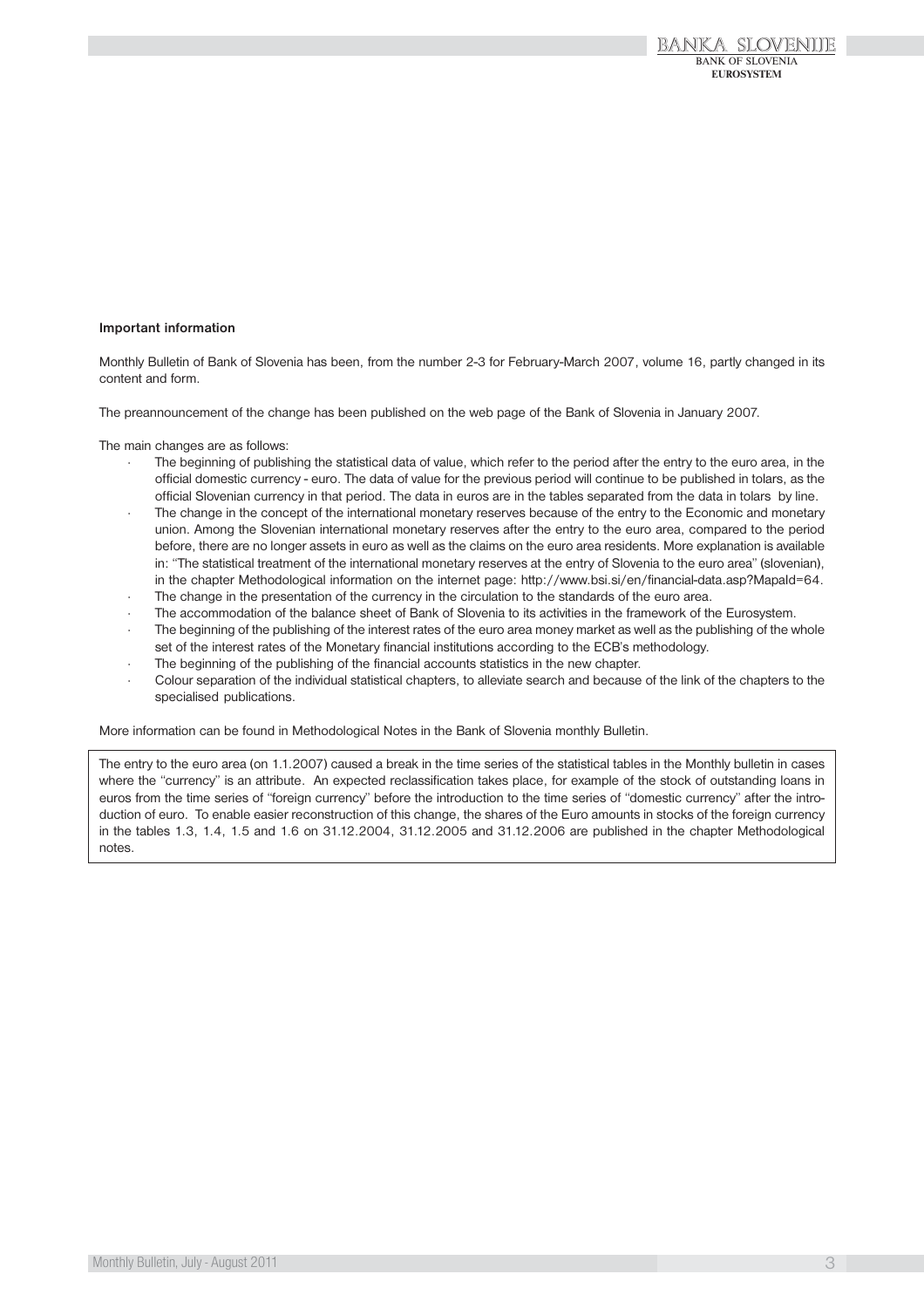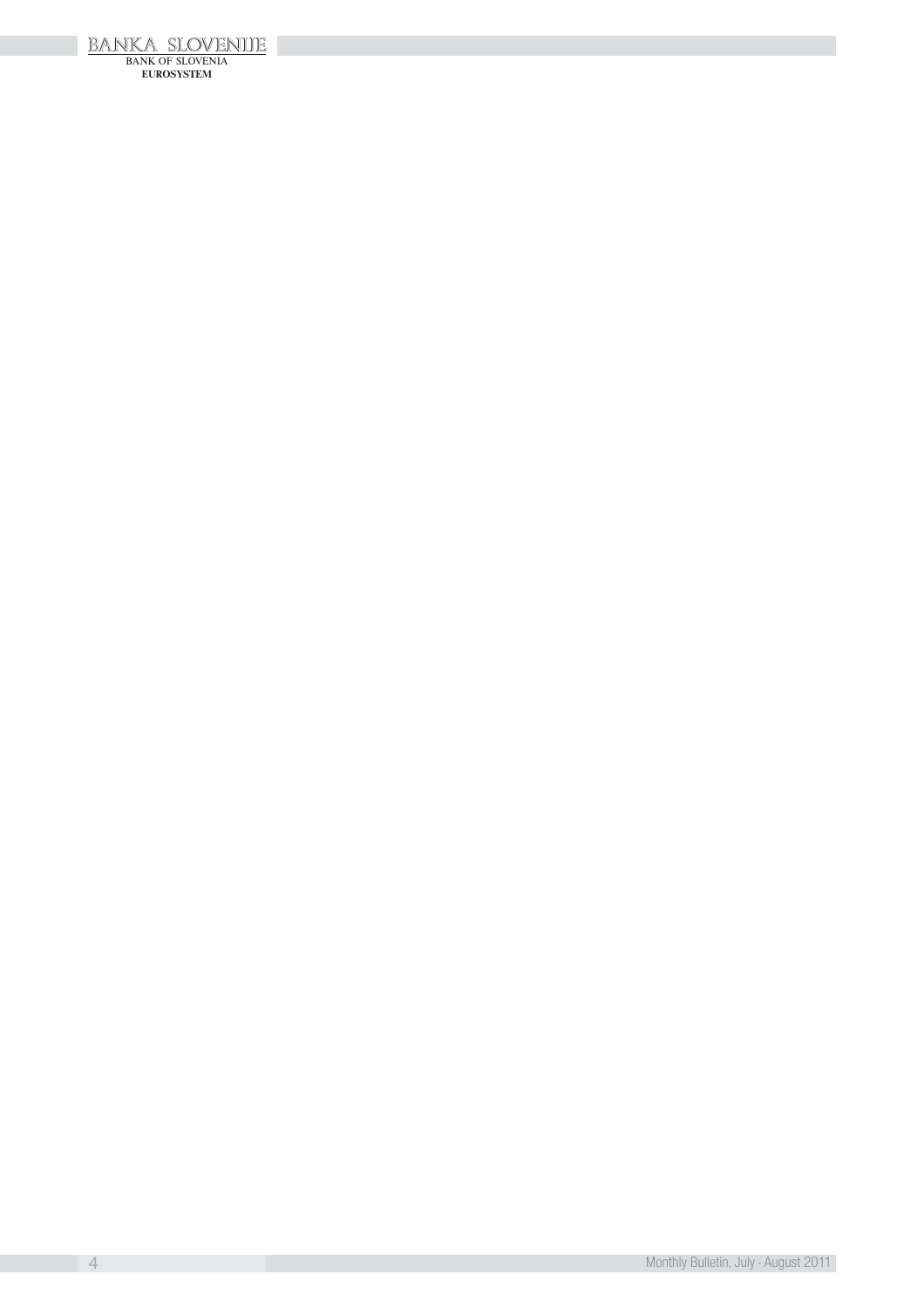# TABLE OF CONTENTS

#### **REPUBLIC OF SLOVENIA:** General Information **I. ECONOMIC AND FINANCIAL DEVELOPMENTS** 1. International Environment 2. Economic Activity and Labour Market 3. Price Developments 4. Balance of Payments 5. Public Finance 6. Banking System 7. Domestic Financial Markets **II. STATISTICAL TABLES** Money and Financial Institutions Financial Markets and Payment Systems Balance of Payments and External Position Public Finance Financial Accounts Non-Financial Accounts and General Economic Statistics **III. BANKING INSTITUTIONS IN SLOVENIA VI. NOTES ON METHODOLOGY** Review of the links Advance release calendar 6 1-26 1 3 28 47 83 90 98 1 1 28 29

#### **Legend:**

|                   | no occurence                           |
|-------------------|----------------------------------------|
|                   | not available                          |
|                   | provisional or estimated               |
| $\star$           | corrected data                         |
|                   | average                                |
| $\Omega$          | value less than 0.5                    |
| $1, 2, 3, \ldots$ | footnote, explained in Notes Methology |
| n.a.              | not applicable                         |

Sums of part figures may differ from totals due to roundings. The data in euros and the data in tolars are separated with line.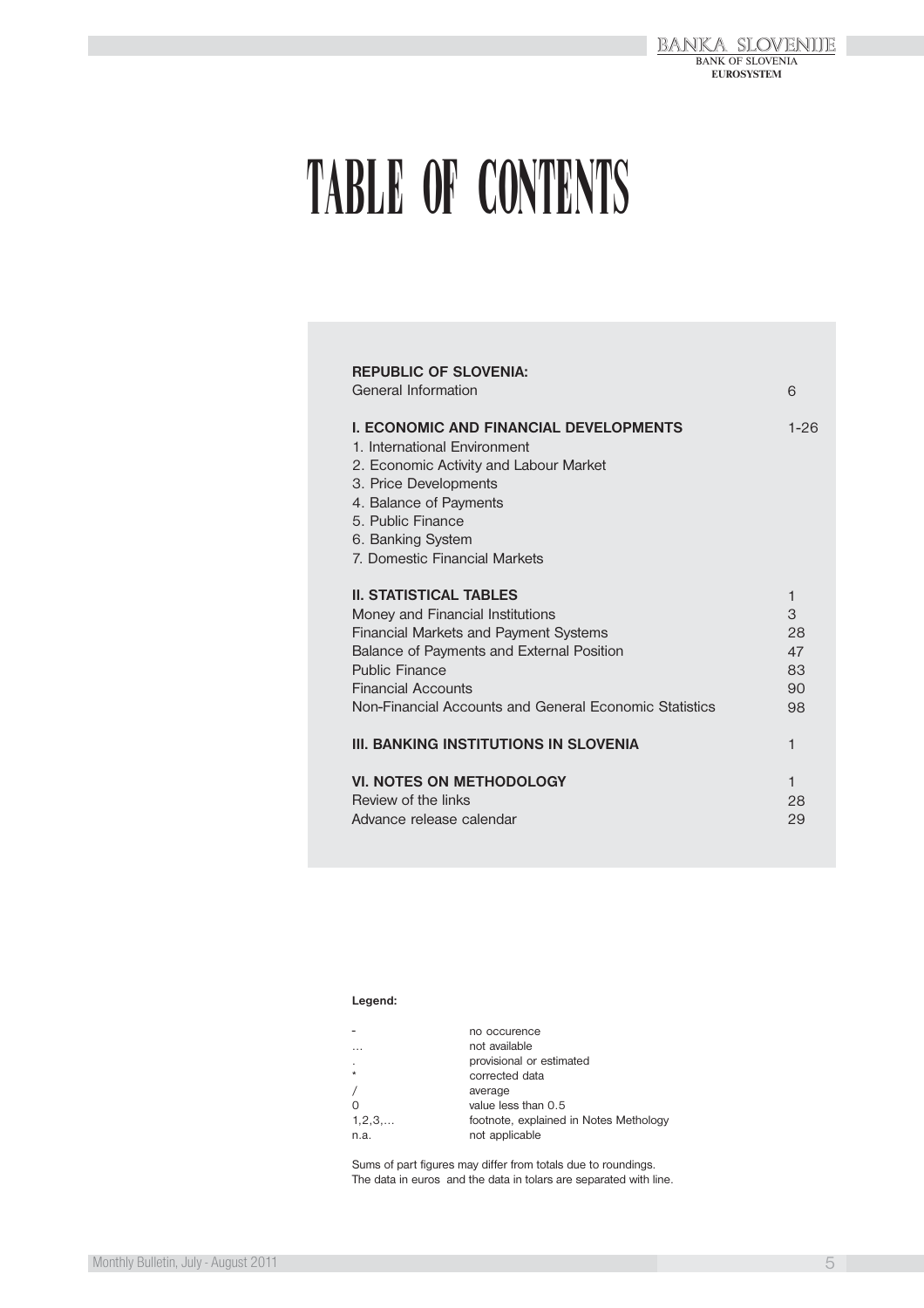# REPUBLIC OF SLOVENIA: GENERAL INFORMATION

|                                        |           |                 | Date or period of |
|----------------------------------------|-----------|-----------------|-------------------|
|                                        |           | Measured in:    | data:             |
|                                        |           |                 |                   |
| Area                                   | 20,273    | km <sup>2</sup> | 2011              |
| Population                             | 2,050,189 | number          | 12.31.2010        |
| Population growth                      | 0.16      | $\frac{0}{0}$   | 12.31.2010        |
| Population density                     | 101.1     | number / $km^2$ | 12.31.2010        |
| Population of City Community Ljubljana | 280,140   | number          | 12.31.2010        |
| Origin of value added:                 |           |                 | 2010              |
| Agriculture                            | 2.5       | $\frac{0}{0}$   |                   |
| Industry                               | 23.6      | $\frac{0}{0}$   |                   |
| Construction                           | 6.4       | $\frac{0}{0}$   |                   |
| Services                               | 67.7      | $\frac{0}{0}$   |                   |
| Total                                  | 100.0     | $\frac{0}{0}$   |                   |
| GDP real annual change                 | 1.4       | $\frac{0}{0}$   | 2010              |
| Industrial production annual change    | 1.9       | $\frac{0}{0}$   | June 2011         |
| Total employment annual change         | $-1.1$    | $\frac{0}{0}$   | June 2011         |
| Unemployment rate (ILO definition)     | 7.8       | $\frac{0}{0}$   | Apr. - Jun., 2010 |
| Annual inflation rate                  | 0.9       | $\frac{0}{0}$   | August, 2011      |
| General government:                    |           |                 |                   |
| revenue                                | 43.5      | % BDP           | 2010              |
| surplus/deficit                        | $-5.5$    | $%$ BDP         | 2010              |
| Trade balance                          | 42.3      | mio EUR         | June 2011         |
| BOP current account                    | 127.5     | mio EUR         | June 2011         |
| Intemational reserves                  | 778.3     | mio EUR         | 07.31.2011        |
| Foreign exchange reserves              | 335.8     | mio EUR         | 07.31.2011        |
| Net foreign debt                       | 10,840    | mio EUR         | 06.30.2011        |
| Gross foreign debt                     | 42,351    | mio EUR         | 06.30.2011        |

Currency unit since January 2007: Euro (EUR) 1EUR = 239.64 SIT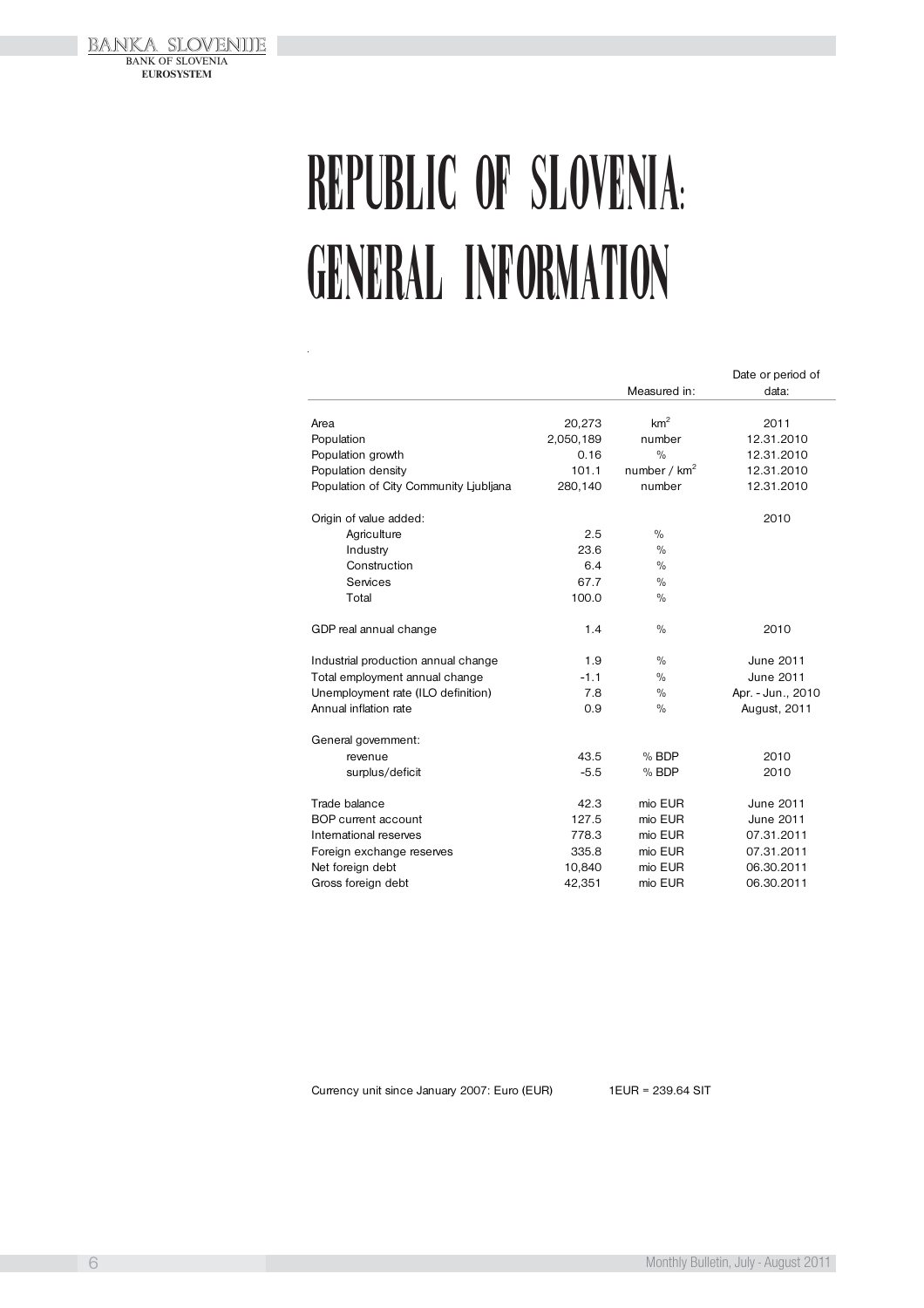# I. ECONOMIC AND FINANCIAL DEVELOPMENTS

#### **I. ECONOMIC AND FINANCIAL DEVELOPMENTS**

- 1. International Environment
- 2. Economic Activity and Labour Market
- 3. Price Developments
- 4. Balance of Payments
- 5. Public Finance
- 6. Banking System
- 7. Domestic Financial Markets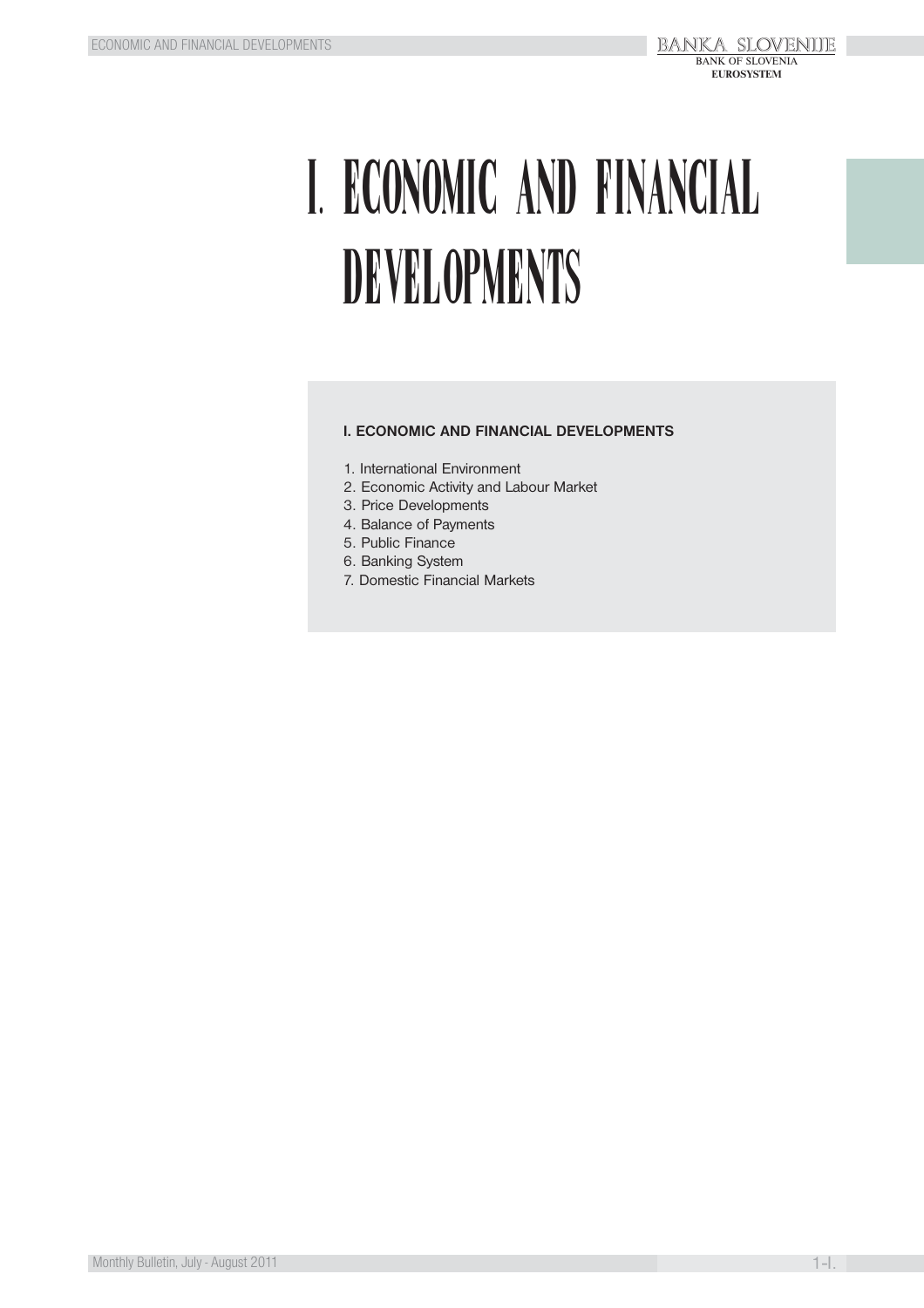**EUROSYSTEM**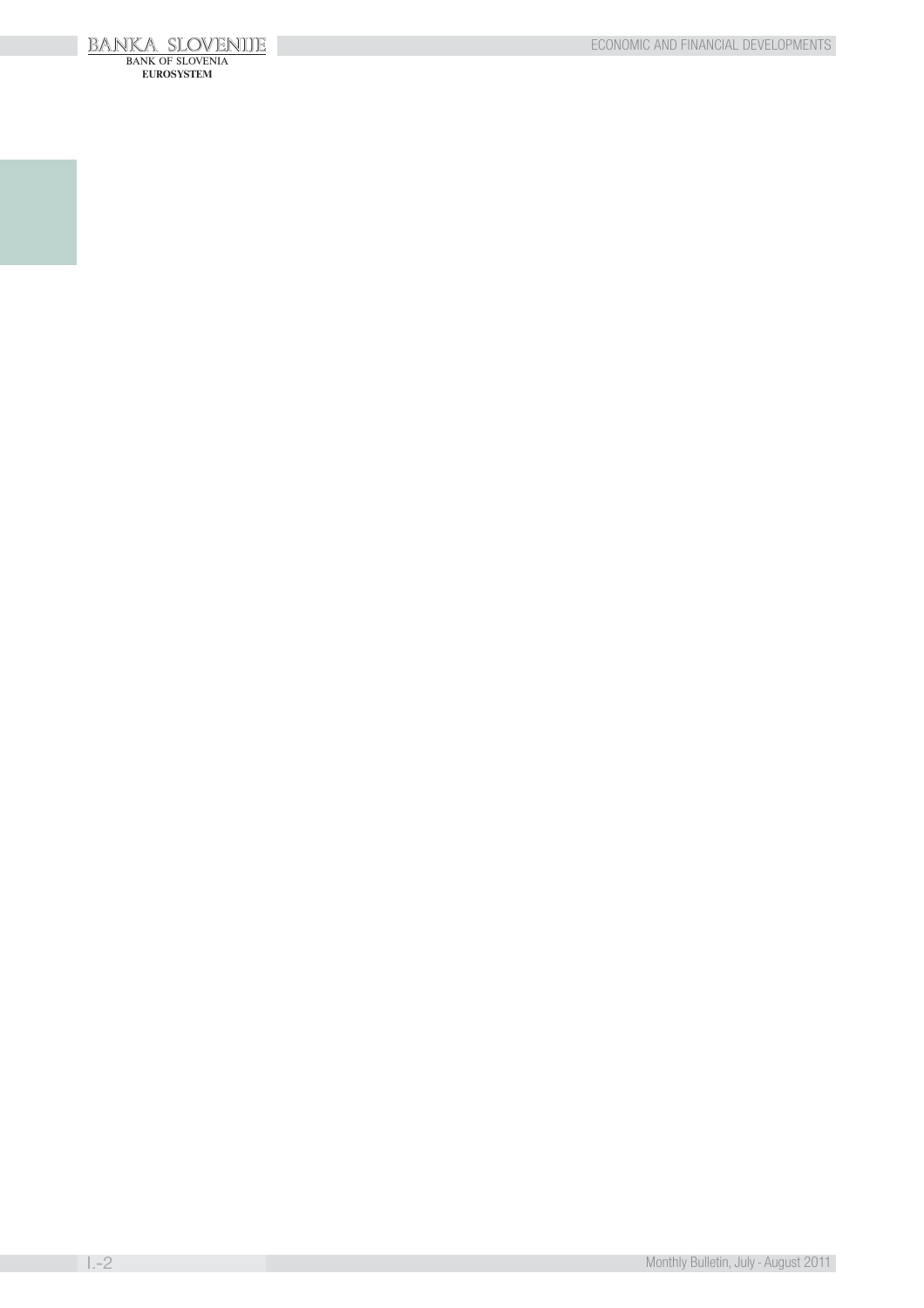# II. STATISTICAL TABLES

#### **1. Money and Financial Institutions**

- 1.1. Monetary Aggregates
- 1.2. Consolidated Balance Sheet of Monetary Financial Institutions
- 1.3. Balance Sheet of the Bank of Slovenia
- 1.4. Balance Sheet of Other Monetary Financial Institutions
- 1.5. Selected Assets of Other Monetary Financial Institutions by Sector
- 1.6. Selected Liabilities of Other Monetary Financial Institutions by Sector
- 1.7. Balance Sheet of the Bank of Slovenia - instruments
- 1.8.1. Investment funds assets according to the type of fund
- 1.8.2. Investment funds liabilities according to the type of fund

#### **2. Financial Markets and Payment Systems**

- 2.1. Bank of Slovenia Interest Rates
- 2.2. Interbank Money Market Rates and Indexation Clauses
- 2.3. European Central Bank Interest Rates
- 2.3.1. Harmonised Long-term Interest Rates for Convergence Assessment Purposes
- 2.4.1. Monetary Financial Institutions - Interest rates on Outstanding Amounts in Domestic Currency
- 2.4.2. Monetary Financial Institutions Interest Rates and Volumes on New Deposits in Domestic Currency
- 2.4.3. Monetary Financial Institutions Interest Rates and Volumes on New Loans to Households in Domestic Currency
- 2.4.4. Monetary Financial Institutions Interest Rates and Volumes on New Loans to Non-financial corporations in Domestic Currency
- 2.5. Government Securities Rates
- 2.6.1a. Selected Bank of Slovenia Exchange Rates Average Rates to 31.12.2006
- 2.6.1b. Selected Bank of Slovenia Exchange Rates End of Month Rates to 31.12.2006
- 2.6.2a. European Central Bank exchange rates Average Rates
- 2.6.2b. European Central Bank exchange rates End of Month Rates
- 2.7. TARGET2 and SEPA internal credit transfer (SEPA IKP) transactions
- 2.8. Payment Cards
- 2.9. Other Payment Instruments and Innovative Payment Schemes
- 2.10. Electronic Banking
- $2.11.$ Credit Transfers
- 2.12. Debit Transfers
- 2.13. Network of Commercial Banks

#### **3. Balance of Payments and External Position**

- 3.1. Balance of Payments 1988-1993
- 3.2. Balance of Payments
- 3.3. Current Account by countries
- 3.4. Capital and Financial Account by countries
- 3.5. Trade in goods by countries
- 3.6. International Investment Position
- 3.7.1. International Investment Position by countries - Assets
- 3.7.2. International Investment Position by countries Liabilities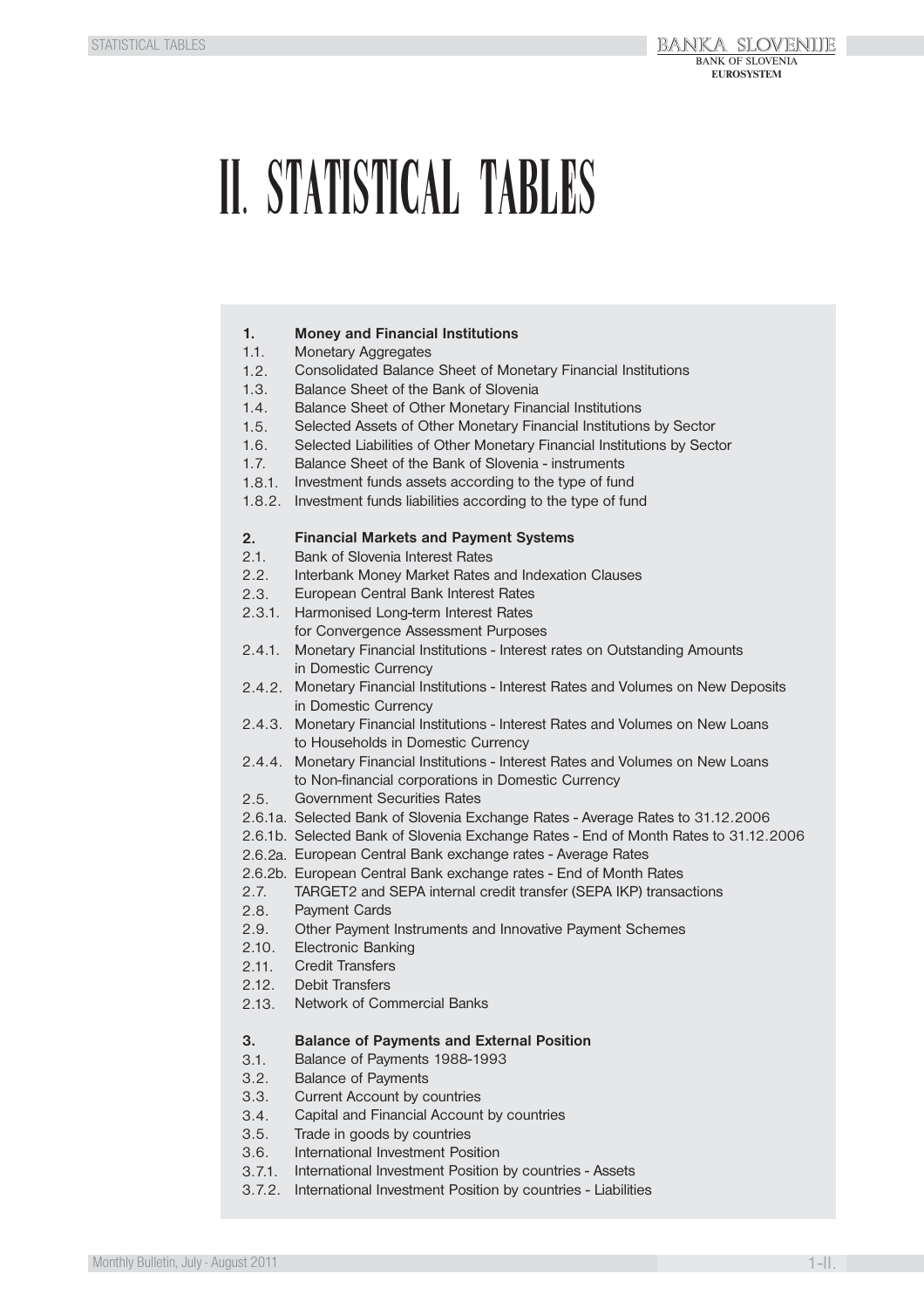- 3.8. Net external debt position 1994 2000
- 3.9. Net external debt position
- 3.10. Gross External Debt 1994 2000
- 3.11. Gross External Debt
- 3.12. International reserves

#### **4. Public Finance**

- 4.1. Non-financial and Financial Accounts (ESA 95) of the General Government sector
- 4.2. Non-financial Account of the General Government sector (ESA 95)
- 4.3. Non-financial Account of the General Government sector - share in GDP (ESA 95)
- 4.4. Financial Account of the General Government sector (ESA 95)
- 4.5. Financial Account of the General Government sector - share in GDP (ESA 95)
- 4.6. Revenues and Expenditures of the General Government
- 4.7. Lending, Repayments and Financing of the General Government
- 4.8. Central budget debt

#### **5. Financial Accounts**

- 5.1. Non-consolidated financial assets - outstanding amounts
- 5.2. Non-consolidated liabilities outstanding amounts
- 5.3. Net financial assets
- 5.4. Non-consolidated transactions in financial assets
- 5.5. Non-consolidated transactions in liabilities
- 5.6. Net financial transactions

#### **6. Non-Financial Accounts and General Economic Statistics**

- 6.1. Expenditure on gross domestic product
- 6.2. Expenditure on gross domestic product (growth rates)
- 6.3. Gross domestic product by activity
- 6.4. Gross domestic product by activity (growth rates)
- 6.5. Industrial production index
- 6.6. Industrial production index (growth rates)
- 6.7. Turnover and new orders in industry
- 6.8. Turnover and new orders in industry (growth rates)
- 6.9. Business tendency and consumer surveys (part 1)
- 6.10. Business tendency and consumer surveys (part 2)
- 6.11. Employment by Labour Force Survey (ILO)
- 6.12. Unemployment by Labour Force Survey (ILO)
- 6.13. Average Wages and Salaries
- 6.14. Nominal effective exchange rate and Real harmonised competitiveness indicators
- 6.15. Consumer price index
- 6.16. Consumer price index (growth rates)
- 6.17. Industrial producer price index
- 6.18. Industrial producer price index (growth rates)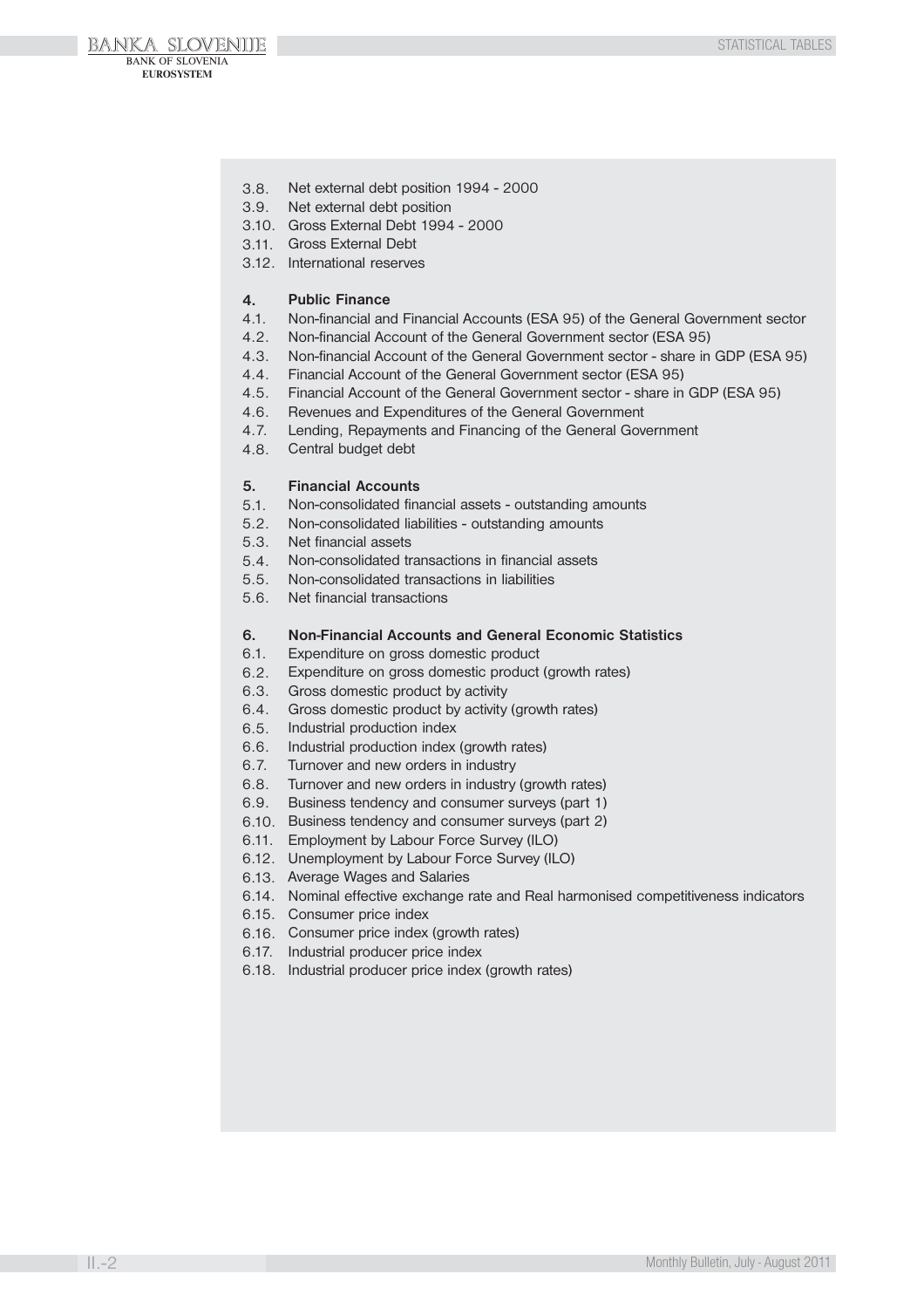# 1.1. Monetary Aggregates

| Until        |                      |              | Before the entry of Slovenia into EMU |                                  | After the entry of Slovenia into EMU |                                                            |                  |                |  |  |
|--------------|----------------------|--------------|---------------------------------------|----------------------------------|--------------------------------------|------------------------------------------------------------|------------------|----------------|--|--|
|              | 31.12.2006 in        |              | Monetary aggregates of Slovenia       |                                  |                                      | The contribution of Slovenia to monetary aggregates of EMU |                  |                |  |  |
| mio SIT from |                      |              |                                       |                                  |                                      |                                                            |                  |                |  |  |
|              | 01.01.2007 in        |              |                                       |                                  | M1 (without                          | M2 (without                                                | M3 (without      | Currency in    |  |  |
| mio EUR      |                      | M1           | M <sub>2</sub>                        | MЗ                               | currency in                          | currency in                                                | currency in      | circulation    |  |  |
|              |                      |              |                                       |                                  | circulation)                         | circulation)                                               | circulation)     | (ECB key)      |  |  |
|              | Column               | $\mathbf{1}$ | $\boldsymbol{2}$                      | 3                                | 4                                    | 5                                                          | 6                | $\overline{7}$ |  |  |
|              | Code                 |              |                                       |                                  |                                      |                                                            |                  |                |  |  |
| 2004         | 31. Dec.             | 1,370,415    | 3,239,945                             | 3,980,215                        | ÷,                                   | $\overline{a}$                                             | $\overline{a}$   | ÷,             |  |  |
| 2005         | 31. Dec.             | 1,682,477    | 3,493,226                             | 3,502,771                        | ä,                                   |                                                            | L,               |                |  |  |
| 2006         | 31. Dec.             | 1,834,106    | 3,778,032                             | 3,786,146                        |                                      |                                                            | L,               |                |  |  |
|              |                      |              |                                       |                                  |                                      |                                                            |                  |                |  |  |
| 2006         | 30. Jun.             | 1,791,682    | 3,650,179                             | 3,656,871                        |                                      |                                                            | ٠                |                |  |  |
|              | $31.$ Jul.           | 1,781,345    | 3,658,570                             | 3,665,574                        |                                      |                                                            | L,               |                |  |  |
|              | 31. Aug.             | 1,784,442    | 3,648,121                             | 3,655,773                        |                                      |                                                            | L,               |                |  |  |
|              | 30. Sep.             | 1,795,790    | 3,713,480                             | 3,720,733                        |                                      |                                                            | ä,               |                |  |  |
|              | 31. Oct.             | 1,777,451    | 3,690,771                             | 3,698,299                        |                                      |                                                            | $\overline{a}$   |                |  |  |
|              | 30. Nov.             | 1,777,757    | 3,710,262                             | 3,718,196                        |                                      |                                                            | ä,               |                |  |  |
|              | 31. Dec.             | 1,834,106    | 3,778,032                             | 3,786,146                        |                                      |                                                            | L,               |                |  |  |
|              |                      | ÷            | ÷,                                    | $\frac{1}{2}$                    |                                      |                                                            |                  |                |  |  |
| 2007<br>2008 | 31. Dec.<br>31. Dec. | ä,           | i.                                    | ÷,                               | 7,149                                | 17,441<br>18,341                                           | 16,595<br>18,065 | 2,698          |  |  |
| 2009         | 31. Dec.             |              |                                       | ÷,                               | 6,886<br>7,419                       | 18,791                                                     | 18,540           | 2,995<br>3,288 |  |  |
| 2010         | 31. Dec.             |              |                                       | ٠                                | 8,420                                | 19,095                                                     | 18,984           | 3,449          |  |  |
|              |                      |              |                                       |                                  |                                      |                                                            |                  |                |  |  |
| 2007         | 28. Feb.             |              |                                       | ٠                                | 6,955                                | 15,353                                                     | 15,276           | 2,420          |  |  |
|              | 31. Mar.             |              |                                       | ÷,                               | 6,948                                | 15,581                                                     | 15,451           | 2,500          |  |  |
|              | 30. Apr.             |              | ä,                                    | ÷,                               | 6,974                                | 15,520                                                     | 15,422           | 2,487          |  |  |
|              | 31. May.             |              |                                       | $\overline{a}$                   | 7,146                                | 15,856                                                     | 15,764           | 2,536          |  |  |
|              | 30. Jun.             |              | ä,                                    | ÷,                               | 7,287                                | 16,157                                                     | 16,073           | 2,575          |  |  |
|              | 31. Jul.             |              |                                       | ÷,                               | 7,355                                | 16,557                                                     | 16,447           | 2,597          |  |  |
|              | 31. Aug.             |              | ä,                                    | ÷,                               | 7,240                                | 16,740                                                     | 16,552           | 2,584          |  |  |
|              | 30. Sep.             |              | i,                                    | $\overline{a}$                   | 7,257                                | 16,767                                                     | 16,598           | 2,599          |  |  |
|              | 31. Oct.             |              | ä,                                    | $\overline{a}$                   | 7,028                                | 17,106                                                     | 16,686           | 2,587          |  |  |
|              | 30. Nov.             |              |                                       | ÷,                               | 6,871                                | 16,819                                                     | 15,943           | 2,625          |  |  |
|              | 31. Dec.             |              |                                       | ×,                               | 7,149                                | 17,441                                                     | 16,595           | 2,698          |  |  |
|              |                      |              |                                       |                                  |                                      |                                                            |                  |                |  |  |
| 2008         | 31. Jan.             |              |                                       | ×,                               | 7,168                                | 17,261                                                     | 16,557           | 2,580          |  |  |
|              | 29. Feb.             |              |                                       | ä,                               | 6,862                                | 17,201                                                     | 16,425           | 2,601          |  |  |
|              | 31. Mar.             |              |                                       | ٠                                | 7,070                                | 17,489                                                     | 16,456           | 2,627          |  |  |
|              | 30. Apr.             |              | ä,                                    | $\overline{a}$                   | 6,944                                | 17,641                                                     | 16,500           | 2,648          |  |  |
|              | 31. May.             |              |                                       | $\overline{a}$                   | 7,120                                | 17,853                                                     | 16,385           | 2,681          |  |  |
|              | 30. Jun.             |              |                                       | ÷,                               | 7,341                                | 18,083                                                     | 16,589           | 2,687          |  |  |
|              | 31. Jul.             |              | ä,                                    | ÷,                               | 7,020                                | 18,029                                                     | 16,694           | 2,734          |  |  |
|              | 31. Aug.             |              |                                       | ٠                                | 6,986                                | 17,999                                                     | 16,669           | 2,737          |  |  |
|              | 30. Sep.<br>31. Oct. |              | ä,                                    | ÷,                               | 7,191                                | 18,283                                                     | 17,058           | 2,731          |  |  |
|              | 30. Nov.             |              | ä,                                    | ÷,                               | 6,880                                | 17,921                                                     | 16,836           | 2,898          |  |  |
|              | 31. Dec.             |              |                                       | $\overline{a}$<br>$\overline{a}$ | 6,888                                | 17,935                                                     | 17,472           | 2,932          |  |  |
|              |                      |              |                                       |                                  | 6,886                                | 18,341                                                     | 18,065           | 2,995          |  |  |
| 2009         | 31. Jan.             |              |                                       | ٠                                | 6,716                                | 18,416                                                     | 18,177           | 3,043          |  |  |
|              | 28. Feb.             |              |                                       | ٠                                | 6,712                                | 18,630                                                     | 18,019           | 3,061          |  |  |
|              | 31. Mar.             |              |                                       | $\overline{\phantom{a}}$         | 6,838                                | 18,675                                                     | 18,462           | 3,075          |  |  |
|              | 30. Apr.             |              |                                       |                                  | 6,839                                | 18,563                                                     | 18,250           | 3,102          |  |  |
|              | 31. May.             |              |                                       | ×,                               | 7,184                                | 18,711                                                     | 18,713           | 3,136          |  |  |
|              | 30. Jun.             |              | i.                                    | $\qquad \qquad \blacksquare$     | 7,419                                | 18,787                                                     | 18,783           | 3,131          |  |  |
|              | 31. Jul.             | ÷,           |                                       | $\overline{a}$                   | 7,135                                | 18,613                                                     | 18,370           | 3,166          |  |  |
|              | 31. Aug.             | ä,           |                                       | ×,                               | 7,279                                | 18,643                                                     | 18,387           | 3,147          |  |  |
|              | 30. Sep.             | L,           | i,                                    | ÷,                               | 7,340                                | 18,701                                                     | 18,445           | 3,151          |  |  |
|              | 31. Oct.             | ä,           | ÷,                                    | $\qquad \qquad \blacksquare$     | 7,224                                | 18,600                                                     | 18,343           | 3,172          |  |  |
|              | 30. Nov.             |              | i,                                    | $\frac{1}{2}$                    | 7,330                                | 18,664                                                     | 18,434           | 3,182          |  |  |
|              | 31. Dec.             | ä,           | ÷,                                    | $\frac{1}{2}$                    | 7,419                                | 18,791                                                     | 18,540           | 3,288          |  |  |
|              | 2010 31. Jan.        |              |                                       | $\overline{\phantom{m}}$         |                                      |                                                            | 18,677           | 3,228          |  |  |
|              | 28. Feb.             | ÷            | i,                                    | ×,                               | 7,449<br>7,429                       | 18,856<br>18,757                                           | 18,463           | 3,235          |  |  |
|              | 31. Mar.             | ä,           | ä,                                    | ÷,                               | 7,617                                | 18,917                                                     | 18,653           | 3,276          |  |  |
|              | 30. Apr.             | L,           | i,                                    | ÷,                               | 7,663                                | 18,928                                                     | 18,633           | 3,273          |  |  |
|              | 31. May.             | ä,           | ÷,                                    | $\qquad \qquad \blacksquare$     | 7,976                                | 19,184                                                     | 18,884           | 3,310          |  |  |
|              | 30. Jun.             |              | i,                                    | ×,                               | 8,272                                | 19,037                                                     | 18,750           | 3,339          |  |  |
|              | 31. Jul.             | ä,           | i,                                    | $\qquad \qquad \blacksquare$     | 8,190                                | 19,071                                                     | 18,885           | 3,394          |  |  |
|              | 31. Aug.             |              | L,                                    | ÷,                               | 8,292                                | 19,083                                                     | 18,868           | 3,352          |  |  |
|              | 30. Sep.             | ä,           | ÷,                                    | $\qquad \qquad \blacksquare$     | 8,233                                | 18,962                                                     | 18,777           | 3,346          |  |  |
|              | 31. Oct.             | L,           | ÷,                                    | $\frac{1}{2}$                    | 8,231                                | 18,948                                                     | 18,754           | 3,369          |  |  |
|              | 30. Nov.             | ä,           | i,                                    | ÷,                               | 8,363                                | 19,115                                                     | 18,979           | 3,373          |  |  |
|              | 31. Dec.             | L,           | i,                                    | ÷,                               | 8,420                                | 19,095                                                     | 18,984           | 3,449          |  |  |
|              |                      |              |                                       |                                  |                                      |                                                            |                  |                |  |  |
| 2011         | 31. Jan.             |              |                                       | $\overline{\phantom{m}}$         | 8,482                                | 19,086                                                     | 18,969           | 3,377          |  |  |
|              | 28. Feb.             | ä,           | ÷,                                    | ×,                               | 8,492                                | 19,143                                                     | 19,020           | 3,369          |  |  |
|              | 31. Mar.             |              |                                       | ÷,                               | 8,424                                | 19,008                                                     | 18,883           | 3,384          |  |  |
|              | 30. Apr.             |              |                                       | $\overline{a}$                   | 8,514                                | 18,998                                                     | 18,914           | 3,411          |  |  |
|              | 31. May.<br>30. Jun. |              |                                       | $\qquad \qquad \blacksquare$     | 8,553                                | 19,207                                                     | 19,149           | 3,445          |  |  |
|              | 31. Jul.             |              |                                       | ×,<br>÷,                         | 8,507                                | 19,232<br>19,409                                           | 19,164           | 3,475          |  |  |
|              |                      |              |                                       |                                  | 8,554                                |                                                            | 19,347           | 3,537          |  |  |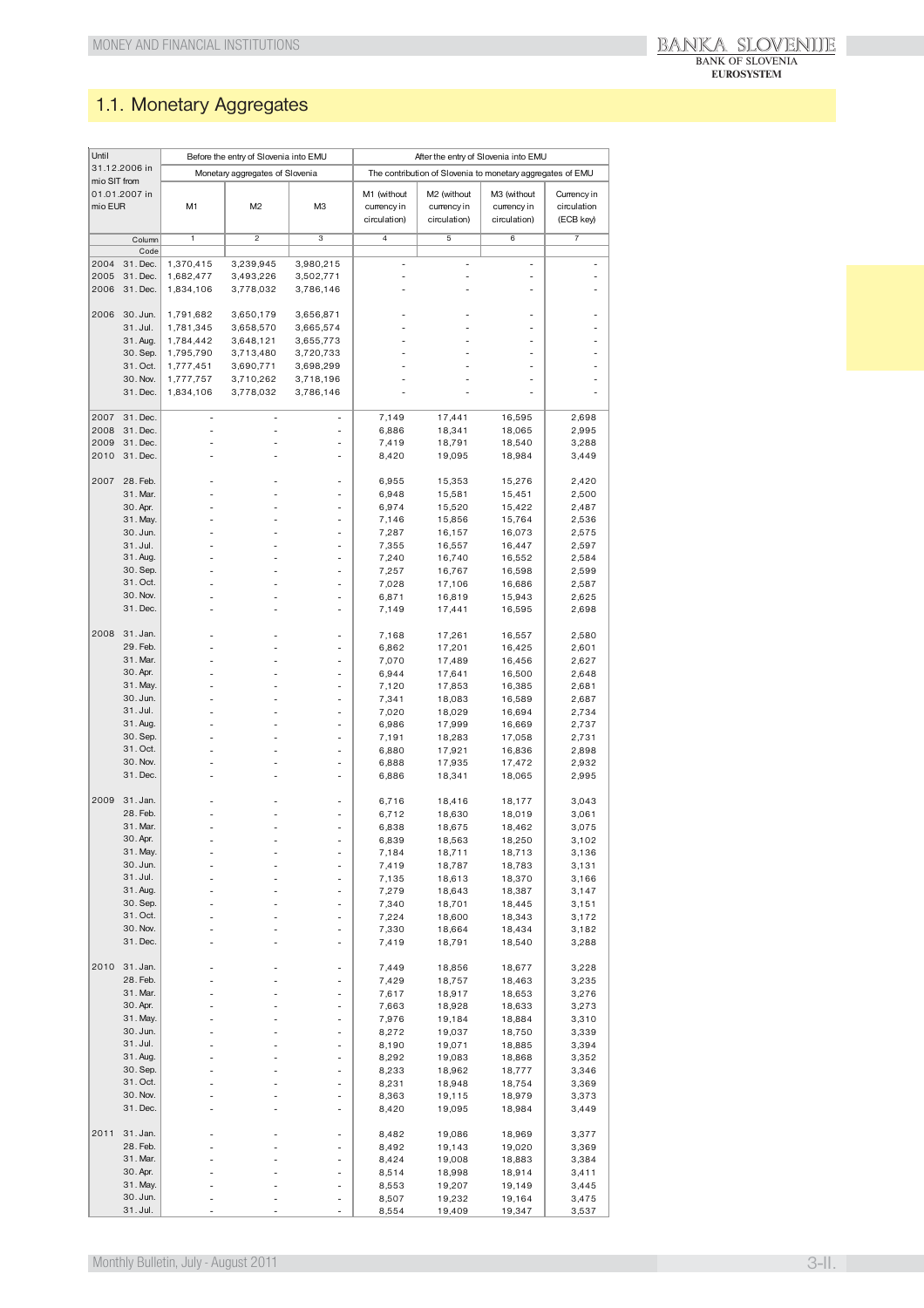**EUROSYSTEM**

### 1.2. Consolidated Balance Sheet of Monetary Financial Institutions

| Until        |               |                                   | <b>Assets</b>                              |             |                                              |                    |         |                                            |             |                 |  |  |  |  |
|--------------|---------------|-----------------------------------|--------------------------------------------|-------------|----------------------------------------------|--------------------|---------|--------------------------------------------|-------------|-----------------|--|--|--|--|
|              | 31.12.2006 in |                                   | Claims on foreign sectors (foreign assets) |             |                                              |                    |         | Claims on domestic non-MFIs                |             |                 |  |  |  |  |
| mio SIT from | 01.01.2007 in |                                   |                                            |             |                                              |                    |         | Claims of other MFIs on general government |             |                 |  |  |  |  |
| mio EUR      |               |                                   |                                            |             | Claims of the                                | Central government |         |                                            |             |                 |  |  |  |  |
|              |               | Claims of the<br>Bank of Slovenia | Claims of other<br><b>MFIs</b>             | Total       | Bank of Slovenia<br>on central<br>government | Loans              |         |                                            |             | Total           |  |  |  |  |
|              | Column        | $\mathbf{1}$                      | $\overline{2}$                             | $3 = 1 + 2$ | $\overline{4}$                               | 5                  | 6       | $\overline{7}$                             | 8           | $9 = 5 + . + 8$ |  |  |  |  |
|              | Code          |                                   |                                            |             |                                              |                    |         |                                            |             |                 |  |  |  |  |
| 2005         | 31.Dec.       | 1,637,708                         | 848,375                                    | 2,486,083   | 17,423                                       | 140,707            | 639,815 | 23,141                                     | ٠           | 803,663         |  |  |  |  |
| 2006         | 31.Dec.       | 1,290,334                         | 1,182,156                                  | 2,472,490   | 16,591                                       | 131,884            | 644,754 | 24,940                                     | ٠           | 801,579         |  |  |  |  |
| 2007         | 31.Dec.       | 5,591                             | 9,735                                      | 15,326      | 67                                           | 401                | 1,966   | 118                                        |             | 2,486           |  |  |  |  |
| 2008         | 31.Dec.       | 5,350                             | 9,280                                      | 14,630      | 68                                           | 373                | 1.789   | 212                                        |             | 2,374           |  |  |  |  |
| 2009         | 31.Dec.       | 4,903                             | 9,705                                      | 14,608      | 160                                          | 495                | 3,003   | 376                                        | ٠           | 3,874           |  |  |  |  |
| 2010         | 31.Dec.       | 5,077                             | 7,645                                      | 12,722      | 138                                          | 672                | 2,747   | 526                                        | 0           | 3,945           |  |  |  |  |
|              |               |                                   |                                            |             |                                              |                    |         |                                            |             |                 |  |  |  |  |
| 2010         | 30.Jun.       | 5,035                             | 9,599                                      | 14,633      | 141                                          | 464                | 2,656   | 401                                        | $\mathbf 0$ | 3,521           |  |  |  |  |
|              | 31.Jul.       | 5,008                             | 8,835                                      | 13,843      | 140                                          | 456                | 2,674   | 415                                        | $\Omega$    | 3,545           |  |  |  |  |
|              | 31.Aug.       | 5,066                             | 9,247                                      | 14,313      | 142                                          | 584                | 2,742   | 421                                        | 0           | 3,747           |  |  |  |  |
|              | 30.Sep.       | 5,021                             | 8,778                                      | 13,799      | 140                                          | 626                | 2,796   | 417                                        | 0           | 3,840           |  |  |  |  |
|              | 31.Oct.       | 5,025                             | 8,506                                      | 13,531      | 139                                          | 664                | 2,783   | 434                                        | 0           | 3,882           |  |  |  |  |
|              | 30.Nov.       | 5,067                             | 8,787                                      | 13,853      | 139                                          | 647                | 2,806   | 497                                        | 0           | 3,951           |  |  |  |  |
|              | 31.Dec.       | 5,077                             | 7,645                                      | 12,722      | 138                                          | 672                | 2,747   | 526                                        | 0           | 3,945           |  |  |  |  |
|              |               |                                   |                                            |             |                                              |                    |         |                                            |             |                 |  |  |  |  |
| 2011         | 31.Jan.       | 5,074                             | 8,347                                      | 13,421      | 132                                          | 625                | 2,708   | 538                                        | 0           | 3,870           |  |  |  |  |
|              | 28.Feb.       | 5,108                             | 8,085                                      | 13,192      | 101                                          | 632                | 2,694   | 536                                        | $\Omega$    | 3,862           |  |  |  |  |
|              | 31.Mar.       | 5,106                             | 8,430                                      | 13,536      | 99                                           | 626                | 2,783   | 541                                        | 0           | 3,949           |  |  |  |  |
|              | 30.Apr.       | 5,101                             | 8,131                                      | 13,232      | 76                                           | 627                | 2,693   | 532                                        | 0           | 3,851           |  |  |  |  |
|              | 31.May        | 5,148                             | 8,066                                      | 13,214      | 76                                           | 630                | 2,697   | 530                                        | 0           | 3,857           |  |  |  |  |
|              | 30.Jun.       | 5,148                             | 7,992                                      | 13,140      | 76                                           | 611                | 2,671   | 533                                        | 0           | 3,815           |  |  |  |  |
|              | 31.Jul.       | 5,176                             | 8,282                                      | 13,458      | 76                                           | 607                | 2,669   | 534                                        | 0           | 3,810           |  |  |  |  |
|              |               |                                   |                                            |             |                                              |                    |         |                                            |             |                 |  |  |  |  |

| Until        |                    |                     | Liabilities                    |                        |                                                       |                                              |                                           |                                                                |                |                        |  |  |  |  |
|--------------|--------------------|---------------------|--------------------------------|------------------------|-------------------------------------------------------|----------------------------------------------|-------------------------------------------|----------------------------------------------------------------|----------------|------------------------|--|--|--|--|
| mio SIT from | 31.12.2006 in      |                     | Liabilities to foreign sectors |                        |                                                       |                                              |                                           | Banknotes and coins and instruments up to 2 years              |                |                        |  |  |  |  |
|              | 01.01.2007 in      |                     |                                |                        |                                                       |                                              |                                           | Banknotes and coins and deposits up to 2 years                 |                |                        |  |  |  |  |
| mio EUR      |                    |                     |                                |                        |                                                       |                                              | Banknotes and coins and ovemight deposits |                                                                |                |                        |  |  |  |  |
|              |                    |                     |                                |                        |                                                       |                                              |                                           | Ovemight deposits at the Bank of Slovenia                      |                |                        |  |  |  |  |
|              |                    | Bank of<br>Slovenia | Other MFIs                     | Total                  | Banknotes and<br>coins (after<br>1.1.2007 ECB<br>key) | Ovemight<br>deposits at other<br><b>MFIs</b> | Non-monetary<br>financial<br>institutions | Other government<br>sector (Central<br>government<br>excluded) | Total          | Total                  |  |  |  |  |
|              | Column             | $\mathbf{1}$        | $\overline{2}$                 | $3=1+2$                | $\overline{4}$                                        | $\overline{5}$                               | 6                                         | $\overline{7}$                                                 | $8=6+7$        | $9 = 4 + 5 + 8$        |  |  |  |  |
|              | Code               |                     |                                |                        |                                                       |                                              |                                           |                                                                |                |                        |  |  |  |  |
| 2005<br>2006 | 31.Dec.<br>31.Dec. | 2,061<br>3,738      | 2,062,303<br>2,649,902         | 2,064,364<br>2,653,641 | 217,313<br>172,771                                    | 1,491,012<br>1,694,551                       | 2,847<br>5,048                            | 2,690<br>1,345                                                 | 5,537<br>6,393 | 1,713,862<br>1,873,715 |  |  |  |  |
|              |                    |                     |                                |                        |                                                       |                                              |                                           |                                                                |                |                        |  |  |  |  |
| 2007         | 31.Dec.            | 3,560               | 16,217                         | 19,777                 | 2,947                                                 | 7,057                                        | 47                                        | 6                                                              | 53             | 10,057                 |  |  |  |  |
| 2008         | 31.Dec.            | 3,603               | 17,879                         | 21,482                 | 3,255                                                 | 6,799                                        | 37                                        | 6                                                              | 43             | 10,097                 |  |  |  |  |
| 2009         | 31.Dec.            | 3,361               | 16,673                         | 20.034                 | 3,536                                                 | 7,338                                        | 27                                        | 10                                                             | 37             | 10,911                 |  |  |  |  |
| 2010         | 31.Dec.            | 2,126               | 16,904                         | 19,030                 | 3,686                                                 | 8,351                                        | 17                                        | 8                                                              | 25             | 12,062                 |  |  |  |  |
| 2010         | 30.Jun.            | 3,105               | 17.280                         | 20.385                 | 3,565                                                 | 8,204                                        | 16                                        | 6                                                              | 21             | 11,791                 |  |  |  |  |
|              | 31.Jul.            | 2,731               | 17,078                         | 19,809                 | 3,602                                                 | 8,122                                        | 16                                        | 6                                                              | 22             | 11,746                 |  |  |  |  |
|              | 31.Aug.            | 3,062               | 17.068                         | 20.130                 | 3,574                                                 | 8,226                                        | 16                                        | 6                                                              | 22             | 11,822                 |  |  |  |  |
|              | 30.Sep.            | 2,781               | 17.321                         | 20.102                 | 3,572                                                 | 8,165                                        | 16                                        | $\overline{7}$                                                 | 24             | 11,761                 |  |  |  |  |
|              | 31.Oct.            | 3,099               | 16,897                         | 19,996                 | 3,580                                                 | 8,164                                        | 16                                        | 6                                                              | 23             | 11,766                 |  |  |  |  |
|              | 30.Nov.            | 2,982               | 17,045                         | 20.027                 | 3.588                                                 | 8,294                                        | 17                                        | 9                                                              | 26             | 11,908                 |  |  |  |  |
|              | 31.Dec.            | 2,126               | 16,904                         | 19,030                 | 3,686                                                 | 8,351                                        | 17                                        | 8                                                              | 25             | 12,062                 |  |  |  |  |
| 2011         | 31.Jan.            | 2,265               | 16,592                         | 18,857                 | 3,598                                                 | 8,401                                        | 23                                        | 9                                                              | 32             | 12,031                 |  |  |  |  |
|              | 28.Feb.            | 1,939               | 16,646                         | 18,585                 | 3,593                                                 | 8,420                                        | 16                                        | 10                                                             | 26             | 12,039                 |  |  |  |  |
|              | 31.Mar.            | 1,321               | 16,656                         | 17,977                 | 3,612                                                 | 8,348                                        | 16                                        | 10                                                             | 26             | 11,985                 |  |  |  |  |
|              | 30.Apr.            | 1.731               | 16,266                         | 17.998                 | 3.656                                                 | 8,435                                        | 18                                        | 11                                                             | 29             | 12.121                 |  |  |  |  |
|              | 31.May             | 1,751               | 16,111                         | 17,861                 | 3,672                                                 | 8,476                                        | 17                                        | 11                                                             | 27             | 12,176                 |  |  |  |  |
|              | 30.Jun.            | 1,956               | 15,850                         | 17,806                 | 3,711                                                 | 8,428                                        | 14                                        | 13                                                             | 27             | 12,166                 |  |  |  |  |
|              | 31.Jul.            | 2,090               | 16,046                         | 18,135                 | 3,750                                                 | 8,474                                        | 15                                        | 12                                                             | 27             | 12,250                 |  |  |  |  |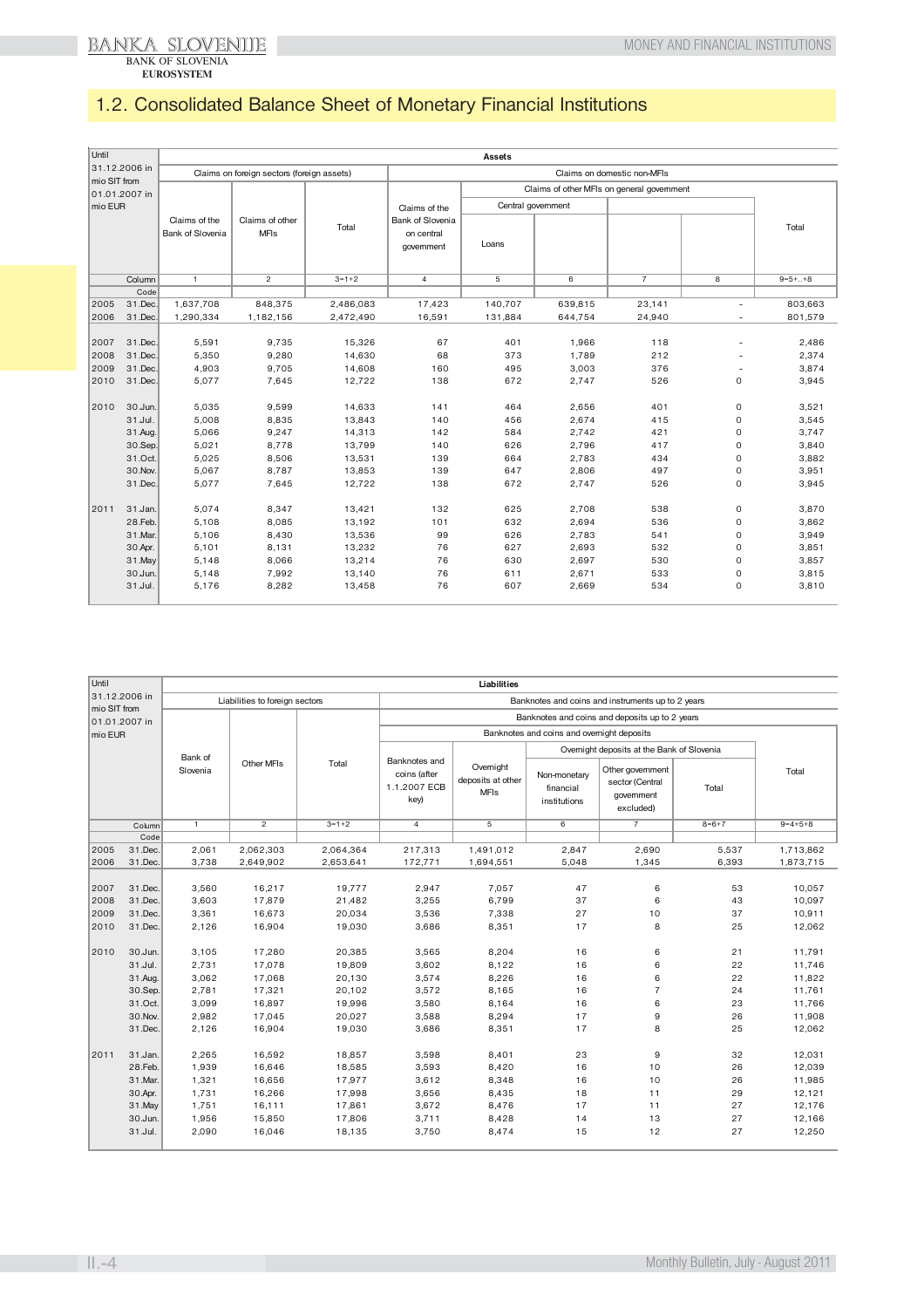2,495,187 125,683 1,025,944 179,533 51,319 3,877,666 4,698,752 291,393 7,476,228 3,083,689 152,357 1,289,432 309,165 58,911 4,893,554 5,711,723 329,295 8,513,508 17,413 692 6,818 1,966 339 27,228 29,780 3,984 49,090 20,599 550 7,827 2,539 276 31,790 34,232 4,374 53,235 20,812 892 8,413 2,349 331 32,797 36,831 4,301 55,740 20,829 818 9,282 2,211 286 33,426 37,509 4,425 54,656 21,242 772 8,897 2,228 297 33,437 37,099 4,543 56,276 21,306 718 8,928 2,230 294 33,476 37,161 4,483 55,487 21,101 714 9,062 2,210 292 33,379 37,267 4,464 56,044 21,139 722 9,119 2,193 295 33,468 37,447 4,374 55,621 21,091 757 9,149 2,201 295 33,493 37,514 4,320 55,365 20,980 810 9,225 2,206 291 33,512 37,602 4,458 55,914 20,829 818 9,282 2,211 286 33,426 37,509 4,425 54,656 20,997 795 9,226 2,177 277 33,473 37,476 4,387 55,284 20,981 794 9,233 2,126 277 33,410 37,373 4,308 54,873 20,931 841 9,276 2,097 275 33,420 37,469 4,213 55,218 20,964 818 9,304 2,078 272 33,437 37,364 4,194 54,790 20,906 808 9,383 2,079 262 33,438 37,371 4,322 54,907 20,916 809 9,425 2,066 259 33,475 37,366 4,344 54,850 20,843 813 9,507 2,054 270 33,486 37,372 4,423 55,253 **Assets** Claims on domestic non-MFIs Total Remaining Assets | Total Claims of other MFIs on other non-MFIs Total Non-financial corporations Households and nonprofit institutions Loans | Securities | serving households | Loans | Securities Non-monetary fin.institutions 10 | 11 | 12 | 13 | 14 | 15=10+..+14 | 16=4+9+15 | 17 | 18=3+16+17

|                                     |                                                |                                                       | Banknotes and coins and instruments up to 2 years |                                                                        |                |                                                                 |                          |                                            |                    |
|-------------------------------------|------------------------------------------------|-------------------------------------------------------|---------------------------------------------------|------------------------------------------------------------------------|----------------|-----------------------------------------------------------------|--------------------------|--------------------------------------------|--------------------|
|                                     | Banknotes and coins and deposits up to 2 years |                                                       |                                                   |                                                                        |                |                                                                 |                          |                                            |                    |
|                                     | Deposits with agreed maturity                  |                                                       |                                                   |                                                                        |                | Long-term<br>financial                                          |                          |                                            |                    |
| Deposits at the<br>Bank of Slovenia | Deposits at other<br><b>MFIs</b>               | Deposits<br>reedemable at<br>notice up to 3<br>months | Total                                             | Debt securities,<br>units/shares of<br>money market<br>funds and repos | Total          | obligations to non-<br>MFIs (central<br>government<br>excluded) | Remaining<br>liabilities | Excess of inter-<br><b>MFI</b> liabilities | Total              |
| 10                                  | 11                                             | 12                                                    | $13=9+10+11+12$                                   | 14                                                                     | $15 = 13 + 14$ | 16                                                              | 17                       | 18                                         | $19=3+15+16+17+18$ |
|                                     |                                                |                                                       |                                                   |                                                                        |                |                                                                 |                          |                                            |                    |
| 421                                 | 1,687,973                                      | 122,355                                               | 3,524,612                                         | 9,545                                                                  | 3,534,156      | 534,292                                                         | 1,377,822                | $-34,406$                                  | 7,476,228          |
| $\sim$                              | 1,746,441                                      | 197,485                                               | 3,817,641                                         | 8,114                                                                  | 3,825,755      | 507,374                                                         | 1,581,540                | $-54,801$                                  | 8,513,508          |
|                                     | 8,700                                          | 1,280                                                 | 20,037                                            | 76                                                                     | 20.113         | 1,485                                                           | 7,915                    | $-200$                                     | 49,090             |
|                                     | 10,058                                         | 1,265                                                 | 21,419                                            | 83                                                                     | 21,503         | 1,397                                                           | 9,012                    | $-159$                                     | 53,235             |
|                                     | 10,734                                         | 526                                                   | 22,171                                            | 72                                                                     | 22,243         | 1,738                                                           | 12,072                   | $-346$                                     | 55,740             |
|                                     | 10,427                                         | 75                                                    | 22,564                                            | 38                                                                     | 22,602         | 2,330                                                           | 12,208                   | $-1,514$                                   | 54,656             |
|                                     |                                                |                                                       |                                                   |                                                                        |                |                                                                 |                          |                                            |                    |
|                                     | 10,480                                         | 141                                                   | 22,411                                            | 69                                                                     | 22,480         | 2,089                                                           | 12,647                   | $-1,325$                                   | 56,276             |
|                                     | 10,569                                         | 143                                                   | 22,458                                            | 73                                                                     | 22,531         | 2,107                                                           | 12,348                   | $-1,308$                                   | 55,487             |
|                                     | 10,467                                         | 157                                                   | 22,446                                            | 74                                                                     | 22,520         | 2,136                                                           | 12,662                   | $-1,404$                                   | 56,044             |
|                                     | 10,401                                         | 152                                                   | 22,314                                            | 68                                                                     | 22,382         | 2,167                                                           | 12,387                   | $-1, 417$                                  | 55,621             |
|                                     | 10,467                                         | 75                                                    | 22,308                                            | 59                                                                     | 22,367         | 2,225                                                           | 12,158                   | $-1,381$                                   | 55,365             |
|                                     | 10,475                                         | 101                                                   | 22,483                                            | 43                                                                     | 22,527         | 2,275                                                           | 12,523                   | $-1,437$                                   | 55,914             |
|                                     | 10,427                                         | 75                                                    | 22,564                                            | 38                                                                     | 22,602         | 2,330                                                           | 12,208                   | $-1,514$                                   | 54,656             |
|                                     |                                                |                                                       |                                                   |                                                                        |                |                                                                 |                          |                                            |                    |
|                                     | 10,368                                         | 65                                                    | 22,463                                            | 37                                                                     | 22,500         | 2,364                                                           | 13,065                   | $-1,502$                                   | 55,284             |
|                                     | 10.454                                         | 18                                                    | 22,510                                            | 37                                                                     | 22.547         | 2.427                                                           | 12,803                   | $-1,490$                                   | 54,873             |
|                                     | 10,395                                         | 17                                                    | 22,398                                            | 45                                                                     | 22,443         | 2,424                                                           | 13,980                   | $-1,606$                                   | 55,218             |
|                                     | 10,294                                         | 16                                                    | 22,431                                            | 58                                                                     | 22,489         | 2,436                                                           | 13,416                   | $-1,550$                                   | 54,790             |
|                                     | 10,454                                         | 24                                                    | 22,654                                            | 58                                                                     | 22,711         | 2,434                                                           | 13,519                   | $-1,618$                                   | 54,907             |
|                                     | 10,539                                         | 32                                                    | 22,737                                            | 62                                                                     | 22,799         | 2,444                                                           | 13,394                   | $-1,593$                                   | 54,850             |
|                                     | 10,656                                         | 43                                                    | 22,949                                            | 66                                                                     | 23,015         | 2,435                                                           | 13,277                   | $-1,609$                                   | 55,253             |
|                                     |                                                |                                                       |                                                   |                                                                        |                |                                                                 |                          |                                            |                    |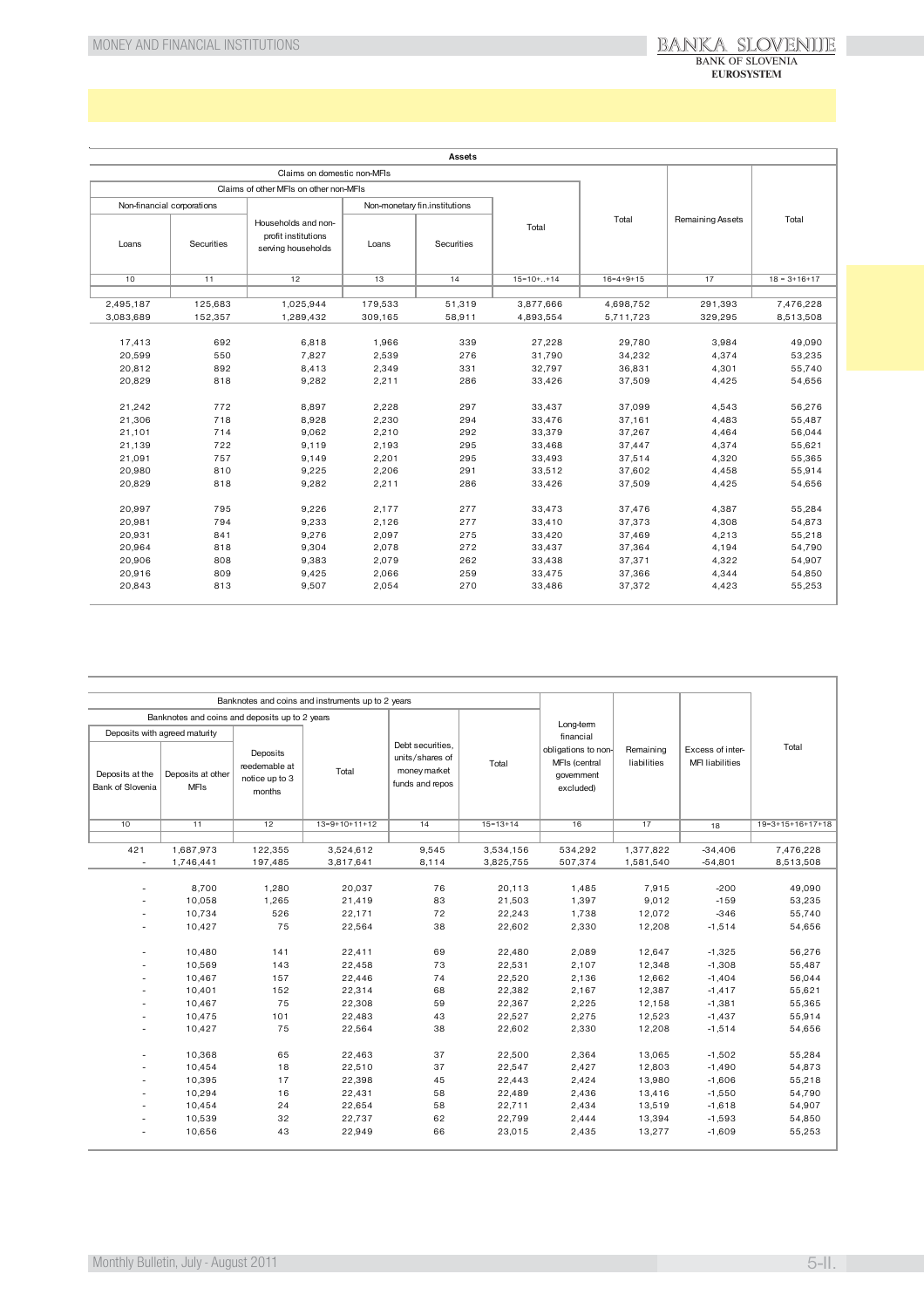**EUROSYSTEM**

#### 1.3. Balance Sheet of the Bank of Slovenia

| Until        |               | Assets       |                     |                         |                                            |                |              |                |  |  |
|--------------|---------------|--------------|---------------------|-------------------------|--------------------------------------------|----------------|--------------|----------------|--|--|
|              | 31.12.2006 in |              |                     |                         | Claims on foreign sectors (foreign assets) |                |              |                |  |  |
| mio SIT from |               |              |                     |                         |                                            |                |              |                |  |  |
|              | 01.01.2007 in |              |                     |                         |                                            |                |              |                |  |  |
| mio EUR      |               | Gold         | Receivable from IMF | Foreign cash            | Loans, deposits                            | Securities     | Other claims | Total          |  |  |
|              |               |              |                     |                         |                                            |                |              |                |  |  |
|              | Column        | $\mathbf{1}$ | $\overline{2}$      | $\overline{\mathbf{3}}$ | $\overline{4}$                             | $\overline{5}$ | 6            | $7 = 1 +  + 6$ |  |  |
|              | Code          |              |                     |                         |                                            |                |              |                |  |  |
| 2005         | 31.Dec.       | 16,873       | 12,803              | 58                      | 305,094                                    | 1,297,370      | 5,511        | 1,637,708      |  |  |
| 2006         | 31.Dec.       | 18,793       | 8,919               | 60                      | 222,681                                    | 1,034,539      | 5,343        | 1,290,334      |  |  |
|              |               |              |                     |                         |                                            |                |              |                |  |  |
| 2007         | 31.Dec.       | 58           | 26                  | $\mathsf O$             | 1,635                                      | 3,797          | 75           | 5,591          |  |  |
| 2008         | 31.Dec.       | 64           | 42                  | 0                       | 1,165                                      | 4,003          | 78           | 5,350          |  |  |
| 2009         | 31.Dec.       | 78           | 262                 | 0                       | 405                                        | 4,077          | 81           | 4,903          |  |  |
| 2010         | 31.Dec.       | 108          | 315                 | 0                       | 363                                        | 4,200          | 91           | 5,077          |  |  |
|              |               |              |                     |                         |                                            |                |              |                |  |  |
| 2010         | 30.Jun.       | 103          | 289                 | $\mathsf{O}\xspace$     | 355                                        | 4,203          | 84           | 5,035          |  |  |
|              | 31.Jul.       | 92           | 280                 | $\mathsf O$             | 365                                        | 4,188          | 83           | 5,008          |  |  |
|              | 31.Aug.       | 101          | 297                 | 0                       | 380                                        | 4,204          | 84           | 5,066          |  |  |
|              | 30.Sep.       | 98           | 284                 | 0                       | 341                                        | 4,215          | 84           | 5,021          |  |  |
|              | 31.Oct.       | 99           | 283                 | 0                       | 339                                        | 4,221          | 83           | 5,025          |  |  |
|              | 30.Nov.       | 109          | 293                 | $\circ$                 | 349                                        | 4,231          | 84           | 5,067          |  |  |
|              | 31.Dec.       | 108          | 315                 | 0                       | 363                                        | 4,200          | 91           | 5,077          |  |  |
|              |               |              |                     |                         |                                            |                |              |                |  |  |
| 2011         | 31.Jan.       | 99           | 323                 | $\mathsf O$             | 420                                        | 4,142          | 90           | 5,074          |  |  |
|              | 28.Feb.       | 104          | 308                 | 0                       | 402                                        | 4,203          | 90           | 5,108          |  |  |
|              | 31.Mar.       | 103          | 322                 | 0                       | 476                                        | 4,115          | 90           | 5,106          |  |  |
|              | 30.Apr.       | 106          | 314                 | $\mathsf{O}\xspace$     | 604                                        | 3,987          | 90           | 5,101          |  |  |
|              | 31.May        | 109          | 324                 | $\circ$                 | 622                                        | 4,001          | 91           | 5,148          |  |  |
|              | 30.Jun.       | 107          | 347                 | 0                       | 613                                        | 3,989          | 92           | 5,148          |  |  |
|              | 31.Jul.       | 117          | 358                 | 0                       | 624                                        | 3,983          | 93           | 5,176          |  |  |
|              |               |              |                     |                         |                                            |                |              |                |  |  |

| Until        |               |                              | Liabilities    |                         |                  |                  |                   |                    |                  |           |  |  |  |
|--------------|---------------|------------------------------|----------------|-------------------------|------------------|------------------|-------------------|--------------------|------------------|-----------|--|--|--|
|              | 31.12.2006 in |                              |                | Deposits                |                  |                  |                   |                    |                  |           |  |  |  |
| mio SIT from | 01.01.2007 in |                              |                |                         |                  | Domestic sectors |                   |                    |                  |           |  |  |  |
| mio EUR      |               | Banknotes and                |                | Other MFIs              |                  |                  |                   | General government |                  |           |  |  |  |
|              |               | coins (after<br>1.1.2007 ECB |                |                         |                  |                  | Domestic currency |                    |                  |           |  |  |  |
|              |               | key)                         |                |                         |                  | Total            |                   |                    |                  | Total     |  |  |  |
|              |               |                              | Ovemight       | With agreed<br>maturity | Foreign currency |                  |                   |                    | Foreign currency |           |  |  |  |
|              | Column        | $\mathbf{1}$                 | $\overline{2}$ | $\overline{3}$          | $\overline{4}$   | $5=2+3+4$        | 6                 | $\overline{7}$     | $\overline{8}$   | $9=6+7+8$ |  |  |  |
|              | Code          |                              |                |                         |                  |                  |                   |                    |                  |           |  |  |  |
| 2005         | 31.Dec.       | 217,313                      | 101.438        | 204,990                 | 2,174            | 308,602          | 2,682             | ٠                  | 66,730           | 69,412    |  |  |  |
| 2006         | 31.Dec.       | 172,771                      | 95,946         | 325,519                 | $\overline{a}$   | 421,465          | 1,296             | ÷.                 | 96,992           | 98,288    |  |  |  |
|              |               |                              |                |                         |                  |                  |                   |                    |                  |           |  |  |  |
| 2007         | 31.Dec.       | 2,947                        | 337            | 21                      |                  | 358              | 86                | 306                | 66               | 458       |  |  |  |
| 2008         | 31.Dec.       | 3,255                        | 994            |                         |                  | 994              | 18                | 250                | 72               | 339       |  |  |  |
| 2009         | 31.Dec.       | 3,536                        | 1,234          | ä,                      |                  | 1,234            | 21                | 250                | 69               | 339       |  |  |  |
| 2010         | 31.Dec.       | 3,686                        | 761            | 135                     |                  | 896              | 20                | 250                | 76               | 345       |  |  |  |
| 2010         | 30.Jun.       | 3,565                        | 1,311          | 115                     |                  | 1,426            | 20                | 250                | 80               | 350       |  |  |  |
|              | 31.Jul.       | 3,602                        | 774            | 162                     |                  | 936              | 20                | 250                | 76               | 346       |  |  |  |
|              | 31.Aug.       | 3,574                        | 749            | 21                      | $\overline{a}$   | 770              | 20                | 200                | 83               | 303       |  |  |  |
|              | 30.Sep.       | 3,572                        | 718            | 150                     |                  | 868              | 22                | 100                | 77               | 198       |  |  |  |
|              | 31.Oct.       | 3,580                        | 495            | 115                     |                  | 610              | 20                | 100                | 76               | 196       |  |  |  |
|              | 30.Nov.       | 3,588                        | 699            | 25                      |                  | 724              | 23                | 100                | 77               | 200       |  |  |  |
|              | 31.Dec.       | 3,686                        | 761            | 135                     |                  | 896              | 20                | 250                | 76               | 345       |  |  |  |
| 2011         | 31.Jan.       | 3,598                        | 528            | 250                     | ٠                | 778              | 31                | 100                | 70               | 202       |  |  |  |
|              | 28.Feb.       | 3,593                        | 715            | 198                     |                  | 913              | 26                | 250                | 69               | 345       |  |  |  |
|              | 31.Mar.       | 3,612                        | 1,287          | 245                     | ٠                | 1,532            | 25                | 100                | 67               | 191       |  |  |  |
|              | 30.Apr.       | 3.656                        | 567            | 85                      |                  | 652              | 24                | 500                | 64               | 588       |  |  |  |
|              | 31.May        | 3,672                        | 641            | 127                     |                  | 768              | 25                | 500                | 66               | 591       |  |  |  |
|              | 30.Jun.       | 3,711                        | 649            | 135                     |                  | 784              | 25                | 250                | 65               | 340       |  |  |  |
|              | 31.Jul.       | 3,750                        | 663            | $\,$ 5 $\,$             |                  | 668              | 23                | 250                | 65               | 338       |  |  |  |
|              |               |                              |                |                         |                  |                  |                   |                    |                  |           |  |  |  |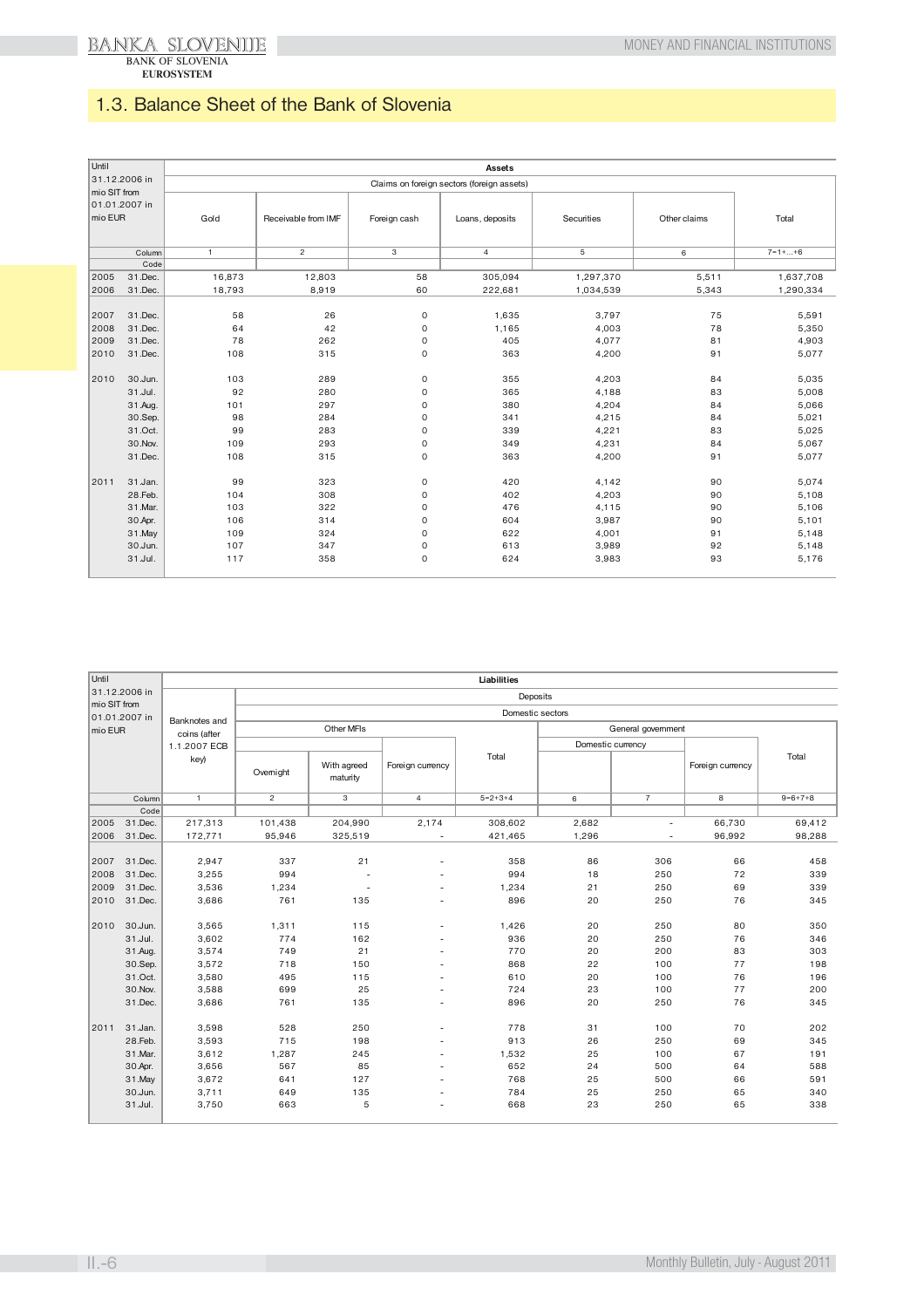|                                 |                         |                                              | Assets                              |            |                  |              |  |
|---------------------------------|-------------------------|----------------------------------------------|-------------------------------------|------------|------------------|--------------|--|
|                                 |                         | Claims on domestic sectors (domestic assets) |                                     |            |                  |              |  |
|                                 | Claims on domestic MFIs |                                              |                                     |            | Remaining assets | Total        |  |
| Claims on central<br>government | Other claims<br>Loans   |                                              | Claims on other domestic<br>sectors | Total      |                  |              |  |
| $\overline{8}$                  | $\overline{9}$          | 10                                           | $\overline{11}$                     | $12=8++11$ | $\overline{13}$  | $14=7+12+13$ |  |
|                                 |                         |                                              |                                     |            |                  |              |  |
| 17,423                          | 113                     | 84                                           | 264                                 | 17,883     | 42,151           | 1,697,742    |  |
| 16,591                          | 1,300                   | 323                                          | 229                                 | 18,442     | 57,375           | 1,366,151    |  |
| 67                              | 156                     | $\overline{4}$                               | 1                                   | 228        | 2,590            | 8,409        |  |
| 68                              | 1,230                   | $\mathbf{1}$                                 |                                     | 1,300      | 2,736            | 9,387        |  |
| 160                             | 2,115                   | 72                                           | 1                                   | 2,349      | 2,795            | 10,047       |  |
| 138                             | 602                     | 115                                          | $\mathbf{1}$                        | 856        | 2,683            | 8,616        |  |
| 141                             | 2,062                   | 108                                          | 1                                   | 2,312      | 2,801            | 10,148       |  |
| 140                             | 1,185                   | 108                                          | 1                                   | 1,434      | 2,813            | 9,255        |  |
| 142                             | 1,249                   | 108                                          |                                     | 1,500      | 2,761            | 9,327        |  |
| 140                             | 985                     | 114                                          |                                     | 1,240      | 2,730            | 8,991        |  |
| 139                             | 1,097                   | 114                                          |                                     | 1,351      | 2,686            | 9,061        |  |
| 139                             | 1,073                   | 113                                          | 1                                   | 1,326      | 2,719            | 9,112        |  |
| 138                             | 602                     | 115                                          | 1                                   | 856        | 2,683            | 8,616        |  |
| 132                             | 437                     | 115                                          | 1                                   | 685        | 2,624            | 8,384        |  |
| 101                             | 452                     | 115                                          |                                     | 668        | 2,558            | 8,334        |  |
| 99                              | 365                     | 115                                          |                                     | 580        | 2,501            | 8,187        |  |
| 76                              | 355                     | 115                                          |                                     | 546        | 2,494            | 8,142        |  |
| 76                              | 447                     | 115                                          |                                     | 639        | 2,530            | 8,317        |  |
| 76                              | 437                     | 115                                          |                                     | 628        | 2,542            | 8,318        |  |
| 76                              | 464                     | 115                                          | 1                                   | 655        | 2,567            | 8,398        |  |

|                               | Liabilities                               |                |                 |                      |                          |                       |                         |                          |                    |  |  |  |  |
|-------------------------------|-------------------------------------------|----------------|-----------------|----------------------|--------------------------|-----------------------|-------------------------|--------------------------|--------------------|--|--|--|--|
|                               |                                           | Deposits       |                 |                      | Securities issued        |                       |                         |                          |                    |  |  |  |  |
|                               | Domestic sectors                          |                |                 |                      |                          |                       |                         |                          |                    |  |  |  |  |
|                               | Other domestic sectors                    |                |                 |                      |                          |                       |                         |                          |                    |  |  |  |  |
| Non-financial<br>corporations | Non-monetary<br>financial<br>institutions | Total          | Foreign sectors | Domestic<br>currency | Foreign currency         | <b>SDR Allocation</b> | Capital and<br>reserves | Remaining<br>liabilities | Total              |  |  |  |  |
| 10                            | 11                                        | $12=5+9+10+11$ | 13              | 14                   | 15                       | 16                    | 17                      | 18                       | $19=1+12+13+14+18$ |  |  |  |  |
|                               |                                           |                |                 |                      |                          |                       |                         |                          |                    |  |  |  |  |
|                               | 3,268                                     | 381,282        | 2,061           | 525,195              | 323,927                  | 7,358                 | 206,291                 | 34,316                   | 1,697,742          |  |  |  |  |
|                               | 5,582                                     | 525,335        | 3,738           | 402,381              | 32,449                   | 6,956                 | 187,473                 | 35,049                   | 1,366,151          |  |  |  |  |
|                               | 51                                        | 867            | 3,560           |                      | ×                        | 27                    | 848                     | 159                      | 8,409              |  |  |  |  |
|                               | 42                                        | 1,375          | 3,603           |                      | ×                        | 28                    | 915                     | 211                      | 9,387              |  |  |  |  |
|                               | 29                                        | 1,603          | 3,361           |                      | ٠                        | 235                   | 1,010                   | 303                      | 10,047             |  |  |  |  |
|                               | 18                                        | 1,260          | 2,126           |                      | ×                        | 250                   | 1,134                   | 160                      | 8,616              |  |  |  |  |
|                               | 17                                        | 1,794          | 3,105           |                      | $\overline{\phantom{a}}$ | 260                   | 1,082                   | 342                      | 10,148             |  |  |  |  |
|                               | 18                                        | 1,300          | 2,731           |                      | ٠                        | 252                   | 1,070                   | 300                      | 9,255              |  |  |  |  |
|                               | 17                                        | 1,090          | 3,062           |                      | ÷,                       | 257                   | 1,088                   | 256                      | 9,327              |  |  |  |  |
|                               | 18                                        | 1,084          | 2,781           |                      | ٠                        | 246                   | 1,070                   | 239                      | 8,991              |  |  |  |  |
|                               | 18                                        | 823            | 3,099           |                      | ٠                        | 245                   | 1,068                   | 246                      | 9,061              |  |  |  |  |
|                               | 19                                        | 943            | 2,982           |                      | ×                        | 253                   | 1,068                   | 278                      | 9,112              |  |  |  |  |
|                               | 18                                        | 1,260          | 2,126           |                      |                          | 250                   | 1,134                   | 160                      | 8,616              |  |  |  |  |
|                               | 25                                        | 1,005          | 2,265           |                      | ٠                        | 246                   | 1,115                   | 154                      | 8,384              |  |  |  |  |
|                               | 18                                        | 1,276          | 1,939           |                      | ٠                        | 245                   | 1,116                   | 164                      | 8,334              |  |  |  |  |
|                               | 18                                        | 1,742          | 1,321           |                      | ٠                        | 241                   | 1,127                   | 145                      | 8,187              |  |  |  |  |
|                               | 21                                        | 1,261          | 1,731           |                      | ٠                        | 235                   | 1,104                   | 154                      | 8,142              |  |  |  |  |
|                               | 18                                        | 1,377          | 1,751           |                      | $\overline{a}$           | 239                   | 1,118                   | 159                      | 8,317              |  |  |  |  |
|                               | 16                                        | 1,140          | 1,956           |                      | ٠                        | 239                   | 1,100                   | 170                      | 8,318              |  |  |  |  |
|                               | 17                                        | 1,023          | 2,090           |                      | ÷                        | 242                   | 1,116                   | 178                      | 8,398              |  |  |  |  |
|                               |                                           |                |                 |                      |                          |                       |                         |                          |                    |  |  |  |  |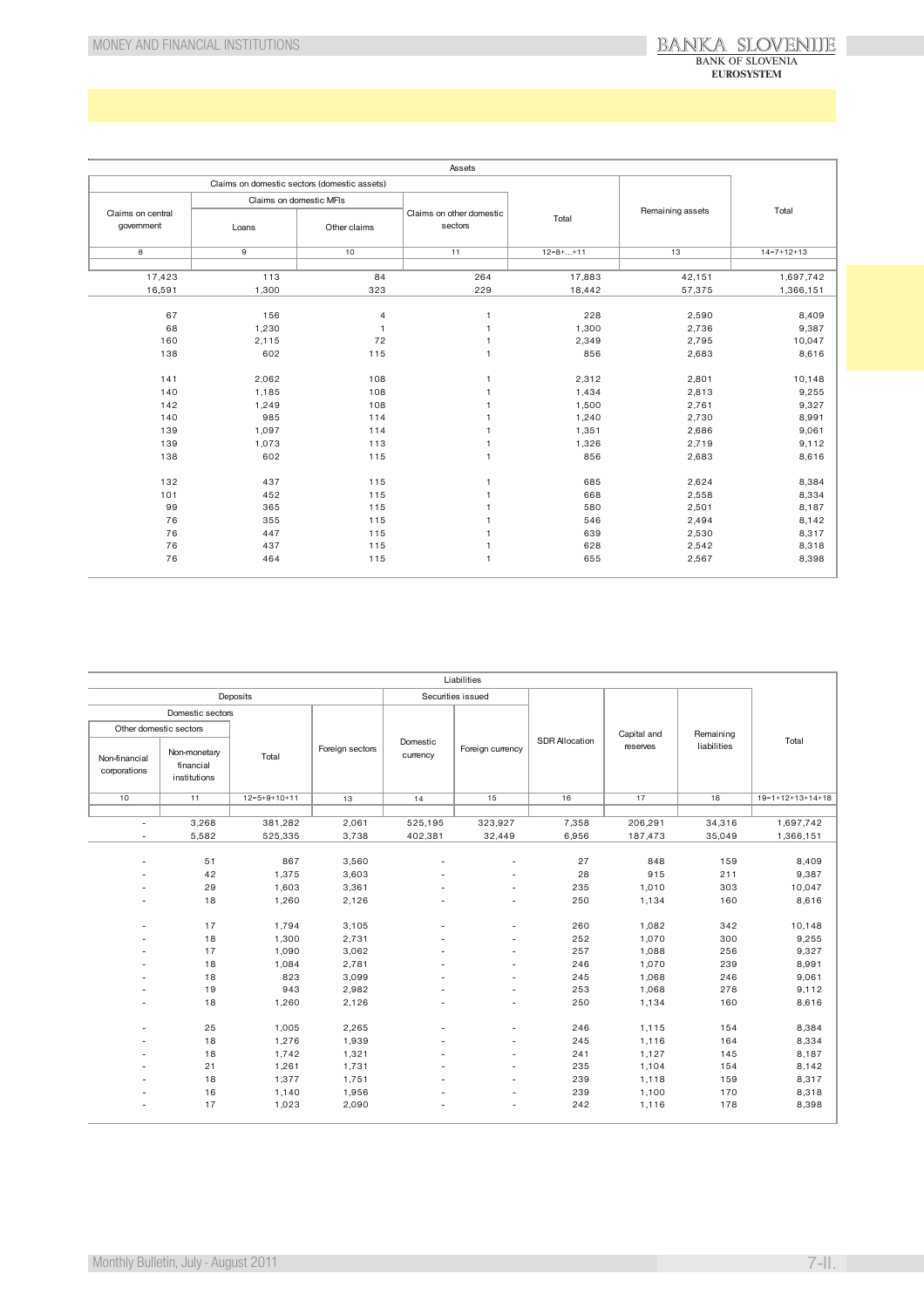### 1.4. Balance Sheet of Other Monetary Financial Institutions

| Until        |                                                                                                                 | Assets                                               |                                                                         |                                          |                                                                      |                                                                |                                                      |                                                                              |                                                                      |                                                      |                                                                              |
|--------------|-----------------------------------------------------------------------------------------------------------------|------------------------------------------------------|-------------------------------------------------------------------------|------------------------------------------|----------------------------------------------------------------------|----------------------------------------------------------------|------------------------------------------------------|------------------------------------------------------------------------------|----------------------------------------------------------------------|------------------------------------------------------|------------------------------------------------------------------------------|
|              | 31.12.2006 in                                                                                                   |                                                      |                                                                         |                                          |                                                                      | Claims on domestic sectors (domestic assets)                   |                                                      |                                                                              |                                                                      |                                                      |                                                                              |
| mio SIT from |                                                                                                                 |                                                      | Claims on the Bank of Slovenia                                          |                                          |                                                                      | Claims on other MFIs                                           |                                                      | Claims on non-MFIs                                                           |                                                                      |                                                      |                                                                              |
| mio EUR      | 01.01.2007 in                                                                                                   | Cash                                                 | Accounts and<br>deposits at the<br>Bank of<br>Slovenia, other<br>claims | Securities of the<br>Bank of<br>Slovenia | Loans                                                                | Debt securities                                                | Shares and<br>other equity                           | Loans                                                                        | Debt securities                                                      | Shares and<br>other equity                           | Total                                                                        |
|              | Column                                                                                                          | $\overline{1}$                                       | $\overline{2}$                                                          | 3                                        | $\overline{4}$                                                       | 5                                                              | 6                                                    | $\overline{7}$                                                               | 8                                                                    | 9                                                    | $10 = 1 +  + 9$                                                              |
|              | Code                                                                                                            |                                                      |                                                                         |                                          |                                                                      |                                                                |                                                      |                                                                              |                                                                      |                                                      |                                                                              |
|              | 2005 31.Dec.                                                                                                    | 31,302                                               | 308,602                                                                 | 849,121                                  | 125,494                                                              | 78,119                                                         | 46,846                                               | 3,864,512                                                                    | 691,756                                                              | 125,062                                              | 6,120,813                                                                    |
|              | 2006 31.Dec.                                                                                                    | 39,286                                               | 421,465                                                                 | 434,830                                  | 186,601                                                              | 90,011                                                         | 25,769                                               | 4,839,111                                                                    | 691,801                                                              | 164,221                                              | 6,893,095                                                                    |
|              | 2007 31.Dec.<br>2008 31.Dec.<br>2009 31.Dec.<br>2010 31.Dec.<br>2010 30.Jun.<br>$31$ Jul.<br>31.Aug.<br>30.Sep. | 245<br>259<br>246<br>234<br>225<br>208<br>222<br>226 | 358<br>994<br>1,234<br>896<br>1,426<br>936<br>770<br>868                | ٠<br>ä,<br>٠<br>ä,<br>٠<br>٠<br>ä,<br>٠  | 1.470<br>1,941<br>2,948<br>3,422<br>3,184<br>3.084<br>3.117<br>3.082 | 386<br>621<br>969<br>1,334<br>1,310<br>1,256<br>1,260<br>1,280 | 186<br>110<br>151<br>159<br>199<br>169<br>168<br>169 | 26,716<br>31,549<br>32,445<br>33,519<br>33,233<br>33,334<br>33,378<br>33,494 | 2,176<br>2,013<br>3,231<br>2,971<br>2,812<br>2,829<br>2,897<br>2,950 | 822<br>602<br>995<br>881<br>913<br>858<br>851<br>864 | 32,360<br>38,089<br>42,218<br>43,417<br>43,303<br>42,675<br>42,663<br>42,933 |
|              | 31.Oct.                                                                                                         | 211                                                  | 610                                                                     | ä,                                       | 3,022                                                                | 1,277                                                          | 169                                                  | 33,539                                                                       | 2,938                                                                | 897                                                  | 42,665                                                                       |
|              | 30.Nov.                                                                                                         | 214                                                  | 724                                                                     |                                          | 3,428                                                                | 1,359                                                          | 177                                                  | 33,556                                                                       | 3,032                                                                | 876                                                  | 43,365                                                                       |
|              | 31.Dec.                                                                                                         | 234                                                  | 896                                                                     |                                          | 3,422                                                                | 1,334                                                          | 159                                                  | 33,519                                                                       | 2,971                                                                | 881                                                  | 43,417                                                                       |
|              | 2011 31.Jan.<br>28.Feb.<br>31.Mar.                                                                              | 219<br>222<br>226                                    | 778<br>913<br>1,532                                                     | ٠<br>٠<br>٠                              | 3,411<br>3,325<br>3,401                                              | 1,327<br>1,347<br>1,396                                        | 158<br>155<br>175                                    | 33,563<br>33,508<br>33,470                                                   | 2,930<br>2,916<br>3,006                                              | 850<br>849<br>893                                    | 43,236<br>43,235<br>44,100                                                   |
|              | 30.Apr.                                                                                                         | 243                                                  | 652                                                                     | ٠                                        | 3,267                                                                | 1,097                                                          | 163                                                  | 33,505                                                                       | 2,916                                                                | 867                                                  | 42,710                                                                       |
|              | 31.May                                                                                                          | 225                                                  | 768                                                                     | ٠                                        | 3,267                                                                | 1,077                                                          | 163                                                  | 33,527                                                                       | 2,922                                                                | 846                                                  | 42,795                                                                       |
|              | 30.Jun.                                                                                                         | 234                                                  | 784                                                                     | ä,                                       | 3,225                                                                | 1,085                                                          | 165                                                  | 33,551                                                                       | 2,895                                                                | 844                                                  | 42,784                                                                       |
|              | 31.Jul.                                                                                                         | 210                                                  | 668                                                                     |                                          | 3,302                                                                | 1,085                                                          | 169                                                  | 33,544                                                                       | 2,894                                                                | 858                                                  | 42,730                                                                       |

| Liabilities<br>31.12.2006 in                  |                                                                       |                                                 |                                                             |                                                                    |                                                                                                   |                                                                                 |                                                                               |                                                                    |  |  |  |
|-----------------------------------------------|-----------------------------------------------------------------------|-------------------------------------------------|-------------------------------------------------------------|--------------------------------------------------------------------|---------------------------------------------------------------------------------------------------|---------------------------------------------------------------------------------|-------------------------------------------------------------------------------|--------------------------------------------------------------------|--|--|--|
|                                               |                                                                       |                                                 |                                                             |                                                                    |                                                                                                   |                                                                                 |                                                                               |                                                                    |  |  |  |
|                                               | Liabilities to MFIs                                                   |                                                 |                                                             |                                                                    |                                                                                                   |                                                                                 |                                                                               |                                                                    |  |  |  |
|                                               |                                                                       |                                                 |                                                             |                                                                    |                                                                                                   |                                                                                 |                                                                               | Total                                                              |  |  |  |
| from the Bank of<br>Slovenia                  | Deposits, Ioans<br>from other MFIs                                    | Debt securities<br>issued                       | Ovemight                                                    | With agreed<br>maturity                                            | Reedemable at<br>notice                                                                           | Deposits in<br>foreign currency                                                 | Debt securities<br>issued                                                     |                                                                    |  |  |  |
| $\mathbf{1}$                                  | $\overline{c}$                                                        | 3                                               | $\overline{4}$                                              | 5                                                                  | 6                                                                                                 | $\overline{7}$                                                                  | 8                                                                             | $9 = 1 +  + 8$                                                     |  |  |  |
|                                               |                                                                       |                                                 |                                                             |                                                                    |                                                                                                   |                                                                                 |                                                                               |                                                                    |  |  |  |
|                                               |                                                                       |                                                 |                                                             |                                                                    |                                                                                                   |                                                                                 |                                                                               | 4,195,405                                                          |  |  |  |
|                                               |                                                                       |                                                 |                                                             |                                                                    |                                                                                                   |                                                                                 |                                                                               | 4,609,937                                                          |  |  |  |
| 156                                           | 1,496                                                                 | 387                                             | 6,882                                                       | 10,202                                                             | 1,363                                                                                             | 488                                                                             | 752                                                                           | 21,726                                                             |  |  |  |
|                                               |                                                                       |                                                 |                                                             |                                                                    |                                                                                                   |                                                                                 |                                                                               | 24,911                                                             |  |  |  |
|                                               |                                                                       |                                                 |                                                             |                                                                    |                                                                                                   |                                                                                 |                                                                               | 29,920                                                             |  |  |  |
|                                               |                                                                       |                                                 |                                                             |                                                                    |                                                                                                   |                                                                                 |                                                                               | 28,999                                                             |  |  |  |
| 2,063<br>1,185                                | 3.234<br>3,145                                                        | 969<br>941                                      | 7,946<br>7,897                                              | 14,538<br>14,722                                                   | 175<br>156                                                                                        | 678<br>436                                                                      | 802<br>802                                                                    | 30,405<br>29,284                                                   |  |  |  |
| 1,249                                         | 3,177                                                                 | 937                                             | 7,974                                                       | 14,819                                                             | 167                                                                                               | 462                                                                             | 817                                                                           | 29,602                                                             |  |  |  |
| 986                                           | 3.148                                                                 | 951                                             | 7,956                                                       | 14,604                                                             | 160                                                                                               | 428                                                                             | 813                                                                           | 29,046                                                             |  |  |  |
| 1.098                                         | 3.091                                                                 | 948                                             | 7.894                                                       | 14.556                                                             | 83                                                                                                | 430                                                                             | 809                                                                           | 28,910                                                             |  |  |  |
| 1.073                                         | 3,488                                                                 | 1.022                                           | 8,067                                                       | 14.775                                                             | 108                                                                                               | 445                                                                             | 794                                                                           | 29,772                                                             |  |  |  |
|                                               | 3,446                                                                 |                                                 |                                                             |                                                                    |                                                                                                   |                                                                                 |                                                                               | 28,999                                                             |  |  |  |
| 437<br>452<br>365<br>355<br>447<br>437<br>464 | 3,436<br>3.355<br>3.425<br>3,305<br>3,294<br>3,265<br>3.322           | 989<br>1.010<br>966<br>655<br>634<br>645<br>645 | 8,215<br>8.155<br>8,771<br>8,187<br>8,198<br>8,222<br>8,280 | 15,492<br>15,270<br>15.564<br>15,229<br>15,253<br>15,439<br>15,300 | 73<br>23<br>23<br>22<br>30<br>40<br>51                                                            | 429<br>433<br>430<br>427<br>441<br>445<br>464                                   | 772<br>769<br>752<br>762<br>755<br>757<br>762                                 | 29,843<br>29,467<br>30,296<br>28,942<br>29,051<br>29,250<br>29,286 |  |  |  |
|                                               | Deposits, Ioans<br>Code<br>110<br>102<br>1,230<br>2,115<br>602<br>602 | 132,645<br>171,042<br>2.040<br>2,995<br>3,446   | 65,998<br>88,766<br>590<br>838<br>993<br>993                | 980,327<br>1,161,185<br>6,597<br>7,178<br>8,135<br>8,135           | Liabilities to domestic sectors<br>1,438,465<br>1,471,968<br>11.930<br>15,139<br>14,528<br>14,528 | Deposits in domestic currency<br>136,195<br>179,476<br>1.381<br>561<br>82<br>82 | Liabilities to non-MFIs<br>1,269,092<br>1,374,144<br>441<br>410<br>438<br>438 | 172,573<br>163,254<br>703<br>684<br>775<br>775                     |  |  |  |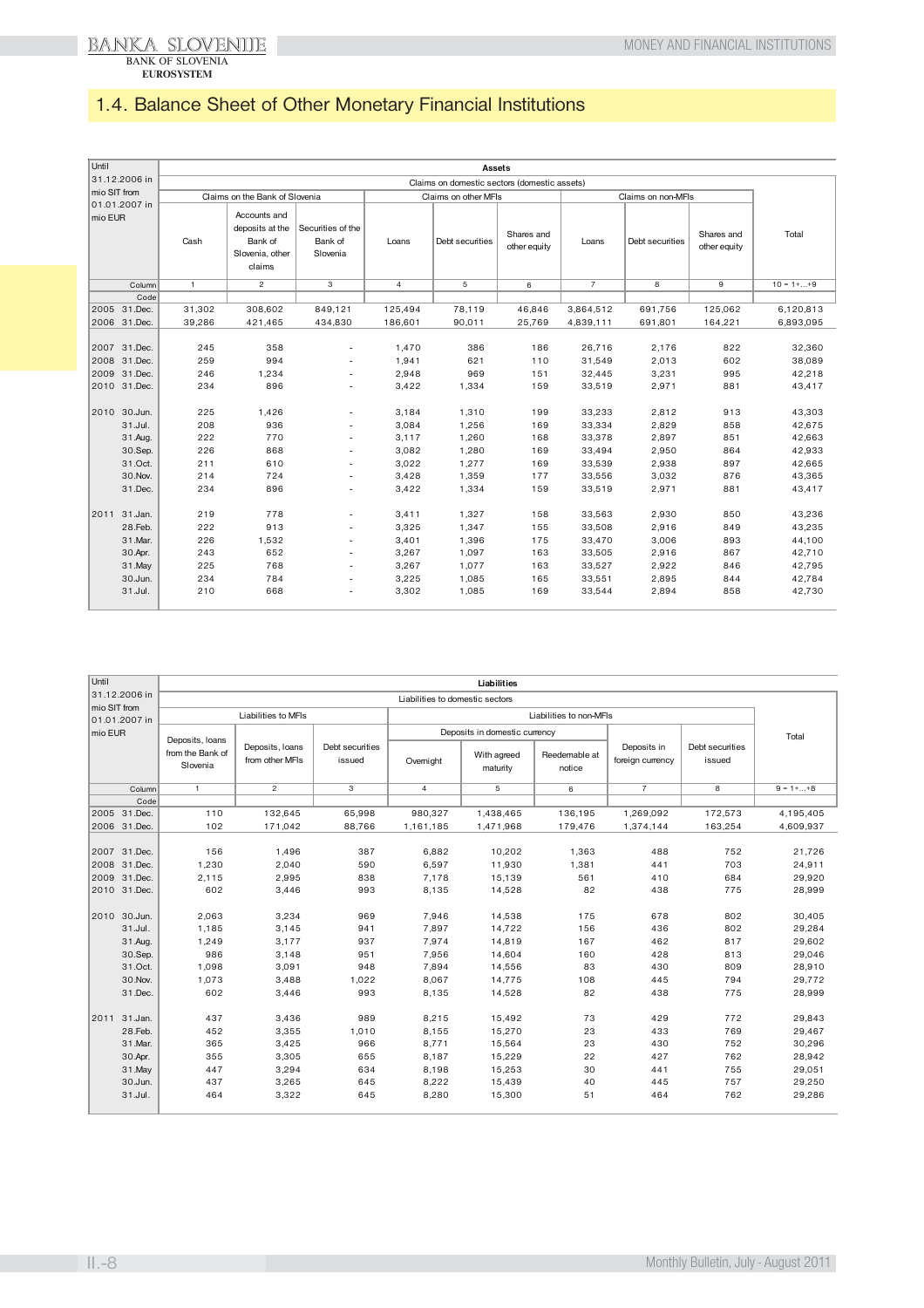|        | Assets  |                 |                                            |         |                    |                            |                   |                     |                 |  |  |  |  |
|--------|---------|-----------------|--------------------------------------------|---------|--------------------|----------------------------|-------------------|---------------------|-----------------|--|--|--|--|
|        |         |                 | Claims on foreign sectors (foreign assets) |         |                    |                            |                   |                     |                 |  |  |  |  |
|        |         | Claims on MFIs  |                                            |         | Claims on non-MFIs |                            |                   |                     |                 |  |  |  |  |
| Cash   | Loans   | Debt securities | Shares and other<br>equity                 | Loans   | Debt securities    | Shares and other<br>equity | Total             | Remaining<br>assets | Total           |  |  |  |  |
| 11     | 12      | 13              | 14                                         | 15      | 16                 | $\overline{17}$            | $18 = 11 +  + 17$ | $\overline{19}$     | $20 = 10+18+19$ |  |  |  |  |
|        |         |                 |                                            |         |                    |                            |                   |                     |                 |  |  |  |  |
| 13,096 | 374,789 | 90,238          | 51,954                                     | 179,985 | 123,453            | 14,860                     | 848,375           | 250,536             | 7,219,724       |  |  |  |  |
| 18,080 | 362,491 | 153,235         | 52,661                                     | 286,638 | 291,509            | 17,542                     | 1,182,156         | 273,935             | 8,349,186       |  |  |  |  |
| 17     | 2,753   | 1,452           | 318                                        | 2,511   | 2,587              | 98                         | 9,735             | 1,397               | 43,493          |  |  |  |  |
| 16     | 2,221   | 1,135           | 385                                        | 2,995   | 2,441              | 86                         | 9,280             | 1.641               | 49,010          |  |  |  |  |
| 22     | 2,930   | 1,123           | 419                                        | 2,961   | 2,168              | 82                         | 9,705             | 1,480               | 53,404          |  |  |  |  |
| 20     | 1,492   | 977             | 441                                        | 2,944   | 1,932              | 82                         | 7,889             | 1,710               | 53,016          |  |  |  |  |
| 26     | 2,693   | 1,243           | 441                                        | 2,954   | 2,362              | 100                        | 9,819             | 1,682               | 54,804          |  |  |  |  |
| 27     | 2,012   | 1,134           | 437                                        | 2,993   | 2,354              | 94                         | 9,050             | 1,640               | 53,365          |  |  |  |  |
| 26     | 2,415   | 1.171           | 438                                        | 2,989   | 2,335              | 94                         | 9.468             | 1.761               | 53,892          |  |  |  |  |
| 21     | 2,093   | 1,111           | 447                                        | 2,964   | 2,274              | 94                         | 9,003             | 1.708               | 53,644          |  |  |  |  |
| 19     | 1,886   | 1,116           | 448                                        | 2,981   | 2,190              | 97                         | 8,736             | 1,672               | 53,073          |  |  |  |  |
| 20     | 2,365   | 1,091           | 472                                        | 2,963   | 2,022              | 103                        | 9,036             | 1,746               | 54,148          |  |  |  |  |
| 20     | 1,492   | 977             | 441                                        | 2,944   | 1,932              | 82                         | 7,889             | 1,710               | 53,016          |  |  |  |  |
| 17     | 2,012   | 1,038           | 441                                        | 2,939   | 2,062              | 84                         | 8,594             | 1,742               | 53,572          |  |  |  |  |
| 20     | 1,613   | 1.112           | 442                                        | 2.923   | 2,137              | 91                         | 8,338             | 1.734               | 53,307          |  |  |  |  |
| 20     | 1,966   | 1,140           | 442                                        | 2,910   | 2,125              | 87                         | 8,691             | 1,742               | 54,533          |  |  |  |  |
| 24     | 1,566   | 1.170           | 440                                        | 2,897   | 2,206              | 87                         | 8,390             | 1,717               | 52,818          |  |  |  |  |
| 25     | 1,592   | 1,118           | 440                                        | 2,905   | 2,152              | 92                         | 8,323             | 1,797               | 52,916          |  |  |  |  |
| 32     | 1,623   | 1,098           | 463                                        | 2,899   | 2,042              | 93                         | 8,251             | 1,754               | 52,789          |  |  |  |  |
| 29     | 2,005   | 1.045           | 452                                        | 2,889   | 2,027              | 90                         | 8,537             | 1.844               | 53,111          |  |  |  |  |
|        |         |                 |                                            |         |                    |                            |                   |                     |                 |  |  |  |  |

| Liabilities                |                        |                                |                            |                            |                         |                         |                            |  |  |  |  |
|----------------------------|------------------------|--------------------------------|----------------------------|----------------------------|-------------------------|-------------------------|----------------------------|--|--|--|--|
|                            |                        | Liabilities to foreign sectors |                            |                            |                         |                         |                            |  |  |  |  |
|                            | Liabilities to MFIs    |                                | Liabilities to non-MFIs    |                            |                         |                         |                            |  |  |  |  |
| Deposits                   | Debt securities issued | Deposits                       | Debt securities issued     | Total                      | Capital and reserves    | Remaining liabilities   | Total                      |  |  |  |  |
| 10                         | 11                     | 12                             | 13                         | $14 = 10 +  + 13$          | 15                      | 16                      | $17 = 9 + 14 + 15 + 16$    |  |  |  |  |
|                            |                        |                                |                            |                            |                         |                         |                            |  |  |  |  |
| 1,872,623                  | 87,606                 | 101,988                        | 85                         | 2,062,303                  | 657,418                 | 304,597                 | 7,219,724                  |  |  |  |  |
| 2,439,177                  | 99,644                 | 110,867                        | 215                        | 2,649,902                  | 712,426                 | 376,922                 | 8,349,186                  |  |  |  |  |
| 14,925<br>16,643<br>13,436 | 388<br>437<br>2,263    | 902<br>768<br>929              | $\overline{1}$<br>30<br>45 | 16,217<br>17,879<br>16,673 | 3,700<br>4,118<br>4,414 | 1,849<br>2,102<br>2,396 | 43,493<br>49,010<br>53,404 |  |  |  |  |
| 11,774                     | 3,254                  | 1.460                          | 34                         | 16,522                     | 4,254                   | 3,241                   | 53,016                     |  |  |  |  |
| 12,403                     | 3,224                  | 1,295                          | 38                         | 16,960                     | 4,417                   | 3,022                   | 54,804                     |  |  |  |  |
| 12,225                     | 3.197                  | 1,300                          | 35                         | 16,758                     | 4,399                   | 2,924                   | 53,365                     |  |  |  |  |
| 12,192                     | 3,203                  | 1,317                          | 35                         | 16,747                     | 4,439                   | 3,103                   | 53,892                     |  |  |  |  |
| 12,424                     | 3,221                  | 1,320                          | 35                         | 17,001                     | 4,430                   | 3,168                   | 53,644                     |  |  |  |  |
| 12,018                     | 3,211                  | 1,313                          | 35                         | 16,577                     | 4,432                   | 3,154                   | 53,073                     |  |  |  |  |
| 11,911                     | 3,259                  | 1,477                          | 35                         | 16,681                     | 4,376                   | 3,319                   | 54,148                     |  |  |  |  |
| 11,774                     | 3,254                  | 1,460                          | 34                         | 16,522                     | 4,254                   | 3,241                   | 53,016                     |  |  |  |  |
| 11,434                     | 3,261                  | 1,480                          | 34                         | 16,209                     | 4,249                   | 3,272                   | 53,572                     |  |  |  |  |
| 11,508                     | 3,243                  | 1,479                          | 34                         | 16,263                     | 4,247                   | 3,330                   | 53,307                     |  |  |  |  |
| 11,197                     | 3,582                  | 1,480                          | 33                         | 16,292                     | 4,305                   | 3,640                   | 54,533                     |  |  |  |  |
| 10,814                     | 3,581                  | 1,472                          | 33                         | 15,900                     | 4,530                   | 3,446                   | 52,818                     |  |  |  |  |
| 10,616                     | 3,589                  | 1,494                          | 33                         | 15,733                     | 4,665                   | 3,467                   | 52,916                     |  |  |  |  |
| 10,684                     | 3,297                  | 1,457                          | 33                         | 15,472                     | 4,644                   | 3,423                   | 52,789                     |  |  |  |  |
| 10,883                     | 3,313                  | 1,438                          | 33                         | 15,668                     | 4,618                   | 3,539                   | 53,111                     |  |  |  |  |
|                            |                        |                                |                            |                            |                         |                         |                            |  |  |  |  |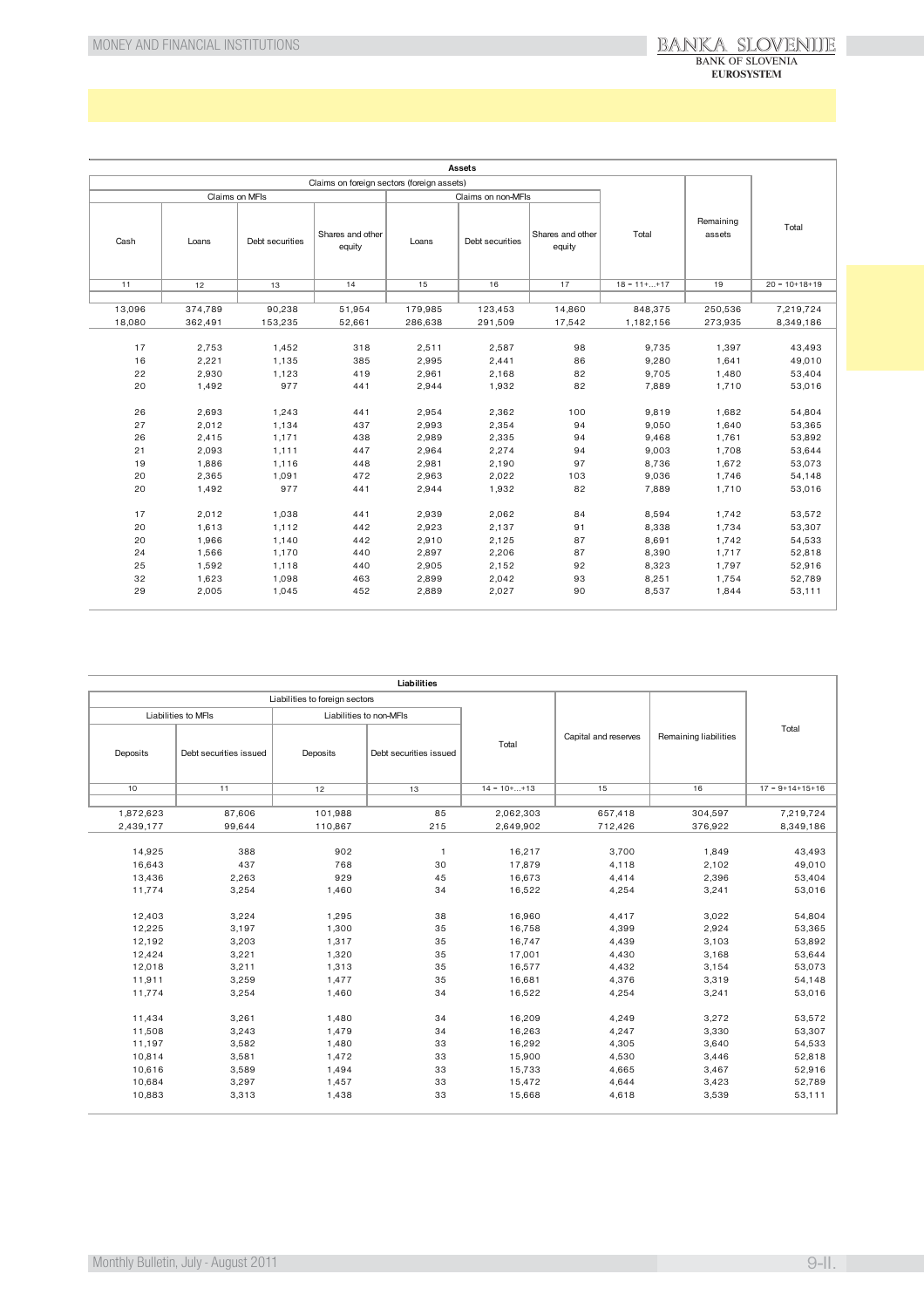**EUROSYSTEM**

# 1.5. Selected Assets of Other Monetary Financial Institutions by Sector

| Until                        |                          |                    |                           |                            |                                           | Claims on domestic sectors (domestic assets) |                  |                  |                         |  |  |
|------------------------------|--------------------------|--------------------|---------------------------|----------------------------|-------------------------------------------|----------------------------------------------|------------------|------------------|-------------------------|--|--|
| 31.12.2006 in                |                          |                    | Loans                     |                            |                                           | Debt securities                              |                  |                  |                         |  |  |
| mio SIT from                 |                          | By currency        |                           | By purpose                 |                                           |                                              |                  | Shares and other | Total                   |  |  |
| 01.01.2007 in                | Domestic                 | Foreign currency   | Consumer credit           | Lending for house          | Other lending                             | Domestic currency                            | Foreign currency | equity           |                         |  |  |
| mio EUR<br>Column            | currency<br>$\mathbf{1}$ | $\overline{c}$     | $\ensuremath{\mathsf{3}}$ | purchase<br>$\overline{4}$ | 5                                         | 6                                            | $\overline{7}$   | 8                | $9 = 1 + 2 + 6 + 7 + 8$ |  |  |
| Code                         |                          |                    |                           |                            |                                           |                                              |                  |                  |                         |  |  |
|                              |                          |                    |                           |                            | Total                                     |                                              |                  |                  |                         |  |  |
| 2005 31.Dec.                 | 2,099,189                | 2,199,419          | 471,462                   | 327,736                    | 3,499,410                                 | 1,203,222                                    | 415,774          | 171,907          | 6,089,511               |  |  |
| 2006 31.Dec.                 | 2,298,192                | 3,148,985          | 547,955                   | 468,689                    | 4,430,534                                 | 1,096,779                                    | 119,864          | 189,989          | 6,853,809               |  |  |
|                              |                          |                    |                           |                            |                                           |                                              |                  |                  |                         |  |  |
| 2007 31.Dec.                 | 26,555                   | 1,990              | 2,743                     | 2,668                      | 23,134                                    | 2,562                                        | $\overline{a}$   | 1,008            | 32,115                  |  |  |
| 2008 31.Dec.                 | 32,113                   | 2,370              | 2,884                     | 3,395                      | 28,204                                    | 2,634                                        |                  | 712              | 37,830                  |  |  |
| 2009 31.Dec.                 | 34,731                   | 1,895              | 2,900                     | 3,927                      | 29,799                                    | 4,199                                        |                  | 1,146            | 41,972                  |  |  |
| 2010 31.Dec.                 | 35,994                   | 1,843              | 2,833                     | 4,837                      | 30,168                                    | 4,305                                        | ٠                | 1,040            | 43,182                  |  |  |
| 2010 30.Jun.                 | 35,929                   | 1,915              | 2,826                     | 4,490                      | 30,528                                    | 4,121                                        | $\overline{a}$   | 1,113            | 43,078                  |  |  |
| 31.Jul.                      | 35,495                   | 1,860              | 2,813                     | 4,537                      | 30,005                                    | 4,086                                        |                  | 1,026            | 42,467                  |  |  |
| 31.Aug.                      | 35,381                   | 1,884              | 2,822                     | 4,634                      | 29,810                                    | 4,156                                        |                  | 1,019            | 42,441                  |  |  |
| 30.Sep.                      | 35,616                   | 1,828              | 2,818                     | 4,672                      | 29,953                                    | 4,230                                        |                  | 1,033            | 42,707                  |  |  |
| 31.Oct.                      | 35,430                   | 1,742              | 2,810                     | 4,697                      | 29,665                                    | 4,215                                        |                  | 1,067            | 42,454                  |  |  |
| 30.Nov.                      | 35,931                   | 1,777              | 2,850                     | 4,740                      | 30,117                                    | 4,391                                        | $\overline{a}$   | 1,053            | 43,151                  |  |  |
| 31.Dec.                      | 35,994                   | 1,843              | 2,833                     | 4,837                      | 30,168                                    | 4,305                                        | ÷,               | 1,040            | 43,182                  |  |  |
|                              |                          |                    |                           |                            |                                           |                                              |                  |                  |                         |  |  |
| 2011 31.Jan.                 | 35,993                   | 1,760              | 2,816                     | 4,820                      | 30,117                                    | 4,257                                        |                  | 1,008            | 43,018                  |  |  |
| 28.Feb.                      | 36,008                   | 1,739              | 2,803                     | 4,852                      | 30,092                                    | 4,262                                        |                  | 1,004            | 43,013                  |  |  |
| 31.Mar.                      | 36,712                   | 1,691              | 2,803                     | 4,880                      | 30,720                                    | 4,402                                        | $\overline{a}$   | 1,068            | 43,873                  |  |  |
| 30.Apr.                      | 35,736                   | 1,689              | 2,786                     | 4,926                      | 29,712                                    | 4,013                                        |                  | 1,030            | 42,467                  |  |  |
| 31.May.<br>30.Jun.           | 35,811<br>35,836         | 1,751<br>1,724     | 2,783<br>2,776            | 5,021<br>5,071             | 29,758<br>29,713                          | 3,999<br>3,981                               |                  | 1,009<br>1,009   | 42,570<br>42,550        |  |  |
| 31.Jul.                      | 35,720                   | 1,794              | 2,786                     | 5,161                      | 29,566                                    | 3,979                                        |                  | 1,028            | 42,520                  |  |  |
|                              |                          |                    |                           |                            |                                           |                                              |                  |                  |                         |  |  |
|                              |                          |                    |                           |                            | MFIs (S.121, S.122)                       |                                              |                  |                  |                         |  |  |
| 2005 31.Dec.                 | 345,097                  | 88,999             |                           | ä,                         | 434,096                                   | 594,946                                      | 332,295          | 46,846           | 1,408,182               |  |  |
| 2006 31.Dec.                 | 511,086                  | 96,980             | ÷,                        | ÷,                         | 608,066                                   | 482,995                                      | 41,846           | 25,769           | 1,158,676               |  |  |
|                              |                          |                    |                           |                            |                                           |                                              |                  |                  |                         |  |  |
| 2007 31.Dec                  | 1,758                    | 71                 |                           | ä,                         | 1,829                                     | 386                                          |                  | 186              | 2,401                   |  |  |
| 2008 31.Dec.                 | 2,918                    | 16<br>22           |                           | ä,                         | 2,935                                     | 621                                          |                  | 110              | 3,666                   |  |  |
| 2009 31.Dec.<br>2010 31.Dec. | 4,160<br>4,294           | 24                 |                           |                            | 4,182<br>4,318                            | 969<br>1,334                                 |                  | 151<br>159       | 5,302<br>5,811          |  |  |
|                              |                          |                    |                           |                            |                                           |                                              |                  |                  |                         |  |  |
| 2010 30.Jun.                 | 4,584                    | 26                 |                           |                            | 4,611                                     | 1,310                                        |                  | 199              | 6,120                   |  |  |
| 31.Jul.                      | 3,995                    | 25                 |                           | ä,                         | 4,020                                     | 1,256                                        |                  | 169              | 5,445                   |  |  |
| 31.Aug.                      | 3,860                    | 27                 |                           |                            | 3,887                                     | 1,260                                        |                  | 168              | 5,315                   |  |  |
| 30.Sep.                      | 3,917                    | 33                 |                           |                            | 3,950                                     | 1,280                                        |                  | 169              | 5,399                   |  |  |
| 31.Oct.                      | 3,607                    | 25                 |                           |                            | 3,632                                     | 1,277                                        |                  | 169              | 5,079                   |  |  |
| 30.Nov.                      | 4,126                    | 26                 |                           |                            | 4,152                                     | 1,359                                        |                  | 177              | 5,688                   |  |  |
| 31.Dec.                      | 4,294                    | 24                 |                           |                            | 4,318                                     | 1,334                                        |                  | 159              | 5,811                   |  |  |
| 2011 31.Jan.                 | 4,167                    | 22                 |                           |                            | 4,190                                     | 1,327                                        |                  | 158              | 5,674                   |  |  |
| 28.Feb.                      | 4,220                    | 18                 |                           |                            | 4,239                                     | 1,347                                        |                  | 155              | 5,740                   |  |  |
| 31.Mar.                      | 4,916                    | 17                 |                           |                            | 4,933                                     | 1,396                                        |                  | 175              | 6,504                   |  |  |
| 30.Apr.                      | 3,902                    | 17                 |                           |                            | 3,919                                     | 1,097                                        |                  | 163              | 5,179                   |  |  |
| 31.May.                      | 4,018                    | 16                 |                           |                            | 4,035                                     | 1,077                                        |                  | 163              | 5,275                   |  |  |
| 30.Jun.                      | 3,992                    | 18                 |                           |                            | 4,009                                     | 1,085                                        |                  | 165              | 5,259                   |  |  |
| 31.Jul.                      | 3,946                    | 23                 |                           |                            | 3,970                                     | 1,085                                        |                  | 169              | 5,224                   |  |  |
|                              |                          |                    |                           |                            |                                           |                                              |                  |                  |                         |  |  |
|                              |                          |                    |                           | ÷.                         | Non-MFIs (S.123, S.124, S.125)<br>179,533 |                                              |                  |                  |                         |  |  |
| 2005 31.Dec.<br>2006 31.Dec. | 39,180<br>46,800         | 140,353<br>262,365 |                           |                            | 309,165                                   | 2,419<br>2,753                               | 1,799<br>857     | 47,101<br>55,301 | 230,852<br>368,076      |  |  |
|                              |                          |                    |                           |                            |                                           |                                              |                  |                  |                         |  |  |
| 2007 31.Dec.                 | 1,867                    | 99                 |                           |                            | 1,966                                     | 15                                           |                  | 324              | 2,305                   |  |  |
| 2008 31.Dec.                 | 2,413                    | 126                |                           |                            | 2,539                                     | 20                                           |                  | 255              | 2,815                   |  |  |
| 2009 31.Dec.                 | 2,248                    | 100                |                           |                            | 2,349                                     | 14                                           |                  | 317              | 2,680                   |  |  |
| 2010 31.Dec.                 | 2,137                    | 73                 |                           |                            | 2,211                                     | 11                                           |                  | 275              | 2,497                   |  |  |
|                              |                          |                    |                           |                            |                                           |                                              |                  |                  |                         |  |  |
| 2010 30.Jun.                 | 2,138                    | 90                 |                           |                            | 2,228                                     | 11                                           |                  | 286              | 2,525                   |  |  |
| 31.Jul.<br>31.Aug.           | 2,143<br>2,132           | 87<br>78           |                           |                            | 2,230<br>2,210                            | 11<br>11                                     |                  | 283<br>280       | 2,524<br>2,502          |  |  |
| 30.Sep.                      | 2,120                    | 73                 |                           |                            | 2,193                                     | 11                                           |                  | 284              | 2,488                   |  |  |
| 31.Oct.                      | 2,130                    | 71                 |                           |                            | 2,201                                     | 11                                           |                  | 284              | 2,496                   |  |  |
| 30.Nov.                      | 2,132                    | 73                 |                           |                            | 2,206                                     | 11                                           |                  | 280              | 2,497                   |  |  |
| 31.Dec.                      | 2,137                    | 73                 |                           |                            | 2,211                                     | 11                                           |                  | 275              | 2,497                   |  |  |
|                              |                          |                    |                           |                            |                                           |                                              |                  |                  |                         |  |  |
| 2011 31.Jan.                 | 2,108                    | 69                 |                           |                            | 2,177                                     | 11                                           |                  | 266              | 2,454                   |  |  |
| 28.Feb.                      | 2,056                    | 70                 |                           |                            | 2,126                                     | 11                                           |                  | 265              | 2,402                   |  |  |
| 31.Mar.                      | 2,031                    | 65                 |                           |                            | 2,097                                     | 11                                           |                  | 264              | 2,372                   |  |  |
| 30.Apr.                      | 2,014                    | 65                 |                           |                            | 2,078                                     | 11                                           |                  | 261              | 2,350                   |  |  |
| 31.May.<br>30.Jun.           | 2,011<br>2,020           | 68<br>46           |                           |                            | 2,079<br>2,066                            | 10<br>10                                     |                  | 252<br>249       | 2,341<br>2,325          |  |  |
| 31.Jul.                      | 2,007                    | 46                 |                           |                            | 2,054                                     | 10                                           |                  | 259              | 2,323                   |  |  |
|                              |                          |                    |                           |                            |                                           |                                              |                  |                  |                         |  |  |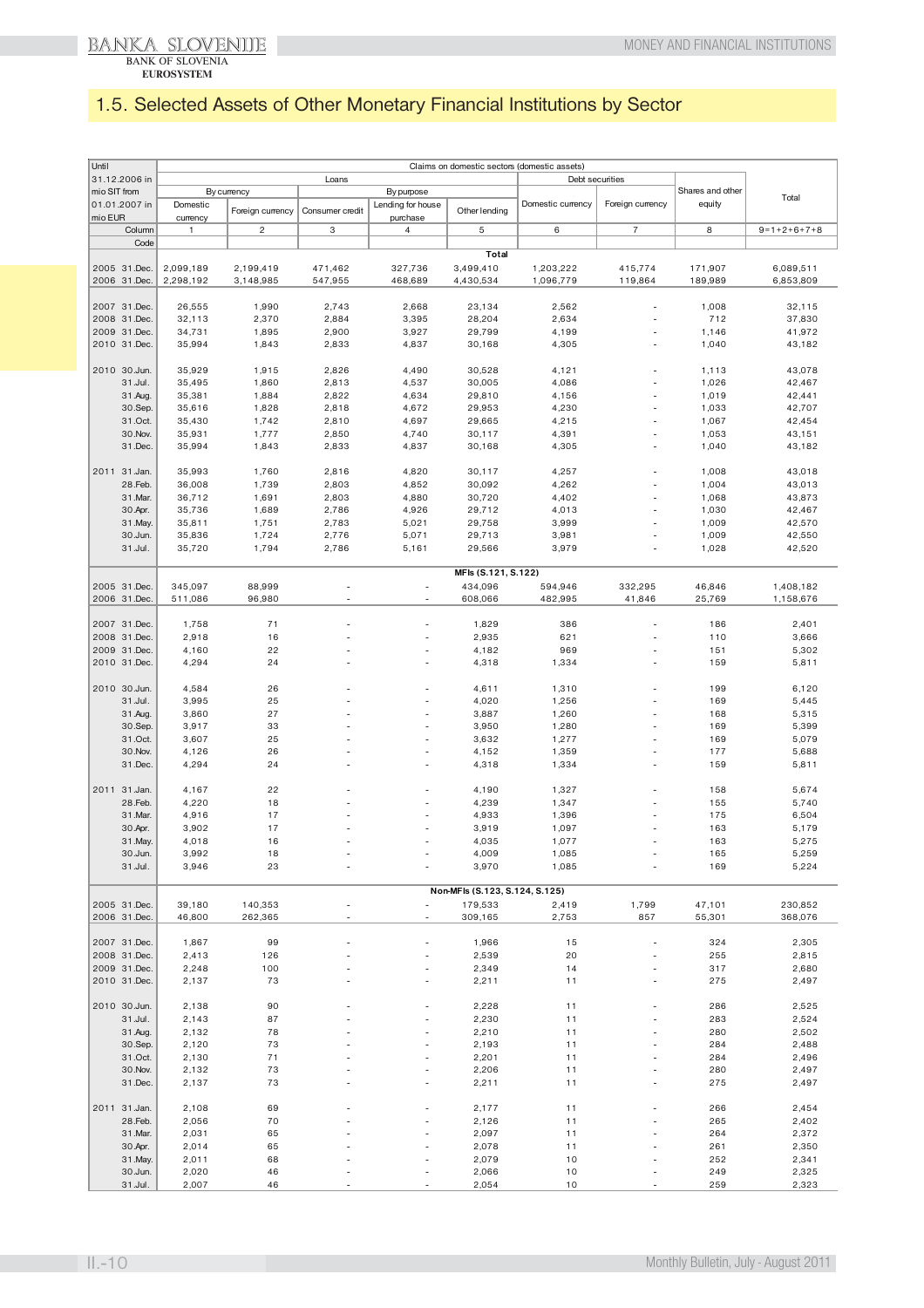| Claims on foreign sectors (foreign assets) |                  |                          |                           |                         |              |  |  |  |  |
|--------------------------------------------|------------------|--------------------------|---------------------------|-------------------------|--------------|--|--|--|--|
| Loans                                      |                  | Debt securities          |                           |                         |              |  |  |  |  |
| Domestic currency                          | Foreign currency | Domestic currency        | Foreign currency          | Shares and other equity | Total        |  |  |  |  |
| 10                                         | 11               | 12                       | 13                        | 14                      | $15=10+.+14$ |  |  |  |  |
|                                            |                  |                          |                           |                         |              |  |  |  |  |
|                                            |                  | Total (S.2)              |                           |                         |              |  |  |  |  |
| 11,963                                     | 542,811          | 12,943                   | 200,748                   | 66,814                  | 835,279      |  |  |  |  |
| 20,446                                     | 628,683          | 14,760                   | 429,984                   | 70,203                  | 1,164,076    |  |  |  |  |
|                                            |                  |                          |                           |                         |              |  |  |  |  |
| 4,570                                      | 693              | 3,984                    | 54                        | 416                     | 9,718        |  |  |  |  |
|                                            |                  |                          |                           |                         |              |  |  |  |  |
| 4,472                                      | 743              | 3,555                    | 21                        | 471                     | 9,263        |  |  |  |  |
| 5,145                                      | 746              | 3,281                    | 10                        | 502                     | 9,683        |  |  |  |  |
| 3,903                                      | 533              | 2,878                    | 31                        | 524                     | 7,869        |  |  |  |  |
|                                            |                  |                          |                           |                         |              |  |  |  |  |
| 5,001                                      | 646              | 3,583                    | 22                        | 541                     | 9,793        |  |  |  |  |
| 4,343                                      | 662              | 3,467                    | 21                        | 531                     | 9,023        |  |  |  |  |
| 4,666                                      | 738              | 3,483                    | 23                        | 532                     | 9,442        |  |  |  |  |
| 4,454                                      | 602              | 3,361                    | 23                        | 541                     | 8,982        |  |  |  |  |
| 4,269                                      | 599              | 3,282                    | 23                        | 545                     | 8,718        |  |  |  |  |
| 4,749                                      | 579              | 3,087                    | 26                        | 575                     | 9,016        |  |  |  |  |
| 3,903                                      | 533              | 2,878                    | 31                        | 524                     | 7,869        |  |  |  |  |
|                                            |                  |                          |                           |                         |              |  |  |  |  |
|                                            |                  |                          |                           |                         |              |  |  |  |  |
| 4,443                                      | 508              | 3,067                    | 33                        | 525                     | 8,576        |  |  |  |  |
| 4,009                                      | 527              | 3,217                    | 33                        | 532                     | 8,318        |  |  |  |  |
| 4,357                                      | 520              | 3,234                    | 30                        | 529                     | 8,670        |  |  |  |  |
| 3,934                                      | 529              | 3,352                    | 23                        | 527                     | 8,366        |  |  |  |  |
| 3,889                                      | 608              | 3,242                    | 28                        | 532                     | 8,299        |  |  |  |  |
| 3,895                                      | 627              | 3,113                    | 28                        | 556                     | 8,219        |  |  |  |  |
| 4,252                                      | 642              | 3,048                    | 24                        | 542                     | 8,508        |  |  |  |  |
|                                            |                  |                          |                           |                         |              |  |  |  |  |
|                                            |                  | MFIs(S.2)                |                           |                         |              |  |  |  |  |
| 10,739                                     | 364,050          | 12,742                   | 77,495                    | 51,954                  | 516,981      |  |  |  |  |
|                                            |                  |                          | 140,364                   |                         |              |  |  |  |  |
| 18,981                                     | 343,510          | 12,870                   |                           | 52,661                  | 568,387      |  |  |  |  |
|                                            |                  |                          |                           |                         |              |  |  |  |  |
| 2,376                                      | 377              | 1,425                    | 26                        | 318                     | 4,522        |  |  |  |  |
| 1,850                                      | 370              | 1,128                    | $\overline{7}$            | 385                     | 3,741        |  |  |  |  |
| 2,528                                      | 402              | 1,119                    | $\overline{4}$            | 419                     | 4,473        |  |  |  |  |
| 1,211                                      | 281              | 959                      | 19                        | 441                     | 2,910        |  |  |  |  |
|                                            |                  |                          |                           |                         |              |  |  |  |  |
| 2,342                                      | 351              | 1,227                    | 16                        | 441                     | 4,377        |  |  |  |  |
| 1,635                                      | 377              | 1,118                    | 16                        | 437                     | 3,583        |  |  |  |  |
| 1,964                                      | 452              | 1,153                    | 18                        | 438                     | 4,024        |  |  |  |  |
|                                            | 330              |                          | 19                        | 447                     |              |  |  |  |  |
| 1,762                                      |                  | 1,092                    |                           |                         | 3,651        |  |  |  |  |
| 1,550                                      | 336              | 1,097                    | 18                        | 448                     | 3,450        |  |  |  |  |
| 2,057                                      | 308              | 1,072                    | 19                        | 472                     | 3,928        |  |  |  |  |
| 1,211                                      | 281              | 959                      | 19                        | 441                     | 2,910        |  |  |  |  |
|                                            |                  |                          |                           |                         |              |  |  |  |  |
| 1,732                                      | 280              | 1,019                    | 19                        | 441                     | 3,491        |  |  |  |  |
| 1,315                                      | 298              | 1,093                    | 19                        | 442                     | 3,167        |  |  |  |  |
| 1,661                                      | 305              | 1,123                    | 17                        | 442                     | 3,548        |  |  |  |  |
| 1,245                                      | 321              | 1,159                    | 11                        | 440                     | 3,176        |  |  |  |  |
| 1,250                                      | 342              | 1,103                    | 15                        | 440                     | 3,150        |  |  |  |  |
| 1,293                                      | 330              | 1,084                    | 15                        | 463                     | 3,185        |  |  |  |  |
| 1,680                                      | 325              | 1,034                    | 11                        | 452                     | 3,502        |  |  |  |  |
|                                            |                  |                          |                           |                         |              |  |  |  |  |
|                                            |                  | Non-MFIs (S.2)           |                           |                         |              |  |  |  |  |
| ä,                                         | 29,770           | $\overline{\phantom{a}}$ | 17,340                    | 5,854                   | 52,965       |  |  |  |  |
|                                            |                  |                          |                           |                         |              |  |  |  |  |
|                                            | 75,559           | 1,492                    | 26,809                    | 6,697                   | 110,556      |  |  |  |  |
|                                            |                  |                          |                           |                         |              |  |  |  |  |
| 367                                        | 178              | 111                      | $\ensuremath{\mathsf{3}}$ | 33                      | 692          |  |  |  |  |
| 473                                        | 212              | 97                       | $\sqrt{2}$                | 35                      | 819          |  |  |  |  |
| 520                                        | 205              | 92                       | $\mathbf{1}$              | 40                      | 858          |  |  |  |  |
| 646                                        | 144              | 79                       |                           | 44                      | 913          |  |  |  |  |
|                                            |                  |                          |                           |                         |              |  |  |  |  |
| 611                                        | 181              | 147                      |                           | 46                      | 985          |  |  |  |  |
| 643                                        | 176              | 158                      |                           | 45                      | 1,023        |  |  |  |  |
| 642                                        | 176              | 160                      |                           | 46                      | 1,023        |  |  |  |  |
| 636                                        | 166              | 151                      |                           | 47                      | 1,000        |  |  |  |  |
| 641                                        | 160              | 151                      |                           | 47                      | 998          |  |  |  |  |
|                                            |                  |                          |                           |                         |              |  |  |  |  |
| 635                                        | 164              | 87                       |                           | 48                      | 934          |  |  |  |  |
| 646                                        | 144              | 79                       |                           | 44                      | 913          |  |  |  |  |
|                                            |                  |                          |                           |                         |              |  |  |  |  |
| 662                                        | 133              | 76                       |                           | 41                      | 912          |  |  |  |  |
| 687                                        | 135              | 72                       |                           | 41                      | 935          |  |  |  |  |
| 672                                        | 122              | 77                       |                           | 41                      | 913          |  |  |  |  |
| 685                                        | 121              | 79                       |                           | 45                      | 931          |  |  |  |  |
| 650                                        | 174              | 84                       |                           | 50                      | 957          |  |  |  |  |
| 642                                        | 189              | 90                       |                           | 49                      | 971          |  |  |  |  |
| 663                                        | 190              | 89                       |                           | 49                      | 991          |  |  |  |  |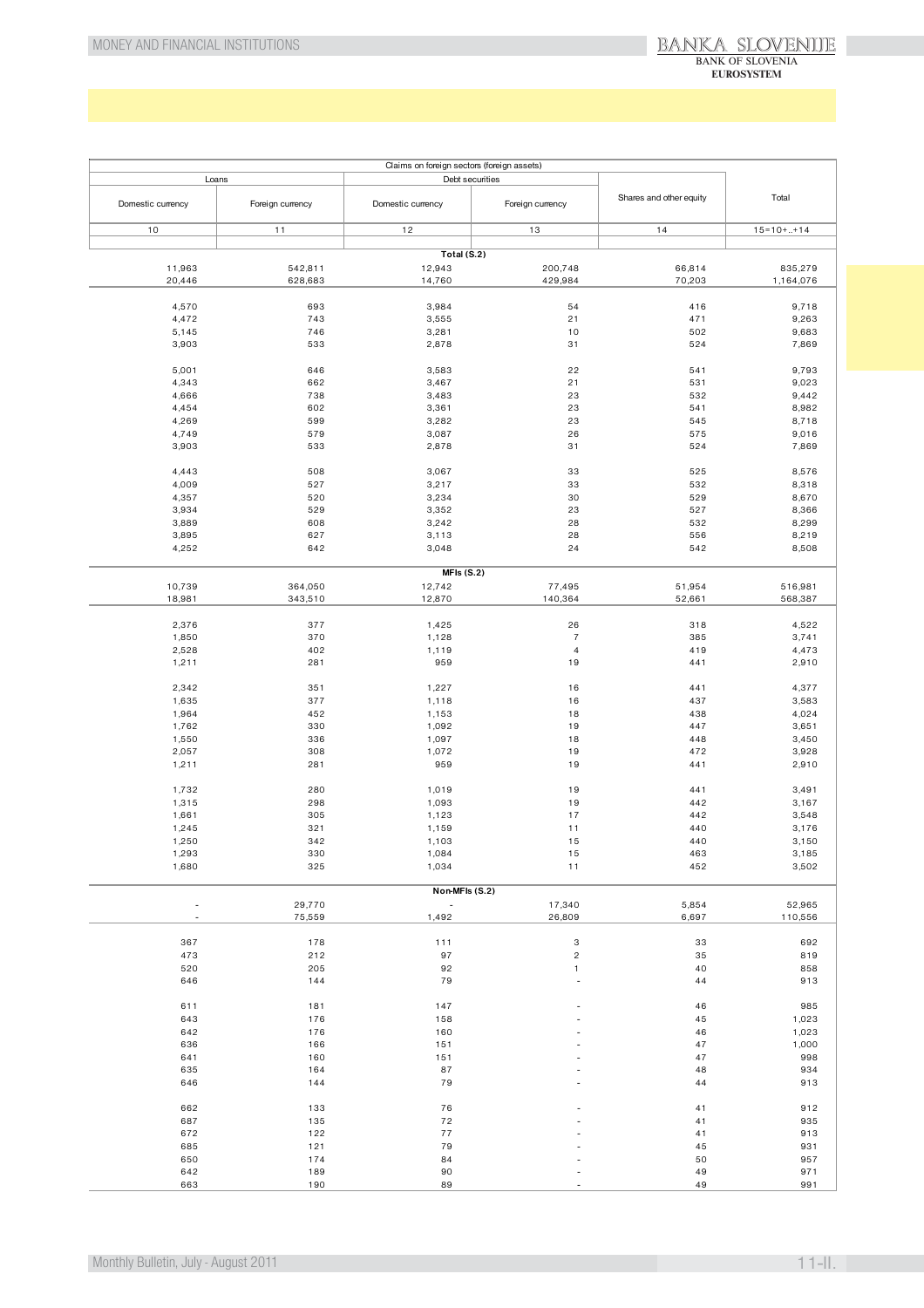# 1.5. Selected Assets of Other Monetary Financial Institutions by Sector (continued)

| Until                    |                   |                     |                          |                                                   | Claims on domestic sectors (domestic assets) |                |                  |                                    |                |
|--------------------------|-------------------|---------------------|--------------------------|---------------------------------------------------|----------------------------------------------|----------------|------------------|------------------------------------|----------------|
| 31.12.2006 in            |                   |                     | Loans                    |                                                   |                                              |                | Debt securities  |                                    |                |
| mio SIT from             |                   | By currency         |                          | By purpose                                        |                                              | Domestic       |                  | Shares and other                   | Total          |
| 01.01.2007 in<br>mio EUR | Domestic currency | Foreign currency    | Consumer credit          | Lending for house<br>purchase                     | Other lending                                | currency       | Foreign currency | equity                             |                |
| Column                   | $\mathbf{1}$      | $\sqrt{2}$          | $_{\rm 3}$               | $\sqrt{4}$                                        | $\,$ 5 $\,$                                  | 6              | $\overline{7}$   | 8                                  | $9=1+2+6+7+8$  |
| Code                     |                   |                     |                          |                                                   |                                              |                |                  |                                    |                |
|                          |                   |                     |                          |                                                   | Non-financial corporations (S.11)            |                |                  |                                    |                |
| 2005 31.Dec.             | 956,334           | 1,538,853           | ä,                       | ÷,                                                | 2,495,187                                    | 28,724         | 18,999           | 77,960                             | 2,620,870      |
| 2006 31.Dec.             | 927,775           | 2,155,914           | ä,                       | ÷.                                                | 3,083,689                                    | 28,541         | 14,897           | 108,919                            | 3,236,046      |
|                          |                   |                     |                          |                                                   |                                              |                |                  |                                    |                |
| 2007 31.Dec.             | 16,643            | 770                 | ٠                        | ۰                                                 | 17,413                                       | 194            | ٠                | 498                                | 18,105         |
| 2008 31.Dec.             | 19,834            | 765                 |                          |                                                   | 20,599                                       | 204            |                  | 346                                | 21,149         |
| 2009 31.Dec.             | 20,326            | 486                 |                          | ä,                                                | 20,812                                       | 214            | ä,               | 678                                | 21,704         |
| 2010 31.Dec.             | 20,398            | 430                 |                          | ä,                                                | 20,829                                       | 212            | ÷,               | 606                                | 21,646         |
| 2010 30.Jun.             | 20,780            | 463                 |                          | ä,                                                | 21,242                                       | 144            | ٠                | 628                                | 22,015         |
| 31.Jul.                  | 20,849            | 457                 |                          | Ĭ.                                                | 21,306                                       | 143            | ä,               | 574                                | 22,024         |
| 31.Aug.                  | 20,650            | 452                 |                          | ä,                                                | 21,101                                       | 143            |                  | 570                                | 21,815         |
| 30.Sep.                  | 20,700            | 439                 |                          |                                                   | 21,139                                       | 142            | ä,               | 581                                | 21,862         |
| 31.Oct.                  | 20,674            | 416                 |                          | ä,                                                | 21,091                                       | 144            |                  | 614                                | 21,848         |
| 30.Nov.                  | 20,571            | 409                 |                          | ä,                                                | 20,980                                       | 214            | ÷.               | 596                                | 21,790         |
| 31.Dec.                  | 20,398            | 430                 | ä,                       | ٠                                                 | 20,829                                       | 212            | ä,               | 606                                | 21,646         |
|                          |                   |                     |                          |                                                   |                                              |                |                  |                                    |                |
| 2011 31.Jan.             | 20,587            | 410                 |                          | ä,                                                | 20,997                                       | 211            |                  | 584                                | 21,793         |
| 28.Feb.                  | 20,587            | 394                 |                          | ٠                                                 | 20,981                                       | 211            | ä,               | 583                                | 21,775         |
| 31.Mar.                  | 20,546            | 386                 |                          |                                                   | 20,931                                       | 212            |                  | 629                                | 21,772         |
| 30.Apr.                  | 20,583            | 381                 |                          | í.                                                | 20,964                                       | 212            | ä,               | 606                                | 21,782         |
| 31.May.                  | 20,520            | 386                 |                          | ä,                                                | 20,906                                       | 215            | ÷                | 594                                | 21,714         |
| 30.Jun.                  | 20,535            | 382                 |                          | Ĭ.                                                | 20,916                                       | 214            | ä,               | 595                                | 21,725         |
| 31.Jul.                  | 20,453            | 389                 |                          | i,                                                | 20,843                                       | 214            | ä,               | 599                                | 21,656         |
|                          |                   |                     |                          |                                                   | Central government (S.1311)                  |                |                  |                                    |                |
| 2005 31.Dec.             | 108,217           | 32,491              | ÷                        | ä,                                                | 140,707                                      | 577,133        | 62,682           | ä,                                 | 780,523        |
| 2006 31.Dec.             | 110,035           | 21,849              | ä,                       | ×.                                                | 131,884                                      | 582,490        | 62,265           | ä,                                 | 776,638        |
|                          |                   |                     |                          |                                                   |                                              |                |                  |                                    |                |
| 2007 31.Dec.             | 394               | $\,6\,$             | ä,                       | Ĭ.                                                | 401                                          | 1,966          |                  | ä,                                 | 2,367          |
| 2008 31.Dec.             | 366               | $\boldsymbol{7}$    |                          |                                                   | 373                                          | 1,789          |                  |                                    | 2,162          |
| 2009 31.Dec.             | 488               | $\,6\,$             |                          |                                                   | 495                                          | 3,003          |                  |                                    | 3,497          |
| 2010 31.Dec.             | 665               | $\boldsymbol{7}$    |                          | ä,                                                | 672                                          | 2,747          |                  |                                    | 3,419          |
|                          |                   |                     |                          |                                                   |                                              |                |                  |                                    |                |
| 2010 30.Jun.             | 456               | 8<br>$\overline{7}$ |                          | ä,                                                | 464                                          | 2,656          |                  |                                    | 3,120          |
| 31.Jul.<br>31.Aug.       | 449<br>577        | $\overline{7}$      |                          |                                                   | 456<br>584                                   | 2,674<br>2,742 |                  |                                    | 3,130          |
| 30.Sep.                  | 619               | $\boldsymbol{7}$    |                          |                                                   | 626                                          | 2,796          |                  |                                    | 3,326<br>3,422 |
| 31.Oct.                  | 657               | $\overline{7}$      |                          |                                                   | 664                                          | 2,783          |                  |                                    | 3,447          |
| 30.Nov.                  | 640               | $\boldsymbol{7}$    |                          | ä,                                                | 647                                          | 2,806          |                  | ٠                                  | 3,453          |
| 31.Dec.                  | 665               | $\overline{7}$      |                          |                                                   | 672                                          | 2,747          |                  |                                    | 3,419          |
|                          |                   |                     |                          |                                                   |                                              |                |                  |                                    |                |
| 2011 31.Jan.             | 618               | $\overline{7}$      |                          |                                                   | 625                                          | 2,708          |                  |                                    | 3,332          |
| 28.Feb.                  | 625               | $\overline{7}$      |                          |                                                   | 632                                          | 2,694          |                  |                                    | 3,326          |
| 31.Mar.                  | 620               | $\boldsymbol{7}$    |                          |                                                   | 626                                          | 2,783          |                  |                                    | 3,409          |
| 30.Apr.                  | 620               | 6                   |                          |                                                   | 627                                          | 2,693          |                  |                                    | 3,319          |
| 31.May.                  | 623               | $\overline{7}$      |                          |                                                   | 630                                          | 2,697          |                  |                                    | 3,327          |
| 30.Jun.                  | 604               | 6                   |                          |                                                   | 611                                          | 2,671          |                  |                                    | 3,282          |
| 31.Jul.                  | 600               | $\overline{7}$      | ۰                        |                                                   | 607                                          | 2,669          |                  |                                    | 3,276          |
|                          |                   |                     |                          | Other government sectors (S.1312, S.1313, S.1314) |                                              |                |                  |                                    |                |
| 2005 31.Dec.             | 8,139             | 15,001              | $\overline{\phantom{a}}$ | Ĭ.                                                | 23,141                                       | ÷,             | ÷                | ä,                                 | 23,141         |
| 2006 31.Dec.             | 8,412             | 16,529              | ä,                       | ä,                                                | 24,940                                       | ä,             |                  |                                    | 24,940         |
|                          |                   |                     |                          |                                                   |                                              |                |                  |                                    |                |
| 2007 31.Dec.             | 111               | $\boldsymbol{7}$    |                          |                                                   | 118                                          |                |                  | Ĭ.                                 | 118            |
| 2008 31.Dec.             | 204               | $\boldsymbol{7}$    |                          | ٠                                                 | 212                                          |                |                  | ٠                                  | 212            |
| 2009 31.Dec.             | 370               | 6                   |                          |                                                   | 376                                          |                |                  |                                    | 376            |
| 2010 31.Dec.             | 520               | 6                   |                          | ٠                                                 | 526                                          |                |                  | $\mathsf O$                        | 526            |
|                          |                   |                     |                          |                                                   |                                              |                |                  |                                    |                |
| 2010 30.Jun.             | 395               | $\,6\,$             |                          |                                                   | 401                                          |                |                  | $\mathsf{O}\xspace$                | 401            |
| 31.Jul.                  | 409               | 6                   |                          |                                                   | 415                                          |                |                  | $\mathsf O$                        | 415            |
| 31.Aug.                  | 415<br>412        | 6<br>6              |                          | ä,                                                | 421<br>417                                   |                |                  | $\mathsf O$<br>$\mathsf{O}\xspace$ | 421<br>417     |
| 30.Sep.<br>31.Oct.       | 429               | 6                   |                          |                                                   | 434                                          |                |                  | $\mathsf O$                        | 434            |
| 30.Nov.                  | 491               | 6                   |                          |                                                   | 497                                          |                |                  | $\mathsf{O}\xspace$                | 497            |
| 31.Dec.                  | 520               | 6                   |                          |                                                   | 526                                          |                |                  | $\mathsf{O}\xspace$                | 526            |
|                          |                   |                     |                          |                                                   |                                              |                |                  |                                    |                |
| 2011 31.Jan.             | 532               | 6                   |                          |                                                   | 538                                          |                |                  | $\mathsf{O}\xspace$                | 538            |
| 28.Feb.                  | 531               | 6                   |                          |                                                   | 536                                          |                |                  | $\mathsf O$                        | 536            |
| 31.Mar.                  | 535               | 6                   |                          |                                                   | 541                                          |                |                  | $\mathsf{O}\xspace$                | 541            |
| 30.Apr.                  | 526               | 6                   |                          |                                                   | 532                                          |                |                  | $\mathsf{O}\xspace$                | 532            |
| 31.May.                  | 524               | 6                   |                          |                                                   | 530                                          |                |                  | $\mathsf{O}\xspace$                | 530            |
| 30.Jun.                  | 527               | 6                   |                          |                                                   | 533                                          |                |                  | $\mathsf{O}\xspace$                | 533            |
| 31.Jul.                  | 528               | 6                   |                          |                                                   | 534                                          |                |                  | $\mathsf{O}\xspace$                | 534            |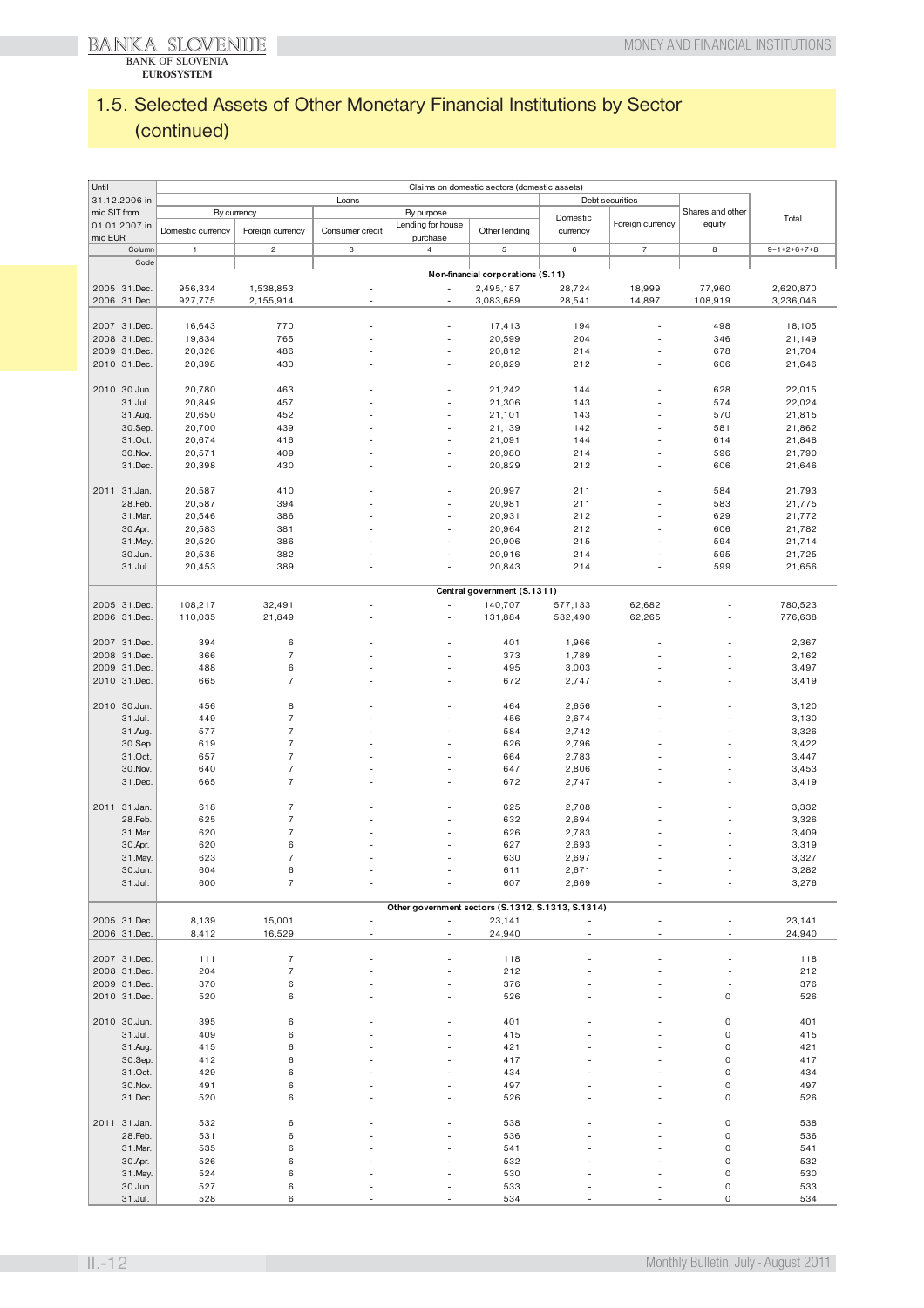|                   |                  | Claims on foreign sectors (foreign assets) |                         |                          |                |
|-------------------|------------------|--------------------------------------------|-------------------------|--------------------------|----------------|
|                   | Loans            | Debt securities                            |                         |                          |                |
| Domestic currency | Foreign currency | Domestic currency                          | Foreign currency        | Shares and other equity  | Total          |
| $10$              | $11$             | 12                                         | 13                      | $14$                     | $15=10+.+14$   |
|                   |                  |                                            |                         |                          |                |
|                   |                  | Non-financial corporations (S.2)           |                         |                          |                |
| 633               | 147,193          | $\blacksquare$                             | 40,464                  | 9,005                    | 197,296        |
| 1,119             | 203,109          | 198                                        | 50,084                  | 10,845                   | 265,354        |
|                   |                  |                                            |                         |                          |                |
| 1,772             | 138              | 110                                        | $\overline{4}$          | 65                       | 2,089          |
| 2,068             | 160              | 95                                         | $\mathsf{O}$            | 50                       | 2,374          |
| 2,045             | 138              | 80                                         | $\mathsf{O}\xspace$     | 42                       | 2,305          |
| 1,982             | 106              | 68                                         | $\boldsymbol{9}$        | 38                       | 2,204          |
|                   |                  |                                            |                         |                          |                |
| 1,986             | 112              | 84                                         | 1                       | 55                       | 2,237          |
| 2,001             | 107              | 85                                         | 1                       | 48                       | 2,243          |
| 1,998             | 110              | 85                                         | 1                       | 48                       | 2,242          |
| 1,994             | 105              | 85                                         | $\mathbf{1}$            | 47                       | 2,233          |
| 2,015             | 101              | 64                                         | $\mathbf{1}$            | 50                       | 2,231          |
| 2,008             | 106              | 78                                         | 3                       | 55                       | 2,249          |
| 1,982             | 106              | 68                                         | $\mathsf g$             | 38                       | 2,204          |
|                   |                  |                                            |                         |                          |                |
| 1,989             | 94               | 68                                         | $\bf8$                  | 43                       | 2,202          |
| 1,947             | 93               | 69                                         | 8                       | 50                       | 2,167          |
| 1,964             | 92               | 62                                         | $\mathbf{1}$            | 46                       | 2,163          |
| 1,944             | 86               | 63                                         | $\mathbf{1}$            | 42                       | 2,135          |
| 1,930             | 91               | 65                                         | $\mathbf{1}$            | 42                       | 2,129          |
| 1,901             | 106              | 70                                         | $\mathbf{1}$            | 43                       | 2,121          |
| 1,850             | 126              | 78                                         | $\mathsf{O}$            | 41                       |                |
|                   |                  |                                            |                         |                          | 2,095          |
|                   |                  | Central government (S.2)                   |                         |                          |                |
|                   | ä,               | 200                                        | 62,994                  | $\overline{\phantom{a}}$ | 63,195         |
| ÷,                | 5,032            | 200                                        | 212,727                 | ÷,                       | 217,959        |
|                   |                  |                                            |                         |                          |                |
| 20                | ÷.               | 2,328                                      | 20                      | ä,                       | 2,368          |
| 20                |                  | 2,219                                      | 12                      |                          | 2,252          |
| 17                |                  | 1,990                                      | $\,$ 5 $\,$             |                          | 2,012          |
| 31                |                  |                                            | $\overline{\mathbf{4}}$ |                          | 1,779          |
|                   |                  | 1,744                                      |                         |                          |                |
|                   |                  |                                            |                         |                          |                |
| 16                |                  | 2,101                                      | $\overline{4}$          |                          | 2,121          |
| 16                |                  | 2,081                                      | $\overline{4}$          |                          | 2,101          |
| 15                |                  | 2,056                                      | $\sqrt{4}$              |                          | 2,076          |
| 15                |                  | 1,996                                      | $\overline{4}$          |                          | 2,016          |
| 17                |                  | 1,941                                      | $\overline{\mathbf{4}}$ |                          | 1,962          |
| 17                |                  | 1,822                                      | $\overline{\mathbf{4}}$ |                          | 1,843          |
| 31                |                  | 1,744                                      | $\sqrt{4}$              | ٠                        | 1,779          |
|                   |                  |                                            |                         |                          |                |
| 27                |                  | 1,877                                      | $\,$ 5 $\,$             |                          | 1,909          |
| 26                |                  | 1,955                                      | $\,$ 5 $\,$             |                          | 1,987          |
| 25                |                  | 1,945                                      | 13                      |                          | 1,983          |
| 25                |                  | 2,019                                      | 12                      |                          | 2,056          |
| 25                |                  | 1,957                                      | 13                      |                          | 1,995          |
| 25                | ٠                | 1,844                                      | 12                      | ٠                        | 1,882          |
| 25                |                  | 1,829                                      | 13                      |                          | 1,866          |
|                   |                  |                                            |                         |                          |                |
|                   |                  | Other government sectors (S.2)             |                         |                          |                |
|                   | ä,               | Î,                                         | 2,454                   |                          | 2,454          |
|                   | 391              |                                            |                         |                          | 391            |
|                   |                  |                                            |                         |                          |                |
| $\mathbf{1}$      |                  | $10$                                       |                         |                          | 11             |
| $\,$ 8 $\,$       |                  | 15                                         |                         |                          | 23             |
| $\boldsymbol{7}$  |                  | $\mathsf{O}$                               |                         |                          | $\overline{7}$ |
| 6                 |                  | 28                                         |                         |                          | 34             |
|                   |                  |                                            |                         |                          |                |
| 6                 |                  | 25                                         |                         |                          | 31             |
| 6                 |                  | 25                                         |                         |                          | 31             |
| 6                 |                  | 30                                         |                         |                          | 36             |
| 6                 |                  | 37                                         |                         |                          | 43             |
| 6                 |                  | 30                                         |                         |                          | 35             |
| 6                 |                  | 28                                         |                         |                          | 34             |
| 6                 |                  | 28                                         |                         |                          | 34             |
|                   |                  |                                            |                         |                          |                |
| 5                 |                  | 28                                         |                         |                          | 33             |
| $\,$ 5 $\,$       |                  | 28                                         |                         |                          | 33             |
| 5                 |                  | 28                                         |                         |                          | 33             |
| $\,$ 5 $\,$       |                  | 33                                         |                         |                          | 38             |
| $\,$ 5 $\,$       |                  | 33                                         |                         |                          | 38             |
| $\,$ 5 $\,$       |                  | 25                                         |                         |                          | 30             |
| $\,$ 5 $\,$       |                  | 19                                         |                         |                          | 24             |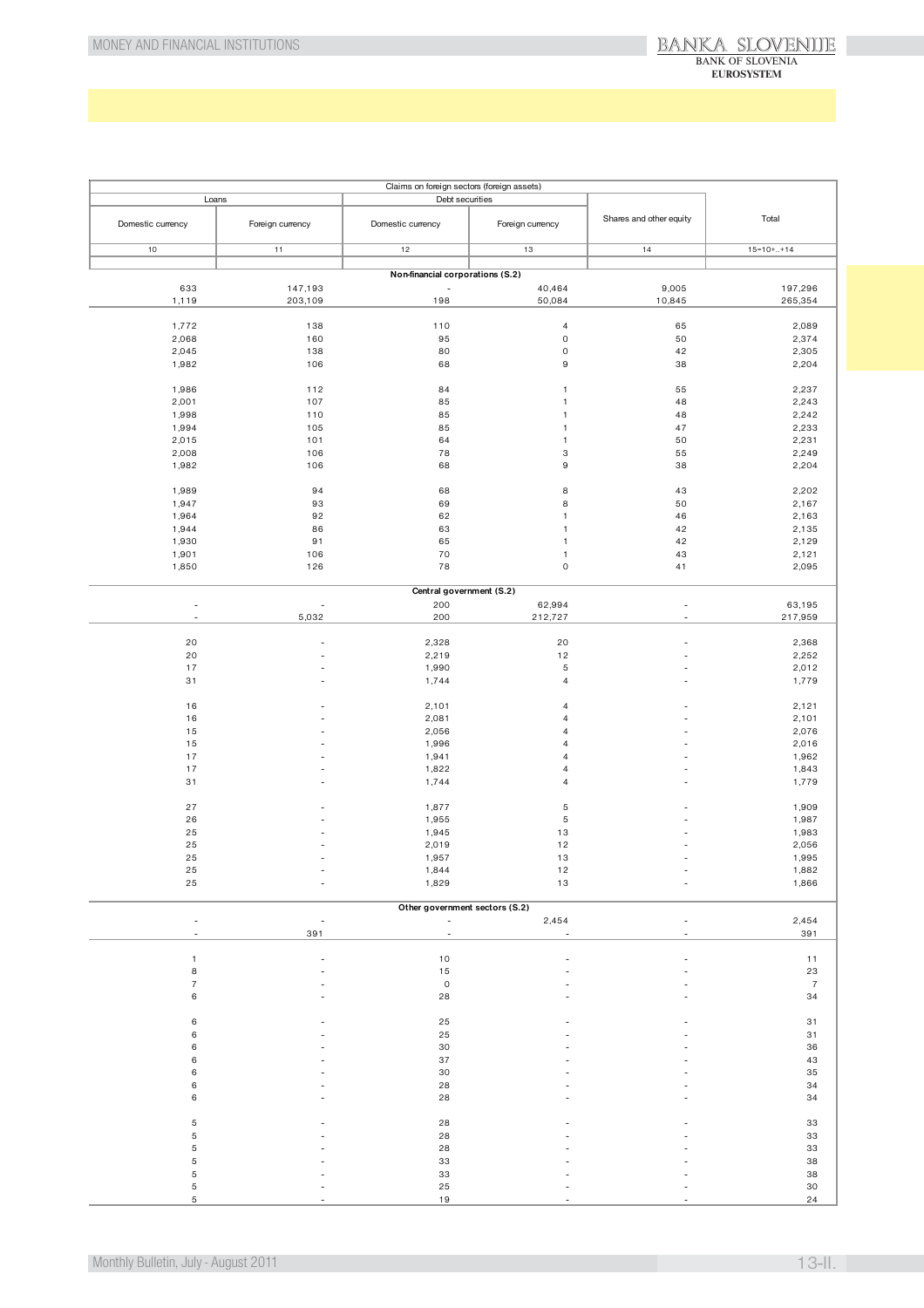# 1.5. Selected Assets of Other Monetary Financial Institutions by Sector (continued)

| Until        |               |                   |                  |                 |                                                                        | Claims on domestic sectors (domestic assets) |                 |                  |              |               |  |
|--------------|---------------|-------------------|------------------|-----------------|------------------------------------------------------------------------|----------------------------------------------|-----------------|------------------|--------------|---------------|--|
|              | 31.12.2006 in |                   |                  | Loans           |                                                                        |                                              | Debt securities |                  |              |               |  |
| mio SIT from | 01.01.2007 in |                   | By currency      |                 | By purpose                                                             |                                              | Domestic        |                  | Shares and   | Total         |  |
| mio EUR      |               | Domestic currency | Foreign currency | Consumer credit | Lending for house<br>purchase                                          | Other lending                                | currency        | Foreign currency | other equity |               |  |
|              | Column        | $\mathbf{1}$      | $\overline{c}$   | 3               | $\overline{4}$                                                         | 5                                            | 6               | $\overline{7}$   | 8            | $9=1+2+6+7+8$ |  |
|              | Code          |                   |                  |                 |                                                                        |                                              |                 |                  |              |               |  |
|              |               |                   |                  |                 | Households and non-profit institutions serving households (S.14, S.15) |                                              |                 |                  |              |               |  |
|              | 2005 31.Dec.  | 642,223           | 383,721          | 471,462         | 327,736                                                                | 226,746                                      |                 |                  |              | 1,025,944     |  |
|              | 2006 31.Dec.  | 694,085           | 595,348          | 547,955         | 468,689                                                                | 272,788                                      |                 | ä.               |              | 1,289,432     |  |
|              |               |                   |                  |                 |                                                                        |                                              |                 |                  |              |               |  |
|              | 2007 31.Dec.  | 5,782             | 1,036            | 2,743           | 2,668                                                                  | 1,407                                        |                 |                  |              | 6,818         |  |
|              | 2008 31.Dec.  | 6,378             | 1,449            | 2,884           | 3,395                                                                  | 1,548                                        |                 |                  |              | 7,827         |  |
| 2009         | 31.Dec.       | 7,139             | 1,274            | 2,900           | 3,927                                                                  | 1.586                                        |                 |                  |              | 8,413         |  |
|              | 2010 31.Dec.  | 7,980             | 1,302            | 2,833           | 4.837                                                                  | 1,612                                        |                 |                  | $\mathbf 0$  | 9,282         |  |
|              |               |                   |                  |                 |                                                                        |                                              |                 |                  |              |               |  |
|              | 2010 30.Jun.  | 7,574             | 1,322            | 2,826           | 4,490                                                                  | 1,581                                        |                 |                  | $\mathbf 0$  | 8,897         |  |
|              | 31.Jul.       | 7,650             | 1,278            | 2,813           | 4,537                                                                  | 1,578                                        |                 |                  | $\mathbf 0$  | 8,928         |  |
|              | 31.Aug.       | 7.748             | 1,314            | 2,822           | 4,634                                                                  | 1,606                                        |                 |                  | $\mathbf 0$  | 9,062         |  |
|              | 30.Sep.       | 7,849             | 1,270            | 2,818           | 4,672                                                                  | 1,628                                        |                 |                  | $\Omega$     | 9,119         |  |
|              | 31.Oct.       | 7,932             | 1,217            | 2,810           | 4,697                                                                  | 1,643                                        |                 |                  | $\mathbf 0$  | 9,149         |  |
|              | 30.Nov.       | 7,969             | 1,256            | 2,850           | 4,740                                                                  | 1,635                                        |                 |                  | $\mathbf 0$  | 9,225         |  |
|              | 31.Dec.       | 7,980             | 1,302            | 2,833           | 4,837                                                                  | 1,612                                        |                 |                  | $\Omega$     | 9,282         |  |
|              |               |                   |                  |                 |                                                                        |                                              |                 |                  |              |               |  |
| 2011         | 31.Jan.       | 7,981             | 1,246            | 2,816           | 4,820                                                                  | 1,590                                        |                 |                  | $\mathbf 0$  | 9,226         |  |
|              | 28.Feb.       | 7.988             | 1,245            | 2,803           | 4,852                                                                  | 1,578                                        |                 |                  | $\mathbf 0$  | 9,233         |  |
|              | 31.Mar.       | 8,065             | 1,211            | 2,803           | 4,880                                                                  | 1,593                                        |                 |                  | $\mathbf 0$  | 9,276         |  |
|              | 30.Apr.       | 8,090             | 1,214            | 2,786           | 4,926                                                                  | 1,591                                        |                 |                  | $\mathbf 0$  | 9,304         |  |
|              | 31.May.       | 8,115             | 1,268            | 2,783           | 5,021                                                                  | 1,579                                        |                 |                  | $\mathbf 0$  | 9,383         |  |
|              | 30.Jun.       | 8,158             | 1,267            | 2,776           | 5,071                                                                  | 1,578                                        |                 |                  | 0            | 9,425         |  |
|              | 31.Jul.       | 8,185             | 1,322            | 2,786           | 5,161                                                                  | 1,559                                        |                 |                  | $\mathbf 0$  | 9,507         |  |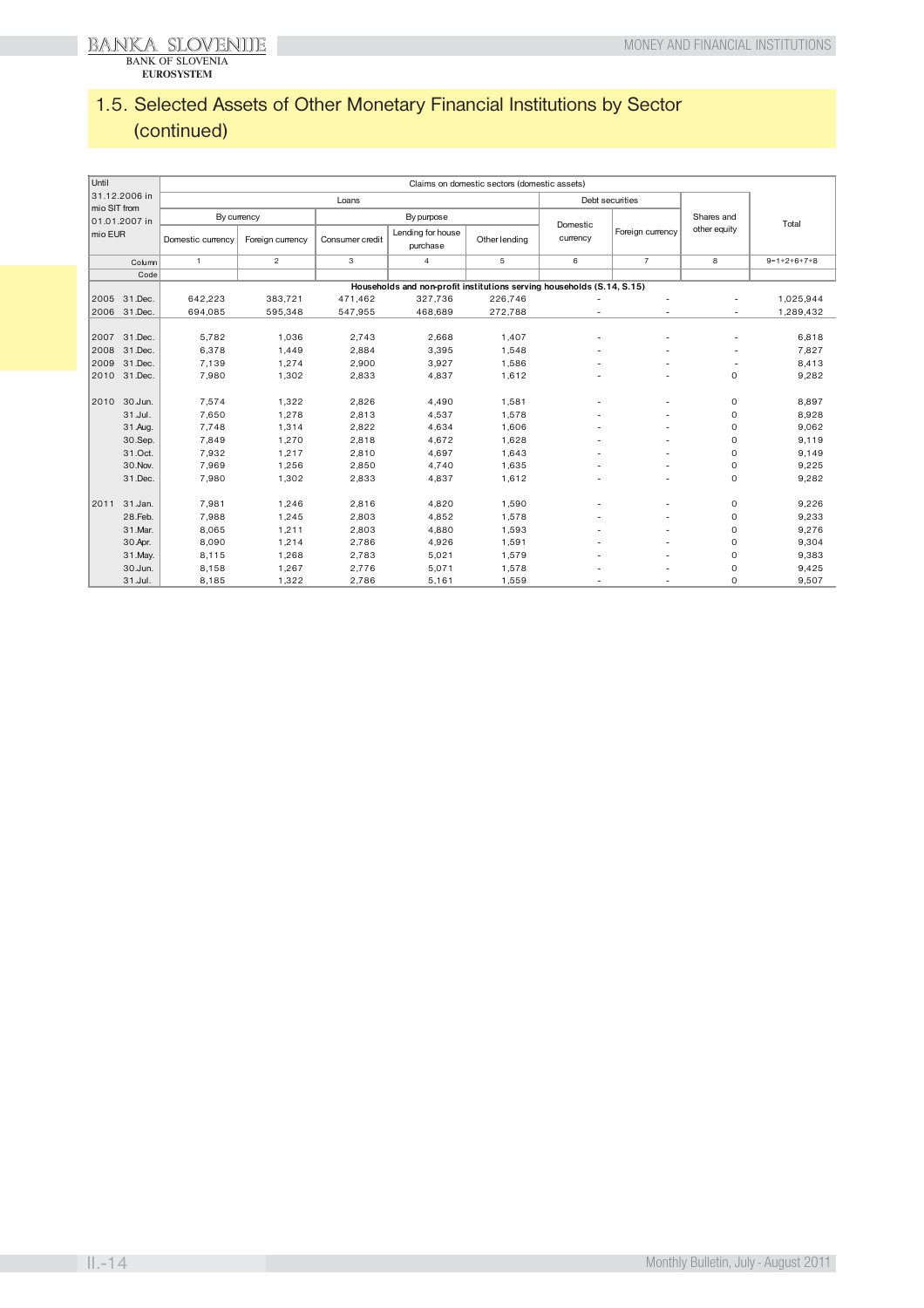|                   | Claims on foreign sectors (foreign assets) |                                                                 |                  |                         |              |  |  |  |  |  |  |  |  |
|-------------------|--------------------------------------------|-----------------------------------------------------------------|------------------|-------------------------|--------------|--|--|--|--|--|--|--|--|
| Loans             |                                            |                                                                 | Debt securities  |                         |              |  |  |  |  |  |  |  |  |
| Domestic currency | Foreign currency                           | Domestic currency                                               | Foreign currency | Shares and other equity | Total        |  |  |  |  |  |  |  |  |
| 10                | 11                                         | 12                                                              | 13               | 14                      | $15=10+.+14$ |  |  |  |  |  |  |  |  |
|                   |                                            |                                                                 |                  |                         |              |  |  |  |  |  |  |  |  |
|                   |                                            | Households and non-profit institutions serving households (S.2) |                  |                         |              |  |  |  |  |  |  |  |  |
| 591               | 1,797                                      |                                                                 |                  |                         | 2,388        |  |  |  |  |  |  |  |  |
| 346               | 1,083                                      |                                                                 | ٠                |                         | 1,429        |  |  |  |  |  |  |  |  |
| 34                |                                            |                                                                 |                  |                         | 35           |  |  |  |  |  |  |  |  |
| 53                |                                            |                                                                 |                  |                         | 54           |  |  |  |  |  |  |  |  |
| 29                |                                            |                                                                 |                  |                         | 30           |  |  |  |  |  |  |  |  |
| 27                |                                            |                                                                 |                  |                         | 29           |  |  |  |  |  |  |  |  |
|                   |                                            |                                                                 |                  |                         |              |  |  |  |  |  |  |  |  |
| 40                |                                            |                                                                 |                  |                         | 41           |  |  |  |  |  |  |  |  |
| 42                |                                            |                                                                 |                  |                         | 43           |  |  |  |  |  |  |  |  |
| 41                |                                            |                                                                 |                  |                         | 42           |  |  |  |  |  |  |  |  |
| 40                |                                            |                                                                 |                  |                         | 41           |  |  |  |  |  |  |  |  |
| 40                |                                            |                                                                 |                  |                         | 41           |  |  |  |  |  |  |  |  |
| 27                |                                            |                                                                 |                  |                         | 28           |  |  |  |  |  |  |  |  |
| 27                |                                            |                                                                 |                  |                         | 29           |  |  |  |  |  |  |  |  |
|                   |                                            |                                                                 |                  |                         |              |  |  |  |  |  |  |  |  |
| 28                |                                            |                                                                 |                  |                         | 29           |  |  |  |  |  |  |  |  |
| 28                |                                            |                                                                 |                  |                         | 29           |  |  |  |  |  |  |  |  |
| 29                |                                            |                                                                 |                  |                         | 30           |  |  |  |  |  |  |  |  |
| 29                |                                            |                                                                 |                  |                         | 30           |  |  |  |  |  |  |  |  |
| 29                |                                            |                                                                 |                  |                         | 30           |  |  |  |  |  |  |  |  |
| 29                |                                            |                                                                 |                  |                         | 31           |  |  |  |  |  |  |  |  |
| 29                |                                            |                                                                 |                  |                         | 31           |  |  |  |  |  |  |  |  |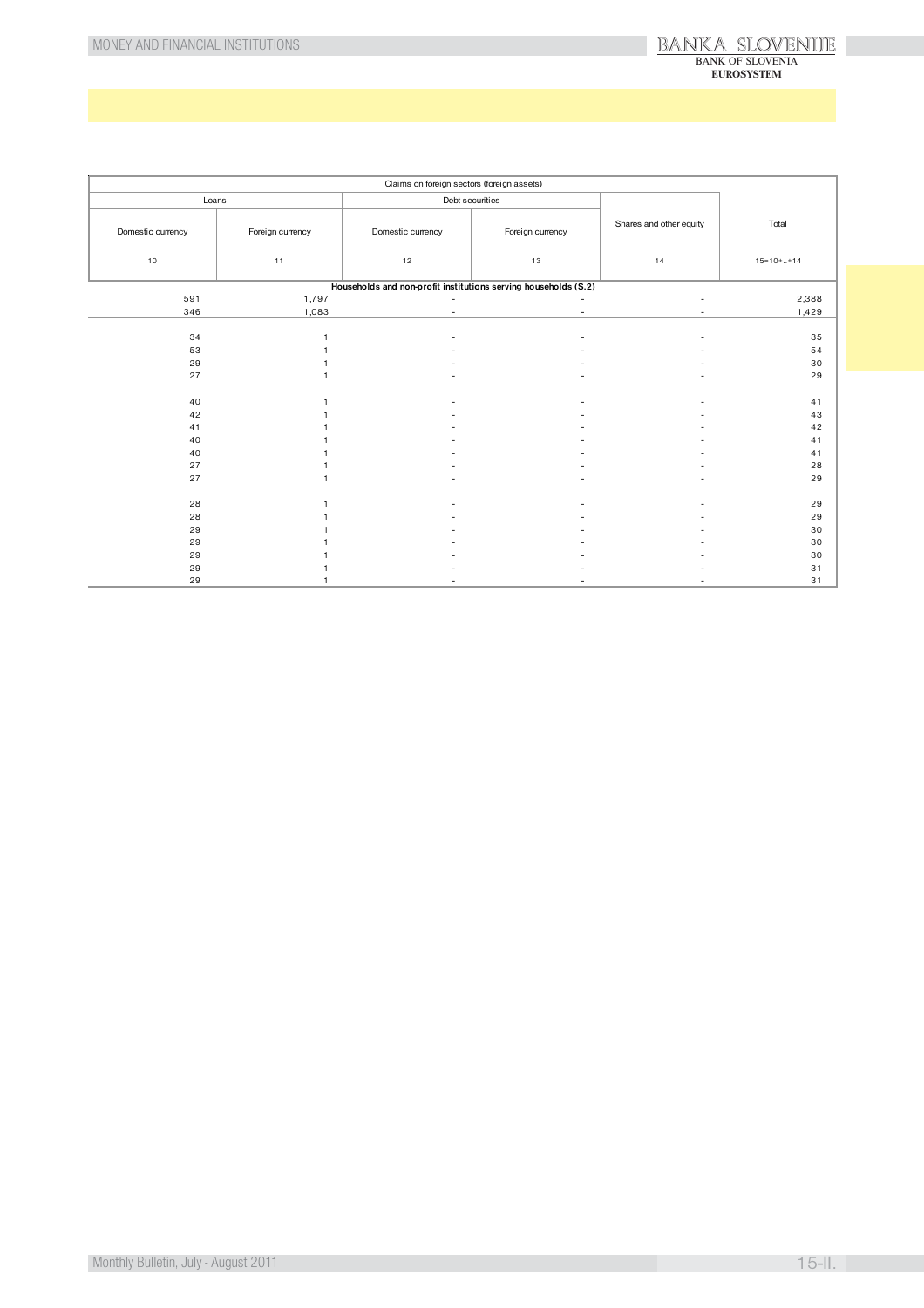**EUROSYSTEM**

### 1.6. Selected Liabilities of Other Monetary Financial Institutions by Sector

| Until                         |                  |                         |                      |                                            |                     | Liabilities to domestic sectors    |                          |                            |                  |                                |                    |
|-------------------------------|------------------|-------------------------|----------------------|--------------------------------------------|---------------------|------------------------------------|--------------------------|----------------------------|------------------|--------------------------------|--------------------|
| 31.12.2006 in                 |                  |                         |                      | Deposits                                   |                     |                                    |                          |                            |                  | Debt securities issued         |                    |
| mio SIT from<br>01.01.2007 in |                  |                         | Domestic currency    |                                            |                     | Foreign currency                   |                          |                            |                  |                                |                    |
| mio EUR                       |                  |                         | With agreed maturity | Reedemable at                              |                     | With agreed maturity               |                          | Reedemable at              | Domestic         | Foreign currency               | Total              |
|                               | Overnight        | Short-term              | Long-term            | notice                                     | Ovemight            | Short-term                         | Long-term                | notice                     | currency         |                                |                    |
| Column                        | $\mathbf{1}$     | $\overline{\mathbf{c}}$ | 3                    | $\overline{4}$                             | $\mathbf 5$         | 6                                  | $\overline{7}$           | 8                          | 9                | 10                             | $11=3++10$         |
| Code                          |                  |                         |                      |                                            |                     | Total                              |                          |                            |                  |                                |                    |
| 2005 31.Dec.                  | 986,985          | 1,175,499               | 309,939              | 137,836                                    | 534,802             | 481,200                            | 295,169                  | 35,404                     | 177,327          | 61,245                         | 4,195,405          |
| 2006 31.Dec.                  | 1,178,571        | 1,251,225               | 292,397              | 181,198                                    | 552,743             | 545,504                            | 318,261                  | 38,019                     | 193,038          | 58,982                         | 4,609,937          |
|                               |                  |                         |                      |                                            |                     |                                    |                          |                            |                  |                                |                    |
| 2007 31.Dec.<br>2008 31.Dec   | 6,887<br>6,605   | 8,913<br>10,971         | 2,857<br>4,157       | 1,372<br>1,396                             | 218<br>215          | 248<br>198                         | 56<br>41                 | 37<br>36                   | 1,139<br>1,293   | $\sim$                         | 21,726<br>24,911   |
| 2009 31.Dec.                  | 7,200            | 10,408                  | 9,788                | 569                                        | 238                 | 141                                | 45                       | 10                         | 1,521            |                                | 29,920             |
| 2010 31.Dec.                  | 8,155            | 8,193                   | 10,337               | 82                                         | 285                 | 121                                | 55                       | $\overline{\mathbf{c}}$    | 1,768            | $\overline{a}$                 | 28,999             |
|                               |                  |                         |                      |                                            |                     |                                    |                          |                            |                  |                                |                    |
| 2010 30.Jun.                  | 7,976            | 8,377                   | 11,401               | 175                                        | 513                 | 129                                | 61                       | $\sqrt{2}$                 | 1,771            | $\ddot{\phantom{a}}$           | 30,405             |
| 31.Jul.<br>31.Aug.            | 7,936<br>8,041   | 8,574<br>8,621          | 10,413<br>10,529     | 156<br>167                                 | 280<br>307          | 122<br>121                         | 58<br>60                 | $\mathbf 2$<br>3           | 1,743<br>1,754   |                                | 29,284<br>29,602   |
| 30.Sep.                       | 8,031            | 8,096                   | 10,532               | 160                                        | 277                 | 125                                | 57                       | 3                          | 1,763            |                                | 29,046             |
| 31.Oct.                       | 7,926            | 8,100                   | 10,587               | 83                                         | 286                 | 113                                | 55                       | $\overline{\mathbf{c}}$    | 1,758            |                                | 28,910             |
| 30.Nov.                       | 8,119            | 8,256                   | 11,003               | 108                                        | 291                 | 118                                | 59                       | $\ensuremath{\mathsf{3}}$  | 1,816            |                                | 29,772             |
| 31.Dec.                       | 8,155            | 8,193                   | 10,337               | 82                                         | 285                 | 121                                | 55                       | $\mathbf 2$                | 1,768            | ٠                              | 28,999             |
|                               |                  |                         |                      |                                            |                     |                                    |                          |                            |                  |                                |                    |
| 2011 31.Jan.<br>28.Feb.       | 8,245<br>8,179   | 8,816<br>8,483          | 10,496<br>10,550     | 73<br>23                                   | 282<br>287          | 115<br>116                         | 53<br>49                 | $\sqrt{2}$<br>$\mathbf{1}$ | 1,761<br>1,779   |                                | 29,843<br>29,467   |
| 31.Mar.                       | 8,799            | 8,724                   | 10,583               | 23                                         | 284                 | 113                                | 51                       | $\overline{1}$             | 1,717            |                                | 30,296             |
| 30.Apr.                       | 8,206            | 8,477                   | 10,375               | 22                                         | 286                 | 107                                | 50                       | -1                         | 1,417            |                                | 28,942             |
| 31.May.                       | 8,237            | 8,614                   | 10,324               | 30                                         | 295                 | 111                                | 52                       | $\overline{1}$             | 1,389            |                                | 29,051             |
| 30.Jun.                       | 8,259            | 8,618                   | 10,467               | 40                                         | 304                 | 107                                | 52                       | $\overline{1}$             | 1,402            |                                | 29,250             |
| 31.Jul.                       | 8,303            | 8,473                   | 10,564               | 51                                         | 317                 | 113                                | 57                       | $\mathbf{1}$               | 1,407            |                                | 29,286             |
|                               |                  |                         |                      |                                            |                     | MFIs (S.121, S.122)                |                          |                            |                  |                                |                    |
| 2005 31.Dec.                  | 6,658            | 26,368                  | 20,605               | 1,641                                      | 10,605              | 17,442                             | 49,437                   | $\overline{a}$             | 62,759           | 3,239                          | 198,754            |
| 2006 31.Dec.                  | 17,386           | 49,451                  | 22,204               | 1,721                                      | 13,434              | 18,484                             | 48,464                   | ÷,                         | 85,143           | 3,623                          | 259,910            |
|                               |                  |                         |                      |                                            |                     |                                    |                          |                            |                  |                                |                    |
| 2007 31.Dec.                  | 5                | 458                     | 1,110                | $\mathbf 9$                                | 9                   | 47                                 | 15                       |                            | 387              |                                | 2,039              |
| 2008 31.Dec.                  | 8                | 1,492                   | 1,705                | 16                                         | 5                   | 35                                 | 9                        |                            | 590              |                                | 3,860              |
| 2009 31.Dec.<br>2010 31.Dec.  | 22<br>20         | 777<br>1,001            | 4,280<br>3,002       | 9<br>$\circ$                               | $\overline{7}$<br>6 | 3<br>14                            | 12<br>6                  | ÷,                         | 838<br>993       |                                | 5,948<br>5,040     |
|                               |                  |                         |                      |                                            |                     |                                    |                          |                            |                  |                                |                    |
| 2010 30.Jun.                  | 30               | 735                     | 4,505                | 0                                          | 6                   | $\boldsymbol{7}$                   | 14                       |                            | 969              |                                | 6,265              |
| 31.Jul.                       | 40               | 824                     | 3,441                | $\mathsf{O}\xspace$                        | 6                   | $\overline{7}$                     | 13                       | ä,                         | 941              |                                | 5,271              |
| 31.Aug.                       | 67               | 897                     | 3,434                | O                                          | 10                  | 6                                  | 13                       |                            | 937              |                                | 5,363              |
| 30.Sep                        | 75               | 655                     | 3,370                | $\mathsf{O}\xspace$                        | $\overline{7}$      | 15                                 | 13                       | ä,                         | 951              |                                | 5,085              |
| 31.Oct.                       | 33               | 696                     | 3,435                | $\mathsf{O}\xspace$<br>$\mathsf{O}\xspace$ | 6                   | $\overline{7}$<br>$\overline{7}$   | 12<br>12                 | ٠                          | 948              |                                | 5,138              |
| 30.Nov.<br>31.Dec.            | 52<br>20         | 689<br>1,001            | 3,795<br>3,002       | $\mathsf{O}\xspace$                        | 7<br>6              | 14                                 | 6                        |                            | 1,022<br>993     |                                | 5,584<br>5,040     |
|                               |                  |                         |                      |                                            |                     |                                    |                          |                            |                  |                                |                    |
| 2011 31.Jan.                  | 30               | 835                     | 2,985                | $\mathsf{O}\xspace$                        | 6                   | 11                                 | 6                        |                            | 989              |                                | 4,862              |
| 28.Feb.                       | 24               | 777                     | 2,985                | 0                                          | 6                   | $\overline{7}$                     | 6                        |                            | 1,010            |                                | 4,817              |
| 31.Mar.                       | 28               | 772                     | 2,971                | $\mathsf{O}\xspace$                        | 6                   | $\overline{7}$                     | 6                        |                            | 966              |                                | 4,756              |
| 30.Apr.                       | 19               | 689                     | 2,935                | $\mathsf{O}\xspace$<br>$\mathsf{O}\xspace$ | 6<br>6              | 6<br>$\mathbf 5$                   | 5<br>6                   | ä,                         | 655<br>634       |                                | 4,315              |
| 31.May.<br>30.Jun.            | 38<br>38         | 837<br>761              | 2,848<br>2,885       | $\mathsf{O}\xspace$                        | $\overline{7}$      | 5                                  | 6                        |                            | 645              |                                | 4,374<br>4,347     |
| 31.Jul.                       | 24               | 850                     | 2,887                | $\mathsf{O}\xspace$                        | 13                  | 5                                  | 6                        |                            | 645              |                                | 4,430              |
|                               |                  |                         |                      |                                            |                     |                                    |                          |                            |                  |                                |                    |
|                               |                  |                         |                      |                                            |                     | Non-MFIs (S.123, S.124, S.125)     |                          |                            |                  |                                |                    |
| 2005 31.Dec.<br>2006 31.Dec.  | 10,513<br>21,978 | 73,011<br>86,140        | 75,832<br>55,483     | 18,349<br>36,869                           | 5,086<br>18,536     | 11,650<br>10,513                   | 110,765<br>134,836       | 35<br>138                  | 63,255<br>71,909 | 34,923<br>32,264               | 403,418<br>468,666 |
|                               |                  |                         |                      |                                            |                     |                                    |                          |                            |                  |                                |                    |
| 2007 31.Dec.                  | 181              | 504                     | 259                  | 213                                        | 16                  | 3                                  |                          | $\overline{7}$             | 493              |                                | 1,676              |
| 2008 31.Dec.                  | 118              | 491                     | 303                  | 151                                        | 17                  | 1                                  | $\mathsf{O}\xspace$      | $\circ$                    | 481              |                                | 1,562              |
| 2009 31.Dec.                  | 111              | 322                     | 578                  | 150                                        | 36                  | $\mathsf{O}\xspace$                | $\overline{\phantom{a}}$ | $\mathsf{O}\xspace$        | 489              | ÷,<br>$\overline{\phantom{a}}$ | 1,686              |
| 2010 31.Dec.                  | 163              | 335                     | 756                  | 18                                         | 39                  | $\mathsf{O}$                       |                          | $\mathsf{O}\xspace$        | 538              |                                | 1,848              |
| 2010 30.Jun.                  | 157              | 372                     | 655                  | 42                                         | 55                  | $\mathsf{O}\xspace$                |                          | 0                          | 576              |                                | 1,857              |
| 31.Jul.                       | 205              | 394                     | 669                  | 46                                         | 27                  | $\mathsf O$                        |                          | $\mathsf{O}\xspace$        | 570              | ÷,                             | 1,911              |
| 31.Aug.                       | 192              | 422                     | 685                  | 46                                         | 44                  | 0                                  |                          | $\mathbf{1}$               | 577              | $\ddot{\phantom{a}}$           | 1,968              |
| 30.Sep.                       | 174              | 356                     | 687                  | 46                                         | 31                  | $\ddot{\phantom{1}}$               |                          | 0                          | 569              | $\overline{\phantom{a}}$       | 1,862              |
| 31.Oct.                       | 204              | 388                     | 697                  | 19                                         | 37                  | $\mathsf{O}\xspace$                |                          | $\mathsf{O}\xspace$        | 566              | ä,                             | 1,911              |
| 30.Nov.                       | 187              | 397                     | 720                  | 21                                         | 43                  | $\mathsf{O}\xspace$<br>$\mathsf O$ |                          | 0<br>$\mathsf{O}\xspace$   | 556              | $\overline{\phantom{a}}$       | 1,924              |
| 31.Dec.                       | 163              | 335                     | 756                  | 18                                         | 39                  |                                    |                          |                            | 538              | $\overline{\phantom{a}}$       | 1,848              |
| 2011 31.Jan.                  | 199              | 343                     | 767                  | 23                                         | 33                  | ÷,                                 |                          | $\mathsf{O}\xspace$        | 536              | ÷,                             | 1,901              |
| 28.Feb.                       | 199              | 396                     | 771                  | $\mathbf 9$                                | 36                  | $\mathsf{O}\xspace$                |                          | ÷,                         | 542              |                                | 1,954              |
| 31.Mar.                       | 181              | 342                     | 814                  | 9                                          | 28                  | $\mathsf{O}\xspace$                |                          | $\frac{1}{2}$              | 525              | ä,                             | 1,900              |
| 30.Apr.                       | 201              | 351                     | 824                  | 10                                         | 30                  | $\mathsf{O}\xspace$                |                          | ÷,                         | 534              | $\blacksquare$                 | 1,950              |
| 31.May.                       | 191              | 459                     | 837                  | 14                                         | 33                  | $\mathsf{O}\xspace$                |                          | ÷,                         | 532              | ÷,                             | 2,067              |
| 30.Jun.<br>31.Jul.            | 207<br>204       | 405<br>381              | 849<br>879           | 24<br>35                                   | 35<br>33            | 0<br>$\mathsf O$                   |                          | ÷,                         | 532<br>537       |                                | 2,052<br>2,068     |
|                               |                  |                         |                      |                                            |                     |                                    |                          |                            |                  |                                |                    |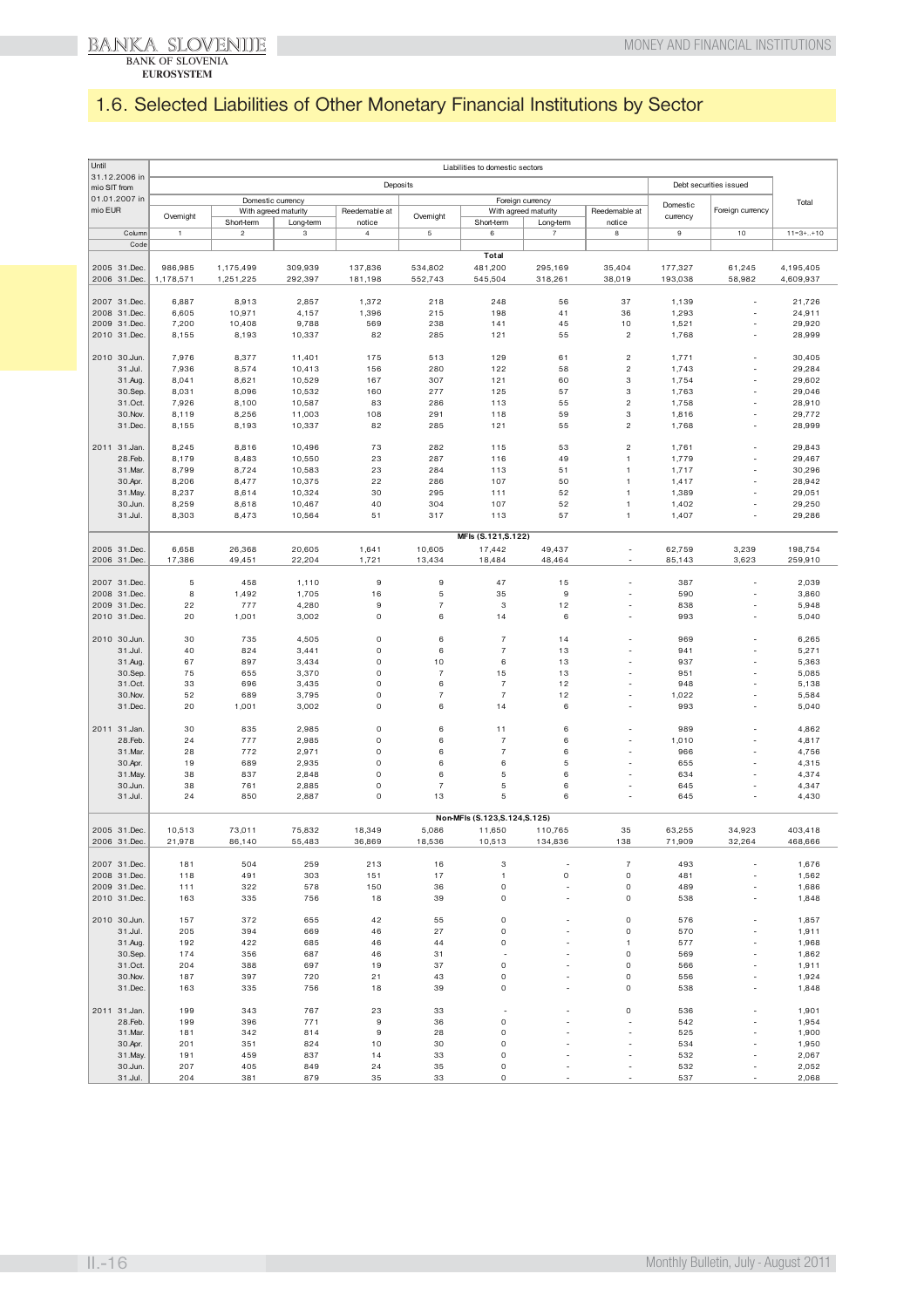| Liabilities to foreign sectors     |                     |                      |                                        |                                    |                      |                |                                |                          |                                |                   |
|------------------------------------|---------------------|----------------------|----------------------------------------|------------------------------------|----------------------|----------------|--------------------------------|--------------------------|--------------------------------|-------------------|
|                                    |                     |                      |                                        | Deposits                           |                      |                |                                |                          | Debt securities issued         |                   |
|                                    |                     | Domestic currency    |                                        |                                    | Foreign currency     |                |                                |                          |                                | Total             |
| Ovemight                           |                     | With agreed maturity | Reedemable at                          | Ovemight                           | With agreed maturity |                | Reedemable at                  | Domestic currency        | Foreign currency               |                   |
|                                    | Short-term          | Long-term            | notice                                 |                                    | Short-term           | Long-term      | notice                         |                          |                                |                   |
| 12                                 | 13                  | $14$                 | 15                                     | 16                                 | 17                   | 18             | 19                             | 20                       | 21                             | $22 - 12 +  + 21$ |
|                                    |                     |                      |                                        |                                    | Total (S.2)          |                |                                |                          |                                |                   |
| 21,896                             | 42,339              | 55,272               | 463                                    | 36,869                             | 232,897              | 1,584,184      | 691                            | 249                      | 87,443                         | 2,062,303         |
| 28,714                             | 5,474               | 9,620                | 110                                    | 38,450                             | 313,813              | 2,153,848      | 14                             | 1,093                    | 98,766                         | 2,649,902         |
|                                    |                     |                      |                                        |                                    |                      |                |                                |                          |                                |                   |
| 257<br>210                         | 2,573<br>3,087      | 11,288<br>12,076     | $\mathbf 5$<br>$\overline{\mathbf{4}}$ | 23<br>22                           | 251<br>269           | 1,432<br>1,744 | $\mathsf{O}$<br>$\mathsf{O}$   | 390<br>468               | $\overline{\phantom{a}}$<br>ä, | 16,217<br>17,879  |
| 308                                | 1,722               | 10,813               | $\boldsymbol{2}$                       | 50                                 | 163                  | 1,307          | $\mathsf{O}$                   | 2,308                    | ÷                              | 16,673            |
| 216                                | 1,708               | 9,902                | $\mathsf{o}$                           | 57                                 | 207                  | 1,143          | $\mathsf{O}$                   | 3,288                    | ÷                              | 16,522            |
|                                    |                     |                      |                                        |                                    |                      |                |                                |                          |                                |                   |
| 274                                | 1,597               | 10,332               | 0                                      | 57                                 | 275                  | 1,163          | $\mathsf{O}$                   | 3,262                    | ä,                             | 16,960            |
| 252                                | 1,447               | 10,373               | 0                                      | 41                                 | 256                  | 1,156          | $\mathsf{O}$                   | 3,233                    | ä,                             | 16,758            |
| 261                                | 1,388               | 10,339               | 0                                      | 47                                 | 274                  | 1,201          | $\mathsf{O}$                   | 3,238                    | ä,                             | 16,747            |
| 318                                | 1,629               | 10,349               | $\mathsf{O}\xspace$<br>0               | 47                                 | 289                  | 1,111          | $\mathsf{O}$                   | 3,256                    | ÷,                             | 17,001            |
| 230<br>237                         | 1,437<br>1,383      | 10,288<br>10,369     | $\overline{\mathbf{c}}$                | 46<br>53                           | 226<br>203           | 1,105<br>1,140 | $\mathsf{O}$<br>$\mathsf O$    | 3,245<br>3,294           | ł,<br>ł,                       | 16,577<br>16,681  |
| 216                                | 1,708               | 9,902                | 0                                      | 57                                 | 207                  | 1,143          | $\mathsf{O}$                   | 3,288                    | ł,                             | 16,522            |
|                                    |                     |                      |                                        |                                    |                      |                |                                |                          |                                |                   |
| 230                                | 1,514               | 9,816                | $\mathbf 2$                            | 53                                 | 244                  | 1,054          | $\mathsf{O}\xspace$            | 3,295                    | ä,                             | 16,209            |
| 292                                | 1,329               | 10,024               | 0                                      | 45                                 | 240                  | 1,057          | ÷,                             | 3,277                    | ä,                             | 16,263            |
| 229                                | 1,286               | 9,888                | 0                                      | 47                                 | 202                  | 1,025          | $\overline{\phantom{a}}$       | 3,615                    |                                | 16,292            |
| 224                                | 1,149               | 9,653                |                                        | 47                                 | 187                  | 1,025          |                                | 3,615                    | ł,                             | 15,900            |
| 232                                | 1,086               | 9,489                | $\mathsf{O}\xspace$                    | 48                                 | 177                  | 1,078          | ÷,<br>$\overline{\phantom{a}}$ | 3,623                    | l,                             | 15,733<br>15,472  |
| 260<br>237                         | 1,165<br>1,134      | 9,418<br>9,621       | 0<br>$\mathsf{O}\xspace$               | 52<br>56                           | 183<br>152           | 1,064<br>1,121 | ÷                              | 3,330<br>3,347           | ÷<br>ä,                        | 15,668            |
|                                    |                     |                      |                                        |                                    |                      |                |                                |                          |                                |                   |
|                                    |                     |                      |                                        |                                    | MFIs (S.2)           |                |                                |                          |                                |                   |
| 14,836                             | 38,958              | 54,705               | 308                                    | 8,108                              | 217,019              | 1,538,579      | 110                            | 201                      | 87,406                         | 1,960,229         |
| 20,031                             | 2,562               | 9,249                | $\overline{\phantom{a}}$               | 11,281                             | 293,780              | 2,102,275      | ÷                              | 1,020                    | 98,624                         | 2,538,821         |
| 45                                 | 2,225               | 11,071               |                                        | $\mathbf 5$                        | 231                  | 1,348          |                                | 388                      | $\overline{\phantom{a}}$       | 15,314            |
| 71                                 | 2,893               | 11,815               | ł,                                     | $\boldsymbol{7}$                   | 251                  | 1,607          |                                | 437                      | ÷                              | 17,081            |
| 163                                | 1,538               | 10,403               |                                        | 30                                 | 150                  | 1,152          |                                | 2,263                    |                                | 15,699            |
| 59                                 | 1,533               | 8,994                |                                        | 29                                 | 197                  | 962            | ÷,                             | 3,254                    | ÷                              | 15,028            |
|                                    |                     |                      |                                        |                                    |                      |                |                                |                          |                                |                   |
| 105<br>87                          | 1,428<br>1,258      | 9,579<br>9,627       |                                        | 20<br>17                           | 266<br>248           | 1,006<br>988   | $\overline{\phantom{a}}$       | 3,224<br>3,197           | ł,<br>ä,                       | 15,627<br>15,422  |
| 94                                 | 1,202               | 9,584                |                                        | 21                                 | 265                  | 1,027          | L.                             | 3,203                    | l,                             | 15,395            |
| 163                                | 1,433               | 9,594                |                                        | 22                                 | 272                  | 940            |                                | 3,221                    | ÷                              | 15,645            |
| 72                                 | 1,241               | 9,529                |                                        | 21                                 | 217                  | 938            |                                | 3,211                    | ł,                             | 15,229            |
| 82                                 | 1,189               | 9,460                |                                        | 23                                 | 193                  | 963            |                                | 3,259                    | ł,                             | 15,170            |
| 59                                 | 1,533               | 8,994                |                                        | 29                                 | 197                  | 962            | ÷.                             | 3,254                    | ÷                              | 15,028            |
|                                    |                     |                      |                                        |                                    |                      |                |                                |                          |                                |                   |
| 70                                 | 1,336               | 8,888                |                                        | 28<br>21                           | 233                  | 880            |                                | 3,261                    | ÷                              | 14,695            |
| 136<br>69                          | 1,144<br>1,109      | 9,097<br>8,949       |                                        | 22                                 | 228<br>191           | 881<br>856     |                                | 3,243<br>3,582           | ÷                              | 14,750            |
| 70                                 | 972                 | 8,714                |                                        | 22                                 | 176                  | 859            | ÷,                             | 3,581                    | ł,                             | 14,778<br>14,395  |
| 66                                 | 908                 | 8,552                | J.                                     | 21                                 | 166                  | 903            | $\sim$                         | 3,589                    | ä,                             | 14,205            |
| 101                                | 1,011               | 8,482                |                                        | 27                                 | 174                  | 888            | ٠                              | 3,297                    | ł,                             | 13,981            |
| 72                                 | 981                 | 8,716                | l,                                     | 29                                 | 144                  | 940            | ÷,                             | 3,313                    | ÷,                             | 14,196            |
|                                    |                     |                      |                                        |                                    |                      |                |                                |                          |                                |                   |
| 35                                 |                     | ÷,                   | ÷,                                     | 35                                 | Non-MFIs (S.2)       | 295            | 1                              | $\overline{\phantom{a}}$ | ÷,                             | 366               |
| 38                                 |                     | ÷.                   | J.                                     | 106                                | 13                   | 197            | $\sqrt{2}$                     | $\overline{c}$           | $\mathsf{O}\xspace$            | 359               |
|                                    |                     |                      |                                        |                                    |                      |                |                                |                          |                                |                   |
| $\mathbf{1}$                       | 267                 | $\sqrt{2}$<br>÷,     | 0                                      |                                    | 4<br>3               | 0              |                                | 0                        |                                | 275               |
| 12<br>10                           | $\overline{1}$<br>3 | 40                   | 0<br>0                                 | 0<br>$\mathsf O$                   |                      |                |                                | $\boldsymbol{2}$<br>18   |                                | 19<br>71          |
| $\mathbf 5$                        | $\mathsf{O}\xspace$ | 43                   |                                        | 0                                  |                      |                |                                | 0                        |                                | 49                |
|                                    |                     |                      |                                        |                                    |                      |                |                                |                          |                                |                   |
| $\boldsymbol{9}$                   | $\overline{c}$      | 40                   |                                        | $\mathsf O$                        |                      |                |                                | 0                        |                                | 52                |
| 8                                  | $\overline{1}$      | 40                   |                                        | $\mathsf O$                        |                      |                |                                | $\mathbf{1}$             |                                | 51                |
| 8                                  | $\overline{1}$      | 40                   |                                        | $\mathsf O$                        |                      |                |                                | 0                        |                                | 50                |
| 8                                  |                     | 40                   |                                        | 0                                  |                      |                |                                | 0<br>0                   |                                | 57                |
| 8<br>6                             | $\mathbf{1}$        | 40<br>40             |                                        | 0<br>$\mathsf O$                   |                      |                |                                | 0                        |                                | 49<br>47          |
| 5                                  | 0                   | 43                   |                                        | $\mathsf O$                        |                      |                |                                | 0                        |                                | 49                |
|                                    |                     |                      |                                        |                                    |                      |                |                                |                          |                                |                   |
| 5                                  | $\circ$             | 43                   |                                        | $\mathsf O$                        |                      |                |                                | 0                        |                                | 49                |
| 5                                  | $\circ$             | 43                   |                                        | 0                                  |                      |                |                                | 0                        |                                | 49                |
| 7                                  | $\circ$             | 43                   |                                        | 0                                  |                      |                |                                | 0                        |                                | 51                |
| 5                                  | 0                   | 43                   |                                        | $\mathsf O$                        |                      |                |                                | 0                        |                                | 49                |
| $\boldsymbol{7}$<br>$\overline{7}$ | 0<br>$\circ$        | 43<br>43             |                                        | $\mathsf O$<br>$\mathsf{O}\xspace$ |                      |                |                                | 20<br>20                 |                                | 71<br>70          |
|                                    |                     |                      |                                        |                                    |                      |                |                                |                          |                                |                   |

10 1 43 - 0 - - - 20 - 74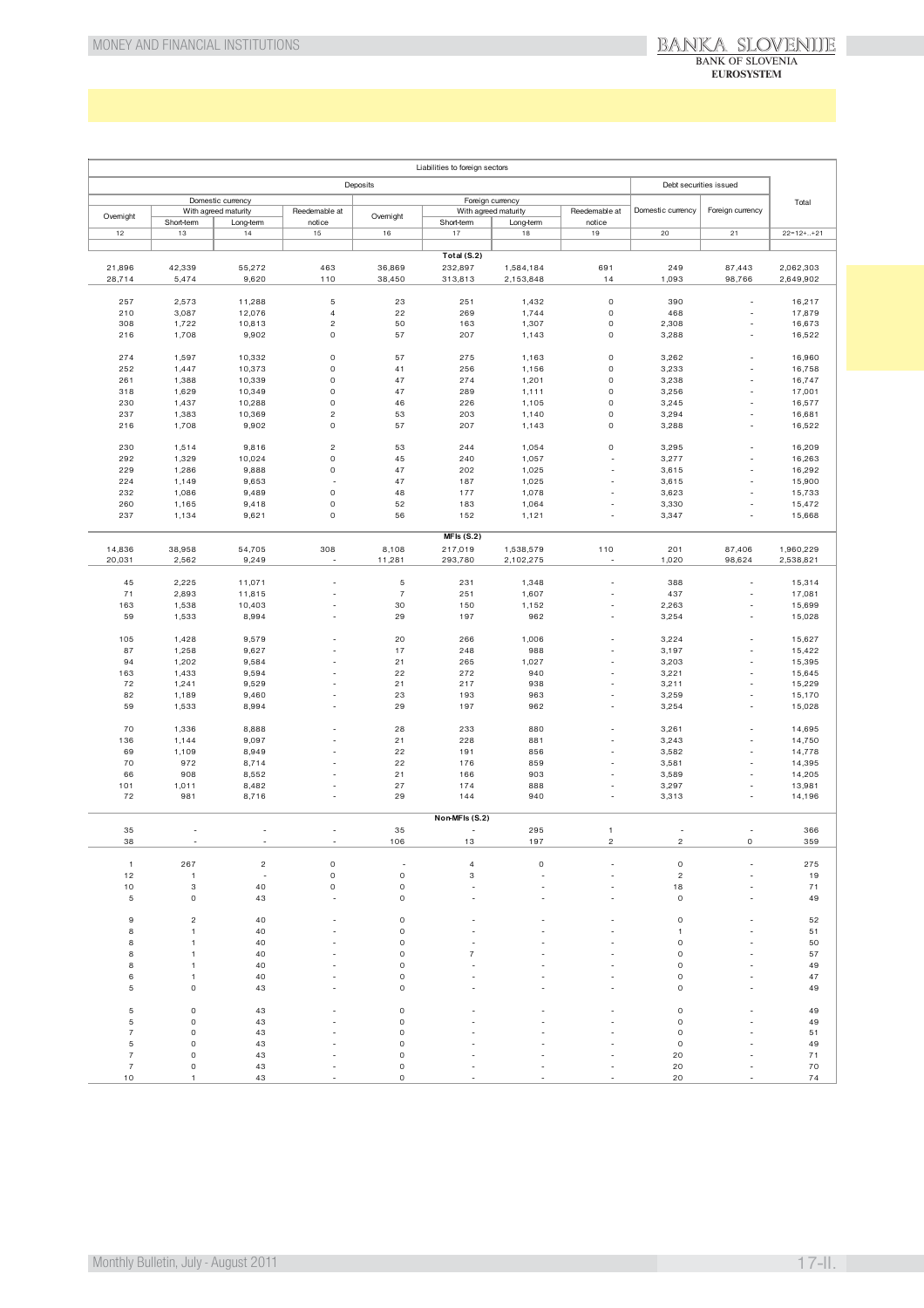# 1.6. Selected Liabilities of Other Monetary Financial Institutions by Sector (continued)

| Until                         |                    | Liabilities to domestic sectors           |                  |                           |                                            |                                                        |                                    |                                |                  |                                            |                    |
|-------------------------------|--------------------|-------------------------------------------|------------------|---------------------------|--------------------------------------------|--------------------------------------------------------|------------------------------------|--------------------------------|------------------|--------------------------------------------|--------------------|
| 31.12.2006 in                 |                    |                                           |                  | Deposits                  |                                            |                                                        |                                    |                                |                  | Debt securities issued                     |                    |
| mio SIT from<br>01.01.2007 in |                    |                                           |                  |                           |                                            | Foreign currency                                       |                                    |                                |                  |                                            |                    |
| mio EUR                       |                    | Domestic currency<br>With agreed maturity |                  | Reedemable at             |                                            | With agreed maturity                                   |                                    | Reedemable at                  | Domestic         | Foreign currency                           | Total              |
|                               | Ovemight           | Short-term                                | Long-term        | notice                    | Ovemight                                   | Short-term                                             | Long-term                          | notice                         | currency         |                                            |                    |
| Column                        | $\mathbf 1$        | $\,$                                      | 3                | $\overline{4}$            | $\mathbf 5$                                | 6                                                      | $\overline{7}$                     | 8                              | 9                | 10                                         | $11=3++10$         |
| Code                          |                    |                                           |                  |                           |                                            |                                                        |                                    |                                |                  |                                            |                    |
|                               |                    |                                           |                  |                           |                                            | Non-financial corporations (S.11)                      |                                    |                                |                  |                                            |                    |
| 2005 31.Dec.<br>2006 31.Dec.  | 185,785<br>219,967 | 317,159<br>305,864                        | 34,773<br>30,992 | 51,807<br>72,094          | 85,077<br>89,487                           | 53,414<br>63,215                                       | 22,685<br>18,941                   | 6,835<br>7,486                 | 26,714<br>18,331 | 11,241<br>12,170                           | 795,490<br>838,547 |
|                               |                    |                                           |                  |                           |                                            |                                                        |                                    |                                |                  |                                            |                    |
| 2007 31.Dec.                  | 1,301              | 1,800                                     | 126              | 351                       | 49                                         | 24                                                     | $\overline{1}$                     | $\overline{\mathfrak{c}}$      | 116              | $\overline{a}$                             | 3,774              |
| 2008 31.Dec.                  | 1,250              | 1,881                                     | 166              | 339                       | 45                                         | 12                                                     | $\mathsf{O}$                       | 8                              | 99               |                                            | 3,800              |
| 2009 31.Dec.                  | 1,372              | 1,829                                     | 225              | 306                       | 41                                         | 14                                                     | $\mathsf{O}$                       | 6                              | 74               |                                            | 3,868              |
| 2010 31.Dec.                  | 1,748              | 1,712                                     | 396              | 52                        | 43                                         | $\overline{4}$                                         | $\sqrt{2}$                         | $\mathbf{1}$                   | 79               | ä,                                         | 4,038              |
| 2010 30.Jun.                  | 1,400              | 1,680                                     | 366              | 93                        | 238                                        | 9                                                      | $\overline{1}$                     | $\mathsf{O}\xspace$            | 78               |                                            | 3,865              |
| 31.Jul.                       | 1,545              | 1,699                                     | 373              | 87                        | 59                                         | 8                                                      | $\mathsf O$                        | $\mathsf{O}\xspace$            | 85               |                                            | 3,857              |
| 31.Aug.                       | 1,600              | 1,592                                     | 394              | 98                        | 56                                         | $\overline{7}$                                         | $\mathsf{O}$                       | $\circ$                        | 84               | ä,                                         | 3,832              |
| 30.Sep.                       | 1,585              | 1,621                                     | 404              | 91                        | 53                                         | 10                                                     | $\mathsf{O}\xspace$                | $\mathbf{1}$                   | 75               | ٠                                          | 3,842              |
| 31.Oct.<br>30.Nov.            | 1,618              | 1,665<br>1,780                            | 406<br>384       | 50<br>72                  | 59<br>51                                   | 8<br>$\mathsf g$                                       | $\circ$<br>$\overline{1}$          | $\mathbf{1}$<br>$\sqrt{2}$     | 75<br>75         |                                            | 3,882<br>4,100     |
| 31.Dec.                       | 1,726<br>1,748     | 1,712                                     | 396              | 52                        | 43                                         | $\sqrt{4}$                                             | $\overline{c}$                     | $\mathbf{1}$                   | 79               | ÷,                                         | 4,038              |
|                               |                    |                                           |                  |                           |                                            |                                                        |                                    |                                |                  |                                            |                    |
| 2011 31.Jan.                  | 1,703              | 1,637                                     | 383              | 37                        | 54                                         | 6                                                      | $\sqrt{2}$                         | $\mathbf{1}$                   | 80               | ä,                                         | 3,904              |
| 28.Feb.                       | 1,691              | 1,681                                     | 390              | 5                         | 57                                         | 10                                                     | $\mathsf{O}$                       | $\sim$                         | 74               | ä,                                         | 3,909              |
| 31.Mar.                       | 1,658              | 1,707                                     | 397              | 6                         | 63                                         | 9                                                      | $_{\rm 3}$                         | $\mathsf{O}\xspace$            | 77               |                                            | 3,922              |
| 30.Apr.                       | 1,674              | 1,690<br>1,702                            | 380<br>379       | 5<br>$\mathsf g$          | 67<br>62                                   | 10<br>12                                               | $\overline{4}$<br>3                |                                | 79<br>74         |                                            | 3,910<br>3,820     |
| 31.May.<br>30.Jun.            | 1,579<br>1,575     | 1,740                                     | 371              | $\overline{7}$            | 67                                         | 10                                                     | 3                                  | $\sim$                         | 76               |                                            | 3,848              |
| 31.Jul.                       | 1,612              | 1,794                                     | 375              | $\overline{7}$            | 65                                         | 13                                                     | $\mathbf 5$                        |                                | 77               | ä,                                         | 3,948              |
|                               |                    |                                           |                  |                           |                                            |                                                        |                                    |                                |                  |                                            |                    |
|                               |                    |                                           |                  |                           |                                            | Central government (S.1311)                            |                                    |                                |                  |                                            |                    |
| 2005 31.Dec.<br>2006 31.Dec.  | 12,647<br>4,659    | 97,654<br>154,577                         | 12,958<br>16,720 | 1,609<br>2,998            | 865<br>1,283                               | 432<br>704                                             | 3,223<br>1,647                     | 410<br>627                     | 17,106<br>10,347 | 5,649<br>4,187                             | 152,553<br>197,749 |
|                               |                    |                                           |                  |                           |                                            |                                                        |                                    |                                |                  |                                            |                    |
| 2007 31.Dec.                  | 34                 | 928                                       | 77               | 11                        | $\mathsf{O}\xspace$                        | $\mathbf{1}$                                           |                                    |                                | 53               | Ĭ.                                         | 1,105              |
| 2008 31.Dec.                  | 8                  | 1,364                                     | 37               | 22                        | $\mathsf{O}\xspace$                        |                                                        |                                    |                                | 40               |                                            | 1,470              |
| 2009 31.Dec.                  | 71                 | 1,722                                     | 1,715            | 29                        | $\mathsf{O}\xspace$                        | ł,                                                     |                                    |                                | 43               |                                            | 3,580              |
| 2010 31.Dec.                  | 64                 | 555                                       | 2,055            | 3                         | $\circ$                                    |                                                        |                                    |                                | 73               | Ĭ.                                         | 2,751              |
| 2010 30.Jun.                  | 248                | 810                                       | 2,054            | 5                         | $\mathsf{O}\xspace$                        |                                                        |                                    |                                | 57               | ä,                                         | 3,174              |
| 31.Jul.                       | 49                 | 867                                       | 2,040            | 5                         | $\mathsf{O}\xspace$                        |                                                        |                                    |                                | 55               |                                            | 3,016              |
| 31.Aug.                       | 46                 | 985                                       | 2,097            | 5                         | $\circ$                                    |                                                        |                                    |                                | 64               |                                            | 3,196              |
| 30.Sep.                       | 62                 | 769                                       | 2,111            | $\overline{\mathbf{4}}$   | $\circ$                                    |                                                        |                                    |                                | 76               |                                            | 3,023              |
| 31.Oct.                       | 10                 | 668                                       | 2,040            | 3                         | $\circ$                                    |                                                        |                                    |                                | 75               |                                            | 2,797              |
| 30.Nov.<br>31.Dec.            | 57<br>64           | 805<br>555                                | 2,074<br>2,055   | 3<br>3                    | $\mathsf{O}\xspace$<br>0                   |                                                        |                                    |                                | 75<br>73         | Ĭ.                                         | 3,015<br>2,751     |
|                               |                    |                                           |                  |                           |                                            |                                                        |                                    |                                |                  |                                            |                    |
| 2011 31.Jan.                  | 90                 | 1,448                                     | 2,148            | 3                         | $\mathsf{O}\xspace$                        |                                                        |                                    |                                | 71               |                                            | 3,761              |
| 28.Feb.                       | 16                 | 1,073                                     | 2,153            |                           | $\mathsf{O}\xspace$                        |                                                        |                                    |                                | 69               |                                            | 3,310              |
| 31.Mar.                       | 701                | 1,416                                     | 2,144            |                           | $\circ$                                    |                                                        |                                    |                                | 68               |                                            | 4,329              |
| 30.Apr.<br>31.May.            | 32<br>10           | 1,291<br>1,201                            | 2,019<br>1,973   | $\mathsf{O}\xspace$       | 0<br>$\mathsf{O}\xspace$                   |                                                        |                                    |                                | 66<br>66         |                                            | 3,407<br>3,251     |
| 30.Jun.                       | 91                 | 1,288                                     | 1,974            | 3                         | $\mathsf{O}\xspace$                        |                                                        |                                    |                                | 66               | ä,                                         | 3,421              |
| 31.Jul.                       | 109                | 1,047                                     | 1,980            | $\overline{\mathbf{c}}$   | $\circ$                                    |                                                        |                                    |                                | 64               | Ĭ.                                         | 3,203              |
|                               |                    |                                           |                  |                           |                                            |                                                        |                                    |                                |                  |                                            |                    |
| 2005 31.Dec.                  | 18,488             | 37,244                                    | 8,257            | 18,215                    | 386                                        | Other government sectors (S.1312,S.1313,S.1314)<br>264 | 1,020                              | 0                              | 6,182            | 1,612                                      | 91,668             |
| 2006 31.Dec.                  | 20,507             | 42,158                                    | 4,711            | 15,994                    | 5                                          | 2,763                                                  | 696                                | $\overline{\phantom{a}}$       | 6,243            | 2,284                                      | 95,363             |
|                               |                    |                                           |                  |                           |                                            |                                                        |                                    |                                |                  |                                            |                    |
| 2007 31.Dec.                  | 122                | 281                                       | 40               | 57                        | $\circ$                                    | 2                                                      |                                    |                                | 50               | Ĭ.                                         | 551                |
| 2008 31.Dec.                  | 119                | 247                                       | 19               | 60                        | $\mathsf{O}\xspace$                        | ÷,                                                     | $\mathsf{O}$                       |                                | 36               | l,                                         | 482                |
| 2009 31.Dec.<br>2010 31.Dec.  | 123<br>157         | 231<br>219                                | 47<br>19         | 46<br>$\mathsf{O}\xspace$ | $\mathsf{O}\xspace$<br>$\mathsf{O}\xspace$ | ÷<br>$\mathsf{O}\xspace$                               | $\mathsf O$<br>$\mathsf O$         | $\overline{\phantom{a}}$<br>÷, | 28<br>28         | $\overline{a}$<br>$\overline{\phantom{a}}$ | 476<br>425         |
|                               |                    |                                           |                  |                           |                                            |                                                        |                                    |                                |                  |                                            |                    |
| 2010 30.Jun.                  | 146                | 238                                       | 48               | $\overline{7}$            | $\mathsf{O}\xspace$                        | $\mathsf{O}\xspace$                                    | $\mathsf{O}$                       | $\sim$                         | 30               | $\sim$                                     | 469                |
| 31.Jul.                       | 135                | 242                                       | 43               | $\overline{7}$            | $\mathsf{O}\xspace$                        | 0                                                      | $\mathsf O$                        | ÷,                             | 30               | $\overline{a}$                             | 457                |
| 31.Aug.                       | 151                | 242                                       | 32               | 6                         | 0                                          | 0                                                      | $\mathsf O$                        | ÷,                             | 30               | ÷,                                         | 461                |
| 30.Sep.<br>31.Oct.            | 169<br>174         | 243<br>236                                | 33<br>33         | 8<br>1                    | 0<br>0                                     | 0<br>÷                                                 | $\mathsf{O}\xspace$<br>$\mathsf O$ | ÷,                             | 30<br>32         | $\overline{a}$<br>÷,                       | 484<br>476         |
| 30.Nov.                       | 164                | 199                                       | 18               | $\overline{\mathbf{c}}$   | 0                                          | $\ddot{\phantom{1}}$                                   | $\mathsf O$                        | $\sim$                         | 28               | ÷,                                         | 411                |
| 31.Dec.                       | 157                | 219                                       | 19               | $\mathsf{O}\xspace$       | 0                                          | $\mathsf{O}\xspace$                                    | $\mathsf O$                        | $\sim$                         | 28               | $\overline{\phantom{a}}$                   | 425                |
|                               |                    |                                           |                  |                           |                                            |                                                        |                                    |                                |                  |                                            |                    |
| 2011 31.Jan.                  | 141                | 225                                       | 24               | $\mathsf{O}\xspace$       | $\mathsf{O}\xspace$                        | $\mathsf{O}\xspace$                                    | $\mathsf{O}$                       | $\overline{\phantom{a}}$       | 28               | ÷,                                         | 418                |
| 28.Feb.                       | 139                | 225                                       | 50               | $\mathsf O$               | $\mathsf{O}\xspace$                        | 0                                                      | $\mathsf O$                        | ÷,                             | 29               | ÷,                                         | 443                |
| 31.Mar.<br>30.Apr.            | 152<br>146         | 227<br>219                                | 40<br>42         | 0<br>$\mathsf{O}\xspace$  | 1<br>0                                     | 0<br>÷,                                                | $\mathsf{O}\xspace$<br>$\mathsf O$ | $\overline{a}$<br>$\sim$       | 28<br>29         | ÷,<br>÷,                                   | 449<br>437         |
| 31.May.                       | 121                | 221                                       | 47               | $\mathsf{O}\xspace$       | 0                                          | $\mathsf{O}\xspace$                                    | $\mathsf{O}$                       | $\sim$                         | 30               | ä,                                         | 419                |
| 30.Jun.                       | 135                | 222                                       | 51               | $\mathsf{O}\xspace$       | 0                                          | 0                                                      | $\mathsf{O}\xspace$                | $\overline{\phantom{a}}$       | 30               | ÷,                                         | 438                |
| 31.Jul.                       | 131                | 214                                       | 60               | $\mathsf O$               | $\mathsf{O}\xspace$                        | 0                                                      | $\mathsf{O}\xspace$                | ÷,                             | 30               | ÷,                                         | 434                |
|                               |                    |                                           |                  |                           |                                            |                                                        |                                    |                                |                  |                                            |                    |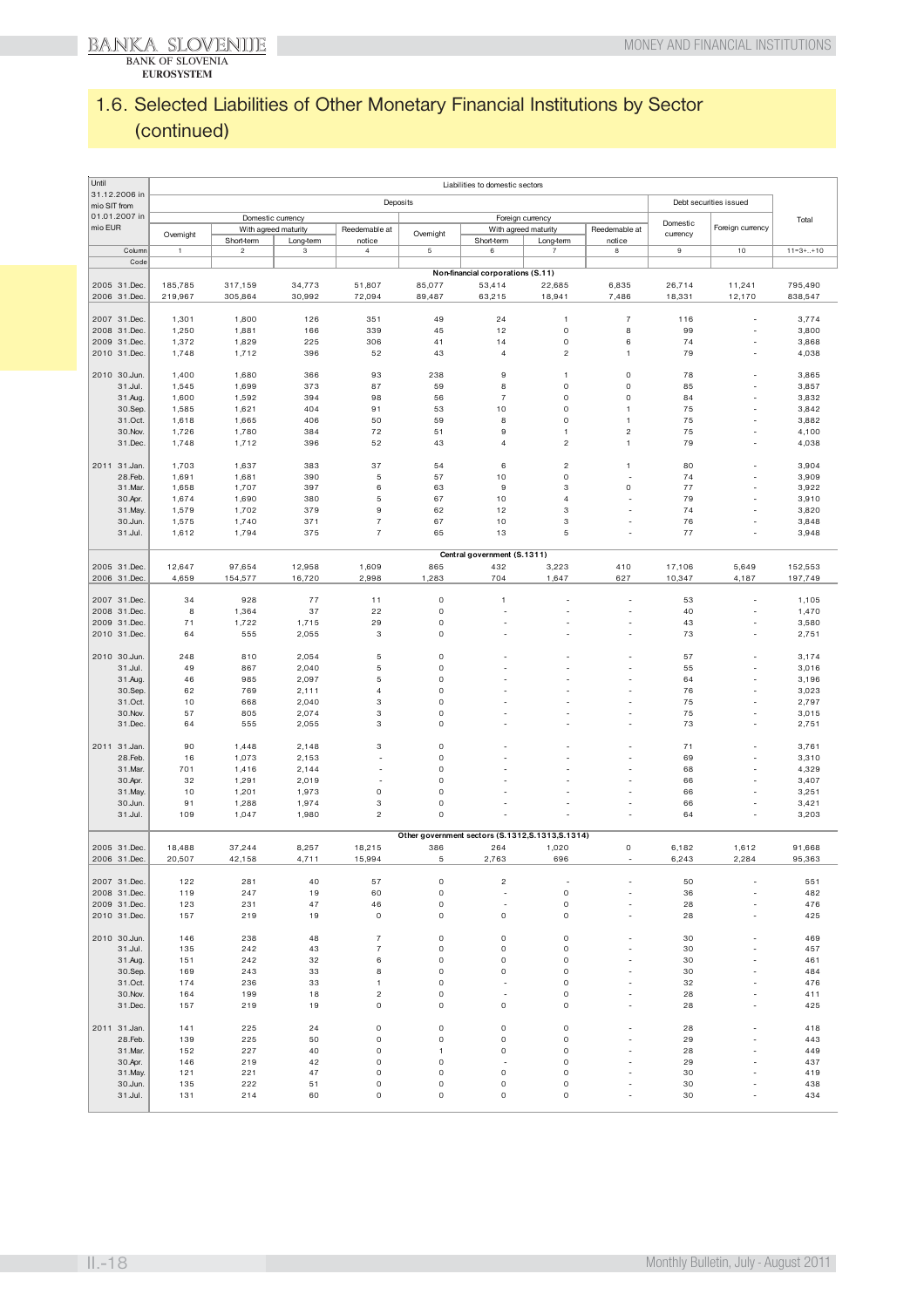| Liabilities to foreign sectors |                                            |                                                                                                                                                                                                                                                                                                                                                                 |                                         |                                                                      |                                         |                               |                                            |                                                    |                               |                          |
|--------------------------------|--------------------------------------------|-----------------------------------------------------------------------------------------------------------------------------------------------------------------------------------------------------------------------------------------------------------------------------------------------------------------------------------------------------------------|-----------------------------------------|----------------------------------------------------------------------|-----------------------------------------|-------------------------------|--------------------------------------------|----------------------------------------------------|-------------------------------|--------------------------|
|                                |                                            |                                                                                                                                                                                                                                                                                                                                                                 | Deposits                                |                                                                      |                                         |                               |                                            |                                                    | Debt securities issued        |                          |
|                                |                                            | Domestic currency                                                                                                                                                                                                                                                                                                                                               |                                         |                                                                      |                                         | Foreign currency              |                                            |                                                    |                               | Total                    |
| Ovemight                       |                                            | With agreed maturity                                                                                                                                                                                                                                                                                                                                            | Reedemable at                           | Ovemight                                                             |                                         | With agreed maturity          | Reedemable at                              | Domestic currency                                  | Foreign currency              |                          |
| 12                             | Short-term<br>13                           | Long-term<br>14                                                                                                                                                                                                                                                                                                                                                 | notice<br>15                            | 16                                                                   | Short-term<br>17                        | Long-term<br>18               | notice<br>19                               | 20                                                 | 21                            | $22 - 12 +  + 21$        |
|                                |                                            |                                                                                                                                                                                                                                                                                                                                                                 |                                         |                                                                      |                                         |                               |                                            |                                                    |                               |                          |
|                                |                                            |                                                                                                                                                                                                                                                                                                                                                                 |                                         |                                                                      | Non-financial corporations (S.2)        |                               |                                            |                                                    |                               |                          |
| 1,329                          | 686                                        | 24                                                                                                                                                                                                                                                                                                                                                              | 155                                     | 6,864                                                                | 1,075                                   | 304                           | 579                                        | $\overline{\phantom{a}}$                           | ä,                            | 11,016                   |
| 1,229                          | 1                                          | 33                                                                                                                                                                                                                                                                                                                                                              | 109                                     | 5,955                                                                | 3,768                                   | 1,352                         | 10                                         |                                                    |                               | 12,458                   |
| 109                            | 6                                          | 12                                                                                                                                                                                                                                                                                                                                                              | 5                                       | $\overline{4}$                                                       | 1                                       | $\,$ 5 $\,$                   | $\mathsf O$                                | Ĭ.                                                 | ÷,                            | 142                      |
| 28                             | 83                                         | 37                                                                                                                                                                                                                                                                                                                                                              | $_{\rm 3}$                              | $\ensuremath{\mathsf{3}}$                                            | 1                                       | $\overline{\mathbf{c}}$       | $\mathsf{O}\xspace$                        | 27                                                 | $\overline{a}$                | 184                      |
| 34                             | 82                                         | 39                                                                                                                                                                                                                                                                                                                                                              | $\overline{c}$                          | $\sqrt{5}$                                                           | 0                                       | 1                             | $\mathsf{O}\xspace$                        | 27                                                 | L,                            | 189                      |
| 35                             | 116                                        | 42                                                                                                                                                                                                                                                                                                                                                              | $\mathsf{O}\xspace$                     | 6                                                                    | 1                                       | ä,                            | $\mathsf{O}\xspace$                        | 33                                                 | ä,                            | 234                      |
|                                |                                            |                                                                                                                                                                                                                                                                                                                                                                 |                                         |                                                                      |                                         |                               |                                            |                                                    |                               |                          |
| 41                             | 100                                        | 44                                                                                                                                                                                                                                                                                                                                                              | $\mathsf{O}\xspace$                     | 13                                                                   | $\mathsf{O}\xspace$                     | 1                             | $\mathsf{O}$                               | 34                                                 | ä,                            | 234                      |
| 37                             | 119                                        | 46                                                                                                                                                                                                                                                                                                                                                              | $\circ$                                 | $\overline{4}$                                                       | 0                                       | 1                             | $\mathsf O$                                | 34                                                 |                               | 242                      |
| 39                             | 119                                        | 47                                                                                                                                                                                                                                                                                                                                                              | $\mathsf{O}\xspace$                     | $\mathbf 5$                                                          | $\mathbf{1}$                            | 1                             | $\mathsf{O}\xspace$                        | 34                                                 | ż                             | 246                      |
| 29                             | 131                                        | 47                                                                                                                                                                                                                                                                                                                                                              | $\mathsf{O}\xspace$                     | $\overline{4}$                                                       | $\overline{\mathbf{c}}$                 |                               | $\mathsf O$                                | 34                                                 |                               | 248                      |
| 32                             | 130<br>131                                 | 46<br>45                                                                                                                                                                                                                                                                                                                                                        | $\mathsf{O}$<br>$\overline{c}$          | $\overline{4}$<br>$\mathbf 9$                                        | $\overline{c}$<br>1                     |                               | $\mathsf{O}\xspace$<br>$\mathsf{o}$        | 34<br>34                                           |                               | 249<br>255               |
| 32<br>35                       | 116                                        | 42                                                                                                                                                                                                                                                                                                                                                              | $\circ$                                 | 6                                                                    | 1                                       |                               | $\mathsf{o}$                               | 33                                                 | ÷                             | 234                      |
|                                |                                            |                                                                                                                                                                                                                                                                                                                                                                 |                                         |                                                                      |                                         |                               |                                            |                                                    |                               |                          |
| 34                             | 122                                        | 42                                                                                                                                                                                                                                                                                                                                                              | $\sqrt{2}$                              | 6                                                                    | $\overline{\mathbf{c}}$                 |                               | $\mathsf{O}\xspace$                        | 33                                                 | ż                             | 241                      |
| 32                             | 125                                        | 42                                                                                                                                                                                                                                                                                                                                                              | ÷,                                      | $\mathbf 5$                                                          | 3                                       |                               | $\overline{a}$                             | 33                                                 | L,                            | 240                      |
| 31                             | 125                                        | 36                                                                                                                                                                                                                                                                                                                                                              |                                         | 6                                                                    | $\mathbf 2$                             |                               | $\sim$                                     | 33                                                 | ä,                            | 233                      |
| 29                             | 125                                        | 36                                                                                                                                                                                                                                                                                                                                                              |                                         | $\mathbf 5$                                                          | 3                                       |                               |                                            | 33                                                 |                               | 231                      |
| 34                             | 125                                        | 39                                                                                                                                                                                                                                                                                                                                                              | $\circ$                                 | $\overline{7}$                                                       | 3                                       |                               |                                            | 13                                                 |                               | 220                      |
| 29                             | 105                                        | 38                                                                                                                                                                                                                                                                                                                                                              | $\circ$                                 | 6                                                                    | $\overline{c}$                          |                               |                                            | 13                                                 |                               | 193                      |
| 35                             | 100                                        | $\mathsf g$                                                                                                                                                                                                                                                                                                                                                     | ÷,                                      | $\mathbf 5$                                                          | $\mathbf 2$                             | $\mathsf{O}\xspace$           | $\sim$                                     | 13                                                 | $\overline{a}$                | 163                      |
|                                |                                            |                                                                                                                                                                                                                                                                                                                                                                 |                                         |                                                                      | Central government (S.2)                |                               |                                            |                                                    |                               |                          |
| 8                              | $\overline{\phantom{a}}$                   | ÷,                                                                                                                                                                                                                                                                                                                                                              | $\overline{\phantom{a}}$                | 58                                                                   | ÷,                                      | 37,363                        | $\sim$                                     | $\overline{\phantom{a}}$                           | $\overline{a}$                | 37,428                   |
| 98                             | 610                                        |                                                                                                                                                                                                                                                                                                                                                                 |                                         | 416                                                                  | $\overline{\phantom{a}}$                | 42,133                        |                                            | ÷,                                                 | Ĭ.                            | 43,258                   |
|                                |                                            |                                                                                                                                                                                                                                                                                                                                                                 |                                         |                                                                      |                                         |                               |                                            |                                                    |                               |                          |
| $\sqrt{2}$                     | ÷                                          | 146                                                                                                                                                                                                                                                                                                                                                             |                                         | $\mathsf{O}\xspace$                                                  | ÷,                                      | 71                            | $\sim$                                     | ÷,                                                 | ÷,                            | 219                      |
| $\sqrt{2}$                     | J.                                         | 163                                                                                                                                                                                                                                                                                                                                                             |                                         | $\mathsf{O}\xspace$                                                  |                                         | 128                           |                                            |                                                    |                               | 293                      |
| 1                              | J.                                         | 235                                                                                                                                                                                                                                                                                                                                                             |                                         | $\mathsf{O}\xspace$                                                  | ä,                                      | 149                           |                                            |                                                    | ä,                            | 386                      |
| $\overline{c}$                 | $\mathsf{O}\xspace$                        | 706                                                                                                                                                                                                                                                                                                                                                             |                                         | $\mathbf{1}$                                                         | $\overline{a}$                          | 172                           |                                            |                                                    | ÷                             | 881                      |
| $\mathbf{1}$                   | $\mathsf{O}\xspace$                        | 560                                                                                                                                                                                                                                                                                                                                                             |                                         | 1                                                                    |                                         | 149                           |                                            |                                                    |                               | 711                      |
| $\sqrt{2}$                     | $\mathsf{O}\xspace$                        | 546                                                                                                                                                                                                                                                                                                                                                             |                                         | $\mathsf 0$                                                          |                                         | 160                           |                                            |                                                    |                               | 708                      |
| $\sqrt{2}$                     | $\mathsf{O}\xspace$                        | 555                                                                                                                                                                                                                                                                                                                                                             |                                         | $\mathsf{O}\xspace$                                                  | ä,                                      | 165                           |                                            |                                                    | ٠                             | 722                      |
| $\sqrt{2}$                     | $\mathsf{O}\xspace$                        | 554                                                                                                                                                                                                                                                                                                                                                             |                                         | $\mathsf{O}\xspace$                                                  | ä,                                      | 165                           |                                            |                                                    |                               | 721                      |
| $\sqrt{2}$                     | $\mathsf{O}\xspace$                        | 560                                                                                                                                                                                                                                                                                                                                                             |                                         | $\mathsf{O}\xspace$                                                  |                                         | 161                           |                                            |                                                    |                               | 722                      |
| $\overline{c}$                 | $\mathsf{O}\xspace$                        | 708                                                                                                                                                                                                                                                                                                                                                             |                                         | $\mathsf{O}\xspace$                                                  |                                         | 168                           |                                            |                                                    |                               | 878                      |
| $\overline{c}$                 | $\mathsf 0$                                | 706                                                                                                                                                                                                                                                                                                                                                             |                                         | $\mathbf{1}$                                                         |                                         | 172                           |                                            |                                                    |                               | 881                      |
|                                |                                            |                                                                                                                                                                                                                                                                                                                                                                 |                                         |                                                                      |                                         |                               |                                            |                                                    |                               |                          |
| $\sqrt{2}$                     | $\mathsf{O}\xspace$                        | 721                                                                                                                                                                                                                                                                                                                                                             |                                         | $\mathsf{O}\xspace$                                                  | ÷,                                      | 166                           |                                            |                                                    | ÷                             | 889                      |
| $\mathbf 2$<br>$\sqrt{2}$      | $\mathsf{O}\xspace$<br>$\mathsf{O}\xspace$ | 719<br>729                                                                                                                                                                                                                                                                                                                                                      |                                         | $\mathsf{O}\xspace$<br>$\mathsf 0$                                   |                                         | 167<br>161                    |                                            |                                                    |                               | 888<br>892               |
| $\overline{c}$                 | $\mathsf{O}\xspace$                        | 728                                                                                                                                                                                                                                                                                                                                                             |                                         | $\mathsf{O}\xspace$                                                  |                                         | 159                           |                                            |                                                    |                               | 889                      |
| $\overline{c}$                 | $\mathsf{O}\xspace$                        | 728                                                                                                                                                                                                                                                                                                                                                             |                                         | $\mathsf{O}\xspace$                                                  |                                         | 167                           |                                            |                                                    |                               | 898                      |
| $\overline{c}$                 | $\mathsf{O}\xspace$                        | 725                                                                                                                                                                                                                                                                                                                                                             |                                         | $\mathsf{O}\xspace$                                                  | ÷                                       | 166                           |                                            |                                                    |                               | 894                      |
| $_{\rm 3}$                     | $\mathbf{1}$                               | 723                                                                                                                                                                                                                                                                                                                                                             |                                         | $\mathsf{O}\xspace$                                                  |                                         | 172                           | $\sim$                                     |                                                    | ä,                            | 899                      |
|                                |                                            |                                                                                                                                                                                                                                                                                                                                                                 |                                         |                                                                      |                                         |                               |                                            |                                                    |                               |                          |
|                                |                                            |                                                                                                                                                                                                                                                                                                                                                                 |                                         |                                                                      | Other government sectors (S.2)          |                               |                                            |                                                    |                               |                          |
|                                |                                            |                                                                                                                                                                                                                                                                                                                                                                 |                                         | ÷,                                                                   |                                         |                               |                                            |                                                    |                               |                          |
|                                |                                            |                                                                                                                                                                                                                                                                                                                                                                 |                                         |                                                                      |                                         |                               |                                            |                                                    |                               |                          |
|                                |                                            |                                                                                                                                                                                                                                                                                                                                                                 |                                         |                                                                      |                                         |                               |                                            |                                                    |                               |                          |
|                                | $\overline{\phantom{a}}$                   | $\overline{\phantom{a}}$                                                                                                                                                                                                                                                                                                                                        | $\overline{\phantom{a}}$                |                                                                      | $\overline{\phantom{a}}$                | $\sim$                        |                                            |                                                    |                               |                          |
|                                | $\sim$                                     | $\sim$                                                                                                                                                                                                                                                                                                                                                          | $\sim$                                  | $\sim$                                                               | $\mathcal{L}_{\mathcal{A}}$             | $\sim$                        | $\sim$                                     |                                                    |                               |                          |
|                                | $\omega$                                   | $\omega$ .                                                                                                                                                                                                                                                                                                                                                      | $\omega$ .                              | $\omega_{\rm{eff}}$                                                  | $\omega$                                | $\omega_{\rm{max}}$           | $\omega$                                   | $\omega$                                           | $\omega$                      |                          |
|                                |                                            |                                                                                                                                                                                                                                                                                                                                                                 |                                         |                                                                      |                                         |                               |                                            |                                                    |                               |                          |
| $\blacksquare$                 | $\sim$<br>$\omega_{\rm{max}}$              | $\frac{1}{2} \sum_{i=1}^{n} \frac{1}{i} \sum_{j=1}^{n} \frac{1}{j} \sum_{j=1}^{n} \frac{1}{j} \sum_{j=1}^{n} \frac{1}{j} \sum_{j=1}^{n} \frac{1}{j} \sum_{j=1}^{n} \frac{1}{j} \sum_{j=1}^{n} \frac{1}{j} \sum_{j=1}^{n} \frac{1}{j} \sum_{j=1}^{n} \frac{1}{j} \sum_{j=1}^{n} \frac{1}{j} \sum_{j=1}^{n} \frac{1}{j} \sum_{j=1}^{n} \frac{1}{j} \sum_{j=1}^{n$ |                                         | $\frac{1}{2}$ and $\frac{1}{2}$<br>$\frac{1}{2}$ ) and $\frac{1}{2}$ | $\frac{1}{2}$ ) (                       |                               | $\frac{1}{2} \left( \frac{1}{2} \right)$ . | i<br>Elimination<br>Elimination<br>$\frac{1}{2}$ . | $\sim$<br>$\omega_{\rm{max}}$ | $\Box$                   |
|                                | $\sim$                                     |                                                                                                                                                                                                                                                                                                                                                                 | $\omega_{\rm{eff}}$                     |                                                                      |                                         | $\Delta \sim 100$             |                                            | $\omega_{\rm{max}}$                                | $\sim$                        |                          |
|                                | $\omega_{\rm{eff}}$                        |                                                                                                                                                                                                                                                                                                                                                                 | $\omega$                                | $\sim$                                                               | $\frac{1}{\sqrt{2}}$                    | $\omega_{\rm{max}}$           | $\Delta \sim 100$                          | $\omega_{\rm{max}}$                                |                               |                          |
|                                | $\mathbb{L}^+$                             | $\frac{1}{2}$                                                                                                                                                                                                                                                                                                                                                   | $\omega$                                | i<br>Ind                                                             | $\mathbb{L}^+$                          | $\omega_{\rm{eff}}$           | $\Box$                                     | ÷.                                                 |                               |                          |
|                                | $\mathbb{Z}^2$                             | $\mathbb{Z}^2$                                                                                                                                                                                                                                                                                                                                                  | $\omega_{\rm c}$                        |                                                                      | $\omega_{\rm{max}}$                     | $\omega$                      | $\overline{\phantom{a}}$                   | ÷,                                                 | ÷.                            |                          |
| $\blacksquare$                 | $\hat{\mathcal{A}}$                        | $\bar{\mathcal{A}}$                                                                                                                                                                                                                                                                                                                                             | $\omega_{\rm{max}}$                     | $\sim$                                                               | $\omega$                                | $\omega$                      | $\omega_{\rm{max}}$                        | $\mathbb{L}^2$                                     | $\Box$                        | $\overline{\phantom{a}}$ |
|                                |                                            |                                                                                                                                                                                                                                                                                                                                                                 |                                         |                                                                      |                                         |                               |                                            |                                                    |                               |                          |
|                                | $\sim$                                     | $\frac{1}{2}$                                                                                                                                                                                                                                                                                                                                                   | $\sim$                                  | $\sim$                                                               | $\sim$                                  | $\sim$                        | $\frac{1}{2}$                              | $\sigma_{\rm{max}}$                                | $\sim$                        |                          |
|                                | $1 -$                                      |                                                                                                                                                                                                                                                                                                                                                                 | $\omega_{\rm{eff}}$                     | $\omega_{\rm{eff}}$                                                  | $\omega_{\rm{eff}}$                     | $\omega_{\rm{max}}$           |                                            | $\omega_{\rm c}$                                   | $\omega$                      | 1                        |
|                                | $\overline{\phantom{a}}$<br>$\blacksquare$ | ÷.<br>$\Box$                                                                                                                                                                                                                                                                                                                                                    | $\omega_{\rm{max}}$<br>$\omega_{\rm c}$ | $\sim$                                                               | $\omega_{\rm{max}}$<br>$\omega_{\rm c}$ | $\omega_{\rm{max}}$<br>$\sim$ | $\sim$<br>$\omega_{\rm{max}}$              | $\omega_{\rm{max}}$<br>÷.                          |                               |                          |
|                                | $\omega_{\rm c}$                           | $\omega_{\rm c}$                                                                                                                                                                                                                                                                                                                                                | $\omega$                                | $\sim$                                                               | $\omega$                                | $\sim$                        | $\Delta \sim 100$                          | $\Box$                                             |                               |                          |
|                                |                                            |                                                                                                                                                                                                                                                                                                                                                                 |                                         |                                                                      |                                         |                               |                                            |                                                    |                               |                          |
|                                |                                            |                                                                                                                                                                                                                                                                                                                                                                 |                                         |                                                                      |                                         |                               |                                            |                                                    |                               |                          |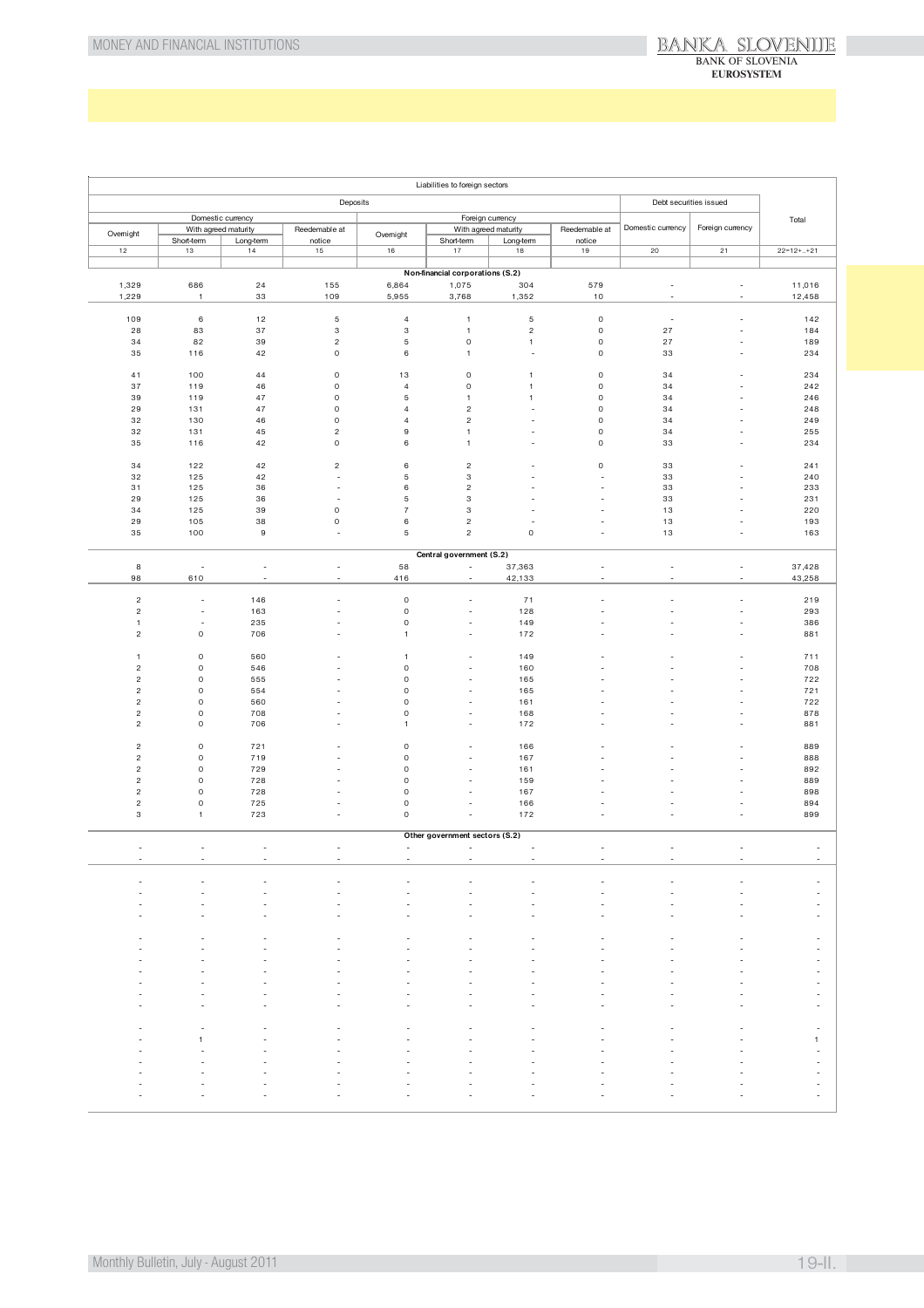# 1.6. Selected Liabilities of Other Monetary Financial Institutions by Sector (continued)

| Until        |               |           |                |                      |                |          | Liabilities to domestic sectors |                                                                        |                |          |                        |            |  |
|--------------|---------------|-----------|----------------|----------------------|----------------|----------|---------------------------------|------------------------------------------------------------------------|----------------|----------|------------------------|------------|--|
| mio SIT from | 31.12.2006 in |           |                |                      |                | Deposits |                                 |                                                                        |                |          | Debt securities issued |            |  |
|              | 01.01.2007 in |           |                | Domestic currency    |                |          |                                 | Foreign currency                                                       |                |          |                        |            |  |
| mio EUR      |               |           |                | With agreed maturity | Reedemable     |          |                                 | With agreed maturity                                                   | Reedemable     | Domestic | Foreign                | Total      |  |
|              |               | Overnight | Short-term     | Long-term            | at notice      | Ovemight | Short-term                      | Long-term                                                              | at notice      | currency | currency               |            |  |
|              | Column        | 1         | $\overline{c}$ | 3                    | $\overline{4}$ | 5        | 6                               | $\overline{7}$                                                         | 8              | 9        | 10                     | $11=3++10$ |  |
|              | Code          |           |                |                      |                |          |                                 |                                                                        |                |          |                        |            |  |
|              |               |           |                |                      |                |          |                                 | Households and non-profit institutions serving households (S.14, S.15) |                |          |                        |            |  |
|              | 2005 31.Dec.  | 752.894   | 624.063        | 157,515              | 46,215         | 432.783  | 397.997                         | 108.039                                                                | 28.124         | 1.310    | 4,581                  | 2,553,522  |  |
|              | 2006 31.Dec.  | 894,073   | 613,034        | 162,287              | 51,521         | 429,998  | 449,825                         | 113,676                                                                | 29,769         | 1,065    | 4,455                  | 2,749,703  |  |
|              |               |           |                |                      |                |          |                                 |                                                                        |                |          |                        |            |  |
|              | 2007 31.Dec.  | 5,244     | 4,942          | 1,246                | 732            | 143      | 171                             | 40                                                                     | 24             | 40       | ٠                      | 12,582     |  |
|              | 2008 31.Dec.  | 5,103     | 5,495          | 1,927                | 809            | 147      | 150                             | 31                                                                     | 29             | 48       |                        | 13,737     |  |
|              | 2009 31.Dec.  | 5.501     | 5,526          | 2,943                | 29             | 154      | 124                             | 32                                                                     | 3              | 49       | ÷                      | 14,362     |  |
|              | 2010 31.Dec.  | 6,003     | 4,371          | 4,110                | 9              | 197      | 102                             | 47                                                                     | $\overline{1}$ | 57       | ٠                      | 14,897     |  |
|              |               |           |                |                      |                |          |                                 |                                                                        |                |          |                        |            |  |
|              | 2010 30.Jun.  | 5,995     | 4,542          | 3,772                | 29             | 214      | 113                             | 46                                                                     | $\overline{c}$ | 61       |                        | 14,776     |  |
|              | 31.Jul.       | 5,963     | 4,548          | 3,846                | 12             | 187      | 106                             | 45                                                                     | $\overline{c}$ | 61       | ٠                      | 14,772     |  |
|              | 31.Aug.       | 5,985     | 4,483          | 3,887                | 12             | 197      | 107                             | 47                                                                     |                | 62       | ٠                      | 14,782     |  |
|              | 30.Sep.       | 5,966     | 4,451          | 3,927                | 11             | 187      | 100                             | 44                                                                     |                | 62       | ٠                      | 14,750     |  |
|              | 31.Oct.       | 5,889     | 4,447          | 3,976                | 10             | 184      | 98                              | 42                                                                     |                | 60       | ٠                      | 14,707     |  |
|              | 30.Nov.       | 5,933     | 4,386          | 4,012                | 9              | 190      | 102                             | 46                                                                     |                | 59       | ٠                      | 14,739     |  |
|              | 31.Dec.       | 6,003     | 4,371          | 4,110                | 9              | 197      | 102                             | 47                                                                     |                | 57       | ٠                      | 14,897     |  |
|              |               |           |                |                      |                |          |                                 |                                                                        |                |          |                        |            |  |
| 2011         | 31.Jan.       | 6,083     | 4,328          | 4,189                | 9              | 188      | 98                              | 46                                                                     | 1              | 57       | ٠                      | 14,998     |  |
|              | 28.Feb.       | 6.109     | 4,331          | 4.202                | 8              | 188      | 98                              | 43                                                                     |                | 54       | ٠                      | 15.034     |  |
|              | 31.Mar.       | 6,078     | 4,260          | 4,215                | $\overline{7}$ | 185      | 97                              | 42                                                                     |                | 54       | ٠                      | 14,940     |  |
|              | 30.Apr.       | 6,134     | 4,237          | 4,176                | $\overline{7}$ | 183      | 92                              | 41                                                                     |                | 53       | ÷                      | 14,923     |  |
|              | 31.May.       | 6,296     | 4,193          | 4,240                | 6              | 194      | 94                              | 43                                                                     |                | 53       | ٠                      | 15,120     |  |
|              | 30.Jun.       | 6,214     | 4,203          | 4,337                | 6              | 194      | 92                              | 43                                                                     |                | 54       |                        | 15,145     |  |
|              | 31.Jul.       | 6.223     | 4.188          | 4.383                | 6              | 205      | 95                              | 46                                                                     |                | 55       |                        | 15.203     |  |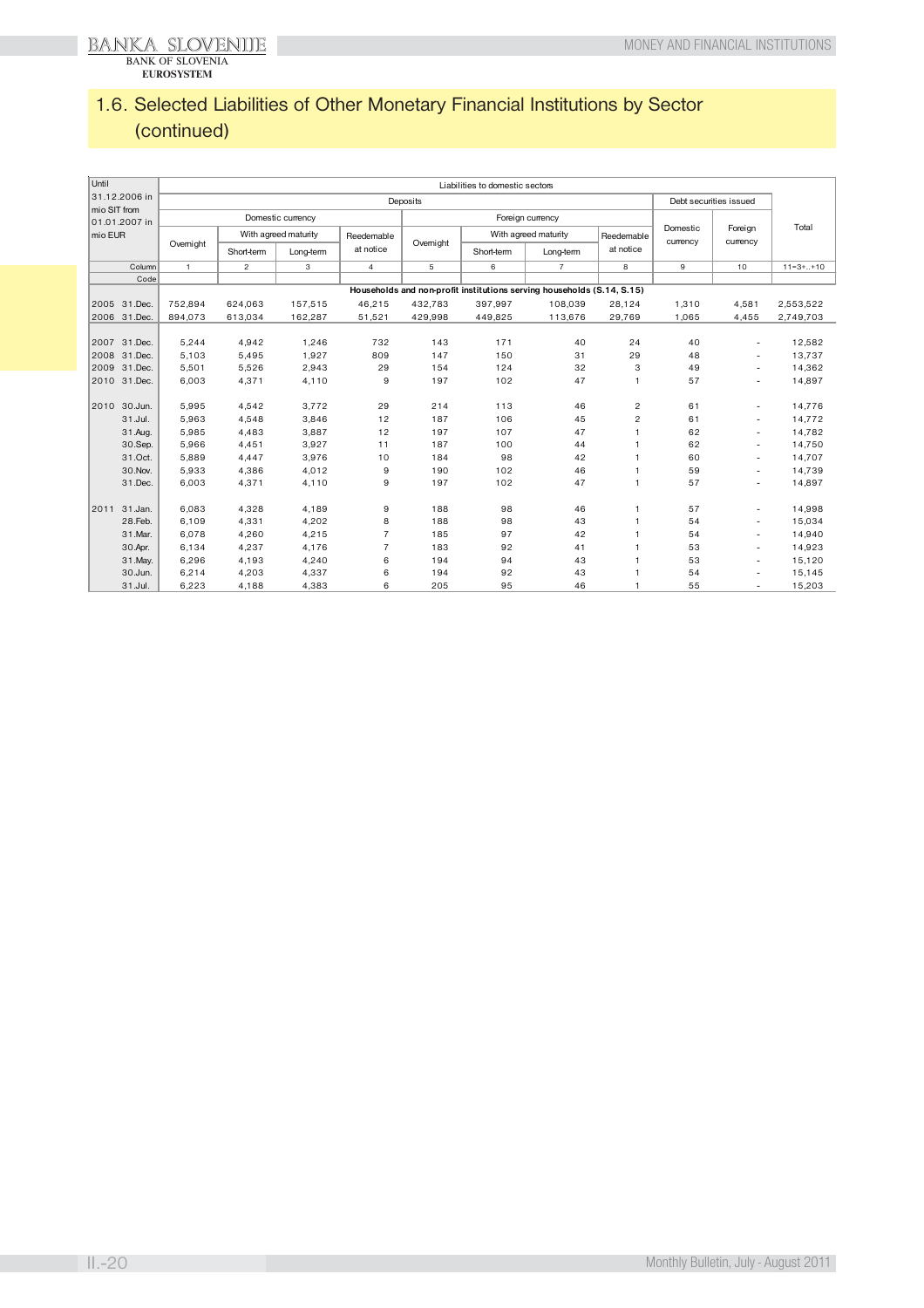| Liabilities to foreign sectors |            |                      |                          |          |                |                                                                 |                |                        |                          |             |  |  |
|--------------------------------|------------|----------------------|--------------------------|----------|----------------|-----------------------------------------------------------------|----------------|------------------------|--------------------------|-------------|--|--|
|                                |            |                      |                          | Deposits |                |                                                                 |                | Debt securities issued |                          |             |  |  |
|                                |            | Domestic currency    |                          |          |                | Foreign currency                                                |                |                        |                          |             |  |  |
|                                |            | With agreed maturity | Reedemable at            |          |                | With agreed maturity                                            | Reedemable at  | Domestic               | Foreign currency         | Total       |  |  |
| Ovemight                       | Short-term | Long-term            | notice                   | Ovemight | Short-term     | Long-term                                                       | notice         | currency               |                          |             |  |  |
| 12                             | 13         | 14                   | 15                       | 16       | 17             | 18                                                              | 19             | 20                     | 21                       | $22=12++21$ |  |  |
|                                |            |                      |                          |          |                |                                                                 |                |                        |                          |             |  |  |
|                                |            |                      |                          |          |                | Households and non-profit institutions serving households (S.2) |                |                        |                          |             |  |  |
| 5,688                          | 2,695      | 543                  | 0                        | 21,805   | 14,803         | 7,642                                                           | $\mathbf{1}$   | 48                     | 37                       | 53,263      |  |  |
| 7,319                          | 2,301      | 338                  | 1                        | 20,692   | 16,252         | 7,891                                                           | $\overline{c}$ | 71                     | 142                      | 55,007      |  |  |
|                                |            |                      |                          |          |                |                                                                 |                |                        |                          |             |  |  |
| 100                            | 75         | 56                   | 0                        | 14       | 15             | $\overline{7}$                                                  | ٠              | 1                      | ۰                        | 267         |  |  |
| 96                             | 110        | 61                   | 0                        | 13       | 15             | 6                                                               | $\circ$        | 1                      | $\overline{\phantom{a}}$ | 302         |  |  |
| 100                            | 99         | 95                   | 0                        | 16       | 12             | 5                                                               | ä,             | 1                      | ٠                        | 327         |  |  |
| 115                            | 60         | 117                  | 0                        | 21       | 8              | 9                                                               | ä,             | $\mathbf{1}$           | ٠                        | 331         |  |  |
|                                |            |                      |                          |          |                |                                                                 |                |                        |                          |             |  |  |
| 117                            | 67         | 109                  | 0                        | 23       | 9              | $\overline{7}$                                                  | ٠              | $\overline{4}$         | ٠                        | 336         |  |  |
| 118                            | 69         | 113                  | 0                        | 20       | 8              | $\overline{7}$                                                  | ä,             |                        | ٠                        | 335         |  |  |
| 119                            | 66         | 113                  | 0                        | 21       | 8              | 8                                                               |                |                        | ٠                        | 335         |  |  |
| 116                            | 64         | 114                  | 0                        | 20       | 8              | $\overline{7}$                                                  |                | 1                      | ٠                        | 329         |  |  |
| 116                            | 64         | 112                  | 0                        | 20       | $\overline{7}$ | $\overline{7}$                                                  | ٠              | $\mathbf{1}$           | $\sim$                   | 327         |  |  |
| 115                            | 62         | 116                  | 0                        | 20       | $\mathsf g$    | 9                                                               |                | 1                      | ٠                        | 331         |  |  |
| 115                            | 60         | 117                  | 0                        | 21       | 8              | $\overline{9}$                                                  | ä,             | $\mathbf{1}$           | ٠                        | 331         |  |  |
|                                |            |                      |                          |          |                |                                                                 |                |                        |                          |             |  |  |
| 119                            | 56         | 123                  | 0                        | 19       | 9              | 8                                                               | ٠              | $\mathbf{1}$           | ٠                        | 334         |  |  |
| 117                            | 58         | 124                  | $\circ$                  | 19       | 8              | $\overline{9}$                                                  | ٠              | $\mathbf{1}$           | ٠                        | 335         |  |  |
| 119                            | 52         | 131                  | 0                        | 19       | 8              | 8                                                               | ٠              |                        | ٠                        | 338         |  |  |
| 117                            | 52         | 132                  | $\overline{\phantom{a}}$ | 20       | 8              | 8                                                               | ä,             |                        | ×                        | 336         |  |  |
| 123                            | 53         | 127                  | 0                        | 19       | 8              | 8                                                               |                |                        | ٠                        | 339         |  |  |
| 120                            | 48         | 130                  | 0                        | 19       | $\overline{7}$ | 9                                                               |                |                        | ٠                        | 333         |  |  |
| 118                            | 51         | 130                  | $\Omega$                 | 22       | 6              | 9                                                               | ٠              |                        | ٠                        | 335         |  |  |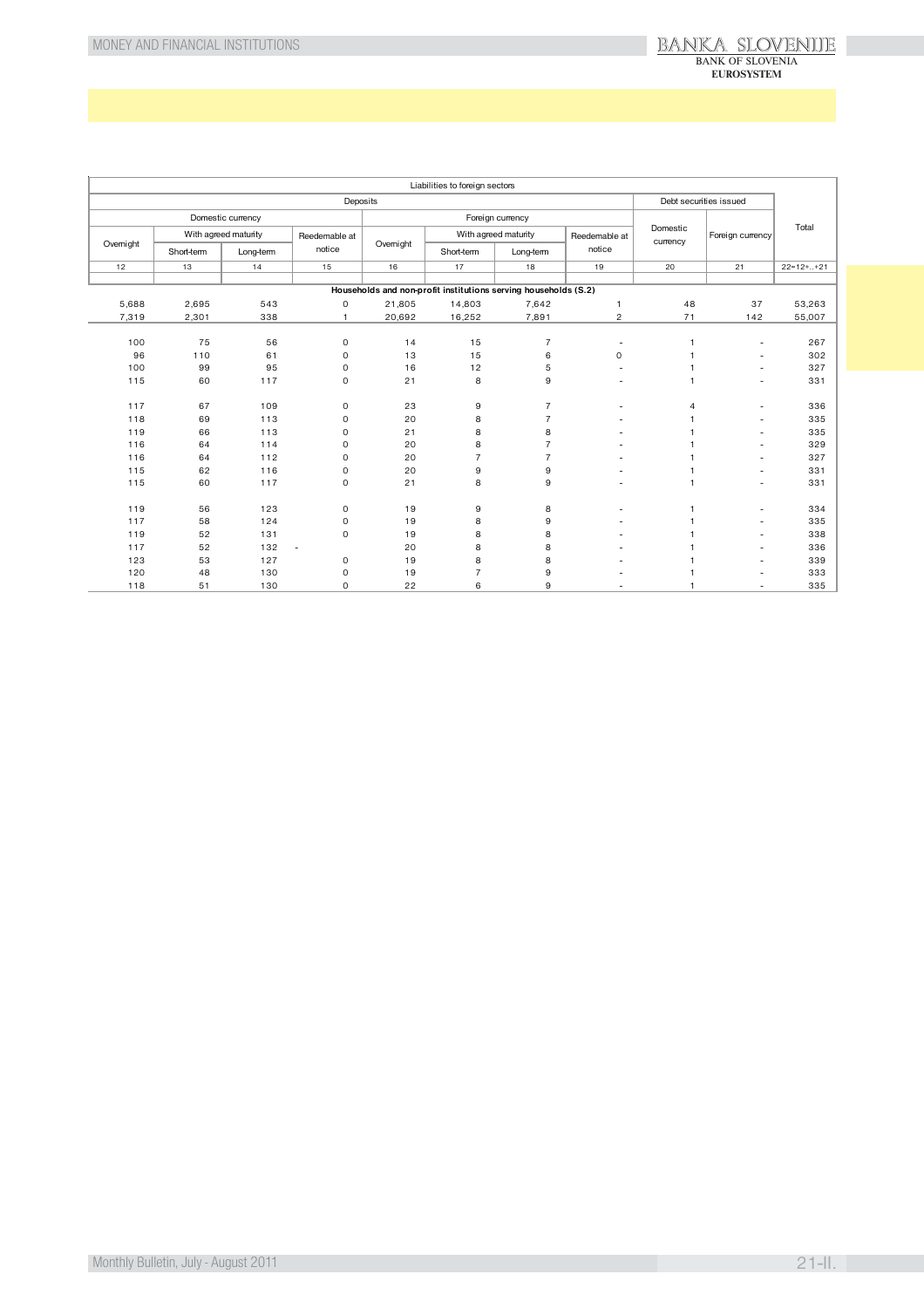**EUROSYSTEM**

#### 1.7. Balance Sheet of the Bank of Slovenia - instruments

| Millions of EUR | Assets                       |                                      |                                                         |                                |                                                                                       |                                   |                |  |  |  |  |  |
|-----------------|------------------------------|--------------------------------------|---------------------------------------------------------|--------------------------------|---------------------------------------------------------------------------------------|-----------------------------------|----------------|--|--|--|--|--|
|                 |                              |                                      |                                                         |                                | Lending to euro area credit institutionsrelated to monetary policy operations in euro |                                   |                |  |  |  |  |  |
|                 | Gold and gold<br>receivables | Claims on non-euro area<br>residents | Claims on euro area<br>residents in foreign<br>currency | Main refinancing<br>operations | Longer-term refinancing<br>operations                                                 | Fine-tuning reverse<br>operations | Securities     |  |  |  |  |  |
| Column          | $\mathbf{1}$                 | $\overline{c}$                       | 3                                                       | $\overline{4}$                 | 5                                                                                     | 6                                 | $\overline{7}$ |  |  |  |  |  |
| Code            |                              |                                      |                                                         |                                |                                                                                       |                                   |                |  |  |  |  |  |
| 2007 31.Dec.    | 58                           | 1,740                                | 498                                                     | 80                             | 76                                                                                    | $\cdots$                          | $\cdots$       |  |  |  |  |  |
| 2008 31.Dec.    | 64                           | 1,758                                | 262                                                     | 134                            | 1,064                                                                                 | $\cdots$                          | $\cdots$       |  |  |  |  |  |
| 2009 31.Dec.    | 78                           | 1,550                                | 245                                                     | $\mathbf{1}$                   | 2,114                                                                                 | $\cdots$                          | 85             |  |  |  |  |  |
| 2010 31.Dec.    | 108                          | 1,459                                | 259                                                     | 53                             | 539                                                                                   | 10                                | 669            |  |  |  |  |  |
| 2009 31.Aug.    | 68                           | 1,679                                | 244                                                     | 74                             | 1,287                                                                                 | $\cdots$                          | 64             |  |  |  |  |  |
| 30.Sep.         | 70                           | 1,704                                | 235                                                     | 13                             | 1,251                                                                                 | $\cdots$                          | 64             |  |  |  |  |  |
| 31.Oct.         | 70                           | 1,724                                | 243                                                     | 14                             | 1,286                                                                                 |                                   | 64             |  |  |  |  |  |
| 30.Nov.         | 70                           | 1,665                                | 248                                                     | 14                             | 1,277                                                                                 | $\cdots$                          | 77             |  |  |  |  |  |
| 31.Dec.         | 78                           | 1,550                                | 245                                                     | $\mathbf{1}$                   | 2,114                                                                                 | $\cdots$                          | 85             |  |  |  |  |  |
| 2010 31.Jan.    | 78                           | 1,542                                | 298                                                     | $\mathbf{1}$                   | 2,104                                                                                 | $\cdots$                          | 95             |  |  |  |  |  |
| 28.Feb.         | 78                           | 1,637                                | 316                                                     | $\mathbf{1}$                   | 2,094                                                                                 | $\cdots$                          | 150            |  |  |  |  |  |
| 31.Mar.         | 84                           | 1,556                                | 319                                                     | $\overline{1}$                 | 2,084                                                                                 | $\cdots$                          | 179            |  |  |  |  |  |
| 30.Apr.         | 84                           | 1,504                                | 333                                                     | $\overline{1}$                 | 2,174                                                                                 |                                   | 213            |  |  |  |  |  |
| 31.May.         | 84                           | 1,572                                | 273                                                     | $\mathbf{1}$                   | 2,171                                                                                 | $\cdots$                          | 615            |  |  |  |  |  |
| 30.Jun.         | 103                          | 1,480                                | 276                                                     | 11                             | 2,051                                                                                 |                                   | 665            |  |  |  |  |  |
| 31.Jul.         | 103                          | 1,597                                | 262                                                     | $\overline{1}$                 | 1,184                                                                                 | $\cdots$                          | 665            |  |  |  |  |  |
| 31.Aug.         | 103                          | 1,505                                | 249                                                     | $\overline{1}$                 | 1,248                                                                                 | $\ldots$                          | 665            |  |  |  |  |  |
| 30.Sep.         | 98                           | 1,475                                | 240                                                     | 21                             | 929                                                                                   | 35                                | 664            |  |  |  |  |  |
| 31.Oct.         | 98                           | 1,452                                | 260                                                     | 48                             | 1,049                                                                                 | $\cdots$                          | 664            |  |  |  |  |  |
| 30.Nov.         | 98                           | 1,460                                | 245                                                     | 8                              | 1,065                                                                                 | $\cdots$                          | 664            |  |  |  |  |  |
| 31.Dec.         | 108                          | 1,459                                | 259                                                     | 53                             | 539                                                                                   | 10                                | 669            |  |  |  |  |  |
| 2011 31.Jan.    | 108                          | 1,467                                | 277                                                     | 28                             | 409                                                                                   | $\cdots$                          | 677            |  |  |  |  |  |
| 28.Feb.         | 108                          | 1,466                                | 272                                                     | 38                             | 414                                                                                   | $\cdots$                          | 681            |  |  |  |  |  |
| 31.Mar.         | 103                          | 1,508                                | 231                                                     | 38                             | 327                                                                                   | $\cdots$                          | 673            |  |  |  |  |  |
| 30.Apr.         | 103                          | 1,494                                | 245                                                     | $\cdots$                       | 355                                                                                   | $\cdots$                          | 673            |  |  |  |  |  |
| 31.May.         | 103                          | 1,488                                | 243                                                     | 18                             | 429                                                                                   | $\cdots$                          | 673            |  |  |  |  |  |
| 30.Jun.         | 107                          | 1,530                                | 245                                                     | 38                             | 399                                                                                   | $\cdots$                          | 653            |  |  |  |  |  |
| 31.Jul.         | 107                          | 1,543                                | 241                                                     | 43                             | 421                                                                                   | $\cdots$                          | 643            |  |  |  |  |  |

| Millions of EUR | Liabilities                 |                                           |                                                              |                                                              |                                                                                           |                     |                                   |  |  |  |  |  |
|-----------------|-----------------------------|-------------------------------------------|--------------------------------------------------------------|--------------------------------------------------------------|-------------------------------------------------------------------------------------------|---------------------|-----------------------------------|--|--|--|--|--|
|                 |                             |                                           |                                                              |                                                              | Liabilities to euro area credit instiutions related to monetary policy operations in euro |                     |                                   |  |  |  |  |  |
|                 | Banknotes in<br>circulation | Liabilities to non-euro<br>area residents | Liabilities to euro area<br>residents in foreign<br>currency | Current accounts (covering<br>the minimum reserve<br>system) | Deposit facility                                                                          | Fixed-term deposits | Fine-tuning reverse<br>operations |  |  |  |  |  |
| Column          | $\mathbf{1}$                | $\overline{c}$                            | 3                                                            | $\overline{4}$                                               | 5                                                                                         | 6                   | $7\overline{ }$                   |  |  |  |  |  |
| Code            |                             |                                           |                                                              |                                                              |                                                                                           |                     |                                   |  |  |  |  |  |
| 2007 31. Dec.   | 2,900                       | 97                                        | 66                                                           | 335                                                          | 16                                                                                        | 5                   | $\cdots$                          |  |  |  |  |  |
| 2008 31. Dec.   | 3,215                       | 62                                        | 72                                                           | 403                                                          | 582                                                                                       | $\cdots$            |                                   |  |  |  |  |  |
| 2009 31. Dec.   | 3,496                       | 251                                       | 69                                                           | 415                                                          | 805                                                                                       | $\cdots$            | $\cdots$                          |  |  |  |  |  |
| 2010 31. Dec.   | 3,640                       | 283                                       | 76                                                           | 442                                                          | 305                                                                                       | 135                 |                                   |  |  |  |  |  |
|                 |                             |                                           |                                                              |                                                              |                                                                                           |                     |                                   |  |  |  |  |  |
| 2009 31. Aug.   | 3,327                       | 227                                       | 69                                                           | 396                                                          | 426                                                                                       | $\ldots$            | $\cdots$                          |  |  |  |  |  |
| 30. Sep.        | 3,326                       | 267                                       | 67                                                           | 350                                                          | 689                                                                                       | $\cdots$            | $\cdots$                          |  |  |  |  |  |
| 31. Oct.        | 3,344                       | 286                                       | 69                                                           | 430                                                          | 465                                                                                       | $\cdots$            |                                   |  |  |  |  |  |
| 30. Nov.        | 3,364                       | 317                                       | 68                                                           | 407                                                          | 480                                                                                       | $\cdots$            | $\cdots$                          |  |  |  |  |  |
| 31. Dec.        | 3,496                       | 251                                       | 69                                                           | 415                                                          | 805                                                                                       | $\cdots$            | $\cdots$                          |  |  |  |  |  |
|                 |                             |                                           |                                                              |                                                              |                                                                                           |                     |                                   |  |  |  |  |  |
| 2010 31. Jan.   | 3,397                       | 271                                       | 69                                                           | 408                                                          | 1,725                                                                                     | $\cdots$            | $\cdots$                          |  |  |  |  |  |
| 28. Feb.        | 3,400                       | 244                                       | 70                                                           | 455                                                          | 623                                                                                       | $\cdots$            | $\cdots$                          |  |  |  |  |  |
| 31. Mar.        | 3,455                       | 276                                       | 72                                                           | 557                                                          | 270                                                                                       | $\cdots$            |                                   |  |  |  |  |  |
| 30. Apr.        | 3,460                       | 273                                       | 73                                                           | 444                                                          | 510                                                                                       | $\cdots$            |                                   |  |  |  |  |  |
| 31. May.        | 3,491                       | 247                                       | 74                                                           | 447                                                          | 490                                                                                       | 75                  |                                   |  |  |  |  |  |
| 30. Jun.        | 3,520                       | 271                                       | 80                                                           | 566                                                          | 732                                                                                       | 115                 | $\cdots$                          |  |  |  |  |  |
| 31. Jul.        | 3,557                       | 280                                       | 80                                                           | 455                                                          | 308                                                                                       | 162                 |                                   |  |  |  |  |  |
| 31. Aug.        | 3,528                       | 278                                       | 84                                                           | 448                                                          | 289                                                                                       | 21                  | $\cdots$                          |  |  |  |  |  |
| 30. Sep.        | 3,526                       | 310                                       | 77                                                           | 459                                                          | 230                                                                                       | 150                 |                                   |  |  |  |  |  |
| 31. Oct.        | 3,533                       | 299                                       | 77                                                           | 409                                                          | 74                                                                                        | 115                 | $\cdots$                          |  |  |  |  |  |
| 30. Nov.        | 3,541                       | 256                                       | 74                                                           | 422                                                          | 264                                                                                       | 25                  |                                   |  |  |  |  |  |
| 31. Dec.        | 3,640                       | 283                                       | 76                                                           | 442                                                          | 305                                                                                       | 135                 |                                   |  |  |  |  |  |
|                 |                             |                                           |                                                              |                                                              |                                                                                           |                     |                                   |  |  |  |  |  |
| 2011 31. Jan.   | 3,552                       | 267                                       | 72                                                           | 415                                                          | 101                                                                                       | 250                 |                                   |  |  |  |  |  |
| 28. Feb.        | 3,548                       | 261                                       | 72                                                           | 535                                                          | 168                                                                                       | 198                 | $\cdots$                          |  |  |  |  |  |
| 31. Mar.        | 3,564                       | 284                                       | 67                                                           | 1,079                                                        | 192                                                                                       | 245                 |                                   |  |  |  |  |  |
| 30. Apr.        | 3,609                       | 276                                       | 67                                                           | 453                                                          | 99                                                                                        | 85                  |                                   |  |  |  |  |  |
| 31. May.        | 3,624                       | 253                                       | 66                                                           | 476                                                          | 153                                                                                       | 127                 | $\cdots$                          |  |  |  |  |  |
| 30. Jun.        | 3,663                       | 249                                       | 65                                                           | 424                                                          | 170                                                                                       | 135                 |                                   |  |  |  |  |  |
| 31. Jul.        | 3,701                       | 246                                       | 64                                                           | 442                                                          | 209                                                                                       | 5                   |                                   |  |  |  |  |  |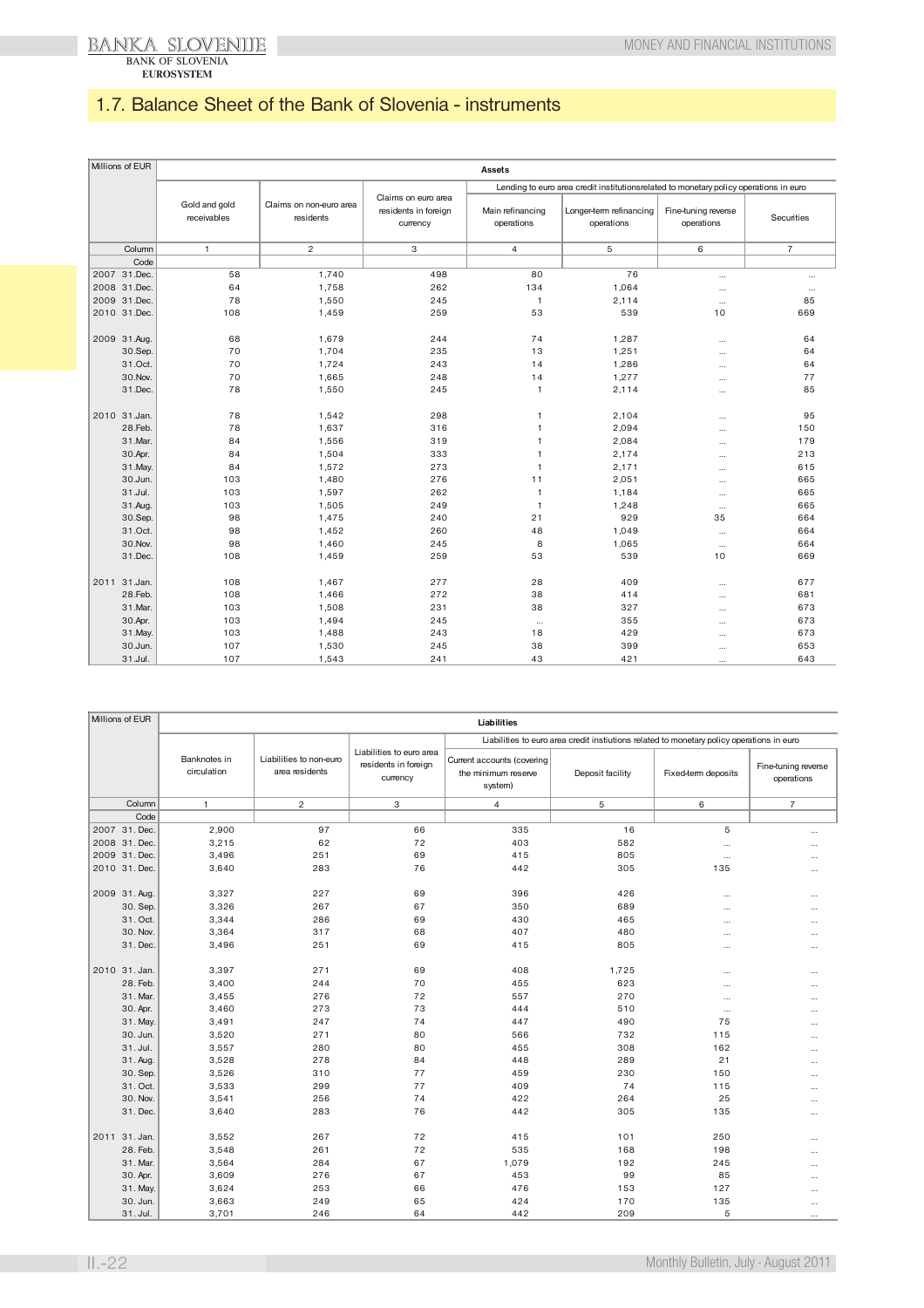| Assets                    |       |                                                             |                                         |                                              |                            |              |        |  |  |  |  |  |
|---------------------------|-------|-------------------------------------------------------------|-----------------------------------------|----------------------------------------------|----------------------------|--------------|--------|--|--|--|--|--|
| Marginal lending facility | Total | Other claims on euro<br>area credit institutions<br>in euro | Claims on general<br>government in euro | Securities of euro area<br>residents in euro | Intra-Eurosystem<br>claims | Other assets | Total  |  |  |  |  |  |
| 8                         | 9     | 10                                                          | 11                                      | 12                                           | 13                         | 14           | 15     |  |  |  |  |  |
|                           |       |                                                             |                                         |                                              |                            |              |        |  |  |  |  |  |
| $\cdots$                  | 156   | 972                                                         | $\cdots$                                | 2,103                                        | 2,574                      | 220          | 8,321  |  |  |  |  |  |
| $\cdots$                  | 1,198 | 636                                                         |                                         | 2,442                                        | 2,651                      | 329          | 9,338  |  |  |  |  |  |
| $\cdots$                  | 2,200 | 20                                                          |                                         | 2,857                                        | 2,756                      | 283          | 9,990  |  |  |  |  |  |
| $\cdots$                  | 1,271 | 95                                                          | $\cdots$                                | 2,428                                        | 2,728                      | 214          | 8,561  |  |  |  |  |  |
|                           |       |                                                             |                                         |                                              |                            |              |        |  |  |  |  |  |
| $\cdots$                  | 1,425 | 55                                                          |                                         | 2,778                                        | 2,710                      | 306          | 9,265  |  |  |  |  |  |
| $\cdots$                  | 1,328 | 10                                                          |                                         | 2,888                                        | 2,716                      | 281          | 9,232  |  |  |  |  |  |
| $\cdots$                  | 1,364 | 17                                                          |                                         | 2,868                                        | 2,697                      | 275          | 9,257  |  |  |  |  |  |
| $\cdots$                  | 1,369 | 22                                                          |                                         | 2,921                                        | 2,715                      | 284          | 9,294  |  |  |  |  |  |
| $\cdots$                  | 2,200 | 20                                                          |                                         | 2,857                                        | 2,756                      | 283          | 9,990  |  |  |  |  |  |
|                           |       |                                                             |                                         |                                              |                            |              |        |  |  |  |  |  |
| $\cdots$                  | 2,200 | 8                                                           | $\cdots$                                | 2,834                                        | 2,700                      | 282          | 9,943  |  |  |  |  |  |
| $\cdots$                  | 2,245 | 5                                                           |                                         | 2,734                                        | 2,679                      | 288          | 9,982  |  |  |  |  |  |
| $\cdots$                  | 2,264 | 77                                                          |                                         | 2,632                                        | 2,717                      | 310          | 9,960  |  |  |  |  |  |
| $\cdots$                  | 2,388 | 49                                                          | $\cdots$                                | 2,489                                        | 2,680                      | 310          | 9,836  |  |  |  |  |  |
| $\cdots$                  | 2,787 | 59                                                          |                                         | 2,472                                        | 2,691                      | 332          | 10,270 |  |  |  |  |  |
| $\cdots$                  | 2,726 | 97                                                          |                                         | 2,358                                        | 2,710                      | 399          | 10,150 |  |  |  |  |  |
| $\cdots$                  | 1,849 | $\mathbf{1}$                                                |                                         | 2,364                                        | 2,746                      | 383          | 9,307  |  |  |  |  |  |
|                           | 1,913 | 119                                                         |                                         | 2,372                                        | 2,750                      | 332          | 9,344  |  |  |  |  |  |
| $\cdots$                  | 1,650 | 84                                                          | $\cdots$                                | 2,411                                        | 2,732                      | 284          | 8,975  |  |  |  |  |  |
|                           | 1,761 | 82                                                          |                                         | 2,425                                        | 2,697                      | 279          | 9,054  |  |  |  |  |  |
| $\cdots$                  | 1,737 | 89                                                          | $\cdots$                                | 2,425                                        | 2,725                      | 286          | 9,066  |  |  |  |  |  |
| $\cdots$                  | 1,271 | 95                                                          | $\cdots$                                | 2,428                                        | 2,728                      | 214          | 8,561  |  |  |  |  |  |
|                           |       |                                                             |                                         |                                              |                            |              |        |  |  |  |  |  |
|                           | 1,113 | 163                                                         | $\cdots$                                | 2,355                                        | 2,678                      | 209          | 8,370  |  |  |  |  |  |
| $\cdots$                  | 1,132 | 126                                                         |                                         | 2,398                                        | 2,616                      | 206          | 8,324  |  |  |  |  |  |
| $\cdots$                  | 1,037 | 185                                                         | $\cdots$                                | 2,311                                        | 2,560                      | 204          | 8,139  |  |  |  |  |  |
| $\cdots$                  | 1,027 | 292                                                         | $\cdots$                                | 2,216                                        | 2,551                      | 202          | 8,130  |  |  |  |  |  |
| $\cdots$                  | 1,119 | 309                                                         | $\cdots$                                | 2,217                                        | 2,590                      | 214          | 8,283  |  |  |  |  |  |
|                           | 1,089 | 259                                                         | $\cdots$                                | 2,232                                        | 2,603                      | 225          | 8,291  |  |  |  |  |  |
|                           | 1,106 | 266                                                         | $\cdots$                                | 2,228                                        | 2,636                      | 222          | 8,350  |  |  |  |  |  |

| Liabilities                 |             |                                                                  |                                              |                                 |                      |                   |        |  |  |  |  |  |
|-----------------------------|-------------|------------------------------------------------------------------|----------------------------------------------|---------------------------------|----------------------|-------------------|--------|--|--|--|--|--|
| Debt certificates<br>issued | Total       | Other liabilities to euro<br>area credit institutions<br>in euro | Liabilities to general<br>government in euro | Intra-Eurosystem<br>liabilities | Capital and reserves | Other liabilities | Total  |  |  |  |  |  |
| 8                           | $\mathsf g$ | 10                                                               | 11                                           | 12                              | 13                   | 14                | 15     |  |  |  |  |  |
|                             |             |                                                                  |                                              |                                 |                      |                   |        |  |  |  |  |  |
| $\cdots$                    | 356         | 53                                                               | 341                                          | 3,491                           | 800                  | 218               | 8,321  |  |  |  |  |  |
| $\cdots$                    | 984         | 10                                                               | 268                                          | 3,570                           | 752                  | 406               | 9,338  |  |  |  |  |  |
| $\cdots$                    | 1,220       | 14                                                               | 271                                          | 3,345                           | 724                  | 600               | 9,990  |  |  |  |  |  |
| $\cdots$                    | 882         | 14                                                               | 270                                          | 2,093                           | 802                  | 501               | 8,561  |  |  |  |  |  |
|                             |             |                                                                  |                                              |                                 |                      |                   |        |  |  |  |  |  |
| $\cdots$                    | 822         | 17                                                               | 231                                          | 3,303                           | 722                  | 547               | 9,265  |  |  |  |  |  |
|                             | 1,039       | 11                                                               | 278                                          | 2,939                           | 722                  | 584               | 9,232  |  |  |  |  |  |
|                             | 895         | 15                                                               | 277                                          | 3,056                           | 722                  | 593               | 9,257  |  |  |  |  |  |
| $\cdots$                    | 887         | 13                                                               | 287                                          | 3,027                           | 722                  | 608               | 9,294  |  |  |  |  |  |
| $\cdots$                    | 1,220       | 14                                                               | 271                                          | 3,345                           | 724                  | 600               | 9,990  |  |  |  |  |  |
|                             |             |                                                                  |                                              |                                 |                      |                   |        |  |  |  |  |  |
|                             | 2,132       | 13                                                               | 279                                          | 2,440                           | 724                  | 618               | 9,943  |  |  |  |  |  |
| $\cdots$                    | 1,078       | 16                                                               | 820                                          | 3,001                           | 724                  | 628               | 9,982  |  |  |  |  |  |
|                             | 827         | 84                                                               | 1,069                                        | 2,759                           | 802                  | 616               | 9,960  |  |  |  |  |  |
| $\cdots$                    | 954         | 14                                                               | 1,066                                        | 2,563                           | 802                  | 631               | 9,836  |  |  |  |  |  |
| $\cdots$                    | 1,012       | 12                                                               | 870                                          | 3,124                           | 802                  | 639               | 10,270 |  |  |  |  |  |
| $\cdots$                    | 1,414       | 13                                                               | 270                                          | 3,094                           | 802                  | 686               | 10,150 |  |  |  |  |  |
|                             | 925         | 11                                                               | 270                                          | 2,711                           | 802                  | 670               | 9,307  |  |  |  |  |  |
|                             | 757         | 12                                                               | 220                                          | 3,044                           | 802                  | 618               | 9,344  |  |  |  |  |  |
|                             | 839         | 29                                                               | 122                                          | 2,717                           | 802                  | 554               | 8,975  |  |  |  |  |  |
|                             | 597         | 13                                                               | 120                                          | 3,046                           | 802                  | 567               | 9,054  |  |  |  |  |  |
|                             | 710         | 13                                                               | 123                                          | 2,972                           | 802                  | 575               | 9,066  |  |  |  |  |  |
|                             | 882         | 14                                                               | 270                                          | 2,093                           | 802                  | 501               | 8,561  |  |  |  |  |  |
|                             |             |                                                                  |                                              |                                 |                      |                   |        |  |  |  |  |  |
|                             | 767         | 12                                                               | 131                                          | 2,248                           | 802                  | 519               | 8,370  |  |  |  |  |  |
|                             | 901         | 12                                                               | 276                                          | 1,927                           | 802                  | 525               | 8,324  |  |  |  |  |  |
|                             | 1,516       | 16                                                               | 125                                          | 1,277                           | 831                  | 459               | 8,139  |  |  |  |  |  |
|                             | 636         | 16                                                               | 524                                          | 1,696                           | 831                  | 475               | 8,130  |  |  |  |  |  |
|                             | 756         | 12                                                               | 525                                          | 1,739                           | 831                  | 477               | 8,283  |  |  |  |  |  |
|                             | 729         | 55                                                               | 275                                          | 1,946                           | 831                  | 478               | 8,291  |  |  |  |  |  |
|                             | 656         | 11                                                               | 273                                          | 2,083                           | 831                  | 485               | 8,350  |  |  |  |  |  |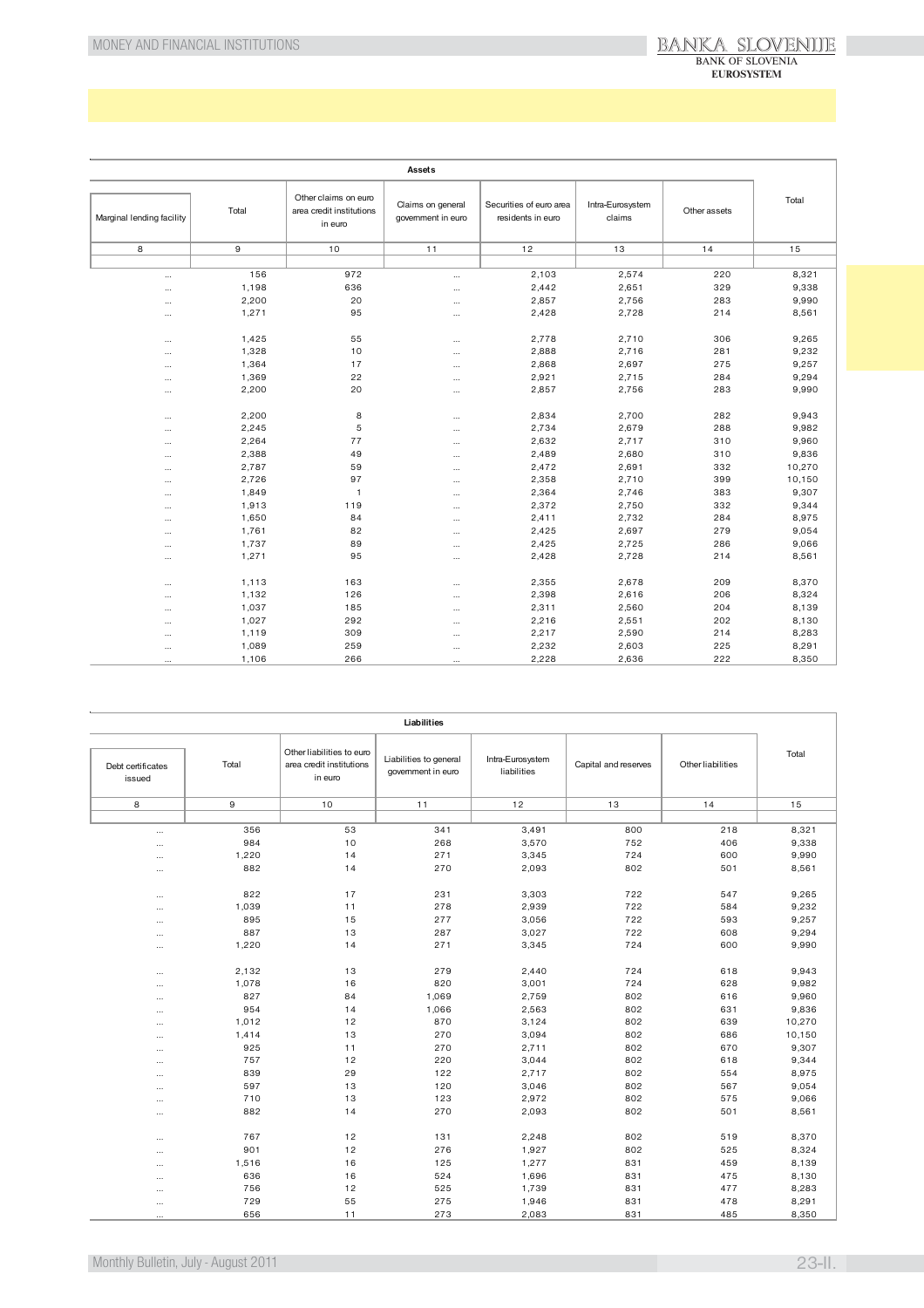**EUROSYSTEM**

### 1.8.1. Investment funds assets according to the type of fund

|            |                       | <b>Assets</b>       |                     |                                                      |                |                                |                                    |                                                                                                           |                           |                |  |
|------------|-----------------------|---------------------|---------------------|------------------------------------------------------|----------------|--------------------------------|------------------------------------|-----------------------------------------------------------------------------------------------------------|---------------------------|----------------|--|
|            |                       |                     |                     |                                                      |                | Domestic assets                |                                    |                                                                                                           |                           |                |  |
|            |                       |                     |                     | Outstanding amount to financial sectors <sup>1</sup> |                |                                |                                    | Outstanding amount to non-financial sectors <sup>2</sup>                                                  |                           |                |  |
|            |                       | Deposits            | Debt securities     | Shares and other<br>equity                           | Total          | Deposits                       | Debt securities                    | Shares and other<br>equity                                                                                | Total                     | Total          |  |
| in mio EUR | Column                | $\mathbf{1}$        | $\overline{2}$      | $\overline{3}$                                       | $\overline{4}$ | $\overline{5}$                 | 6                                  | $\overline{7}$                                                                                            | $\overline{\mathbf{8}}$   | $\overline{9}$ |  |
|            | Code                  |                     |                     |                                                      |                |                                |                                    |                                                                                                           |                           |                |  |
|            |                       |                     |                     |                                                      |                | Total                          |                                    |                                                                                                           |                           |                |  |
|            | 2008 31.Dec           | 182                 | 76                  | 175                                                  | 434            |                                | 58                                 | 489                                                                                                       | 546                       | 981            |  |
|            | 2009 31.Dec           | 173                 | 61                  | 191                                                  | 425            |                                | 54                                 | 468                                                                                                       | 522                       | 947            |  |
|            | 2010 30.Nov           | 149                 | 60                  | 147                                                  | 356            |                                | 44                                 | 376                                                                                                       | 420                       | 776            |  |
|            | 31.Dec                | 148                 | 58                  | 146                                                  | 352            |                                | 43                                 | 363                                                                                                       | 406                       | 759            |  |
|            |                       |                     |                     |                                                      |                |                                |                                    |                                                                                                           |                           |                |  |
|            | 2011 31.Jan           | 150                 | 58                  | 142                                                  | 350            |                                | 43                                 | 350                                                                                                       | 393                       | 743            |  |
|            | 28.Feb<br>31.Mar      | 147<br>126          | 55<br>53            | 140<br>139                                           | 341<br>318     |                                | 43<br>41                           | 331<br>331                                                                                                | 374<br>372                | 715<br>690     |  |
|            | 30.Apr                | 134                 | 53                  | 117                                                  | 305            |                                | 39                                 | 316                                                                                                       | 355                       | 660            |  |
|            | 31.May                | 147                 | 53                  | 118                                                  | 318            |                                | 37                                 | 311                                                                                                       | 348                       | 666            |  |
|            | 30.Jun                | 148                 | 51                  | 112                                                  | 311            |                                | 37                                 | 303                                                                                                       | 340                       | 651            |  |
|            |                       |                     |                     |                                                      |                | Open-end equity funds          |                                    |                                                                                                           |                           |                |  |
|            | 2008 31.Dec           | 99                  | $\,$ 5 $\,$         | 72                                                   | 176            |                                | $\mathbf{1}$                       | 155                                                                                                       | 156                       | 332            |  |
|            | 2009 31.Dec           | 84                  | 3                   | 76                                                   | 164            |                                | 1                                  | 158                                                                                                       | 158                       | 322            |  |
|            | 2010 30.Nov           | 78                  | $\overline{4}$      | 69                                                   | 150            |                                | 1                                  | 142                                                                                                       | 144                       | 294            |  |
|            | 31.Dec                | 72                  | 5                   | 69                                                   | 146            |                                | 1                                  | 150                                                                                                       | 152                       | 297            |  |
|            | 2011 31.Jan           | 74                  | $\,$ 5 $\,$         | 68                                                   | 146            |                                | 1                                  | 146                                                                                                       | 147                       | 293            |  |
|            | 28.Feb                | 65                  | 4                   | 65                                                   | 134            |                                | $\sqrt{2}$                         | 142                                                                                                       | 143                       | 277            |  |
|            | 31.Mar                | 59                  | 4                   | 63                                                   | 126            |                                | $\sqrt{2}$                         | 142                                                                                                       | 144                       | 270            |  |
|            | 30.Apr                | 67                  | 4                   | 59                                                   | 130            |                                | $\sqrt{2}$                         | 161                                                                                                       | 162                       | 293            |  |
|            | 31.May                | 73                  | $\overline{4}$      | 58                                                   | 135            |                                | $\overline{c}$                     | 163                                                                                                       | 165                       | 300            |  |
|            | 30.Jun                | 70                  | 4                   | 55                                                   | 129            |                                | $\overline{c}$                     | 159                                                                                                       | 160                       | 289            |  |
|            |                       |                     |                     |                                                      |                | Open-end bond funds            |                                    |                                                                                                           |                           |                |  |
|            | 2008 31.Dec           | $\,$ 5 $\,$         | $\,$ 5 $\,$         | $\mathsf O$                                          | 10             |                                | $\overline{7}$                     | $\circ$                                                                                                   | $\overline{7}$            | 17             |  |
|            | 2009 31.Dec           | 5                   | 4                   | $\mathsf O$                                          | 9              |                                | 8                                  | $\circ$                                                                                                   | 8                         | 18             |  |
|            | 2010 30.Nov<br>31.Dec | $\overline{7}$<br>9 | 5<br>$\overline{4}$ | $\mathsf O$<br>$\circ$                               | 13<br>14       |                                | 8<br>8                             | $\mathsf O$<br>$\circ$                                                                                    | 8<br>8                    | 21<br>22       |  |
|            |                       |                     |                     |                                                      |                |                                |                                    |                                                                                                           |                           |                |  |
|            | 2011 31.Jan           | $\hbox{9}$          | $\overline{4}$      | $\mathsf O$                                          | 13             |                                | $\,$ 8 $\,$                        | $\circ$                                                                                                   | 8                         | 21             |  |
|            | 28.Feb                | 12                  | 4                   | $\mathsf O$                                          | 17             |                                | 8                                  | $\mathbf 0$                                                                                               | 8                         | 25             |  |
|            | 31.Mar                | 11                  | 4                   | $\mathsf O$                                          | 16             |                                | 8                                  | $\circ$                                                                                                   | 8                         | 24             |  |
|            | 30.Apr                | 13                  | 4                   | $\mathsf O$                                          | 17             |                                | $\overline{7}$                     | $\circ$                                                                                                   | 8                         | 25             |  |
|            | 31.May                | 13                  | 4                   | $\mathsf O$                                          | 17             |                                | $\boldsymbol{7}$                   | $\mathbf 0$                                                                                               | $\overline{\mathfrak{c}}$ | 25             |  |
|            | 30.Jun                | 10                  | 4                   | $\mathsf{O}\xspace$                                  | 15             | $\sim$<br>Open-end mixed funds | $\overline{7}$                     | $\mathbf 0$                                                                                               | $\overline{7}$            | 22             |  |
|            | 2008 31.Dec           | 46                  | 48                  | 27                                                   | 121            |                                | 38                                 | 106                                                                                                       | 144                       | 265            |  |
|            | 2009 31.Dec           | 62                  | 38                  | 31                                                   | 131            |                                | 35                                 | 99                                                                                                        | 134                       | 265            |  |
|            | 2010 30.Nov           | 51                  | 39                  | 27                                                   | 117            |                                | 35                                 | 83                                                                                                        | 118                       | 235            |  |
|            | 31.Dec                | 44                  | 38                  | 28                                                   | 109            |                                | 34                                 | 83                                                                                                        | 117                       | 226            |  |
|            | 2011 31.Jan           | 44                  | 38                  | 26                                                   | 107            |                                | 34                                 | 77                                                                                                        | 111                       | 218            |  |
|            | 28.Feb                | 45                  | 35                  | 25                                                   | 104            |                                | 34                                 | 74                                                                                                        | 108                       | 212            |  |
|            | 31.Mar                | 35                  | 34                  | 25                                                   | 94             |                                | 32                                 | 73                                                                                                        | 105                       | 199            |  |
|            | 30.Apr                | 37                  | 34                  | 24                                                   | 95             |                                | 30                                 | 69                                                                                                        | 99                        | 194            |  |
|            | 31.May                | 43                  | 33                  | 24                                                   | 100            |                                | 28                                 | 68                                                                                                        | 96                        | 196            |  |
|            | 30.Jun                | 49                  | 32                  | 22                                                   | 104            |                                | 28                                 | 66                                                                                                        | 94                        | 197            |  |
|            | 2008 31.Dec           | 33                  | 19                  | 75                                                   | 127            |                                | 12                                 | other funds (close-end equity and open-end other funds; money market funds excluded <sup>3</sup> )<br>228 | 240                       | 367            |  |
|            | 2009 31.Dec           | 22                  | 15                  | 84                                                   | 121            |                                | 10                                 | 211                                                                                                       | 221                       | 342            |  |
|            |                       |                     |                     |                                                      |                |                                |                                    |                                                                                                           |                           |                |  |
|            | 2010 30.Nov           | 13                  | 13                  | 51                                                   | 76             |                                | $\mathsf{O}\xspace$                | 150                                                                                                       | 150                       | 226            |  |
|            | 31.Dec                | 23                  | 11                  | 49                                                   | 84             |                                | $\mathsf{O}\xspace$                | 130                                                                                                       | 130                       | 214            |  |
|            | 2011 31.Jan<br>28.Feb | 24<br>24            | 11<br>11            | 48<br>50                                             | 83<br>86       |                                | $\mathsf{O}\xspace$<br>$\mathsf O$ | 127<br>115                                                                                                | 127<br>115                | 210<br>201     |  |
|            | 31.Mar                | 21                  | 11                  | 50                                                   | 83             |                                | $\mathsf{O}\xspace$                | 115                                                                                                       | 115                       | 198            |  |
|            | 30.Apr                | 17                  | 11                  | 34                                                   | 62             |                                | $\mathsf{O}\xspace$                | 86                                                                                                        | 86                        | 148            |  |
|            | 31.May                | 19                  | 11                  | 35                                                   | 65             |                                | 0                                  | 80                                                                                                        | 80                        | 145            |  |
|            | 30.Jun                | 19                  | 10                  | 34                                                   | 63             |                                | $\mathsf{O}\xspace$                | 78                                                                                                        | 78                        | 142            |  |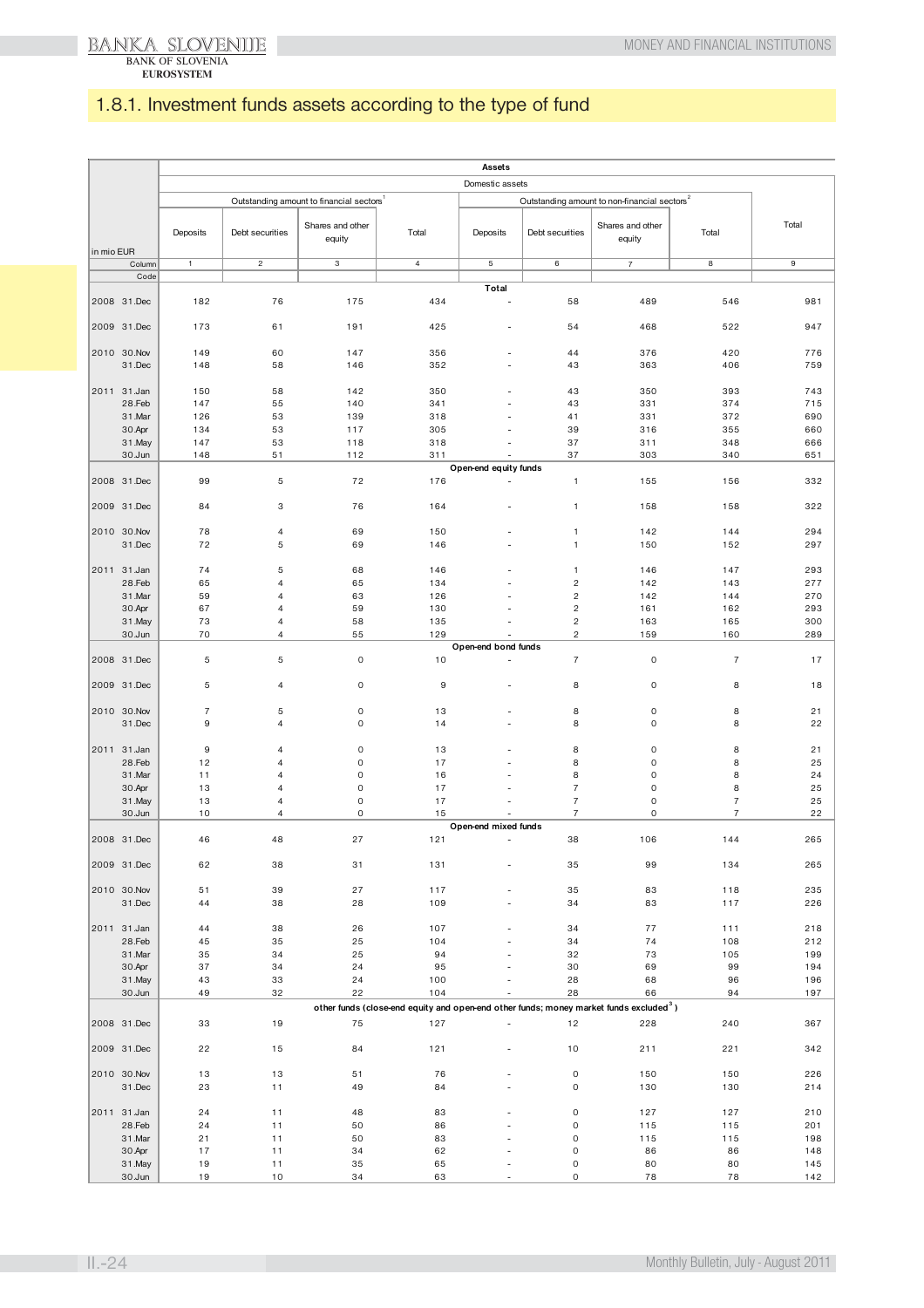|                                                      | Assets          |                                                                                    |                         |                                    |                            |                                                                                                  |                |                |                                       |                    |
|------------------------------------------------------|-----------------|------------------------------------------------------------------------------------|-------------------------|------------------------------------|----------------------------|--------------------------------------------------------------------------------------------------|----------------|----------------|---------------------------------------|--------------------|
|                                                      |                 |                                                                                    |                         | Foreign assets                     |                            |                                                                                                  |                |                | Other assets                          |                    |
| Deposits                                             | Debt securities | Outstanding amount to financial sectors <sup>1</sup><br>Shares and other<br>equity | Total                   | Deposits                           | Debt securities            | Outstanding amount to non-financial sectors <sup>2</sup><br>Shares and other<br>equity           | Total          | Total          | (including<br>financial<br>derivates) | Total              |
| 10                                                   | 11              | 12                                                                                 | 13                      | 14                                 | 15                         | 16                                                                                               | 17             | 18             | 19                                    | $20 = 9 + 18 + 19$ |
|                                                      |                 |                                                                                    |                         |                                    | Total                      |                                                                                                  |                |                |                                       |                    |
| $\overline{c}$                                       | 28              | 247                                                                                | 277                     | $\mathsf O$                        | 59                         | 571                                                                                              | 630            | 908            | 6                                     | 1,894              |
| 3                                                    | 38              | 303                                                                                | 344                     | $\mathsf O$                        | 70                         | 851                                                                                              | 922            | 1,266          | $\overline{7}$                        | 2,220              |
| $\overline{c}$                                       | 41              | 339                                                                                | 383                     | $\mathsf O$                        | 91                         | 968                                                                                              | 1,059          | 1,442          | 19                                    | 2,237              |
| $\overline{c}$                                       | 43              | 370                                                                                | 415                     | $\mathsf{O}\xspace$                | 89                         | 1,002                                                                                            | 1,091          | 1,506          | 12                                    | 2,277              |
| $\overline{c}$                                       | 44              | 385                                                                                | 431                     | $\mathsf{O}\xspace$                | 92                         | 990                                                                                              | 1,082          | 1,513          | 13                                    | 2,269              |
| $\ensuremath{\mathsf{3}}$                            | 44              | 409                                                                                | 456                     | $\mathsf O$                        | 94                         | 1,003                                                                                            | 1,096          | 1,552          | 9                                     | 2,276              |
| $\ensuremath{\mathsf{3}}$                            | 45              | 410                                                                                | 457                     | $\mathsf{O}\xspace$                | 93                         | 996                                                                                              | 1,089          | 1,547          | 10                                    | 2,247              |
| 3                                                    | 46              | 403                                                                                | 451                     | $\mathsf{O}\xspace$                | 94<br>97                   | 985                                                                                              | 1,080          | 1,531          | 13                                    | 2,203              |
| $\ensuremath{\mathsf{3}}$<br>$\overline{\mathbf{c}}$ | 46<br>46        | 386<br>369                                                                         | 434<br>417              | $\mathsf{O}\xspace$<br>$\mathsf O$ | 99                         | 961<br>947                                                                                       | 1,058<br>1,046 | 1,492<br>1,463 | 17<br>19                              | 2,176<br>2,132     |
|                                                      |                 |                                                                                    |                         |                                    | Open-end equity funds      |                                                                                                  |                |                |                                       |                    |
| $\overline{c}$                                       | $\sqrt{2}$      | 172                                                                                | 175                     | $\mathsf O$                        | 0                          | 396                                                                                              | 396            | 570            | $\overline{c}$                        | 905                |
| $\overline{c}$                                       | $\mathbf{1}$    | 243                                                                                | 247                     | $\mathsf{O}\xspace$                | 0                          | 600                                                                                              | 600            | 847            | $\overline{4}$                        | 1,173              |
| $\overline{\mathbf{c}}$                              | $\mathbf{1}$    | 264                                                                                | 267                     | $\mathsf{O}\xspace$                | $\mathsf{O}\xspace$        | 690                                                                                              | 690            | 957            | 11                                    | 1,262              |
| $\sqrt{2}$                                           | $\mathbf{1}$    | 276                                                                                | 279                     | $\mathsf O$                        | $\mathsf{O}\xspace$        | 730                                                                                              | 730            | 1,009          | $\overline{7}$                        | 1,313              |
| $\sqrt{2}$                                           | $\mathbf{1}$    | 284                                                                                | 286                     | $\mathsf{O}\xspace$                | $\mathsf{O}\xspace$        | 729                                                                                              | 729            | 1,015          | 5                                     | 1,313              |
| $\sqrt{2}$                                           | 1               | 296                                                                                | 299                     | $\mathsf O$                        | 0                          | 741                                                                                              | 741            | 1,040          | $\,$ 5 $\,$                           | 1,321              |
| $\overline{\mathbf{c}}$                              | 1               | 294                                                                                | 296                     | $\mathsf{O}\xspace$                | 0                          | 741                                                                                              | 741            | 1,038          | 3                                     | 1,311              |
| $\sqrt{2}$                                           | 1               | 294                                                                                | 297                     | $\mathsf O$                        | 0                          | 760                                                                                              | 760            | 1,057          | 8                                     | 1,358              |
| $\sqrt{2}$                                           | $\mathbf{1}$    | 286                                                                                | 289                     | $\mathsf{O}\xspace$                | 0                          | 740                                                                                              | 740            | 1,029          | 10                                    | 1,339              |
| $\overline{c}$                                       | $\mathbf{1}$    | 276                                                                                | 279                     | $\mathsf{O}\xspace$                | 0                          | 731                                                                                              | 731            | 1,010          | 12                                    | 1,311              |
| $\mathsf{O}\xspace$                                  | 4               | $\mathsf{O}\xspace$                                                                | $\sqrt{4}$              | $\overline{\phantom{0}}$           | Open-end bond funds<br>10  | $\mathbf{1}$                                                                                     | 10             | 14             | 0                                     | 32                 |
| 0                                                    | 5               | $\mathbf{1}$                                                                       | 6                       |                                    | 15                         | $\mathbf{1}$                                                                                     | 15             | 21             | 0                                     | 39                 |
| $\mathsf O$                                          | 11              | $\mathbf{1}$                                                                       | 13                      |                                    | 31                         | $\mathsf{O}\xspace$                                                                              | 31             | 44             | $\overline{c}$                        | 67                 |
| $\mathsf{O}\xspace$                                  | 12              | $\sqrt{2}$                                                                         | 13                      | $\overline{a}$                     | 31                         | $\mathsf O$                                                                                      | 32             | 45             | $\mathbf{1}$                          | 68                 |
| $\mathsf{O}\xspace$                                  | 12              | $\sqrt{2}$                                                                         | 14                      |                                    | 33                         | $\mathsf{O}\xspace$                                                                              | 33             | 47             | 0                                     | 69                 |
| $\mathsf O$                                          | 13              | $\sqrt{2}$                                                                         | 15                      |                                    | 35                         | $\mathsf{O}\xspace$                                                                              | 35             | 50             | 0                                     | 75                 |
| $\mathsf{O}\xspace$                                  | 14              | $\sqrt{2}$                                                                         | 16                      | ۰                                  | 36                         | $\mathbf 1$                                                                                      | 37             | 53             | $\mathbf{1}$                          | 77                 |
| $\mathsf O$                                          | 15              | $\sqrt{2}$                                                                         | 17                      |                                    | 37                         | 0                                                                                                | 37             | 53             | 1                                     | 79                 |
| $\mathsf{O}\xspace$                                  | 15              | $\sqrt{2}$                                                                         | 16                      | $\blacksquare$<br>$\overline{a}$   | 39                         | $\mathsf{O}\xspace$                                                                              | 39             | 55             | 0                                     | 80                 |
| $\mathsf O$                                          | 15              | $\sqrt{2}$                                                                         | 17                      |                                    | 40                         | $\mathsf{O}\xspace$                                                                              | 41             | 57             | 0                                     | 80                 |
| $\mathsf{O}\xspace$                                  | 23              | 65                                                                                 | 89                      | $\overline{\phantom{a}}$           | Open-end mixed funds<br>50 | 154                                                                                              | 203            | 292            | 3                                     | 559                |
| $\mathbf{1}$                                         | 31              | 57                                                                                 | 88                      |                                    | 56                         | 217                                                                                              | 273            | 361            | $\mathbf{1}$                          | 628                |
| $\mathsf{O}\xspace$                                  | 29              | 71                                                                                 | 101                     |                                    | 60                         | 246                                                                                              | 306            | 407            | 6                                     | 648                |
| $\mathsf{O}\xspace$                                  | 30              | 90                                                                                 | 121                     | ÷,                                 | 58                         | 247                                                                                              | 304            | 425            | $\overline{4}$                        | 655                |
| $\mathbf 1$                                          | 31              | 95                                                                                 | 127                     |                                    | 59                         | 236                                                                                              | 295            | 422            | 8                                     | 647                |
| $\mathbf{1}$                                         | 31              | 106                                                                                | 137                     |                                    | 59                         | 238                                                                                              | 297            | 434            | $\overline{4}$                        | 649                |
| $\mathbf{1}$                                         | 30              | 105                                                                                | 136                     |                                    | 58                         | 230                                                                                              | 288            | 424            | 5                                     | 628                |
| $\mathbf{1}$                                         | 30              | 106                                                                                | 137                     |                                    | 58                         | 225                                                                                              | 283            | 420            | 3                                     | 617                |
| $\mathbf 1$                                          | 30              | 98                                                                                 | 129                     |                                    | 58                         | 220                                                                                              | 278            | 408            | 6                                     | 610                |
| $\mathsf{O}\xspace$                                  | 30              | 91                                                                                 | 121                     | ä,                                 | 59                         | 216                                                                                              | 274            | 395            | 5                                     | 598                |
| $\mathsf{O}\xspace$                                  |                 | 10                                                                                 | 10                      |                                    |                            | other funds (close-end equity and open-end other funds; money market funds excluded $^3$ )<br>21 | 21             | 31             | $\mathbf{1}$                          | 399                |
|                                                      |                 | 3                                                                                  | 3                       |                                    |                            | 33                                                                                               | 33             | 36             | 1                                     | 379                |
|                                                      |                 | $\sqrt{2}$                                                                         | $\overline{\mathbf{c}}$ |                                    |                            | 32                                                                                               | 32             | 34             | $\mathsf{O}\xspace$                   | 260                |
|                                                      |                 | $\overline{c}$                                                                     | $\sqrt{2}$              |                                    |                            | 25                                                                                               | 25             | 27             | 0                                     | 241                |
|                                                      |                 | $\overline{4}$                                                                     | $\overline{4}$          |                                    |                            | 25                                                                                               | 25             | 29             | $\mathsf{O}\xspace$                   | 239                |
|                                                      |                 | 5                                                                                  | 5                       |                                    |                            | 24                                                                                               | 24             | 29             | $\mathsf{O}\xspace$                   | 231                |
|                                                      |                 | 9                                                                                  | 9                       |                                    |                            | 24                                                                                               | 24             | 32             | $\mathsf{O}\xspace$                   | 231                |
|                                                      |                 |                                                                                    |                         |                                    |                            |                                                                                                  |                | í.             | 1                                     | 149                |
|                                                      |                 |                                                                                    |                         |                                    |                            |                                                                                                  |                |                | 1                                     | 146                |
|                                                      |                 |                                                                                    |                         |                                    |                            |                                                                                                  |                |                | $\overline{c}$                        | 144                |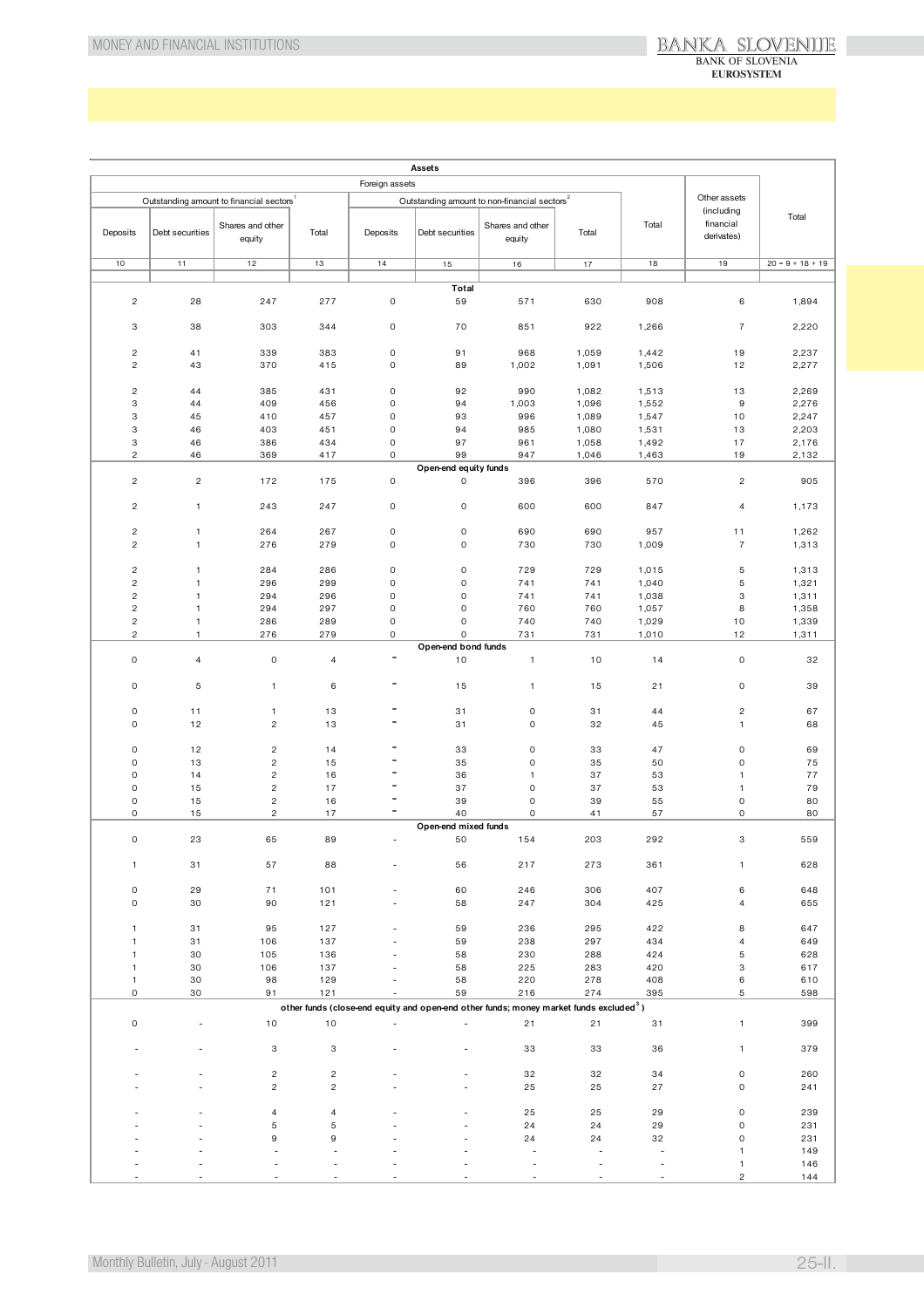**EUROSYSTEM**

### 1.8.2. Investment funds liabilities according to the type of fund

|            |                       | Liabilities    |                                                      |                     |                                                                                       |                                                          |                |                |  |  |  |
|------------|-----------------------|----------------|------------------------------------------------------|---------------------|---------------------------------------------------------------------------------------|----------------------------------------------------------|----------------|----------------|--|--|--|
|            |                       |                |                                                      |                     | Domestic liabilities                                                                  |                                                          |                |                |  |  |  |
|            |                       |                | Outstanding amount to financial sectors <sup>1</sup> |                     |                                                                                       | Outstanding amount to non-financial sectors <sup>2</sup> |                |                |  |  |  |
|            |                       |                |                                                      |                     |                                                                                       |                                                          |                |                |  |  |  |
|            |                       | Loans          | Investment fund                                      | Total               | Loans                                                                                 | Investment fund                                          | Total          | Total          |  |  |  |
|            |                       |                | shares/units                                         |                     |                                                                                       | shares/units                                             |                |                |  |  |  |
| in mio EUR |                       | $\overline{1}$ | $\overline{2}$                                       | $\overline{3}$      | $\overline{4}$                                                                        | $\overline{5}$                                           | 6              | $\overline{7}$ |  |  |  |
|            | Column<br>Code        |                |                                                      |                     |                                                                                       |                                                          |                |                |  |  |  |
|            |                       |                |                                                      |                     | Total                                                                                 |                                                          |                |                |  |  |  |
|            | 2008 31.Dec           | 24             | 528                                                  | 552                 |                                                                                       | 1,315                                                    | 1,315          | 1,867          |  |  |  |
|            |                       |                |                                                      |                     |                                                                                       |                                                          |                |                |  |  |  |
|            | 2009 31.Dec           | 16             | 717                                                  | 733                 |                                                                                       | 1,450                                                    | 1,450          | 2,183          |  |  |  |
|            |                       |                |                                                      |                     |                                                                                       |                                                          |                |                |  |  |  |
|            | 2011 30.Nov<br>31.Dec | 13<br>13       | 773<br>796                                           | 785<br>809          |                                                                                       | 1,409<br>1,429                                           | 1,409<br>1,429 | 2,194<br>2,238 |  |  |  |
|            |                       |                |                                                      |                     |                                                                                       |                                                          |                |                |  |  |  |
|            | 2011 31.Jan           | 13             | 781                                                  | 793                 |                                                                                       | 1,436                                                    | 1,436          | 2,230          |  |  |  |
|            | 28.Feb                | 9              | 794                                                  | 803                 |                                                                                       | 1,429                                                    | 1,429          | 2,232          |  |  |  |
|            | 31.Mar                | 9              | 793                                                  | 802                 |                                                                                       | 1,409                                                    | 1,409          | 2,211          |  |  |  |
|            | 30.Apr                | 9              | 789                                                  | 798                 |                                                                                       | 1,373                                                    | 1,373          | 2,170          |  |  |  |
|            | 31.May                | 9<br>9         | 777                                                  | 786<br>774          |                                                                                       | 1,353                                                    | 1,353          | 2,140          |  |  |  |
|            | 30.Jun                |                | 765                                                  |                     | Open-end equity funds                                                                 | 1,316                                                    | 1,316          | 2,091          |  |  |  |
|            | 2008 31.Dec           |                | 288                                                  | 288                 |                                                                                       | 603                                                      | 603            | 891            |  |  |  |
|            |                       |                |                                                      |                     |                                                                                       |                                                          |                |                |  |  |  |
|            | 2009 31.Dec           |                | 419                                                  | 419                 |                                                                                       | 733                                                      | 733            | 1,152          |  |  |  |
|            |                       |                |                                                      | $\mathsf O$         |                                                                                       |                                                          |                |                |  |  |  |
|            | 2011 30.Nov           |                | 488                                                  | 488                 |                                                                                       | 754                                                      | 754            | 1,243          |  |  |  |
|            | 31.Dec                |                | 513                                                  | 513                 |                                                                                       | 781                                                      | 781            | 1,294          |  |  |  |
|            | 2011 31.Jan           |                | 506                                                  | 506                 |                                                                                       | 787                                                      | 787            | 1,294          |  |  |  |
|            | 28.Feb                |                | 514                                                  | 514                 |                                                                                       | 788                                                      | 788            | 1,302          |  |  |  |
|            | 31.Mar                |                | 516                                                  | 516                 |                                                                                       | 778                                                      | 778            | 1,294          |  |  |  |
|            | 30.Apr                |                | 538                                                  | 538                 |                                                                                       | 801                                                      | 801            | 1,339          |  |  |  |
|            | 31.May                |                | 530                                                  | 530                 |                                                                                       | 788                                                      | 788            | 1,319          |  |  |  |
|            | 30.Jun                |                | 524                                                  | 524                 |                                                                                       | 764                                                      | 764            | 1,288          |  |  |  |
|            | 2008 31.Dec           |                | 8                                                    | 8                   | Open-end bond funds                                                                   | 23                                                       | 23             | 32             |  |  |  |
|            |                       |                |                                                      |                     |                                                                                       |                                                          |                |                |  |  |  |
|            | 2009 31.Dec           |                | 13                                                   | 13                  |                                                                                       | 26                                                       | 26             | 39             |  |  |  |
|            |                       |                |                                                      |                     |                                                                                       |                                                          |                |                |  |  |  |
|            | 2011 30.Nov           |                | 31                                                   | 31                  |                                                                                       | 33                                                       | 33             | 64             |  |  |  |
|            | 31.Dec                |                | 33                                                   | 33                  |                                                                                       | 34                                                       | 34             | 67             |  |  |  |
|            | 2011 31.Jan           |                | 27                                                   | 27                  |                                                                                       | 40                                                       | 40             | 67             |  |  |  |
|            | 28.Feb                |                | 33                                                   | 33                  |                                                                                       | 40                                                       | 40             | 73             |  |  |  |
|            | 31.Mar                |                | 34                                                   | 34                  |                                                                                       | 41                                                       | 41             | 74             |  |  |  |
|            | 30.Apr                |                | 37                                                   | 37                  |                                                                                       | 40                                                       | 40             | 77             |  |  |  |
|            | 31.May                |                | 38                                                   | 38                  |                                                                                       | 41                                                       | 41             | 79             |  |  |  |
|            | 30.Jun                | ÷.             | 37                                                   | 37                  | ÷.                                                                                    | 42                                                       | 42             | 79             |  |  |  |
|            | 2008 31.Dec           |                | 126                                                  | 126                 | Open-end mixed funds<br>$\overline{a}$                                                | 427                                                      | 427            | 553            |  |  |  |
|            |                       |                |                                                      |                     |                                                                                       |                                                          |                |                |  |  |  |
|            | 2009 31.Dec           |                | 158                                                  | 158                 |                                                                                       | 464                                                      | 464            | 622            |  |  |  |
|            |                       |                |                                                      | $\mathsf{O}\xspace$ |                                                                                       |                                                          |                |                |  |  |  |
|            | 2011 30.Nov           |                | 167                                                  | 167                 |                                                                                       | 468                                                      | 468            | 635            |  |  |  |
|            | 31.Dec                |                | 170                                                  | 170                 |                                                                                       | 471                                                      | 471            | 642            |  |  |  |
|            | 2011 31.Jan           |                | 168                                                  | 168                 |                                                                                       | 467                                                      | 467            | 635            |  |  |  |
|            | 28.Feb                |                | 169                                                  | 169                 |                                                                                       | 462                                                      | 462            | 631            |  |  |  |
|            | 31.Mar                |                | 165                                                  | 165                 |                                                                                       | 452                                                      | 452            | 618            |  |  |  |
|            | 30.Apr                |                | 164                                                  | 164                 |                                                                                       | 444                                                      | 444            | 608            |  |  |  |
|            | 31.May                |                | 161                                                  | 161                 |                                                                                       | 438                                                      | 438            | 599            |  |  |  |
|            | 30.Jun                | ٠              | 158                                                  | 158                 |                                                                                       | 426                                                      | 426            | 584            |  |  |  |
|            |                       |                |                                                      |                     | Other funds (close-end equity and open-end other funds; money market funds excluded3) |                                                          |                |                |  |  |  |
|            | 2008 31.Dec           | 24             | 106                                                  | 131                 |                                                                                       | 261                                                      | 261            | 391            |  |  |  |
|            | 2009 31.Dec           | 16             | 127                                                  | 143                 |                                                                                       | 227                                                      | 227            | 371            |  |  |  |
|            |                       |                |                                                      |                     |                                                                                       |                                                          |                |                |  |  |  |
|            | 2011 30.Nov           | 13             | 86                                                   | 99                  |                                                                                       | 154                                                      | 154            | 253            |  |  |  |
|            | 31.Dec                | 13             | 80                                                   | 93                  |                                                                                       | 143                                                      | 143            | 235            |  |  |  |
|            |                       |                |                                                      |                     |                                                                                       |                                                          |                |                |  |  |  |
|            | 2011 31.Jan           | 13             | 79                                                   | 92                  |                                                                                       | 142                                                      | 142            | 234            |  |  |  |
|            | 28.Feb<br>31.Mar      | 9<br>9         | 78<br>78                                             | 87<br>87            |                                                                                       | 139<br>138                                               | 139<br>138     | 226<br>225     |  |  |  |
|            | 30.Apr                | 9              | 49                                                   | 58                  |                                                                                       | 87                                                       | 87             | 146            |  |  |  |
|            | 31.May                | 9              | 48                                                   | 57                  |                                                                                       | 86                                                       | 86             | 143            |  |  |  |
|            | 30.Jun                | 9              | 47                                                   | 56                  |                                                                                       | 84                                                       | 84             | 140            |  |  |  |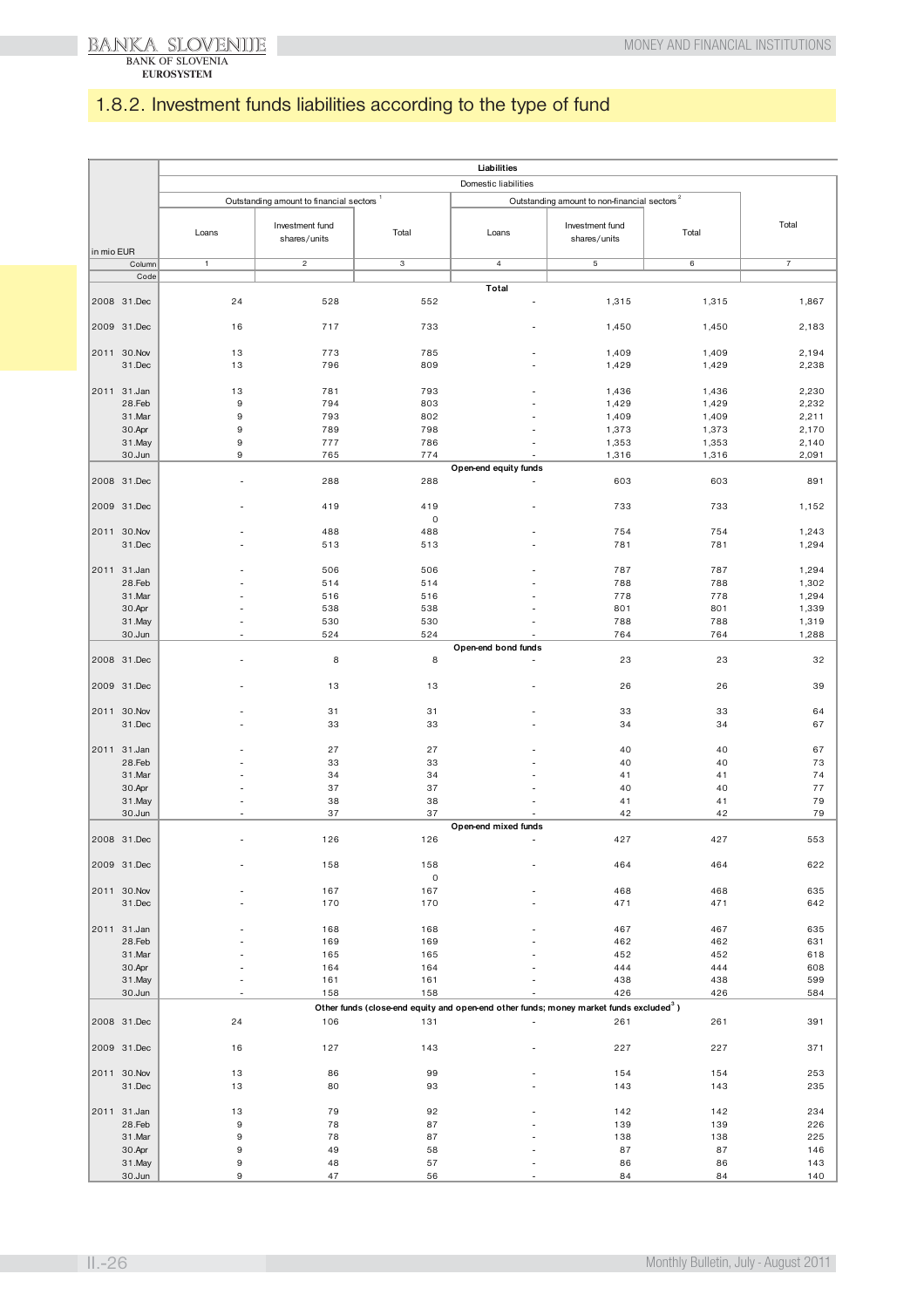| Liabilities             |                                                      |                                            |                          |                                                                                                    |                                    |                             |                                    |                    |
|-------------------------|------------------------------------------------------|--------------------------------------------|--------------------------|----------------------------------------------------------------------------------------------------|------------------------------------|-----------------------------|------------------------------------|--------------------|
|                         |                                                      |                                            | Foreign liabilities      |                                                                                                    |                                    |                             |                                    |                    |
|                         | Outstanding amount to financial sectors <sup>1</sup> |                                            |                          | Outstanding amount to non-financial sectors <sup>2</sup>                                           |                                    |                             | Other liabilities                  |                    |
| Loans                   | Investment fund<br>shares/units                      | Total                                      | Loans                    | Investment fund<br>shares/units                                                                    | Total                              | Total                       | (including financial<br>derivates) | Total              |
| $\overline{\mathbf{8}}$ | $\overline{9}$                                       | 10                                         | 11                       | 12                                                                                                 | 13                                 | 14                          | 15                                 | $16 = 7 + 14 + 15$ |
|                         |                                                      |                                            |                          |                                                                                                    |                                    |                             |                                    |                    |
|                         | $\sqrt{4}$                                           | $\ensuremath{4}$                           |                          | Total<br>$\mathsf g$                                                                               | $\boldsymbol{9}$                   | 13                          | 15                                 | 1,894              |
|                         | $\overline{\mathbf{4}}$                              | $\overline{4}$                             |                          | $10$                                                                                               | 10                                 | 15                          | 22                                 | 2,220              |
|                         | 4                                                    | $\overline{\mathbf{4}}$                    |                          | 8                                                                                                  | 8                                  | 13                          | 30                                 | 2,237              |
|                         | 5                                                    | $\,$ 5 $\,$                                |                          | 10                                                                                                 | 10                                 | 14                          | 24                                 | 2,277              |
|                         | 4                                                    | 4                                          |                          | $\mathsf g$                                                                                        | $\mathsf g$                        | 14                          | 25                                 | 2,269              |
|                         | 4                                                    | $\overline{4}$                             |                          | 10                                                                                                 | 10                                 | 14                          | 31                                 | 2,277              |
|                         | $\overline{\mathbf{4}}$                              | $\overline{4}$                             |                          | 10                                                                                                 | 10                                 | 14                          | 20                                 | 2,246              |
|                         | 5                                                    | 5                                          |                          | 11                                                                                                 | 11                                 | 15                          | 17                                 | 2,203              |
|                         | 6                                                    | 6                                          |                          | 10                                                                                                 | 10                                 | 16                          | 20                                 | 2,176              |
| ٠                       | 5                                                    | 5                                          | $\overline{\phantom{a}}$ | 10<br>Open-end equity funds                                                                        | 10                                 | 16                          | 26                                 | 2,132              |
|                         | $\sqrt{4}$                                           | $\overline{\mathbf{4}}$                    | ÷.                       | 6                                                                                                  | 6                                  | 10                          | $\overline{4}$                     | 905                |
|                         | 4                                                    | $\overline{4}$                             | $\overline{\phantom{a}}$ | 8                                                                                                  | 8                                  | 12                          | $\mathsf g$                        | 1,173              |
|                         | $\sqrt{2}$                                           | $\sqrt{2}$                                 |                          | $\,$ 5 $\,$                                                                                        | $\,$ 5 $\,$                        | 8                           | 11                                 | 1,262              |
|                         | $\overline{\mathbf{c}}$                              | $\overline{c}$                             |                          | $\overline{7}$                                                                                     | $\overline{7}$                     | $\mathsf g$                 | 10                                 | 1,313              |
|                         | $\overline{\mathbf{c}}$                              | $\sqrt{2}$                                 |                          | $\overline{\mathcal{I}}$                                                                           | $\overline{7}$                     | $\mathsf g$                 | 11                                 | 1,313              |
|                         | $\overline{\mathbf{c}}$                              | $\sqrt{2}$                                 |                          | $\overline{7}$                                                                                     | $\boldsymbol{7}$                   | $\mathsf g$                 | 11                                 | 1,321              |
|                         | $\overline{\mathbf{c}}$                              | $\sqrt{2}$                                 |                          | 8                                                                                                  | 8                                  | 10                          | $\overline{\mathcal{I}}$           | 1,311              |
|                         | $\mathbf 2$                                          | $\sqrt{2}$                                 |                          | 8                                                                                                  | 8                                  | 10                          | $\mathsf g$                        | 1,358              |
|                         | 3                                                    | 3                                          |                          | 8                                                                                                  | 8                                  | 11                          | 10                                 | 1,339              |
| ٠                       | 3                                                    | 3                                          | $\sim$                   | $\overline{\mathcal{I}}$                                                                           | $\overline{7}$                     | 10                          | 13                                 | 1,311              |
|                         | $\mathsf{O}\xspace$                                  | 0                                          | $\blacksquare$           | Open-end bond funds<br>$\mathsf O$                                                                 | $\mathsf{O}$                       | $\mathsf{O}$                | $\mathsf{O}\xspace$                | 32                 |
|                         | $\mathsf{O}\xspace$                                  | 0                                          | $\overline{\phantom{0}}$ | $\mathsf{O}\xspace$                                                                                | $\mathsf{O}\xspace$                | $\mathsf{O}$                | $\mathsf{O}\xspace$                | 39                 |
|                         | $\mathsf{O}\xspace$<br>$\circ$                       | $\mathsf{O}\xspace$<br>$\mathsf{O}\xspace$ |                          | $\mathsf O$<br>$\mathsf O$                                                                         | $\mathsf{O}\xspace$<br>$\mathsf O$ | $\mathsf{O}$<br>$\mathsf O$ | $\sqrt{2}$<br>$\mathsf O$          | 67<br>68           |
|                         | $\mathsf{O}\xspace$                                  | $\mathsf O$                                |                          | $\circ$                                                                                            | $\mathsf{O}\xspace$                | $\mathsf{O}$                | $\overline{c}$                     | 69                 |
|                         | $\mathsf{O}\xspace$                                  | $\mathsf{O}\xspace$                        |                          | $\mathsf{O}\xspace$                                                                                | $\mathsf{O}\xspace$                | $\mathsf{O}$                | $\mathbf{1}$                       | 75                 |
|                         | 0                                                    | $\mathsf O$                                |                          | $\mathsf{O}\xspace$                                                                                | $\mathsf{O}\xspace$                | $\mathsf O$                 | $\overline{c}$                     | 76                 |
|                         | $\mathsf{O}\xspace$                                  | $\mathsf{O}\xspace$                        |                          | $\mathsf{O}\xspace$                                                                                | $\mathsf{O}\xspace$                | $\mathsf{O}\xspace$         | $\mathbf{1}$                       | 79                 |
|                         | 0                                                    | $\mathsf{O}\xspace$                        |                          | $\mathsf{O}\xspace$                                                                                | $\mathsf{O}\xspace$                | $\mathbf{1}$                | $\mathbf{1}$                       | 80                 |
| ٠                       | $\mathsf{O}\xspace$                                  | 0                                          |                          | $\mathsf{O}\xspace$                                                                                | $\mathsf{O}\xspace$                | $\mathbf{1}$                | $\mathsf{O}\xspace$                | 80                 |
| ٠                       | $\mathsf{O}\xspace$                                  | $\mathsf{O}\xspace$                        | ×.                       | Open-end mixed funds<br>$\sqrt{2}$                                                                 | $\sqrt{2}$                         | $\sqrt{2}$                  | $\sqrt{4}$                         | 559                |
|                         | $\mathsf{O}\xspace$                                  | 0                                          |                          | $\sqrt{2}$                                                                                         | $\sqrt{2}$                         | $\sqrt{2}$                  | $\sqrt{4}$                         | 628                |
|                         | $\sqrt{2}$                                           | $\sqrt{2}$                                 |                          | $\sqrt{2}$                                                                                         | $\sqrt{2}$                         | $\,$ 5 $\,$                 | 9                                  | 648                |
|                         | $\sqrt{2}$                                           | $\overline{c}$                             |                          | $\sqrt{2}$                                                                                         | $\sqrt{2}$                         | $\,$ 5 $\,$                 | $\bf8$                             | 655                |
|                         | $\sqrt{2}$                                           | $\sqrt{2}$                                 |                          | $\sqrt{2}$                                                                                         | $\sqrt{2}$                         | $\,$ 5 $\,$                 | 8                                  | 647                |
|                         | $\sqrt{2}$<br>$\sqrt{2}$                             | $\overline{c}$<br>$\sqrt{2}$               |                          | $\sqrt{2}$<br>$\sqrt{2}$                                                                           | $\sqrt{2}$<br>$\sqrt{2}$           | $\,$ 5 $\,$<br>$\,$ 5 $\,$  | 14<br>$\,6\,$                      | 649<br>628         |
|                         | $\sqrt{2}$                                           | $\overline{c}$                             |                          | $\sqrt{2}$                                                                                         | $\sqrt{2}$                         | $\,$ 5 $\,$                 | $\overline{4}$                     |                    |
|                         | $\mathbf 2$                                          | $\sqrt{2}$                                 |                          | $\sqrt{2}$                                                                                         | $\sqrt{2}$                         | $\,$ 5 $\,$                 | 6                                  | 617<br>610         |
|                         | $\overline{c}$                                       | $\overline{c}$                             |                          | $\sqrt{2}$                                                                                         | $\overline{c}$                     | $\overline{4}$              | $\mathsf g$                        | 598                |
|                         |                                                      |                                            |                          | Other funds (close-end equity and open-end other funds; money market funds excluded <sup>3</sup> ) |                                    |                             |                                    |                    |
|                         | ÷.                                                   |                                            |                          |                                                                                                    | L                                  | ä,                          | $\boldsymbol{7}$                   | 399                |
|                         |                                                      |                                            |                          |                                                                                                    |                                    | ٠                           | $\bf8$                             | 379                |
|                         |                                                      |                                            |                          |                                                                                                    |                                    |                             | 8                                  | 260                |
|                         |                                                      |                                            |                          |                                                                                                    |                                    |                             | 6                                  | 241                |
|                         |                                                      |                                            |                          |                                                                                                    |                                    |                             | 6                                  | 239                |
|                         |                                                      |                                            |                          |                                                                                                    |                                    |                             | $\,$ 5 $\,$                        | 231                |
|                         |                                                      |                                            |                          |                                                                                                    |                                    |                             | $\,6$                              | 231                |
|                         |                                                      |                                            |                          |                                                                                                    |                                    |                             | $\ensuremath{\mathsf{3}}$<br>3     | 149<br>146         |
|                         |                                                      |                                            |                          |                                                                                                    |                                    |                             | 3                                  | 144                |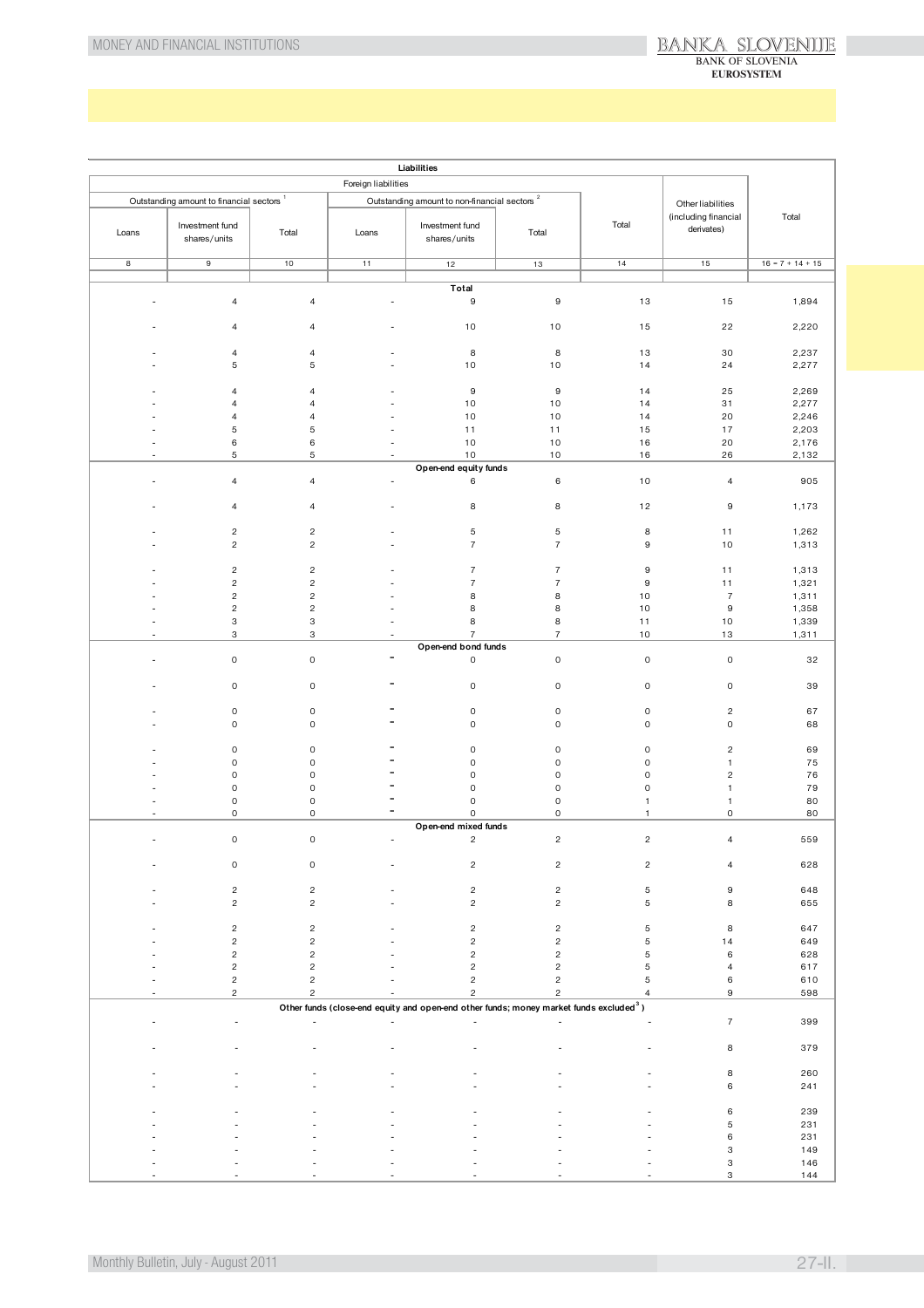**EUROSYSTEM**

### 2.1. Bank of Slovenia Interest Rates (% p. a.)

|              |                |                          |                         |                          |                          | Bank of Slovenia Bills |                          |                |                |              |              |                 |              |                     |
|--------------|----------------|--------------------------|-------------------------|--------------------------|--------------------------|------------------------|--------------------------|----------------|----------------|--------------|--------------|-----------------|--------------|---------------------|
|              | Lombard        | Repo                     | Banks'                  | Ovemight                 | Longterm                 |                        | In SIT                   |                | In EUR         |              |              | In USD          |              | General             |
|              | loan           | $(7-day)$                | reserves                | deposit                  | deposit                  |                        | Number of days           |                | Number of days |              |              | Number of days  |              | legal penal<br>rate |
|              |                |                          |                         |                          |                          | 60                     | 270                      | 60             | 90             | 120          | 60           | 90              | 120          |                     |
|              | n              | n                        | n                       | $\mathsf{n}$             | n                        | n.                     | n                        | r.             | $\mathbf{r}$   | $\mathbf{r}$ | $\mathbf{r}$ | $\mathbf{r}$    | $\mathbf{r}$ | n                   |
| Column       | $\overline{1}$ | $\overline{2}$           | $\overline{\mathbf{3}}$ | $\overline{4}$           | 5                        | $\overline{6}$         | $\overline{7}$           | $\overline{8}$ | $\overline{9}$ | 10           | 11           | $\overline{12}$ | 13           | 14                  |
| Code         |                |                          |                         |                          |                          |                        |                          |                |                |              |              |                 |              |                     |
| 1995         | 12.50          | $\sim$                   | 1.00                    | ×.                       | $\overline{\phantom{a}}$ | 12.78                  | ×                        | 4.23           | 4.24           | 4.29         | 5.63         | 5.67            | 5.70         | 32.21               |
| 1996         | 11.00          | ×.                       | 1.00                    | ×.                       | $\overline{\phantom{a}}$ | 13.27                  | $\sim$                   | 3.11           | 3.10           | 3.10         | 5.30         | 5.33            | 5.34         | 27.76               |
| 1997         | 11.00          | $\overline{\phantom{a}}$ | 1.00                    | $\overline{\phantom{a}}$ | $\overline{\phantom{a}}$ | 12.98                  | 14.33                    | 3.17           | 3.20           | 3.23         | 5.55         | 5.61            | 5.62         | 26.84               |
| 1998         | 11.00          | ÷                        | 1.00                    | ×.                       | $\overline{\phantom{a}}$ | 10.40                  | 12.39                    | 3.36           | 3.40           | 3.42         | 5.40         | 5.40            | 5.39         | 26.55               |
| 1999         | 9.00           | ä,                       | 1.00                    | ä,                       | $\overline{\phantom{a}}$ | 7.13                   | 9.08                     | 2.75           | 2.80           | 2.83         | 5.16         | 5.25            | 5.30         | 20.68               |
| 2000         | 9.67           | 9.56                     | 1.00                    | $\overline{a}$           | $\overline{\phantom{a}}$ | 8.19                   | 9.35                     | 4.16           | 4.23           | 4.29         | 6.29         | 6.37            | 6.40         | 24.65               |
| 2001         | 11.75          | 11.02                    | 1.00                    | 4.92                     | $\overline{\phantom{a}}$ | 10.42                  | 11.16                    | 4.08           | 4.04           | 4.00         | 3.55         | 3.52            | 3.50         | 27.99               |
| 2002         | 10.96          | 9.61                     | 1.00                    | 4.00                     | $\overline{\phantom{a}}$ | 8.44                   | 9.72                     | 3.14           | 3.14           | 3.15         | 1.60         | 1.62            | 1.65         | 21.16               |
| 2003         | 8.77           | 8.03                     | 1.00                    | 3.69                     | ٠                        | 6.92                   | 7.44                     | 2.17           | 2.15           | 2.13         | 1.03         | 1.03            | 1.03         | 18.25               |
| 2004         | 5.63           | 4.63                     | 1.00                    | 2.40                     | 4.20                     | 4.48                   | 4.70                     | 2.00           | 2.01           | 2.03         | 1.48         | 1.54            | 1.60         | 15.50               |
| 2005         | 5.00           | 4.10                     | 1.00                    | 2.25                     | 4.20                     | 4.00                   | $\overline{\phantom{a}}$ | 2.10           | 2.12           | 2.14         | 3.42         | 3.50            | 3.57         | 15.50               |
| 2006         | 4.65           | 3.69                     | 1.00                    | 2.35                     | 3.78                     | 3.52                   | $\overline{\phantom{a}}$ | 2.88           | 2.83           | 2.83         | 1.99         | 2.02            | 2.04         | 13.00               |
|              |                |                          |                         |                          |                          |                        |                          |                |                |              |              |                 |              |                     |
| Sep.<br>2005 | 5.00           | 4.10                     | 1.00                    | 2.25                     | 4.20                     | 4.00                   | $\overline{\phantom{a}}$ | 2.04           | 2.05           | 2.06         | 3.79         | 3.85            | 3.90         | 15.50               |
| Oct.         | 5.00           | 4.10                     | 1.00                    | 2.25                     | 4.20                     | 4.00                   | $\overline{\phantom{a}}$ | 2.06           | 2.10           | 2.12         | 3.99         | 4.09            | 4.15         | 15.50               |
| Nov.         | 5.00           | 4.10                     | 1.00                    | 2.25                     | 4.20                     | 4.00                   | ٠                        | 2.31           | 2.37           | 2.41         | 4.23         | 4.31            | 4.37         | 15.50               |
| Dec.         | 5.00           | 4.10                     | 1.00                    | 2.25                     | 4.20                     | 4.00                   | ä,                       | 2.36           | 2.41           | 2.46         | 4.38         | 4.43            | 4.48         | 15.50               |
|              |                |                          |                         |                          |                          |                        |                          |                |                |              |              |                 |              |                     |
| 2006<br>Jan. | 5.00           | 4.10                     | 1.00                    | 2.25                     | 4.20                     | 4.00                   | $\overline{\phantom{a}}$ | 2.38           | 2.45           | 2.50         | 4.50         | 4.55            | 4.59         | 13.50               |
| Feb.         | 4.75           | 3.75                     | 1.00                    | 2.25                     | 4.20                     | 3.75                   | $\overline{\phantom{a}}$ | 2.50           | 2.54           | 2.58         | 4.62         | 4.70            | 4.77         | 13.50               |
| Mar.         | 4.50           | 3.50                     | 1.00                    | 2.25                     | 4.20                     | 3.50                   | $\overline{\phantom{a}}$ | 2.61           | 2.67           | 2.73         | 4.83         | 4.89            | 4.93         | 13.50               |
| Apr.         | 4.50           | 3.50                     | 1.00                    | 2.25                     | 3.70                     | 3.50                   | $\overline{\phantom{a}}$ | 2.61           | 2.69           | 2.74         | 4.93         | 5.00            | 5.05         | 13.50               |
| May          | 4.50           | 3.50                     | 1.00                    | 2.25                     | 3.70                     | 3.50                   | $\overline{\phantom{a}}$ | 2.73           | 2.80           | 2.86         | 5.05         | 5.10            | 5.14         | 13.50               |
| Jun.         | 4.50           | ÷,                       | 1.00                    | 2.25                     | 3.70                     | 3.25                   | $\overline{\phantom{a}}$ | 2.84           | 2.88           | 2.93         | ÷            |                 | ÷.           | 13.50               |
| Jul.         | 4.50           | ٠                        | 1.00                    | 2.25                     | 3.70                     | 3.25                   | $\overline{\phantom{a}}$ | 2.94           | 3.00           | 3.06         | ÷.           |                 | ٠            | 12.50               |
| Aug.         | 4.75           | ٠                        | 1.00                    | 2.50                     | 3.45                     | 3.50                   | $\overline{\phantom{a}}$ | 3.08           | 3.16           | 3.22         | ÷            | ÷               | $\sim$       | 12.50               |
| Sep.         | 4.75           | $\overline{\phantom{a}}$ | 1.00                    | 2.50                     | 3.45                     | 3.50                   | $\overline{\phantom{a}}$ | 3.20           | 3.28           |              |              | ×.              | ×.           | 12.50               |
| Oct.         | 4.75           | ÷,                       | 1.00                    | 2.50                     | 3.70                     | 3.50                   | $\overline{\phantom{a}}$ | 3.30           |                |              |              | $\sim$          | $\sim$       | 12.50               |
| Nov.         | 4.75           | 3.75                     | 1.00                    | 2.50                     | 3.70                     | 3.50                   | $\overline{\phantom{a}}$ | 3.46           | ä,             |              |              |                 | $\sim$       | 12.50               |
| Dec.         | 4.50           | 3.75                     | 1.00                    | 2.50                     | 3.70                     | 3.50                   |                          |                |                |              | ÷.           |                 | ÷.           | 12.50               |

### 2.2. Interbank Money Market Rates and Indexation Clause (% p. a.)

|      |        | <b>Interbank Market</b> |                   |          |                |        | <b>Revaluation Clauses</b>                   |                |                          |                |         |            |
|------|--------|-------------------------|-------------------|----------|----------------|--------|----------------------------------------------|----------------|--------------------------|----------------|---------|------------|
|      |        |                         | SITIBOR / EURIBOR |          |                |        | <b>Tolar Indexation Clause</b><br><b>TOM</b> |                | Foreign Exchange Clauses |                |         |            |
|      |        | SIONIA/<br><b>EONIA</b> |                   |          |                |        |                                              |                | <b>USD</b>               |                | CHF     |            |
|      |        |                         | 1 month           | 3 months | 6 months       | 1 year | Monthly                                      | Annualized     | Monthly                  | Annualized     | Monthly | Annualized |
|      | Column | $\mathbf{1}$            | $\overline{c}$    | 3        | $\overline{4}$ | 5      | 6                                            | $\overline{7}$ | 8                        | $\overline{9}$ | 10      | 11         |
|      | Code   |                         |                   |          |                |        |                                              |                |                          |                |         |            |
| 2005 |        | 3.71                    | 4.04              | 4.03     | 4.01           | 3.94   | 0.24                                         | 2.94           | 1.18                     | 14.86          | $-0.06$ | $-0.70$    |
| 2006 |        | 3.37                    | 3.60              | 3.58     | 3.58           | 3.62   | 0.21                                         | 2.53           | $-0.87$                  | $-10.13$       | $-0.27$ | $-3.26$    |
| 2007 |        | 3.87                    | 4.08              | 4.28     | 4.35           | 4.45   | 0.28                                         | 3.35           | $-0.90$                  | $-10.40$       | $-0.22$ | $-2.68$    |
| 2008 |        | 3.87                    | 4.28              | 4.64     | 4.73           | 4.83   | 0.50                                         | 6.18           | 0.49                     | 25.69          | 0.89    | 17.81      |
| 2009 |        | 0.71                    | 0.89              | 1.22     | 1.43           | 1.61   | 0.09                                         | 1.12           | $-0.10$                  | 10.69          | 0.08    | 1.46       |
| 2010 |        | 0.44                    | 0.57              | 0.81     | 1.08           | 1.35   | 0.16                                         | 1.92           | 0.72                     | 7.81           | 1.48    | 18.65      |
| 2009 | Nov.   | 0.36                    | 0.44              | 0.72     | 0.99           | 1.23   | 0.00                                         | 0.00           | $-1.48$                  | $-16.64$       | 0.35    | 4.28       |
|      | Dec.   | 0.35                    | 0.48              | 0.71     | 1.00           | 1.24   | 0.10                                         | 1.18           | 4.28                     | 63.85          | 1.58    | 20.33      |
|      |        |                         |                   |          |                |        |                                              |                |                          |                |         |            |
| 2010 | Jan.   | 0.34                    | 0.44              | 0.68     | 0.98           | 1.23   | 0.10                                         | 1.18           | 3.15                     | 44.08          | 1.19    | 14.90      |
|      | Feb.   | 0.34                    | 0.42              | 0.66     | 0.96           | 1.23   | 0.10                                         | 1.31           | 2.92                     | 45.49          | 0.16    | 2.16       |
|      | Mar.   | 0.35                    | 0.41              | 0.65     | 0.95           | 1.22   | 0.10                                         | 1.18           | 0.68                     | 8.24           | 2.54    | 34.29      |
|      | Apr.   | 0.35                    | 0.40              | 0.64     | 0.96           | 1.23   | 0.10                                         | 1.22           | 1.23                     | 16.06          | $-0.45$ | $-5.38$    |
|      | May    | 0.34                    | 0.42              | 0.69     | 0.98           | 1.25   | 0.20                                         | 2.38           | 8.19                     | 152.67         | 0.78    | 9.58       |
|      | Jun.   | 0.35                    | 0.45              | 0.73     | 1.01           | 1.28   | 0.20                                         | 2.46           | 0.29                     | 3.63           | 7.13    | 131.15     |
|      | Jul.   | 0.48                    | 0.58              | 0.85     | 1.10           | 1.37   | 0.20                                         | 2.38           | $-5.81$                  | $-50.58$       | $-1.91$ | $-20.27$   |
|      | Aug.   | 0.43                    | 0.64              | 0.90     | 1.15           | 1.42   | 0.20                                         | 2.38           | 2.74                     | 37.55          | 4.68    | 71.44      |
|      | Sep.   | 0.45                    | 0.62              | 0.88     | 1.14           | 1.42   | 0.20                                         | 2.46           | $-7.09$                  | $-59.14$       | $-2.65$ | $-27.87$   |
|      | Oct.   | 0.70                    | 0.78              | 1.00     | 1.22           | 1.50   | 0.20                                         | 2.38           | $-1.51$                  | $-16.38$       | $-3.07$ | $-30.74$   |
|      | Nov.   | 0.59                    | 0.83              | 1.04     | 1.27           | 1.54   | 0.20                                         | 2.46           | 6.61                     | 117.84         | 5.53    | 92.43      |
|      | Dec.   | 0.50                    | 0.81              | 1.02     | 1.25           | 1.53   | 0.10                                         | 1.18           | $-2.72$                  | $-27.76$       | 3.89    | 56.67      |
|      |        |                         |                   |          |                |        |                                              |                |                          |                |         |            |
| 2011 | Jan.   | 0.66                    | 0.79              | 1.02     | 1.25           | 1.55   | 0.20                                         | 2.38           | $-2.41$                  | $-24.97$       | $-3.00$ | $-30.15$   |
|      | Feb.   | 0.71                    | 0.89              | 1.09     | 1.35           | 1.71   | 0.20                                         | 2.64           | $-1.03$                  | $-12.58$       | 0.40    | 5.30       |
|      | Mar.   | 0.66                    | 0.90              | 1.18     | 1.48           | 1.92   | 0.10                                         | 1.18           | $-2.63$                  | $-26.89$       | $-1.27$ | $-13.96$   |
|      | Apr.   | 0.97                    | 1.13              | 1.32     | 1.62           | 2.09   | 0.20                                         | 2.46           | $-4.39$                  | $-42.12$       | 1.07    | 13.86      |
|      | May    | 1.03                    | 1.24              | 1.43     | 1.71           | 2.15   | 0.20                                         | 2.38           | 3.30                     | 46.60          | 4.82    | 74.12      |
|      | Jun.   | 1.12                    | 1.28              | 1.49     | 1.75           | 2.14   | 0.20                                         | 2.46           | $-0.47$                  | $-5.58$        | 1.69    | 22.62      |
|      | Jul.   | 1.01                    | 1.42              | 1.60     | 1.82           | 2.18   | 0.10                                         | 1.18           | 1.35                     | 17.15          | 5.72    | 92.48      |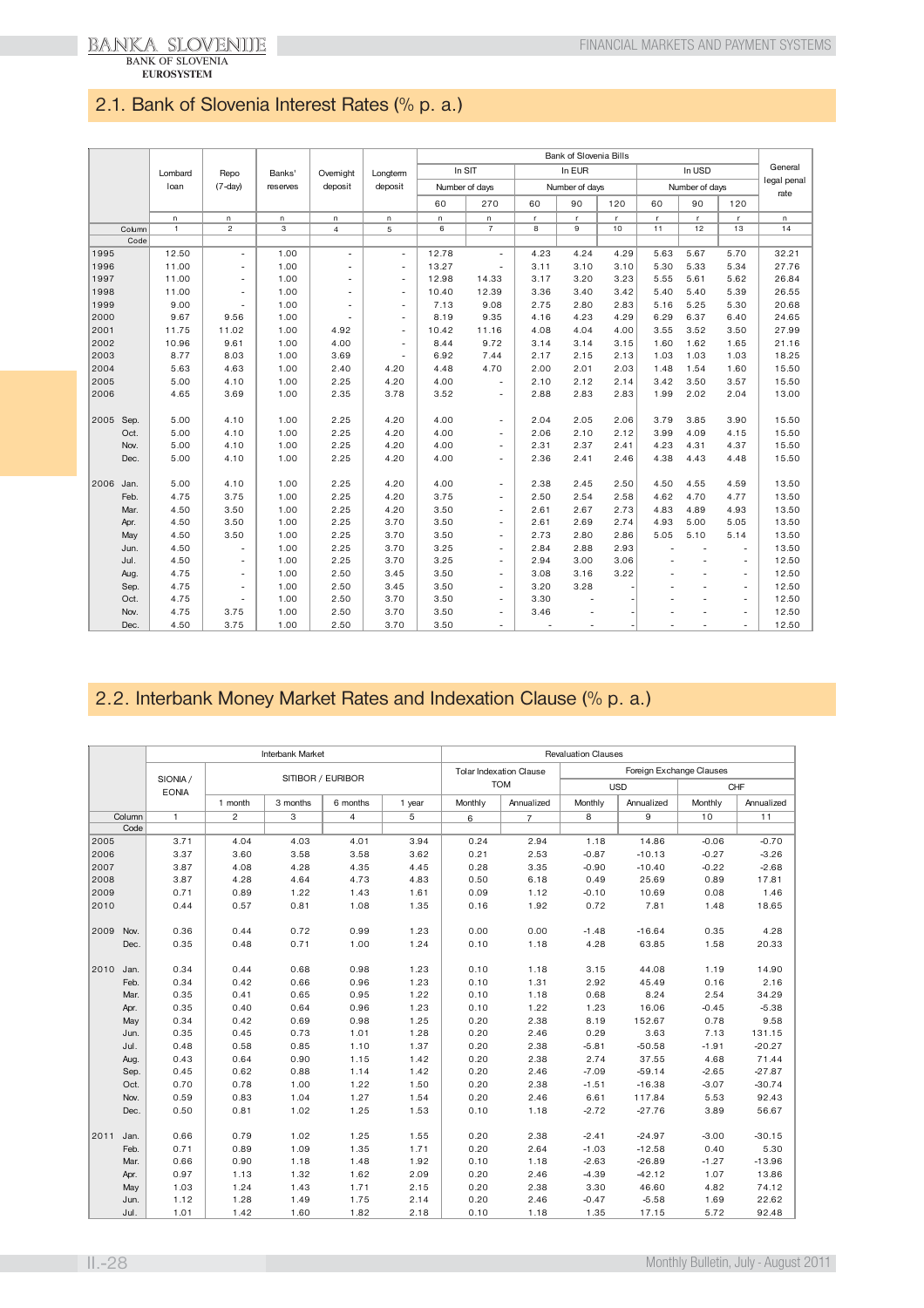# 2.3. European Central Bank Interest Rates (% p. a.)

|      |         | Deposit<br>facility | Main<br>refinancing<br>operations | Marginal<br>lending<br>facility |
|------|---------|---------------------|-----------------------------------|---------------------------------|
|      | Column  | 1                   | $\overline{c}$                    | 3                               |
|      | Code    |                     |                                   |                                 |
| 2006 | 13 Dec. | 2.50                | 3.50                              | 4.50                            |
| 2007 | 14 Mar. | 2.75                | 3.75                              | 4.75                            |
|      | 13 Jun. | 3.00                | 4.00                              | 5.00                            |
| 2008 | 9 Jul.  | 3.25                | 4.25                              | 5.25                            |
|      | 8 Oct.  | 2.75                |                                   | 4.75                            |
|      | 9 Oct.  | 3.25                |                                   | 4.25                            |
|      | 15 Oct. |                     | 3.75                              |                                 |
|      | 12 Nov. | 2.75                | 3.25                              | 3.75                            |
|      | 10 Dec. | 2.00                | 2.50                              | 3.00                            |
| 2009 | 21 Jan. | 1.00                | 2.00                              | 3.00                            |
|      | 11 Mar. | 0.50                | 1.50                              | 2.50                            |
|      | 8 Apr.  | 0.25                | 1.25                              | 2.25                            |
|      | 13 May. | 0.25                | 1.00                              | 1.75                            |
| 2011 | 13 Apr. | 0.50                | 1.25                              | 2.00                            |
|      | 13 Jul. | 0.75                | 1.50                              | 2.25                            |

# 2.3.1. Harmonised Long-term Interest Rates for Convergence Assessment Purposes (% p. a.)

|      |        | Yield to |
|------|--------|----------|
|      |        | maturity |
|      |        |          |
|      | Column | 1        |
|      | Code   |          |
| 2003 |        | 6.38     |
| 2004 |        | 4.68     |
| 2005 |        | 3.81     |
| 2006 |        | 3.85     |
| 2007 |        | 4.53     |
| 2008 |        | 4.61     |
| 2009 |        | 4.37     |
| 2010 |        | 3.83     |
|      |        |          |
| 2009 | Sep.   | 3.96     |
|      | Oct.   | 3.86     |
|      | Nov.   | 3.87     |
|      | Dec.   | 3.91     |
|      |        |          |
| 2010 | Jan.   | 4.00     |
|      | Feb.   | 3.84     |
|      | Mar.   | 3.94     |
|      | Apr.   | 3.94     |
|      | May    | 3.82     |
|      | Jun.   | 3.83     |
|      | Jul.   | 3.87     |
|      | Aug.   | 3.67     |
|      | Sep.   | 3.64     |
|      | Oct.   | 3.56     |
|      | Nov.   | 3.77     |
|      | Dec.   | 4.11     |
|      |        |          |
| 2011 | Jan.   | 4.29     |
|      | Feb.   | 4.26     |
|      | Mar.   | 4.30     |
|      | Apr.   | 4.53     |
|      | May    | 4.43     |
|      | Jun.   | 4.58     |
|      | Jul.   | 4.89     |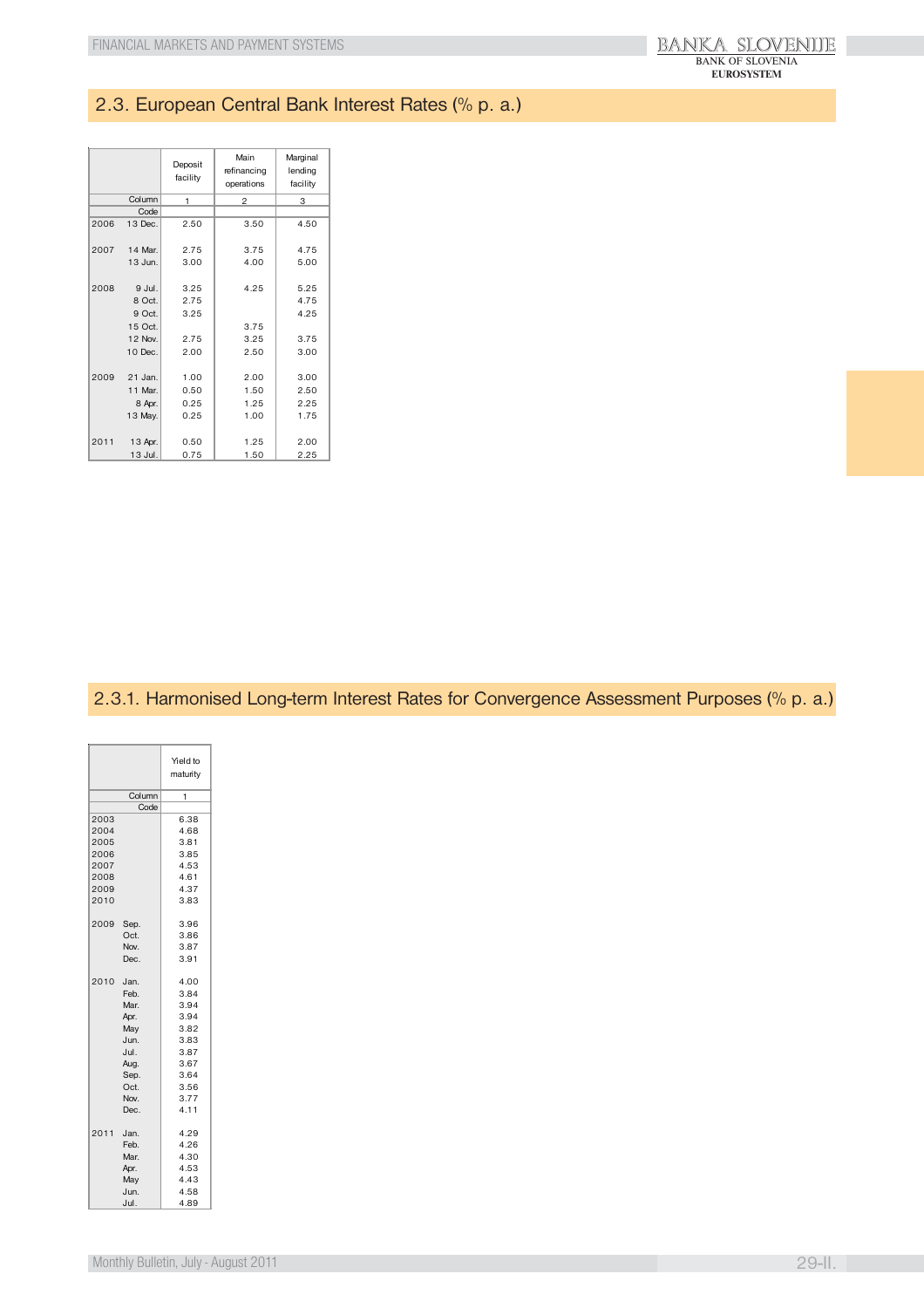# 2.4.1. Monetary Financial Institutions - Interest Rates on Outstanding Amounts in Domestic Currency (% p. a.)

|              |              |              |                    |              |                | Loans              |              |                |                            |              |
|--------------|--------------|--------------|--------------------|--------------|----------------|--------------------|--------------|----------------|----------------------------|--------------|
| Until        | 31.12.2006   |              |                    |              |                |                    |              |                |                            |              |
| SIT after    |              |              |                    |              | Households     |                    |              |                | Non-financial corporations |              |
|              | 01.01.2007   |              | For house purchase |              |                | For consumption    |              |                |                            |              |
| <b>EUR</b>   |              | Up to 1 year | Over 1 and up to   | Over 5 years | Up to 1 year   | Over 1 and up to 5 | Over 5 years | Up to 1 year   | Over 1 and up to           | Over 5 years |
|              |              |              | 5 years            |              |                | years              |              |                | 5 years                    |              |
|              | Column       | $\mathbf{1}$ | $\overline{c}$     | 3            | $\overline{4}$ | 5                  | 6            | $\overline{7}$ | 8                          | 9            |
|              | Code         |              |                    |              |                |                    |              |                |                            |              |
| 2006         |              | 5.68         | 5.50               | 6.12         | 9.65           | 7.90               | 7.94         | 5.41           | 5.34                       | 5.35         |
| 2007<br>2008 |              | 6.00<br>7.02 | 6.20               | 6.71         | 8.10           | 7.42<br>7.69       | 7.67         | 5.33           | 5.33                       | 5.19         |
| 2009         |              | 5.44         | 6.93<br>4.62       | 7.42<br>4.64 | 8.32<br>7.61   | 6.82               | 8.10<br>6.24 | 6.23<br>5.64   | 6.04<br>4.28               | 5.77<br>3.12 |
| 2010         |              | 4.87         | 3.99               | 3.53         | 7.49           | 6.20               | 5.52         | 5.58           | 4.45                       | 2.90         |
|              |              |              |                    |              |                |                    |              |                |                            |              |
| 2006         | Jun.         | 6.07         | 6.23               | 6.75         | 9.21           | 8.12               | 8.18         | 5.41           | 5.41                       | 5.45         |
|              | Jul.         | 6.10         | 5.36               | 5.99         | 9.20           | 7.80               | 7.85         | 5.39           | 5.27                       | 5.30         |
|              | Aug.         | 6.56         | 5.37               | 6.03         | 9.27           | 7.79               | 7.87         | 5.37           | 5.23                       | 5.29         |
|              | Sep.         | 6.61         | 6.12               | 6.68         | 9.32           | 7.95               | 8.10         | 5.38           | 5.30                       | 5.36         |
|              | Oct.         | 5.93         | 5.48               | 5.99         | 9.16           | 7.74               | 7.86         | 5.31           | 5.21                       | 5.25         |
|              | Nov.         | 4.83         | 4.92               | 5.37         | 9.12           | 7.49               | 7.55         | 5.27           | 5.19                       | 5.15         |
|              | Dec          | 5.84         | 5.54               | 6.04         | 8.91           | 7.66               | 7.82         | 5.30           | 5.22                       | 5.22         |
|              |              |              |                    |              |                |                    |              |                |                            |              |
| 2007         | Jan          | 5.18         | 5.82               | 6.30         | 8.37           | 7.33               | 7.33         | 4.95           | 4.86                       | 4.66         |
|              | Feb.         | 5.62         | 5.95               | 6.38         | 8.44           | 7.38               | 7.45         | 5.01           | 4.97                       | 4.77         |
|              | Mar.         | 4.93         | 5.89               | 6.36         | 8.28           | 7.36               | 7.48         | 5.09           | 5.05                       | 4.90         |
|              | Apr.         | 5.54         | 5.96               | 6.43         | 8.15           | 7.37               | 7.52         | 5.12           | 5.12                       | 5.00         |
|              | May.         | 5.70         | 5.96               | 6.43         | 8.00           | 7.34               | 7.52         | 5.16           | 5.17                       | 5.06         |
|              | Jun.         | 5.77         | 5.99               | 6.47         | 7.95           | 7.34               | 7.52         | 5.24           | 5.24                       | 5.15         |
|              | Jul          | 5.74         | 6.23               | 6.81         | 7.95           | 7.43               | 7.72         | 5.33           | 5.34                       | 5.26         |
|              | Aug.         | 6.27         | 6.35               | 6.87         | 8.05           | 7.43               | 7.75         | 5.40           | 5.43                       | 5.34         |
|              | Sep.         | 6.68         | 6.37               | 6.92         | 8.12           | 7.46               | 7.84         | 5.59           | 5.58                       | 5.45         |
|              | Oct.         | 6.33         | 6.48               | 7.04         | 8.04           | 7.50               | 7.90         | 5.63           | 5.69                       | 5.52         |
|              | Nov.<br>Dec. | 6.94<br>7.35 | 6.63<br>6.76       | 7.20<br>7.30 | 7.93<br>7.97   | 7.55<br>7.58       | 7.96<br>8.03 | 5.59<br>5.83   | 5.70<br>5.79               | 5.54<br>5.63 |
|              |              |              |                    |              |                |                    |              |                |                            |              |
| 2008 Jan.    |              | 7.38         | 6.81               | 7.35         | 8.07           | 7.62               | 8.04         | 5.80           | 5.75                       | 5.63         |
|              | Feb.         | 7.40         | 6.85               | 7.36         | 8.11           | 7.64               | 8.02         | 5.74           | 5.70                       | 5.57         |
|              | Mar.         | 7.36         | 6.78               | 7.28         | 8.10           | 7.61               | 7.99         | 5.79           | 5.77                       | 5.59         |
|              | Apr.         | 7.08         | 6.86               | 7.38         | 8.07           | 7.62               | 8.03         | 5.99           | 5.87                       | 5.67         |
|              | May          | 6.24         | 6.74               | 7.34         | 8.14           | 7.60               | 8.02         | 6.11           | 5.94                       | 5.73         |
|              | Jun.         | 6.32         | 6.81               | 7.35         | 8.15           | 7.61               | 8.04         | 6.23           | 6.04                       | 5.80         |
|              | Jul.         | 6.65         | 6.88               | 7.54         | 8.29           | 7.69               | 8.17         | 6.40           | 6.21                       | 5.93         |
|              | Aug.         | 6.89         | 7.13               | 7.60         | 8.44           | 7.74               | 8.23         | 6.51           | 6.25                       | 5.97         |
|              | Sep.         | 7.15         | 7.11               | 7.56         | 8.56           | 7.79               | 8.25         | 6.61           | 6.38                       | 6.07         |
|              | Oct.         | 7.39         | 7.17               | 7.64         | 8.64           | 7.86               | 8.31         | 6.82           | 6.52                       | 6.13         |
|              | Nov.         | 7.32         | 7.08               | 7.42         | 8.71           | 7.78               | 8.10         | 6.59           | 6.29                       | 5.88         |
|              | Dec.         | 7.02         | 7.00               | 7.22         | 8.60           | 7.69               | 7.93         | 6.21           | 5.80                       | 5.22         |
|              |              |              |                    |              |                |                    |              |                |                            |              |
| 2009         | Jan.         | 6.93         | 6.41               | 6.36         | 8.12           | 7.38               | 7.31         | 5.56           | 4.83                       | 4.40         |
|              | Feb.         | 6.98         | 5.49               | 5.97         | 7.99           | 7.22               | 7.04         | 5.50           | 4.62                       | 4.04         |
|              | Mar.         | 7.02         | 5.35               | 5.70         | 8.02           | 7.12               | 6.79         | 5.59           | 4.43                       | 3.80         |
|              | Apr.         | 7.11         | 4.88               | 5.06         | 7.96           | 6.94               | 6.46         | 5.59           | 4.18                       | 3.40         |
|              | May.         | 7.14         | 4.84               | 4.83         | 7.96           | 6.90               | 6.34         | 5.65           | 4.33                       | 3.13         |
|              | Jun.         | 7.10         | 4.73               | 4.63         | 7.90           | 6.86               | 6.26         | 5.74           | 4.34                       | 2.97         |
|              | Jul.         | 7.10         | 4.42               | 4.19         | 7.24           | 6.73               | 5.97         | 5.72           | 4.15                       | 2.68         |
|              | Aug.         | 5.30         | 4.00               | 3.98         | 7.29           | 6.65               | 5.85         | 5.64           | 3.98                       | 2.65         |
|              | Sep.<br>Oct. | 3.08         | 3.86<br>3.86       | 3.90         | 7.23           | 6.61<br>6.53       | 5.79         | 5.73<br>5.68   | 4.08                       | 2.61<br>2.55 |
|              | Nov.         | 2.47<br>2.45 | 3.84               | 3.73<br>3.67 | 7.22<br>7.25   | 6.50               | 5.71<br>5.68 | 5.64           | 4.07<br>4.10               | 2.55         |
|              | Dec.         | 2.57         | 3.78               | 3.66         | 7.16           | 6.45               | 5.64         | 5.59           | 4.19                       | 2.64         |
|              |              |              |                    |              |                |                    |              |                |                            |              |
| 2010 Jan.    |              | 2.45         | 3.71               | 3.60         | 7.28           | 6.39               | 5.58         | 5.63           | 4.21                       | 2.61         |
|              | Feb.         | 2.43         | 3.60               | 3.55         | 7.22           | 6.33               | 5.54         | 5.62           | 4.25                       | 2.64         |
|              | Mar.         | 6.18         | 3.64               | 3.51         | 7.19           | 6.28               | 5.51         | 5.59           | 4.29                       | 2.67         |
|              | Apr.         | 5.63         | 3.58               | 3.47         | 7.18           | 6.23               | 5.49         | 5.50           | 4.33                       | 2.69         |
|              | May.         | 5.62         | 3.88               | 3.48         | 7.14           | 6.20               | 5.47         | 5.51           | 4.36                       | 2.74         |
|              | Jun.         | 6.63         | 4.23               | 3.42         | 7.60           | 6.12               | 5.42         | 5.57           | 4.43                       | 2.84         |
|              | Jul.         | 6.38         | 4.38               | 3.51         | 7.62           | 6.17               | 5.53         | 5.56           | 4.49                       | 2.96         |
|              | Aug.         | 5.46         | 4.26               | 3.53         | 7.63           | 6.15               | 5.54         | 5.56           | 4.54                       | 3.00         |
|              | Sep.         | 4.86         | 4.25               | 3.54         | 7.64           | 6.15               | 5.55         | 5.58           | 4.56                       | 3.06         |
|              | Oct.         | 3.05         | 4.24               | 3.57         | 7.77           | 6.15               | 5.57         | 5.63           | 4.59                       | 3.12         |
|              | Nov.         | 4.97         | 4.14               | 3.59         | 7.83           | 6.13               | 5.53         | 5.55           | 4.64                       | 3.22         |
|              | Dec.         | 4.75         | 3.93               | 3.57         | 7.76           | 6.10               | 5.53         | 5.66           | 4.69                       | 3.27         |
|              |              |              |                    |              |                |                    |              |                |                            |              |
| 2011         | Jan.         | 6.20         | 4.18               | 3.64         | 7.83           | 6.11               | 5.55         | 5.56           | 4.74                       | 3.35         |
|              | Feb.         | 6.21         | 4.22               | 3.67         | 7.89           | 6.10               | 5.55         | 5.60           | 4.78                       | 3.36         |
|              | Mar.         | 6.10         | 3.81               | 3.66         | 7.88           | 6.11               | 5.57         | 5.55           | 4.83                       | 3.43         |
|              | Apr.         | 5.93         | 3.94               | 3.79         | 7.92           | 6.15               | 5.63         | 5.58           | 4.91                       | 3.54         |
|              | May.         | 3.76         | 3.97               | 3.82         | 7.95           | 6.20               | 5.67         | 5.59           | 4.96                       | 3.63         |
|              | Jun.         | 3.82         | 4.02               | 3.87         | 7.92           | 6.23               | 5.71         | 5.61           | 5.09                       | 3.76         |
|              | Jul          | 4.03         | 4.12               | 3.99         | 8.04           | 6.31               | 5.83         | 5.70           | 5.20                       | 3.93         |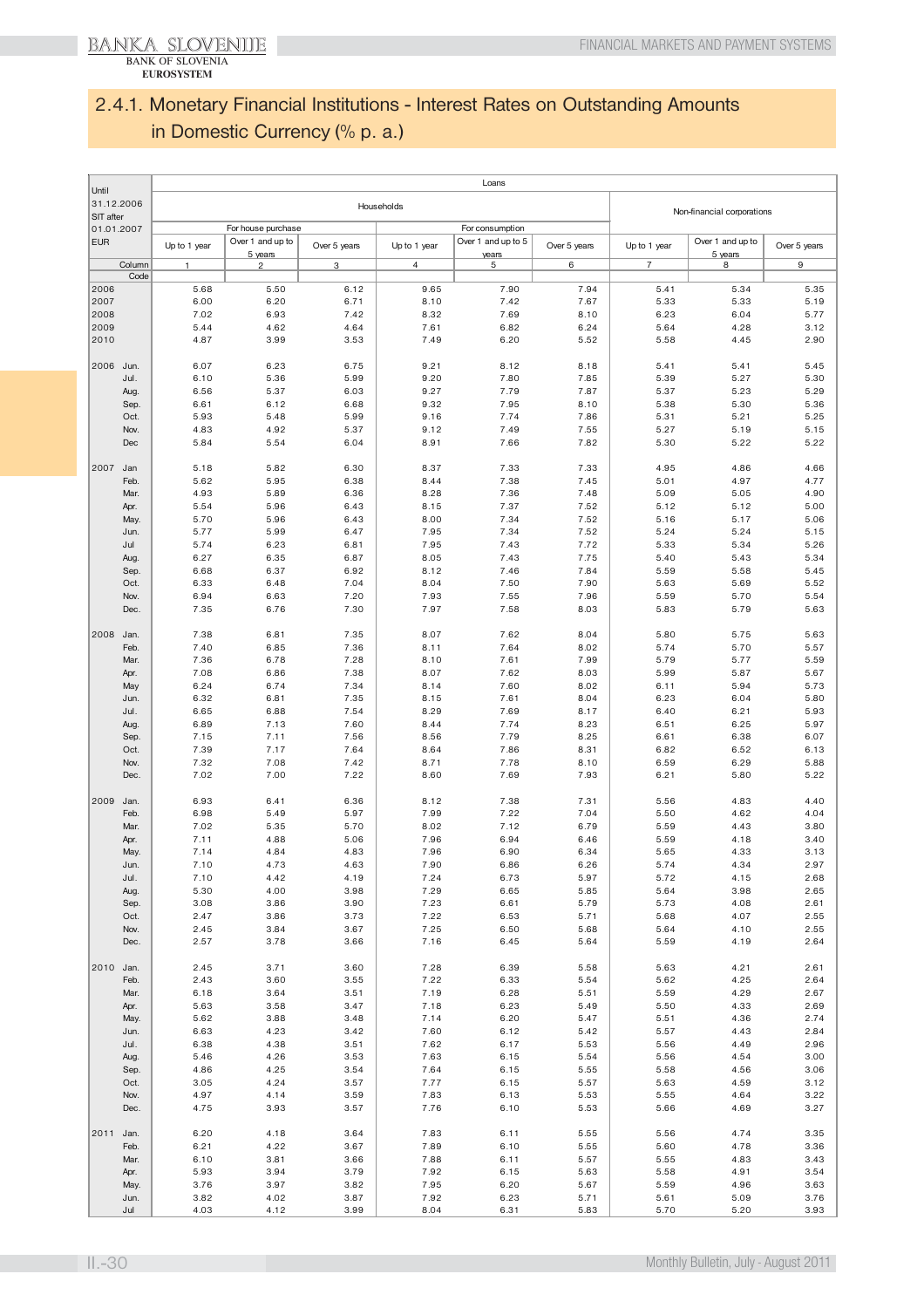|                      |               | Deposits                           |                      |                            |                                    |                                                      | Deposits redeemable at notice |                                           | Until                   |                 |
|----------------------|---------------|------------------------------------|----------------------|----------------------------|------------------------------------|------------------------------------------------------|-------------------------------|-------------------------------------------|-------------------------|-----------------|
|                      | Households    |                                    |                      | Non-financial corporations |                                    |                                                      |                               | Households and non-financial corporations | 31.12.2006              |                 |
|                      |               | Time deposits with agreed maturity |                      |                            | Time deposits with agreed maturity | Repos                                                | Notice up to 3 months         | Notice over 3 months                      | SIT after<br>01.01.2007 |                 |
| Ovemight<br>deposits | Up to 2 years | Over 2 years                       | Ovemight<br>deposits | Up to 2 years              | Over 2 years                       |                                                      |                               |                                           | <b>EUR</b>              |                 |
|                      |               |                                    |                      |                            |                                    |                                                      | IR                            | IR                                        |                         |                 |
| 10                   | 11            | 12                                 | 13                   | 14                         | 15                                 | 16                                                   | 17                            | 18                                        |                         | Stolpec<br>Koda |
| 0.32                 | 2.99          | 4.31                               | 0.56                 | 3.33                       | 3.91                               | 3.89                                                 | 2.99                          | 4.09                                      | 2006                    |                 |
| 0.36                 | 3.29          | 4.38                               | 0.43                 | 3.93                       | 4.19                               | ÷,                                                   | 3.60                          | 4.47                                      | 2007                    |                 |
| 0.46                 | 4.35          | 5.19                               | 0.50                 | 4.69                       | 4.78                               | ł,                                                   | 4.05                          | 5.56                                      | 2008                    |                 |
| 0.28                 | 3.48          | 4.04                               | 0.32                 | 2.93                       | 4.17                               | ٠                                                    | 1.23                          | 2.98                                      | 2009                    |                 |
| 0.21                 | 2.62          | 3.93                               | 0.27                 | 2.16                       | 4.08                               | ÷,                                                   | 0.63                          | 2.22                                      | 2010                    |                 |
| 0.30                 | 3.02          | 5.27                               | 0.62                 | 3.25                       | 4.11                               | 3.87                                                 | 2.98                          | 4.97                                      | 2006                    | Jun.            |
| 0.30                 | 2.92          | 4.11                               | 0.57                 | 3.16                       | 3.78                               | 3.87                                                 | 2.99                          | 3.94                                      |                         | Jul.            |
| 0.30                 | 2.88          | 4.10                               | 0.54                 | 3.23                       | 3.79                               | 3.87                                                 | 3.00                          | 3.97                                      |                         | Aug.            |
| 0.28                 | 2.86          | 4.96                               | 0.55                 | 3.27                       | 4.30                               | 3.87                                                 | 2.93                          | 5.04                                      |                         | Sep.            |
| 0.27<br>0.28         | 2.82<br>2.83  | 4.07<br>3.24                       | 0.51<br>0.50         | 3.29<br>3.30               | 3.82<br>3.81                       | 3.87<br>3.95                                         | 2.93<br>2.91                  | 3.91<br>2.97                              |                         | Oct.<br>Nov.    |
| 0.27                 | 2.84          | 4.05                               | 0.44                 | 3.27                       | 3.96                               | 3.95                                                 | 2.92                          | 3.83                                      |                         | Dec             |
|                      |               |                                    |                      |                            |                                    |                                                      |                               |                                           |                         |                 |
| 0.33                 | 2.81          | 3.89                               | 0.43                 | 3.36                       | 3.87                               | Ĭ.                                                   | 2.99                          | 3.91                                      | 2007                    | Jan             |
| 0.33                 | 2.87          | 4.06                               | 0.42                 | 3.43                       | 4.01                               | $\overline{\phantom{m}}$                             | 3.21                          | 4.14                                      |                         | Feb.            |
| 0.33                 | 2.94          | 3.88                               | 0.39                 | 3.55                       | 3.99                               | ÷,<br>ä,                                             | 3.33                          | 3.93                                      |                         | Mar.            |
| 0.34<br>0.34         | 3.02<br>3.10  | 3.93<br>4.02                       | 0.39<br>0.46         | 3.66<br>3.76               | 4.06<br>4.02                       | Ĭ.                                                   | 3.45<br>3.47                  | 3.97<br>3.97                              |                         | Apr.<br>May.    |
| 0.34                 | 3.19          | 4.01                               | 0.39                 | 3.88                       | 4.03                               | $\sim$                                               | 3.52                          | 4.01                                      |                         | Jun.            |
| 0.35                 | 3.29          | 4.54                               | 0.47                 | 3.99                       | 4.28                               | $\frac{1}{2}$                                        | 3.70                          | 4.58                                      |                         | Jul             |
| 0.35                 | 3.36          | 4.55                               | 0.37                 | 4.10                       | 4.29                               | ä,                                                   | 3.74                          | 4.67                                      |                         | Aug.            |
| 0.37                 | 3.48          | 4.60                               | 0.46                 | 4.24                       | 4.33                               | Ĭ.                                                   | 3.94                          | 4.72                                      |                         | Sep.            |
| 0.42                 | 3.70          | 4.59                               | 0.45                 | 4.32                       | 4.24                               | $\overline{\phantom{a}}$                             | 4.06                          | 4.72                                      |                         | Oct.            |
| 0.40                 | 3.78          | 5.07                               | 0.41                 | 4.38                       | 4.60                               | ÷,<br>ä,                                             | 3.89                          | 5.32                                      |                         | Nov.            |
| 0.40                 | 3.92          | 5.38                               | 0.39                 | 4.50                       | 4.57                               |                                                      | 3.87                          | 5.70                                      |                         | Dec.            |
| 0.44                 | 4.01          | 5.35                               | 0.75                 | 4.43                       | 4.71                               | ä,                                                   | 4.21                          | 5.63                                      | 2008                    | Jan.            |
| 0.41                 | 4.00          | 5.45                               | 0.42                 | 4.41                       | 4.68                               | i,                                                   | 3.93                          | 5.68                                      |                         | Feb.            |
| 0.41                 | 4.02          | 5.28                               | 0.43                 | 4.49                       | 4.68                               | L,                                                   | 3.92                          | 5.31                                      |                         | Mar.            |
| 0.43                 | 4.11          | 5.36                               | 0.47                 | 4.54                       | 4.80                               | Ĭ.                                                   | 4.04                          | 5.69                                      |                         | Apr.            |
| 0.46<br>0.46         | 4.22          | 5.06<br>5.11                       | 0.49                 | 4.61                       | 4.64                               | ٠<br>Ĭ.                                              | 4.07<br>4.07                  | 5.41<br>5.44                              |                         | May             |
| 0.48                 | 4.31<br>4.42  | 5.37                               | 0.46<br>0.48         | 4.72<br>4.80               | 4.63<br>4.94                       | ÷,                                                   | 4.19                          | 5.77                                      |                         | Jun.<br>Jul.    |
| 0.48                 | 4.49          | 5.38                               | 0.46                 | 4.85                       | 4.94                               | ä,                                                   | 4.18                          | 5.91                                      |                         | Aug.            |
| 0.48                 | 4.58          | 5.17                               | 0.51                 | 5.02                       | 4.91                               | ÷,                                                   | 4.15                          | 5.63                                      |                         | Sep.            |
| 0.51                 | 4.70          | 5.13                               | 0.54                 | 5.07                       | 4.94                               | $\overline{a}$                                       | 4.19                          | 5.59                                      |                         | Oct.            |
| 0.52                 | 4.70          | 4.94                               | 0.49                 | 4.89                       | 4.86                               | J.                                                   | 4.27                          | 5.45                                      |                         | Nov.            |
| 0.43                 | 4.65          | 4.70                               | 0.48                 | 4.46                       | 4.66                               | ä,                                                   | 3.40                          | 5.18                                      |                         | Dec.            |
| 0.48                 | 4.54          | 4.45                               | 0.46                 | 4.20                       | 4.27                               | ÷,                                                   | 2.66                          | 4.90                                      | 2009                    | Jan.            |
| 0.40                 | 4.31          | 4.40                               | 0.44                 | 3.84                       | 4.30                               | ä,                                                   | 2.09                          | 3.19                                      |                         | Feb.            |
| 0.34                 | 4.02          | 4.31                               | 0.38                 | 3.52                       | 4.22                               | ä,                                                   | 1.60                          | 3.22                                      |                         | Mar.            |
| 0.28                 | 3.78          | 4.29                               | 0.33                 | 3.13                       | 4.11                               | $\overline{a}$                                       | 1.31                          | 3.12                                      |                         | Apr.            |
| 0.25                 | 3.56          | 4.03                               | 0.34                 | 3.00                       | 4.20                               | $\overline{\phantom{a}}$                             | 1.15                          | 2.57                                      |                         | May.            |
| 0.23                 | 3.34          | 4.05                               | 0.31                 | 2.81                       | 4.19                               | ä,                                                   | 1.07                          | 2.68                                      |                         | Jun.            |
| 0.23<br>0.23         | 3.20<br>3.14  | 3.79<br>3.75                       | 0.27<br>0.26         | 2.67<br>2.61               | 4.12<br>4.13                       | ÷,                                                   | 1.10<br>0.87                  | 2.51<br>2.50                              |                         | Jul.<br>Aug.    |
| 0.23                 | 3.07          | 3.80                               | 0.25                 | 2.50                       | 4.11                               | ÷                                                    | 0.79                          | 2.65                                      |                         | Sep.            |
| 0.23                 | 2.98          | 3.83                               | 0.26                 | 2.38                       | 4.12                               | $\overline{\phantom{a}}$                             | 0.71                          | 2.75                                      |                         | Oct.            |
| 0.23                 | 2.93          | 3.82                               | 0.25                 | 2.24                       | 4.12                               | $\blacksquare$                                       | 0.70                          | 2.79                                      |                         | Nov.            |
| 0.23                 | 2.85          | 3.92                               | 0.26                 | 2.22                       | 4.20                               | $\overline{\phantom{a}}$                             | 0.73                          | 2.89                                      |                         | Dec.            |
| 0.22                 | 2.76          | 3.92                               | 0.25                 | 2.26                       | 4.08                               | $\overline{\phantom{a}}$                             | 0.71                          | 2.89                                      | 2010 Jan.               |                 |
| 0.22                 | 2.68          | 3.89                               | 0.26                 | 2.21                       | 4.07                               | $\blacksquare$                                       | 0.66                          | 2.91                                      |                         | Feb.            |
| 0.22                 | 2.64          | 3.89                               | 0.27                 | 2.22                       | 4.08                               | $\overline{\phantom{a}}$                             | 0.65                          | 2.90                                      |                         | Mar.            |
| 0.22                 | 2.60          | 3.90                               | 0.27                 | 2.19                       | 4.07                               | $\overline{\phantom{a}}$                             | 0.67                          | 2.91                                      |                         | Apr.            |
| 0.21                 | 2.60          | 3.96                               | 0.25                 | 2.15                       | 4.08                               | $\overline{\phantom{a}}$                             | 0.64                          | 2.93                                      |                         | May.            |
| 0.22                 | 2.55          | 3.94                               | 0.30                 | 2.07                       | 4.05                               | $\blacksquare$                                       | 0.53                          | 3.29                                      |                         | Jun.            |
| 0.19                 | 2.56<br>2.58  | 3.97                               | 0.26                 | 2.07                       | 4.09                               | $\overline{\phantom{a}}$                             | 0.54                          | 1.43                                      |                         | Jul.            |
| 0.19<br>0.19         | 2.60          | 3.97<br>3.97                       | 0.25<br>0.27         | 2.12<br>2.14               | 4.15<br>4.10                       | $\overline{\phantom{a}}$<br>$\blacksquare$           | 0.51<br>0.54                  | 1.29<br>1.25                              |                         | Aug.<br>Sep.    |
| 0.20                 | 2.62          | 3.98                               | 0.28                 | 2.16                       | 4.09                               | $\overline{\phantom{a}}$                             | 0.67                          | 1.31                                      |                         | Oct.            |
| 0.20                 | 2.63          | 3.94                               | 0.31                 | 2.13                       | 4.07                               | $\blacksquare$                                       | 1.00                          | 1.72                                      |                         | Nov.            |
| 0.20                 | 2.65          | 3.89                               | 0.28                 | 2.19                       | 4.01                               | $\overline{\phantom{a}}$                             | 0.47                          | 1.82                                      |                         | Dec.            |
|                      |               |                                    |                      |                            |                                    |                                                      |                               |                                           |                         |                 |
| 0.21<br>0.21         | 2.69<br>2.70  | 3.98<br>3.96                       | 0.29<br>0.32         | 2.29<br>2.27               | 4.04<br>4.04                       | $\overline{\phantom{a}}$<br>$\overline{\phantom{a}}$ | 0.47<br>0.67                  | 1.84<br>1.83                              | 2011 Jan.               | Feb.            |
| 0.21                 | 2.74          | 3.92                               | 0.29                 | 2.30                       | 4.03                               | $\blacksquare$                                       | 0.85                          | 1.95                                      |                         | Mar.            |
| 0.21                 | 2.78          | 3.96                               | 0.31                 | 2.34                       | 4.11                               | $\blacksquare$                                       | 0.83                          | 2.07                                      |                         | Apr.            |
| 0.21                 | 2.85          | 3.95                               | 0.29                 | 2.46                       | 4.12                               | ۰                                                    | 1.27                          | 2.15                                      |                         | May.            |
| 0.21                 | 2.90          | 3.97                               | 0.28                 | 2.51                       | 4.16                               | $\blacksquare$                                       | 1.13                          | 2.34                                      |                         | Jun.            |
| 0.23                 | 2.93          | 3.95                               | 0.29                 | 2.60                       | 3.86                               |                                                      | 1.14                          | 2.30                                      |                         | Jul             |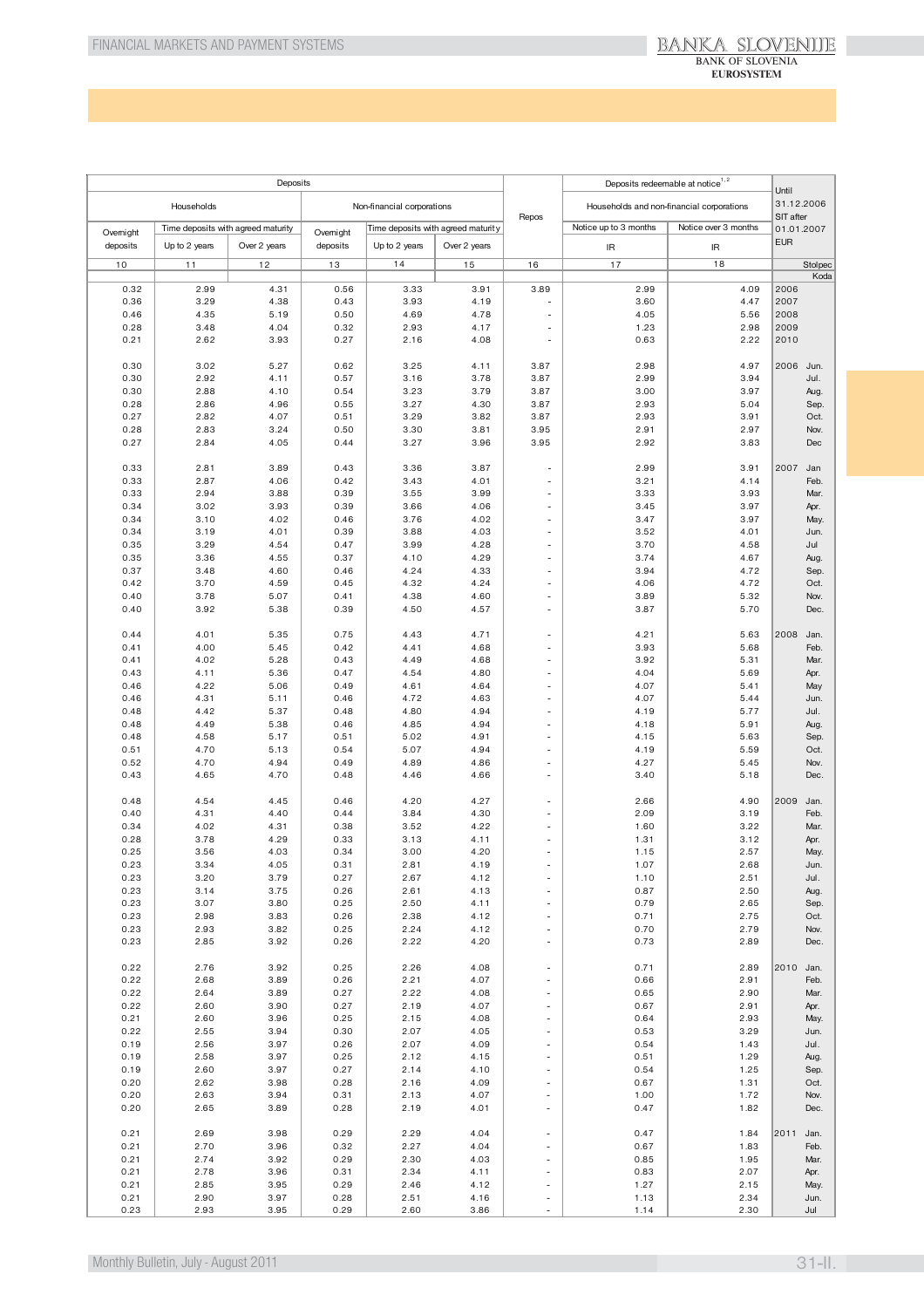# 2.4.2. Monetary Financial Institutions - Interest Rates and Volumes on New Deposits in Domestic Currency (% p. a., volumes in mio SIT/EUR)

| Until                   |                      |                |              | Households                         |                  |              |                |              | Households and non-financial corporations <sup>1,2</sup> |      |                  |
|-------------------------|----------------------|----------------|--------------|------------------------------------|------------------|--------------|----------------|--------------|----------------------------------------------------------|------|------------------|
| 31.12.2006              |                      |                |              | Time deposits with agreed maturity |                  |              |                |              | Deposits redeemable at notice                            |      |                  |
| SIT after<br>01.01.2007 | Ovemight<br>deposits |                | Up to 1 year | Over 1 and up to 2 years           |                  |              | Over 2 years   |              | Notice up to 3 months                                    |      | Over 3 months    |
| <b>EUR</b>              |                      | IR             | Volume       | IR                                 | Volume           | IR           | Volume         | IR           | Volume                                                   | IR   | Volume           |
| Column                  | $\mathbf{1}$         | $\overline{c}$ | 3            | $\overline{4}$                     | 5                | 6            | $\overline{7}$ | 8            | 9                                                        | 10   | 11               |
| Code                    |                      |                |              |                                    |                  |              |                |              |                                                          |      |                  |
| 2006                    | 0.32                 | 2.96           |              | 3.17                               | $\cdots$         | 3.44         |                | 2.99         |                                                          | 4.09 | $\cdots$         |
| 2007                    | 0.36                 | 3.36           | $\ldots$     | 3.93                               | $\cdots$         | 3.86         |                | 3.60         |                                                          | 4.47 | $\cdots$         |
| 2008                    | 0.46                 | 4.30           | $\ldots$     | 5.09                               | $\cdots$         | 5.17         |                | 4.05         | $\ddotsc$                                                | 5.56 | $\cdots$         |
| 2009                    | 0.28                 | 2.51           |              | 3.91                               |                  | 4.37         |                | 1.23         | $\cdots$                                                 | 2.98 | $\cdots$         |
| 2010                    | 0.21                 | 1.81           |              | 3.41                               |                  | 4.09         |                | 0.63         |                                                          | 2.22 | $\cdots$         |
|                         |                      |                |              |                                    |                  |              |                |              |                                                          |      |                  |
| 2006<br>Jun.            | 0.30                 | 2.98           | 269,404      | 3.27                               | 2,610            | 3.43         | 1,288          | 2.98         | 92,668                                                   | 4.97 | 12,625           |
| Jul.                    | 0.30                 | 2.86           | 274,373      | 3.10                               | 3,180            | 3.94         | 1,629          | 2.99         | 89,562                                                   | 3.94 | 12,316           |
| Aug.                    | 0.30                 | 2.81           | 265,447      | 3.13                               | 3,588            | 3.82         | 1,526          | 3.00         | 93,784                                                   | 3.97 | 12,159           |
| Sep.                    | 0.28                 | 2.82           | 251,653      | 3.30                               | 4,189            | 3.70         | 1,099          | 2.93         | 104,410                                                  | 5.04 | 12,400           |
| Oct.                    | 0.27                 | 2.80           | 264,476      | 3.36                               | 4,725            | 3.32         | 868            | 2.93         | 103,917                                                  | 3.91 | 12,847           |
| Nov.                    | 0.28                 | 2.81<br>2.84   | 268,756      | 3.30                               | 5,164            | 3.47<br>3.55 | 815            | 2.91<br>2.92 | 108,423                                                  | 2.97 | 12,674<br>14,300 |
| Dec.                    | 0.27                 |                | 253,751      | 3.39                               | 6,971            |              | 657            |              | 109,316                                                  | 3.83 |                  |
| 2007<br>Jan             | 0.33                 | 2.83           | 1,968.61     | 3.33                               | 82.41            | 3.60         | 14.93          | 2.99         | 709.56                                                   | 3.91 | 56.42            |
| Feb.                    | 0.33                 | 2.91           | 1,559.60     | 3.42                               | 52.43            | 3.80         | 12.44          | 3.21         | 670.60                                                   | 4.14 | 61.75            |
| Mar.                    | 0.33                 | 3.01           | 1,720.53     | 3.54                               | 50.26            | 2.78         | 9.72           | 3.33         | 781.10                                                   | 3.93 | 63.60            |
| Apr.                    | 0.34                 | 3.07           | 1,618.75     | 3.72                               | 61.46            | 4.93         | 9.97           | 3.45         | 780.32                                                   | 3.97 | 67.52            |
| May.                    | 0.34                 | 3.15           | 1,670.29     | 3.72                               | 51.54            | 3.36         | 11.08          | 3.47         | 846.26                                                   | 3.97 | 72.01            |
| Jun.                    | 0.34                 | 3.26           | 1,659.44     | 3.87                               | 61.18            | 3.89         | 4.59           | 3.52         | 877.82                                                   | 4.01 | 75.70            |
| Jul.                    | 0.35                 | 3.36           | 1,789.88     | 4.06                               | 87.88            | 4.21         | 9.99           | 3.70         | 896.33                                                   | 4.58 | 75.76            |
| Aug.                    | 0.35                 | 3.41           | 1,763.17     | 3.98                               | 63.36            | 3.99         | 4.16           | 3.74         | 956.42                                                   | 4.67 | 79.90            |
| Sep.                    | 0.37                 | 3.61           | 1,669.59     | 4.19                               | 53.51            | 4.23         | 2.70           | 3.94         | 997.80                                                   | 4.72 | 78.78            |
| Oct.                    | 0.42                 | 3.89           | 1,920.19     | 4.40                               | 61.56            | 4.69         | 11.05          | 4.06         | 1,019.52                                                 | 4.72 | 76.28            |
| Nov.                    | 0.40                 | 3.83           | 1,664.59     | 4.42                               | 45.96            | 3.79         | 12.27          | 3.89         | 995.56                                                   | 5.32 | 83.41            |
| Dec.                    | 0.40                 | 4.04           | 1,897.12     | 4.55                               | 55.61            | 3.10         | 18.56          | 3.87         | 986.54                                                   | 5.70 | 96.47            |
|                         |                      |                |              |                                    |                  |              |                |              |                                                          |      |                  |
| 2008<br>Jan.            | 0.44                 | 4.08           | 2,028.87     | 4.60                               | 52.36            | 4.65         | 4.06           | 4.21         | 1,036.89                                                 | 5.63 | 102.84           |
| Feb.                    | 0.41                 | 3.95           | 1,816.55     | 4.40                               | 51.71            | 4.81         | 4.28           | 3.93         | 1,060.00                                                 | 5.68 | 105.76           |
| Mar.                    | 0.41                 | 4.03           | 1,888.64     | 4.61                               | 48.38            | 4.65         | 4.26           | 3.92         | 1,081.93                                                 | 5.31 | 101.54           |
| Apr.                    | 0.43                 | 4.14           | 1,992.24     | 4.98                               | 212.05           | 5.23         | 5.21           | 4.04         | 1,077.52                                                 | 5.69 | 102.83           |
| May.                    | 0.46                 | 4.20           | 1,775.76     | 5.07                               | 195.03           | 5.33         | 6.90           | 4.07         | 1,077.60                                                 | 5.41 | 104.28           |
| Jun                     | 0.46                 | 4.30           | 1,846.77     | 5.18                               | 106.53           | 5.17         | 4.50           | 4.07         | 1,095.36                                                 | 5.44 | 107.90           |
| Jul.                    | 0.48                 | 4.40           | 2,048.73     | 5.24                               | 106.05           | 5.12         | 2.93           | 4.19         | 1,074.45                                                 | 5.77 | 104.87           |
| Aug.                    | 0.48                 | 4.39           | 1,699.61     | 5.27                               | 137.29           | 5.51         | 9.42           | 4.18         | 1,067.80                                                 | 5.91 | 108.23           |
| Sep.                    | 0.48                 | 4.53           | 1,943.51     | 5.30                               | 173.04           | 5.45         | 11.19          | 4.15         | 1,103.61                                                 | 5.63 | 113.22           |
| Oct.                    | 0.51                 | 4.65           | 1,906.11     | 5.51                               | 110.63           | 5.38         | 4.85           | 4.19         | 1,084.34                                                 | 5.59 | 115.13           |
| Nov.                    | 0.52                 | 4.56           | 1,794.95     | 5.47                               | 96.76            | 5.34         | 2.65           | 4.27         | 1,069.11                                                 | 5.45 | 116.24           |
| Dec.                    | 0.43                 | 4.45           | 2,083.31     | 5.42                               | 180.65           | 5.38         | 3.79           | 3.40         | 1,026.94                                                 | 5.18 | 120.27           |
|                         |                      |                |              |                                    |                  |              |                |              |                                                          |      |                  |
| 2009<br>Jan.            | 0.48                 | 4.08           | 2,010.66     | 5.19                               | 210.17           | 5.07         | 11.09          | 2.66         | 999.00                                                   | 4.90 | 124.08           |
| Feb.                    | 0.40                 | 3.40           | 1,656.15     | 4.73                               | 141.63           | 4.97         | 21.40          | 2.09         | 906.60                                                   | 3.19 | 117.91           |
| Mar.                    | 0.34                 | 2.82           | 1,701.89     | 4.21                               | 146.14           | 4.43         | 14.28          | 1.60         | 866.48                                                   | 3.22 | 106.12           |
| Apr.                    | 0.28                 | 2.44           | 1,523.74     | 3.82                               | 96.09            | 4.43         | 24.66          | 1.31         | 839.50                                                   | 3.12 | 134.30           |
| May.                    | 0.25                 | 2.28           | 1,463.03     | 3.64                               | 143.95           | 4.34         | 36.94          | 1.15         | 821.25                                                   | 2.57 | 148.56           |
| Jun.                    | 0.23                 | 2.40           | 1,726.90     | 3.73                               | 179.16           | 4.44         | 36.90          | 1.07         | 782.70                                                   | 2.68 | 167.16           |
| Jul.                    | 0.23                 | 2.35           | 1,737.45     | 3.77                               | 192.97           | 4.19         | 33.24          | 1.10         | 727.43                                                   | 2.51 | 161.02           |
| Aug.                    | 0.23                 | 2.27           | 1,510.29     | 3.69                               | 131.71           | 4.14         | 23.72          | 0.87         | 682.23                                                   | 2.50 | 183.95           |
| Sep.                    | 0.23                 | 2.14           | 1,392.44     | 3.52                               | 142.68           | 4.12         | 27.17          | 0.79         | 674.56                                                   | 2.65 | 237.10           |
| Oct.                    | 0.23                 | 2.04           | 1,371.42     | 3.53                               | 197.41           | 4.18         | 42.08          | 0.71         | 650.41                                                   | 2.75 | 304.71           |
| Nov.<br>Dec.            | 0.23                 | 1.97           | 1,330.02     | 3.52<br>3.59                       | 169.37<br>242.98 | 4.03         | 21.77          | 0.70         | 619.40                                                   | 2.79 | 357.36<br>415.25 |
|                         | 0.23                 | 2.00           | 1,499.23     |                                    |                  | 4.08         | 26.35          | 0.73         | 625.24                                                   | 2.89 |                  |
| 2010 Jan.               | 0.22                 | 1.91           | 1,393.43     | 3.49                               | 308.95           | 4.12         | 28.68          | 0.71         | 629.33                                                   | 2.89 | 469.81           |
| Feb.                    | 0.22                 | 1.75           | 1,161.82     | 3.47                               | 311.57           | 4.18         | 30.70          | 0.66         | 562.39                                                   | 2.91 | 503.33           |
| Mar.                    | 0.22                 | 1.69           | 1,214.37     | 3.40                               | 287.78           | 4.06         | 24.69          | 0.65         | 535.51                                                   | 2.90 | 527.58           |
| Apr.                    | 0.22                 | 1.66           | 1,147.13     | 3.28                               | 218.78           | 4.20         | 22.17          | 0.67         | 567.94                                                   | 2.91 | 545.04           |
| May.                    | 0.21                 | 1.72           | 1,189.18     | 3.32                               | 155.71           | 3.78         | 15.59          | 0.64         | 508.81                                                   | 2.93 | 563.68           |
| Jun.                    | 0.22                 | 1.83           | 1,307.55     | 3.31                               | 188.55           | 4.16         | 25.12          | 0.53         | 96.57                                                    | 3.29 | 25.68            |
| Jul.                    | 0.19                 | 1.87           | 1,377.09     | 3.40                               | 211.95           | 4.20         | 27.63          | 0.54         | 92.42                                                    | 1.43 | 6.54             |
| Aug.                    | 0.19                 | 1.82           | 1,276.92     | 3.40                               | 181.69           | 4.22         | 28.66          | 0.51         | 104.87                                                   | 1.29 | 5.38             |
| Sep.                    | 0.19                 | 1.85           | 1,201.54     | 3.39                               | 161.01           | 4.11         | 24.84          | 0.54         | 97.48                                                    | 1.25 | 4.44             |
| Oct.                    | 0.20                 | 1.86           | 1,195.15     | 3.45                               | 220.65           | 4.13         | 29.70          | 0.67         | 54.95                                                    | 1.31 | 4.98             |
| Nov.                    | 0.20                 | 1.88           | 1,204.47     | 3.44                               | 239.99           | 3.92         | 33.20          | 1.00         | 78.31                                                    | 1.72 | 5.20             |
| Dec.                    | 0.20                 | 1.94           | 1,349.43     | 3.63                               | 306.72           | 4.01         | 34.93          | 0.47         | 55.26                                                    | 1.82 | 5.52             |
|                         |                      |                |              |                                    |                  |              |                |              |                                                          |      |                  |
| 2011 Jan.               | 0.21                 | 2.04           | 1,283.40     | 3.63                               | 314.79           | 4.24         | 33.43          | 0.47         | 40.80                                                    | 1.84 | 5.59             |
| Feb.                    | 0.21                 | 1.98           | 1,088.63     | 3.61                               | 291.80           | 4.08         | 39.43          | 0.67         | 8.11                                                     | 1.83 | 5.44             |
| Mar.                    | 0.21                 | 2.04           | 1,164.61     | 3.73                               | 329.30           | 4.37         | 29.97          | 0.85         | 7.85                                                     | 1.95 | 5.88             |
| Apr.                    | 0.21                 | 2.08           | 1,114.50     | 3.76                               | 258.47           | 4.36         | 25.99          | 0.83         | 6.42                                                     | 2.07 | 5.53             |
| May.                    | 0.21                 | 2.15           | 1,168.53     | 3.84                               | 302.07           | 4.10         | 39.10          | 1.27         | 9.89                                                     | 2.15 | 5.47             |
| Jun.                    | 0.21                 | 2.20           | 1,161.58     | 3.86                               | 271.70           | 3.99         | 28.92          | 1.13         | 7.91                                                     | 2.34 | 5.25             |
| Jul                     | 0.23                 | 2.20           | 1,144.55     | 3.92                               | 257.62           | 4.36         | 19.80          | 1.14         | 8.10                                                     | 2.30 | 5.20             |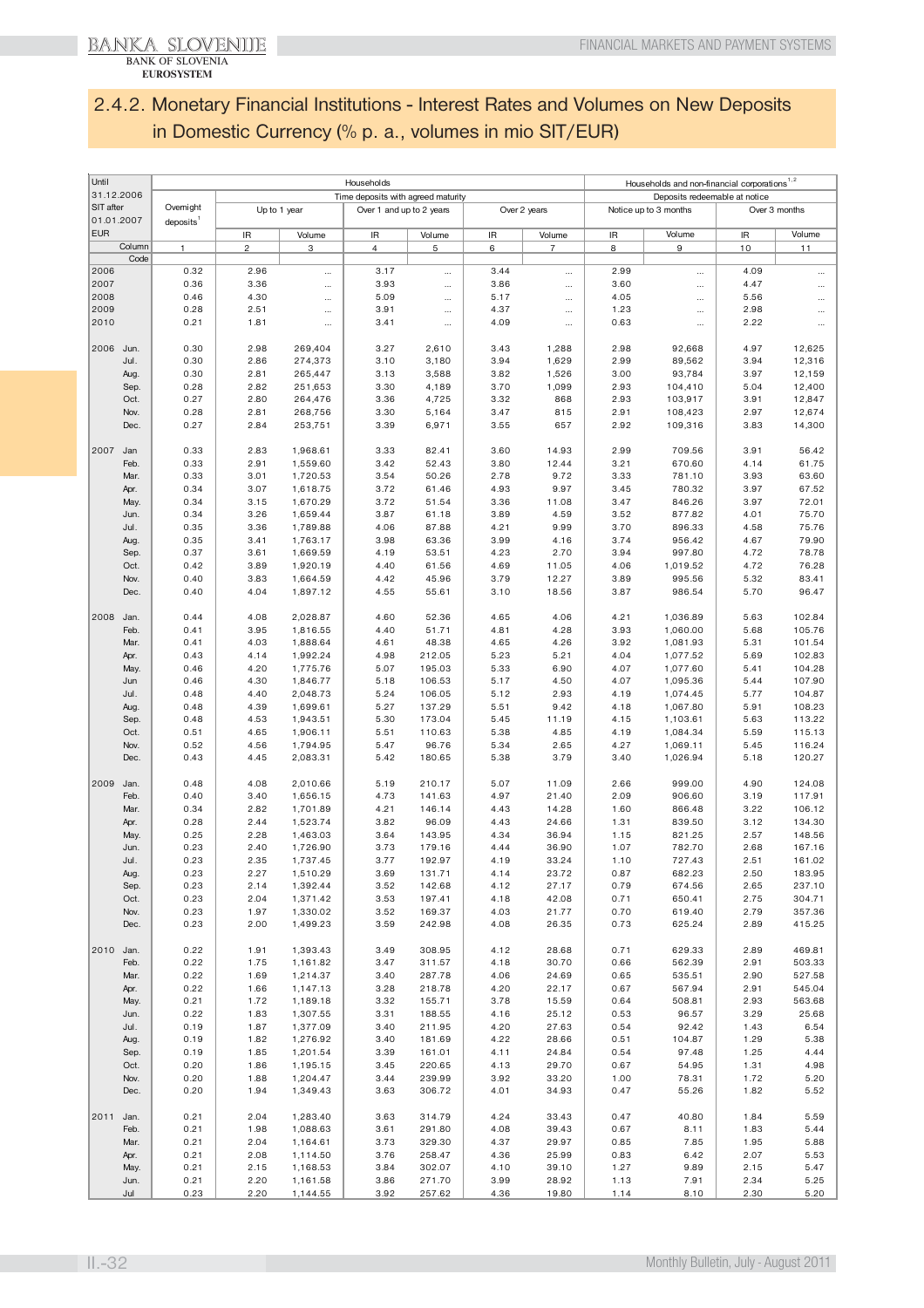|                   |              |          | Non-financial corporations         |        |      |              |                          | Until                   |
|-------------------|--------------|----------|------------------------------------|--------|------|--------------|--------------------------|-------------------------|
|                   |              |          | Time deposits with agreed maturity |        |      |              |                          | 31.12.2006              |
| Ovemight deposits | Up to 1 year |          | Over 1 and up to 2 years           |        |      | Over 2 years | Repos                    | SIT after<br>01.01.2007 |
| IR                | IR           | Volume   | IR                                 | Volume | IR   | Volume       |                          | <b>EUR</b>              |
| 12                | 13           | 14       | 15                                 | 16     | 17   | 18           | 19                       | Column                  |
|                   |              |          |                                    |        |      |              |                          | Code                    |
| 0.56              | 3.27         |          | 3.45                               |        | 3.62 |              | 3.95                     | 2006                    |
|                   |              | $\ldots$ |                                    |        |      |              |                          |                         |
| 0.43              | 3.89         |          | 4.07                               |        | 3.99 |              | ä,                       | 2007                    |
| 0.50              | 4.31         |          | 5.20                               |        | 4.52 |              | $\overline{\phantom{a}}$ | 2008                    |
| 0.32              | 1.91         |          | 3.87                               |        | 3.42 |              | $\overline{a}$           | 2009                    |
| 0.27              | 1.38         |          | 3.61                               |        | 3.33 |              |                          | 2010                    |
|                   |              |          |                                    |        |      |              |                          |                         |
| 0.62              | 3.13         | 236,802  | 3.31                               | 922    | 3.93 | 544          | $\overline{\phantom{a}}$ | 2006<br>Jun.            |
| 0.57              | 3.05         | 242,067  | 3.26                               | 792    | 3.06 | 120          | $\overline{a}$           | Jul.                    |
| 0.54              | 3.21         | 260,622  | 3.39                               | 1,256  | 3.00 | 23           | $\overline{\phantom{a}}$ | Aug.                    |
|                   |              |          |                                    |        |      |              | ä,                       |                         |
| 0.55              | 3.27         | 240,323  | 3.38                               | 1,688  | 3.50 | 179          |                          | Sep.                    |
| 0.51              | 3.27         | 268,042  | 3.43                               | 510    | 5.83 | 544          | $\overline{\phantom{a}}$ | Oct.                    |
| 0.50              | 3.22         | 264,317  | 3.44                               | 473    | 3.18 | 81           |                          | Nov.                    |
| 0.44              | 3.20         | 267,801  | 3.55                               | 1,701  | 3.26 | 190          | 3.95                     | Dec.                    |
|                   |              |          |                                    |        |      |              |                          |                         |
| 0.43              | 3.28         | 1,567.12 | 3.54                               | 8.97   | 3.37 | 0.83         | ٠                        | 2007<br>Jan             |
| 0.42              | 3.44         | 1,374.58 | 3.98                               | 8.50   | 3.75 | 2.51         | $\overline{\phantom{a}}$ | Feb.                    |
| 0.39              | 3.59         | 1,570.82 | 4.11                               | 34.99  | 2.97 | 0.60         | $\overline{\phantom{a}}$ | Mar.                    |
|                   |              |          |                                    |        |      |              |                          |                         |
| 0.39              | 3.69         | 1,841.26 | 4.04                               | 7.19   | 3.95 | 0.83         | ä,                       | Apr.                    |
| 0.46              | 3.77         | 1,697.59 | 3.79                               | 5.18   | 4.00 | 1.32         | $\overline{\phantom{a}}$ | May.                    |
| 0.39              | 3.92         | 1,741.74 | 3.80                               | 0.54   | 4.21 | 2.58         |                          | Jun.                    |
| 0.47              | 4.02         | 1,904.86 | 4.26                               | 11.03  | 5.75 | 4.37         | $\sim$                   | Jul.                    |
| 0.37              | 4.12         | 2,190.87 | 4.29                               | 2.41   | 3.77 | 0.96         | $\sim$                   | Aug.                    |
| 0.46              | 4.19         | 1,860.36 | 4.30                               | 4.29   | 4.23 | 1.24         | $\overline{a}$           | Sep.                    |
| 0.45              | 4.18         | 2,443.00 | 4.03                               | 0.85   | 3.96 | 0.82         | $\overline{a}$           | Oct.                    |
| 0.41              | 4.18         | 2,441.15 | 4.43                               | 3.54   | 3.84 | 0.56         | $\sim$                   | Nov.                    |
|                   |              |          |                                    |        |      |              |                          |                         |
| 0.39              | 4.27         | 1,949.27 | 4.34                               | 6.45   | 4.13 | 2.61         | $\overline{\phantom{a}}$ | Dec.                    |
|                   |              |          |                                    |        |      |              |                          |                         |
| 0.75              | 4.22         | 2,166.22 | 4.54                               | 1.46   | 3.84 | 0.85         | $\overline{\phantom{a}}$ | 2008<br>Jan.            |
| 0.42              | 4.20         | 1,872.38 | 4.85                               | 3.72   | 3.50 | 1.36         | $\overline{a}$           | Feb.                    |
| 0.43              | 4.31         | 2,045.11 | 5.21                               | 6.37   | 4.87 | 6.12         | $\overline{a}$           | Mar.                    |
| 0.47              | 4.35         | 1,850.15 | 5.25                               | 11.51  | 4.51 | 2.75         | $\overline{\phantom{a}}$ | Apr.                    |
| 0.49              | 4.33         | 2,052.56 | 5.15                               | 7.54   | 4.98 | 3.53         | $\overline{\phantom{a}}$ | May.                    |
| 0.46              | 4.42         | 1,991.85 | 5.36                               | 14.42  | 3.55 | 0.87         | $\overline{\phantom{a}}$ | Jun                     |
|                   |              |          |                                    |        |      |              | ÷,                       |                         |
| 0.48              | 4.52         | 1,859.85 | 5.53                               | 7.41   | 5.37 | 31.46        |                          | Jul.                    |
| 0.46              | 4.58         | 1,704.49 | 4.99                               | 4.23   | 3.97 | 0.49         | $\overline{\phantom{a}}$ | Aug.                    |
| 0.51              | 4.73         | 1,934.63 | 5.15                               | 7.51   | 5.21 | 15.31        | $\sim$                   | Sep.                    |
| 0.54              | 4.58         | 1,944.53 | 5.68                               | 5.12   | 4.95 | 2.18         | $\overline{\phantom{a}}$ | Oct.                    |
| 0.49              | 3.96         | 1,568.37 | 5.22                               | 12.67  | 4.01 | 0.96         | $\sim$                   | Nov.                    |
| 0.48              | 3.56         | 1,934.69 | 5.45                               | 8.65   | 5.43 | 3.31         | $\overline{a}$           | Dec.                    |
|                   |              |          |                                    |        |      |              |                          |                         |
| 0.46              | 3.29         | 1,468.69 | 4.91                               | 4.56   | 3.02 | 1.13         | $\blacksquare$           | 2009<br>Jan.            |
|                   |              |          |                                    |        |      |              | ä,                       | Feb.                    |
| 0.44              | 2.64         | 1,300.47 | 4.39                               | 13.67  | 5.00 | 29.13        |                          |                         |
| 0.38              | 2.34         | 1,462.73 | 4.27                               | 3.24   | 4.02 | 1.10         | $\overline{a}$           | Mar.                    |
| 0.33              | 1.98         | 1,463.47 | 3.18                               | 10.02  | 2.68 | 1.27         |                          | Apr.                    |
| 0.34              | 1.86         | 1,361.95 | 3.82                               | 6.38   | 3.75 | 1.66         | $\overline{a}$           | May.                    |
| 0.31              | 1.89         | 1,526.86 | 3.81                               | 3.77   | 2.34 | 1.00         | ٠                        | Jun.                    |
| 0.27              | 1.62         | 1,296.89 | 3.14                               | 10.96  | 3.70 | 4.76         | ٠                        | Jul.                    |
| 0.26              | 1.56         | 1,214.54 | 3.81                               | 6.82   | 3.49 | 1.50         |                          | Aug.                    |
| 0.25              | 1.62         | 1,052.61 | 3.79                               | 8.04   | 2.91 | 1.72         |                          | Sep.                    |
| 0.26              | 1.48         | 1,037.80 | 3.81                               | 21.03  | 4.08 | 4.05         |                          | Oct.                    |
| 0.25              | 1.31         | 1,129.55 | 3.72                               | 11.38  | 2.76 | 1.76         | $\overline{\phantom{a}}$ | Nov.                    |
|                   |              |          |                                    |        |      |              |                          |                         |
| 0.26              | 1.37         | 1,281.83 | 3.76                               | 15.84  | 3.30 | 2.19         | $\overline{\phantom{a}}$ | Dec.                    |
|                   |              |          |                                    |        |      |              |                          |                         |
| 0.25              | 1.48         | 953.89   | 3.69                               | 16.33  | 3.11 | 0.93         | ۰                        | 2010<br>Jan.            |
| 0.26              | 1.41         | 872.30   | 3.55                               | 12.92  | 3.35 | 1.15         | $\overline{\phantom{a}}$ | Feb.                    |
| 0.27              | 1.46         | 1,017.94 | 3.86                               | 24.60  | 4.09 | 2.93         |                          | Mar.                    |
| 0.27              | 1.36         | 948.98   | 3.75                               | 36.62  | 3.14 | 1.85         |                          | Apr.                    |
| 0.25              | 1.30         | 863.74   | 3.59                               | 31.26  | 3.77 | 5.05         |                          | May.                    |
| 0.30              | 1.30         | 892.34   | 3.39                               | 23.10  | 2.00 | 4.18         |                          | Jun.                    |
|                   |              |          |                                    |        |      |              | $\overline{a}$           |                         |
| 0.26              | 1.26         | 915.22   | 3.59                               | 24.88  | 2.86 | 1.03         |                          | Jul.                    |
| 0.25              | 1.26         | 870.94   | 3.43                               | 28.41  | 4.04 | 2.14         |                          | Aug.                    |
| 0.27              | 1.33         | 930.99   | 3.62                               | 17.37  | 3.59 | 4.72         |                          | Sep.                    |
| 0.28              | 1.39         | 852.67   | 3.45                               | 15.12  | 2.82 | 0.65         |                          | Oct.                    |
| 0.31              | 1.46         | 954.67   | 3.62                               | 15.94  | 3.80 | 8.77         | $\overline{\phantom{a}}$ | Nov.                    |
| 0.28              | 1.51         | 1,068.11 | 3.81                               | 30.01  | 3.36 | 5.55         | $\frac{1}{2}$            | Dec.                    |
|                   |              |          |                                    |        |      |              |                          |                         |
| 0.29              | 1.64         | 842.07   | 3.77                               | 15.04  | 2.81 | 0.94         | $\overline{\phantom{a}}$ | 2011<br>Jan.            |
| 0.32              | 1.62         | 817.21   | 3.56                               | 16.49  | 3.16 | 0.75         | $\overline{\phantom{a}}$ | Feb.                    |
|                   |              |          |                                    |        |      |              |                          |                         |
| 0.29              | 1.69         | 884.88   | 4.02                               | 27.61  | 4.22 | 2.66         |                          | Mar.                    |
| 0.31              | 1.73         | 722.32   | 4.00                               | 21.55  | 3.72 | 3.79         |                          | Apr.                    |
| 0.29              | 2.02         | 883.78   | 3.67                               | 30.63  | 4.12 | 5.99         |                          | May.                    |
| 0.28              | 2.06         | 791.25   | 3.98                               | 26.18  | 3.98 | 4.84         |                          | Jun.                    |
| 0.29              | 2.13         | 762.11   | 4.10                               | 34.63  | 3.95 | 2.31         |                          | Jul                     |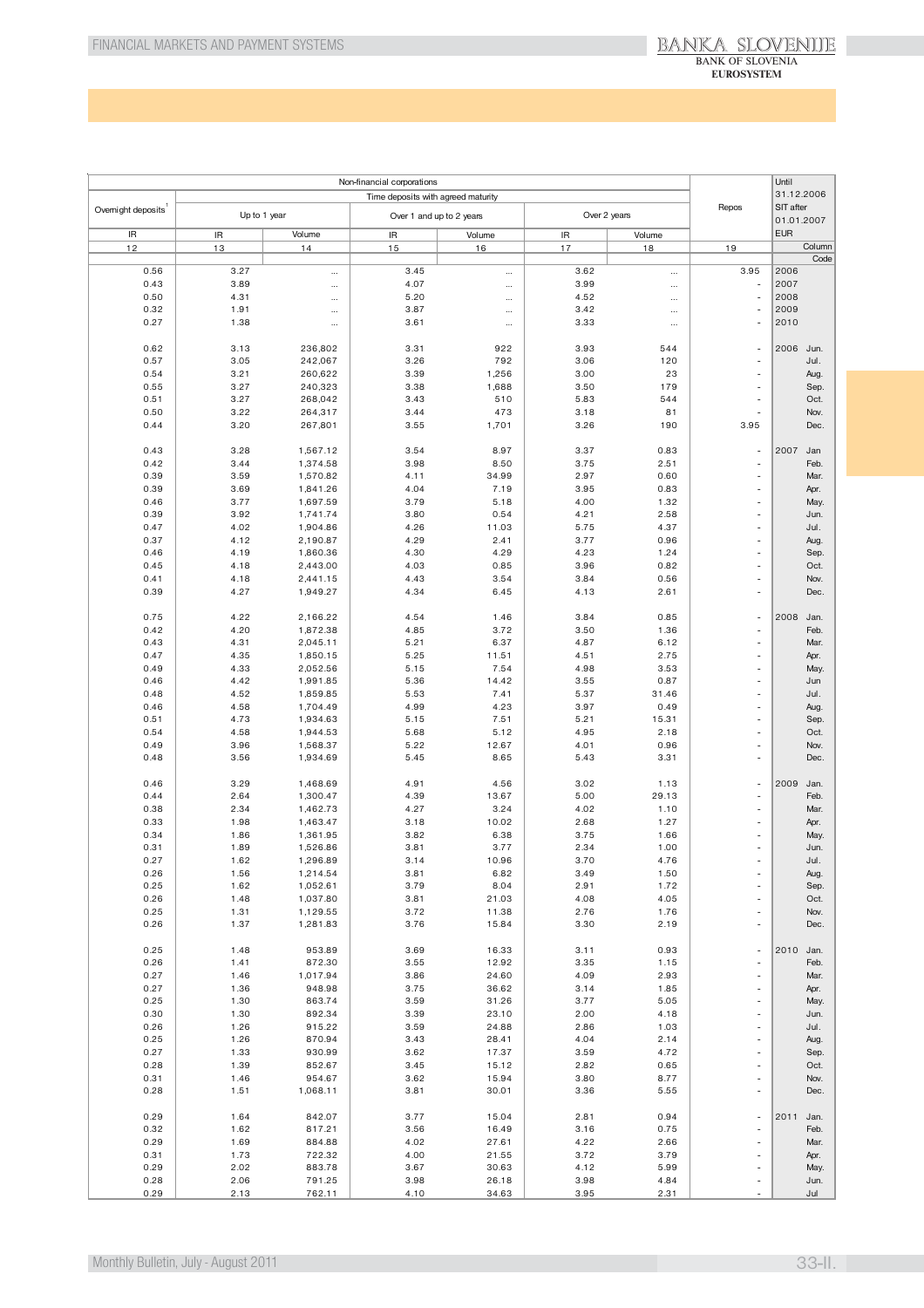# 2.4.3. Monetary Financial Institutions - Interest Rates and Volumes on New Loans to Households in Domestic Currency (% p. a., volumes in mio SIT/EUR)

| Until             |                           |                          |                            |                          | Households               |                 |                             |                |                          |
|-------------------|---------------------------|--------------------------|----------------------------|--------------------------|--------------------------|-----------------|-----------------------------|----------------|--------------------------|
| 31.12.2006        | Bank overdraft            |                          |                            |                          |                          | For consumption |                             |                |                          |
| SIT after         |                           |                          | Floating rate or           |                          | Over 1 and up to 5 years |                 | Over 5 years                |                | <b>APRC</b>              |
| 01.01.2007        |                           |                          |                            |                          |                          |                 |                             |                |                          |
| <b>EUR</b>        |                           |                          | up to 1 year rate fixation |                          | rate fixation            |                 | rate fixation               |                |                          |
| Column            | <b>IR</b><br>$\mathbf{1}$ | Volume<br>$\overline{c}$ | IR<br>3                    | Volume<br>$\overline{4}$ | IR.<br>5                 | Volume<br>6     | <b>IR</b><br>$\overline{7}$ | Volume<br>8    | <b>IR</b><br>$\mathsf g$ |
| Code              |                           |                          |                            |                          |                          |                 |                             |                |                          |
| 2006              | 11.83                     |                          | 6.49                       |                          | 7.64                     |                 | 7.74                        | $\cdots$       | 9.18                     |
| 2007              | 10.78                     |                          | 6.82                       |                          | 7.44                     |                 | 7.68                        | $\cdots$       | 8.68                     |
| 2008              | 10.85                     | $\cdots$                 | 7.41                       | $\cdots$                 | 7.90                     |                 | 8.41                        | $\cdots$       | 9.54                     |
| 2009              | 9.37                      |                          | 5.47                       |                          | 7.49                     |                 | 7.67                        | $\cdots$       | 8.16                     |
| 2010              | 8.59                      |                          | 4.72                       | $\cdots$                 | 6.99                     |                 | 7.04                        | $\cdots$       | 7.29                     |
|                   |                           |                          |                            |                          |                          |                 |                             |                |                          |
| 2006<br>Jun.      | 11.83                     | 76,074                   | 6.31                       | 6,942                    | 7.49                     | 7,261           | 7.65                        | 5,842          | 9.04                     |
| Jul.              | 11.60                     | 80,204                   | 6.44                       | 6,644                    | 7.51                     | 6,988           | 7.65                        | 5,569          | 9.24                     |
| Aug.              | 11.61<br>11.65            | 83,668                   | 6.44                       | 7,067                    | 7.64<br>7.53             | 7,181           | 7.70<br>7.68                | 5,893          | 9.13<br>9.01             |
| Sep.<br>Oct.      | 11.45                     | 85,206<br>86,072         | 6.20<br>6.52               | 7,679<br>7,180           | 7.37                     | 7,605<br>7,512  | 7.47                        | 6,791<br>6,642 | 9.02                     |
| Nov.              | 11.55                     | 87,816                   | 6.36                       | 8,205                    | 7.40                     | 7,350           | 7.55                        | 6,678          | 8.84                     |
| Dec.              | 11.35                     | 82,529                   | 6.61                       | 6,534                    | 6.93                     | 7,355           | 7.55                        | 4,992          | 8.69                     |
|                   |                           |                          |                            |                          |                          |                 |                             |                |                          |
| 2007<br>Jan.      | 10.85                     | 347.70                   | 6.65                       | 62.78                    | 7.47                     | 28.61           | 7.43                        | 27.39          | 8.45                     |
| Feb               | 10.82                     | 346.17                   | 6.78                       | 50.64                    | 7.53                     | 29.51           | 7.67                        | 27.96          | 8.74                     |
| Mar.              | 10.82                     | 349.53                   | 6.55                       | 69.23                    | 7.46                     | 39.36           | 7.46                        | 39.71          | 8.38                     |
| Apr.              | 10.74                     | 352.20                   | 6.61                       | 65.14                    | 7.33                     | 36.26           | 7.42                        | 34.36          | 8.48                     |
| May.              | 10.75                     | 341.93                   | 6.67                       | 68.92                    | 7.30                     | 40.47           | 7.64                        | 33.08          | 8.80                     |
| Jun.              | 10.74                     | 329.47                   | 6.60                       | 79.90                    | 7.34                     | 44.77           | 7.60                        | 31.54          | 8.37                     |
| Jul.              | 10.74                     | 337.89                   | 6.98                       | 68.92                    | 7.40                     | 46.21           | 7.73                        | 35.43          | 8.82                     |
| Aug.              | 10.76                     | 359.81                   | 6.94                       | 70.26                    | 7.40                     | 48.89           | 7.85                        | 36.34          | 8.68                     |
| Sep.<br>Oct.      | 10.79<br>10.78            | 369.94<br>380.11         | 7.23<br>7.16               | 68.40<br>64.28           | 7.42<br>7.40             | 49.83<br>50.56  | 7.85<br>7.85                | 36.54<br>38.06 | 9.01<br>8.92             |
| Nov.              | 10.81                     | 392.49                   | 6.42                       | 148.96                   | 7.58                     | 44.44           | 7.87                        | 34.83          | 8.25                     |
| Dec.              | 10.77                     | 379.53                   | 7.23                       | 48.89                    | 7.62                     | 31.28           | 7.85                        | 27.03          | 9.03                     |
|                   |                           |                          |                            |                          |                          |                 |                             |                |                          |
| 2008<br>Jan.      | 10.74                     | 386.40                   | 7.21                       | 60.55                    | 7.73                     | 42.09           | 8.14                        | 33.47          | 9.17                     |
| Feb.              | 10.77                     | 391.75                   | 7.19                       | 65.00                    | 7.54                     | 41.64           | 7.78                        | 36.86          | 9.00                     |
| Mar.              | 10.72                     | 391.42                   | 7.19                       | 63.42                    | 7.49                     | 43.19           | 7.87                        | 38.07          | 9.25                     |
| Apr.              | 10.68                     | 393.46                   | 7.45                       | 66.75                    | 7.61                     | 49.66           | 7.96                        | 45.17          | 9.28                     |
| May.              | 10.81                     | 383.31                   | 7.46                       | 52.90                    | 7.73                     | 40.37           | 8.20                        | 36.84          | 9.39                     |
| Jun.              | 10.75                     | 376.38                   | 7.50                       | 53.10                    | 7.78                     | 41.11           | 8.30                        | 38.51          | 9.50                     |
| Jul.              | 10.83                     | 406.38                   | 7.56                       | 70.98                    | 8.05                     | 44.96           | 8.77                        | 38.82          | 9.86                     |
| Aug.              | 10.83                     | 419.81                   | 7.69                       | 50.69                    | 8.14                     | 38.80           | 8.84                        | 31.60          | 10.02                    |
| Sep.              | 10.97                     | 426.49                   | 7.75                       | 63.74                    | 8.24                     | 45.09           | 8.89                        | 37.29          | 9.99                     |
| Oct.              | 11.02                     | 432.71                   | 7.50                       | 65.40                    | 8.26                     | 39.68           | 8.96                        | 35.86          | 9.92                     |
| Nov.              | 11.00                     | 434.54                   | 7.57                       | 57.73                    | 8.27                     | 27.01           | 8.70                        | 24.85          | 9.94                     |
| Dec.              | 11.13                     | 429.61                   | 6.89                       | 61.86                    | 7.96                     | 25.10           | 8.48                        | 20.23          | 9.17                     |
| 2009<br>Jan.      | 10.13                     | 442.46                   | 6.36                       | 56.82                    | 8.08                     | 23.18           | 8.30                        | 20.94          | 9.10                     |
| Feb.              | 10.04                     | 440.28                   | 5.99                       | 70.28                    | 7.71                     | 26.19           | 8.04                        | 23.48          | 8.47                     |
| Mar.              | 10.05                     | 444.54                   | 5.89                       | 73.56                    | 7.61                     | 31.76           | 7.95                        | 27.69          | 8.74                     |
| Apr.              | 10.05                     | 446.09                   | 5.73                       | 71.83                    | 7.50                     | 28.11           | 7.80                        | 21.70          | 8.55                     |
| May.              | 10.09                     | 433.13                   | 5.68                       | 71.01                    | 7.49                     | 26.99           | 7.37                        | 29.65          | 8.23                     |
| Jun.              | 10.02                     | 418.91                   | 5.42                       | 81.59                    | 7.41                     | 29.15           | 7.55                        | 22.74          | 7.99                     |
| Jul.              | 8.74                      | 451.74                   | 5.38                       | 80.05                    | 7.35                     | 31.09           | 7.62                        | 20.49          | 8.16                     |
| Aug.              | 8.74                      | 461.16                   | 5.22                       | 79.22                    | 7.39                     | 26.60           | 7.55                        | 16.47          | 7.95                     |
| Sep.              | 8.66                      | 468.52                   | 5.18                       | 91.91                    | 7.38                     | 29.80           | 7.57                        | 18.90          | 8.01                     |
| Oct.              | 8.67                      | 470.94                   | 4.92                       | 87.99                    | 7.31                     | 26.50           | 7.36                        | 17.22          | 7.62                     |
| Nov.              | 8.65<br>8.64              | 474.81                   | 4.92<br>4.99               | 81.08                    | 7.32<br>7.35             | 22.15           | 7.56<br>7.40                | 13.38          | 7.63                     |
| Dec.              |                           | 467.00                   |                            | 92.18                    |                          | 19.46           |                             | 11.77          | 7.49                     |
| 2010 Jan.         | 8.63                      | 467.09                   | 4.92                       | 79.92                    | 7.37                     | 20.70           | 7.56                        | 10.76          | 7.60                     |
| Feb.              | 8.61                      | 464.55                   | 4.91                       | 80.65                    | 7.36                     | 19.33           | 7.54                        | 11.02          | 7.57                     |
| Mar.              | 8.64                      | 474.11                   | 4.67                       | 90.03                    | 7.17                     | 25.34           | 7.30                        | 15.32          | 7.55                     |
| Apr.              | 8.61                      | 473.80                   | 4.59                       | 66.49                    | 6.75                     | 23.01           | 6.96                        | 12.88          | 7.25                     |
| May.              | 8.60                      | 459.12                   | 4.55                       | 77.25                    | 6.99                     | 22.49           | 6.90                        | 14.13          | 6.94                     |
| Jun.              | 8.54                      | 454.12                   | 4.59                       | 71.98                    | 6.77                     | 22.11           | 6.81                        | 17.36          | 7.01                     |
| Jul.              | 8.54                      | 454.20                   | 4.75                       | 64.56                    | 7.02                     | 20.36           | 6.83                        | 16.27          | 7.37                     |
| Aug.              | 8.45                      | 474.47                   | 4.76                       | 58.91                    | 6.95                     | 18.49           | 6.81                        | 14.76          | 7.42                     |
| Sep.              | 8.45                      | 484.42                   | 4.73                       | 68.77                    | 6.91                     | 20.73           | 6.79                        | 16.77          | 7.32                     |
| Oct.              | 8.66                      | 487.29                   | 4.65                       | 63.88                    | 7.04                     | 16.09           | 7.01                        | 12.75          | 7.36                     |
| Nov.              | 8.70                      | 494.10                   | 4.73                       | 62.75                    | 6.84                     | 17.52           | 7.01                        | 12.17          | 7.28                     |
| Dec.              | 8.60                      | 504.96                   | 4.73                       | 74.38                    | 6.74                     | 15.22           | 6.96                        | 9.27           | 6.80                     |
|                   |                           |                          |                            |                          |                          |                 |                             |                |                          |
| 2011 Jan.<br>Feb. | 8.62<br>8.62              | 501.52<br>502.90         | 4.71<br>4.87               | 63.59<br>64.14           | 7.03<br>7.01             | 14.04<br>15.11  | 6.98<br>6.94                | 10.86<br>12.36 | 7.12<br>7.28             |
| Mar.              | 8.62                      | 502.43                   | 4.90                       | 72.31                    | 7.03                     | 25.22           | 7.11                        | 10.03          | 7.39                     |
| Apr.              | 8.62                      | 500.20                   | 4.97                       | 51.94                    | 6.99                     | 23.20           | 7.15                        | 9.53           | 7.75                     |
| May.              | 8.61                      | 479.19                   | 5.06                       | 53.87                    | 7.04                     | 25.38           | 7.17                        | 11.96          | 7.79                     |
| Jun.              | 8.62                      | 487.99                   | 5.18                       | 56.64                    | 7.06                     | 26.36           | 7.12                        | 12.47          | 7.64                     |
| Jul               | 8.78                      | 484.43                   | 5.25                       | 53.86                    | 7.07                     | 23.44           | 7.17                        | 11.04          | 7.74                     |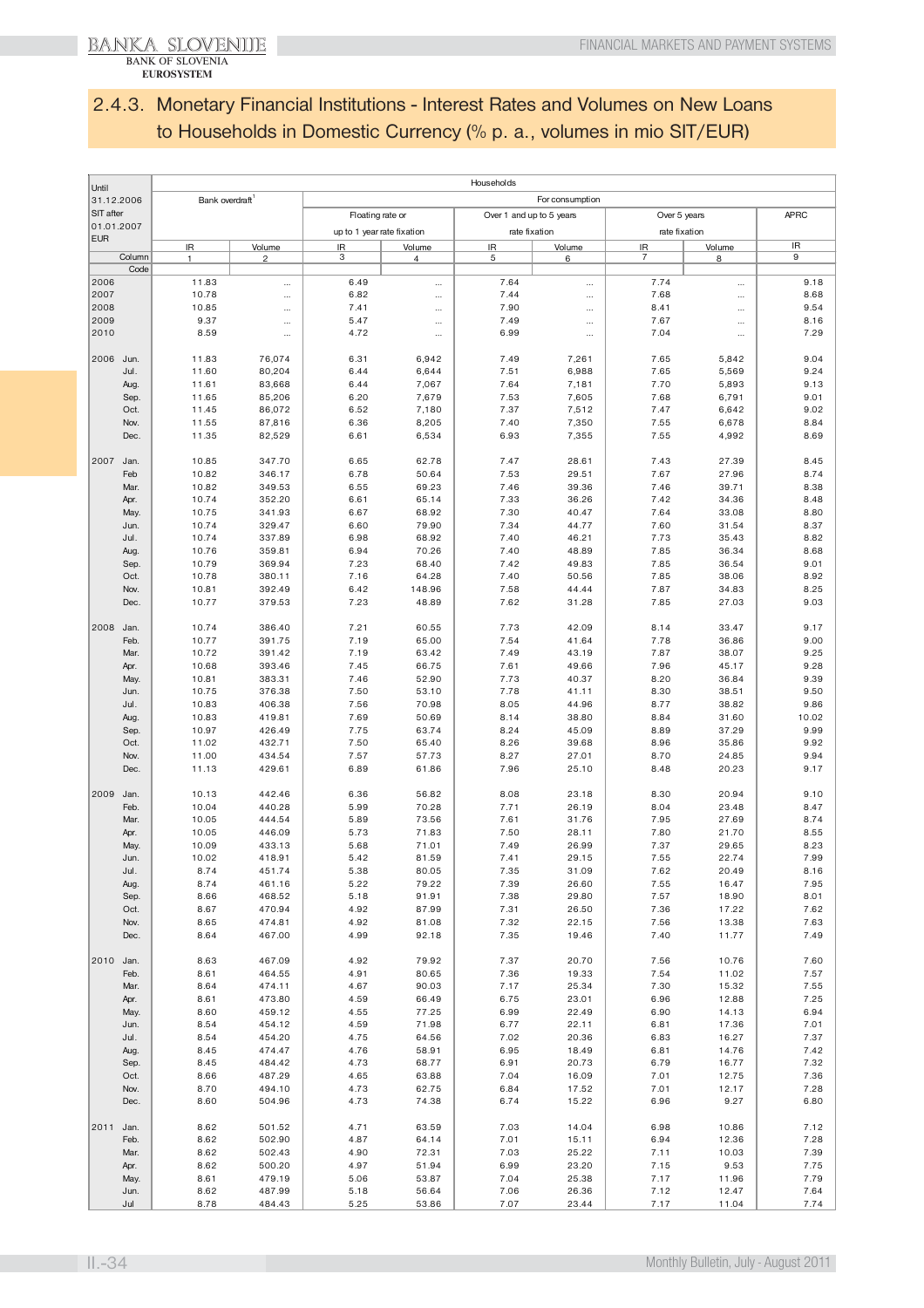|              |                            |              |                                                    |                    |               |              | Households    |              |              |                            |                          |                          |              |               | Until                    |                |
|--------------|----------------------------|--------------|----------------------------------------------------|--------------------|---------------|--------------|---------------|--------------|--------------|----------------------------|--------------------------|--------------------------|--------------|---------------|--------------------------|----------------|
|              |                            |              |                                                    | For house purchase |               |              |               |              |              |                            | Loans for other purposes |                          |              |               | 31.12.2006               |                |
|              | Floating rate or           |              | Over 1 and up to 5 years Over 5 and up to 10 years |                    |               |              | Over 10 years | <b>APRC</b>  |              | Floating rate or           |                          | Over 1 and up to 5 years |              | Over 5 years  | SIT after                |                |
|              | up to 1 year rate fixation |              | rate fixation                                      |                    | rate fixation |              | rate fixation |              |              | up to 1 year rate fixation |                          | rate fixation            |              | rate fixation | 01.01.2007<br><b>EUR</b> |                |
| IR           | Volume                     | IR           | Volume                                             | IR.                | Volume        | IR           | Volume        | IR           | IR           | Volume                     | <b>IR</b>                | Volume                   | IR.          | Volume        |                          |                |
| 10           | 11                         | 12           | 13                                                 | 14                 | 15            | 16           | 17            | 18           | 19           | 20                         | 21                       | 22                       | 23           | 24            |                          | Column<br>Code |
| 5.40         | $\cdots$                   | 4.96         | $\cdots$                                           | 4.56               | $\cdots$      | 4.03         | $\ldots$      | 5.64         | 6.76         | $\cdots$                   | 6.45                     | $\cdots$                 | 6.12         |               | 2006                     |                |
| 6.16         | $\cdots$                   | 5.93         |                                                    | 5.80               | $\cdots$      | 6.07         | $\cdots$      | 6.47         | 6.16         | $\cdots$                   | 6.46                     | $\cdots$                 | 6.81         |               | 2007                     |                |
| 6.69         | $\cdots$                   | 6.80         |                                                    | 6.77               | $\cdots$      | 6.92         | $\ldots$      | 7.03         | 6.96         | $\ddotsc$                  | 6.89                     | $\cdots$                 | 7.21         | $\cdots$      | 2008                     |                |
| 4.05         | $\cdots$                   | 5.58         | $\cdots$                                           | 6.43               | $\cdots$      | 5.95         | $\ldots$      | 4.39         | 6.08         | $\ldots$                   | 5.91                     | $\cdots$                 | 5.93         |               | 2009                     |                |
| 3.21         | $\cdots$                   | 3.97         | $\cdots$                                           | 5.53               | $\cdots$      | 5.02         | $\cdots$      | 3.48         | 5.63         | $\cdots$                   | 6.08                     | $\cdots$                 | 6.01         |               | 2010                     |                |
|              |                            |              |                                                    |                    |               |              |               |              |              |                            |                          |                          |              |               |                          |                |
| 5.67<br>5.04 | 1,407<br>1,823             | 5.24<br>4.73 | 31<br>22                                           | 4.26<br>4.74       | 331<br>152    | 3.87<br>4.02 | 741<br>593    | 5.69<br>5.46 | 6.82<br>6.54 | 3,145<br>3,357             | 6.52<br>6.61             | 152<br>93                | 6.27<br>5.81 | 114<br>94     | 2006                     | Jun.<br>Jul.   |
| 5.40         | 1,756                      | 4.83         | 24                                                 | 4.57               | 182           | 4.07         | 581           | 5.73         | 6.92         | 2,038                      | 6.80                     | 178                      | 5.48         | 81            |                          | Aug.           |
| 5.46         | 1,630                      | 4.68         | 64                                                 | 4.60               | 216           | 4.05         | 712           | 5.75         | 6.95         | 2,458                      | 6.40                     | 138                      | 5.59         | 116           |                          | Sep.           |
| 5.58         | 2,280                      | 5.49         | $\overline{7}$                                     | 4.42               | 254           | 3.81         | 781           | 5.84         | 6.53         | 2,707                      | 5.64                     | 187                      | 6.38         | 143           |                          | Oct.           |
| 5.43         | 2,160                      | 5.01         | 33                                                 | 5.19               | 163           | 4.33         | 584           | 5.83         | 6.62         | 2,943                      | 5.79                     | 323                      | 6.61         | 55            |                          | Nov.           |
| 5.92         | 3,713                      | 5.09         | 136                                                | 4.29               | 157           | 4.18         | 881           | 5.98         | 6.61         | 3,385                      | 6.47                     | 203                      | 5.49         | 260           |                          | Dec.           |
|              |                            |              |                                                    |                    |               |              |               |              |              |                            |                          |                          |              |               |                          |                |
| 5.89         | 32.40                      | 6.38         | 0.29                                               | 5.16               | 1.52          | 6.05         | 4.30          | 6.21         | 5.75         | 38.21                      | 5.76                     | 0.75                     | 5.93         | 0.61          | 2007                     | Jan.           |
| 6.06<br>5.97 | 30.60<br>48.33             | 5.74<br>5.40 | 0.37<br>0.42                                       | 5.44<br>5.50       | 1.30<br>2.71  | 5.78<br>5.73 | 4.01<br>6.10  | 6.43<br>6.26 | 5.71<br>6.07 | 36.98<br>40.61             | 6.57<br>6.49             | 0.68<br>1.90             | 6.39<br>6.76 | 0.43<br>0.97  |                          | Feb<br>Mar.    |
| 5.97         | 45.31                      | 5.47         | 0.55                                               | 5.35               | 4.25          | 5.64         | 6.84          | 6.20         | 6.09         | 32.43                      | 6.80                     | 1.55                     | 6.97         | 1.43          |                          | Apr.           |
| 6.04         | 55.44                      | 5.35         | 0.67                                               | 5.37               | 5.19          | 5.75         | 7.99          | 6.24         | 5.97         | 39.38                      | 5.93                     | 5.33                     | 5.92         | 1.95          |                          | May.           |
| 6.08         | 48.28                      | 5.63         | 0.50                                               | 5.36               | 3.18          | 5.70         | 6.29          | 6.33         | 6.09         | 50.92                      | 6.29                     | 1.52                     | 7.21         | 1.31          |                          | Jun.           |
| 6.11         | 45.26                      | 5.79         | 0.62                                               | 5.79               | 3.06          | 5.84         | 5.65          | 6.41         | 6.20         | 40.44                      | 6.36                     | 1.24                     | 7.12         | 0.88          |                          | Jul.           |
| 6.20         | 42.46                      | 5.86         | 0.72                                               | 5.98               | 3.11          | 6.03         | 8.44          | 6.51         | 6.28         | 36.10                      | 6.12                     | 1.78                     | 6.80         | 0.54          |                          | Aug.           |
| 6.31         | 44.43                      | 6.27         | 0.47                                               | 6.16               | 3.23          | 6.54         | 6.12          | 6.64         | 6.37         | 41.05                      | 6.72                     | 1.61                     | 6.90         | 1.14          |                          | Sep.           |
| 6.46         | 39.40                      | 6.31         | 0.52                                               | 6.45               | 3.02          | 6.58         | 7.50          | 6.77         | 6.49         | 42.14                      | 6.71                     | 3.66                     | 7.13         | 0.94          |                          | Oct.           |
| 6.42         | 35.79                      | 6.64         | 0.35                                               | 6.44               | 1.90          | 6.54         | 7.48          | 6.69         | 6.35         | 45.20                      | 6.84                     | 2.38                     | 6.86         | 2.20          |                          | Nov.           |
| 6.45         | 33.21                      | 6.30         | 1.17                                               | 6.58               | 1.41          | 6.71         | 12.76         | 6.76         | 6.55         | 45.15                      | 6.90                     | 2.43                     | 7.68         | 13.10         |                          | Dec.           |
| 6.49         | 29.29                      | 6.61         | 0.79                                               | 6.75               | 1.79          | 6.67         | 7.21          | 6.86         | 6.44         | 25.85                      | 7.51                     | 0.87                     | 7.33         | 1.04          | 2008                     | Jan.           |
| 6.37         | 34.16                      | 6.10         | 0.23                                               | 6.40               | 2.52          | 6.66         | 8.08          | 6.71         | 6.36         | 40.93                      | 6.07                     | 3.48                     | 6.79         | 1.77          |                          | Feb.           |
| 6.30         | 46.09                      | 6.67         | 0.52                                               | 6.61               | 2.58          | 6.52         | 8.54          | 6.66         | 6.58         | 40.75                      | 6.84                     | 2.06                     | 6.97         | 1.82          |                          | Mar.           |
| 6.50         | 58.17                      | 6.84         | 1.11                                               | 6.53               | 3.36          | 6.70         | 14.82         | 6.84         | 6.72         | 59.21                      | 6.51                     | 1.99                     | 7.23         | 1.69          |                          | Apr.           |
| 6.61         | 46.36                      | 6.60         | 1.04                                               | 6.53               | 2.77          | 6.69         | 14.52         | 6.92         | 6.91         | 50.13                      | 6.52                     | 2.83                     | 7.55         | 1.79          |                          | May.           |
| 6.63         | 47.79                      | 6.52         | 0.87                                               | 6.63               | 3.51          | 6.79         | 15.04         | 6.98         | 7.05         | 50.41                      | 6.72                     | 3.59                     | 7.35         | 1.80          |                          | Jun.           |
| 6.79         | 41.09                      | 6.76         | 0.53                                               | 6.71               | 3.14          | 6.91         | 14.85         | 7.13         | 7.15         | 44.34                      | 7.15                     | 1.95                     | 7.87         | 1.28          |                          | Jul.           |
| 6.91         | 28.96                      | 6.82         | 1.60                                               | 6.95               | 2.74          | 7.07         | 12.96         | 7.28         | 7.27         | 30.38                      | 7.27                     | 2.00                     | 7.50         | 0.86          |                          | Aug.           |
| 7.05         | 33.62                      | 6.98         | 0.94                                               | 6.99               | 4.84          | 7.32         | 15.47         | 7.43         | 7.32         | 47.78                      | 7.60                     | 1.93                     | 7.61         | 2.98          |                          | Sep.           |
| 7.25         | 36.49                      | 7.17         | 1.24                                               | 7.10               | 5.48          | 7.44         | 14.24         | 7.55<br>7.38 | 7.66         | 41.38                      | 6.92                     | 1.73                     | 7.64         | 1.84          |                          | Oct.           |
| 7.05<br>6.28 | 38.22<br>41.82             | 7.25<br>7.30 | 0.47<br>0.94                                       | 7.17<br>6.88       | 3.36<br>1.94  | 7.34<br>6.94 | 10.13<br>6.20 | 6.64         | 7.29<br>6.73 | 37.54<br>46.50             | 6.83<br>6.77             | 2.68<br>2.56             | 6.66<br>6.09 | 1.65<br>1.46  |                          | Nov.<br>Dec.   |
|              |                            |              |                                                    |                    |               |              |               |              |              |                            |                          |                          |              |               |                          |                |
| 5.50         | 42.02                      | 7.02         | 0.18                                               | 7.05               | 0.60          | 6.65         | 3.07          | 5.85         | 6.10         | 33.69                      | 4.95                     | 0.40                     | 6.18         | 0.55          | 2009                     | Jan.           |
| 4.75         | 47.76                      | 6.47         | 1.02                                               | 6.63               | 1.01          | 6.28         | 2.98          | 5.16         | 6.41         | 40.16                      | 6.62                     | 0.61                     | 5.05         | 1.20          |                          | Feb.           |
| 4.64         | 66.67                      | 5.00         | 0.45                                               | 5.75               | 2.09          | 6.69         | 4.71          | 5.06         | 6.46         | 44.05                      | 5.86                     | 1.50                     | 5.72         | 3.29          |                          | Mar.           |
| 4.34         | 66.17                      | 6.76         | 0.51                                               | 6.75               | 0.76          | 6.40         | 2.60          | 4.73         | 6.44         | 43.81                      | 5.16                     | 2.13                     | 6.08         | 1.18          |                          | Apr.           |
| 4.10         | 82.75                      | 5.56         | 0.22                                               | 6.37               | 1.15          | 6.20         | 2.96          | 4.46         | 6.08         | 48.38                      | 5.61                     | 1.82                     | 5.77         | 2.16          |                          | May.           |
| 4.11         | 78.43                      | 6.60         | 0.36                                               | 6.59               | 0.87          | 6.33         | 2.74          | 4.46         | 5.87         | 50.69                      | 6.32                     | 2.63                     | 5.56         | 1.65          |                          | Jun.           |
| 3.92<br>3.57 | 84.08<br>74.70             | 6.32<br>3.92 | 0.06<br>0.12                                       | 6.74<br>6.57       | 0.91<br>0.56  | 6.14<br>5.78 | 1.99<br>0.99  | 4.25<br>3.89 | 5.86<br>6.24 | 35.09<br>32.84             | 5.68<br>6.39             | 2.68<br>2.21             | 6.21<br>6.07 | 1.18<br>1.17  |                          | Jul.<br>Aug.   |
| 3.52         | 90.12                      | 5.28         | 0.17                                               | 6.64               | 0.84          | 5.49         | 1.55          | 3.83         | 6.05         | 43.32                      | 5.96                     | 3.49                     | 6.10         | 1.56          |                          | Sep.           |
| 3.46         | 90.10                      | 5.91         | 0.77                                               | 6.74               | 0.71          | 5.22         | 1.41          | 3.76         | 6.07         | 37.22                      | 6.11                     | 2.53                     | 6.00         | 0.84          |                          | Oct.           |
| 3.38         | 90.35                      | 2.95         | 0.06                                               | 5.00               | 0.35          | 5.09         | 1.72          | 3.61         | 6.08         | 37.23                      | 6.21                     | 2.10                     | 6.34         | 0.87          |                          | Nov.           |
| 3.36         | 104.45                     | 5.17         | 0.10                                               | 6.28               | 0.33          | 5.08         | 1.28          | 3.56         | 5.32         | 48.56                      | 6.03                     | 3.58                     | 6.04         | 1.32          |                          | Dec.           |
|              |                            |              |                                                    |                    |               |              |               |              |              |                            |                          |                          |              |               |                          |                |
| 3.39         | 73.66                      | 0.00         | 0.03                                               | 6.11               | 0.12          | 4.38         | 1.29          | 3.61         | 5.92         | 23.21                      | 5.63                     | 0.90                     | 5.87         | 0.85          | 2010                     | Jan.           |
| 3.27         | 81.94                      | 3.84         | 0.06                                               | 6.08               | 0.28          | 4.32         | 1.27          | 3.51         | 5.77         | 38.41                      | 5.84                     | 1.28                     | 6.13         | 0.76          |                          | Feb.           |
| 3.15         | 109.59                     | 4.13         | 0.13                                               | 5.33               | 0.34          | 4.39         | 2.45          | 3.42         | 5.46         | 50.45                      | 5.76                     | 2.81                     | 6.01         | 0.97          |                          | Mar.           |
| 3.08         | 105.45                     | 6.25         | 0.25                                               | 5.80               | 0.54          | 5.04         | 2.21          | 3.37         | 5.79         | 42.85                      | 5.63                     | 1.07                     | 5.95         | 1.51          |                          | Apr.           |
| 3.06         | 116.02                     | 3.11         | 0.16                                               | 5.38               | 0.62          | 4.45<br>5.29 | 3.27          | 3.31         | 5.41         | 38.09                      | 6.07                     | 1.39                     | 4.58<br>6.21 | 1.75          |                          | May.           |
| 3.04<br>3.13 | 126.27<br>101.36           | 4.20<br>3.98 | 2.99<br>3.35                                       | 5.42<br>5.12       | 0.62<br>0.54  | 5.27         | 3.06<br>2.16  | 3.32<br>3.43 | 5.44<br>5.68 | 43.71<br>42.91             | 6.23<br>6.34             | 2.03<br>0.56             | 5.84         | 0.35<br>0.45  |                          | Jun.<br>Jul.   |
| 3.26         | 83.60                      | 4.29         | 2.42                                               | 5.33               | 0.56          | 5.42         | 1.41          | 3.58         | 5.45         | 32.70                      | 6.70                     | 0.69                     | 7.19         | 0.19          |                          | Aug.           |
| 3.22         | 99.34                      | 4.13         | 2.50                                               | 5.17               | 0.38          | 5.07         | 2.34          | 3.50         | 5.57         | 33.78                      | 6.56                     | 1.15                     | 6.27         | 0.13          |                          | Sep.           |
| 3.23         | 98.78                      | 3.96         | 1.49                                               | 5.50               | 0.35          | 5.52         | 1.33          | 3.47         | 5.80         | 36.14                      | 6.07                     | 0.63                     | 6.49         | 0.17          |                          | Oct.           |
| 3.35         | 89.37                      | 4.27         | 1.98                                               | 5.43               | 0.34          | 5.45         | 1.32          | 3.60         | 5.88         | 30.59                      | 5.87                     | 0.83                     | 5.98         | 0.39          |                          | Nov.           |
| 3.35         | 97.76                      | 5.46         | 2.20                                               | 5.65               | 0.35          | 5.60         | 1.45          | 3.63         | 5.42         | 59.41                      | 6.28                     | 0.97                     | 5.64         | 0.30          |                          | Dec.           |
|              |                            |              |                                                    |                    |               |              |               |              |              |                            |                          |                          |              |               |                          |                |
| 3.29         | 66.17                      | 3.58         | 1.39                                               | 5.85               | 0.12          | 5.52         | 1.25          | 3.56         | 5.81         | 21.58                      | 6.33                     | 1.56                     | 5.35         | 0.48          | 2011                     | Jan.           |
| 3.41         | 72.00                      | 3.62         | 1.49                                               | 5.17               | 0.67          | 5.27         | 1.53          | 3.70         | 5.71         | 22.28                      | 5.77                     | 0.71                     | 4.74         | 0.11          |                          | Feb.           |
| 3.48         | 90.84<br>75.60             | 5.23         | 2.66<br>1.69                                       | 5.45               | 1.41<br>1.66  | 6.11<br>6.15 | 1.24<br>1.12  | 3.82<br>4.04 | 5.59<br>5.79 | 37.29<br>39.12             | 6.18<br>6.33             | 1.77                     | 7.01<br>6.62 | 0.38<br>0.48  |                          | Mar.           |
| 3.60<br>3.68 | 85.75                      | 5.32<br>5.25 | 2.11                                               | 5.51<br>5.42       | 1.82          | 6.41         | 0.90          | 3.99         | 5.95         | 26.99                      | 6.00                     | 2.13<br>2.62             | 6.62         | 0.50          |                          | Apr.<br>May.   |
| 3.74         | 85.50                      | 5.45         | 1.13                                               | 5.52               | 1.94          | 6.11         | 1.43          | 4.06         | 5.62         | 42.31                      | 6.61                     | 1.57                     | 7.35         | 0.55          |                          | Jun.           |
| 3.82         | 70.68                      | 5.19         | 1.40                                               | 5.39               | 1.29          | 5.87         | 0.94          | 4.13         | 6.01         | 22.62                      | 6.64                     | 1.63                     | 5.26         | 0.35          |                          | Jul            |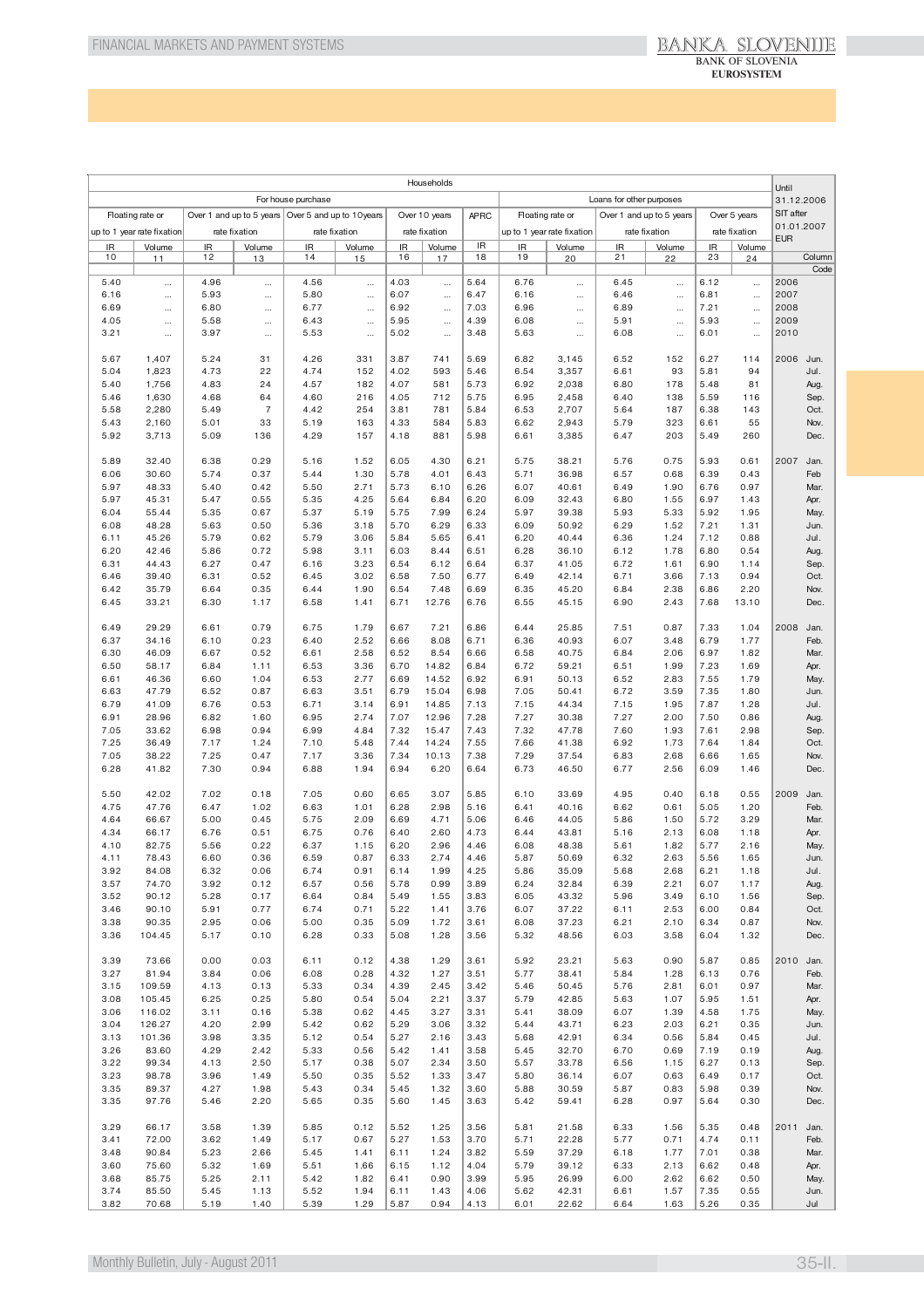# 2.4.4. Monetary Financial Institutions - Interest Rates and Volumes on New Loans to Non-financial corporations in Domestic Currency (% p. a., mio SIT/EUR)

| Until      |            |              |                               |                            |         |                                              |         | Non-financial corporations |         |                            |      |                                             |                          |                          |
|------------|------------|--------------|-------------------------------|----------------------------|---------|----------------------------------------------|---------|----------------------------|---------|----------------------------|------|---------------------------------------------|--------------------------|--------------------------|
|            | 31.12.2006 |              |                               |                            |         | Other loans up to an amount of EUR 1 million |         |                            |         |                            |      | Other loans over an amount of EUR 1 million |                          |                          |
| SIT after  |            | Bank         |                               | Floating rate or           |         | Over 1 and up to 5                           |         | Over 5 years               |         | Floating rate or           |      | Over 1 and up to 5                          |                          | Over 5 years             |
| 01.01.2007 |            | overdraft    |                               |                            |         | years rate fixation                          |         |                            |         |                            |      |                                             |                          |                          |
| <b>EUR</b> |            |              |                               | up to 1 year rate fixation |         |                                              |         | rate fixation              |         | up to 1 year rate fixation |      | years rate fixation                         |                          | rate fixation            |
|            | Column     |              | ΙR<br>$\overline{\mathbf{c}}$ | Volume<br>3                | IR<br>4 | Volume                                       | IR<br>6 | Volume<br>$\overline{7}$   | ΙR<br>8 | Volume                     | IR   | Volume                                      | IR<br>12                 | Volume<br>13             |
|            | Code       | $\mathbf{1}$ |                               |                            |         | 5                                            |         |                            |         | 9                          | 10   | 11                                          |                          |                          |
| 2006       |            | 6.33         | 5.99                          |                            | 5.66    |                                              | 5.74    |                            | 4.56    | $\cdots$                   | 4.64 |                                             | 5.21                     | $\cdots$                 |
| 2007       |            | 5.92         | 5.91                          |                            | 6.08    | $\cdots$                                     | 6.35    | $\ddotsc$                  | 5.22    | $\cdots$                   | 5.76 | $\cdots$                                    | 5.18                     | $\cdots$                 |
| 2008       |            | 6.58         | 6.66                          |                            | 6.91    | $\ldots$                                     | 6.45    | $\cdots$                   | 6.24    |                            | 6.62 |                                             | 6.54                     | $\cdots$                 |
| 2009       |            | 6.01         | 5.91                          | $\ddotsc$                  | 6.54    | $\cdots$                                     | 5.74    | $\ddotsc$                  | 5.29    | $\cdots$                   | 6.28 | $\cdots$                                    | 5.92                     | $\cdots$                 |
| 2010       |            | 5.70         | 5.68                          |                            | 6.16    |                                              | 5.67    |                            | 4.89    | $\cdots$                   | 5.76 |                                             | 6.08                     | $\cdots$                 |
|            |            |              |                               |                            |         |                                              |         |                            |         |                            |      |                                             |                          |                          |
| 2006 Jun.  |            | 6.33         | 6.05                          | 37,753                     | 5.24    | 1,044                                        | 5.66    | 169                        | 4.51    | 51,498                     |      |                                             |                          |                          |
|            | Jul.       | 6.29         | 6.09                          | 25,355                     | 5.78    | 1,283                                        | 6.19    | 396                        | 4.41    | 35,020                     | 4.66 | 1,483                                       | 4.65                     | 599                      |
|            | Aug.       | 6.24         | 6.02                          | 21,627                     | 5.56    | 1,242                                        | 5.74    | 231                        | 4.62    | 35,554                     | 4.47 | 3,350                                       | ÷                        |                          |
|            | Sep.       | 6.29         | 5.89                          | 30,735                     | 5.46    | 676                                          | 5.14    | 32                         | 4.91    | 45,186                     | 3.61 | 2,802                                       | ä,                       |                          |
|            | Oct.       | 6.25         | 5.89                          | 27,312                     | 5.48    | 966                                          | 5.34    | 319                        | 4.47    | 45,007                     | 4.66 | 4,660                                       | 4.80                     | 1,075                    |
|            | Nov.       | 6.08         | 5.81                          | 33,479                     | 5.59    | 1,171                                        | 5.70    | 664                        | 4.51    | 45,031                     | 5.04 | 2,550                                       | 5.12                     | 1,588                    |
|            | Dec.       | 6.22         | 5.90                          | 30,048                     | 5.85    | 1,768                                        | 5.48    | 662                        | 4.47    | 99,605                     | 5.11 | 3,435                                       | 5.34                     | 9,070                    |
|            |            |              |                               |                            |         |                                              |         |                            |         |                            |      |                                             |                          |                          |
| 2007       | Jan.       | 5.67         | 5.59                          | 278.20                     | 5.25    | 3.00                                         | 5.21    | 1.68                       | 4.74    | 875.73                     | 5.49 | 4.40                                        |                          |                          |
|            | Feb.       | 5.74         | 5.60                          | 277.66                     | 6.24    | 2.72                                         | 5.98    | 1.30                       | 4.62    | 871.23                     | 6.53 | 3.61                                        | 5.22                     | 2.00                     |
|            | Mar.       | 5.63         | 5.57                          | 347.78                     | 5.52    | 6.41                                         | 5.83    | 0.25                       | 4.95    | 863.40                     |      |                                             | 5.09                     | 2.00                     |
|            | Apr.       | 5.80         | 5.64                          | 339.52                     | 5.76    | 4.08                                         | 6.70    | 0.01                       | 4.89    | 1,253.23                   |      |                                             |                          |                          |
|            | May.       | 5.85         | 5.71                          | 319.42                     | 5.92    | 13.66                                        | 6.06    | 2.57                       | 5.10    | 760.10                     | 4.86 | 5.56                                        |                          |                          |
|            | Jun.       | 5.82         | 5.77                          | 355.02                     | 6.05    | 6.43                                         | 7.98    | 0.09                       | 5.07    | 886.34                     | 5.12 | 1.12                                        |                          |                          |
|            | Jul.       | 5.92         | 5.88                          | 305.78                     | 6.11    | 3.93                                         | 6.68    | 0.40                       | 5.11    | 1,241.36                   | 6.49 | 1.24                                        |                          |                          |
|            | Aug.       | 5.92         | 6.14                          | 237.22                     | 6.39    | 3.14                                         | 6.73    | 1.35                       | 5.32    | 822.76                     |      |                                             | ä,                       |                          |
|            | Sep.       | 6.05         | 6.25                          | 280.13                     | 6.44    | 2.37                                         | 6.66    | 2.51                       | 5.68    | 797.01                     | 5.76 | 3.00                                        | 5.23                     | 10.00                    |
|            | Oct.       | 6.18         | 6.22                          | 320.21                     | 6.47    | 6.23                                         | 6.12    | 0.90                       | 5.65    | 1,041.85                   | 5.59 | 7.00                                        | ä,                       |                          |
|            | Nov.       | 6.17         | 6.18                          | 328.25                     | 6.97    | 3.35                                         | 6.09    | 0.62                       | 5.59    | 1,064.39                   |      |                                             |                          |                          |
|            | Dec.       | 6.29         | 6.40                          | 345.51                     | 5.91    | 4.37                                         | 6.13    | 2.61                       | 5.96    | 1,463.74                   | 6.25 | 4.80                                        |                          |                          |
|            |            |              |                               |                            |         |                                              |         |                            |         |                            |      |                                             |                          |                          |
| 2008       | Jan.       | 6.19         | 6.22                          | 268.30                     | 6.29    | 2.95                                         | 6.35    | 0.27                       | 5.62    | 1,270.31                   | ٠    |                                             |                          | ٠                        |
|            | Feb.       | 6.22         | 6.15                          | 310.76                     | 6.44    | 3.77                                         | 4.99    | 0.31                       | 5.59    | 1,085.17                   |      |                                             |                          |                          |
|            | Mar.       | 6.19         | 6.24                          | 358.57                     | 6.42    | 2.50                                         | 5.73    | 1.63                       | 5.76    | 1,281.71                   | 5.63 | 2.17                                        |                          | ٠                        |
|            | Apr.       | 6.30         | 6.47                          | 450.03                     | 6.66    | 4.40                                         | 6.95    | 0.73                       | 6.07    | 1,449.20                   | 6.32 | 5.40                                        |                          |                          |
|            | May.       | 6.40         | 6.63                          | 382.61                     | 7.03    | 5.45                                         | 6.05    | 0.81                       | 6.24    | 1,022.31                   | 0.00 | 7.00                                        | 5.93                     | 8.65                     |
|            | Jun.       | 6.55         | 6.73                          | 457.89                     | 6.85    | 3.29                                         | 7.02    | 2.13                       | 6.25    | 1,405.80                   | 6.63 | 3.13                                        | 6.53                     | 1.50                     |
|            | Jul        | 6.72         | 6.83                          | 378.49                     | 7.18    | 2.30                                         | 6.90    | 4.36                       | 6.57    | 1,357.51                   | 6.91 | 10.72                                       |                          |                          |
|            | Aug.       | 6.78         | 6.90                          | 271.29                     | 7.07    | 2.29                                         | 7.46    | 1.01                       | 6.64    | 1,267.33                   | 6.53 | 1.15                                        | ÷,                       |                          |
|            | Sep.       | 6.76         | 7.04                          | 375.81                     | 7.28    | 2.46                                         | 6.82    | 3.64                       | 6.71    | 1,215.43                   | 6.94 | 1.50                                        | 7.17                     | 3.26                     |
|            | Oct.       | 6.98         | 7.32                          | 354.14                     | 7.30    | 5.97                                         | 7.18    | 2.22                       | 6.88    | 1,064.15                   | 6.76 | 11.18                                       |                          |                          |
|            | Nov.       | 7.02         | 6.98                          | 341.95                     | 7.03    | 6.81                                         | 6.60    | 0.80                       | 6.58    | 1,022.14                   | 7.24 | 19.02                                       |                          |                          |
|            | Dec.       | 6.88         | 6.39                          | 505.04                     | 7.30    | 9.29                                         | 5.39    | 1.21                       | 5.93    | 1,811.14                   | 7.74 | 11.39                                       |                          |                          |
|            |            |              |                               |                            |         |                                              |         |                            |         |                            |      |                                             |                          |                          |
| 2009       | Jan.       | 6.00         | 5.89                          | 379.36                     | 7.03    | 4.39                                         | 5.33    | 2.51                       | 5.44    | 1,662.80                   | 6.61 | 27.22                                       |                          |                          |
|            | Feb.       | 6.09         | 5.84                          | 384.01                     | 7.27    | 4.01                                         | 5.37    | 1.21                       | 5.38    | 1,732.07                   | 6.35 | 15.15                                       | 6.01                     | 3.34                     |
|            | Mar.       | 6.00         | 6.02                          | 468.50                     | 6.60    | 23.66                                        | 6.18    | 4.00                       | 5.53    | 1,507.53                   | 6.34 | 73.39                                       | 6.50                     | 5.59                     |
|            | Apr.       | 5.89         | 6.00                          | 445.90                     | 6.62    | 20.92                                        | 6.09    | 3.34                       | 5.54    | 1,221.16                   | 6.05 | 200.88                                      | 4.11                     | 6.00                     |
|            | May.       | 5.97         | 6.00                          | 397.94                     | 6.43    | 26.82                                        | 6.37    | 7.57                       | 5.54    | 1,269.87                   | 6.10 | 293.55                                      | 4.36                     | 2.62                     |
|            | Jun.       | 6.02         | 5.98                          | 475.98                     | 6.30    | 44.11                                        | 6.62    | 4.69                       | 5.49    | 1,396.00                   | 6.19 | 204.22                                      | 6.12                     | 22.84                    |
|            | Jul.       | 5.95         | 5.84                          | 407.94                     | 6.37    | 27.23                                        | 4.53    | 8.18                       | 5.27    | 1,407.13                   | 6.36 | 153.73                                      | 4.84                     | 11.71                    |
|            | Aug        | 6.13         | 5.88                          | 343.26                     | 6.32    | 11.16                                        | 4.29    | 3.15                       | 5.22    | 1,698.82                   | 6.20 | 73.41                                       | $\overline{\phantom{a}}$ |                          |
|            | Sep.       | 6.08         | 5.91                          | 429.53                     | 6.38    | 16.45                                        | 6.14    | 3.72                       | 5.25    | 1,309.88                   | 6.66 | 126.77                                      | 6.80                     | 2.70                     |
|            | Oct.       | 5.93         | 6.01                          | 361.91                     | 6.29    | 11.26                                        | 5.35    | 2.34                       | 5.15    | 1,237.80                   | 6.47 | 66.75                                       | 6.72                     | 10.48                    |
|            | Nov.       | 6.07         | 5.87                          | 316.78                     | 6.74    | 8.69                                         | 6.36    | 1.62                       | 5.03    | 1,052.84                   | 5.94 | 59.79                                       | 6.70                     | 3.34                     |
|            | Dec.       | 5.96         | 5.65                          | 492.42                     | 6.11    | 19.41                                        | 6.24    | 1.96                       | 4.63    | 1,857.27                   | 6.06 | 144.18                                      | 7.08                     | 24.29                    |
|            |            |              |                               |                            |         |                                              |         |                            |         |                            |      |                                             |                          |                          |
| 2010 Jan.  |            | 5.94         | 5.77                          | 262.83                     | 6.10    | 8.11                                         | 4.36    | 4.50                       | 4.98    | 1,039.08                   | 6.15 | 49.40                                       | 3.48                     | 6.18                     |
|            | Feb.       | 6.01         | 5.80                          | 280.84                     | 6.37    | 10.87                                        | 7.02    | 0.58                       | 5.08    | 974.53                     | 6.31 | 41.24                                       | 6.70                     | 14.80                    |
|            | Mar.       | 5.83         | 5.77                          | 358.52                     | 6.37    | 10.13                                        | 4.48    | 2.33                       | 5.04    | 1,335.78                   | 5.64 | 20.16                                       | 6.80                     | 2.70                     |
|            | Apr.       | 5.71         | 5.62                          | 343.02                     | 5.96    | 9.22                                         | 4.14    | 0.89                       | 4.68    | 1,086.93                   | 5.98 | 57.60                                       | 6.70                     | 1.15                     |
|            | May.       | 5.72         | 5.47                          | 333.60                     | 5.68    | 12.18                                        | 4.63    | 0.83                       | 5.17    | 840.88                     | 6.03 | 58.85                                       | 6.33                     | 4.99                     |
|            | Jun.       | 6.06         | 5.46                          | 377.13                     | 6.30    | 14.80                                        | 4.90    | 1.51                       | 4.90    | 1,507.37                   | 5.61 | 67.04                                       |                          |                          |
|            | Jul.       | 5.49         | 5.73                          | 301.30                     | 6.30    | 8.84                                         | 6.31    | 1.39                       | 4.71    | 1,006.61                   | 5.40 | 38.20                                       | $\overline{\phantom{a}}$ | $\overline{\phantom{a}}$ |
|            | Aug.       | 5.45         | 5.70                          | 248.77                     | 6.08    | 8.52                                         | 6.74    | 2.29                       | 4.70    | 1,016.32                   | 5.84 | 14.44                                       | 6.06                     | 3.90                     |
|            | Sep.       | 5.48         | 5.78                          | 332.10                     | 6.15    | 11.28                                        | 6.87    | 1.54                       | 4.92    | 1,018.90                   | 4.98 | 34.91                                       | 8.16                     | 16.45                    |
|            | Oct.       | 5.55         | 5.78                          | 292.31                     | 5.96    | 9.43                                         | 6.97    | 0.27                       | 4.78    | 807.96                     | 5.72 | 35.49                                       | $\overline{\phantom{a}}$ |                          |
|            | Nov.       | 5.59         | 5.69                          | 261.96                     | 6.32    | 14.23                                        | 5.74    | 0.41                       | 4.68    | 977.38                     | 6.00 | 40.24                                       | 5.31                     | 7.00                     |
|            | Dec.       | 5.54         | 5.60                          | 352.56                     | 6.39    | 19.53                                        | 5.92    | 0.40                       | 5.06    | 1,576.59                   | 5.44 | 63.04                                       | 5.20                     | 27.05                    |
|            |            |              |                               |                            |         |                                              |         |                            |         |                            |      |                                             |                          |                          |
| 2011 Jan.  |            | 5.56         | 5.51                          | 216.17                     | 6.32    | 11.39                                        | 6.20    | 0.09                       | 4.67    | 925.31                     | 5.83 | 16.77                                       | 4.46                     | 2.90                     |
|            | Feb.       | 5.53         | 5.71                          | 210.89                     | 6.04    | 8.57                                         | 4.54    | 0.21                       | 4.79    | 868.14                     | 5.45 | 53.55                                       | $\overline{\phantom{a}}$ |                          |
|            | Mar.       | 5.55         | 5.71                          | 292.45                     | 6.13    | 14.04                                        | 5.64    | 0.71                       | 5.03    | 1,063.48                   | 5.40 | 27.54                                       | $\overline{\phantom{a}}$ | $\overline{\phantom{a}}$ |
|            | Apr.       | 5.63         | 5.72                          | 242.35                     | 6.17    | 10.35                                        | 7.92    | 1.01                       | 4.97    | 794.31                     | 5.25 | 15.98                                       | 6.40                     | 1.77                     |
|            | May.       | 5.67         | 5.76                          | 241.53                     | 6.25    | 13.36                                        | 6.86    | 1.40                       | 5.01    | 681.18                     | 5.82 | 37.40                                       | 5.93                     | 12.45                    |
|            | Jun.       | 5.64         | 5.83                          | 293.01                     | 6.20    | 18.48                                        | 6.52    | 1.49                       | 4.95    | 1,114.02                   | 5.97 | 24.24                                       | $\sim$                   |                          |
|            | Jul.       | 5.66         | 5.79                          | 218.47                     | 6.26    | 10.19                                        | 6.15    | 3.04                       | 5.45    | 834.45                     | 6.17 | 19.87                                       | 6.32                     | 3.10                     |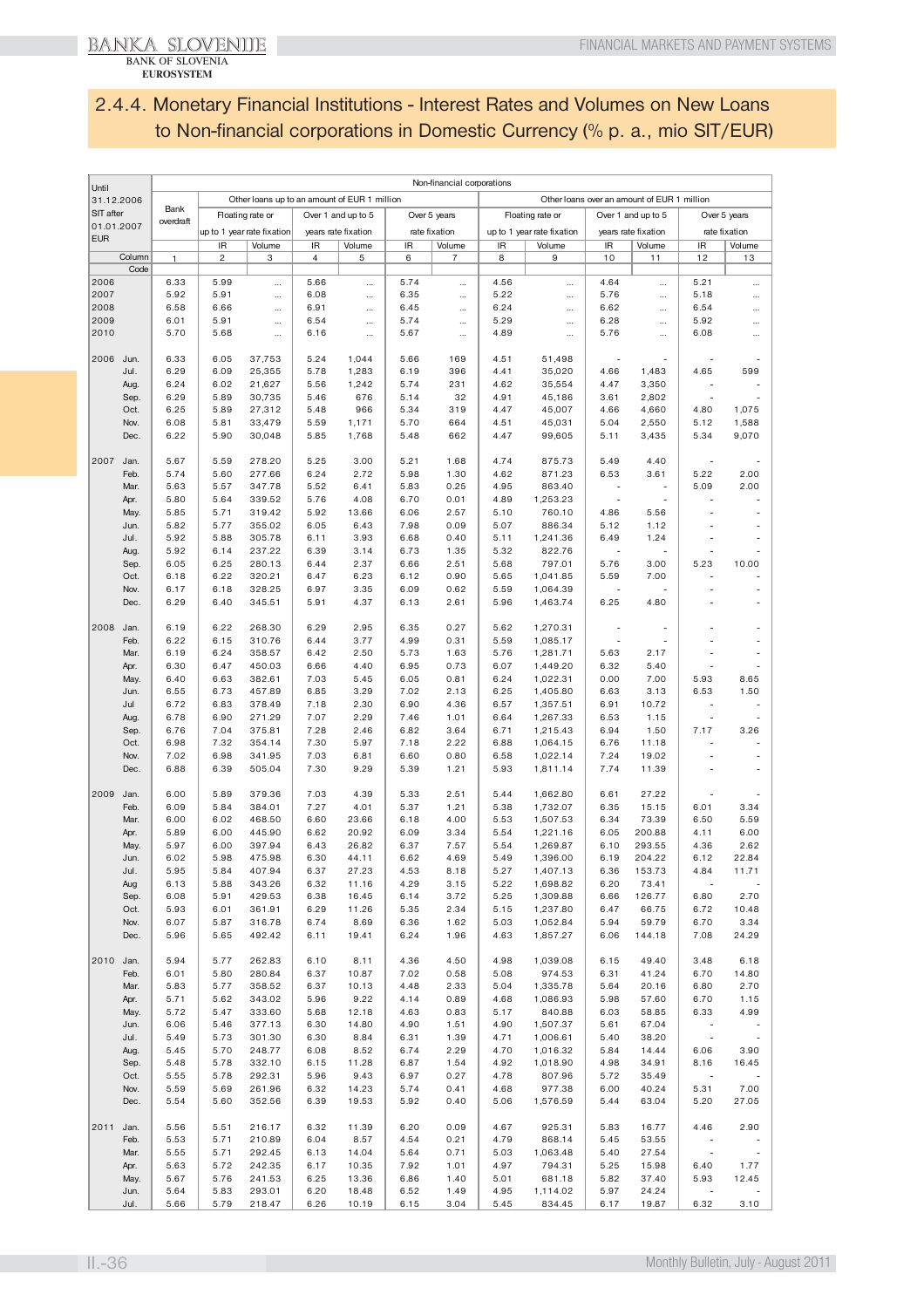# 2.5. Government Securities Rates (% p. a.)

| Government security        | Issued      | Maturity    | Interest rate | Amount outstanding | Currency of<br>the issue | Indexation of<br>the principal | Currency of<br>the payments |
|----------------------------|-------------|-------------|---------------|--------------------|--------------------------|--------------------------------|-----------------------------|
| Government securities      |             |             |               |                    |                          |                                |                             |
| <b>RS21</b>                | 1 Feb 2001  | 1 Mar 2015  | $TOM + 1.00%$ | 34.057.005         | <b>EUR</b>               | ٠                              | <b>EUR</b>                  |
| <b>RS29</b>                | 15 Jan 2002 | 15 Jan 2012 | 5.375%        | 55,000,000         | EUR                      |                                | <b>EUR</b>                  |
| <b>RS32</b>                | 15 Jan 2002 | 15 Jan 2012 | 5.375%        | 23,865,500         | <b>EUR</b>               | ٠                              | <b>EUR</b>                  |
| <b>RS33</b>                | 1 Jan 2002  | 31 Dec 2022 | 8.000%        | 127,166,004        | <b>EUR</b>               |                                | <b>EUR</b>                  |
| <b>RS38</b>                | 19 Apr 2002 | 19 Apr 2017 | 5.63%         | 68,847,000         | <b>EUR</b>               |                                | <b>EUR</b>                  |
| <b>RS44</b>                | 8 Nov 2002  | 8 Nov 2012  | 6.650%        | 4,443,536          | <b>EUR</b>               |                                | <b>EUR</b>                  |
| <b>RS48</b>                | 2 Dec 2002  | 2 Dec 2012  | 4.75%         | 56,465,200         | <b>EUR</b>               | ۰                              | <b>EUR</b>                  |
| <b>RS49</b>                | 10 Jan 2003 | 10 Jan 2022 | 4.75%         | 29,632,020         | <b>EUR</b>               | ٠                              | <b>EUR</b>                  |
| <b>RS50</b>                | 24 Feb 2003 | 24 Feb 2013 | 4.50%         | 48,527,000         | <b>EUR</b>               | ٠                              | <b>EUR</b>                  |
| <b>RS53</b>                | 8 Apr 2003  | 8 Apr 2018  | 4.88%         | 79,290,900         | <b>EUR</b>               | ٠                              | <b>EUR</b>                  |
| <b>RS54</b>                | 15 Oct 2003 | 15 Oct 2013 | 5.750%        | 76,295,376         | <b>EUR</b>               |                                | <b>EUR</b>                  |
| <b>RS57</b>                | 15 Mar 2004 | 15 Oct 2014 | 4.88%         | 259,697,224        | <b>EUR</b>               |                                | <b>EUR</b>                  |
| <b>RS59</b>                | 17 Jan 2005 | 17 Feb 2016 | 4.000%        | 1,066,332,031      | <b>EUR</b>               | ٠                              | <b>EUR</b>                  |
| <b>RS62</b>                | 18 Jan 2006 | 23 Mar 2017 | 3.50%         | 390.540.053        | <b>EUR</b>               | ٠                              | <b>EUR</b>                  |
| <b>RS63</b>                | 6 Feb 2008  | 6 Feb 2019  | 4.38%         | 1,000,000,000      | <b>EUR</b>               | ٠                              | <b>EUR</b>                  |
| <b>RS64</b>                | 5 Feb 2009  | 5 Feb 2012  | 4.25%         | 1,000,000,000      | <b>EUR</b>               | ۰                              | <b>EUR</b>                  |
| <b>RS65</b>                | 2 Apr 2009  | 2 Apr 2014  | 4.375%        | 1,500,000,000      | <b>EUR</b>               |                                | <b>EUR</b>                  |
| <b>RS66</b>                | 9 Sep 2009  | 9 Sep 2024  | 4.63%         | 1,500,000,000      | <b>EUR</b>               |                                | <b>EUR</b>                  |
| <b>RS67</b>                | 26 Jan 2010 | 26 Jan 2020 | 4.125%        | 1,500,000,000      | <b>EUR</b>               |                                | <b>EUR</b>                  |
| <b>RS68</b>                | 17 Mar 2010 | 17 Mar 2015 | 2.750%        | 1,000,000,000      | EUR                      |                                | <b>EUR</b>                  |
| <b>RS69</b>                | 18 Jan 2011 | 18 Jan 2021 | 4.375%        | 1,500,000,000      | <b>EUR</b>               |                                | <b>EUR</b>                  |
| <b>RS70</b>                | 30 Mar 2011 | 30 Mar 2026 | 5.125%        | 1,500,000,000      | <b>EUR</b>               | ٠                              | <b>EUR</b>                  |
| Eurobonds                  |             |             |               |                    |                          |                                |                             |
| SLOVEN4 03/22/18           | 22 Mar 2007 | 22 Mar 2018 | 4.00%         | 1.000.000.000      | <b>EUR</b>               | ٠                              | <b>EUR</b>                  |
| <b>TREASURY BILLS</b>      |             |             |               |                    |                          |                                |                             |
| Treasury Bills - 3 months  |             |             |               |                    |                          |                                |                             |
| 132. issue                 | 14 Jul 2011 | 13 Oct 2011 | 1.39%         | 26,600,000         | <b>EUR</b>               | ٠                              | <b>EUR</b>                  |
| Treasury Bills - 6 months  |             |             |               |                    |                          |                                |                             |
|                            |             |             |               |                    |                          |                                |                             |
| Treasury Bills - 12 months |             |             |               |                    |                          |                                |                             |
|                            |             |             |               |                    |                          |                                |                             |

In case of dematerialised securities, the interest rate is applied from the day of issue.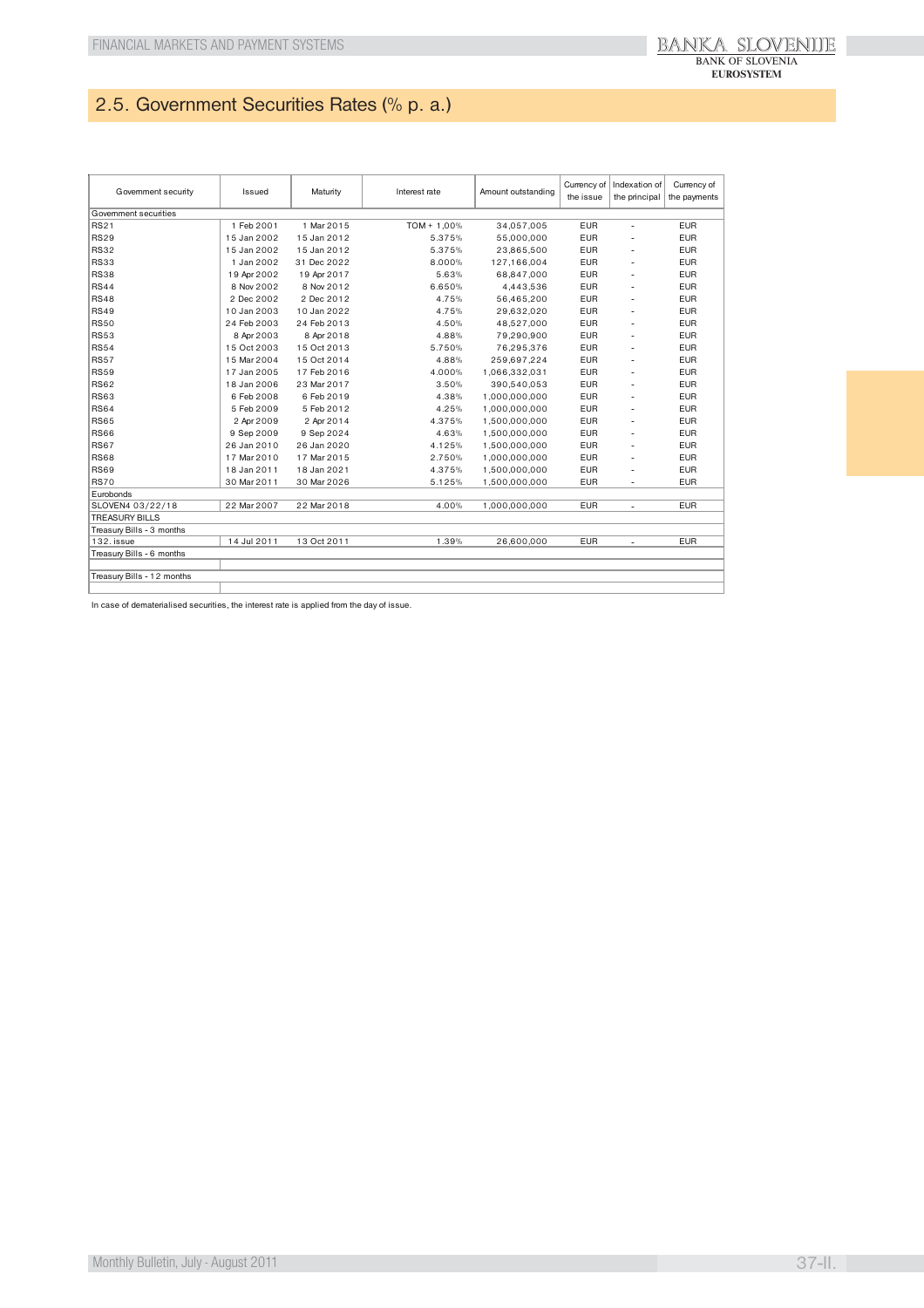**EUROSYSTEM**

# 2.6.1.a. Selected Bank of Slovenia Exchange Rates - Average Rates to 31.12.2006

|      | in SIT | <b>EUR</b>   | GBP            | CHF      | <b>USD</b>     | <b>JPY</b> | CZK    | <b>HUF</b>     | <b>PLN</b> | <b>SKK</b> | <b>HRK</b> |
|------|--------|--------------|----------------|----------|----------------|------------|--------|----------------|------------|------------|------------|
|      | Column | $\mathbf{1}$ | $\overline{c}$ | 3        | $\overline{4}$ | 5          | 6      | $\overline{7}$ | 8          | 9          | 10         |
|      | Code   |              |                |          |                |            |        |                |            |            |            |
| 1992 |        | 105.0788     | 142.7461       | 57.9490  | 81.2870        | 0.6422     | 2.8170 | 1.0106         | 0.0060     |            | 0.4271     |
| 1993 |        | 132.2802     | 170.0252       | 76.6669  | 113.2419       | 1.0248     | 3.8509 | 1.2306         | 0.0063     | ×          | 0.0491     |
| 1994 |        | 152.3622     | 197,0006       | 94.2149  | 128,8086       | 1.2598     | 4.4723 | 1.2408         | 0.0057     | 4.0159     | 21.2188    |
| 1995 |        | 153.1177     | 186.9737       | 100.2418 | 118.5185       | 1.2644     | 4.4366 | 0.9665         | 49.0672    | 3.9584     | 22.5009    |
| 1996 |        | 169.5098     | 211.4174       | 109.6247 | 135.3654       | 1.2453     | 4.9776 | 0.9097         | 50.3619    | 4.4139     | 24.8883    |
| 1997 |        | 180.3985     | 261.5308       | 110.0789 | 159.6893       | 1.3224     | 5.0803 | 0.8582         | 48.8393    | 4.7465     | 25.9223    |
| 1998 |        | 186.2659     | 275.2013       | 114.6526 | 166.1346       | 1.2743     | 5.1514 | 0.7841         | 47.8055    | 4.7157     | 26.0659    |
| 1999 |        | 193.6253     | 294.0493       | 120.9907 | 181.7704       | 1.6053     | 5.2556 | 0.7665         | 45.8644    | 4.3976     | 25.6099    |
| 2000 |        | 205.0316     | 336.5545       | 131.7159 | 222.6824       | 2.0673     | 5.7624 | 0.7888         | 51.2137    | 4.8181     | 26.9045    |
| 2001 |        | 217.1851     | 349.3743       | 143.8502 | 242.7488       | 1.9989     | 6.3822 | 0.8476         | 59.3171    | 5.0203     | 29.1298    |
| 2002 |        | 226.2237     | 360.0079       | 154.1931 | 240.2447       | 1.9171     | 7.3500 | 0.9332         | 58.8916    | 5.3062     | 30.5910    |
| 2003 |        | 233.7045     | 338.0625       | 153.7727 | 207.1137       | 1.7863     | 7.3480 | 0.9238         | 53.2745    | 5.6371     | 30.9031    |
| 2004 |        | 238.8615     | 352.1029       | 154.7207 | 192.3811       | 1.7783     | 7.4931 | 0.9499         | 52.8366    | 5.9692     | 31.8877    |
| 2005 |        | 239.6371     | 350.3115       | 154.7818 | 192.7055       | 1.7511     | 8.0509 | 0.9670         | 59.6242    | 6.2144     | 32.3952    |
| 2006 |        | 239,6009     | 351.4322       | 152.3405 | 191.0283       | 1.6425     | 8.4588 | 0.9087         | 61.5690    | 6.4436     | 32.7343    |
|      |        |              |                |          |                |            |        |                |            |            |            |
| 2005 | Oct.   | 239.5807     | 351.3147       | 154.6052 | 199.2506       | 1.7376     | 8.0799 | 0.9515         | 61.1596    | 6.1615     | 32.4528    |
|      | Nov.   | 239.5792     | 352.7656       | 155.1060 | 203.2470       | 1.7166     | 8.1855 | 0.9550         | 60.2878    | 6.1914     | 32.4951    |
|      | Dec.   | 239.5806     | 352.7348       | 154.8072 | 202.1508       | 1.7042     | 8.2754 | 0.9485         | 62.1571    | 6.3288     | 32.4458    |
|      |        |              |                |          |                |            |        |                |            |            |            |
| 2006 | Jan.   | 239.5819     | 349.1456       | 154.6279 | 197.9386       | 1.7139     | 8.3432 | 0.9564         | 62.7640    | 6.3919     | 32.4928    |
|      | Feb.   | 239.5747     | 350.7676       | 153.7948 | 200.4449       | 1.7002     | 8.4410 | 0.9529         | 63.1841    | 6.4103     | 32.7543    |
|      | Mar.   | 239.5850     | 347.9357       | 152.7422 | 199,5020       | 1.7015     | 8.3693 | 0.9219         | 61.8858    | 6.4003     | 32.7118    |
|      | Apr.   | 239.5864     | 345.0651       | 152.1430 | 195.9356       | 1.6695     | 8.4039 | 0.9025         | 61.1223    | 6.4088     | 32.7791    |
|      | May    | 239,6060     | 350.6148       | 153.9118 | 187.6411       | 1.6796     | 8.4773 | 0.9133         | 61.5581    | 6.3788     | 32.9716    |
|      | Jun.   | 239.6155     | 349.1390       | 153.6103 | 189.1902       | 1.6520     | 8.4511 | 0.8851         | 59.6528    | 6.3065     | 33.0389    |
|      | Jul.   | 239.6143     | 348.2300       | 152.7889 | 188.8930       | 1.6335     | 8.4266 | 0.8623         | 59.9182    | 6.2473     | 33.0698    |
|      | Aug.   | 239,6088     | 353.7894       | 151.8884 | 187.0762       | 1.6156     | 8.5006 | 0.8742         | 61.4034    | 6.3607     | 32.9058    |
|      | Sep.   | 239,6018     | 354.9524       | 151.2966 | 188.0560       | 1.6069     | 8.4480 | 0.8726         | 60.4599    | 6.3898     | 32.4361    |
|      | Oct.   | 239.6052     | 355.9334       | 150.6935 | 190.0380       | 1.6008     | 8.4737 | 0.8964         | 61.3990    | 6.5055     | 32.4196    |
|      | Nov.   | 239.6129     | 355.5299       | 150.4937 | 186.2352       | 1.5870     | 8.5461 | 0.9243         | 62.5999    | 6.6741     | 32.6365    |
|      | Dec.   | 239.6188     | 356.0833       | 150.0954 | 181.3881       | 1.5491     | 8.6251 | 0.9429         | 62.8802    | 6.8490     | 32.5958    |

# 2.6.1.b. Selected Bank of Slovenia Exchange Rates - End of Month Rates to 31.12.2006

|      | in SIT    | <b>EUR</b> | GBP            | CHF      | <b>USD</b>     | <b>JPY</b> | <b>CZK</b> | <b>HUF</b>     | <b>PLN</b> | <b>SKK</b> | <b>HRK</b> |
|------|-----------|------------|----------------|----------|----------------|------------|------------|----------------|------------|------------|------------|
|      | Column    | 1          | $\overline{c}$ | 3        | $\overline{4}$ | 5          | 6          | $\overline{7}$ | 8          | 9          | 10         |
|      | Code      |            |                |          |                |            |            |                |            |            |            |
| 1992 | 31.Dec.   | 119,4741   | 149.2738       | 67.5004  | 98.7005        | 0.7925     | 3.3584     | 1.1692         | 0.0063     |            | 0.1300     |
| 1993 | 31.Dec.   | 147.8001   | 195.2084       | 89.8447  | 131.8420       | 1.1819     | 4.2931     | 1.2808         | 0.0061     | 3.8730     | 0.0200     |
| 1994 | 31.Dec.   | 155.1327   | 197.6472       | 96.5088  | 126.4576       | 1.2687     | 4.5533     | 1.1607         | 0.0053     | 4.0795     | 22.0000    |
| 1995 | 31.Dec.   | 161.4538   | 194.5444       | 109.4581 | 125.9902       | 1.2224     | 4.7260     | 0.9314         | 50.0004    | 4.2194     | 23.6770    |
| 1996 | 31.Dec.   | 175.4113   | 239.0169       | 104.6444 | 141.4792       | 1.2201     | 5.2536     | 0.8988         | 49.7196    | 4.4357     | 25.5786    |
| 1997 | 31.Dec.   | 186.7334   | 281.5091       | 116.3514 | 169.1792       | 1.3063     | 4.9700     | 0.8426         | 47.3093    | 4.8667     | 26.8496    |
| 1998 | 31.Dec.   | 188.9271   | 269.5999       | 117.7452 | 161.2011       | 1.3976     | 5.4048     | 0.7441         | 47.1241    | 4.3637     | 25.7502    |
| 1999 | 31.Dec.   | 197.3215   | 318.1579       | 122.9647 | 196.7705       | 1.9249     | 5.4681     | 0.7758         | 47.4582    | 4.6526     | 25.7617    |
| 2000 | 31.Dec.   | 211.5062   | 339.3329       | 138.9295 | 227.3771       | 1.9798     | 6.0387     | 0.7980         | 54.9224    | 4.8113     | 27.9818    |
| 2001 | 31.Dec.   | 221.4095   | 363.5027       | 149.5606 | 250.9458       | 1.9138     | 6.9234     | 0.9033         | 63.3051    | 5.1816     | 30.1816    |
| 2002 | 31.Dec.   | 230.2673   | 354.0940       | 158.5099 | 221.0708       | 1.8542     | 7.3194     | 0.9768         | 57.6331    | 5.5300     | 30.8380    |
| 2003 | 31.Dec.   | 236.6903   | 336.2556       | 151.7343 | 189.3674       | 1.7708     | 7.2774     | 0.9067         | 50.5759    | 5.7561     | 30.9723    |
| 2004 | 31.Dec.   | 239.7430   | 338.3333       | 155.1132 | 176.2427       | 1.6972     | 7.8816     | 0.9765         | 58.8471    | 6.1892     | 31.4055    |
| 2005 | 31.Dec.   | 239,5756   | 348.6765       | 154.0382 | 202.4297       | 1.7221     | 8.2584     | 0.9486         | 62.0823    | 6.3288     | 32.5201    |
| 2006 | 31.Dec.   | 239.6400   | 356.9258       | 149.0299 | 181.9314       | 1.5296     | 8.7208     | 0.9524         | 62.5937    | 6.9602     | 32.6374    |
|      |           |            |                |          |                |            |            |                |            |            |            |
| 2005 | 31.Oct.   | 239.6246   | 351.4588       | 154.9664 | 197.2381       | 1.7117     | 8.0722     | 0.9541         | 60.0367    | 6.1375     | 32.4937    |
|      | 30.Nov.   | 239.5742   | 349.7944       | 154.7937 | 202.7026       | 1.7014     | 8.2817     | 0.9539         | 61.4766    | 6.3358     | 32.4055    |
|      | 31.Dec.   | 239.5756   | 348.6765       | 154.0382 | 202.4297       | 1.7221     | 8.2584     | 0.9486         | 62.0823    | 6.3288     | 32.5201    |
|      |           |            |                |          |                |            |            |                |            |            |            |
| 2006 | 31.Jan.   | 239.5844   | 349.9626       | 154.0141 | 198.1510       | 1.6841     | 8.4316     | 0.9520         | 62.7809    | 6.4111     | 32.5974    |
|      | 28.Feb.   | 239,5663   | 351.5280       | 153.1950 | 202.0974       | 1.7394     | 8.4569     | 0.9489         | 63.5320    | 6.4303     | 32.7769    |
|      | 31.Mar.   | 239.5871   | 345.0772       | 152.0995 | 198.5145       | 1.6915     | 8.3778     | 0.9025         | 61.0149    | 6.3618     | 32.7037    |
|      | 30 Apr.   | 239,5803   | 345.1668       | 152.4630 | 190.9158       | 1.6728     | 8.4261     | 0.9068         | 61.8033    | 6.4059     | 32.9003    |
|      | 31.May    | 239,6203   | 349.7596       | 153.7703 | 186.1996       | 1.6637     | 8.5023     | 0.9159         | 60.8328    | 6.3577     | 33.0051    |
|      | 30.Jun.   | 239.6285   | 346.6848       | 153.0586 | 191.2896       | 1.6426     | 8.4110     | 0.8489         | 58.7642    | 6.2599     | 33.0974    |
|      | $31$ Jul. | 239,6096   | 351.2307       | 152.3459 | 189,1008       | 1.6347     | 8.4227     | 0.8849         | 60.9864    | 6.2964     | 33.0268    |
|      | 31.Aug    | 239.6011   | 355.3331       | 151.9637 | 186.9401       | 1.5966     | 8.4845     | 0.8669         | 60.5436    | 6.3496     | 32.7154    |
|      | 30.Sep.   | 239.5987   | 353.7034       | 150.8618 | 189.1071       | 1.6033     | 8.4649     | 0.8785         | 60.3356    | 6.4184     | 32.4444    |
|      | 31.Oct.   | 239,6000   | 358.0395       | 150.7677 | 188.3204       | 1.6032     | 8.4625     | 0.9126         | 61.6382    | 6.5851     | 32.5743    |
|      | 30.Nov    | 239.6220   | 355.1008       | 150.8100 | 182.1113       | 1.5670     | 8.5671     | 0.9308         | 62.6872    | 6.7455     | 32.5843    |
|      | 31.Dec.   | 239.6400   | 356.9258       | 149.0299 | 181.9314       | 1.5296     | 8.7208     | 0.9524         | 62.5937    | 6.9602     | 32.6374    |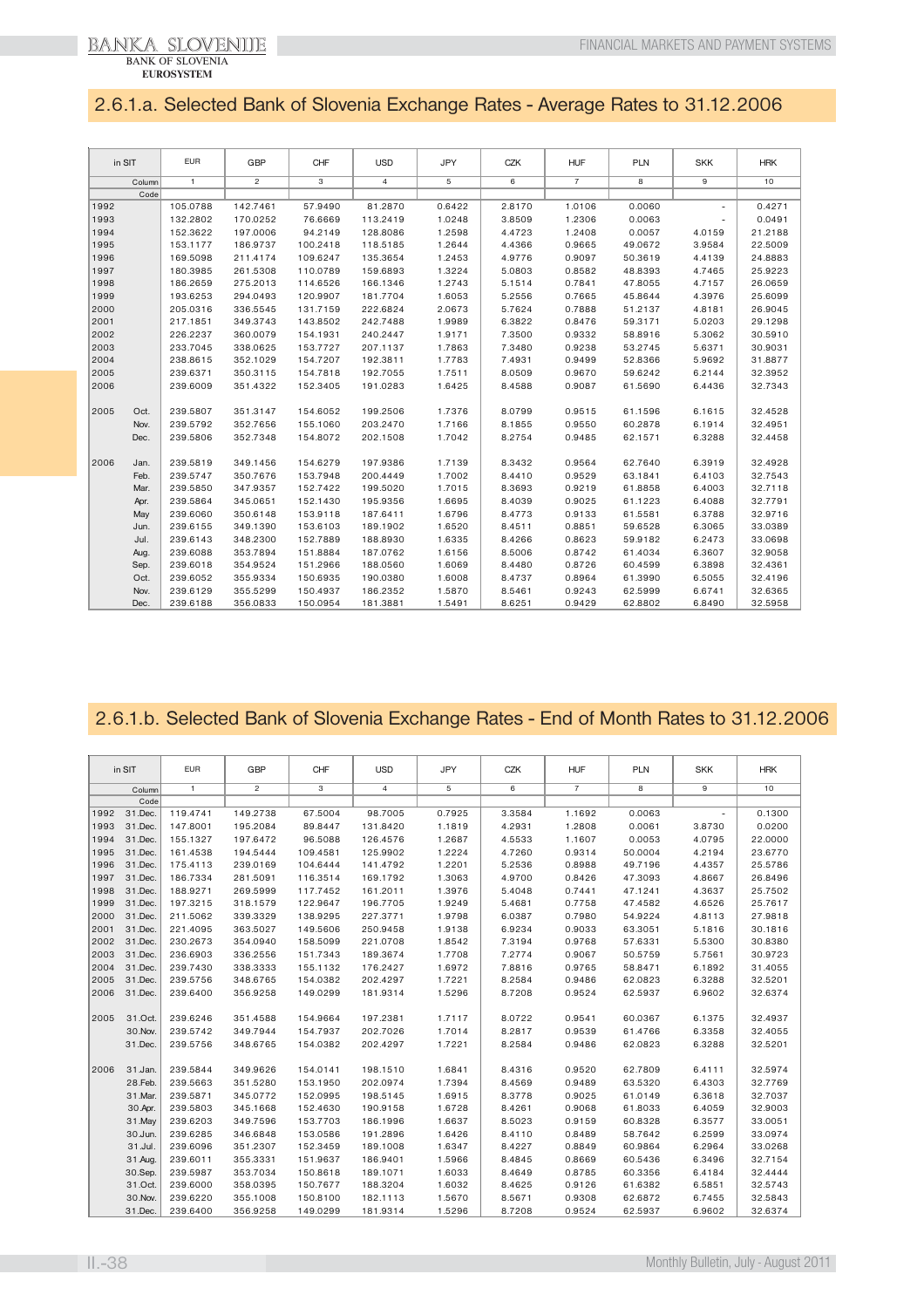### 2.6.2.a. European Central Bank exchange rates - Average Rates

| for EUR |        | GBP          | CHF            | <b>USD</b> | <b>JPY</b>     | CZK     | <b>HUF</b> | <b>PLN</b>     | <b>SKK</b> | <b>DKK</b> | <b>SEK</b> | <b>HRK</b> |
|---------|--------|--------------|----------------|------------|----------------|---------|------------|----------------|------------|------------|------------|------------|
|         | Column | $\mathbf{1}$ | $\overline{c}$ | 3          | $\overline{4}$ | 5       | 6          | $\overline{7}$ | 8          | 9          | 10         | 11         |
|         | Code   |              |                |            |                |         |            |                |            |            |            |            |
| 1999    |        | 0.6587       | 1.6003         | 1.0658     | 121.3200       | 36.8840 | 252.7700   | 4.2274         | 44.1230    | 7.4355     | 8.8075     |            |
| 2000    |        | 0.6095       | 1.5579         | 0.9236     | 99.4700        | 35.5990 | 260.0400   | 4.0082         | 42.6020    | 7.4538     | 8.4452     |            |
| 2001    |        | 0.6219       | 1.5105         | 0.8956     | 108.6800       | 34.0680 | 256.5900   | 3.6721         | 43.3000    | 7.4521     | 9.2551     | 7.4820     |
| 2002    |        | 0.6288       | 1.4670         | 0.9456     | 118.0600       | 30.8040 | 242.9600   | 3.8574         | 42.6940    | 7.4305     | 9.1611     | 7.4130     |
| 2003    |        | 0.6920       | 1.5212         | 1.1312     | 130.9700       | 31.8460 | 253.6200   | 4.3996         | 41.4890    | 7.4307     | 9.1242     | 7.5688     |
| 2004    |        | 0.6787       | 1.5438         | 1.2439     | 134.4400       | 31.8910 | 251.6600   | 4.5268         | 40.0220    | 7.4399     | 9.1243     | 7.4967     |
| 2005    |        | 0.6838       | 1.5483         | 1.2441     | 136.8500       | 29.7820 | 248.0500   | 4.0230         | 38.5990    | 7.4518     | 9.2822     | 7.4008     |
| 2006    |        | 0.6817       | 1.5729         | 1.2556     | 146.0200       | 28.3420 | 264.2600   | 3.8959         | 37.2340    | 7.4591     | 9.2544     | 7.3247     |
| 2007    |        | 0.6843       | 1.6427         | 1.3705     | 161.2500       | 27.7660 | 251.3500   | 3.7837         | 33.7750    | 7.4506     | 9.2501     | 7.3376     |
| 2008    |        | 0.7963       | 1.5874         | 1.4708     | 152.4500       | 24.9460 | 251.5100   | 3.5121         | 31.2620    | 7.4560     | 9.6152     | 7.2239     |
| 2009    |        | 0.8909       | 1.5100         | 1.3948     | 130.3400       | 26.4350 | 280.3300   | 4.3276         |            | 7.4462     | 10.6191    | 7.3400     |
| 2010    |        | 0.8578       | 1.3803         | 1.3257     | 116.2400       | 25.2840 | 275.4800   | 3.9947         |            | 7.4473     | 9.5373     | 7.2891     |
|         |        |              |                |            |                |         |            |                |            |            |            |            |
| 2010    | Mar.   | 0.9016       | 1.4482         | 1.3569     | 123.0300       | 25.5410 | 265.4000   | 3.8906         |            | 7.4416     | 9.7277     | 7.2616     |
|         | Apr.   | 0.8746       | 1.4337         | 1.3406     | 125.3300       | 25.3080 | 265.5300   | 3.8782         |            | 7.4428     | 9.6617     | 7.2594     |
|         | May.   | 0.8571       | 1.4181         | 1.2565     | 115.8300       | 25.6630 | 276.7800   | 4.0567         | ٠          | 7.4413     | 9.6641     | 7.2630     |
|         | Jun.   | 0.8277       | 1.3767         | 1.2208     | 110.9900       | 25.7800 | 281.4800   | 4.1055         |            | 7.4409     | 9.5722     | 7.2225     |
|         | Jul.   | 0.8357       | 1.3460         | 1.2770     | 111.7300       | 25.3280 | 283.7500   | 4.0814         | ٠          | 7.4522     | 9.4954     | 7.2198     |
|         | Aug.   | 0.8236       | 1.3413         | 1.2894     | 110.0400       | 24.8060 | 281.4500   | 3.9899         |            | 7.4495     | 9.4216     | 7.2525     |
|         | Sep.   | 0.8399       | 1.3089         | 1.3067     | 110.2600       | 24.6510 | 282.1000   | 3.9548         | ۰          | 7.4476     | 9.2241     | 7.2874     |
|         | Oct.   | 0.8764       | 1.3452         | 1.3898     | 113.6700       | 24.5310 | 274.0100   | 3.9496         |            | 7.4567     | 9.2794     | 7.3277     |
|         | Nov.   | 0.8551       | 1.3442         | 1.3661     | 112.6900       | 24.6330 | 275.5100   | 3.9520         |            | 7.4547     | 9.3166     | 7.3830     |
|         | Dec    | 0.8481       | 1.2811         | 1.3220     | 110.1100       | 25.1740 | 277.6200   | 3.9962         | ۰          | 7.4528     | 9.0559     | 7.3913     |
|         |        |              |                |            |                |         |            |                |            |            |            |            |
| 2011    | Jan.   | 0.8471       | 1.2779         | 1.3360     | 110.3800       | 24.4490 | 275.3300   | 3.8896         | ٠          | 7.4518     | 8.9122     | 7.4008     |
|         | Feb.   | 0.8464       | 1.2974         | 1.3649     | 112.7700       | 24.2770 | 271.1500   | 3.9264         |            | 7.4555     | 8.7882     | 7.4149     |
|         | Mar.   | 0.8665       | 1.2867         | 1.3999     | 114.4000       | 24.3930 | 270.8900   | 4.0145         |            | 7.4574     | 8.8864     | 7.3915     |
|         | Apr.   | 0.8829       | 1.2977         | 1.4442     | 120.4200       | 24.3010 | 265.2900   | 3.9694         | ۰          | 7.4574     | 8.9702     | 7.3639     |
|         | May.   | 0.8779       | 1.2537         | 1.4349     | 116.4700       | 24.3810 | 266.9600   | 3.9404         |            | 7.4566     | 8.9571     | 7.4052     |
|         | Jun.   | 0.8875       | 1.2092         | 1.4388     | 115.7500       | 24.2860 | 266.8700   | 3.9702         |            | 7.4579     | 9.1125     | 7.4065     |
|         | Jul.   | 0.8848       | 1.1766         | 1.4264     | 113.2600       | 24.3350 | 267.6800   | 3.9951         |            | 7.4560     | 9.1340     | 7.4316     |

# 2.6.2.b. European Central Bank exchange rates - End of Month Rates

|      | for EUR | GBP            | CHF            | <b>USD</b> | <b>JPY</b>     | CZK     | <b>HUF</b> | <b>PLN</b>     | <b>SKK</b>               | <b>DKK</b> | <b>SEK</b> | <b>HRK</b> |
|------|---------|----------------|----------------|------------|----------------|---------|------------|----------------|--------------------------|------------|------------|------------|
|      | Column  | $\overline{1}$ | $\overline{2}$ | 3          | $\overline{4}$ | 5       | 6          | $\overline{7}$ | 8                        | 9          | 10         | 11         |
|      | Code    |                |                |            |                |         |            |                |                          |            |            |            |
| 1999 | 31.Dec  | 0.6217         | 1.6051         | 1.0046     | 102.7300       | 36.1030 | 254.7000   | 4.1587         | 42.4020                  | 7.4433     | 8.5625     |            |
| 2000 | 31.Dec  | 0.6241         | 1.5232         | 0.9305     | 106.9200       | 35.0470 | 265,0000   | 3.8498         | 43.9330                  | 7.4631     | 8.8313     | 7.5800     |
| 2001 | 31.Dec  | 0.6085         | 1.4829         | 0.8813     | 115,3300       | 31.9620 | 245.1800   | 3.4953         | 42.7800                  | 7.4365     | 9.3012     | 7.3490     |
| 2002 | 31.Dec  | 0.6505         | 1.4524         | 1.0487     | 124.3900       | 31.5770 | 236.2900   | 4.0210         | 41.5030                  | 7.4288     | 9.1528     | 7.4750     |
| 2003 | 31.Dec  | 0.7048         | 1.5579         | 1.2630     | 135.0500       | 32.4100 | 262.5000   | 4.7019         | 41.1700                  | 7.4450     | 9.0800     | 7.6451     |
| 2004 | 31.Dec  | 0.7051         | 1.5429         | 1.3621     | 139,6500       | 30.4640 | 245.9700   | 4.0845         | 38.7450                  | 7.4388     | 9.0206     | 7.6650     |
| 2005 | 31.Dec  | 0.6853         | 1.5551         | 1.1797     | 138.9000       | 29.0000 | 252.8700   | 3.8600         | 37.8800                  | 7.4605     | 9.3885     | 7.3715     |
| 2006 | 31.Dec  | 0.6715         | 1.6069         | 1.3170     | 156.9300       | 27.4850 | 251.7700   | 3.8310         | 34.4350                  | 7.4560     | 9.0404     | 7.3504     |
| 2007 | 31.Dec  | 0.7334         | 1.6547         | 1.4721     | 164.9300       | 26.6280 | 253.7300   | 3.5935         | 33.5830                  | 7.4583     | 9.4415     | 7.3308     |
| 2008 | 31.Dec. | 0.9525         | 1.4850         | 1.3917     | 126.1400       | 26.8750 | 266.7000   | 4.1535         | 30.1260                  | 7.4506     | 10.8700    | 7.3555     |
| 2009 | 31.Dec. | 0.8881         | 1.4836         | 1.4406     | 133.1600       | 26.4730 | 270.4200   | 4.1045         |                          | 7.4418     | 10.2520    | 7.3000     |
| 2010 | 31.Dec. | 0.8608         | 1.2504         | 1.3362     | 108.6500       | 25.0610 | 277.9500   | 3.9750         |                          | 7.4535     | 8.9655     | 7.3830     |
|      |         |                |                |            |                |         |            |                |                          |            |            |            |
| 2010 | 31.Mar. | 0.8898         | 1.4276         | 1.3479     | 125.9300       | 25.4400 | 265.7500   | 3.8673         |                          | 7.4447     | 9.7135     | 7.2638     |
|      | 30.Apr. | 0.8703         | 1.4341         | 1.3315     | 125.8100       | 25.5270 | 266.8200   | 3.9163         | ٠                        | 7.4425     | 9.6217     | 7.2530     |
|      | 31.May  | 0.8486         | 1.4230         | 1.2307     | 112.6200       | 25.5050 | 275.5300   | 4.0791         | ٠                        | 7.4395     | 9.6230     | 7.2635     |
|      | 30.Jun. | 0.8175         | 1.3283         | 1.2271     | 108.7900       | 25.6910 | 286.0000   | 4.1470         |                          | 7.4488     | 9.5259     | 7.1980     |
|      | 31.Jul  | 0.8349         | 1.3541         | 1.3028     | 112.6200       | 24.7770 | 285.6200   | 4.0085         | ٠                        | 7.4510     | 9.4333     | 7.2361     |
|      | 31.Aug. | 0.8248         | 1.2935         | 1.2680     | 107.0700       | 24.8500 | 287.6800   | 4.0135         | $\overline{\phantom{a}}$ | 7.4448     | 9.3890     | 7.2725     |
|      | 30.Sep. | 0.8600         | 1.3287         | 1.3648     | 113.6800       | 24.6000 | 275.7500   | 3.9847         |                          | 7.4519     | 9.1421     | 7.3058     |
|      | 31.Oct. | 0.8686         | 1.3708         | 1.3857     | 111.8700       | 24.5980 | 271.7600   | 3.9820         | ٠                        | 7.4562     | 9.3610     | 7.3470     |
|      | 30.Nov. | 0.8377         | 1.2990         | 1.2998     | 109.0000       | 24.9150 | 284.1800   | 4.0692         | ٠                        | 7.4529     | 9.1715     | 7.4260     |
|      | 31.Dec. | 0.8608         | 1.2504         | 1.3362     | 108,6500       | 25.0610 | 277.9500   | 3.9750         |                          | 7.4535     | 8.9655     | 7.3830     |
|      |         |                |                |            |                |         |            |                |                          |            |            |            |
| 2011 | 31.Jan. | 0.8609         | 1.2891         | 1.3692     | 112,4900       | 24.2230 | 273.8500   | 3.9362         |                          | 7.4544     | 8.8670     | 7.4171     |
|      | 28.Feb. | 0.8528         | 1.2840         | 1.3834     | 113,2600       | 24.3530 | 270.7200   | 3.9548         |                          | 7.4564     | 8.7445     | 7.4279     |
|      | 31.Mar. | 0.8837         | 1.3005         | 1.4207     | 117.6100       | 24.5430 | 265.7200   | 4.0106         | ٠                        | 7.4567     | 8.9329     | 7.3778     |
|      | 30.Apr. | 0.8917         | 1.2867         | 1.4860     | 120.6700       | 24.2230 | 264.5000   | 3.9356         | ٠                        | 7.4576     | 8.9140     | 7.3615     |
|      | 31.May  | 0.8721         | 1.2275         | 1.4385     | 117.2200       | 24.5470 | 266.8500   | 3.9558         |                          | 7.4561     | 8.8932     | 7.4460     |
|      | 30.Jun. | 0.9026         | 1.2071         | 1.4453     | 116.2500       | 24.3450 | 266.1100   | 3.9903         |                          | 7.4587     | 9.1739     | 7.4018     |
|      | 31.Jul  | 0.8749         | 1.1418         | 1.4260     | 110.5900       | 24.1880 | 269.9700   | 4.0086         |                          | 7.4494     | 9.0689     | 7.4375     |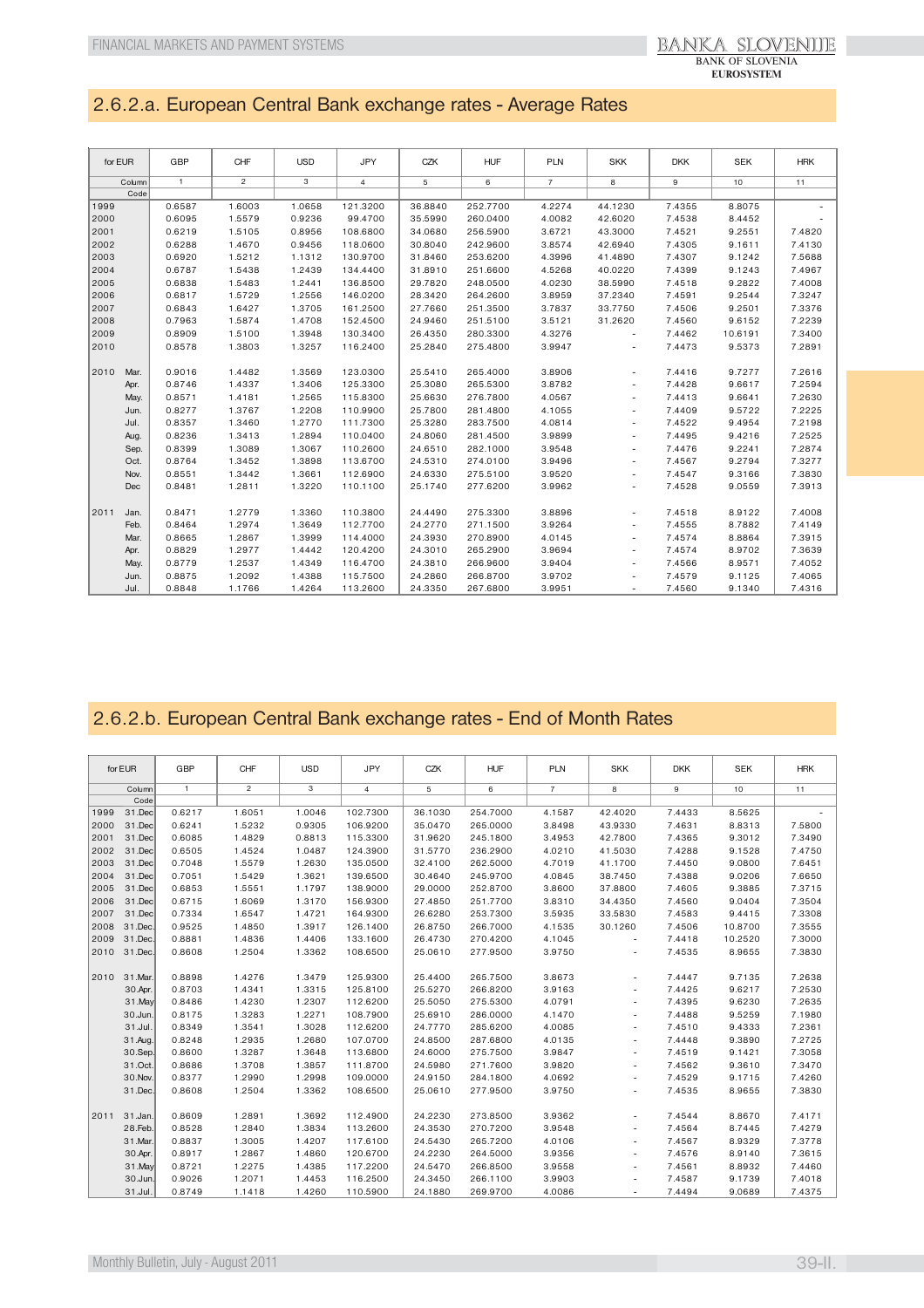**EUROSYSTEM**

## 2.7. TARGET2 and SEPA internal credit transfer (SEPA IKP) transactions

| Value                                       |                        | TARGET <sup>2</sup>    |                                  |                          |                        |                          | SEPAIKP transactions <sup>1,2</sup> |                       |
|---------------------------------------------|------------------------|------------------------|----------------------------------|--------------------------|------------------------|--------------------------|-------------------------------------|-----------------------|
| until 31.12.2006                            | Domestic payments $^3$ |                        | $\text{Cross-border payments}^4$ |                          |                        |                          |                                     |                       |
| in mio SIT<br>from 01.01.2007<br>in mio EUR | Number                 | Value                  | Number                           | Value                    | Number                 | Gross Value <sup>5</sup> | Net Value <sup>6</sup>              | Net Cash Flow<br>in % |
|                                             | $\mathbf{1}$           | $\overline{2}$         | $\overline{3}$                   | $\overline{4}$           | 5                      | 6                        | $\overline{7}$                      | $8 = (7/6)^*100$      |
| Column<br>Code                              |                        |                        |                                  |                          |                        |                          |                                     |                       |
| 1998                                        | 224,270                | 15,216.80              |                                  |                          | 171,527                | 17.01                    | 4.18                                | 24.59                 |
| 1999                                        | 511,321                | 23,184.37              |                                  | ä,                       | 9,789,220              | 1,259.30                 | 1,077.41                            | 85.56                 |
| 2000                                        | 1,039,796              | 22,218.30              |                                  | ÷,                       | 34,837,077             | 2,801.55                 | 1,296.40                            | 46.27                 |
| 2001                                        | 1,444,594              | 29,153.14              |                                  | ٠                        | 48,180,832             | 3,794.08                 | 1,431.45                            | 37.73                 |
| 2002                                        | 1,351,429              | 40,137.66              |                                  | ÷,                       | 50,486,456             | 4,461.62                 | 1,097.55                            | 24.60                 |
| 2003                                        | 1,264,074              | 43,391.20              |                                  | ä,                       | 46,613,463             | 4,505.72                 | 902.48                              | 20.03                 |
| 2004                                        | 1,370,990              | 48,774.40              |                                  |                          | 48,598,215             | 4,844.19                 | 932.37                              | 19.25                 |
| 2005                                        | 1,403,876              | 62,694.04              |                                  | ٠                        | 49,368,854             | 5,021.52                 | 980.36                              | 19.52                 |
| 2006                                        | 1,567,213              | 76,107.58              |                                  |                          | 52,108,939             | 5,493.42                 | 1,078.40                            | 19.63                 |
|                                             |                        |                        |                                  |                          |                        |                          |                                     |                       |
| 2005 Apr.                                   | 115,548                | 5,188.89               |                                  |                          | 4,031,727              | 408.48                   | 85.57                               | 20.95                 |
| May                                         | 114,367                | 4,951.66               |                                  | ٠                        | 4,156,728              | 422.16                   | 81.59                               | 19.33                 |
| Jun.                                        | 118,820                | 5,964.96               |                                  |                          | 4,305,618              | 435.80                   | 83.33                               | 19.12                 |
| Jul.                                        | 113,932                | 4,988.24               |                                  | ä,                       | 4,071,402              | 418.26                   | 81.69                               | 19.53                 |
| Aug.                                        | 112,899                | 4,977.62               |                                  |                          | 4,005,450              | 411.12                   | 80.91                               | 19.68                 |
| Sep.                                        | 118,642                | 5,975.29               |                                  | ä,                       | 4,097,643              | 419.97                   | 81.02                               | 19.29                 |
| Oct.                                        | 116,247                | 5,315.74               |                                  |                          | 4,059,202              | 416.29                   | 81.63                               | 19.61                 |
| Nov.                                        | 125,488                | 5,726.53               |                                  | ä,<br>Ĭ.                 | 4,393,709              | 451.78                   | 89.89                               | 19.90                 |
| Dec.                                        | 145,117                | 7,248.89               |                                  |                          | 4,692,082              | 492.23                   | 91.56                               | 18.60                 |
| 2006 Jan.                                   | 120,912                | 6,216.58               |                                  | ÷,                       | 4,084,313              | 423.28                   | 86.64                               | 20.47                 |
| Feb.                                        | 110,330                | 6,046.12               |                                  | ä,                       | 3,800,169              | 390.43                   | 78.81                               | 20.18                 |
| Mar.                                        | 129,225                | 6,877.72               |                                  |                          | 4,506,835              | 456.43                   | 86.20                               | 18.89                 |
| Apr.                                        | 121,402                | 6,004.00               |                                  | ä,                       | 4,073,215              | 431.34                   | 87.05                               | 20.18                 |
| May                                         | 131,262                | 6,722.14               |                                  |                          | 4,559,106              | 480.46                   | 93.66                               | 19.49                 |
| Jun.                                        | 132,498                | 6,162.06               |                                  | ä,                       | 4,556,337              | 480.67                   | 91.70                               | 19.08                 |
| Jul.                                        | 123,556                | 6,267.37               |                                  |                          | 4,302,144              | 455.70                   | 91.59                               | 20.10                 |
| Aug.                                        | 120,691                | 5,553.39               |                                  |                          | 4,106,734              | 437.66                   | 84.23                               | 19.24                 |
| Sep.                                        | 133,030                | 6,113.46               |                                  |                          | 4,118,041              | 437.05                   | 88.63                               | 20.28                 |
| Oct.                                        | 138,658                | 6,207.84               |                                  | ä,                       | 4,425,703              | 470.74                   | 91.95                               | 19.53                 |
| Nov.                                        | 141,613                | 6,546.96               |                                  | Ĭ.                       | 4,540,935              | 483.59                   | 94.57                               | 19.55                 |
| Dec.                                        | 164,036                | 7,389.95               |                                  | ٠                        | 5,035,407              | 546.07                   | 103.40                              | 18.93                 |
|                                             |                        |                        |                                  |                          |                        |                          |                                     |                       |
| 2007                                        | 728,846                | 364,681.45             | 72,150                           | 68,882.13                | 53,652,237             | 45,721.18                | 9,082.54                            | 19.87                 |
| 2008                                        | 659,466                | 410,351.72             | 112,700 *                        | 84,617.96 *              | 55,908,926             | 49,121.39                | 9,368.78                            | 19.07                 |
| 2009                                        | 667,403                | 507,617.82             | 117,384 *                        | 63,980.68 *              | 55,131,097             | 44,874.69                | 10,504.15                           | 23.41                 |
| 2010                                        | 647,231                | 530,107.18             | 127,269                          | 63,440.58                | 56,131,105             | 45,407.77                | 9,138.52                            | 20.13                 |
|                                             |                        |                        |                                  |                          |                        |                          |                                     |                       |
| 2008 Oct.                                   | 58,340                 | 47,267.49              | 10,251                           | 7,191.73                 | 4,971,699              | 4,421.93                 | 809.70                              | 18.31                 |
| Nov.                                        | 52,394                 | 40,451.17              | 9,630                            | 5,782.60                 | 4,577,907              | 3,926.67                 | 734.02                              | 19.23                 |
| Dec.                                        | 61,639                 | 49,474.76              | $10,884$ *                       | 5,836.25 *               | 5,278,181              | 4,591.95                 | 868.82                              | 18.92                 |
|                                             |                        |                        |                                  |                          |                        |                          |                                     |                       |
| 2009 Jan.                                   | 48,686                 | 41,056.97              | $8,423$ *                        | 4,273.01 *               | 4,278,032              | 3,581.00                 | 717.11                              | 20.03                 |
| Feb.                                        | 47,369                 | 43,622.04              | 8,533 *                          | 5,547.57 *               | 4,168,023              | 3,396.43                 | 671.22                              | 19.76                 |
| Mar.                                        | 55,653                 | 35,975.53              | $9,767$ *                        | $5,169.31$ *             | 4,765,206              | 3,783.82                 | 1,294.30                            | 28.90                 |
| Apr.                                        | 54,281                 | 38,569.16              | $9,658$ *                        | 6,399.43 *               | 4,648,154              | 3,832.43                 | 1,294.62                            | 27.19                 |
| May                                         | 51,322                 | 28,792.16              | $9,782$ *                        | 5,519.91 *               | 4,517,344              | 3,632.91                 | 1,222.23                            | 27.03                 |
| Jun.                                        | 55,544                 | 35,773.60              | $10,561$ *                       | 6,937.76 *               | 4,901,837              | 3,866.26                 | 784.05                              | 20.02                 |
| Jul.                                        | 58,681                 | 42,316.43              | 11,002 *                         | 5,439.36 *               | 4,808,170              | 3,889.31                 | 791.56                              | 20.23                 |
| Aug.                                        | 50,575                 | 42,635.38              | 8,876 *                          | 3,874.08 *<br>6,051.54 * | 4,114,660              | 3,379.03<br>3,640.15     | 682.38                              | 20.19<br>19.36        |
| Sep.                                        | 56,692                 | 50,775.91              | 10,831 *                         |                          | 4,459,772              |                          | 704.76                              |                       |
| Oct.                                        | 63,714                 | 48,916.50              | 10,909 *                         | 4,390.21 *               | 4,703,953              | 3,838.92                 | 747.90                              | 19.48                 |
| Nov.<br>Dec.                                | 59,677<br>65,209       | 39,631.47<br>59,552.68 | 8,873 *<br>10,169                | 4,221.21 *<br>6,157.29   | 4,602,323<br>5,163,623 | 3,728.67<br>4,305.76     | 749.76<br>844.26                    | 20.11<br>19.61        |
|                                             |                        |                        |                                  |                          |                        |                          |                                     |                       |
| 2010 Jan.                                   | 50,259                 | 65,486.59              | 8,032                            | 3,674.26                 | 4,222,872              | 3,414.68                 | 687.88                              | 20.14                 |
| Feb                                         | 48,056                 | 58,055.06              | 8,601                            | 3,851.32                 | 4,148,419              | 3,244.92                 | 647.69                              | 19.96                 |
| Mar                                         | 56,674                 | 50,581.93              | 11,019                           | 5,427.62                 | 4,911,927              | 3,866.53                 | 741.96                              | 19.19                 |
| Apr                                         | 52,344                 | 37,957.95              | 10,640                           | 4,925.35                 | 4,614,480              | 3,750.94                 | 780.01                              | 20.80                 |
| May                                         | 53,496                 | 42,989.46              | 11,006                           | 5,009.27                 | 4,839,029              | 3,823.93                 | 777.14                              | 20.32                 |
| Jun.                                        | 56,981                 | 45,127.18              | 11,842                           | 4,659.38                 | 4,891,104              | 3,881.74                 | 768.99                              | 19.81                 |
| Jul.                                        | 54,722                 | 38,502.60              | 11,364                           | 5,144.02                 | 4,758,748              | 3,866.97                 | 796.05                              | 20.59                 |
| Aug.                                        | 51,624                 | 37,896.55              | 9,614                            | 4,755.85                 | 4,374,121              | 3,603.82                 | 745.70                              | 20.69                 |
| Sep.                                        | 53,331                 | 34,757.81              | 11,360                           | 4,912.66                 | 4,553,532              | 3,725.99                 | 711.63                              | 19.10                 |
| Oct.                                        | 54,480                 | 32,666.75              | 10,296                           | 5,801.96                 | 4,676,009              | 3,822.36                 | 760.11                              | 19.89                 |
| Nov.                                        | 53,687                 | 35,949.95              | 11,864                           | 7,496.12                 | 4,832,386              | 3,970.20                 | 832.66                              | 20.97                 |
| Dec                                         | 61,577                 | 50,135.34              | 11,631                           | 7,782.78                 | 5,308,478              | 4,435.69                 | 888.69                              | 20.04                 |
|                                             |                        |                        |                                  |                          |                        |                          |                                     |                       |
| 2011 Jan.                                   | 51,354                 | 43,541.00              | 9,640                            | 8,200.87                 | 4,517,527              | 3,707.26                 | 804.41                              | 21.70                 |
| Feb                                         | 47,029                 | 33,980.63              | 10,007                           | 5,691.43                 | 4,289,293              | 3,433.70                 | 722.33                              | 21.04                 |
| Mar                                         | 55,610                 | 50,434.86              | 11,864                           | 10,991.31                | 5,006,253              | 3,981.27                 | 781.78                              | 19.64                 |
| Apr                                         | 49,787                 | 45,009.10              | 11,400                           | 9,115.06                 | 4,686,863              | 3,795.69                 | 846.41                              | 22.30                 |
| May                                         | 54,720                 | 33,218.72              | 12,399                           | 7,102.71                 | 5,249,714              | 4,032.42                 | 833.38                              | 20.67                 |
| June                                        | 56,628                 | 33,604.93              | 11,546                           | 7,159.60                 | 5,494,935              | 4,054.67                 | 820.99                              | 20.25                 |
| Jul.                                        | 52,082                 | 33,980.81              | 10,751                           | 7,366.45                 | 5,031,280              | 3,839.74                 | 806.40                              | 21.00                 |
| Aug.                                        | 53,272                 | 37,731.82              | 11,008                           | 6,683.19                 | 5,084,615              | 3,832.88                 | 796.86                              | 20.79                 |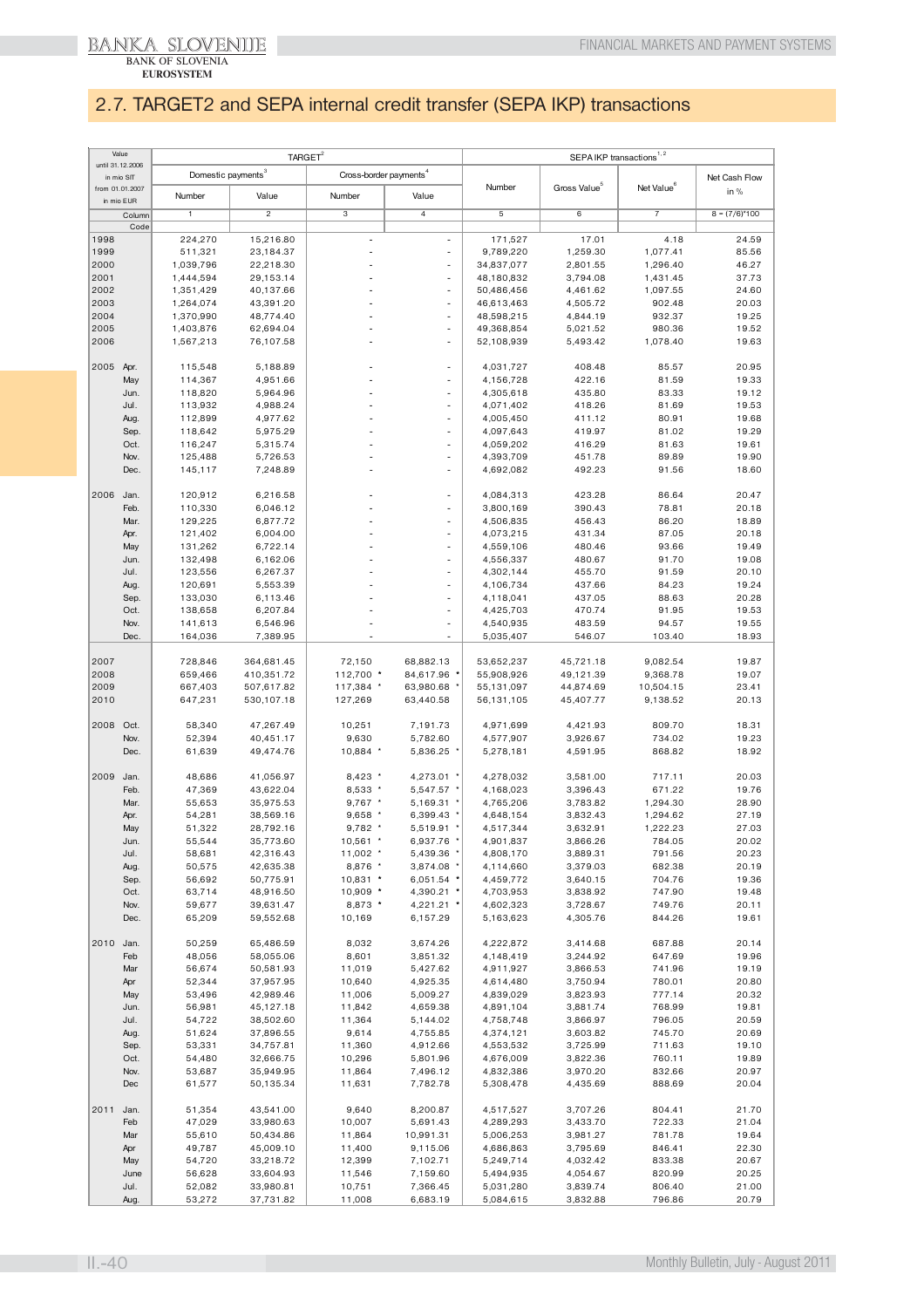# 2.8. Payment Cards

|      |              |                   | Number of cards in circulation - cards issued in Slovenia |                    |                           |                   |                          |                         |                 |  |  |  |  |
|------|--------------|-------------------|-----------------------------------------------------------|--------------------|---------------------------|-------------------|--------------------------|-------------------------|-----------------|--|--|--|--|
|      |              |                   |                                                           |                    | Credit cards <sup>1</sup> |                   |                          |                         |                 |  |  |  |  |
|      |              | Domestic<br>cards | Under<br>licence                                          | Issued by<br>banks | Issued by<br>enterprises  | Personal<br>cards | <b>Business</b><br>cards | Total                   | Debit cards $2$ |  |  |  |  |
|      | Column       | 1                 | $\overline{c}$                                            | 3                  | $\overline{4}$            | 5                 | 6                        | $7 = 1 + 2.3 + 4.5 + 6$ | 8               |  |  |  |  |
|      | Code         |                   |                                                           |                    |                           |                   |                          |                         |                 |  |  |  |  |
|      | 1998 31.Dec. | 350,567           | 243,296                                                   | 415,666            | 178,197                   | 510,145           | 83,718                   | 593,863                 | 775,032         |  |  |  |  |
| 1999 | 31.Dec.      | 374.929           | 272.887                                                   | 438.823            | 208.993                   | 551.645           | 96.171                   | 647.816                 | 961.982         |  |  |  |  |
| 2000 | 31.Dec.      | 418.565           | 323.506                                                   | 498.670            | 243.401                   | 629.879           | 112.192                  | 742.071                 | 1,392,379       |  |  |  |  |
| 2001 | 31.Dec.      | 443.541           | 344.238                                                   | 512.994            | 274.785                   | 676.018           | 111.761                  | 787.779                 | 1,495,660       |  |  |  |  |
| 2002 | 31.Dec.      | 477.072           | 370.378                                                   | 539.853            | 307.597                   | 733.119           | 114.331                  | 847.450                 | 1.707.668       |  |  |  |  |
|      | 2003 31.Dec. | 522,759           | 405,425                                                   | 573,818            | 354,366                   | 804,099           | 124,085                  | 928,184                 | 2,466,579       |  |  |  |  |
| 2004 | 31.Dec.      | 575.976           | 435.260                                                   | 595.595            | 415.641                   | 873.506           | 137.730                  | 1.011.236               | 2.310.190       |  |  |  |  |
| 2005 | 31.Dec.      | 630.342           | 463.977                                                   | 627.935            | 466.384                   | 933.588           | 160.731                  | 1,094,319               | 2.330.220       |  |  |  |  |
| 2006 | 31.Dec.      | 700.950           | 506.102                                                   | 651.681            | 555.371                   | 1.043.121         | 163.931                  | 1.207.052               | 2,412,485       |  |  |  |  |
| 2007 | 31.Dec.      | 738.876           | 545.988                                                   | 670.988            | 613.876                   | 1.098.501         | 186.363                  | 1.284.864               | 2.486.652       |  |  |  |  |
| 2008 | 31.Dec.      | 787.838           | 590.905                                                   | 684.852            | 693.891                   | 1.158.295         | 220.448                  | 1,378,743               | 2,626,982       |  |  |  |  |
| 2009 | 31.Dec.      | 849.696           | 611.720                                                   | 684.876            | 776.540                   | 1.223.575         | 237.841                  | 1,461,416               | 2.611.307       |  |  |  |  |
| 2010 | 31.Dec.      | 888.081           | 643.384                                                   | 694.102            | 837.363                   | 1.301.574         | 229.891                  | 1,531,465               | 2,742,470       |  |  |  |  |
|      |              |                   |                                                           |                    |                           |                   |                          |                         |                 |  |  |  |  |
| 2011 | 31.Mar.      | 912.061           | 649.957                                                   | 695.037            | 866.981                   | 1,328,263         | 233.755                  | 1,562,018               | 2,772,353       |  |  |  |  |
| 2011 | 31.Jun.      | 926.069           | 682.407                                                   | 690.684            | 917.792                   | 1.373.372         | 235.104                  | 1.608.476               | 2,552,967       |  |  |  |  |
|      |              |                   |                                                           |                    |                           |                   |                          |                         |                 |  |  |  |  |

| In thousands | Volume of transactions in Slovenia |                |           |                           |                          |                 |                 |                          |                     |                     |  |
|--------------|------------------------------------|----------------|-----------|---------------------------|--------------------------|-----------------|-----------------|--------------------------|---------------------|---------------------|--|
|              |                                    |                |           |                           | Cards issued in Slovenia |                 |                 |                          |                     | Number of           |  |
|              |                                    |                |           | Credit cards <sup>1</sup> |                          |                 |                 |                          | Cards issued        | transaction         |  |
|              | Domestic                           | Under          | Issued by | Issued by                 | Personal                 | <b>Business</b> |                 | Debit cards <sup>2</sup> | abroad <sup>3</sup> | abroad <sup>4</sup> |  |
|              | cards                              | licence        | banks     | enterprises               | cards                    | cards           | Total           |                          |                     |                     |  |
| Column       | 1                                  | $\overline{c}$ | 3         | $\overline{4}$            | 5                        | 6               | $7=1+2.3+4.5+6$ | 8                        | 9                   | 10                  |  |
| Code         |                                    |                |           |                           |                          |                 |                 |                          |                     |                     |  |
| 1998         | 25,993                             | 12,245         | 28.147    | 10.091                    | 33,231                   | 5,006           | 38,238          | 1,216                    | 2,278               | 1,278               |  |
| 1999         | 28,396                             | 15,798         | 33.050    | 11.144                    | 38.704                   | 5,490           | 44,194          | 5.264                    | 2,925               | 1,433               |  |
| 2000         | 31.794                             | 20.139         | 38.426    | 13.506                    | 44.209                   | 7.724           | 51.933          | 13.933                   | 3.745               | 1,558               |  |
| 2001         | 33.366                             | 21.697         | 40.218    | 14.846                    | 47.777                   | 7.286           | 55,063          | 26.388                   | 4,585               | 1,623               |  |
| 2002         | 31.877                             | 23.117         | 40.599    | 14.394                    | 49.138                   | 5.856           | 54.994          | 31.988                   | 4.752               | 1.788               |  |
| 2003         | 34.930                             | 24.598         | 41.556    | 17.972                    | 52.010                   | 7.519           | 59.528          | 37.784                   | 5.253               | 2,097               |  |
| 2004         | 34.338                             | 26,377         | 41.342    | 19.373                    | 53,228                   | 7.486           | 60.715          | 44.145                   | 5.011               | 2,764               |  |
| 2005         | 35.079                             | 28,292         | 41.794    | 21.577                    | 55.784                   | 7,587           | 63.371          | 49.178                   | 5,897               | 3,044               |  |
| 2006         | 36.408                             | 29.579         | 40.281    | 25.706                    | 57.308                   | 8.679           | 65.987          | 55.182                   | 7.221               | 3,597               |  |
| 2007         | 34.909                             | 27.942         | 35.975    | 26.876                    | 53.848                   | 9.003           | 62.851          | 59.496                   | 7.642               | 4,551               |  |
| 2008         | 32.725                             | 28.711         | 35.688    | 25.748                    | 53.310                   | 8.125           | 61.435          | 64.520                   | 8.911               | 4.560               |  |
| 2009         | 28,800                             | 28,611         | 34,069    | 23,342                    | 51,162                   | 6,248           | 57,411          | 68,016                   | 7,814               | 5,537               |  |
| 2010         | 27.747                             | 29,910         | 33.927    | 23.730                    | 51.688                   | 5,968           | 57.656          | 72.833                   | 8.561               | 6,543               |  |
|              |                                    |                |           |                           |                          |                 |                 |                          |                     |                     |  |
| $2011$       | 6.682                              | 7.284          | 7.994     | 5.973                     | 12.623                   | 1.344           | 13.967          | 17.705                   | 1.843               | 1,496               |  |
| Ш            | 6.850                              | 7.792          | 8.526     | 6,115                     | 13,226                   | 1,416           | 14,642          | 19.804                   | 2,316               | 1.802               |  |
|              |                                    |                |           |                           |                          |                 |                 |                          |                     |                     |  |

| Until      | Value of transactions in Slovenia |                |           |                           |                          |                 |                 |                          |                     |                     |  |  |
|------------|-----------------------------------|----------------|-----------|---------------------------|--------------------------|-----------------|-----------------|--------------------------|---------------------|---------------------|--|--|
| 31.12.2006 |                                   |                |           |                           | Cards issued in Slovenia |                 |                 |                          |                     | Value of            |  |  |
| in mio SIT |                                   |                |           | Credit cards <sup>1</sup> |                          |                 |                 |                          | Cards issued        | transaction         |  |  |
| from       |                                   |                |           |                           |                          |                 |                 |                          | abroad <sup>3</sup> | abroad <sup>4</sup> |  |  |
| 01.01.2007 | Domestic                          | Under          | Issued by | Issued by                 | Personal                 | <b>Business</b> | Total           | Debit cards <sup>2</sup> |                     |                     |  |  |
| in mio EUR | cards                             | licence        | banks     | enterprises               | cards                    | cards           |                 |                          |                     |                     |  |  |
| Column     | $\mathbf{1}$                      | $\overline{2}$ | 3         | $\overline{4}$            | 5                        | 6               | $7=1+2.3+4.5+6$ | 8                        | 9                   | 10                  |  |  |
| Code       |                                   |                |           |                           |                          |                 |                 |                          |                     |                     |  |  |
| 1998       | 111.565                           | 73.086         | 138,320   | 46.332                    | 152.454                  | 32.198          | 184.651         | 6,890                    | 33.552              | 22.638              |  |  |
| 1999       | 127.134                           | 97.561         | 167.751   | 56.944                    | 185.451                  | 39.244          | 224.695         | 30.034                   | 42.727              | 27,284              |  |  |
| 2000       | 178.771                           | 143.089        | 218.963   | 102.897                   | 245.942                  | 75.918          | 321.860         | 92.982                   | 58.499              | 28.552              |  |  |
| 2001       | 186.422                           | 170.049        | 251.098   | 105.373                   | 287.814                  | 68.657          | 356.471         | 162.896                  | 77.047              | 32.158              |  |  |
| 2002       | 193.263                           | 189.545        | 266.733   | 116,076                   | 314.342                  | 68.466          | 382.809         | 209.688                  | 86.323              | 35.523              |  |  |
| 2003       | 210.647                           | 207.019        | 281.677   | 135.989                   | 340.674                  | 76.992          | 417.665         | 249.105                  | 90.031              | 40.168              |  |  |
| 2004       | 227.975                           | 221.060        | 287.729   | 161.307                   | 355.983                  | 93.052          | 449.035         | 313.100                  | 81.157              | 51.101              |  |  |
| 2005       | 248.978                           | 237.568        | 296.349   | 190.197                   | 378.827                  | 107.718         | 486.546         | 357.411                  | 91.612              | 59.788              |  |  |
| 2006       | 266.911                           | 245,265        | 296.973   | 215,204                   | 393.877                  | 118,300         | 512,177         | 403.573                  | 104.853             | 70.435              |  |  |
|            |                                   |                |           |                           |                          |                 |                 |                          |                     |                     |  |  |
| 2007       | 1.131                             | 1.082          | 1.217     | 995                       | 1.680                    | 532             | 2.212           | 1.945                    | 571                 | 330                 |  |  |
| 2008       | 1.243                             | 1.243          | 1.294     | 1.191                     | 1.796                    | 690             | 2.486           | 2.248                    | 742                 | 372                 |  |  |
| 2009       | 1.084                             | 1.280          | 1.230     | 1.134                     | 1.749                    | 616             | 2.365           | 2.326                    | 582                 | 438                 |  |  |
| 2010       | 1,126                             | 1.360          | 1.247     | 1,239                     | 1.805                    | 682             | 2,486           | 2,509                    | 639                 | 504                 |  |  |
|            |                                   |                |           |                           |                          |                 |                 |                          |                     |                     |  |  |
| $2011$     | 280                               | 330            | 292       | 318                       | 438                      | 172             | 610             | 607                      | 159                 | 127                 |  |  |
| Ш          | 291                               | 348            | 312       | 327                       | 459                      | 180             | 638             | 687                      | 198                 | 148                 |  |  |
|            |                                   |                |           |                           |                          |                 |                 |                          |                     |                     |  |  |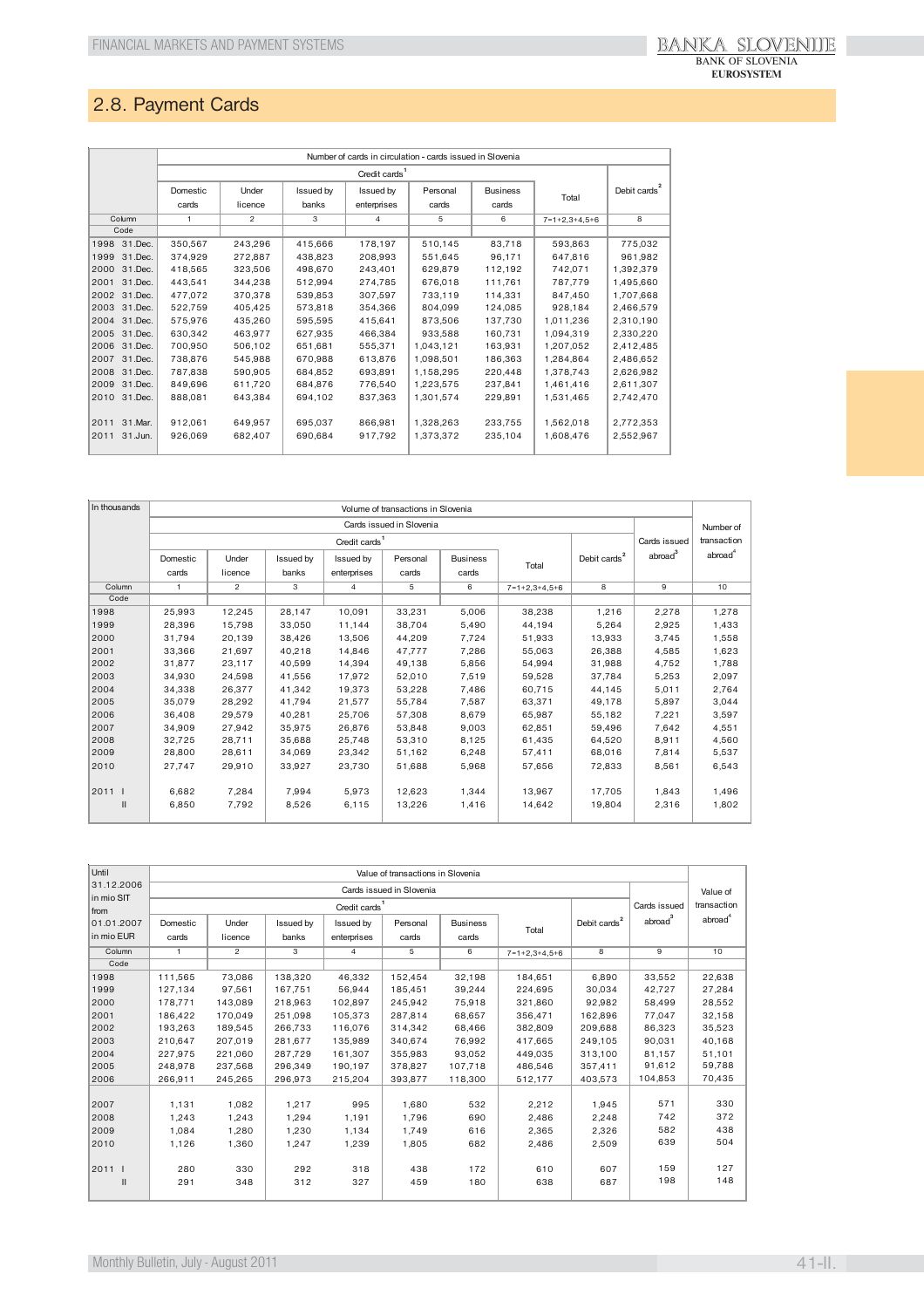**EUROSYSTEM**

# 2.9. Other Payment Instruments and Innovative Payment Schemes

| Value until                                               |                   | <b>ATMs</b>                                          |                                            |                                   | POS terminals                                                              |                                                           | Cheques                                          |                               | Travel cheques        |
|-----------------------------------------------------------|-------------------|------------------------------------------------------|--------------------------------------------|-----------------------------------|----------------------------------------------------------------------------|-----------------------------------------------------------|--------------------------------------------------|-------------------------------|-----------------------|
| 31.12.2006<br>in mio SIT from<br>01.01.2007<br>in mio EUR | Number of<br>ATMs | Volume of<br>transactions at<br>ATMs in<br>thousands | Value of<br>transactions at<br><b>ATMs</b> | Number of EFT<br>POS <sup>1</sup> | Volume of<br>transactions at<br>POS terminals<br>in thousands <sup>2</sup> | Value of<br>transactions at<br>POS terminals <sup>2</sup> | Number of<br>encashed<br>cheques in<br>thousands | Value of<br>transactions      | Value issued          |
| Column                                                    | $\mathbf{1}$      | $\overline{c}$                                       | 3                                          | $\overline{4}$                    | 5                                                                          | 6                                                         | 7                                                | 8                             | 9                     |
| Code                                                      |                   |                                                      |                                            |                                   |                                                                            |                                                           |                                                  |                               |                       |
| 1998<br>1999<br>2000                                      | 612<br>757<br>865 | 27,934<br>34,515<br>41,048                           | 224,010<br>307,768<br>425,016              | 11,361<br>15,269<br>21,723        | $\cdots$<br>38,149<br>49,376                                               | .<br>223,694<br>313,744                                   | 26,692<br>23,012<br>13,205                       | 266,650<br>249,995<br>158,841 | 1,137<br>953<br>1,043 |
| 2001                                                      | 1,027             | 46,734                                               | 566,099                                    | 26,186                            | 73,445                                                                     | 466,627                                                   | 5,663                                            | 90,049                        | 720                   |
| 2002                                                      | 1,095             | 52,160                                               | 642,742                                    | 29,452                            | 91,750                                                                     | 585,103                                                   | 4,532                                            | 82,477                        | 782                   |
| 2003                                                      | 1,240             | 58,736                                               | 770,682                                    | 32,035                            | 111,788                                                                    | 719,572                                                   | 2,967                                            | 51,935                        | 589                   |
| 2004                                                      | 1,389             | 63,700                                               | 892,207                                    | 34,770                            | 110,771                                                                    | 812,861                                                   | 1,735                                            | 32,342                        | 603                   |
| 2005                                                      | 1,490             | 66,485                                               | 983,024                                    | 28,817                            | 109,508                                                                    | 868,676                                                   | 1,350                                            | 27,275                        | 506                   |
| 2006                                                      | 1,522             | 64,160                                               | 1,010,028                                  | 29,234                            | 115,367                                                                    | 945,200                                                   | 921                                              | 20,028                        | 377                   |
| 2003                                                      | 1,173             | 13,164                                               | 162,743                                    | 30,053                            | 24,423                                                                     | 152,980                                                   | 942                                              | 16,105                        | 125                   |
| $\label{eq:1} \mathsf{II}$                                | 1,158             | 14,928                                               | 191,306                                    | 30,617                            | 27,734                                                                     | 175,793                                                   | 860                                              | 14,458                        | 115                   |
| $\mathbf{III}$                                            | 1,171             | 15,007                                               | 200,994                                    | 31,145                            | 29,831                                                                     | 191,683                                                   | 573                                              | 10,451                        | 213                   |
| IV                                                        | 1,240             | 15,636                                               | 215,639                                    | 32,035                            | 29,801                                                                     | 199,116                                                   | 591                                              | 10,921                        | 136                   |
| 2004<br>$\mathbf{I}$                                      | 1,272             | 15,105                                               | 204,576                                    | 32,496                            | 27,731                                                                     | 182,777                                                   | 437                                              | 7,813                         | 127                   |
| Ш                                                         | 1,322             | 15,300                                               | 213,299                                    | 33,321                            | 28,133                                                                     | 206,328                                                   | 455                                              | 8,314                         | 106                   |
| $\mathbf{III}$                                            | 1,354             | 16,583                                               | 234,242                                    | 34,302                            | 27,181                                                                     | 208,101                                                   | 419                                              | 7,887                         | 227                   |
| IV                                                        | 1,389             | 16,712                                               | 240,090                                    | 34,770                            | 27,726                                                                     | 215,654                                                   | 424                                              | 8,328                         | 143                   |
| 2005<br>$\mathbf{I}$                                      | 1,409             | 15,600                                               | 220,762                                    | 27,031                            | 24,382                                                                     | 185,977                                                   | 373                                              | 7,347                         | 118                   |
| Ш                                                         | 1,435             | 17,549                                               | 257,915                                    | 27,746                            | 25,055                                                                     | 202,970                                                   | 342                                              | 6,758                         | 106                   |
| Ш                                                         | 1,456             | 16,812                                               | 254,691                                    | 28,276                            | 28,836                                                                     | 230,619                                                   | 312                                              | 6,481                         | 172                   |
| IV                                                        | 1,490             | 16,524                                               | 249,656                                    | 28,817                            | 31,235                                                                     | 249,109                                                   | 322                                              | 6,689                         | 111                   |
| 2006<br>$\perp$                                           | 1,499             | 15,720                                               | 237,180                                    | 28,587                            | 26,834                                                                     | 208,497                                                   | 300                                              | 6,274                         | 103                   |
| Ш                                                         | 1,510             | 16,099                                               | 253,363                                    | 29,148                            | 30,026                                                                     | 245,869                                                   | 263                                              | 5,515                         | 75                    |
| $\mathbf{III}$                                            | 1,522             | 16,876                                               | 272,059                                    | 29,259                            | 29,506                                                                     | 245,751                                                   | 211                                              | 4,632                         | 105                   |
| IV                                                        | 1,522             | 15,465                                               | 247,426                                    | 29,234                            | 29,001                                                                     | 245,083                                                   | 147                                              | 3,608                         | 94                    |
| 2007                                                      |                   |                                                      |                                            |                                   |                                                                            |                                                           |                                                  |                               | 1.2                   |
| 2008                                                      | 1,643<br>1,731    | 61,146<br>61,567                                     | 4,731<br>5,218                             | 31,529<br>33,490                  | 129,895<br>134,581                                                         | 4,724<br>5,457                                            | 285<br>320                                       | 126<br>125                    | 0.9                   |
| 2009                                                      | 1,786             | 61,370                                               | 5,356                                      | 32,883                            | 132,991                                                                    | 5,253                                                     | 268                                              | 108                           | 0.5                   |
| 2010                                                      | 1,814             | 60,990                                               | 5,484                                      | 32,021                            | 138,853                                                                    | 5,616                                                     | 213                                              | 72                            | 0.3                   |
|                                                           |                   |                                                      |                                            |                                   |                                                                            |                                                           |                                                  |                               |                       |
| 2007                                                      | 1,547             | 14,565                                               | 1,019                                      | 29,843                            | 30,821                                                                     | 1,044                                                     | 46                                               | 28                            | 0.3                   |
| $\label{eq:1} \mathsf{II}$                                | 1,575             | 15,953                                               | 1,229                                      | 29,926                            | 33,405                                                                     | 1,192                                                     | 72                                               | 34<br>30                      | 0.3                   |
| $\mathbf{III}$<br>IV                                      | 1,619<br>1,643    | 15,184<br>15,444                                     | 1,236<br>1,246                             | 29,632<br>31,529                  | 32,280<br>33,388                                                           | 1,230<br>1,258                                            | 80<br>87                                         | 34                            | 0.4<br>0.3            |
|                                                           |                   |                                                      |                                            |                                   |                                                                            |                                                           |                                                  |                               |                       |
| 2008  <br>$\label{eq:1} \mathsf{II}$                      | 1,648<br>1,685    | 14,536<br>16,040                                     | 1,164<br>1,353                             | 31,748<br>32,581                  | 32,496<br>35,316                                                           | 1,195<br>1,427                                            | 74<br>73                                         | 27<br>34                      | 0.2<br>0.2            |
| $\mathbf{III}$                                            | 1,697             | 15,275                                               | 1,342                                      | 33,017                            | 33,238                                                                     | 1,438                                                     | 79                                               | 34                            | 0.3                   |
| IV                                                        | 1,731             | 15,716                                               | 1,359                                      | 33,490                            | 33,531                                                                     | 1,398                                                     | 94                                               | 30                            | 0.2                   |
|                                                           |                   |                                                      |                                            |                                   |                                                                            |                                                           |                                                  |                               |                       |
| 2009                                                      | 1,731             | 14,430                                               | 1,221                                      | 33,815                            | 30,808                                                                     | 1,204                                                     | 67                                               | 26                            | 0.1                   |
| Ш                                                         | 1,753             | 15,877                                               | 1,392                                      | 34,139                            | 34,056                                                                     | 1,336                                                     | 69                                               | 26                            | 0.1                   |
| $\mathop{\mathsf{III}}\nolimits$                          | 1,779             | 15,457                                               | 1,378                                      | 33,155                            | 33,636                                                                     | 1,341                                                     | 67                                               | 29                            | 0.1                   |
| IV                                                        | 1,786             | 15,606                                               | 1,365                                      | 32,883                            | 34,492                                                                     | 1,371                                                     | 64                                               | 27                            | 0.1                   |
| 2010                                                      | 1,793             | 14,283                                               | 1,247                                      | 31,236                            | 31,908                                                                     | 1,277                                                     | 61                                               | 18                            | 0.1                   |
| Ш                                                         | 1,797             | 15,835                                               | 1,424                                      | 32,092                            | 35,469                                                                     | 1,433                                                     | 51                                               | 19                            | 0.1                   |
| $\mathop{\mathsf{III}}\nolimits$                          | 1,798             | 15,242                                               | 1,410                                      | 32,249                            | 35,018                                                                     | 1,415                                                     | 49                                               | 18                            | 0.1                   |
| IV                                                        | 1,814             | 15,630                                               | 1,403                                      | 32,021                            | 36,458                                                                     | 1,490                                                     | 52                                               | 17                            | 0.04                  |
| 2011                                                      | 1,809             | 14,552                                               | 1,292                                      | 31,775                            | 33,453                                                                     | 1,372                                                     | 45                                               | 16                            | 0.03                  |
| $\ensuremath{\mathsf{II}}$                                | 1,839             | 16,038                                               | 1,470                                      | 30,886                            | 36,679                                                                     | 1,517                                                     | 36                                               | 15                            | 0.05                  |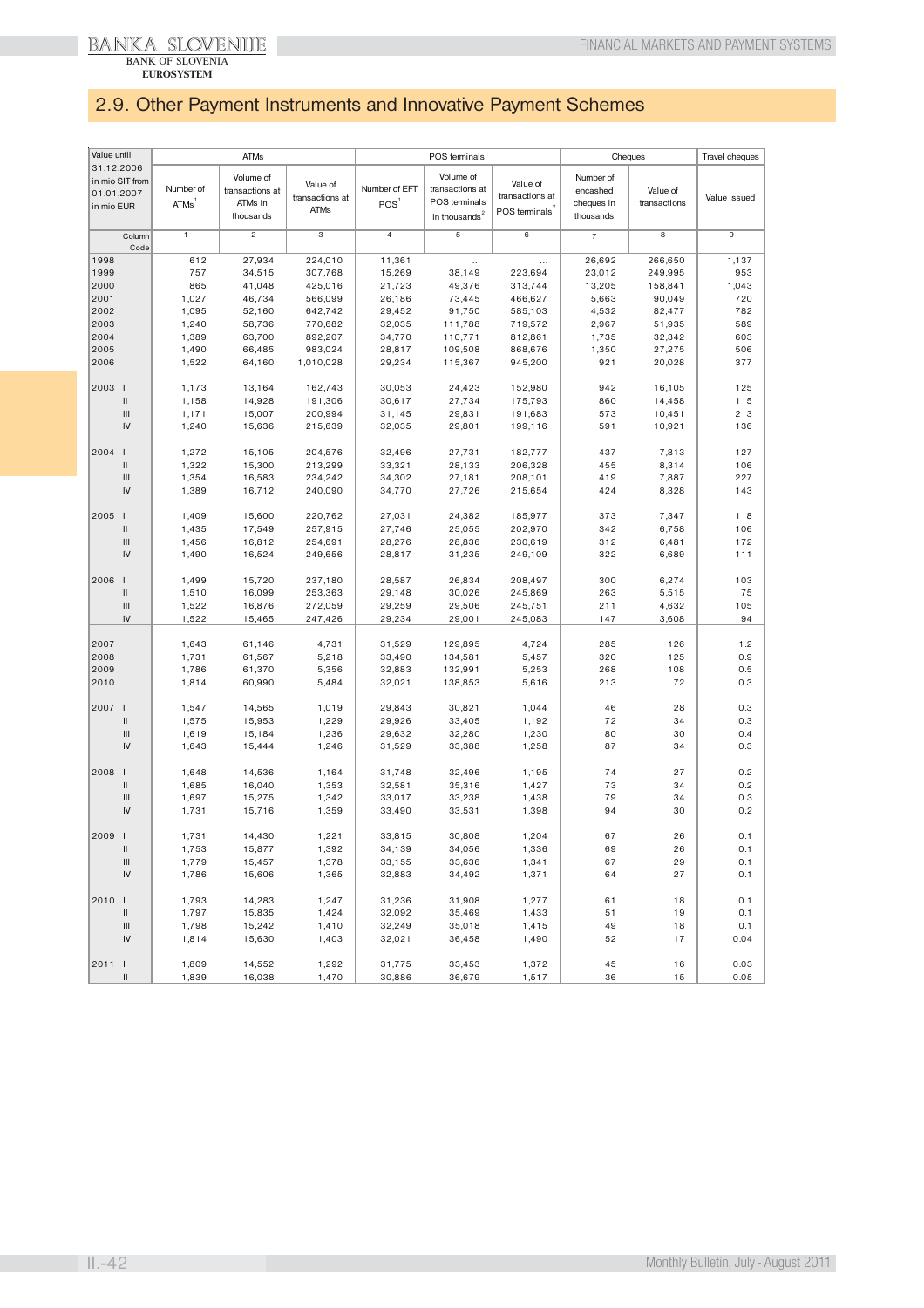

# 2.10. Electronic Banking

| Value until |                 |                    |                  |                                   |                | Personal computer banking via Internet |              |                                   |                       |                  |                |
|-------------|-----------------|--------------------|------------------|-----------------------------------|----------------|----------------------------------------|--------------|-----------------------------------|-----------------------|------------------|----------------|
| 31.12.2006  |                 |                    | <b>Users</b>     |                                   |                | Volume of transactions in thousands    |              |                                   | Value of transactions |                  |                |
| 01.01.2007  | in mio SIT from |                    |                  | Natural persons, Sole proprietors |                | legal persons                          |              | Natural persons, Sole proprietors |                       |                  | Legal persons  |
| in mio EUR  |                 |                    |                  |                                   |                |                                        |              |                                   |                       |                  |                |
|             |                 | Natural persons,   | Legal persons    | <b>Domestic</b>                   | Cross border   | Domestic                               | Cross border | Domestic                          | Cross border          | Domestic         | Cross border   |
|             |                 | Sole proprietors   |                  | transactions                      | transactions   | transactions                           | transactions | transactions                      | transactions          | transactions     | transactions   |
|             |                 |                    |                  |                                   |                |                                        |              |                                   |                       |                  |                |
|             | Stolpec         | $\mathbf{1}$       | $\overline{2}$   | $\overline{3}$                    | $\overline{4}$ | $\overline{5}$                         | 6            | $\overline{7}$                    | $\overline{8}$        | $\overline{9}$   | 10             |
|             | Koda            |                    |                  |                                   |                |                                        |              |                                   |                       |                  |                |
| 2000        |                 | 15,082             | 1,206            | 984                               | 0              | 159                                    | 24           | 54,550                            | 24                    | 79,395           | 67,924         |
| 2001        |                 | 63,440             | 14,091           | 3,403                             | $\circ$        | 6,900                                  | 93           | 214,894                           | 387                   | 3,126,883        | 350,888        |
| 2002        |                 | 98,669             | 34,094           | 7,104                             | $\overline{7}$ | 23,879                                 | 285          | 573,775                           | 9,893                 | 12,652,713       | 1,019,139      |
| 2003        |                 | 142,334            | 41,592           | 9,520                             | 12             | 31,002                                 | 410          | 658,965                           | 19,988                | 17,715,548       | 1,485,185      |
| 2004        |                 | 192,560            | 45,008           | 12,616                            | 28             | 32,751                                 | 552          | 984,660                           | 13,617                | 21,227,533       | 2,185,642      |
| 2005        |                 | 261,928            | 48,543           | 15,957                            | 73             | 33,624                                 | 709          | 1,221,006                         | 22,556                | 22,884,609       | 3,042,587      |
| 2006        |                 | 351,111            | 70,287           | 20,982                            | 70             | 35,657                                 | 808          | 1,454,449                         | 28,684                | 25,790,907       | 3,876,749      |
|             |                 |                    |                  |                                   |                |                                        |              |                                   |                       |                  |                |
| 2007        |                 | 407,210            | 61,955           | 24,735                            | 108            | 47,205                                 | 974          | 7,391                             | 357                   | 147,711          | 22,818         |
| 2008        |                 | 463,337            | 81,816           | 27,499                            | 169            | 42,096                                 | 1,176        | 8,884                             | 473                   | 145,101          | 28,786         |
| 2009        |                 | 509,572            | 96,401           | 29,867                            | 173            | 40,585                                 | 1,116        | 8,695                             | 342                   | 119,477          | 21,798         |
| 2010        |                 | 566,759            | 100,998          | 31,376                            | 235            | 40,213                                 | 1,226        | 8,755                             | 401                   | 118,317          | 21,870         |
| 2008        | - 111           | 449,207            | 70,565           | 6,751                             | 39             | 10,450                                 | 298          | 2,180                             | 115                   | 34,980           | 7,180          |
|             | IV              | 463,337            | 81,816           | 7,266                             | 50             | 11,062                                 | 303          | 2,563                             | 136                   | 38,203           | 7,658          |
|             |                 |                    |                  |                                   |                |                                        |              |                                   |                       |                  |                |
| 2009        |                 | 486.493<br>487.471 | 86,214<br>90.641 | 7.317<br>7.385                    | 30<br>48       | 9.864<br>10.186                        | 258<br>275   | 2,121<br>2.422                    | 59<br>92              | 29,116<br>29,146 | 5,351<br>5,413 |
|             | Ш<br>Ш          | 498,895            | 93,690           |                                   |                |                                        | 283          | 1,984                             | 91                    | 29,741           | 5,181          |
|             | IV              |                    |                  | 7,434                             | 45             | 9,969                                  | 301          |                                   | 100                   |                  | 5,852          |
|             |                 | 509,572            | 96,401           | 7,732                             | 50             | 10,565                                 |              | 2,167                             |                       | 31,473           |                |
| 2010        |                 | 512,337            | 97,060           | 7,396                             | 50             | 9,466                                  | 292          | 1,963                             | 78                    | 27,020           | 4,640          |
|             | Ш               | 523,818            | 98,507           | 7,935                             | 61             | 10,298                                 | 309          | 2,159                             | 100                   | 29,604           | 5,312          |
|             | III             | 534,325            | 99,899           | 7,678                             | 59             | 9,954                                  | 306          | 2,209                             | 109                   | 29,469           | 5,526          |
|             | IV              | 566.759            | 100.998          | 8.367                             | 65             | 10.495                                 | 320          | 2.424                             | 114                   | 32,223           | 6,393          |
|             |                 |                    |                  |                                   |                |                                        |              |                                   |                       |                  |                |
| 2011        |                 | 578.976            | 103.262          | 8.227                             | 48             | 10.675                                 | 440          | 2.438                             | 98                    | 32.483           | 6.097          |
|             | $\mathbf{II}$   | 592.481            | 104,384          | 7.857                             | 53             | 9,951                                  | 342          | 1,950                             | 116                   | 31,032           | 5,976          |

| Value until              |                 | Telebanking and mobile phone banking  |              |                       |                 |  |  |  |
|--------------------------|-----------------|---------------------------------------|--------------|-----------------------|-----------------|--|--|--|
| 31.12.2006<br>01.01.2007 | in mio SIT from | Volume of transactions in<br>thousand |              | Value of transactions |                 |  |  |  |
| in mio EUR               |                 | Domestic                              | Cross border | Domestic              | Cross border    |  |  |  |
|                          |                 | transactions                          | transactions | transactions          | transactions    |  |  |  |
|                          |                 | $\overline{11}$                       | 12           | 13                    | $\overline{14}$ |  |  |  |
|                          | Stolpec<br>Koda |                                       |              |                       |                 |  |  |  |
| 2000                     |                 |                                       | .            |                       | $\cdots$        |  |  |  |
| 2001                     |                 | $\cdots$                              | $\cdots$     | .                     | $\cdots$        |  |  |  |
| 2002                     |                 | $\cdots$                              | .            |                       | .               |  |  |  |
| 2003                     |                 |                                       |              |                       | .               |  |  |  |
| 2004                     |                 |                                       |              |                       | .               |  |  |  |
| 2005                     |                 | 1,518                                 | 0.8          | 62,196                | 880             |  |  |  |
| 2006                     |                 | 1,394                                 | 0.9          | 65,193                | 4,730           |  |  |  |
|                          |                 |                                       |              |                       |                 |  |  |  |
| 2007                     |                 | 914                                   | 1.0          | 237                   | 4.0             |  |  |  |
| 2008                     |                 | 836                                   | 1.1          | 213                   | 5.2             |  |  |  |
| 2009                     |                 | 673                                   | 0.6          | 160                   | 1.2             |  |  |  |
| 2010                     |                 | 437                                   | 0.3          | 103                   | 1.1             |  |  |  |
| 2008                     | Ш               | 190                                   | 0.3          | 49                    | 1.7             |  |  |  |
|                          | IV              | 188                                   | 0.2          | 51                    | 0.4             |  |  |  |
| 2009                     | L               | 171                                   | 0.2          | 41                    | 0.4             |  |  |  |
|                          | $\mathbf{I}$    | 173                                   | 0.1          | 39                    | 0.2             |  |  |  |
|                          | Ш               | 168                                   | 0.2          | 40                    | 0.3             |  |  |  |
|                          | IV              | 161                                   | 0.1          | 41                    | 0.3             |  |  |  |
| 2010                     | т               | 148                                   | 0.2          | 34                    | 0.3             |  |  |  |
|                          | Ш               | 141                                   | 0.1          | 35                    | 0.2             |  |  |  |
|                          | Ш               | 141                                   | 0.1          | 35                    | 0.3             |  |  |  |
|                          | IV              | 143                                   | 0.1          | 34                    | 0.4             |  |  |  |
| 2011                     | т               | 153                                   | 0.1          | 34                    | 0.4             |  |  |  |
|                          | Ш               | 118                                   | 0.2          | 37                    | 2.6             |  |  |  |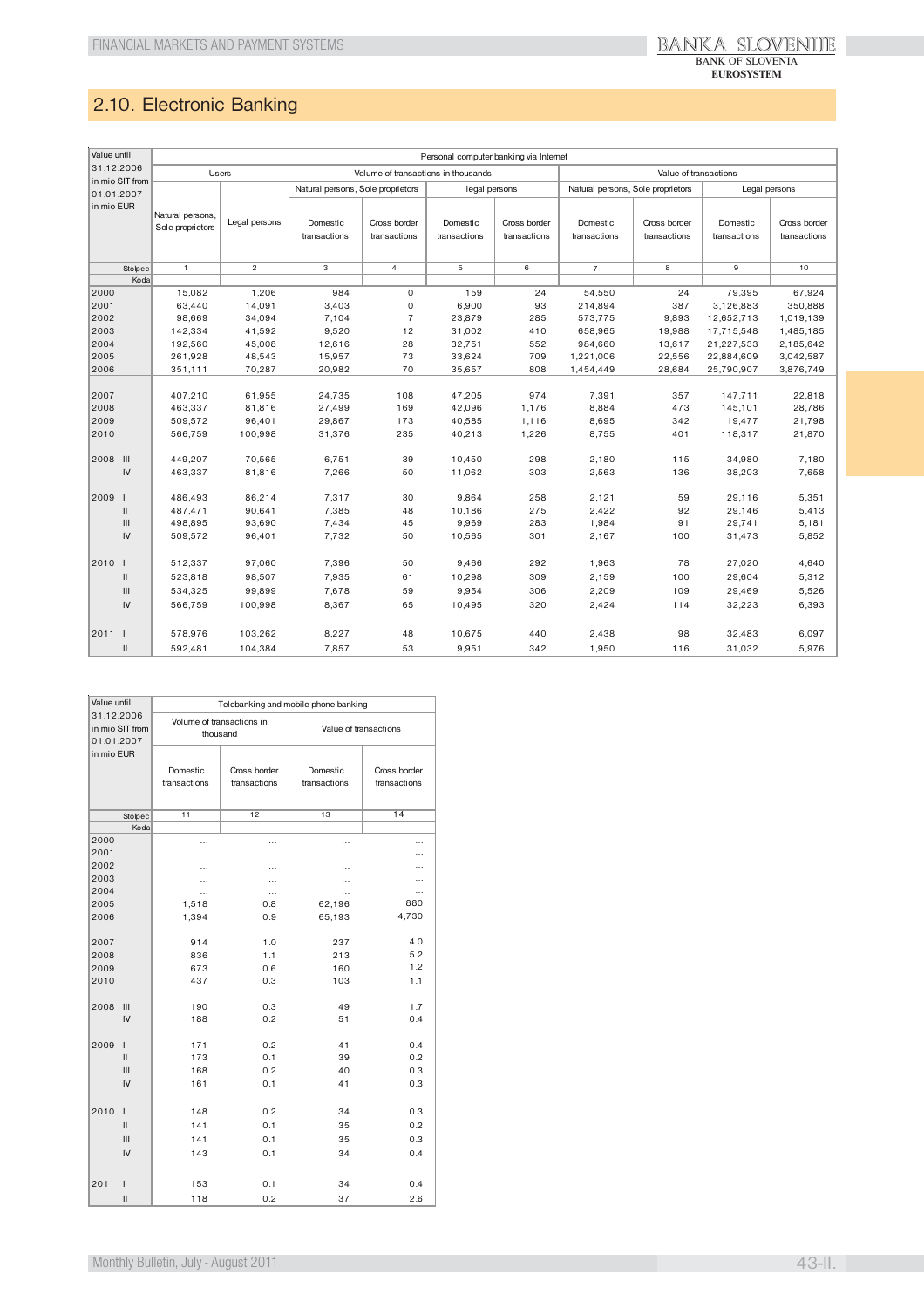BANK OF SLOVENIA **EUROSYSTEM**

## 2.11. Credit Transfers

| Value until<br>31.12.2006<br>in milliards SIT<br>from |                                      |                                      | Paper based payment                   |                                      | Non-paper based payment  |                                      |                          |                                      |  |
|-------------------------------------------------------|--------------------------------------|--------------------------------------|---------------------------------------|--------------------------------------|--------------------------|--------------------------------------|--------------------------|--------------------------------------|--|
| 01.01.2007                                            |                                      | Volume (in thousands)                |                                       | Value                                |                          | Volume (in thousands)                |                          | Value                                |  |
| in millions<br><b>EUR</b>                             | Total                                | Of which<br>domestic<br>transactions | Total                                 | Of which<br>domestic<br>transactions | Total                    | Of which<br>domestic<br>transactions | Total                    | Of which<br>domestic<br>transactions |  |
| Column                                                | 1                                    | $\overline{2}$                       | 3                                     | $\overline{4}$                       | 5                        | 6                                    | $\overline{7}$           | 8                                    |  |
| Code                                                  |                                      |                                      |                                       |                                      |                          |                                      |                          |                                      |  |
| 2004<br>2005<br>2006                                  | 87,508<br>92,004                     | 86,757<br>91,124                     | .<br>16,277<br>23,496                 | $\cdots$<br>11,783<br>18,675         | $\cdots$<br>404<br>451   | $\cdots$<br>404<br>451               | $\ddotsc$<br>116<br>127  | $\ddotsc$<br>116<br>127              |  |
| 2007<br>2008<br>2009<br>2010                          | 76,550<br>72,935<br>65,982<br>68,051 | 76,098<br>72,533<br>65,647<br>67,673 | 104,959<br>79,538<br>62,860<br>57,072 | 96,149<br>71,544<br>57,501<br>51,988 | 365<br>341<br>329<br>349 | 342<br>315<br>297<br>315             | 764<br>559<br>712<br>704 | 416<br>279<br>308<br>288             |  |
| 2007<br>$\mathsf{II}$<br>III<br>IV                    | 18,908<br>18,925<br>20,380           | 18,785<br>18,834<br>20,275           | 30,377<br>25,171<br>21,386            | 28,017<br>23,188<br>19,040           | 90<br>87<br>99           | 84<br>81<br>93                       | 182<br>171<br>204        | 95<br>75<br>117                      |  |
| 2008<br>$\blacksquare$<br>Ш<br>III<br>IV              | 17,876<br>19,497<br>17,403<br>18,159 | 17,774<br>19,391<br>17,306<br>18,062 | 19,668<br>22,309<br>18,457<br>19,104  | 17,829<br>20,297<br>16,603<br>16,815 | 84<br>86<br>79<br>92     | 79<br>80<br>72<br>84                 | 116<br>134<br>146<br>162 | 52<br>73<br>79<br>75                 |  |
| 2009<br>$\mathsf{I}$<br>$\mathbf{II}$<br>III<br>IV    | 16,481<br>16,852<br>16,065<br>16,584 | 16,393<br>16,766<br>15,987<br>16,500 | 16,362<br>16,014<br>15,582<br>14,902  | 15,104<br>14,611<br>14,353<br>13,433 | 77<br>86<br>80<br>86     | 70<br>78<br>72<br>77                 | 160<br>172<br>191<br>188 | 79<br>76<br>74<br>79                 |  |
| 2010<br>$\blacksquare$<br>$\mathbf{H}$<br>III<br>IV   | 19,401<br>16,641<br>15,918<br>16,091 | 19,303<br>16,538<br>15,834<br>15,997 | 15,439<br>13,503<br>13,992<br>14,137  | 13,869<br>12,281<br>12,910<br>12,928 | 83<br>92<br>87<br>87     | 75<br>84<br>78<br>78                 | 156<br>180<br>165<br>203 | 73<br>77<br>58<br>80                 |  |
| 2011<br>$\overline{1}$<br>$\mathsf{I}$                | 15,257<br>15,556                     | 15,173<br>15,484                     | 16,070<br>12,841                      | 15.073<br>11,859                     | 86<br>97                 | 77<br>88                             | 202<br>233               | 67<br>72                             |  |

| Value until<br>31.12.2006<br>in milliards SIT<br>from |                |                     | Standing orders                      |                        |                                      | Direct credit                |                                      |                            |                                      |  |  |
|-------------------------------------------------------|----------------|---------------------|--------------------------------------|------------------------|--------------------------------------|------------------------------|--------------------------------------|----------------------------|--------------------------------------|--|--|
| 01.01.2007                                            |                |                     | Volume (in thousands)                |                        | Value                                | Volume (in thousands)        |                                      | Value                      |                                      |  |  |
| in millions<br><b>EUR</b>                             |                | Total               | Of which<br>domestic<br>transactions | Total                  | Of which<br>domestic<br>transactions | Total                        | Of which<br>domestic<br>transactions | Total                      | Of which<br>domestic<br>transactions |  |  |
|                                                       | Column         | 9                   | 10                                   | 11                     | 12                                   | 13                           | 14                                   | 15                         | 16                                   |  |  |
|                                                       | Code           |                     |                                      |                        |                                      |                              |                                      |                            |                                      |  |  |
| 2004<br>2005<br>2006                                  |                | .<br>4,484<br>3,963 | .<br>4,484<br>3,963                  | $\cdots$<br>408<br>427 | $\cdots$<br>408<br>427               | $\cdots$<br>16,434<br>18,050 | 16,429<br>18,049                     | $\cdots$<br>6.111<br>6,736 | $\sim$<br>6,087<br>6,717             |  |  |
| 2007                                                  |                | 4,624               | 4,624                                | 2,105                  | 2,060                                | 21,284                       | 21,284                               | 12,249                     | 12,241                               |  |  |
| 2008                                                  |                | 4,199               | 4,199                                | 1,977                  | 1,932                                | 21,037                       | 21,037                               | 12,116                     | 12,114                               |  |  |
| 2009                                                  |                | 4,188               | 4.188                                | 2,611                  | 2.595                                | 20.784                       | 20.784                               | 12.024                     | 12.024                               |  |  |
| 2010                                                  |                | 2,856               | 2,855                                | 8,135                  | 8,131                                | 15,748                       | 15,748                               | 9.079                      | 9,079                                |  |  |
| 2007                                                  | $\mathbf{H}$   | 1,124               | 1,124                                | 475                    | 462                                  | 5,432                        | 5,432                                | 3,145                      | 3,141                                |  |  |
|                                                       | Ш              | 1,200               | 1,200                                | 573                    | 564                                  | 5,587                        | 5,587                                | 2,914                      | 2,913                                |  |  |
|                                                       | IV             | 1,076               | 1,076                                | 546                    | 529                                  | 5,349                        | 5,349                                | 3,530                      | 3,528                                |  |  |
| 2008                                                  | $\blacksquare$ | 1,020               | 1.020                                | 447                    | 436                                  | 4,741                        | 4,741                                | 2,891                      | 2.889                                |  |  |
|                                                       | $\mathbf{II}$  | 1,023               | 1,023                                | 532                    | 519                                  | 5,666                        | 5,666                                | 3,253                      | 3,253                                |  |  |
|                                                       | Ш              | 1,067               | 1,067                                | 511                    | 501                                  | 5,381                        | 5,381                                | 2,861                      | 2,861                                |  |  |
|                                                       | IV             | 1,090               | 1,089                                | 488                    | 476                                  | 5,249                        | 5,249                                | 3,110                      | 3,110                                |  |  |
| 2009                                                  | $\blacksquare$ | 1,138               | 1,138                                | 578                    | 573                                  | 4,836                        | 4,836                                | 2,790                      | 2,790                                |  |  |
|                                                       | $\mathbf{I}$   | 1,017               | 1.016                                | 579                    | 575                                  | 5.572                        | 5.572                                | 3,321                      | 3,321                                |  |  |
|                                                       | Ш              | 1,026               | 1,026                                | 728                    | 724                                  | 5,168                        | 5,168                                | 2,894                      | 2,894                                |  |  |
|                                                       | IV             | 1,008               | 1,008                                | 727                    | 723                                  | 5,209                        | 5,209                                | 3,019                      | 3,019                                |  |  |
| 2010                                                  | $\mathbf{I}$   | 962                 | 962                                  | 745                    | 744                                  | 4.931                        | 4.931                                | 3.043                      | 3.043                                |  |  |
|                                                       | $\mathbf{II}$  | 954                 | 954                                  | 903                    | 902                                  | 5,386                        | 5,386                                | 3,243                      | 3,243                                |  |  |
|                                                       | Ш              | 937                 | 936                                  | 1,357                  | 1,356                                | 5,289                        | 5,289                                | 3,014                      | 3,014                                |  |  |
|                                                       | IV             | 965                 | 965                                  | 5,875                  | 5,873                                | 5,074                        | 5,074                                | 2,823                      | 2,823                                |  |  |
| 2011                                                  | $\overline{1}$ | 936                 | 935                                  | 4,870                  | 4,867                                | 4,698                        | 4,698                                | 2,875                      | 2,875                                |  |  |
|                                                       | $\mathsf{II}$  | 945                 | 945                                  | 2,413                  | 2,412                                | 5,239                        | 5,239                                | 2,033                      | 2,033                                |  |  |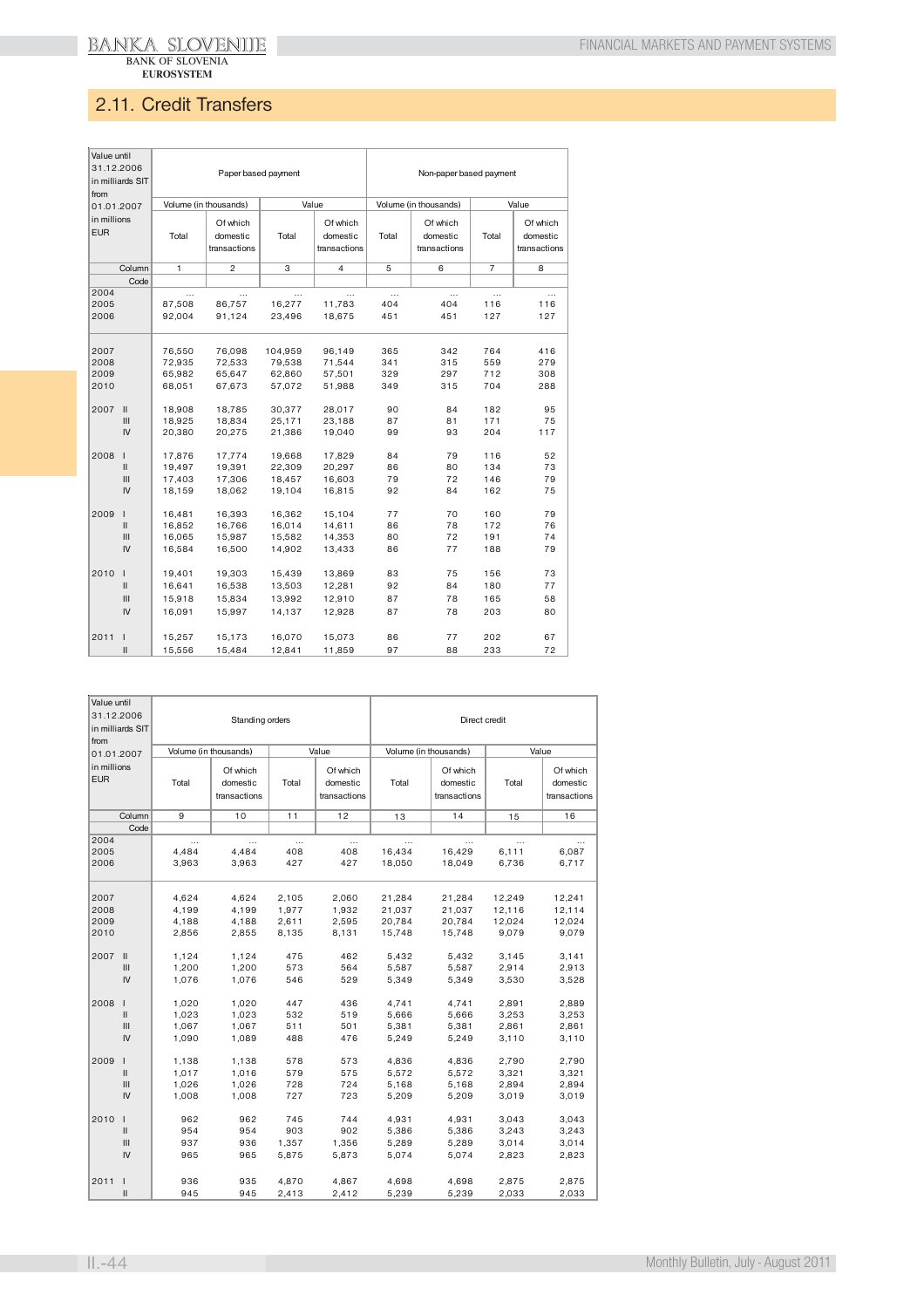## 2.12. Debit Transfers

| Value until |                      |                 |                                |            |                   |             |                       | Debit transfers     |                          |                |                       |                |                          |
|-------------|----------------------|-----------------|--------------------------------|------------|-------------------|-------------|-----------------------|---------------------|--------------------------|----------------|-----------------------|----------------|--------------------------|
|             | 31.12.2006           |                 |                                |            |                   |             |                       |                     |                          |                |                       |                |                          |
|             | in milliards SIT     |                 | Direct debit                   |            |                   |             |                       | Special money order |                          |                | Other debit transfers |                |                          |
| from        |                      |                 |                                |            |                   |             |                       |                     |                          |                |                       |                |                          |
| in millions | 01.01.2007           |                 |                                |            | Value             |             | Volume (in thousands) |                     | Value                    |                |                       |                |                          |
| <b>EUR</b>  |                      |                 | Volume (in thousands)          |            |                   |             |                       |                     |                          |                | Volume (in thousands) |                | Value                    |
|             |                      | Total           | Of which                       | Total      | Of which          | Total       | Of which              | Total               | Of which                 | Total          | Of which              | Total          | Of which                 |
|             |                      |                 | domestic                       |            | domestic          |             | domestic              |                     | domestic<br>transactions |                | domestic              |                | domestic<br>transactions |
|             | Stolpec              | $\mathbf{1}$    | transactions<br>$\overline{c}$ | 3          | transactions<br>4 | 5           | transaction<br>6      | $\overline{7}$      | 8                        | 9              | transactions<br>10    | 11             | 12                       |
|             | Koda                 |                 |                                |            |                   |             |                       |                     |                          |                |                       |                |                          |
| 2004        |                      | $\cdots$        | $\cdots$                       | $\cdots$   | $\cdots$          | $\cdots$    | $\cdots$              | $\cdots$            | $\cdots$                 | $\cdots$       | $\cdots$              | $\cdots$       |                          |
| 2005        |                      | 35,934          | 35,933                         | 449        | 449               | 68.7        | 68.7                  | 2.7                 | 2.7                      | 22,746         | 22,688                | 5,820          | 5,340                    |
| 2006        |                      | 40,237          | 40,237                         | 430        | 430               | 40.4        | 40.4                  | 3.8                 | 3.8                      | 28,219         | 28,144                | 6,499          | 6,007                    |
|             |                      |                 |                                |            |                   |             |                       |                     |                          |                |                       |                |                          |
| 2004        |                      |                 | $\cdots$                       | $\cdots$   | $\ldots$          | $\cdots$    | $\cdots$              | $\cdots$            | $\cdots$                 | $\cdots$       | .                     | $\cdots$       |                          |
|             | $\mathsf{II}$        | 8,107           | 8,107                          | 85         | 85                | 7.3         | 7.3                   | 0.3                 | 0.3                      | 5,973          | 5,962                 | 1,163          | 1,084                    |
|             | $\mathbf{III}$<br>IV | 9,001<br>9,424  | 9,001<br>9,424                 | 94<br>98   | 94<br>98          | 42.0<br>3.2 | 42.0<br>3.2           | 2.4<br>0.1          | 2.4<br>0.1               | 5,372<br>5,671 | 5,360<br>5,658        | 1,224<br>1,330 | 1,127<br>1,226           |
|             |                      |                 |                                |            |                   |             |                       |                     |                          |                |                       |                |                          |
| 2005        | $\blacksquare$       | 8,228           | 8,228                          | 87         | 87                | 3.2         | 3.2                   | 0.1                 | 0.1                      | 5,305          | 5,292                 | 1,251          | 1,144                    |
|             | Ш                    | 9,121           | 9,121                          | 132        | 132               | 21.3        | 21.3                  | 1.5                 | 1.5                      | 5,667          | 5,653                 | 1,340          | 1,251                    |
|             | III                  | 9,207           | 9,207                          | 127        | 127               | 37.0        | 37.0                  | 0.1                 | 0.1                      | 5,670          | 5,654                 | 1,459          | 1,340                    |
|             | IV                   | 9,378           | 9,378                          | 103        | 103               | 7.2         | 7.2                   | 0.9                 | 0.9                      | 6,105          | 6,089                 | 1,770          | 1,606                    |
|             |                      |                 |                                |            |                   |             |                       |                     |                          |                |                       |                |                          |
| 2006        | $\blacksquare$       | 9,306           | 9,306                          | 100        | 100               | 1.1         | 1.1                   | 0.1                 | 0.1                      | 6,228          | 6,213                 | 1,508          | 1,378                    |
|             | $\mathbf{II}$        | 9,633           | 9,633                          | 107        | 107               | 1.4         | 1.4                   | 0.1                 | 0.1                      | 7,375          | 7,357                 | 1,509          | 1,493                    |
|             | Ш                    | 10,605          | 10,605                         | 111        | 111               | 24.6        | 24.6                  | 2.4                 | 2.4                      | 7,124          | 7,105                 | 1,636          | 1,489                    |
|             | IV                   | 10,694          | 10,694                         | 112        | 112               | 13.2        | 13.2                  | 1.2                 | 1.2                      | 7,491          | 7,470                 | 1,846          | 1,647                    |
| 2007        |                      | 41,733          | 41,733                         | 1,848      | 1,848             | 24.0        | 24.0                  | 5.9                 | 5.9                      | 4,085          | 4,000                 | 16,124         | 12,815                   |
| 2008        |                      | 41,506          | 41,506                         | 1,984      | 1,984             | 9.6         | 9.6                   | 2.9                 | 2.9                      | 4,848          | 4,743                 | 17,530         | 13,547                   |
| 2009        |                      | 46,304          | 46,304                         | 2,219      | 2,219             | 7.1         | 7.1                   | 2.5                 | 2.5                      | 4,324          | 4,320                 | 13,564         | 13,562                   |
| 2010        |                      | 50,002          | 50,002                         | 2,393      | 2,393             | 0.0         | 0.0                   | 0.0                 | 0.0                      | 4,450          | 4,445                 | 14,047         | 14,045                   |
|             |                      |                 |                                |            |                   |             |                       |                     |                          |                |                       |                |                          |
| 2007        | - 1                  | 9,959           | 9,959                          | 421        | 421               | 3.1         | 3.1                   | 1.0                 | 1.0                      | 978            | 959                   | 3,580          | 2,869                    |
|             | Ш                    | 10,469          | 10,469                         | 462        | 462               | 4.5         | 4.5                   | 0.9                 | 0.9                      | 961            | 942                   | 3,757          | 3,050                    |
|             | Ш                    | 10,531          | 10,531                         | 470        | 470               | 12.0        | 12.0                  | 2.8                 | 2.8                      | 1,008          | 986                   | 4,244          | 3,350                    |
|             | IV                   | 10,774          | 10,774                         | 495        | 495               | 4.4         | 4.4                   | 1.3                 | 1.3                      | 1,138          | 1,113                 | 4,543          | 3,545                    |
|             | $\blacksquare$       |                 |                                |            |                   |             |                       |                     |                          |                |                       |                |                          |
| 2008        | Ш                    | 10,733<br>9,883 | 10,733<br>9,883                | 496<br>482 | 496<br>482        | 1.4<br>2.0  | 1.4<br>2.0            | 0.3<br>0.5          | 0.3<br>0.5               | 1,117<br>1,234 | 1,093<br>1,208        | 4,129<br>4,391 | 3,230<br>3,352           |
|             | Ш                    | 9,991           | 9,991                          | 482        | 482               | 3.4         | 3.4                   | 1.3                 | 1.3                      | 1,221          | 1,195                 | 4,358          | 3,404                    |
|             | IV                   | 10,898          | 10,898                         | 525        | 525               | 2.8         | 2.8                   | 0.8                 | 0.8                      | 1,276          | 1,248                 | 4,651          | 3,561                    |
|             |                      |                 |                                |            |                   |             |                       |                     |                          |                |                       |                |                          |
| 2009        | -1                   | 11,211          | 11,211                         | 560        | 560               | 0.5         | 0.5                   | 0.2                 | 0.2                      | 1,139          | 1,137                 | 3,144          | 3,144                    |
|             | $\mathsf{II}$        | 10,965          | 10,965                         | 542        | 542               | 2.0         | 2.0                   | 0.7                 | 0.7                      | 1,091          | 1,090                 | 3,048          | 3,047                    |
|             | $\mathbf{III}$       | 12,087          | 12,087                         | 571        | 571               | 3.2         | 3.2                   | 1.0                 | 1.0                      | 1,042          | 1,041                 | 3,668          | 3,668                    |
|             | IV                   | 12,042          | 12,042                         | 546        | 546               | 1.4         | 1.4                   | 0.5                 | 0.5                      | 1,053          | 1,052                 | 3,704          | 3,703                    |
|             |                      |                 |                                |            |                   |             |                       |                     |                          |                |                       |                |                          |
| 2010        | $\blacksquare$       | 11,877          | 11,877                         | 576        | 576               | 0.0         | 0.0                   | 0.0                 | 0.0                      | 1,022          | 1,021                 | 3,271          | 3,270                    |
|             | Ш                    | 12,335          | 12,335                         | 609        | 609               | 0.0         | 0.0                   | 0.0                 | 0.0                      | 1,134          | 1,133                 | 3,610          | 3,609                    |
|             | Ш                    | 12,841          | 12,841                         | 616        | 616               | 0.0         | 0.0                   | 0.0                 | 0.0                      | 1,107          | 1,106                 | 3,559          | 3,559                    |
|             | IV                   | 12,950          | 12,950                         | 593        | 593               | 0.0         | 0.0                   | 0.0                 | 0.0                      | 1,187          | 1,186                 | 3,608          | 3,607                    |
|             |                      |                 |                                |            |                   |             |                       |                     |                          |                |                       |                |                          |
| 2011        |                      | 12,331          | 12,331                         | 625        | 625               | 0.0         | 0.0                   | 0.0                 | 0.0                      | 1,136          | 1,135                 | 3,134          | 3,134                    |
|             | $\mathbf{I}$         | 12,772          | 12,772                         | 642        | 642               | 0.0         | 0.0                   | 0.0                 | 0.0                      | 1,215          | 1,211                 | 3,301          | 3,300                    |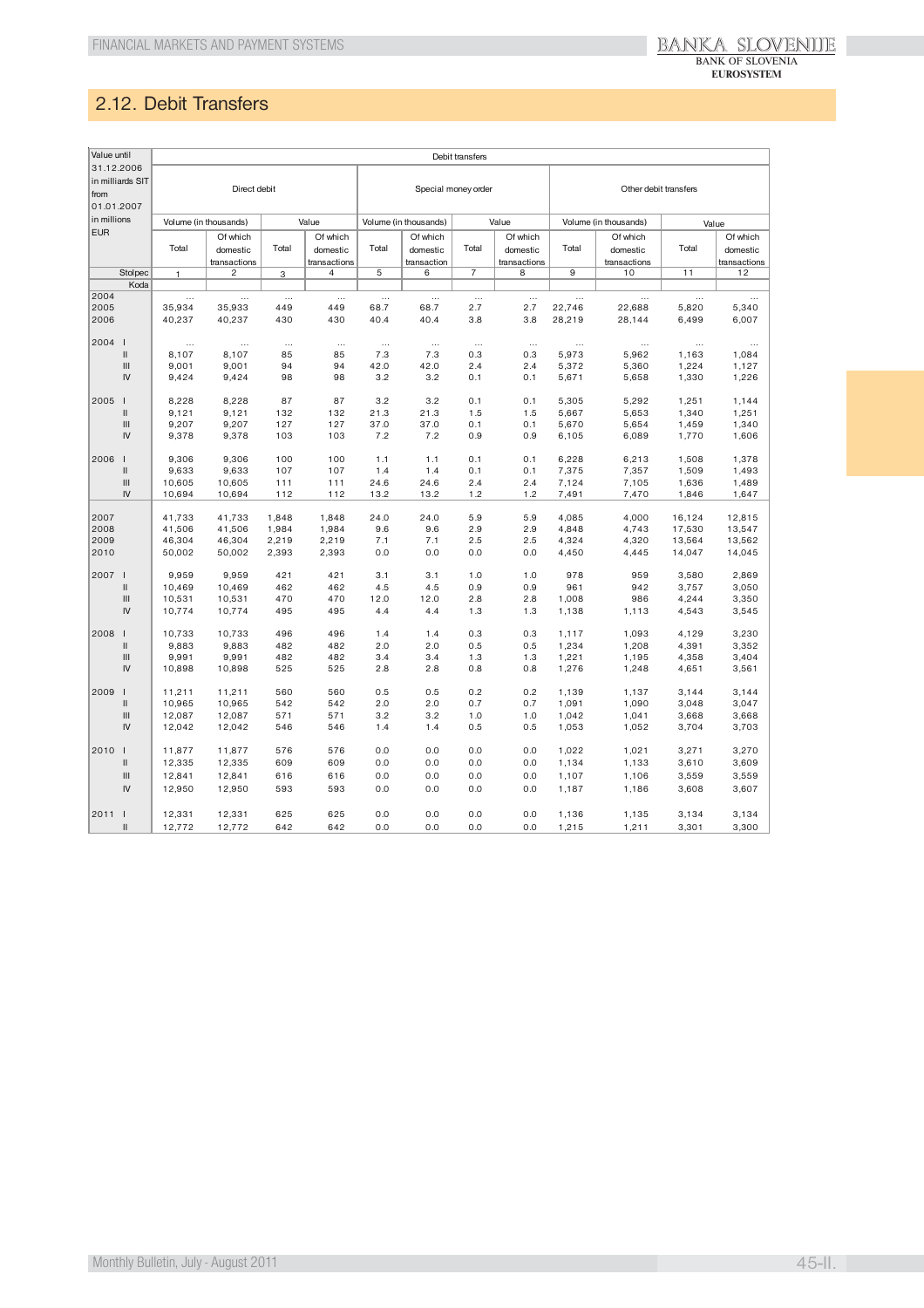**EUROSYSTEM**

### 2.13. Network of Commercial Banks

| No.            |                       |                |          | Commercial banks (Head offices) |          |                         |          | Network <sup>2</sup> (31.12.2010) |        | Total |
|----------------|-----------------------|----------------|----------|---------------------------------|----------|-------------------------|----------|-----------------------------------|--------|-------|
|                | Region <sup>1</sup>   | 2006           | 2007     | 2008                            | 2009     | 2010                    | H.office | <b>Branch</b>                     | Agency |       |
| 1              | Pomurska              | $\Omega$       | $\Omega$ | 0                               | $\Omega$ | $\Omega$                | $\Omega$ | 13                                | 28     | 41    |
| 2              | Podravska             | $\overline{4}$ | 4        | 4                               | 4        | $\overline{\mathbf{4}}$ | 4        | 21                                | 71     | 96    |
| 3              | Koroška               |                |          | $\Omega$                        | $\cap$   | $\Omega$                | $\Omega$ | 5                                 | 22     | 27    |
| $\overline{4}$ | Savinjska             |                |          |                                 |          |                         |          | 34                                | 61     | 96    |
| 5              | Zasavska              |                |          | O                               | $\cap$   | $\Omega$                | $\Omega$ |                                   | 12     | 13    |
| 6              | Spodnjeposavska       | $\Omega$       | O        | $\Omega$                        | $\Omega$ | $\Omega$                | $\Omega$ | 5                                 | 16     | 21    |
| $\overline{7}$ | Jugovzhodna Slovenija | $\Omega$       | $\Omega$ | 0                               | $\cap$   | $\Omega$                | $\Omega$ | 13                                | 42     | 55    |
| 8              | Osrednjeslovenska     | 13             | 15       | 14                              | 15       | 15                      | 15       | 31                                | 100    | 146   |
| 9              | Gorenjska             |                |          |                                 |          |                         |          | 22                                | 43     | 66    |
| 10             | Notranjsko-kraška     | $\Omega$       | $\Omega$ | $\Omega$                        | $\cap$   | $\Omega$                | $\Omega$ | 3                                 | 17     | 20    |
| 11             | Goriška               | $\Omega$       | $\Omega$ | 0                               | $\Omega$ | $\Omega$                | $\Omega$ | 20                                | 38     | 58    |
| 12             | Obalno-kraška         |                |          |                                 |          |                         |          | 20                                | 23     | 44    |
|                | <b>TOTAL</b>          | 22             | 24       | 21                              | 22       | 22                      | 22       | 188                               | 473    | 683   |

|                                            | 1999   | 2000  | $200 -$ | 2002  | 2003 | 2004 | 2005  | 2006                        | 2007  | 2008   | 2009  | 2010  |
|--------------------------------------------|--------|-------|---------|-------|------|------|-------|-----------------------------|-------|--------|-------|-------|
| Number of employees in<br>commercial banks | 10.445 | 0.929 | .258    | 1.543 | .397 | .534 | 1.632 | $\rightarrow$ $\rightarrow$ | 1.878 | 12.096 | 1.994 | .,787 |

Density of the banking network by local comunities

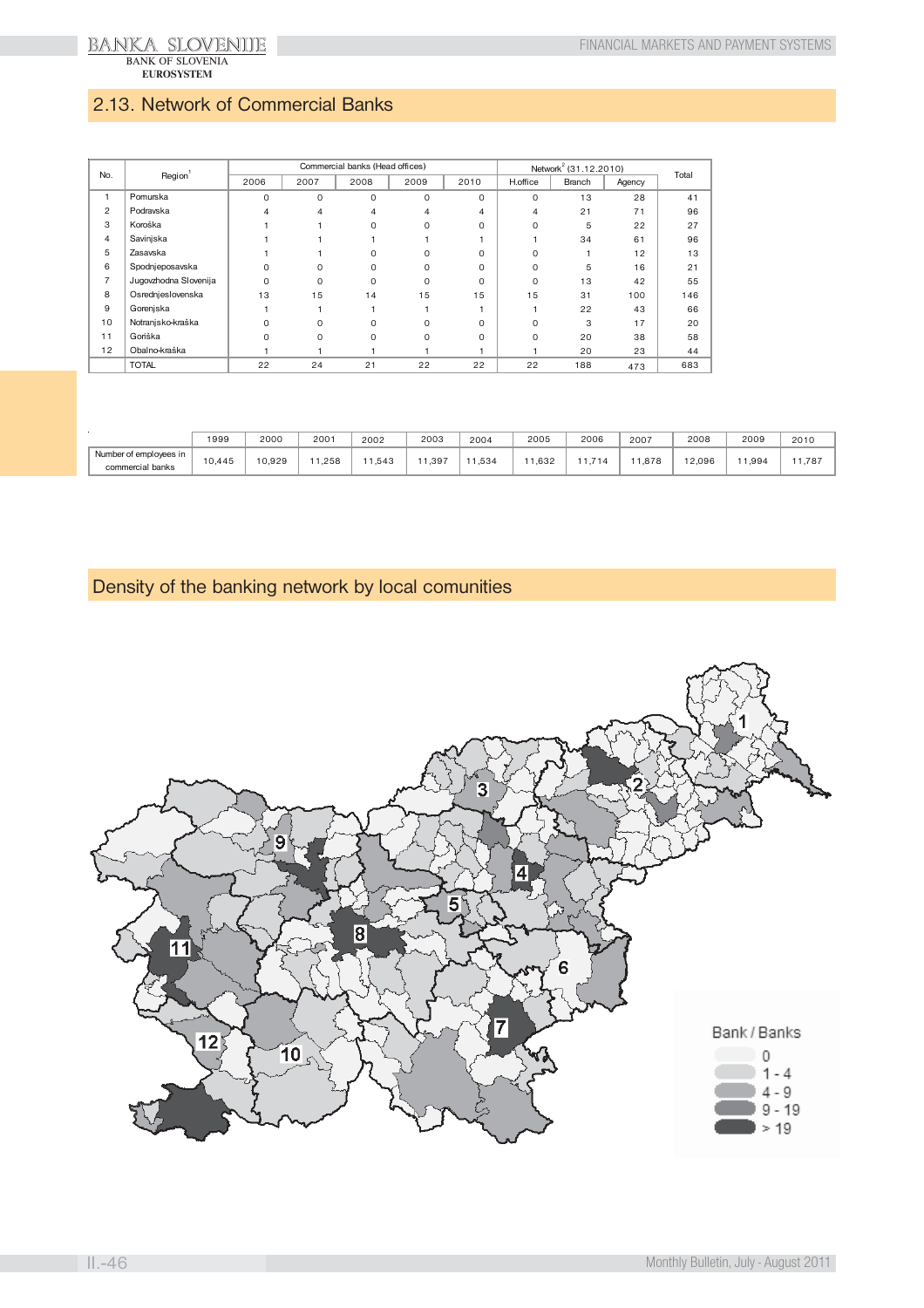# 3.1. Balance of Payments 1988-1993

| Millions of US Dollars                                           | 1988       | 1989        | 1990       | 1991        | 1992       | 1993            |
|------------------------------------------------------------------|------------|-------------|------------|-------------|------------|-----------------|
| I. Current account                                               | 1,351.8    | 1,088.5     | 518.4      | 129.1       | 926.2      | 191.9           |
| 1. Trade balance                                                 | 364.8      | 192.1       | $-608.7$   | $-262.2$    | 791.1      | $-154.2$        |
| 1.1. Exports f.o.b.                                              | 3,278.4    | 3,408.5     | 4,117.8    | 3,869.1     | 6,682.9    | 6,082.9         |
| 1.2. Imports c.i.f.                                              | $-2,913.6$ | $-3,216.3$  | $-4,726.6$ | $-4, 131.3$ | $-5,891.8$ | $-6,237.1$      |
| 2. Services                                                      | 965.7      | 922.3       | 1,139.5    | 482.9       | 180.3      | 375.3           |
| 2.1. Exports                                                     | 1,340.8    | 1,355.4     | 1,699.4    | 1,012.6     | 1,219.3    | 1,392.7         |
| 2.1.2 Processing                                                 | 123.2      | 128.5       | 162.3      | 152.8       |            |                 |
| 2.2 Imports                                                      | $-375.2$   | $-433.1$    | $-560.0$   | $-529.7$    | $-1,039.0$ | $-1,017.3$      |
| 2.2.2. Processing                                                | $-4.9$     | $-7.8$      | $-6.2$     | $-25.6$     |            |                 |
| 3. Income                                                        | $-93.9$    | $-99.8$     | $-118.7$   | $-106.3$    | $-91.3$    | $-51.4$         |
| 3.1. Receipts                                                    | 24.4       | 25.3        | 59.7       | 41.5        | 69.8       | 114.7           |
| 3.2. Expenditure                                                 | $-118.3$   | $-125.1$    | $-178.4$   | $-147.8$    | $-161.1$   | $-166.0$        |
| 4. Current transfers                                             | 115.2      | 73.8        | 106.4      | 14.7        | 46.0       | 22.2            |
| 4.1. Receipts                                                    | 129.8      | 97.4        | 134.5      | 49.7        | 93.0       | 155.1           |
| 4.2. Expenditure                                                 | $-14.5$    | $-23.6$     | $-28.2$    | $-35.0$     | $-46.9$    | $-132.9$        |
| II. Capital and financial account<br>A. Capital account          | $-113.4$   | 103.4       | $-48.0$    | $-290.6$    | $-645.4$   | $-202.0$<br>4.1 |
| <b>B.</b> Financial account                                      | $-113.4$   | 103.4       | $-48.0$    | $-290.6$    | $-645.4$   | $-206.1$        |
| 1. Direct investment                                             | $-5.4$     | $-14.3$     | $-2.1$     | $-41.3$     | 112.9      | 111.3           |
| 1.1. Foreign in Slovenia                                         | $-0.2$     | 3.0         | 4.3        | 64.9        | 111.0      | 112.6           |
| 1.2. Domestic abroad                                             | $-5.2$     | $-17.3$     | $-6.5$     | $-23.5$     | 1.8        | $-1.3$          |
| 2. Portfolio investment                                          | 0.2        | 0.1         | 2.5        |             | $-8.9$     | 3.1             |
| 3. Other investment                                              | $-108.3$   | 117.6       | $-48.4$    | $-225.1$    | $-116.8$   | $-209.2$        |
| 3.1. Assets                                                      | 67.5       | $-91.0$     | $-179.0$   | $-108.7$    | $-157.5$   | $-313.5$        |
| a) Commercial credits (other sectors)                            |            | $-54.6$     | 30.1       | $-41.8$     | 6.6        | 93.3            |
| - Long-term                                                      | L,         | $-20.6$     | 26.6       | $-21.3$     | 6.6        | 5.3             |
| - Short-term                                                     |            | $-34.0$     | 3.5        | $-20.5$     |            | 88.0            |
| b) Loans (banks)                                                 | $-2.4$     | $-0.1$      | $-0.3$     | $-4.7$      | $-30.8$    | 11.5            |
| - Long-term                                                      | $-2.4$     | $-0.1$      | $-0.3$     | 0.0         | $-36.7$    | 21.7            |
| - Short-term                                                     |            |             |            | $-4.7$      | 6.0        | $-10.2$         |
| c) Currency and deposits                                         | 61.2       | $-46.7$     | $-242.8$   | $-73.3$     | $-139.5$   | $-383.7$        |
| Banks                                                            | $-54.3$    | $-251.2$    | 134.3      | 18.8        | $-148.7$   | $-450.8$        |
| Other sectors                                                    | 115.5      | 204.5       | $-377.1$   | $-92.0$     | 9.2        | 67.1            |
| d) Other assets                                                  | 8.7        | 10.4        | 34.0       | 11.0        | 6.2        | $-34.6$         |
| 3.2. Liabilities                                                 | $-175.8$   | 208.6       | 130.6      | $-116.4$    | 40.6       | 104.3           |
| a) Commercial credits (long-term)                                | 4.7        | 14.8        | 0.4        | $-18.2$     | $-12.9$    | $-13.0$         |
| General government <sup>1</sup>                                  |            |             | $-0.8$     | 2.7         | $-1.4$     | $\sim$          |
| Other sectors                                                    | 4.7        | 14.8        | 1.2        | $-20.9$     | $-11.5$    | ÷               |
| b) Loans                                                         | 17.3       | 48.0        | 120.5      | $-47.4$     | 32.9       | 161.2           |
| General government                                               |            |             | 65.3       | 11.2        | $-16.8$    | 78.6            |
| Banks                                                            | 27.7       | $-24.5$     | 0.1        | $-44.0$     | $-9.1$     | 1.7             |
| - Long-term                                                      | 57.3       | 21.6        | $-3.0$     | $-23.9$     | $-6.8$     | $-2.4$          |
| - Short-term                                                     | $-29.6$    | $-46.1$     | 3.1        | $-20.1$     | $-2.4$     | 4.1             |
| Other sectors                                                    | $-10.4$    | 72.5        | 55.1       | $-14.6$     | 58.8       | 94.7            |
| - Long-term                                                      | $-11.2$    | 66.9        | 60.7       | $-18.3$     | 52.1       | 27.3            |
| - Short-term                                                     | 0.9        | 5.6         | $-5.6$     | 3.7         | 6.7        | 67.5            |
| c) Deposits                                                      | $-194.3$   | 132.8       | $-64.8$    | $-61.7$     | 13.8       | $-40.3$         |
| d) Other liabilities                                             | $-3.5$     | 13.0        | 74.5       | 10.9        | 7.4        | $-3.7$          |
| 4. International reserves <sup>3</sup>                           |            |             |            | $-106.8$    | $-632.6$   | $-111.3$        |
| Gold, SDRs and Reserve position in IMF                           |            |             |            | $-106.8$    |            | $-17.8$         |
| Currency and deposits                                            |            |             |            |             | $-627.0$   | $-48.3$         |
| <b>Securities</b>                                                |            |             |            |             | $-5.6$     | $-45.3$         |
| III. Statistical error and multilateral settlements <sup>2</sup> | $-1,238.4$ | $-1, 191.8$ | $-470.4$   | 161.5       | $-288.6$   | 10.1            |
|                                                                  |            |             |            |             |            |                 |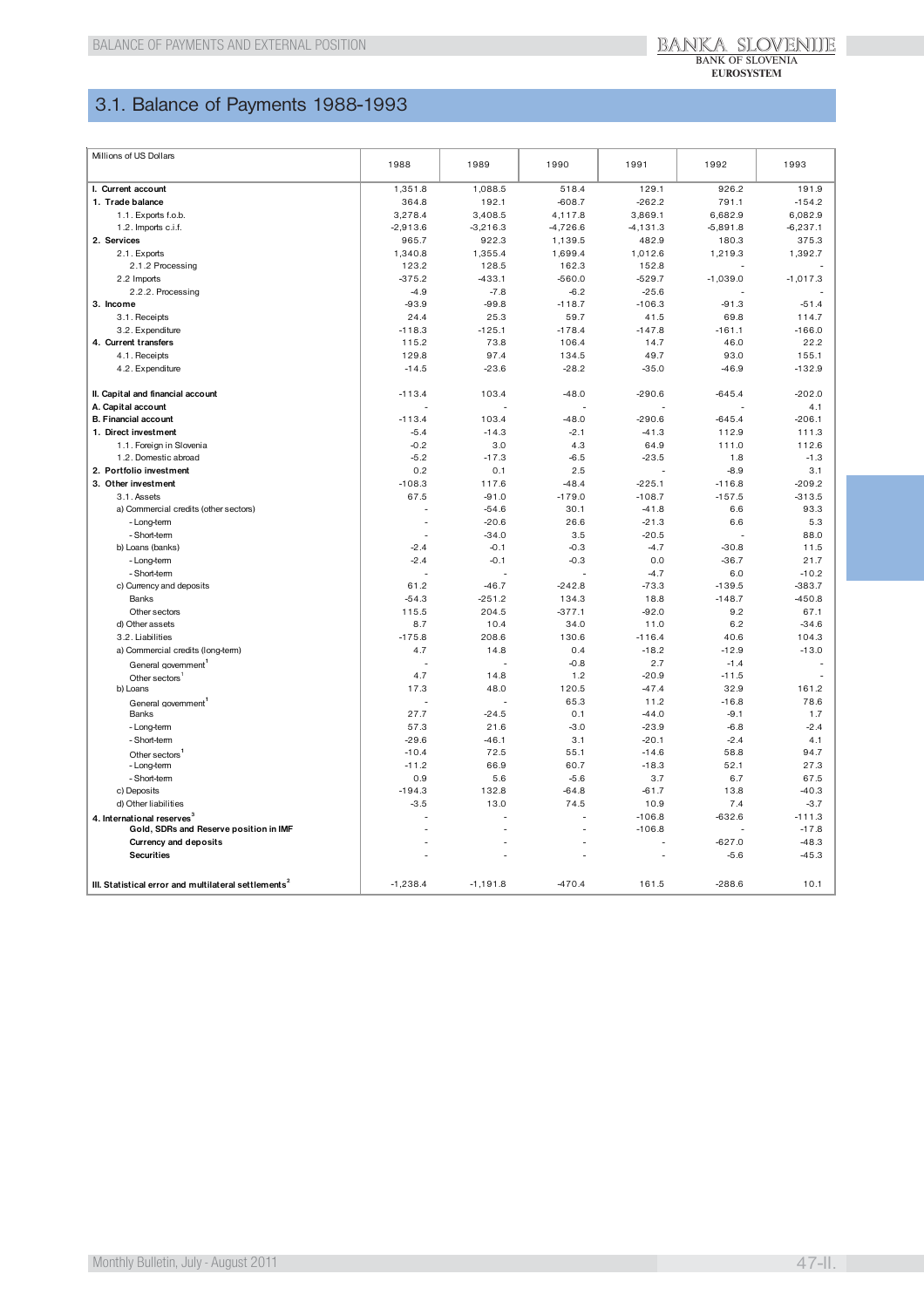BANK OF SLOVENIA **EUROSYSTEM**

### 3.2. Balance of Payments

### Balance of Payments of Slovenia

| Mio EUR      |              | Current account |              |                | Goods <sup>1</sup> |             |                | Services |             |
|--------------|--------------|-----------------|--------------|----------------|--------------------|-------------|----------------|----------|-------------|
|              | Balance      | Receipts        | Expenditures | Balance        | Exports            | Imports     | Balance        | Exports  | Imports     |
| Column       | $\mathbf{1}$ | $\overline{c}$  | 3            | $\overline{4}$ | 5                  | 6           | $\overline{7}$ | 8        | 9           |
| Code         |              |                 |              |                |                    |             |                |          |             |
| 1994*        | 486.5        | 7,749.4         | $-7,262.9$   | $-279.4$       | 5,756.1            | $-6,035.5$  | 539.4          | 1,519.5  | $-980.1$    |
| 1995*        | $-51.6$      | 8,526.2         | $-8,577.8$   | $-731.3$       | 6,456.1            | $-7,187.5$  | 450.3          | 1,565.1  | $-1, 114.8$ |
| 1996         | 32.3         | 8,904.9         | $-8,872.6$   | $-670.9$       | 6,670.9            | $-7,341.8$  | 511.3          | 1,703.9  | $-1,192.6$  |
| 1997         | 43.1         | 9,824.3         | $-9,781.1$   | $-684.0$       | 7,438.3            | $-8,122.4$  | 560.8          | 1,809.9  | $-1,249.1$  |
| 1998         | $-107.9$     | 10,526.4        | $-10,634.3$  | $-708.2$       | 8,088.3            | $-8,796.5$  | 446.9          | 1,804.2  | $-1,357.3$  |
| 1999         | $-664.2$     | 10,582.6        | $-11,246.8$  | $-1, 164.1$    | 8,103.2            | $-9,267.3$  | 329.5          | 1,763.5  | $-1,434.0$  |
| 2000         | $-583.0$     | 12,467.5        | $-13,050.5$  | $-1,227.0$     | 9,574.2            | $-10,801.2$ | 489.2          | 2,051.5  | $-1,562.3$  |
| 2001         | 38.0         | 13,579.1        | $-13,541.2$  | $-684.5$       | 10,454.3           | $-11,138.7$ | 535.6          | 2,177.6  | $-1,642.1$  |
| 2002         | 247.2        | 14,510.2        | $-14,263.0$  | $-265.0$       | 11,081.6           | $-11,346.6$ | 619.8          | 2,439.5  | $-1,819.8$  |
| 2003         | $-195.7$     | 14,866.0        | $-15,061.7$  | $-542.8$       | 11,417.1           | $-11,959.9$ | 540.2          | 2,464.9  | $-1,924.7$  |
| 2004         | $-719.7$     | 16,806.2        | $-17,525.9$  | $-1,008.8$     | 12,932.8           | $-13,941.6$ | 687.6          | 2,782.6  | $-2,095.0$  |
| 2005         | $-497.6$     | 19,198.2        | $-19,695.8$  | $-1,025.8$     | 14,599.2           | $-15,625.0$ | 920.0          | 3,213.5  | $-2,293.5$  |
| 2006         | $-771.0$     | 22,257.5        | $-23,028.5$  | $-1, 151.0$    | 17,028.3           | $-18,179.3$ | 992.7          | 3,572.4  | $-2,579.7$  |
| 2007         | $-1,646.2$   | 26,053.1        | $-27,699.3$  | $-1,665.9$     | 19,798.5           | $-21,464.4$ | 1,047.4        | 4,145.2  | $-3,097.9$  |
| 2008         | $-2,573.9$   | 27,137.8        | $-29,711.6$  | $-2,648.1$     | 20,032.2           | $-22,680.4$ | 1,423.7        | 4,956.5  | $-3,532.8$  |
| 2009         | $-455.7$     | 22,145.6        | $-22,601.3$  | $-702.6$       | 16,167.3           | $-16,869.9$ | 1,165.1        | 4,347.0  | $-3,181.9$  |
| 2010         | $-297.3$     | 24,919.3        | $-25,216.6$  | $-1,204.9$     | 18,386.0           | $-19,590.8$ | 1,308.2        | 4,633.2  | $-3,324.9$  |
| 2010 Oct.    | $-41.2$      | 2,206.4         | $-2,247.6$   | $-154.6$       | 1,656.4            | $-1,811.0$  | 131.7          | 393.9    | $-262.1$    |
| Nov.         | $-56.9$      | 2,232.4         | $-2,289.3$   | $-150.9$       | 1,699.5            | $-1,850.5$  | 86.8           | 355.9    | $-269.1$    |
| Dec.         | 7.4          | 2,230.2         | $-2,222.8$   | $-202.2$       | 1,490.8            | $-1,693.0$  | 96.7           | 426.3    | $-329.6$    |
| 2011<br>Jan. | $-4.6$       | 2,033.7         | $-2,038.3$   | $-70.5$        | 1,535.5            | $-1,606.0$  | 123.5          | 352.9    | $-229.4$    |
| Feb.         | $-93.3$      | 2,121.8         | $-2, 215.1$  | $-114.9$       | 1,603.0            | $-1,717.9$  | 93.6           | 326.1    | $-232.5$    |
| Mar.         | 48.6         | 2,539.3         | $-2,490.7$   | $-116.4$       | 1,885.1            | $-2,001.5$  | 135.9          | 405.0    | $-269.1$    |
| Apr.         | 33.5         | 2,281.7         | $-2,248.3$   | $-92.0$        | 1,690.7            | $-1,782.6$  | 154.9          | 411.2    | $-256.3$    |
| May          | $-43.5$      | 2,408.3         | $-2,451.8$   | $-126.9$       | 1,835.7            | $-1,962.6$  | 127.9          | 388.0    | $-260.1$    |
| Jun.         | 127.5        | 2,374.9         | $-2,247.5$   | 42.3           | 1,796.5            | $-1,754.2$  | 125.2          | 404.8    | $-279.6$    |

| Mio EUR      |        |              | Current account |              |                | Goods <sup>1</sup> |             |                | Services |            |
|--------------|--------|--------------|-----------------|--------------|----------------|--------------------|-------------|----------------|----------|------------|
|              |        | Balance      | Receipts        | Expenditures | Balance        | Exports            | Imports     | Balance        | Exports  | Imports    |
|              | Column | $\mathbf{1}$ | $\overline{2}$  | 3            | $\overline{4}$ | 5                  | 6           | $\overline{7}$ | 8        | 9          |
|              | Code   |              |                 |              |                |                    |             |                |          |            |
| 2002         |        | $-560.1$     | 8,215.9         | $-8,776.0$   | $-1, 145.5$    | 6,120.8            | $-7,266.3$  | 594.8          | 1,397.4  | $-802.5$   |
| 2003         |        | $-826.6$     | 8,426.3         | $-9,252.9$   | $-1,367.0$     | 6,224.7            | $-7,591.7$  | 619.8          | 1,489.6  | $-869.8$   |
| 2004         |        | $-2,102.8$   | 9,352.8         | $-11,455.6$  | $-2,755.7$     | 7,011.2            | $-9,766.9$  | 757.1          | 1,689.4  | $-932.3$   |
| 2005         |        | $-2,145.6$   | 10,597.1        | $-12,742.7$  | $-2,791.6$     | 8,002.3            | $-10,793.9$ | 823.8          | 1,897.8  | $-1,074.0$ |
| 2006         |        | $-2,547.9$   | 12,147.8        | $-14,695.7$  | $-3,190.4$     | 9,200.2            | $-12,390.6$ | 949.6          | 2,158.5  | $-1,208.9$ |
| 2007         |        | $-3,305.9$   | 13,772.5        | $-17,078.4$  | $-3,757.8$     | 10,340.0           | $-14,097.8$ | 1,038.9        | 2,414.6  | $-1,375.7$ |
| 2008         |        | $-4.202.0$   | 13,923.2        | $-18, 125.2$ | $-4,422.9$     | 10.201.9           | $-14,624.9$ | 1,177.3        | 2,740.4  | $-1,563.1$ |
| 2009         |        | $-1.950.6$   | 11.957.5        | $-13.908.1$  | $-2.367.5$     | 8.839.8            | $-11,207.3$ | 919.8          | 2.419.8  | $-1,500.0$ |
| 2010         |        | $-1,678.0$   | 13,700.8        | $-15,378.8$  | $-2,558.5$     | 10,226.7           | $-12,785.3$ | 1,071.3        | 2,655.1  | $-1,583.8$ |
|              |        |              |                 |              |                |                    |             |                |          |            |
| 2010<br>Apr. |        | $-99.9$      | 1,122.9         | $-1,222.8$   | $-185.1$       | 842.3              | $-1,027.4$  | 91.8           | 215.5    | $-123.7$   |
| May          |        | $-148.8$     | 1,164.7         | $-1,313.5$   | $-220.0$       | 871.3              | $-1,091.3$  | 96.5           | 217.9    | $-121.4$   |
| Jun.         |        | $-165.8$     | 1,210.4         | $-1,376.1$   | $-180.7$       | 924.6              | $-1, 105.3$ | 85.0           | 215.3    | $-130.3$   |
| Jul.         |        | $-100.1$     | 1,221.3         | $-1,321.5$   | $-214.1$       | 882.0              | $-1,096.1$  | 113.2          | 266.6    | $-153.4$   |
| Aug.         |        | $-133.4$     | 1,008.3         | $-1, 141.7$  | $-263.5$       | 660.3              | $-923.8$    | 151.7          | 284.7    | $-133.0$   |
| Sep.         |        | $-153.6$     | 1,269.6         | $-1,423.2$   | $-232.4$       | 949.6              | $-1, 181.9$ | 109.2          | 252.4    | $-143.1$   |
| Oct.         |        | $-161.0$     | 1,227.9         | $-1,388.9$   | $-259.4$       | 926.6              | $-1.186.0$  | 103.1          | 231.9    | $-128.8$   |
| Nov.         |        | $-163.3$     | 1.219.3         | $-1,382.7$   | $-216.1$       | 953.5              | $-1.169.6$  | 70.1           | 199.1    | $-129.0$   |
| Dec.         |        | $-262.4$     | 1,106.1         | $-1,368.6$   | $-310.8$       | 790.2              | $-1, 101.0$ | 74.6           | 240.5    | $-165.8$   |
|              |        |              |                 |              |                |                    |             |                |          |            |
| 2011<br>Jan. |        | $-87.7$      | 1,157.4         | $-1,245.1$   | $-136.3$       | 908.5              | $-1,044.8$  | 77.8           | 189.2    | $-111.4$   |
| Feb.         |        | $-146.1$     | 1,172.9         | $-1,319.0$   | $-183.2$       | 921.7              | $-1, 104.9$ | 66.8           | 183.6    | $-116.8$   |
| Mar.         |        | $-169.8$     | 1,397.8         | $-1,567.6$   | $-266.4$       | 1,062.8            | $-1,329.2$  | 100.8          | 232.2    | $-131.4$   |
| Apr.         |        | $-72.4$      | 1,292.1         | $-1,364.5$   | $-173.5$       | 970.8              | $-1, 144.2$ | 124.7          | 246.5    | $-121.9$   |
| May          |        | $-126.5$     | 1,383.7         | $-1,510.2$   | $-209.7$       | 1,064.7            | $-1,274.4$  | 108.7          | 236.7    | $-128.0$   |
| Jun.         |        | $-72.2$      | 1,301.4         | $-1,373.7$   | $-144.3$       | 992.7              | $-1, 137.0$ | 107.8          | 238.2    | $-130.4$   |
|              |        |              |                 |              |                |                    |             |                |          |            |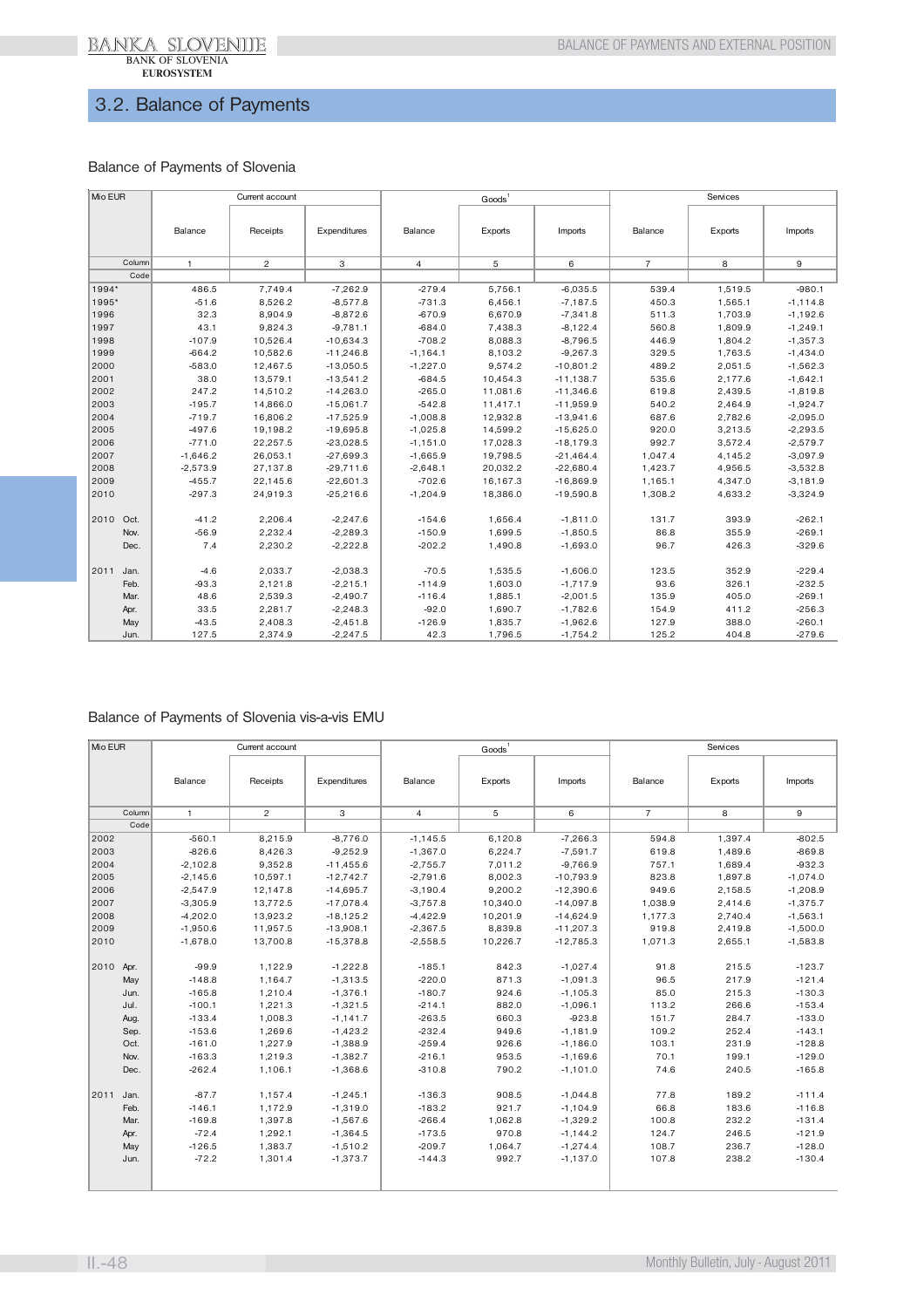### Balance of Payments of Slovenia

|         |                 |         |          | Services - of which: |                         |         |                       |                         |          |
|---------|-----------------|---------|----------|----------------------|-------------------------|---------|-----------------------|-------------------------|----------|
|         | Transportations | Travel  |          |                      | Communications services |         | Construction services | Other business services |          |
| Exports | Imports         | Exports | Imports  | Exports              | Imports                 | Exports | Imports               | Exports                 | Imports  |
| 10      | 11              | 12      | 13       | 14                   | 15                      | 16      | 17                    | 18                      | 19       |
|         |                 |         |          |                      |                         |         |                       |                         |          |
| 410.6   | $-354.8$        | 766.8   | $-326.3$ | 10.6                 | $-4.6$                  | 103.6   | $-2.7$                | 205.1                   | $-220.3$ |
| 390.2   | $-338.1$        | 836.8   | $-443.0$ | 9.2                  | $-8.9$                  | 104.1   | $-18.4$               | 191.0                   | $-221.2$ |
| 383.9   | $-326.6$        | 989.1   | $-481.5$ | 11.1                 | $-13.1$                 | 73.8    | $-35.0$               | 193.5                   | $-236.1$ |
| 411.9   | $-327.2$        | 1,047.9 | $-462.8$ | 19.1                 | $-24.0$                 | 70.3    | $-46.8$               | 199.6                   | $-247.6$ |
| 480.9   | $-365.9$        | 970.8   | $-501.1$ | 22.1                 | $-27.6$                 | 65.2    | $-31.1$               | 189.8                   | $-272.7$ |
| 489.8   | $-357.5$        | 900.1   | $-511.5$ | 22.7                 | $-35.0$                 | 54.0    | $-59.2$               | 207.5                   | $-296.2$ |
| 534.4   | $-385.0$        | 1,044.8 | $-556.2$ | 27.0                 | $-55.3$                 | 71.8    | $-55.6$               | 265.0                   | $-301.5$ |
| 559.2   | $-356.3$        | 1,104.8 | $-600.8$ | 37.8                 | $-67.1$                 | 78.8    | $-52.1$               | 266.8                   | $-335.4$ |
| 634.6   | $-385.2$        | 1,142.6 | $-634.8$ | 60.5                 | $-89.0$                 | 94.9    | $-60.4$               | 337.4                   | $-380.7$ |
| 680.0   | $-419.5$        | 1,186.3 | $-664.1$ | 61.7                 | $-94.9$                 | 71.0    | $-72.1$               | 331.4                   | $-399.1$ |
| 809.3   | $-485.4$        | 1,311.7 | $-703.3$ | 71.9                 | $-95.9$                 | 72.2    | $-49.4$               | 378.4                   | $-455.1$ |
| 923.0   | $-524.9$        | 1,450.5 | $-707.5$ | 90.8                 | $-109.4$                | 107.9   | $-64.4$               | 479.5                   | $-572.3$ |
| 1,057.7 | $-601.4$        | 1,555.5 | $-772.3$ | 89.9                 | $-107.9$                | 103.8   | $-67.5$               | 577.1                   | $-648.5$ |
| 1,258.7 | $-733.6$        | 1.665.4 | $-831.5$ | 105.4                | $-129.8$                | 151.4   | $-160.5$              | 751.5                   | $-801.7$ |
| 1,435.8 | $-874.5$        | 1,826.6 | $-922.2$ | 206.3                | $-217.5$                | 300.3   | $-155.2$              | 880.4                   | $-839.9$ |
| 1,084.9 | $-648.3$        | 1,803.9 | $-912.7$ | 197.5                | $-223.3$                | 197.3   | $-98.9$               | 778.9                   | $-697.5$ |
| 1,205.8 | $-709.5$        | 1.935.4 | $-923.1$ | 217.8                | $-240.8$                | 148.1   | $-67.6$               | 795.6                   | $-742.9$ |
| 105.1   | $-66.8$         | 167.1   | $-57.9$  | 20.0                 | $-19.0$                 | 11.6    | $-7.4$                | 61.9                    | $-60.0$  |
| 114.1   | $-65.7$         | 120.9   | $-44.9$  | 20.1                 | $-25.8$                 | 12.4    | $-5.1$                | 65.9                    | $-72.7$  |
| 120.6   | $-64.2$         | 136.6   | $-48.3$  | 22.0                 | $-26.0$                 | 17.0    | $-6.7$                | 88.1                    | $-108.9$ |
| 88.5    | $-58.2$         | 152.3   | $-39.1$  | 19.7                 | $-18.6$                 | 10.3    | $-7.0$                | 64.2                    | $-50.8$  |
| 105.3   | $-62.9$         | 119.8   | $-40.3$  | 18.0                 | $-20.0$                 | 9.6     | $-4.3$                | 53.6                    | $-51.1$  |
| 119.5   | $-64.4$         | 147.3   | $-39.3$  | 20.1                 | $-19.3$                 | 10.2    | $-5.9$                | 75.4                    | $-79.2$  |
| 106.1   | $-58.8$         | 176.3   | $-58.3$  | 22.2                 | $-21.9$                 | 9.4     | $-4.5$                | 73.0                    | $-66.9$  |
| 114.2   | $-61.5$         | 151.9   | $-53.1$  | 21.3                 | $-20.5$                 | 8.8     | $-5.2$                | 58.3                    | $-63.8$  |
| 110.7   | $-59.4$         | 161.2   | $-67.8$  | 21.7                 | $-23.7$                 | 10.6    | $-3.0$                | 73.5                    | $-71.7$  |

|         | Services - of which: |         |          |         |                         |         |                       |         |                         |  |
|---------|----------------------|---------|----------|---------|-------------------------|---------|-----------------------|---------|-------------------------|--|
|         | Transportations      | Travel  |          |         | Communications services |         | Construction services |         | Other business services |  |
| Exports | Imports              | Exports | Imports  | Exports | Imports                 | Exports | Imports               | Exports | Imports                 |  |
| 10      | 11                   | 12      | 13       | 14      | 15                      | 16      | 17                    | 18      | 19                      |  |
|         |                      |         |          |         |                         |         |                       |         |                         |  |
| 386.3   | $-234.0$             | 722.7   | $-242.8$ | 30.8    | $-30.0$                 | 34.1    | $-14.6$               | 162.0   | $-170.7$                |  |
| 420.7   | $-254.0$             | 778.5   | $-246.4$ | 36.2    | $-38.6$                 | 26.8    | $-30.1$               | 171.4   | $-179.1$                |  |
| 488.4   | $-287.8$             | 872.7   | $-247.8$ | 41.8    | $-32.2$                 | 31.8    | $-24.7$               | 194.3   | $-195.4$                |  |
| 563.9   | $-277.7$             | 930.7   | $-326.9$ | 54.2    | $-44.0$                 | 46.2    | $-31.7$               | 232.1   | $-243.4$                |  |
| 695.7   | $-320.1$             | 995.6   | $-347.6$ | 57.9    | $-44.7$                 | 59.5    | $-29.9$               | 265.0   | $-282.0$                |  |
| 801.9   | $-388.6$             | 1033.8  | $-344.4$ | 66.4    | $-42.0$                 | 82.0    | $-97.9$               | 340.0   | $-285.7$                |  |
| 877.2   | $-457.9$             | 1140.4  | $-407.2$ | 104.9   | $-71.4$                 | 107.7   | $-33.6$               | 361.9   | $-305.1$                |  |
| 678.7   | $-363.0$             | 1139.7  | $-423.3$ | 82.0    | $-55.9$                 | 91.6    | $-43.9$               | 308.1   | $-279.9$                |  |
| 773.8   | $-391.3$             | 1247.8  | $-442.6$ | 91.7    | $-56.8$                 | 90.5    | $-31.5$               | 306.5   | $-284.4$                |  |
|         |                      |         |          |         |                         |         |                       |         |                         |  |
| 63.3    | $-33.9$              | 105.9   | $-33.2$  | 5.4     | $-4.1$                  | 5.6     | $-1.4$                | 27.0    | $-21.2$                 |  |
| 64.9    | $-31.8$              | 99.2    | $-30.8$  | 5.9     | $-4.9$                  | 7.7     | $-4.1$                | 22.7    | $-21.7$                 |  |
| 65.6    | $-34.9$              | 94.9    | $-34.6$  | 6.8     | $-3.7$                  | 8.8     | $-1.8$                | 27.0    | $-24.2$                 |  |
| 67.5    | $-32.9$              | 143.6   | $-51.3$  | 7.9     | $-4.1$                  | 9.6     | $-1.9$                | 26.8    | $-24.8$                 |  |
| 56.2    | $-33.1$              | 180.2   | $-44.3$  | 7.1     | $-3.6$                  | 7.8     | $-4.9$                | 21.6    | $-18.6$                 |  |
| 68.3    | $-32.1$              | 121.8   | $-44.1$  | 11.6    | $-8.0$                  | 7.3     | $-1.9$                | 26.5    | $-24.7$                 |  |
| 69.5    | $-36.1$              | 107.5   | $-34.1$  | 8.9     | $-4.6$                  | 8.0     | $-2.7$                | 23.7    | $-22.5$                 |  |
| 73.7    | $-33.7$              | 76.1    | $-28.1$  | 8.9     | $-5.6$                  | 8.4     | $-2.1$                | 21.3    | $-26.2$                 |  |
| 76.3    | $-32.2$              | 89.8    | $-31.5$  | 10.6    | $-7.6$                  | 10.1    | $-4.0$                | 40.1    | $-45.2$                 |  |
|         |                      |         |          |         |                         |         |                       |         |                         |  |
| 58.4    | $-31.1$              | 84.5    | $-26.1$  | 8.8     | $-3.7$                  | 8.7     | $-4.5$                | 22.3    | $-21.5$                 |  |
| 69.5    | $-32.8$              | 70.6    | $-27.2$  | 7.6     | $-4.3$                  | 8.2     | $-2.2$                | 17.9    | $-20.4$                 |  |
| 79.3    | $-34.8$              | 90.9    | $-25.7$  | 9.4     | $-3.7$                  | 0.8     | $-3.7$                | 27.7    | $-24.0$                 |  |
| 72.5    | $-31.1$              | 120.1   | $-29.1$  | 10.6    | $-5.4$                  | 5.4     | $-2.3$                | 26.2    | $-27.4$                 |  |
| 79.2    | $-35.4$              | 96.5    | $-28.2$  | 10.7    | $-4.6$                  | 6.7     | $-2.3$                | 22.8    | $-22.3$                 |  |
| 72.8    | $-32.3$              | 104.1   | $-30.7$  | 12.2    | $-4.5$                  | 7.3     | $-1.8$                | 30.8    | $-26.0$                 |  |
|         |                      |         |          |         |                         |         |                       |         |                         |  |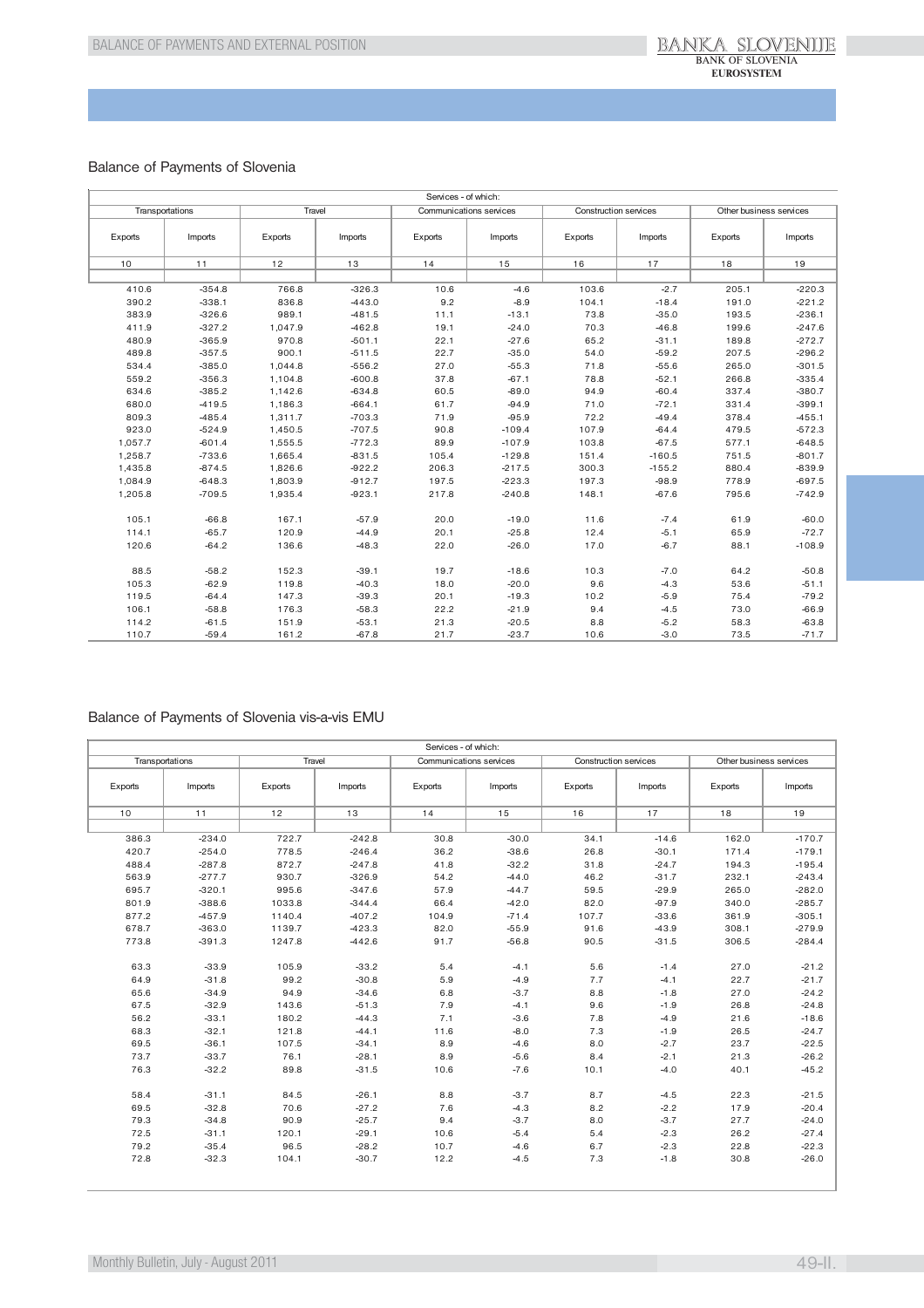**EUROSYSTEM**

### Balance of Payments of Slovenia

| Mio EUR      |            |          |                           | Income® |                          |                   |            |            |                          |  |
|--------------|------------|----------|---------------------------|---------|--------------------------|-------------------|------------|------------|--------------------------|--|
|              |            |          | Compensation of employees |         |                          | Investment income |            |            |                          |  |
|              | Balance    |          |                           |         |                          | Receipts          |            |            | Expenditures             |  |
|              |            | Receipts | Expenditures              |         | Direct inv. <sup>8</sup> | Portofolio inv.   | Other inv. |            | Direct inv. <sup>8</sup> |  |
| Column       | 20         | 21       | 22                        | 23      | 24                       | 25                | 26         | 27         | 28                       |  |
| Code         |            |          |                           |         |                          |                   |            |            |                          |  |
| 1994*        | 144.8      | 183.5    | $-13.6$                   | 90.3    | $-1.7$                   | 0.0               | 91.9       | $-115.5$   | 4.2                      |  |
| 1995*        | 155.7      | 167.0    | $-19.5$                   | 146.7   | $-1.1$                   | 10.6              | 137.1      | $-138.4$   | 3.2                      |  |
| 1996         | 122.0      | 186.6    | $-19.2$                   | 143.2   | 4.3                      | 15.8              | 123.2      | $-188.7$   | $-10.7$                  |  |
| 1997         | 65.8       | 181.7    | $-23.3$                   | 164.7   | 9.6                      | 27.2              | 127.9      | $-257.3$   | $-44.1$                  |  |
| 1998         | 49.1       | 183.5    | $-24.2$                   | 184.2   | $-11.2$                  | 73.3              | 122.1      | $-294.3$   | $-65.7$                  |  |
| 1999         | 58.1       | 194.4    | $-23.4$                   | 205.8   | 6.4                      | 115.4             | 84.1       | $-318.7$   | $-77.6$                  |  |
| 2000         | 29.3       | 203.7    | $-29.3$                   | 267.5   | 24.5                     | 128.8             | 114.2      | $-412.6$   | $-97.4$                  |  |
| 2001         | 43.2       | 197.1    | $-29.8$                   | 313.9   | 5.5                      | 168.0             | 140.4      | $-438.1$   | 7.8                      |  |
| 2002         | $-167.7$   | 207.3    | $-47.3$                   | 282.2   | $-4.0$                   | 145.6             | 140.6      | $-609.9$   | $-201.3$                 |  |
| 2003         | $-218.7$   | 192.0    | $-57.3$                   | 317.7   | 20.7                     | 193.2             | 103.8      | $-671.1$   | $-265.8$                 |  |
| 2004         | $-322.1$   | 200.5    | $-62.6$                   | 329.2   | 26.2                     | 220.9             | 82.1       | $-789.2$   | $-381.0$                 |  |
| 2005         | $-295.2$   | 204.9    | $-76.5$                   | 442.3   | 74.4                     | 267.7             | 100.2      | $-865.9$   | $-385.5$                 |  |
| 2006         | $-439.8$   | 217.6    | $-110.2$                  | 654.3   | 174.4                    | 301.1             | 178.8      | $-1,201.5$ | $-562.5$                 |  |
| 2007         | $-788.5$   | 229.0    | $-178.9$                  | 939.9   | 261.7                    | 373.5             | 304.7      | $-1,778.5$ | $-770.3$                 |  |
| 2008         | $-1,062.1$ | 238.0    | $-262.6$                  | 1,024.0 | 205.2                    | 422.3             | 396.5      | $-2,061.6$ | $-700.5$                 |  |
| 2009         | $-766.2$   | 197.5    | $-128.5$                  | 468.2   | $-86.8$                  | 325.7             | 229.4      | $-1,303.4$ | $-496.4$                 |  |
| 2010         | $-506.7$   | 233.1    | $-94.1$                   | 448.6   | $-115.4$                 | 356.2             | 207.8      | $-1,094.3$ | $-304.1$                 |  |
| Oct.<br>2010 | $-27.8$    | 21.8     | $-8.5$                    | 31.7    | $-12.5$                  | 28.2              | 16.0       | $-72.9$    | $-5.6$                   |  |
| Nov.         | $-35.9$    | 21.8     | $-8.5$                    | 30.1    | $-14.5$                  | 29.4              | 15.3       | $-79.3$    | $-11.9$                  |  |
| Dec.         | $-30.9$    | 21.8     | $-8.5$                    | 57.7    | 8.5                      | 31.3              | 17.9       | $-101.9$   | $-27.6$                  |  |
| 2011<br>Jan. | $-55.5$    | 18.2     | $-6.9$                    | 43.3    | $-2.7$                   | 28.9              | 17.0       | $-110.0$   | $-37.5$                  |  |
| Feb.         | $-54.7$    | 18.2     | $-6.9$                    | 45.2    | $-1.9$                   | 31.0              | 16.1       | $-111.1$   | $-36.6$                  |  |
| Mar.         | $-37.1$    | 18.2     | $-6.9$                    | 69.6    | $-2.3$                   | 54.7              | 17.2       | $-118.0$   | $-37.6$                  |  |
| Apr.         | $-57.7$    | 21.6     | $-8.0$                    | 44.3    | $-2.4$                   | 29.6              | 17.1       | $-115.6$   | $-37.3$                  |  |
| May          | $-45.7$    | 21.6     | $-8.0$                    | 58.9    | $-2.6$                   | 44.2              | 17.3       | $-118.2$   | $-37.8$                  |  |
| Jun.         | $-50.2$    | 21.6     | $-8.0$                    | 56.0    | $-1.3$                   | 39.6              | 17.7       | $-119.7$   | $-38.0$                  |  |

| Mio EUR |        | Income <sup>8</sup> |          |                           |       |                 |                   |            |           |                 |  |  |
|---------|--------|---------------------|----------|---------------------------|-------|-----------------|-------------------|------------|-----------|-----------------|--|--|
|         |        |                     |          | Compensation of employees |       |                 | Investment income |            |           |                 |  |  |
|         |        | Balance             |          |                           |       |                 | Receipts          |            |           | Expenditures    |  |  |
|         |        |                     | Receipts | Expenditures              |       | Direct inv. $8$ | Portofolio inv.   | Other inv. |           | Direct inv. $8$ |  |  |
|         | Column | 20                  | 21       | 22                        | 23    | 24              | 25                | 26         | 27        | 28              |  |  |
|         | Code   |                     |          |                           |       |                 |                   |            |           |                 |  |  |
| 2002    |        | $-79.8$             | 202.1    | $-14.6$                   | 192.3 | 5.0             | 110.5             | 76.8       | $-459.7$  | $-148.0$        |  |  |
| 2003    |        | $-129.3$            | 187.0    | $-16.6$                   | 226.8 | 20.8            | 152.3             | 53.8       | $-526.6$  | $-213.1$        |  |  |
| 2004    |        | $-113.5$            | 197.6    | $-22.0$                   | 214.3 | 11.7            | 163.2             | 39.5       | $-503.4$  | $-270.9$        |  |  |
| 2005    |        | $-174.6$            | 202.6    | $-5.3$                    | 242.9 | 15.1            | 186.1             | 41.7       | $-614.8$  | $-316.4$        |  |  |
| 2006    |        | $-253.8$            | 213.4    | $-9.5$                    | 336.2 | 62.1            | 190.0             | 84.1       | $-793.9$  | $-353.0$        |  |  |
| 2007    |        | $-573.9$            | 223.1    | $-10.6$                   | 425.5 | 61.6            | 242.7             | 121.1      | $-1211.8$ | $-511.2$        |  |  |
| 2008    |        | $-885.1$            | 232.5    | $-11.3$                   | 444.9 | 32.4            | 274.0             | 138.4      | $-1551.3$ | $-526.8$        |  |  |
| 2009    |        | $-493.2$            | 192.1    | $-18.3$                   | 228.3 | $-44.0$         | 221.1             | 51.2       | $-895.4$  | $-363.6$        |  |  |
| 2010    |        | $-144.8$            | 225.7    | $-13.4$                   | 307.2 | 12.1            | 251.2             | 43.9       | $-664.3$  | $-242.6$        |  |  |
|         |        |                     |          |                           |       |                 |                   |            |           |                 |  |  |
| 2010    | Apr.   | $-2.8$              | 20.1     | $-1.1$                    | 23.9  | 0.8             | 19.7              | 3.4        | $-45.7$   | $-11.5$         |  |  |
|         | May    | $-19.9$             | 20.1     | $-1.1$                    | 31.9  | 1.9             | 27.1              | 3.0        | $-70.8$   | $-35.3$         |  |  |
|         | Jun.   | $-66.4$             | 20.1     | $-1.1$                    | 27.9  | 1.8             | 23.4              | 2.8        | $-113.3$  | $-80.2$         |  |  |
|         | Jul.   | $-1.4$              | 18.0     | $-1.2$                    | 23.3  | $-0.2$          | 20.8              | 2.6        | $-41.5$   | $-7.4$          |  |  |
|         | Aug.   | $-18.8$             | 18.0     | $-1.2$                    | 23.3  | $-0.5$          | 20.9              | 2.9        | $-58.9$   | $-24.3$         |  |  |
|         | Sep.   | $-28.6$             | 18.0     | $-1.2$                    | 24.0  | 0.1             | 20.6              | 3.3        | $-69.5$   | $-33.5$         |  |  |
|         | Oct.   | 1.0                 | 21.4     | $-1.2$                    | 24.6  | 1.8             | 20.0              | 2.8        | $-43.7$   | $-8.5$          |  |  |
|         | Nov.   | $-6.3$              | 21.4     | $-1.2$                    | 25.1  | $-0.2$          | 22.4              | 2.9        | $-51.6$   | $-16.5$         |  |  |
|         | Dec.   | $-15.8$             | 21.4     | $-1.2$                    | 32.6  | 8.3             | 20.2              | 4.1        | $-68.5$   | $-28.3$         |  |  |
|         |        |                     |          |                           |       |                 |                   |            |           |                 |  |  |
| 2011    | Jan.   | $-25.6$             | 16.3     | $-1.0$                    | 24.2  | $-0.3$          | 20.6              | 3.9        | $-65.1$   | $-27.4$         |  |  |
|         | Feb.   | $-24.5$             | 16.3     | $-1.0$                    | 27.7  | $-0.4$          | 24.6              | 3.5        | $-67.5$   | $-26.4$         |  |  |
|         | Mar.   | $-4.0$              | 16.3     | $-1.0$                    | 50.4  | 0.1             | 45.9              | 4.4        | $-69.7$   | $-27.5$         |  |  |
|         | Apr.   | $-24.3$             | 20.8     | $-1.1$                    | 25.4  | 0.3             | 20.6              | 4.5        | $-69.4$   | $-27.2$         |  |  |
|         | May    | $-15.7$             | 20.8     | $-1.1$                    | 37.0  | $-0.1$          | 32.4              | 4.8        | $-72.3$   | $-27.6$         |  |  |
|         | Jun.   | $-28.8$             | 20.8     | $-1.1$                    | 25.8  | $-0.1$          | 21.1              | 4.8        | $-74.3$   | $-27.7$         |  |  |
|         |        |                     |          |                           |       |                 |                   |            |           |                 |  |  |
|         |        |                     |          |                           |       |                 |                   |            |           |                 |  |  |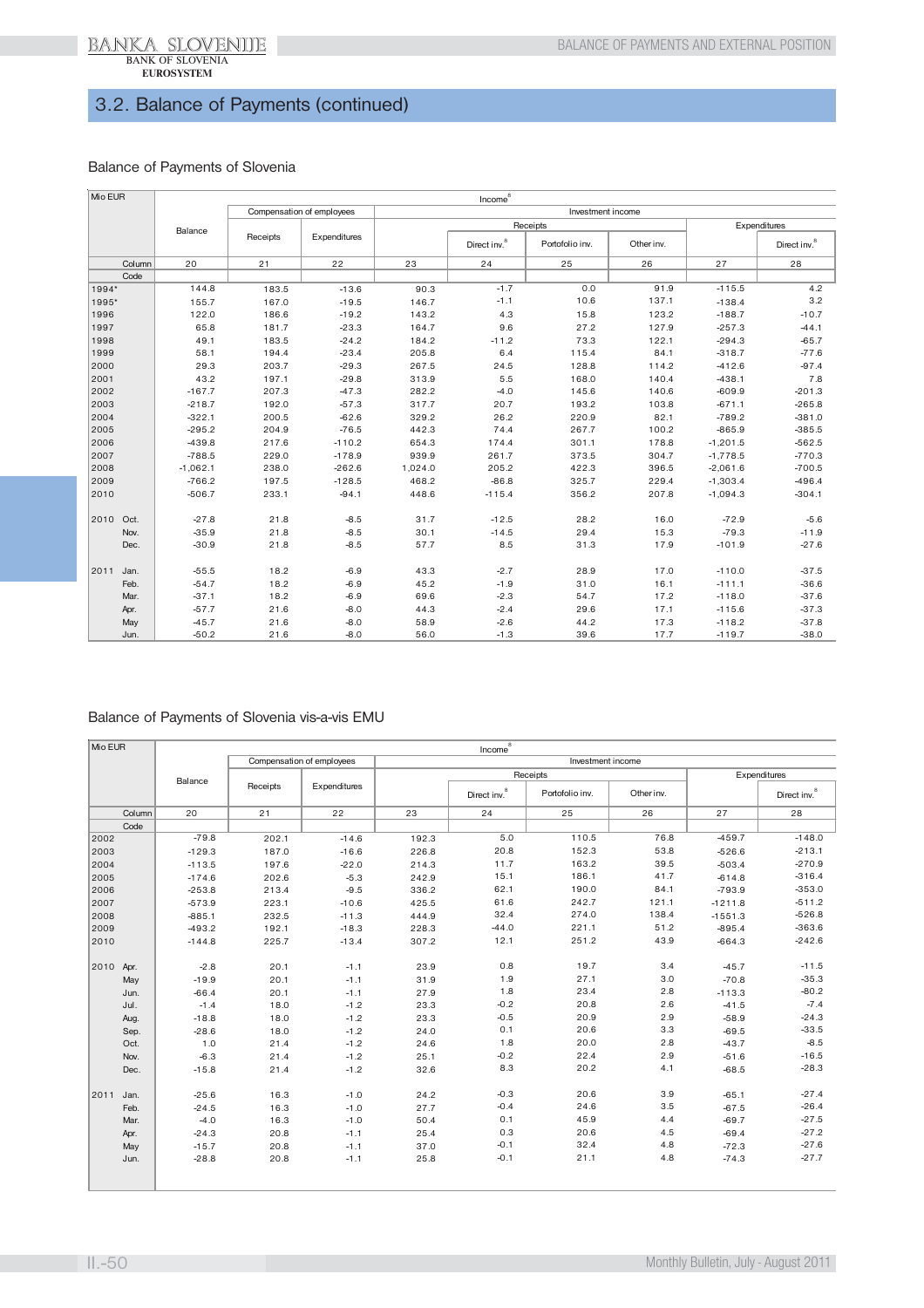### Balance of Payments of Slovenia

| Income            |            |          |         |                    | Current transfers $10$ |             |                    |               |
|-------------------|------------|----------|---------|--------------------|------------------------|-------------|--------------------|---------------|
| Investment income |            |          |         | In Slovenia        |                        |             | Abroad             |               |
| Expenditures      |            |          |         |                    |                        |             |                    |               |
|                   | Other inv. | Balance  |         | General government | Other sectors          |             | General government | Other sectors |
| Portofolio inv.   |            |          |         |                    |                        |             |                    |               |
| 29                | 30         | 31       | 32      | 33                 | 34                     | 35          | 36                 | 37            |
|                   |            |          |         |                    |                        |             |                    |               |
| 0.0               | $-119.7$   | 81.9     | 200.0   | 9.6                | 190.4                  | $-118.2$    | $-100.9$           | $-17.3$       |
| $-6.0$            | $-135.7$   | 73.7     | 191.3   | 14.4               | 176.9                  | $-117.7$    | $-77.9$            | $-39.7$       |
| $-21.7$           | $-156.3$   | 70.0     | 200.3   | 13.1               | 187.2                  | $-130.3$    | $-77.2$            | $-53.1$       |
| $-26.9$           | $-186.3$   | 100.6    | 229.6   | 26.0               | 203.6                  | $-129.0$    | $-84.9$            | $-44.1$       |
| $-45.5$           | $-183.1$   | 104.2    | 266.2   | 19.2               | 247.0                  | $-162.0$    | $-94.4$            | $-67.6$       |
| $-72.9$           | $-168.2$   | 112.2    | 315.7   | 22.5               | 293.2                  | $-203.4$    | $-102.8$           | $-100.6$      |
| $-100.9$          | $-214.3$   | 125.5    | 370.6   | 44.1               | 326.5                  | $-245.1$    | $-110.6$           | $-134.5$      |
| $-154.3$          | $-291.6$   | 143.6    | 436.2   | 62.1               | 374.0                  | $-292.5$    | $-137.0$           | $-155.5$      |
| $-126.8$          | $-281.9$   | 60.1     | 499.5   | 90.0               | 409.5                  | $-439.4$    | $-147.1$           | $-292.4$      |
| $-128.3$          | $-277.1$   | 25.7     | 474.3   | 90.2               | 384.1                  | $-448.6$    | $-135.3$           | $-313.3$      |
| $-124.1$          | $-284.1$   | $-76.5$  | 561.1   | 209.7              | 351.4                  | $-637.5$    | $-299.7$           | $-337.9$      |
| $-131.5$          | $-348.8$   | $-96.6$  | 738.3   | 347.9              | 390.4                  | $-834.9$    | $-461.5$           | $-373.4$      |
| $-120.9$          | $-518.1$   | $-172.8$ | 784.9   | 409.8              | 375.1                  | $-957.8$    | $-516.6$           | $-441.2$      |
| $-155.2$          | $-853.0$   | $-239.1$ | 940.6   | 410.1              | 530.4                  | $-1, 179.6$ | $-604.0$           | $-575.6$      |
| $-169.7$          | $-1,191.4$ | $-287.3$ | 887.0   | 475.9              | 411.2                  | $-1, 174.3$ | $-704.2$           | $-470.1$      |
| $-259.2$          | $-547.9$   | $-152.0$ | 965.6   | 590.3              | 375.2                  | $-1, 117.5$ | $-700.2$           | $-417.3$      |
| $-434.5$          | $-355.7$   | 106.0    | 1,218.4 | 823.2              | 395.2                  | $-1, 112.4$ | $-667.2$           | $-445.2$      |
|                   |            |          |         |                    |                        |             |                    |               |
| $-37.6$           | $-29.6$    | 9.4      | 102.6   | 57.2               | 45.4                   | $-93.1$     | $-55.9$            | $-37.3$       |
| $-36.9$           | $-30.5$    | 43.1     | 125.0   | 101.0              | 24.0                   | $-81.9$     | $-40.8$            | $-41.1$       |
| $-36.6$           | $-37.7$    | 143.8    | 233.6   | 199.0              | 34.6                   | $-89.8$     | $-49.2$            | $-40.5$       |
|                   |            |          |         |                    |                        |             |                    |               |
| $-40.8$           | $-31.7$    | $-2.1$   | 83.8    | 62.6               | 21.2                   | $-85.9$     | $-61.6$            | $-24.3$       |
| $-44.5$           | $-30.0$    | $-17.3$  | 129.3   | 83.5               | 45.8                   | $-146.6$    | $-106.5$           | $-40.2$       |
| $-47.7$           | $-32.7$    | 66.2     | 161.4   | 127.6              | 33.8                   | $-95.2$     | $-53.6$            | $-41.6$       |
| $-46.2$           | $-32.1$    | 28.3     | 114.0   | 78.2               | 35.8                   | $-85.7$     | $-44.3$            | $-41.4$       |
| $-46.9$           | $-33.4$    | 1.2      | 104.2   | 70.2               | 34.0                   | $-103.0$    | $-62.8$            | $-40.1$       |
| $-45.8$           | $-35.9$    | 10.2     | 96.1    | 64.3               | 31.7                   | $-85.9$     | $-50.6$            | $-35.3$       |

|                   | Income     |         |       |                    | Current transfers $10$ |          |                    |               |
|-------------------|------------|---------|-------|--------------------|------------------------|----------|--------------------|---------------|
| Investment income |            |         |       | In Slovenia        |                        |          | Abroad             |               |
| Expenditures      |            | Balance |       |                    |                        |          |                    |               |
| Portofolio inv.   | Other inv. |         |       | General government | Other sectors          |          | General government | Other sectors |
| 29                | 30         | 31      | 32    | 33                 | 34                     | 35       | 36                 | 37            |
|                   |            |         |       |                    |                        |          |                    |               |
| $-98.9$           | $-212.8$   | 70.4    | 303.3 | 69.4               | 233.9                  | $-232.9$ | $-41.9$            | $-190.9$      |
| $-100.7$          | $-212.8$   | 50.0    | 298.2 | 67.7               | 230.5                  | $-248.2$ | $-46.0$            | $-202.2$      |
| $-19.0$           | $-213.6$   | 9.3     | 240.3 | 21.2               | 219.0                  | $-231.0$ | $-31.6$            | $-199.3$      |
| $-33.1$           | $-265.3$   | $-3.2$  | 251.5 | 29.2               | 222.3                  | $-254.7$ | $-53.7$            | $-201.0$      |
| $-28.4$           | $-412.5$   | $-53.4$ | 239.5 | 38.6               | 200.9                  | $-292.9$ | $-64.6$            | $-228.2$      |
| $-33.8$           | $-666.8$   | $-13.1$ | 369.3 | 65.8               | 303.5                  | $-382.4$ | $-68.5$            | $-313.9$      |
| $-58.1$           | $-966.3$   | $-71.2$ | 303.4 | 53.7               | 249.7                  | $-374.6$ | $-82.6$            | $-292.0$      |
| $-104.0$          | $-427.8$   | $-9.7$  | 277.5 | 55.7               | 221.7                  | $-287.1$ | $-75.4$            | $-211.7$      |
| $-161.5$          | $-260.2$   | $-46.0$ | 286.0 | 74.2               | 211.9                  | $-332.1$ | $-90.4$            | $-241.6$      |
|                   |            |         |       |                    |                        |          |                    |               |
| $-13.8$           | $-20.4$    | $-3.7$  | 21.1  | 2.5                | 18.6                   | $-24.9$  | $-7.4$             | $-17.5$       |
| $-14.2$           | $-21.2$    | $-5.4$  | 23.5  | 3.3                | 20.2                   | $-28.9$  | $-6.9$             | $-22.0$       |
| $-13.6$           | $-19.5$    | $-3.6$  | 22.5  | 5.5                | 17.0                   | $-26.1$  | $-5.4$             | $-20.7$       |
| $-13.6$           | $-20.5$    | 2.1     | 31.5  | 12.3               | 19.1                   | $-29.4$  | $-6.7$             | $-22.7$       |
| $-13.6$           | $-21.0$    | $-2.7$  | 22.0  | 5.4                | 16.6                   | $-24.7$  | $-5.4$             | $-19.4$       |
| $-13.5$           | $-22.4$    | $-1.8$  | 25.6  | 6.3                | 19.3                   | $-27.5$  | $-6.3$             | $-21.1$       |
| $-13.7$           | $-21.5$    | $-5.7$  | 23.5  | 4.9                | 18.6                   | $-29.2$  | $-6.9$             | $-22.4$       |
| $-12.9$           | $-22.1$    | $-11.0$ | 20.3  | 4.6                | 15.7                   | $-31.3$  | $-11.4$            | $-19.9$       |
| $-12.4$           | $-27.8$    | $-10.5$ | 21.5  | 5.8                | 15.7                   | $-32.0$  | $-9.0$             | $-23.1$       |
|                   |            |         |       |                    |                        |          |                    |               |
| $-15.2$           | $-22.5$    | $-3.6$  | 19.3  | 5.7                | 13.6                   | $-22.9$  | $-7.4$             | $-15.5$       |
| $-19.6$           | $-21.5$    | $-5.2$  | 23.6  | 6.2                | 17.5                   | $-28.8$  | $-7.9$             | $-20.9$       |
| $-18.7$           | $-23.5$    | $-0.1$  | 36.1  | 19.8               | 16.3                   | $-36.3$  | $-13.4$            | $-22.9$       |
| $-19.1$           | $-23.1$    | 0.8     | 28.6  | 5.1                | 23.5                   | $-27.8$  | $-8.0$             | $-19.9$       |
| $-20.7$           | $-24.0$    | $-9.8$  | 24.5  | 7.7                | 16.7                   | $-34.3$  | $-9.1$             | $-25.2$       |
| $-20.6$           | $-26.0$    | $-6.9$  | 23.9  | 6.6                | 17.3                   | $-30.8$  | $-8.2$             | $-22.6$       |
|                   |            |         |       |                    |                        |          |                    |               |
|                   |            |         |       |                    |                        |          |                    |               |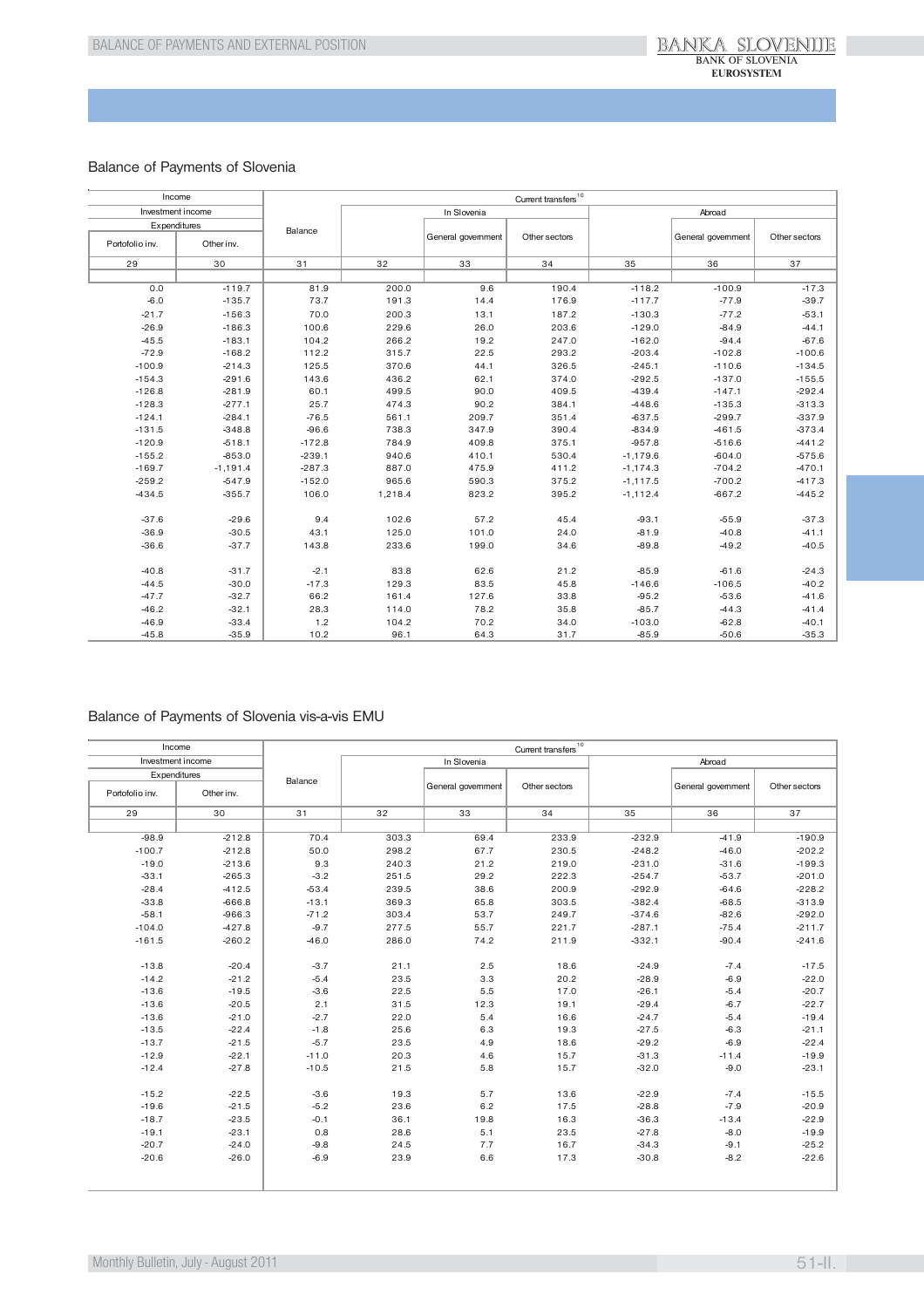**EUROSYSTEM**

### Balance of Payments of Slovenia

| Mio EUR      |                      |                 |                                   |       |                       |               |          |                          |               | CA, of which:          |
|--------------|----------------------|-----------------|-----------------------------------|-------|-----------------------|---------------|----------|--------------------------|---------------|------------------------|
|              | Capital and          | Capital account | CA, of which:                     |       | Receipts              |               |          | Expenditures             |               | Non-produced           |
|              | financial<br>account | (CA)            | Capital<br>${\sf transfers}^{10}$ |       | General<br>government | Other sectors |          | General<br>government    | Other sectors | nonfinancial<br>assets |
| Column       | 38                   | 39              | 40                                | 41    | 42                    | 43            | 44       | 45                       | 46            | 47                     |
| Code         |                      |                 |                                   |       |                       |               |          |                          |               |                        |
| 1994*        | $-441.3$             | $-2.8$          | $-1.5$                            | 1.8   | ÷,                    | 1.8           | $-3.2$   |                          | $-3.2$        | $-1.3$                 |
| 1995*        | 200.5                | $-5.3$          | $-3.5$                            | 2.3   | 0.8                   | 1.5           | $-5.8$   | $-3.1$                   | $-2.8$        | $-1.8$                 |
| 1996         | $-33.9$              | $-1.5$          | 0.6                               | 4.1   | 0.9                   | 3.2           | $-3.5$   | 0.0                      | $-3.4$        | $-2.1$                 |
| 1997         | $-111.4$             | 0.9             | 1.8                               | 4.2   | 1.2                   | 3.0           | $-2.4$   | $-0.1$                   | $-2.3$        | $-0.9$                 |
| 1998         | 53.0                 | $-1.2$          | $-0.2$                            | 3.0   | 0.1                   | 2.8           | $-3.2$   | 0.0                      | $-3.2$        | $-1.0$                 |
| 1999         | 624.6                | $-0.7$          | 0.0                               | 2.7   | 0.1                   | 2.6           | $-2.8$   | $\overline{\phantom{a}}$ | $-2.8$        | $-0.6$                 |
| 2000         | 541.6                | 4.0             | 0.8                               | 3.4   | 0.0                   | 3.4           | $-2.7$   | $-0.2$                   | $-2.5$        | 3.3                    |
| 2001         | $-148.4$             | $-4.0$          | 0.7                               | 2.4   | ÷,                    | 2.4           | $-1.8$   | 0.0                      | $-1.7$        | $-4.7$                 |
| 2002         | 3.1                  | $-163.6$        | $-162.7$                          | 74.1  | 0.0                   | 74.1          | $-236.8$ | 0.0                      | $-236.8$      | $-0.8$                 |
| 2003         | 45.7                 | $-165.5$        | $-163.7$                          | 81.1  | 0.1                   | 81.0          | $-244.8$ | $-0.1$                   | $-244.7$      | $-1.8$                 |
| 2004         | 697.6                | $-96.1$         | $-96.5$                           | 151.0 | 19.5                  | 131.5         | $-247.5$ | 0.0                      | $-247.5$      | 0.4                    |
| 2005         | 970.4                | $-113.9$        | $-109.2$                          | 169.8 | 28.6                  | 141.2         | $-279.0$ | 0.0                      | $-279.0$      | $-4.7$                 |
| 2006         | 1,091.5              | $-131.5$        | $-126.4$                          | 205.2 | 46.7                  | 158.5         | $-331.6$ | $-0.1$                   | $-331.5$      | $-5.1$                 |
| 2007         | 1,919.7              | $-51.9$         | $-50.5$                           | 315.5 | 127.7                 | 187.8         | $-366.0$ | $-0.8$                   | $-365.3$      | $-1.4$                 |
| 2008         | 2,605.2              | $-25.4$         | $-26.3$                           | 280.8 | 78.0                  | 202.9         | $-307.1$ | $\overline{\phantom{a}}$ | $-307.1$      | 0.9                    |
| 2009         | 154.1                | $-9.4$          | $-4.1$                            | 267.3 | 120.9                 | 146.5         | $-271.5$ | $-0.3$                   | $-271.1$      | $-5.3$                 |
| 2010         | 318.7                | 8.2             | 16.0                              | 355.9 | 103.7                 | 252.2         | $-339.9$ | 0.0                      | $-339.9$      | $-7.8$                 |
| 2010 Oct.    | 59.3                 | 3.2             | 3.7                               | 18.0  | 5.2                   | 12.8          | $-14.3$  |                          | $-14.3$       | $-0.6$                 |
| Nov.         | $-236.4$             | 3.7             | 3.7                               | 27.9  | 5.5                   | 22.4          | $-24.1$  |                          | $-24.1$       | 0.0                    |
| Dec.         | 71.2                 | $-63.0$         | $-58.0$                           | 79.4  | 42.5                  | 37.0          | $-137.4$ | 0.0                      | $-137.4$      | $-5.0$                 |
| 2011<br>Jan. | $-141.4$             | $-9.3$          | $-6.6$                            | 12.5  | 2.1                   | 10.4          | $-19.1$  |                          | $-19.1$       | $-2.7$                 |
| Feb.         | 57.4                 | 1.5             | 1.5                               | 17.6  | 4.3                   | 13.3          | $-16.1$  |                          | $-16.1$       | 0.0                    |
| Mar.         | 180.2                | 1.0             | 1.0                               | 22.8  | 2.0                   | 20.8          | $-21.8$  |                          | $-21.8$       | 0.0                    |
| Apr.         | 25.6                 | $-2.1$          | $-3.4$                            | 15.5  | 3.3                   | 12.2          | $-18.9$  |                          | $-18.9$       | 1.2                    |
| May          | $-11.3$              | $-0.1$          | 0.2                               | 18.7  | 6.2                   | 12.5          | $-18.5$  |                          | $-18.5$       | $-0.3$                 |
| Jun.         | 21.6                 | $-4.1$          | $-3.8$                            | 11.8  | 0.0                   | 11.8          | $-15.7$  |                          | $-15.7$       | $-0.3$                 |

| Mio EUR |        |                      |                 |                           |       |                          |               |          |                          |               | CA, of which:          |
|---------|--------|----------------------|-----------------|---------------------------|-------|--------------------------|---------------|----------|--------------------------|---------------|------------------------|
|         |        | Capital and          | Capital account | CA, of which:             |       | Receipts                 |               |          | Expenditures             |               | Non-produced,          |
|         |        | financial<br>account | (CA)            | Capital<br>transfers $10$ |       | General<br>government    | Other sectors |          | General<br>government    | Other sectors | nonfinancial<br>assets |
|         | Column | 38                   | 39              | 40                        | 41    | 42                       | 43            | 44       | 45                       | 46            | 47                     |
|         | Code   |                      |                 |                           |       |                          |               |          |                          |               |                        |
| 2002    |        | $-314.7$             | $-81.3$         | $-82.4$                   | 45.3  | 0.0                      | 45.3          | $-127.7$ | 0.0                      | $-127.7$      | 1.1                    |
| 2003    |        | 65.2                 | $-83.9$         | $-83.2$                   | 47.5  | 0.0                      | 47.5          | $-130.7$ | 0.0                      | $-130.7$      | $-0.7$                 |
| 2004    |        | 557.5                | $-42.8$         | $-42.5$                   | 90.1  | $\overline{\phantom{a}}$ | 90.1          | $-132.6$ | 0.0                      | $-132.6$      | $-0.3$                 |
| 2005    |        | 2,611.8              | $-57.0$         | $-52.8$                   | 96.3  | 0.0                      | 96.3          | $-149.1$ | 0.0                      | $-149.1$      | $-4.2$                 |
| 2006    |        | 2,611.5              | $-68.9$         | $-68.2$                   | 107.3 | 0.1                      | 107.2         | $-175.5$ | 0.0                      | $-175.5$      | $-0.6$                 |
| 2007    |        | 2,734.0              | $-65.3$         | $-65.1$                   | 123.2 | 0.0                      | 123.2         | $-188.3$ | $-0.2$                   | $-188.1$      | $-0.2$                 |
| 2008    |        | 3,325.6              | $-34.8$         | $-34.0$                   | 118.7 | 0.0                      | 118.7         | $-152.7$ | $\overline{\phantom{a}}$ | $-152.7$      | $-0.8$                 |
| 2009    |        | $-4,053.2$           | $-51.8$         | $-48.5$                   | 96.8  | 0.3                      | 96.4          | $-145.3$ | $-0.2$                   | $-145.1$      | $-3.2$                 |
| 2010    |        | $-1,482.3$           | $-8.2$          | $-3.0$                    | 193.6 | 0.2                      | 193.4         | $-196.6$ | $\overline{a}$           | $-196.6$      | $-5.2$                 |
|         |        |                      |                 |                           |       |                          |               |          |                          |               |                        |
| 2010    | Apr.   | $-475.1$             | 0.1             | 0.1                       | 9.3   | $\overline{\phantom{a}}$ | 9.3           | $-9.2$   | ×                        | $-9.2$        | 0.0                    |
|         | May    | 38.8                 | $-2.0$          | $-1.8$                    | 6.9   | 0.0                      | 6.8           | $-8.7$   | ÷.                       | $-8.7$        | $-0.1$                 |
|         | Jun.   | 76.2                 | $-1.1$          | $-0.7$                    | 7.3   | 0.0                      | 7.3           | $-7.9$   | ×                        | $-7.9$        | $-0.5$                 |
|         | Jul.   | 260.7                | $-3.8$          | $-3.8$                    | 6.1   | $\sim$                   | 6.1           | $-9.9$   | ٠                        | $-9.9$        | 0.0                    |
|         | Aug.   | $-249.1$             | $-1.7$          | $-1.7$                    | 4.1   | 0.0                      | 4.1           | $-5.8$   | ÷.                       | $-5.8$        | 0.0                    |
|         | Sep.   | 69.3                 | $-0.8$          | $-0.6$                    | 6.6   | $\overline{\phantom{a}}$ | 6.6           | $-7.2$   | ٠                        | $-7.2$        | $-0.2$                 |
|         | Oct.   | 31.6                 | 0.3             | 0.4                       | 8.4   | 0.0                      | 8.4           | $-8.0$   | ×                        | $-8.0$        | $-0.1$                 |
|         | Nov.   | $-867.6$             | 0.5             | 0.6                       | 14.1  | 0.0                      | 14.1          | $-13.5$  | ٠                        | $-13.5$       | 0.0                    |
|         | Dec.   | $-106.0$             | $-52.8$         | $-48.7$                   | 23.9  | 0.0                      | 23.9          | $-72.6$  | ٠                        | $-72.6$       | $-4.0$                 |
|         |        |                      |                 |                           |       |                          |               |          |                          |               |                        |
| 2011    | Jan.   | $-1,430.7$           | $-4.6$          | $-4.6$                    | 6.7   | ٠                        | 6.7           | $-11.2$  | ٠                        | $-11.2$       | 0.0                    |
|         | Feb.   | $-79.3$              | $-0.5$          | $-0.6$                    | 8.5   |                          | 8.5           | $-9.1$   | ×                        | $-9.1$        | 0.1                    |
|         | Mar.   | 94.7                 | 1.6             | 1.6                       | 13.6  | 0.0                      | 13.6          | $-11.9$  | ×                        | $-11.9$       | 0.0                    |
|         | Apr.   | 404.4                | $-2.9$          | $-2.9$                    | 7.7   | ٠                        | 7.7           | $-10.6$  | ٠                        | $-10.6$       | 0.0                    |
|         | May    | $-275.5$             | $-2.8$          | $-2.7$                    | 8.1   | $\overline{\phantom{a}}$ | 8.1           | $-10.8$  | ×                        | $-10.8$       | $-0.1$                 |
|         | Jun.   | 185.5                | $-1.5$          | $-1.1$                    | 7.6   |                          | 7.6           | $-8.7$   |                          | $-8.7$        | $-0.4$                 |
|         |        |                      |                 |                           |       |                          |               |          |                          |               |                        |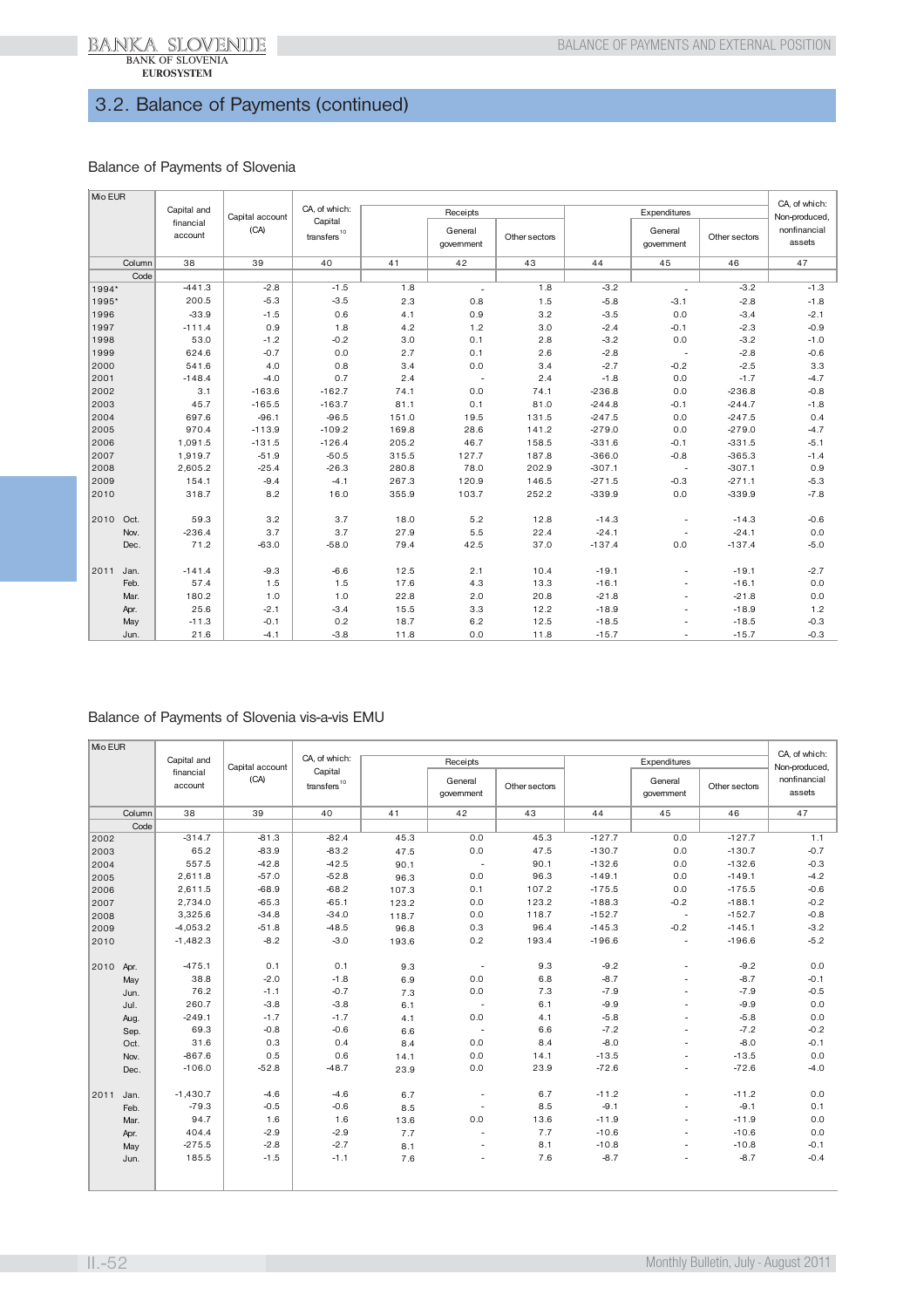### Balance of Payments of Slovenia

|                   |          |            |                |                       | FA, of which: Direct investment <sup>8, 9</sup> |             |                |                       |               |
|-------------------|----------|------------|----------------|-----------------------|-------------------------------------------------|-------------|----------------|-----------------------|---------------|
| Financial account |          |            |                |                       |                                                 |             |                |                       |               |
| (FA)<br>48        |          | Abroad     | Equity capital | Reinvested<br>eamings | Other capital                                   | In Slovenia | Equity capital | Reinvested<br>eamings | Other capital |
|                   | 49       | 50         | 51             | 52                    | 53                                              | 54          | 55             | 56                    | 57            |
|                   |          |            |                |                       |                                                 |             |                |                       |               |
| $-438.5$          | 109.2    | 10.9       | 2.5            | 8.3                   |                                                 | 98.3        | 108.0          | $-9.6$                |               |
| 205.8             | 125.2    | 7.8        | $-4.0$         | 11.8                  |                                                 | 117.4       | 136.9          | $-19.5$               |               |
| $-32.4$           | 132.6    | $-5.6$     | $-5.1$         | $-0.5$                |                                                 | 138.2       | 142.0          | $-3.8$                |               |
| $-112.3$          | 267.3    | $-27.7$    | $-24.7$        | $-3.0$                |                                                 | 294.9       | 269.3          | 25.7                  |               |
| 54.2              | 199.2    | 4.9        | $-11.2$        | 16.1                  |                                                 | 194.3       | 153.1          | 41.2                  |               |
| 625.3             | 54.5     | $-44.7$    | $-42.1$        | $-2.6$                |                                                 | 99.2        | 75.3           | 23.9                  |               |
| 537.6             | 77.4     | $-71.7$    | $-54.7$        | $-17.0$               |                                                 | 149.1       | 96.3           | 52.7                  |               |
| $-144.3$          | 251.2    | $-161.2$   | $-102.7$       | 4.7                   | $-63.2$                                         | 412.4       | 394.7          | $-60.4$               | 78.1          |
| 166.6             | 1,555.9  | $-165.8$   | $-71.2$        | 13.9                  | $-108.5$                                        | 1,721.7     | 1,511.0        | 134.1                 | 76.6          |
| 211.2             | $-150.8$ | $-421.3$   | $-246.0$       | $-5.9$                | $-169.4$                                        | 270.5       | $-16.3$        | 195.8                 | 91.0          |
| 793.7             | 224.2    | $-441.0$   | $-379.7$       | $-11.6$               | $-49.7$                                         | 665.2       | 317.5          | 276.3                 | 71.4          |
| 1,084.3           | $-43.0$  | $-515.6$   | $-456.0$       | $-45.5$               | $-14.1$                                         | 472.5       | 270.7          | 251.1                 | $-49.3$       |
| 1,223.0           | $-173.7$ | $-687.0$   | $-418.8$       | $-99.4$               | $-168.8$                                        | 513.3       | 252.0          | 196.4                 | 65.0          |
| 1,971.5           | $-210.2$ | $-1,316.6$ | $-647.2$       | $-125.3$              | $-544.2$                                        | 1,106.4     | 424.9          | 83.7                  | 597.9         |
| 2,630.6           | 346.2    | $-983.3$   | $-702.1$       | $-10.6$               | $-270.7$                                        | 1,329.5     | 380.3          | 17.7                  | 931.4         |
| 163.5             | $-643.9$ | $-174.2$   | $-478.2$       | 297.4                 | 6.6                                             | $-469.7$    | 120.8          | 6.7                   | $-597.2$      |
| 310.5             | 333.5    | 59.6       | $-170.2$       | 259.6                 | $-29.8$                                         | 273.9       | 442.3          | $-239.5$              | 71.0          |
| 56.1              | 74.3     | $-7.7$     | $-9.2$         | 21.6                  | $-20.1$                                         | 82.0        | 53.5           | $-20.0$               | 48.5          |
| $-240.0$          | 213.4    | 35.6       | $-4.0$         | 21.6                  | 17.9                                            | 177.8       | 174.0          | $-20.0$               | 23.7          |
| 134.2             | 47.3     | 4.5        | $-45.6$        | 21.6                  | 28.5                                            | 42.8        | 161.1          | $-20.0$               | $-98.4$       |
| $-132.1$          | $-77.9$  | $-53.8$    | $-14.8$        | 10.2                  | $-49.2$                                         | $-24.1$     | $-0.7$         | 27.5                  | $-50.9$       |
| 55.9              | $-12.4$  | 22.0       | $-12.3$        | 9.6                   | 24.7                                            | $-34.3$     | 4.7            | 15.1                  | $-54.1$       |
| 179.3             | 172.0    | 36.1       | $-13.8$        | 15.9                  | 34.0                                            | 135.9       | 11.6           | 7.5                   | 116.9         |
| 27.8              | 88.1     | $-7.6$     | $-0.2$         | 12.2                  | $-19.6$                                         | 95.7        | $-25.1$        | 1.8                   | 119.0         |
| $-11.2$           | 98.5     | 8.5        | $-6.6$         | 10.2                  | 4.9                                             | 90.0        | 66.8           | $-18.9$               | 42.1          |
| 25.8              | 76.0     | 44.5       | $-25.2$        | 19.1                  | 50.6                                            | 31.5        | 0.9            | 0.7                   | 29.8          |

| Financial account<br>(FA)<br>In Slovenia<br>Abroad<br>Reinvested<br>Reinvested<br>Other capital<br>Equity capital<br>Equity capital<br>eamings<br>eamings<br>48<br>50<br>51<br>52<br>53<br>54<br>55<br>56<br>49<br>921.4<br>0.3<br>20.1<br>0.9<br>$-20.7$<br>921.1<br>755.8<br>102.4<br>$-233.4$<br>$-95.9$<br>$-37.8$<br>$-10.3$<br>$-47.7$<br>310.4<br>172.4<br>214.6<br>158.3<br>149.1<br>$-6.8$<br>352.2<br>$-198.8$<br>$-267.9$<br>75.8<br>551.0<br>256.5<br>197.5<br>600.3<br>35.4<br>5.3<br>$-3.5$<br>33.6<br>527.3<br>277.0<br>562.7<br>198.5<br>2,668.7<br>$-126.4$<br>$-79.6$<br>$-34.9$<br>$-11.9$<br>424.3<br>297.9<br>189.2<br>164.8<br>2,680.4<br>540.6<br>$-313.1$<br>$-132.7$<br>$-21.1$<br>$-159.3$<br>853.7<br>292.7<br>92.8<br>2,799.2<br>31.6<br>908.0<br>$-151.8$<br>$-156.6$<br>$-26.9$<br>1,059.8<br>339.7<br>41.0<br>3,360.4 | FA, of which: Direct investment <sup>8, 9</sup> |  |  |  |  |  |  |  |  |  |  |  |  |
|------------------------------------------------------------------------------------------------------------------------------------------------------------------------------------------------------------------------------------------------------------------------------------------------------------------------------------------------------------------------------------------------------------------------------------------------------------------------------------------------------------------------------------------------------------------------------------------------------------------------------------------------------------------------------------------------------------------------------------------------------------------------------------------------------------------------------------------------------|-------------------------------------------------|--|--|--|--|--|--|--|--|--|--|--|--|
|                                                                                                                                                                                                                                                                                                                                                                                                                                                                                                                                                                                                                                                                                                                                                                                                                                                      |                                                 |  |  |  |  |  |  |  |  |  |  |  |  |
|                                                                                                                                                                                                                                                                                                                                                                                                                                                                                                                                                                                                                                                                                                                                                                                                                                                      | Other capital                                   |  |  |  |  |  |  |  |  |  |  |  |  |
|                                                                                                                                                                                                                                                                                                                                                                                                                                                                                                                                                                                                                                                                                                                                                                                                                                                      | 57                                              |  |  |  |  |  |  |  |  |  |  |  |  |
|                                                                                                                                                                                                                                                                                                                                                                                                                                                                                                                                                                                                                                                                                                                                                                                                                                                      |                                                 |  |  |  |  |  |  |  |  |  |  |  |  |
|                                                                                                                                                                                                                                                                                                                                                                                                                                                                                                                                                                                                                                                                                                                                                                                                                                                      | 62.9                                            |  |  |  |  |  |  |  |  |  |  |  |  |
|                                                                                                                                                                                                                                                                                                                                                                                                                                                                                                                                                                                                                                                                                                                                                                                                                                                      | $-20.3$                                         |  |  |  |  |  |  |  |  |  |  |  |  |
|                                                                                                                                                                                                                                                                                                                                                                                                                                                                                                                                                                                                                                                                                                                                                                                                                                                      | 97.0                                            |  |  |  |  |  |  |  |  |  |  |  |  |
|                                                                                                                                                                                                                                                                                                                                                                                                                                                                                                                                                                                                                                                                                                                                                                                                                                                      | 51.7                                            |  |  |  |  |  |  |  |  |  |  |  |  |
|                                                                                                                                                                                                                                                                                                                                                                                                                                                                                                                                                                                                                                                                                                                                                                                                                                                      | 70.4                                            |  |  |  |  |  |  |  |  |  |  |  |  |
|                                                                                                                                                                                                                                                                                                                                                                                                                                                                                                                                                                                                                                                                                                                                                                                                                                                      | 468.2                                           |  |  |  |  |  |  |  |  |  |  |  |  |
|                                                                                                                                                                                                                                                                                                                                                                                                                                                                                                                                                                                                                                                                                                                                                                                                                                                      | 679.1                                           |  |  |  |  |  |  |  |  |  |  |  |  |
| 102.0<br>$-101.4$<br>109.3<br>94.1<br>$-157.8$<br>177.5<br>$-0.8$<br>$-55.8$<br>$-4,001.5$                                                                                                                                                                                                                                                                                                                                                                                                                                                                                                                                                                                                                                                                                                                                                           | $-334.6$                                        |  |  |  |  |  |  |  |  |  |  |  |  |
| $-21.9$<br>$-22.0$<br>15.5<br>$-15.4$<br>$-8.7$<br>212.4<br>$-30.6$<br>$-139.3$<br>$-1,474.0$                                                                                                                                                                                                                                                                                                                                                                                                                                                                                                                                                                                                                                                                                                                                                        | $-81.8$                                         |  |  |  |  |  |  |  |  |  |  |  |  |
|                                                                                                                                                                                                                                                                                                                                                                                                                                                                                                                                                                                                                                                                                                                                                                                                                                                      |                                                 |  |  |  |  |  |  |  |  |  |  |  |  |
| $-17.7$<br>$-0.3$<br>1.3<br>$-18.7$<br>$-3.9$<br>3.8<br>$-21.6$<br>$-11.6$<br>$-475.1$                                                                                                                                                                                                                                                                                                                                                                                                                                                                                                                                                                                                                                                                                                                                                               | 3.9                                             |  |  |  |  |  |  |  |  |  |  |  |  |
| 1.3<br>0.7<br>$-13.0$<br>$-0.7$<br>$-13.5$<br>11.0<br>$-11.6$<br>$-12.3$<br>40.7                                                                                                                                                                                                                                                                                                                                                                                                                                                                                                                                                                                                                                                                                                                                                                     | 1.3                                             |  |  |  |  |  |  |  |  |  |  |  |  |
| 1.3<br>$-4.8$<br>$-8.6$<br>2.5<br>44.9<br>14.3<br>40.1<br>$-11.6$<br>77.3                                                                                                                                                                                                                                                                                                                                                                                                                                                                                                                                                                                                                                                                                                                                                                            | 42.2                                            |  |  |  |  |  |  |  |  |  |  |  |  |
| 34.1<br>5.4<br>$-0.9$<br>1.3<br>4.9<br>28.7<br>15.2<br>$-11.6$<br>264.5                                                                                                                                                                                                                                                                                                                                                                                                                                                                                                                                                                                                                                                                                                                                                                              | 25.1                                            |  |  |  |  |  |  |  |  |  |  |  |  |
| $-9.6$<br>1.3<br>54.6<br>12.9<br>29.2<br>$-25.4$<br>$-17.1$<br>$-11.6$<br>$-247.4$                                                                                                                                                                                                                                                                                                                                                                                                                                                                                                                                                                                                                                                                                                                                                                   | 53.3                                            |  |  |  |  |  |  |  |  |  |  |  |  |
| 5.5<br>1.3<br>4.6<br>$-41.2$<br>$-23.2$<br>$-30.1$<br>$-18.0$<br>$-11.6$<br>70.1                                                                                                                                                                                                                                                                                                                                                                                                                                                                                                                                                                                                                                                                                                                                                                     | $-10.9$                                         |  |  |  |  |  |  |  |  |  |  |  |  |
| 44.2<br>30.5<br>$-0.3$<br>1.3<br>29.4<br>13.7<br>18.0<br>$-11.6$<br>31.3                                                                                                                                                                                                                                                                                                                                                                                                                                                                                                                                                                                                                                                                                                                                                                             | 7.3                                             |  |  |  |  |  |  |  |  |  |  |  |  |
| 35.1<br>67.0<br>32.0<br>$-0.5$<br>1.3<br>31.2<br>42.3<br>$-11.6$<br>$-868.2$                                                                                                                                                                                                                                                                                                                                                                                                                                                                                                                                                                                                                                                                                                                                                                         | 4.3                                             |  |  |  |  |  |  |  |  |  |  |  |  |
| 0.5<br>$-45.0$<br>1.3<br>$-46.8$<br>86.2<br>159.7<br>41.2<br>$-11.6$<br>$-53.3$                                                                                                                                                                                                                                                                                                                                                                                                                                                                                                                                                                                                                                                                                                                                                                      | $-61.9$                                         |  |  |  |  |  |  |  |  |  |  |  |  |
|                                                                                                                                                                                                                                                                                                                                                                                                                                                                                                                                                                                                                                                                                                                                                                                                                                                      |                                                 |  |  |  |  |  |  |  |  |  |  |  |  |
| $-3.9$<br>12.3<br>$-0.7$<br>1.3<br>11.7<br>$-16.2$<br>$-2.0$<br>18.7<br>$-1,426.1$                                                                                                                                                                                                                                                                                                                                                                                                                                                                                                                                                                                                                                                                                                                                                                   | $-32.9$                                         |  |  |  |  |  |  |  |  |  |  |  |  |
| $-56.6$<br>6.2<br>$-14.6$<br>42.1<br>$-0.1$<br>1.3<br>40.9<br>4.7<br>$-78.8$                                                                                                                                                                                                                                                                                                                                                                                                                                                                                                                                                                                                                                                                                                                                                                         | $-67.5$                                         |  |  |  |  |  |  |  |  |  |  |  |  |
| 0.1<br>$-0.4$<br>1.5<br>$-1.0$<br>127.9<br>8.7<br>$-0.4$<br>128.0<br>93.1                                                                                                                                                                                                                                                                                                                                                                                                                                                                                                                                                                                                                                                                                                                                                                            | 119.6                                           |  |  |  |  |  |  |  |  |  |  |  |  |
| 78.8<br>32.2<br>$-46.6$<br>$-0.3$<br>1.4<br>$-47.7$<br>$-25.4$<br>5.9<br>407.3                                                                                                                                                                                                                                                                                                                                                                                                                                                                                                                                                                                                                                                                                                                                                                       | 98.3                                            |  |  |  |  |  |  |  |  |  |  |  |  |
| 88.1<br>$-2.3$<br>2.5<br>59.8<br>65.3<br>28.3<br>28.0<br>$-11.0$<br>$-272.6$                                                                                                                                                                                                                                                                                                                                                                                                                                                                                                                                                                                                                                                                                                                                                                         | 5.5                                             |  |  |  |  |  |  |  |  |  |  |  |  |
| 2.7<br>$-5.1$<br>72.8<br>$-0.1$<br>70.2<br>36.6<br>6.3<br>109.3<br>187.0                                                                                                                                                                                                                                                                                                                                                                                                                                                                                                                                                                                                                                                                                                                                                                             | 35.4                                            |  |  |  |  |  |  |  |  |  |  |  |  |
|                                                                                                                                                                                                                                                                                                                                                                                                                                                                                                                                                                                                                                                                                                                                                                                                                                                      |                                                 |  |  |  |  |  |  |  |  |  |  |  |  |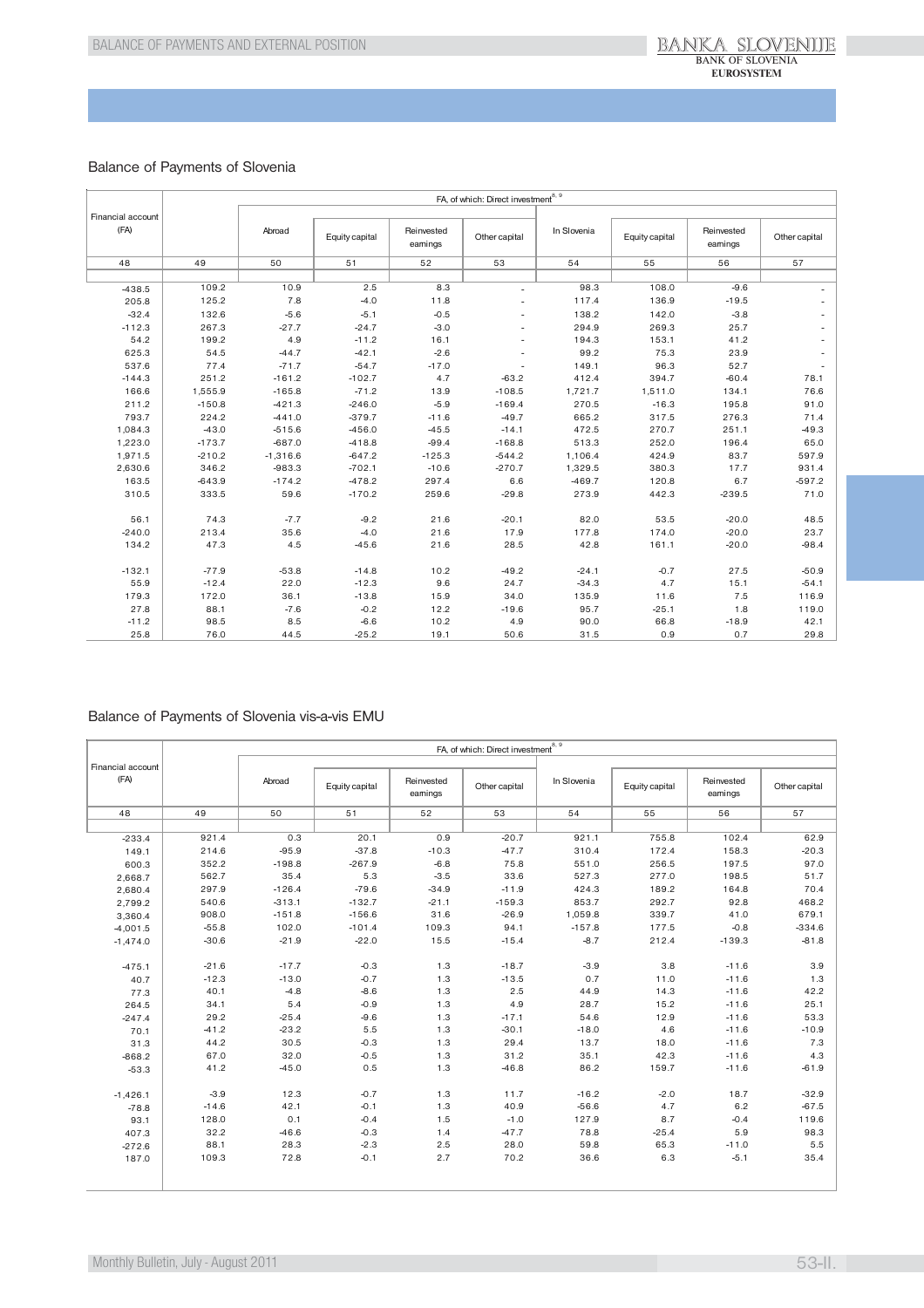**EUROSYSTEM**

# 3.2. Balance of Payments (continued)

### Balance of Payments of Slovenia

| Mio EUR      | FA, of which: Portofolio investment <sup>2, 3</sup> |            |             |            |                 |                       |          |             |             |                 |                       |
|--------------|-----------------------------------------------------|------------|-------------|------------|-----------------|-----------------------|----------|-------------|-------------|-----------------|-----------------------|
|              |                                                     |            |             | Assets     |                 |                       |          |             | Liabilities |                 |                       |
|              |                                                     |            |             |            | Debt sec.       |                       |          |             |             | Debt sec.       |                       |
|              |                                                     |            | Equity sec. |            | Bonds and notes | Money market<br>inst. |          | Equity sec. |             | Bonds and notes | Money market<br>inst. |
| Column       | 58                                                  | 59         | 60          | 61         | 62              | 63                    | 64       | 65          | 66          | 67              | 68                    |
| Code         |                                                     |            |             |            |                 |                       |          |             |             |                 |                       |
| 1994*        | $-29.5$                                             | $-29.5$    | a.          | $-29.5$    | $-29.5$         | ×.                    |          | ÷.          | ÷.          | ÷               |                       |
| 1995*        | $-10.6$                                             | $-22.6$    |             | $-22.6$    | $-25.9$         | 3.3                   | 12.0     |             | 12.0        | 12.3            | $-0.3$                |
| 1996         | 507.5                                               | 4.5        |             | 4.5        | $-0.2$          | 4.7                   | 503.0    | ä,          | 503.0       | 504.6           | $-1.6$                |
| 1997         | 212.5                                               | 1.0        |             | 1.0        | 1.1             | 0.0                   | 211.5    | 48.0        | 163.4       | 163.4           | 0.0                   |
| 1998         | 82.2                                                | $-26.3$    |             | $-26.3$    | $-27.9$         | 1.6                   | 108.5    | 8.3         | 100.2       | 101.1           | $-0.8$                |
| 1999         | 323.7                                               | $-5.1$     | $-0.5$      | $-4.5$     | $-0.1$          | $-4.5$                | 328.8    | $-2.4$      | 331.2       | 331.2           | 0.0                   |
| 2000         | 185.2                                               | $-65.5$    | $-16.0$     | $-49.5$    | $-49.7$         | 0.2                   | 250.8    | 28.4        | 222.4       | 222.4           | $-0.1$                |
| 2001         | 79.8                                                | $-119.3$   | $-26.1$     | $-93.2$    | $-96.4$         | 3.2                   | 199.1    | $-2.6$      | 201.6       | 187.8           | 13.9                  |
| 2002         | $-69.1$                                             | $-94.1$    | $-74.4$     | $-19.7$    | $-19.4$         | $-0.2$                | 25.0     | 12.1        | 12.9        | $-26.3$         | 39.2                  |
| 2003         | $-223.0$                                            | $-192.8$   | $-88.8$     | $-104.0$   | $-84.0$         | $-20.0$               | $-30.2$  | 13.5        | $-43.7$     | $-47.0$         | 3.3                   |
| 2004         | $-637.1$                                            | $-652.8$   | $-218.7$    | $-434.1$   | $-427.3$        | $-6.8$                | 15.7     | $-9.8$      | 25.5        | 0.9             | 24.6                  |
| 2005         | $-1,313.4$                                          | $-1,409.4$ | $-639.0$    | $-770.4$   | $-764.3$        | $-6.2$                | 96.0     | 79.2        | 16.9        | $-36.4$         | 53.3                  |
| 2006         | $-1,442.5$                                          | $-2,127.5$ | $-746.0$    | $-1,381.6$ | $-1,244.9$      | $-136.7$              | 685.0    | 156.4       | 528.7       | 431.3           | 97.4                  |
| 2007         | $-2,255.4$                                          | $-3,310.7$ | $-911.8$    | $-2,398.9$ | $-939.1$        | $-1,459.9$            | 1,055.4  | 203.8       | 851.6       | 851.6           |                       |
| 2008         | 572.2                                               | $-40.6$    | 102.5       | $-143.1$   | $-601.0$        | 457.9                 | 612.8    | $-194.1$    | 806.9       | 806.9           |                       |
| 2009         | 4,627.6                                             | 74.3       | $-68.4$     | 142.7      | $-84.3$         | 226.9                 | 4,553.3  | 22.1        | 4,531.3     | 4,531.3         |                       |
| 2010         | 1,947.1                                             | $-383.9$   | $-207.0$    | $-176.9$   | $-561.2$        | 384.3                 | 2,331.0  | 127.0       | 2,203.9     | 2,203.9         |                       |
| 2010 Oct.    | 68.0                                                | $-25.8$    | 11.0        | $-36.8$    | $-82.0$         | 45.3                  | 93.8     | 16.2        | 77.6        | 77.6            |                       |
| Nov.         | 181.7                                               | 136.4      | $-26.0$     | 162.4      | $-43.9$         | 206.2                 | 45.3     | 8.0         | 37.3        | 37.3            |                       |
| Dec.         | 137.9                                               | 142.4      | $-11.4$     | 153.8      | $-62.2$         | 216.0                 | $-4.5$   | 22.1        | $-26.5$     | $-26.5$         |                       |
| 2011<br>Jan. | 1,136.1                                             | $-214.6$   | $-30.2$     | $-184.4$   | $-79.2$         | $-105.2$              | 1,350.7  | 15.6        | 1,335.2     | 1,335.2         |                       |
| Feb.         | $-206.9$                                            | $-270.3$   | $-36.9$     | $-233.4$   | $-102.5$        | $-130.9$              | 63.4     | 20.9        | 42.5        | 42.5            |                       |
| Mar.         | 1,654.9                                             | $-53.0$    | $-55.8$     | 2.8        | 40.6            | $-37.8$               | 1,708.0  | 9.2         | 1,698.7     | 1,698.7         |                       |
| Apr.         | $-360.5$                                            | $-41.8$    | 4.1         | $-45.9$    | 176.6           | $-222.4$              | $-318.7$ | 1.9         | $-320.6$    | $-320.6$        |                       |
| May          | 225.9                                               | 128.9      | 10.6        | 118.4      | 101.2           | 17.2                  | 97.0     | 17.5        | 79.5        | 79.5            |                       |
| Jun.         | 76.5                                                | 69.4       | 22.2        | 47.2       | 15.3            | 31.8                  | 7.1      | 6.8         | 0.3         | 0.3             |                       |

| Mio EUR |        |            |            |             |            |                 | FA, of which: Portofolio investment <sup>2, 3</sup> |          |             |             |                 |                       |
|---------|--------|------------|------------|-------------|------------|-----------------|-----------------------------------------------------|----------|-------------|-------------|-----------------|-----------------------|
|         |        |            |            |             | Assets     |                 |                                                     |          |             | Liabilities |                 |                       |
|         |        |            |            |             |            | Debt sec.       |                                                     |          |             |             | Debt sec.       |                       |
|         |        |            |            | Equity sec. |            | Bonds and notes | Money market<br>inst.                               |          | Equity sec. |             | Bonds and notes | Money market<br>inst. |
|         | Column | 58         | 59         | 60          | 61         | 62              | 63                                                  | 64       | 65          | 66          | 67              | 68                    |
|         | Code   |            |            |             |            |                 |                                                     |          |             |             |                 |                       |
| 2002    |        | $-76.0$    | $-66.6$    | $-50.0$     | $-16.5$    | $-16.3$         | $-0.2$                                              | $-9.4$   | $-18.1$     | 8.7         | $-16.4$         | 25.1                  |
| 2003    |        | $-163.6$   | $-142.3$   | $-44.1$     | $-98.2$    | $-85.9$         | $-12.4$                                             | $-21.3$  | 14.1        | $-35.4$     | $-44.3$         | 8.9                   |
| 2004    |        | $-430.6$   | $-465.5$   | $-117.8$    | $-347.7$   | $-347.1$        | $-0.6$                                              | 34.9     | 4.8         | 30.1        | 14.6            | 15.5                  |
| 2005    |        | $-481.6$   | $-854.6$   | $-244.2$    | $-610.4$   | $-608.6$        | $-1.8$                                              | 373.1    | 26.6        | 346.5       | 308.3           | 38.2                  |
| 2006    |        | $-819.7$   | $-1,350.8$ | $-297.6$    | $-1,053.2$ | $-915.7$        | $-137.6$                                            | 531.1    | 73.9        | 457.2       | 364.4           | 92.8                  |
| 2007    |        | $-2,373.0$ | $-2,428.5$ | $-261.1$    | $-2,167.3$ | $-755.4$        | $-1,412.0$                                          | 55.5     | 114.5       | $-59.0$     | $-59.0$         |                       |
| 2008    |        | $-107.3$   | 86.7       | 9.7         | 77.0       | $-493.1$        | 570.1                                               | $-194.0$ | $-62.2$     | $-131.8$    | $-131.8$        |                       |
| 2009    |        | $-63.9$    | $-158.2$   | $-65.5$     | $-92.7$    | $-173.1$        | 80.4                                                | 94.3     | 11.0        | 83.3        | 83.3            |                       |
| 2010    |        | 980.3      | $-114.1$   | $-77.7$     | $-36.5$    | $-405.6$        | 369.1                                               | 1,094.4  | 62.7        | 1,031.7     | 1,031.7         |                       |
|         |        |            |            |             |            |                 |                                                     |          |             |             |                 |                       |
| 2010    | Apr.   | $-22.9$    | 70.5       | $-16.8$     | 87.3       | 96.1            | $-8.9$                                              | $-93.4$  | $-3.7$      | $-89.6$     | $-89.6$         |                       |
|         | May    | $-253.8$   | $-265.3$   | $-14.7$     | $-250.6$   | $-347.9$        | 97.2                                                | 11.5     | 6.3         | 5.2         | 5.2             |                       |
|         | Jun.   | 158.8      | 170.4      | $-1.1$      | 171.4      | 51.1            | 120.4                                               | $-11.6$  | 20.3        | $-32.0$     | $-32.0$         |                       |
|         | Jul.   | 113.9      | 104.8      | 5.5         | 99.3       | $-17.4$         | 116.8                                               | 9.1      | 4.4         | 4.7         | 4.7             |                       |
|         | Aug.   | 2.9        | $-3.7$     | $-8.8$      | 5.1        | $-23.2$         | 28.4                                                | 6.5      | 5.4         | 1.1         | 1.1             |                       |
|         | Sep.   | $-6.6$     | $-5.8$     | 9.1         | $-14.9$    | $-7.6$          | $-7.3$                                              | $-0.8$   | 5.7         | $-6.5$      | $-6.5$          |                       |
|         | Oct.   | $-13.3$    | $-20.6$    | $-1.5$      | $-19.1$    | $-64.7$         | 45.6                                                | 7.3      | 1.2         | 6.0         | 6.0             |                       |
|         | Nov.   | $-90.7$    | 167.6      | $-3.6$      | 171.2      | $-41.0$         | 212.3                                               | $-258.3$ | 2.0         | $-260.3$    | $-260.3$        |                       |
|         | Dec.   | 72.4       | 79.8       | 16.9        | 62.9       | $-80.1$         | 143.1                                               | $-7.4$   | 5.4         | $-12.8$     | $-12.8$         |                       |
|         |        |            |            |             |            |                 |                                                     |          |             |             |                 |                       |
| 2011    | Jan.   | $-272.8$   | $-149.7$   | $-13.8$     | $-135.9$   | $-32.1$         | $-103.8$                                            | $-123.1$ | 3.5         | $-126.6$    | $-126.6$        |                       |
|         | Feb.   | $-184.3$   | $-183.5$   | $-14.2$     | $-169.3$   | $-80.5$         | $-88.8$                                             | $-0.8$   | 6.3         | $-7.1$      | $-7.1$          |                       |
|         | Mar.   | 1,468.0    | 38.2       | $-32.1$     | 70.4       | 107.4           | $-37.0$                                             | 1,429.8  | 5.1         | 1,424.6     | 1,424.6         |                       |
|         | Apr.   | $-11.9$    | $-12.8$    | 1.4         | $-14.2$    | 168.4           | $-182.6$                                            | 0.8      | 3.7         | $-2.9$      | $-2.9$          |                       |
|         | May    | 81.1       | 87.6       | 9.7         | 77.9       | 60.2            | 17.7                                                | $-6.6$   | 6.3         | $-12.8$     | $-12.8$         |                       |
|         | Jun.   | 50.1       | 52.4       | 3.9         | 48.5       | 25.2            | 23.3                                                | $-2.2$   | 5.0         | $-7.2$      | $-7.2$          |                       |
|         |        |            |            |             |            |                 |                                                     |          |             |             |                 |                       |
|         |        |            |            |             |            |                 |                                                     |          |             |             |                 |                       |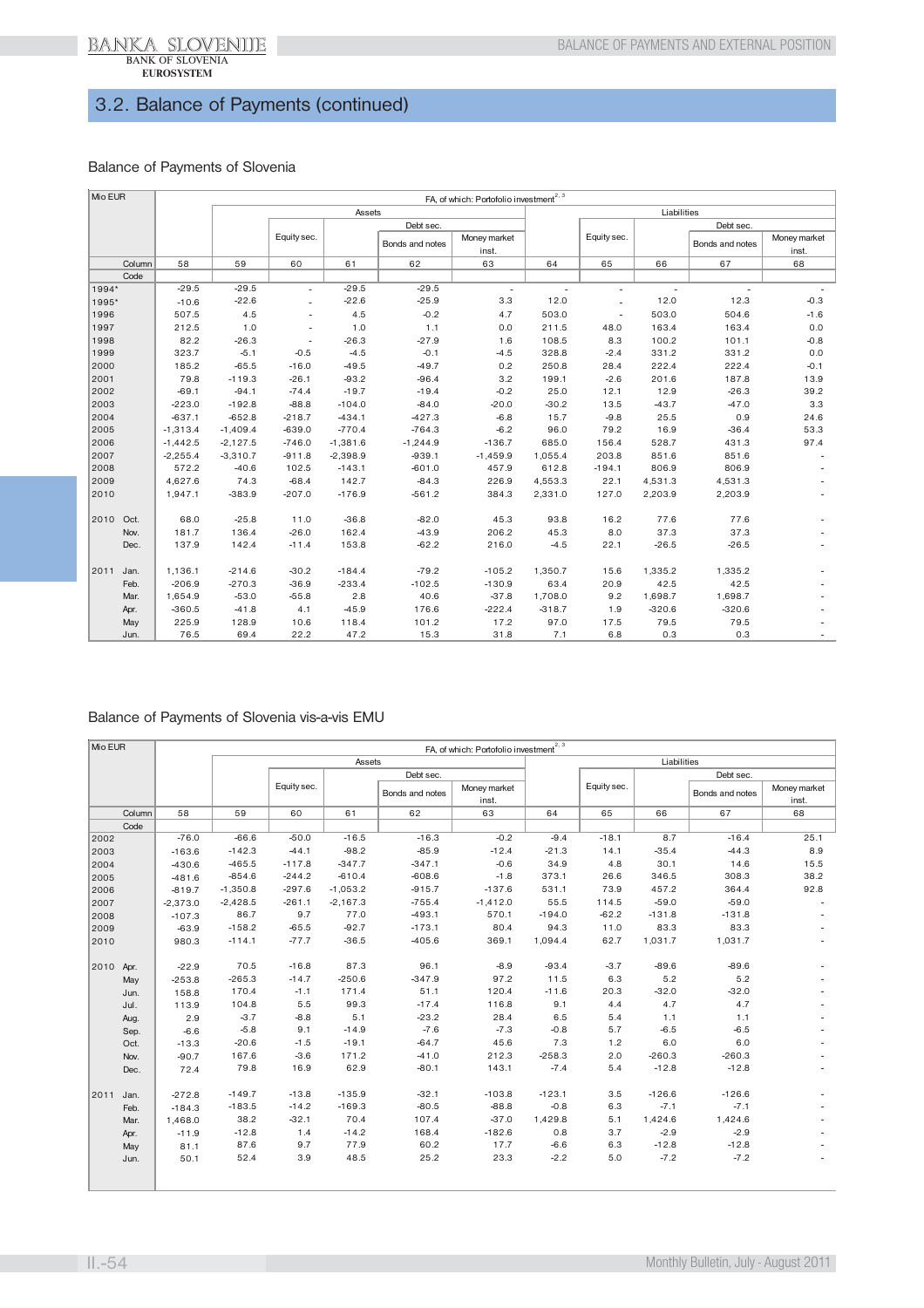### Balance of Payments of Slovenia

| FA, of which:            |             |            |                            |            |            | FA, of which: Other investment |            |          |                       |               |              |
|--------------------------|-------------|------------|----------------------------|------------|------------|--------------------------------|------------|----------|-----------------------|---------------|--------------|
| Financial                |             |            |                            |            |            | Assets                         |            |          |                       |               |              |
| derivatives              |             |            |                            |            | Loans      |                                |            |          | Currency and deposits |               |              |
|                          |             |            | Trade credits <sup>4</sup> |            | Banks      | Other sectors                  |            | Bank of  | Banks                 | Other sectors | Other assets |
|                          |             |            |                            |            |            |                                |            | Slovenia |                       |               |              |
| 69                       | 70          | 71         | 72                         | 73         | 74         | 75                             | 76         | 77       | 78                    | 79            | 80           |
|                          |             |            |                            |            |            |                                |            |          |                       |               |              |
| ÷                        | 12.3        | $-186.4$   | $-11.7$                    | $-8.8$     | $-9.2$     | 0.4                            | $-70.1$    |          | $-281.0$              | 211.0         | $-95.7$      |
| ÷.                       | 272.0       | $-197.2$   | $-8.3$                     | $-13.2$    | $-10.9$    | $-2.2$                         | $-54.7$    | $\sim$   | $-160.2$              | 105.5         | $-121.0$     |
| ٠                        | $-209.5$    | $-343.9$   | $-235.1$                   | $-4.0$     | $-2.9$     | $-1.1$                         | $-226.9$   |          | $-272.7$              | 45.8          | 122.2        |
| ٠                        | 549.0       | 230.2      | $-320.1$                   | $-57.4$    | $-61.6$    | 4.2                            | 658.7      |          | 524.2                 | 134.5         | $-51.0$      |
| ٠                        | $-80.9$     | $-404.8$   | $-415.8$                   | $-49.3$    | $-28.1$    | $-21.1$                        | 54.5       | ٠        | $-24.5$               | 79.0          | 5.8          |
| ٠                        | 158.6       | $-540.3$   | $-275.6$                   | $-39.5$    | $-8.1$     | $-31.3$                        | $-194.4$   | ٠        | 21.7                  | $-216.1$      | $-30.8$      |
| ٠                        | 461.8       | $-576.0$   | $-174.3$                   | $-72.4$    | 11.2       | $-83.5$                        | $-296.1$   |          | $-271.7$              | $-24.4$       | $-33.2$      |
| $\blacksquare$           | 964.0       | 247.9      | $-239.3$                   | 19.4       | $-17.0$    | 36.4                           | 499.7      | ٠        | $-300.7$              | 800.4         | $-31.9$      |
| $\overline{\phantom{a}}$ | 565.1       | $-538.4$   | $-135.5$                   | $-174.5$   | $-94.1$    | $-80.4$                        | $-157.4$   | ٠        | 351.3                 | $-508.8$      | $-71.1$      |
|                          | 849.2       | $-730.3$   | $-116.0$                   | $-223.4$   | $-128.3$   | $-95.1$                        | $-322.8$   | ٠        | 203.9                 | $-526.7$      | $-68.1$      |
| 5.8                      | 944.9       | $-1,307.5$ | $-237.2$                   | $-281.0$   | $-205.3$   | $-75.6$                        | $-720.4$   |          | $-0.8$                | $-719.6$      | $-69.1$      |
| $-10.0$                  | 2,639.5     | $-1,458.8$ | $-225.7$                   | $-339.8$   | $-234.6$   | $-105.2$                       | $-871.8$   |          | $-447.3$              | $-424.5$      | $-21.5$      |
| $-12.5$                  | 1.570.9     | $-1,939.2$ | $-442.4$                   | $-733.2$   | $-476.1$   | $-257.1$                       | $-743.0$   |          | 37.1                  | $-780.1$      | $-20.6$      |
| $-15.2$                  | 4,312.7     | $-4,741.2$ | $-399.6$                   | $-1,895.1$ | $-1,706.7$ | $-188.4$                       | $-2,453.7$ | $-873.3$ | $-870.5$              | $-709.9$      | 7.2          |
| 46.0                     | 1,645.2     | $-332.7$   | $-142.3$                   | $-324.6$   | $-231.4$   | $-93.2$                        | 129.9      | 483.7    | 308.8                 | $-662.6$      | 4.3          |
| $-2.0$                   | $-3,985.4$  | $-277.1$   | 416.0                      | $-0.7$     | $-30.4$    | 29.7                           | $-612.7$   | 780.5    | $-623.2$              | $-769.9$      | $-79.7$      |
| $-116.8$                 | $-1,872.1$  | 683.0      | $-173.9$                   | 164.2      | 211.1      | 56.1                           | 608.9      | 57.5     | 1,497.1               | $-945.7$      | 83.9         |
|                          |             |            |                            |            |            |                                |            |          |                       |               |              |
| $-7.9$                   | $-97.2$     | $-168.0$   | $-102.1$                   | $-33.0$    | $-18.9$    | $-14.2$                        | $-19.6$    | 0.9      | 189.6                 | $-210.0$      | $-13.3$      |
| $-3.5$                   | $-615.3$    | $-623.7$   | $-68.4$                    | $-3.0$     | 7.2        | $-10.2$                        | $-547.3$   | $-2.6$   | $-465.5$              | $-79.1$       | $-5.1$       |
| $-4.0$                   | $-33.9$     | 1,295.7    | 402.1                      | 18.4       | 29.7       | $-11.3$                        | 858.4      | $-16.9$  | 858.2                 | 17.2          | 16.8         |
|                          |             |            |                            |            |            |                                |            |          |                       |               |              |
| $-29.2$                  | $-1, 171.0$ | $-1,062.4$ | $-223.3$                   | $-51.0$    | $-9.5$     | $-8.7$                         | $-779.0$   | $-62.8$  | $-523.2$              | $-193.0$      | $-9.2$       |
| $-30.8$                  | 288.8       | 337.6      | 28.0                       | 5.4        | 30.4       | $-4.0$                         | 311.3      | 17.0     | 378.5                 | $-84.2$       | $-7.0$       |
| $-19.6$                  | $-1,609.6$  | $-844.8$   | $-127.6$                   | $-54.6$    | 24.8       | $-8.2$                         | $-684.6$   | $-49.9$  | $-382.0$              | $-252.7$      | 21.9         |
| ٠                        | 286.8       | 68.3       | $-81.8$                    | 13.5       | 10.3       | 4.0                            | 125.2      | $-132.8$ | 385.8                 | $-127.8$      | 11.4         |
|                          | $-336.2$    | $-92.9$    | 29.9                       | $-15.6$    | $-23.4$    | 8.5                            | $-103.7$   | $-14.8$  | 3.8                   | $-92.8$       | $-3.5$       |
| 0.1                      | $-125.0$    | $-157.3$   | $-44.9$                    | $-16.0$    | 21.2       | $-2.5$                         | $-90.0$    | 0.8      | $-55.7$               | $-35.1$       | $-6.4$       |

| FA, of which:            | FA of which: Other investment |            |                            |          |          |               |            |                          |                       |               |              |
|--------------------------|-------------------------------|------------|----------------------------|----------|----------|---------------|------------|--------------------------|-----------------------|---------------|--------------|
| Financial                | Assets                        |            |                            |          |          |               |            |                          |                       |               |              |
| derivatives              |                               |            |                            |          | Loans    |               |            |                          | Currency and deposits |               |              |
|                          |                               |            | Trade credits <sup>4</sup> |          | Banks    | Other sectors |            | Bank of<br>Slovenia      | Banks                 | Other sectors | Other assets |
| 69                       | 70                            | 71         | 72                         | 73       | 74       | 75            | 76         | 77                       | 78                    | 79            | 80           |
|                          |                               |            |                            |          |          |               |            |                          |                       |               |              |
| $\sim$                   | 504.0                         | $-480.6$   | $-56.8$                    | $-51.2$  | 0.8      | $-52.0$       | $-302.1$   | ÷.                       | 310.5                 | $-612.6$      | $-70.5$      |
| $\overline{\phantom{a}}$ | 480.9                         | $-675.4$   | $-28.4$                    | $-84.3$  | $-35.9$  | $-48.4$       | $-552.9$   | ٠                        | 121.9                 | $-674.8$      | $-9.8$       |
| $-0.2$                   | 367.0                         | $-1,022.1$ | $-66.4$                    | 4.3      | $-15.6$  | 19.9          | $-954.2$   | $\overline{\phantom{a}}$ | $-161.9$              | $-792.3$      | $-5.9$       |
| $-3.9$                   | 2,449.6                       | $-1,104.9$ | $-149.5$                   | $-6.1$   | 30.8     | $-36.9$       | $-940.2$   | ٠                        | $-371.7$              | $-568.4$      | $-9.2$       |
| $-15.6$                  | 2,353.5                       | $-899.3$   | $-178.3$                   | $-54.9$  | $-7.7$   | $-47.1$       | $-664.9$   | ٠                        | 177.6                 | $-842.5$      | $-1.2$       |
| $-19.7$                  | 4,651.3                       | $-2,297.7$ | $-55.5$                    | $-311.8$ | $-253.5$ | $-58.3$       | $-1,907.4$ | $-511.2$                 | $-775.9$              | $-620.2$      | $-23.1$      |
| 45.2                     | 2,514.6                       | 392.4      | 34.9                       | 133.0    | 172.8    | $-39.9$       | 199.9      | 420.5                    | 322.3                 | $-543.0$      | 24.7         |
| $-6.9$                   | $-3,874.9$                    | $-716.4$   | 99.6                       | $-49.1$  | $-65.2$  | 16.2          | $-686.8$   | 662.9                    | $-724.1$              | $-625.7$      | $-80.0$      |
| $-95.2$                  | $-2,328.5$                    | 250.8      | $-183.4$                   | $-3.0$   | 79.3     | 20.7          | 459.9      | $-84.8$                  | 1,344.1               | $-799.5$      | $-22.7$      |
|                          |                               |            |                            |          |          |               |            |                          |                       |               |              |
| $-7.9$                   | $-422.8$                      | $-23.6$    | $-43.2$                    | 358.1    | 321.9    | 36.1          | $-338.7$   | 28.7                     | $-288.7$              | $-78.7$       | 0.2          |
| $-17.7$                  | 324.5                         | $-528.3$   | $-47.2$                    | 0.2      | 2.5      | $-2.3$        | $-480.6$   | 50.0                     | $-414.3$              | $-116.3$      | $-0.7$       |
| $-29.7$                  | $-91.9$                       | $-134.8$   | $-33.0$                    | 32.3     | 27.1     | 5.3           | $-130.6$   | $-43.9$                  | $-80.0$               | $-6.7$        | $-3.5$       |
| $-3.3$                   | 119.8                         | 750.8      | $-3.9$                     | 107.1    | 102.8    | 4.3           | 655.0      | 98.7                     | 606.4                 | $-50.1$       | $-7.4$       |
| $-2.2$                   | $-277.4$                      | $-447.5$   | 123.4                      | $-7.9$   | $-5.4$   | $-2.5$        | $-576.6$   | $-113.5$                 | $-361.5$              | $-101.6$      | 13.5         |
| $-2.4$                   | 120.3                         | 52.5       | $-93.2$                    | $-130.1$ | $-20.9$  | $-6.2$        | 265.6      | 28.6                     | 280.1                 | $-43.1$       | 10.2         |
| $-6.1$                   | 6.5                           | $-123.5$   | $-63.1$                    | $-26.9$  | $-13.1$  | $-13.7$       | $-18.3$    | $-2.8$                   | 176.4                 | $-192.0$      | $-15.2$      |
| $-1.8$                   | $-842.6$                      | $-617.9$   | $-58.7$                    | $-32.4$  | $-23.6$  | $-8.7$        | $-523.1$   | $-2.6$                   | $-455.0$              | $-65.5$       | $-3.7$       |
| $-2.3$                   | $-164.6$                      | 1,053.8    | 195.8                      | $-20.3$  | $-13.8$  | $-6.5$        | 886.1      | $-16.9$                  | 876.9                 | 26.1          | $-7.9$       |
|                          |                               |            |                            |          |          |               |            |                          |                       |               |              |
| $-18.8$                  | $-1.130.6$                    | $-1,043.1$ | $-175.7$                   | $-65.4$  | $-27.4$  | $-5.2$        | $-797.7$   | $-62.8$                  | $-562.3$              | $-172.6$      | $-4.3$       |
| $-20.3$                  | 140.4                         | 367.8      | 68.5                       | $-26.7$  | 1.7      | $-7.4$        | 336.3      | 17.0                     | 388.9                 | $-69.7$       | $-10.2$      |
| $-9.1$                   | $-1,493.7$                    | $-673.3$   | $-60.5$                    | $-47.6$  | 22.9     | 0.7           | $-587.1$   | $-49.9$                  | $-296.4$              | $-240.8$      | 22.0         |
| $\overline{\phantom{a}}$ | 387.0                         | 107.2      | $-26.3$                    | $-6.5$   | $-13.3$  | 7.6           | 128.6      | $-132.8$                 | 373.8                 | $-112.4$      | 11.4         |
|                          | $-441.8$                      | $-202.9$   | $-33.5$                    | $-4.5$   | $-8.4$   | 4.6           | $-162.8$   | $-14.8$                  | $-74.0$               | $-74.0$       | $-2.0$       |
| 0.1                      | 27.5                          | 1.6        | 5.4                        | $-52.8$  | $-18.0$  | $-0.2$        | 54.2       | 50.8                     | 22.7                  | $-19.3$       | $-5.3$       |
|                          |                               |            |                            |          |          |               |            |                          |                       |               |              |
|                          |                               |            |                            |          |          |               |            |                          |                       |               |              |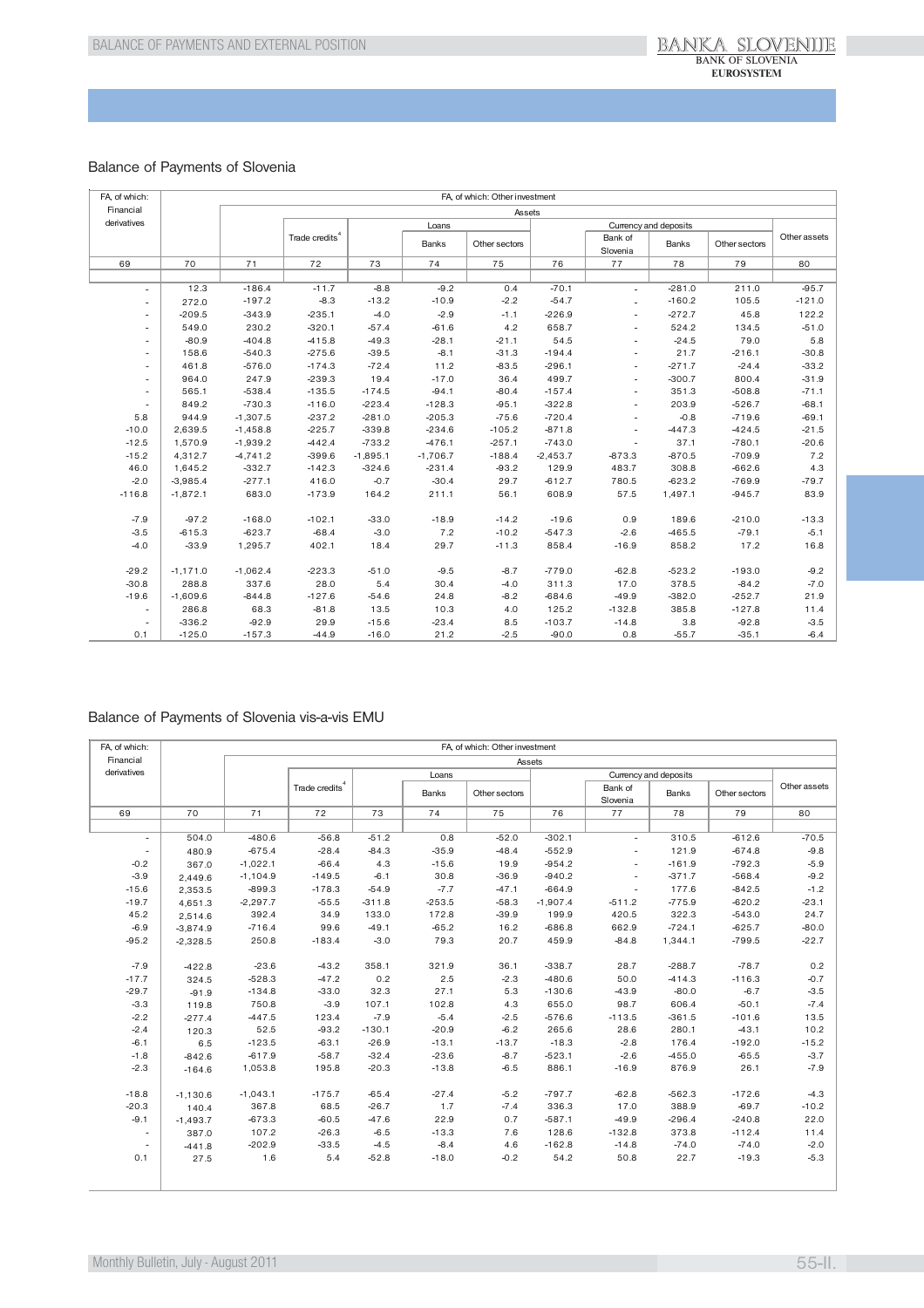**EUROSYSTEM**

# 3.2. Balance of Payments (continued)

### Balance of Payments of Slovenia

| Mio EUR      | FA, of which. Other investment<br>Liabilities |                            |            |                                  |                       |                    |               |            |                  |          |             |
|--------------|-----------------------------------------------|----------------------------|------------|----------------------------------|-----------------------|--------------------|---------------|------------|------------------|----------|-------------|
|              |                                               |                            |            |                                  |                       |                    |               |            |                  |          |             |
|              |                                               |                            |            |                                  | Loans                 |                    |               |            | Deposits         |          | Other       |
|              |                                               | Trade credits <sup>4</sup> |            | Bank of<br>Slovenia <sup>6</sup> | General<br>government | Banks <sup>2</sup> | Other sectors |            | Bank of Slovenia | Banks    | liabilities |
| Column       | 81                                            | 82                         | 83         | 84                               | 85                    | 86                 | 87            | 88         | 89               | 90       | 91          |
| Code         |                                               |                            |            |                                  |                       |                    |               |            |                  |          |             |
| 1994*        | 199.2                                         | $-8.8$                     | 272.5      | $-4.3$                           | 79.4                  | 89.4               | 108.0         | $-4.3$     | 0.1              | $-4.3$   | $-60.2$     |
| 1995*        | 469.2                                         | $-2.9$                     | 436.9      | $-2.6$                           | 106.9                 | 167.9              | 164.8         | 29.4       | 0.0              | 29.3     | 5.8         |
| 1996         | 134.4                                         | 17.1                       | $-7.7$     | $-2.1$                           | $-54.9$               | $-141.6$           | 190.8         | 128.5      | 0.1              | 128.4    | $-3.5$      |
| 1997         | 318.7                                         | 7.9                        | 292.8      | $-1.1$                           | $-22.7$               | $-12.3$            | 328.9         | 17.5       | 0.0              | 17.5     | 0.5         |
| 1998         | 323.9                                         | 39.0                       | 240.7      |                                  | $-21.0$               | 37.5               | 224.2         | 39.0       | 0.1              | 38.9     | 5.1         |
| 1999         | 698.9                                         | $-18.7$                    | 709.6      |                                  | $-3.6$                | 242.5              | 470.6         | 1.6        | 0.0              | 1.6      | 6.4         |
| 2000         | 1,037.9                                       | $-20.6$                    | 1,038.1    |                                  | 85.5                  | 305.9              | 646.6         | 33.6       | $-0.3$           | 33.9     | $-13.2$     |
| 2001         | 716.1                                         | $-9.6$                     | 574.7      |                                  | $-74.0$               | 151.6              | 497.1         | 152.4      | 0.0              | 152.4    | $-1.4$      |
| 2002         | 1,103.5                                       | 95.2                       | 838.5      |                                  | $-96.1$               | 333.3              | 601.3         | 130.4      | 0.0              | 130.4    | 39.5        |
| 2003         | 1,579.5                                       | 59.2                       | 1,123.2    |                                  | $-65.9$               | 659.7              | 529.4         | 428.2      | 0.0              | 428.2    | $-31.1$     |
| 2004         | 2,252.5                                       | 213.7                      | 1,671.1    |                                  | 4.7                   | 961.3              | 705.1         | 335.1      | 98.9             | 236.3    | 32.5        |
| 2005         | 4,098.3                                       | 291.3                      | 2,731.4    |                                  | $-26.8$               | 2,465.3            | 292.9         | 1,052.6    | 1.7              | 1,050.9  | 23.0        |
| 2006         | 3,510.1                                       | 478.5                      | 2,063.6    |                                  | $-115.0$              | 1,442.6            | 735.9         | 998.2      | 7.0              | 991.2    | $-30.3$     |
| 2007         | 9,053.9                                       | 499.4                      | 3,841.1    |                                  | $-42.8$               | 3,354.5            | 529.4         | 4,726.7    | 3,544.6          | 1,182.1  | $-13.2$     |
| 2008         | 1,977.9                                       | $-73.0$                    | 1,868.6    |                                  | $-28.8$               | 1,227.8            | 669.6         | 189.8      | 43.1             | 146.8    | $-7.5$      |
| 2009         | $-3,708.3$                                    | $-452.4$                   | $-2,910.8$ |                                  | $-20.1$               | $-2,962.9$         | 72.2          | $-318.0$   | $-243.5$         | $-74.6$  | $-27.1$     |
| 2010         | $-2,555.1$                                    | 364.3                      | $-973.5$   |                                  | $-3.0$                | $-709.2$           | $-261.3$      | $-1,934.4$ | $-1,234.8$       | $-699.6$ | $-11.5$     |
| 2010 Oct.    | 70.9                                          | 135.3                      | $-239.6$   |                                  | $-0.7$                | $-235.3$           | $-3.7$        | 180.0      | 318.2            | $-138.1$ | $-4.9$      |
| Nov.         | 8.5                                           | 61.0                       | 241.9      |                                  | 15.0                  | 172.5              | 54.4          | $-287.6$   | $-118.4$         | $-169.2$ | $-6.9$      |
| Dec.         | $-1,329.6$                                    | $-123.0$                   | $-375.4$   |                                  | $-0.7$                | $-262.1$           | $-112.5$      | $-801.0$   | $-855.6$         | 54.6     | $-30.2$     |
| 2011<br>Jan. | $-108.6$                                      | $-32.1$                    | $-109.4$   |                                  | 4.4                   | $-138.8$           | 25.0          | 2.5        | 139.4            | $-136.9$ | 30.4        |
| Feb.         | $-48.8$                                       | 60.7                       | $-86.3$    |                                  | 20.1                  | $-253.4$           | 147.0         | $-8.5$     | $-326.4$         | 317.9    | $-14.7$     |
| Mar.         | $-764.8$                                      | 179.3                      | $-189.8$   |                                  | $-4.0$                | $-128.6$           | $-57.2$       | $-780.8$   | $-617.4$         | $-163.4$ | 26.5        |
| Apr.         | 218.5                                         | 144.8                      | $-202.5$   |                                  | $-0.5$                | $-246.2$           | 44.2          | 274.4      | 410.5            | $-136.0$ | 1.8         |
| May          | $-243.3$                                      | 9.2                        | $-226.0$   |                                  | $-1.7$                | $-182.3$           | $-42.0$       | $-26.4$    | 19.6             | $-46.0$  | $-0.1$      |
| Jun.         | 32.3                                          | $-157.7$                   | 141.6      |                                  | 35.4                  | 140.9              | $-34.8$       | 86.3       | 204.4            | $-118.1$ | $-37.9$     |

| Mio EUR        |            |                            |            |                       |            | FA, of which. Other investment |               |            |                  |          |             |
|----------------|------------|----------------------------|------------|-----------------------|------------|--------------------------------|---------------|------------|------------------|----------|-------------|
|                |            |                            |            |                       |            | Liabilities                    |               |            |                  |          |             |
|                |            |                            |            |                       | Loans      |                                |               |            | Deposits         |          | Other       |
|                |            | Trade credits <sup>4</sup> |            | Bank of               | General    | Banks <sup>2</sup>             | Other sectors |            | Bank of Slovenia | Banks    | liabilities |
|                |            |                            |            | Slovenia <sup>6</sup> | government |                                |               |            |                  |          |             |
| Column<br>Code | 81         | 82                         | 83         | 84                    | 85         | 86                             | 87            | 88         | 89               | 90       | 91          |
|                | 984.6      | 26.0                       | 804.5      | ٠                     | $-43.5$    | 329.8                          | 518.2         | 121.9      |                  | 121.9    | 32.1        |
| 2002           | 1,156.3    | 85.8                       | 935.9      |                       | $-36.1$    | 591.4                          | 380.5         | 172.9      |                  | 172.9    | $-38.2$     |
| 2003<br>2004   | 1,389.2    | 81.9                       | 1,132.7    |                       | $-9.8$     | 703.4                          | 439.1         | 152.1      |                  | 152.1    | 22.6        |
| 2005           | 3,554.6    | 174.1                      | 2,314.9    |                       | $-6.8$     | 2,045.6                        | 276.2         | 1,077.1    |                  | 1,077.1  | $-11.6$     |
| 2006           | 3,252.8    | 235.5                      | 2,103.5    |                       | $-72.5$    | 1,538.0                        | 637.9         | 924.2      |                  | 924.2    | $-10.5$     |
| 2007           | 6,949.0    | 237.1                      | 2,113.4    |                       | $-7.1$     | 1,985.6                        | 134.9         | 4,588.5    | 3,490.6          | 1,097.9  | 9.9         |
| 2008           | 2,122.2    | $-122.0$                   | 2,023.7    |                       | $-7.3$     | 1,730.7                        | 300.2         | 216.2      | 79.2             | 137.0    | 4.3         |
| 2009           | $-3,158.5$ | $-352.2$                   | $-2,409.6$ |                       | $-6.8$     | $-2,507.7$                     | 105.0         | $-397.4$   | $-225.2$         | $-172.2$ | 0.7         |
| 2010           | $-2,579.3$ | 186.4                      | $-895.7$   |                       | ×          | $-615.5$                       | $-280.3$      | $-1,856.5$ | $-1,252.0$       | $-604.5$ | $-13.5$     |
|                |            |                            |            |                       |            |                                |               |            |                  |          |             |
| 2010<br>Apr.   | $-399.1$   | 35.2                       | $-216.6$   |                       | ٠          | $-209.4$                       | $-7.2$        | $-218.0$   | $-196.2$         | $-21.8$  | 0.3         |
| May            | 852.8      | 40.6                       | 320.3      |                       | ٠          | 318.8                          | 1.5           | 492.3      | 561.0            | $-68.7$  | $-0.3$      |
| Jun.           | 42.9       | 53.4                       | $-119.4$   |                       | ٠          | $-64.5$                        | $-54.8$       | 89.6       | $-29.1$          | 118.7    | 19.3        |
| Jul.           | $-631.0$   | 18.0                       | $-53.7$    |                       | ٠          | $-30.7$                        | $-23.0$       | $-574.4$   | $-383.3$         | $-191.1$ | $-20.9$     |
| Aug.           | 170.2      | $-160.0$                   | $-3.7$     |                       |            | $-55.3$                        | 51.7          | 320.9      | 332.9            | $-12.0$  | 13.0        |
| Sep.           | 67.8       | 95.9                       | 18.3       |                       |            | 30.7                           | $-12.4$       | $-55.3$    | $-326.8$         | 271.6    | 8.8         |
| Oct.           | 130.0      | 85.1                       | $-143.7$   |                       |            | $-135.6$                       | $-8.0$        | 193.5      | 329.1            | $-135.6$ | $-5.0$      |
| Nov.           | $-224.7$   | 60.7                       | 8.5        |                       |            | 5.4                            | 3.1           | $-296.6$   | $-74.6$          | $-222.0$ | 2.6         |
| Dec.           | $-1,218.4$ | $-102.4$                   | $-323.6$   |                       | ٠          | $-219.3$                       | $-104.3$      | $-760.0$   | $-879.1$         | 119.1    | $-32.4$     |
| 2011<br>Jan.   | $-87.6$    | 21.3                       | $-139.0$   |                       |            | $-154.7$                       | 15.7          | $-0.6$     | 155.6            | $-156.1$ | 30.8        |
| Feb.           | $-227.4$   | 20.0                       | $-238.8$   |                       | 20.5       | $-251.3$                       | $-8.0$        | 0.5        | $-320.8$         | 321.3    | $-9.1$      |
| Mar.           | $-820.5$   | 128.8                      | $-177.4$   |                       |            | $-135.8$                       | $-41.7$       | $-782.6$   | $-650.1$         | $-132.5$ | 10.8        |
| Apr.           | 279.7      | 77.7                       | $-114.8$   |                       |            | $-147.9$                       | 33.0          | 294.5      | 419.0            | $-124.5$ | 22.3        |
| May            | $-238.9$   | $-2.5$                     | $-212.4$   |                       |            | $-161.6$                       | $-50.8$       | $-11.8$    | 42.3             | $-54.2$  | $-12.1$     |
| Jun.           | 25.9       | $-108.4$                   | 99.6       |                       | 36.1       | 165.4                          | $-101.9$      | 66.9       | 207.0            | $-140.1$ | $-32.2$     |
|                |            |                            |            |                       |            |                                |               |            |                  |          |             |
|                |            |                            |            |                       |            |                                |               |            |                  |          |             |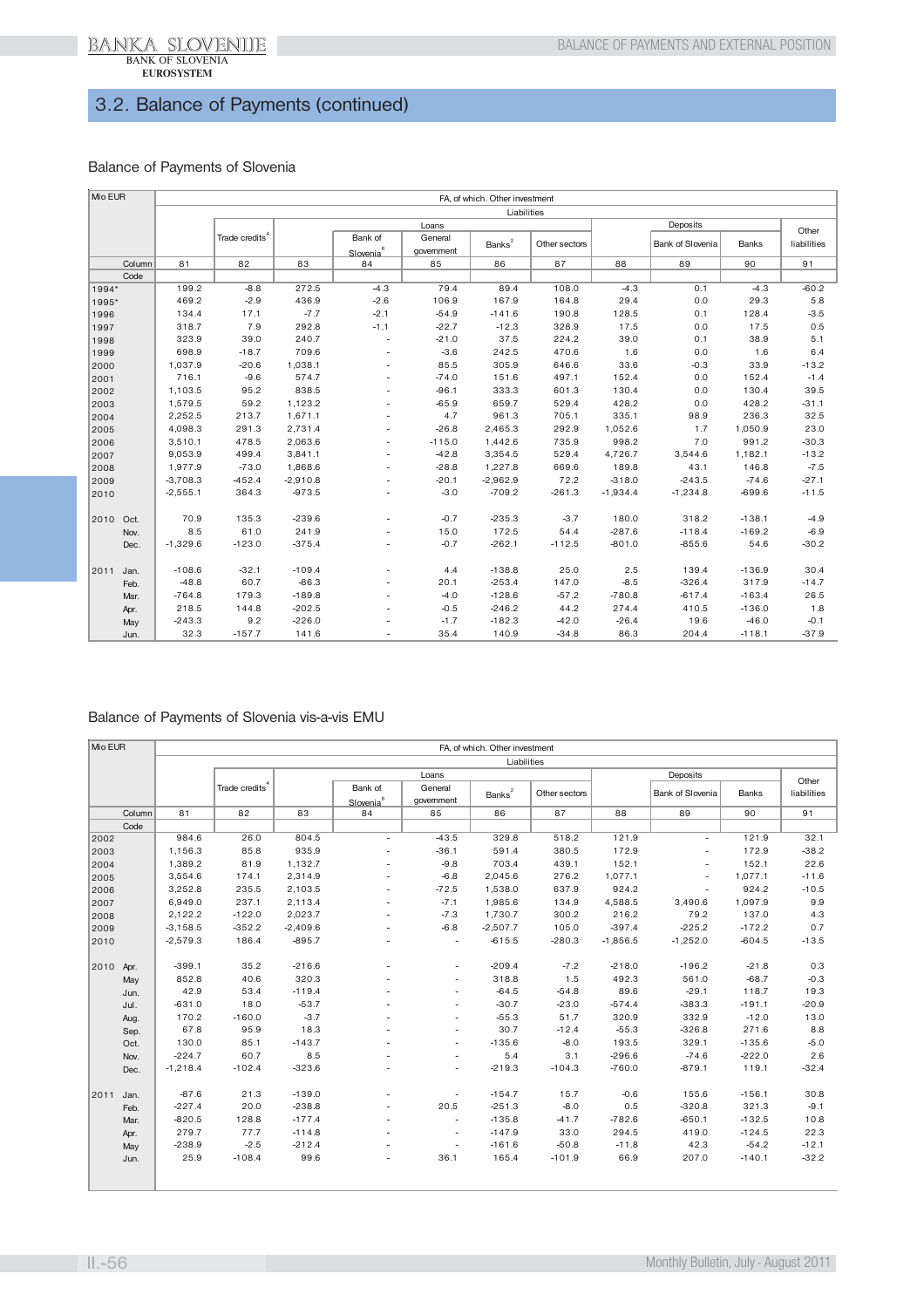### Balance of Payments of Slovenia

| FA, of which: Reserve assets <sup>7</sup> |                   |             |                   |                          |            |            |                 |                    |             |                |  |  |
|-------------------------------------------|-------------------|-------------|-------------------|--------------------------|------------|------------|-----------------|--------------------|-------------|----------------|--|--|
|                                           | Gold, SDRs and    |             |                   |                          |            |            |                 |                    |             | Net errors and |  |  |
|                                           | reserve positions | Foreign     | Currency and      |                          | of which:  |            |                 | of which:          | Financial   | omissions      |  |  |
|                                           | in IMF            | exchange    | deposits $^{2,5}$ | with mon.<br>authorities | with banks | Securities | Bonds and notes | Money market inst. | derivatives |                |  |  |
| 92                                        | 93                | 94          | 95                | 96                       | 97         | 98         | 99              | 100                | 101         | 102            |  |  |
|                                           |                   |             |                   |                          |            |            |                 |                    |             |                |  |  |
| $-530.4$                                  | 0.0               | $-530.4$    | $-498.1$          | $\overline{\phantom{a}}$ | $\sim$     | $-32.3$    | ٠               | ٠                  | ٠           | $-45.2$        |  |  |
| $-180.8$                                  | 0.0               | $-180.8$    | $-91.6$           |                          | ٠          | $-89.2$    |                 |                    | ٠           | $-148.9$       |  |  |
| $-463.1$                                  | $-0.1$            | $-463.0$    | $-307.6$          |                          | ٠          | $-155.4$   |                 |                    |             | 1.6            |  |  |
| $-1, 141.1$                               | 0.1               | $-1, 141.1$ | $-447.1$          |                          | ٠          | $-694.0$   |                 |                    |             | 68.2           |  |  |
| $-146.3$                                  | $-40.5$           | $-105.8$    | 624.2             |                          | ٠          | $-730.0$   |                 |                    |             | 54.9           |  |  |
| 88.5                                      | $-40.9$           | 129.4       | 502.2             |                          |            | $-372.8$   |                 |                    |             | 39.6           |  |  |
| $-186.8$                                  | 19.4              | $-206.2$    | $-182.7$          | ٠                        |            | $-23.4$    |                 |                    |             | 41.4           |  |  |
| $-1,439.3$                                | $-3.1$            | $-1,436.2$  | $-1,100.4$        |                          |            | $-335.8$   |                 |                    |             | 110.4          |  |  |
| $-1,885.3$                                | $-45.4$           | $-1,839.9$  | $-378.8$          | 0.3                      | $-379.2$   | $-1,461.1$ | $-378.8$        | $-1,082.3$         | ٠           | $-250.3$       |  |  |
| $-264.2$                                  | $-23.4$           | $-240.8$    | 848.3             | 0.0                      | 848.3      | $-1,089.1$ | $-2,180.6$      | 1,091.5            | ٠           | 150.0          |  |  |
| 255.9                                     | 16.9              | 238.9       | 953.7             | 0.0                      | 953.8      | $-714.8$   | $-709.8$        | $-5.0$             |             | 22.2           |  |  |
| $-188.8$                                  | 94.3              | $-283.1$    | $-540.9$          | $-0.1$                   | $-540.9$   | 257.8      | 282.9           | $-25.2$            |             | $-472.8$       |  |  |
| 1,280.8                                   | 0.4               | 1,280.4     | 297.3             | $-0.2$                   | 297.6      | 983.1      | 1,009.7         | $-26.6$            | ٠           | $-320.5$       |  |  |
| 139.6                                     | 34.5              | 105.1       | 156.0             | $-0.1$                   | 156.1      | $-50.8$    | $-31.4$         | $-19.4$            | ٠           | $-273.5$       |  |  |
| 21.0                                      | $-16.0$           | 37.0        | $-48.6$           | $-0.2$                   | $-48.4$    | 85.6       | 63.4            | 22.2               |             | $-31.3$        |  |  |
| 167.2                                     | $-13.1$           | 180.3       | 8.8               | 0.0                      | 8.9        | 181.7      | 183.1           | $-1.5$             | $-10.2$     | 301.6          |  |  |
| 18.8                                      | $-10.6$           | 29.4        | $-37.1$           | $-60.3$                  | 23.2       | 75.2       | 80.0            | $-4.8$             | $-8.7$      | $-21.4$        |  |  |
| 18.8                                      | 0.0               | 18.8        | $-0.1$            | $-0.1$                   | $-0.1$     | 18.9       | 22.5            | $-3.6$             |             | $-18.0$        |  |  |
| $-16.3$                                   | 0.3               | $-16.6$     | $-3.9$            | $-3.8$                   | $-0.1$     | $-9.4$     | $-9.4$          | 0.0                | $-3.4$      | 293.3          |  |  |
| $-13.1$                                   | $-0.1$            | $-13.1$     | $-25.8$           | 0.8                      | $-26.6$    | 13.6       | 13.6            | 0.0                | $-0.8$      | $-78.6$        |  |  |
| 10.0                                      | $-11.5$           | 21.5        | 2.8               | 4.1                      | $-1.2$     | 18.6       | 18.6            | 0.0                |             | 146.0          |  |  |
| 17.1                                      | 11.0              | 6.1         | 0.0               | 0.0                      | 0.1        | 6.0        | 6.0             | 0.0                | 0.0         | 35.9           |  |  |
| $-18.5$                                   | $-19.0$           | 0.5         | $-27.1$           | 1.5                      | $-28.6$    | 27.6       | 28.9            | $-1.2$             | ٠           | $-228.8$       |  |  |
| 13.3                                      | 0.0               | 13.4        | $-0.1$            | 0.3                      | $-0.4$     | 13.5       | 13.5            | 0.0                | ٠           | $-59.1$        |  |  |
| 0.6                                       | $-3.8$            | 4.4         | $-0.1$            | 0.5                      | $-0.6$     | $-1.3$     | $-1.3$          | 0.0                | 5.9         | 54.7           |  |  |
| $-1.8$                                    | $-23.6$           | 21.8        | 7.0               | 0.2                      | 6.7        | 14.8       | 14.8            | 0.0                |             | $-149.1$       |  |  |

| FA, of which: Reserve assets <sup>7</sup> |                          |            |                                          |                          |            |            |            |                                      |                          |                        |  |
|-------------------------------------------|--------------------------|------------|------------------------------------------|--------------------------|------------|------------|------------|--------------------------------------|--------------------------|------------------------|--|
|                                           | Gold, SDRs and           |            | Net errors and<br>of which:<br>of which: |                          |            |            |            |                                      |                          |                        |  |
|                                           | reserve positions        | Foreign    | Currency and                             |                          |            |            |            |                                      | Financial                | $\,$ omissions $^{11}$ |  |
|                                           | in IMF                   | exchange   | deposits $^{2,5}$                        | with mon.<br>authorities | with banks | Securities |            | Bonds and notes   Money market inst. | derivatives              |                        |  |
| 92                                        | 93                       | 94         | 95                                       | 96                       | 97         | 98         | 99         | 100                                  | 101                      | 102                    |  |
|                                           |                          |            |                                          |                          |            |            |            |                                      |                          |                        |  |
| $-1,582.8$                                | $\overline{\phantom{a}}$ | $-1,582.8$ | $-71.5$                                  | 0.3                      | $-71.9$    | $-1,511.3$ | $-428.7$   | $-1,082.6$                           | ٠                        | n.s.                   |  |
| $-382.7$                                  | $-54.7$                  | $-328.0$   | 361.1                                    | 0.0                      | 361.1      | $-689.1$   | $-1,780.2$ | 1,091.1                              | ٠                        | n.s.                   |  |
| 311.9                                     | 0.0                      | 311.9      | 425.1                                    | $-0.1$                   | 425.2      | $-113.2$   | $-108.2$   | $-5.0$                               | ٠                        | n.s.                   |  |
| 141.8                                     | 35.2                     | 106.6      | $-176.3$                                 | 0.0                      | $-176.3$   | 282.9      | 308.0      | $-25.1$                              |                          | n.s.                   |  |
| 864.3                                     | 35.4                     | 828.9      | $-64.9$                                  | 0.0                      | $-64.9$    | 893.8      | 920.4      | $-26.6$                              |                          | n.s.                   |  |
| ٠                                         | ä,                       | ä,         | ä,                                       | ٠                        |            |            |            |                                      |                          | n.s.                   |  |
|                                           | ×,                       | ä,         |                                          |                          |            |            |            |                                      | ٠                        | n.s.                   |  |
|                                           |                          | ä,         |                                          |                          |            |            |            |                                      | ٠                        | n.s.                   |  |
|                                           |                          | ٠          |                                          |                          |            |            |            |                                      | ٠                        | n.s.                   |  |
|                                           |                          |            |                                          |                          |            |            |            |                                      |                          |                        |  |
|                                           |                          |            |                                          |                          |            |            |            |                                      |                          | n.s.                   |  |
|                                           |                          |            |                                          |                          |            |            |            |                                      |                          | n.s.                   |  |
|                                           |                          |            |                                          |                          |            |            |            |                                      |                          | n.s.                   |  |
|                                           |                          |            |                                          |                          |            |            |            |                                      |                          | n.s.                   |  |
|                                           |                          |            |                                          |                          |            |            |            |                                      | ٠                        | n.s.                   |  |
|                                           |                          |            |                                          |                          |            |            |            |                                      |                          | n.s.                   |  |
|                                           |                          |            |                                          |                          |            |            |            |                                      | ٠                        | n.s.                   |  |
|                                           |                          |            |                                          |                          |            |            |            |                                      | ٠                        | n.s.                   |  |
|                                           |                          |            |                                          |                          |            |            |            |                                      | ×                        | n.s.                   |  |
|                                           |                          |            |                                          |                          |            |            |            |                                      |                          |                        |  |
|                                           |                          | ä,         |                                          |                          |            |            |            |                                      | ٠                        | n.s.                   |  |
|                                           |                          |            |                                          |                          |            |            |            |                                      | ٠                        | n.s.                   |  |
|                                           |                          |            |                                          |                          |            |            |            |                                      | ٠                        | n.s.                   |  |
|                                           |                          |            |                                          |                          |            |            |            |                                      | ٠                        | n.s.                   |  |
|                                           |                          |            |                                          |                          |            |            |            |                                      | ٠                        | n.s.                   |  |
|                                           |                          |            |                                          |                          |            |            |            |                                      | $\overline{\phantom{a}}$ | n.s.                   |  |
|                                           |                          |            |                                          |                          |            |            |            |                                      |                          |                        |  |
|                                           |                          |            |                                          |                          |            |            |            |                                      |                          |                        |  |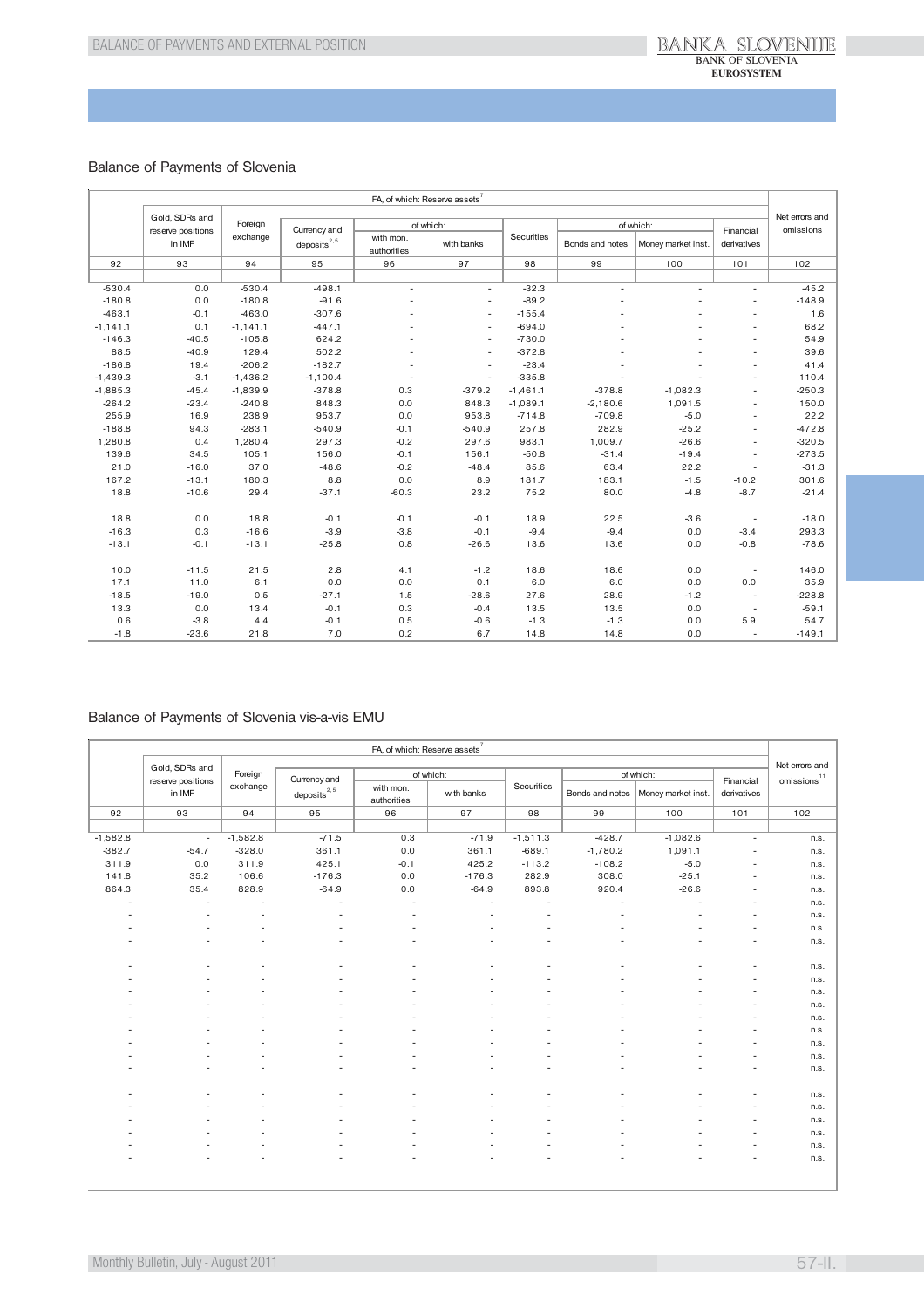**EUROSYSTEM**

# 3.3. Current Account by countries

| Mio EUR                                 |                      |                |                     |                |                    |                  |                     |             |                   |
|-----------------------------------------|----------------------|----------------|---------------------|----------------|--------------------|------------------|---------------------|-------------|-------------------|
|                                         | Current              |                | Goods               |                | Services           |                  | Income              |             | Current transfers |
| 31.12.2010                              | account              |                |                     |                |                    |                  |                     |             |                   |
|                                         |                      |                |                     |                |                    |                  |                     |             |                   |
|                                         | Net                  | Export         | Import              | Export         | Import             | Receipts         | Expenditures        | In Slovenia | Abroad            |
| Column                                  |                      |                |                     |                |                    |                  |                     |             |                   |
| Code                                    | $\mathbf{1}$         | $\overline{c}$ | 3                   | $\overline{4}$ | 5                  | 6                | $\overline{7}$      | 8           | $\mathbf 9$       |
|                                         |                      |                |                     |                |                    |                  |                     |             |                   |
| <b>Total world</b>                      | $-297.3$             | 18,386.0       | $-19,590.8$         | 4,633.2        | $-3,324.9$         | 681.8            | $-1,188.4$          | 1,218.4     | $-1, 112.4$       |
|                                         |                      |                |                     |                |                    |                  |                     |             |                   |
| Europe                                  | 493.2                | 17,069.0       | $-17,465.7$         | 4,347.6        | $-3,075.8$         | 583.0            | $-1,061.0$          | 1,157.0     | $-1,060.9$        |
|                                         |                      |                |                     |                |                    |                  |                     |             |                   |
| EU-27                                   | $-977.6$             | 13,186.8       | $-15,207.9$         | 3,274.4        | $-2,083.3$         | 580.3            | $-943.8$            | 1,008.9     | $-792.9$          |
| Austria                                 | $-758.7$             | 1,533.9        | $-2,385.1$          | 666.3          | $-425.2$           | 197.5            | $-260.1$            | 67.5        | $-153.4$          |
| Belgium                                 | $-83.8$              | 210.0          | $-421.4$            | 121.5          | $-58.1$            | 11.9             | 52.5                | 7.3         | $-7.4$            |
| Bulgaria                                | $-1.0$               | 136.9          | $-123.8$            | 19.7           | $-23.5$            | $-5.2$           | $-8.0$              | 15.9        | $-13.1$           |
| Cyprus                                  | 16.8                 | 9.1            | $-6.7$              | 7.4            | $-10.7$            | 5.1              | 11.5                | 1.7         | $-0.5$            |
| Czech Republic                          | 0.8                  | 437.0          | $-492.4$            | 71.7           | $-53.3$            | 5.1              | 29.5                | 12.1        | $-8.9$            |
| Denmark                                 | 72.1                 | 164.4          | $-66.7$             | 31.9           | $-35.1$            | 2.8              | $-13.6$             | 0.2         | $-11.7$           |
| Estionia                                | 23.1                 | 27.3           | $-3.8$              | 1.9            | $-1.5$             | 0.1              | $-0.2$              | 0.0         | $-0.6$            |
| Finland                                 | $-16.6$              | 43.6           | $-75.7$             | 15.8           | $-6.4$             | 3.6              | 1.1                 | 2.9         | $-1.6$            |
| France                                  | 366.7                | 1,489.3        | $-1,099.2$          | 134.1          | $-131.5$           | 57.0             | $-77.5$             | 8.4         | $-13.7$           |
| Greece                                  | $-0.8$               | 62.8           | $-78.7$             | 11.0           | $-18.6$            | 21.8             | $-0.1$              | 1.4         | $-0.5$            |
| Ireland                                 | $-150.9$             | 22.6           | $-86.7$             | 25.7           | $-106.5$           | 9.8              | $-14.1$             | 0.3         | $-2.0$            |
| Italy                                   | $-544.2$             | 2,240.2        | $-3,469.0$          | 999.5          | $-334.4$           | 80.2             | $-51.6$             | 49.4        | $-58.4$           |
| Latvia                                  | 22.6                 | 25.0           | $-2.9$              | 2.3            | $-1.9$             | 0.2              | $-0.1$              | 0.3         | $-0.2$            |
| Lithuania                               | 47.8                 | 60.1           | $-7.3$              | 5.0            | $-11.2$            | 1.7              | $-0.6$              | 0.4         | $-0.3$            |
| Luxembourg                              | $-193.0$<br>$-155.6$ | 36.2<br>545.4  | $-81.6$<br>$-793.7$ | 15.8<br>183.2  | $-30.7$<br>$-82.1$ | 6.0<br>7.9       | $-137.9$<br>$-19.0$ | 0.2<br>8.7  | $-1.0$<br>$-6.1$  |
| Hungary<br>Malta                        | $-1.3$               | 3.5            | $-6.1$              | 2.6            | $-1.2$             |                  | $-0.1$              | 0.0         | 0.0               |
| Germany                                 | 115.3                | 3,655.1        | $-3,654.0$          | 460.8          | $-331.2$           | $\cdots$<br>58.0 | $-132.2$            | 135.3       | $-76.6$           |
| Netherlands                             | $-183.7$             | 366.7          | $-640.9$            | 115.6          | $-37.3$            | 50.8             | $-32.6$             | 4.4         | $-10.3$           |
| Poland                                  | 224.6                | 631.8          | $-406.6$            | 42.7           | $-54.4$            | 18.0             | $-4.2$              | 1.1         | $-3.8$            |
| Portugal                                | 32.0                 | 52.8           | $-24.0$             | 4.7            | $-5.4$             | 4.1              | $-0.1$              | 0.2         | $-0.1$            |
| Romania                                 | 136.3                | 295.1          | $-164.8$            | 44.4           | $-26.9$            | $-9.5$           | $-3.7$              | 3.7         | $-2.0$            |
| Slovakia                                | $-53.2$              | 271.1          | $-307.3$            | 43.7           | $-60.4$            | 3.5              | $-4.7$              | 2.9         | $-2.1$            |
| Spain                                   | $-198.8$             | 229.7          | $-446.9$            | 30.7           | $-25.9$            | 15.0             | $-1.3$              | 4.1         | $-4.3$            |
| Sweden                                  | 96.4                 | 183.6          | $-102.8$            | 43.6           | $-31.2$            | 5.3              | $-7.7$              | 10.6        | $-5.1$            |
| United Kingdom                          | 44.5                 | 453.4          | $-257.8$            | 172.2          | $-178.4$           | 19.3             | $-183.1$            | 51.4        | $-32.5$           |
| European Union Institutions (incl. ECB) | 167.0                | 0.0            |                     | 0.7            | 0.0                | 10.3             | $-85.8$             | 618.5       | $-376.6$          |
|                                         |                      |                |                     |                |                    |                  |                     |             |                   |
| <b>EFTA</b>                             | 54.9                 | 232.5          | $-302.2$            | 272.5          | $-116.9$           | 19.4             | $-54.6$             | 43.1        | $-38.9$           |
| Iceland                                 | 0.6                  | 0.9            | $-0.9$              | 1.1            | $-0.6$             | 0.2              | 0.0                 | 0.0         | 0.0               |
| Liechtenstein                           | 9.1                  | 1.7            | $-0.6$              | 1.9            | $-1.7$             | 0.2              | 8.6                 | 0.0         | $-1.0$            |
| Norway                                  | 27.6                 | 41.0           | $-19.0$             | 21.4           | $-14.5$            | 3.5              | 1.0                 | 6.5         | $-12.2$           |
| Switzerland                             | 17.5                 | 189.0          | $-281.6$            | 248.1          | $-100.2$           | 15.5             | $-64.1$             | 36.5        | $-25.7$           |
|                                         |                      |                |                     |                |                    |                  |                     |             |                   |
| Other European countries, of that       | 1,415.9              | 3,649.7        | $-1,955.6$          | 800.7          | $-875.6$           | $-16.7$          | $-62.6$             | 105.0       | $-229.0$          |
| Bosnia and Herzegovina                  | 124.8                | 529.4          | $-316.5$            | 65.8           | $-90.3$            | 8.3              | $-4.8$              | 9.6         | $-76.7$           |
| Montenegro                              | 69.9                 | 83.2           | $-23.5$             | 18.6           | $-11.2$            | 5.6              | $-0.6$              | 1.7         | $-3.9$            |
| Croatia                                 | 273.6                | 1,231.4        | $-733.2$            | 387.9          | $-504.1$           | $-6.5$           | $-31.5$             | 32.4        | $-102.9$          |
| Macedonia                               | 110.6                | 142.4          | $-32.1$             | 27.3           | $-26.6$            | 5.4              | $-3.8$              | 4.4         | $-6.4$            |
| Russian Federation                      | 281.2                | 536.2          | $-298.7$            | 96.3           | $-80.7$            | $-10.4$          | $-2.6$              | 43.2        | $-1.9$            |
| Serbia                                  | 264.1                | 659.0          | $-354.9$            | 138.0          | $-111.8$           | $-25.7$          | $-17.0$             | 10.3        | $-33.7$           |
| Turkey                                  | 35.9                 | 193.7          | $-167.3$            | 34.2           | $-25.2$            | 1.1              | $-1.3$              | 2.6         | $-2.0$            |
| Africa                                  | 33.3                 | 217.9          | $-242.8$            | 34.2           | $-12.9$            | 35.6             | 3.9                 | 0.6         | $-3.1$            |
|                                         |                      |                |                     |                |                    |                  |                     |             |                   |
| America, of that                        | $-17.8$              | 427.0          | -436.3              | 89.8           | $-141.7$           | 38.9             | $-2.6$              | 21.1        | $-14.0$           |
| Canada                                  | 33.4                 | 47.2           | $-10.4$             | 10.0           | $-15.7$            | 3.0              | $-0.3$              | 1.0         | $-1.5$            |
| <b>United States</b>                    | 2.1                  | 273.0          | $-265.8$            | 66.3           | $-103.5$           | 30.0             | $-6.0$              | 20.0        | $-11.8$           |
|                                         |                      |                |                     |                |                    |                  |                     |             |                   |
| Asia                                    | $-420.4$             | 634.4          | $-1,128.2$          | 140.5          | $-87.3$            | 17.9             | $-0.9$              | 18.7        | $-15.6$           |
| Hong Kong                               | 25.8                 | 22.1           | $-4.6$              | 12.4           | $-7.9$             | 1.9              | 0.0                 | 5.4         | $-3.5$            |
| Japan                                   | $-31.2$              | 16.1           | $-50.2$             | 10.3           | $-9.5$             | 2.3              | $-0.6$              | 0.8         | $-0.4$            |
| China                                   | $-340.7$             | 87.6           | $-437.1$            | 7.0            | $-5.3$             | 5.7              | $-0.1$              | 1.8         | $-0.3$            |
|                                         |                      |                |                     |                |                    |                  |                     |             |                   |
| Oceania and Polar regions               | 35.5                 | 30.2           | $-7.1$              | 8.8            | $-3.2$             | 5.8              | 2.5                 | 0.1         | $-1.7$            |
|                                         |                      |                |                     |                |                    |                  |                     |             |                   |
| Int. org. excluding EU Inst.            | $-1.7$               | $\cdots$       |                     | 0.0            | $\cdots$           | 0.5              | $-2.5$              | 1.5         | $-1.3$            |
|                                         |                      |                |                     |                |                    |                  |                     |             |                   |
| Not allocated                           | -419.2               | 7.4            | $-310.7$            | 12.2           | $-4.0$             | $\cdots$         | $-127.9$            | 19.5        | $-15.8$           |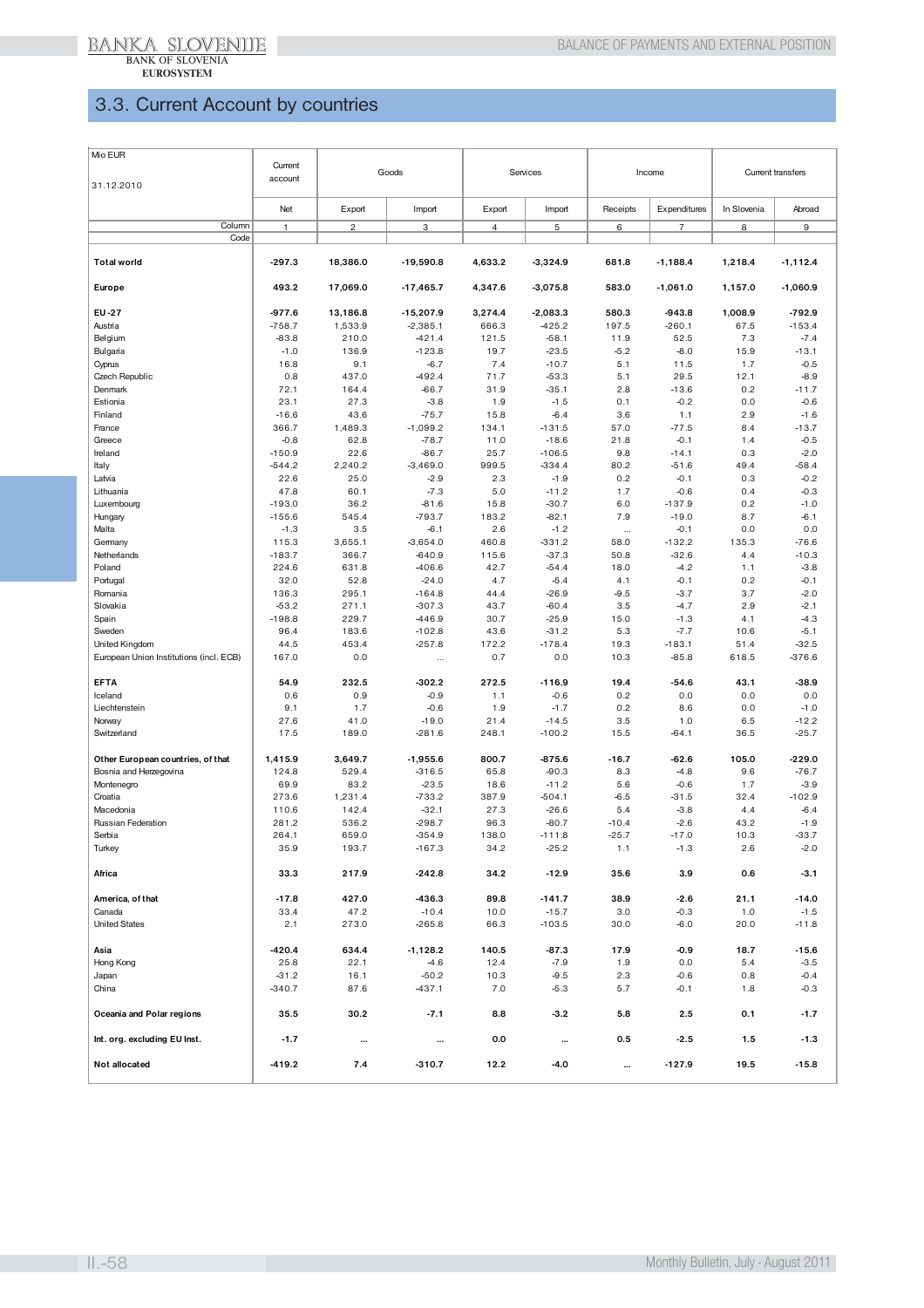# BANKA SLOVENIJE

BANK OF SLOVENIA **EUROSYSTEM**

# 3.4. Capital and Financial Account by countries

| Mio EUR<br>31.12.2010                   | Capital and<br>financial<br>account |                  | Capital account   Financial account |                    | Direct investment | Portfolio investment |                |                   | Loans           |
|-----------------------------------------|-------------------------------------|------------------|-------------------------------------|--------------------|-------------------|----------------------|----------------|-------------------|-----------------|
|                                         | Net                                 | Net              | Net                                 | Abroad             | In Slovenia       | Assets               | Liabilities    | Assets            | Liabilities     |
| Column                                  | $\mathbf{1}$                        | $\overline{c}$   | 3                                   | $\overline{4}$     | 5                 | 6                    | $\overline{7}$ | 8                 | 9               |
| Code<br><b>Total world</b>              | 318.7                               | 8.2              | 310.5                               | 59.6               | 273.9             | -383.9               | 2,331.0        | 164.2             | $-973.5$        |
| Europe                                  | 415.6                               | 14.6             | 401.0                               | 104.6              | 193.6             | $-259.6$             | 2,131.1        | 163.6             | $-981.2$        |
| EU-27                                   | $-100.7$                            | 61.7             | $-162.4$                            | 69.0               | 145.1             | $-257.7$             | 2,121.0        | 61.2              | -989.9          |
| Austria                                 | 107.2                               | $-8.4$           | 115.5                               | 3.6                | 154.6             | $-38.1$              | 46.0           | 6.6               | $-235.3$        |
| Belgium                                 | 211.6                               | $-0.2$           | 211.7                               | $-1.5$             | $-44.5$           | 172.7                | $-7.1$         | 12.1              | $-4.8$          |
| Bulgaria                                | 10.6                                | $-1.5$           | 12.2                                | 51.3               | $-1.5$            | $-0.8$               | 0.0            | $-9.3$            | $-0.1$          |
| Cyprus                                  | 78.7                                | $-0.1$           | 78.8                                | 31.4               | $-7.7$            | $-1.9$               | 8.6            | 32.8              | 10.5            |
| Czech Republic                          | 8.4                                 | $-3.4$           | 11.8                                | 4.2                | $-30.4$           | $-17.1$              | 11.7           | 51.7              | $-0.1$          |
| Denmark<br>Estionia                     | 122.7<br>$-2.2$                     | $-2.4$<br>$-0.5$ | 125.1<br>$-1.7$                     | 1.6                | 6.6<br>0.0        | $-7.4$<br>0.1        | 0.0<br>0.1     | 0.4               | 0.0             |
| Finland                                 | $-21.3$                             | $-0.1$           | $-21.2$                             | $\cdots$<br>$-0.1$ | 0.4               | $-14.8$              | 0.0            | $\cdots$<br>0.0   | $\cdots$<br>0.1 |
| France                                  | $-334.2$                            | $-14.3$          | $-319.9$                            | $-0.4$             | $-44.1$           | $-182.7$             | $-63.9$        | 39.5              | $-23.9$         |
| Greece                                  | $-293.9$                            | $-0.6$           | $-293.3$                            | $-5.4$             | 0.4               | $-190.4$             | 0.0            | $-103.6$          | $\cdots$        |
| Ireland                                 | $-26.2$                             | $-0.2$           | $-26.0$                             | $-0.1$             | $-2.6$            | $-37.7$              | 2.9            | $-3.7$            | $-23.8$         |
| Italy                                   | 25.8                                | $-7.6$           | 33.4                                | $-18.5$            | 25.9              | $-81.1$              | 1.1            | 7.6               | $-24.2$         |
| Latvia                                  | 1.7                                 | $-0.4$           | 2.1                                 | 0.0                | 0.0               | 0.1                  | $\cdots$       | 1.1               | 0.0             |
| Lithuania                               | $-7.5$                              | $-1.1$           | $-6.4$                              | $-0.3$             | 0.0               | $-4.3$               | $0.0$          | $-0.1$            |                 |
| Luxembourg                              | 931.7                               | 56.8             | 874.9                               | $-0.3$             | $-73.0$           | $-86.2$              | 1,107.5        | 33.3              | $-60.2$         |
| Hungary                                 | 8.6                                 | $-2.7$           | 11.3                                | 1.0                | 4.2               | $-4.9$               | 15.1           | 0.1               | 0.0             |
| Malta                                   | $-1.3$                              | 0.0              | $-1.3$                              | $\ddotsc$          | 0.0               |                      | $\cdots$       | 0.0               | $-0.8$          |
| Gemany                                  | 83.4                                | $-31.2$          | 114.6                               | $-9.8$             | $-4.5$            | 328.2                | -0.6           | $-37.0$           | $-308.1$        |
| Netherlands                             | $-299.3$                            | 0.7              | -300.0                              | $-16.4$            | $-12.1$           | $-34.8$              | $-0.2$         | 15.9              | $-222.3$        |
| Poland<br>Portugal                      | $-17.6$<br>$-71.4$                  | $-6.8$<br>$-0.8$ | $-10.8$<br>$-70.7$                  | 32.0<br>$-0.2$     | $-1.7$<br>0.0     | $-37.4$<br>$-70.0$   | 0.0<br>0.0     | 5.3<br>0.0        |                 |
| Romania                                 | 4.6                                 | $-3.8$           | 8.4                                 | 11.9               | $-0.1$            | $-2.2$               | -0.1           | 5.9               | <br>0.0         |
| Slovakia                                | 18.9                                | $-2.2$           | 21.0                                | $-2.8$             | $-1.8$            | $-56.2$              | 0.0            | $-7.2$            | 0.0             |
| Spain                                   | 164.1                               | $-0.3$           | 164.4                               | $-1.2$             | 0.4               | 178.6                | 0.0            | 0.6               | $-3.0$          |
| Sweden                                  | $-20.6$                             | $-4.7$           | $-15.9$                             | $-11.1$            | 2.5               | $-28.9$              | 5.9            | $-1.7$            | $-0.1$          |
| United Kingdom                          | 925.8                               | $-6.2$           | 932.0                               | 0.3                | 174.3             | $-78.7$              | 993.9          | 10.8              | $-304.4$        |
| European Union Institutions (incl. ECB) | $-1,708.9$                          | 103.4            | $-1,812.4$                          | $\cdots$           | $\cdots$          | 37.9                 |                |                   | 210.5           |
| <b>EFTA</b>                             | $-142.3$                            | $-1.1$           | $-141.2$                            | 0.2                | $-154.9$          | -8.7                 | -6.8           | 19.1              | $-45.8$         |
| Iceland                                 | 7.1                                 | 0.0              | 7.1                                 | $\ddotsc$          | $\cdots$          | 7.0                  | $\cdots$       | 0.0               |                 |
| Liechtenstein                           | $-22.2$                             | 0.0              | $-22.2$                             | 0.2                | $-14.9$           | 2.0                  | $-6.9$         | $-4.3$            | 1.6             |
| Norway                                  | 1.0                                 | $-0.5$           | 1.5                                 | 0.0                | 4.4               | $-5.3$               | 0.0            | 0.0               | 0.4             |
| Switzerland                             | $-128.2$                            | $-0.5$           | $-127.7$                            | 0.0                | $-144.5$          | $-12.5$              | 0.1            | 23.4              | $-47.9$         |
| Other European countries, of that       | 658.7                               | $-46.0$          | 704.7                               | 35.4               | 203.4             | 6.8                  | 17.0           | 83.3              | 54.5            |
| Bosnia and Herzegovina                  | 51.3                                | $-6.4$           | 57.7                                | 7.9                | $-8.8$            | 9.3                  | 2.0            | 42.3              | 0.2             |
| Montenegro                              | 86.7                                | $-1.3$           | 88.0                                | $-8.5$             | 0.0               | 3.9                  | 0.0            | 34.7              | 0.7             |
| Croatia                                 | 277.6                               | $-13.8$          | 291.4                               | $-28.9$            | 197.6             | 16.1                 | 24.4           | $-7.4$            | 59.3            |
| Macedonia                               | $-5.0$                              | $-2.2$           | $-2.8$                              | 1.7                | $-1.3$            | 3.9                  | 1.1            | 17.5              | 0.0             |
| Russian Federation<br>Serbia            | 185.3<br>77.4                       | $-6.2$<br>$-8.8$ | 191.5<br>86.2                       | $-41.7$            | 18.2<br>$-3.8$    | $-15.1$<br>$-6.1$    | 0.0<br>$-10.8$ | 46.3              | 0.0<br>$-5.8$   |
| Turkey                                  | $-9.0$                              | $-2.3$           | $-6.8$                              | 107.1<br>$-3.3$    | 0.7               | $-3.1$               | 0.0            | $-55.2$<br>$-0.3$ |                 |
|                                         |                                     |                  |                                     |                    |                   |                      |                |                   | $\cdots$        |
| Africa                                  | $-34.5$                             | $-1.9$           | $-32.6$                             | $-33.2$            | $-4.0$            | $-2.5$               | 0.0            | 0.0               | 0.0             |
| America, of that                        | $-68.7$                             | $-3.8$           | $-64.9$                             | $-6.1$             | $-13.2$           | $-95.2$              | 7.6            | $-9.5$            | $-3.1$          |
| Canada                                  | 23.1                                | $-0.6$           | 23.7                                | $-1.9$             | 0.0               | 12.8                 | 0.0            | $-0.1$            |                 |
| <b>United States</b>                    | $-41.7$                             | $-2.6$           | $-39.1$                             | $-5.8$             | $-12.1$           | $-67.9$              | 7.2            | $-0.6$            | $-4.4$          |
| Asia                                    | $-27.3$                             | $-2.6$           | $-24.7$                             | $-4.1$             | 19.5              | $-47.3$              | 1.5            | 10.0              | 0.1             |
| Hong Kong                               | 2.0                                 | $-0.4$           | 2.3                                 | $-1.0$             | 0.0               | 2.1                  | $\ldots$       | 0.0               | $\cdots$        |
| Japan                                   | 12.6                                | 0.1              | 12.5                                | 0.1                | 18.9              | $-3.8$               | 0.0            | 0.0               | $\ldots$        |
| China                                   | $-17.1$                             | 2.2              | $-19.3$                             | $-2.8$             | $-0.2$            | $-10.7$              | 0.0            | 0.5               | 0.0             |
| Oceania and Polar regions               | 40.0                                | $-0.6$           | 40.5                                | $-1.6$             | $-1.5$            | 20.8                 | $-0.4$         | 0.0               | 1.1             |
| Int. org. excluding EU Inst.            | $-30.8$                             |                  | $-30.8$                             | $\ddotsc$          | 78.6              | 0.0                  | $\cdots$       |                   | 9.6             |
| Not allocated                           | 24.4                                | 2.4              | 22.0                                |                    | 0.8               | $\cdots$             | 191.1          |                   | $\cdots$        |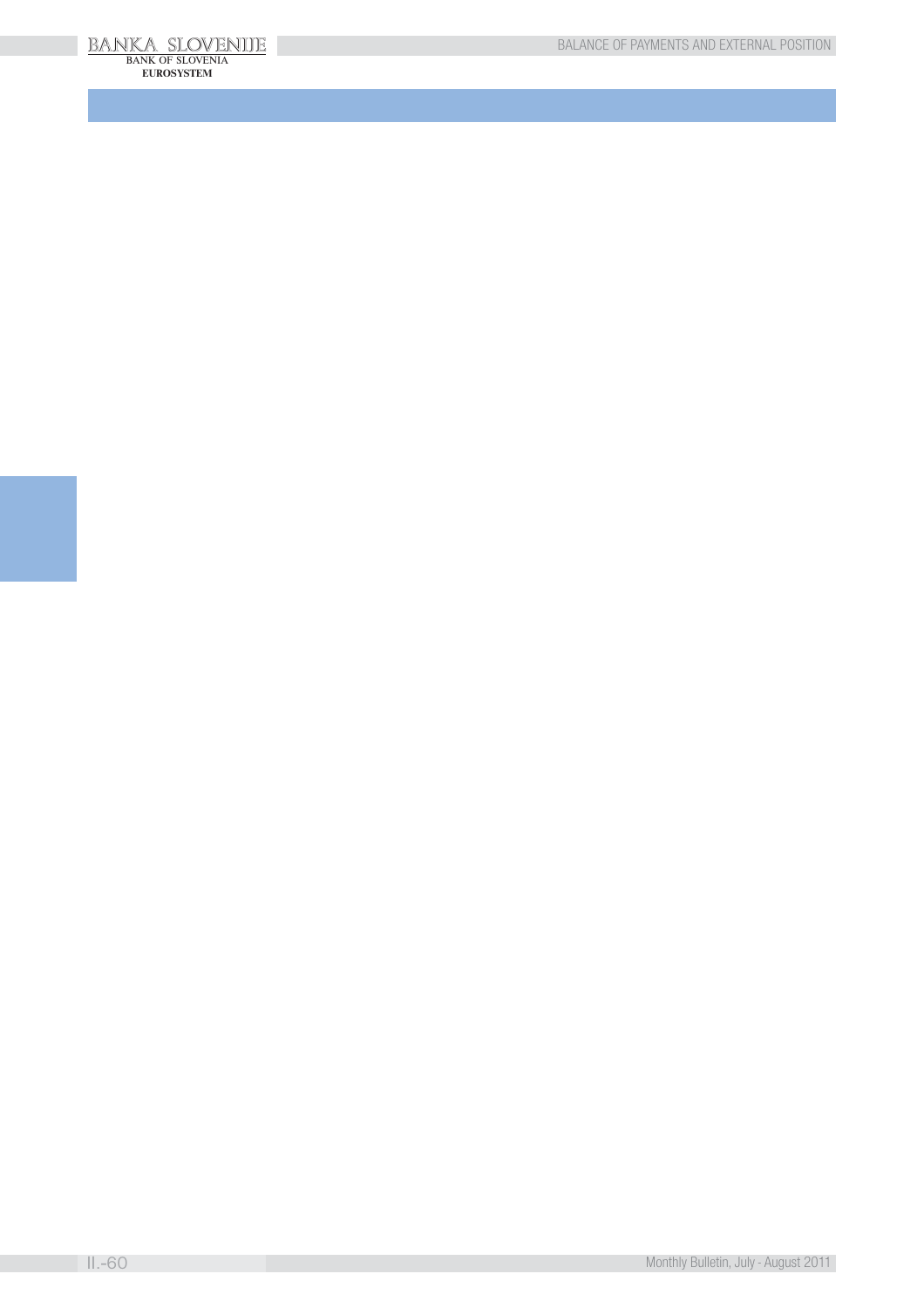# 3.5. Trade in goods by countries

| Millions of EUR                              | Exports        |                 |                |              | Imports                   |                |                          |                         |  |
|----------------------------------------------|----------------|-----------------|----------------|--------------|---------------------------|----------------|--------------------------|-------------------------|--|
|                                              | 2009           |                 | January-May    |              | 2009                      |                | January-May              |                         |  |
|                                              |                | 2010            | 2010           | 2011         |                           | 2010           | 2010                     | 2011                    |  |
| Total                                        | 16,018         | 18,243          | 7,184          | 8,475        | 17,115                    | 19,881         | 7,798                    | 9,111                   |  |
|                                              |                |                 |                |              |                           |                |                          |                         |  |
| European Union 27<br>Austria                 | 11,183         | 13,073<br>1,494 | 5,244<br>582   | 6,242<br>661 | 13,473<br>2,243           | 15,401         | 6,029<br>916             | 7,064<br>1,040          |  |
| Belgium                                      | 1,251<br>179   | 210             | 79             | 101          | 388                       | 2,407<br>430   | 173                      | 186                     |  |
| Bulgaria                                     | 123            | 137             | 50             | 62           | 49                        | 127            | 47                       | 95                      |  |
| Cyprus                                       | 9              | 9               | 5              | 30           | 5                         | $\overline{7}$ | 3                        | 36                      |  |
| Czech Republic                               | 388            | 435             | 170            | 206          | 441                       | 506            | 201                      | 236                     |  |
| Denmark                                      | 132            | 164             | 65             | 83           | 76                        | 68             | 27                       | 30                      |  |
| Estonia                                      | 21             | 27              | 10             | 10           | 6                         | 4              | $\overline{c}$           | 3                       |  |
| Finland                                      | 48             | 44              | 17             | 24           | 66                        | 78             | 27                       | 41                      |  |
| France                                       | 1,361          | 1,478           | 677            | 695          | 947                       | 1,091          | 480                      | 490                     |  |
| Greece                                       | 74             | 62              | 26             | 23           | 134                       | 81             | 29                       | 93                      |  |
| Ireland                                      | 16             | 22              | 8              | 8            | 65                        | 89             | 52                       | 15                      |  |
| Italy                                        | 1,863          | 2,234           | 914            | 1,030        | 3,028                     | 3,541          | 1,382                    | 1,550                   |  |
| Latvia                                       | 21             | 25              | 9              | 10           | 3                         | 3              | $\overline{c}$           | 1                       |  |
| Lithuania                                    | 59             | 60              | 21             | 23           | 35                        | $\overline{7}$ | 3                        | 3                       |  |
| Luxembourg                                   | 17             | 36              | 12             | 12           | 62                        | 78             | 32                       | 22                      |  |
| Hungary                                      | 459            | 544             | 206            | 254          | 647                       | 805            | 288                      | 373                     |  |
| Malta                                        | $\overline{c}$ | 3               | 1              | 1            | 3                         | 6              | $\overline{4}$           | 1                       |  |
| Germany                                      | 3,166          | 3,616           | 1,410          | 1,829        | 3,136                     | 3,667          | 1,408                    | 1,727                   |  |
| Netherlands                                  | 254            | 366             | 148            | 188          | 567                       | 657            | 258                      | 315                     |  |
| Poland                                       | 468            | 630             | 248            | 287          | 359                       | 418            | 166                      | 191                     |  |
| Portugal<br>Romania                          | 46<br>240      | 53<br>294       | 22<br>113      | 22<br>153    | 21<br>161                 | 25<br>170      | 9<br>74                  | 12<br>82                |  |
| Slovakia                                     | 275            | 266             | 99             | 117          | 238                       | 313            | 119                      | 128                     |  |
| Spain                                        | 190            | 229             | 98             | 110          | 464                       | 454            | 189                      | 191                     |  |
| Sweden                                       | 143            | 183             | 74             | 97           | 110                       | 105            | 41                       | 52                      |  |
| United Kingdom                               | 378            | 450             | 182            | 205          | 220                       | 264            | 98                       | 151                     |  |
|                                              |                |                 |                |              |                           |                |                          |                         |  |
| <b>EFTA</b>                                  | 200            | 227             | 84             | 131          | 265                       | 306            | 122                      | 113                     |  |
| Iceland                                      | 1              | 1               | 0              | $\mathsf O$  | 0                         | 1              | $\mathsf O$              | 1                       |  |
| Liechenstein                                 | $\overline{c}$ | $\overline{c}$  | 1              | 1            | 1                         | 1              | $\mathsf O$              | $\circ$                 |  |
| Norway                                       | 37             | 41              | 14             | 17           | 15                        | 20             | 9                        | 11                      |  |
| Switzerland                                  | 160            | 183             | 69             | 113          | 250                       | 285            | 113                      | 100                     |  |
|                                              |                |                 |                |              |                           |                |                          |                         |  |
| Countries of former Yugoslavia               | 2,607          | 2,627           | 987            | 1,122        | 1,172                     | 1,489          | 566                      | 723                     |  |
| Bosnia and Herzegovina                       | 501            | 528             | 200            | 212          | 235                       | 325            | 126                      | 152                     |  |
| Croatia                                      | 1,241          | 1,220           | 465            | 550          | 630                       | 746            | 283                      | 373                     |  |
| Macedonia                                    | 160            | 140             | 54             | 58           | 25                        | 33             | 10                       | 16                      |  |
| Serbia and Montenegro                        |                | $\ddotsc$       | $\cdots$       |              |                           | $\cdots$       |                          | $\ddotsc$               |  |
| Serbia                                       | 618            | 656             | 239            | 270          | 264                       | 362            | 137                      | 172                     |  |
| Montenegro                                   | 87             | 83              | 30             | 31           | 18                        | 23             | 9                        | 9                       |  |
| Other Europe                                 | 39             | 39              | 15             | 16           | 0                         |                |                          | 0                       |  |
| Albania                                      | 39             | 39              | 15             | 16           | 0                         | 1<br>1         | 0<br>$\mathsf{O}\xspace$ | 0                       |  |
|                                              |                |                 |                |              |                           |                |                          |                         |  |
| Coun. of former Sov. Union, of which         | 818            | 860             | 307            | 345          | 266                       | 337            | 154                      | 155                     |  |
| Belarus                                      | 32             | 46              | 19             | 15           | 6                         | $\overline{7}$ | 3                        | $\overline{\mathbf{c}}$ |  |
| Russian federation                           | 519            | 534             | 203            | 204          | 208                       | 304            | 140                      | 133                     |  |
| Ukraine                                      | 166            | 170             | 50             | 75           | 10                        | 8              | 3                        | 14                      |  |
|                                              |                |                 |                |              |                           |                |                          |                         |  |
| Non-European members of OECD                 | 487            | 632             | 240            | 270          | 717                       | 681            | 257                      | 410                     |  |
| Australia                                    | 21             | 26              | 9              | 12           | 3                         | 6              | $\overline{c}$           | $\overline{c}$          |  |
| South Korea                                  | 17             | 30              | 10             | 15           | 138                       | 164            | 71                       | 75                      |  |
| Mexico                                       | 30             | 45              | 21             | 21           | $\overline{7}$            | 9              | $\overline{4}$           | $\overline{4}$          |  |
| New Zealand                                  | $\overline{c}$ | $\overline{c}$  | $\mathbf{1}$   | $\mathbf{1}$ | 2                         | $\circ$        | $\circ$                  | 0                       |  |
| Canada                                       | 40             | 47              | 23             | 15           | 34                        | 10             | 3                        | 20                      |  |
| Japan                                        | 16             | 16              | 5              | 9            | 59                        | 51             | 23                       | 22                      |  |
| Turkey                                       | 151            | 193             | 71             | 83           | 145                       | 172            | 72                       | 101                     |  |
| United States of America                     | 209            | 273             | 101            | 115          | 331                       | 268            | 82                       | 185                     |  |
|                                              |                |                 |                |              |                           |                |                          |                         |  |
| Other countries<br>Other developed countries |                | 151             | 54             | 71           | 87                        | 192            | 94                       |                         |  |
| Other Middle East                            | 109<br>100     | 132             | 48             | 54           | $\overline{\mathfrak{c}}$ | 6              | $\overline{c}$           | 37<br>41                |  |
| Other Asia                                   | 203            | 242             | 112            | 105          | 578                       | 748            | 296                      | 303                     |  |
| Other North Africa                           | 194            | 161             | 62             | 70           | 121                       | 182            | 86                       | 41                      |  |
| Other East Africa                            | $\mathsf g$    | 12              | 4              | 5            | $\overline{4}$            | 5              | $\overline{c}$           | 0                       |  |
| Other Africa                                 | 16             | 21              | $\overline{4}$ | 3            | 19                        | 57             | 23                       | 22                      |  |
| Other Middle and South America               | 46             | 60              | 21             | 28           | 223                       | 155            | 43                       | 95                      |  |
| Other Oceania                                | $\mathsf O$    | 0               | $\mathsf O$    | $\mathsf O$  | 0                         | $\mathsf O$    | $\mathsf O$              | 0                       |  |
| Other N.E.C.                                 | $\overline{7}$ | $\overline{7}$  | 3              | 14           | 181                       | 322            | 122                      | 106                     |  |

Source: Statistical Office of RS.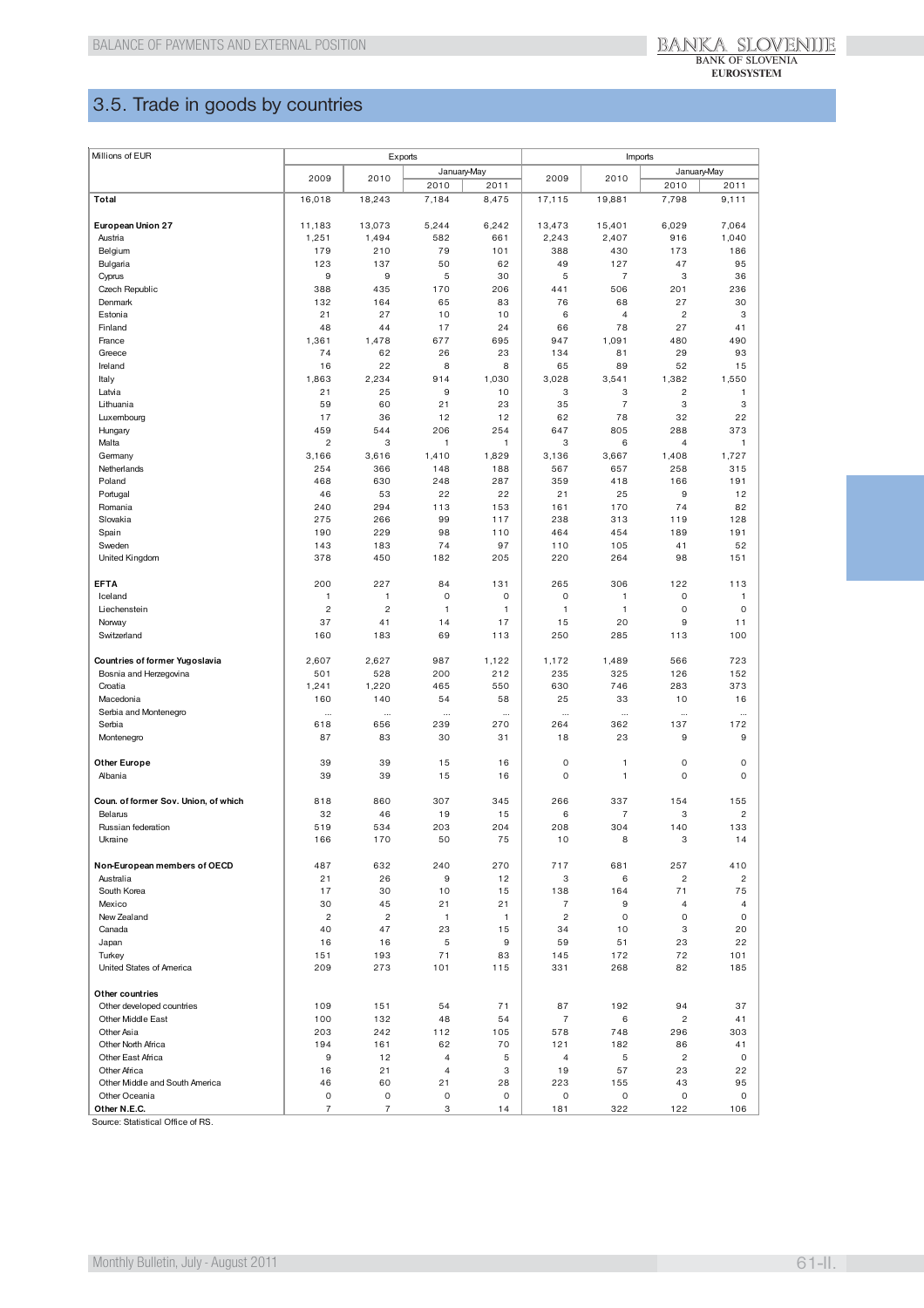**EUROSYSTEM**

### 3.6. International Investment Position

### International Investment Position of Slovenia

| Mio EUR      | Claims       |                  |             |                                             |                          |                |                                             |              |         |                             |       |  |
|--------------|--------------|------------------|-------------|---------------------------------------------|--------------------------|----------------|---------------------------------------------|--------------|---------|-----------------------------|-------|--|
|              |              |                  |             |                                             | Direct investment abroad |                |                                             |              |         | Portfolio investment        |       |  |
|              |              |                  |             |                                             |                          | Ostali kapital |                                             |              |         | Equity securities, of which |       |  |
|              | Net position |                  |             | Equity capital<br>and reinvested<br>eamings |                          |                | Liabilities to<br>affiliated<br>enterprises |              |         | General<br>government       | Banks |  |
| Column       | $1 = 2 - 50$ | $2=3+8+22+27+42$ | $3 = 4 + 5$ | $\overline{4}$                              | $5 = 6 + 7$              | 6              | $\overline{7}$                              | $8 = 9 + 13$ | 9       | 10                          | 11    |  |
| Code         |              |                  |             |                                             |                          |                |                                             |              |         |                             |       |  |
| 1994         | 600.2        | 4,830.3          | 288.6       | 279.1                                       | 9.5                      | 216.3          | $-206.8$                                    | 50.6         | 12.2    | $\cdots$                    | 3.3   |  |
| 1995         | 360.4        | 5.338.8          | 382.3       | 285.7                                       | 96.6                     | 274.3          | $-177.8$                                    | 83.0         | 13.4    | $\cdots$                    | 4.8   |  |
| 1996         | $-418.9$     | 5,771.2          | 370.6       | 276.6                                       | 94.0                     | 279.6          | $-185.6$                                    | 75.7         | 12.7    | $\cdots$                    | 5.1   |  |
| 1997         | $-361.4$     | 6,947.2          | 416.2       | 294.2                                       | 122.0                    | 364.8          | $-242.7$                                    | 50.6         | 14.0    | $\cdots$                    | 5.4   |  |
| 1998         | $-842.2$     | 7,210.2          | 542.8       | 325.5                                       | 217.3                    | 368.4          | $-151.1$                                    | 33.8         | 14.3    | $\cdots$                    | 6.2   |  |
| 1999         | $-1,970.5$   | 7,834.2          | 624.7       | 378.0                                       | 246.7                    | 410.9          | $-164.2$                                    | 130.1        | 32.3    | $\cdots$                    | 6.2   |  |
| 2000         | $-2.545.5$   | 8,923.0          | 825.3       | 498.9                                       | 326.4                    | 502.6          | $-176.2$                                    | 188.5        | 39.5    | $\cdots$                    | 5.7   |  |
| 2001         | $-448.8$     | 12,268.0         | 1,120.4     | 697.0                                       | 423.4                    | 553.2          | $-129.8$                                    | 289.2        | 29.0    | $\cdots$                    | 4.8   |  |
| 2002         | 26.8         | 14,636.8         | 1,445.2     | 918.0                                       | 527.1                    | 690.3          | $-163.2$                                    | 316.4        | 40.3    | $\cdots$                    | 4.2   |  |
| 2003         | $-1,480.6$   | 15,867.6         | 1,880.3     | 1,201.8                                     | 678.4                    | 863.7          | $-185.3$                                    | 551.4        | 188.0   | 0.0                         | 19.0  |  |
| 2004         | $-2,124.9$   | 17,876.8         | 2,224.0     | 1,519.1                                     | 704.9                    | 836.1          | $-131.3$                                    | 1,271.4      | 472.0   | 0.0                         | 37.0  |  |
| 2005         | $-3.161.0$   | 22.361.6         | 2.788.7     | 2,338.7                                     | 450.0                    | 883.5          | $-433.5$                                    | 2.757.9      | 1,242.3 | 86.8                        | 52.9  |  |
| 2006         | $-5.305.5$   | 25.122.5         | 3.452.2     | 2,656.7                                     | 795.5                    | 986.6          | $-191.1$                                    | 5.132.5      | 2.258.4 | 107.1                       | 94.6  |  |
| 2007         | $-7.372.5$   | 34,617.9         | 4,916.6     | 3,328.9                                     | 1,587.7                  | 1,818.0        | $-230.3$                                    | 12,547.8     | 3.662.2 | 197.4                       | 127.5 |  |
| 2008         | $-12,586.9$  | 33,890.9         | 5,677.0     | 3,923.4                                     | 1,753.6                  | 2,019.4        | $-265.8$                                    | 10,635.6     | 1,750.7 | 134.7                       | 57.8  |  |
| 2009         | $-12,650.7$  | 34,830.6         | 5,568.4     | 4,013.1                                     | 1,555.3                  | 1,917.5        | $-362.3$                                    | 11,296.9     | 2,320.7 | 174.6                       | 42.0  |  |
| 2010         | $-12,655.9$  | 35,209.1         | 5,518.5     | 3,841.6                                     | 1,676.9                  | 2,079.8        | $-402.9$                                    | 11,900.5     | 2,793.5 | 218.7                       | 55.3  |  |
| 2009<br>Jun. | $-12,329.4$  | 32,707.0         | 5,601.5     | 3.960.5                                     | 1,641.0                  | 1,946.7        | $-305.7$                                    | 10,150.4     | 1,912.8 | 137.4                       | 45.5  |  |
| Sep.         | $-12,162.8$  | 35,629.1         | 5,599.5     | 3,936.6                                     | 1,662.9                  | 1,961.6        | $-298.7$                                    | 11,398.1     | 2,186.2 | 153.1                       | 41.8  |  |
| Dec.         | $-12,650.7$  | 34,830.6         | 5,568.4     | 4,013.1                                     | 1,555.3                  | 1,917.5        | $-362.3$                                    | 11,296.9     | 2,320.7 | 174.6                       | 42.0  |  |
| 2010<br>Mar. | $-12, 157.4$ | 35.620.6         | 5.653.7     | 4,006.1                                     | 1.647.5                  | 2,009.2        | $-361.7$                                    | 12.036.9     | 2.532.2 | 193.5                       | 45.9  |  |
| Jun.         | $-12,707.0$  | 36,263.5         | 5,571.7     | 3,958.0                                     | 1,613.7                  | 2,004.8        | $-391.2$                                    | 11,914.7     | 2,478.2 | 189.5                       | 47.5  |  |
| Sep.         | $-12,909.0$  | 35,947.2         | 5,577.0     | 3,898.3                                     | 1,678.7                  | 2,034.4        | $-355.8$                                    | 12,032.8     | 2,543.4 | 192.9                       | 41.2  |  |
| Dec.         | $-12,655.9$  | 35,209.1         | 5,518.5     | 3,841.6                                     | 1,676.9                  | 2,079.8        | $-402.9$                                    | 11,900.5     | 2,793.5 | 218.7                       | 55.3  |  |
| 2011<br>Mar. | $-12,775.3$  | 37.099.7         | 5,506.3     | 3.840.2                                     | 1,666.1                  | 2.099.6        | $-433.6$                                    | 12.445.1     | 2.974.3 | 216.7                       | 56.1  |  |

#### International Investment Position of Slovenia vis-a-vis EMU

| Mio EUR   |        |              | Claims           |             |                                             |                          |                                        |                                             |                      |         |                             |       |
|-----------|--------|--------------|------------------|-------------|---------------------------------------------|--------------------------|----------------------------------------|---------------------------------------------|----------------------|---------|-----------------------------|-------|
|           |        |              |                  |             |                                             | Direct investment abroad |                                        |                                             | Portfolio investment |         |                             |       |
|           |        |              |                  |             |                                             |                          | Other capital                          |                                             |                      |         | Equity securities, of which |       |
|           |        | Net position |                  |             | Equity capital<br>and reinvested<br>eamings |                          | Claims on<br>affiliated<br>Enterprises | Liabilities to<br>affiliated<br>enterprises |                      |         | General<br>aovemment        | Banks |
|           | Column | $1 = 2 - 50$ | $2=3+8+22+27+42$ | $3 = 4 + 5$ | $\overline{4}$                              | $5 = 6 + 7$              | 6                                      | $\overline{7}$                              | $8 = 9 + 13$         | 9       | 10                          | 11    |
|           | Code   |              |                  |             |                                             |                          |                                        |                                             |                      |         |                             |       |
| 2001      |        | $-2,256.2$   | 5,353.2          | 177.3       | 118.4                                       | 58.9                     | 116.8                                  | $-57.9$                                     | 5.8                  | 5.8     | $\cdots$                    | 2.5   |
| 2002      |        | $-1,403.7$   | 7,714.1          | 290.8       | 210.9                                       | 79.9                     | 157.0                                  | $-77.2$                                     | 10.0                 | 10.0    | $\ddotsc$                   | 1.6   |
| 2003      |        | $-1,928.1$   | 8,711.3          | 349.8       | 222.9                                       | 126.9                    | 220.2                                  | $-93.3$                                     | 300.0                | 93.1    | 0.0                         | 2.6   |
| 2004      |        | $-2.842.2$   | 9,795.4          | 459.7       | 411.5                                       | 48.2                     | 125.4                                  | $-77.2$                                     | 777.4                | 223.2   | 0.0                         | 7.6   |
| 2005      |        | $-5.921.5$   | 11.629.2         | 505.1       | 766.8                                       | $-261.7$                 | 115.2                                  | $-376.9$                                    | 1.672.9              | 548.9   | 34.4                        | 9.3   |
| 2006      |        | $-9,049.4$   | 12,916.2         | 577.9       | 562.3                                       | 15.5                     | 129.1                                  | $-113.6$                                    | 3,110.9              | 959.5   | 54.7                        | 16.1  |
| 2007      |        | $-12, 179.7$ | 17,949.0         | 587.0       | 397.8                                       | 189.2                    | 297.3                                  | $-108.1$                                    | 8,425.2              | 1,416.0 | 115.6                       | 35.3  |
| 2008      |        | $-17.539.7$  | 17.144.0         | 668.9       | 555.4                                       | 113.5                    | 189.3                                  | $-75.9$                                     | 7.846.1              | 768.9   | 77.2                        | 17.8  |
| 2009      |        | $-14,691.1$  | 18,305.3         | 679.0       | 675.4                                       | 3.6                      | 137.2                                  | $-133.6$                                    | 8,337.7              | 1,075.6 | 92.6                        | 12.4  |
| 2010      |        | $-12.583.7$  | 18,520.7         | 698.5       | 671.4                                       | 27.1                     | 207.2                                  | $-180.1$                                    | 8,455.8              | 1,233.5 | 117.5                       | 7.7   |
| 2008 Jun. |        | $-14,939.8$  | 19,801.4         | 675.5       | 515.5                                       | 160.0                    | 306.5                                  | $-146.5$                                    | 9.661.3              | 1.148.9 | 101.8                       | 33.3  |
|           | Sep.   | $-16,277.6$  | 18,685.8         | 733.5       | 514.3                                       | 219.2                    | 312.8                                  | $-93.6$                                     | 9,155.0              | 973.5   | 94.0                        | 25.0  |
|           | Dec.   | $-17,539.7$  | 17,144.0         | 668.9       | 555.4                                       | 113.5                    | 189.3                                  | $-75.9$                                     | 7,846.1              | 768.9   | 77.2                        | 17.8  |
| 2009      | Mar.   | $-17,343.6$  | 16,425.7         | 565.7       | 576.7                                       | $-11.0$                  | 165.2                                  | $-176.2$                                    | 7,374.9              | 743.9   | 67.5                        | 11.1  |
|           | Jun.   | $-17,094.5$  | 16,542.3         | 668.2       | 657.5                                       | 10.7                     | 158.3                                  | $-147.6$                                    | 7,378.7              | 847.4   | 69.4                        | 10.8  |
|           | Sep.   | $-14.585.8$  | 18,759.7         | 582.9       | 603.1                                       | $-20.3$                  | 122.1                                  | $-142.4$                                    | 8.357.0              | 993.3   | 77.3                        | 11.5  |
|           | Dec.   | $-14.691.1$  | 18,305.3         | 679.0       | 675.4                                       | 3.6                      | 137.2                                  | $-133.6$                                    | 8.337.7              | 1.075.6 | 92.6                        | 12.4  |
| 2010      | Mar.   | $-13,902.1$  | 18,565.9         | 642.4       | 677.9                                       | $-35.5$                  | 150.8                                  | $-186.2$                                    | 8,809.4              | 1,166.9 | 98.6                        | 14.5  |
|           | Jun.   | $-13.554.6$  | 19.281.9         | 666.5       | 683.0                                       | $-16.5$                  | 162.5                                  | $-179.1$                                    | 8.723.8              | 1.135.8 | 95.7                        | 12.5  |
|           | Sep.   | $-13,551.9$  | 19,134.6         | 720.8       | 684.1                                       | 36.7                     | 174.8                                  | $-138.1$                                    | 8,692.6              | 1,171.1 | 101.2                       | 10.2  |
|           | Dec.   | $-12,583.7$  | 18,520.7         | 698.5       | 671.4                                       | 27.1                     | 207.2                                  | $-180.1$                                    | 8,455.8              | 1,233.5 | 117.5                       | 7.7   |
| 2011      | Mar.   | $-11.519.8$  | 20.015.3         | 653.0       | 667.2                                       | $-14.2$                  | 210.9                                  | $-225.2$                                    | 8.701.3              | 1.303.8 | 118.1                       | 10.2  |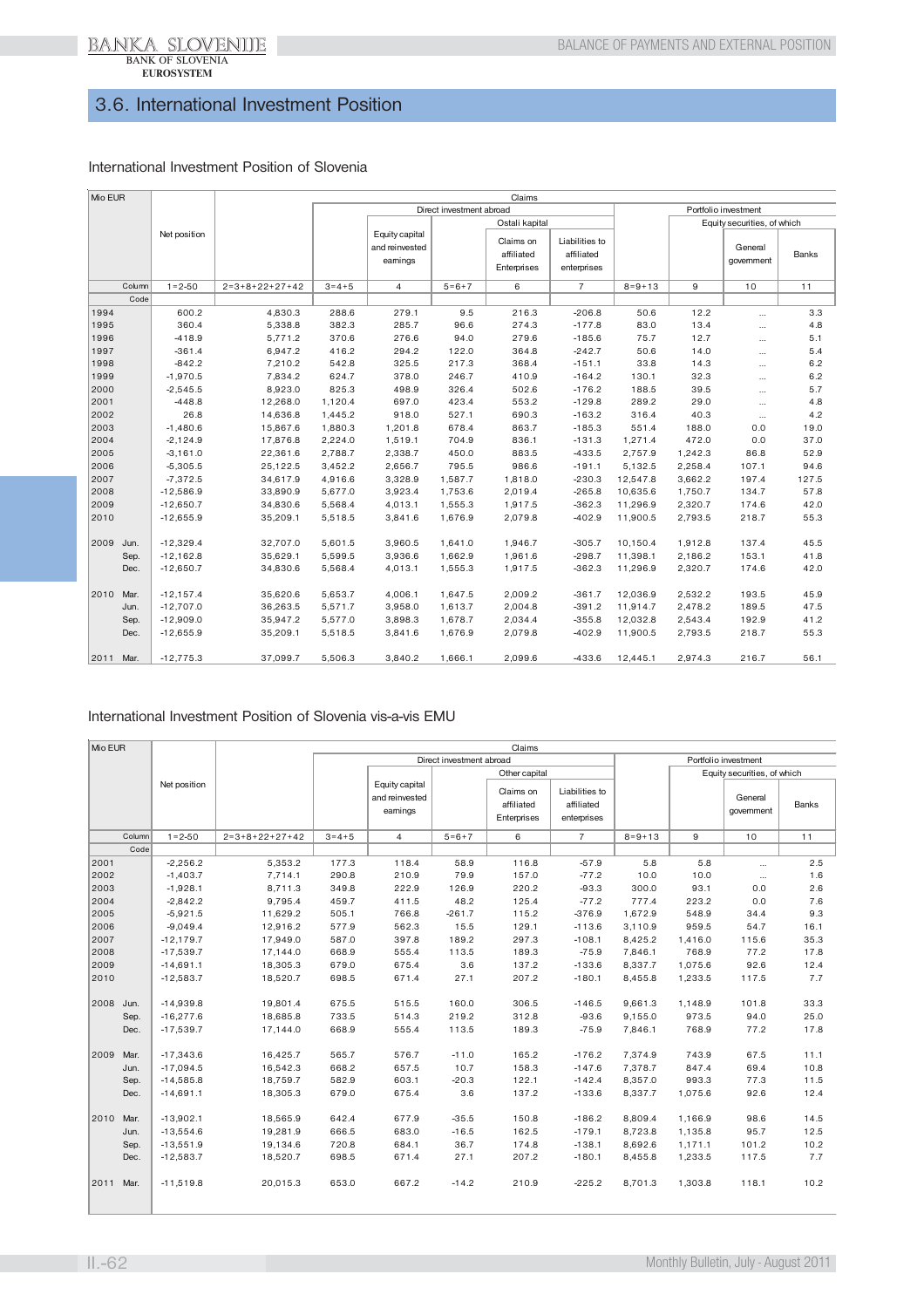### International Investment Position of Slovenia

|               | Claims         |         |                  |                      |                 |               |           |                                    |          |  |  |  |  |  |
|---------------|----------------|---------|------------------|----------------------|-----------------|---------------|-----------|------------------------------------|----------|--|--|--|--|--|
|               |                |         |                  | Portfolio investment |                 |               |           |                                    |          |  |  |  |  |  |
|               |                |         |                  |                      | Debt securities |               |           |                                    |          |  |  |  |  |  |
|               |                |         |                  | Bonds and notes      |                 |               |           | Money market instruments, of which |          |  |  |  |  |  |
| Other sectors |                |         | Bank of Slovenia | General<br>govemment | Banks           | Other sectors |           | Bank of Slovenia                   | Banks    |  |  |  |  |  |
| 12            | $13 = 14 + 19$ | 14      | 15               | 16                   | 17              | 18            | 19        | 20                                 | 21       |  |  |  |  |  |
|               |                |         |                  |                      |                 |               |           |                                    |          |  |  |  |  |  |
| 9.0           | 38.3           | 38.3    | $\cdots$         | $\cdots$             | 38.3            | $\cdots$      | $\cdots$  | $\cdots$                           | $\cdots$ |  |  |  |  |  |
| 8.5           | 69.7           | 69.7    |                  |                      | 69.7            | $\cdots$      |           |                                    | $\cdots$ |  |  |  |  |  |
| 7.6           | 63.0           | 63.0    |                  | $\cdots$             | 63.0            | $\cdots$      |           | $\cdots$                           | $\cdots$ |  |  |  |  |  |
| 8.6           | 36.6           | 36.6    |                  | $\cdots$             | 36.6            | $\cdots$      | $\ddotsc$ | $\cdots$                           | $\cdots$ |  |  |  |  |  |
| 8.1           | 19.6           | 19.6    | $\cdots$         | $\cdots$             | 19.6            | $\cdots$      | $\cdots$  | $\cdots$                           | $\cdots$ |  |  |  |  |  |
| 26.1          | 97.7           | 97.7    |                  | $\cdots$             | 97.7            | 0.0           |           |                                    | $\cdots$ |  |  |  |  |  |
| 33.8          | 149.0          | 149.0   | $\cdots$         | $\cdots$             | 140.6           | 8.4           |           |                                    | $\cdots$ |  |  |  |  |  |
| 24.2          | 260.2          | 260.2   | $\cdots$         | $\cdots$             | 225.5           | 34.8          | $\ddotsc$ |                                    | $\cdots$ |  |  |  |  |  |
| 36.1          | 276.1          | 276.1   | $\cdots$         | $\cdots$             | 171.0           | 105.2         | $\cdots$  |                                    | $\cdots$ |  |  |  |  |  |
| 169.0         | 363.4          | 363.4   | $\cdots$         | 1.3                  | 194.9           | 167.2         | $\cdots$  | $\cdots$                           | $\ldots$ |  |  |  |  |  |
| 435.0         | 799.5          | 791.2   | $\cdots$         | 2.0                  | 369.6           | 419.6         | 8.3       |                                    | 5.4      |  |  |  |  |  |
| 1,102.6       | 1,515.6        | 1,509.7 | $\cdots$         | 60.2                 | 907.7           | 541.7         | 5.9       | $\cdots$                           | 1.3      |  |  |  |  |  |
| 2,056.6       | 2,874.1        | 2,732.6 | $\cdots$         | 90.9                 | 1,802.0         | 839.7         | 141.5     | $\cdots$                           | 133.4    |  |  |  |  |  |
| 3,337.3       | 8,885.6        | 7,175.0 | 2,527.4          | 181.3                | 3,120.9         | 1,345.4       | 1,710.6   | 684.7                              | 993.6    |  |  |  |  |  |
| 1,558.2       | 8,884.9        | 7,532.7 | 3,197.4          | 182.5                | 2,685.0         | 1,467.8       | 1,352.2   | 337.4                              | 985.0    |  |  |  |  |  |
| 2,104.2       | 8,976.2        | 7,833.4 | 3,746.3          | 131.8                | 2,234.4         | 1,720.8       | 1,142.8   | 20.0                               | 1113.5   |  |  |  |  |  |
| 2,519.5       | 9,107.0        | 8,340.0 | 3,924.7          | 154.7                | 2,169.8         | 2,090.8       | 767.0     | 15.0                               | 741.1    |  |  |  |  |  |
| 1,729.9       | 8,237.6        | 7,484.5 | 3,553.2          | 157.3                | 2,261.6         | 1,512.5       | 753.1     | 174.0                              | 562.4    |  |  |  |  |  |
| 1,991.3       | 9,212.0        | 7,920.8 | 3,912.8          | 134.9                | 2,222.0         | 1,651.1       | 1,291.2   | 44.9                               | 1225.6   |  |  |  |  |  |
| 2,104.2       | 8,976.2        | 7,833.4 | 3,746.3          | 131.8                | 2,234.4         | 1,720.8       | 1,142.8   | 20.0                               | 1113.5   |  |  |  |  |  |
| 2,292.8       | 9,504.7        | 7,959.3 | 3,683.5          | 145.5                | 2,341.2         | 1,789.1       | 1,545.5   | 20.0                               | 1514.3   |  |  |  |  |  |
| 2,241.2       | 9,436.4        | 8,077.4 | 3,862.7          | 156.0                | 2,269.4         | 1,789.3       | 1,359.1   | 15.0                               | 1332.8   |  |  |  |  |  |
| 2,309.2       | 9,489.4        | 8,256.9 | 3,920.5          | 161.8                | 2,179.8         | 1,994.8       | 1,232.5   | 15.0                               | 1206.0   |  |  |  |  |  |
| 2,519.5       | 9,107.0        | 8,340.0 | 3,924.7          | 154.7                | 2,169.8         | 2,090.8       | 767.0     | 15.0                               | 741.1    |  |  |  |  |  |
| 2.701.6       | 9.470.8        | 8.429.0 | 3.899.5          | 147.5                | 2.225.6         | 2.156.4       | 1.041.8   | 15.0                               | 1011.0   |  |  |  |  |  |

### International Investment Position of Slovenia vis-a-vis EMU

|               | Claims               |          |                  |                      |                 |               |          |                                    |          |  |  |  |  |  |
|---------------|----------------------|----------|------------------|----------------------|-----------------|---------------|----------|------------------------------------|----------|--|--|--|--|--|
|               | Portfolio investment |          |                  |                      |                 |               |          |                                    |          |  |  |  |  |  |
|               |                      |          |                  |                      | Debt securities |               |          |                                    |          |  |  |  |  |  |
|               |                      |          |                  | Bonds and notes      |                 |               |          | Money market instruments, of which |          |  |  |  |  |  |
| Other sectors |                      |          | Bank of Slovenia | General<br>govemment | <b>Banks</b>    | Other sectors |          | Bank of Slovenia                   | Banks    |  |  |  |  |  |
| 12            | $13 = 14 + 19$       | 14       | 15               | 16                   | 17              | 18            | 19       | 20                                 | 21       |  |  |  |  |  |
|               |                      |          |                  |                      |                 |               |          |                                    |          |  |  |  |  |  |
| 3.2           | $\cdots$             | $\cdots$ | $\cdots$         | $\cdots$             | $\cdots$        | $\cdots$      | $\cdots$ | $\cdots$                           | $\cdots$ |  |  |  |  |  |
| 8.4           | $\cdots$             | $\cdots$ |                  | $\cdots$             | $\cdots$        | $\cdots$      | $\cdots$ |                                    | $\cdots$ |  |  |  |  |  |
| 90.5          | 206.9                | 206.9    |                  | $\cdots$             | 102.1           | 104.8         | $\cdots$ | $\cdots$                           | $\cdots$ |  |  |  |  |  |
| 215.6         | 554.2                | 553.5    | $\cdots$         | $\cdots$             | 258.4           | 295.1         | 0.6      | $\cdots$                           | $\cdots$ |  |  |  |  |  |
| 505.3         | 1,124.0              | 1,122.2  | $\cdots$         | 41.1                 | 698.0           | 383.1         | 1.7      | $\cdots$                           | $\cdots$ |  |  |  |  |  |
| 888.8         | 2,151.4              | 2,012.5  | $\cdots$         | 56.0                 | 1,399.3         | 557.2         | 138.8    | $\cdots$                           | 132.7    |  |  |  |  |  |
| 1,265.1       | 7,009.2              | 5,359.1  | 1,812.0          | 110.7                | 2,534.7         | 901.7         | 1,650.1  | 628.2                              | 992.9    |  |  |  |  |  |
| 673.8         | 7,077.2              | 5,902.5  | 2,489.7          | 131.6                | 2,218.7         | 1,062.5       | 1,174.7  | 163.5                              | 985.0    |  |  |  |  |  |
| 970.7         | 7.262.1              | 6.151.6  | 2.993.1          | 90.8                 | 1.815.5         | 1,252.2       | 1.110.5  | 20.0                               | 1,083.5  |  |  |  |  |  |
| 1,108.4       | 7,222.2              | 6.473.0  | 3.156.7          | 97.6                 | 1.736.3         | 1,482.4       | 749.2    | 15.0                               | 727.1    |  |  |  |  |  |
|               |                      |          |                  |                      |                 |               |          |                                    |          |  |  |  |  |  |
| 1,013.8       | 8,512.4              | 6,082.8  | 2,375.5          | 145.1                | 2,588.8         | 973.5         | 2,429.6  | 1,042.4                            | 1,351.0  |  |  |  |  |  |
| 854.4         | 8.181.6              | 5.910.4  | 2.442.2          | 139.8                | 2.304.4         | 1.024.1       | 2.271.2  | 895.8                              | 1,343.1  |  |  |  |  |  |
| 673.8         | 7,077.2              | 5,902.5  | 2,489.7          | 131.6                | 2,218.7         | 1,062.5       | 1,174.7  | 163.5                              | 985.0    |  |  |  |  |  |
|               |                      |          |                  |                      |                 |               |          |                                    |          |  |  |  |  |  |
| 665.3         | 6,631.0              | 5.628.6  | 2,456.5          | 121.5                | 1,981.1         | 1,069.4       | 1,002.4  | 148.1                              | 837.0    |  |  |  |  |  |
| 767.1         | 6.531.3              | 5.780.9  | 2.716.5          | 119.9                | 1.854.9         | 1.089.6       | 750.3    | 174.0                              | 562.4    |  |  |  |  |  |
| 904.5         | 7,363.8              | 6,136.1  | 3,007.4          | 99.4                 | 1,808.1         | 1,221.2       | 1,227.6  | 44.9                               | 1,165.7  |  |  |  |  |  |
| 970.7         | 7.262.1              | 6,151.6  | 2,993.1          | 90.8                 | 1,815.5         | 1,252.2       | 1,110.5  | 20.0                               | 1,083.5  |  |  |  |  |  |
|               |                      |          |                  |                      |                 |               |          |                                    |          |  |  |  |  |  |
| 1,053.8       | 7,642.5              | 6,150.7  | 2,883.7          | 99.1                 | 1,904.4         | 1,263.4       | 1,491.8  | 20.0                               | 1,464.6  |  |  |  |  |  |
| 1,027.5       | 7.588.1              | 6,302.8  | 3.110.2          | 103.0                | 1,828.5         | 1,261.1       | 1,285.3  | 15.0                               | 1,263.1  |  |  |  |  |  |
| 1.059.6       | 7,521.5              | 6,373.3  | 3,116.7          | 102.0                | 1.751.3         | 1,403.2       | 1.148.3  | 15.0                               | 1,126.1  |  |  |  |  |  |
| 1,108.4       | 7,222.2              | 6,473.0  | 3.156.7          | 97.6                 | 1.736.3         | 1,482.4       | 749.2    | 15.0                               | 727.1    |  |  |  |  |  |
| 1,175.5       | 7,397.5              | 6.418.1  | 3.039.4          | 94.1                 | 1.781.9         | 1,502.7       | 979.4    | 15.0                               | 954.3    |  |  |  |  |  |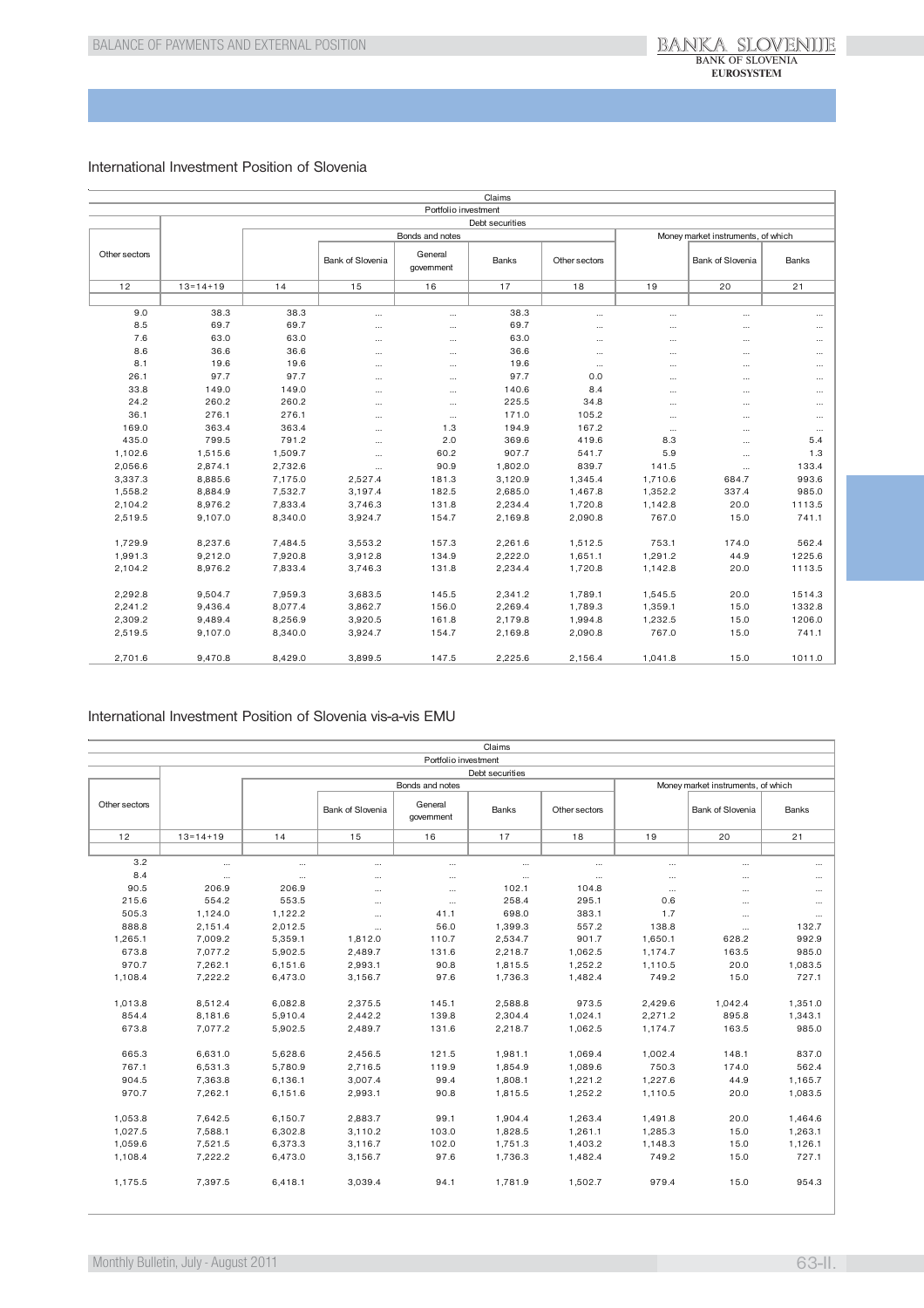**EUROSYSTEM**

# 3.6. International Investment Position of (continued)

### International Investment Position of Slovenia

| Mio EUR |        |          |                     |                       |          |               | Claims                   |               |                  |                 |               |
|---------|--------|----------|---------------------|-----------------------|----------|---------------|--------------------------|---------------|------------------|-----------------|---------------|
|         |        |          |                     | Financial derivatives |          |               |                          |               | Other investment |                 |               |
|         |        |          |                     |                       |          |               |                          |               |                  | Loans, of which |               |
|         |        |          | Bank of<br>Slovenia | General<br>government | Banks    | Other sectors |                          | Trade credits |                  | Banks           | Other sectors |
|         | Column | 22       | 23                  | 24                    | 25       | 26            | $27 = 28 + 29 + 32 + 37$ | 28            | 29               | 30              | 31            |
|         | Code   |          |                     |                       |          |               |                          |               |                  |                 |               |
| 1994    |        | $\cdots$ | $\cdots$            | $\cdots$              | $\cdots$ | $\cdots$      | 3,269.1                  | 1,360.7       | 23.0             | 18.7            | 4.4           |
| 1995    |        | $\cdots$ | $\cdots$            |                       |          | $\cdots$      | 3,452.5                  | 1,412.2       | 33.9             | 29.2            | 4.7           |
| 1996    |        | $\cdots$ | $\cdots$            |                       | $\cdots$ | $\cdots$      | 3,471.9                  | 1,401.7       | 36.9             | 31.5            | 5.4           |
| 1997    |        | $\cdots$ | $\cdots$            | $\cdots$              | $\cdots$ | $\cdots$      | 3,477.3                  | 1,703.3       | 94.9             | 90.6            | 4.3           |
| 1998    |        | $\cdots$ | $\cdots$            | $\cdots$              |          | $\cdots$      | 3,528.9                  | 1,796.0       | 118.0            | 106.5           | 11.4          |
| 1999    |        | $\cdots$ | $\cdots$            | $\cdots$              |          | $\cdots$      | 3,920.1                  | 1,996.4       | 144.9            | 118.7           | 26.2          |
| 2000    |        | $\cdots$ | $\cdots$            | $\cdots$              | $\cdots$ | $\cdots$      | 4,473.3                  | 2,189.9       | 192.6            | 107.2           | 85.3          |
| 2001    |        | $\cdots$ | $\cdots$            | $\cdots$              | $\cdots$ | $\cdots$      | 5,874.6                  | 1,927.9       | 169.5            | 109.6           | 59.9          |
| 2002    |        | $\cdots$ | $\cdots$            | $\cdots$              | $\cdots$ | $\cdots$      | 6,093.8                  | 1,908.4       | 337.4            | 199.4           | 138.0         |
| 2003    |        | 0.3      | $\cdots$            | $\cdots$              | $\cdots$ | 0.3           | 6,556.6                  | 1,922.0       | 524.7            | 299.6           | 225.1         |
| 2004    |        | 1.5      | $\cdots$            | $\cdots$              | 0.0      | 1.5           | 7,838.1                  | 2,121.7       | 751.9            | 489.3           | 262.5         |
| 2005    |        | 14.5     | $\cdots$            | 0.1                   | $\cdots$ | 14.4          | 9,906.0                  | 2,871.9       | 1,205.5          | 838.1           | 367.4         |
| 2006    |        | 26.7     | $\cdots$            | 0.0                   | $\cdots$ | 26.7          | 11,092.6                 | 3,272.0       | 1,899.4          | 1,300.7         | 598.7         |
| 2007    |        | 131.8    | $\cdots$            | 10.3                  | 66.8     | 54.7          | 16,297.9                 | 3,737.1       | 3,453.6          | 3,029.0         | 424.6         |
| 2008    |        | 83.1     | $\cdots$            | 7.2                   | 60.4     | 15.5          | 16,808.0                 | 3,975.4       | 3,876.2          | 3,288.2         | 588.0         |
| 2009    |        | 89.7     | 0.1                 | 4.8                   | 72.4     | 12.4          | 17,126.5                 | 3,767.4       | 3,978.7          | 3,311.2         | 667.5         |
| 2010    |        | 122.1    | $\cdots$            | 4.6                   | 107.2    | 10.3          | 16,864.8                 | 3,936.9       | 4,111.2          | 3,310.2         | 697.9         |
| 2009    | Jun.   | 91.8     | 11.1                | 7.3                   | 61.3     | 12.1          | 16,324.2                 | 3,969.7       | 4,000.3          | 3,255.4         | 744.8         |
|         | Sep.   | 82.5     | 1.9                 | 5.7                   | 60.9     | 14.0          | 17,796.4                 | 4,061.6       | 4,068.5          | 3,304.1         | 764.4         |
|         | Dec.   | 89.7     | 0.1                 | 4.8                   | 72.4     | 12.4          | 17,126.5                 | 3,767.4       | 3,978.7          | 3,311.2         | 667.5         |
| 2010    | Mar.   | 133.5    | $\cdots$            | 4.8                   | 114.6    | 14.1          | 17,073.5                 | 4,022.5       | 4,441.8          | 3,693.8         | 748.0         |
|         | Jun.   | 158.8    | $\cdots$            | 4.6                   | 144.2    | 10.0          | 17,780.4                 | 4,214.5       | 4,024.3          | 3,349.8         | 674.4         |
|         | Sep.   | 145.5    | 13.1                | 4.6                   | 117.3    | 10.5          | 17,420.8                 | 4,199.0       | 4,148.9          | 3,353.5         | 692.4         |
|         | Dec.   | 122.1    | $\cdots$            | 4.6                   | 107.2    | 10.3          | 16,864.8                 | 3,936.9       | 4,111.2          | 3,310.2         | 697.9         |
| 2011    | Mar.   | 124.6    | 2.5                 | 4.6                   | 107.2    | 10.3          | 18.264.3                 | 4.207.3       | 4.132.8          | 3.247.3         | 678.1         |

### International Investment Position of Slovenia vis-a-vis EMU

| Mio EUR |        |          |                     |                       |          |               | Claims                   |               |                  |                 |               |  |  |
|---------|--------|----------|---------------------|-----------------------|----------|---------------|--------------------------|---------------|------------------|-----------------|---------------|--|--|
|         |        |          |                     | Financial derivatives |          |               |                          |               | Other investment |                 |               |  |  |
|         |        |          |                     |                       |          |               |                          |               |                  | Loans, of which |               |  |  |
|         |        |          | Bank of<br>Slovenia | General<br>government | Banks    | Other sectors |                          | Trade credits |                  | Banks           | Other sectors |  |  |
|         | Column | 22       | 23                  | 24                    | 25       | 26            | $27 = 28 + 29 + 32 + 37$ | 28            | 29               | 30              | 31            |  |  |
|         | Code   |          |                     |                       |          |               |                          |               |                  |                 |               |  |  |
| 2001    |        | $\cdots$ | $\cdots$            | $\cdots$              | $\cdots$ | $\cdots$      | 2,136.1                  | 778.0         | 41.9             | 31.5            | 10.4          |  |  |
| 2002    |        | $\cdots$ | $\cdots$            | $\cdots$              | $\cdots$ | $\cdots$      | 2.878.6                  | 781.5         | 90.8             | 28.8            | 62.0          |  |  |
| 2003    |        | 0.3      | $\cdots$            | $\cdots$              | $\cdots$ | 0.3           | 3,192.3                  | 790.6         | 154.9            | 46.0            | 108.9         |  |  |
| 2004    |        | 0.4      | $\cdots$            | $\cdots$              | 0.0      | 0.4           | 4,022.1                  | 860.8         | 123.8            | 63.4            | 60.4          |  |  |
| 2005    |        | 5.0      | $\cdots$            | 0.1                   | $\cdots$ | 4.9           | 4,990.4                  | 1,202.7       | 201.2            | 102.0           | 99.2          |  |  |
| 2006    |        | 20.6     | $\cdots$            | 0.0                   | $\cdots$ | 20.6          | 5,736.4                  | 1,345.9       | 253.2            | 108.5           | 144.7         |  |  |
| 2007    |        | 107.4    | $\cdots$            | 8.2                   | 46.4     | 52.8          | 8,829.4                  | 1,440.1       | 478.1            | 345.9           | 132.2         |  |  |
| 2008    |        | 52.8     | $\cdots$            | 6.0                   | 31.3     | 15.4          | 8,576.3                  | 1,445.6       | 397.4            | 217.0           | 180.4         |  |  |
| 2009    |        | 53.9     | 0.1                 | 3.6                   | 37.8     | 12.4          | 9,234.7                  | 1,407.1       | 601.3            | 285.1           | 316.2         |  |  |
| 2010    |        | 80.9     | $\cdots$            | 3.7                   | 67.0     | 10.3          | 9,285.5                  | 1,591.6       | 748.0            | 345.3           | 299.7         |  |  |
| 2008    | Jun.   | 114.5    | $\cdots$            | 9.4                   | 74.4     | 30.7          | 9,350.0                  | 1,752.1       | 558.7            | 423.1           | 135.5         |  |  |
|         | Sep.   | 75.6     | $\cdots$            | 6.2                   | 48.3     | 21.1          | 8,721.6                  | 1,702.6       | 374.1            | 218.8           | 155.3         |  |  |
|         | Dec.   | 52.8     | $\cdots$            | 6.0                   | 31.3     | 15.4          | 8.576.3                  | 1,445.6       | 397.4            | 217.0           | 180.4         |  |  |
| 2009    | Mar.   | 64.6     | 3.5                 | 6.2                   | 40.8     | 14.0          | 8,420.5                  | 1,561.0       | 600.5            | 232.3           | 368.2         |  |  |
|         | Jun.   | 66.5     | 11.1                | 6.2                   | 37.1     | 12.0          | 8,429.0                  | 1,531.8       | 613.1            | 237.4           | 375.7         |  |  |
|         | Sep.   | 55.1     | 1.9                 | 4.6                   | 34.6     | 14.0          | 9.764.7                  | 1,546.9       | 685.3            | 302.3           | 383.0         |  |  |
|         | Dec.   | 53.9     | 0.1                 | 3.6                   | 37.8     | 12.4          | 9.234.7                  | 1.407.1       | 601.3            | 285.1           | 316.2         |  |  |
| 2010    | Mar.   | 82.1     | $\cdots$            | 3.6                   | 64.4     | 14.1          | 9,032.0                  | 1,564.1       | 914.9            | 583.8           | 331.1         |  |  |
|         | Jun.   | 96.5     | $\cdots$            | 3.7                   | 82.8     | 10.0          | 9,795.0                  | 1,671.7       | 591.6            | 308.6           | 283.0         |  |  |
|         | Sep.   | 106.6    | 13.1                | 3.7                   | 79.3     | 10.5          | 9,614.6                  | 1,681.7       | 706.9            | 316.7           | 287.2         |  |  |
|         | Dec.   | 80.9     | $\cdots$            | 3.7                   | 67.0     | 10.3          | 9,285.5                  | 1,591.6       | 748.0            | 345.3           | 299.7         |  |  |
| 2011    | Mar.   | 83.5     | 2.5                 | 3.7                   | 67.0     | 10.3          | 10.577.5                 | 1,745.4       | 855.4            | 346.9           | 301.0         |  |  |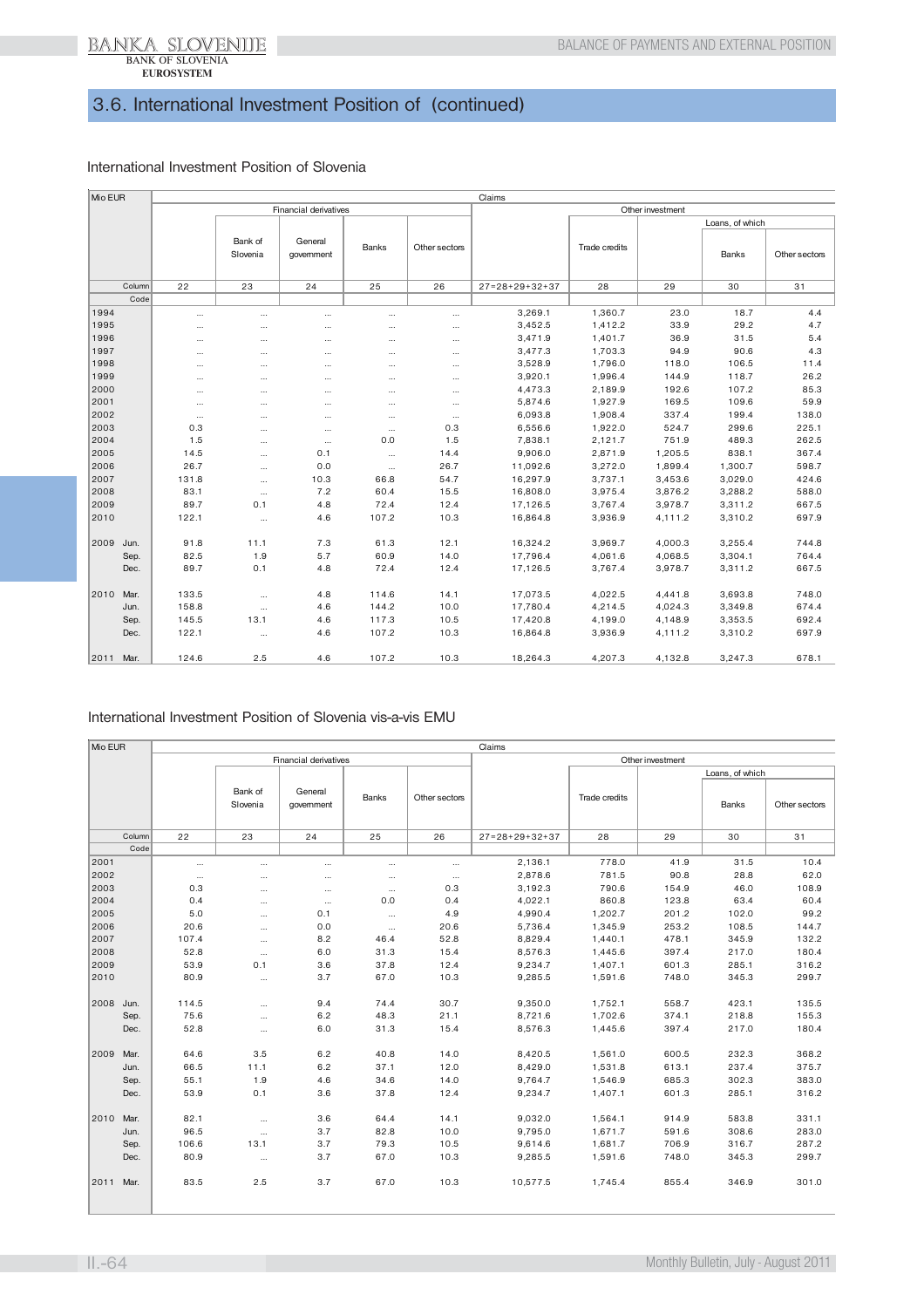#### International Investment Position of Slovenia

|         |                  |                       |         |               | Claims           |                  |                       |       |               |
|---------|------------------|-----------------------|---------|---------------|------------------|------------------|-----------------------|-------|---------------|
|         |                  |                       |         |               | Other investment |                  |                       |       |               |
|         |                  | Currency and deposits |         |               |                  |                  | Other assets          |       |               |
|         | Bank of Slovenia | General<br>government | Banks   | Other sectors |                  | Bank of Slovenia | General<br>government | Banks | Other sectors |
| 32      | 33               | 34                    | 35      | 36            | 37               | 38               | 39                    | 40    | 41            |
|         |                  |                       |         |               |                  |                  |                       |       |               |
| 1,467.5 | $\cdots$         | $\cdots$              | 1,040.9 | 426.6         | 417.9            | 84.2             | $\cdots$              | 333.7 |               |
| 1,631.3 | $\cdots$         | $\cdots$              | 1,218.4 | 412.9         | 375.1            | 132.8            | $\cdots$              | 242.3 | $\cdots$      |
| 1,812.4 | $\cdots$         | $\cdots$              | 1,441.0 | 371.4         | 220.8            | 26.8             | $\cdots$              | 194.0 |               |
| 1,392.9 | $\cdots$         | $\cdots$              | 926.4   | 466.5         | 286.2            | 36.9             | $\cdots$              | 249.3 |               |
| 1,334.2 | $\cdots$         | $\cdots$              | 941.2   | 393.0         | 280.8            | 39.5             |                       | 241.3 | $\cdots$      |
| 1,461.8 | $\cdots$         | $\cdots$              | 954.5   | 507.3         | 317.0            | 51.7             |                       | 265.3 | $\cdots$      |
| 1,747.5 | $\cdots$         | $\cdots$              | 1,242.2 | 505.3         | 343.3            | 62.3             | $\cdots$              | 281.1 | $\cdots$      |
| 2,313.3 | $\cdots$         | 3.3                   | 1,562.5 | 747.6         | 1,463.9          | 86.2             | 883.8                 | 324.4 | 169.5         |
| 2,425.8 | $\cdots$         | 2.5                   | 1,167.4 | 1,255.9       | 1,422.1          | 81.3             | 871.4                 | 321.6 | 147.8         |
| 2,702.7 | $\cdots$         | 2.7                   | 918.5   | 1,781.5       | 1,407.3          | 69.8             | 846.9                 | 354.9 | 135.7         |
| 3,408.9 | $\cdots$         | 2.7                   | 905.7   | 2,500.4       | 1,555.7          | 169.2            | 852.6                 | 358.6 | 175.3         |
| 4,435.3 | $\cdots$         | 5.4                   | 1,506.5 | 2,923.4       | 1,393.2          | 192.6            | 864.0                 | 159.1 | 177.6         |
| 5,151.9 | $\cdots$         | 2.7                   | 1,445.7 | 3,703.5       | 769.3            | 175.7            | 171.4                 | 171.1 | 251.1         |
| 8,404.8 | 1,617.8          | 30.1                  | 2,232.3 | 4,524.5       | 702.3            | 205.3            | 195.4                 | 107.3 | 194.4         |
| 8,348.4 | 1,132.9          | 13.1                  | 1,928.7 | 5,273.7       | 608.0            | 220.7            | 216.4                 | 96.2  | 74.7          |
| 8,736.9 | 352.4            | 5.2                   | 2,554.6 | 5,824.8       | 643.5            | 214.5            | 178.0                 | 89.9  | 161.1         |
| 8,249.6 | 302.8            | 0.9                   | 1,121.0 | 6,824.9       | 567.0            | 133.8            | 185.3                 | 46.3  | 201.6         |
| 7,798.3 | 485.9            | 10.9                  | 1,821.0 | 5,480.5       | 555.9            | 212.6            | 186.8                 | 87.9  | 68.6          |
| 9,120.2 | 341.9            | 362.3                 | 2,352.8 | 6,063.2       | 546.1            | 208.3            | 176.6                 | 87.2  | 74.0          |
| 8,736.9 | 352.4            | 5.2                   | 2,554.6 | 5,824.8       | 643.5            | 214.5            | 178.0                 | 89.9  | 161.1         |
| 7,948.2 | 462.2            | 3.2                   | 1,454.9 | 6,027.9       | 661.1            | 220.5            | 183.7                 | 89.0  | 167.9         |
| 8,886.6 | 292.3            | 2.5                   | 2,301.7 | 6,290.1       | 655.1            | 221.4            | 194.3                 | 52.5  | 186.8         |
| 8,505.0 | 284.4            | 2.3                   | 1,701.7 | 6,516.6       | 567.9            | 151.5            | 182.7                 | 30.1  | 203.6         |
| 8,249.6 | 302.8            | 0.9                   | 1,121.0 | 6,824.9       | 567.0            | 133.8            | 185.3                 | 46.3  | 201.6         |
| 9.343.7 | 396.7            | 251.8                 | 1.634.0 | 7.061.2       | 580.5            | 130.2            | 184.7                 | 48.4  | 217.2         |

|         |                  |                       |         |               | Claims           |                  |                       |           |               |
|---------|------------------|-----------------------|---------|---------------|------------------|------------------|-----------------------|-----------|---------------|
|         |                  |                       |         |               | Other investment |                  |                       |           |               |
|         |                  | Currency and deposits |         |               |                  |                  | Other assets          |           |               |
|         | Bank of Slovenia | General<br>government | Banks   | Other sectors |                  | Bank of Slovenia | General<br>government | Banks     | Other sectors |
| 32      | 33               | 34                    | 35      | 36            | 37               | 38               | 39                    | 40        | 41            |
|         |                  |                       |         |               |                  |                  |                       |           |               |
| 1,200.6 | $\cdots$         | 1.3                   | 1,180.1 | 19.2          | 115.6            | 69.7             |                       | 42.3      | 3.6           |
| 1,837.2 | $\cdots$         | 1.3                   | 860.3   | 975.7         | 169.1            | 66.5             |                       | 100.5     | 2.2           |
| 2,063.7 | $\cdots$         | 1.6                   | 680.5   | 1,381.6       | 183.1            | 56.3             |                       | 123.7     | 3.0           |
| 2,811.1 | $\cdots$         | 1.4                   | 762.5   | 2,047.2       | 226.4            | 53.9             |                       | 136.4     | 36.1          |
| 3,493.3 | $\cdots$         | 3.4                   | 1,180.7 | 2,309.2       | 93.2             | 61.8             | $\cdots$              | $\cdots$  | 31.5          |
| 4,035.4 | $\cdots$         | 1.5                   | 990.2   | 3,043.7       | 102.0            | 56.7             | $\cdots$              | $\cdots$  | 45.2          |
| 6,763.0 | 1,292.9          | 25.0                  | 1,693.7 | 3.751.5       | 148.2            | 97.2             | $\cdots$              | $\cdots$  | 51.0          |
| 6.597.5 | 871.1            | 11.6                  | 1.377.9 | 4.336.9       | 135.8            | 105.3            | 7.7                   | $\ddotsc$ | 22.9          |
| 7,008.9 | 208.2            | 4.2                   | 2,101.0 | 4,695.5       | 217.5            | 102.2            |                       | $\cdots$  | 115.3         |
| 6,692.3 | 300.9            | 0.5                   | 812.9   | 5,578.1       | 253.5            | 106.9            | $\cdots$              | 22.3      | 124.3         |
|         |                  |                       |         |               |                  |                  |                       |           |               |
| 6,799.5 | 454.2            | 104.2                 | 2,145.7 | 4,095.3       | 239.8            | 94.8             | $\cdots$              | $\cdots$  | 145.0         |
| 6,394.6 | 240.4            | 255.0                 | 1,853.4 | 4,045.7       | 250.3            | 98.5             | 7.8                   | $\cdots$  | 144.0         |
| 6,597.5 | 871.1            | 11.6                  | 1,377.9 | 4,336.9       | 135.8            | 105.3            | 7.7                   | $\cdots$  | 22.9          |
|         |                  |                       |         |               |                  |                  |                       |           |               |
| 6.117.5 | 335.9            | 11.0                  | 1,381.3 | 4,389.3       | 141.3            | 104.7            | 6.7                   | $\cdots$  | 30.0          |
| 6.151.4 | 333.4            | 9.9                   | 1,339.6 | 4,468.4       | 132.7            | 99.2             | 7.0                   | $\cdots$  | 26.6          |
| 7,405.4 | 198.2            | 360.7                 | 1,959.9 | 4,886.6       | 127.1            | 97.7             | $\cdots$              | $\cdots$  | 29.4          |
| 7,008.9 | 208.2            | 4.2                   | 2,101.0 | 4,695.5       | 217.5            | 102.2            | $\cdots$              | $\cdots$  | 115.3         |
|         |                  |                       |         |               |                  |                  |                       |           |               |
| 6,324.3 | 320.8            | 1.5                   | 1,111.6 | 4,890.4       | 228.8            | 101.1            | $\cdots$              | $\cdots$  | 127.7         |
| 7,293.6 | 291.4            | 1.3                   | 1,895.1 | 5,105.7       | 238.2            | 105.2            |                       | 6.8       | 126.2         |
| 7,005.2 | 278.9            | 0.9                   | 1,413.9 | 5,311.6       | 220.8            | 100.6            | $\cdots$              | 6.4       | 113.7         |
| 6,692.3 | 300.9            | 0.5                   | 812.9   | 5,578.1       | 253.5            | 106.9            |                       | 22.3      | 124.3         |
|         |                  |                       |         |               |                  |                  |                       |           |               |
| 7,736.3 | 394.7            | 250.9                 | 1,277.5 | 5.813.2       | 240.4            | 104.4            | $\cdots$              | 23.5      | 112.5         |
|         |                  |                       |         |               |                  |                  |                       |           |               |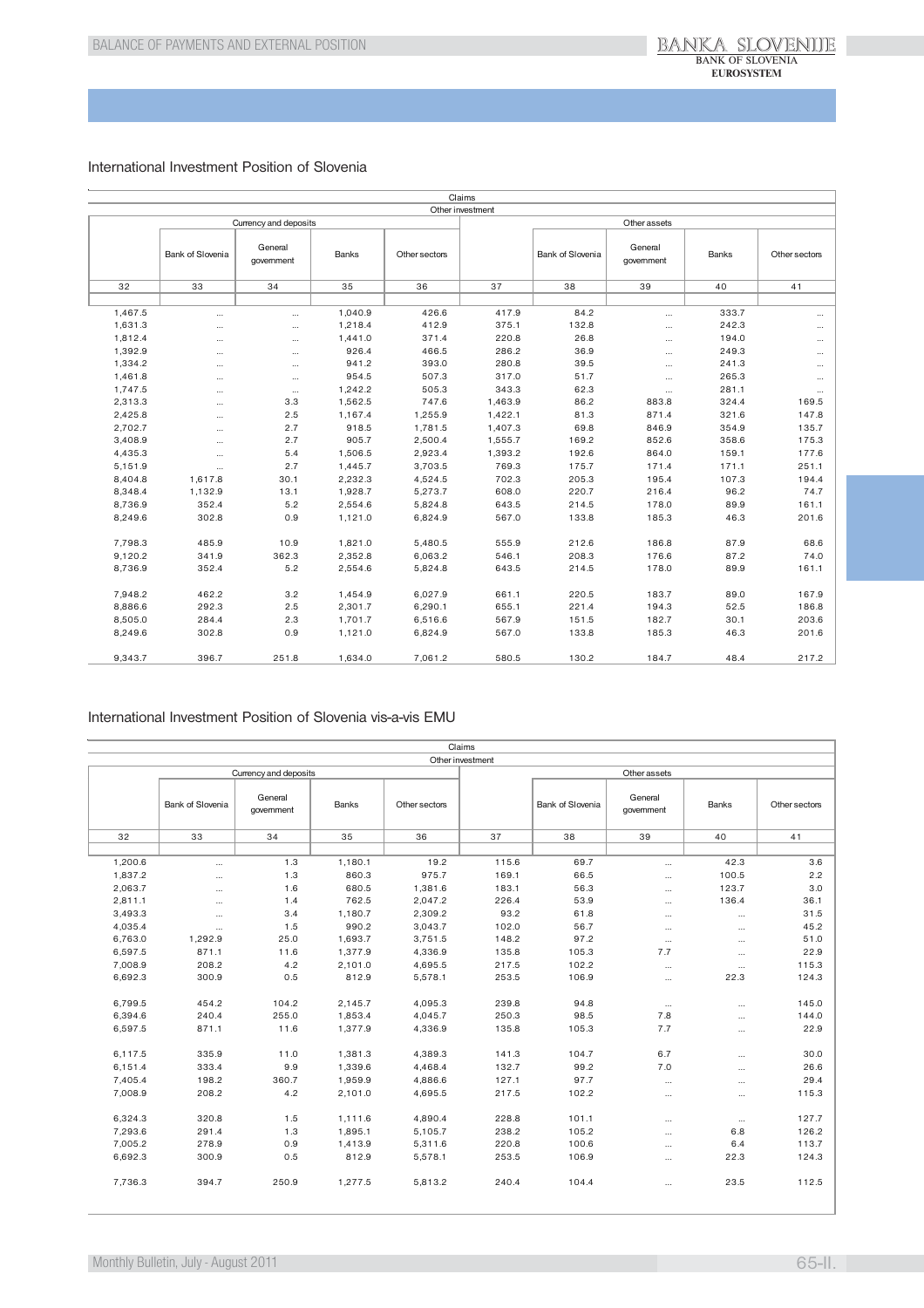**EUROSYSTEM**

# 3.6. International Investment Position (continued)

#### International Investment Position of Slovenia

| Mio EUR |      |                                 |                  |                              | Claims                             |         |                          |            |                          |                          | Liabilities    |                                             |
|---------|------|---------------------------------|------------------|------------------------------|------------------------------------|---------|--------------------------|------------|--------------------------|--------------------------|----------------|---------------------------------------------|
|         |      |                                 |                  |                              | Reserve assets                     |         |                          |            |                          |                          |                | Direct                                      |
|         |      |                                 |                  |                              |                                    |         | Foreign exchange         |            |                          |                          |                |                                             |
|         |      |                                 | Monetary<br>gold | Special<br>Drawing<br>Rights | Reserve<br>Position in<br>the Fund |         | Currency and<br>deposits | Securities | Financial<br>derivatives |                          |                | Equity capital<br>and reinvested<br>eamings |
|         |      | Column $42 = 43 + 44 + 45 + 46$ | 43               | 44                           | 45                                 | 46      | 47                       | 48         | 49                       | $50 = 51 + 56 + 66 + 71$ | $51 = 52 + 53$ | 52                                          |
|         | Code |                                 |                  |                              |                                    |         |                          |            |                          |                          |                |                                             |
| 1994    |      | 1,222.0                         | 0.1              | 0.1                          | 15.3                               | 1,206.5 | 1,132.0                  | 74.5       | $\cdots$                 | 4,230.0                  | 1,080.8        | 787.8                                       |
| 1995    |      | 1,420.9                         | 0.1              | 0.0                          | 14.9                               | 1,405.9 | 1,243.1                  | 162.7      | $\cdots$                 | 4,978.3                  | 1,376.0        | 939.2                                       |
| 1996    |      | 1,853.0                         | 0.1              | 0.1                          | 14.9                               | 1,837.9 | 1,525.9                  | 312.0      | $\cdots$                 | 6,190.1                  | 1,611.6        | 1,028.3                                     |
| 1997    |      | 3,003.1                         | 0.1              | 0.1                          | 15.7                               | 2,987.3 | 1,985.2                  | 1,002.1    | $\cdots$                 | 7,308.7                  | 1,999.8        | 1,412.8                                     |
| 1998    |      | 3,104.6                         | 0.1              | 0.2                          | 55.8                               | 3,048.5 | 1,344.9                  | 1,703.6    | $\cdots$                 | 8,052.4                  | 2,369.5        | 1,720.3                                     |
| 1999    |      | 3,159.3                         | 0.1              | 1.6                          | 107.3                              | 3,050.3 | 867.0                    | 2,183.3    | $\cdots$                 | 9,804.6                  | 2,675.0        | 1,904.7                                     |
| 2000    |      | 3,435.9                         | 0.1              | 4.0                          | 88.5                               | 3,343.3 | 1,060.4                  | 2,282.9    | $\cdots$                 | 11,468.5                 | 3,109.8        | 2,116.9                                     |
| 2001    |      | 4,983.7                         | 76.2             | 5.7                          | 91.3                               | 4,810.5 | 2,153.3                  | 2,657.3    | $\cdots$                 | 12,716.8                 | 2,940.0        | 2,489.0                                     |
| 2002    |      | 6,781.4                         | 79.9             | 6.7                          | 115.9                              | 6,578.9 | 2,510.0                  | 4,068.9    | $\cdots$                 | 14,610.0                 | 3,947.9        | 3,466.2                                     |
| 2003    |      | 6,878.9                         | 80.9             | 7.3                          | 115.7                              | 6,675.0 | 1,634.7                  | 5,040.3    | $\cdots$                 | 17,348.1                 | 5,046.8        | 4,438.6                                     |
| 2004    |      | 6,541.7                         | 77.8             | 8.2                          | 87.9                               | 6,367.9 | 690.3                    | 5,677.6    | $\cdots$                 | 20,001.7                 | 5,579.6        | 4,874.1                                     |
| 2005    |      | 6,894.5                         | 70.4             | 9.8                          | 43.6                               | 6,770.7 | 1,271.1                  | 5,499.6    | $\cdots$                 | 25,522.6                 | 6,133.6        | 5,607.4                                     |
| 2006    |      | 5,418.5                         | 78.4             | 9.4                          | 27.8                               | 5,302.8 | 925.8                    | 4,377.1    | $\cdots$                 | 30,428.1                 | 6,822.3        | 6,283.1                                     |
| 2007    |      | 723.8                           | 58.2             | 8.6                          | 17.1                               | 639.9   | 17.0                     | 622.9      | $\cdots$                 | 41,990.5                 | 9,765.1        | 6,776.0                                     |
| 2008    |      | 687.2                           | 63.6             | 8.5                          | 33.2                               | 582.0   | 61.2                     | 520.8      | $\cdots$                 | 46,477.8                 | 11,236.3       | 7,472.8                                     |
| 2009    |      | 749.1                           | 78.3             | 215.7                        | 45.8                               | 409.2   | 52.7                     | 361.3      | $-4.8$                   | 47,481.3                 | 10,537.8       | 7,440.2                                     |
| 2010    |      | 803.2                           | 108.0            | 229.5                        | 59.1                               | 406.5   | 86.2                     | 320.0      | 0.3                      | 47.865.0                 | 10,771.5       | 7,497.9                                     |
| 2009    | Jun. | 539.0                           | 68.1             | 8.4                          | 46.3                               | 416.3   | 2.8                      | 414.2      | $-0.7$                   | 45,036.4                 | 10,678.0       | 7,419.3                                     |
|         | Sep. | 752.6                           | 69.9             | 214.2                        | 45.5                               | 423.0   | 51.6                     | 369.0      | 2.4                      | 47,791.9                 | 10,701.6       | 7,470.5                                     |
|         | Dec. | 749.1                           | 78.3             | 215.7                        | 45.8                               | 409.2   | 52.7                     | 361.3      | $-4.8$                   | 47,481.3                 | 10,537.8       | 7,440.2                                     |
| 2010    | Mar. | 723.1                           | 84.1             | 223.6                        | 47.4                               | 367.9   | 6.3                      | 361.6      | $\cdots$                 | 47,778.0                 | 10,438.7       | 7,321.8                                     |
|         | Jun. | 838.0                           | 103.3            | 238.8                        | 50.7                               | 445.2   | 61.6                     | 382.8      | 0.8                      | 48,970.5                 | 10,471.9       | 7,294.0                                     |
|         | Sep. | 771.1                           | 98.1             | 226.1                        | 58.2                               | 388.7   | 55.1                     | 334.9      | $-1.4$                   | 48,856.2                 | 10,606.4       | 7,298.8                                     |
|         | Dec. | 803.2                           | 108.0            | 229.5                        | 59.1                               | 406.5   | 86.2                     | 320.0      | 0.3                      | 47,865.0                 | 10,771.5       | 7,497.9                                     |
| 2011    | Mar. | 759.4                           | 103.1            | 209.4                        | 85.5                               | 361.4   | 106.2                    | 250.1      | 5.1                      | 49.875.0                 | 10.848.9       | 7.578.1                                     |

| Mio EUR |      |                                 |                  |                              | Claims                             |          |                          |            |                          |                          | Liabilities    |                                             |
|---------|------|---------------------------------|------------------|------------------------------|------------------------------------|----------|--------------------------|------------|--------------------------|--------------------------|----------------|---------------------------------------------|
|         |      |                                 |                  |                              | Reserve assets                     |          |                          |            |                          |                          |                | Direct                                      |
|         |      |                                 |                  |                              |                                    |          | Foreign exchange         |            |                          |                          |                |                                             |
|         |      |                                 | Monetary<br>gold | Special<br>Drawing<br>Rights | Reserve<br>Position in<br>the Fund |          | Currency and<br>deposits | Securities | Financial<br>derivatives |                          |                | Equity capital<br>and reinvested<br>eamings |
|         |      | Column $42 = 43 + 44 + 45 + 46$ | 43               | 44                           | 45                                 | 46       | 47                       | 48         | 49                       | $50 = 51 + 56 + 66 + 71$ | $51 = 52 + 53$ | 52                                          |
|         | Code |                                 |                  |                              |                                    |          |                          |            |                          |                          |                |                                             |
| 2001    |      | 3.034.1                         | $\cdots$         | $\cdots$                     | 0.0                                | 3,034.1  | 1.190.8                  | 1,843.3    | $\cdots$                 | 7,609.5                  | 2.274.3        | 1.873.1                                     |
| 2002    |      | 4.534.7                         | $\cdots$         | $\cdots$                     | $\cdots$                           | 4,534.7  | 1,248.2                  | 3,286.5    | $\cdots$                 | 9.117.8                  | 2,923.4        | 2,509.9                                     |
| 2003    |      | 4.868.9                         | 53.4             |                              | $\cdots$                           | 4,815.5  | 869.5                    | 3,946.0    | $\cdots$                 | 10,639.3                 | 3.169.1        | 2,727.3                                     |
| 2004    |      | 4,535.9                         | 51.3             | $\cdots$                     | $\cdots$                           | 4,484.5  | 454.6                    | 4,029.9    | $\cdots$                 | 12,637.5                 | 3,753.8        | 3,191.0                                     |
| 2005    |      | 4.455.8                         | 34.8             | $\cdots$                     | $\cdots$                           | 4,421.1  | 664.3                    | 3.756.8    | $\cdots$                 | 17,550.7                 | 4.247.7        | 3,804.2                                     |
| 2006    |      | 3,470.5                         | 0.0              | $\cdots$                     | $\cdots$                           | 3,470.5  | 688.9                    | 2,781.6    | $\cdots$                 | 21,965.6                 | 4,892.0        | 4,439.2                                     |
| 2007    |      | 0.0                             | 0.0              | $\cdots$                     | $\cdots$                           | $\cdots$ | $\cdots$                 | $\cdots$   | $\cdots$                 | 30.128.8                 | 7.675.6        | 4.789.7                                     |
| 2008    |      | $\cdots$                        | $\cdots$         |                              | $\cdots$                           |          |                          | $\cdots$   | $\cdots$                 | 34,683.7                 | 8,826.5        | 5,430.3                                     |
| 2009    |      | $\ddotsc$                       | $\ddotsc$        | $\cdots$                     | $\cdots$                           | $\cdots$ | $\cdots$                 | $\cdots$   | $\cdots$                 | 32.996.4                 | 8.334.2        | 5,415.5                                     |
| 2010    |      | $\cdots$                        |                  | $\cdots$                     |                                    |          |                          |            | $\cdots$                 | 31,104.4                 | 8,327.1        | 5,369.0                                     |
| 2008    | Jun. |                                 |                  |                              |                                    |          |                          |            |                          | 34,741.2                 | 8,211.4        | 5,123.0                                     |
|         | Sep. | $\ddotsc$                       | $\ddotsc$        | $\ddotsc$                    | $\ddotsc$                          | $\cdots$ | $\cdots$                 | $\cdots$   | $\cdots$                 | 34,963.3                 | 8,443.1        | 5,106.4                                     |
|         | Dec. |                                 | $\cdots$         |                              |                                    | $\cdots$ | $\cdots$                 |            | $\cdots$                 | 34,683.7                 | 8,826.5        | 5,430.3                                     |
| 2009    | Mar. |                                 |                  | $\cdots$                     |                                    |          |                          |            | $\cdots$                 | 33,769.2                 | 8,539.0        | 5,445.3                                     |
|         | Jun. |                                 |                  | $\cdots$                     |                                    |          |                          |            | $\cdots$                 | 33.636.8                 | 8,584.5        | 5.410.9                                     |
|         | Sep. |                                 |                  | $\cdots$                     |                                    |          |                          |            | $\cdots$                 | 33,345.5                 | 8,569.3        | 5,514.4                                     |
|         | Dec. |                                 |                  | $\cdots$                     | $\cdots$                           |          | $\cdots$                 |            | $\cdots$                 | 32,996.4                 | 8,334.2        | 5,415.5                                     |
| 2010    | Mar. | $\cdots$                        | $\cdots$         | $\cdots$                     | $\cdots$                           | $\cdots$ | $\cdots$                 | $\cdots$   | $\cdots$                 | 32,468.0                 | 8.081.6        | 5,299.3                                     |
|         | Jun. |                                 | $\cdots$         | $\cdots$                     | $\cdots$                           | $\cdots$ | $\cdots$                 | $\cdots$   | $\cdots$                 | 32,836.5                 | 8,139.6        | 5,293.2                                     |
|         | Sep. |                                 | $\cdots$         |                              | $\cdots$                           | $\cdots$ | $\cdots$                 | $\cdots$   | $\cdots$                 | 32,686.5                 | 8.295.3        | 5,290.9                                     |
|         | Dec. |                                 |                  |                              | $\cdots$                           |          |                          |            | $\cdots$                 | 31,104.4                 | 8,327.1        | 5,369.0                                     |
| 2011    | Mar. | $\ddotsc$                       |                  |                              |                                    |          |                          |            | $\cdots$                 | 31,535.0                 | 8,375.4        | 5,418.2                                     |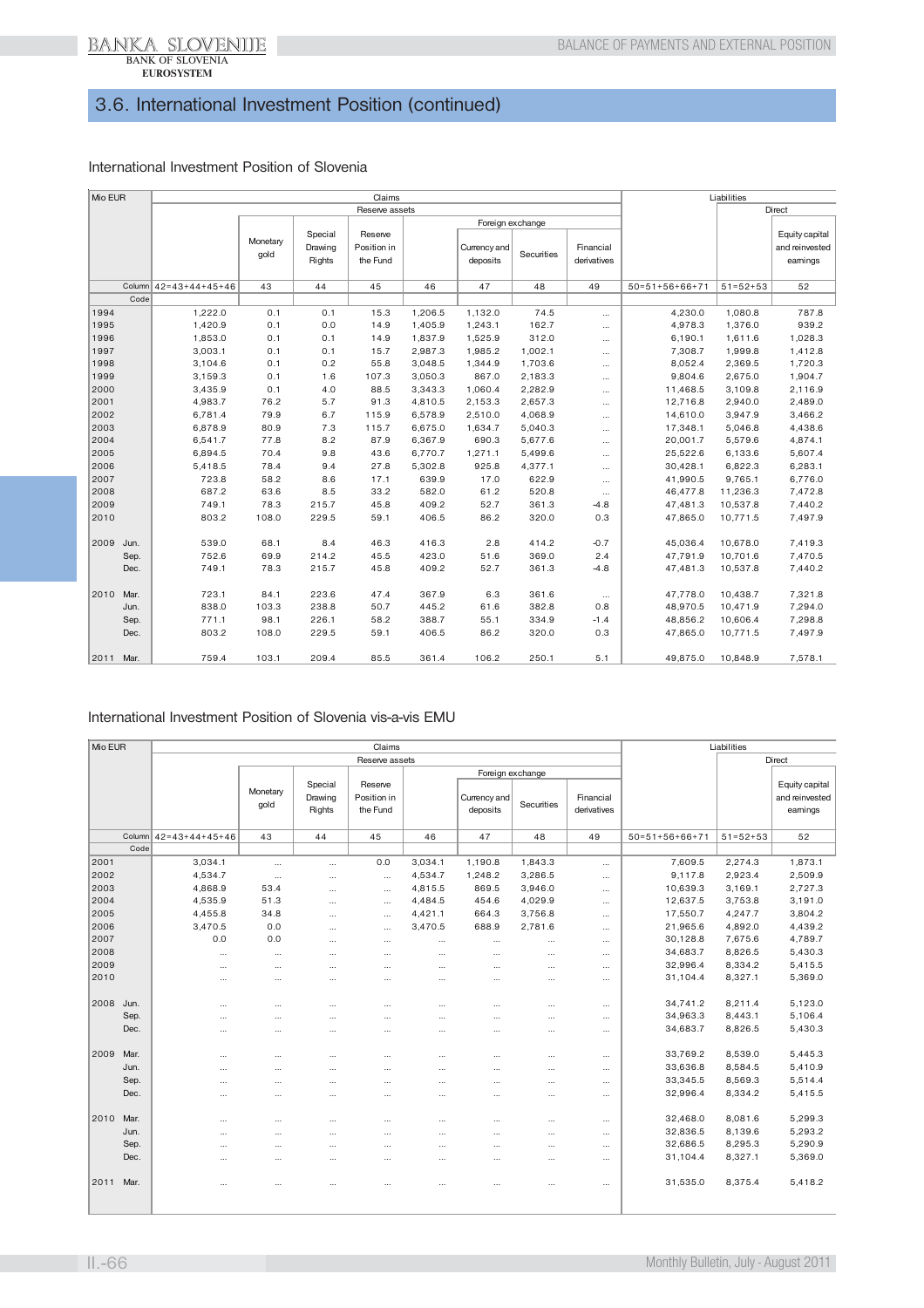#### International Investment Position of Slovenia

|                |                               |                                    |                |         |                             | Liabilities   |                      |          |                           |          |               |
|----------------|-------------------------------|------------------------------------|----------------|---------|-----------------------------|---------------|----------------------|----------|---------------------------|----------|---------------|
|                | investment in Slovenia        |                                    |                |         |                             |               | Portfolio investment |          |                           |          |               |
|                | Other capital                 |                                    |                |         | Equity securities, of which |               |                      |          | Debt securities           |          |               |
|                |                               |                                    |                |         |                             |               |                      |          | Bonds and notes, of which |          |               |
|                | Claims on<br>direct investors | Liabilities to<br>direct investors |                |         | Banks                       | Other sectors |                      |          | General<br>government     | Banks    | Other sectors |
| $53 - 55 + 54$ | 54                            | 55                                 | $56 = 57 + 60$ | 57      | 58                          | 59            | $60 = 61 + 65$       | 61       | 62                        | 63       | 64            |
|                |                               |                                    |                |         |                             |               |                      |          |                           |          |               |
| 293.0          | $-94.7$                       | 387.7                              | 72.5           | 37.4    | 14.6                        | 22.8          | 35.1                 | 35.1     | $\cdots$                  | $\cdots$ | 35.1          |
| 436.9          | $-107.4$                      | 544.3                              | 81.2           | 49.0    | 21.5                        | 27.5          | 32.3                 | 32.3     | $\cdots$                  | 13.3     | 19.0          |
| 583.3          | $-140.9$                      | 724.2                              | 918.0          | 107.9   | 24.3                        | 83.5          | 810.1                | 810.1    | 761.5                     | 20.4     | 28.2          |
| 587.0          | $-169.4$                      | 756.4                              | 1,156.6        | 142.0   | 14.2                        | 127.8         | 1,014.6              | 1,014.6  | 962.9                     | 19.9     | 31.8          |
| 649.1          | $-94.6$                       | 743.8                              | 1,212.9        | 119.0   | 15.3                        | 103.7         | 1,093.9              | 1,093.9  | 1,039.6                   | 20.1     | 34.3          |
| 770.2          | $-110.8$                      | 881.0                              | 1,656.3        | 162.6   | 13.9                        | 148.6         | 1,493.8              | 1,493.8  | 1,430.7                   | 20.1     | 42.9          |
| 992.9          | $-143.2$                      | 1,136.1                            | 1,927.9        | 180.4   | 26.4                        | 154.0         | 1,747.5              | 1,747.5  | 1,688.0                   | 20.1     | 39.4          |
| 451.0          | $-223.1$                      | 674.0                              | 2,143.9        | 194.9   | 11.7                        | 183.2         | 1,949.1              | 1,934.2  | 1,908.2                   | 0.3      | 25.6          |
| 481.6          | $-324.1$                      | 805.7                              | 2,098.4        | 107.0   | 32.2                        | 74.8          | 1,991.4              | 1,935.2  | 1,894.0                   | 19.6     | 21.6          |
| 608.2          | $-366.2$                      | 974.4                              | 2,337.7        | 236.2   | 30.7                        | 205.4         | 2,101.6              | 2,070.0  | 2,008.3                   | 33.4     | 28.3          |
| 705.4          | $-295.7$                      | 1,001.2                            | 2,320.1        | 211.0   | 34.8                        | 176.2         | 2,109.1              | 2,096.1  | 1,865.0                   | 221.4    | 9.7           |
| 526.2          | $-454.8$                      | 981.0                              | 2,398.2        | 306.9   | 45.6                        | 261.3         | 2,091.3              | 2,069.9  | 1,720.3                   | 336.3    | 13.3          |
| 539.1          | $-388.9$                      | 928.0                              | 3,137.4        | 657.2   | 53.1                        | 604.1         | 2,480.1              | 2,456.4  | 2,107.9                   | 331.8    | 16.7          |
| 2,989.1        | $-772.5$                      | 3,761.6                            | 4,549.5        | 1,358.4 | 148.9                       | 1,209.4       | 3,191.2              | 3,191.2  | 2,832.2                   | 352.7    | 6.2           |
| 3,763.5        | $-788.8$                      | 4,552.3                            | 4,590.9        | 598.5   | 58.1                        | 540.5         | 3,992.4              | 3,992.4  | 3,551.7                   | 436.9    | 3.8           |
| 3,097.6        | $-738.0$                      | 3,835.6                            | 9,353.9        | 643.2   | 64.9                        | 578.3         | 8,710.7              | 8,710.7  | 6,406.5                   | 2,033.0  | 271.1         |
| 3,273.6        | $-955.4$                      | 4,229.0                            | 11,753.5       | 714.2   | 70.2                        | 643.9         | 11,039.4             | 11,039.4 | 8,017.5                   | 2,771.7  | 250.1         |
| 3,258.7        | $-677.3$                      | 3,936.0                            | 5,931.3        | 682.9   | 64.8                        | 618.1         | 5,248.3              | 5,248.3  | 4,997.6                   | 242.0    | 8.7           |
| 3,231.1        | $-660.2$                      | 3.891.3                            | 9,231.8        | 700.7   | 63.8                        | 636.9         | 8,531.1              | 8,531.1  | 6,433.2                   | 2,085.3  | 12.6          |
| 3,097.6        | $-738.0$                      | 3,835.6                            | 9,353.9        | 643.2   | 64.9                        | 578.3         | 8,710.7              | 8,710.7  | 6,406.5                   | 2,033.0  | 271.1         |
| 3,116.9        | $-841.4$                      | 3,958.2                            | 11,185.8       | 696.9   | 70.9                        | 626.0         | 10.488.9             | 10,488.9 | 8,182.0                   | 2,053.4  | 253.5         |
| 3,177.9        | $-799.7$                      | 3.977.6                            | 11,735.5       | 684.2   | 67.9                        | 616.2         | 11.051.3             | 11,051.3 | 8,115.3                   | 2,691.4  | 244.7         |
| 3,307.6        | $-822.2$                      | 4,129.8                            | 11,768.2       | 670.2   | 67.7                        | 602.5         | 11,098.0             | 11,098.0 | 8,132.1                   | 2,711.2  | 254.7         |
| 3,273.6        | $-955.4$                      | 4,229.0                            | 11.753.5       | 714.2   | 70.2                        | 643.9         | 11.039.4             | 11,039.4 | 8,017.5                   | 2,771.7  | 250.1         |
| 3,270.7        | $-1,008.8$                    | 4,279.5                            | 14,813.3       | 738.6   | 72.5                        | 666.0         | 14,074.7             | 14,074.7 | 10,795.4                  | 3,032.2  | 247.2         |

|                |                               |                                    |                |       |                             | Liabilities   |                      |         |                           |       |               |
|----------------|-------------------------------|------------------------------------|----------------|-------|-----------------------------|---------------|----------------------|---------|---------------------------|-------|---------------|
|                | investment in Slovenia        |                                    |                |       |                             |               | Portfolio investment |         |                           |       |               |
|                | Other capital                 |                                    |                |       | Equity securities, of which |               |                      |         | Debt securities           |       |               |
|                |                               |                                    |                |       |                             |               |                      |         | Bonds and notes, of which |       |               |
|                | Claims on<br>direct investors | Liabilities to<br>direct investors |                |       | Banks                       | Other sectors |                      |         | General<br>government     | Banks | Other sectors |
|                |                               |                                    |                |       |                             |               |                      |         |                           |       |               |
| $53 = 55 + 54$ | 54                            | 55                                 | $56 = 57 + 60$ | 57    | 58                          | 59            | $60 = 61 + 65$       | 61      | 62                        | 63    | 64            |
|                |                               |                                    |                |       |                             |               |                      |         |                           |       |               |
| 401.1          | $-183.2$                      | 584.4                              | 99.5           | 74.6  | 8.3                         | 66.3          | 24.8                 | 13.3    | $\cdots$                  | 0.2   | 13.2          |
| 413.4          | $-266.6$                      | 680.0                              | 80.8           | 37.5  | 5.7                         | 31.8          | 43.3                 | 43.3    | $\cdots$                  | 30.1  | 13.2          |
| 441.8          | $-206.5$                      | 648.3                              | 269.4          | 135.3 | 3.2                         | 132.1         | 134.1                | 126.7   | 92.8                      | 11.5  | 22.5          |
| 562.8          | $-223.1$                      | 785.9                              | 272.7          | 111.0 | 5.4                         | 105.6         | 161.7                | 153.8   | 132.3                     | 11.8  | 9.6           |
| 443.5          | $-321.4$                      | 764.9                              | 614.4          | 141.1 | 4.6                         | 136.5         | 473.3                | 457.3   | 437.1                     | 6.9   | 13.3          |
| 452.8          | $-273.1$                      | 725.9                              | 1.117.9        | 299.1 | 5.6                         | 293.5         | 818.8                | 795.0   | 784.5                     | 6.8   | 3.7           |
| 2,885.9        | $-569.4$                      | 3.455.4                            | 1.300.7        | 630.6 | 37.0                        | 593.6         | 670.1                | 670.1   | 636.7                     | 29.7  | 3.7           |
| 3.396.1        | $-582.8$                      | 3.978.9                            | 1.604.5        | 291.8 | 38.4                        | 253.4         | 1.312.7              | 1.312.7 | 1.177.6                   | 131.3 | 3.8           |
| 2,918.7        | $-555.6$                      | 3,474.3                            | 3,214.1        | 295.2 | 40.4                        | 254.7         | 2,918.9              | 2,918.9 | 2,882.2                   | 28.8  | 7.9           |
| 2,958.2        | $-688.2$                      | 3,646.4                            | 4,024.5        | 310.5 | 39.0                        | 271.5         | 3,714.0              | 3,714.0 | 3,676.2                   | 34.2  | 3.6           |
|                |                               |                                    |                |       |                             |               |                      |         |                           |       |               |
| 3.088.3        | $-554.8$                      | 3.643.1                            | 1.738.9        | 492.0 | 37.0                        | 455.0         | 1.246.9              | 1,246.9 | 1,111.5                   | 131.7 | 3.7           |
| 3.336.7        | $-575.8$                      | 3.912.5                            | 1.751.6        | 395.3 | 38.3                        | 357.0         | 1.356.2              | 1,356.2 | 1,219.8                   | 132.7 | 3.7           |
| 3,396.1        | $-582.8$                      | 3,978.9                            | 1,604.5        | 291.8 | 38.4                        | 253.4         | 1,312.7              | 1,312.7 | 1,177.6                   | 131.3 | 3.8           |
|                |                               |                                    |                |       |                             |               |                      |         |                           |       |               |
| 3.093.7        | $-470.8$                      | 3.564.4                            | 2.146.3        | 280.4 | 38.9                        | 241.5         | 1.865.9              | 1,865.9 | 1,725.9                   | 131.2 | 8.7           |
| 3.173.6        | $-463.2$                      | 3.636.8                            | 2.569.3        | 312.8 | 40.7                        | 272.1         | 2.256.5              | 2,256.5 | 2,217.1                   | 31.0  | 8.4           |
| 3,054.9        | $-495.5$                      | 3,550.4                            | 3,229.1        | 310.8 | 39.3                        | 271.4         | 2,918.3              | 2.918.3 | 2.875.8                   | 30.4  | 12.1          |
| 2,918.7        | $-555.6$                      | 3,474.3                            | 3,214.1        | 295.2 | 40.4                        | 254.7         | 2,918.9              | 2,918.9 | 2,882.2                   | 28.8  | 7.9           |
|                |                               |                                    |                |       |                             |               |                      |         |                           |       |               |
| 2,782.3        | $-651.7$                      | 3.434.0                            | 4,409.6        | 312.1 | 44.8                        | 267.3         | 4.097.5              | 4,097.5 | 4,053.7                   | 35.1  | 8.6           |
| 2.846.4        | $-620.6$                      | 3.467.0                            | 4.365.6        | 310.8 | 40.7                        | 270.1         | 4.054.8              | 4.054.8 | 4.015.9                   | 35.2  | 3.7           |
| 3,004.4        | $-627.7$                      | 3,632.1                            | 4,370.0        | 305.2 | 40.4                        | 264.9         | 4,064.8              | 4,064.8 | 4,025.9                   | 35.3  | 3.6           |
| 2,958.2        | $-688.2$                      | 3,646.4                            | 4,024.5        | 310.5 | 39.0                        | 271.5         | 3,714.0              | 3,714.0 | 3,676.2                   | 34.2  | 3.6           |
|                |                               |                                    |                |       |                             |               |                      |         |                           |       |               |
| 2.957.2        | $-742.1$                      | 3.699.3                            | 5.674.4        | 307.9 | 35.1                        | 272.8         | 5.366.5              | 5.366.5 | 5,329.1                   | 33.5  | 3.9           |
|                |                               |                                    |                |       |                             |               |                      |         |                           |       |               |
|                |                               |                                    |                |       |                             |               |                      |         |                           |       |               |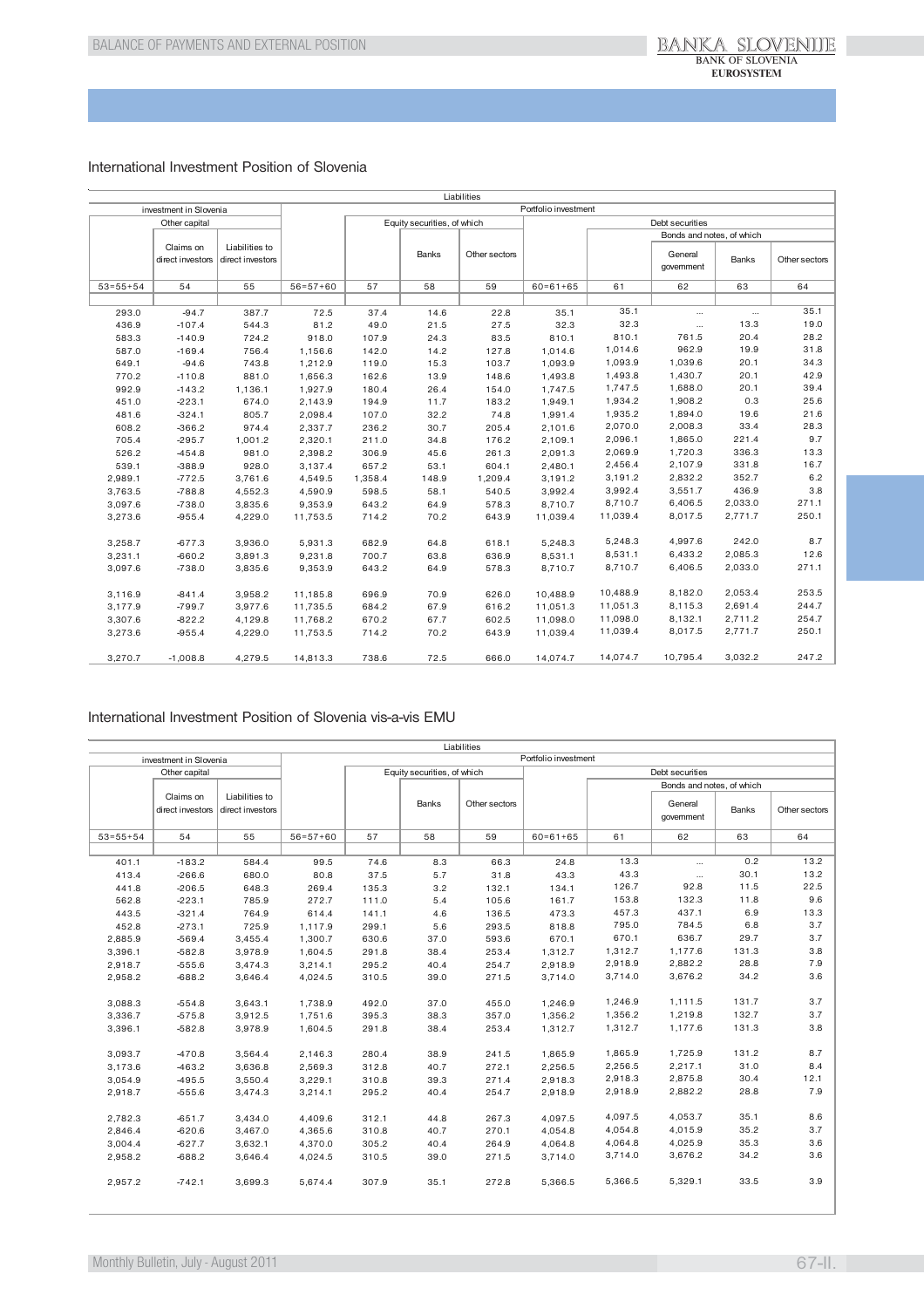**EUROSYSTEM**

# 3.6. International Investment Position (continued)

#### International Investment Position of Slovenia

| Mio EUR      |                             |          |                                  |                      |          | Liabilities   |                          |                  |          |                     |
|--------------|-----------------------------|----------|----------------------------------|----------------------|----------|---------------|--------------------------|------------------|----------|---------------------|
|              | Portfolio invest.           |          |                                  | Financial derivates  |          |               |                          | Other investment |          |                     |
|              | Debt securities             |          |                                  |                      |          |               |                          |                  | Loans    |                     |
|              | Money market<br>instruments |          | Bank of<br>Slovenia<br>Slovenije | General<br>govemment | Banks    | Other sectors |                          | Trade credits    |          | Bank of<br>Slovenia |
| Column       | 65                          | 66       | 67                               | 68                   | 69       | 70            | $71 = 72 + 73 + 78 + 81$ | 72               | 73       | 74                  |
|              | Code                        |          |                                  |                      |          |               |                          |                  |          |                     |
| 1994         | $\cdots$                    | $\cdots$ | $\cdots$                         | $\cdots$             |          | $\cdots$      | 3,076.7                  | 1,258.4          | 1,538.5  | 5.9                 |
| 1995         |                             | $\cdots$ |                                  | $\cdots$             |          | $\cdots$      | 3,521.1                  | 1,356.2          | 1,859.3  | 3.1                 |
| 1996         |                             | $\cdots$ |                                  | $\cdots$             |          | $\cdots$      | 3,660.5                  | 1,278.9          | 1,969.5  | 1.0                 |
| 1997         | $\cdots$                    |          |                                  | $\cdots$             |          | $\cdots$      | 4,152.2                  | 1,523.7          | 2,221.6  | 0.0                 |
| 1998         |                             |          |                                  | $\cdots$             |          | $\ddotsc$     | 4,470.1                  | 1,548.6          | 2,490.0  | $\cdots$            |
| 1999         | $\cdots$                    |          |                                  | $\cdots$             | $\cdots$ | $\cdots$      | 5,473.4                  | 1,760.4          | 3,212.9  | $\cdots$            |
| 2000         | $\ldots$                    |          |                                  | $\cdots$             |          | $\cdots$      | 6,430.7                  | 1,921.1          | 4,030.1  | $\cdots$            |
| 2001         | 14.9                        |          |                                  | $\cdots$             |          | $\cdots$      | 7,632.8                  | 1,749.5          | 5,162.3  | 0.0                 |
| 2002         | 56.2                        |          |                                  | $\cdots$             |          | $\cdots$      | 8,563.7                  | 1,730.3          | 5,932.4  | $\cdots$            |
| 2003         | 31.5                        | $\cdots$ | $\cdots$                         | $\cdots$             | $\cdots$ | $\cdots$      | 9,963.6                  | 1,693.5          | 7,013.4  | $\cdots$            |
| 2004         | 13.0                        | $\cdots$ |                                  | $\cdots$             |          | $\cdots$      | 12,102.0                 | 1,879.0          | 8,699.9  |                     |
| 2005         | 21.4                        | $\cdots$ |                                  | $\cdots$             |          | $\cdots$      | 16,990.7                 | 2,855.2          | 11,612.1 |                     |
| 2006         | 23.8                        | $\cdots$ | $\cdots$                         | $\cdots$             | $\cdots$ | $\cdots$      | 20,468.4                 | 3,337.0          | 13,576.8 | $\cdots$            |
| 2007         |                             | 76.4     | $\cdots$                         | 0.0                  | 51.1     | 25.3          | 27,599.5                 | 3,855.5          | 15,636.2 | $\cdots$            |
| 2008         | $\cdots$                    | 227.5    | $\cdots$                         | 0.0                  | 211.3    | 16.2          | 30,423.0                 | 4,018.7          | 17,987.2 | $\cdots$            |
| 2009         | $\cdots$                    | 204.4    | 2.7                              | 0.0                  | 184.9    | 16.9          | 27,385.2                 | 3,429.4          | 15,583.2 | $\cdots$            |
| 2010         | $\cdots$                    | 312.5    | 11.4                             | 0.0                  | 295.6    | 5.6           | 25,027.4                 | 3,748.3          | 14,653.6 |                     |
| 2009<br>Jun. |                             | 183.3    | $\cdots$                         | 0.0                  | 166.2    | 17.1          | 28,243.8                 | 3,397.9          | 16,544.5 |                     |
| Sep.         | $\cdots$                    | 191.4    | 2.8                              | 0.0                  | 177.0    | 11.6          | 27,667.1                 | 3,514.5          | 16,596.9 | $\cdots$            |
| Dec.         | $\cdots$                    | 204.4    | 2.7                              | 0.0                  | 184.9    | 16.9          | 27,385.2                 | 3,429.4          | 15,583.2 |                     |
| 2010<br>Mar. | $\cdots$                    | 240.9    | 8.9                              | 0.0                  | 227.2    | 4.8           | 25,912.7                 | 3,482.1          | 15,032.6 |                     |
| Jun.         | $\cdots$                    | 341.3    | 9.8                              | 0.0                  | 321.1    | 10.4          | 26,421.8                 | 3,746.2          | 14,904.3 | $\cdots$            |
| Sep.         |                             | 292.2    | $\cdots$                         | 0.0                  | 287.6    | 4.6           | 26,189.3                 | 3,696.8          | 14,940.6 | $\cdots$            |
| Dec.         |                             | 312.5    | 11.4                             | 0.0                  | 295.6    | 5.6           | 25,027.4                 | 3,748.3          | 14,653.6 | $\cdots$            |
| 2011<br>Mar. |                             | 303.2    | 2.0                              | 0.0                  | 295.6    | 5.6           | 23.909.7                 | 3.879.9          | 14,184.5 |                     |

| Mio EUR   |        |                             |          |                                  |                       |          | Liabilities   |                          |                  |          |                     |
|-----------|--------|-----------------------------|----------|----------------------------------|-----------------------|----------|---------------|--------------------------|------------------|----------|---------------------|
|           |        | Portfolio invest.           |          |                                  | Financial derivates   |          |               |                          | Other investment |          |                     |
|           |        | Debt securities             |          |                                  |                       |          |               |                          |                  |          | Loans               |
|           |        | Money market<br>instruments |          | Bank of<br>Slovenia<br>Slovenije | General<br>government | Banks    | Other sectors |                          | Trade credits    |          | Bank of<br>Slovenia |
|           | Column | 65                          | 66       | 67                               | 68                    | 69       | 70            | $71 = 72 + 73 + 78 + 81$ | 72               | 73       | 74                  |
|           | Code   |                             |          |                                  |                       |          |               |                          |                  |          |                     |
| 2001      |        | 11.5                        | $\cdots$ | $\cdots$                         | $\cdots$              | $\cdots$ | $\cdots$      | 5,235.7                  | 1,137.5          | 3,798.4  | $\cdots$            |
| 2002      |        | $\ldots$                    | $\cdots$ | $\cdots$                         | $\cdots$              | $\cdots$ | $\cdots$      | 6,113.6                  | 1,114.9          | 4,567.8  | $\cdots$            |
| 2003      |        | 7.4                         |          | $\cdots$                         | $\cdots$              | $\cdots$ | $\cdots$      | 7,200.8                  | 1,155.4          | 5,478.7  | $\cdots$            |
| 2004      |        | 7.9                         | $\cdots$ | $\cdots$                         | $\cdots$              | $\cdots$ | $\cdots$      | 8,611.0                  | 1,225.6          | 6,638.3  | $\cdots$            |
| 2005      |        | 16.0                        | $\cdots$ | $\cdots$                         | $\cdots$              | $\cdots$ | $\cdots$      | 12,688.7                 | 1,817.6          | 8,756.8  | $\cdots$            |
| 2006      |        | 23.8                        | $\cdots$ | $\cdots$                         | $\cdots$              | $\cdots$ | $\cdots$      | 15,955.6                 | 2,081.8          | 10,794.7 | $\cdots$            |
| 2007      |        | $\cdots$                    | 65.2     | $\cdots$                         | 0.0                   | 40.9     | 24.3          | 21,087.2                 | 2,366.9          | 11,179.5 | $\cdots$            |
| 2008      |        | $\cdots$                    | 159.8    | $\cdots$                         | 0.0                   | 145.1    | 14.7          | 24,093.0                 | 2,575.1          | 13,643.8 | $\cdots$            |
| 2009      |        | $\cdots$                    | 133.0    | 2.7                              | 0.0                   | 120.2    | 10.2          | 21,315.1                 | 2,108.4          | 11,665.5 |                     |
| 2010      |        | $\cdots$                    | 144.4    | 11.4                             | 0.0                   | 129.5    | 3.6           | 18,608.4                 | 2,235.4          | 10,568.0 | $\cdots$            |
| 2008      | Jun.   | $\cdots$                    | 143.1    | $\cdots$                         | 0.0                   | 68.8     | 74.3          | 24,647.8                 | 2,914.0          | 13,482.9 | $\cdots$            |
|           | Sep.   | $\cdots$                    | 118.8    | $\cdots$                         | 0.0                   | 65.4     | 53.4          | 24,649.8                 | 2,913.1          | 13,766.9 |                     |
|           | Dec.   | $\cdots$                    | 159.8    | $\cdots$                         | 0.0                   | 145.1    | 14.7          | 24,093.0                 | 2,575.1          | 13,643.8 |                     |
| 2009      | Mar.   | $\cdots$                    | 163.6    | 0.9                              | 0.0                   | 157.9    | 4.8           | 22,920.4                 | 2,224.2          | 13,660.4 |                     |
|           | Jun.   | $\cdots$                    | 134.4    | $\cdots$                         | 0.0                   | 122.6    | 11.8          | 22,348.6                 | 2,132.5          | 12,419.7 |                     |
|           | Sep.   | $\cdots$                    | 137.8    | 2.8                              | 0.0                   | 125.8    | 9.2           | 21,409.2                 | 2,161.3          | 12,465.4 |                     |
|           | Dec.   | $\cdots$                    | 133.0    | 2.7                              | 0.0                   | 120.2    | 10.2          | 21,315.1                 | 2,108.4          | 11,665.5 |                     |
| 2010      | Mar.   | $\cdots$                    | 157.6    | 8.9                              | 0.0                   | 146.9    | 1.7           | 19,819.3                 | 2,139.3          | 11,171.4 |                     |
|           | Jun.   | $\cdots$                    | 183.9    | 9.8                              | 0.0                   | 167.0    | 7.1           | 20.147.5                 | 2,256.2          | 10,960.9 |                     |
|           | Sep.   | $\cdots$                    | 152.4    | $\cdots$                         | 0.0                   | 149.0    | 3.3           | 19,868.9                 | 2,212.6          | 10,959.6 |                     |
|           | Dec.   | $\cdots$                    | 144.4    | 11.4                             | 0.0                   | 129.5    | 3.6           | 18,608.4                 | 2,235.4          | 10,568.0 | $\cdots$            |
| 2011 Mar. |        | $\cdots$                    | 135.1    | 2.0                              | 0.0                   | 129.5    | 3.6           | 17,350.2                 | 2,368.8          | 9,949.3  | $\cdots$            |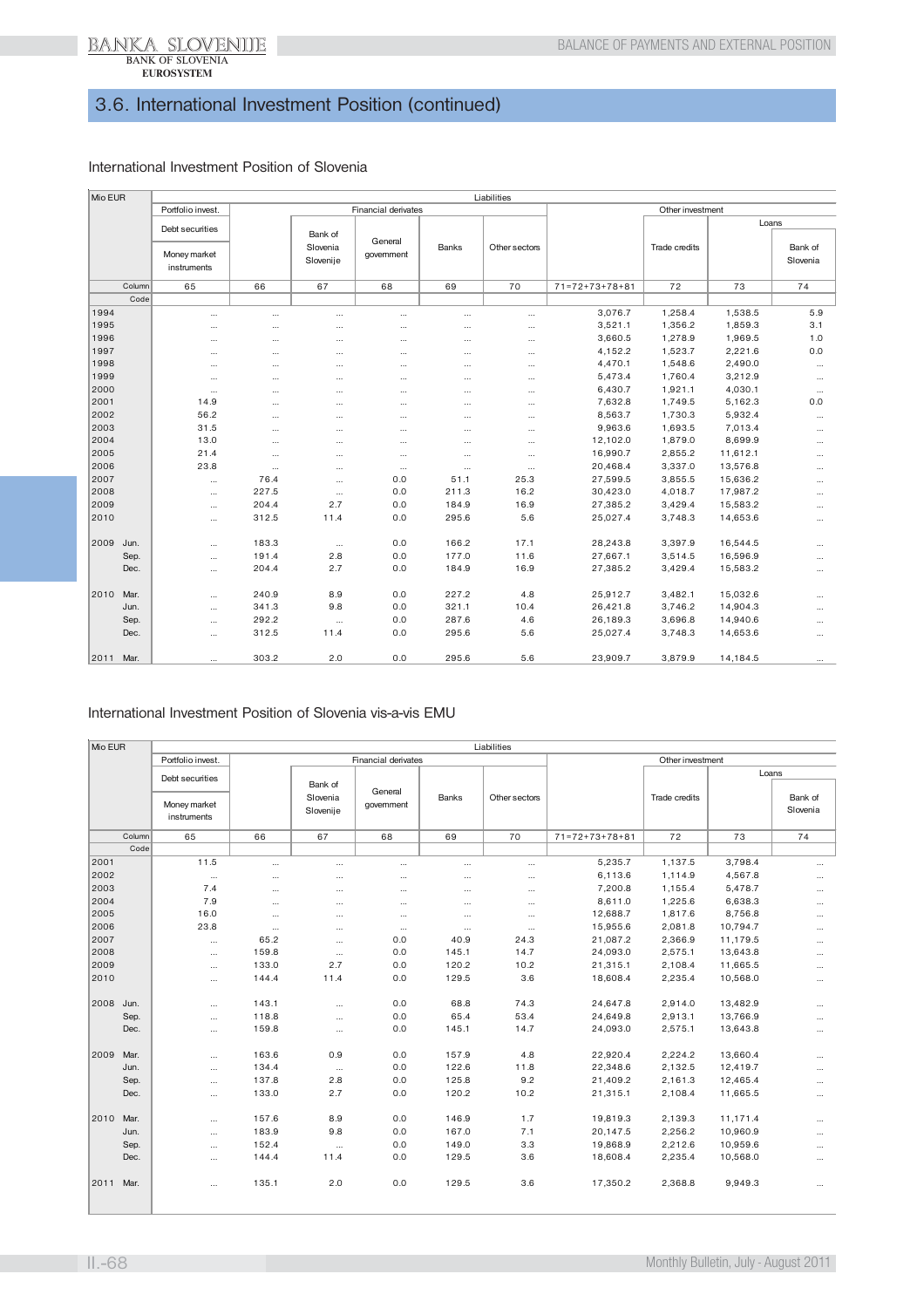#### International Investment Position of Slovenia

|                       |          |               |         |                                 | Liabilities      |       |                     |                       |       |               |
|-----------------------|----------|---------------|---------|---------------------------------|------------------|-------|---------------------|-----------------------|-------|---------------|
|                       |          |               |         |                                 | Other investment |       |                     |                       |       |               |
|                       | Loans    |               |         | Currency and deposits, of which |                  |       |                     | Other liabilities     |       |               |
| General<br>government | Banks    | Other sectors |         | Bank of<br>Slovenia             | Banks            |       | Bank of<br>Slovenia | General<br>government | Banks | Other sectors |
| 75                    | 76       | 77            | 78      | 79                              | 80               | 81    | 82                  | 83                    | 84    | 85            |
|                       |          |               |         |                                 |                  |       |                     |                       |       |               |
| 464.8                 | 264.3    | 803.5         | 140.0   | 0.1                             | 139.9            | 139.9 | $\cdots$            | $\cdots$              | 53.5  | 86.4          |
| 608.7                 | 303.1    | 944.4         | 170.9   | 0.1                             | 170.8            | 134.6 | $\cdots$            | $\cdots$              | 61.4  | 73.1          |
| 587.6                 | 493.3    | 887.6         | 293.4   | 0.2                             | 293.2            | 118.7 | $\cdots$            | $\cdots$              | 57.2  | 61.5          |
| 620.6                 | 513.3    | 1,087.7       | 312.6   | 0.2                             | 312.4            | 94.3  | $\cdots$            | $\cdots$              | 62.8  | 31.5          |
| 701.8                 | 458.3    | 1,330.0       | 347.9   | 0.3                             | 347.6            | 83.6  | $\cdots$            | $\cdots$              | 62.5  | 21.0          |
| 699.7                 | 688.9    | 1,824.2       | 363.9   | 0.3                             | 363.6            | 136.1 | $\cdots$            | $\cdots$              | 122.5 | 13.6          |
| 809.3                 | 922.7    | 2,298.1       | 401.3   | 0.0                             | 401.3            | 78.2  | $\cdots$            | $\cdots$              | 71.7  | 6.5           |
| 582.7                 | 1,329.0  | 3,250.5       | 557.9   | 0.0                             | 557.9            | 163.1 | 0.0                 | 11.3                  | 81.7  | 70.2          |
| 467.7                 | 1,633.0  | 3,831.7       | 695.5   | 33.2                            | 662.3            | 205.5 | $\cdots$            | 9.8                   | 110.1 | 85.6          |
| 382.4                 | 2,284.3  | 4,346.8       | 1,093.9 | 30.3                            | 1,063.6          | 162.8 | $\cdots$            | 8.4                   | 64.1  | 90.4          |
| 380.7                 | 3,255.5  | 5,063.8       | 1,322.7 | 35.8                            | 1,286.8          | 200.4 | 0.0                 | 7.9                   | 90.7  | 101.9         |
| 363.1                 | 5,929.6  | 5,319.5       | 2,351.9 | 39.3                            | 2,312.6          | 171.5 | 0.0                 | 9.4                   | 64.5  | 97.6          |
| 241.3                 | 7,354.6  | 5,980.9       | 3,331.2 | 44.6                            | 3,286.5          | 223.4 | 0.0                 | 8.9                   | 46.2  | 168.2         |
| 203.4                 | 11,374.9 | 4,057.9       | 8,037.6 | 3,587.5                         | 4,450.0          | 70.2  | 0.0                 | 0.0                   | 38.8  | 31.5          |
| 180.0                 | 12.704.7 | 5.102.5       | 8.332.7 | 3,631.4                         | 4.701.3          | 84.5  | 0.0                 | 4.2                   | 43.6  | 36.7          |
| 149.3                 | 9,740.2  | 5,693.7       | 8,216.6 | 3,594.8                         | 4,621.8          | 155.9 | 0.2                 | 2.9                   | 19.2  | 133.6         |
| 147.0                 | 9,127.0  | 5,379.6       | 6,481.3 | 2,374.9                         | 4,106.4          | 144.2 | 0.0                 | 2.0                   | 8.1   | 134.1         |
| 151.3                 | 10.605.6 | 5.787.7       | 8,153.8 | 3,744.9                         | 4,408.9          | 147.7 | 0.0                 | 3.9                   | 47.8  | 96.0          |
| 142.5                 | 10,481.3 | 5,973.1       | 7,382.1 | 3,205.4                         | 4.176.7          | 173.6 | 0.0                 | 3.9                   | 20.0  | 149.6         |
| 149.3                 | 9,740.2  | 5,693.7       | 8,216.6 | 3,594.8                         | 4,621.8          | 155.9 | 0.2                 | 2.9                   | 19.2  | 133.6         |
| 140.7                 | 9,531.4  | 5,360.5       | 7,175.1 | 3,034.2                         | 4,141.0          | 222.9 | 0.0                 | 2.9                   | 86.3  | 133.6         |
| 138.2                 | 9,474.3  | 5,291.8       | 7,589.0 | 3,365.0                         | 4,224.1          | 182.3 | 0.0                 | 2.9                   | 42.9  | 136.5         |
| 133.2                 | 9,423.4  | 5,383.9       | 7,348.3 | 3,026.9                         | 4,321.3          | 203.7 | 0.0                 | 2.9                   | 41.4  | 159.4         |
| 147.0                 | 9,127.0  | 5,379.6       | 6,481.3 | 2,374.9                         | 4,106.4          | 144.2 | 0.0                 | 2.0                   | 8.1   | 134.1         |
| 146.8                 | 8,574.5  | 5,463.2       | 5,658.1 | 1,561.6                         | 4,096.5          | 187.3 | 0.0                 | 2.0                   | 60.2  | 125.2         |

|                       |              |               |         |                                 | Liabilities      |       |                     |                       |          |               |
|-----------------------|--------------|---------------|---------|---------------------------------|------------------|-------|---------------------|-----------------------|----------|---------------|
|                       |              |               |         |                                 | Other investment |       |                     |                       |          |               |
|                       | Loans        |               |         | Currency and deposits, of which |                  |       |                     | Other liabilities     |          |               |
| General<br>government | <b>Banks</b> | Other sectors |         | Bank of<br>Slovenia             | <b>Banks</b>     |       | Bank of<br>Slovenia | General<br>government | Banks    | Other sectors |
| 75                    | 76           | 77            | 78      | 79                              | 80               | 81    | 82                  | 83                    | 84       | 85            |
|                       |              |               |         |                                 |                  |       |                     |                       |          |               |
| 209.3                 | 1.065.3      | 2,523.8       | 225.2   | 0.0                             | 225.2            | 74.6  | $\cdots$            | 11.1                  | 4.9      | 58.5          |
| 165.7                 | 1,366.8      | 3,035.4       | 321.6   | $\cdots$                        | 321.6            | 109.2 |                     | 9.7                   | 36.6     | 63.0          |
| 129.6                 | 1,953.7      | 3,395.5       | 489.0   | $\cdots$                        | 489.0            | 77.7  | $\cdots$            | 8.3                   | 2.0      | 67.5          |
| 119.8                 | 2.667.8      | 3,850.7       | 642.7   | 0.0                             | 642.7            | 104.4 | 0.0                 | 7.8                   | 21.0     | 75.6          |
| 113.0                 | 4,554.0      | 4,089.8       | 2,040.5 | 0.0                             | 2,040.5          | 73.8  | 0.0                 | 9.3                   | $\cdots$ | 64.5          |
| 40.5                  | 6,083.6      | 4,670.6       | 2,952.9 | 0.0                             | 2,952.9          | 126.2 | 0.0                 | 8.8                   | $\cdots$ | 117.4         |
| 35.4                  | 8.706.6      | 2,437.5       | 7,529.0 | 3,490.6                         | 4,038.4          | 11.7  | 0.0                 | 0.0                   | $\cdots$ | 11.7          |
| 28.6                  | 10,525.3     | 3.089.8       | 7.854.9 | 3.569.8                         | 4,285.0          | 19.2  | 0.0                 | 0.0                   | $\cdots$ | 19.2          |
| 20.1                  | 8,018.4      | 3,627.0       | 7,452.7 | 3,344.6                         | 4,108.0          | 88.5  | 0.2                 | 0.0                   | $\cdots$ | 88.3          |
| 20.1                  | 7,234.8      | 3,313.1       | 5,740.7 | 2,092.7                         | 3,648.0          | 64.3  | 0.0                 | 0.0                   | 1.0      | 63.4          |
| 32.3                  | 10,603.6     | 2,847.0       | 8,235.0 | 3,580.6                         | 4,654.4          | 15.9  | 0.0                 | 0.0                   | $\cdots$ | 15.9          |
| 28.5                  | 10.758.0     | 2.980.3       | 7.948.1 | 3.584.3                         | 4,363.8          | 21.8  | 0.0                 | 0.0                   | $\cdots$ | 21.8          |
| 28.6                  | 10,525.3     | 3,089.8       | 7,854.9 | 3,569.8                         | 4,285.0          | 19.2  | 0.0                 | 0.0                   | $\cdots$ | 19.2          |
| 23.5                  | 9,986.5      | 3.650.4       | 7,007.1 | 2.971.5                         | 4,035.5          | 28.8  | 0.0                 | 0.0                   | $\cdots$ | 28.8          |
| 23.5                  | 8.702.9      | 3.693.3       | 7.716.5 | 3.708.0                         | 4.008.5          | 79.9  | 0.0                 | 0.0                   | $\cdots$ | 79.9          |
| 20.1                  | 8,588.7      | 3,856.6       | 6,671.1 | 2,938.7                         | 3,732.4          | 111.4 | 0.0                 | 0.0                   | $\cdots$ | 111.4         |
| 20.1                  | 8,018.4      | 3,627.0       | 7,452.7 | 3,344.6                         | 4,108.0          | 88.5  | 0.2                 | 0.0                   | $\cdots$ | 88.3          |
| 20.1                  | 7,789.7      | 3,361.6       | 6,426.3 | 2,758.8                         | 3,667.6          | 82.3  | 0.0                 | 0.0                   | $\cdots$ | 82.3          |
| 20.1                  | 7,625.8      | 3,314.9       | 6,818.7 | 3,094.4                         | 3,724.2          | 111.7 | 0.0                 | 0.0                   | 28.3     | 83.4          |
| 20.1                  | 7,570.6      | 3.368.9       | 6,580.7 | 2,717.2                         | 3.863.5          | 116.0 | 0.0                 | 0.0                   | 27.0     | 89.0          |
| 20.1                  | 7,234.8      | 3.313.1       | 5.740.7 | 2.092.7                         | 3.648.0          | 64.3  | 0.0                 | 0.0                   | 1.0      | 63.4          |
| 20.1                  | 6,673.4      | 3.255.8       | 4.937.5 | 1.277.4                         | 3.660.1          | 94.6  | 0.0                 | 0.0                   | 33.2     | 61.4          |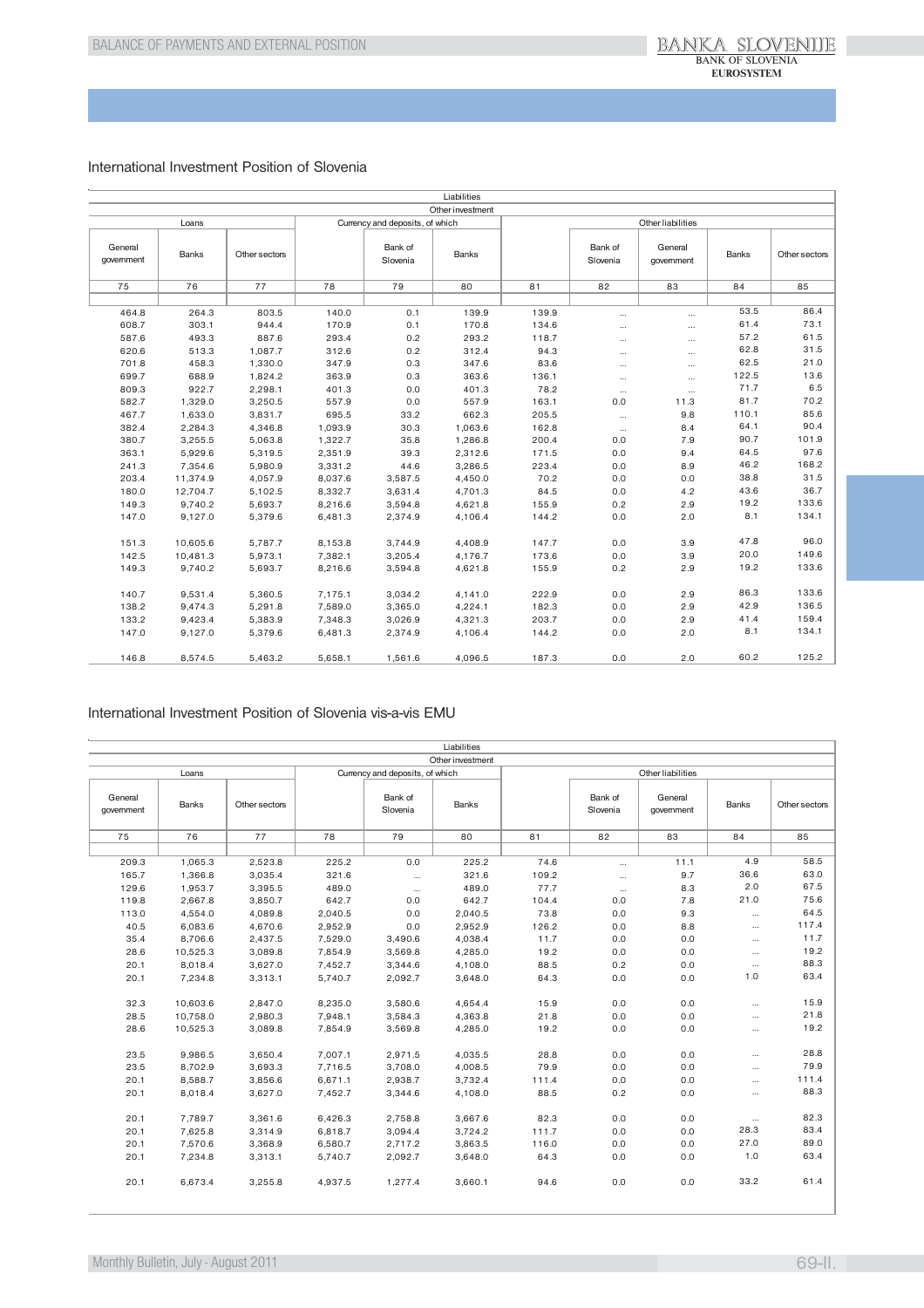**EUROSYSTEM**

# 3.7.1. International Investment Position by countries - Assets

| Mio EUR                                 |          |                      |                   |                    | Of that:                    |                |                |
|-----------------------------------------|----------|----------------------|-------------------|--------------------|-----------------------------|----------------|----------------|
| 31.12.2010                              | Assets   | Direct<br>investment | Equity securities | Bonds and<br>notes | Money market<br>instruments | Loans          | Trade credits  |
| Column                                  | 1        | $\overline{c}$       | 3                 | 4                  | 5                           | $\overline{6}$ | $\overline{7}$ |
| Code                                    |          |                      |                   |                    |                             |                |                |
| <b>Total world</b>                      | 35,209.1 | 5,518.5              | 2,793.5           | 8,340.0            | 767.0                       | 4,111.2        | 3,936.9        |
| Europe                                  | 30,576.9 | 5,196.2              | 1,787.6           | 7,583.2            | 766.2                       | 4,011.8        | 3,487.9        |
| EU-27                                   | 21,168.8 | 984.2                | 1,393.2           | 7,497.9            | 759.2                       | 933.2          | 2,175.2        |
| Austria                                 | 1,640.5  | 86.7                 | 262.5             | 492.7              | 5.1                         | 88.6           | 213.1          |
| Belgium                                 | 656.0    | 2.3                  | 11.3              | 215.5              | 209.5                       | 0.9            | 36.0           |
| Bulgaria                                | 219.5    | 26.5                 | 3.9               |                    |                             | 106.1          | 45.2           |
| Cyprus                                  | 74.5     | $-27.1$              | 3.7               | 16.8               | $\ddotsc$                   | 65.2           | 15.4           |
| Czech Republic                          | 261.6    | 47.6                 | 4.1               | 101.2              |                             | 36.8           | 66.1           |
| Denmark                                 | 209.9    | 17.6                 | 10.9              | 66.6               | 0.0                         | 1.1            | 19.0           |
| Estionia                                | 5.9      |                      | 0.8               | 0.0                | $\ddotsc$                   | $\cdots$       | 5.0            |
| Finland                                 | 105.1    | 1.1                  | 11.6              | 74.0               | $\cdots$                    | 0.0            | 7.7            |
| France                                  | 2,234.2  | 20.2                 | 215.9             | 1,407.7            | 213.5                       | 10.9           | 154.1          |
| Greece                                  | 672.7    | 6.6                  | 8.6               | 534.2              | 0.0                         | 104.0          | 18.6           |
| Ireland                                 | 303.0    | 0.7                  | 25.0              | 221.5              | 18.7                        | 0.3            | 30.8           |
| Italy                                   | 1,417.6  | 39.2                 | 50.8              | 567.3              | 53.9                        | 107.7          | 461.2          |
| Latvia                                  | 7.0      | 0.0                  | 0.0               | 2.8                |                             | 0.8            | 3.0            |
| Lithuania                               | 47.4     | 0.3                  | 0.6               | 32.5               | $\cdots$                    | 0.1            | 13.4           |
| Luxembourg                              | 569.3    | 5.4                  | 301.8             | 113.0              | 0.2                         | 16.0           | 44.8           |
| Hungary                                 | 207.8    | 23.5                 | 8.2               | 87.4               | $\ddotsc$                   | 1.0            | 85.2           |
| Malta                                   | 1.0      | 0.0                  |                   |                    | $\cdots$                    |                | 1.0            |
| Germany                                 | 2,991.1  | 198.3                | 261.7             | 1,488.0            | 72.3                        | 51.3           | 457.1          |
| Netherlands                             | 1,771.0  | 300.7                | 36.3              | 713.5              | 159.7                       | 288.3          | 45.7           |
| Poland                                  | 382.6    | 110.2                | 10.8              | 158.2              | $\ddotsc$                   | 13.4           | 88.7           |
| Portugal                                | 135.2    | 0.5                  | 0.6               | 122.8              | $\cdots$                    | 0.0            | 11.1           |
| Romania                                 | 165.8    | 36.2                 | 13.0              | 7.9                | $\cdots$                    | 4.0            | 104.6          |
| Slovakia                                | 207.6    | 46.7                 | 20.5              | 73.4               | 10.9                        | 12.7           | 42.8           |
| Spain                                   | 551.0    | 17.2                 | 23.2              | 432.6              | 5.5                         | 2.1            | 52.2           |
| Sweden                                  | 195.0    | 15.8                 | 4.0               | 86.2               | 7.0                         | 1.9            | 28.2           |
| United Kingdom                          | 807.4    | 7.9                  | 103.4             | 454.8              | 2.9                         | 19.8           | 125.4          |
| European Union Institutions (incl. ECB) | 5,329.1  |                      |                   | 27.3               | $\cdots$                    |                | 0.0            |
| <b>EFTA</b>                             | 742.4    | 51.6                 | 75.1              | 45.7               | 7.0                         | 265.4          | 171.1          |
| Iceland                                 | 1.0      | $\ddotsc$            | $\ddotsc$         | 0.6                | $\ddotsc$                   | 0.0            | 0.4            |
| Liechtenstein                           | 16.9     | 3.6                  | 1.1               | $\cdots$           | $\cdots$                    | 10.9           | 1.1            |
| Norway                                  | 107.1    |                      | 3.9               | 33.1               | $\cdots$                    | 0.0            | 10.6           |
| Switzerland                             | 617.4    | 48.0                 | 70.1              | 12.1               | 7.0                         | 254.5          | 158.9          |
| Other European countries, of that       | 8,665.7  | 4,160.4              | 319.3             | 39.5               | $\ddotsc$                   | 2,813.3        | 1,141.6        |
| Bosnia and Herzegovina                  | 1,332.7  | 656.5                | 41.1              | 0.3                | $\cdots$                    | 386.9          | 182.7          |
| Montenegro                              | 394.9    | 169.8                | 4.4               | 1.1                | $\cdots$                    | 177.5          | 34.9           |
| Croatia                                 | 2,761.9  | 1,117.9              | 48.9              | 8.1                | $\cdots$                    | 1,139.9        | 395.7          |
| Macedonia                               | 535.1    | 350.9                | 24.6              | 5.6                |                             | 65.4           | 51.9           |
| Russian Federation                      | 715.3    | 345.3                | 83.4              | 20.3               | $\cdots$                    | 124.2          | 128.8          |
| Serbia                                  | 2,684.1  | 1,459.0              | 97.7              | 2.1                |                             | 867.1          | 241.5          |
| Turkey                                  | 66.2     | 10.8                 | 15.3              | $\cdots$           | $\cdots$                    | 0.5            | 39.5           |
| Africa                                  | 299.3    | 209.2                | 6.8               | 8.1                | $\ddotsc$                   | 0.2            | 74.9           |
| America, of that                        | 1,766.3  | 60.2                 | 712.7             | 642.7              | 0.8                         | 68.6           | 134.9          |
| Canada                                  | 106.0    | 10.2                 | 44.0              | 27.7               | 0.0                         | 0.3            | 4.9            |
| <b>United States</b>                    | 1,392.1  | 29.0                 | 603.9             | 539.4              | 0.8                         | 29.5           | 79.2           |
| Asia                                    | 599.7    | 51.1                 | 270.7             | 19.3               |                             | 6.4            | 227.8          |
| Hong Kong                               | 65.4     | 1.6                  | 53.6              | 0.9                | $\ddot{\phantom{a}}$        | 0.2            | 6.1            |
| Japan                                   | 38.7     | 2.4                  | 26.3              | 2.2                |                             | 0.0            | 3.7            |
| China                                   | 147.5    | 14.5                 | 88.4              | 3.1                | $\cdots$                    | 0.2            | 40.8           |
| Oceania and Polar regions               | 199.4    | 1.8                  | 15.7              | 86.7               | $\ddotsc$                   | 24.2           | 11.5           |
| Int. org. excluding EU Inst.            | 447.6    |                      |                   | 0.0                | 0.0                         | $\ddotsc$      |                |
| Not allocated                           | 1,320.0  |                      |                   |                    | $\cdots$                    |                | $\cdots$       |
|                                         |          |                      |                   |                    |                             |                |                |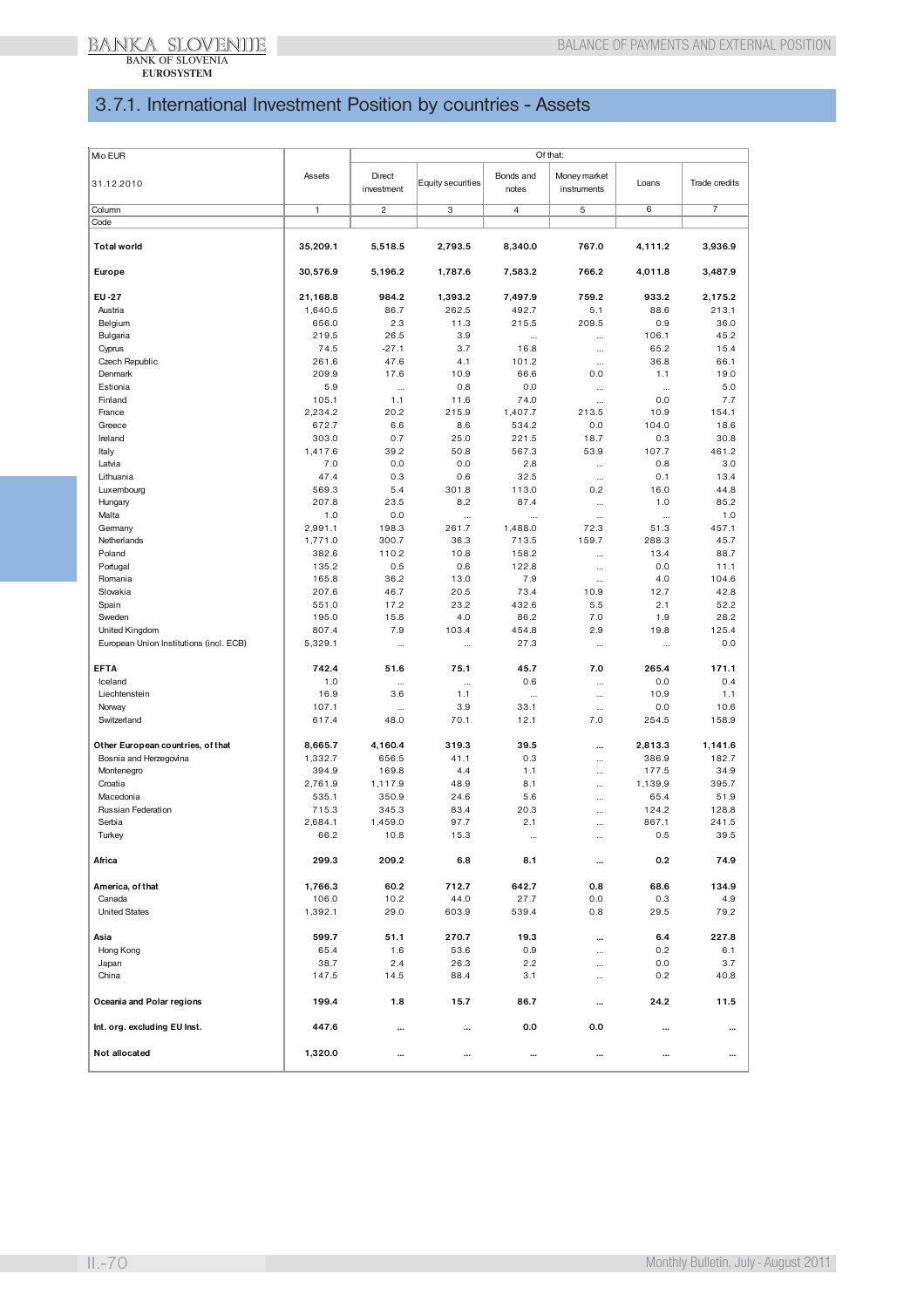# 3.7.2. International Investment Position by countries - Liabilities

| Mio EUR                                 |                |                      |                                     |                | Of that:                 |                    |                      |                                          |
|-----------------------------------------|----------------|----------------------|-------------------------------------|----------------|--------------------------|--------------------|----------------------|------------------------------------------|
| 31.12.2010                              | Liabilities    | Direct<br>investment | Equity securities   Debt securities |                | Currency and<br>deposits | Loans              | <b>Trade credits</b> | Net position<br>(assest-<br>liabilities) |
|                                         |                |                      |                                     |                |                          |                    |                      |                                          |
| Column                                  | $\mathbf{1}$   | $\overline{c}$       | 3                                   | $\overline{4}$ | 5                        | $\overline{6}$     | $\overline{7}$       | 8                                        |
| Code                                    |                |                      |                                     |                |                          |                    |                      |                                          |
| <b>Total world</b>                      | 47.865.0       | 10,771.5             | 714.2                               | 11,039.4       | 6,481.3                  | 14,653.6           | 3,748.3              | $-12,655.9$                              |
| Europe                                  | 42,931.7       | 10,346.1             | 565.7                               | 7,393.4        | 6,178.7                  | 14,544.2           | 3,493.0              | $-12,354.8$                              |
| EU-27                                   | 39,816.9       | 8,850.9              | 390.9                               | 7,376.0        | 5,820.2                  | 14,260.0           | 2,751.8              | $-18,648.1$                              |
| Austria                                 | 13,614.0       | 5,163.1              | 154.0                               | 450.2          | 3,318.8                  | 3,954.6            | 436.3                | $-11,973.4$                              |
| Belgium                                 | 475.5          | 289.9                | 1.3                                 | 54.0           | 1.4                      | 51.7               | 77.0                 | 180.5                                    |
| Bulgaria                                | 77.8           | $-4.2$               | 0.1                                 |                | 11.9                     | 2.0                | 31.0                 | 141.7                                    |
| Cyprus                                  | 301.8          | 152.0                | 53.4                                | 5.0            | 6.3                      | 22.9               | 36.7                 | $-227.3$                                 |
| Czech Republic                          | 167.7          | 50.1                 | 2.9                                 | 0.2            | 2.6                      | 1.3                | 99.1                 | 94.0                                     |
| Denmark                                 | 77.9           | 62.5                 | 0.1                                 | 0.0            | 0.3                      | 1.2                | 12.6                 | 132.0                                    |
| Estionia                                | 6.8            | 0.0                  | 1.4                                 | 4.8            | 0.0                      |                    | 0.4                  | $-1.0$                                   |
| Finland                                 | 42.6           | 23.8                 | 1.7                                 | $\ddotsc$      | 0.5                      | 1.4                | 14.6                 | 62.4                                     |
| France                                  | 1,821.2        | 653.7                | 1.9                                 | 0.6            | 7.1                      | 1,028.7            | 117.7                | 412.9                                    |
| Greece                                  | 22.7           | 9.3                  | 0.2                                 | $\ddotsc$      | 2.0                      | $\ddotsc$          | 11.2                 | 650.1                                    |
| Ireland                                 | 1,274.1        | $-3.6$               | 9.2                                 | $\ddotsc$      | 0.6                      | 1,247.5            | 19.4                 | $-971.1$                                 |
| Italy                                   | 1,892.2        | 665.7                | 17.1                                | 5.7            | 172.6                    | 311.2              | 702.0                | $-474.6$                                 |
| Latvia                                  | 3.2            | 2.3                  | $\cdots$                            |                | 0.0                      | 0.0                | 0.7                  | 3.9                                      |
| Lithuania                               | 1.9            | 0.0                  | 0.2                                 | $\ddotsc$      | 0.0                      | $\ddotsc$          | 1.5                  | 45.6                                     |
| Luxembourg                              | 3,334.6        | 208.0                | 41.6                                | 2,982.6        | 1.3                      | 64.6               | 31.2                 | $-2,765.4$                               |
| Hungary                                 | 183.2          | 55.2                 | 22.9                                | 0.1            | 3.5                      | 0.7                | 89.9                 | 24.6                                     |
| Malta                                   | 2.1            | 0.0                  |                                     |                | 0.0                      | 1.2                | 0.8                  | $-1.1$                                   |
| Germany                                 | 5,130.2        | 601.6                | 8.5                                 | 215.4          | 32.0                     | 3,681.8            | 586.7                | $-2,139.2$                               |
| Netherlands                             | 852.9          | 552.9                | 20.4                                | 0.0            | 3.2                      | 177.0              | 98.2                 | 918.2                                    |
| Poland                                  | 80.6           | 3.3                  | 0.5                                 |                | 0.5                      | $\cdots$           | 74.8                 | 302.0                                    |
| Portugal                                | 6.0            | 0.0                  | 0.0                                 |                | 0.2                      | $\cdots$           | 5.7                  | 129.2                                    |
| Romania                                 | 26.2           | 0.3                  | 0.0                                 | $\cdots$       | 0.3                      | 0.0                | 24.5                 | 139.7                                    |
| Slovakia                                | 165.4          | 6.8                  | 1.1                                 | 0.1            | 101.5                    | 0.2                | 52.0                 | 42.2                                     |
| Spain                                   | 76.5           | 3.9                  | 0.1                                 | 0.5            | 0.7                      | 25.2               | 46.0                 | 474.5                                    |
| Sweden                                  | 126.0          | 40.2                 | 32.9                                | 0.1            | 4.2                      | 0.5                | 34.8                 | 69.0                                     |
| United Kingdom                          | 5,283.9        | 314.1                | 19.4                                | 3,656.8        | 23.6                     | 1,041.1            | 147.0                | $-4,476.5$                               |
| European Union Institutions (incl. ECB) | 4,770.1        | $\cdots$             | $\cdots$                            |                | 2,125.0                  | 2,645.1            | $\cdots$             | 559.0                                    |
| <b>EFTA</b><br>Iceland                  | 1,372.0<br>0.5 | 840.7<br>$\cdots$    | 43.7<br>$\ddotsc$                   | 0.6<br>        | 26.2<br>0.1              | 155.9<br>$\ddotsc$ | 298.9<br>0.5         | $-629.6$<br>0.5                          |
| Liechtenstein                           | 53.7           | 17.3                 | 4.6                                 |                | 0.9                      | 25.5               | 5.3                  | $-36.8$                                  |
| Norway                                  | 26.7           | 5.0                  | 8.0                                 | <br>           | 0.2                      | 0.4                | 12.7                 | 80.4                                     |
| Switzerland                             | 1,291.1        | 818.3                | 31.0                                | 0.6            | 25.0                     | 130.0              | 280.4                | $-673.7$                                 |
| Other European countries, of that       | 1,742.8        | 654.5                | 131.2                               | 16.8           | 332.4                    | 128.4              | 442.3                | 6,922.8                                  |
| Bosnia and Herzegovina                  | 160.0          | 13.0                 | 1.9                                 | 2.5            | 74.4                     | 1.8                | 61.6                 | 1,172.7                                  |
| Montenegro                              | 50.2           | 0.0                  | 3.3                                 | 0.0            | 40.5                     | 0.7                | 3.6                  | 344.8                                    |
| Croatia                                 | 1,027.1        | 525.0                | 88.0                                | 7.3            | 89.3                     | 96.1               | 208.8                | 1,734.8                                  |
| Macedonia                               | 43.9           | 0.1                  | 3.0                                 | 1.3            | 19.6                     |                    | 18.9                 | 491.2                                    |
| Russian Federation                      | 123.6          | 73.8                 | 0.2                                 | $\cdots$       | 16.7                     | 2.3                | 29.8                 | 591.7                                    |
| Serbia                                  | 282.0          | 34.0                 | 34.5                                | 5.6            | 89.4                     | 27.3               | 75.5                 | 2,402.1                                  |
| Turkey                                  | 33.5           | 2.9                  | 0.0                                 | $\cdots$       | 0.9                      | $\cdots$           | 29.5                 | 32.7                                     |
| Africa                                  | 51.5           | 16.6                 | 0.0                                 | 0.0            | 2.6                      | 0.1                | 28.6                 | 247.8                                    |
| America, of that                        | 445.2          | 88.5                 | 141.6                               | 9.2            | 41.3                     | 23.4               | 102.2                | 1,321.1                                  |
| Canada                                  | 18.8           | 0.0                  | 1.5                                 | 2.0            | 9.0                      | $\cdots$           | 5.8                  | 87.3                                     |
| <b>United States</b>                    | 330.6          | 59.6                 | 138.2                               | 1.7            | 20.4                     | 12.3               | 76.0                 | 1,061.5                                  |
| Asia                                    | 181.6          | 41.8                 | 6.2                                 | 0.0            | 6.2                      | 10.0               | 116.0                | 418.0                                    |
| Hong Kong                               | 6.6            | 0.0                  | 0.2                                 | $\cdots$       | 0.1                      | $\cdots$           | 6.3                  | 58.8                                     |
| Japan                                   | 41.4           | 30.2                 | 1.4                                 | $\cdots$       | 2.4                      | $\ldots$           | 7.3                  | $-2.7$                                   |
| China                                   | 23.0           | 0.0                  | 0.0                                 | $\cdots$       | 0.8                      | 0.9                | 21.3                 | 124.4                                    |
| Oceania and Polar regions               | 55.0           | 36.9                 | 0.5                                 | 0.5            | 2.6                      | 5.7                | 8.5                  | 144.4                                    |
| Int. org. excluding EU Inst.            | 406.4          | 84.5                 | $\cdots$                            | $\sim$         | 249.8                    | 70.2               | 0.0                  | 41.1                                     |
| Not allocated                           | 3,793.5        | 157.2                | 0.1                                 | 3,636.2        |                          | $\sim$             | $\cdots$             | $-2,473.5$                               |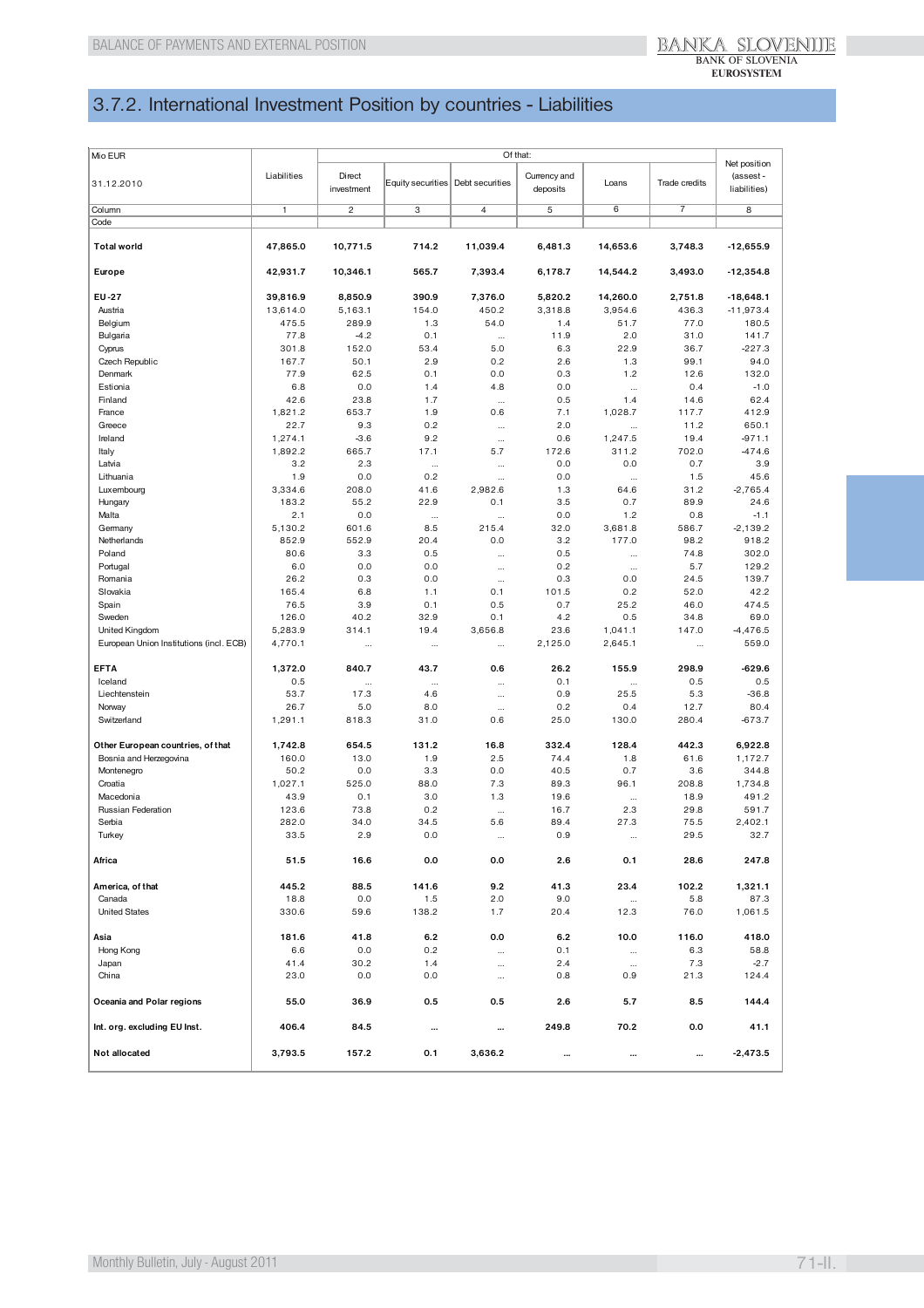**EUROSYSTEM**

# 3.8. Net external debt position 1994 - 2000

|        | Breakdown items                         |              |              |              | Claims         |                |       |             |
|--------|-----------------------------------------|--------------|--------------|--------------|----------------|----------------|-------|-------------|
|        |                                         | 1994         | 1995         | 1996         | 1997           | 1998           | 1999  | 2000        |
|        | Total                                   | 4,840        | 5,325        | 5,808        | 7,051          | 7,116          | 7,697 | 8,700       |
|        |                                         |              |              |              |                |                |       |             |
|        |                                         |              |              |              |                |                |       |             |
| 1.     | General Government                      |              |              |              |                |                |       |             |
| 1.1.   | Short - term                            |              |              |              |                |                |       |             |
| 1.1.1. | Money market instruments                |              |              |              |                |                |       |             |
| 1.1.2. | Loans                                   |              |              |              |                |                |       |             |
| 1.1.3. | Trade credits                           |              |              |              |                |                |       |             |
| 1.1.4. | Other debt ass. / liab.                 |              |              |              |                |                |       |             |
|        |                                         |              |              |              |                |                |       |             |
| 1.2.   | Long - term                             |              |              |              |                |                |       |             |
| 1.2.1. | Bonds and notes                         |              |              |              |                |                |       |             |
| 1.2.2. | Loans                                   |              |              |              |                |                |       |             |
| 1.2.3. | Trade credits                           |              |              |              |                |                |       |             |
| 1.2.4. | Other debt ass. / liab.                 |              |              |              |                |                |       |             |
|        |                                         |              |              |              |                |                |       |             |
| 2.     | Bank of Slovenia                        | 1,306        | 1,554        | 1,880        | 3,040          | 3,144          | 3,209 | 3,494       |
| 2.1.   | Short - term                            | 1,216        | 1,376        | 1,553        | 2,022          | 1,384          | 919   | 1,123       |
|        |                                         |              |              |              |                |                |       |             |
| 2.1.1. | Money market instruments                |              |              |              |                |                |       |             |
| 2.1.2. | Loans                                   |              |              |              |                |                | ٠     |             |
| 2.1.3. | Currency and deposits                   | 1,132        | 1,243        | 1,526        | 1,985          | 1,345          | 867   | 1,060       |
| 2.1.4. | Other debt ass. / liab.                 | 84           | 133          | 27           | 37             | 39             | 52    | 62          |
| 2.2.   | Long - term                             | 90           | 178          | 327          | 1,018          | 1,759          | 2,291 | 2,372       |
| 2.2.1. | Bonds and notes                         | 75           | 163          | 312          | 1,002          | 1,704          | 2,183 | 2,283       |
| 2.2.2. | Loans                                   |              |              |              |                |                |       |             |
|        |                                         |              |              |              |                |                |       |             |
| 2.2.3. | Currency and deposits                   | ä,           |              |              | ×              | ÷              | ٠     |             |
| 2.2.4. | Other debt ass. / liab.                 | 15           | 15           | 15           | 16             | 56             | 107   | 89          |
|        |                                         |              |              |              |                |                |       |             |
| 3.     | Banks                                   | 1,432        | 1,560        | 1,730        | 1,303          | 1,309          | 1,436 | 1,771       |
| 3.1.   | Short - term                            | 1,381        | 1,471        | 1,644        | 1,213          | 1,214          | 1,265 | 1,551       |
| 3.1.1. | Money market instruments                |              |              |              |                |                |       |             |
| 3.1.2. | Loans                                   | 6            |              | 10           | 39             | 32             | 45    | 28          |
|        |                                         |              | 11           |              |                |                |       |             |
| 3.1.3. | Currency and deposits                   | 1,041        | 1,218        | 1,441        | 926            | 941            | 955   | 1,242       |
| 3.1.4. | Other debt ass. / liab.                 | 334          | 242          | 193          | 247            | 240            | 265   | 281         |
| 3.2.   | Long - term                             | 50           | 88           | 85           | 90             | 95             | 172   | 220         |
| 3.2.1. | Bonds and notes                         | 38           | 70           | 63           | 37             | 20             | 98    | 141         |
| 3.2.2. | Loans                                   | 12           | 19           | 21           | 52             | 74             | 74    | 80          |
| 3.2.3. | Currency and deposits                   |              |              |              | ٠              |                |       |             |
| 3.2.4. | Other debt ass. / liab.                 | $\circ$      | $\mathsf O$  | $\mathbf{1}$ | $\overline{c}$ | 1              | 0     | $\mathsf O$ |
|        |                                         |              |              |              |                |                |       |             |
|        |                                         |              |              |              |                |                |       |             |
| 4.     | Other sectors                           | 1,792        | 1,830        | 1,778        | 2,174          | 2,200          | 2,530 | 2,789       |
| 4.1.   | Short - term                            | 1,639        | 1,686        | 1,640        | 2,030          | 2,042          | 2,310 | 2,496       |
| 4.1.1. | Money market instruments                |              |              |              |                | J.             |       |             |
| 4.1.2. | Loans                                   | $\mathbf{1}$ | $\mathbf{1}$ | 3            | 1              | $\overline{7}$ | 5     | 8           |
| 4.1.3. | Currency and deposits                   | 427          | 413          | 371          | 467            | 393            | 507   | 505         |
| 4.1.4. | Trade credits                           | 1,211        | 1,272        | 1,266        | 1,562          | 1,642          | 1,798 | 1,982       |
| 4.1.5. | Other debt ass. / liab.                 |              |              |              |                | ×.             |       |             |
|        |                                         |              |              |              |                |                |       |             |
| 4.2.   | Long - term                             | 153          | 144          | 139          | 144            | 158            | 220   | 293         |
| 4.2.1. | Money market instruments                |              |              |              |                | ÷,             | 0     | 8           |
| 4.2.2. | Loans                                   | 3            | 4            | 3            | 3              | 5              | 21    | 77          |
| 4.2.3. | Currency and deposits                   |              |              |              |                | ä,             |       |             |
| 4.2.4. | Trade credits                           | 149          | 140          | 136          | 141            | 154            | 199   | 208         |
| 4.2.5. | Other debt ass. / liab.                 |              |              |              |                |                |       |             |
|        |                                         |              |              |              |                |                |       |             |
| 5.     |                                         | 311          | 382          | 421          | 534            | 463            | 522   | 646         |
|        | Direct investment: intercompany lending |              |              |              |                |                |       |             |
| 5.1.   | Affiliated enterprises                  | 216          | 274          | 280          | 365            | 368            | 411   | 503         |
| 5.2.   | Direct investors                        | 95           | 107          | 141          | 169            | 95             | 111   | 143         |
|        |                                         |              |              |              |                |                |       |             |
|        | Summary                                 |              |              |              |                |                |       |             |
|        | Total                                   | 4,840        | 5,325        | 5,808        | 7,051          | 7,116          | 7,697 | 8,700       |
| A.     | Total all sectors                       | 4,529        | 4,943        | 5,388        | 6,517          | 6,653          | 7,175 | 8,054       |
| A.1.   | Short - term                            | 4,236        | 4,533        | 4,836        | 5,265          | 4,640          | 4,493 | 5,169       |
| A.1.1. |                                         |              |              |              |                | ÷,             | ÷,    |             |
|        | Money market instruments                |              |              |              |                |                |       |             |
| A.1.2. | Loans                                   | 8            | 12           | 13           | 40             | 39             | 50    | 36          |
| A.1.3. | Trade credits                           | 1,211        | 1,272        | 1,266        | 1,562          | 1,642          | 1,798 | 1,982       |
| A.1.4. | Currency and deposits                   | 2,600        | 2,874        | 3,338        | 3,378          | 2,679          | 2,329 | 2,808       |
| A.1.5. | Other debt ass. / liab.                 | 418          | 375          | 220          | 284            | 280            | 317   | 343         |
| A.2.   | Long - term                             | 293          | 410          | 551          | 1,252          | 2,012          | 2,682 | 2,885       |
| A.2.1. | Money market instruments                | 113          | 232          | 375          | 1,039          | 1,723          | 2,281 | 2,432       |
|        |                                         |              |              |              |                |                |       |             |
| A.2.2. | Loans                                   | 15           | 22           | 24           | 55             | 79             | 95    | 157         |
| A.2.3. | Trade credits                           | 149          | 140          | 136          | 141            | 154            | 199   | 208         |
| A.2.4. | Currency and deposits                   |              |              |              |                | ٠              |       |             |
| A.2.5. | Other debt ass. / liab.                 | 15           | 15           | 16           | 18             | 57             | 107   | 89          |
| ΙB.    | Direct investment: intercompany lending | 311          | 382          | 421          | 534            | 463            | 522   | 646         |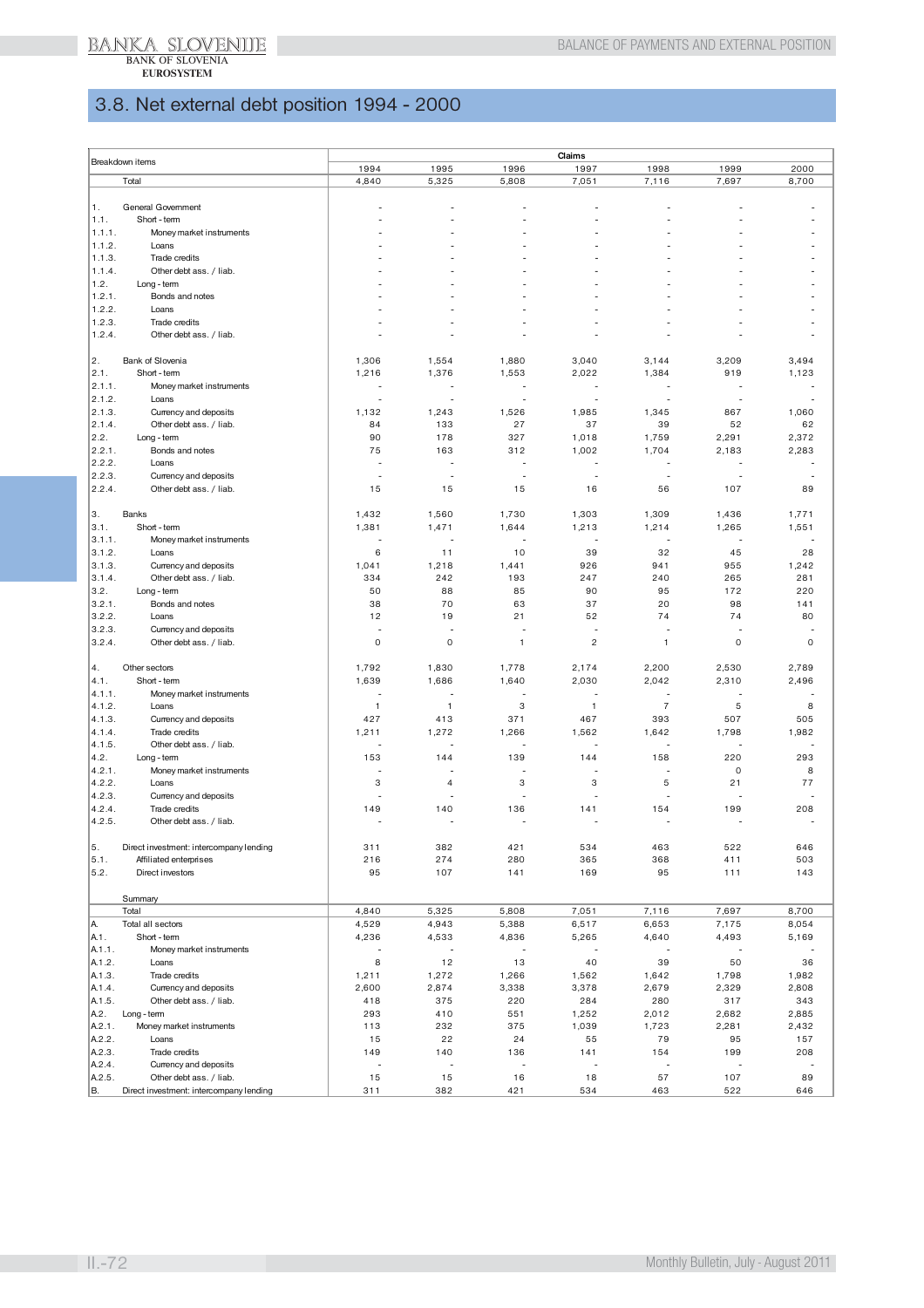#### BANKA SLOVENIJE BANK OF SLOVENIA **EUROSYSTEM**

|                          |                          |                          | Liabilities              |                          |                          |                          |                          |                               |                          | Net                      |                          |                          |                          |
|--------------------------|--------------------------|--------------------------|--------------------------|--------------------------|--------------------------|--------------------------|--------------------------|-------------------------------|--------------------------|--------------------------|--------------------------|--------------------------|--------------------------|
| 1994                     | 1995                     | 1996                     | 1997                     | 1998                     | 1999                     | 2000                     | 1994                     | 1995                          | 1996                     | 1997                     | 1998                     | 1999                     | 2000                     |
| 3,706                    | 4,275                    | 5,380                    | 6,166                    | 6,459                    | 8,012                    | 9,491                    | $-1, 134$                | $-1,049$                      | $-428$                   | $-885$                   | $-657$                   | 315                      | 791                      |
|                          |                          |                          |                          |                          |                          |                          |                          |                               |                          |                          |                          |                          |                          |
| 470                      | 606                      | 1,299                    | 1,470                    | 1,582                    | 1,967                    | 2,213                    | 470                      | 606                           | 1,299                    | 1,470                    | 1,582                    | 1,967                    | 2,213                    |
|                          |                          |                          |                          |                          |                          |                          |                          |                               |                          |                          |                          |                          |                          |
| ÷                        |                          | ٠                        |                          |                          |                          | $\overline{a}$           | ä,                       | J.                            |                          |                          |                          |                          |                          |
|                          |                          |                          |                          |                          |                          | ٠                        |                          |                               |                          |                          |                          |                          |                          |
| ÷                        |                          | ä,                       |                          |                          |                          | ÷                        | ÷,                       |                               |                          |                          |                          |                          |                          |
|                          |                          |                          |                          |                          |                          |                          |                          |                               |                          |                          |                          |                          |                          |
| 470                      | 606                      | 1,299                    | 1,470                    | 1,582                    | 1,967                    | 2,213                    | 470                      | 606                           | 1,299                    | 1,470                    | 1,582                    | 1,967                    | 2,213                    |
| $\overline{\phantom{a}}$ | $\overline{a}$           | 762                      | 963                      | 1,040                    | 1,431                    | 1,688                    | $\circ$                  | 0                             | 762                      | 963                      | 1,040                    | 1,431                    | 1,688                    |
| 465                      | 601                      | 533                      | 505                      | 542                      | 536                      | 525                      | 465                      | 601                           | 533                      | 505                      | 542                      | 536                      | 525                      |
| 6                        | 5                        | 4                        |                          | 1                        | 0                        | 0                        | 6                        |                               |                          | $\sqrt{2}$               | $\mathbf{1}$             | 0                        | $\mathsf O$              |
| ٠                        | $\overline{a}$           | ÷,                       | 2<br>$\overline{a}$      |                          | $\overline{a}$           | $\overline{a}$           | $\overline{\phantom{a}}$ | 5<br>$\overline{\phantom{a}}$ | 4                        | ÷,                       |                          | ÷,                       | $\sim$                   |
|                          |                          |                          |                          | ÷                        |                          |                          |                          |                               |                          |                          |                          |                          |                          |
|                          |                          |                          |                          |                          |                          |                          |                          |                               |                          |                          |                          |                          |                          |
| 6                        | 3                        | 1                        | $\mathsf{O}\xspace$      | 0                        | 0                        | 0                        | $-1,300$                 | $-1,550$                      | $-1,878$                 | $-3,040$                 | $-3,144$                 | $-3,209$                 | $-3,494$                 |
| 0                        | $\mathsf O$              | $\mathsf O$              | $\mathsf O$              | 0                        | 0                        | 0                        | $-1,216$                 | $-1,376$                      | $-1,552$                 | $-2,022$                 | $-1,384$                 | $-918$                   | $-1, 123$                |
| ÷                        | ٠                        | ä,                       | ×.                       |                          |                          | ÷,                       | ٠.                       | $\overline{\phantom{a}}$      | $\overline{\phantom{a}}$ | $\overline{\phantom{a}}$ |                          | ÷,                       | $\overline{\phantom{a}}$ |
|                          | $\overline{a}$           | ä,                       | ٠                        |                          | ÷,                       | $\overline{\phantom{a}}$ | ÷.                       | $\overline{\phantom{a}}$      | $\overline{\phantom{a}}$ | $\overline{\phantom{a}}$ | $\overline{\phantom{a}}$ | $\overline{\phantom{a}}$ | $\sim$                   |
| 0                        | $\mathsf O$              | 0                        | $\mathsf O$              | 0                        | 0                        | 0                        | $-1,132$                 | $-1,243$                      | $-1,526$                 | $-1,985$                 | $-1,345$                 | $-867$                   | $-1,060$                 |
|                          | ٠                        | ×,                       |                          |                          |                          |                          | $-84$                    | $-133$                        | $-27$                    | $-37$                    | $-39$                    | $-52$                    | $-62$                    |
| 6                        | 3                        | 1                        | ×.                       |                          | ÷,                       | ٠                        | $-84$                    | $-175$                        | $-326$                   | $-1,018$                 | $-1,759$                 | $-2,291$                 | $-2,372$                 |
|                          | ÷,                       |                          |                          |                          |                          | ٠                        | $-75$                    | $-163$                        | $-312$                   | $-1,002$                 | $-1,704$                 | $-2,183$                 | $-2,283$                 |
| 6                        | 3                        | 1                        |                          |                          |                          | ٠                        | 6                        | 3                             | $\mathbf{1}$             | $\overline{\phantom{a}}$ |                          | $\overline{\phantom{a}}$ | $\overline{\phantom{a}}$ |
|                          |                          |                          |                          |                          |                          | ä,                       | ÷,                       | $\sim$                        |                          |                          | $\overline{\phantom{a}}$ | ÷,                       |                          |
| ×                        |                          | ÷,                       |                          |                          |                          | ×                        | $-15$                    | $-15$                         | $-15$                    | $-16$                    | $-56$                    | $-107$                   | $-89$                    |
|                          |                          |                          |                          |                          |                          |                          |                          |                               |                          |                          |                          |                          |                          |
| 458                      | 549                      | 864                      | 908                      | 888                      | 1,195                    | 1,416                    | 458                      | 549                           | $-568$                   | $-651$                   | $-841$                   | $-108$                   | 107                      |
| 141                      | 174                      | 293                      | 313                      | 348                      | 425                      | 404                      | $-1,240$                 | $-1,297$                      | $-1,351$                 | $-900$                   | $-865$                   | $-840$                   | $-1, 147$                |
| $\overline{\phantom{a}}$ | $\overline{\phantom{a}}$ | $\overline{\phantom{a}}$ | $\overline{\phantom{a}}$ | $\overline{\phantom{a}}$ | $\sim$                   | $\overline{\phantom{a}}$ | $\circ$                  | $\mathsf O$                   | $\circ$                  | $\circ$                  | $\circ$                  | $\circ$                  | $\circ$                  |
| $\overline{1}$           | 3                        |                          | $\mathsf O$              | $\mathsf O$              | $\overline{7}$           | $\overline{c}$           | $-5$                     | $-8$                          | $-10$                    | $-39$                    | $-32$                    | $-38$                    | $-26$                    |
| 140                      | 171                      | 293                      | 312                      | 348                      | 364                      | 401                      | -901                     | $-1,048$                      | $-1, 148$                | $-614$                   | $-594$                   | $-591$                   | $-841$                   |
| 0                        | $\circ$                  | $\circ$                  | $\mathsf{O}\xspace$      | 0                        | 54                       | $\mathsf{O}\xspace$      | $-334$                   | $-242$                        | $-193$                   | $-247$                   | $-240$                   | $-211$                   | $-281$                   |
| 316                      | 375                      | 570                      | 596                      | 540                      | 770                      | 1,012                    | 266                      | 287                           | 485                      | 506                      | 445                      | 599                      | 792                      |
| $\overline{\phantom{a}}$ | 13                       | 20                       | 20                       | 20                       | 20                       | 20                       | $-38$                    | $-56$                         | $-43$                    | $-17$                    | $\overline{1}$           | $-78$                    | $-120$                   |
| 263                      | 300                      | 493                      | 513                      | 458                      | 682                      | 921                      | 251                      | 282                           | 472                      | 462                      | 384                      | 608                      | 841                      |
| $\sim$                   | $\overline{\phantom{a}}$ | $\sim$                   | ÷,                       | $\overline{\phantom{a}}$ | $\sim$                   | $\sim$                   | $\circ$                  | $\mathsf{O}$                  | $\circ$                  | $\circ$                  | $\circ$                  | $\circ$                  | $\circ$                  |
| 53                       | 61                       | 57                       | 62                       | 62                       | 69                       | 71                       | 53                       | 61                            | 56                       | 61                       | 61                       | 69                       | 71                       |
|                          |                          |                          |                          |                          |                          |                          |                          |                               |                          |                          |                          |                          |                          |
| 2,178                    | 2,395                    | 2,306                    | 2,789                    | 3,093                    | 3,805                    | 4,549                    | 386                      | 565                           | 528                      | 614                      | 893                      | 1,275                    | 1,760                    |
| 1,229                    | 1,296                    | 1,209                    | 1,506                    | 1,490                    | 1,730                    | 1,879                    | $-410$                   | $-390$                        | $-430$                   | $-524$                   | $-552$                   | $-579$                   | $-616$                   |
| $\blacksquare$           | ٠                        | $\overline{\phantom{a}}$ | $\overline{\phantom{a}}$ | $\overline{\phantom{a}}$ | $\sim$                   | $\overline{\phantom{a}}$ | $\mathsf{O}\xspace$      | $\mathsf O$                   | $\circ$                  | $\circ$                  | $\circ$                  | $\circ$                  | $\circ$                  |
| 41                       | 6                        | 12                       | 71                       | 57                       | 72                       | 45                       | 40                       | 5                             | 9                        | 69                       | 51                       | 67                       | 37                       |
|                          |                          | ۰.                       |                          |                          | $\overline{\phantom{a}}$ | $\sim$                   | $-427$                   | $-413$                        | $-371$                   | $-467$                   | $-393$                   | $-507$                   | $-505$                   |
| 1,189                    | 1,290                    | 1,197                    | 1,435                    | 1,432                    | 1,659                    | 1,834                    | $-23$                    | 18                            | $-68$                    | $-127$                   | $-210$                   | $-139$                   | $-148$                   |
| $\overline{\phantom{a}}$ | ٠                        | $\overline{\phantom{a}}$ |                          | $\overline{\phantom{a}}$ |                          | $\overline{\phantom{a}}$ | $\circ$                  | $\mathsf O$                   | $\circ$                  | $\mathsf O$              | $\circ$                  | $\mathsf O$              | $\mathsf O$              |
| 948                      | 1,099                    | 1,097                    | 1,283                    | 1,603                    | 2,074                    | 2,670                    | 796                      | 955                           | 958                      | 1,139                    | 1,445                    | 1,854                    | 2,377                    |
| 35                       | 19                       | 28                       | 32                       | 34                       | 43                       | 39                       | 35                       | 19                            | 28                       | 32                       | 34                       | 43                       | 31                       |
| 763                      | 945                      | 930                      | 1,133                    | 1,433                    | 1,916                    | 2,537                    | 760                      | 942                           | 927                      | 1,129                    | 1,428                    | 1,895                    | 2,460                    |
| $\overline{\phantom{a}}$ | $\overline{\phantom{a}}$ | $\overline{\phantom{a}}$ | $\overline{\phantom{a}}$ | $\overline{\phantom{a}}$ | ÷                        | $\sim$                   | $\mathsf O$              | $\mathsf O$                   | $\circ$                  | $\mathsf O$              | $\circ$                  | $\mathsf O$              | $\mathsf O$              |
| 64                       | 61                       | 77                       | 87                       | 115                      | 101                      | 87                       | $-86$                    | $-79$                         | $-59$                    | $-54$                    | $-38$                    | $-97$                    | $-121$                   |
| 86                       | 73                       | 62                       | 31                       | 21                       | 14                       | $\overline{7}$           | 86                       | 73                            | 62                       | 31                       | 21                       | 14                       | $\overline{7}$           |
|                          |                          |                          |                          |                          |                          |                          |                          |                               |                          |                          |                          |                          |                          |
| 595                      | 722                      | 910                      | 999                      | 895                      | 1,045                    | 1,312                    | 283                      | 340                           | 489                      | 465                      | 432                      | 524                      | 667                      |
| 207                      | 178                      | 186                      | 243                      | 151                      | 164                      | 176                      | $-10$                    | $-97$                         | $-94$                    | $-122$                   | $-217$                   | $-247$                   | $-326$                   |
| 388                      | 544                      | 724                      | 756                      | 744                      | 881                      | 1,136                    | 293                      | 437                           | 583                      | 587                      | 649                      | 770                      | 993                      |
|                          |                          |                          |                          |                          |                          |                          |                          |                               |                          |                          |                          |                          |                          |
|                          |                          |                          |                          |                          |                          |                          |                          |                               |                          |                          |                          |                          |                          |
| 3,706                    | 4,275                    | 5,380                    | 6,166                    | 6,459                    | 8,012                    | 9,491                    | $-1,134$                 | $-1,049$                      | $-428$                   | $-885$                   | $-657$                   | 315                      | 791                      |
| 3,112                    | 3,553                    | 4,471                    | 5,167                    | 5,564                    | 6,967                    | 8,178                    | $-1,417$                 | $-1,390$                      | $-917$                   | $-1,350$                 | $-1,089$                 | $-208$                   | 124                      |
| 1,371                    | 1,470                    | 1,503                    | 1,819                    | 1,839                    | 2,155                    | 2,283                    | $-2,866$                 | $-3,063$                      | $-3,333$                 | $-3,446$                 | $-2,802$                 | $-2,338$                 | $-2,886$                 |
| $\overline{\phantom{a}}$ | $\overline{\phantom{a}}$ | $\overline{\phantom{a}}$ | $\overline{\phantom{a}}$ | $\overline{\phantom{a}}$ | $\sim$                   | $\overline{\phantom{a}}$ | $\overline{\phantom{a}}$ | $\overline{\phantom{a}}$      | $\overline{\phantom{a}}$ | $\sim$                   | $\overline{\phantom{a}}$ | $\overline{\phantom{a}}$ | $\sim$                   |
| 42                       | $\mathsf g$              | 12                       | 71                       | 58                       | 79                       | 47                       | 34                       | $-3$                          | $-1$                     | 30                       | 19                       | 29                       | 11                       |
| 1,189                    | 1,290                    | 1,197                    | 1,435                    | 1,432                    | 1,659                    | 1,834                    | $-23$                    | 18                            | $-68$                    | $-127$                   | $-210$                   | $-139$                   | $-148$                   |
| 140                      | 171                      | 293                      | 313                      | 348                      | 364                      | 401                      | $-2,460$                 | $-2,704$                      | $-3,045$                 | $-3,066$                 | $-2,331$                 | $-1,965$                 | $-2,407$                 |
|                          | $\mathsf{O}\xspace$      |                          | $\mathsf{O}\xspace$      | $\circ$                  |                          | $\mathsf{O}\xspace$      |                          |                               |                          |                          |                          |                          |                          |
| $\mathsf{O}$             |                          | $\circ$                  |                          |                          | 54                       |                          | $-418$                   | $-375$                        | $-220$                   | $-284$                   | $-279$                   | $-263$                   | $-343$                   |
| 1,741                    | 2,083                    | 2,968                    | 3,348                    | 3,725                    | 4,812                    | 5,895                    | 1,448                    | 1,673                         | 2,416                    | 2,096                    | 1,713                    | 2,129                    | 3,010                    |
| 35                       | 32                       | 810                      | 1,015                    | 1,094                    | 1,494                    | 1,748                    | $-78$                    | $-200$                        | 435                      | $-24$                    | $-629$                   | $-787$                   | $-684$                   |
| 1,497                    | 1,850                    | 1,957                    | 2,151                    | 2,432                    | 3,134                    | 3,983                    | 1,481                    | 1,828                         | 1,933                    | 2,096                    | 2,353                    | 3,039                    | 3,826                    |
| 70                       | 66                       | 82                       | 88                       | 116                      | 102                      | 87                       | $-80$                    | $-74$                         | $-54$                    | $-52$                    | $-38$                    | $-97$                    | $-121$                   |
| $\overline{\phantom{a}}$ | $\overline{\phantom{a}}$ | $\overline{\phantom{a}}$ | $\overline{\phantom{a}}$ | $\overline{\phantom{a}}$ | $\overline{\phantom{a}}$ | $\overline{\phantom{a}}$ | $\overline{\phantom{a}}$ | $\overline{\phantom{a}}$      | $\overline{\phantom{a}}$ | $\overline{\phantom{a}}$ | $\overline{\phantom{a}}$ | $\overline{\phantom{a}}$ | $\overline{\phantom{a}}$ |
| 140                      | 134                      | 118                      | 94                       | 83                       | 82                       | 78                       | 124                      | 119                           | 102                      | 76                       | 26                       | $-25$                    | $-11$                    |
| 595                      | 722                      | 910                      | 999                      | 895                      | 1,045                    | 1,312                    | 283                      | 340                           | 489                      | 465                      | 432                      | 524                      | 667                      |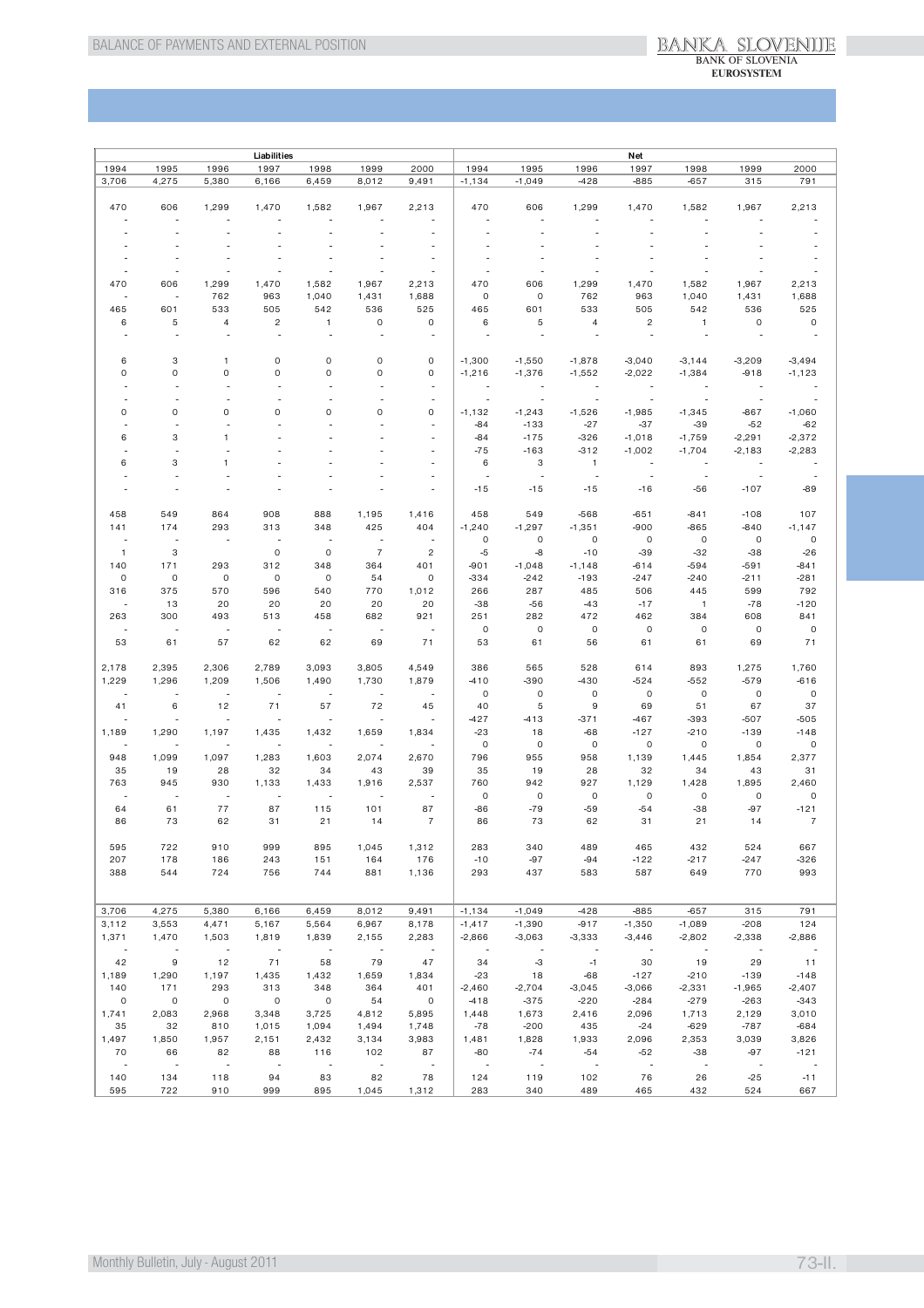**EUROSYSTEM**

# 3.9. Net external debt position

| Mio EUR                      |                             |                         |                           |                          |                  | General government   |                       |                       |                          |                  |                 |
|------------------------------|-----------------------------|-------------------------|---------------------------|--------------------------|------------------|----------------------|-----------------------|-----------------------|--------------------------|------------------|-----------------|
|                              |                             |                         | Short-term                |                          |                  |                      | Long-term             |                       |                          |                  |                 |
|                              | Money market<br>instruments | Loans                   | Trade<br>credits          | Other debt<br>ass./liab. | Total            | Bonds and<br>notes   | Loans                 | Trade credits         | Other debt<br>ass./liab. | Total            | Total           |
| Stolpec                      | $\mathbf{1}$                | $\overline{\mathbf{c}}$ | $\ensuremath{\mathsf{3}}$ | $\overline{4}$           | $5 = 1 +  4$     | $\,6$                | $7 = 8 + 9 + 10 + 11$ | 8                     | 9                        | $10=6++9$        | $11 = 5 + 10$   |
| Koda                         |                             |                         |                           |                          |                  |                      |                       |                       |                          |                  |                 |
|                              |                             |                         |                           |                          |                  | Claims               |                       |                       |                          |                  |                 |
| 2001 31.Dec.                 |                             |                         | $\cdots$                  | 887                      | 887              | $\ddotsc$            | $\ddotsc$             | $\ddotsc$             | $\cdots$                 | $\cdots$         | 887             |
| 2002 31.Dec.                 |                             |                         | $\cdots$                  | 852                      | 852              | $\ddotsc$            | $\ddotsc$             |                       | 22                       | 22               | 874             |
| 2003 31.Dec.                 | $\cdots$                    |                         | $\cdots$                  | 829                      | 829              | $\mathbf{1}$         | $\cdots$              | $\cdots$              | 20                       | 21               | 851             |
| 2004 31.Dec.<br>2005 31.Dec. | <br>$\overline{\mathbf{c}}$ |                         |                           | 827<br>830               | 827<br>832       | $\overline{c}$<br>60 | $\ddotsc$             |                       | 29<br>39                 | 31<br>100        | 857<br>931      |
| 2006 31.Dec.                 | 1                           | <br>                    | $\cdots$<br>$\cdots$      | 126                      | 127              | 91                   | $\cdots$<br>$\ddotsc$ | $\cdots$<br>$\cdots$  | 48                       | 139              | 266             |
| 2007 31.Dec.                 | 3                           |                         | $\cdots$                  | 124                      | 127              | 181                  |                       |                       | 102                      | 283              | 410             |
| 2008 31.Dec.                 | 4                           |                         | $\cdots$                  | 124                      | 128              | 183                  | $\cdots$              | $\cdots$              | 105                      | 288              | 416             |
| 2009 31.Dec.                 | 0                           |                         | $\cdots$                  | 90                       | 90               | 132                  | $\ddotsc$             |                       | 94                       | 225              | 315             |
| 2010 31.Dec.                 | 0                           |                         |                           | 95                       | 95               | 155                  | 103                   | $\cdots$              | 92                       | 349              | 444             |
| 2010 30.Nov.                 | 0                           |                         |                           | 195                      | 196              | 163                  | 103                   |                       | 92                       | 358              | 554             |
| 31.Dec.                      | 0                           |                         | $\cdots$                  | 95                       | 95               | 155                  | 103                   | $\cdots$              | 92                       | 349              | 444             |
|                              |                             |                         |                           |                          |                  |                      |                       |                       |                          |                  |                 |
| 2011 31.Jan.<br>28.Feb.      | $\mathsf O$<br>0            | <br>                    | $\cdots$<br>$\cdots$      | 190<br>190               | 190<br>191       | 152<br>150           | 136<br>157            | <br>                  | 91<br>94                 | 379<br>401       | 569<br>592      |
| 31.Mar.                      | 0                           |                         | $\cdots$                  | 340                      | 341              | 148                  | 228                   |                       | 94                       | 469              | 810             |
| 30.Apr.                      | $\mathsf O$                 |                         | $\cdots$                  | 340                      | 341              | 149                  | 229                   | $\cdots$              | 93                       | 472              | 812             |
| 31.May                       | $\mathsf O$                 |                         | $\cdots$                  | 330                      | 331              | 154                  | 229                   | $\cdots$              | 94                       | 477              | 808             |
| 30.Jun.                      | 0                           |                         | $\cdots$                  | 290                      | 291              | 157                  | 264                   |                       | 99                       | 521              | 811             |
|                              |                             |                         |                           |                          |                  | Liabilities          |                       |                       |                          |                  |                 |
|                              |                             |                         |                           |                          |                  |                      |                       |                       |                          |                  |                 |
| 2001 31.Dec.<br>2002 31.Dec. | 3<br>56                     |                         | $\cdots$                  | 11<br>10                 | 15<br>66         | 1,908<br>1,894       | 583<br>468            |                       | $\cdots$                 | 2,491<br>2,362   | 2,506<br>2,428  |
| 2003 31.Dec.                 | 32                          | <br>                    | <br>                      | 8                        | 40               | 2,008                | 382                   | <br>$\cdots$          | $\ddotsc$<br>$\cdots$    | 2,391            | 2,431           |
| 2004 31.Dec.                 | 13                          |                         | $\cdots$                  | 8                        | 21               | 1,865                | 381                   | $\mathsf{O}\xspace$   | $\cdots$                 | 2,246            | 2,267           |
| 2005 31.Dec.                 | 21                          |                         | $\cdots$                  | 9                        | 31               | 1,720                | 363                   | $\mathsf{O}\xspace$   | $\cdots$                 | 2,083            | 2,114           |
| 2006 31.Dec.<br>2007 31.Dec. | 24                          | <br>0                   | $\cdots$                  | 9                        | 33<br>0          | 2,108                | 241<br>203            | $\cdots$              | $\cdots$                 | 2,349            | 2,382<br>3,036  |
| 2008 31.Dec.                 | <br>                        |                         | <br>                      | $\cdots$<br>             | $\cdots$         | 2,832<br>3,552       | 180                   | $\ddotsc$<br>$\cdots$ | $\cdots$<br>4            | 3,036<br>3,736   | 3,736           |
| 2009 31.Dec.                 |                             |                         | $\cdots$                  |                          | $\cdots$         | 6,407                | 149                   |                       | 3                        | 6,559            | 6,559           |
| 2010 31.Dec.                 | $\cdots$                    |                         |                           |                          | $\cdots$         | 8,018                | 147                   | $\cdots$              | $\overline{c}$           | 8,167            | 8,167           |
| 2010 30.Nov.                 |                             |                         | $\cdots$                  | $\cdots$                 | $\cdots$         | 8,136                | 148                   | $\ddotsc$             | $\sqrt{2}$               | 8,286            | 8,286           |
| 31.Dec.                      | $\cdots$                    |                         |                           | $\cdots$                 | $\ldots$         | 8,018                | 147                   |                       | 2                        | 8,167            | 8,167           |
|                              |                             |                         |                           |                          |                  |                      |                       |                       |                          |                  |                 |
| 2011 31.Jan.                 | $\cdots$                    |                         | $\cdots$                  | $\cdots$                 | $\cdots$         | 9,343                | 151                   |                       | $\sqrt{2}$<br>5          | 9,497            | 9,497           |
| 28.Feb.<br>31.Mar.           | <br>$\cdots$                | <br>                    | <br>$\cdots$              | <br>$\cdots$             | <br>$\ldots$     | 9,351<br>10,795      | 171<br>167            | <br>                  | 4                        | 9,527<br>10,967  | 9,527<br>10,967 |
| 30.Apr.                      |                             |                         |                           |                          | $\cdots$         | 10,476               | 167                   |                       | 4                        | 10,647           | 10,647          |
| 31.May                       |                             |                         |                           | $\cdots$                 | $\cdots$         | 10,558               | 165                   | $\cdots$              | 4                        | 10,727           | 10,727          |
| 30.Jun.                      | $\cdots$                    | $\cdots$                | $\ldots$                  | $\cdots$                 | $\ldots$         | 10,522               | 200                   | $\cdots$              | 10                       | 10,733           | 10,733          |
|                              |                             |                         |                           |                          |                  | Net position         |                       |                       |                          |                  |                 |
|                              |                             |                         |                           |                          |                  |                      |                       |                       |                          |                  |                 |
| 2001 31.Dec.<br>2002 31.Dec. | 3<br>56                     |                         | $\cdots$                  | $-876$<br>$-842$         | $-872$<br>$-786$ | 1,908<br>1,894       | 583<br>468            | $\cdots$              | $\cdots$<br>$-22$        | 2,491<br>2,340   | 1,619<br>1,554  |
| 2003 31.Dec.                 | 32                          | <br>                    | <br>$\cdots$              | $-821$                   | $-790$           | 2,007                | 382                   | $\cdots$<br>$\cdots$  | $-20$                    | 2,369            | 1,580           |
| 2004 31.Dec.                 | 13                          |                         | $\cdots$                  | $-819$                   | -806             | 1,863                | 381                   | $\mathsf{O}\xspace$   | $-29$                    | 2,215            | 1,409           |
| 2005 31.Dec.                 | 20                          | $\cdots$                | $\cdots$                  | $-821$                   | $-801$           | 1,660                | 363                   | $\mathsf{O}\xspace$   | $-39$                    | 1,984            | 1,183           |
| 2006 31.Dec.                 | 23                          | $\cdots$                |                           | $-117$                   | $-94$            | 2,017                | 241                   | $\cdots$              | $-48$                    | 2,210            | 2,116           |
| 2007 31.Dec.<br>2008 31.Dec. | $-3$<br>$-4$                | 0<br>                   | $\cdots$<br>$\cdots$      | $-124$<br>$-124$         | $-127$<br>$-128$ | 2,651<br>3,369       | 203<br>180            | $\cdots$<br>$\cdots$  | $-102$<br>$-101$         | 2,752<br>3,448   | 2,625<br>3,319  |
| 2009 31.Dec.                 | 0                           |                         | $\cdots$                  | $-90$                    | $-90$            | 6,275                | 149                   | $\cdots$              | $-91$                    | 6,333            | 6,243           |
| 2010 31.Dec.                 | 0                           |                         | $\cdots$                  | $-95$                    | $-95$            | 7,863                | 44                    |                       | $-90$                    | 7,817            | 7,722           |
| 2010 30.Nov.                 | 0                           |                         |                           | $-195$                   | $-196$           |                      | 45                    |                       | $-90$                    |                  |                 |
| 31.Dec.                      | 0                           | <br>                    | $\cdots$<br>$\cdots$      | $-95$                    | $-95$            | 7,973<br>7,863       | 44                    | $\cdots$<br>$\cdots$  | $-90$                    | 7,928<br>7,817   | 7,732<br>7,722  |
|                              |                             |                         |                           |                          |                  |                      |                       |                       |                          |                  |                 |
| 2011 31.Jan.                 | 0                           |                         | $\cdots$                  | $-190$                   | $-190$           | 9,192                | 16                    | $\cdots$              | $-89$                    | 9,118            | 8,928           |
| 28.Feb.                      | 0                           |                         | $\cdots$                  | $-190$                   | $-191$           | 9,201                | 15                    |                       | $-89$                    | 9,126            | 8,935           |
| 31.Mar.<br>30.Apr.           | 0<br>0                      | <br>                    | $\cdots$<br>              | $-340$<br>$-340$         | -341<br>$-341$   | 10,648<br>10,327     | $-61$<br>$-62$        | $\cdots$<br>$\cdots$  | $-89$<br>$-89$           | 10,498<br>10,176 | 10,157<br>9,835 |
| 31.May                       | 0                           |                         | $\cdots$                  | $-330$                   | $-331$           | 10,404               | $-64$                 | $\cdots$              | $-89$                    | 10,250           | 9,919           |
| 30.Jun.                      | 0                           |                         |                           | $-290$                   | $-291$           | 10,365               | $-64$                 |                       | $-90$                    | 10,212           | 9,921           |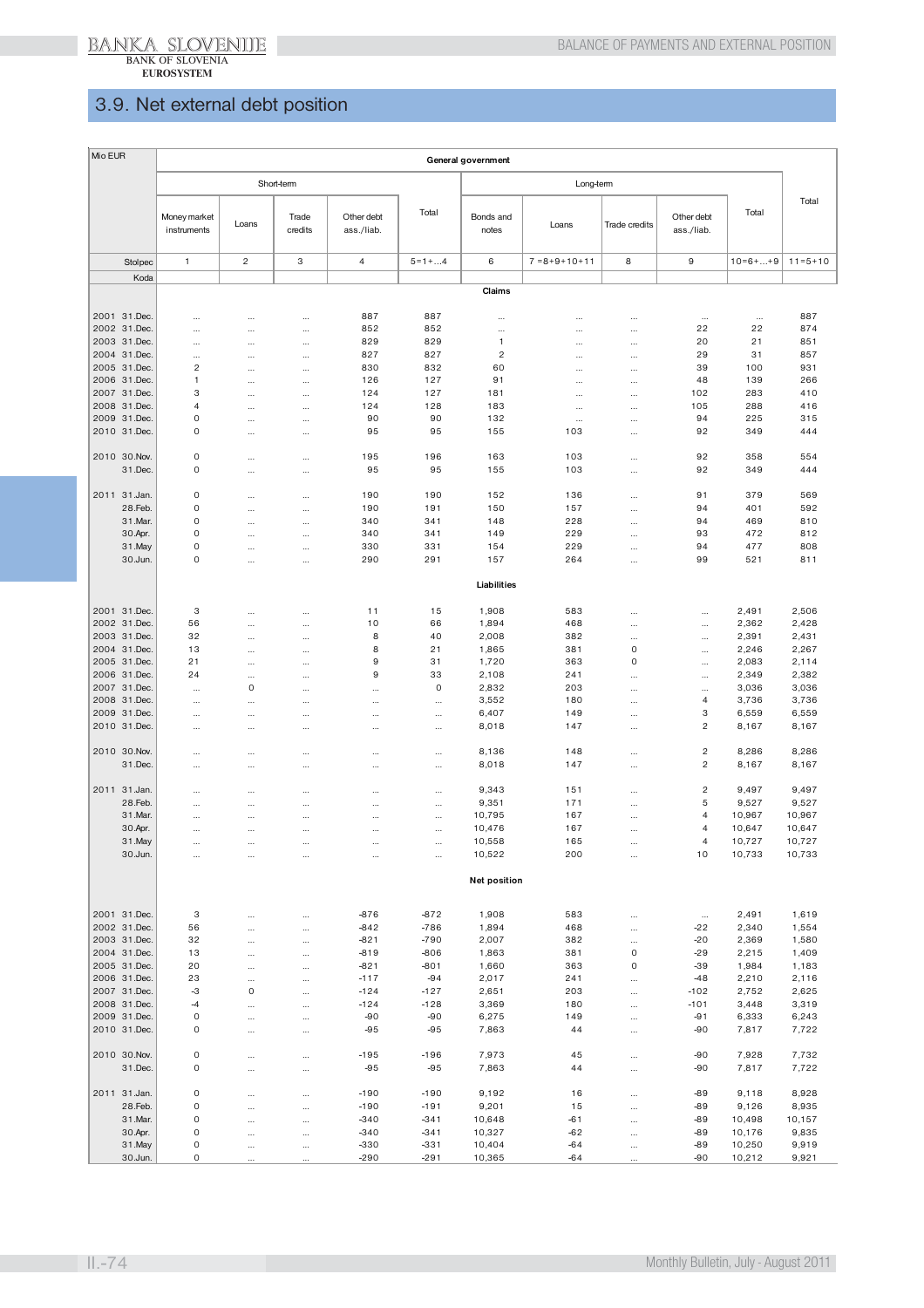**EUROSYSTEM**

|                             |                      |                          |                          |                    | <b>Bank of Slovenia</b> |                      |                          |                          |                      |                      | Mio EUR                      |
|-----------------------------|----------------------|--------------------------|--------------------------|--------------------|-------------------------|----------------------|--------------------------|--------------------------|----------------------|----------------------|------------------------------|
|                             |                      | Short-term               |                          |                    |                         |                      | Long-term                |                          |                      |                      |                              |
| Money market<br>instruments | Loans                | Currency and<br>deposits | Other debt<br>ass./liab. | Total              | Bonds and<br>notes      | Loans                | Currency and<br>deposits | Other debt<br>ass./liab. | Total                | Total                |                              |
| 12                          | 13                   | 14                       | 15                       | $16 = 12 + . + 15$ | 17                      | 18                   | 19                       | 20                       | $21 = 17 + .20$      | $22 = 16 + 21$       | Stolpec                      |
|                             |                      |                          |                          |                    |                         |                      |                          |                          |                      |                      | Koda                         |
|                             |                      |                          |                          |                    | Claims                  |                      |                          |                          |                      |                      |                              |
| $\cdots$                    | $\ddotsc$            | 2,153                    | 72                       | 2,225              | 2,657                   |                      |                          | 106                      | 2,763                | 4,988                | 2001 31.Dec.                 |
| 1,101                       |                      | 2,510                    | 67                       | 3,677              | 2,968                   | $\cdots$             |                          | 130                      | 3,099                | 6,776                | 2002 31.Dec.                 |
| 12                          | $\ddotsc$            | 1,635                    | 56                       | 1,703              | 5,029                   |                      |                          | 129                      | 5,158                | 6,861                | 2003 31.Dec.                 |
| 16                          | $\cdots$             | 690                      | 52                       | 759                | 5,661                   | $\cdots$             |                          | 205                      | 5,866                | 6,625                | 2004 31.Dec.                 |
| 42<br>71                    |                      | 1,271<br>926             | 60<br>55                 | 1,374<br>1,052     | 5,458<br>4,306          | $\cdots$             | $\cdots$                 | 176<br>148               | 5,633                | 7,007                | 2005 31.Dec.<br>2006 31.Dec. |
| 707                         | $\cdots$<br>$\cdots$ | 1,635                    | 42                       | 2,384              | 3,128                   | $\cdots$             | <br>$\cdots$             | 180                      | 4,455<br>3,309       | 5,506<br>5,692       | 2007 31.Dec.                 |
| 337                         | $\cdots$             | 1,194                    | 143                      | 1,674              | 3,718                   | $\cdots$<br>$\cdots$ | 8                        | 111                      | 3,838                | 5,512                | 2008 31.Dec.                 |
| 20                          | $\cdots$             | 405                      | 133                      | 558                | 4,108                   | $\cdots$             | 216                      | 127                      | 4,450                | 5,009                | 2009 31.Dec.                 |
| 21                          | $\cdots$             | 362                      | 43                       | 427                | 4,238                   | $\cdots$             | 256                      | 150                      | 4,645                | 5,071                | 2010 31.Dec.                 |
|                             |                      |                          |                          |                    |                         |                      |                          |                          |                      |                      |                              |
| 22                          | $\cdots$             | 349                      | 71                       | 441                | 4,258                   | $\cdots$             | 233                      | 144                      | 4,635                | 5,076                | 2010 30.Nov.                 |
| 21                          |                      | 362                      | 43                       | 427                | 4,238                   | $\cdots$             | 256                      | 150                      | 4,645                | 5,071                | 31.Dec.                      |
| 21                          | $\ddotsc$            | 419                      | 42                       | 482                | 4,175                   | $\cdots$             | 254                      | 160                      | 4,588                | 5,071                | 2011 31.Jan.                 |
| 21                          | $\cdots$             | 401                      | 42                       | 464                | 4,228                   | $\cdots$             | 253                      | 145                      | 4,627                | 5,091                | 28.Feb.                      |
| 22                          | $\cdots$             | 476                      | 40                       | 538                | 4,143                   |                      | 236                      | 175                      | 4,554                | 5,093                | 31.Mar.                      |
| 181                         | $\cdots$             | 603                      | 39                       | 823                | 3,853                   | $\cdots$             | 231                      | 174                      | 4,257                | 5,080                | 30.Apr.                      |
| 221                         | $\ddotsc$            | 621                      | 40                       | 883                | 3,828                   |                      | 236                      | 180                      | 4,244                | 5,127                | 31.May                       |
| 291                         | $\cdots$             | 613                      | 40                       | 944                | 3,747                   | $\cdots$             | 259                      | 180                      | 4,186                | 5,130                | 30.Jun.                      |
|                             |                      |                          |                          |                    | Liabilities             |                      |                          |                          |                      |                      |                              |
|                             |                      |                          |                          |                    |                         |                      |                          |                          |                      |                      |                              |
|                             | $\ddotsc$            | $\mathsf O$              |                          | $\circ$            |                         |                      | $\cdots$                 | .                        |                      | $\mathsf O$          | 2001 31.Dec.                 |
|                             | $\cdots$             | 33<br>30                 |                          | 33<br>30           |                         |                      |                          | $\cdots$                 |                      | 33<br>30             | 2002 31.Dec.<br>2003 31.Dec. |
|                             | $\cdots$             | 36                       | <br>$\ddotsc$            | 36                 |                         |                      |                          |                          |                      | 36                   | 2004 31.Dec.                 |
|                             | $\cdots$<br>         | 39                       |                          | 39                 | $\cdots$<br>            | <br>                 | $\cdots$<br>$\cdots$     | <br>$\cdots$             | <br>                 | 39                   | 2005 31.Dec.                 |
|                             | $\cdots$             | 45                       |                          | 45                 |                         |                      |                          | $\cdots$                 | $\cdots$             | 45                   | 2006 31.Dec.                 |
|                             | $\cdots$             | 3,588                    | $\cdots$                 | 3,588              |                         |                      |                          | $\cdots$                 | $\cdots$             | 3,588                | 2007 31.Dec.                 |
|                             | $\cdots$             | 3,603                    | $\ddotsc$                | 3,603              |                         |                      |                          | 28                       | 28                   | 3,631                | 2008 31.Dec.                 |
|                             | $\cdots$             | 3,360                    | $\circ$                  | 3,360              |                         |                      |                          | 235                      | 235                  | 3,595                | 2009 31.Dec.                 |
| $\cdots$                    | $\cdots$             | 2,125                    |                          | 2,125              |                         |                      |                          | 250                      | 250                  | 2,375                | 2010 31.Dec.                 |
|                             |                      |                          |                          |                    |                         |                      |                          |                          |                      |                      |                              |
|                             | $\cdots$<br>$\cdots$ | 2,981<br>2,125           | $\ddotsc$<br>$\cdots$    | 2,981<br>2,125     | <br>                    | <br>$\cdots$         | <br>$\cdots$             | 253<br>250               | 253<br>250           | 3,234<br>2,375       | 2010 30.Nov.<br>31.Dec.      |
|                             |                      |                          |                          |                    |                         |                      |                          |                          |                      |                      |                              |
|                             | $\cdots$             | 2,264                    | $\ddotsc$                | 2,264              |                         |                      |                          | 246                      | 246                  | 2,511                | 2011 31.Jan.                 |
|                             | $\cdots$             | 1,938                    |                          | 1,938              | $\cdots$                |                      |                          | 245                      | 245                  | 2,184                | 28.Feb.                      |
|                             |                      | 1,321                    | $\cdots$                 | 1,321              | $\cdots$                | $\cdots$             |                          | 241                      | 241                  | 1,562                | 31.Mar.                      |
|                             | $\cdots$             | 1,731                    | $\cdots$                 | 1,731              | $\cdots$                | $\cdots$             |                          | 235                      | 235                  | 1,966                | 30.Apr.                      |
| $\cdots$                    | $\cdots$             | 1,751                    | $\cdots$                 | 1,751              | $\cdots$                | $\cdots$             | $\cdots$                 | 239                      | 239                  | 1,990                | 31.May                       |
| $\cdots$                    | $\cdots$             | 1,955                    |                          | 1,955              |                         |                      |                          | 239                      | 239                  | 2,194                | 30.Jun.                      |
|                             |                      |                          |                          |                    | Net position            |                      |                          |                          |                      |                      |                              |
|                             |                      |                          |                          |                    |                         |                      |                          |                          |                      |                      |                              |
| $\ldots$                    |                      | $-2,153$                 | $-72$                    | $-2,225$           | $-2,657$                |                      |                          | $-106$                   | $-2,763$             | $-4,988$             | 2001 31.Dec.                 |
| $-1,101$                    | $\cdots$             | $-2,477$                 | $-67$                    | $-3,644$           | $-2,968$                | $\cdots$             |                          | $-130$                   | $-3,099$             | $-6,743$             | 2002 31.Dec.                 |
| $-12$                       |                      | $-1,604$                 | $-56$                    | $-1,672$           | $-5,029$                | $\cdots$             |                          | $-129$                   | $-5,158$             | $-6,830$             | 2003 31.Dec.                 |
| $-16$                       |                      | $-654$                   | $-52$                    | $-723$             | $-5,661$                | $\cdots$             | $\cdots$                 | $-205$                   | $-5,866$             | $-6,589$             | 2004 31.Dec.                 |
| $-42$                       |                      | $-1,232$                 | $-60$                    | $-1,334$           | $-5,458$                | $\cdots$             | $\cdots$                 | $-176$                   | $-5,633$             | $-6,968$             | 2005 31.Dec.                 |
| $-71$<br>$-707$             |                      | $-881$<br>1,953          | $-55$<br>$-42$           | $-1,007$<br>1,204  | $-4,306$<br>$-3,128$    | $\cdots$             | $\cdots$                 | $-148$<br>$-180$         | $-4,455$<br>$-3,309$ | $-5,462$<br>$-2,105$ | 2006 31.Dec.<br>2007 31.Dec. |
| $-337$                      | $\cdots$             | 2,409                    | $-143$                   | 1,929              | $-3,718$                | $\cdots$             | $\cdots$<br>-8           | $-83$                    | $-3,810$             | $-1,881$             | 2008 31.Dec.                 |
| $-20$                       | <br>                 | 2,955                    | $-133$                   | 2,802              | $-4,108$                | $\cdots$<br>         | $-216$                   | 108                      | $-4,215$             | $-1,414$             | 2009 31.Dec.                 |
| $-21$                       | $\cdots$             | 1,763                    | $-43$                    | 1,698              | $-4,238$                | $\cdots$             | $-256$                   | 100                      | $-4,395$             | $-2,696$             | 2010 31.Dec.                 |
|                             |                      |                          |                          |                    |                         |                      |                          |                          |                      |                      |                              |
| $-22$                       |                      | 2,632                    | $-71$                    | 2,539              | $-4,258$                |                      | $-233$                   | 109                      | $-4,381$             | $-1,842$             | 2010 30.Nov.                 |
| $-21$                       | $\cdots$             | 1,763                    | $-43$                    | 1,698              | $-4,238$                | $\cdots$             | $-256$                   | 100                      | $-4,395$             | $-2,696$             | 31.Dec.                      |
| $-21$                       | $\cdots$             | 1,845                    | $-42$                    | 1,782              | $-4, 175$               |                      | $-254$                   | 87                       | $-4,342$             | $-2,560$             | 2011 31.Jan.                 |
| $-21$                       | $\cdots$             | 1,537                    | $-42$                    | 1,474              | $-4,228$                | $\cdots$             | $-253$                   | 100                      | $-4,381$             | $-2,907$             | 28.Feb.                      |
| $-22$                       | $\cdots$             | 845                      | $-40$                    | 782                | $-4, 143$               |                      | $-236$                   | 66                       | $-4,313$             | $-3,531$             | 31.Mar.                      |
| $-181$                      | $\cdots$             | 1,128                    | $-39$                    | 908                | $-3,853$                |                      | $-231$                   | 62                       | $-4,022$             | $-3,114$             | 30.Apr.                      |
| $-221$                      | $\cdots$             | 1,129                    | $-40$                    | 868                | $-3,828$                |                      | $-236$                   | 59                       | $-4,005$             | $-3,137$             | 31.May                       |
| $-291$                      |                      | 1,342                    | $-40$                    | 1,011              | $-3,747$                |                      | $-259$                   | 58                       | $-3,947$             | $-2,936$             | 30.Jun.                      |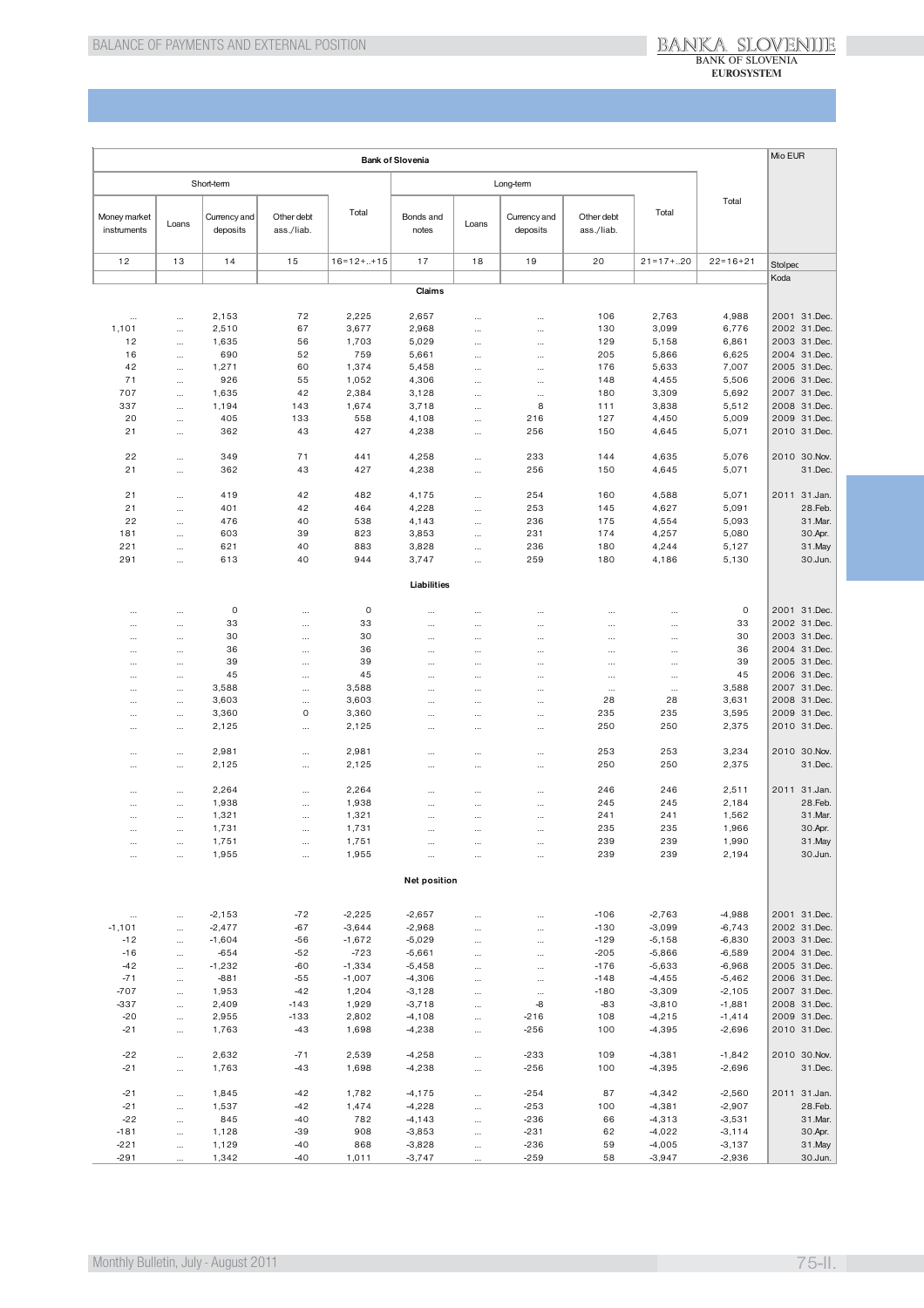**EUROSYSTEM**

# 3.9. Net external debt position (continued)

| Mio EUR      |                             |                         |                          |                          | <b>Banks</b>        |                    |                |                          |                          |                  |                  |
|--------------|-----------------------------|-------------------------|--------------------------|--------------------------|---------------------|--------------------|----------------|--------------------------|--------------------------|------------------|------------------|
|              |                             |                         | Short-term               |                          |                     |                    |                | Long-term                |                          |                  |                  |
|              | Money market<br>instruments | Loans                   | Currency and<br>deposits | Other debt<br>ass./liab. | Total               | Bonds and<br>notes | Loans          | Currency and<br>deposits | Other debt<br>ass./liab. | Total            | Total            |
| Stolpec      | $\mathbf{1}$                | $\overline{\mathbf{c}}$ | 3                        | $\overline{4}$           | $5 = 1 + .4$        | 6                  | $\overline{7}$ | 8                        | 9                        | $10 = 6 +  9$    | $11 = 5 + 9$     |
| Koda         |                             |                         |                          |                          |                     |                    |                |                          |                          |                  |                  |
|              |                             |                         |                          |                          | Claims              |                    |                |                          |                          |                  |                  |
| 2001 31.Dec. |                             | 13                      | 1,563                    | 324                      | 1,899               | 225                | 97             |                          | $\overline{1}$           | 323              | 2,222            |
| 2002 31.Dec  | $\cdots$                    | 32                      | 1,167                    | 307                      | 1,506               | 171                | 168            | $\ddotsc$                | 15                       | 354              | 1,859            |
| 2003 31.Dec. |                             | 62                      | 919                      | 338                      | 1,318               | 195                | 238            | $\cdots$                 | 17                       | 450              | 1,768            |
| 2004 31.Dec  | 5                           | 76                      | 906                      | 340                      | 1,328               | 370                | 413            | $\ddotsc$                | 18                       | 801              | 2,129            |
| 2005 31.Dec. | $\mathbf{1}$                | 199                     | 1,473                    | 114                      | 1,787               | 908                | 640            | 33                       | 45                       | 1,626            | 3,413            |
| 2006 31.Dec  | 133                         | 292                     | 1,408                    | 126                      | 1,959               | 1,802              | 1,009          | 38                       | 45                       | 2,894            | 4,853            |
| 2007 31.Dec. | 994                         | 927                     | 2,174                    | 63                       | 4,157               | 3,121              | 2,102          | 59                       | 44                       | 5,326            | 9,483            |
| 2008 31.Dec  | 985                         | 628                     | 1,813                    | 52                       | 3,478               | 2,685              | 2,661          | 115                      | 44                       | 5,505            | 8,983            |
|              |                             |                         |                          |                          |                     |                    |                |                          |                          |                  |                  |
| 2009 31.Dec. | 1,113                       | 801                     | 2,396                    | 46                       | 4,356               | 2,234              | 2,511          | 159                      | 44                       | 4,948            | 9,304            |
| 2010 31.Dec. | 741                         | 1,020                   | 1,097                    | $\overline{4}$           | 2,861               | 2,170              | 2,290          | 24                       | 43                       | 4,527            | 7,388            |
| 2010 30.Nov. | 956                         | 939                     | 1,949                    | 15                       | 3,859               | 2,151              | 2,415          | 27                       | 38                       | 4,631            | 8,490            |
| 31.Dec.      | 741                         | 1,020                   | 1,097                    | $\overline{4}$           | 2,861               | 2,170              | 2,290          | 24                       | 43                       | 4,527            | 7,388            |
| 2011 31.Jan. | 845                         | 1,028                   | 1,624                    | 15                       | 3,512               | 2,247              | 2,286          | 13                       | 40                       | 4,587            | 8,099            |
| 28.Feb.      | 977                         | 1,018                   | 1,230                    | 8                        | 3,233               | 2,248              | 2,261          | 29                       | 51                       | 4,589            | 7,822            |
| 31.Mar.      | 1,011                       | 959                     | 1,608                    | 14                       | 3,592               | 2,226              | 2,288          | 26                       | 35                       | 4,574            | 8,166            |
|              | 1,078                       |                         | 1,227                    |                          | 3,273               |                    |                |                          | 36                       |                  | 7,863            |
| 30.Apr.      |                             | 957                     |                          | 11                       |                     | 2,266              | 2,257          | 31                       |                          | 4,590            |                  |
| 31.May       | 1,022                       | 943                     | 1,235                    | 15                       | 3,216               | 2,223              | 2,298          | 29                       | 36                       | 4,586            | 7,802            |
| 30.Jun.      | 922                         | 781                     | 1,279                    | 14                       | 2,995               | 2,202              | 2,442          | 39                       | 37                       | 4,720            | 7,714            |
|              |                             |                         |                          |                          | Liabilities         |                    |                |                          |                          |                  |                  |
| 2001 31.Dec. |                             | $\mathbf{1}$            | 396                      | 8                        | 406                 | $\mathsf O$        | 1,328          | 162                      | 73                       | 1,563            | 1,969            |
| 2002 31.Dec. |                             | 11                      | 383                      | 46                       | 440                 | 20                 | 1,622          | 279                      | 64                       | 1,985            | 2,425            |
| 2003 31.Dec. | $\cdots$                    | 6                       | 558                      | 9                        | 573                 | 33                 | 2,278          | 506                      | 55                       | 2,873            | 3,445            |
| 2004 31.Dec. |                             | 49                      | 543                      | 33                       | 625                 | 221                | 3,206          | 744                      | 58                       | 4,229            | 4,854            |
| 2005 31.Dec  |                             |                         | 862                      |                          |                     |                    |                |                          |                          |                  |                  |
|              |                             | 537                     |                          | 65                       | 1,463               | 336                | 5,393          | 1,450                    | $\cdots$                 | 7,179            | 8,643            |
| 2006 31.Dec. |                             | 204                     | 1,342                    | 46                       | 1,592               | 332                | 7,150          | 1,945                    | $\cdots$                 | 9,427            | 11,019           |
| 2007 31.Dec. |                             | 1,509                   | 1,563                    | 39                       | 3,111               | 353                | 9,866          | 2,887                    | $\cdots$                 | 13,106           | 16,216           |
| 2008 31.Dec  |                             | 1,821                   | 1,770                    | 44                       | 3,635               | 437                | 10,884         | 2,931                    | $\cdots$                 | 14,252           | 17,886           |
| 2009 31.Dec. |                             | 315                     | 1,931                    | 19                       | 2,265               | 2,033              | 9,425          | 2,691                    | $\cdots$                 | 14,149           | 16,414           |
| 2010 31.Dec. |                             | 494                     | 1,694                    | 3                        | 2,190               | 2,772              | 8,633          | 2,413                    | 6                        | 13,823           | 16,013           |
| 2010 30.Nov. |                             |                         |                          |                          |                     |                    |                |                          |                          |                  |                  |
| 31.Dec       |                             | 192<br>494              | 1,686<br>1,694           | 33<br>3                  | 1,912<br>2,190      | 2,783<br>2,772     | 9,179<br>8,633 | 2,331<br>2,413           | $\overline{c}$<br>6      | 14,295<br>13,823 | 16,206<br>16,013 |
|              |                             |                         |                          |                          |                     |                    |                |                          |                          |                  |                  |
| 2011 31.Jan. |                             | 419                     | 1,621                    | 47                       | 2,087               | 2,773              | 8,543          | 2,328                    | $\sqrt{2}$               | 13,646           | 15,732           |
| 28.Feb.      |                             | 239                     | 1,663                    | 31                       | 1,934               | 2,772              | 8,473          | 2,608                    | $\mathbf{1}$             | 13,855           | 15,789           |
| 31.Mar.      |                             | 243                     | 1,515                    | 43                       | 1,801               | 3,032              | 8,331          | 2,581                    | 18                       | 13,962           | 15,763           |
| 30.Apr.      |                             | 273                     | 1,333                    | 60                       | 1,665               | 3,015              | 8,054          | 2,624                    | 3                        | 13,697           | 15,362           |
| 31.May       |                             | 274                     | 1,263                    | 60                       | 1,597               | 3,037              | 7,895          | 2,672                    | $\overline{c}$           | 13,606           | 15,203           |
| 30.Jun.      |                             | 483                     | 1,171                    | 14                       | 1,668               | 2,745              | 7,832          | 2,649                    | $\,$ 5                   | 13,231           | 14,900           |
|              |                             |                         |                          |                          |                     |                    |                |                          |                          |                  |                  |
|              |                             |                         |                          |                          | <b>Net position</b> |                    |                |                          |                          |                  |                  |
| 2001 31.Dec. | $\cdots$                    | $-12$                   | $-1,166$                 | $-315$                   | $-1,494$            | $-225$             | 1,231          | 162                      | 73                       | 1,240            | $-253$           |
| 2002 31.Dec. |                             | $-21$                   | $-784$                   | $-260$                   | $-1,066$            | $-151$             | 1,454          | 279                      | 49                       | 1,631            | 566              |
| 2003 31.Dec. | $\cdots$                    |                         |                          |                          |                     |                    |                | 506                      |                          |                  |                  |
|              | $\cdots$                    | $-56$                   | $-361$                   | $-329$                   | $-745$              | $-161$             | 2,040          |                          | 38                       | 2,423            | 1,678            |
| 2004 31.Dec. | $-5$                        | $-27$                   | $-363$                   | $-307$                   | $-702$              | $-148$             | 2,793          | 744                      | 39                       | 3,428            | 2,726            |
| 2005 31.Dec. | $-1$                        | 338                     | $-611$                   | $-49$                    | $-323$              | $-571$             | 4,753          | 1,417                    | $-45$                    | 5,553            | 5,230            |
| 2006 31.Dec. | $-133$                      | $-88$                   | $-66$                    | $-80$                    | $-367$              | $-1,470$           | 6,141          | 1,907                    | $-45$                    | 6,533            | 6,166            |
| 2007 31.Dec. | $-994$                      | 583                     | $-611$                   | $-24$                    | $-1,046$            | $-2,768$           | 7,763          | 2,829                    | $-44$                    | 7,779            | 6,733            |
| 2008 31.Dec. | $-985$                      | 1,193                   | $-43$                    | -9                       | 156                 | $-2,248$           | 8,223          | 2,816                    | $-44$                    | 8,747            | 8,903            |
| 2009 31.Dec. | $-1, 113$                   | $-486$                  | $-465$                   | $-27$                    | $-2,091$            | $-201$             | 6,915          | 2,532                    | $-44$                    | 9,201            | 7,111            |
| 2010 31.Dec. | $-741$                      | $-526$                  | 597                      | $-1$                     | $-671$              | 602                | 6,342          | 2,388                    | $-37$                    | 9,295            | 8,625            |
| 2010 30.Nov. | $-956$                      | $-747$                  | $-263$                   | 18                       | $-1,948$            | 632                | 6,763          | 2,304                    | $-36$                    | 9,664            | 7,716            |
| 31.Dec.      | $-741$                      | $-526$                  | 597                      | $-1$                     | $-671$              | 602                | 6,342          | 2,388                    | $-37$                    | 9,295            | 8,625            |
| 2011 31.Jan. | $-845$                      | $-609$                  | $-4$                     | 32                       | $-1,426$            | 526                | 6,257          | 2,314                    | $-38$                    | 9,059            | 7,634            |
| 28.Feb.      | $-977$                      | $-779$                  | 433                      | 24                       | $-1,299$            | 525                | 6,212          | 2,579                    | $-49$                    | 9,266            | 7,966            |
| 31.Mar.      | $-1,011$                    | $-716$                  | $-93$                    | 29                       | $-1,791$            | 807                | 6,043          | 2,556                    | $-17$                    | 9,388            | 7,597            |
| 30.Apr.      | $-1,078$                    | $-684$                  | 106                      | 49                       | $-1,608$            | 749                | 5,798          | 2,593                    | $-33$                    | 9,107            | 7,499            |
|              |                             |                         |                          |                          |                     |                    |                |                          |                          |                  |                  |
| 31.May       | $-1,022$                    | $-669$                  | 27                       | 45                       | $-1,618$            | 814                | 5,597          | 2,644                    | $-34$                    | 9,020            | 7,402            |
| 30.Jun.      | $-922$                      | $-297$                  | $-108$                   | $\mathsf O$              | $-1,326$            | 543                | 5,390          | 2,611                    | $-32$                    | 8,512            | 7,185            |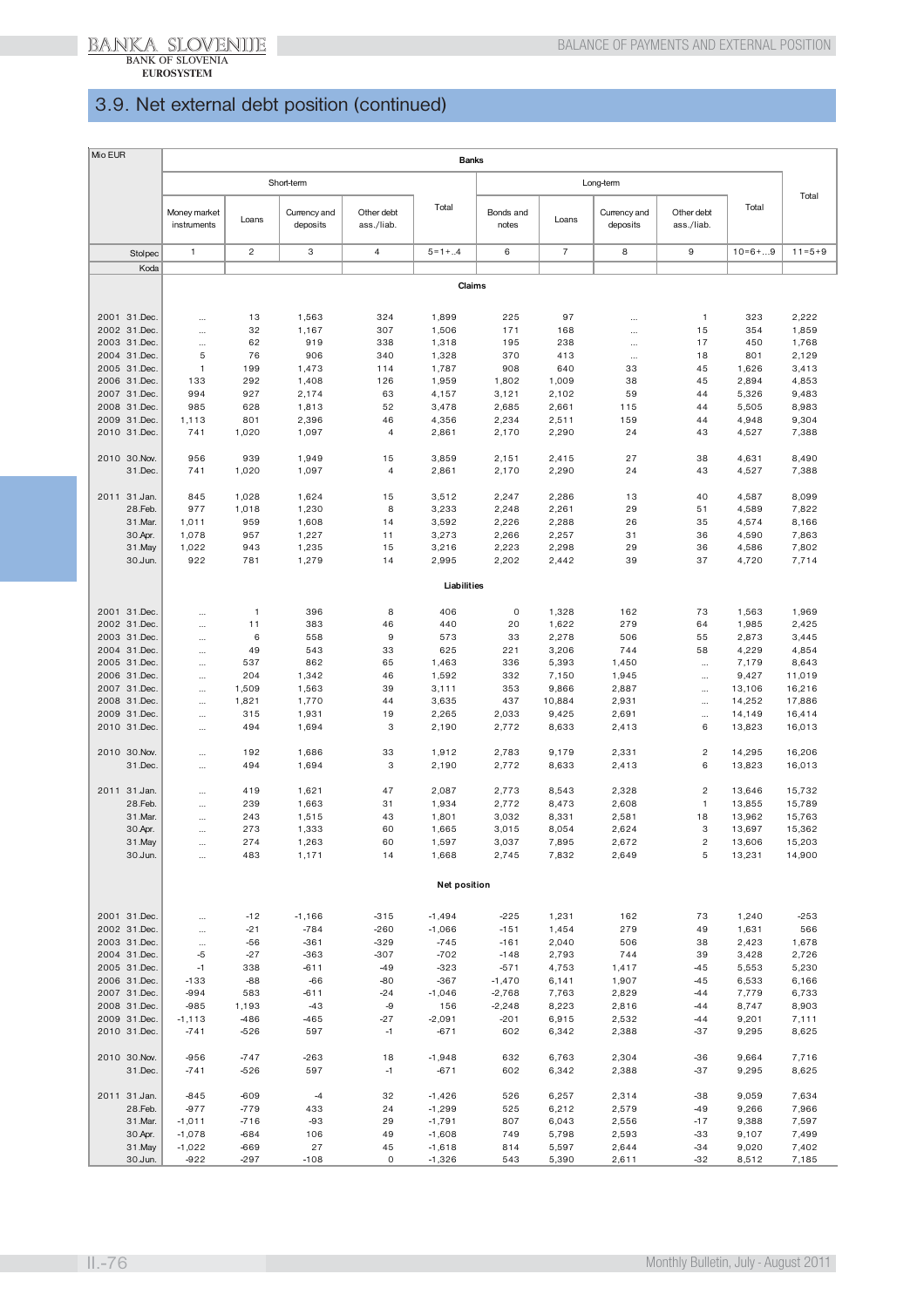|                                |                               |                          |                  |                          | Other sectors        |                      |                |                                           |                      |                          |                |                      | Mio EUR |                              |
|--------------------------------|-------------------------------|--------------------------|------------------|--------------------------|----------------------|----------------------|----------------|-------------------------------------------|----------------------|--------------------------|----------------|----------------------|---------|------------------------------|
|                                |                               | Short-term               |                  |                          |                      |                      |                | Long-term                                 |                      |                          |                |                      |         |                              |
|                                |                               |                          |                  |                          |                      |                      |                |                                           |                      |                          |                | Total                |         |                              |
| Money<br>market<br>instruments | Loans                         | Currency and<br>deposits | Trade credits    | Other debt<br>ass./liab. | Total                | Bonds and<br>notes   | Loans          | Currency<br>and<br>deposits               | <b>Trade credits</b> | Other debt<br>ass./liab. | Total          |                      |         |                              |
| 12                             | 13                            | 14                       | 15               | 16                       | $17 = 12 + .16$      | 18                   | 19             | 20                                        | 21                   | 22                       |                | 23=18+22 24=17+23    | Stolpec |                              |
|                                |                               |                          |                  |                          |                      |                      |                |                                           |                      |                          |                |                      | Koda    |                              |
|                                |                               |                          |                  |                          |                      | Claims               |                |                                           |                      |                          |                |                      |         |                              |
|                                |                               |                          |                  |                          |                      |                      |                |                                           |                      |                          |                |                      |         |                              |
| $\cdots$                       | $\overline{4}$                | 748                      | 1,880            | 169                      | 2,800                | 35                   | 56             | $\cdots$                                  | 48                   | 0                        | 139            | 2,940                |         | 2001 31.Dec.                 |
| $\cdots$                       | 18                            | 1,256                    | 1,884            | 148                      | 3,305                | 105                  | 120            |                                           | 25                   | $\cdots$                 | 250            | 3,555                |         | 2002 31.Dec.                 |
|                                | 41                            | 1,781                    | 1,907            | 132                      | 3,862                | 167                  | 184            | $\cdots$                                  | 15                   | 4                        | 370            | 4,231                |         | 2003 31.Dec.                 |
| 3<br>3                         | 51<br>78                      | 2,500<br>2,923           | 2,108<br>2,856   | 169<br>171               | 4,832<br>6,032       | 420<br>542           | 212<br>289     |                                           | 13<br>16             | 6<br>6                   | 651<br>853     | 5,482<br>6,885       |         | 2004 31.Dec.<br>2005 31.Dec. |
| $\overline{7}$                 | 146                           | 3,704                    | 3,247            | 249                      | 7,352                | 840                  | 453            | $\cdots$<br>$\cdots$                      | 25                   | $\overline{\mathbf{c}}$  | 1,321          | 8,672                |         | 2006 31.Dec.                 |
| 29                             | 248                           | 4,497                    | 3,699            | 190                      | 8,662                | 1,345                | 177            | $\overline{7}$                            | 38                   | 25                       | 1,593          | 10,255               |         | 2007 31.Dec.                 |
| 25                             | 369                           | 5,265                    | 3,935            | 53                       | 9,648                | 1,468                | 219            | $\overline{\mathfrak{c}}$                 | 40                   | 23                       | 1,757          | 11,405               |         | 2008 31.Dec.                 |
| $\mathsf g$                    | 318                           | 5,815                    | 3,722            | 32                       | 9,896                | 1,721                | 350            | $\overline{7}$                            | 45                   | 132                      | 2,254          | 12,150               |         | 2009 31.Dec.                 |
| 10                             | 308                           | 6,818                    | 3,910            | 82                       | 11,129               | 2,091                | 390            | 1                                         | 27                   | 125                      | 2,634          | 13,763               |         | 2010 31.Dec.                 |
| 10                             | 312                           | 6,753                    | 4,335            | 66                       | 11,476               | 2,070                | 393            | $\overline{\mathbf{c}}$                   | 26                   | 133                      | 2,623          | 14,099               |         | 2010 30.Nov.                 |
| 10                             | 308                           | 6,818                    | 3,910            | 82                       | 11,129               | 2,091                | 390            | 1                                         | 27                   | 125                      | 2,634          | 13,763               |         | 31.Dec.                      |
|                                |                               |                          |                  |                          |                      |                      |                |                                           |                      |                          |                |                      |         |                              |
| 12                             | 322                           | 6,907                    | 4,122            | 90                       | 11,453               | 2,112                | 391            | 1                                         | 24                   | 125                      | 2,654          | 14,107               |         | 2011 31.Jan.                 |
| 11                             | 329                           | 6,987                    | 4,091            | 91                       | 11,510               | 2,150                | 386            | 1                                         | 24                   | 124                      | 2,686          | 14,195               |         | 28.Feb.                      |
| 15                             | 304                           | 7,059                    | 4,212            | 119                      | 11,709               | 2,156                | 389            | 1                                         | 23                   | 112                      | 2,682          | 14,392               |         | 31.Mar.                      |
| 11                             | 304                           | 7,142                    | 4,277            | 108                      | 11,843               | 2,204                | 394            | 1                                         | 24                   | 101                      | 2,725          | 14,568               |         | 30.Apr.                      |
| 12<br>12                       | 298<br>294                    | 7,257<br>7,341           | 4,222<br>4,213   | 107<br>110               | 11,897<br>11,970     | 2,223<br>2,336       | 387<br>397     | $\overline{\mathbf{c}}$<br>$\overline{c}$ | 24<br>24             | 102<br>102               | 2,737<br>2,860 | 14,635<br>14,831     |         | 31.May<br>30.Jun.            |
|                                |                               |                          |                  |                          |                      |                      |                |                                           |                      |                          |                |                      |         |                              |
|                                |                               |                          |                  |                          |                      | Liabilities          |                |                                           |                      |                          |                |                      |         |                              |
| 12                             | 27                            |                          | 1,690            | 64                       | 1,793                | 26                   | 3,224          |                                           | 60                   | 6                        | 3,315          | 5,107                |         | 2001 31.Dec.                 |
|                                | 13                            | $\ddotsc$                | 1,693            | 82                       | 1,787                | 22                   | 3,819          | $\ddotsc$                                 | 38                   | 4                        | 3,882          | 5,669                |         | 2002 31.Dec.                 |
| $\cdots$<br>                   | 81                            | $\cdots$<br>             | 1,663            | 88                       | 1,832                | 28                   | 4,266          | $\cdots$<br>                              | 30                   | $\overline{\mathbf{c}}$  | 4,327          | 6,159                |         | 2003 31.Dec.                 |
|                                | 24                            | $\cdots$                 | 1,862            | 92                       | 1,977                | 10                   | 5,040          |                                           | 17                   | 10                       | 5,077          | 7,054                |         | 2004 31.Dec.                 |
|                                | 101                           | $\cdots$                 | 2,848            | 91                       | 3,040                | 13                   | 5,219          | $\cdots$                                  | $\overline{7}$       | $\overline{7}$           | 5,246          | 8,286                |         | 2005 31.Dec.                 |
|                                | 68                            | $\ddotsc$                | 3,335            | 166                      | 3,569                | 17                   | 5,912          | $\cdots$                                  | 3                    | $\overline{c}$           | 5,934          | 9,503                |         | 2006 31.Dec.                 |
|                                | 166                           | $\cdots$                 | 3,847            | 22                       | 4,034                | 6                    | 3,892          |                                           | 9                    | 10                       | 3,917          | 7,951                |         | 2007 31.Dec.                 |
|                                | 330                           | $\cdots$                 | 4,002            | 26                       | 4,357                | $\overline{4}$       | 4,773          | $\cdots$                                  | 17                   | 11                       | 4,805          | 9,162                |         | 2008 31.Dec.                 |
|                                | 507                           | $\cdots$                 | 3,400            | 109                      | 4,016                | 271                  | 5,187          |                                           | 29                   | 25                       | 5,512          | 9,528                |         | 2009 31.Dec.                 |
|                                | 307                           | $\cdots$                 | 3,741            | 97                       | 4,145                | 250                  | 5,072          | $\cdots$                                  | 7                    | 37                       | 5,367          | 9,512                |         | 2010 31.Dec.                 |
|                                | 263                           | $\cdots$                 | 3,893            | 112                      | 4,268                | 256                  | 5,178          |                                           | 8                    | 46                       | 5,487          | 9,755                |         | 2010 30.Nov.                 |
|                                | 307                           | $\cdots$                 | 3,741            | 97                       | 4,145                | 250                  | 5,072          |                                           | $\overline{7}$       | 37                       | 5,367          | 9,512                |         | 31.Dec.                      |
|                                |                               |                          |                  |                          |                      |                      |                |                                           |                      |                          |                |                      |         |                              |
|                                | 322                           |                          | 3,695            | 95                       | 4,112                | 249                  | 5,085          |                                           | $\overline{7}$       | 28                       | 5,369          | 9,481                |         | 2011 31.Jan.                 |
| $\cdots$                       | 332                           | $\cdots$                 | 3,750            | 93                       | 4,175                | 249                  | 5,222          | $\cdots$                                  | $\overline{7}$       | 28                       | 5,506          | 9,681                |         | 28.Feb.                      |
|                                | 319<br>325                    | $\cdots$<br>$\ddotsc$    | 3,913<br>4,034   | 98<br>97                 | 4,330<br>4,456       | 247<br>248           | 5,168<br>5,173 | <br>                                      | 7<br>$\overline{7}$  | 28<br>27                 | 5,450<br>5,455 | 9,780<br>9,911       |         | 31.Mar.<br>30.Apr.           |
| <br>                           | 359                           |                          | 4,037            | 97                       | 4,493                | 258                  | 5,105          |                                           | $\overline{7}$       | 28                       | 5,398          | 9,891                |         | 31.May                       |
|                                | 346                           | $\cdots$                 | 3,819            | 98                       | 4,262                | 257                  | 5,083          | $\cdots$                                  | 7                    | 28                       | 5,375          | 9,637                |         | 30.Jun.                      |
|                                |                               |                          |                  |                          |                      |                      |                |                                           |                      |                          |                |                      |         |                              |
|                                |                               |                          |                  |                          |                      | Net position         |                |                                           |                      |                          |                |                      |         |                              |
|                                |                               |                          |                  |                          |                      |                      |                |                                           |                      |                          |                |                      |         |                              |
| 12                             | 23                            | $-748$                   | $-190$           | $-105$                   | $-1,008$             | -9                   | 3,168          |                                           | 11                   | 6                        | 3,175          | 2,168                |         | 2001 31.Dec.                 |
| $\ldots$                       | $-5$<br>39                    | $-1,256$<br>$-1,781$     | $-191$<br>$-244$ | $-66$<br>$-44$           | $-1,518$<br>$-2,030$ | $-84$<br>$-139$      | 3,699<br>4,082 | $\cdots$                                  | 13<br>15             | 4<br>$-1$                | 3,632<br>3,957 | 2,114<br>1,927       |         | 2002 31.Dec.<br>2003 31.Dec. |
| $\cdots$<br>-3                 | $-27$                         | $-2,500$                 | $-247$           | $-77$                    | $-2,854$             | $-410$               | 4,828          | $\cdots$<br>$\cdots$                      | 4                    | 4                        | 4,426          | 1,572                |         | 2004 31.Dec.                 |
| $-3$                           | 22                            | $-2,923$                 | $-8$             | -80                      | $-2,993$             | $-528$               | 4,930          | $\cdots$                                  | -9                   | 0                        | 4,393          | 1,400                |         | 2005 31.Dec.                 |
| $-7$                           | $-77$                         | $-3,704$                 | 88               | $-82$                    | $-3,783$             | $-823$               | 5,459          | $\cdots$                                  | $-23$                | $-1$                     | 4,613          | 830                  |         | 2006 31.Dec.                 |
| $-29$                          | $-82$                         | $-4,497$                 | 148              | $-169$                   | $-4,628$             | $-1,339$             | 3,715          | $-7$                                      | $-30$                | $-15$                    | 2,325          | $-2,304$             |         | 2007 31.Dec.                 |
| $-25$                          | $-39$                         | $-5,265$                 | 67               | $-28$                    | $-5,291$             | $-1,464$             | 4,554          | $-7$                                      | $-23$                | $-12$                    | 3,047          | $-2,243$             |         | 2008 31.Dec.                 |
| -9                             | 189                           | $-5,815$                 | $-322$           | 77                       | $-5,881$             | $-1,450$             | 4,837          | $-7$                                      | $-16$                | $-107$                   | 3,258          | $-2,623$             |         | 2009 31.Dec.                 |
| $-10$                          | $-1$                          | $-6,818$                 | $-169$           | 15                       | $-6,984$             | $-1,841$             | 4,682          | $-1$                                      | $-19$                | $-88$                    | 2,733          | $-4,250$             |         | 2010 31.Dec.                 |
| $-10$                          | $-49$                         | $-6,753$                 | $-442$           | 46                       | $-7,208$             | $-1,814$             | 4,785          | $-2$                                      | $-18$                | $-88$                    | 2,864          | $-4,344$             |         | 2010 30.Nov.                 |
| $-10$                          | $-1$                          | $-6,818$                 | $-169$           | 15                       | $-6,984$             | $-1,841$             | 4,682          | $-1$                                      | $-19$                | $-88$                    | 2,733          | $-4,250$             |         | 31.Dec.                      |
|                                |                               |                          |                  |                          |                      |                      |                |                                           |                      |                          |                |                      |         |                              |
| $-12$<br>$-11$                 | $\mathsf O$<br>$\overline{c}$ | $-6,907$<br>$-6,987$     | $-427$<br>$-341$ | 5<br>3                   | $-7,342$<br>$-7,335$ | $-1,864$<br>$-1,901$ | 4,694<br>4,835 | $-1$<br>$-1$                              | $-17$<br>$-17$       | $-97$<br>-96             | 2,715<br>2,820 | $-4,626$<br>$-4,515$ |         | 2011 31.Jan.<br>28.Feb.      |
| $-15$                          | 16                            | $-7,059$                 | $-299$           | $-21$                    | $-7,380$             | $-1,909$             | 4,779          | $-1$                                      | $-16$                | $-84$                    | 2,768          | $-4,612$             |         | 31.Mar.                      |
| $-11$                          | 21                            | $-7,142$                 | $-243$           | $-11$                    | $-7,387$             | $-1,956$             | 4,779          | $-1$                                      | $-17$                | $-75$                    | 2,730          | $-4,656$             |         | 30.Apr.                      |
| $-12$                          | 61                            | $-7,257$                 | $-185$           | $-11$                    | $-7,404$             | $-1,965$             | 4,717          | $-2$                                      | $-17$                | $-74$                    | 2,660          | $-4,744$             |         | 31.May                       |
| $-12$                          | 52                            | $-7,341$                 | $-395$           | $-13$                    | $-7,708$             | $-2,079$             | 4,686          | $-2$                                      | $-17$                | $-74$                    | 2,515          | $-5,194$             |         | 30.Jun.                      |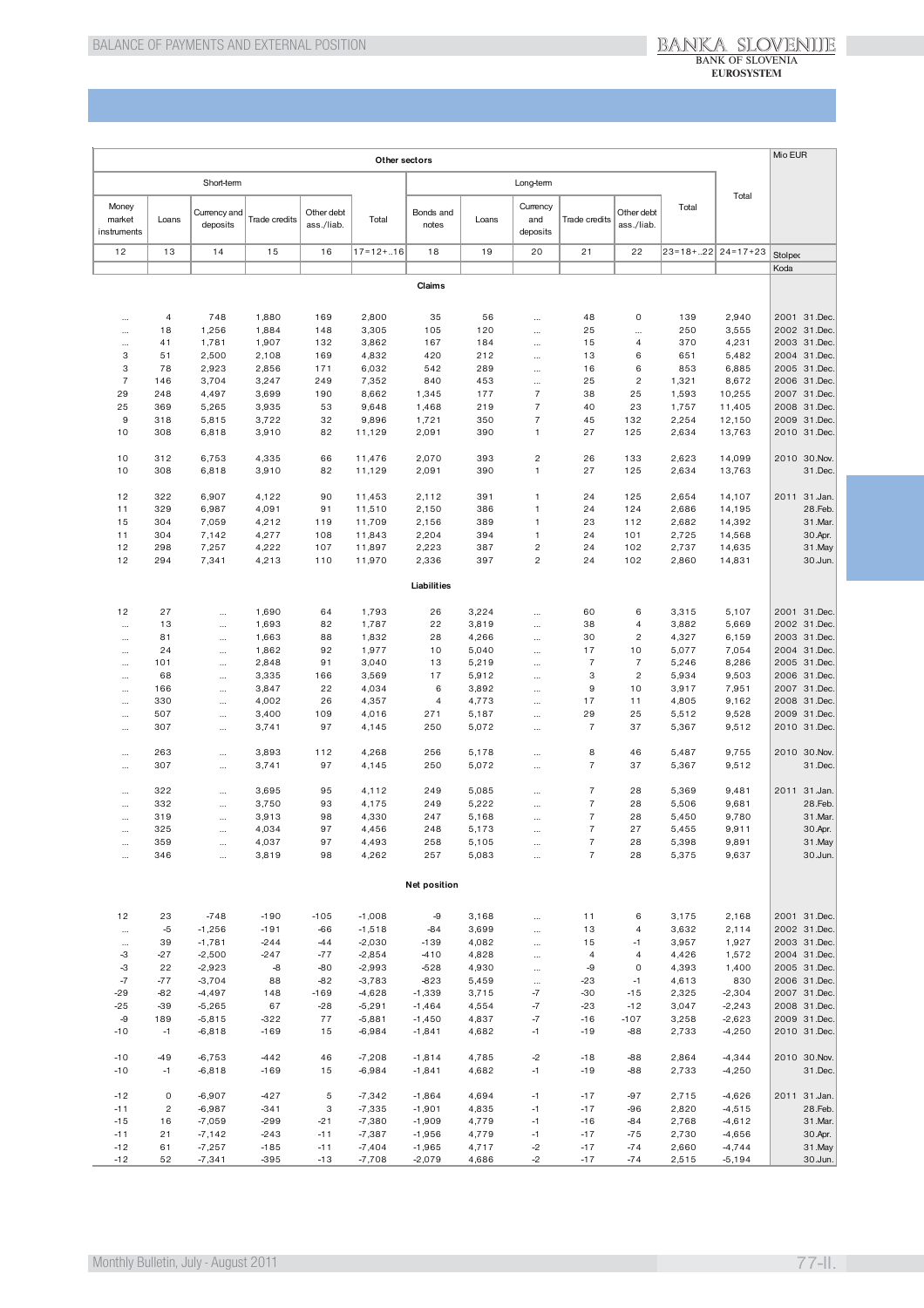| Mio EUR |                              |                                |                  |                  |                          |                          |                      | Total all sectors      |                      |                             |                          |                           |                      |                    |
|---------|------------------------------|--------------------------------|------------------|------------------|--------------------------|--------------------------|----------------------|------------------------|----------------------|-----------------------------|--------------------------|---------------------------|----------------------|--------------------|
|         |                              |                                |                  | Short-term       |                          |                          |                      |                        | Long-term            |                             |                          |                           | Direct investment:   |                    |
|         |                              |                                |                  |                  |                          |                          |                      |                        |                      |                             |                          |                           | Intercomapny lending |                    |
|         |                              | Money<br>market<br>instruments | Loans            | Trade credits    | Currency and<br>deposits | Other debt<br>ass./liab. | Bonds and<br>notes   | Loans                  | Trade credits        | Currency<br>and<br>deposits | Other debt<br>ass./liab. | Affiliated<br>enterprises | Direct<br>investors  | Total              |
|         | Stolpec                      | $\mathbf{1}$                   | $\overline{c}$   | 3                | $\overline{4}$           | 5                        | 6                    | $\overline{7}$         | 8                    | 9                           | 10                       | 11                        | 12                   | $13 = 1 +  + 12$   |
|         | Koda                         |                                |                  |                  |                          |                          |                      |                        |                      |                             |                          |                           |                      |                    |
|         |                              |                                |                  |                  |                          |                          |                      | Claims                 |                      |                             |                          |                           |                      |                    |
|         |                              |                                |                  |                  |                          |                          |                      |                        |                      |                             |                          |                           |                      |                    |
|         | 2001 31.Dec.<br>2002 31.Dec. | <br>1,101                      | 17<br>50         | 1,880<br>1,884   | 4,463<br>4,933           | 1,452<br>1,373           | 2,917<br>3,244       | 153<br>288             | 48<br>25             | $\cdots$                    | 106<br>167               | 553<br>690                | 223<br>324           | 11,813<br>14,079   |
|         | 2003 31.Dec                  | 12                             | 103              | 1,907            | 4,335                    | 1,356                    | 5,392                | 422                    | 15                   | $\cdots$<br>$\cdots$        | 170                      | 864                       | 366                  | 14,941             |
|         | 2004 31.Dec.                 | 24                             | 127              | 2,108            | 4,096                    | 1,389                    | 6,453                | 625                    | 13                   | $\cdots$                    | 258                      | 836                       | 296                  | 16,225             |
|         | 2005 31.Dec.                 | 48                             | 277              | 2,856            | 5,668                    | 1,175                    | 6,967                | 929                    | 16                   | 33                          | 267                      | 883                       | 455                  | 19,574             |
|         | 2006 31.Dec                  | 212                            | 438              | 3,247            | 6,037                    | 556                      | 7,039                | 1,462                  | 25                   | 38                          | 244                      | 987                       | 389                  | 20,673             |
|         | 2007 31.Dec.<br>2008 31.Dec. | 1,733<br>1,352                 | 1,174<br>996     | 3,699<br>3,935   | 8,305<br>8,272           | 419<br>373               | 7,776<br>8,053       | 2,279<br>2,880         | 38<br>40             | 66<br>131                   | 351<br>283               | 1,818<br>2,019            | 773<br>789           | 28,431<br>29,125   |
|         | 2009 31.Dec.                 | 1,143                          | 1,119            | 3,722            | 8,616                    | 301                      | 8,195                | 2,860                  | 45                   | 382                         | 396                      | 1,918                     | 738                  | 29,434             |
|         | 2010 31.Dec.                 | 773                            | 1,328            | 3,910            | 8,277                    | 223                      | 8,654                | 2,783                  | 27                   | 282                         | 409                      | 2,080                     | 955                  | 29,702             |
|         |                              |                                |                  |                  |                          |                          |                      |                        |                      |                             |                          |                           |                      |                    |
|         | 2010 30.Nov.<br>31.Dec.      | 989<br>773                     | 1,251<br>1,328   | 4,335<br>3,910   | 9,050<br>8,277           | 348<br>223               | 8,641<br>8,654       | 2,911<br>2,783         | 26<br>27             | 261<br>282                  | 407<br>409               | 2,134<br>2,080            | 927<br>955           | 31,280<br>29,702   |
|         | 2011 31.Jan.                 | 878                            | 1,350            | 4,122            | 8,951                    | 337                      | 8,686                | 2,812                  | 24                   | 269                         | 416                      | 2,122                     | 974                  | 30,942             |
|         | 28.Feb.                      | 1,010                          | 1,348            | 4,091            | 8,618                    | 330                      | 8,776                | 2,805                  | 24                   | 284                         | 414                      | 2,118                     | 1,043                | 30,861             |
|         | 31.Mar                       | 1,049                          | 1,263            | 4,212            | 9,144                    | 513                      | 8,672                | 2,906                  | 23                   | 264                         | 416                      | 2,099                     | 1,017                | 31,577             |
|         | 30.Apr.                      | 1,271<br>1,256                 | 1,261            | 4,277<br>4,222   | 8,972                    | 499                      | 8,472<br>8,428       | 2,879<br>2,915         | 24<br>24             | 264<br>266                  | 405                      | 2,099<br>2,080            | 933<br>972           | 31,355             |
|         | 31.May<br>30.Jun.            | 1,225                          | 1,242<br>1,075   | 4,213            | 9,114<br>9,233           | 493<br>454               | 8,442                | 3,103                  | 24                   | 299                         | 411<br>418               | 2,086                     | 939                  | 31,423<br>31,511   |
|         |                              |                                |                  |                  |                          |                          |                      | Liabilities            |                      |                             |                          |                           |                      |                    |
|         | 2001 31.Dec.                 | 15                             | 28               | 1,690            | 396                      | 84                       | 1,934                | 5,134                  | 60                   | 162                         | 79                       | 130                       | 674                  | 10,386             |
|         | 2002 31.Dec.                 | 56                             | 24               | 1,693            | 416                      | 138                      | 1,935                | 5,909                  | 38                   | 279                         | 68                       | 163                       | 806                  | 11,524             |
|         | 2003 31.Dec                  | 32                             | 87               | 1,663            | 588                      | 106                      | 2,070                | 6,927                  | 30                   | 506                         | 57                       | 185                       | 974                  | 13,225             |
|         | 2004 31.Dec.                 | 13                             | 73               | 1,862            | 579                      | 133                      | 2,096                | 8,627                  | 17                   | 744                         | 68                       | 131                       | 1,001                | 15,343             |
|         | 2005 31.Dec.                 | 21                             | 638              | 2,848            | 901                      | 165                      | 2,070                | 10,974                 | $\overline{7}$       | 1,450                       | $\overline{7}$           | 433                       | 981                  | 20,496             |
|         | 2006 31.Dec<br>2007 31.Dec.  | 24<br>$\cdots$                 | 273<br>1,675     | 3,335<br>3,847   | 1,386<br>5,150           | 222<br>60                | 2,456<br>3,191       | 13,304<br>13,961       | 3<br>9               | 1,945<br>2,887              | $\overline{c}$<br>10     | 191<br>230                | 928<br>3,762         | 24,067<br>34,783   |
|         | 2008 31.Dec.                 |                                | 2,151            | 4,002            | 5,374                    | 69                       | 3,992                | 15,837                 | 17                   | 2,931                       | 43                       | 266                       | 4,552                | 39,234             |
|         | 2009 31.Dec                  | $\ddotsc$                      | 822              | 3,400            | 5,291                    | 128                      | 8,711                | 14,762                 | 29                   | 2,691                       | 263                      | 362                       | 3,836                | 40,294             |
|         | 2010 31.Dec.                 |                                | 802              | 3,741            | 3,819                    | 99                       | 11,039               | 13,852                 | $\overline{7}$       | 2,413                       | 295                      | 403                       | 4,229                | 40,699             |
|         | 2010 30.Nov.<br>31.Dec.      | $\ddotsc$<br>$\ddotsc$         | 456<br>802       | 3,893<br>3,741   | 4,667<br>3,819           | 146<br>99                | 11,175<br>11,039     | 14,504<br>13,852       | 8<br>$\overline{7}$  | 2,331<br>2,413              | 303<br>295               | 431<br>403                | 4,314<br>4,229       | 42,226<br>40,699   |
|         | 2011 31.Jan                  |                                | 741              | 3,695            | 3,885                    | 142                      | 12,366               | 13,778                 | $\overline{7}$       | 2,328                       | 278                      | 397                       | 4,194                | 41,811             |
|         | 28.Feb.                      | $\ddotsc$<br>                  | 571              | 3,750            | 3,601                    | 125                      | 12,372               | 13,866                 | $\overline{7}$       | 2,608                       | 279                      | 415                       | 4,208                | 41,803             |
|         | 31.Mar                       | $\cdots$                       | 562              | 3,913            | 2,836                    | 140                      | 14,075               | 13,667                 | $\overline{7}$       | 2,581                       | 291                      | 432                       | 4,295                | 42,800             |
|         | 30. Apr.                     |                                | 598              | 4,034            | 3,064                    | 157                      | 13,740               | 13,394                 | 7                    | 2,624                       | 270                      | 410                       | 4,331                | 42,628             |
|         | 31.May                       | $\cdots$                       | 634              | 4,037            | 3,013                    | 15/                      | 13,853               | 13,164                 | $\boldsymbol{7}$     | 2,672                       | 274                      | 406                       | 4,424                | 42,641             |
|         | 30.Jun.                      |                                | 829              | 3,819            | 3,126                    | 111                      | 13,524               | 13,116<br>Net position |                      | 2,649                       | 281                      | 470                       | 4,418                | 42,351             |
|         |                              |                                |                  |                  |                          |                          |                      |                        |                      |                             |                          |                           |                      |                    |
|         | 2001 31.Dec.                 | 15                             | 11               | $-190$           | $-4,067$                 | $-1,368$                 | $-983$               | 4,981                  | 11                   | 162                         | $-27$                    | $-423$                    | 451                  | $-1,427$           |
|         | 2002 31.Dec.                 | $-1,044$                       | $-26$            | $-191$           | $-4,517$                 | $-1,236$                 | $-1,309$             | 5,621                  | 13                   | 279                         | $-100$                   | $-527$                    | 482                  | $-2,555$           |
|         | 2003 31.Dec.<br>2004 31.Dec. | 20<br>$-12$                    | $-16$<br>$-54$   | $-244$<br>$-247$ | $-3,747$<br>$-3,518$     | $-1,250$<br>$-1,256$     | $-3,322$<br>$-4,357$ | 6,505<br>8,002         | 15<br>$\overline{4}$ | 506<br>744                  | $-113$<br>$-190$         | $-678$<br>$-705$          | 608<br>705           | $-1,716$<br>$-882$ |
|         | 2005 31.Dec.                 | $-27$                          | 361              | -8               | -4,766                   | $-1,010$                 | $-4,897$             | 10,046                 | -9                   | 1,417                       | $-260$                   | $-450$                    | 526                  | 922                |
|         | 2006 31.Dec.                 | $-188$                         | $-165$           | 88               | $-4,651$                 | $-334$                   | $-4,583$             | 11,842                 | $-23$                | 1,907                       | $-242$                   | $-796$                    | 539                  | 3,395              |
|         | 2007 31.Dec.                 | $-1,733$                       | 500              | 148              | $-3,155$                 | $-359$                   | $-4,585$             | 11,682                 | $-30$                | 2,821                       | $-341$                   | $-1,588$                  | 2,989                | 6,351              |
|         | 2008 31.Dec.                 | $-1,352$                       | 1,154            | 67               | $-2,899$                 | $-304$                   | $-4,061$             | 12,957                 | $-23$                | 2,800                       | $-240$                   | $-1,754$                  | 3,763                | 10,109             |
|         | 2009 31.Dec.<br>2010 31.Dec. | $-1, 143$<br>$-773$            | $-297$<br>$-526$ | $-322$<br>$-169$ | $-3,325$<br>$-4,458$     | $-173$<br>$-124$         | 516<br>2,386         | 11,901<br>11,069       | $-16$<br>$-19$       | 2,309<br>2,130              | $-133$<br>$-115$         | $-1,555$<br>$-1,677$      | 3,098<br>3,274       | 10,860<br>10,997   |
|         | 2010 30.Nov.<br>31.Dec.      | $-989$<br>$-773$               | $-796$<br>$-526$ | $-442$<br>$-169$ | $-4,383$<br>$-4,458$     | $-202$<br>$-124$         | 2,533<br>2,386       | 11,594<br>11,069       | $-18$<br>$-19$       | 2,070<br>2,130              | $-104$<br>$-115$         | $-1,704$<br>$-1,677$      | 3,388<br>3,274       | 10,946<br>10,997   |
|         | 2011 31.Jan.                 | $-878$                         | $-609$           | $-427$           | $-5,066$                 | $-195$                   | 3,680                | 10,966                 | $-17$                | 2,059                       | $-138$                   | $-1,725$                  | 3,219                | 10,869             |
|         | 28.Feb.                      | $-1,010$                       | $-777$           | $-341$           | $-5,017$                 | $-205$                   | 3,596                | 11,061                 | $-17$                | 2,324                       | $-135$                   | $-1,703$                  | 3,165                | 10,942             |
|         | 31.Mar.                      | $-1,049$                       | $-700$           | $-299$           | $-6,308$                 | -373                     | 5,403                | 10,761                 | $-16$                | 2,318                       | $-125$                   | $-1,667$                  | 3,278                | 11,223             |
|         | 30. Apr.                     | $-1,271$                       | $-663$           | $-243$           | $-5,908$                 | $-341$                   | 5,268                | 10,515                 | $-17$                | 2,360                       | $-135$                   | $-1,688$                  | 3,397                | 11,273             |
|         | 31.May                       | $-1,256$                       | $-608$           | $-185$           | $-6,101$                 | $-336$                   | 5,424                | 10,250                 | $-17$                | 2,406                       | $-138$                   | $-1,674$                  | 3,452                | 11,218             |
|         | 30.Jun.                      | $-1,225$                       | $-245$           | $-395$           | $-6,107$                 | $-342$                   | 5,082                | 10,012                 | $-17$                | 2,350                       | $-137$                   | $-1,616$                  | 3,479                | 10,840             |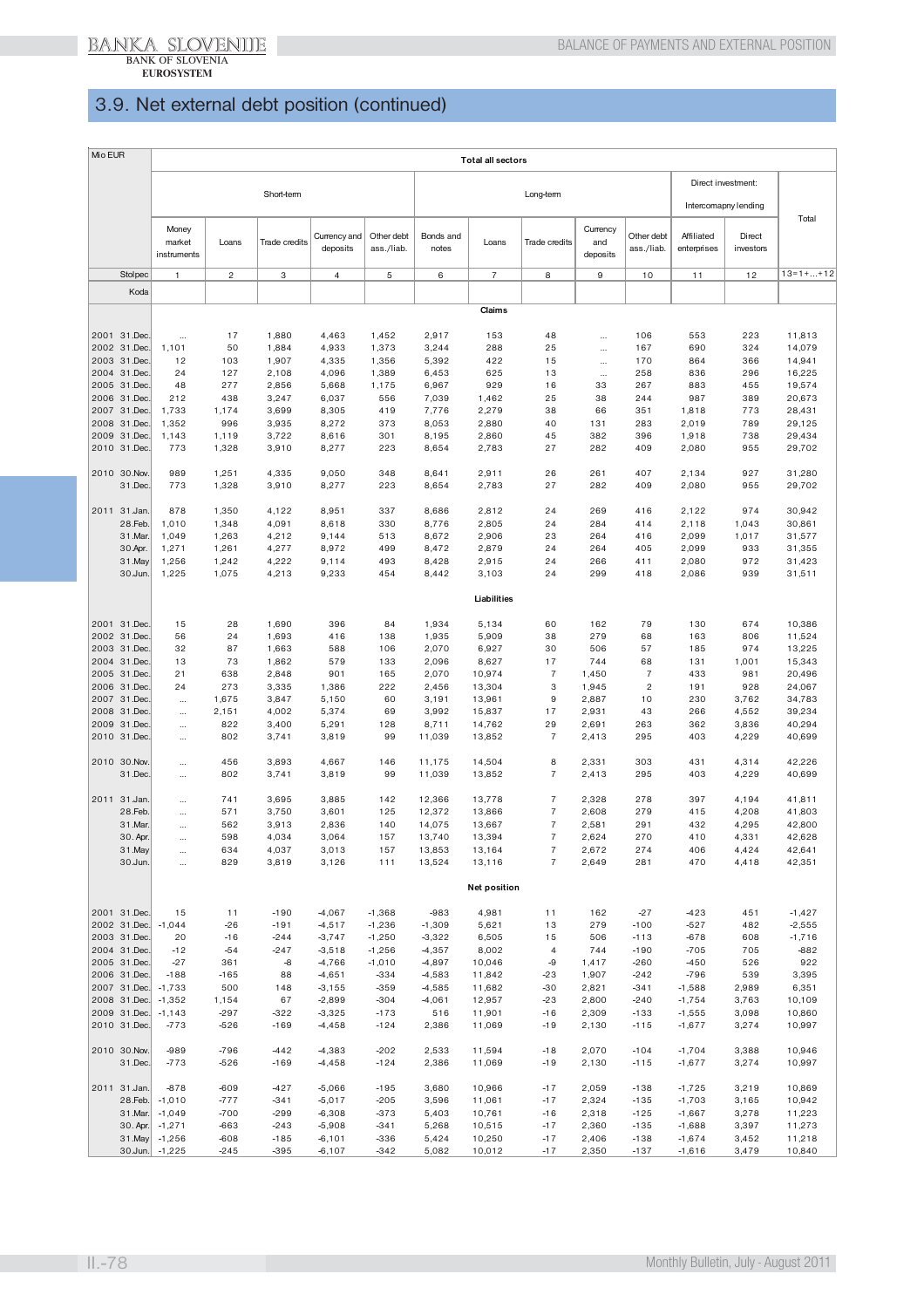|                                         |      | Total                                       | $20 = 6 + 12 + 19$            |      |                                     |                | 3,706<br>4,275                                                                                   | 5,381                       |                |                |                                                    | 6,165<br>6,459<br>6,012<br>9,490 |                                     | 1,097          | 1,178                                 | 1,657<br>1,875 |                | 2,007          |                     | 2,462<br>2,883     |                                            |                | 2,609<br>3,097    | 3,724                                                                | 4,290             | 4,452             | 5,550          | 6,607                                               |
|-----------------------------------------|------|---------------------------------------------|-------------------------------|------|-------------------------------------|----------------|--------------------------------------------------------------------------------------------------|-----------------------------|----------------|----------------|----------------------------------------------------|----------------------------------|-------------------------------------|----------------|---------------------------------------|----------------|----------------|----------------|---------------------|--------------------|--------------------------------------------|----------------|-------------------|----------------------------------------------------------------------|-------------------|-------------------|----------------|-----------------------------------------------------|
|                                         |      | Total                                       | $\frac{0}{1}$                 |      |                                     | 595            | 722                                                                                              | 910                         | 999            | 895            |                                                    | $1,045$<br>$1,312$               |                                     |                | $\circ\circ\circ\circ\circ\circ\circ$ |                |                |                |                     |                    |                                            | 595            |                   | $722$<br>$999$<br>$995$<br>$895$                                     |                   |                   | 1,045          | 1,312                                               |
|                                         |      | Other                                       | $\frac{8}{1}$                 |      |                                     |                | 00000000                                                                                         |                             |                |                |                                                    |                                  |                                     |                | 00000000                              |                |                |                |                     |                    |                                            |                |                   |                                                                      |                   |                   |                |                                                     |
|                                         |      | Arears                                      | $\overline{1}$                |      |                                     |                | 00000000                                                                                         |                             |                |                |                                                    |                                  |                                     |                | 00000000                              |                |                |                |                     |                    |                                            |                | $\blacksquare$    | $\mathcal{A}$                                                        | $\blacksquare$    | $\,$              | $\mathbf{I}$   |                                                     |
| Direct investment: Intercompany lending | Debt | liabilities to<br>investors<br>direct       | $\frac{6}{1}$                 |      |                                     | 388            | 544<br>724<br>756                                                                                |                             |                | 744            | 881                                                | 1,136                            |                                     |                | $\circ\circ\circ\circ\circ\circ\circ$ |                |                |                |                     |                    |                                            | 388            |                   | 544<br>724                                                           | 756               | 744               | 881            | 1,136                                               |
|                                         |      | Other                                       | $\frac{10}{10}$               |      |                                     |                | $\circ\circ\circ\circ\circ\circ\circ$                                                            |                             |                |                |                                                    |                                  |                                     |                | 00000000                              |                |                |                |                     |                    |                                            |                | $\,$              | $\mathbf{u}$                                                         |                   |                   |                |                                                     |
|                                         |      | Arrears                                     | $\frac{4}{3}$                 |      |                                     |                | 00000000                                                                                         |                             |                |                |                                                    |                                  |                                     |                | 00000000                              |                |                |                |                     |                    |                                            |                | $\mathcal{A}$     | $\sim$ 1                                                             | $\sim$            | $\mathcal{A}$     | $\sim$ 1       | $\mathbf{I}$                                        |
|                                         | Debt | liabilities to<br>enterprises<br>affiliated | $\frac{8}{1}$                 |      |                                     | 207            | 178                                                                                              |                             |                |                |                                                    | 243<br>151<br>176<br>176         |                                     |                | 00000000                              |                |                |                |                     |                    |                                            | 207            |                   | $178$<br>$186$<br>$245$<br>$164$<br>$176$                            |                   |                   |                |                                                     |
|                                         |      | Total                                       | $= 7 +  + 1$<br>$\frac{2}{1}$ |      |                                     | 1,741          | 2,083                                                                                            | 2,968                       | 3,347          | 3,726          | 4,811                                              | 5,895                            |                                     | 1,097          | 1,178                                 | 1,657          | 1,875          | 2,007          | 2,462               | 2,883              |                                            | 644            | 905               | 1,311                                                                |                   |                   |                | $1,472$<br>$1,719$<br>$2,350$<br>$2,350$<br>$3,012$ |
|                                         |      | Other debt<br>liabilities                   | $\overline{1}$                |      | <b>Gross External Debt Position</b> | 140            |                                                                                                  | $134$<br>118                | $\overline{9}$ |                | $\begin{array}{c} 30 \\ 30 \\ 30 \\ 5 \end{array}$ |                                  | Public and Publicly Guaranteed Debt |                | $\circ\circ\circ\circ$                |                |                |                | $\circ \circ \circ$ |                    | Non-guaranteed privat sector external debt | 140            | 134               | 118                                                                  |                   |                   | 98887          |                                                     |
|                                         |      | Trade credits                               | $\frac{1}{2}$                 |      |                                     |                | <b>PO</b><br>66                                                                                  | 82<br>87                    |                | 115            | 101                                                | 87                               |                                     |                | 0 0 0 0 0 0 0                         |                |                |                |                     |                    |                                            |                |                   | $\frac{4}{9}$ $\frac{2}{9}$ $\frac{2}{9}$                            |                   |                   | $115$<br>$101$ | $\overline{8}$                                      |
| $Long-term$                             |      | Currency and<br>deposits                    | တ                             |      |                                     |                | $\circ$ $\circ$                                                                                  | $\circ\circ\circ\circ\circ$ |                |                |                                                    |                                  |                                     |                | $\circ\circ\circ\circ\circ\circ\circ$ |                |                |                |                     |                    |                                            |                |                   | $\,$                                                                 | $\,$              | $\,$              |                |                                                     |
|                                         |      | Loans                                       | ${}^{\circ}$                  |      |                                     | 1,496          | 1,851                                                                                            | 1,957                       | 2,151          |                |                                                    | 2,433<br>3,134<br>3,983          |                                     | 1,091          | 1,173                                 | 890            | 912            | 967            | 1,0.31              | 1,195              |                                            | 405            | 678               | 1,067                                                                | 1,239             | 1,466             | 2,103          | 2,788                                               |
|                                         |      | Bonds and<br>notes                          | N                             |      |                                     |                |                                                                                                  |                             |                |                |                                                    |                                  |                                     |                |                                       |                |                | 1,040          |                     | $1,431$<br>$1,688$ |                                            |                |                   | 5<br>5 5 5 5 7 5 6 7                                                 |                   |                   |                |                                                     |
|                                         |      | Total                                       | $= 1 +  + 5$<br>$\circ$       |      |                                     |                | $\begin{array}{cccc}\n1.371 \\ 7.470 \\ 1.503 \\ 8.385 \\ 1.503 \\ 1.6385 \\ 2.283\n\end{array}$ |                             |                |                |                                                    |                                  |                                     |                | $\circ\circ\circ\circ\circ\circ\circ$ |                |                |                |                     |                    |                                            |                |                   |                                                                      |                   |                   |                |                                                     |
|                                         |      | Other debt<br>liabilities                   | LO                            |      |                                     |                | $\circ \circ \circ \circ \circ \circ \underset{\omega}{\circ} \circ$                             |                             |                |                |                                                    |                                  |                                     |                | 00000000                              |                |                |                |                     |                    |                                            |                |                   | $\circ \circ \circ \circ \circ \circ \underset{\omega}{\circ} \circ$ |                   |                   |                |                                                     |
| Short-term                              |      | Trade credits                               | 4                             |      |                                     |                |                                                                                                  |                             |                |                |                                                    |                                  |                                     |                | $\circ\circ\circ\circ\circ\circ\circ$ |                |                |                |                     |                    |                                            |                |                   |                                                                      |                   |                   |                |                                                     |
|                                         |      | Currency and<br>deposits                    | S                             |      |                                     |                | $140$<br>$171$                                                                                   |                             | 0.78804        |                |                                                    |                                  |                                     |                | 00000000                              |                |                |                |                     |                    |                                            |                |                   | 75878870                                                             |                   |                   |                |                                                     |
|                                         |      | Loans                                       | $\sim$                        |      |                                     |                | 4 9 2 7 8 9 7 4                                                                                  |                             |                |                |                                                    |                                  |                                     |                | 00000000                              |                |                |                |                     |                    |                                            |                |                   | 4 9 2 7 8 9 7 4 9 7                                                  |                   |                   |                |                                                     |
|                                         |      | instruments<br>market<br>Money              | ÷                             |      |                                     |                | 00000000                                                                                         |                             |                |                |                                                    |                                  |                                     |                | 00000000                              |                |                |                |                     |                    |                                            |                |                   | 00000000                                                             |                   |                   |                |                                                     |
|                                         |      |                                             | Column                        | Code |                                     | 31.dec<br>1994 | 31.dec<br>1995                                                                                   | 31.dec<br>1996              | 31.dec<br>1997 | 31.dec<br>1998 | 31.dec<br>1999                                     | 31.dec<br>2000                   |                                     | 31.dec<br>1994 | 31.dec<br>31.dec<br>1995              | 1996           | 31.dec<br>1997 | 31.dec<br>1998 | $31$ .dec<br>1999   | 31.dec<br>2000     |                                            | 31.dec<br>1994 | $31$ .dec<br>1995 | $31$ .dec<br>1996                                                    | $31$ .dec<br>1997 | $31$ .dec<br>1998 | 31.dec<br>1999 | 31.dec<br>2000                                      |

#### BANKA SLOVENIJE BANK OF SLOVENIA **EUROSYSTEM**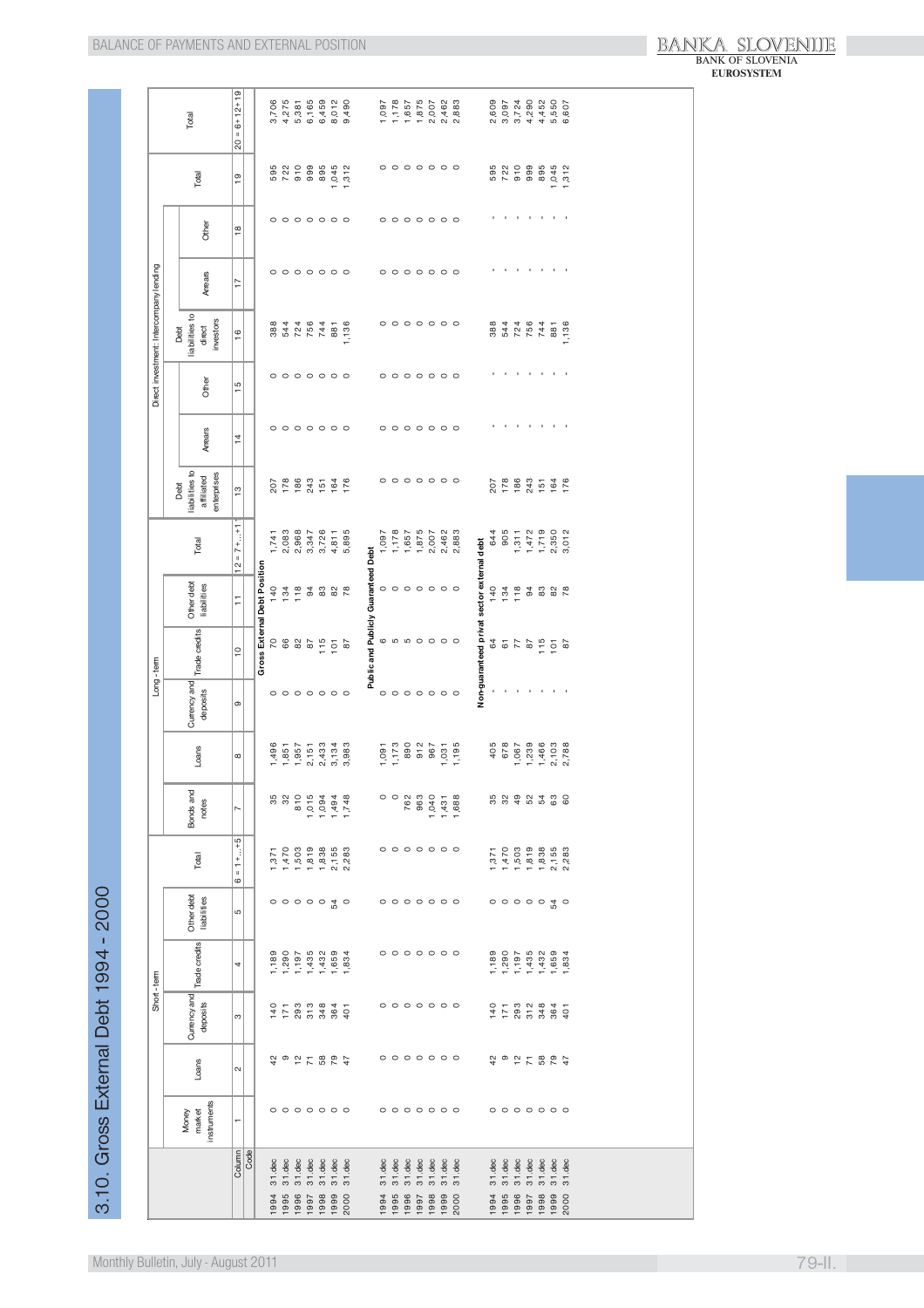**EUROSYSTEM**

# 3.11. Gross External Debt

| Millions of EUR |                             |                | Short-term                |                |                                     |                                             |                    | Long-term      |                          |                           |
|-----------------|-----------------------------|----------------|---------------------------|----------------|-------------------------------------|---------------------------------------------|--------------------|----------------|--------------------------|---------------------------|
|                 | Money market<br>instruments | Loans          | Currency and<br>deposuits | Trade credits  | Other debt<br>liabilities           | Total                                       | Bonds and<br>notes | Loans          | Currency and<br>deposits | Trade credits             |
| Stolpec         | 1                           | $\overline{c}$ | 3                         | $\overline{4}$ | 5                                   | $6 = 1 +  + 5$                              | $\overline{7}$     | 8              | 9                        | 10                        |
| Koda            |                             |                |                           |                |                                     |                                             |                    |                |                          |                           |
|                 |                             |                |                           |                |                                     | <b>Gross External Debt Position</b>         |                    |                |                          |                           |
| 2001 31.Dec.    |                             | 28             | 396                       | 1,690          | 84                                  |                                             |                    |                | 162                      | 60                        |
| 2002 31.Dec.    | 15<br>56                    | 24             | 416                       | 1,693          | 138                                 | 2,213<br>2,327                              | 1,934<br>1,935     | 5,134<br>5,909 | 279                      | 38                        |
| 2003 31.Dec.    | 32                          | 87             | 588                       | 1,663          | 106                                 | 2,475                                       | 2,070              | 6,927          | 506                      | 30                        |
| 2004 31.Dec.    | 13                          | 73             | 579                       | 1,862          | 133                                 | 2,659                                       | 2,096              | 8,627          | 744                      | 17                        |
| 2005 31.Dec.    | 21                          | 638            | 901                       | 2,848          | 165                                 | 4,573                                       | 2,070              | 10,974         | 1,450                    | $\overline{7}$            |
| 2006 31.Dec.    | 24                          | 273            | 1,386                     | 3,335          | 222                                 | 5,239                                       | 2,456              | 13,304         | 1,945                    | 3                         |
| 2007 31.Dec.    | $\cdots$                    | 1,675          | 5,150                     | 3,847          | 60                                  | 10,732                                      | 3,191              | 13,961         | 2,887                    | 9                         |
| 2008 31.Dec.    |                             | 2,151          | 5,374                     | 4,002          | 69                                  | 11,595                                      | 3,992              | 15,837         | 2,931                    | 17                        |
| 2009 31.Dec.    | $\cdots$                    | 822            |                           |                | 128                                 | 9,640                                       | 8,711              | 14,762         |                          | 29                        |
| 2010 31.Dec.    | $\cdots$                    | 802            | 5,291<br>3,819            | 3,400<br>3,741 | 99                                  | 8,461                                       | 11,039             |                | 2,691<br>2,413           | $\overline{\mathfrak{c}}$ |
|                 | $\cdots$                    |                |                           |                |                                     |                                             |                    | 13,852         |                          |                           |
| 2010 30.Nov.    | $\cdots$                    | 456            | 4,667                     | 3,893          | 146                                 | 9,160                                       | 11,175             | 14,504         | 2,331                    | 8                         |
| 31.Dec.         | $\ldots$                    | 802            | 3,819                     | 3,741          | 99                                  | 8,461                                       | 11,039             | 13,852         | 2,413                    | $\overline{7}$            |
|                 |                             |                |                           |                |                                     |                                             |                    |                |                          |                           |
| 2011 31.Jan.    | $\cdots$                    | 741            | 3,885                     | 3,695          | 142                                 | 8,463                                       | 12,366             | 13,778         | 2,328                    | $\overline{7}$            |
| 28.Feb.         | $\cdots$                    | 571            | 3,601                     | 3,750          | 125                                 | 8,047                                       | 12,372             | 13,866         | 2,608                    | $\overline{7}$            |
| 31.Mar.         | $\ldots$                    | 562            | 2,836                     | 3,913          | 140                                 | 7,451                                       | 14,075             | 13,667         | 2,581                    | $\overline{7}$            |
| 30.Apr.         | $\cdots$                    | 598            | 3,064                     | 4,034          | 157                                 | 7,853                                       | 13,740             | 13,394         | 2,624                    | $\overline{7}$            |
| 31.May          | $\cdots$                    | 634            | 3,013                     | 4,037          | 157                                 | 7,841                                       | 13,853             | 13,164         | 2,672                    | $\overline{7}$            |
| 30.Jun.         | $\cdots$                    | 829            | 3,126                     | 3,819          | 111                                 | 7,886                                       | 13,524             | 13,116         | 2,649                    | $\overline{7}$            |
|                 |                             |                |                           |                |                                     |                                             |                    |                |                          |                           |
|                 |                             |                |                           |                | Public and Publicly Guaranteed Debt |                                             |                    |                |                          |                           |
|                 |                             |                |                           |                |                                     |                                             |                    |                |                          |                           |
| 2001 31.Dec.    | 3                           | $\cdots$       | $\mathsf O$               |                | 12                                  | 15                                          | 1,908              | 1,186          |                          |                           |
| 2002 31.Dec.    | 56                          | $\cdots$       | 33                        | $\cdots$       | 10                                  | 99                                          | 1,894              | 1,248          | $\cdots$                 |                           |
| 2003 31.Dec.    | 32                          |                | 30                        |                | 8                                   | 70                                          | 2,008              | 1,453          |                          |                           |
| 2004 31.Dec.    | 13                          |                | 36                        |                | 8                                   | 57                                          | 1,865              | 1,824          |                          |                           |
| 2005 31.Dec.    | 21                          |                | 39                        |                | 9                                   | 70                                          | 1,720              | 2,009          |                          |                           |
| 2006 31.Dec.    | 24                          |                | 45                        | $\cdots$       | $\mathsf g$                         | 77                                          | 2,108              | 2,167          |                          |                           |
| 2007 31.Dec.    | $\ldots$                    | 0              | 3,588                     |                |                                     | 3,588                                       | 2,832              | 1,676          |                          | $\cdots$                  |
| 2008 31.Dec.    | $\cdots$                    | $\cdots$       | 3,603                     | $\cdots$       |                                     | 3,603                                       | 3,552              | 1,949          |                          |                           |
| 2009 31.Dec.    | $\cdots$                    | $\cdots$       | 3,360                     |                | 0                                   | 3,360                                       | 8,208              | 2,156          |                          |                           |
| 2010 31.Dec.    | $\cdots$                    | 20             | 2,125                     |                | $\cdots$                            | 2,145                                       | 9,864              | 4,235          |                          | $\ldots$                  |
| 2010 30.Nov.    |                             |                | 2,981                     |                |                                     | 2,981                                       | 9,991              | 4,291          |                          |                           |
| 31.Dec.         | $\cdots$<br>$\cdots$        | $\ldots$<br>20 | 2,125                     | $\cdots$<br>   | $\cdots$<br>$\cdots$                | 2,145                                       | 9,864              | 4,235          | <br>                     | <br>                      |
|                 |                             |                |                           |                |                                     |                                             |                    |                |                          |                           |
| 2011 31.Jan.    | $\cdots$                    | 20             | 2,264                     |                |                                     | 2,284                                       | 11,189             | 4,241          |                          |                           |
| 28.Feb.         | $\cdots$                    | 40             | 1,938                     |                | $\cdots$                            | 1,978                                       | 11,197             | 4,223          |                          |                           |
| 31.Mar.         |                             | 40             | 1,321                     |                |                                     | 1,361                                       | 12,625             | 4,197          |                          |                           |
| 30.Apr.         | $\cdots$                    | 60             | 1,731                     | $\cdots$       | $\cdots$                            | 1,791                                       | 12,305             | 4,200          | 0                        | $\cdots$                  |
| 31.May          |                             | 60             | 1,751                     |                |                                     | 1,811                                       | 12,395             | 4,201          | 3                        |                           |
| 30.Jun.         | $\cdots$                    | 60             | 1,955                     |                |                                     | 2,015                                       | 12,068             | 4,227          | 5                        | $\ldots$                  |
|                 |                             |                |                           |                |                                     |                                             |                    |                |                          |                           |
|                 |                             |                |                           |                |                                     | Non-guaranteed private sector external debt |                    |                |                          |                           |
| 2001 31.Dec.    | 12                          | 28             | 396                       | 1,690          | 72                                  | 2,198                                       | 26                 | 3,948          | 162                      | 60                        |
| 2002 31.Dec.    | $\cdots$                    | 24             | 383                       | 1,693          | 128                                 | 2,227                                       | 41                 | 4,661          | 279                      | 38                        |
| 2003 31.Dec.    | $\cdots$                    | 87             | 558                       | 1,663          | 97                                  | 2,405                                       | 62                 | 5,474          | 506                      | 30                        |
| 2004 31.Dec.    | $\cdots$                    | 73             | 543                       | 1,862          | 125                                 | 2,603                                       | 231                | 6,803          | 744                      | 17                        |
| 2005 31.Dec.    | $\cdots$                    | 638            | 862                       | 2,848          | 156                                 | 4,503                                       | 350                | 8,966          | 1,450                    | $\overline{7}$            |
| 2006 31.Dec.    | $\cdots$                    | 273            | 1,342                     | 3,335          | 213                                 | 5,162                                       | 349                | 11,137         | 1,945                    | 3                         |
| 2007 31.Dec.    | $\cdots$                    | 1,675          | 1,563                     | 3,847          | 60                                  | 7,145                                       | 359                | 12,285         | 2,887                    | 9                         |
| 2008 31.Dec.    | $\cdots$                    | 2,151          | 1,770                     | 4,002          | 69                                  | 7,992                                       | 441                | 13,887         | 2,931                    | 17                        |
| 2009 31.Dec.    | $\cdots$                    | 822            | 1,931                     | 3,400          | 128                                 | 6,280                                       | 503                | 12,606         | 2,691                    | 29                        |
| 2010 31.Dec.    | $\cdots$                    | 782            | 1,694                     | 3,741          | 99                                  | 6,316                                       | 1,175              | 9,617          | 2,413                    | $\overline{7}$            |
| 2010 30.Nov.    |                             | 456            | 1,686                     | 3,893          | 146                                 | 6,180                                       | 1,184              | 10,214         | 2,331                    | 8                         |
| 31.Dec.         | $\cdots$<br>$\cdots$        | 782            | 1,694                     | 3,741          | 99                                  | 6,316                                       | 1,175              | 9,617          | 2,413                    | $\overline{7}$            |
|                 |                             |                |                           |                |                                     |                                             |                    |                |                          |                           |
| 2011 31.Jan.    | $\cdots$                    | 721            | 1,621                     | 3,695          | 142                                 | 6,179                                       | 1,177              | 9,538          | 2,328                    | $\boldsymbol{7}$          |
| 28.Feb.         | $\cdots$                    | 531            | 1,663                     | 3,750          | 125                                 | 6,069                                       | 1,175              | 9,643          | 2,608                    | $\overline{7}$            |
| 31.Mar.         | $\cdots$                    | 522            | 1,515                     | 3,913          | 140                                 | 6,091                                       | 1,450              | 9,470          | 2,581                    | $\boldsymbol{7}$          |
| 30.Apr.         | $\cdots$                    | 538            | 1,333                     | 4,034          | 157                                 | 6,062                                       | 1,434              | 9,195          | 2,624                    | $\boldsymbol{7}$          |
| 31.May          | $\cdots$                    | 574            | 1,263                     | 4,037          | 157                                 | 6,030                                       | 1,458              | 8,963          | 2,670                    | $\boldsymbol{7}$          |
| 30.Jun.         |                             | 769            | 1,171                     | 3,819          | 111                                 | 5,870                                       | 1,456              | 8,889          | 2,644                    | $\overline{7}$            |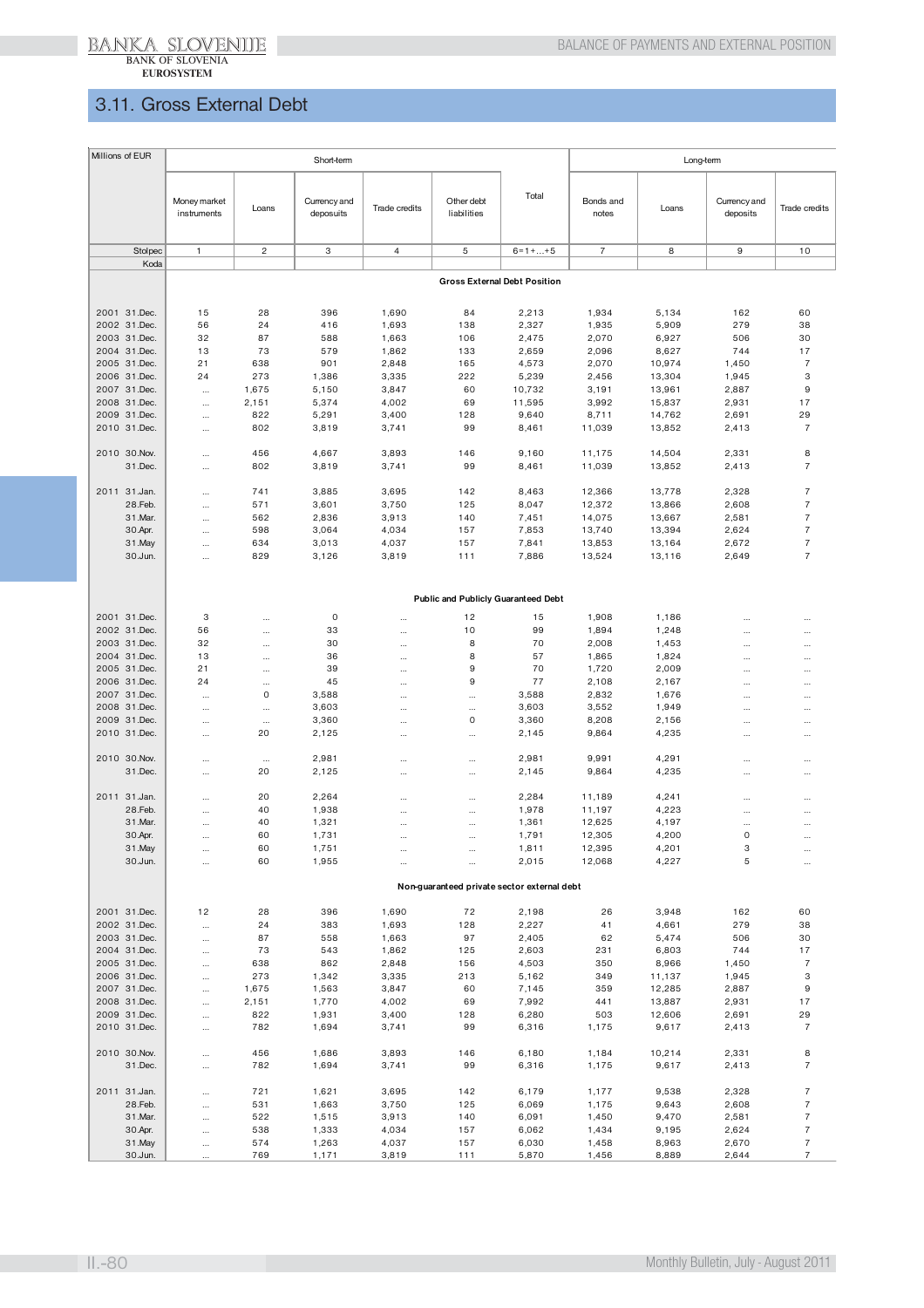|                  |                  |                              |                                       |          | Direct investment: Intercompany lending     |                           |          |          |              | Millions of EUR |
|------------------|------------------|------------------------------|---------------------------------------|----------|---------------------------------------------|---------------------------|----------|----------|--------------|-----------------|
|                  |                  |                              |                                       |          |                                             |                           |          |          |              |                 |
| Other debt       |                  | Debt liabilities             |                                       |          | Debt liabilities                            |                           |          | Total    | Total        |                 |
| liabilities      | Total            | to affiliated<br>enterprises | Arrears                               | Other    | to direct<br>investors                      | Arrears                   | Other    |          |              |                 |
| 11               | $12 = 7 +  + 11$ | 13                           | 14                                    | 15       | 16                                          | 17                        | 18       | 19       | $20=6+12+19$ | Stolpec         |
|                  |                  |                              |                                       |          |                                             |                           |          |          |              | Koda            |
|                  |                  |                              |                                       |          | <b>Gross External Debt Position</b>         |                           |          |          |              |                 |
| 79               | 7,369            | 130                          | $\cdots$                              | 130      | 674                                         | 4                         | 670      | 804      | 10,386       | 2001 31.Dec     |
| 68               | 8,229            | 163                          | $\mathsf O$                           | 163      | 806                                         | $\overline{7}$            | 799      | 969      | 11,524       | 2002 31.Dec     |
| 57               | 9,590            | 185                          | 0                                     | 185      | 974                                         | 8                         | 966      | 1,160    | 13,225       | 2003 31.Dec.    |
| 68               | 11,552           | 131                          | $\mathbf{1}$                          | 131      | 1,001                                       | 9                         | 992      | 1,132    | 15,343       | 2004 31.Dec     |
| $\overline{7}$   | 14,509           | 433                          | 0                                     | 433      | 981                                         | 5                         | 976      | 1,415    | 20,496       | 2005 31.Dec     |
| $\overline{c}$   | 17,709           | 191                          | 12                                    | 179      | 928                                         | 31                        | 897      | 1,119    | 24,067       | 2006 31.Dec     |
| 10               | 20,059           | 230                          | $\cdots$                              | 230      | 3,762                                       | $\overline{c}$            | 3,759    | 3,992    | 34,783       | 2007 31.Dec     |
| 43               | 22,820           | 266                          | $\mathsf O$                           | 266      | 4,552                                       | $\overline{\mathbf{4}}$   | 4,548    | 4,818    | 39,234       | 2008 31.Dec     |
| 263              | 26,455           | 362                          | $\mathbf 0$                           | 362      | 3,836                                       | 4                         | 3,831    | 4,198    | 40,294       | 2009 31.Dec.    |
| 295              | 27,606           | 403                          | 0                                     | 403      | 4,229                                       | $\overline{\mathfrak{c}}$ | 4,222    | 4,632    | 40,699       | 2010 31.Dec     |
| 303              | 28,321           | 431                          | $\mathbf 0$                           | 430      | 4,314                                       | 5                         | 4,310    | 4,745    | 42,226       | 2010 30.Nov.    |
| 295              | 27,606           | 403                          | 0                                     | 403      | 4,229                                       | $\overline{7}$            | 4,222    | 4,632    | 40,699       | 31.Dec          |
| 278              | 28,757           | 397                          | $\mathsf O$                           | 397      | 4,194                                       | 10                        | 4,184    | 4,591    | 41,811       | 2011 31.Jan.    |
| 279              | 29,133           | 415                          | $\overline{\mathbf{c}}$               | 414      | 4,208                                       | 10                        | 4,198    | 4,623    | 41,803       | 28.Feb.         |
| 291              | 30,621           | 432                          | $\boldsymbol{2}$                      | 431      | 4,295                                       | 9                         | 4,287    | 4,728    | 42,800       | 31.Mar.         |
| 270              | 30,035           | 410                          | $\boldsymbol{2}$                      | 409      | 4,331                                       | 10                        | 4,320    | 4,741    | 42,628       | 30.Apr.         |
| 274              | 29,970           | 406                          | $\boldsymbol{2}$                      | 404      | 4,424                                       | 10                        | 4,414    | 4,830    | 42,641       | 31.May          |
| 281              | 29,578           | 470                          | $\overline{\mathbf{c}}$               | 468      | 4,418                                       | 13                        | 4,405    | 4,888    | 42,351       | 30.Jun.         |
|                  |                  |                              |                                       |          |                                             |                           |          |          |              |                 |
|                  |                  |                              |                                       |          | Public and Publicly Guaranteed Debt         |                           |          |          |              |                 |
|                  | 3,095            | $\cdots$                     |                                       |          |                                             |                           |          |          | 3,109        | 2001 31.Dec     |
|                  | 3,142            |                              |                                       |          | $\ddotsc$                                   |                           |          |          | 3,241        | 2002 31.Dec     |
|                  | 3,461            | $\cdots$                     |                                       | $\cdots$ | $\ddotsc$                                   |                           |          |          | 3,531        | 2003 31.Dec     |
| $\cdots$         | 3,689            |                              |                                       | $\cdots$ | $\cdots$                                    |                           |          |          | 3,745        | 2004 31.Dec     |
|                  | 3,729            | $\cdots$                     |                                       | $\cdots$ | $\cdots$                                    |                           |          |          | 3,799        | 2005 31.Dec     |
| $\cdots$         | 4,275            |                              |                                       | $\cdots$ | $\ddotsc$                                   |                           |          | $\cdots$ | 4,352        | 2006 31.Dec     |
| $\cdots$         | 4,508            | $\cdots$                     |                                       |          |                                             |                           |          |          | 8,096        | 2007 31.Dec.    |
| 32               | 5,533            |                              |                                       | $\cdots$ | $\ddotsc$                                   |                           |          |          | 9,137        | 2008 31.Dec.    |
| 238              | 10,602           | $\cdots$                     |                                       | $\cdots$ | $\cdots$                                    |                           |          |          | 13,962       | 2009 31.Dec     |
| 252              | 14,351           |                              |                                       |          |                                             |                           |          |          | 16,496       | 2010 31.Dec     |
| 255              | 14,537           |                              |                                       | $\cdots$ | $\cdots$                                    |                           |          |          | 17,518       | 2010 30.Nov.    |
| 252              | 14,351           | $\cdots$                     |                                       |          |                                             |                           |          |          | 16,496       | 31.Dec.         |
| 248              | 15,678           |                              |                                       |          |                                             |                           |          |          | 17,962       | 2011 31.Jan.    |
| 250              | 15,670           |                              |                                       |          |                                             |                           |          |          | 17,648       | 28.Feb.         |
| 245              | 17,068           |                              |                                       | $\cdots$ | $\cdots$                                    |                           | $\cdots$ |          | 18,428       | 31.Mar.         |
| 240              | 16,745           | $\cdots$                     |                                       |          |                                             |                           |          |          | 18,536       | 30.Apr.         |
| 243              | 16,842           |                              |                                       | $\cdots$ | $\cdots$                                    |                           |          |          | 18,653       | 31.May          |
| 249              | 16,549           | $\cdots$                     | <br>                                  |          |                                             |                           |          | <br>     | 18,564       | 30.Jun.         |
|                  |                  |                              |                                       |          |                                             |                           |          |          |              |                 |
|                  |                  |                              |                                       |          | Non-guaranteed private sector external debt |                           |          |          |              |                 |
| 79               | 4,274            | 130                          | $\ldots$                              | 130      | 674                                         | $\overline{\mathbf{4}}$   | 670      | 804      | 7,276        | 2001 31.Dec.    |
| 68               | 5,087            | 163                          | 0                                     | 163      | 806                                         | $\boldsymbol{7}$          | 799      | 969      | 8,283        | 2002 31.Dec.    |
| 57               | 6,129            | 185                          | $\mathsf{O}\xspace$                   | 185      | 974                                         | 8                         | 966      | 1,160    | 9,694        | 2003 31.Dec.    |
| 68               | 7,863            | 131                          | 1                                     | 131      | 1,001                                       | 9                         | 992      | 1,132    | 11,598       | 2004 31.Dec.    |
| $\boldsymbol{7}$ | 10,780           | 433                          | 0                                     | 433      | 981                                         | 5                         | 976      | 1,415    | 16,697       | 2005 31.Dec.    |
| $\sqrt{2}$       | 13,435           | 191                          | 12                                    | 179      | 928                                         | 31                        | 897      | 1,119    | 19,715       | 2006 31.Dec.    |
| 10               | 15,550           | 230                          |                                       | 230      | 3,762                                       | $\overline{\mathbf{c}}$   | 3,759    | 3,992    | 26,687       | 2007 31.Dec.    |
| 11               | 17,287           | 266                          | $\mathsf{O}\xspace$                   | 266      | 4,552                                       | 4                         | 4,548    | 4,818    | 30,097       | 2008 31.Dec.    |
| 25               | 15,854           | 362                          | 0                                     | 362      | 3,836                                       | 4                         | 3,831    | 4,198    | 26,332       | 2009 31.Dec.    |
| 43               | 13,255           | 403                          | 0                                     | 403      | 4,229                                       | $\overline{7}$            | 4,222    | 4,632    | 24,203       | 2010 31.Dec.    |
| 48               | 13,784           | 431                          | $\mathsf{O}\xspace$                   | 430      | 4,314                                       | 5                         | 4,310    | 4,745    | 24,709       | 2010 30.Nov.    |
| 43               | 13,255           | 403                          | $\mathsf{O}\xspace$                   | 403      | 4,229                                       | $\boldsymbol{7}$          | 4,222    | 4,632    | 24,203       | 31.Dec.         |
| 30               | 13,080           | 397                          | $\mathsf{O}\xspace$                   | 397      | 4,194                                       | 10                        | 4,184    | 4,591    | 23,849       | 2011 31.Jan.    |
| 29               | 13,463           | 415                          | $\mathfrak{2}% _{H}=\mathfrak{2}_{H}$ | 414      | 4,208                                       | 10                        | 4,198    | 4,623    | 24,155       | 28.Feb.         |
| 45               | 13,553           | 432                          | $\mathfrak{2}% _{H}=\mathfrak{2}_{H}$ | 431      | 4,295                                       | 9                         | 4,287    | 4,728    | 24,371       | 31.Mar.         |
| 30               | 13,290           | 410                          | $\mathfrak{2}% _{H}=\mathfrak{2}_{H}$ | 409      | 4,331                                       | 10                        | 4,320    | 4,741    | 24,093       | 30.Apr.         |
| 30               | 13,128           | 406                          | $\overline{\mathbf{c}}$               | 404      | 4,424                                       | 10                        | 4,414    | 4,830    | 23,988       | 31.May          |
| 33               | 13,029           | 470                          | $\overline{c}$                        | 468      | 4,418                                       | 13                        | 4,405    | 4,888    | 23,787       | 30.Jun.         |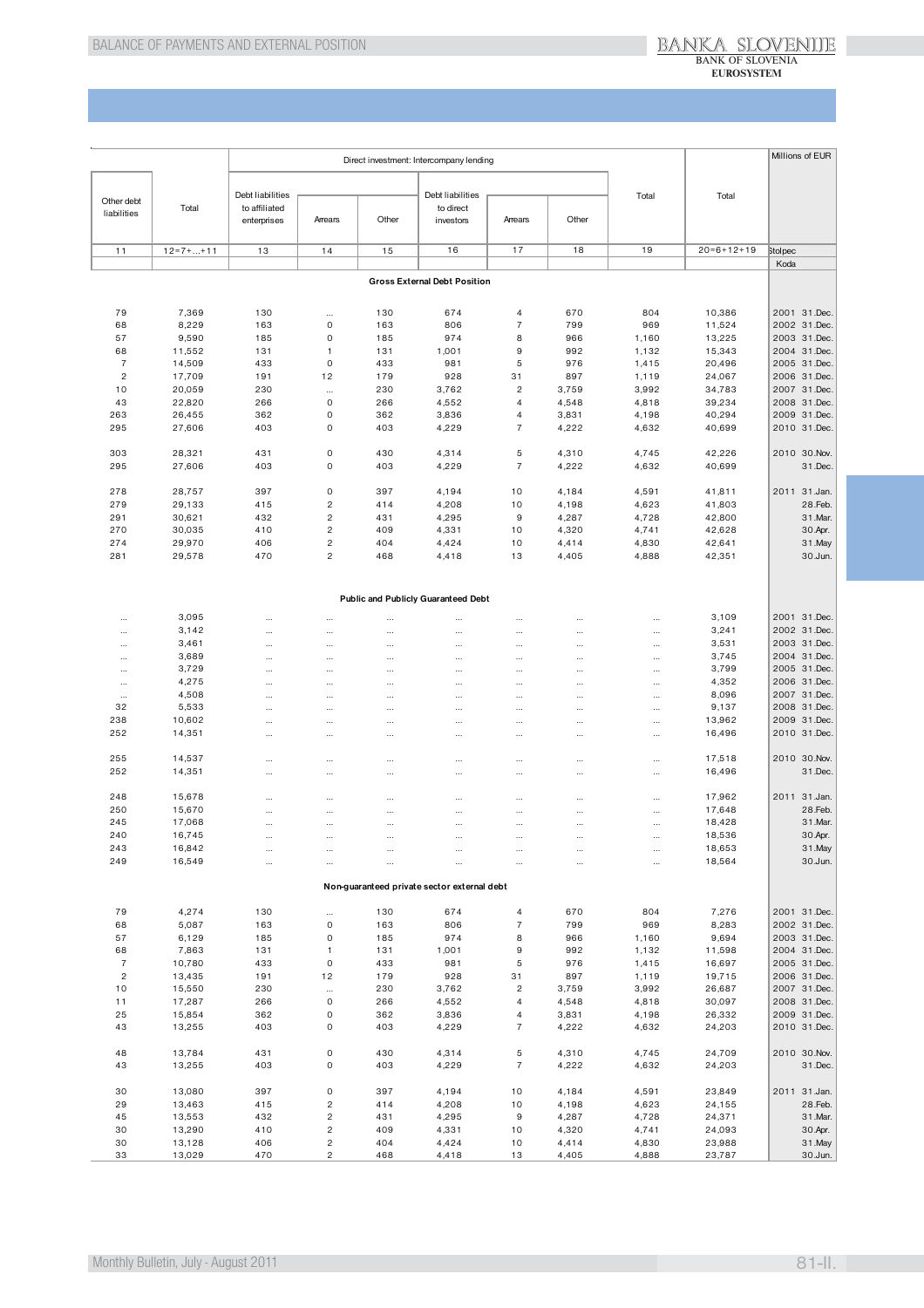BANK OF SLOVENIA **EUROSYSTEM**

# 3.12. International reserves

|              | Millions of EUR  |                |                |                                 | Bank of Slovenia    |                          |                         |
|--------------|------------------|----------------|----------------|---------------------------------|---------------------|--------------------------|-------------------------|
|              |                  |                |                | Total reserves (including gold) |                     |                          |                         |
|              |                  | Gold           | SDR's          | Reserve<br>position in IMF      | Foreign<br>exchange | Financial<br>derivatives | Total                   |
|              | Column           | 1              | 2              | 3                               | 4                   | 5                        | $6 = 1 + 2 + 3 + 4 + 5$ |
|              | Code<br>31.Dec   |                |                |                                 |                     |                          |                         |
| 1994<br>1995 | 31.Dec           | 0.1<br>0.1     | 0.1<br>0.0     | 15.3<br>14.9                    | 1,206.5<br>1,405.9  | <br>                     | 1,222.0<br>1,420.9      |
| 1996         | 31.Dec           | 0.1            | 0.1            | 14.9                            | 1,837.9             |                          | 1,853.0                 |
| 1997         | 31.Dec           | 0.1            | 0.1            | 15.7                            | 2,987.3             |                          | 3,003.1                 |
| 1998         | 31.Dec           | 0.1            | 0.2            | 55.8                            | 3,048.5             |                          | 3,104.6                 |
| 1999         | 31.Dec           | 0.1            | 1.6            | 107.3                           | 3,050.3             |                          | 3,159.3                 |
| 2000         | 31.Dec           | 0.1            | 4.0            | 88.5                            | 3,343.3             |                          | 3,435.9                 |
| 2001         | 31.Dec           | 76.2           | 5.7            | 91.3                            | 4,810.5             |                          | 4,983.7                 |
| 2002         | 31.Dec           | 79.9           | 6.7            | 115.9                           | 6,578.9             |                          | 6,781.4                 |
| 2003<br>2004 | 31.Dec<br>31.Dec | 80.9           | 7.3<br>8.2     | 115.7                           | 6,675.0             |                          | 6,878.9                 |
| 2005         | 31.Dec           | 77.8<br>70.4   | 9.8            | 87.9<br>43.6                    | 6,367.9<br>6,770.7  |                          | 6,541.8<br>6,894.6      |
| 2006         | 31.Dec           | 78.4           | 9.3            | 27.8                            | 5,304.5             | <br>                     | 5,420.0                 |
| 2007         | 31.Dec           | 58.2           | 8.6            | 17.1                            | 639.9               |                          | 723.8                   |
| 2008         | 31.Dec           | 63.6           | 8.5            | 33.2                            | 582.0               |                          | 687.2                   |
| 2009         | 31.Dec           | 78.3           | 215.7          | 45.8                            | 414.0               | $-4.8$                   | 749.1                   |
| 2010         | 31.Dec           | 108.0          | 229.5          | 59.1                            | 406.2               | 0.3                      | 803.2                   |
|              |                  |                |                |                                 |                     |                          |                         |
| 2007         | 31.Jul           | 49.8           | 9.0            | 17.8                            | 644.8               |                          | 721.3                   |
|              | 31.Aug<br>30.Sep | 50.3           | 8.8            | 17.8                            | 643.3               |                          | 720.1                   |
|              | 31.Oct           | 53.3<br>56.0   | 8.9<br>8.8     | 17.5                            | 726.9<br>705.1      |                          | 806.6<br>787.2          |
|              | 30.Nov           | 54.4           | 8.5            | 17.3<br>17.2                    | 715.6               | <br>                     | 795.6                   |
|              | 31.Dec           | 58.2           | 8.6            | 17.1                            | 639.9               |                          | 723.8                   |
|              |                  |                |                |                                 |                     |                          |                         |
| 2008         | 31.Jan           | 63.6           | 8.5            | 16.1                            | 640.3               |                          | 728.5                   |
|              | 29.Feb           | 65.5           | 8.4            | 15.0                            | 600.5               |                          | 689.3                   |
|              | 31.Mar           | 60.6           | 8.5            | 14.7                            | 687.7               |                          | 771.5                   |
|              | 30.Apr           | 57.3           | 8.2            | 14.7                            | 608.6               |                          | 688.8                   |
|              | 31.May           | 58.4           | 8.1            | 17.9                            | 589.3               |                          | 673.7                   |
|              | 30.Jun<br>31.Jul | 60.5           | 8.1            | 17.7                            | 601.4               |                          | 687.6                   |
|              | 31.Aug           | 60.1<br>57.8   | 8.1<br>8.2     | 17.7<br>18.2                    | 678.5<br>589.6      |                          | 764.5<br>673.9          |
|              | 30.Sep           | 64.1           | 8.4            | 18.6                            | 617.7               | <br>                     | 708.9                   |
|              | 31.Oct           | 58.6           | 8.9            | 19.7                            | 631.3               |                          | 718.5                   |
|              | 30.Nov           | 65.4           | 9.0            | 35.3                            | 633.6               |                          | 743.4                   |
|              | 31.Dec           | 63.6           | 8.5            | 33.2                            | 582.0               |                          | 687.2                   |
|              |                  |                |                |                                 |                     |                          |                         |
| 2009         | 31.Jan           | 73.3           | 8.9            | 35.0                            | 610.9               | $-2.3$                   | 725.9                   |
|              | 28.Feb<br>31.Mar | 77.0           | 8.9            | 34.9                            | 524.2               | $-1.8$                   | 643.2                   |
|              | 30.Apr           | 70.6<br>68.0   | 8.6<br>8.6     | 33.8                            | 481.4<br>491.5      | 7.8<br>0.6               | 602.1<br>602.7          |
|              | 31.May           | 70.7           | 8.3            | 34.0<br>45.8                    | 407.8               | 0.5                      | 533.2                   |
|              | 30.Jun           | 68.1           | 8.4            | 46.3                            | 417.0               | $-0.7$                   | 539.0                   |
|              | $31$ .Jul        | 67.9           | 8.4            | 46.2                            | 472.4               | $-1.5$                   | 593.4                   |
|              | 31.Aug           | 68.0           | 196.6          | 46.1                            | 439.6               | $-1.7$                   | 748.7                   |
|              | 30.Sep           | 69.9           | 214.2          | 45.5                            | 420.6               | 2.4                      | 752.6                   |
|              | 31.Oct           | 71.8           | 212.8          | 45.2                            | 412.7               | 3.7                      | 746.3                   |
|              | 30.Nov           | 80.0           | 212.4          | 45.1                            | 401.4               | 0.2                      | 739.1                   |
|              | 31.Dec           | 78.3           | 215.7          | 45.8                            | 414.0               | $-4.8$                   | 749.1                   |
| 2010         | 31.Jan           | 78.9           | 220.6          | 46.8                            | 376.4               | $-8.6$                   | 714.1                   |
|              | 28.Feb           | 83.5           | 223.9          | 47.5                            | 367.2               |                          | 722.1                   |
|              | 31.Mar           | 84.1           | 223.6          | 47.4                            | 367.9               |                          | 723.1                   |
|              | 30.Apr           | 90.5           | 225.3          | 47.8                            | 342.0               | $\cdots$                 | 705.6                   |
|              | 31.May           | 99.6           | 237.4          | 50.4                            | 418.5               |                          | 806.0                   |
|              | 30.Jun           | 103.3          | 238.8          | 50.7                            | 444.4               | 0.8                      | 838.0                   |
|              | $31$ Jul         | 91.7           | 231.1          | 49.1                            | 439.6               | 8.8                      | 820.4                   |
|              | 31.Aug           | 100.4          | 236.0          | 60.8                            | 430.7               | 4.8                      | 832.7                   |
|              | 30.Sep<br>31.Oct | 98.1           | 226.1          | 58.2                            | 390.0               | $-1.4$<br>$-1.1$         | 771.1                   |
|              | 30.Nov           | 99.3<br>108.7  | 225.0<br>232.5 | 58.0<br>60.0                    | 366.0<br>401.2      | $-1.2$                   | 747.1<br>801.3          |
|              | 31.Dec           | 108.0          | 229.5          | 59.1                            | 406.2               | 0.3                      | 803.2                   |
|              |                  |                |                |                                 |                     |                          |                         |
| 2011         | 31.Jan           | 99.2           | 226.4          | 69.7                            | 374.9               | 0.3                      | 770.5                   |
|              | 28.Feb           | 104.4          | 225.5          | 55.4                            | 366.3               | 1.7                      | 753.2                   |
|              | 31.Mar<br>30.Apr | 103.1          | 209.4          | 85.5                            | 356.3               | 5.1<br>10.6              | 759.4                   |
|              | 31.May           | 106.2<br>109.3 | 204.5<br>207.7 | 83.5<br>88.8                    | 331.5<br>342.2      | 1.9                      | 736.4<br>749.9          |
|              | 30.Jun           | 106.8          | 231.0          | 88.7                            | 318.8               | 2.6                      | 747.8                   |
|              | 31.Jul           | 116.9          | 234.5          | 90.0                            | 335.8               | 1.1                      | 778.3                   |
|              |                  |                |                |                                 |                     |                          |                         |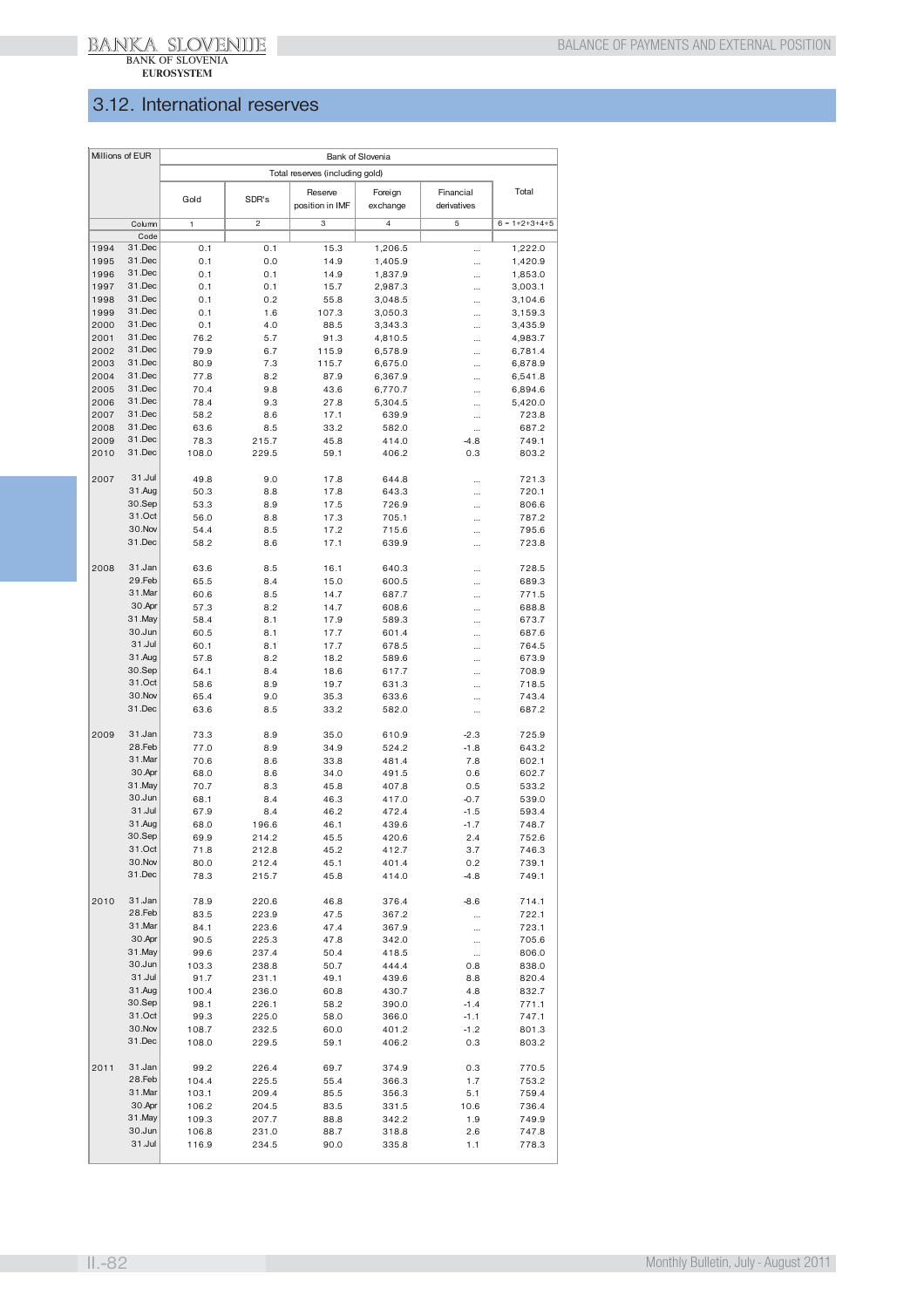### 4.1. Non-financial and Financial Accounts (ESA 95) of the General Government sector

|                                                                                              | 2007           | 2008                  | 2009           | 2010         | 2007        | 2008        | 2009             | 2010        |
|----------------------------------------------------------------------------------------------|----------------|-----------------------|----------------|--------------|-------------|-------------|------------------|-------------|
|                                                                                              |                |                       | milijon eur    |              |             |             | share in GDP (%) |             |
| NON-FINANCIAL ACCOUNT                                                                        |                |                       |                |              |             |             |                  |             |
| Deficit (-) or surplus (+)                                                                   | $-22$          | $-673$                | $-2,109$       | $-2.027$     | $-0.1$      | $-1.8$      | $-6.0$           | $-5.6$      |
| Total revenue                                                                                | 14,664         | 15,797                | 15,244         | 15,636       | 42.4        | 42.3        | 43.1             | 43.4        |
| Total current revenue                                                                        | 14,520         | 15,701                | 15,106         | 15,515       | 42.0        | 42.1        | 42.7             | 43.0        |
| Current taxes on income, wealth                                                              | 3,168          | 3,320                 | 2,931          | 2,922        | 9.2         | 8.9         | 8.3              | 8.1         |
| Taxes on production and imports<br>Property income                                           | 5,016<br>247   | 5,225<br>327          | 4,995<br>189   | 5,062<br>261 | 14.5<br>0.7 | 14.0<br>0.9 | 14.1<br>0.5      | 14.0<br>0.7 |
| Social contributions                                                                         | 4,814          | 5,326                 | 5,388          | 5,495        | 13.9        | 14.3        | 15.2             | 15.2        |
| Market output, output for own final use and payments                                         | 901            | 996                   | 999            | 1,005        | 2.6         | 2.7         | 2.8              | 2.8         |
| for other non-market output                                                                  |                |                       |                |              |             |             |                  |             |
| Other current transfers                                                                      | 375            | 508                   | 605            | 770          | 1.1         | 1.4         | 1.7              | 2.1         |
| Total capital revenue                                                                        | 145            | 96                    | 138            | 122          | 0.4         | 0.3         | 0.4              | 0.3         |
| Capital taxes                                                                                | $\overline{9}$ | 11                    | 11             | 14           | 0.0         | 0.0         | 0.0              | 0.0         |
| Other capital transfers and investment grants                                                | 136            | 85                    | 127            | 108          | 0.4         | 0.2         | 0.4              | 0.3         |
| <b>Total expenditure</b>                                                                     | 14,686         | 16,470                | 17,353         | 17,663       | 42.5        | 44.1        | 49.0             | 49.0        |
| Total current expenditure                                                                    | 12,887         | 14,332                | 15,273         | 15,783       | 37.3        | 38.4        | 43.2             | 43.8        |
| Current transfers                                                                            | 6,736          | 7,479                 | 8,075          | 8,413        | 19.5        | 20.0        | 22.8             | 23.3        |
| Social benefits                                                                              | 5,627          | 6,192                 | 6,634          | 6,897        | 16.3        | 16.6        | 18.7             | 19.1        |
| Subsidies                                                                                    | 550            | 594                   | 650            | 748          | 1.6         | 1.6         | 1.8              | 2.1         |
| Other current transfers                                                                      | 560            | 694                   | 792            | 768          | 1.6         | 1.9         | 2.2              | 2.1         |
| Property income (payable)                                                                    | 443            | 411                   | 475            | 573          | 1.3         | 11          | 1.3              | 16          |
| of which: interest rates                                                                     | 443            | 411                   | 475            | 573          | 1.3         | 1.1         | 1.3              | 1.6         |
| Compensation of employees                                                                    | 3,641          | 4.112                 | 4,399          | 4.456        | 10.5        | 11.0        | 12.4             | 12.4        |
| Intermediate consumption                                                                     | 1,939          | 2,245                 | 2,310          | 2,328        | 5.6         | 6.0         | 6.5              | 6.5         |
| Other expenditure                                                                            | 128            | 85                    | 14             | 12           | 0.4         | 0.2         | 0.0              | 0.0         |
| Total capital expenditure                                                                    | 316            | 452                   | 429            | 316          | 0.9         | $1.2$       | 1.2              | 0.9         |
| Gross capital formation and Acquisitions less disposals of non-financial non-produced assets | 1,483          | 1,686                 | 1,651          | 1,564        | 4.3         | 4.5         | 4.7              | 4.3         |
| Net receipts from EU Budget (net receiver +, net payer -)                                    | 91             | $-11$                 | 197            | 358          | 0.3         | 0.0         | 0.6              | 1.0         |
| Payments by Member State to EU Budget                                                        | 358            | 414                   | 423            | 372          | 1.0         | 1.1         | 1.2              | 1.0         |
| EU expenditure in Member State                                                               | 449            | 404                   | 621            | 731          | 1.3         | 1.1         | 1.8              | 2.0         |
| FINANCIAL ACCOUNT, consolidated                                                              |                |                       |                |              |             |             |                  |             |
| <b>TRANSACTIONS</b>                                                                          |                |                       |                |              |             |             |                  |             |
| Deficit (-) or surplus (+)                                                                   | 3              | $-658$                | $-2,102$       | $-2,024$     | 0.0         | $-1.8$      | $-5.9$           | $-5.6$      |
| <b>Financial assets</b>                                                                      | 96             | 85                    | 2,059          | $-741$       | 0.3         | 0.2         | 5.8              | $-2.1$      |
| Currency and deposits                                                                        | 412            | 248                   | 2,062          | $-971$       | 1.2         | 0.7         | 5.8              | $-2.7$      |
| Securities other than shares                                                                 | 103            | $-49$                 | $-46$          | 23           | 0.3         | $-0.1$      | $-0.1$           | 0.1         |
| Loans                                                                                        | 9              | $-3$                  | $\mathfrak{p}$ | 100          | 0.0         | 0.0         | 0.0              | 0.3         |
| Shares and other equity                                                                      | -806           | -8                    | 151            | $-4$         | $-2.3$      | 0.0         | 0.4              | 0.0         |
| Insurance technical reserves                                                                 | 18             | $-13$                 | $-4$           | $-1$         | 0.1         | 0.0         | 0.0              | 0.0         |
| Other assets                                                                                 | 361            | $-91$                 | $-105$         | 113          | 1.0         | $-0.2$      | $-0.3$           | 0.3<br>3.6  |
| <b>Financial liabilities</b><br>Currency and deposits                                        | 93<br>34       | 743<br>$\overline{c}$ | 4,162<br>$-2$  | 1,283<br>6   | 0.3<br>0.1  | 2.0<br>0.0  | 11.8<br>0.0      | 0.0         |
| Securities other than shares                                                                 | $-226$         | 340                   | 4,120          | 858          | $-0.7$      | 0.9         | 11.6             | 2.4         |
| Loans                                                                                        | $-59$          | 44                    | 219            | 407          | $-0.2$      | 0.1         | 0.6              | 1.1         |
| Shares and other equity                                                                      | $\circ$        | 0                     | $\Omega$       | $\mathsf O$  | 0.0         | 0.0         | 0.0              | 0.0         |
| Insurance technical reserves                                                                 | $\Omega$       | $\circ$               | $\Omega$       | $\circ$      | 0.0         | 0.0         | 0.0              | 0.0         |
| Other liabilities                                                                            | 345            | 358                   | $-176$         | 13           | 1.0         | 1.0         | $-0.5$           | 0.0         |
| STOCKS, consolidated                                                                         |                |                       |                |              |             |             |                  |             |
| <b>Financial assets</b>                                                                      | 16,461         | 13,194                | 15,602         | 14,519       | 47.6        | 35.4        | 44.1             | 40.3        |
| Currency and deposits                                                                        | 1,978          | 2,280                 | 4,336          | 3,485        | 5.7         | 6.1         | 12.3             | 9.7         |
| Securities other than shares                                                                 | 361            | 311                   | 274            | 304          | 1.0         | 0.8         | 0.8              | 0.8         |
| Loans                                                                                        | 366            | 448                   | 284            | 382          | 1.1         | 1.2         | 0.8              | 1.1         |
| Shares and other equity                                                                      | 11,319         | 7,811                 | 8,561          | 8,195        | 32.7        | 20.9        | 24.2             | 22.7        |
| Insurance technical reserves                                                                 | 26             | 13                    | 10             | 9            | 0.1         | 0.0         | 0.0              | 0.0         |
| Other assets                                                                                 | 2,412          | 2,330                 | 2,137          | 2,143        | 7.0         | 6.2         | 6.0              | 5.9         |
| Liabilities                                                                                  | 10,367         | 11,070                | 15,636         | 17,112       | 30.0        | 29.7        | 44.2             | 47.5        |
| Currency and deposits                                                                        | 40             | 42                    | 40             | 46           | 0.1         | 0.1         | 0.1              | 0.1         |
| Securities other than shares                                                                 | 6,955          | 7,353                 | 11,937         | 12,983       | 20.1        | 19.7        | 33.7             | 36.0        |
| Loans                                                                                        | 961            | 878                   | 1,093          | 1,503        | 2.8         | 2.4         | 3.1              | 4.2         |
| Shares and other equity                                                                      | $\circ$        | 1                     | $\circ$        | $\mathbf{1}$ | 0.0         | 0.0         | 0.0              | 0.0         |
| Insurance technical reserves                                                                 | $\Omega$       | $\circ$               | 0              | $\circ$      | 0.0         | 0.0         | 0.0              | 0.0         |
| Other liabilities                                                                            | 2,410          | 2,795                 | 2,566          | 2,579        | 7.0         | 7.5         | 7.3              | 7.2         |
| EDP debt                                                                                     | 7,981          | 8.180                 | 12.449         | 13.704       | 23.1        | 21.9        | 35.2             | 38.0        |

Source: Statistical Office of the Republic of Slovenia, Bank of Slovenia, Ministry of Finance and computations in Bank of Slovenia.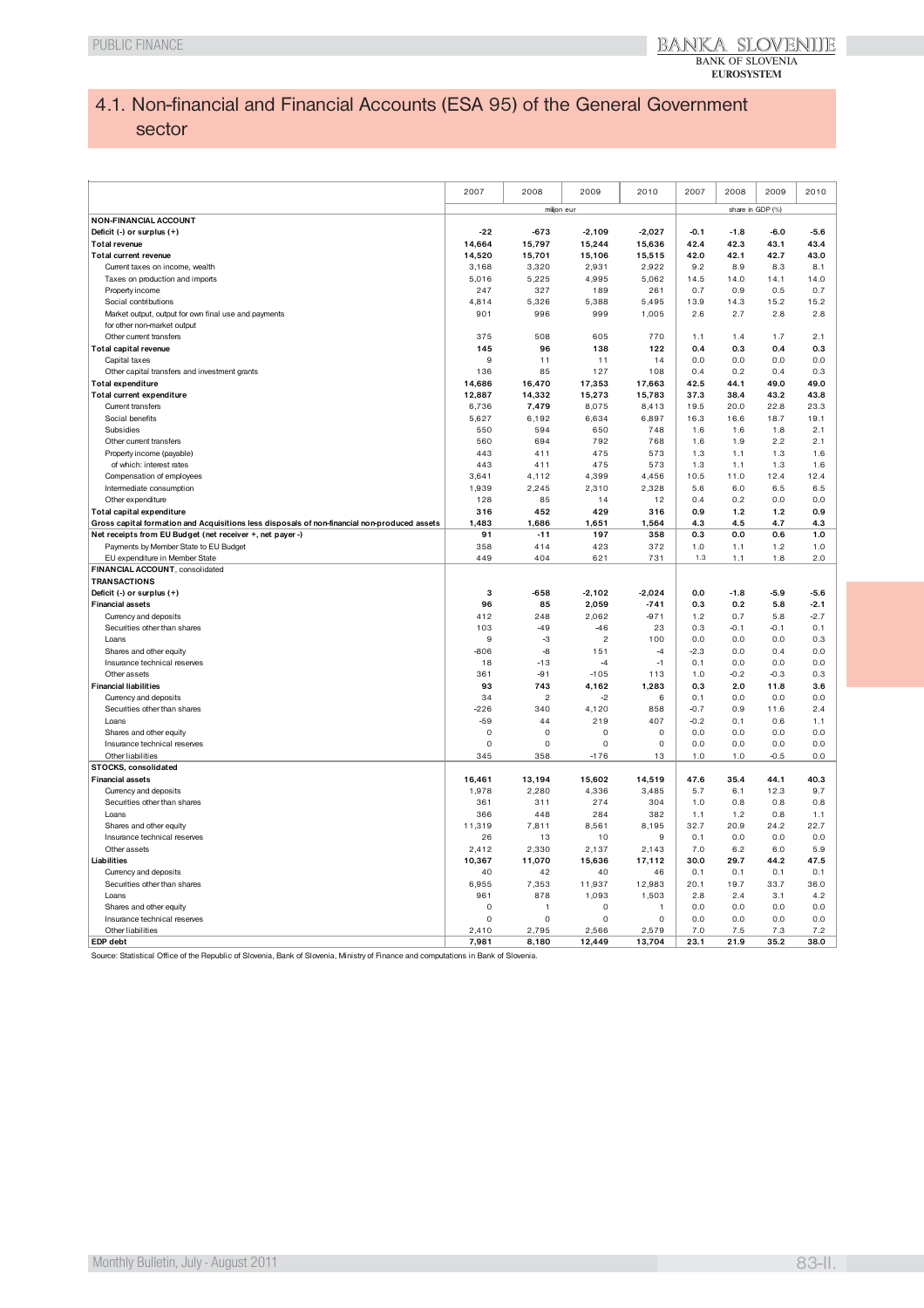# BANKA SLOVENIJE

BANK OF SLOVENIA **EUROSYSTEM**

## 4.2. Non-financial Account of the General Government sector (ESA 95)

|                                                      | Current prices, till               | Deficit /                             |                |                         | of which       |                         |             |                             |                    | of which                         |                     |                         |               |
|------------------------------------------------------|------------------------------------|---------------------------------------|----------------|-------------------------|----------------|-------------------------|-------------|-----------------------------|--------------------|----------------------------------|---------------------|-------------------------|---------------|
| 31.12.2006 in<br>Millions of SIT.<br>Millions of EUR | after 1.1.2007 in                  | surplus<br>(non-financial<br>account) | Revenue        | Direct taxes            | Indirect taxes | Social<br>contributions | Expenditure | Intermediate<br>consumption | Social<br>payments | Compensatio<br>n of<br>employees | Interest<br>payable | Govemment<br>investment | Fiscal burden |
|                                                      | Stolpec                            | $1 = 2 - 6$                           | $\overline{2}$ | $\overline{\mathbf{3}}$ | $\overline{4}$ | $\overline{5}$          | 6           | $\overline{7}$              | 8                  | 9                                | 10                  | 11                      | 12            |
|                                                      | Koda                               |                                       |                |                         |                |                         |             |                             |                    |                                  |                     |                         |               |
| 2006                                                 |                                    | $-101,272$                            | 3,215,034      | 677,510                 | 1,110,707      | 1,061,246               | 3,316,306   | 463,440                     | 1,288,017          | 833,923                          | 103,644             | 274,244                 | 2,850,805     |
| 2005 IV                                              |                                    | $-6,542$                              | 821,654        | 159,097                 | 292,840        | 269,140                 | 828,196     | 115,291                     | 308,704            | 203,742                          | 27,031              | 59,646                  | 721,460       |
| 2006                                                 |                                    | $-45.987$                             | 717,554        | 150.662                 | 239.185        | 253,635                 | 763,541     | 103,572                     | 308.105            | 196,457                          | 25,761              | 59.646                  | 643,769       |
|                                                      | II                                 | $-39,612$                             | 819,353        | 184,451                 | 282,847        | 259,938                 | 858,966     | 118,766                     | 343,356            | 214,789                          | 25,234              | 70,382                  | 727,547       |
|                                                      | III                                | $-15,696$                             | 799.463        | 164,992                 | 283,925        | 261,447                 | 815,183     | 115,866                     | 308,944            | 207,816                          | 25,977              | 69,256                  | 710,700       |
|                                                      | IV                                 | 24                                    | 878,664        | 177,405                 | 304,750        | 286,226                 | 878,616     | 125,236                     | 327,612            | 214,861                          | 26,672              | 74,959                  | 768,789       |
|                                                      |                                    |                                       |                |                         |                |                         |             |                             |                    |                                  |                     |                         |               |
| 2007                                                 |                                    | $-22$                                 | 14.664         | 3.168                   | 5,016          | 4.814                   | 14.686      | 1,939                       | 5,627              | 3,641                            | 443                 | 1,461                   | 13,006        |
| 2008                                                 |                                    | $-673$                                | 15,797         | 3,319                   | 5,225          | 5,326                   | 16,470      | 2,245                       | 6,192              | 4,112                            | 411                 | 1,640                   | 13,881        |
| 2009                                                 |                                    | $-2,109$                              | 15,244         | 2,931                   | 4,995          | 5,388                   | 17,353      | 2,310                       | 6,633              | 4,399                            | 475                 | 1,613                   | 13,325        |
| 2010                                                 |                                    | $-2,027$                              | 15,636         | 2,922                   | 5,062          | 5,495                   | 17,663      | 2,328                       | 6,897              | 4,456                            | 573                 | 1,555                   | 13,492        |
|                                                      |                                    |                                       |                |                         |                |                         |             |                             |                    |                                  |                     |                         |               |
| 2007                                                 |                                    | $-112$                                | 3,260          | 702                     | 1,088          | 1.138                   | 3,372       | 434                         | 1,343              | 855                              | 117                 | 321                     | 2.930         |
|                                                      | $\mathbf{H}$                       | $-120$                                | 3,684          | 834                     | 1,277          | 1,175                   | 3,803       | 497                         | 1,490              | 939                              | 115                 | 369                     | 3,288         |
|                                                      | $\ensuremath{\mathsf{III}}\xspace$ | 104                                   | 3,703          | 786                     | 1,302          | 1,190                   | 3,598       | 485                         | 1,337              | 913                              | 106                 | 381                     | 3,279         |
|                                                      | IV                                 | 106                                   | 4,018          | 846                     | 1,349          | 1,311                   | 3,912       | 523                         | 1,456              | 935                              | 105                 | 390                     | 3,509         |
| 2008                                                 |                                    | $-151$                                | 3,552          | 734                     | 1,160          | 1,271                   | 3,703       | 502                         | 1,443              | 945                              | 101                 | 374                     | 3,168         |
|                                                      | Ш                                  | $-135$                                | 4,063          | 931                     | 1,380          | 1,308                   | 4,198       | 571                         | 1,580              | 1,049                            | 104                 | 432                     | 3,622         |
|                                                      | $\ensuremath{\mathsf{III}}\xspace$ | $-57$                                 | 4,030          | 803                     | 1,373          | 1,331                   | 4,087       | 562                         | 1,486              | 1,036                            | 102                 | 427                     | 3,509         |
|                                                      | IV                                 | $-330$                                | 4,152          | 852                     | 1,312          | 1,416                   | 4,482       | 611                         | 1,683              | 1,082                            | 103                 | 408                     | 3,583         |
| 2009                                                 |                                    | $-420$                                | 3,611          | 744                     | 1,091          | 1,395                   | 4,031       | 518                         | 1,597              | 1,061                            | 100                 | 366                     | 3,231         |
|                                                      | $\mathbf{H}$                       | $-813$                                | 3,755          | 695                     | 1,290          | 1,325                   | 4,568       | 583                         | 1.752              | 1,164                            | 113                 | 415                     | 3,312         |
|                                                      | III                                | $-339$                                | 3,921          | 818                     | 1,318          | 1,332                   | 4,260       | 580                         | 1,622              | 1,080                            | 128                 | 416                     | 3,470         |
|                                                      | IV                                 | $-536$                                | 3,957          | 675                     | 1,297          | 1,336                   | 4,493       | 629                         | 1,662              | 1,094                            | 135                 | 417                     | 3,311         |
| 2010 l                                               |                                    | $-722$                                | 3,485          | 660                     | 1,068          | 1,343                   | 4,208       | 520                         | 1,682              | 1,073                            | 143                 | 399                     | 3,074         |
|                                                      | Ш                                  | $-725$                                | 3,915          | 796                     | 1,298          | 1,360                   | 4,640       | 600                         | 1,816              | 1,172                            | 142                 | 391                     | 3,457         |
|                                                      | $\ensuremath{\mathsf{III}}\xspace$ | $-398$                                | 3,925          | 707                     | 1,331          | 1,356                   | 4,323       | 557                         | 1,659              | 1,098                            | 144                 | 419                     | 3,396         |
|                                                      | IV                                 | $-182$                                | 4,311          | 759                     | 1,365          | 1,437                   | 4,493       | 651                         | 1,740              | 1,114                            | 144                 | 347                     | 3,564         |
|                                                      |                                    |                                       |                |                         |                |                         |             |                             |                    |                                  |                     |                         |               |
| 2011                                                 |                                    | $-879$                                | 3,665          | 691                     | 1,119          | 1,361                   | 4,545       | 529                         | 1,770              | 1,089                            | 160                 | 365                     | 3,173         |
|                                                      |                                    | Source: Statistical office RS         |                |                         |                |                         |             |                             |                    |                                  |                     |                         |               |

# 4.3. Non-financial Account of the General Government sector - share in GDP (ESA 95)

|                                    | Deficit /                             |                |              | of which       |                         | of which    |                             |                    |                                  |                     |                         |               |
|------------------------------------|---------------------------------------|----------------|--------------|----------------|-------------------------|-------------|-----------------------------|--------------------|----------------------------------|---------------------|-------------------------|---------------|
| Share in GDP<br>(%)                | surplus<br>(non-financial<br>account) | Revenue        | Direct taxes | Indirect taxes | Social<br>contributions | Expenditure | Intermediate<br>consumption | Social<br>payments | Compensatio<br>n of<br>employees | Interest<br>payable | Govemment<br>investment | Fiscal burden |
| Stolpec                            | $1 = 2 - 6$                           | $\overline{c}$ | 3            | $\overline{4}$ | 5                       | 6           | $\overline{7}$              | 8                  | $\overline{9}$                   | 10                  | 11                      | 12            |
| Koda                               |                                       |                |              |                |                         |             |                             |                    |                                  |                     |                         |               |
| 2006                               | $-1.4$                                | 43.2           | 9.1          | 14.9           | 14.3                    | 44.6        | 6.2                         | 17.3               | 11.2                             | 1.4                 | 3.7                     | 38.3          |
| 2007                               | $-0.1$                                | 42.4           | 9.2          | 14.5           | 13.9                    | 42.5        | 5.6                         | 16.3               | 10.5                             | 1.3                 | 4.2                     | 37.6          |
| 2008                               | $-1.8$                                | 42.4           | 8.9          | 14.0           | 14.3                    | 44.2        | 6.0                         | 16.6               | 11.0                             | 1.1                 | 4.4                     | 37.2          |
| 2009                               | $-6.0$                                | 43.2           | 8.3          | 14.2           | 15.3                    | 49.2        | 6.5                         | 18.8               | 12.5                             | 1.3                 | 4.6                     | 37.7          |
| 2010                               | $-5.6$                                | 43.5           | 8.1          | 14.1           | 15.3                    | 49.1        | 6.5                         | 19.2               | 12.4                             | 1.6                 | 4.3                     | 37.5          |
| 2005 III                           | 0.1                                   | 43.2           | 8.4          | 15.2           | 14.0                    | 43.2        | 6.0                         | 16.8               | 11.2                             | 1.5                 | 3.1                     | 37.6          |
| IV                                 | $-0.4$                                | 46.2           | 9.0          | 16.5           | 15.1                    | 46.6        | 6.5                         | 17.4               | 11.5                             | 1.5                 | 3.4                     | 40.6          |
| 2006                               | $-2.7$                                | 42.8           | 9.0          | 14.3           | 15.1                    | 45.6        | 6.2                         | 18.4               | 11.7                             | 1.5                 | 3.6                     | 38.4          |
| $\mathbf{I}$                       | $-2.1$                                | 43.3           | 9.7          | 14.9           | 13.7                    | 45.3        | 6.3                         | 18.1               | 11.3                             | 1.3                 | 3.7                     | 38.4          |
| $\ensuremath{\mathsf{III}}\xspace$ | $-0.8$                                | 41.5           | 8.6          | 14.7           | 13.6                    | 42.3        | 6.0                         | 16.0               | 10.8                             | 1.3                 | 3.6                     | 36.9          |
| IV.                                | 0.0                                   | 45.2           | 9.1          | 15.7           | 14.7                    | 45.2        | 6.4                         | 16.8               | 11.0                             | 1.4                 | 3.9                     | 39.5          |
| 2007                               | $-1.4$                                | 41.7           | 9.0          | 13.9           | 14.5                    | 43.1        | 5.6                         | 17.2               | 10.9                             | 1.5                 | 4.1                     | 37.4          |
| $\,$ II                            | $-1.4$                                | 42.0           | 9.5          | 14.5           | 13.4                    | 43.3        | 5.7                         | 17.0               | 10.7                             | 1.3                 | 4.2                     | 37.5          |
| $\mathbf{III}$                     | 1.2                                   | 41.1           | 8.7          | 14.4           | 13.2                    | 39.9        | 5.4                         | 14.8               | 10.1                             | 1.2                 | 4.2                     | 36.4          |
| IV                                 | 1.2                                   | 45.0           | 9.5          | 15.1           | 14.7                    | 43.8        | 5.9                         | 16.3               | 10.5                             | 1.2                 | 4.4                     | 39.3          |
| 2008                               | $-1.8$                                | 41.1           | 8.5          | 13.4           | 14.7                    | 42.9        | 5.8                         | 16.7               | 10.9                             | 1.2                 | 4.3                     | 36.7          |
| $\mathsf{II}$                      | $-1.4$                                | 41.9           | 9.6          | 14.2           | 13.5                    | 43.3        | 5.9                         | 16.3               | 10.8                             | 1.1                 | 4.5                     | 37.4          |
| $\ensuremath{\mathsf{III}}\xspace$ | $-0.6$                                | 41.4           | 8.3          | 14.1           | 13.7                    | 42.0        | 5.8                         | 15.3               | 10.6                             | 1.1                 | 4.4                     | 36.1          |
| IV                                 | $-3.6$                                | 45.0           | 9.2          | 14.2           | 15.4                    | 48.6        | 6.6                         | 18.2               | 11.7                             | 1.1                 | 4.4                     | 38.8          |
| 2009                               | $-5.1$                                | 43.4           | 8.9          | 13.1           | 16.8                    | 48.4        | 6.2                         | 19.2               | 12.8                             | 1.2                 | 4.4                     | 38.8          |
| $\mathsf{II}$                      | $-9.0$                                | 41.7           | 7.7          | 14.3           | 14.7                    | 50.8        | 6.5                         | 19.5               | 12.9                             | 1.2                 | 4.6                     | 36.8          |
| $\mathbf{III}$                     | $-3.7$                                | 43.2           | 9.0          | 14.5           | 14.7                    | 46.9        | 6.4                         | 17.9               | 11.9                             | 1.4                 | 4.6                     | 38.2          |
| IV                                 | $-6.0$                                | 44.5           | 7.6          | 14.6           | 15.0                    | 50.5        | 7.1                         | 18.7               | 12.3                             | 1.5                 | 4.7                     | 37.2          |
| 2010                               | $-8.8$                                | 42.3           | 8.0          | 13.0           | 16.3                    | 51.1        | 6.3                         | 20.4               | 13.0                             | 1.7                 | 4.8                     | 37.3          |
| $\mathbf H$                        | $-7.8$                                | 42.1           | 8.6          | 14.0           | 14.6                    | 49.9        | 6.5                         | 19.5               | 12.6                             | 1.5                 | 4.2                     | 37.2          |
| $\ensuremath{\mathsf{III}}\xspace$ | $-4.3$                                | 42.0           | 7.6          | 14.2           | 14.5                    | 46.2        | 6.0                         | 17.7               | 11.7                             | 1.5                 | 4.5                     | 36.3          |
| IV                                 | $-2.0$                                | 47.4           | 8.3          | 15.0           | 15.8                    | 49.4        | 7.2                         | 19.1               | 12.3                             | 1.6                 | 3.8                     | 39.2          |
| 2011                               | $-10.3$                               | 43.1           | 8.1          | 13.2           | 16.0                    | 53.4        | 6.2                         | 20.8               | 12.8                             | 1.9                 | 4.3                     | 37.3          |

Source: Statistical Office RS and computations in BS.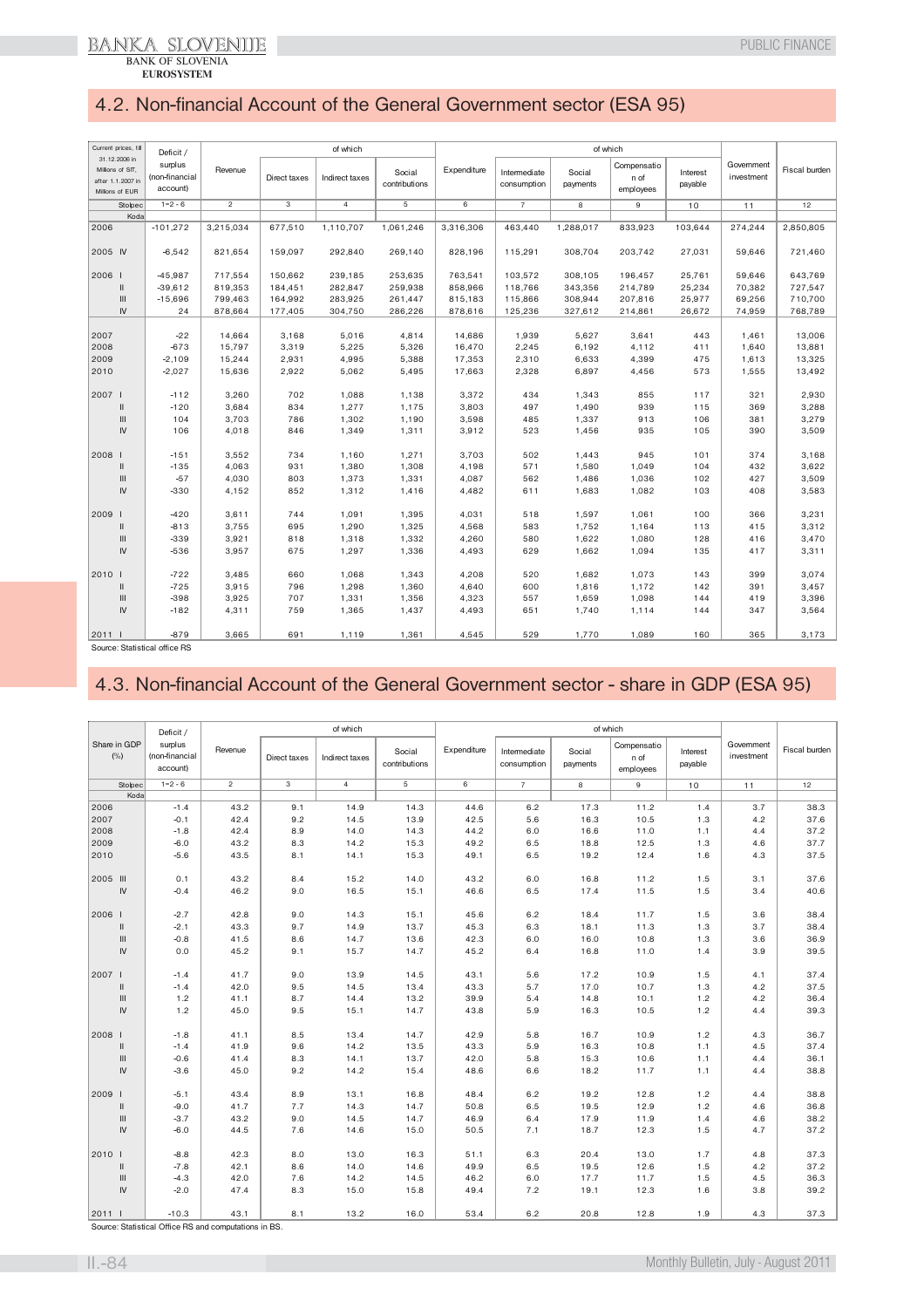# 4.4. Financial Account of the General Government sector (ESA 95)

| Current prices, till               |                |                |                          |                                |                |            |                     | Liabilities  |                |        |             |                    |
|------------------------------------|----------------|----------------|--------------------------|--------------------------------|----------------|------------|---------------------|--------------|----------------|--------|-------------|--------------------|
| 31.12.2006 in                      | Deficit /      |                | Deficit-debt             | Financial assets<br>Securities |                |            |                     |              |                |        |             |                    |
| Millions of SIT,                   | surplus        | Change in EDP  | adjustement              | Total                          | Currency and   |            |                     | Shares and   |                |        | Other flows | Borrowing          |
| after 1.1.2007 in                  | (financial     | debt           | (DDA)                    |                                | deposits       | other than | Loans               | other equity | Other assets   | Other  |             | requirement        |
| Millions of EUR                    | account)       |                |                          |                                |                | share      |                     |              |                |        |             |                    |
| Stolpec                            | $\overline{1}$ | $\overline{2}$ | $3 = \frac{1}{2}(1) + 2$ | $\overline{4}$                 | $\overline{5}$ | 6          | $\overline{7}$      | 8            | $\mathsf g$    | 10     | 11          | $12 = -1 + 4 - 10$ |
| Koda                               |                |                |                          |                                |                |            |                     |              |                |        |             |                    |
| 2006                               | $-97,062$      | 27,407         | $-73,865$                | 125,813                        | 84,001         | $-2,332$   | 2,979               | $-23,452$    | 64,616         | 89,785 | $-109,893$  | 133,090            |
| 2005 IV                            | $-34,166$      | 38,151         | 31,609                   | 11,348                         | 10,033         | 2,090      | 1,386               | $-16,396$    | 14,234         | 10,643 | 30,904      | 34,871             |
|                                    |                |                |                          |                                |                |            |                     |              |                |        |             |                    |
| 2006<br>- 1                        | $-12,465$      | 14,961         | $-31.026$                | 66,477                         | 7,155          | 10,653     | $-690$              | $-11,830$    | 61,189         | 37,743 | $-59.760$   | 41,199             |
| $\mathbf{H}$                       | $-31,346$      | 27,629         | $-11,984$                | 14,278                         | 52,997         | $-7,189$   | 1,653               | $-3,800$     | $-29,382$      | 11,332 | $-14,930$   | 34,292             |
| $\mathbf{III}$                     | 3,664          | 94,892         | 79,196                   | 73,976                         | 45,076         | $-210$     | 918                 | $-2,108$     | 30,301         | 37,531 | 42,751      | 32,781             |
| $\mathsf{N}$                       | $-56,915$      | $-110,075$     | $-110,051$               | $-28,918$                      | $-21,226$      | $-5,585$   | 1,098               | $-5,714$     | 2,509          | 3,179  | $-77,954$   | 24,818             |
|                                    |                |                |                          |                                |                |            |                     |              |                |        |             |                    |
| 2007                               | 3              | 613            | 592                      | 96                             | 412            | 103        | 9                   | $-806$       | 379            | 345    | 840         | $-252$             |
| 2008                               | $-658$         | 148            | $-525$                   | 85                             | 248            | $-49$      | $-3$                | $-8$         | $-103$         | 355    | $-255$      | 388                |
| 2009                               | $-2,102$       | $-31$          | $-2,140$                 | 2,059                          | 2,062          | $-46$      | $\mathbf{1}$        | 151          | $-109$         | $-176$ | $-4,375$    | 4,338              |
| 2010                               | $-2,024$       | 2,924          | 897                      | $-741$                         | $-971$         | 23         | 100                 | $-4$         | 112            | 12     | 1,651       | 1,271              |
|                                    |                |                |                          |                                |                |            |                     |              |                |        |             |                    |
| 2007                               | $-97$          | 161            | 49                       | 840                            | 577            | 53         | $-2$                | $-76$        | 289            | 158    | $-633$      | 779                |
| $\rm H$                            | $-62$          | 156            | 36                       | $-859$                         | $-713$         | 19         | $\overline{4}$      | $-248$       | 78             | 38     | 934         | $-835$             |
| $\mathbf{III}$                     | 149            | 182            | 286                      | 241                            | 130            | 12         | $\overline{4}$      | $-36$        | 130            | 285    | 330         | $-193$             |
| $\mathsf{N}$                       | 14             | 114            | 220                      | $-126$                         | 417            | 19         | 3                   | $-446$       | $-118$         | $-136$ | 209         | $-3$               |
|                                    |                |                |                          |                                |                |            |                     |              |                |        |             |                    |
| 2008                               | $-160$         | 42             | $-110$                   | 929                            | 848            | 10         | $-7$                | 31           | 47             | 230    | $-809$      | 859                |
| $\mathsf{II}$                      | $-43$          | 184            | 49                       | $-538$                         | $-350$         | 6          | $\mathsf{O}\xspace$ | $-160$       | $-34$          | 65     | 652         | $-560$             |
| $\begin{array}{c} \Pi \end{array}$ | $-57$          | 764            | 707                      | 177                            | 150            | $-20$      | $\mathsf{O}\xspace$ | 87           | $-40$          | 213    | 743         | 21                 |
| IV                                 | $-398$         | $-842$         | $-1, 171$                | $-483$                         | $-401$         | $-44$      | $\overline{4}$      | 34           | $-76$          | $-152$ | $-841$      | 68                 |
|                                    |                |                |                          |                                |                |            |                     |              |                |        |             |                    |
| 2009<br>- 1                        | $-489$         | $-192$         | $-612$                   | 829                            | 751            | $-39$      | -6                  | 3            | 119            | 100    | $-1,340$    | 1,217              |
| $\mathbf{H}$                       | $-657$         | 46             | $-767$                   | 881                            | 886            | $-5$       | 3                   | $-5$         | $\overline{c}$ | $-85$  | $-1,734$    | 1,623              |
| $\mathbf{H}$                       | $-389$         | 663            | 324                      | 1,284                          | 1,373          | $-7$       | 3                   | 157          | $-244$         | 193    | $-767$      | 1,479              |
| $\mathsf{N}$                       | $-568$         | $-548$         | $-1,084$                 | $-934$                         | $-949$         | 5          | $\mathbf{1}$        | $-5$         | 14             | $-385$ | $-535$      | 18                 |
|                                    |                |                |                          |                                |                |            |                     |              |                |        |             |                    |
| 2010                               | $-530$         | 30             | $-692$                   | 270                            | 228            | 3          | $-1$                | 9            | 31             | 20     | $-942$      | 781                |
| $\rm{II}$                          | $-698$         | 55             | $-670$                   | $-613$                         | $-643$         | 6          | $\mathbf{1}$        | 3            | 20             | 62     | 5           | 23                 |
| $\begin{array}{c} \Pi \end{array}$ | $-390$         | 1,213          | 815                      | $-253$                         | $-292$         | 23         | 101                 | $-16$        | $-68$          | $-92$  | 975         | 230                |
| $\mathbf{III}$                     | $-406$         | 1,627          | 1,445                    | $-145$                         | $-264$         | $-9$       | $\Omega$            | $\Omega$     | 129            | 23     | 1,613       | 238                |
|                                    |                |                |                          |                                |                |            |                     |              |                |        |             |                    |
| $2011$                             | $-705$         | 1,476          | 596                      | 1.965                          | 1,724          | $-13$      | 120                 | 17           | 117            | 161    | $-1,208$    | 2.510              |

Source: Bank of Slovenia

# 4.5. Financial Account of the General Government sector - share in GDP (ESA 95)

| Deficit /<br>Deficit-debt          |                                   |                       |                          |                | Financial assets         |                                   |                | Liabilities                |              |        |             |                          |
|------------------------------------|-----------------------------------|-----------------------|--------------------------|----------------|--------------------------|-----------------------------------|----------------|----------------------------|--------------|--------|-------------|--------------------------|
| Share in GDP<br>(%)                | surplus<br>(financial<br>account) | Change in EDP<br>debt | adjustement<br>(DDA)     | Total          | Currency and<br>deposits | Securities<br>other than<br>share | Loans          | Shares and<br>other equity | Other assets | Other  | Other flows | Borrowing<br>requirement |
| Stolpec                            | $\overline{1}$                    | $\overline{2}$        | $3 = \frac{1}{2}(1) + 2$ | $\overline{4}$ | $\overline{5}$           | 6                                 | $\overline{7}$ | 8                          | $\mathsf g$  | 10     | 11          | $12 = -1 + 4 - 10$       |
| Koda                               |                                   |                       |                          |                |                          |                                   |                |                            |              |        |             |                          |
| 2006                               | $-1.3$                            | 0.4                   | $-1.0$                   | 1.7            | 1.1                      | 0.0                               | 0.0            | $-0.3$                     | 0.9          | 1.2    | $-1.5$      | 1.8                      |
| 2007                               | 0.0                               | 1.8                   | 1.7                      | 0.3            | 1.2                      | 0.3                               | 0.0            | $-2.3$                     | 1.1          | 1.0    | 2.4         | $-0.7$                   |
| 2008                               | $-1.8$                            | 0.4                   | $-1.4$                   | 0.2            | 0.7                      | $-0.1$                            | 0.0            | 0.0                        | $-0.3$       | 1.0    | $-0.7$      | 1.0                      |
| 2009                               | $-6.0$                            | $-0.1$                | $-6.1$                   | 5.8            | 5.8                      | $-0.1$                            | 0.0            | 0.4                        | $-0.3$       | $-0.5$ | $-12.4$     | 12.3                     |
| 2010                               | $-5.6$                            | 8.1                   | 2.5                      | $-2.1$         | $-2.7$                   | 0.1                               | 0.3            | 0.0                        | 0.3          | 0.0    | 4.6         | 3.5                      |
| 2005 III                           | 2.4                               | 3.2                   | 3.3                      | 6.0            | 4.4                      | 0.0                               | 0.1            | 0.1                        | 1.5          | 1.4    | $-1.4$      | 2.2                      |
| $\mathsf{N}$                       | $-1.9$                            | 2.2                   | 1.8                      | 0.6            | 0.6                      | 0.1                               | 0.1            | $-0.9$                     | 0.8          | 0.6    | 1.7         | 2.0                      |
| 2006                               | $-0.7$                            | 0.8                   | $-1.7$                   | 3.7            | 0.4                      | 0.6                               | 0.0            | $-0.7$                     | 3.4          | 2.1    | $-3.4$      | 2.3                      |
| $\mathbf{H}$                       | $-1.9$                            | 1.6                   | $-0.7$                   | 0.9            | 3.2                      | $-0.4$                            | 0.1            | $-0.2$                     | $-1.8$       | 0.7    | $-0.9$      | 2.0                      |
| $\mathop{\rm III}\nolimits$        | 0.2                               | 5.0                   | 4.2                      | 3.9            | 2.4                      | 0.0                               | 0.0            | $-0.1$                     | 1.6          | 2.0    | 2.3         | 1.7                      |
| IV                                 | $-3.0$                            | $-5.7$                | $-5.7$                   | $-1.5$         | $-1.1$                   | $-0.3$                            | 0.1            | $-0.3$                     | 0.1          | 0.2    | $-4.0$      | 1.3                      |
|                                    |                                   |                       |                          |                |                          |                                   |                |                            |              |        |             |                          |
| 2007                               | 0.0                               | 0.0                   | 0.0                      | 0.0            | 0.0                      | 0.0                               | 0.0            | 0.0                        | 0.0          | 0.0    | 0.0         | 0.0                      |
| $\mathbf{H}$                       | $-0.8$                            | 2.0                   | 0.5                      | $-11.0$        | $-9.1$                   | 0.2                               | 0.1            | $-3.2$                     | 1.0          | 0.5    | 11.9        | $-10.7$                  |
| $\mathbf{III}$                     | 1.7                               | 2.1                   | 3.3                      | 2.7            | 1.5                      | 0.1                               | 0.0            | $-0.4$                     | 1.5          | 3.2    | 3.8         | $-2.2$                   |
| IV                                 | 0.2                               | 1.3                   | 2.4                      | $-1.4$         | 4.6                      | 0.2                               | 0.0            | $-4.9$                     | $-1.3$       | $-1.5$ | 2.3         | 0.0                      |
| 2008                               | $-1.8$                            | 0.5                   | $-1.2$                   | 10.4           | 9.5                      | 0.1                               | $-0.1$         | 0.3                        | 0.5          | 2.6    | $-9.1$      | 9.6                      |
| $\mathbf{H}$                       | $-0.5$                            | 2.1                   | 0.6                      | $-6.2$         | $-4.1$                   | 0.1                               | 0.0            | $-1.8$                     | $-0.4$       | 0.8    | 7.6         | $-6.5$                   |
| $\ensuremath{\mathsf{III}}\xspace$ | $-0.6$                            | 7.9                   | 7.3                      | 1.8            | 1.5                      | $-0.2$                            | 0.0            | 0.9                        | $-0.4$       | 2.2    | 7.7         | 0.2                      |
| IV                                 | $-4.1$                            | $-8.6$                | $-12.0$                  | $-5.0$         | $-4.1$                   | $-0.5$                            | 0.0            | 0.4                        | $-0.8$       | $-1.6$ | $-8.6$      | 0.7                      |
| 2009                               | $-5.3$                            | $-2.1$                | $-6.6$                   | 9.0            | 8.1                      | $-0.4$                            | $-0.1$         | 0.0                        | 1.3          | 1.1    | $-14.5$     | 13.2                     |
| $\rm{II}$                          | $-7.9$                            | 0.5                   | $-9.2$                   | 10.6           | 10.7                     | $-0.1$                            | 0.0            | $-0.1$                     | 0.0          | $-1.0$ | $-20.8$     | 19.5                     |
| $\mathbf{III}$                     | $-4.3$                            | 7.4                   | 3.6                      | 14.3           | 15.3                     | $-0.1$                            | 0.0            | 1.7                        | $-2.7$       | 2.1    | $-8.5$      | 16.4                     |
| IV                                 | $-6.3$                            | $-6.0$                | $-11.9$                  | $-10.3$        | $-10.5$                  | 0.1                               | 0.0            | $-0.1$                     | 0.2          | $-4.2$ | $-5.9$      | 0.2                      |
| 2010                               | $-6.0$                            | 0.3                   | $-7.8$                   | 3.0            | 2.6                      | 0.0                               | 0.0            | 0.1                        | 0.4          | 0.2    | $-10.6$     | 8.8                      |
| $\rm{II}$                          | $-8.5$                            | 0.7                   | $-8.1$                   | $-7.4$         | $-7.8$                   | 0.1                               | 0.0            | 0.0                        | 0.2          | 0.7    | 0.1         | 0.3                      |
| $\mathop{\mathrm{III}}\nolimits$   | $-4.2$                            | 13.1                  | 8.8                      | $-2.7$         | $-3.1$                   | 0.3                               | 1.1            | $-0.2$                     | $-0.7$       | $-1.0$ | 10.5        | 2.5                      |
| $\mathbf{III}$                     | $-4.3$                            | 17.4                  | 15.5                     | $-1.5$         | $-2.8$                   | $-0.1$                            | 0.0            | 0.0                        | 1.4          | 0.2    | 17.2        | 2.5                      |
| 2011                               | $-7.8$                            | 16.2                  | 6.6                      | 21.6           | 19.0                     | $-0.1$                            | 1.3            | 0.2                        | 1.3          | 1.8    | $-13.3$     | 27.6                     |

Source: Bank of Slovenia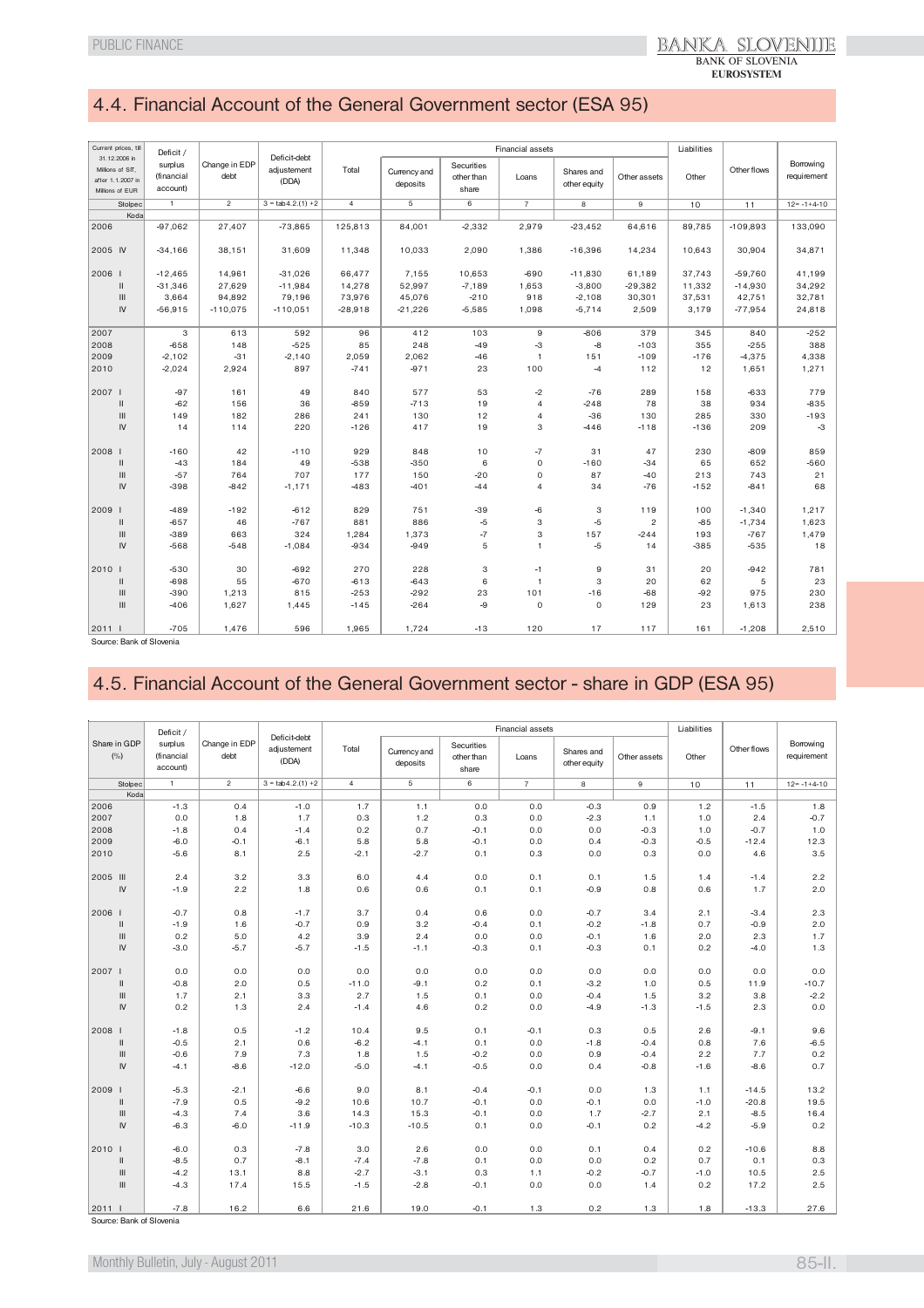#### 4.6. Revenues and Expenditures of the General Government

| Until 31.12.2006           |        |                              |                                            |           |                                       |           | Total revenue (I) |                                                          |           |                      |                                             |
|----------------------------|--------|------------------------------|--------------------------------------------|-----------|---------------------------------------|-----------|-------------------|----------------------------------------------------------|-----------|----------------------|---------------------------------------------|
| in mio SIT from            |        |                              |                                            |           |                                       |           | Tax revenues      |                                                          |           |                      |                                             |
| 01.01.2007 in              |        |                              | Taxes on income, profits and capital gains |           |                                       |           |                   | Social security contributions                            |           |                      |                                             |
| thousands of<br><b>EUR</b> |        | Personal<br>income tax       | Corporate<br>income tax                    | Total     | Taxes on<br>payroll and<br>work force | Employees | Employers         | Other<br>unallocable<br>social security<br>contributions | Total     | Taxes on<br>property | Domestics taxes<br>on goods and<br>services |
|                            | Column | $\mathbf{1}$                 | $\overline{c}$                             | 3         | $\overline{4}$                        | 5         | 6                 | $\overline{7}$                                           | 8         | 9                    | 10                                          |
|                            | Code   |                              |                                            |           |                                       |           |                   |                                                          |           |                      |                                             |
| 2006                       |        | 429,666                      | 225,820                                    | 655,486   | 113,334                               | 542,290   | 403,277           | 68,404                                                   | 1,013,970 | 45,322               | 977,082                                     |
|                            |        |                              |                                            |           |                                       |           |                   |                                                          |           |                      |                                             |
| 2007                       |        | 1,804,427                    | 1,113,243                                  | 2,917,670 | 418,141                               | 2,464,786 | 1,831,132         | 302,054                                                  | 4,597,973 | 206,421              | 4,498,576                                   |
| 2008                       |        | 2,185,135                    | 1,257,037                                  | 3,442,172 | 258,037                               | 2,731,100 | 2,027,957         | 335,951                                                  | 5,095,009 | 214,909              | 4,805,321                                   |
| 2009                       |        | 2,092,860                    | 712,228                                    | 2,805,088 | 28,490                                | 2,743,212 | 2,037,073         | 380,970                                                  | 5,161,254 | 206,975              | 4,660,123                                   |
| 2010                       |        | 2,039,298                    | 448,602                                    | 2,487,900 | 28,076                                | 2,770,803 | 2,058,123         | 405,559                                                  | 5,234,485 | 219,739              | 4,780,711                                   |
| 2009 Dec.                  |        | 214,004                      | 64,160                                     | 278,164   | 2,862                                 | 255,091   | 189,366           | 35,049                                                   | 479,505   | 12,691               | 395,729                                     |
| 2010                       | Jan.   | 163,120                      | 61,172                                     | 224,291   | 2,114                                 | 225,307   | 167,976           | 30,705                                                   | 423,988   | 6,726                | 331,145                                     |
|                            | Feb.   | 161,006                      | 58,873                                     | 219,880   | 2,004                                 | 219,340   | 163,171           | 32,127                                                   | 414,639   | 8,604                | 401,746                                     |
|                            | Mar.   | 154,603                      | 36,683                                     | 191,287   | 2,165                                 | 229,627   | 169,985           | 36,121                                                   | 435,733   | 8,779                | 291,028                                     |
|                            | Apr.   | 177,732                      | $-69,764$                                  | 107,968   | 2,492                                 | 231,897   | 172,109           | 33,430                                                   | 437,436   | 9,719                | 434,792                                     |
|                            | May    | 190,752                      | 19,253                                     | 210,005   | 2,195                                 | 228,330   | 169,972           | 33,245                                                   | 431,547   | 31,206               | 373,371                                     |
|                            | Jun.   | 226,492                      | 49,916                                     | 276,408   | 2,477                                 | 229,385   | 170,563           | 34,872                                                   | 434,821   | 18,006               | 391,065                                     |
|                            | Jul.   | 64,106                       | 49,393                                     | 113,499   | 2,566                                 | 228,740   | 169,603           | 34,335                                                   | 432,678   | 24,725               | 444,362                                     |
|                            | Aug.   | 178,470                      | 47,322                                     | 225,792   | 1,910                                 | 227,131   | 168,641           | 33,046                                                   | 428,818   | 27,387               | 411,230                                     |
|                            | Sep.   | 164,783                      | 48,176                                     | 212,959   | 2,005                                 | 229,024   | 169,407           | 33,525                                                   | 431,956   | 24,613               | 376,055                                     |
|                            | Oct.   | 169,261                      | 49,093                                     | 218,354   | 2,596                                 | 229,751   | 171,129           | 34,026                                                   | 434,907   | 13,705               | 393,795                                     |
|                            | Nov.   | 170,822                      | 48,155                                     | 218,977   | 2,411                                 | 231,075   | 171,214           | 34,085                                                   | 436,374   | 31,156               | 491,956                                     |
|                            | Dec.   | 218,150                      | 50,331                                     | 268,481   | 3,142                                 | 261,195   | 194,352           | 36,042                                                   | 491,590   | 15,115               | 440,165                                     |
|                            |        |                              |                                            |           |                                       |           |                   |                                                          |           |                      |                                             |
| 2011                       | Jan.   | 172,014                      | 42,964                                     | 214,979   | 2,262                                 | 232,125   | 172,986           | 32,588                                                   | 437,699   | 7,413                | 424,518                                     |
|                            | Feb.   | 161,963                      | 46,242                                     | 208,205   | 2,147                                 | 222.828   | 165,384           | 36,338                                                   | 424,550   | 8,278                | 299,407                                     |
|                            | Mar.   | 169,374                      | 42,752                                     | 212,126   | 2,300                                 | 229,793   | 170,393           | 38,180                                                   | 438,366   | 8,343                | 441,554                                     |
|                            | Apr.   | 188,841                      | 105,603                                    | 294,444   | 2,507                                 | 231,258   | 171,383           | 35,688                                                   | 438,329   | 7,132                | 380,256                                     |
|                            | May    | 170,256                      | 67,592                                     | 237,848   | 2,480                                 | 231.062   | 170.985           | 37,583                                                   | 439,630   | 25,709               | 426,248                                     |
|                            | Jun.   | 243,676                      | 51,690                                     | 295,366   | 2,593                                 | 231,040   | 171,469           | 36,482                                                   | 438,991   | 21,007               | 410,851                                     |
|                            |        | Source: Ministry of Finance. |                                            |           |                                       |           |                   |                                                          |           |                      |                                             |

Column | 22 | 23 | 24 | 1 | 2 | 3 | 4 | 5 | 6 | 7 Code 2006 1,287 10,259 3,021,927 651,456 496,830 1,148,286 68,620 21,578 90,199 96,556 2007 11,872 42,500 13,658,091 2,809,715 2,212,229 5,021,944 263,853 93,130 356,983 423,371 2008 10,388 53,916 14,973,838 3,084,407 2,527,472 5,611,879 214,886 120,280 335,166 476,509 2009 11,140 54,263 13,807,488 3,413,312 2,506,821 5,920,133 218,155 117,775 335,930 597,859 2010 12,622 109,544 14,066,559 3,409,663 2,512,429 5,922,092 391,020 97,139 488,159 581,895 2009 Dec. 2,666 1,702 1,281,066 294,843 318,014 612,857 5,606 0 5,606 83,327 2010 Jan. 215 38 1,050,357 275,600 170,798 446,397 28,567 97 28,664 111,095 Feb. 236 193 1,119,117 273,905 179,263 453,167 134,403 68 134,471 22,573 Mar. 2,470 264 1,001,205 282,577 206,767 489,344 38,439 70,991 109,430 27,001 Apr. 846 890 1,071,126 273,231 193,383 466,614 79,696 24,285 103,981 39,698 May 1,001 570 1,120,103 335,864 211,906 547,771 1,151 315 1,466 42,218 Jun. 343 833 1,198,009 279,876 219,564 499,440 4,568 0 4,568 40,895 Jul. 1,068 2,014 1,121,881 278,073 203,248 481,321 3,946 85 4,031 39,256 Aug. 969 948 1,246,910 281,837 200,530 482,368 884 2 886 27,597 Sep. 487 872 1,123,865 277,326 183,906 461,232 70,522 950 71,471 36,825 Oct. 1,189 527 1,141,154 285,817 203,217 489,035 21,813 77 21,890 46,398 Nov. 1,899 100,926 1,397,717 280,615 216,885 497,500 1,254 270 1,525 50,248 Dec. 1,900 1,469 1,475,115 284,943 322,961 607,904 5,777 0 5,777 98,090 2011 Jan. 859 1,504 1,151,264 283,389 202,222 485,611 88,516 75 88,591 97,453 Feb. 424 41 1,048,276 274,339 183,831 458,170 134,494 1 134,495 46,409 Mar. 1,114 743 1,177,201 282,118 199,406 481,524 47,286 40,892 88,178 27,379 Apr. 1,040 140 1,197,284 271,022 213,104 484,126 77,101 24,240 101,341 40,894 May 1,092 148 1,213,084 335,989 203,502 539,491 1,228 229 1,457 36,842 Jun. 834 90 1,252,882 278,293 199,576 477,870 5,281 0 5,281 49,910 **Until** 31.12.2006 in mio SIT from 01.01.2007 in thousands of EUR Interest payments Current expenditure Expenditure on goods and services Total revenue (I) **Total expenditure (II)** Total expenditure (II) Total Interest payments abroad Current **Other** purchases ao goods and services Grants Transfers Total Cur. transfers 22 23 Wages and salaries Domestics interest payments 24 Total revenue (I)<sup>2</sup>

Source: Ministry of Finance.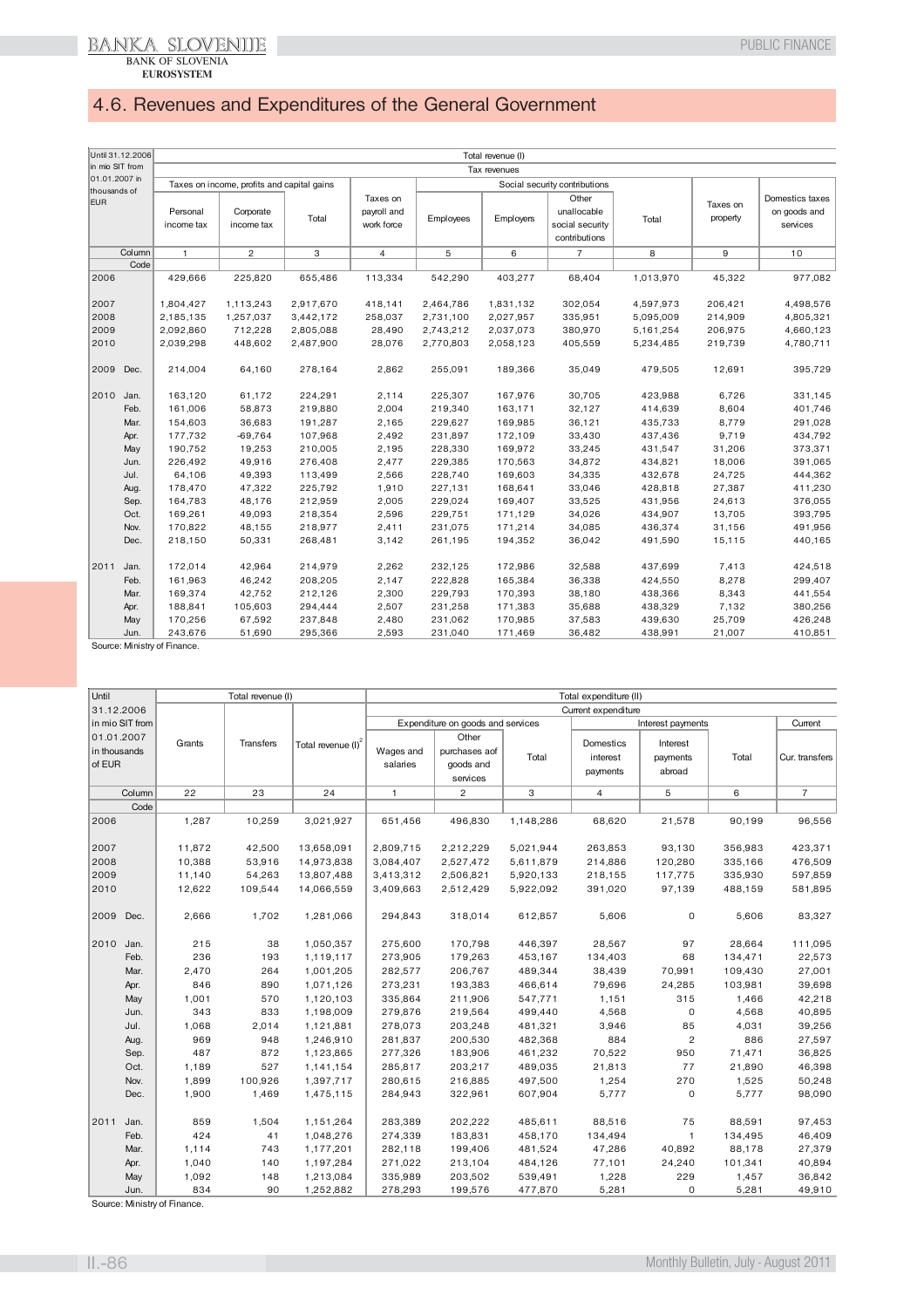|                           |                      |                                                       |             |            | Total revenue (I)                         |                                                                            |                          |         |                 |                 |
|---------------------------|----------------------|-------------------------------------------------------|-------------|------------|-------------------------------------------|----------------------------------------------------------------------------|--------------------------|---------|-----------------|-----------------|
|                           |                      | Tax revenues                                          |             |            |                                           |                                                                            | Nontax revenue           |         |                 |                 |
| General sales<br>tax, VAT | Of which:<br>Excises | Taxes on<br>intemational<br>trade and<br>transactions | Other taxes | Total      | Enterpreneurial<br>and property<br>income | Administrative<br>fees and<br>charges,<br>nonindustrial<br>sales and fines | Other nontax<br>revenues | Total   | Current revenue | Capital revenue |
| 11                        | 12                   | 13                                                    | 14          | 15         | 16                                        | 17                                                                         | 18                       | 19      | 20              | 21              |
|                           |                      |                                                       |             |            |                                           |                                                                            |                          |         |                 |                 |
| 650,858                   | 229,083              | 12,145                                                | 1,304       | 2,818,643  | 64,731                                    | 34,280                                                                     | 52,756                   | 151.767 | 2,970,410       | 39,971          |
| 2,906,674                 | 1,157,853            | 117,079                                               | 2,081       | 12,757,942 | 299,944                                   | 149,100                                                                    | 260,183                  | 709,227 | 13,467,169      | 136,551         |
| 3,144,501                 | 1,213,255            | 120,092                                               | 1,825       | 13,937,365 | 338,244                                   | 170,784                                                                    | 345,875                  | 854,903 | 14,792,268      | 117,265         |
| 2,838,007                 | 1,415,000            | 90,533                                                | 2,883       | 12,955,347 | 233,683                                   | 185,488                                                                    | 263,638                  | 682,810 | 13,638,156      | 103,928         |
| 2,940,893                 | 1,439,187            | 90,699                                                | 4,010       | 12,845,619 | 336,933                                   | 188,344                                                                    | 397,771                  | 923.048 | 13,768,667      | 175.726         |
| 254,529                   | 105,352              | 6,127                                                 | 371         | 1,175,449  | 26,345                                    | 18,114                                                                     | 31,946                   | 76,405  | 1,251,854       | 24,843          |
| 259,857                   | 42,917               | 5,688                                                 | 136         | 994,088    | 23,035                                    | 12,704                                                                     | 18,020                   | 53,760  | 1,047,848       | 2,255           |
| 269,885                   | 100,043              | 6,876                                                 | 99          | 1,053,847  | 13,109                                    | 13,596                                                                     | 35,419                   | 62,124  | 1,115,972       | 2,718           |
| 89,847                    | 163,290              | 6,116                                                 | 311         | 935,418    | 19,811                                    | 16,861                                                                     | 21,530                   | 58,201  | 993,620         | 4,852           |
| 280,515                   | 118,196              | 8,286                                                 | 174         | 1,000,866  | 21,791                                    | 15,257                                                                     | 24,177                   | 61,224  | 1,062,090       | 7,299           |
| 223,875                   | 117,753              | 8,367                                                 | 291         | 1,056,983  | 22,526                                    | 15,962                                                                     | 17,726                   | 56,214  | 1,113,197       | 5,335           |
| 234,801                   | 114.617              | 8,075                                                 | 529         | 1,131,381  | 18,998                                    | 16,925                                                                     | 24,212                   | 60,136  | 1,191,517       | 5,315           |
| 283,788                   | 126,401              | 8,423                                                 | 199         | 1.026.452  | 42,376                                    | 16,324                                                                     | 24,286                   | 82,986  | 1,109,438       | 9,361           |
| 242,442                   | 139,068              | 6,788                                                 | 232         | 1,102,157  | 33,566                                    | 14,384                                                                     | 81,432                   | 129,382 | 1,231,539       | 13,455          |
| 212,300                   | 134,037              | 7,312                                                 | 250         | 1,055,150  | 23,078                                    | 15,508                                                                     | 25,513                   | 64,099  | 1,119,249       | 3,257           |
| 287,648                   | 73,520               | 9,199                                                 | 91          | 1,072,646  | 16,658                                    | 15,832                                                                     | 26,991                   | 59,482  | 1,132,128       | 7,311           |
| 267,143                   | 192,068              | 7,061                                                 | 1,181       | 1,189,116  | 26,641                                    | 16,387                                                                     | 31,647                   | 74,674  | 1,263,790       | 31,103          |
| 288,792                   | 117,278              | 8,507                                                 | 516         | 1,227,514  | 75,344                                    | 18,603                                                                     | 66,819                   | 160,766 | 1,388,280       | 83,466          |
| 266,451                   | 126,649              | 7,789                                                 | $-20$       | 1,094,640  | 20,000                                    | 13,934                                                                     | 18,353                   | 52,287  | 1,146,927       | 1,974           |
| 231,197                   | 35,738               | 7,690                                                 | $-245$      | 950,033    | 15,241                                    | 13,048                                                                     | 66,744                   | 95,034  | 1,045,067       | 2,744           |
| 231,505                   | 173,229              | 8,241                                                 | 203         | 1,111,134  | 20,484                                    | 16,685                                                                     | 24,203                   | 61,372  | 1,172,506       | 2,837           |
| 276,979                   | 65,211               | 9,116                                                 | $-50$       | 1,131,734  | 15,554                                    | 14,505                                                                     | 23,401                   | 53,460  | 1,185,194       | 10,909          |
| 224,977                   | 167,933              | 9,409                                                 | $-23$       | 1,141,300  | 30,054                                    | 15,596                                                                     | 21,550                   | 67,200  | 1,208,500       | 3,344           |
| 253,385                   | 117,464              | 9.049                                                 | $-16$       | 1,177,841  | 28,793                                    | 17.297                                                                     | 20,725                   | 66.815  | 1,244,656       | 7.301           |

| Total expenditure (II)     |                      |                                           |                                 |                     |           |                     |            |                        |                                        |                               |  |  |
|----------------------------|----------------------|-------------------------------------------|---------------------------------|---------------------|-----------|---------------------|------------|------------------------|----------------------------------------|-------------------------------|--|--|
| Current expenditure        |                      |                                           |                                 |                     |           |                     |            |                        |                                        |                               |  |  |
|                            |                      | Current transfers                         |                                 |                     |           |                     |            |                        |                                        | Nonfinancial                  |  |  |
| Transfers to<br>households | Of which:<br>Pension | Transfers to<br>nonprofit<br>institutions | Other<br>domestics<br>transfers | Transfers<br>abroad | Total     | Current<br>reserves | Total      | Capital<br>expenditure | Total<br>expenditure (II) <sup>2</sup> | balance $(A = 1 -$<br>$II.$ ) |  |  |
| 8                          | 9                    | 10                                        | 11                              | 12                  | 13        | 14                  | 15         | 16                     | 17                                     | 18                            |  |  |
|                            |                      |                                           |                                 |                     |           |                     |            |                        |                                        |                               |  |  |
| 1,167,404                  | 756,593              | 29,159                                    | 120,389                         | 6,556               | 1,420,064 | 14,145              | 2,672,693  | 312,972                | 2,985,665                              | 36,262                        |  |  |
| 5,093,321                  | 3,354,926            | 127,790                                   | 467,484                         | 31,979              | 6,143,945 | 104,765             | 11,627,637 | 1,464,740              | 13,092,376                             | 565,714                       |  |  |
| 5,619,214                  | 3,680,764            | 138,385                                   | 459,931                         | 48,189              | 6,742,228 | 115,979             | 12,805,252 | 1,714,100              | 14,519,353                             | 454,485                       |  |  |
| 6,024,077                  | 3,859,250            | 159,014                                   | 520,452                         | 38,930              | 7,340,332 | 42,294              | 13,638,690 | 1,788,490              | 15,427,180                             | $-1,619,692$                  |  |  |
| 6,277,741                  | 4.003.560            | 188,546                                   | 540,236                         | 40,114              | 7,628,532 | 47.351              | 14,086,135 | 1,707,031              | 15,793,165                             | $-1,726,606$                  |  |  |
| 507.893                    | 314,242              | 26,081                                    | 55,618                          | 2,372               | 675,291   | 7,601               | 1,301,355  | 426,506                | 1,727,861                              | -446,795                      |  |  |
| 495,100                    | 315,359              | 5,235                                     | 37,231                          | 2,602               | 651,263   | 3,945               | 1,130,269  | 92,683                 | 1,222,952                              | $-172,596$                    |  |  |
| 505,971                    | 323,779              | 6,368                                     | 41,945                          | 1,592               | 578,450   | 2,690               | 1,168,778  | 75,020                 | 1,243,799                              | $-124,681$                    |  |  |
| 527,886                    | 320,591              | 14,258                                    | 45,567                          | 4,531               | 619,242   | 2,797               | 1,220,813  | 72,581                 | 1,293,394                              | $-292,188$                    |  |  |
| 510,182                    | 320,295              | 16,291                                    | 43,920                          | 1,942               | 612,033   | 2,683               | 1,185,311  | 77,119                 | 1,262,430                              | $-191,304$                    |  |  |
| 647,395                    | 454,425              | 14,903                                    | 45,431                          | 3,223               | 753,170   | 3,884               | 1,306,291  | 86,691                 | 1,392,982                              | $-272,879$                    |  |  |
| 513,559                    | 321,689              | 16,549                                    | 51,461                          | 7,460               | 629,925   | 3,306               | 1,137,239  | 138,695                | 1,275,935                              | $-77,926$                     |  |  |
| 509,108                    | 321,158              | 15,215                                    | 43,758                          | 1,404               | 608,741   | 2,491               | 1,096,583  | 133,818                | 1,230,401                              | $-108,520$                    |  |  |
| 501,206                    | 321,898              | 14,076                                    | 45,351                          | 1,896               | 590,126   | 2,756               | 1,076,135  | 121,724                | 1,197,860                              | 49,050                        |  |  |
| 504,411                    | 322,665              | 20,820                                    | 44,122                          | 5,825               | 612,004   | 3,992               | 1,148,699  | 147,512                | 1,296,211                              | $-172,346$                    |  |  |
| 516.767                    | 323,381              | 12,131                                    | 46.066                          | 3.090               | 624,452   | 2,921               | 1,138,297  | 156,745                | 1,295,042                              | $-153,888$                    |  |  |
| 519,544                    | 332,218              | 16,064                                    | 42,963                          | 4,217               | 633,037   | 2,653               | 1,134,715  | 229,664                | 1,364,379                              | 33,339                        |  |  |
| 526,612                    | 326,103              | 36,636                                    | 52,420                          | 2,332               | 716,090   | 13,233              | 1,343,004  | 374,778                | 1,717,782                              | $-242,667$                    |  |  |
| 521,539                    | 328,435              | 8,881                                     | 44,565                          | 1,334               | 673,771   | 21,965              | 1,269,939  | 71,305                 | 1,341,244                              | $-189,980$                    |  |  |
| 532,423                    | 334,286              | 9,208                                     | 39,539                          | 384                 | 627,963   | 2,538               | 1,223,166  | 62,165                 | 1,285,331                              | $-237,055$                    |  |  |
| 552,106                    | 333,213              | 9,437                                     | 49,396                          | 1,898               | 640,215   | 10,529              | 1,220,446  | 77,739                 | 1,298,185                              | $-120,984$                    |  |  |
| 534,562                    | 331,829              | 10,483                                    | 44,419                          | 5,368               | 635,727   | 2,485               | 1,223,679  | 74,582                 | 1,298,261                              | $-100,977$                    |  |  |
| 673,005                    | 469,254              | 12,287                                    | 49,633                          | 9,903               | 781,671   | 2,848               | 1,325,466  | 82,885                 | 1,408,351                              | $-195,267$                    |  |  |
| 538,074                    | 333,497              | 21,125                                    | 48,235                          | 1,690               | 659,033   | 2,881               | 1,145,064  | 112,112                | 1,257,176                              | $-4,295$                      |  |  |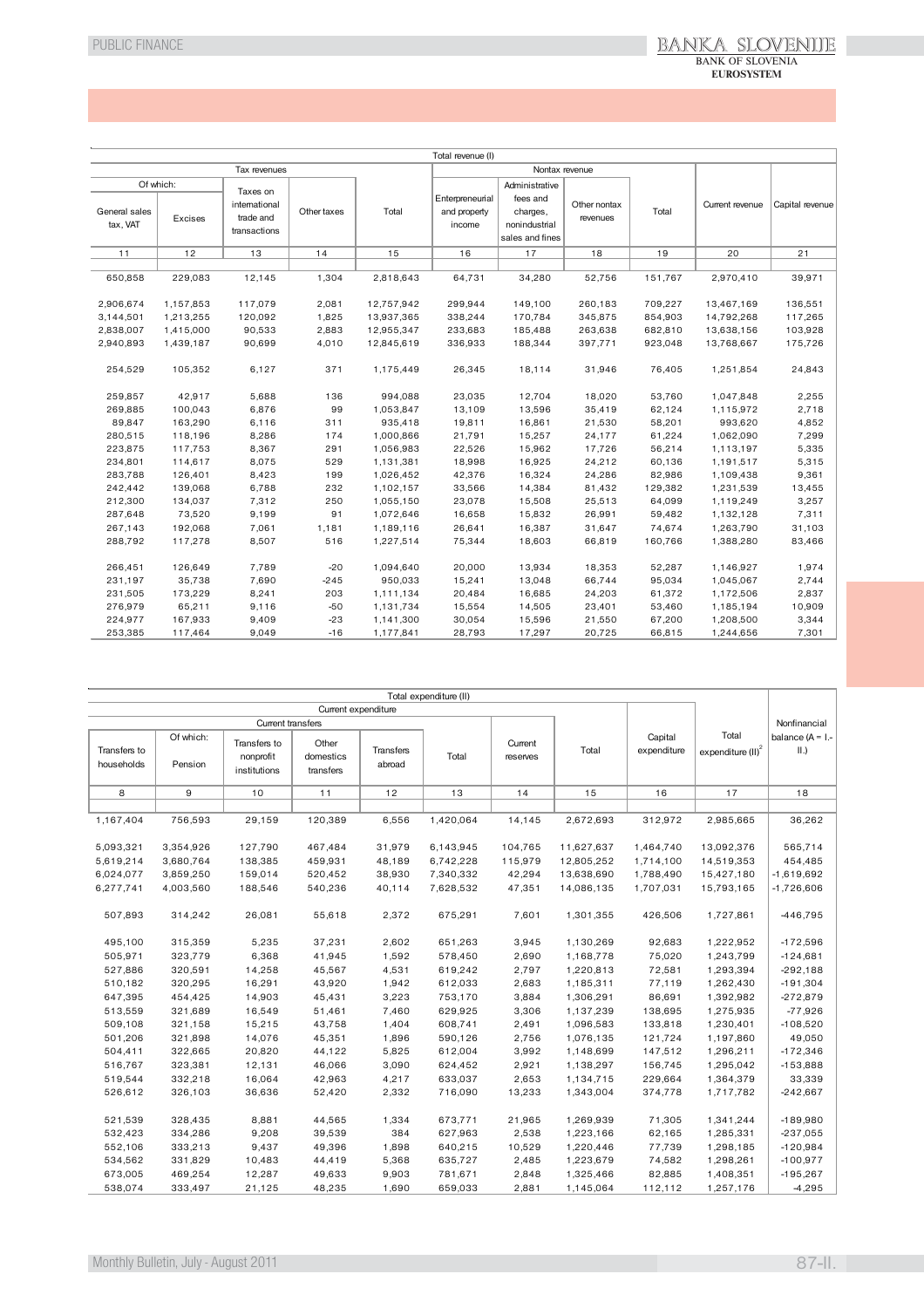**EUROSYSTEM**

# 4.7. Lending, Repayments and Financing of the General Government

| Until                                |                 | Lending minus repayments (B)<br>Repayment of given loans and equity sold |                |                           |                |             |                        |                                       |         |            |  |  |  |
|--------------------------------------|-----------------|--------------------------------------------------------------------------|----------------|---------------------------|----------------|-------------|------------------------|---------------------------------------|---------|------------|--|--|--|
| 31.12.2006                           |                 |                                                                          |                |                           |                |             |                        | Lending and aquisition of equity      |         |            |  |  |  |
| 01.01.2007<br>in thousands<br>of EUR | in mio SIT from | Repayment of<br>given loans                                              | Equity sold    | Privatization<br>receipts | Total          | Loans given | Acquision of<br>equity | Privatization<br>receipts<br>spending | Total   | Balance    |  |  |  |
|                                      |                 | $\mathbf{1}$                                                             | $\overline{2}$ | 3                         | $\overline{4}$ | 5           | 6                      | $\overline{7}$                        | 8       | 9          |  |  |  |
|                                      | Code            |                                                                          |                |                           |                |             |                        |                                       |         |            |  |  |  |
| 2006                                 |                 | 11,344                                                                   | 7,205          | 2,545                     | 21,094         | 2,784       | 2,902                  | 755                                   | 9,998   | 11,096     |  |  |  |
|                                      |                 |                                                                          |                |                           |                |             |                        |                                       |         |            |  |  |  |
| 2007                                 |                 | 44,785                                                                   | 497,229        | 8,332                     | 550,347        | 5,043       | 58,937                 | 4,037                                 | 86,995  | 463,352    |  |  |  |
| 2008                                 |                 | 50,391                                                                   | 20,250         | 10,001                    | 80.642         | 5,224       | 134,689                | 14,288                                | 166,752 | $-86,109$  |  |  |  |
| 2009                                 |                 | 19,808                                                                   | 23,298         | 5,717                     | 48,822         | 94,611      | 203,395                | 6,426                                 | 312,350 | $-263,528$ |  |  |  |
| 2010                                 |                 | 12,263                                                                   | 18,234         | 3,140                     | 33,638         | 179,230     | 3,488                  | 3,594                                 | 198,167 | $-164,529$ |  |  |  |
|                                      |                 |                                                                          |                |                           |                |             |                        |                                       |         |            |  |  |  |
| 2009                                 | Dec.            | 1,519                                                                    | 16,900         | 44                        | 18,463         | 35,897      | 23,395                 | 1,494                                 | 60,912  | $-42, 449$ |  |  |  |
|                                      |                 |                                                                          |                |                           |                |             |                        |                                       |         |            |  |  |  |
| 2010                                 | Jan.            | 549                                                                      | $\circ$        | 564                       | 1,113          | 742         | $\circ$                | 469                                   | 1,211   | $-98$      |  |  |  |
|                                      | Feb.            | 170                                                                      | 13             | 38                        | 221            | 941         | $\circ$                | 175                                   | 1,116   | $-895$     |  |  |  |
|                                      | Mar.            | 5,656                                                                    | $\mathbf 0$    | 21                        | 5,677          | 84          | 108                    | $\overline{c}$                        | 381     | 5,296      |  |  |  |
|                                      | Apr.            | 1,757                                                                    | 1,250          | 325                       | 3,333          | 99          | 48                     | 44                                    | 190     | 3,143      |  |  |  |
|                                      | May             | 274                                                                      | $\mathbf 0$    | 42                        | 316            | 316         | 10                     | $\overline{c}$                        | 327     | $-12$      |  |  |  |
|                                      | Jun.            | 638                                                                      | 10             | 47                        | 695            | 284         | 8                      | $\overline{2}$                        | 481     | 213        |  |  |  |
|                                      | Jul.            | 1,070                                                                    | 1,397          | 88                        | 2,555          | 3,477       | 618                    | 11                                    | 4,106   | $-1,551$   |  |  |  |
|                                      | Aug.            | 238                                                                      | $\mathbf 0$    | 34                        | 272            | 309         | 11                     | 76                                    | 5,495   | $-5,224$   |  |  |  |
|                                      | Sep.            | 824                                                                      | 15,550         | 34                        | 16,408         | 104,651     | $-1$                   | $\overline{c}$                        | 104,844 | $-88,436$  |  |  |  |
|                                      | Oct.            | 822                                                                      | $\mathbf{1}$   | 1,844                     | 2,668          | 287         | 1,415                  | 283                                   | 1,985   | 682        |  |  |  |
|                                      | Nov.            | $-69$                                                                    | 12             | 47                        | $-10$          | 17,072      | 1,044                  | 2,229                                 | 20,344  | $-20,354$  |  |  |  |
|                                      | Dec.            | 334                                                                      | $\mathbf{1}$   | 55                        | 391            | 50,968      | 229                    | 301                                   | 57,686  | $-57,294$  |  |  |  |
|                                      |                 |                                                                          |                |                           |                |             |                        |                                       |         |            |  |  |  |
| 2011                                 | Jan.            | 1,351                                                                    | 0              | 262                       | 1,614          | 32,575      | $\circ$                | 1,085                                 | 33,720  | $-32,106$  |  |  |  |
|                                      | Feb.            | 47                                                                       | 4              | 40                        | 91             | 2,808       | 90                     | $\overline{c}$                        | 2,988   | $-2,897$   |  |  |  |
|                                      | Mar.            | 276                                                                      | $\mathbf 0$    | 45                        | 321            | 75,629      | 245,755                | $\overline{c}$                        | 322,735 | $-322,414$ |  |  |  |
|                                      | Apr.            | 135                                                                      | $\mathbf{1}$   | 102                       | 237            | 1,576       | 44                     | 34                                    | 1,654   | $-1,416$   |  |  |  |
|                                      | May             | 684                                                                      | $\mathbf 0$    | 35                        | 718            | 1,464       | 6,826                  | $\overline{c}$                        | 8,529   | $-7,811$   |  |  |  |
|                                      | Jun.            | 119                                                                      | $\mathbf{1}$   | 58                        | 178            | 1,586       | 1,607                  | 48                                    | 8,324   | $-8,146$   |  |  |  |

Source: Ministry of Finance.

| Until                                |                 | Total financing (C)      |                       |                          |            |                    |                        |            |                            |                                            |
|--------------------------------------|-----------------|--------------------------|-----------------------|--------------------------|------------|--------------------|------------------------|------------|----------------------------|--------------------------------------------|
| 31.12.2006                           |                 |                          |                       | Domestics financing      |            |                    | Financing abroad       |            |                            | Change in                                  |
| 01.01.2007<br>in thousands<br>of EUR | in mio SIT from | Overall<br>balance (A+B) | Domestics<br>drawings | Domestic<br>amortization | Balance    | Drawings<br>abroad | Amortization<br>abroad | Balance    | Total financing<br>balance | cash, deposits<br>and statistical<br>error |
|                                      |                 | 10                       | 11                    | 12                       | 13         | 14                 | 15                     | 16         | 17                         | 18                                         |
|                                      | Column          |                          |                       |                          |            |                    |                        |            |                            |                                            |
| 2006                                 |                 | 47.358                   | 344,223               | 226,052                  | 118,171    | 2.068              | 33.955                 | $-31,887$  | 86,284                     | 133.642                                    |
|                                      |                 |                          |                       |                          |            |                    |                        |            |                            |                                            |
| 2007                                 |                 | 1,029,066                | 691,504               | 899,476                  | $-207,972$ | 199,736            | 40,893                 | 158,843    | $-49,129$                  | 979,937                                    |
| 2008                                 |                 | 368,376                  | 1,142,479             | 1,232,444                | $-89,965$  | 0                  | 42,907                 | $-42,907$  | $-132,872$                 | 235,504                                    |
| 2009                                 |                 | $-1,883,220$             | 4,926,369             | 464,948                  | 4,461,421  | 0                  | 425,338                | $-425,338$ | 4,036,083                  | 2,152,863                                  |
| 2010                                 |                 | $-1,891,135$             | 2,659,326             | 1,260,357                | 1,398,969  | 0                  | 515,325                | $-515,325$ | 883,644                    | $-1,007,491$                               |
|                                      |                 |                          |                       |                          |            |                    |                        |            |                            |                                            |
| 2009                                 | Dec.            | $-489.244$               | $-19.765$             | 21,880                   | $-41.644$  | $\circ$            | $\mathbf 0$            | $\Omega$   | $-41.644$                  | -530,889                                   |
|                                      |                 |                          |                       |                          |            |                    |                        |            |                            |                                            |
| 2010                                 | Jan.            | $-172,693$               | 1,567,135             | 396,020                  | 1,171,115  | 0                  | 3,191                  | $-3,191$   | 1,167,923                  | 995,230                                    |
|                                      | Feb.            | $-125,577$               | 5,081                 | 4,521                    | 560        | 0                  | 1.773                  | $-1,773$   | $-1,213$                   | $-126,790$                                 |
|                                      | Mar.            | $-286,892$               | 996.726               | 732,861                  | 263,865    | 0                  | 502.199                | $-502,199$ | $-238,333$                 | $-525,225$                                 |
|                                      | Apr.            | $-188, 162$              | 2,995                 | 48,429                   | $-45,434$  | $\Omega$           | 996                    | $-996$     | $-46,430$                  | $-234,592$                                 |
|                                      | May             | $-272,891$               | 7,185                 | 15,127                   | $-7,942$   | 0                  | 1,773                  | $-1,773$   | $-9,715$                   | $-282,606$                                 |
|                                      | Jun.            | $-77.712$                | 10,221                | 4,622                    | 5,598      | 0                  | 0                      | 0          | 5,598                      | $-72,114$                                  |
|                                      | Jul.            | $-110,071$               | $-14,563$             | 3,927                    | $-18,490$  | 0                  | 433                    | $-433$     | $-18,923$                  | $-128,994$                                 |
|                                      | Aug.            | 43,827                   | 28,803                | 3,251                    | 25,553     | 0                  | 109                    | $-109$     | 25,444                     | 69,271                                     |
|                                      | Sep.            | $-260,782$               | $-17,039$             | 5,378                    | $-22,417$  | 0                  | 2,211                  | $-2,211$   | $-24,628$                  | $-285,410$                                 |
|                                      | Oct.            | $-153,206$               | 4,163                 | 11,936                   | $-7,773$   | 0                  | 866                    | $-866$     | $-8,639$                   | $-161,845$                                 |
|                                      | Nov.            | 12,985                   | 16,547                | 3,087                    | 13,460     | 0                  | 1,774                  | $-1,774$   | 11,686                     | 24,670                                     |
|                                      | Dec.            | $-299,961$               | 52,072                | 31,198                   | 20.874     | 0                  | $\mathbf 0$            | 0          | 20,874                     | $-279,087$                                 |
|                                      |                 |                          |                       |                          |            |                    |                        |            |                            |                                            |
| 2011                                 | Jan.            | $-222,086$               | 1,535,413             | 357,272                  | 1,178,141  | 0                  | 3,269                  | $-3,269$   | 1,174,873                  | 952,786                                    |
|                                      | Feb.            | $-239.952$               | 2.163                 | 43,002                   | $-40.839$  | 0                  | 109                    | $-109$     | $-40.948$                  | $-280,900$                                 |
|                                      | Mar.            | -443.398                 | 1,526,575             | 15,030                   | 1,511,544  | 0                  | 2.196                  | $-2,196$   | 1,509,348                  | 1,065,951                                  |
|                                      | Apr.            | $-102,393$               | $-10,340$             | 4,505                    | $-14,845$  | $\Omega$           | 450,646                | $-450,646$ | -465,491                   | -567,884                                   |
|                                      | May             | $-203,078$               | 15,202                | 3,481                    | 11,721     | $\Omega$           | 1,776                  | $-1,776$   | 9,945                      | $-193, 133$                                |
|                                      | Jun.            | $-12,441$                | 9,539                 | 70,048                   | $-60,510$  | 0                  | 0                      | 0          | $-60,510$                  | $-72,951$                                  |

Source: Ministry of Finance.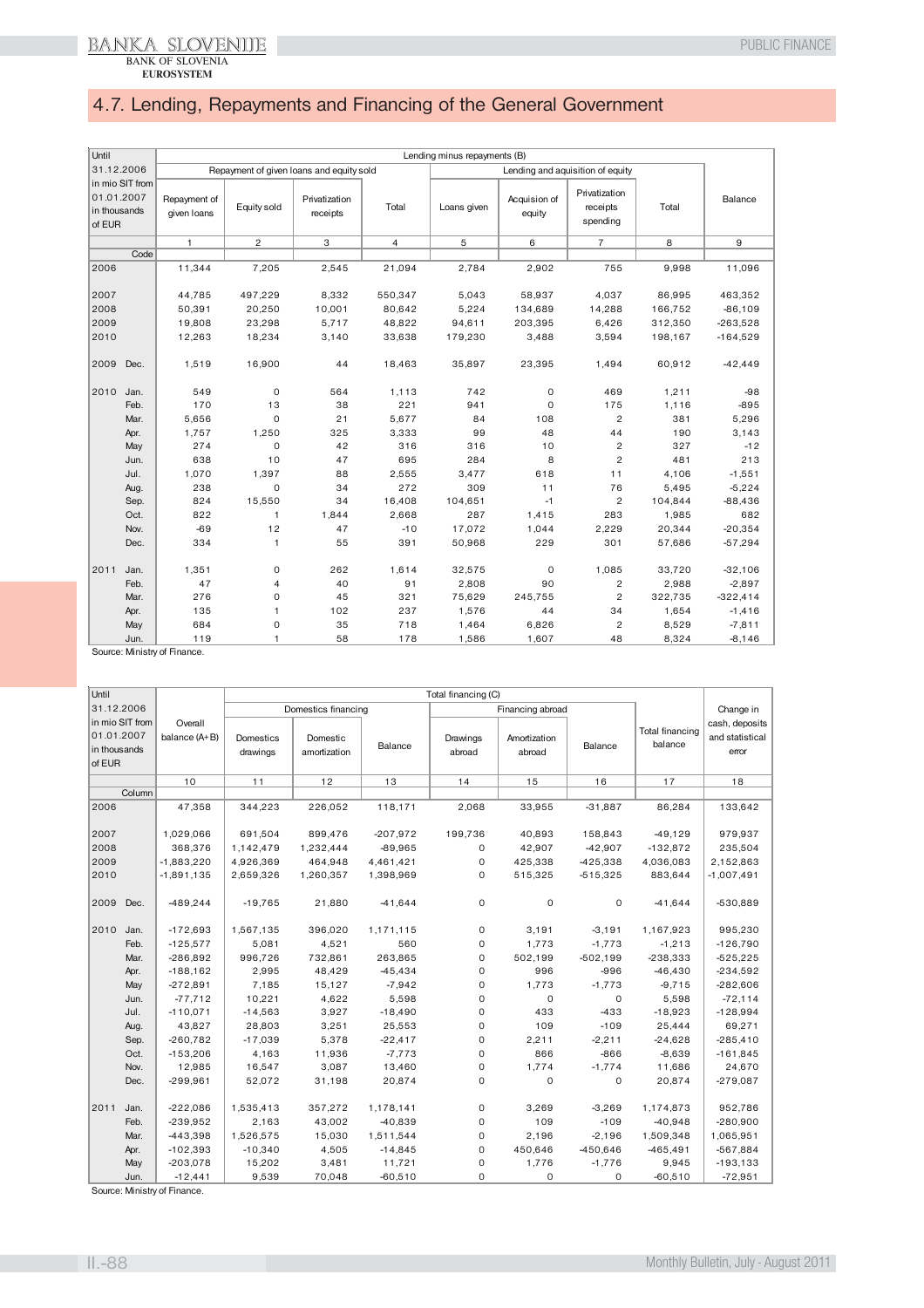# 4.8. Central budget debt

| Till                   |                       |                     |                  |                    | Debt incurred in domestic market |                          |                          |                    | Debt incurred abroad   |                    |                          |
|------------------------|-----------------------|---------------------|------------------|--------------------|----------------------------------|--------------------------|--------------------------|--------------------|------------------------|--------------------|--------------------------|
|                        | 31.12.2006 in         |                     |                  |                    |                                  |                          |                          |                    |                        |                    |                          |
| Millions of            |                       |                     |                  |                    | Other                            |                          |                          |                    |                        |                    |                          |
| Tolars, from           |                       | Public              | Bank of          | Banks              | domestic                         | Negotiable               | Total                    | Loans              | <b>Bonds</b>           | Total              | Total debt               |
| 1.1.2007 in            |                       | sector              | Slovenia         |                    | creditors                        | securities               |                          |                    |                        |                    |                          |
| Thousands of<br>Euros. |                       |                     |                  |                    |                                  |                          |                          |                    |                        |                    |                          |
|                        | Column                | $\mathbf{1}$        | $\overline{c}$   | 3                  | $\overline{4}$                   | $\mathbf 5$              | $6 = 1  5$               | $\overline{7}$     | 8                      | $9 = 7 + 8$        | $10 = 6 + 9$             |
|                        | Code                  |                     |                  |                    |                                  |                          |                          |                    |                        |                    |                          |
|                        | 1998 31.Mar           | 11,157              | 509              | 43,311             | $\circ$                          | 370,988                  | 425,965                  | 102,626            | 191,387                | 294,013            | 719,978                  |
|                        | 30.Jun                | 3,450               | 553              | 67,554             | $\mathsf{O}\xspace$              | 390,256                  | 461,813                  | 92,132             | 205,092                | 297,224            | 759,037                  |
|                        | 30.Sep                | 3,526               | 609              | 65,147             | $\mathsf{O}\xspace$              | 398,181                  | 467,463                  | 97,003             | 200,906                | 297,909            | 765,372                  |
|                        | 31.Dec                | 1,818               | 625              | 81,273             | 0                                | 391,817                  | 475,533                  | 92,304             | 203,460                | 295,764            | 771,297                  |
| 1999                   | 31.Mar                | 1,518               | 766              | 94,987             | 0                                | 401,209                  | 498,480                  | 95,878             | 287,366                | 383,244            | 881,724                  |
|                        | 30.Jun                | 14,289              | 856              | 82,333             | $\mathsf{O}\xspace$              | 407,050                  | 504,528                  | 93,492             | 294,948                | 388,440            | 892,968                  |
|                        | 30.Sep                | 9,518               | 930              | 90,818             | 0                                | 402,387                  | 503,653                  | 92,308             | 296,696                | 389,004            | 892,657                  |
|                        | 31.Dec                | 5,680               | 238              | 82,473             | $\mathsf O$                      | 410,084                  | 498,475                  | 94,536             | 300,281                | 394,817            | 893,292                  |
|                        |                       |                     |                  |                    |                                  |                          |                          |                    |                        |                    |                          |
| 2000                   | 31.Mar                | 4,600               | 310              | 84,378             | $\circ$                          | 422,648                  | 511,937                  | 110,073            | 391,514                | 501,587            | 1,013,524                |
|                        | 30.Jun                | 400                 | 146              | 79,346             | 0                                | 439,281                  | 519,173                  | 100,268            | 397,654                | 497,922            | 1,017,095                |
|                        | 30.Sep                | 11,600              | 240              | 84,060             | $\circ$<br>0                     | 431,813                  | 527,713                  | 104,671            | 410,387                | 515,058            | 1,042,771                |
|                        | 31.Dec                | 13,040              | 322              | 75,824             |                                  | 415,887                  | 505,073                  | 98,222             | 410,057                | 508,280            | 1,013,353                |
| 2001                   | 31.Mar                | 4,373               | 413              | 95,080             | $\circ$                          | 449,068                  | 548,934                  | 108,360            | 443,523                | 551,883            | 1,100,818                |
|                        | 30.Jun                | 6,035               | 526              | 80,260             | $\circ$                          | 478,114                  | 564,935                  | 110,433            | 547,994                | 658,427            | 1,223,362                |
|                        | 30.Sep                | 5,478               | 169              | 83,340             | 0                                | 488,442                  | 577,429                  | 102,394            | 468,592                | 570,986            | 1,148,415                |
|                        | 31.Dec                | 768                 | 7,935            | 96,187             | $\mathsf O$                      | 530,252                  | 635,142                  | 122,373            | 471,360                | 593,733            | 1,228,875                |
|                        |                       |                     |                  |                    |                                  |                          |                          |                    |                        |                    |                          |
| 2002                   | 31.Mar                | 553                 | 8,196            | 110,855            | $\circ$                          | 591,752                  | 711,356                  | 117,797            | 477,424                | 595,221            | 1,306,577                |
|                        | 30.Jun                | 0                   | 7,836            | 104,398            | 0                                | 641,405                  | 753,640                  | 109,592            | 479,064                | 588,656            | 1,342,296                |
|                        | 30.Sep<br>31.Dec      | 0<br>0              | 7,736<br>7,643   | 102,365<br>101,738 | $\mathsf{O}\xspace$<br>$\circ$   | 680,995<br>724,520       | 791,096<br>833,902       | 105,222<br>100,108 | 483,490<br>485,650     | 588,712<br>585,758 | 1,379,808<br>1,419,660   |
|                        |                       |                     |                  |                    |                                  |                          |                          |                    |                        |                    |                          |
| 2003                   | 31.Mar                | 0                   | 7,466            | 101,861            | $\circ$                          | 722,612                  | 831,940                  | 96,334             | 489,362                | 585,696            | 1,417,636                |
|                        | 30.Jun                | 0                   | 7,097            | 95,666             | $\circ$                          | 767,469                  | 870,233                  | 94,783             | 490,950                | 585,734            | 1,455,967                |
|                        | 30.Sep                | 0                   | 7,511            | 83,517             | 0                                | 795,729                  | 886,757                  | 92,473             | 493,964                | 586,438            | 1,473,195                |
|                        | 31.Dec                | 0                   | 7,097            | 82,122             | $\mathsf{O}\xspace$              | 823,270                  | 912,489                  | 83,090             | 495,256                | 578,346            | 1,490,835                |
|                        |                       |                     |                  |                    |                                  |                          |                          |                    |                        |                    |                          |
| 2004                   | 31.Mar                | $\mathsf{O}\xspace$ | 7,283            | 84,930             | $\mathsf{O}\xspace$              | 852,341                  | 944,553                  | 80,606             | 498,038                | 578,644            | 1,523,198                |
|                        | 30.Jun                | 0                   | 7,276            | 117,348            | 0<br>$\mathsf O$                 | 913,519                  | 1,038,144                | 80,089             | 450,285                | 530,374            | 1,568,518                |
|                        | 30.Sep<br>31.Dec      | 0<br>0              | 7,339<br>6,937   | 99,506<br>78,578   | $\mathsf O$                      | 941,403<br>980,694       | 1,048,248<br>1,066,209   | 86,452<br>83,849   | 451,509<br>449,700     | 537,961<br>533,549 | 1,586,209<br>1,599,759   |
|                        |                       |                     |                  |                    |                                  |                          |                          |                    |                        |                    |                          |
|                        | 2005 31.Mar           | 0                   | 7,015            | 75,911             | $\mathsf O$                      | 1,082,058                | 1,164,985                | 81,527             | 449,854                | 531,382            | 1,696,366                |
|                        | 30.Jun                | 0                   | 7,344            | 107,497            | $\mathsf{O}\xspace$              | 1,078,283                | 1,193,124                | 81,688             | 328,720                | 410,407            | 1,603,532                |
|                        | 30.Sep                | 0                   | 7,297            | 124,218            | $\mathsf O$                      | 1,112,172                | 1,243,687                | 78,515             | 328,729                | 407,244            | 1,650,931                |
|                        | 31.Dec                | 0                   | 7,358            | 105,066            | $\mathsf O$                      | 1,155,313                | 1,267,736                | 78,769             | 327,449                | 406,218            | 1,673,954                |
|                        |                       |                     |                  |                    |                                  |                          |                          |                    |                        |                    |                          |
|                        | 2006 31.Mar           | $\circ$             | 7,353            | 82,736             | $\mathsf{O}\xspace$              | 1,185,321                | 1,275,410                | 75,638             | 327,417                | 403,055            | 1,678,465                |
|                        | 30.Jun<br>30.Sep      | 0<br>0              | 7,068<br>7,045   | 77,011<br>61,153   | $\mathsf O$<br>$\mathsf O$       | 1,256,445<br>1,295,940   | 1,340,524<br>1,364,137   | 52,721<br>49,493   | 326,090<br>326,032     | 378,811<br>375,526 | 1,719,335<br>1,739,663   |
|                        | 31.Dec                | 0                   | 6,956            | 71,335             | 0                                | 1,310,679                | 1,388,970                | 49,229             | 323,514                | 372,743            | 1,761,713                |
|                        |                       |                     |                  |                    |                                  |                          |                          |                    |                        |                    |                          |
|                        | 2007 31.Mar           | 0                   | 28,979           | 354,821            | 0                                | 5,183,949                | 5,567,749                | 187,177            | 2,350,000              | 2,537,177          | 8,104,926                |
|                        | 30.Jun                | 0                   | 28,582           | 315,627            | 0                                | 4,289,109                | 4,633,318                | 181,291            | 2,350,000              | 2,531,291          | 7,164,609                |
|                        | 30.Sep                | 0                   | 28,403           | 311,008            | 0                                | 4,165,273                | 4,504,684                | 166,891            | 2,350,000              | 2,516,891          | 7,021,575                |
|                        | 31.Dec                | 0                   | 27,313           | 718,298            | 0                                | 4,139,051                | 4,884,662                | 160,796            | 2,350,000              | 2,510,796          | 7,395,458                |
|                        | 2008 31.Mar           | 0                   | 27,004           | 273,281            | 0                                | 4,980,460                | 5,280,745                | 142,547            | 2,350,000              | 2,492,547          | 7,773,292                |
|                        | 30.Jun                | 0                   | 26,577           | 196,010            | 0                                | 4,477,360                | 4,699,947                | 137,131            | 2,350,000              | 2,487,131          | 7,187,078                |
|                        | 30.Sep                | 0                   | 27,129           | 219,170            | 0                                | 4,455,885                | 4,702,184                | 124,399            | 2,350,000              | 2,474,399          | 7,176,583                |
|                        | 31.Dec                | 0                   | 28,096           | 238,724            | 0                                | 4,445,389                | 4,712,209                | 119,407            | 2,350,000              | 2,469,407          | 7,181,616                |
|                        |                       |                     |                  |                    |                                  |                          |                          |                    |                        |                    |                          |
|                        | 2009 31.Mar           | 0                   | 29,513           | 183,724            | 0                                | 6,016,471                | 6,229,708                | 107,895            | 1,950,000              | 2,057,895          | 8,287,603                |
|                        | 30.Jun                | 0                   | 27,692           | 181,692            | 0                                | 7,617,890                | 7,827,273                | 104,247            | 1,950,000              | 2,054,247          | 9,881,521                |
|                        | 30.Sep                | 0                   | 27,867           | 144,062            | 0                                | 9,009,679                | 9,181,608                | 96,988             | 1,950,000              | 2,046,988          | 11,228,596               |
|                        | 31.Dec                | 0                   | 27,684           | 118,626            | 0                                | 8,892,736                | 9,039,046                | 94,320             | 1,950,000              | 2,044,320          | 11,083,366               |
|                        |                       | 0                   |                  |                    |                                  |                          |                          |                    |                        | 1,537,720          |                          |
|                        | 2010 31.Mar<br>30.Jun | 0                   | 28,721<br>30,465 | 108,201<br>96,703  | 0<br>0                           | 10,330,059<br>10,285,168 | 10,466,982<br>10,412,335 | 87,720<br>85,704   | 1,450,000<br>1,450,000 | 1,535,704          | 12,004,701<br>11,948,039 |
|                        | 30.Sep                | 0                   | 30,263           | 95,683             | 0                                | 10,267,022               | 10,392,967               | 82,155             | 1,450,000              | 1,532,155          | 11,925,122               |
|                        | 31.Dec                | 0                   | 29,429           | 63,968             | 0                                | 10,261,440               | 10,354,837               | 79,692             | 1,450,000              | 1,529,692          | 11,884,529               |
|                        |                       |                     |                  |                    |                                  |                          |                          |                    |                        |                    |                          |
|                        | 2011 31.Mar           | 0                   | 28,917           | 53,544             | 0                                | 12,885,088               | 12,967,548               | 73,799             | 1,450,000              | 1,523,799          | 14,491,347               |

Source: Ministry of Finance.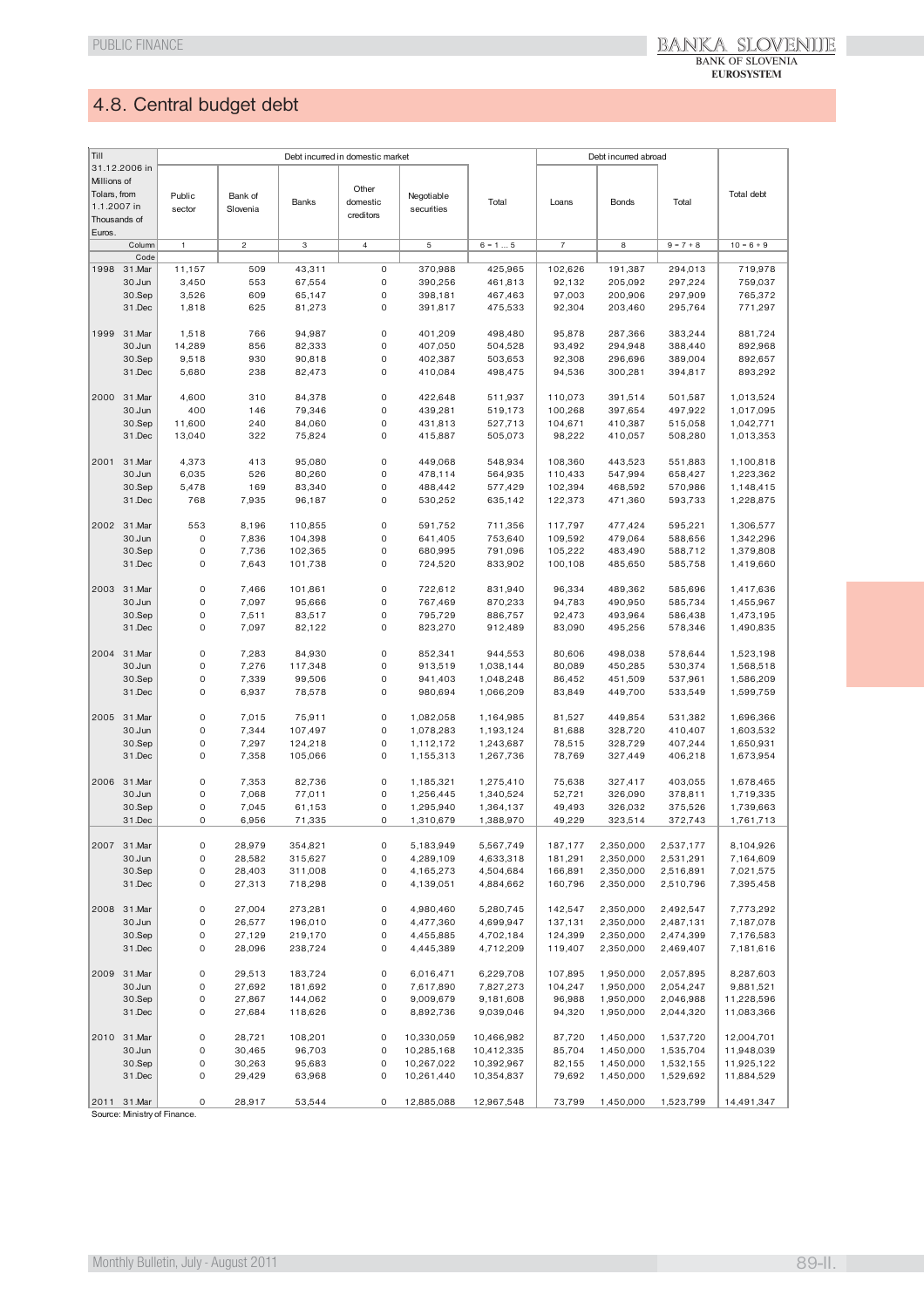**EUROSYSTEM**

# 5.1. Non-consolidated financial assets - outstanding amounts

| Mio EUR                      | 2003    | 2004    | 2005         | 2006    | 2007    | 2008    | 2009    | 2010    | IV-2008 |
|------------------------------|---------|---------|--------------|---------|---------|---------|---------|---------|---------|
| Domestic sector              |         |         |              |         |         |         |         |         |         |
|                              |         |         |              |         |         | 173,749 |         |         | 173,749 |
| Total                        | 102,906 | 111,843 | 126,088      | 140,978 | 175,003 |         | 185,644 | 181,710 |         |
| Monetary gold and SDRs       | 87      | 86      | 80           | 88      | 67      | 72      | 294     | 337     | 72      |
| Currency and deposits        | 20,216  | 21,847  | 24,467       | 26,673  | 32,638  | 35,699  | 40,362  | 37,905  | 35,699  |
| Securities other than shares | 15,355  | 16,570  | 17,930       | 16,541  | 15,946  | 15,752  | 17,699  | 17,622  | 15,752  |
| Loans                        | 17,155  | 19,593  | 24,698       | 29,893  | 41,465  | 49,424  | 53,565  | 53,566  | 49,424  |
| Shares                       | 17,747  | 19,455  | 20,608       | 26,531  | 36,648  | 22,552  | 22,402  | 19,849  | 22,552  |
|                              | 11,912  | 12,844  | 13,732       | 14,160  | 15,628  | 19,290  | 20,226  | 20,550  | 19,290  |
| Other equity                 |         |         |              |         |         |         |         |         |         |
| Mutual fund shares           | 1,565   | 2,213   | 2,710        | 3,805   | 5,505   | 3,025   | 3,814   | 4,330   | 3,025   |
| Insurance technical reserves | 1,977   | 2,385   | 2,805        | 3,350   | 3,786   | 4,060   | 4,632   | 5,017   | 4,060   |
| Other                        | 16,892  | 16,849  | 19,057       | 19,937  | 23,322  | 23,875  | 22,650  | 22,533  | 23,875  |
| Non-financial corporations   |         |         |              |         |         |         |         |         |         |
| Total                        | 29,334  | 29,766  | 34,186       | 37,610  | 45,564  | 46,045  | 45,532  | 44,993  | 46,045  |
| Currency and deposits        | 2,677   | 2,771   | 3,219        | 3,484   | 3,914   | 3,907   | 4,020   | 4,207   | 3,907   |
|                              |         |         |              |         |         |         |         |         |         |
| Securities other than shares | 548     | 637     | 537          | 569     | 488     | 378     | 359     | 352     | 378     |
| Loans                        | 2,644   | 2,682   | 3,132        | 3,180   | 4,525   | 5,443   | 6,013   | 5,952   | 5,443   |
| Shares                       | 5,771   | 5,740   | 7,087        | 8,033   | 11,188  | 8,520   | 7,834   | 7,067   | 8,520   |
| Other equity                 | 6,334   | 6,594   | 7,017        | 7,351   | 8,043   | 9,810   | 10,232  | 10,350  | 9,810   |
| Mutual fund shares           | 273     | 278     | 302          | 400     | 544     | 212     | 197     | 171     | 212     |
| Insurance technical reserves | 250     | 288     | 297          | 334     | 389     | 402     | 450     | 438     | 402     |
|                              |         |         |              |         |         |         |         |         |         |
| Other                        | 10,837  | 10,776  | 12,594       | 14,258  | 16,473  | 17,373  | 16,425  | 16,455  | 17,373  |
| Monetary sector              |         |         |              |         |         |         |         |         |         |
| Total                        | 28,940  | 31,251  | 37,132       | 40,302  | 51,769  | 57,993  | 63,021  | 60,896  | 57.993  |
| Monetary gold and SDRs       | 87      | 86      | 80           | 88      | 67      | 72      | 294     | 337     | 72      |
| Currency and deposits        | 3,842   | 3,690   | 4,861        | 5,115   | 8,318   | 8,897   | 10,006  | 6,604   | 8,897   |
| Securities other than shares | 11,990  | 12,361  | 13,501       | 11,706  | 10,921  | 10,871  | 12,455  | 12,159  | 10,871  |
|                              |         |         |              |         |         |         |         |         |         |
| Loans                        | 11,602  | 13,537  | 16,890       | 21,352  | 30,192  | 36,179  | 37,914  | 39,701  | 36,179  |
| Shares                       | 671     | 792     | 1,001        | 1,282   | 1,422   | 1,324   | 1,572   | 1,515   | 1,324   |
| Other equity                 | 120     | 101     | 104          | 169     | 253     | 261     | 293     | 252     | 261     |
| Mutual fund shares           | 114     | 104     | 93           | 150     | 181     | 66      | 85      | 93      | 66      |
| Insurance technical reserves | 48      | 50      | 53           | 60      | 39      | 36      | 41      | 43      | 36      |
| Other                        | 465     | 530     | 548          | 379     | 375     | 287     | 363     | 192     | 287     |
|                              |         |         |              |         |         |         |         |         |         |
| Other financial institutions |         |         |              |         |         |         |         |         |         |
| Total                        | 8,116   | 9,940   | 11,025       | 13,826  | 17,833  | 15,563  | 16,252  | 16,036  | 15,563  |
| Currency and deposits        | 735     | 996     | 881          | 988     | 1,253   | 1,110   | 1,131   | 1,286   | 1,110   |
| Securities other than shares | 1,792   | 2,348   | 2,846        | 3,247   | 3,512   | 3,545   | 3,957   | 4,187   | 3,545   |
| Loans                        | 1,808   | 2,180   | 2,913        | 3,702   | 4,314   | 5,277   | 5,318   | 4,637   | 5,277   |
| Shares                       | 2,673   | 3,050   | 2,870        | 3,872   | 5,950   | 3,414   | 3,352   | 3,260   | 3,414   |
|                              | 346     | 389     |              | 292     | 368     | 338     | 300     | 278     | 338     |
| Other equity                 |         |         | 343          |         |         |         |         |         |         |
| Mutual fund shares           | 162     | 274     | 455          | 733     | 1,217   | 784     | 1,092   | 1,325   | 784     |
| Insurance technical reserves | 166     | 174     | 174          | 193     | 165     | 219     | 219     | 186     | 219     |
| Other                        | 434     | 531     | 544          | 799     | 1,055   | 877     | 882     | 878     | 877     |
| General government           |         |         |              |         |         |         |         |         |         |
| Total                        | 13,684  | 14,902  | 15,473       | 17,262  | 22,433  | 17,319  | 21,031  | 17,998  | 17,319  |
| Currency and deposits        | 1,384   | 1,395   | 1,258        | 1,592   | 1,978   | 2,280   | 4,336   | 3,485   | 2,280   |
| Securities other than shares |         |         |              |         |         |         |         |         | 470     |
|                              | 430     | 479     | 527          | 507     | 527     | 470     | 427     | 435     |         |
| Loans                        | 471     | 568     | 878          | 820     | 1,575   | 1,616   | 3,377   | 2,330   | 1,616   |
| Shares                       | 5,289   | 5,910   | 5,937        | 8,643   | 11,630  | 6,152   | 6,280   | 4,896   | 6,152   |
| Other equity                 | 2,618   | 2,964   | 3,076        | 2,920   | 3,127   | 3,520   | 3,714   | 3,923   | 3,520   |
| Mutual fund shares           | 5       | 8       | 31           | 60      | 120     | 78      | 99      | 141     | 78      |
| Insurance technical reserves | $\circ$ | 3       | $\mathbf{1}$ | 16      | 26      | 13      | 10      | 9       | 13      |
| Other                        | 3,486   | 3,575   | 3,765        | 2,703   | 3,450   | 3,188   | 2,789   | 2,778   | 3,188   |
| <b>Households and NPISHs</b> |         |         |              |         |         |         |         |         |         |
|                              |         |         |              |         |         |         |         |         |         |
| Total                        | 22,831  | 25,983  | 28,272       | 31,979  | 37,404  | 36,830  | 39,807  | 41,788  | 36,830  |
| Currency and deposits        | 11,578  | 12,995  | 14,248       | 15,495  | 17,175  | 19,505  | 20,869  | 22,322  | 19,505  |
| Securities other than shares | 594     | 746     | 519          | 512     | 498     | 489     | 501     | 489     | 489     |
| Loans                        | 630     | 626     | 885          | 838     | 858     | 909     | 942     | 946     | 909     |
| Shares                       | 3,343   | 3,963   | 3,713        | 4,700   | 6,457   | 3,141   | 3,364   | 3,112   | 3,141   |
| Other equity                 | 2,492   | 2,796   | 3,192        | 3,428   | 3,837   | 5,361   | 5,687   | 5,747   | 5,361   |
|                              |         |         |              |         |         |         |         |         |         |
| Mutual fund shares           | 1,012   | 1,549   | 1,828        | 2,461   | 3,442   | 1,885   | 2,341   | 2,600   | 1,885   |
| Insurance technical reserves | 1,513   | 1,871   | 2,280        | 2,746   | 3,167   | 3,390   | 3,912   | 4,341   | 3,390   |
| Other                        | 1,669   | 1,437   | 1,607        | 1,798   | 1,970   | 2,151   | 2,190   | 2,230   | 2,151   |
| Rest of the world            |         |         |              |         |         |         |         |         |         |
| Total                        | 17,716  | 20,558  | 26,765       | 31,377  | 43,107  | 47,684  | 48,774  | 50,035  | 47,684  |
| Monetary gold and SDRs       | 0       | 0       | 0            | $\circ$ | 0       | 0       | 0       | 0       | O       |
|                              |         |         |              |         |         |         |         |         |         |
| Currency and deposits        | 1,051   | 1,490   | 2,920        | 3,858   | 9,739   | 10,179  | 8,489   | 6,697   | 10,179  |
| Securities other than shares | 2,088   | 2,119   | 2,098        | 2,512   | 3,260   | 4,190   | 9,117   | 11,563  | 4,190   |
| Loans                        | 7,544   | 9,161   | 11,878       | 13,566  | 17,044  | 20,018  | 18,233  | 17,922  | 20,018  |
| Shares                       | 1,545   | 2,465   | 2,851        | 3,658   | 4,354   | 3,902   | 3,908   | 4,024   | 3,902   |
| Other equity                 | 3,145   | 2,694   | 3,168        | 3,320   | 3,754   | 4,161   | 4,199   | 4,623   | 4,161   |
| Mutual fund shares           | 20      | 21      | 23           | 20      | 30      | 14      | 18      | 16      | 14      |
|                              |         |         |              |         |         |         |         |         |         |
| Insurance technical reserves | 59      | 67      | 82           | 94      | 58      | 73      | 98      | 115     | 73      |
| Other                        | 2,266   | 2,543   | 3,745        | 4,349   | 4,868   | 5,147   | 4,712   | 5,073   | 5,147   |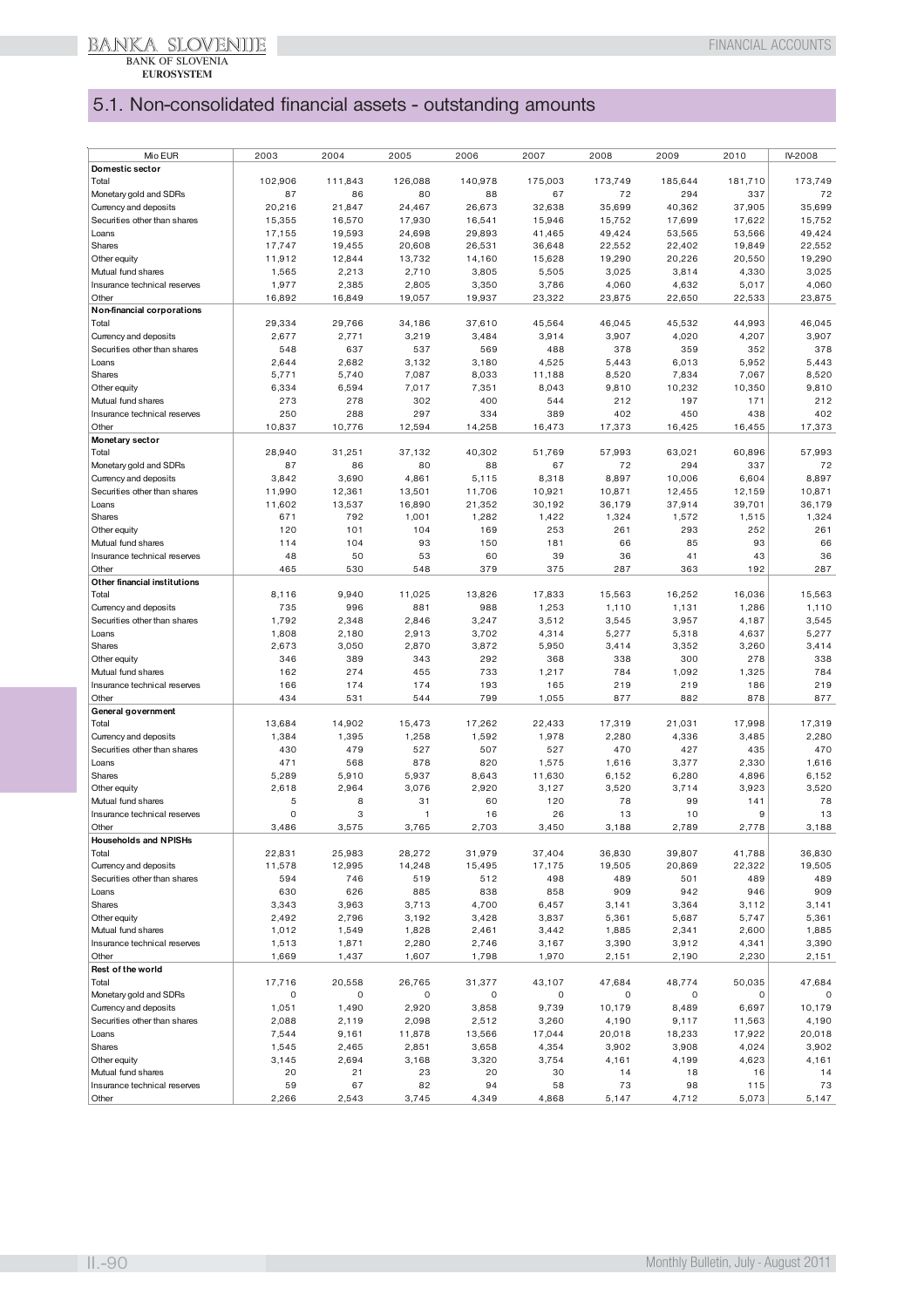| $I-2009$ | II-2009 | III-2009            | IV-2009 | $I-2010$ | $II-2010$ | III-2010 | IV-2010     | $I-2011$       | Mio EUR                              |
|----------|---------|---------------------|---------|----------|-----------|----------|-------------|----------------|--------------------------------------|
|          |         |                     |         |          |           |          |             |                | Domestic sector                      |
| 174,135  | 181,580 | 186,936             | 185,644 | 187,401  | 187,840   | 184,145  | 181,710     | 188,893 Total  |                                      |
| 79       | 77      | 284                 | 294     | 307      | 342       | 324      | 337         |                | 312 Monetary gold and SDRs           |
| 35,337   | 38,012  | 39,497              | 40,362  | 39,975   | 40,815    | 38,334   | 37,905      |                | 40,736 Currency and deposits         |
| 16,182   | 16,576  | 17,808              | 17,699  | 17,602   | 18,027    | 18,044   | 17,622      | 17,634         | Securities other than shares         |
| 50,779   | 52,307  | 53,778              | 53,565  | 54,528   | 54,067    | 53,778   | 53,566      | 55.553         | Loans                                |
| 21,860   | 23,458  | 23,638              | 22,402  | 22,408   | 21,117    | 20,606   | 19,849      | 21,882 Shares  |                                      |
| 19,532   | 19,760  | 20,147              | 20,226  | 20,761   | 20,591    | 20,805   | 20,550      |                | 20,951 Other equity                  |
| 2,974    | 3,321   | 3,628               | 3,814   | 4,149    | 4,086     | 4,131    | 4,330       |                | 4,388 Mutual fund shares             |
| 4,197    | 4,430   | 4,551               | 4,632   | 4,822    | 4,920     | 5,017    | 5,017       | 5,100          | Insurance technical reserves         |
| 23,195   | 23,639  | 23,603              | 22,650  | 22,848   | 23,876    | 23,108   | 22,533      | 22,337         | Other                                |
|          |         |                     |         |          |           |          |             |                | Non-financial corporations           |
| 45,042   | 45,464  | 45,480              | 45,532  | 46,413   | 46,491    | 45,810   | 44,993      | 45,135         | Total                                |
| 3,830    | 3,896   | 3,881               | 4,020   | 4,031    | 4,037     | 4,015    | 4,207       |                | 4,017 Currency and deposits          |
| 395      | 378     | 394                 | 359     | 386      | 342       | 319      | 352         | 361            | Securities other than shares         |
| 5,535    | 5,692   | 5,677               | 6,013   | 6,375    | 6,168     | 6,117    | 5,952       | 6,187          | Loans                                |
| 8,259    | 8,260   | 7,947               | 7,834   | 7,792    | 7,391     | 7,273    | 7,067       | 6,913          | Shares                               |
| 9,808    | 9,892   | 10,059              | 10,232  | 10,603   | 10,541    | 10,556   | 10,350      | 10,659         | Other equity                         |
| 194      | 207     | 211                 | 197     | 215      | 198       | 181      | 171         | 177            | Mutual fund shares                   |
| 464      | 480     | 464                 | 450     | 485      | 481       | 467      | 438         | 478            | Insurance technical reserves         |
| 16,557   | 16,659  | 16,846              | 16,425  | 16,526   | 17,333    | 16,882   | 16,455      | 16,343         | Other                                |
|          |         |                     |         |          |           |          |             |                | Monetary sector                      |
| 57,479   | 59,606  | 61,443              | 63,021  | 62,298   | 64,160    | 61,813   | 60,896      | 62,029 Total   |                                      |
| 79       | 77      | 284                 | 294     | 307      | 342       | 324      | 337         |                | 312 Monetary gold and SDRs           |
| 7,405    | 8,738   | 8,769               | 10,006  | 9,024    | 9,908     | 7,606    | 6,604       |                | 7,461 Currency and deposits          |
| 11,397   | 11,625  | 12,651              | 12,455  | 12,259   | 12,668    | 12,548   | 12,159      | 12,248         | Securities other than shares         |
| 36,681   | 37,018  | 37,411              | 37,914  | 38,309   | 38,962    | 39,212   | 39,701      | 39,857         | Loans                                |
| 1,232    | 1,345   | 1,558               | 1,572   | 1,590    | 1,557     | 1,488    | 1,515       | 1,535 Shares   |                                      |
| 263      | 260     | 284                 | 293     | 299      | 264       | 266      | 252         |                | 266 Other equity                     |
| 68       | 75      | 86                  | 85      | 92       | 85        | 89       | 93          | 85             | Mutual fund shares                   |
| 36       | 39      | 40                  | 41      | 42       | 43        | 44       | 43          | 42             | Insurance technical reserves         |
| 317      | 429     | 360                 | 363     | 375      | 331       | 237      | 192         | 222            | Other                                |
|          |         |                     |         |          |           |          |             |                | Other financial institutions         |
| 15,528   | 16,154  | 16,539              | 16,252  | 16,458   | 16,240    | 16,232   | 16,036      | 15,856         | Total                                |
| 1,205    | 1,163   | 1,183               | 1,131   | 1,201    | 1,251     | 1,267    | 1,286       | 1,335          | Currency and deposits                |
| 3,476    | 3,677   | 3,843               | 3,957   | 4,024    | 4,069     | 4,186    | 4,187       |                | 4,125 Securities other than shares   |
| 5,374    | 5,439   | 5,528               | 5,318   | 5,228    | 5,073     | 4,918    | 4,637       | 4,461          | Loans                                |
| 3,247    | 3,486   | 3,508               | 3,352   | 3,403    | 3,237     | 3,198    | 3,260       | $3,172$ Shares |                                      |
| 321      | 361     | 387                 | 300     | 296      | 271       | 314      | 278         | 258            | Other equity                         |
| 791      | 885     | 997                 | 1,092   | 1,216    | 1,213     | 1,229    | 1,325       | 1,375          | Mutual fund shares                   |
| 209      | 223     | 213                 | 219     | 208      | 218       | 217      | 186         | 206            | Insurance technical reserves         |
| 903      | 920     | 879                 | 882     | 882      | 908       | 903      | 878         |                | 923 Other                            |
|          |         |                     |         |          |           |          |             |                | General government                   |
| 18,675   | 21,610  | 24,233              | 21,031  | 21,659   | 19,893    | 19,176   | 17,998      | 24,133 Total   |                                      |
| 3,038    | 3,920   | 5,293               | 4,336   | 4,576    | 3,946     | 3,644    | 3,485       | 5,244          | Currency and deposits                |
| 427      | 419     | 430                 | 427     | 436      | 429       | 458      | 435         | 430            | Securities other than shares         |
| 2,237    | 3,212   | 4,207               | 3,377   | 3,654    | 2,889     | 2,586    | 2,330       | 4,265          | Loans                                |
| 6,033    | 6,867   | 7,088               | 6,280   | 6,185    | 5,700     | 5,499    | 4,896       | 7,240          | Shares                               |
| 3,566    | 3,647   | 3,785               | 3,714   | 3,793    | 3,801     | 3,943    | 3,923       | 3,901          | Other equity                         |
| 73       | 81      | 85                  | 99      | 119      | 122       | 125      | 141         | 153            | Mutual fund shares                   |
| 9        | 10      | 10                  | 10      | 10       | 9         | 9        | 9           | 10             | Insurance technical reserves         |
| 3,292    | 3,454   | 3,335               | 2,789   | 2,886    | 2,996     | 2,911    | 2,778       | 2,889          | <b>Other</b>                         |
|          |         |                     |         |          |           |          |             |                | Households and NPISHs                |
| 37,412   | 38,747  | 39,241              | 39,807  | 40,573   | 41,057    | 41,114   | 41,788      | 41,740 Total   |                                      |
| 19,858   | 20,295  | 20,371              | 20,869  | 21,143   | 21,674    | 21,802   | 22,322      |                | 22,678 Currency and deposits         |
| 486      | 477     | 489                 | 501     | 497      | 519       | 533      | 489         |                | 469 Securities other than shares     |
| 952      | 946     | 955                 | 942     | 962      | 975       | 945      | 946         |                | 783 Loans                            |
| 3,089    | 3,501   | 3,538               | 3,364   | 3,439    | 3,231     | 3,148    | 3,112       | 3,022 Shares   |                                      |
| 5,573    | 5,600   | 5,631               | 5,687   | 5,770    | 5,713     | 5,726    | 5,747       |                | 5,866 Other equity                   |
| 1,848    | 2,073   | 2,250               | 2,341   | 2,506    | 2,467     | 2,507    | 2,600       |                | 2,598 Mutual fund shares             |
| 3,480    | 3,678   | 3,824               | 3,912   | 4,077    | 4,169     | 4,280    | 4,341       |                | 4,363   Insurance technical reserves |
| 2,125    | 2,176   | 2,184               | 2,190   | 2,179    | 2,308     | 2,175    | 2,230       | 1,960 Other    |                                      |
|          |         |                     |         |          |           |          |             |                | Rest of the world                    |
| 46,472   | 46,351  | 49,064              | 48,774  | 49,638   | 50,876    | 50,704   | 50,035      | 51,989 Total   |                                      |
| 0        | 0       | $\mathsf{O}\xspace$ | 0       | 0        | 0         | 0        | $\mathsf O$ | 0              | Monetary gold and SDRs               |
| 9,028    | 9,037   | 8,047               | 8,489   | 7,345    | 7,784     | 7,480    | 6,697       |                | 5,674 Currency and deposits          |
| 4,455    | 5,420   | 8,749               | 9,117   | 10,866   | 11,497    | 11,563   | 11,563      |                | 14,393 Securities other than shares  |
| 19,755   | 18,951  | 18,926              | 18,233  | 18,120   | 17,924    | 18,225   | 17,922      | 17,826 Loans   |                                      |
| 4,001    | 3,928   | 3,978               | 3,908   | 3,970    | 3,923     | 3,899    | 4,024       | 4,045 Shares   |                                      |
| 4,208    | 4,167   | 4,231               | 4,199   | 4,326    | 4,322     | 4,313    | 4,623       |                | 4,577 Other equity                   |
| 14       | 16      | 17                  | 18      | 18       | 19        | 18       | 16          |                | 19 Mutual fund shares                |
| 89       | 89      | 89                  | 98      | 97       | 105       | 111      | 115         | 122            | Insurance technical reserves         |
| 4,923    | 4,743   | 5,027               | 4,712   | 4,896    | 5,303     | 5,095    | 5,073       | 5,335 Other    |                                      |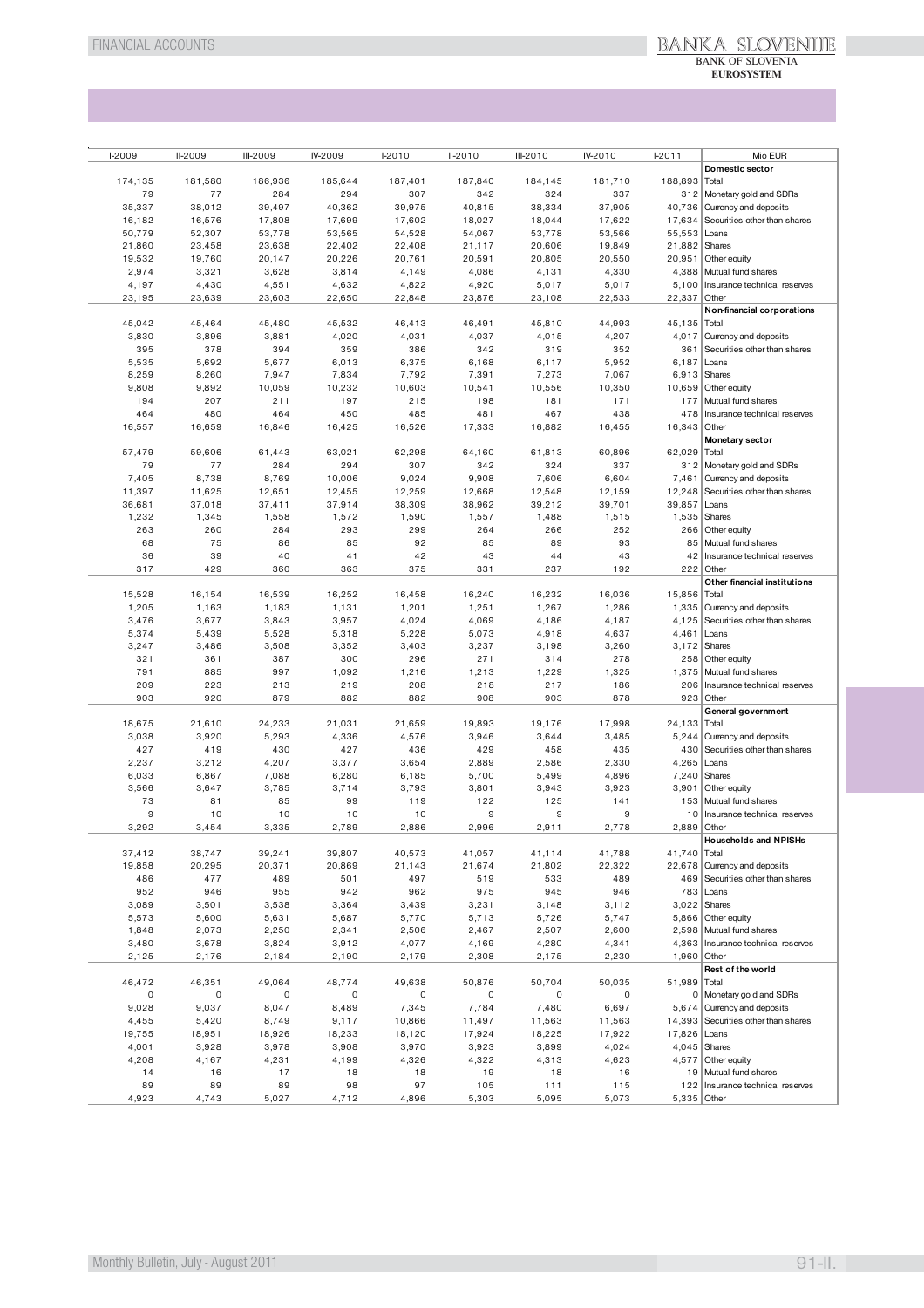BANK OF SLOVENIA **EUROSYSTEM**

# 5.2. Non-consolidated liabilities - outstanding amounts

| Mio EUR                      | 2003                | 2004                | 2005       | 2006                     | 2007    | 2008      | 2009    | 2010    | IV-2008   |
|------------------------------|---------------------|---------------------|------------|--------------------------|---------|-----------|---------|---------|-----------|
| Domestic sector              |                     |                     |            |                          |         |           |         |         |           |
| Total                        | 104,511             | 114,171             | 129,500    | 146,612                  | 182,516 | 186,078   | 198,101 | 195,079 | 186,078   |
| Currency and deposits        | 16.721              | 18.836              | 21,343     | 24.066                   | 32,995  | 36.743    | 39.441  | 35.878  | 36.743    |
| Securities other than shares | 12,077              | 12,134              | 12,928     | 11,730                   | 9,554   | 10,414    | 17,405  | 19,641  | 10,414    |
| Loans                        | 23,764              | 27,885              | 35,191     | 41,567                   | 54,532  | 64,579    | 66,652  | 66,157  | 64,579    |
| Shares                       | 18,692              | 20,943              | 21,444     | 27,587                   | 37,076  | 23,925    | 23,631  | 21,000  | 23,925    |
| Other equity                 | 14,299              | 14,572              | 15,570     | 15,827                   | 17,282  | 20,592    | 21,286  | 22,036  | 20,592    |
| Mutual fund shares           | 1,569               | 2.179               | 2,398      | 3,171                    | 4,622   | 2,465     | 3,033   | 3,328   | 2,465     |
| Insurance technical reserves | 2,024               | 2,391               | 2,805      | 3,333                    | 3,726   | 3,997     | 4,605   | 5,015   | 3,997     |
| Other                        | 15,365              | 15,232              | 17,820     | 19,330                   | 22,728  | 23,364    | 22,049  | 22,024  | 23,364    |
| Non-financial corporations   |                     |                     |            |                          |         |           |         |         |           |
| Total                        | 52,387              | 56,551              | 62,984     | 71,305                   | 87,946  | 87,002    | 87,191  | 86,544  | 87,002    |
| Securities other than shares | 227                 | 350                 | 523        | 511                      | 592     | 705       | 978     | 1,033   | 705       |
| Loans                        | 13,533              | 15,611              | 18,465     | 20,920                   | 27,398  | 33,348    | 33,653  | 33,575  | 33,348    |
| Shares                       | 14,456              | 16,420              | 16,761     | 20,657                   | 27,366  | 16,501    | 16,198  | 14,665  | 16,501    |
| Other equity                 | 13,463              | 13,659              | 14,584     | 14,886                   | 15,926  | 19,204    | 19,932  | 20,703  | 19,204    |
| Other                        | 10,708              | 10,511              | 12,651     | 14,332                   | 16,664  | 17,244    | 16,430  | 16,568  | 17,244    |
| Monetary sector              |                     |                     |            |                          |         |           |         |         |           |
| Total                        | 27,796              | 30,012              | 35,619     | 38,737                   | 50,372  | 56,178    | 60,849  | 58,232  | 56,178    |
| Currency and deposits        | 16,713              | 18,825              | 21,329     | 24,051                   | 32,955  | 36,701    | 39,401  | 35,832  | 36,701    |
| Securities other than shares | 5,453               | 4,639               | 5,147      | 3,482                    | 1,788   | 2,127     | 4,261   | 5,430   | 2,127     |
| Loans                        | 2,821               | 3,504               | 5,833      | 7,520                    | 10,651  | 12,468    | 11,714  | 11,709  | 12,468    |
| Shares                       | 2,065               | 2,226               | 2,356      | 2,708                    | 3,901   | 3,889     | 4,322   | 4,266   | 3,889     |
| Other equity                 | 475                 | 497                 | 602        | 501                      | 472     | 513       | 683     | 742     | 513       |
|                              | $\mathsf{O}\xspace$ | $\mathsf{O}\xspace$ | $\sqrt{5}$ | $\overline{\mathcal{I}}$ | 10      |           | 14      | 12      |           |
| Mutual fund shares           | 269                 | 322                 | 347        | 469                      | 596     | 17<br>463 | 455     |         | 17<br>463 |
| Other                        |                     |                     |            |                          |         |           |         | 241     |           |
| Other financial institutions |                     |                     |            |                          |         |           |         |         | 16.500    |
| Total                        | 7,720               | 9,588               | 10,994     | 14,298                   | 17,804  | 16,500    | 17,218  | 17,174  |           |
| Securities other than shares | 113                 | 93                  | 60         | 72                       | 53      | 71        | 76      | 64      | 71        |
| Loans                        | 2,225               | 3,034               | 3,764      | 4,874                    | 5,692   | 7,008     | 6,795   | 6,421   | 7,008     |
| Shares                       | 1,057               | 1,093               | 1,097      | 1,860                    | 2,251   | 1,665     | 1,645   | 1,380   | 1,665     |
| Other equity                 | 361                 | 416                 | 384        | 440                      | 885     | 803       | 605     | 514     | 803       |
| Mutual fund shares           | 1,569               | 2,179               | 2,394      | 3,165                    | 4,612   | 2,448     | 3,019   | 3,315   | 2,448     |
| Insurance technical reserves | 2,024               | 2,391               | 2,805      | 3,333                    | 3,726   | 3,997     | 4,605   | 5,015   | 3,997     |
| Other                        | 371                 | 382                 | 491        | 552                      | 585     | 508       | 472     | 465     | 508       |
| General government           |                     |                     |            |                          |         |           |         |         |           |
| Total                        | 11,300              | 12,272              | 13,021     | 14,179                   | 16,339  | 15.194    | 21.065  | 20,591  | 15.194    |
| Currency and deposits        | 8                   | 12                  | 14         | 15                       | 40      | 42        | 40      | 46      | 42        |
| Securities other than shares | 6,284               | 7,051               | 7,198      | 7,665                    | 7,121   | 7,512     | 12,090  | 13,114  | 7,512     |
| Loans                        | 1,165               | 1,245               | 1,647      | 1,476                    | 2,171   | 2,046     | 4,187   | 3,450   | 2,046     |
| Shares                       | 1,114               | 1,204               | 1,230      | 2,362                    | 3,559   | 1,870     | 1,465   | 690     | 1,870     |
| Other                        | 2,729               | 2,761               | 2,931      | 2,661                    | 3,449   | 3,653     | 3,217   | 3,214   | 3,653     |
| <b>Households and NPISHs</b> |                     |                     |            |                          |         |           |         |         |           |
| Total                        | 5,308               | 5,748               | 6,882      | 8,093                    | 10,054  | 11,204    | 11,779  | 12,538  | 11,204    |
| Loans                        | 4,020               | 4,491               | 5,482      | 6,777                    | 8,620   | 9,708     | 10,304  | 11,002  | 9,708     |
| Other                        | 1,288               | 1,257               | 1,400      | 1,316                    | 1,434   | 1,496     | 1,475   | 1,536   | 1,496     |
| Rest of the world            |                     |                     |            |                          |         |           |         |         |           |
| Total                        | 16,024              | 18,144              | 23,273     | 25,655                   | 35,528  | 35,283    | 36,022  | 36,328  | 35,283    |
| Currency and deposits        | 4,545               | 4,501               | 6,043      | 6,466                    | 9,382   | 9,135     | 9,410   | 8,724   | 9,135     |
| Securities other than shares | 5,365               | 6,555               | 7,100      | 7,323                    | 9,652   | 9,528     | 9,411   | 9,545   | 9,528     |
| Loans                        | 935                 | 868                 | 1,386      | 1,892                    | 3,976   | 4,863     | 5,146   | 5,331   | 4,863     |
| Shares                       | 600                 | 977                 | 2,015      | 2,602                    | 3,925   | 2,529     | 2,679   | 2,873   | 2,529     |
| Other equity                 | 757                 | 966                 | 1,331      | 1,653                    | 2,099   | 2,859     | 3,139   | 3,137   | 2,859     |
| Mutual fund shares           | 16                  | 55                  | 335        | 653                      | 913     | 574       | 799     | 1,019   | 574       |
| Insurance technical reserves | 12                  | 62                  | 83         | 110                      | 117     | 136       | 125     | 118     | 136       |
| Other                        | 3.793               | 4,160               | 4.981      | 4,955                    | 5,462   | 5.658     | 5,313   | 5.582   | 5,658     |
|                              |                     |                     |            |                          |         |           |         |         |           |

#### 5.3. Net financial assets

| Mio EUR                      | 2003      | 2004      | 2005      | 2006      | 2007     | 2008      | 2009      | 2010      | IV-2008   |
|------------------------------|-----------|-----------|-----------|-----------|----------|-----------|-----------|-----------|-----------|
| Domestic sector              | $-1.606$  | $-2,328$  | $-3.412$  | $-5.634$  | $-7.512$ | $-12.329$ | $-12.457$ | $-13.370$ | $-12.329$ |
| Non-financial corporations   | $-23.052$ | $-26.785$ | $-28.798$ | $-33.696$ | -42.382  | $-40.957$ | -41.659   | $-41.551$ | $-40.957$ |
| Monetary sector              | 1.144     | .239      | 1.513     | .565      | 1.397    | 1.815     | 2.172     | 2.664     | 815.      |
| Other financial institutions | 396       | 352       | 31        | $-472$    | 29       | $-937$    | $-966$    | $-1.139$  | $-937$    |
| General government           | 2.384     | 2.630     | 2.452     | 3.083     | 6.094    | 2.125     | $-34$     | $-2.593$  | 2.125     |
| Households and NPISHs        | 17.522    | 20.235    | 21.390    | 23.886    | 27.350   | 25.626    | 28,028    | 29.250    | 25.626    |
| Rest of the world            | 1.693     | 2.414     | 3.492     | 5.722     | 7.579    | 12.401    | 12.752    | 13.707    | 12.401    |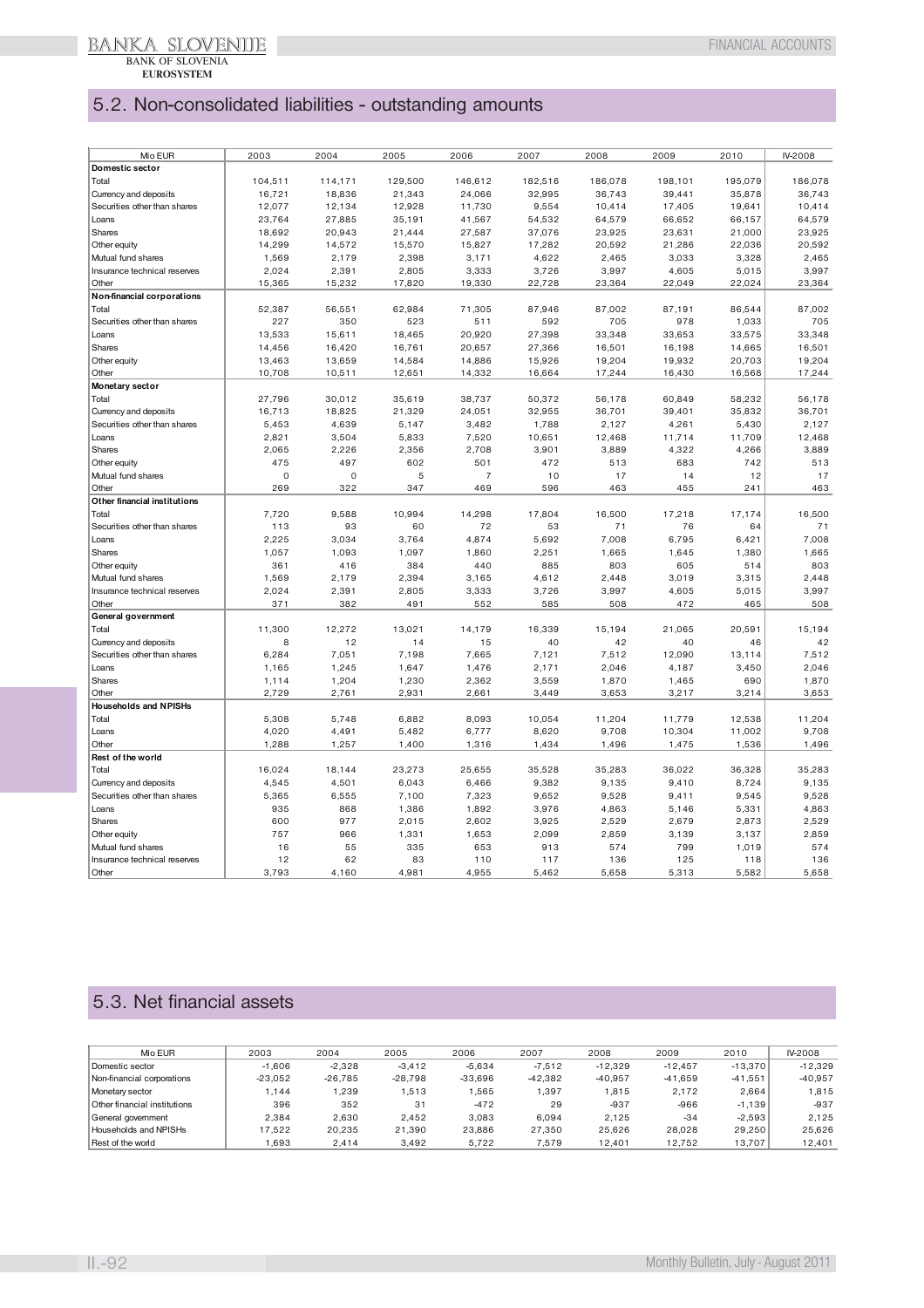**EUROSYSTEM**

| $I-2009$ | II-2009 | <b>III-2009</b> | IV-2009 | $I - 2010$ | $II-2010$ | III-2010 | IV-2010 | $1 - 2011$    | Mio EUR                             |
|----------|---------|-----------------|---------|------------|-----------|----------|---------|---------------|-------------------------------------|
|          |         |                 |         |            |           |          |         |               | Domestic sector                     |
| 186,985  | 193,821 | 199,290         | 198,101 | 199,986    | 200,918   | 197,413  | 195,079 | 202,274 Total |                                     |
| 36,026   | 38,548  | 38,139          | 39,441  | 38,490     | 39,122    | 36,777   | 35,878  | 36,715        | Currency and deposits               |
| 11,780   | 13,204  | 16,841          | 17,405  | 18,467     | 19,536    | 19,650   | 19,641  | 22,176        | Securities other than shares        |
| 65,701   | 66,225  | 67,548          | 66,652  | 67,450     | 66,960    | 66,820   | 66,157  | 67,762        | Loans                               |
| 23,516   | 24,823  | 24,830          | 23,631  | 23,535     | 22,274    | 21,669   | 21,000  | 22,899 Shares |                                     |
| 20,925   | 20,999  | 21,334          | 21,286  | 21,914     | 21,726    | 21,932   | 22,036  | 22,461        | Other equity                        |
| 2,408    | 2,710   | 2,941           | 3,033   | 3,253      | 3,182     | 3,217    | 3,328   | 3.346         | Mutual fund shares                  |
| 4,150    | 4,387   | 4,510           | 4,605   | 4,799      | 4,902     | 5,005    | 5,015   | 5,101         |                                     |
|          |         |                 |         |            |           |          |         |               | Insurance technical reserves        |
| 22,481   | 22,925  | 23,147          | 22,049  | 22,078     | 23,217    | 22,342   | 22,024  | 21,815        | Other                               |
|          |         |                 |         |            |           |          |         |               | Non-financial corporations          |
| 86,480   | 87,519  | 87,526          | 87,191  | 88,119     | 87,970    | 87,140   | 86,544  | 88,538 Total  |                                     |
| 710      | 664     | 681             | 978     | 1,004      | 1,062     | 1,031    | 1,033   | 979           | Securities other than shares        |
| 33,899   | 33,913  | 33,873          | 33,653  | 34,245     | 34,162    | 34,208   | 33,575  | 33,794        | Loans                               |
| 16,146   | 17,036  | 16,796          | 16,198  | 16,099     | 15,242    | 14,862   | 14,665  | 16,616        | Shares                              |
| 19,496   | 19,511  | 19,737          | 19,932  | 20,579     | 20,388    | 20,577   | 20,703  |               | 21,158 Other equity                 |
| 16,229   | 16,395  | 16,438          | 16,430  | 16,192     | 17,116    | 16,462   | 16,568  | 15,991        | Other                               |
|          |         |                 |         |            |           |          |         |               | Monetary sector                     |
| 55,769   | 57,928  | 59,489          | 60,849  | 60,042     | 61,834    | 59,317   | 58,232  | 59,190 Total  |                                     |
| 35,987   |         | 38,101          | 39,401  | 38,449     | 39,077    | 36,731   | 35,832  | 36,667        |                                     |
|          | 38,511  |                 |         |            |           |          |         |               | Currency and deposits               |
| 2,308    | 2,157   | 4,250           | 4,261   | 4,355      | 5,395     | 5,392    | 5,430   |               | 5,613 Securities other than shares  |
| 12,354   | 11,767  | 11,615          | 11,714  | 11,593     | 11,729    | 11,735   | 11,709  | 11,428 Loans  |                                     |
| 4,075    | 4,193   | 4,320           | 4,322   | 4,386      | 4,320     | 4,227    | 4,266   |               | 4,332 Shares                        |
| 562      | 644     | 719             | 683     | 744        | 747       | 764      | 742     |               | 742 Other equity                    |
| 20       | 17      | 15              | 14      | 14         | 14        | 14       | 12      | 15            | Mutual fund shares                  |
| 463      | 640     | 468             | 455     | 501        | 553       | 454      | 241     |               | 393 Other                           |
|          |         |                 |         |            |           |          |         |               | Other financial institutions        |
| 16,438   | 16,951  | 17,441          | 17,218  | 17,422     | 17,207    | 17,125   | 17,174  | 17,115        | Total                               |
| 80       | 70      | 64              | 76      | 74         | 70        | 65       | 64      | 64            | Securities other than shares        |
| 6,944    | 6,946   | 6,916           | 6,795   | 6,676      | 6,622     | 6,485    | 6,421   | 6,292         | Loans                               |
| 1,562    | 1,569   | 1,687           | 1,645   | 1,557      | 1,403     | 1,343    | 1,380   |               | 1,279 Shares                        |
|          |         |                 |         |            |           |          |         |               |                                     |
| 798      | 771     | 803             | 605     | 530        | 529       | 528      | 514     | 502           | Other equity                        |
| 2,388    | 2.694   | 2,926           | 3,019   | 3,239      | 3,167     | 3,203    | 3,315   | 3.331         | Mutual fund shares                  |
| 4,150    | 4,387   | 4,510           | 4,605   | 4,799      | 4,902     | 5,005    | 5,015   | 5,101         | Insurance technical reserves        |
| 517      | 513     | 535             | 472     | 546        | 513       | 496      | 465     | 547           | Other                               |
|          |         |                 |         |            |           |          |         |               | General government                  |
| 16,984   | 19,990  | 23,103          | 21,065  | 22,375     | 21,615    | 21,399   | 20,591  | 24,979        | Total                               |
| 39       | 37      | 38              | 40      | 41         | 45        | 46       | 46      | 48            | Currency and deposits               |
| 8,682    | 10,313  | 11,846          | 12,090  | 13,033     | 13,009    | 13,163   | 13,114  |               | 15,519 Securities other than shares |
| 2,702    | 3,709   | 4,962           | 4,187   | 4,448      | 3,749     | 3,525    | 3,450   | 5,303         | Loans                               |
| 1,733    | 2,024   | 2,027           | 1,465   | 1,493      | 1,309     | 1,238    | 690     | 671           | Shares                              |
| 3,760    | 3,835   | 4,156           | 3,217   | 3,299      | 3,441     | 3,365    | 3,214   | 3,379         | Other                               |
|          |         |                 |         |            |           |          |         |               | <b>Households and NPISHs</b>        |
|          |         |                 |         |            |           |          |         |               | Total                               |
| 11,314   | 11,432  | 11,731          | 11,779  | 12,028     | 12,292    | 12,431   | 12,538  | 12,451        |                                     |
| 9,802    | 9,890   | 10,181          | 10,304  | 10,488     | 10,698    | 10,867   | 11,002  | 10,946 Loans  |                                     |
| 1,512    | 1,542   | 1,550           | 1,475   | 1,540      | 1,594     | 1,564    | 1,536   | 1,505         | Other                               |
|          |         |                 |         |            |           |          |         |               | Rest of the world                   |
| 33,543   | 34,034  | 36,426          | 36,022  | 36,746     | 37,456    | 37,112   | 36,328  | 38,296 Total  |                                     |
| 8,340    | 8,501   | 9,405           | 9,410   | 8,830      | 9,477     | 9,036    | 8,724   |               | 9,695 Currency and deposits         |
| 8,857    | 8,791   | 9,716           | 9,411   | 10,001     | 9,988     | 9,956    | 9,545   | 9,851         | Securities other than shares        |
| 4,834    | 5,034   | 5,157           | 5,146   | 5,198      | 5,031     | 5,183    | 5,331   | 5,616 Loans   |                                     |
| 2,344    | 2,564   | 2,786           | 2,679   | 2,843      | 2,766     | 2,836    | 2,873   |               | 3,029 Shares                        |
| 2,815    | 2,928   | 3,045           | 3,139   | 3,173      | 3,187     | 3,186    | 3,137   | 3,066         | Other equity                        |
| 580      | 627     | 704             | 799     | 914        | 922       | 932      | 1,019   | 1,061         | Mutual fund shares                  |
|          |         |                 |         |            |           |          |         |               |                                     |
| 136      | 131     | 130             | 125     | 120        | 123       | 123      | 118     | 121           | Insurance technical reserves        |
| 5.637    | 5.457   | 5.483           | 5.313   | 5.666      | 5.961     | 5.861    | 5,582   | 5.857         | Other                               |

| $I-2009$  | $II-2009$ | $III-2009$ | IV-2009   | $1 - 2010$ | $II - 2010$ | $III-2010$ | IV-2010   | $1 - 2011$ | Mio EUR                              |
|-----------|-----------|------------|-----------|------------|-------------|------------|-----------|------------|--------------------------------------|
| $-12.850$ | $-12.241$ | $-12.354$  | $-12.457$ | $-12.585$  | $-13.078$   | $-13.267$  | $-13.370$ |            | -13.381 Domestic sector              |
| $-41.438$ | $-42.055$ | $-42.046$  | $-41.659$ | $-41.706$  | $-41.479$   | $-41.330$  | $-41.551$ |            | -43.403   Non-financial corporations |
| 1.710     | 1.677     | .954       | 2.172     | 2.256      | 2.326       | 2.496      | 2.664     |            | 2.839   Monetary sector              |
| $-910$    | $-797$    | $-902$     | $-966$    | $-964$     | $-967$      | $-893$     | $-1.139$  |            | -1.259 Other financial institutions  |
| 1.691     | 620. ا    | 1.130      | $-34$     | $-716$     | $-1.722$    | $-2.224$   | $-2.593$  |            | -846 General government              |
| 26.098    | 27.315    | 27.510     | 28.028    | 28.545     | 28.765      | 28.683     | 29,250    |            | 29.289 Households and NPISHs         |
| 12.929    | 12.317    | 12.639     | 12.752    | 12.893     | 13.420      | 13.592     | 13.707    |            | 13.693 Rest of the world             |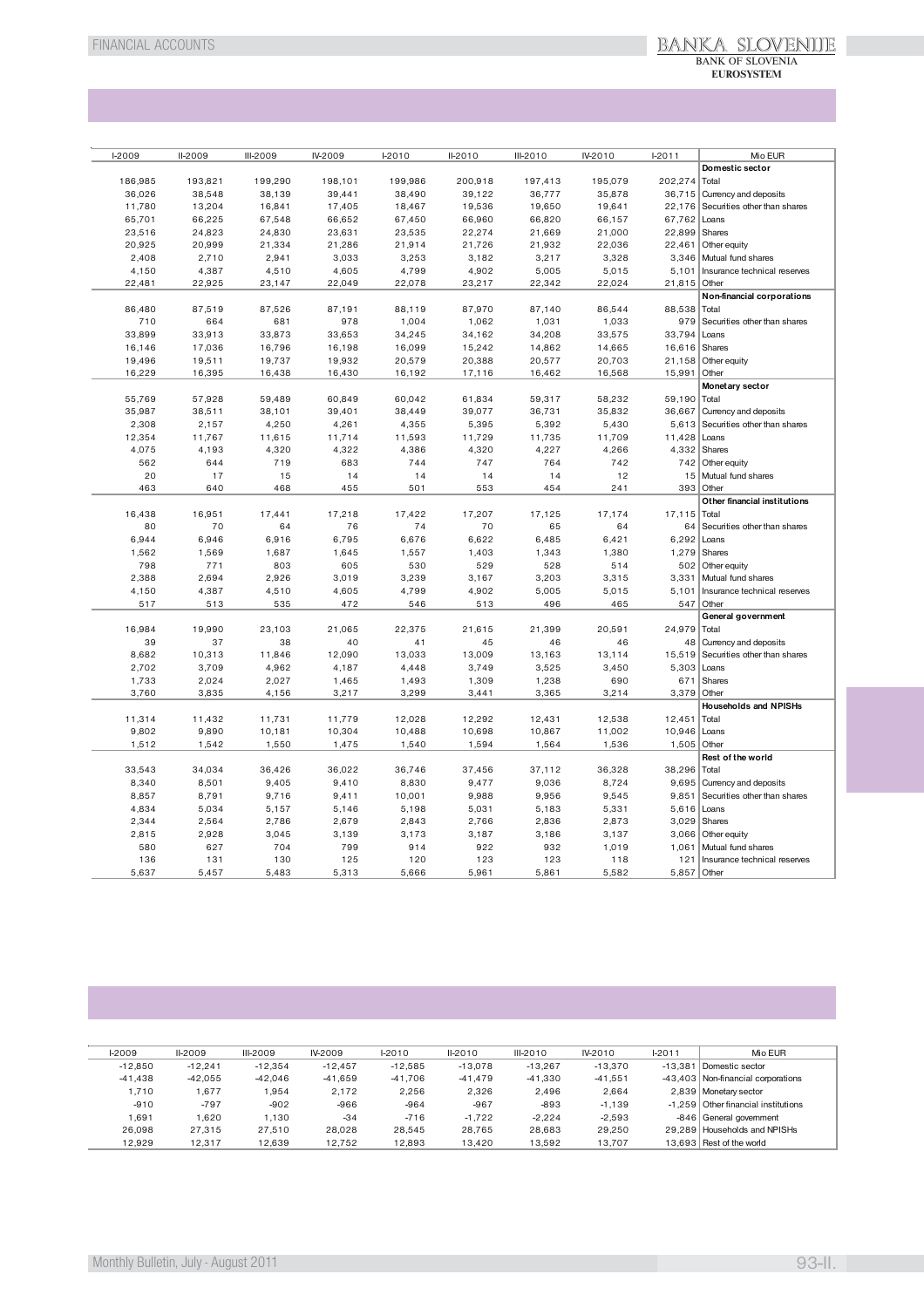# 5.4. Non-consolidated transactions in financial assets

| Mio EUR                      | 2003           | 2004           | 2005             | 2006                | 2007   | 2008                    | 2009           | 2010           | IV-2008        |
|------------------------------|----------------|----------------|------------------|---------------------|--------|-------------------------|----------------|----------------|----------------|
| Domestic sector              |                |                |                  |                     |        |                         |                |                |                |
| Total                        |                | 5,382          | 11,733           | 10,823              |        | 13,875                  | 11,360         |                | 393            |
|                              | 7,004          |                |                  |                     | 20,592 |                         |                | $-1,484$       |                |
| Monetary gold and SDRs       | $\overline{1}$ | $\overline{1}$ | $-34$            | $\circ$             | $-29$  | -9                      | $\mathbf 0$    | 0              | 0              |
| Currency and deposits        | $-14$          | 1,200          | 2,479            | 2,249               | 3,701  | 3,026                   | 4,599          | $-2,626$       | 1,596          |
| Securities other than shares | 2,416          | 1,113          | 1,317            | $-1,049$            | $-400$ | $-80$                   | 1,635          | -490           | $-1,051$       |
| Loans                        | 2,210          | 2,673          | 4,704            | 5,430               | 11,321 | 7,880                   | 4,674          | 671            | 846            |
| Shares                       | 809            | $-350$         | 559              | 638                 | 948    | 920                     | 363            | $-41$          | 174            |
| Other equity                 | 25             | $-79$          | 198              | 321                 | 655    | 1,239                   | 371            | 139            | 417            |
|                              |                |                |                  |                     |        |                         |                |                |                |
| Mutual fund shares           | 133            | 365            | 439              | 568                 | 715    | $-138$                  | 207            | 276            | $-81$          |
| Insurance technical reserves | 309            | 349            | 394              | 500                 | 280    | 388                     | 394            | 277            | 18             |
| Other                        | 1,116          | 110            | 1,678            | 2,168               | 3,401  | 650                     | $-883$         | 310            | $-1,525$       |
| Non-financial corporations   |                |                |                  |                     |        |                         |                |                |                |
| Total                        | 2,079          | $-272$         | 2,701            | 2,780               | 5,993  | 3,332                   | $-55$          | 900            | $-804$         |
| Currency and deposits        | 106            | 76             | 434              | 266                 | 350    | 30                      | 88             | 181            | $-138$         |
| Securities other than shares | 50             | 65             | $-100$           | $\overline{c}$      | $-51$  | $-21$                   | $-1$           | $-60$          | $\sim$         |
|                              |                |                |                  |                     |        |                         |                |                |                |
| Loans                        | 134            | 22             | 639              | 235                 | 1,280  | 1,158                   | 717            | 531            | 109            |
| Shares                       | 869            | $-267$         | 312              | 366                 | 1,636  | 386                     | $-110$         | $-113$         | $-144$         |
| Other equity                 | $-21$          | $-214$         | 98               | 237                 | 511    | 1,090                   | 257            | 154            | 366            |
| Mutual fund shares           | 59             | $-4$           | 42               | 29                  | 3      | $-38$                   | $-48$          | $-31$          | $-21$          |
| Insurance technical reserves | -9             | 36             | 6                | 27                  | 47     | 12                      | 47             | $-13$          | $-11$          |
| Other                        | 892            | 13             | 1,269            | 1,619               | 2,218  | 715                     | $-1,004$       | 249            | $-961$         |
|                              |                |                |                  |                     |        |                         |                |                |                |
| Monetary sector              |                |                |                  |                     |        |                         |                |                |                |
| Total                        | 2,204          | 2,025          | 5,596            | 3,513               | 7,910  | 6,660                   | 4,733          | $-2,479$       | 1,548          |
| Monetary gold and SDRs       | $\overline{1}$ | $\overline{1}$ | $-34$            | $\circ$             | $-29$  | -9                      | 0              | $\mathbf 0$    | 0              |
| Currency and deposits        | $-1,056$       | $-428$         | 1,140            | 317                 | 903    | 601                     | 1,099          | $-3,396$       | 1,432          |
| Securities other than shares | 1,831          | 351            | 1,073            | $-1,385$            | $-703$ | $-46$                   | 1,383          | $-594$         | $-1,006$       |
| Loans                        | 1,556          | 2,131          | 3,222            | 4,422               | 8,045  | 5,828                   | 1,779          | 1,537          | 1,028          |
| Shares                       | $-38$          | 52             | 194              | 115                 | $-390$ | 418                     | 347            | 90             | 155            |
|                              |                |                |                  |                     |        |                         |                |                |                |
| Other equity                 | 10             | $-12$          | $\mathsf O$      | 53                  | 62     | $-5$                    | 29             | 30             | $-4$           |
| Mutual fund shares           | $-5$           | $-35$          | -2               | 37                  | $-22$  | $-31$                   | 1              | 5              | $-10$          |
| Insurance technical reserves | $\circ$        | $\overline{1}$ | $\overline{c}$   | 6                   | $-21$  | $-3$                    | 5              | $\overline{c}$ | $-1$           |
| Other                        | $-94$          | $-35$          | $-1$             | $-52$               | 66     | -93                     | 91             | $-153$         | $-47$          |
| Other financial institutions |                |                |                  |                     |        |                         |                |                |                |
| Total                        | 922            | 1,321          | 1,070            | 2,101               | 2,929  | 1,391                   | 624            | 90             | 67             |
|                              | $-26$          | 179            | $-121$           | 104                 | 347    | $-149$                  | 17             | 149            | $-47$          |
| Currency and deposits        |                |                |                  |                     |        |                         |                |                |                |
| Securities other than shares | 540            | 519            | 329              | 435                 | 342    | 95                      | 300            | 182            | 5              |
| Loans                        | 389            | 430            | 693              | 840                 | 1,202  | 1,025                   | 198            | $-414$         | 150            |
| Shares                       | 25             | $\mathsf g$    | 60               | 312                 | 475    | 298                     | $-31$          | 48             | 156            |
| Other equity                 | $-33$          | 18             | $-34$            | $-57$               | $-1$   | 35                      | 22             | $-24$          | 44             |
| Mutual fund shares           | -9             | 67             | 151              | 197                 | 273    | 132                     | 115            | 170            | $\overline{7}$ |
| Insurance technical reserves | 21             | 6              | $-2$             | 18                  | $-29$  | 54                      | 0              | $-32$          | -8             |
|                              |                |                |                  |                     |        |                         |                |                |                |
| Other                        | 15             | 92             | $-5$             | 253                 | 320    | $-99$                   | $\overline{c}$ | 10             | $-240$         |
| General government           |                |                |                  |                     |        |                         |                |                |                |
| Total                        | $-90$          | 98             | $-86$            | 370                 | 1,033  | $-102$                  | 4,101          | $-1,901$       | $-1, 118$      |
| Currency and deposits        | $-245$         | 12             | $-157$           | 351                 | 412    | 248                     | 2,062          | $-971$         | $-401$         |
| Securities other than shares | 24             | 37             | 48               | $-41$               | 16     | $-93$                   | $-53$          | 0              | $-43$          |
| Loans                        | 42             | 98             | $-121$           | $-32$               | 763    | $-194$                  | 1,943          | $-1,014$       | $-478$         |
| Shares                       | $-33$          | $-84$          |                  |                     | $-819$ | $-48$                   | 136            |                | 40             |
|                              |                |                | $-112$           | $-141$              |        |                         |                | $-15$          |                |
| Other equity                 | $-12$          | 5              | 9                | 21                  | $-28$  | 22                      | 15             | $-16$          | 0              |
| Mutual fund shares           | $\overline{4}$ | $\overline{1}$ | 18               | 25                  | 42     | 12                      | $-1$           | 27             | $-5$           |
| Insurance technical reserves | $-2$           | $\overline{c}$ | $-2$             | 15                  | 18     | $-13$                   | $-4$           | $-1$           | 5              |
| Other                        | 133            | 27             | 231              | 173                 | 630    | $-35$                   | $\overline{c}$ | 90             | $-236$         |
| <b>Households and NPISHs</b> |                |                |                  |                     |        |                         |                |                |                |
| Total                        | 1,888          | 2,211          | 2,452            | 2,059               | 2,727  | 2,593                   | 1,957          | 1,906          | 700            |
| Currency and deposits        | 1,207          | 1,361          | 1,184            | 1,211               | 1,690  | 2,296                   | 1,333          | 1,411          | 749            |
|                              |                |                |                  |                     |        |                         |                |                |                |
| Securities other than shares | $-28$          | 142            | $-34$            | $-60$               | $-5$   | $-15$                   | 6              | $-18$          | $-4$           |
| Loans                        | 88             | -9             | 271              | $-35$               | 31     | 64                      | 37             | 30             | 36             |
| Shares                       | $-13$          | $-59$          | 104              | $-15$               | 47     | $-135$                  | 20             | $-51$          | $-33$          |
| Other equity                 | 80             | 124            | 126              | 67                  | 112    | 98                      | 48             | $-5$           | 11             |
| Mutual fund shares           | 84             | 337            | 229              | 281                 | 419    | $-213$                  | 140            | 104            | $-52$          |
| Insurance technical reserves | 299            | 303            | 390              | 433                 | 265    | 338                     | 346            | 321            | 34             |
|                              |                |                |                  |                     |        |                         |                |                |                |
| Other                        | 170            | 13             | 183              | 176                 | 168    | 162                     | 27             | 114            | -41            |
| Rest of the world            |                |                |                  |                     |        |                         |                |                |                |
| Total                        | 1,941          | 2,759          | 5,044            | 4,667               | 11,555 | 4,022                   | 731            | 543            | -933           |
| Monetary gold and SDRs       | $-1$           | $-1$           | 34               | $\mathsf{O}\xspace$ | 29     | 9                       | 0              | 0              | $\circ$        |
| Currency and deposits        | 409            | 225            | 1,419            | 976                 | 5,905  | 384                     | $-1,689$       | $-1,847$       | $-829$         |
| Securities other than shares | $-78$          | -6             | $-4$             | 437                 | 853    | 785                     | 4,605          | 2,007          | $-77$          |
|                              |                |                |                  |                     |        |                         |                |                |                |
| Loans                        | 1,364          | 1,814          | 2,625            | 2,183               | 3,358  | 2,663                   | $-1,971$       | $-647$         | 419            |
| Shares                       | $-712$         | 172            | 369              | 384                 | 600    | 4                       | 80             | 304            | 109            |
| Other equity                 | 909            | 331            | 206              | 216                 | 144    | 165                     | 68             | 288            | 117            |
| Mutual fund shares           | -3             | -6             | $\boldsymbol{2}$ | $-7$                | 3      | $-5$                    | $-1$           | $-2$           | $\sim$         |
| Insurance technical reserves | 8              | 8              | 14               | 10                  | 5      | 14                      | 25             | 17             | -6             |
| Other                        | 44             | 222            | 379              | 468                 | 658    | $\overline{\mathbf{c}}$ | $-387$         | 422            | $-664$         |
|                              |                |                |                  |                     |        |                         |                |                |                |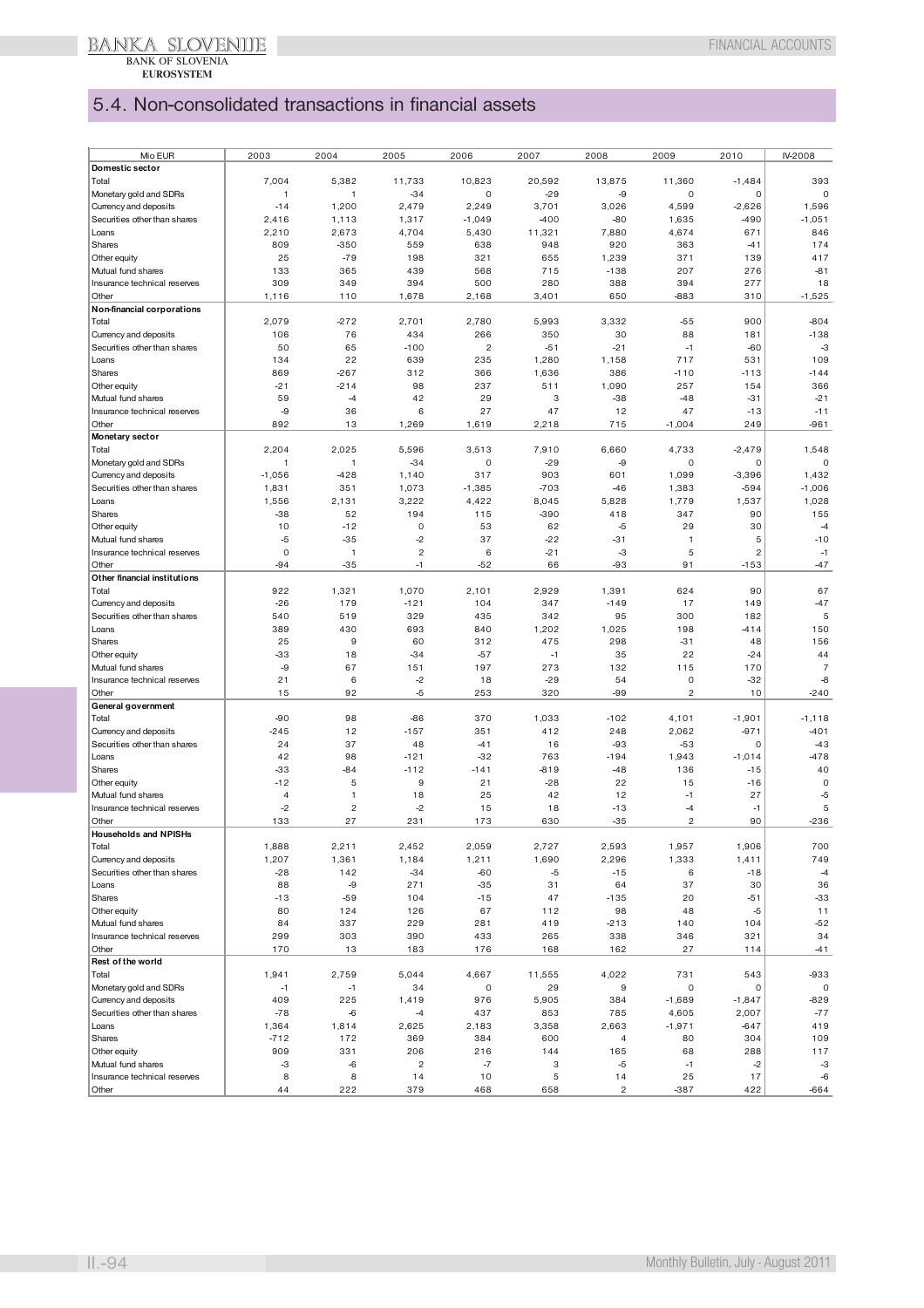**EUROSYSTEM**

| $I-2009$       | II-2009                 | <b>III-2009</b>     | IV-2009                       | $I-2010$                | $II-2010$      | III-2010              | IV-2010              | $I-2011$             | Mio EUR                                                        |
|----------------|-------------------------|---------------------|-------------------------------|-------------------------|----------------|-----------------------|----------------------|----------------------|----------------------------------------------------------------|
|                |                         |                     |                               |                         |                |                       |                      |                      | Domestic sector                                                |
| 1,132          | 5,289                   | 4,355               | 585                           | 310                     | 1,925          | $-2,763$              | $-956$               | 5,657                | Total                                                          |
| $\circ$        | 0                       | $\mathbf 0$         | $\mathsf{O}\xspace$           | $\mathsf{O}\xspace$     | $\mathsf O$    | 0                     | $\mathsf{O}\xspace$  | $-12$                | Monetary gold and SDRs                                         |
| $-411$<br>491  | 2,709<br>319            | 1,459<br>1,051      | 842<br>$-225$                 | $-409$<br>$-322$        | 781<br>279     | $-2,428$<br>$-71$     | $-569$<br>$-377$     |                      | 2,802 Currency and deposits<br>-2 Securities other than shares |
| 1,485          | 1,605                   | 1,589               | $-5$                          | 938                     | $-344$         | $-67$                 | 144                  | 2,007                | Loans                                                          |
| 52             | $\overline{\mathbf{c}}$ | 193                 | 117                           | 49                      | $\mathsf O$    | 43                    | $-133$               |                      | 70 Shares                                                      |
| 96             | 63                      | 22                  | 190                           | 55                      | $-15$          | 13                    | 86                   | 129                  | Other equity                                                   |
| 13             | 10                      | 75                  | 109                           | 135                     | 72             | $\overline{7}$        | 61                   | 97                   | Mutual fund shares                                             |
| 133            | 162                     | 56                  | 43                            | 130                     | 112            | 67                    | $-32$                | 82                   | Insurance technical reserves                                   |
| $-726$         | 420                     | $-90$               | $-486$                        | $-267$                  | 1,041          | $-328$                | $-136$               | 484                  | Other                                                          |
|                |                         |                     |                               |                         |                |                       |                      |                      | Non-financial corporations                                     |
| $-683$         | 396                     | $-131$              | 362                           | 167                     | 681            | $-95$                 | 147                  |                      | 382 Total                                                      |
| $-89$          | 74                      | $-18$               | 121                           | $\overline{7}$          | $-2$           | $-18$                 | 194                  | $-100$               | Currency and deposits                                          |
| 23<br>181      | $-17$<br>175            | 20<br>$-83$         | $-26$<br>443                  | 6<br>369                | $-51$<br>$-68$ | $-33$<br>108          | 19<br>123            | $-66$<br>187         | Securities other than shares<br>Loans                          |
| 32             | $-10$                   | $-140$              | 9                             | 6                       | $-25$          | 44                    | $-137$               | 19                   | Shares                                                         |
| 36             | 64                      | $-28$               | 184                           | 56                      | $\mathbf{1}$   | 17                    | 81                   |                      | 116 Other equity                                               |
| $-15$          | $-10$                   | $-7$                | $-16$                         | 6                       | -8             | $-15$                 | $-14$                | $-7$                 | Mutual fund shares                                             |
| 62             | 15                      | $-16$               | $-15$                         | 34                      | $-4$           | $-14$                 | $-28$                | 38                   | Insurance technical reserves                                   |
| $-913$         | 106                     | 141                 | $-338$                        | $-316$                  | 838            | $-182$                | $-91$                |                      | $195$ Other                                                    |
|                |                         |                     |                               |                         |                |                       |                      |                      | Monetary sector                                                |
| $-373$         | 2,084                   | 1,480               | 1,542                         | $-951$                  | 1,684          | $-2,260$              | $-952$               | 1,186   Total        |                                                                |
| $\mathbf 0$    | 0                       | $\mathbf 0$         | $\mathsf{O}\xspace$           | $\mathsf{O}\xspace$     | $\mathsf O$    | $\circ$               | $\mathsf{O}\xspace$  |                      | -12   Monetary gold and SDRs                                   |
| $-1,496$       | 1,353                   | 6                   | 1,236                         | $-977$                  | 883            | $-2,281$              | $-1,022$             | 877                  | Currency and deposits                                          |
| 559            | 184                     | 922                 | $-283$                        | $-334$                  | 274            | $-153$                | $-381$               | 157                  | Securities other than shares                                   |
| 509            | 369                     | 400                 | 500                           | 308                     | 536            | 244<br>$\overline{c}$ | 449                  | 82                   | Loans<br>Shares                                                |
| 11<br>3        | 63<br>-3                | 183<br>25           | 89<br>$\overline{\mathbf{4}}$ | 30<br>$-1$              | 26<br>14       | 3                     | 33<br>15             | 16<br>$\overline{7}$ | Other equity                                                   |
| 4              | $-2$                    | $\mathbf 0$         | $-2$                          | 5                       | $-4$           | 4                     | $\circ$              | $-7$                 | Mutual fund shares                                             |
| $\circ$        | 3                       | $\overline{1}$      | $\mathbf{1}$                  | $\mathbf{1}$            | $\mathbf{1}$   | 1                     | $-1$                 | $-1$                 | Insurance technical reserves                                   |
| 36             | 116                     | $-59$               | $-3$                          | 17                      | $-45$          | $-80$                 | $-45$                |                      | 66 Other                                                       |
|                |                         |                     |                               |                         |                |                       |                      |                      | Other financial institutions                                   |
| 227            | 185                     | 205                 | $\overline{7}$                | 102                     | 111            | 9                     | $-132$               | 66                   | Total                                                          |
| 94             | $-43$                   | 21                  | $-55$                         | 68                      | 46             | 18                    | 18                   | 30                   | Currency and deposits                                          |
| $-48$          | 180                     | 103                 | 66                            | 11                      | 43             | 83                    | 46                   | $-47$                | Securities other than shares                                   |
| 123            | 83                      | 108                 | $-116$                        | $-72$                   | $-64$          | $-112$                | $-166$               | $-207$               | Loans                                                          |
| 21             | $-58$                   | $-31$               | 37                            | 25                      | 13             | 15                    | $-5$                 | 42                   | Shares                                                         |
| 10             | 4                       | 9                   | $-1$                          | $-4$                    | $-13$          | $\overline{4}$        | $-10$                | 1                    | Other equity                                                   |
| 23             | $-13$                   | 48                  | 57                            | 68                      | 54             | 4                     | 44                   | 81                   | Mutual fund shares                                             |
| $-10$          | 14                      | -9                  | 6                             | $-10$                   | 10             | $-1$                  | $-31$                | 20                   | Insurance technical reserves                                   |
| 15             | 18                      | -44                 | 13                            | 16                      | 23             | $-1$                  | $-27$                | 144                  | Other                                                          |
| 1,493          | 1,982                   | 2,573               | $-1,947$                      | 607                     | $-1,340$       | $-595$                | $-572$               | 3,790                | General government<br>Total                                    |
| 751            | 886                     | 1,373               | $-949$                        | 228                     | $-643$         | $-292$                | $-264$               | 1,724                | Currency and deposits                                          |
| $-43$          | $-15$                   | $\mathbf 0$         | 5                             | $\overline{c}$          | $-7$           | 24                    | $-20$                | $-28$                | Securities other than shares                                   |
| 625            | 980                     | 1,162               | $-824$                        | 311                     | $-771$         | $-297$                | $-256$               | 1,944                | Loans                                                          |
| -3             | $-4$                    | 157                 | $-13$                         | $-5$                    | $-2$           | $-1$                  | $-7$                 | $\sqrt{2}$           | Shares                                                         |
| 9              | 1                       | 6                   | 0                             | $\mathsf{O}\xspace$     | $-1$           | $-16$                 | $\mathbf{1}$         | 3                    | Other equity                                                   |
| $-2$           | $-2$                    | $-5$                | 8                             | 13                      | 6              | 1                     | $\overline{7}$       |                      | 13 Mutual fund shares                                          |
| $-4$           | $\mathbf{1}$            | $\circ$             | $\circ$                       | 0                       | $-1$           | $\mathbf{1}$          | $\mathsf O$          | 1                    | Insurance technical reserves                                   |
| 161            | 135                     | $-120$              | $-173$                        | 57                      | 78             | $-14$                 | $-32$                | 133                  | Other                                                          |
|                |                         |                     |                               |                         |                |                       |                      |                      | <b>Households and NPISHs</b>                                   |
| 468            | 642                     | 228                 | 620                           | 385                     | 789            | 178                   | 554                  |                      | $232$ Total                                                    |
| 328<br>$-1$    | 439<br>$-13$            | 77<br>5             | 489<br>14                     | 265<br>$-7$             | 497<br>20      | 145<br>$\mathsf g$    | 504<br>$-41$         |                      | 271 Currency and deposits<br>-18 Securities other than shares  |
| 46             | $-3$                    | $\overline{c}$      | -9                            | 22                      | 24             | $-10$                 | $-5$                 | $\circ$              | Loans                                                          |
| -9             | 11                      | 24                  | $-5$                          | $-7$                    | $-12$          | $-16$                 | $-17$                | -9                   | Shares                                                         |
| 38             | $-4$                    | 10                  | 3                             | $\overline{\mathbf{4}}$ | $-15$          | 5                     | $\overline{1}$       |                      | 2 Other equity                                                 |
| $\overline{4}$ | 35                      | 38                  | 62                            | 43                      | 23             | 14                    | 25                   |                      | 18 Mutual fund shares                                          |
| 86             | 129                     | 80                  | 51                            | 105                     | 106            | 81                    | 28                   |                      | 23   Insurance technical reserves                              |
| $-25$          | 46                      | -8                  | 15                            | $-42$                   | 147            | $-50$                 | 59                   |                      | $-55$ Other                                                    |
|                |                         |                     |                               |                         |                |                       |                      |                      | Rest of the world                                              |
| $-1,219$       | 16                      | 2,204               | $-270$                        | 511                     | 1,030          | $-345$                | $-653$               | 2,223 Total          |                                                                |
| $\circ$        | 0                       | $\mathsf{O}\xspace$ | $\mathsf O$                   | $\mathsf{O}\xspace$     | $\mathsf O$    | $\mathsf O$           | $\mathsf O$          |                      | 12 Monetary gold and SDRs                                      |
| $-1, 149$      | 13                      | $-990$              | 437                           | $-1,152$                | 419            | $-300$                | $-815$               |                      | -1,050 Currency and deposits                                   |
| 277            | 944                     | 3,201               | 183                           | 1,588                   | 482            | $-47$                 | $-15$                |                      | 2,909 Securities other than shares                             |
| $-346$         | $-764$                  | $-182$              | $-678$                        | $-182$                  | $-244$         | 155                   | $-376$               | $-98$                | Loans                                                          |
| -8             | 5                       | 45                  | 39                            | 101                     | 26             | 51                    | 127                  |                      | 70 Shares                                                      |
| 34             | $-26$                   | 17                  | 43                            | -8                      | $-50$          | 9                     | 336                  | 61                   | Other equity                                                   |
| $-1$           | $\mathsf{O}\xspace$     | $-1$                | $\mathsf{O}\xspace$           | $\mathsf{O}\xspace$     | $\sqrt{2}$     | $-1$                  | $-2$                 | $\mathbf{3}$         | Mutual fund shares                                             |
| 16<br>$-42$    | 0<br>$-156$             | $\circ$<br>115      | $\mathsf g$<br>$-304$         | $-1$<br>165             | 8<br>387       | 6<br>$-217$           | $\overline{4}$<br>87 | 6                    | Insurance technical reserves<br>309 Other                      |
|                |                         |                     |                               |                         |                |                       |                      |                      |                                                                |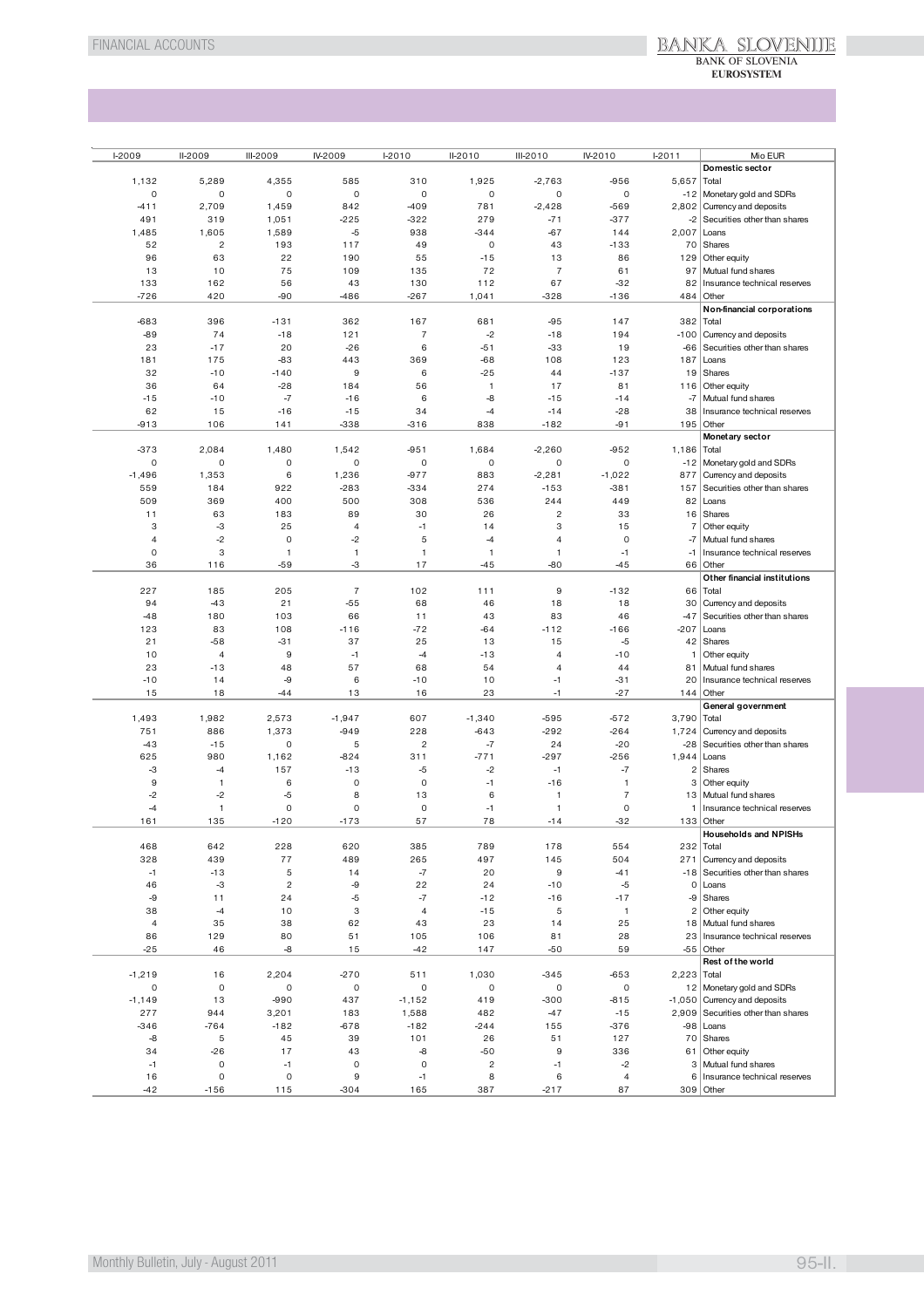### 5.5. Non-consolidated transactions in liabilities

| Mio EUR                      | 2003           | 2004           | 2005           | 2006           | 2007     | 2008           | 2009           | 2010        | IV-2008        |
|------------------------------|----------------|----------------|----------------|----------------|----------|----------------|----------------|-------------|----------------|
| Domestic sector              |                |                |                |                |          |                |                |             |                |
| Total                        | 7,369          | 6,215          | 12,622         | 12,021         | 22,519   | 16,579         | 11,952         | $-1,079$    | 1,124          |
| Currency and deposits        | 906            | 1,655          | 2,388          | 2,751          | 6,793    | 3,723          | 2,652          | $-3,803$    | 594            |
| Securities other than shares | 1,130          | $-94$          | 825            | $-1,045$       | $-1,975$ | 670            | 6,523          | 1,474       | 225            |
| Loans                        | 3,318          | 4,399          | 6,697          | 6,941          | 12,722   | 9,734          | 2,407          | $-111$      | 1,235          |
| Shares                       | $-3$           | $-526$         | 298            | 316            | 363      | 852            | 383            | 144         | 167            |
| Other equity                 | 750            | 92             | 103            | 318            | 370      | 788            | 293            | 287         | 277            |
| Mutual fund shares           | 118            | 322            | 187            | 279            | 594      | $-190$         | 175            | 158         | $-86$          |
| Insurance technical reserves | 305            | 345            | 388            | 481            | 279      | 385            | 431            | 303         | 25             |
| Other                        | 844            | 24             | 1,735          | 1,980          | 3,373    | 618            | $-912$         | 470         | $-1,312$       |
| Non-financial corporations   |                |                |                |                |          |                |                |             |                |
| Total                        | 3,083          | 1,604          | 4,583          | 4,847          | 9,226    | 7.012          | 501            | 1,171       | 467            |
| Securities other than shares | 11             | 119            | 164            | $-18$          | 75       | 56             | 343            | $-181$      | 36             |
| Loans                        | 1,805          | 2,041          | 2,786          | 3,032          | 6,223    | 5,742          | 480            | 418         | 873            |
| Shares                       | $-81$          | $-607$         | 159            | 57             | 182      | 71             | 159            | 102         | $-26$          |
| Other equity                 | 699            | 30             | 98             | 299            | 282      | 803            | 304            | 336         | 271            |
|                              | 648            | 22             |                |                |          | 340            |                | 496         | $-688$         |
| Other                        |                |                | 1,375          | 1,477          | 2,465    |                | $-785$         |             |                |
| Monetary sector              | 2,217          |                | 5,221          | 3,036          | 7,715    | 6,358          |                |             | 1,389          |
| Total                        | 904            | 1,872          |                |                |          |                | 4,153          | $-3,160$    |                |
| Currency and deposits        |                | 1,651          | 2,385          | 2,751          | 6,759    | 3,721          | 2,654          | $-3,808$    | 593            |
| Securities other than shares | 636            | $-837$         | 484            | $-1,689$       | $-1,719$ | 299            | 2,062          | 832         | 208            |
| Loans                        | 668            | 1,040          | 2,223          | 1,669          | 2,428    | 1,750          | $-744$         | $-98$       | 612            |
| Shares                       | 67             | 63             | 116            | 150            | 211      | 716            | 190            | 34          | 174            |
| Other equity                 | 14             | $\circ$        | $\circ$        | $\circ$        | 0        | $\circ$        | $\mathbf 0$    | $\mathbf 0$ | $\mathbf 0$    |
| Mutual fund shares           | $\circ$        | $\circ$        | $\overline{4}$ | $\overline{c}$ | 3        | 6              | $-4$           | $-2$        | $-1$           |
| Other                        | $-72$          | $-45$          | 9              | 153            | 33       | $-135$         | $-4$           | $-119$      | $-197$         |
| Other financial institutions |                |                |                |                |          |                |                |             |                |
| Total                        | 978            | 1,536          | 1,390          | 2,059          | 2,601    | 1,542          | 472            | 56          | $-28$          |
| Securities other than shares | 31             | $-23$          | $-34$          | 14             | $-17$    | 17             | $\overline{4}$ | $-11$       | 5              |
| Loans                        | 490            | 805            | 741            | 1,108          | 1,540    | 1,358          | $-132$         | $-341$      | 90             |
| Shares                       | 10             | 18             | 21             | 107            | $-30$    | 71             | 34             | 8           | 18             |
| Other equity                 | 37             | 62             | $\overline{4}$ | 20             | 88       | $-15$          | $-11$          | $-50$       | $\overline{7}$ |
| Mutual fund shares           | 118            | 322            | 183            | 277            | 591      | $-196$         | 179            | 159         | $-86$          |
| Insurance technical reserves | 305            | 345            | 388            | 481            | 279      | 385            | 431            | 303         | 25             |
| Other                        | $-14$          | $\overline{7}$ | 87             | 52             | 150      | $-78$          | $-33$          | $-13$       | $-87$          |
| General government           |                |                |                |                |          |                |                |             |                |
| Total                        | 574            | 707            | 322            | 775            | 1,030    | 557            | 6,204          | 124         | $-720$         |
| Currency and deposits        | $\overline{c}$ | $\overline{4}$ | 3              | $\mathbf{1}$   | 34       | $\overline{c}$ | $-2$           | 6           | $\overline{1}$ |
| Securities other than shares | 451            | 647            | 212            | 647            | $-314$   | 296            | 4,114          | 834         | $-25$          |
| Loans                        | $-20$          | 77             | $-21$          | $-168$         | 695      | $-147$         | 2,161          | $-706$      | $-389$         |
| Shares                       | $\circ$        | $\circ$        | $\overline{c}$ | $\overline{c}$ | 1        | $-7$           | $\mathbf 0$    | $\mathbf 0$ | $\circ$        |
| Other                        | 140            | $-21$          | 127            | 293            | 614      | 413            | $-69$          | $-10$       | $-307$         |
| Households and NPISHs        |                |                |                |                |          |                |                |             |                |
| Total                        | 516            | 496            | 1,105          | 1,304          | 1,946    | 1,111          | 621            | 731         | 16             |
| Loans                        | 374            | 436            | 969            | 1,300          | 1,836    | 1,031          | 643            | 616         | 50             |
| Other                        | 142            | 60             | 136            | 5              | 110      | 78             | $-22$          | 115         | $-34$          |
| Rest of the world            |                |                |                |                |          |                |                |             |                |
| Total                        | 1,577          | 1,926          | 4,156          | 3,469          | 9,628    | 1,318          | 139            | 138         | $-1,664$       |
| Currency and deposits        | $-510$         | $-230$         | 1,510          | 474            | 2,813    | $-313$         | 258            | $-670$      | 173            |
| Securities other than shares | 1,208          | 1,201          | 488            | 432            | 2,428    | 36             | $-283$         | 43          | $-1,352$       |
| Loans                        | 256            | 88             | 632            | 671            | 1,957    | 810            | 296            | 135         | 30             |
| Shares                       | 100            | 348            | 630            | 706            | 1,185    | 72             | 60             | 119         | 116            |
| Other equity                 | 184            | 161            | 302            | 219            | 430      | 617            | 146            | 140         | 257            |
| Mutual fund shares           | 12             | 38             | 253            | 282            | 124      | 47             | 30             | 116         | $\overline{c}$ |
| Insurance technical reserves | 12             | 11             | 20             | 28             | 6        | 17             | $-12$          | -8          | $-13$          |
| Other                        | 315            | 308            | 322            | 656            | 687      | 33             | $-357$         | 262         | $-877$         |

#### 5.6. Net financial transactions

| Mio EUR                      | 2003     | 2004     | 2005     | 2006     | 2007     | 2008     | 2009     | 2010     | IV-2008  |
|------------------------------|----------|----------|----------|----------|----------|----------|----------|----------|----------|
| Domestic sector              | $-364$   | $-833$   | $-888$   | $-1.198$ | $-1.927$ | $-2.704$ | $-592$   | $-405$   | $-731$   |
| Non-financial corporations   | $-1.004$ | $-1.876$ | $-1.882$ | $-2.067$ | $-3.233$ | $-3.680$ | $-556$   | $-271$   | $-1.270$ |
| <b>Monetary sector</b>       | $-13$    | 153      | 375      | 477      | 194      | 302      | 579      | 681      | 158      |
| Other financial institutions | $-56$    | $-216$   | $-320$   | 42       | 328      | $-151$   | 151      | 35       | 95       |
| General government           | $-664$   | $-609$   | $-408$   | $-405$   |          | $-658$   | $-2.102$ | $-2.024$ | $-398$   |
| Households and NPISHs        | 1.372    | .714     | .347     | 755      | 781      | .483     | ,336     | 1.175    | 684      |
| Rest of the world            | 364      | 833      | 888      | .198     | .927     | 2.704    | 592      | 405      | 731      |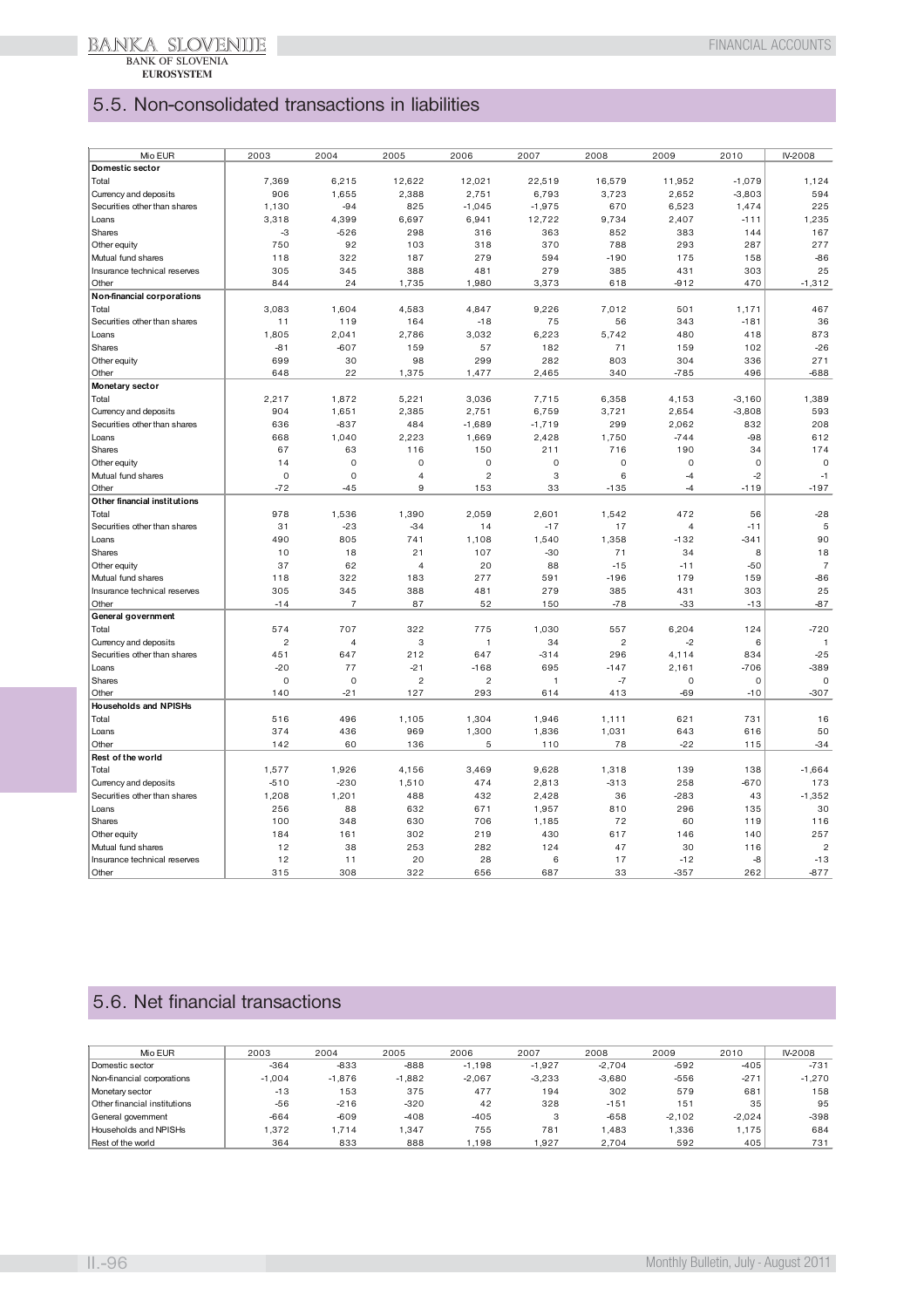**EUROSYSTEM**

| $I-2009$            | <b>II-2009</b>      | III-2009            | IV-2009             | $I - 2010$          | $II-2010$           | III-2010            | IV-2010             | $1 - 2011$     | Mio EUR                                               |
|---------------------|---------------------|---------------------|---------------------|---------------------|---------------------|---------------------|---------------------|----------------|-------------------------------------------------------|
|                     |                     |                     |                     |                     |                     |                     |                     |                | Domestic sector                                       |
| 1,377               | 5,138               | 4,798               | 640                 | 441                 | 2,157               | $-2,686$            | $-991$              | 5,732 Total    |                                                       |
| $-761$              | 2,545               | $-414$              | 1,281               | $-998$              | 550                 | $-2,302$            | $-1,052$            | 711            | Currency and deposits                                 |
| 1,411               | 1,393               | 3,440               | 280                 | 816                 | 773                 | $-61$               | $-54$               |                | 2,512 Securities other than shares                    |
| 1,100               | 635                 | 1,344               | $-672$              | 721                 | $-421$              | $-11$               | $-400$              | 1,710 Loans    |                                                       |
| 27                  | 22                  | 223                 | 111                 | 75                  | $-7$                | 57                  | 19                  | 57             | Shares                                                |
| 140                 | $-49$               | 55                  | 147                 | 19                  | $-72$               | $-4$                | 344                 |                | 158 Other equity                                      |
| 8                   | 44                  | 49                  | 74                  | 69                  | 46                  | 18                  | 25                  |                | 40 Mutual fund shares                                 |
| 148                 | 168                 | 58                  | 57                  | 133                 | 118                 | 74                  | $-23$               | 85             | Insurance technical reserves                          |
| $-696$              | 380                 | 43                  | $-639$              | $-393$              | 1,169               | $-456$              | 150                 | 459            | Other                                                 |
|                     |                     |                     |                     |                     |                     |                     |                     |                | Non-financial corporations                            |
| $-177$              | 180                 | $-83$               | 582                 | 78                  | 907                 | $-265$              | 451                 | 391            | <b>Total</b>                                          |
| 29                  | $-18$               | 20                  | 313                 | $-1$                | $-62$               | $-61$               | $-58$               | $-95$          | Securities other than shares                          |
| 498                 | 81                  | $-53$               | $-46$               | 547                 | 79                  | 75                  | $-282$              |                | 294 Loans                                             |
| 23                  | $\mathsf{O}\xspace$ | 40                  | 97                  | 53                  | $-26$               | 52                  | 23                  | 23             | Shares                                                |
| 127                 | -8                  | 41                  | 144                 | 86                  | $-72$               | $-6$                | 328                 |                | 163 Other equity                                      |
| $-855$              | 126                 | $-131$              | 74                  | $-607$              | 989                 | $-326$              | 440                 |                | 5 Other                                               |
|                     |                     |                     |                     |                     |                     |                     |                     |                | Monetary sector                                       |
| $-680$              | 1,997               | 1,482               | 1,354               | $-1,075$            | 1,598               | $-2,410$            | $-1,273$            | 697            | <b>Total</b>                                          |
|                     |                     |                     |                     | $-1,000$            |                     |                     |                     | 709            |                                                       |
| $-757$              | 2,547               | $-415$              | 1,279               |                     | 547<br>906          | $-2,304$            | $-1,052$            |                | Currency and deposits<br>Securities other than shares |
| 188                 | $-162$              | 2,033               | 3                   | 16                  |                     | $-44$               | $-46$               | 150            |                                                       |
| $-113$              | $-578$              | $-142$              | 88                  | $-148$              | 95                  | 21                  | $-66$               |                | $-308$ Loans                                          |
| $\overline{c}$      | $\mathsf g$         | 178                 | $\mathsf{O}\xspace$ | 21                  | 12                  | $\mathsf{O}\xspace$ | $\mathbf{1}$        | $\overline{c}$ | Shares                                                |
| $\mathsf{O}\xspace$ | $\mathsf{O}\xspace$ | $\mathsf{O}\xspace$ | $\mathsf{O}\xspace$ | $\mathsf{O}\xspace$ | $\mathsf{O}\xspace$ | $\mathsf{O}\xspace$ | $\mathsf{O}\xspace$ | 0              | Other equity                                          |
| 3                   | $-3$                | $-1$                | $-1$                | $\mathsf{O}\xspace$ | $\circ$             | $\circ$             | $-1$                | 3              | Mutual fund shares                                    |
| -3                  | 184                 | $-171$              | $-14$               | 35                  | 38                  | $-82$               | $-110$              | 141            | Other                                                 |
|                     |                     |                     |                     |                     |                     |                     |                     |                | Other financial institutions                          |
| 116                 | 194                 | 132                 | 30                  | 84                  | 67                  | $-5$                | -90                 | 104            | Total                                                 |
| $\circ$             | -9                  | $\circ$             | 14                  | $-2$                | $-5$                | $-3$                | $\circ$             | $-1$           | Securities other than shares                          |
| $-59$               | 20                  | $-16$               | $-78$               | $-120$              | $-65$               | $-84$               | $-72$               | $-129$         | Loans                                                 |
| $\sqrt{2}$          | 13                  | $\,$ 5 $\,$         | 15                  | $\mathbf{1}$        | 8                   | 5                   | $\textbf{-}6$       |                | 32 Shares                                             |
| 12                  | $-40$               | 14                  | 3                   | $-67$               | $\mathsf{O}\xspace$ | $\overline{c}$      | 16                  | $-5$           | Other equity                                          |
| $\,$ 5              | 48                  | 50                  | 75                  | 69                  | 46                  | 18                  | 27                  | 37             | Mutual fund shares                                    |
| 148                 | 168                 | 58                  | 57                  | 133                 | 118                 | 74                  | $-23$               | 85             | Insurance technical reserves                          |
| $\overline{7}$      | $-5$                | 21                  | $-56$               | 71                  | $-34$               | $-17$               | $-32$               |                | 85 Other                                              |
|                     |                     |                     |                     |                     |                     |                     |                     |                | General government                                    |
| 1,982               | 2,639               | 2,962               | $-1,379$            | 1,137               | $-643$              | $-205$              | $-166$              | 4,496 Total    |                                                       |
| $-3$                | $-2$                | $\overline{1}$      | $\overline{c}$      | $\mathbf{1}$        | $\overline{4}$      | $\overline{c}$      | $-1$                | $\overline{c}$ | Currency and deposits                                 |
| 1,193               | 1,582               | 1,388               | $-49$               | 803                 | $-65$               | 47                  | 50                  |                | 2.460 Securities other than shares                    |
| 654                 | 1,010               | 1,256               | $-760$              | 288                 | $-700$              | $-217$              | $-77$               | 1,856 Loans    |                                                       |
| $\mathsf{O}\xspace$ | $\mathsf{O}\xspace$ | $\mathsf{O}\xspace$ | $\mathsf{O}\xspace$ | $\mathsf{O}\xspace$ | $\mathsf O$         | $\mathsf O$         | $\mathsf{O}\xspace$ |                | 0 Shares                                              |
| 138                 | 49                  | 317                 | $-572$              | 45                  | 119                 | $-37$               | $-138$              |                | 178 Other                                             |
|                     |                     |                     |                     |                     |                     |                     |                     |                | <b>Households and NPISHs</b>                          |
| 136                 | 128                 | 305                 | 53                  | 217                 | 228                 | 199                 | 87                  | 45             | Total                                                 |
| 120                 | 101                 | 297                 | 125                 | 154                 | 171                 | 194                 | 98                  | $-4$           | Loans                                                 |
| 16                  | 27                  | $\overline{7}$      | $-71$               | 63                  | 57                  | 6                   | $-11$               | 50             | Other                                                 |
|                     |                     |                     |                     |                     |                     |                     |                     |                | Rest of the world                                     |
| $-1,464$            | 166                 | 1,762               | $-326$              | 380                 | 798                 | $-422$              | $-618$              | 2,148 Total    |                                                       |
| $-800$              | 176                 | 883                 | $-2$                | $-563$              | 650                 | $-426$              | $-332$              | 1,041          | Currency and deposits                                 |
| $-643$              | $-130$              | 812                 | $-322$              | 450                 | $-12$               | $-57$               | $-339$              | 395            | Securities other than shares                          |
|                     |                     |                     |                     |                     |                     |                     |                     |                |                                                       |
| 39                  | 206                 | 63                  | $-12$               | 35                  | $-167$              | 98                  | 168                 | 199            | Loans                                                 |
| 17                  | $-15$               | 15                  | 44                  | 75                  | 32                  | 37                  | $-25$               |                | 83 Shares                                             |
| $-10$               | 85                  | $-16$               | 86                  | 29                  | $\overline{7}$      | 26                  | 78                  | 32             | Other equity                                          |
| $\overline{4}$      | $-35$               | 25                  | 36                  | 67                  | 27                  | $-11$               | 34                  |                | 60   Mutual fund shares                               |
| $\overline{1}$      | $-6$                | $-2$                | $-5$                | $-4$                | $\overline{c}$      | $-1$                | $-5$                |                | 3   Insurance technical reserves                      |
| $-72$               | $-116$              | $-18$               | $-151$              | 291                 | 259                 | $-89$               | $-198$              |                | 334 Other                                             |

| $I-2009$ | $II - 2009$ | <b>III-2009</b> | IV-2009 | $I - 2010$ | $II - 2010$ | $III-2010$ | IV-2010 | $1 - 2011$ | Mio EUR                          |
|----------|-------------|-----------------|---------|------------|-------------|------------|---------|------------|----------------------------------|
| $-245$   | 150         | $-442$          | $-55$   | $-131$     | $-232$      | $-77$      | 35      |            | -76 Domestic sector              |
| $-506$   | 216         | $-47$           | $-219$  | 89         | $-226$      | 170        | $-305$  |            | -8   Non-financial corporations  |
| 307      | 87          | $-2$            | 188     | 124        | 86          | 150        | 321     |            | 489 Monetary sector              |
| 111      | $-10$       | 73              | $-23$   | 18         | 44          | 14         | $-42$   |            | -39 Other financial institutions |
| $-489$   | $-657$      | $-389$          | $-568$  | $-530$     | $-698$      | $-390$     | $-406$  |            | -705 General government          |
| 332      | 514         | $-77$           | 567     | 168        | 561         | $-21$      | 467     |            | 187 Households and NPISHs        |
| 245      | $-150$      | 442             | 55      | 131        | 232         | 77         | $-35$   |            | 75 Rest of the world             |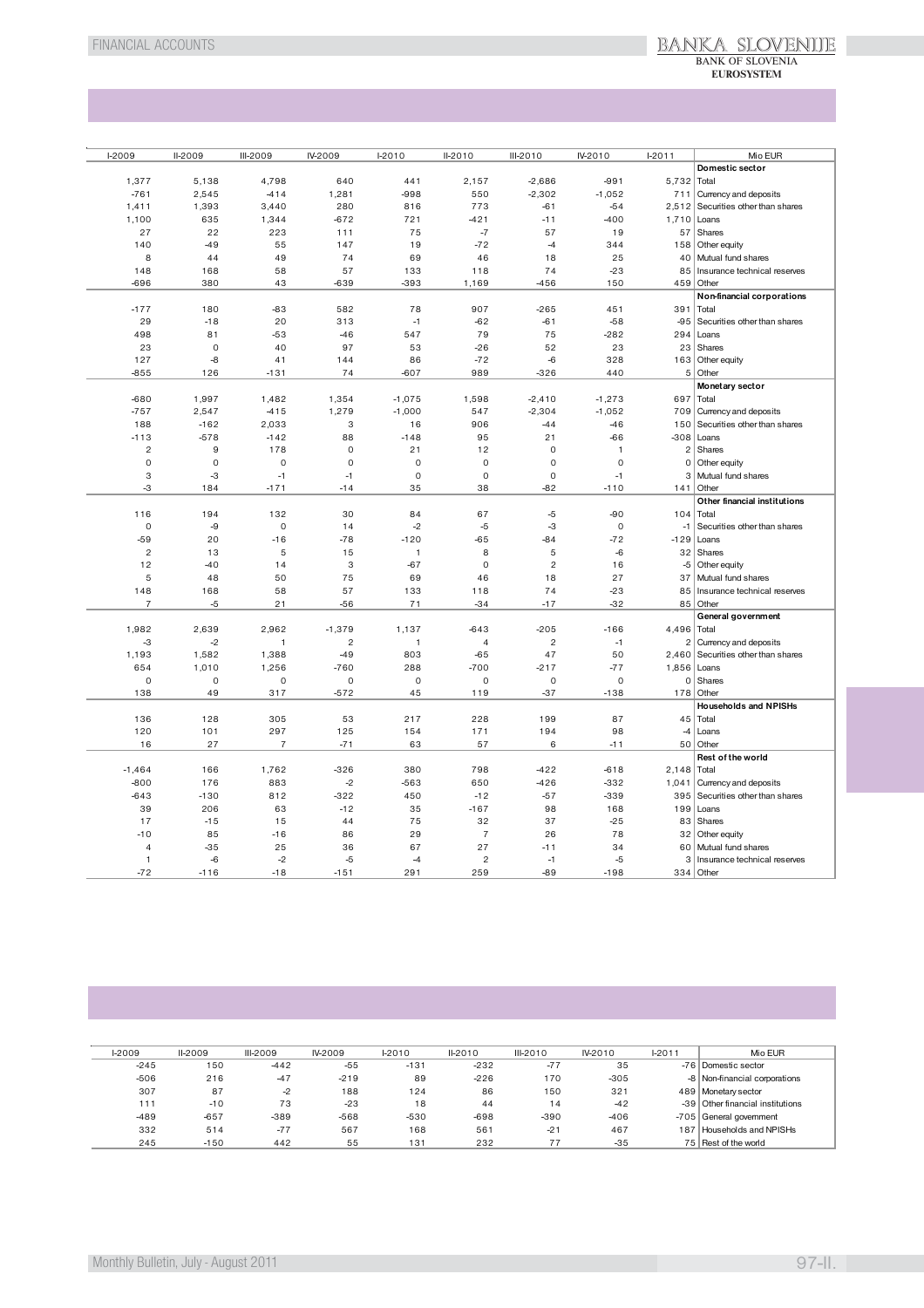# 6.1. Expenditure on gross domestic product

| Current prices,                                                               |                              |               |            |                | Domestic expenditure  |                                  |                                            |              | External trade                      |                                     |
|-------------------------------------------------------------------------------|------------------------------|---------------|------------|----------------|-----------------------|----------------------------------|--------------------------------------------|--------------|-------------------------------------|-------------------------------------|
| till 31.12.2006<br>millions of SIT.<br>after<br>01.01.2007<br>millions of EUR | Gross<br>domestic<br>product | Total         | Households | NPISH's        | General<br>government | Gross fixed<br>capital formation | Changes in<br>inventories and<br>valuables | Balance      | Exports of<br>goods and<br>services | Imports of<br>goods and<br>services |
| Column                                                                        | $1 = 2 + 8$                  | $2=3+4+5+6+7$ | 3          | $\overline{4}$ | 5                     | 6                                | $\overline{7}$                             | $8 = 9 - 10$ | 9                                   | 10 <sup>1</sup>                     |
| Code                                                                          |                              |               |            |                |                       |                                  |                                            |              |                                     |                                     |
| 2006                                                                          | 7,440,916                    | 7,479,440     | 3.871.639  | 58,839         | 1,395,840             | 1,975,143                        | 175,642                                    | $-38,523$    | 4,950,327                           | 4,988,850                           |
| 2007                                                                          | 34.568                       | 35.163        | 17.944     | 274            | 5.990                 | 9.571                            | 1.363                                      | $-595$       | 24,041                              | 24,636                              |
| 2008                                                                          | 37.135                       | 38.259        | 19.297     | 283            | 6.735                 | 10.742                           | 1.188                                      | $-1.124$     | 25.134                              | 26,258                              |
| 2009                                                                          | 35,311                       | 34.804        | 19.434     | 271            | 7.152                 | 8,268                            | $-324$                                     | 507          | 20,618                              | 20,111                              |
| 2010                                                                          | 35,416                       | 35,216        | 19,578     | 263            | 7,363                 | 7.651                            | 360                                        | 200          | 23,171                              | 22,971                              |
| 2007                                                                          | 7.829                        | 7.815         | 3.907      | 65             | 1.397                 | 2.054                            | 387                                        | 14           | 5.667                               | 5,653                               |
| $\mathbf{II}$                                                                 | 8.783                        | 8.798         | 4.532      | 73             | 1,542                 | 2.447                            | 199                                        | $-16$        | 6.069                               | 6,084                               |
| III                                                                           | 9,021                        | 9.119         | 4.654      | 70             | 1,482                 | 2,580                            | 327                                        | $-98$        | 6,209                               | 6,307                               |
| IV                                                                            | 8,930                        | 9,425         | 4,748      | 75             | 1,568                 | 2,523                            | 507                                        | $-496$       | 6,095                               | 6,591                               |
| 2008                                                                          | 8.626                        | 8.770         | 4.386      | 64             | 1,555                 | 2,480                            | 283                                        | $-144$       | 6,159                               | 6,303                               |
| $\mathbf{II}$                                                                 | 9.688                        | 9.908         | 5.076      | 73             | 1.714                 | 2.861                            | 183                                        | $-220$       | 6,625                               | 6,845                               |
| III                                                                           | 9.734                        | 10,142        | 5.132      | 68             | 1,682                 | 2.882                            | 378                                        | $-408$       | 6,430                               | 6,837                               |
| IV                                                                            | 9,231                        | 9,660         | 4,950      | 69             | 1,808                 | 2,507                            | 326                                        | $-429$       | 5,818                               | 6,247                               |
| 2009                                                                          | 8,321                        | 8,188         | 4,401      | 62             | 1,703                 | 1,997                            | 25                                         | 133          | 4,922                               | 4,789                               |
| $\mathbf{II}$                                                                 | 9,001                        | 8,693         | 4.935      | 71             | 1,856                 | 2,120                            | $-290$                                     | 308          | 5,149                               | 4,841                               |
| III                                                                           | 9,077                        | 9,038         | 5,078      | 67             | 1,755                 | 2,128                            | 9                                          | 40           | 5,197                               | 5,158                               |
| IV                                                                            | 8,912                        | 8.886         | 5.021      | 70             | 1.839                 | 2.023                            | $-68$                                      | 26           | 5.350                               | 5,324                               |
| 2010                                                                          | 8.145                        | 8.026         | 4.390      | 59             | 1.745                 | 1.733                            | 99                                         | 119          | 5.215                               | 5,096                               |
| $\mathbf{II}$                                                                 | 9.126                        | 9.015         | 4.940      | 68             | 1.902                 | 2.053                            | 52                                         | 111          | 5.866                               | 5.756                               |
| III                                                                           | 9.178                        | 9.039         | 5.126      | 66             | 1.808                 | 1.951                            | 87                                         | 139          | 6.026                               | 5,888                               |
| IV                                                                            | 8,967                        | 9,135         | 5,121      | 71             | 1.907                 | 1,914                            | 122                                        | $-168$       | 6,063                               | 6,231                               |
| $2011$                                                                        | 8.374                        | 8,294         | 4,484      | 62             | 1.806                 | 1,629                            | 313                                        | 80           | 6.147                               | 6.067                               |
| $\mathbf{I}$                                                                  | 9.242                        | 8.978         | 5.053      | 67             | 1.926                 | 1.729                            | 202                                        | 264          | 6.567                               | 6,303                               |

Source: Statistical Office of the Republic of Slovenia.

# 6.2. Expenditure on gross domestic product (growth rates)

|                                                 |                              |                | Domestic expenditure<br>External trade balance |                |                       |                                  |                                     |                                     |  |  |  |  |  |  |  |
|-------------------------------------------------|------------------------------|----------------|------------------------------------------------|----------------|-----------------------|----------------------------------|-------------------------------------|-------------------------------------|--|--|--|--|--|--|--|
| Real yearly<br>growth rates in<br>$\frac{0}{0}$ | Gross<br>domestic<br>product | Total          | Households                                     | NPISH's        | General<br>government | Gross fixed<br>capital formation | Exports of<br>goods and<br>services | Imports of<br>goods and<br>services |  |  |  |  |  |  |  |
| Column                                          | $\overline{1}$               | $\overline{2}$ | $\overline{\mathbf{3}}$                        | $\overline{4}$ | $\overline{5}$        | $\overline{6}$                   | $\overline{7}$                      | $\overline{8}$                      |  |  |  |  |  |  |  |
| Code                                            |                              |                |                                                |                |                       |                                  |                                     |                                     |  |  |  |  |  |  |  |
| 2006                                            | 5.8                          | 5.6            | 2.9                                            | 4.5            | 4.0                   | 9.9                              | 12.5                                | 12.2                                |  |  |  |  |  |  |  |
| 2007                                            | 6.8                          | 8.6            | 6.7                                            | 4.6            | 0.7                   | 11.7                             | 13.7                                | 16.3                                |  |  |  |  |  |  |  |
| 2008                                            | 3.5                          | 3.5            | 2.1                                            | $-0.7$         | 6.2                   | 7.7                              | 2.9                                 | 2.9                                 |  |  |  |  |  |  |  |
| 2009                                            | $-7.7$                       | $-8.9$         | 1.4                                            | $-24.4$        | 3.2                   | $-21.9$                          | $-17.3$                             | $-18.7$                             |  |  |  |  |  |  |  |
| 2010                                            | 1.2                          | 0.5            | 0.7                                            | 0.5            | 0.8                   | $-7.1$                           | 7.7                                 | 6.7                                 |  |  |  |  |  |  |  |
| 2006 IV                                         | 6.3                          | 6.3            | 2.2                                            | 7.0            | 3.9                   | 13.5                             | 13.1                                | 12.6                                |  |  |  |  |  |  |  |
| 2007                                            | 7.7                          | 8.2            | 4.6                                            | 16.3           | 0.3                   | 14.7                             | 15.6                                | 16.3                                |  |  |  |  |  |  |  |
| $\mathbf{H}$                                    | 6.7                          | 9.5            | 5.4                                            | 12.9           | 0.2                   | 15.9                             | 13.9                                | 18.3                                |  |  |  |  |  |  |  |
| III                                             | 7.7                          | 10.9           | 8.8                                            | 10.0           | 0.5                   | 15.3                             | 15.6                                | 20.5                                |  |  |  |  |  |  |  |
| IV                                              | 5.3                          | 6.9            | 6.4                                            | 13.1           | 1.9                   | 7.5                              | 10.2                                | 12.2                                |  |  |  |  |  |  |  |
| 2008                                            | 5.8                          | 7.6            | 4.8                                            | $-6.8$         | 6.6                   | 18.1                             | 7.0                                 | 9.6                                 |  |  |  |  |  |  |  |
| $\mathbf{H}$                                    | 6.0                          | 6.6            | 4.4                                            | $-4.1$         | 5.7                   | 13.5                             | 9.0                                 | 9.9                                 |  |  |  |  |  |  |  |
| III                                             | 3.9                          | 3.9            | 1.5                                            | $-6.6$         | 6.2                   | 7.0                              | 3.7                                 | 3.6                                 |  |  |  |  |  |  |  |
| IV                                              | $-0.8$                       | $-1.5$         | 2.3                                            | $-13.2$        | 7.0                   | $-5.3$                           | $-6.2$                              | $-6.7$                              |  |  |  |  |  |  |  |
| 2009                                            | $-8.2$                       | $-9.1$         | 0.7                                            | $-5.5$         | 3.4                   | $-22.3$                          | $-21.4$                             | $-22.5$                             |  |  |  |  |  |  |  |
| $\mathbf{H}$                                    | $-9.6$                       | $-11.4$        | $-1.6$                                         | $-5.1$         | 4.2                   | $-26.4$                          | $-23.2$                             | $-25.4$                             |  |  |  |  |  |  |  |
| III                                             | $-9.0$                       | $-10.1$        | 0.9                                            | $-2.3$         | 3.9                   | $-25.0$                          | $-18.0$                             | $-19.4$                             |  |  |  |  |  |  |  |
| IV                                              | $-5.5$                       | $-8.3$         | 0.6                                            | 1.9            | 0.3                   | $-17.4$                          | $-7.0$                              | $-11.0$                             |  |  |  |  |  |  |  |
| 2010                                            | $-1.1$                       | $-2.0$         | $-0.9$                                         | $-3.0$         | 0.6                   | $-10.5$                          | 5.6                                 | 4.0                                 |  |  |  |  |  |  |  |
| Ш                                               | 1.9                          | 1.8            | 0.1                                            | $-1.4$         | 0.1                   | $-3.8$                           | 10.4                                | 10.4                                |  |  |  |  |  |  |  |
| III                                             | 1.8                          | $-0.1$         | 2.0                                            | 1.3            | $-0.8$                | $-8.7$                           | 8.2                                 | 5.2                                 |  |  |  |  |  |  |  |
| IV.                                             | 2.1                          | 2.2            | 1.6                                            | 4.7            | 3.3                   | $-5.8$                           | 6.6                                 | 7.0                                 |  |  |  |  |  |  |  |
| 2011                                            | 2.0                          | 2.2            | 1.2                                            | 3.6            | 2.2                   | $-6.1$                           | 10.6                                | 11.1                                |  |  |  |  |  |  |  |

II.-98 Monthly Bulletin, July - August 2011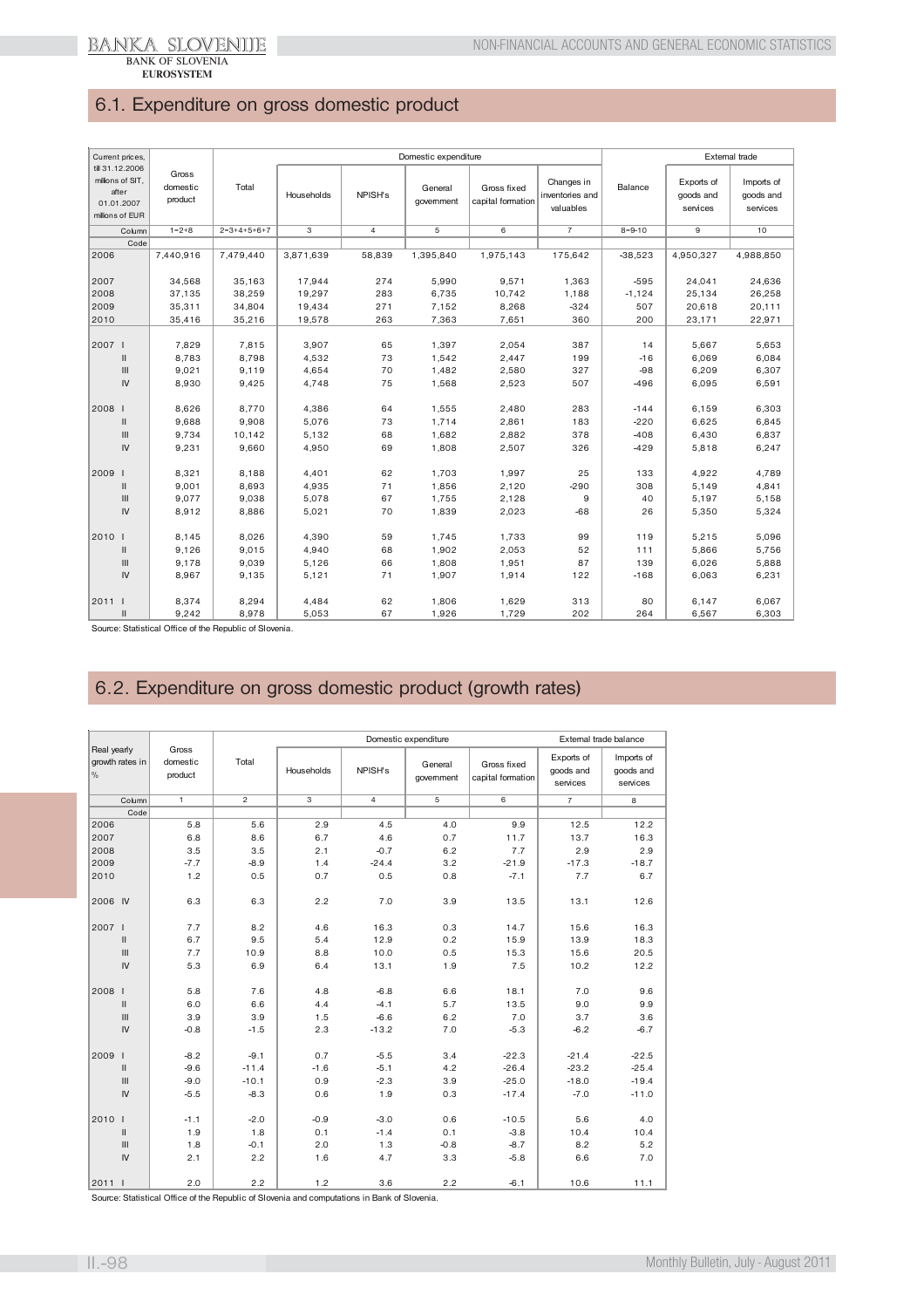# 6.3. Gross domestic product by activity

|                                                                                                   | Value added                             |                                                                                                      |                            |                |                                                                                                 |                                     |                                          |                           |                                                                               |                |                          |                              |
|---------------------------------------------------------------------------------------------------|-----------------------------------------|------------------------------------------------------------------------------------------------------|----------------------------|----------------|-------------------------------------------------------------------------------------------------|-------------------------------------|------------------------------------------|---------------------------|-------------------------------------------------------------------------------|----------------|--------------------------|------------------------------|
| Current prices<br>till 31.12.2006<br>in Milions of<br>SIT, after<br>01.01.2007<br>Millions of EUR | Agriculture,<br>forestry and<br>fishina | Mining and<br>quanying,<br>manufacturing,<br>electricity and<br>water supply,<br>waste<br>management | of which:<br>Manufacturing | Construction   | Trade.<br>transportation<br>and storage,<br>accommodatio<br>n and food<br>service<br>activities | Information<br>and<br>communication | Financial and<br>insurance<br>activities | Real estate<br>activities | Public<br>administration.<br>education,<br>human health<br>and social<br>work | Other services | Net taxes on<br>products | Gross<br>domestic<br>product |
| Column                                                                                            | $\overline{1}$                          | $\overline{2}$                                                                                       | 3                          | $\overline{4}$ | 5                                                                                               | 6                                   | $\overline{7}$                           | 8                         | 9                                                                             | 10             | 11                       | 12                           |
| Code                                                                                              |                                         |                                                                                                      |                            |                |                                                                                                 |                                     |                                          |                           |                                                                               |                |                          |                              |
| 2006                                                                                              | 150,254                                 | 1,753,518                                                                                            | 1,487,853                  | 469.047        | 1,302,971                                                                                       | 263,580                             | 329,769                                  | 481.101                   | 1,047,371                                                                     | 726,541        | 915,449                  | 7,439,648                    |
| 2007                                                                                              | 744                                     | 8,070                                                                                                | 6,881                      | 2,451          | 6,222                                                                                           | 1,216                               | 1,460                                    | 2,151                     | 4,597                                                                         | 3,413          | 4,227                    | 34,550                       |
| 2008                                                                                              | 798                                     | 8,265                                                                                                | 6,981                      | 2,762          | 6,852                                                                                           | 1,294                               | 1,539                                    | 2,387                     | 5,064                                                                         | 3,756          | 4,564                    | 37,280                       |
| 2009                                                                                              | 730                                     | 7,123                                                                                                | 5.850                      | 2,469          | 6,343                                                                                           | 1,199                               | 1,581                                    | 2,351                     | 5,365                                                                         | 3,621          | 4,516                    | 35,297                       |
| 2010                                                                                              | 727                                     | 7,601                                                                                                | 6,272                      | 2,152          | 6,512                                                                                           | 1,185                               | 1,639                                    | 2,328                     | 5,485                                                                         | 3,761          | 4,585                    | 35,974                       |
| 2007 l                                                                                            | 161                                     | 1,917                                                                                                | 1,613                      | 510            | 1,370                                                                                           | 276                                 | 354                                      | 518                       | 1,076                                                                         | 720            | 923                      | 7,825                        |
| $\mathbf{H}$                                                                                      | 205                                     | 2,100                                                                                                | 1,790                      | 622            | 1,581                                                                                           | 283                                 | 378                                      | 523                       | 1,177                                                                         | 826            | 1.085                    | 8,778                        |
| $\mathbf{III}$                                                                                    | 182                                     | 2,062                                                                                                | 1.787                      | 690            | 1.705                                                                                           | 332                                 | 388                                      | 543                       | 1,156                                                                         | 878            | 1,083                    | 9,018                        |
| IV                                                                                                | 196                                     | 1,992                                                                                                | 1,691                      | 629            | 1,567                                                                                           | 324                                 | 341                                      | 567                       | 1,188                                                                         | 990            | 1,136                    | 8,930                        |
| 2008                                                                                              | 182                                     | 2,000                                                                                                | 1,674                      | 638            | 1,550                                                                                           | 300                                 | 399                                      | 573                       | 1,166                                                                         | 825            | 1,001                    | 8,633                        |
| $\mathbf{II}$                                                                                     | 225                                     | 2,226                                                                                                | 1,877                      | 700            | 1,741                                                                                           | 313                                 | 446                                      | 609                       | 1,281                                                                         | 925            | 1,223                    | 9,689                        |
| $\mathbf{H}$                                                                                      | 182                                     | 2,147                                                                                                | 1,858                      | 770            | 1,921                                                                                           | 340                                 | 336                                      | 587                       | 1,278                                                                         | 965            | 1,206                    | 9,732                        |
| IV.                                                                                               | 210                                     | 1,892                                                                                                | 1,573                      | 653            | 1,639                                                                                           | 341                                 | 359                                      | 619                       | 1,339                                                                         | 1,041          | 1,134                    | 9,226                        |
| 2009<br>- 1                                                                                       | 164                                     | 1,721                                                                                                | 1,395                      | 604            | 1,457                                                                                           | 287                                 | 387                                      | 581                       | 1,287                                                                         | 803            | 1,031                    | 8,320                        |
| $\mathbf{II}$                                                                                     | 199                                     | 1,826                                                                                                | 1,491                      | 643            | 1,626                                                                                           | 296                                 | 391                                      | 574                       | 1,386                                                                         | 890            | 1,171                    | 9,001                        |
| $\mathbf{III}$                                                                                    | 172                                     | 1,803                                                                                                | 1,521                      | 653            | 1,730                                                                                           | 317                                 | 402                                      | 600                       | 1,325                                                                         | 902            | 1,171                    | 9,075                        |
| IV                                                                                                | 195                                     | 1.773                                                                                                | 1.443                      | 569            | 1.530                                                                                           | 299                                 | 402                                      | 597                       | 1.368                                                                         | 1,027          | 1,143                    | 8,901                        |
| $2010$                                                                                            | 134                                     | 1,724                                                                                                | 1,397                      | 523            | 1,439                                                                                           | 277                                 | 440                                      | 566                       | 1,307                                                                         | 826            | 1,004                    | 8,239                        |
| $\mathbf{II}$                                                                                     | 205                                     | 2,030                                                                                                | 1,680                      | 560            | 1,694                                                                                           | 295                                 | 423                                      | 573                       | 1,404                                                                         | 941            | 1,167                    | 9,291                        |
| $\mathbf{III}$                                                                                    | 185                                     | 1,950                                                                                                | 1,646                      | 572            | 1,808                                                                                           | 311                                 | 416                                      | 594                       | 1,361                                                                         | 958            | 1,197                    | 9,351                        |
| IV.                                                                                               | 203                                     | 1,896                                                                                                | 1,550                      | 497            | 1,571                                                                                           | 302                                 | 361                                      | 595                       | 1,414                                                                         | 1,037          | 1,217                    | 9,092                        |
| $2011$                                                                                            | 141                                     | 1,910                                                                                                | 1.562                      | 431            | 1,506                                                                                           | 269                                 | 439                                      | 564                       | 1,348                                                                         | 849            | 1.047                    | 8.505                        |

Source: Statistical Office of the Republic of Slovenia and computations in Bank of Slovenia.

## 6.4. Gross domestic product by activity (growth rates)

|                           |                                    |                                         | Mining and<br>quarrying,                                                  | of which:               |                | Trade,<br>transportation                                            |                                  |                                          |                           | Public                                                              |                |                          | Gross               |
|---------------------------|------------------------------------|-----------------------------------------|---------------------------------------------------------------------------|-------------------------|----------------|---------------------------------------------------------------------|----------------------------------|------------------------------------------|---------------------------|---------------------------------------------------------------------|----------------|--------------------------|---------------------|
| Real growth<br>rates in % |                                    | Agriculture,<br>forestry and<br>fishing | manufacturing,<br>electricity and<br>water supply,<br>waste<br>management | Manufacturing           | Construction   | and storage.<br>accommodatio<br>n and food<br>service<br>activities | Information and<br>communication | Financial and<br>insurance<br>activities | Real estate<br>activities | administration,<br>education,<br>human health<br>and social<br>work | Other services | Net taxes on<br>products | domestic<br>product |
|                           | Column                             | $\mathbf{1}$                            | $\overline{2}$                                                            | $\overline{\mathbf{3}}$ | $\overline{4}$ | $\overline{5}$                                                      | 6                                | $\overline{7}$                           | 8                         | $\mathsf g$                                                         | 10             | 11                       | 12                  |
|                           | Code                               |                                         |                                                                           |                         |                |                                                                     |                                  |                                          |                           |                                                                     |                |                          |                     |
| 2006                      |                                    | $-0.8$                                  | 7.3                                                                       | 7.4                     | 14.6           | 7.2                                                                 | 9.1                              | 5.6                                      | 2.7                       | 1.8                                                                 | 5.1            | 4.1                      | 5.8                 |
| 2007                      |                                    | 3.0                                     | 7.5                                                                       | 8.4                     | 17.6           | 7.0                                                                 | 9.0                              | 15.0                                     | 4.3                       | 1.9                                                                 | 4.6            | 5.6                      | 6.9                 |
| 2008                      |                                    | $-0.4$                                  | 1.0                                                                       | 0.2                     | 4.8            | 3.2                                                                 | 9.8                              | 8.3                                      | 5.6                       | 2.0                                                                 | 3.2            | 6.3                      | 3.6                 |
| 2009                      |                                    | $-7.0$                                  | $-15.4$                                                                   | $-17.0$                 | $-15.5$        | $-9.6$                                                              | $-4.6$                           | 2.7                                      | $-2.9$                    | 2.4                                                                 | $-5.9$         | $-8.3$                   | $-8.0$              |
| 2010                      |                                    | $-4.6$                                  | 6.6                                                                       | 7.4                     | $-19.9$        | 2.5                                                                 | 3.5                              | $5.0$                                    | 1.2                       | 2.5                                                                 | 3.7            | $-0.8$                   | 1.4                 |
| 2006 IV                   |                                    | 2.1                                     | 9.4                                                                       | 8.6                     | 26.6           | 8.1                                                                 | 2.7                              | $-6.5$                                   | 5.5                       | 1.2                                                                 | 6.9            | 1.1                      | 6.3                 |
| 2007                      |                                    | 6.8                                     | 8.9                                                                       | 9.5                     | 27.9           | 6.5                                                                 | 2.1                              | 14.9                                     | 5.4                       | 2.1                                                                 | 6.9            | 5.7                      | 7.7                 |
|                           | $\mathbf{H}$                       | 4.2                                     | 8.0                                                                       | 9.0                     | 24.0           | 7.5                                                                 | 8.1                              | 11.3                                     | 4.8                       | 2.3                                                                 | 3.3            | 2.0                      | 6.8                 |
|                           | $\ensuremath{\mathsf{III}}\xspace$ | 2.1                                     | 7.6                                                                       | 7.9                     | 15.8           | 8.2                                                                 | 13.1                             | 19.7                                     | 4.7                       | 1.5                                                                 | 5.7            | 7.6                      | 7.7                 |
|                           | IV                                 | $-0.6$                                  | 5.7                                                                       | 7.4                     | 6.3            | 5.6                                                                 | 12.9                             | 14.1                                     | 2.4                       | 1.8                                                                 | 3.2            | 7.2                      | 5.3                 |
| 2008                      | $\blacksquare$                     | $-1.2$                                  | 3.8                                                                       | 3.5                     | 16.5           | 5.9                                                                 | 13.2                             | 2.3                                      | 4.9                       | 2.8                                                                 | 7.2            | 6.9                      | 5.7                 |
|                           | $\mathbf{H}$                       | $-2.1$                                  | 6.6                                                                       | 5.5                     | 4.5            | 3.4                                                                 | 12.2                             | 3.9                                      | 10.3                      | 2.3                                                                 | 4.7            | 11.9                     | 5.9                 |
|                           | $\mathbf{III}$                     | 0.8                                     | 1.6                                                                       | 1.3                     | 3.8            | 3.2                                                                 | 5.9                              | 17.2                                     | 3.2                       | 1.8                                                                 | 4.0            | 6.0                      | 3.8                 |
|                           | IV                                 | 1.2                                     | $-7.9$                                                                    | $-9.4$                  | $-3.7$         | 0.5                                                                 | 8.1                              | 9.6                                      | 4.3                       | 1.3                                                                 | $-1.6$         | 0.6                      | $-0.9$              |
| 2009                      | $\mathbf{I}$                       | $-11.7$                                 | $-18.2$                                                                   | $-20.5$                 | $-11.8$        | $-11.0$                                                             | $-2.1$                           | 18.3                                     | $-1.1$                    | 2.0                                                                 | $-8.0$         | $-7.8$                   | $-8.1$              |
|                           | $\mathbf{H}$                       | $-5.5$                                  | $-20.8$                                                                   | $-22.7$                 | $-13.1$        | $-9.5$                                                              | $-2.8$                           | 12.6                                     | $-7.3$                    | 1.6                                                                 | $-5.7$         | $-11.2$                  | $-9.5$              |
|                           | $\mathbf{III}$                     | $-5.1$                                  | $-15.6$                                                                   | $-16.9$                 | $-19.1$        | $-9.8$                                                              | $-2.4$                           | $-12.4$                                  | 0.5                       | 2.2                                                                 | $-7.7$         | $-7.5$                   | $-8.9$              |
|                           | IV                                 | $-6.2$                                  | $-5.7$                                                                    | $-6.6$                  | $-17.8$        | $-7.8$                                                              | $-10.6$                          | $-4.8$                                   | $-3.5$                    | 3.7                                                                 | $-2.6$         | $-6.6$                   | $-5.3$              |
| $2010$ $\mid$             |                                    | $-5.8$                                  | 1.1                                                                       | 1.1                     | $-18.7$        | $-0.9$                                                              | 2.3                              | 4.2                                      | 0.0                       | 2.5                                                                 | 4.3            | $-2.9$                   | $-0.7$              |
|                           | $\mathbf{H}$                       | $-3.1$                                  | 10.8                                                                      | 12.8                    | $-20.1$        | 3.6                                                                 | 2.0                              | $-2.5$                                   | 1.1                       | 2.5                                                                 | 5.5            | $-1.8$                   | 2.0                 |
|                           | $\mathbf{III}$                     | $-5.0$                                  | 7.2                                                                       | 8.0                     | $-20.6$        | 4.7                                                                 | 3.8                              | 4.6                                      | 1.8                       | 2.5                                                                 | 4.3            | $-2.3$                   | 1.7                 |
|                           | IV                                 | $-4.9$                                  | 6.9                                                                       | 7.3                     | $-20.3$        | 2.2                                                                 | 6.0                              | 15.5                                     | 1.7                       | 2.4                                                                 | 1.2            | 3.8                      | 2.3                 |
| 2011                      |                                    | $-0.8$                                  | 8.6                                                                       | 9.8                     | $-21.4$        | 2.6                                                                 | 2.5                              | 9.7                                      | 0.9                       | 2.2                                                                 | 1.8            | 1.3                      | 2.3                 |
|                           | $\mathbf{II}$                      | $-2.5$                                  | 5.5                                                                       | 6.2                     | $-24.0$        | 2.1                                                                 | 1.2                              | 5.8                                      | 0.4                       | 2.4                                                                 | 0.4            | 0.4                      | 0.9                 |

Source: Statistical Office of the Republic of Slovenia and computations in Bank of Slovenia.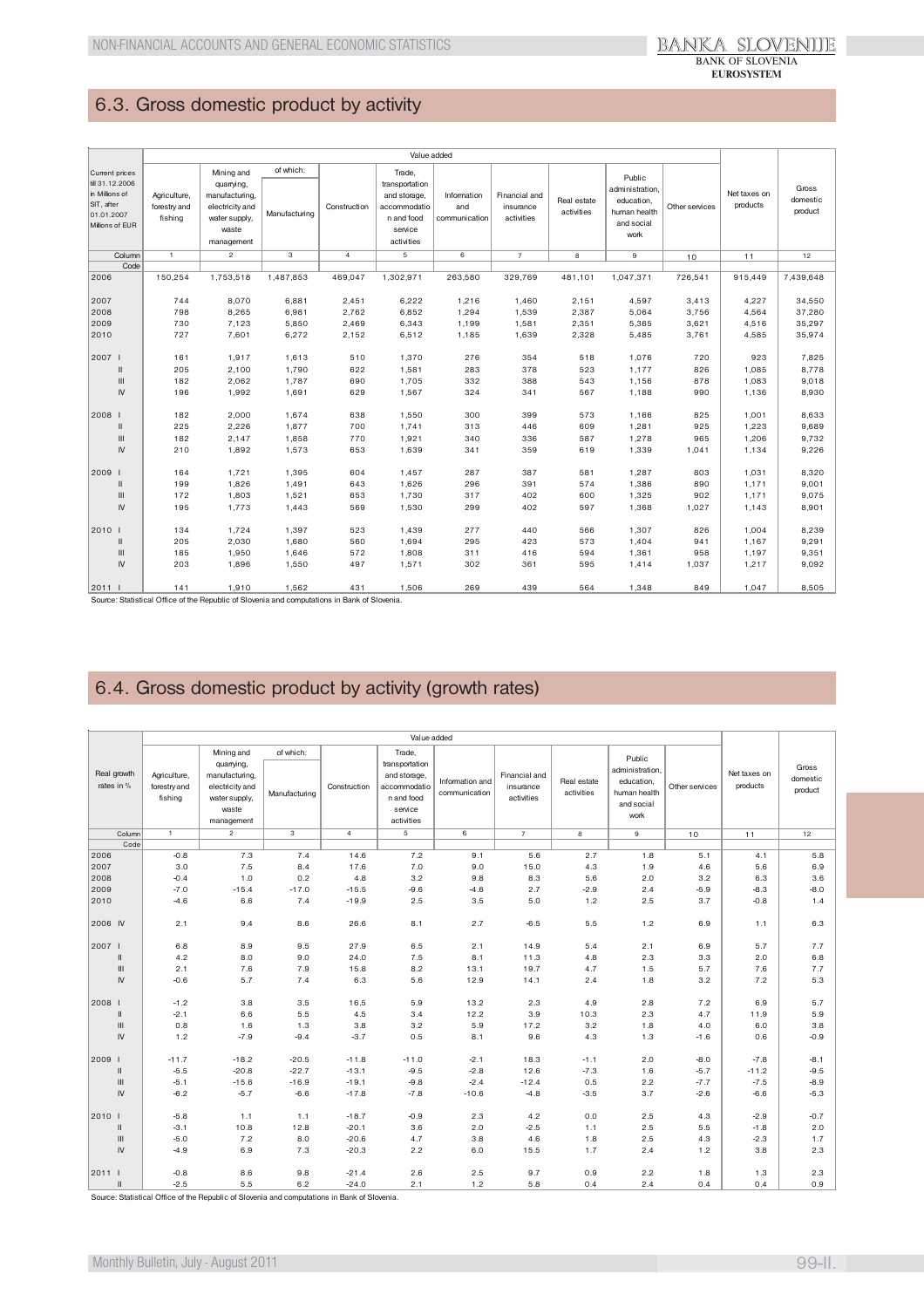# 6.5. Industrial production index

|          |              |              |                         | Activity      |                     | Industry group      |                             |                     |                             |                                    |  |  |
|----------|--------------|--------------|-------------------------|---------------|---------------------|---------------------|-----------------------------|---------------------|-----------------------------|------------------------------------|--|--|
|          |              |              |                         |               | Electricity, gas    | Intermediate        |                             | Consumer            | of which                    |                                    |  |  |
|          | $2005 = 100$ | Total        | Mining and<br>quarrying | Manufacturing | and water<br>supply | goods<br>industries | Capital goods<br>industries | goods<br>industries | Durable goods<br>industries | Non-durable<br>goods<br>industries |  |  |
|          | Column       | $\mathbf{1}$ | $\overline{c}$          | 3             | $\overline{4}$      | 5                   | 6                           | $\overline{7}$      | 8                           | 9                                  |  |  |
|          | Code         |              |                         |               |                     |                     |                             |                     |                             |                                    |  |  |
| 2006     |              | 105.6        | 107.5                   | 106.1         | 99.0                | 106.8               | 105.0                       | 104.3               | 104.2                       | 104.4                              |  |  |
| 2007     |              | 113.2        | 113.4                   | 115.2         | 88.0                | 111.3               | 118.5                       | 113.0               | 103.7                       | 116.0                              |  |  |
| 2008     |              | 116.1        | 119.7                   | 118.2         | 89.9                | 107.6               | 117.8                       | 114.4               | 97.6                        | 119.7                              |  |  |
| 2009     |              | 95.9         | 116.3                   | 96.2          | 84.0                | 99.5                | 86.8                        | 96.6                | 70.9                        | 105.7                              |  |  |
| 2010     |              | 102.3        | 130.9                   | 102.8         | 85.5                | 110.0               | 91.4                        | 97.6                | 75.0                        | 105.2                              |  |  |
|          |              |              |                         |               |                     |                     |                             |                     |                             |                                    |  |  |
| 2009 Aug |              | 80.5         | 105.5                   | 80.0          | 74.4                | 89.0                | 65.7                        | 78.0                | 62.5                        | 83.4                               |  |  |
|          | Sep          | 106.1        | 116.2                   | 108.8         | 74.8                | 107.5               | 96.8                        | 109.8               | 79.6                        | 120.7                              |  |  |
|          | Oct          | 103.4        | 119.4                   | 104.5         | 84.9                | 110.7               | 93.0                        | 99.2                | 82.2                        | 104.8                              |  |  |
|          | Nov          | 106.7        | 157.6                   | 106.8         | 89.9                | 113.6               | 89.9                        | 107.9               | 84.0                        | 116.2                              |  |  |
|          | Dec          | 91.6         | 94.2                    | 90.5          | 93.5                | 91.7                | 82.7                        | 97.5                | 62.9                        | 110.2                              |  |  |
|          |              |              |                         |               |                     |                     |                             |                     |                             |                                    |  |  |
| 2010     | Jan          | 86.0         | 95.8                    | 84.8          | 89.3                | 92.9                | 77.8                        | 80.5                | 67.3                        | 84.2                               |  |  |
|          | Feb          | 91.2         | 97.6                    | 90.7          | 87.9                | 97.4                | 81.5                        | 88.1                | 65.7                        | 95.9                               |  |  |
|          | Mar          | 110.2        | 126.7                   | 111.3         | 89.4                | 114.1               | 99.9                        | 110.8               | 80.6                        | 121.8                              |  |  |
|          | Apr          | 96.8         | 123.7                   | 97.4          | 79.3                | 107.6               | 84.7                        | 88.2                | 72.2                        | 92.9                               |  |  |
|          | May          | 106.2        | 135.3                   | 107.7         | 80.2                | 112.8               | 94.4                        | 104.0               | 77.6                        | 113.2                              |  |  |
|          | Jun          | 107.6        | 124.0                   | 110.0         | 75.7                | 112.6               | 93.3                        | 110.1               | 77.4                        | 122.2                              |  |  |
|          | Jul          | 101.6        | 139.8                   | 102.8         | 76.7                | 111.5               | 91.4                        | 92.8                | 64.2                        | 103.6                              |  |  |
|          | Aug          | 91.3         | 147.4                   | 91.4          | 75.2                | 102.4               | 74.0                        | 86.8                | 71.8                        | 91.0                               |  |  |
|          | Sep          | 111.3        | 142.3                   | 112.7         | 85.0                | 118.8               | 99.5                        | 107.4               | 84.3                        | 114.9                              |  |  |
|          | Oct          | 109.2        | 148.6                   | 110.2         | 86.8                | 120.8               | 98.1                        | 98.7                | 85.6                        | 101.6                              |  |  |
|          | Nov          | 112.1        | 156.0                   | 112.8         | 90.4                | 120.6               | 100.6                       | 106.5               | 85.5                        | 113.0                              |  |  |
|          | Dec          | 103.9        | 133.3                   | 102.0         | 109.8               | 108.5               | 102.0                       | 97.0                | 68.2                        | 107.6                              |  |  |
|          |              |              |                         |               |                     |                     |                             |                     |                             |                                    |  |  |
| 2011     | Jan          | 98.6         | 91.6                    | 97.8          | 98.8                | 108.2               | 88.2                        | 90.9                | 71.5                        | 97.3                               |  |  |
|          | Feb          | 97.8         | 98.7                    | 97.5          | 93.1                | 106.8               | 88.4                        | 90.4                | 68.7                        | 97.8                               |  |  |
|          | Mar          | 118.5        | 117.0                   | 120.4         | 92.3                | 123.1               | 108.0                       | 117.7               | 84.3                        | 129.7                              |  |  |
|          | Apr          | 100.8        | 118.2                   | 101.6         | 83.5                | 110.6               | 88.2                        | 94.6                | 68.3                        | 104.1                              |  |  |
|          | May          | 112.1        | 106.4                   | 114.6         | 82.5                | 117.8               | 105.7                       | 106.6               | 78.1                        | 116.7                              |  |  |
|          | Jun          | 112.3        | 121.4                   | 115.2         | 77.0                | 116.9               | 100.1                       | 113.0               | 73.1                        | 128.2                              |  |  |

Source: Statistical Office of the Republic of Slovenia.

# 6.6. Industrial production index (growth rates)

| Yearly growth<br>rates in % |      |              |                         | Activity      |                                         | Industry group                      |                             |                                 |                                         |                                    |  |  |
|-----------------------------|------|--------------|-------------------------|---------------|-----------------------------------------|-------------------------------------|-----------------------------|---------------------------------|-----------------------------------------|------------------------------------|--|--|
|                             |      | Total        | Mining and<br>quarrying | Manufacturing | Electricity, gas<br>and water<br>supply | Intermediate<br>goods<br>industries | Capital goods<br>industries | Consumer<br>goods<br>industries | of which<br>Durable goods<br>industries | Non-durable<br>goods<br>industries |  |  |
| Column                      |      | $\mathbf{1}$ | $\overline{c}$          | 3             | $\overline{4}$                          | 5                                   | 6                           | $\overline{7}$                  | 8                                       | 9                                  |  |  |
|                             | Code |              |                         |               |                                         |                                     |                             |                                 |                                         |                                    |  |  |
| 2006                        |      | 5.7          | 7.5                     | 6.2           | $-0.9$                                  | 6.8                                 | 5.1                         | 4.3                             | 4.2                                     | 4.4                                |  |  |
| 2007                        |      | 7.2          | 5.5                     | 8.5           | $-11.2$                                 | 4.2                                 | 12.9                        | 8.4                             | $-0.4$                                  | 11.2                               |  |  |
| 2008                        |      | 2.5          | 5.6                     | 2.6           | 2.2                                     | $-3.3$                              | $-0.6$                      | 1.2                             | $-5.9$                                  | 3.2                                |  |  |
| 2009                        |      | $-17.4$      | $-2.9$                  | $-18.7$       | $-6.6$                                  | $-7.6$                              | $-26.3$                     | $-15.6$                         | $-27.4$                                 | $-11.7$                            |  |  |
| 2010                        |      | 6.6          | 12.6                    | 6.9           | 1.8                                     | 10.6                                | 5.3                         | 1.1                             | 5.9                                     | $-0.5$                             |  |  |
|                             |      |              |                         |               |                                         |                                     |                             |                                 |                                         |                                    |  |  |
| 2009 Aug                    |      | $-17.5$      | 13.3                    | $-19.4$       | $-7.3$                                  | $-17.5$                             | $-30.0$                     | $-16.2$                         | $-14.9$                                 | $-16.1$                            |  |  |
|                             | Sep  | $-16.8$      | 1.8                     | $-17.2$       | $-11.9$                                 | $-16.8$                             | $-25.6$                     | $-16.2$                         | $-29.2$                                 | $-11.8$                            |  |  |
|                             | Oct  | $-19.6$      | $-4.3$                  | $-20.8$       | $-5.6$                                  | $-19.6$                             | $-28.2$                     | $-26.6$                         | $-24.3$                                 | $-27.1$                            |  |  |
|                             | Nov  | $-1.7$       | 32.4                    | $-2.6$        | $-4.6$                                  | $-1.7$                              | $-17.7$                     | 1.1                             | $-17.8$                                 | 7.4                                |  |  |
|                             | Dec  | 4.7          | $-14.8$                 | 5.2           | $-6.3$                                  | 4.7                                 | 0.6                         | $-2.6$                          | $-10.9$                                 | 0.5                                |  |  |
|                             |      |              |                         |               |                                         |                                     |                             |                                 |                                         |                                    |  |  |
| 2010 Jan                    |      | $-8.8-$      | $-7.2$                  | $-8.8$        | $-7.7$                                  | $-8.8$                              | $-3.2$                      | $-21.3$                         | $-6.1$                                  | $-25.7$                            |  |  |
|                             | Feb  | $-1.4$       | $-18.0$                 | $-0.9$        | $-2.0$                                  | $-1.4$                              | $-8.3$                      | $-2.5$                          | $-7.9$                                  | $-1.0$                             |  |  |
|                             | Mar  | 8.3          | 0.2                     | 9.0           | 1.9                                     | 8.3                                 | 3.4                         | 4.6                             | $-0.5$                                  | 6.3                                |  |  |
|                             | Apr  | 9.1          | 10.7                    | 10.2          | $-2.1$                                  | 9.1                                 | 1.2                         | 0.8                             | 6.5                                     | $-1.6$                             |  |  |
|                             | May  | 14.3         | 20.9                    | 15.1          | 3.1                                     | 14.3                                | 8.3                         | 15.7                            | 17.8                                    | 14.9                               |  |  |
|                             | Jun  | 10.1         | 10.7                    | 11.0          | $-2.2$                                  | 10.1                                | 4.0                         | 11.2                            | 24.0                                    | 8.6                                |  |  |
|                             | Jul  | 6.9          | 18.6                    | 7.5           | $-3.6$                                  | 6.9                                 | 5.2                         | 1.6                             | 9.0                                     | 0.3                                |  |  |
|                             | Aug  | 13.4         | 39.7                    | 14.3          | 1.1                                     | 13.4                                | 12.6                        | 11.3                            | 14.9                                    | 9.1                                |  |  |
|                             | Sep  | 4.9          | 22.5                    | 3.6           | 13.6                                    | 4.9                                 | 2.8                         | $-2.2$                          | 5.9                                     | $-4.8$                             |  |  |
|                             | Oct  | 5.6          | 24.5                    | 5.5           | 2.2                                     | 5.6                                 | 5.5                         | $-0.5$                          | 4.1                                     | $-3.1$                             |  |  |
|                             | Nov  | 5.1          | $-1.0$                  | 5.6           | 0.6                                     | 5.1                                 | 11.9                        | $-1.3$                          | 1.8                                     | $-2.8$                             |  |  |
|                             | Dec  | 13.4         | 41.5                    | 12.7          | 17.4                                    | 13.4                                | 23.3                        | $-0.5$                          | 8.4                                     | $-2.4$                             |  |  |
|                             |      |              |                         |               |                                         |                                     |                             |                                 |                                         |                                    |  |  |
| 2011                        | Jan  | 14.7         | $-4.4$                  | 15.3          | 10.6                                    | 14.7                                | 13.4                        | 12.9                            | 6.2                                     | 15.6                               |  |  |
|                             | Feb  | 7.2          | 1.1                     | 7.5           | 5.9                                     | 7.2                                 | 8.5                         | 2.6                             | 4.6                                     | 2.0                                |  |  |
|                             | Mar  | 7.5          | $-7.7$                  | 8.2           | 3.2                                     | 7.5                                 | 8.1                         | 6.2                             | 4.6                                     | 6.5                                |  |  |
|                             | Apr  | 4.1          | $-4.4$                  | 4.3           | 5.3                                     | 4.1                                 | 4.1                         | 7.3                             | $-5.4$                                  | 12.1                               |  |  |
|                             | May  | 5.6          | $-21.4$                 | 6.4           | 2.9                                     | 5.6                                 | 12.0                        | 2.5                             | 0.6                                     | 3.1                                |  |  |
|                             | Jun  | 4.4          | $-2.1$                  | 4.7           | 1.7                                     | 4.4                                 | 7.3                         | 2.6                             | $-5.6$                                  | 4.9                                |  |  |

Source: Statistical Office of the Republic of Slovenia and computations in Bank of Slovenia.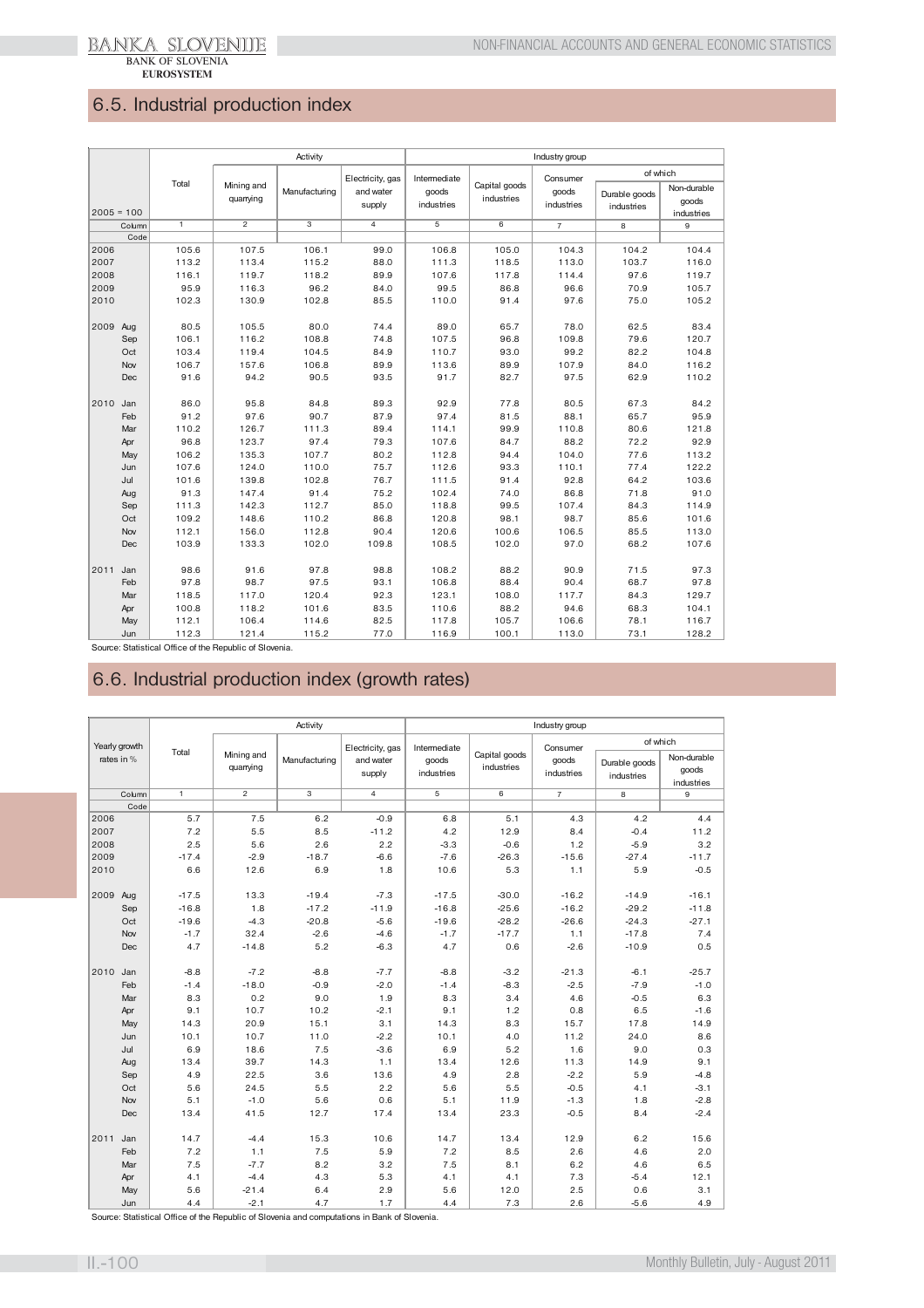#### BANKA SLOVENIJE BANK OF SLOVENIA

**EUROSYSTEM**

## 6.7. Turnover and new orders in industry

|                                   |         |              |                                     |                             | Tumover                         |                     |                         |                |                                     |                             | New orders                      |                        |                            |
|-----------------------------------|---------|--------------|-------------------------------------|-----------------------------|---------------------------------|---------------------|-------------------------|----------------|-------------------------------------|-----------------------------|---------------------------------|------------------------|----------------------------|
| Nominal<br>index,<br>$2005 = 100$ |         | Total        | Intermediate<br>goods<br>industries | Capital goods<br>industries | Consumer<br>goods<br>industries | Domestic<br>tumover | Non-domestic<br>tumover | Total          | Intermediate<br>goods<br>industries | Capital goods<br>industries | Consumer<br>goods<br>industries | Domestic new<br>orders | Non-domestic<br>new orders |
|                                   | Stolpec | $\mathbf{1}$ | $\overline{2}$                      | 3                           | $\overline{4}$                  | 5                   | 6                       | $\overline{7}$ | 8                                   | 9                           | 10                              | 11                     | 12                         |
|                                   | Koda    |              |                                     |                             |                                 |                     |                         |                |                                     |                             |                                 |                        |                            |
| 2006                              |         | 107.7        | 103.9                               | 109.8                       | 112.6                           | 104.3               | 104.0                   | 102.2          | 104.3                               | 109.8                       | 88.4                            | 94.4                   | 104.7                      |
| 2007                              |         | 118.2        | 112.3                               | 121.5                       | 125.2                           | 122.2               | 106.9                   | 102.9          | 98.7                                | 123.5                       | 87.2                            | 91.2                   | 106.4                      |
| 2008                              |         | 118.3        | 114.0                               | 120.4                       | 129.0                           | 117.2               | 105.7                   | 78.4           | 66.9                                | 99.3                        | 79.0                            | 67.1                   | 81.8                       |
| 2009                              |         | 95.0         | 91.0                                | 96.9                        | 98.5                            | 96.0                | 89.8                    | 61.8           | 48.9                                | 77.7                        | 71.3                            | 49.7                   | 65.5                       |
| 2010                              |         | 104.6        | 91.8                                | 111.3                       | 115.3                           | 102.2               | 93.1                    | 75.8           | 63.3                                | 91.7                        | 84.2                            | 57.5                   | 81.4                       |
|                                   |         |              |                                     |                             |                                 |                     |                         |                |                                     |                             |                                 |                        |                            |
| 2009 Apr                          |         | 90.4         | 90.5                                | 90.3                        | 93.5                            | 91.7                | 85.7                    | 56.6           | 44.3                                | 75.8                        | 60.8                            | 46.6                   | 59.6                       |
|                                   | May     | 93.3         | 93.2                                | 93.2                        | 97.3                            | 96.5                | 85.9                    | 59.8           | 46.7                                | 83.9                        | 60.5                            | 48.0                   | 63.4                       |
|                                   | Jun     | 98.1         | 91.5                                | 101.5                       | 102.6                           | 100.2               | 91.1                    | 61.9           | 49.7                                | 73.9                        | 74.1                            | 47.7                   | 66.2                       |
|                                   | Jul     | 97.0         | 92.5                                | 99.2                        | 102.8                           | 98.6                | 88.5                    | 58.4           | 46.5                                | 69.6                        | 71.0                            | 51.8                   | 60.4                       |
|                                   | Aug     | 79.6         | 82.8                                | 77.8                        | 89.3                            | 70.4                | 74.7                    | 57.4           | 46.0                                | 77.4                        | 58.8                            | 44.2                   | 61.4                       |
|                                   | Sep     | 107.8        | 98.6                                | 112.5                       | 112.6                           | 107.3               | 102.3                   | 71.7           | 56.2                                | 88.9                        | 85.2                            | 59.4                   | 75.4                       |
|                                   | Oct     | 105.4        | 99.9                                | 108.1                       | 112.8                           | 105.2               | 96.2                    | 69.9           | 55.4                                | 88.2                        | 80.2                            | 53.0                   | 75.1                       |
|                                   | Nov     | 103.1        | 94.2                                | 107.8                       | 108.6                           | 101.6               | 97.8                    | 65.3           | 52.4                                | 77.3                        | 79.2                            | 49.5                   | 70.1                       |
|                                   | Dec     | 89.6         | 91.9                                | 88.4                        | 82.5                            | 96.2                | 93.8                    | 59.8           | 44.8                                | 75.8                        | 73.9                            | 47.2                   | 63.7                       |
| 2010                              | Jan     | 85.5         | 73.6                                | 91.8                        | 91.1                            | 89.3                | 75.7                    | 66.4           | 55.6                                | 83.4                        | 70.2                            | 52.9                   | 70.6                       |
|                                   | Feb     | 90.8         | 75.4                                | 98.9                        | 95.9                            | 92.9                | 82.9                    | 71.2           | 55.9                                | 90.4                        | 82.2                            | 51.5                   | 77.3                       |
|                                   | Mar     | 112.5        | 95.6                                | 121.5                       | 117.9                           | 116.2               | 103.0                   | 80.0           | 63.8                                | 99.4                        | 92.5                            | 60.7                   | 86.0                       |
|                                   | Apr     | 100.3        | 89.5                                | 106.0                       | 115.4                           | 97.0                | 84.0                    | 77.2           | 64.3                                | 100.0                       | 78.8                            | 56.3                   | 83.7                       |
|                                   | May     | 107.7        | 94.7                                | 114.6                       | 119.2                           | 107.3               | 93.7                    | 79.9           | 67.4                                | 99.0                        | 84.8                            | 62.0                   | 85.4                       |
|                                   | Jun     | 112.0        | 96.9                                | 120.0                       | 123.0                           | 104.2               | 104.7                   | 82.8           | 68.9                                | 101.5                       | 91.0                            | 62.5                   | 89.0                       |
|                                   | Jul     | 106.5        | 93.0                                | 113.7                       | 119.6                           | 104.3               | 91.9                    | 71.7           | 63.7                                | 74.9                        | 85.0                            | 53.4                   | 77.3                       |
|                                   | Aug     | 91.2         | 87.6                                | 93.1                        | 108.1                           | 73.1                | 84.5                    | 69.3           | 58.1                                | 86.5                        | 73.4                            | 53.0                   | 74.3                       |
|                                   | Sep     | 115.4        | 98.5                                | 124.3                       | 128.9                           | 110.2               | 102.6                   | 80.6           | 67.7                                | 88.0                        | 99.8                            | 61.2                   | 86.6                       |
|                                   | Oct     | 112.7        | 99.6                                | 119.6                       | 129.4                           | 108.0               | 95.5                    | 79.0           | 66.4                                | 97.1                        | 85.5                            | 60.6                   | 84.7                       |
|                                   | Nov     | 113.8        | 97.8                                | 122.3                       | 127.4                           | 109.9               | 99.9                    | 77.6           | 69.7                                | 85.4                        | 85.2                            | 58.7                   | 83.4                       |
|                                   | Dec     | 106.3        | 99.4                                | 109.9                       | 107.6                           | 114.1               | 98.8                    | 73.7           | 58.6                                | 94.9                        | 82.0                            | 57.0                   | 78.9                       |
|                                   |         |              |                                     |                             |                                 |                     |                         |                |                                     |                             |                                 |                        |                            |
| 2011                              | Jan     | 102.0        | 83.9                                | 111.6                       | 115.6                           | 103.0               | 84.2                    | 81.7           | 70.9                                | 103.7                       | 79.5                            | 60.6                   | 88.2                       |
|                                   | Feb     | 102.5        | 82.5                                | 113.0                       | 113.9                           | 102.3               | 88.3                    | 85.3           | 74.6                                | 107.8                       | 82.0                            | 64.6                   | 91.6                       |
|                                   | Mar     | 123.4        | 100.8                               | 135.4                       | 134.7                           | 125.2               | 107.9                   | 87.5           | 80.2                                | 102.5                       | 85.8                            | 69.6                   | 93.0                       |
|                                   | Apr     | 108.0        | 91.4                                | 116.8                       | 125.0                           | 100.4               | 92.8                    | 85.6           | 75.9                                | 108.4                       | 80.1                            | 61.6                   | 93.0                       |
|                                   | May     | 117.5        | 100.7                               | 126.3                       | 133.4                           | 116.1               | 98.5                    | 86.4           | 76.1                                | 103.3                       | 89.0                            | 69.8                   | 91.5                       |
|                                   | Jun     | 118.5        | 100.3                               | 128.1                       | 132.4                           | 107.5               | 109.8                   | 82.6           | 73.8                                | 94.2                        | 87.9                            | 64.4                   | 88.1                       |

Source: Statistical Office of the Republic of Slovenia.

## 6.8. Turnover and new orders in industry (growth rates)

|                                                 |              |                                     |                             |                                 |                     |                         | New orders     |                                     |                             |                                 |                        |                            |
|-------------------------------------------------|--------------|-------------------------------------|-----------------------------|---------------------------------|---------------------|-------------------------|----------------|-------------------------------------|-----------------------------|---------------------------------|------------------------|----------------------------|
| Real yearly<br>growth rates in<br>$\frac{0}{0}$ | Total        | Intermediate<br>goods<br>industries | Capital goods<br>industries | Consumer<br>goods<br>industries | Domestic<br>tumover | Non-domestic<br>tumover | Total          | Intermediate<br>goods<br>industries | Capital goods<br>industries | Consumer<br>goods<br>industries | Domestic new<br>orders | Non-domestic<br>new orders |
| Stolpec                                         | $\mathbf{1}$ | $\overline{2}$                      | $\overline{\mathbf{3}}$     | $\overline{4}$                  | $\overline{5}$      | 6                       | $\overline{7}$ | 8                                   | $\mathbf{9}$                | 10                              | 11                     | 12                         |
| Koda                                            |              |                                     |                             |                                 |                     |                         |                |                                     |                             |                                 |                        |                            |
| 2006                                            | 5.2          | 2.2                                 | 6.8                         | 8.1                             | 2.9                 | 3.5                     | 0.4            | 0.3                                 | 9.3                         | $-10.8$                         | $-6.4$                 | 2.5                        |
| 2007                                            | 6.7          | 3.7                                 | 8.2                         | 5.7                             | 12.7                | 3.7                     | $-3.1$         | $-13.0$                             | 8.0                         | 4.2                             | $-8.4$                 | $-1.6$                     |
| 2008                                            | $-2.3$       | $-4.1$                              | $-1.6$                      | 0.5                             | $-8.8$              | $-0.7$                  | $-23.5$        | $-33.5$                             | $-21.9$                     | $-5.4$                          | $-27.2$                | $-22.5$                    |
| 2009                                            | $-16.7$      | $-18.5$                             | $-15.9$                     | $-20.0$                         | $-14.5$             | $-14.0$                 | $-16.1$        | $-21.1$                             | $-17.1$                     | $-7.7$                          | $-22.4$                | $-14.6$                    |
| 2010                                            | 8.1          | 0.0                                 | 11.8                        | 12.9                            | 8.0                 | 1.8                     | 18.8           | 23.2                                | 19.6                        | 12.1                            | 13.8                   | 19.8                       |
| 2009 Apr                                        | $-29.0$      | $-27.6$                             | $-29.6$                     | $-33.0$                         | $-29.1$             | $-22.9$                 | $-31.2$        | $-36.0$                             | $-31.8$                     | $-21.6$                         | $-42.2$                | $-28.0$                    |
| May                                             | $-20.6$      | $-19.8$                             | $-20.9$                     | $-24.8$                         | $-19.7$             | $-15.2$                 | $-22.6$        | $-30.2$                             | $-15.5$                     | $-19.5$                         | $-29.7$                | $-20.9$                    |
| Jun                                             | $-19.6$      | $-23.0$                             | $-18.0$                     | $-22.6$                         | $-16.0$             | $-18.3$                 | $-19.7$        | $-23.2$                             | $-28.0$                     | $-3.3$                          | $-33.2$                | $-16.3$                    |
| Jul                                             | $-21.1$      | $-23.4$                             | $-20.1$                     | $-21.9$                         | $-21.2$             | $-19.9$                 | $-20.1$        | $-23.1$                             | $-18.4$                     | $-19.1$                         | $-24.8$                | $-18.9$                    |
| Aug                                             | $-15.1$      | $-16.7$                             | $-14.1$                     | $-15.4$                         | $-14.1$             | $-14.7$                 | $-12.2$        | $-13.8$                             | $-8.9$                      | $-13.7$                         | $-15.6$                | $-11.5$                    |
| Sep                                             | $-14.7$      | $-18.2$                             | $-13.2$                     | $-17.7$                         | $-12.1$             | $-12.5$                 | $-11.2$        | $-18.4$                             | $-8.2$                      | $-5.5$                          | $-14.5$                | $-10.5$                    |
| Oct                                             | $-16.3$      | $-16.9$                             | $-16.0$                     | $-14.1$                         | $-12.7$             | $-21.7$                 | $-1.5$         | $-4.5$                              | 12.6                        | $-11.4$                         | $-5.5$                 | $-0.7$                     |
| Nov                                             | 2.0          | $-9.3$                              | 7.9                         | 0.0                             | 7.3                 | 1.2                     | 21.7           | 13.5                                | 28.1                        | 24.3                            | 3.3                    | 26.4                       |
| Dec                                             | 9.2          | $-2.0$                              | 16.1                        | 3.2                             | 33.9                | 1.6                     | 18.4           | 22.5                                | 25.6                        | 7.6                             | 17.5                   | 18.6                       |
|                                                 |              |                                     |                             |                                 |                     |                         |                |                                     |                             |                                 |                        |                            |
| 2010<br>Jan                                     | 2.0          | $-4.9$                              | 5.2                         | 4.6                             | 11.5                | $-8.7$                  | 15.4           | 16.3                                | 28.4                        | 0.8                             | 13.1                   | 15.7                       |
| Feb                                             | 2.7          | $-7.4$                              | 7.1                         | 7.5                             | 0.2                 | $-1.4$                  | 16.6           | 18.1                                | 17.9                        | 13.2                            | 6.1                    | 18.9                       |
| Mar                                             | 13.9         | 1.4                                 | 19.8                        | 18.2                            | 16.2                | 7.1                     | 32.8           | 36.7                                | 44.4                        | 17.9                            | 24.6                   | 34.6                       |
| Apr                                             | 9.9          | $-0.2$                              | 14.8                        | 21.5                            | 7.6                 | $-3.6$                  | 32.8           | 39.4                                | 34.6                        | 21.2                            | 19.9                   | 35.6                       |
| May                                             | 13.3         | 0.7                                 | 19.4                        | 17.4                            | 11.6                | 9.0                     | 28.1           | 34.3                                | 18.7                        | 32.1                            | 25.9                   | 28.7                       |
| Jun                                             | 11.4         | 4.4                                 | 14.4                        | 14.3                            | 4.0                 | 13.7                    | 28.7           | 29.6                                | 37.9                        | 18.7                            | 26.1                   | 29.4                       |
| Jul                                             | 8.1          | $-0.1$                              | 12.1                        | 11.2                            | 10.6                | 1.9                     | 18.9           | 25.8                                | 10.1                        | 18.6                            | 3.0                    | 22.7                       |
| Aug                                             | 11.7         | 3.9                                 | 15.9                        | 15.0                            | 3.8                 | 12.8                    | 14.9           | 17.0                                | 12.1                        | 15.5                            | 15.7                   | 14.8                       |
| Sep                                             | 3.2          | $-2.0$                              | 5.5                         | 9.0                             | 2.0                 | $-3.0$                  | 7.4            | 13.8                                | $-2.5$                      | 10.4                            | $-0.5$                 | 9.3                        |
| Oct                                             | 3.4          | $-2.2$                              | 6.0                         | 9.3                             | 2.0                 | $-3.6$                  | 8.1            | 12.5                                | 9.3                         | 0.4                             | 10.4                   | 7.5                        |
| Nov                                             | 4.7          | 0.8                                 | 6.5                         | 8.5                             | 7.8                 | $-2.6$                  | 10.2           | 20.3                                | 8.8                         | $-0.8$                          | 11.4                   | 10.0                       |
| Dec                                             | 13.5         | 5.2                                 | 17.7                        | 21.3                            | 18.8                | 1.4                     | 16.4           | 19.5                                | 24.6                        | 4.6                             | 14.9                   | 16.6                       |
| 2011<br>Jan                                     | 14.3         | 10.0                                | 15.9                        | 16.2                            | 14.4                | 10.9                    | 17.2           | 15.0                                | 22.7                        | 13.9                            | 8.0                    | 19.5                       |
| Feb                                             | 7.8          | 6.1                                 | 8.6                         | 8.4                             | 9.4                 | 5.7                     | 13.0           | 19.5                                | 17.0                        | $-0.2$                          | 18.4                   | 11.8                       |
| Mar                                             | 4.9          | 1.6                                 | 6.2                         | 5.2                             | 6.6                 | 2.9                     | 3.4            | 14.1                                | 1.0                         | $-7.9$                          | 8.7                    | 2.2                        |
| Apr                                             | 3.6          | $-1.1$                              | 5.6                         | 0.9                             | 1.8                 | 9.8                     | 5.7            | 7.4                                 | 5.7                         | 3.0                             | 4.1                    | 6.1                        |
| May                                             | 5.5          | 3.5                                 | 6.4                         | 6.2                             | 7.5                 | 2.8                     | 5.4            | 6.8                                 | 3.5                         | 5.6                             | 10.5                   | 4.2                        |
| Jun                                             | 2.8          | 1.2                                 | 3.5                         | 2.4                             | 3.1                 | 3.4                     | $-4.2$         | 0.8                                 | $-8.7$                      | $-6.0$                          | 1.7                    | $-5.5$                     |

Source: Statistical Office of the Republic of Slovenia and computations in Bank of Slovenia.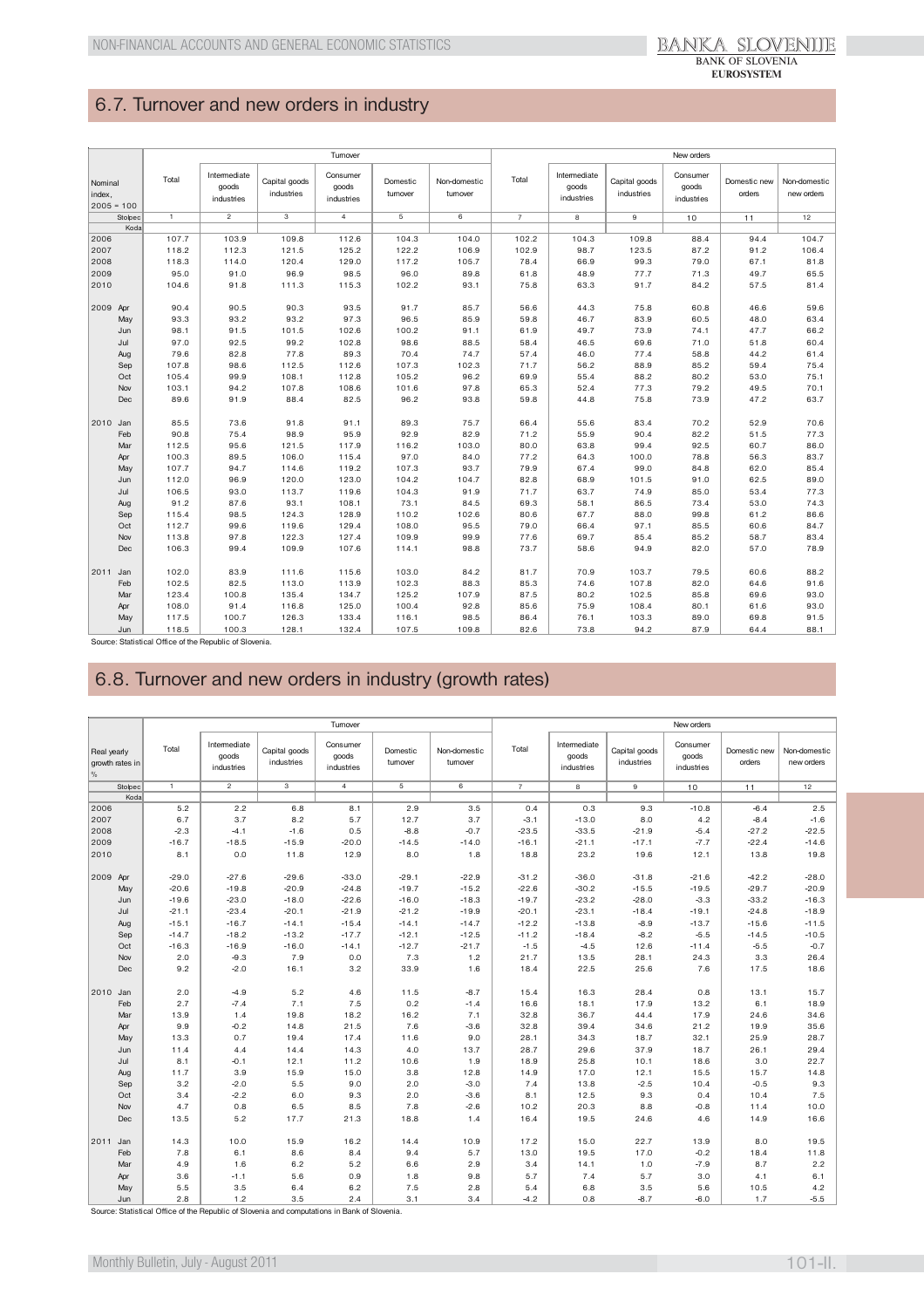## 6.9. Business tendency and consumer surveys (part 1)

|      |        |                        |                         |                                            | Consumers                                       |                                            |                                       |                         |                            | Manufacturing           |                                   |
|------|--------|------------------------|-------------------------|--------------------------------------------|-------------------------------------------------|--------------------------------------------|---------------------------------------|-------------------------|----------------------------|-------------------------|-----------------------------------|
|      |        | Sentiment<br>indicator | Confidence<br>indicator | Financial<br>situation of the<br>household | General<br>economic<br>situation in<br>Slovenia | Unemployment<br>over the next<br>12 months | Savings over<br>the next 12<br>months | Confidence<br>indicator | Production<br>expectations | Overall order-<br>books | Stocks of<br>finished<br>products |
|      | Column | 1                      | $\overline{2}$          | 3                                          | $\overline{4}$                                  | 5                                          | $\mathbf 6$                           | $\overline{7}$          | 8                          | 9                       | 10                                |
|      | Code   |                        |                         |                                            |                                                 |                                            |                                       |                         |                            |                         |                                   |
| 2006 |        | 12                     | $-14$                   | $-14$                                      | $-6$                                            | 21                                         | $-16$                                 | 10                      | 32                         | 6                       | $\overline{7}$                    |
| 2007 |        | 13                     | $-11$                   | $-14$                                      | $-4$                                            | 11                                         | $-15$                                 | 11                      | 31                         | 9                       | 6                                 |
| 2008 |        | 3                      | $-20$                   | $-24$                                      | $-15$                                           | 19                                         | $-23$                                 | $-5$                    | 17                         | $-19$                   | 13                                |
| 2009 |        | $-23$                  | $-30$                   | $-20$                                      | $-24$                                           | 55                                         | $-20$                                 | $-23$                   | $-2$                       | $-62$                   | $\overline{7}$                    |
| 2010 |        | -9                     | $-25$                   | $-18$                                      | $-21$                                           | 43                                         | $-17$                                 | $-1$                    | 21                         | $-25$                   | $-1$                              |
|      |        |                        |                         |                                            |                                                 |                                            |                                       |                         |                            |                         |                                   |
| 2009 | Oct    | $-12$                  | $-27$                   | $-19$                                      | $-19$                                           | 48                                         | $-24$                                 | $-14$                   | $\sqrt{2}$                 | $-41$                   | $\overline{4}$                    |
|      | Nov    | $-16$                  | $-23$                   | $-17$                                      | $-12$                                           | 40                                         | $-24$                                 | $-17$                   | $-6$                       | $-49$                   | $-4$                              |
|      | Dec    | $-17$                  | $-25$                   | $-18$                                      | $-13$                                           | 50                                         | $-18$                                 | $-18$                   | $-5$                       | $-48$                   | $\mathbf 0$                       |
|      |        |                        |                         |                                            |                                                 |                                            |                                       |                         |                            |                         |                                   |
| 2010 | Jan    | $-10$                  | $-24$                   | $-15$                                      | $-17$                                           | 48                                         | $-17$                                 | $-6$                    | 26                         | $-49$                   | $-4$                              |
|      | Feb    | $-10$                  | $-23$                   | $-15$                                      | $-15$                                           | 50                                         | $-14$                                 | $-5$                    | 35                         | $-50$                   | 1                                 |
|      | Mar    | $-15$                  | $-28$                   | $-16$                                      | $-21$                                           | 54                                         | $-20$                                 | $-3$                    | 27                         | $-41$                   | $-4$                              |
|      | Apr    | $-11$                  | $-26$                   | $-18$                                      | $-23$                                           | 46                                         | $-15$                                 | $\overline{c}$          | 28                         | $-23$                   | $-2$                              |
|      | May    | -8                     | $-23$                   | $-19$                                      | $-20$                                           | 40                                         | $-11$                                 | $\mathbf{1}$            | 34                         | $-30$                   | $\mathbf 0$                       |
|      | Jun    | $-6$                   | $-21$                   | $-17$                                      | $-15$                                           | 37                                         | $-17$                                 | $-1$                    | 20                         | $-22$                   | $\mathbf 0$                       |
|      | Jul    | $-6$                   | $-26$                   | $-20$                                      | $-26$                                           | 38                                         | $-19$                                 | $\overline{c}$          | 16                         | $-11$                   | $-1$                              |
|      | Aug    | $-6$                   | $-27$                   | $-22$                                      | $-25$                                           | 44                                         | $-18$                                 | $\sqrt{2}$              | 25                         | $-19$                   | $\mathbf{1}$                      |
|      | Sep    | $-5$                   | $-26$                   | $-20$                                      | $-24$                                           | 44                                         | $-16$                                 | 5                       | 32                         | $-17$                   | 0                                 |
|      | Oct    | $-7$                   | $-28$                   | $-21$                                      | $-27$                                           | 43                                         | $-21$                                 | $\overline{4}$          | 15                         | $-5$                    | $-3$                              |
|      | Nov    | $-10$                  | $-23$                   | $-18$                                      | $-19$                                           | 38                                         | $-17$                                 | $-7$                    | $-1$                       | $-17$                   | $\overline{c}$                    |
|      | Dec    | $-12$                  | $-25$                   | $-18$                                      | $-22$                                           | 39                                         | $-20$                                 | -8                      | $-3$                       | $-19$                   | $\mathbf{1}$                      |
|      |        |                        |                         |                                            |                                                 |                                            |                                       |                         |                            |                         |                                   |
| 2011 | Jan    | $-7$                   | $-25$                   | $-15$                                      | $-28$                                           | 45                                         | $-11$                                 | 4                       | 28                         | $-22$                   | $-6$                              |
|      | Feb    | -6                     | $-28$                   | $-25$                                      | $-27$                                           | 45                                         | $-13$                                 | $\overline{7}$          | 40                         | $-18$                   | $\mathbf 0$                       |
|      | Mar    | -6                     | $-27$                   | $-25$                                      | $-29$                                           | 46                                         | $-10$                                 | 6                       | 36                         | $-10$                   | 9                                 |
|      | Apr    | $-3$                   | $-29$                   | $-22$                                      | $-28$                                           | 46                                         | $-19$                                 | 10                      | 33                         | $\boldsymbol{2}$        | 6                                 |
|      | May    | $-2$                   | $-24$                   | $-19$                                      | $-28$                                           | 38                                         | $-13$                                 | 6                       | 27                         | $-8$                    | 3                                 |
|      | Jun    | $-5$                   | $-23$                   | $-17$                                      | $-25$                                           | 36                                         | $-13$                                 | $-1$                    | 15                         | $-10$                   | 8                                 |
|      | Jul    | $-6$                   | $-22$                   | $-21$                                      | $-25$                                           | 33                                         | $-11$                                 | -3                      | 11                         | $-11$                   | 8                                 |
|      | Aug    | $-6$                   | $-27$                   | $-20$                                      | $-33$                                           | 46                                         | $-10$                                 | $-1$                    | 27                         | $-19$                   | 11                                |

Source: Statistical Office of the Republic of Slovenia.

## 6.10. Business tendency and consumer surveys (part 2)

|          |        |                         |                              | Retail trade                      |                     |                         |                              | Services       |                     |                         |                         | Construction               |
|----------|--------|-------------------------|------------------------------|-----------------------------------|---------------------|-------------------------|------------------------------|----------------|---------------------|-------------------------|-------------------------|----------------------------|
|          |        | Confidence<br>indicator | <b>Business</b><br>situation | Expected<br>business<br>situation | Volume of<br>stocks | Confidence<br>indicator | <b>Business</b><br>situation | Demand         | Expected<br>demand  | Confidence<br>indicator | Overall order-<br>books | Employment<br>expectations |
|          | Column | $\mathbf{1}$            | $\overline{2}$               | $\overline{3}$                    | $\overline{4}$      | $\overline{5}$          | 6                            | $\overline{7}$ | 8                   | $\mathsf g$             | 10                      | 11                         |
|          | Code   |                         |                              |                                   |                     |                         |                              |                |                     |                         |                         |                            |
| 2006     |        | 23                      | 29                           | 35                                | $\mathbf{1}$        | 30                      | 35                           | 27             | 28                  | 12                      | $\overline{4}$          | 19                         |
| 2007     |        | 28                      | 35                           | 34                                | $\mathbf{1}$        | 29                      | 36                           | 26             | 25                  | 19                      | 15                      | 22                         |
| 2008     |        | 22                      | 28                           | 24                                | $\mathbf{1}$        | 27                      | 33                           | 20             | 27                  | $\overline{c}$          | $-5$                    | 9                          |
| 2009     |        | $-12$                   | $-10$                        | $\overline{4}$                    | 15                  | $-14$                   | $-4$                         | $-27$          | -9                  | $-50$                   | $-62$                   | $-37$                      |
| 2010     |        | $\overline{7}$          | $-2$                         | 28                                | $\overline{7}$      | $-3$                    | $-3$                         | $-12$          | 6                   | $-57$                   | $-69$                   | $-44$                      |
|          |        |                         |                              |                                   |                     |                         |                              |                |                     |                         |                         |                            |
| 2009 Oct |        | -8                      | $-7$                         | 18                                | 12                  | 6                       | 14                           | $-5$           | 10                  | $-54$                   | $-60$                   | $-48$                      |
|          | Nov    | -8                      | $-6$                         | 20                                | 13                  | $-4$                    | $\overline{4}$               | $-18$          | $\mathbf{1}$        | $-50$                   | $-56$                   | $-44$                      |
|          | Dec    | $-5$                    | $-16$                        | 23                                | 11                  | $-4$                    | $\overline{4}$               | $-20$          | 3                   | $-58$                   | $-68$                   | $-47$                      |
|          |        |                         |                              |                                   |                     |                         |                              |                |                     |                         |                         |                            |
| 2010     | Jan    | $-10$                   | $-6$                         | 23                                | 12                  | $\overline{4}$          | 11                           | -9             | 10                  | $-61$                   | $-75$                   | $-48$                      |
|          | Feb    | $-5$                    | $-14$                        | 28                                | 11                  | $\mathbf{1}$            | $\overline{4}$               | $-21$          | 20                  | $-62$                   | $-78$                   | $-47$                      |
|          | Mar    | $-5$                    | $-3$                         | 23                                | 10                  | $-16$                   | $-6$                         | $-36$          | $-6$                | $-65$                   | $-84$                   | $-47$                      |
|          | Apr    | $\overline{7}$          | 3                            | 27                                | 11                  | $-13$                   | $-10$                        | $-30$          | $\mathsf O$         | $-59$                   | $-80$                   | $-39$                      |
|          | May    | $\overline{7}$          | $\overline{c}$               | 29                                | 9                   | $-3$                    | $-11$                        | $-10$          | 11                  | $-55$                   | $-71$                   | $-39$                      |
|          | Jun    | 17                      | $\mathbf{1}$                 | 30                                | $\circ$             | $\mathbf 0$             | $-6$                         | $-4$           | 11                  | $-54$                   | $-67$                   | $-42$                      |
|          | Jul    | 8                       | $\overline{4}$               | 26                                | 9                   | $\overline{1}$          | $\mathcal{A}$                | $\sqrt{2}$     | 5                   | $-52$                   | $-65$                   | $-40$                      |
|          | Aug    | 19                      | 8                            | 13                                | $\overline{4}$      | $\circ$                 | $\mathsf{O}\xspace$          | -8             | 8                   | $-54$                   | $-64$                   | $-43$                      |
|          | Sep    | 12                      | $-3$                         | 35                                | 3                   | $\circ$                 | $-2$                         | $-7$           | 9                   | $-47$                   | $-64$                   | $-31$                      |
|          | Oct    | 14                      | $-4$                         | 34                                | 6                   | $-3$                    | $-3$                         | $-13$          | $\overline{7}$      | $-49$                   | $-57$                   | $-40$                      |
|          | Nov    | $\overline{7}$          | $-4$                         | 37                                | $\overline{7}$      | $-1$                    | $-4$                         | $-2$           | 3                   | $-56$                   | $-58$                   | $-54$                      |
|          | Dec    | 12                      | $-2$                         | 34                                | 6                   | $-3$                    | $-1$                         | $-6$           | $-2$                | $-65$                   | $-69$                   | $-61$                      |
|          |        |                         |                              |                                   |                     |                         |                              |                |                     |                         |                         |                            |
| 2011     | Jan    | $-5$                    | -8                           | 27                                | 8                   | $-1$                    | $-3$                         | $\mathsf{O}$   | $-1$                | $-61$                   | $-74$                   | $-48$                      |
|          | Feb    | 11                      | $-8$                         | 27                                | 6                   | $-3$                    | $-4$                         | $-11$          | 5                   | $-56$                   | $-75$                   | $-37$                      |
|          | Mar    | $-4$                    | $-10$                        | 8                                 | 16                  | $\mathbf 0$             | $-11$                        | $-12$          | 24                  | $-54$                   | $-76$                   | $-32$                      |
|          | Apr    | 12                      | $\mathbf{1}$                 | 30                                | 8                   | $\mathbf{1}$            | $-5$                         | $-6$           | 13                  | $-46$                   | $-63$                   | $-29$                      |
|          | May    | 20                      | $\mathbf 0$                  | 13                                | 6                   | $\overline{4}$          | $\overline{c}$               | -6             | 17                  | $-41$                   | $-57$                   | $-25$                      |
|          | Jun    | 13                      | $-4$                         | 33                                | 8                   | 6                       | $\mathsf{O}\xspace$          | 10             | 9                   | $-40$                   | $-57$                   | $-23$                      |
|          | Jul    | $-3$                    | $-4$                         | 31                                | 9                   | 5                       | 6                            | 11             | $\mathsf{O}\xspace$ | $-38$                   | $-50$                   | $-25$                      |
|          | Aug    | -6                      | $-2$                         | 10                                | 22                  | $\overline{7}$          | $\mathbf{1}$                 | $\mathsf g$    | 10                  | $-40$                   | $-49$                   | $-32$                      |

Source: Statistical Office of the Republic of Slovenia.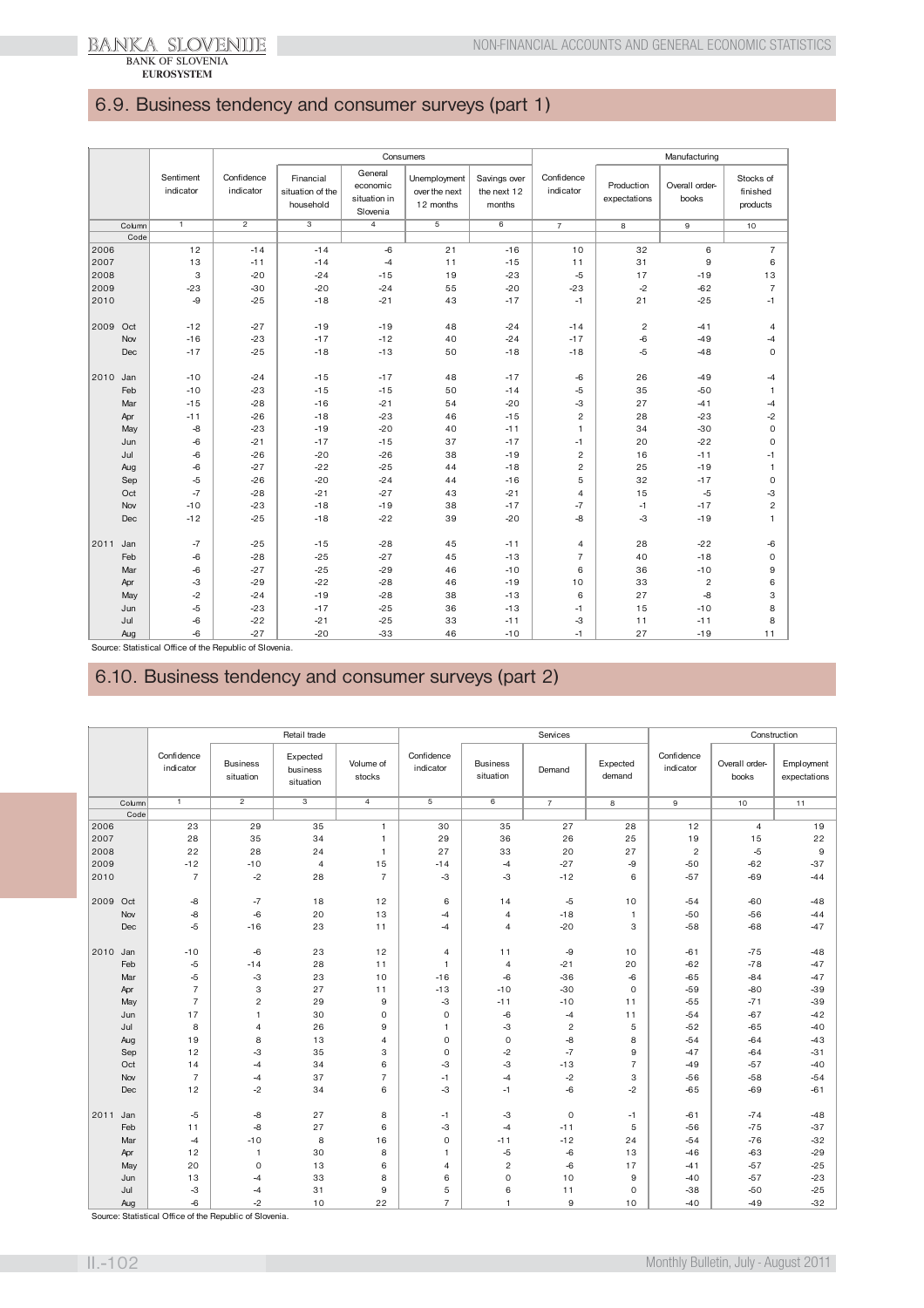### BANKA SLOVENIJE BANK OF SLOVENIA

**EUROSYSTEM**

## 6.11. Employment by Labour Force Survey (ILO)

|                                           |                                     |                | Employed                |                |                |                                                     |                                                                                  |                | Employment by economic activity                                         |                                             |                                                                       |                |
|-------------------------------------------|-------------------------------------|----------------|-------------------------|----------------|----------------|-----------------------------------------------------|----------------------------------------------------------------------------------|----------------|-------------------------------------------------------------------------|---------------------------------------------|-----------------------------------------------------------------------|----------------|
| Thousands                                 | Persons in<br>employment -<br>Total | Males          | Females                 | Employees      | Self-employed  | Agriculture,<br>hunting,<br>forestry and<br>fishing | Mining and<br>quanying;<br>Manufacturing;<br>Electricity supply;<br>Construction | Services Total | Wholesale and<br>retail trade.<br>repair; Hotels<br>and<br>restaurants; | Financial<br>intermediation;<br>Real estate | Public<br>administration;<br>Education;<br>Health and<br>social work; | Other services |
| Column                                    | $1 - 2 + 3 - 4 + 5$                 | $\overline{2}$ | $\overline{\mathbf{3}}$ | $\overline{4}$ | $\overline{5}$ | $\overline{6}$                                      | $\overline{7}$                                                                   | 8              | 9                                                                       | 10                                          | 11                                                                    | 12             |
| Code                                      |                                     |                |                         |                |                |                                                     |                                                                                  |                |                                                                         |                                             |                                                                       |                |
| 2006                                      | 961                                 | 524            | 438                     | 806            | 156            | 92                                                  | 340                                                                              | 530            | 211                                                                     | 87                                          | 189                                                                   | 43             |
| 2007                                      | 985                                 | 540            | 446                     | 829            | 157            | 96                                                  | 343                                                                              | 545            | 217                                                                     | 92                                          | 185                                                                   | 50             |
| 2008                                      | 996                                 | 543            | 453                     | 855            | 141            | 85                                                  | 348                                                                              | 562            | 248                                                                     | 89                                          | 187                                                                   | 38             |
| 2009                                      | 981                                 | 531            | 450                     | 822            | 159            | 89                                                  | 323                                                                              | 568            | 250                                                                     | 93                                          | 188                                                                   | 37             |
| 2010                                      | 966                                 | 523            | 443                     | 799            | 167            | 85                                                  | 314                                                                              | 567            | 247                                                                     | 92                                          | 192                                                                   | 36             |
| 2006                                      | 946                                 | 517            | 429                     | 792            | 154            | 85                                                  | 343                                                                              |                | 212                                                                     | 83                                          | 181                                                                   | 42             |
| $\mathbf{H}$                              | 969                                 | 521            | 448                     | 810            | 159            | 93                                                  | 339                                                                              | 518<br>538     | 214                                                                     | 86                                          | 194                                                                   | 44             |
| $\mathop{\mathsf{III}}\nolimits$          | 974                                 | 533            | 441                     | 815            | 159            | 98                                                  | 341                                                                              | 534            | 214                                                                     | 86                                          | 190                                                                   | 44             |
| IV                                        | 956                                 | 524            | 432                     | 806            | 151            | 90                                                  | 336                                                                              | 530            | 206                                                                     | 91                                          | 190                                                                   | 42             |
|                                           |                                     |                |                         |                |                |                                                     |                                                                                  |                |                                                                         |                                             |                                                                       |                |
| 2007                                      | 958                                 | 524            | 434                     | 804            | 154            | 90                                                  | 332                                                                              | 536            | 207                                                                     | 91                                          | 186                                                                   | 51             |
| $\mathbf{H}$                              | 994                                 | 542            | 452                     | 831            | 163            | 102                                                 | 340                                                                              | 552            | 215                                                                     | 88                                          | 194                                                                   | 54             |
| III                                       | 1,006                               | 551            | 455                     | 843            | 163            | 103                                                 | 353                                                                              | 550            | 225                                                                     | 92                                          | 184                                                                   | 49             |
| IV                                        | 983                                 | 541            | 443                     | 837            | 146            | 91                                                  | 349                                                                              | 544            | 222                                                                     | 95                                          | 178                                                                   | 48             |
|                                           |                                     |                |                         |                |                |                                                     |                                                                                  |                |                                                                         |                                             |                                                                       |                |
| 2008                                      | 971                                 | 530            | 441                     | 832            | 138            | 82                                                  | 341                                                                              | 547            | 231                                                                     | 85                                          | 191                                                                   | 40             |
| $\mathsf{I}\mathsf{I}$                    | 990                                 | 540            | 450                     | 847            | 144            | 88                                                  | 351                                                                              | 549            | 239                                                                     | 89                                          | 185                                                                   | 36             |
| $\ensuremath{\mathsf{III}}\xspace$        | 1,023                               | 558            | 464                     | 881            | 141            | 90                                                  | 354                                                                              | 578            | 263                                                                     | 89                                          | 187                                                                   | 38             |
| IV                                        | 1,001                               | 544            | 457                     | 862            | 139            | 81                                                  | 346                                                                              | 573            | 260                                                                     | 91                                          | 185                                                                   | 37             |
| 2009                                      | 962                                 | 516            | 446                     | 827            | 134            | 76                                                  | 327                                                                              | 559            | 250                                                                     | 88                                          | 184                                                                   | 37             |
| $\mathbf{I}$                              | 981                                 | 531            | 450                     | 816            | 165            | 90                                                  | 327                                                                              | 563            | 248                                                                     | 93                                          | 186                                                                   | 37             |
| $\begin{array}{c} \text{III} \end{array}$ | 998                                 | 541            | 457                     | 826            | 173            | 102                                                 | 323                                                                              | 574            | 254                                                                     | 94                                          | 188                                                                   | 39             |
| IV                                        | 982                                 | 535            | 447                     | 819            | 163            | 89                                                  | 317                                                                              | 577            | 249                                                                     | 97                                          | 193                                                                   | 38             |
|                                           |                                     |                |                         |                |                |                                                     |                                                                                  |                |                                                                         |                                             |                                                                       |                |
| $2010$ $\mid$                             | 965                                 | 522            | 442                     | 806            | 158            | 78                                                  | 318                                                                              | 568            | 251                                                                     | 88                                          | 196                                                                   | 34             |
| $\mathbf{H}$                              | 968                                 | 521            | 447                     | 808            | 160            | 80                                                  | 308                                                                              | 579            | 250                                                                     | 97                                          | 192                                                                   | 40             |
| Ш                                         | 968                                 | 528            | 440                     | 792            | 176            | 90                                                  | 316                                                                              | 562            | 244                                                                     | 94                                          | 189                                                                   | 34             |
| IV                                        | 963                                 | 523            | 440                     | 792            | 172            | 92                                                  | 311                                                                              | 560            | 243                                                                     | 89                                          | 191                                                                   | 37             |
|                                           |                                     |                |                         |                |                |                                                     |                                                                                  |                |                                                                         |                                             |                                                                       |                |
| 2011                                      | 928                                 | 503            | 425                     | 773            | 155            | 76                                                  | 294                                                                              | 558            | 237                                                                     | 93                                          | 190                                                                   | 37             |
| $\mathbf{II}$                             | 938                                 | 507            | 431                     | $\cdots$       | $\cdots$       | $\cdots$                                            | $\cdots$                                                                         | $\ldots$ .     | $\cdots$                                                                | $\cdots$                                    | $\cdots$                                                              | $\cdots$       |

Source: Statistical Office of the Republic of Slovenia, Eurostat.

## 6.12. Unemployment by Labour Force Survey (ILO)

|        |                                    |                |                                                             | Unemployment rate (%)                                    |                       |          |          |                | Unemployed (Thousands)                                |                                          |                              |
|--------|------------------------------------|----------------|-------------------------------------------------------------|----------------------------------------------------------|-----------------------|----------|----------|----------------|-------------------------------------------------------|------------------------------------------|------------------------------|
|        |                                    | Total          | Pre-primary,<br>primary and<br>lower secondary<br>education | Upper<br>secondary and<br>post-secondary<br>non-tertiary | Tertiary<br>education | Total    | Males    | Females        | Long - term<br>unemployment<br>(12 months or<br>more) | Unemployed<br>between 15<br>and 24 years | Unemployed<br>above 50 years |
|        | Column                             | $\overline{1}$ | $\overline{2}$                                              | $\overline{3}$                                           | $\overline{4}$        | $5=6+7$  | 6        | $\overline{7}$ | 8                                                     | 9                                        | 10                           |
|        | Code                               |                |                                                             |                                                          |                       |          |          |                |                                                       |                                          |                              |
| 2006   |                                    | 6.0            | 7.8                                                         | 6.6                                                      | 3.2                   | 61       | 27       | 34             | 18                                                    | 15                                       | 8                            |
| 2007   |                                    | 4.9            | 6.8                                                         | 5.0                                                      | 3.3                   | 50       | 22       | 28             | 13                                                    | 11                                       | 8                            |
| 2008   |                                    | 4.4            | 6.2                                                         | 4.4                                                      | 4.4                   | 46       | 23       | 23             | 11                                                    | 11                                       | $\overline{7}$               |
| 2009   |                                    | 5.9            | 8.8                                                         | 6.3                                                      | 5.9                   | 61       | 33       | 28             | 9                                                     | 14                                       | 9                            |
| 2010   |                                    | 7.3            | 11.8                                                        | 7.5                                                      | 7.3                   | 75       | 42       | 33             | 15                                                    | 14                                       | 11                           |
| 2006   |                                    | 6.9            | 8.2                                                         | 7.8                                                      | 3.6                   | 70       | 30       | 40             | 19                                                    | 18                                       | $\overline{7}$               |
|        | $\mathbf{H}$                       | 5.9            | 7.9                                                         | 6.4                                                      | 3.0                   | 60       | 28       | 32             | 19                                                    | 16                                       | 8                            |
|        | $\ensuremath{\mathsf{III}}\xspace$ | 5.6            | 7.7                                                         | 5.9                                                      | 3.2                   | 57       | 26       | 31             | 17                                                    | 13                                       | $\overline{7}$               |
|        | IV                                 | 5.6            | 7.5                                                         | 6.1                                                      | 3.1                   | 56       | 25       | 32             | 15                                                    | 12                                       | 9                            |
|        |                                    |                |                                                             |                                                          |                       |          |          |                |                                                       |                                          |                              |
| 2007   |                                    | 5.7            | 9.2                                                         | 5.7                                                      | 3.3                   | 57       | 26       | 31             | 16                                                    | 12                                       | 9                            |
|        | Ш                                  | 4.6            | 7.2                                                         | 4.6                                                      | 2.8                   | 47       | 20       | 27             | 13                                                    | 8                                        | 8                            |
|        | $\ensuremath{\mathsf{III}}\xspace$ | 4.4            | 5.3                                                         | 4.6                                                      | 3.4                   | 46       | 21       | 25             | 13                                                    | 10                                       | 8                            |
|        | IV                                 | 4.7            | 5.4                                                         | 5.0                                                      | 3.7                   | 49       | 22       | 27             | 10                                                    | 13                                       | 8                            |
|        |                                    |                |                                                             |                                                          |                       |          |          |                |                                                       |                                          |                              |
| 2008   |                                    | 5.1            | 6.4                                                         | 5.0                                                      | 4.3                   | 52       | 26       | 26             | 11                                                    | 13                                       | $\overline{7}$               |
|        | $\mathbf{II}$                      | 4.1            | 6.9                                                         | 4.0                                                      | 2.7                   | 43       | 20       | 23             | 11                                                    | 10                                       | 8                            |
|        | $\ensuremath{\mathsf{III}}\xspace$ | 4.1            | 6.2                                                         | 4.0                                                      | 3.0                   | 43       | 22       | 21             | 10                                                    | 12                                       | $\overline{7}$               |
|        | IV                                 | 4.3            | 5.1                                                         | 4.4                                                      | 3.5                   | 45       | 22       | 22             | 10                                                    | 12                                       | 8                            |
|        |                                    |                |                                                             |                                                          |                       |          |          |                |                                                       |                                          |                              |
| 2009   |                                    | 5.3            | 7.3                                                         | 5.6                                                      | 3.4                   | 54       | 30       | 24             | 11                                                    | 13                                       | 9                            |
|        | $\rm{II}$                          | 5.6            | 8.6                                                         | $6.0\,$                                                  | 2.8                   | 58       | 32       | 26             | 10                                                    | 12                                       | 10                           |
|        | $\ensuremath{\mathsf{III}}\xspace$ | 6.2            | 9.5                                                         | 6.6                                                      | 3.4                   | 65       | 36       | 30             | 9                                                     | 15                                       | 8                            |
|        | IV                                 | 6.4            | 9.7                                                         | 7.0                                                      | 3.3                   | 67       | 36       | 31             | 8                                                     | 15                                       | 10                           |
|        |                                    |                |                                                             |                                                          |                       |          |          |                |                                                       |                                          |                              |
| 2010   |                                    | 7.1            | 11.8                                                        | 7.3                                                      | 4.2                   | 74       | 42       | 32             | 10                                                    | 14                                       | 9                            |
|        | II.                                | 7.1            | 11.7                                                        | 7.3                                                      | 4.2                   | 74       | 42       | 32             | 13                                                    | 15                                       | 11                           |
|        | $\ensuremath{\mathsf{III}}\xspace$ | 7.1            | 11.5                                                        | 7.2                                                      | 4.2                   | 73       | 40       | 33             | 17                                                    | 13                                       | 11                           |
|        | IV                                 | 7.8            | 12.0                                                        | 8.2                                                      | 4.5                   | 81       | 45       | 36             | 18                                                    | 14                                       | 12                           |
| $2011$ |                                    | 8.5            | 14.5                                                        | 9.1                                                      | 4.4                   | 86       | 47       | 39             | 18                                                    | 15                                       | 15                           |
|        | $\,$ II                            | 7.8            | 0.8                                                         | 7.5                                                      | $\cdots$              | $\cdots$ | $\cdots$ | $\cdots$       | $\cdots$                                              | $\cdots$                                 | $\cdots$                     |

Source: Statistical Office of the Republic of Slovenia, Eurostat.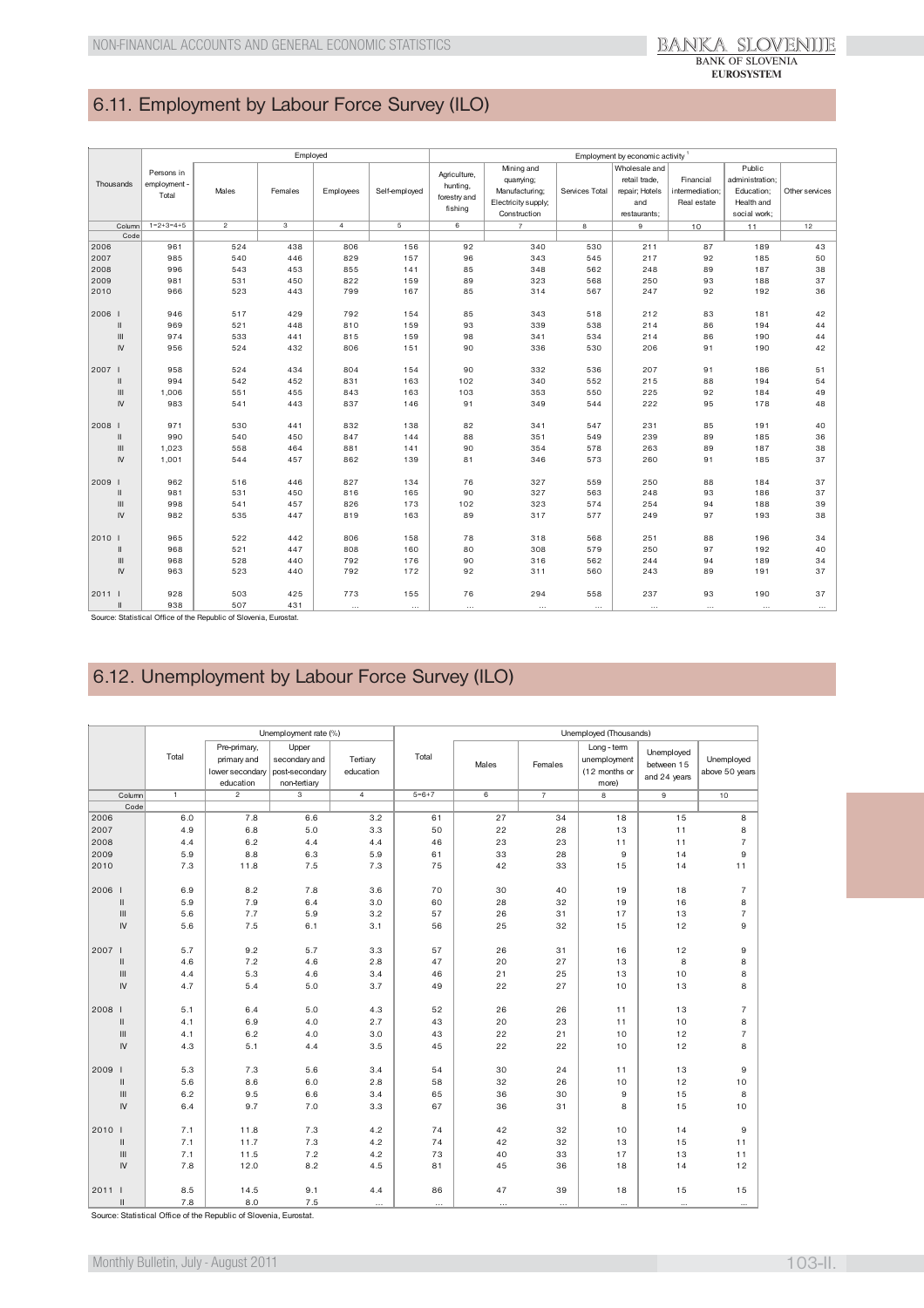BANKA SLOVENIJE BANK OF SLOVENIA

**EUROSYSTEM**

## 6.13. Average Wages and Salaries

|               | Until 31.12.2006 |              |                |              |                       | Gross Wages and Salaries |                       |                |                   |         |             | Net Wages and Salaries |                       |
|---------------|------------------|--------------|----------------|--------------|-----------------------|--------------------------|-----------------------|----------------|-------------------|---------|-------------|------------------------|-----------------------|
| in SIT from   |                  |              |                | Real         |                       |                          |                       | Manufacturing  |                   |         |             | Real                   |                       |
| 01.01.2007 in |                  | Tolars       | Annual         |              |                       |                          |                       | Real           |                   | Tolars  | Annual      |                        |                       |
| <b>EUR</b>    |                  | Euro         | growth in %    | $2000 = 100$ | Annual<br>growth in % | Tolars<br>Euro           | Annual<br>growth in % | $2000 = 100$   | An.growth<br>in % | Euro    | growth in % | $2000 = 100$           | Annual<br>growth in % |
|               | Column           | $\mathbf{1}$ | $\overline{2}$ | 3            | $\overline{4}$        | 5                        | 6                     | $\overline{7}$ | 8                 | 9       | 10          | 11                     | 12                    |
|               | Code             |              |                |              |                       |                          |                       |                |                   |         |             |                        |                       |
| 2006          |                  | 290,542      | 4.8            | 113.3        | 2.3                   | 252,109                  | 5.5                   | 116.8          | 3.0               | 185,287 | 5.1         | 114.7                  | 2.6                   |
|               |                  |              |                |              |                       |                          |                       |                |                   |         |             |                        |                       |
| 2007          |                  | 1,284        | 5.9            | 115.9        | 2.2                   | 1,778                    | 5.9                   | 134.6          | 2.2               | 834     | 7.9         | 119.5                  | 4.1                   |
| 2008          |                  | 1,391        | 8.4            | 118.8        | 2.6                   | 1,946                    | 9.9                   | 139.6          | 4.0               | 900     | 7.9         | 122.1                  | 2.1                   |
| 2009          |                  | 1,439        | 3.5            | 121.9        | 2.6                   | 2,019                    | 4.6                   | 143.7          | 3.7               | 930     | 3.4         | 125.1                  | 2.5                   |
| 2010          |                  | 1,495        | 3.9            | 124.3        | 2.0                   | 2,096                    | 3.6                   | 146.4          | 1.8               | 967     | 3.9         | 127.7                  | 2.0                   |
|               |                  |              |                |              |                       |                          |                       |                |                   |         |             |                        |                       |
| 2010          | Jan              | 1,448        | 2.3            | 123.0        | 0.8                   | 1,990                    | 3.4                   | 142.0          | 2.0               | 937     | 2.2         | 126.3                  | 0.7                   |
|               | Feb              | 1,431        | 3.6            | 121.1        | 2.2                   | 1.899                    | 6.6                   | 135.0          | 5.2               | 930     | 3.4         | 124.9                  | 2.1                   |
|               | Mar              | 1,499        | 5.2            | 125.5        | 3.7                   | 1,955                    | 4.3                   | 137.5          | 2.8               | 967     | 4.9         | 128.6                  | 3.4                   |
|               | Apr              | 1,483        | 4.2            | 122.9        | 1.9                   | 1,977                    | 3.3                   | 137.7          | 0.9               | 960     | 4.2         | 126.3                  | 1.9                   |
|               | May              | 1,475        | 4.2            | 121.8        | 2.1                   | 1,921                    | 0.8                   | 133.2          | $-1.2$            | 957     | 4.2         | 125.4                  | 2.1                   |
|               | Jun              | 1,492        | 4.4            | 122.8        | 2.5                   | 2,093                    | 3.0                   | 144.7          | 1.1               | 966     | 4.4         | 126.2                  | 2.5                   |
|               | Jul              | 1,481        | 4.0            | 122.8        | 1.9                   | 1,960                    | 1.6                   | 136.6          | $-0.5$            | 960     | 4.1         | 126.4                  | 2.0                   |
|               | Aug              | 1,487        | 5.1            | 122.9        | 2.7                   | 2,027                    | 6.5                   | 140.8          | 4.1               | 965     | 5.0         | 126.6                  | 2.6                   |
|               | Sep              | 1,486        | 3.6            | 123.4        | 1.6                   | 1,989                    | 2.7                   | 138.8          | 0.7               | 964     | 3.7         | 127.1                  | 1.7                   |
|               | Oct              | 1,488        | 2.7            | 123.6        | 0.8                   | 1,978                    | $-3.4$                | 138.0          | $-5.2$            | 964     | 3.1         | 127.2                  | 1.2                   |
|               | Nov              | 1,634        | 4.1            | 135.3        | 2.7                   | 2,966                    | 13.0                  | 206.3          | 11.4              | 1,041   | 4.2         | 136.9                  | 2.8                   |
|               | Dec              | 1,534        | 3.1            | 126.9        | 1.2                   | 2,393                    | 1.6                   | 166.4          | $-0.3$            | 989     | 3.3         | 129.9                  | 1.4                   |
|               |                  |              |                |              |                       |                          |                       |                |                   |         |             |                        |                       |
| 2011          | Jan              | 1.496        | 3.3            | 124.8        | 1.5                   | 1.987                    | $-0.2$                | 139.3          | $-2.0$            | 972     | 3.7         | 128.7                  | 1.9                   |
|               | Feb              | 1,494        | 4.3            | 124.6        | 2.9                   | 1,922                    | 1.2                   | 134.8          | $-0.2$            | 970     | 4.3         | 128.5                  | 2.9                   |
|               | Mar              | 1.524        | 1.7            | 125.1        | $-0.3$                | 2,028                    | 3.7                   | 139.9          | 1.8               | 987     | 2.0         | 128.7                  | 0.1                   |
|               | Apr              | 1,505        | 1.4            | 122.6        | $-0.3$                | 2.009                    | 1.6                   | 137.5          | $-0.1$            | 976     | 1.7         | 126.3                  | 0.0                   |
|               | May              | 1.516        | 2.8            | 122.5        | 0.6                   | 2.059                    | 7.2                   | 139.8          | 4.9               | 983     | 2.8         | 126.1                  | 0.6                   |
|               | Jun              | 1.521        | 2.0            | 123.5        | 0.6                   | 2.235                    | 6.8                   | 152.5          | 5.4               | 986     | 2.1         | 127.1                  | 0.7                   |

Source: Statistical Office of RS and computations in BS.

## 6.14. Nominal effective exchange rate and Real harmonised competitiveness indicators

|             |        |                       | Real harmonised competitiveness indicators for |                   |
|-------------|--------|-----------------------|------------------------------------------------|-------------------|
|             |        | Nominal effective     | Slovenia: deflators                            |                   |
|             |        | exchange rate of euro | <b>Consumer Prices</b>                         | Unit labour costs |
|             |        |                       |                                                | (total economy)   |
|             |        |                       | 1999Q1=100                                     |                   |
|             | Column | 1                     | $\overline{2}$                                 | 3                 |
|             | Code   |                       |                                                |                   |
| 2006        |        | 109.4                 | 101.7                                          | 97.4              |
| 2007        |        | 113.0                 | 103.5                                          | 98.4              |
| 2008        |        | 117.9                 | 105.9                                          | 101.2             |
| 2009        |        | 120.6                 | 107.1                                          | 107.5             |
| 2010        |        | 112.3                 | 105.6                                          | 106.2             |
| 2009        | Mar    | 120.5                 | 107.6                                          | 102.5             |
|             | Apr    | 119.1                 | 106.8                                          | $\ddotsc$         |
|             | May    | 119.6                 | 106.8                                          | $\cdots$          |
|             | Jun    | 120.8                 | 107.1                                          | 107.3             |
|             | Jul    | 120.6                 | 106.8                                          | $\cdots$          |
|             | Aug    | 120.7                 | 106.7                                          | $\ddotsc$         |
|             | Sep    | 122.0                 | 107.1                                          | 107.4             |
|             | Oct    | 123.0                 | 107.6                                          | $\ddotsc$         |
|             | Nov    | 122.9                 | 107.9                                          | $\sim$            |
|             | Dec    | 121.7                 | 107.5                                          | 107.2             |
| 2010        | Jan    | 119.2                 | 106.9                                          | .                 |
|             | Feb    | 116.3                 | 106.4                                          | $\cdots$          |
|             | Mar    | 115.2                 | 106.1                                          | 108.1             |
|             | Apr    | 113.5                 | 106.2                                          | $\cdots$          |
|             | May    | 109.9                 | 105.5                                          | $\cdots$          |
|             | Jun    | 107.7                 | 105.0                                          | 107.2             |
|             | Jul    | 109.9                 | 105.4                                          | $\cdots$          |
|             | Aug    | 109.5                 | 105.3                                          | $\cdots$          |
|             | Sep    | 110.0                 | 105.0                                          | 106.1             |
|             | Oct    | 113.8                 | 105.7                                          | $\cdots$          |
|             | Nov    | 112.5                 | 105.3                                          | $\cdots$          |
|             | Dec    | 110.1                 | 105.0                                          | 105.9             |
| 2011        | Jan    | 110.1                 | 104.7                                          | $\cdots$          |
|             | Feb    | 111.4                 | 104.6                                          | $\cdots$          |
|             | Mar    | 113.2                 | 105.0                                          | 105.4             |
|             | Apr    | 115.0                 | 105.2                                          | $\cdots$          |
|             | May    | 114.1                 | 105.3                                          | $\cdots$          |
|             | Jun    | 114.4                 | 104.4                                          | 105.2             |
|             | Jul    | 113.4                 | 104.1                                          |                   |
| Source: ECB |        |                       |                                                |                   |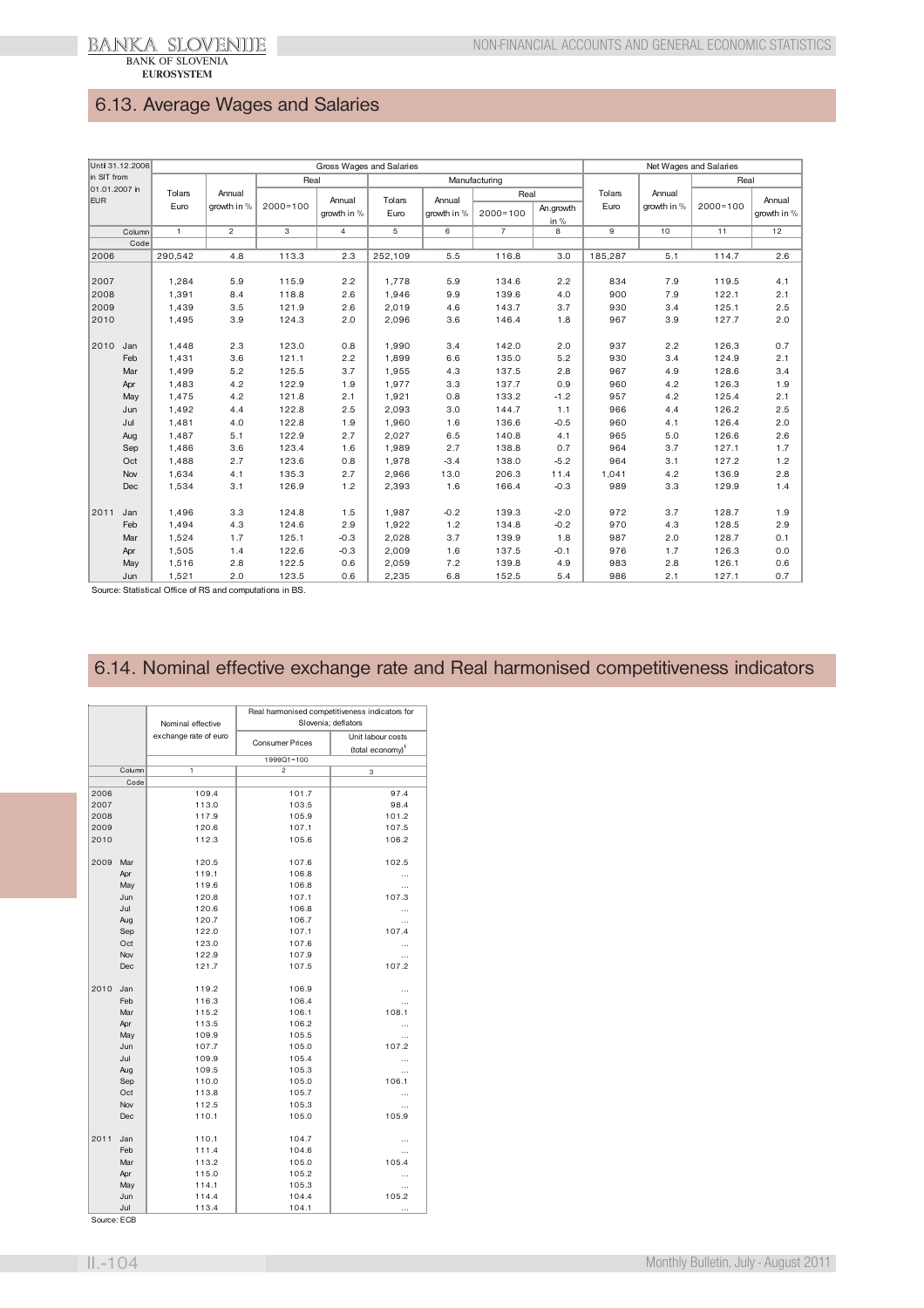## 6.15. Consumer price index

|              |              |                                                         |                     |                      |                      | Consumer price index |                |                       |                      |          |                     | Harmonised consumer price index |          |
|--------------|--------------|---------------------------------------------------------|---------------------|----------------------|----------------------|----------------------|----------------|-----------------------|----------------------|----------|---------------------|---------------------------------|----------|
|              |              |                                                         |                     | Total without        |                      |                      |                | Goods                 |                      |          |                     |                                 |          |
| $2005 = 100$ | Total        | Total without<br>fuels and energy                       | Fuels and<br>energy | seasonal<br>products | Seasonal<br>products | Total                | Durable goods  | Semi-durable<br>goods | Non-durable<br>goods | Services | Harmonised<br>index | Goods                           | Services |
| Column       | $\mathbf{1}$ | $\overline{2}$                                          | $\overline{3}$      | $\overline{4}$       | $\overline{5}$       | 6                    | $\overline{7}$ | 8                     | 9                    | 10       | 11                  | 12                              | 13       |
| Code         |              |                                                         |                     |                      |                      |                      |                |                       |                      |          |                     |                                 |          |
| 2006         | 102.5        | 101.6                                                   | 108.2               | 102.4                | 104.5                | 102.0                | 96.8           | 99.6                  | 103.9                | 103.5    | 102.6               | 102.1                           | 103.5    |
| 2007         | 106.2        | 105.4                                                   | 111.6               | 105.7                | 118.9                | 105.3                | 95.8           | 101.8                 | 108.7                | 108.1    | 106.4               | 105.3                           | 108.6    |
| 2008         | 112.2        | 110.6                                                   | 123.4               | 111.7                | 124.9                | 111.5                | 95.4           | 106.3                 | 117.4                | 113.5    | 112.3               | 111.3                           | 114.3    |
| 2009         | 113.1        | 112.3                                                   | 119.1               | 112.8                | 123.2                | 111.6                | 93.1           | 106.3                 | 118.4                | 116.5    | 113.2               | 110.8                           | 118.0    |
| 2010         | 115.2        | 112.7                                                   | 134.7               | 114.8                | 127.5                | 114.1                | 87.4           | 105.0                 | 124.9                | 117.6    | 115.6               | 113.7                           | 119.3    |
|              |              |                                                         |                     |                      |                      |                      |                |                       |                      |          |                     |                                 |          |
| 2009<br>May  | 113.7        | 113.2                                                   | 117.1               | 113.1                | 131.8                | 112.8                | 93.8           | 112.6                 | 118.4                | 115.7    | 113.7               | 111.9                           | 117.3    |
| Jun          | 114.3        | 113.5                                                   | 120.4               | 114.0                | 122.9                | 112.9                | 93.7           | 111.6                 | 118.9                | 117.4    | 114.3               | 112.2                           | 118.6    |
| Jul          | 113.2        | 112.2                                                   | 121.0               | 112.9                | 121.1                | 110.5                | 92.7           | 98.4                  | 118.9                | 119.4    | 113.4               | 110.1                           | 120.0    |
| Aug          | 113.3        | 112.2                                                   | 121.6               | 113.2                | 115.8                | 110.3                | 93.2           | 98.2                  | 118.5                | 120.0    | 113.5               | 109.9                           | 120.5    |
| Sep          | 113.1        | 111.9                                                   | 122.0               | 113.0                | 115.2                | 111.2                | 92.3           | 103.6                 | 118.8                | 117.2    | 113.4               | 110.7                           | 118.6    |
| Oct          | 113.2        | 112.2                                                   | 120.7               | 113.2                | 114.4                | 111.8                | 92.0           | 109.5                 | 118.3                | 116.3    | 113.5               | 111.2                           | 118.1    |
| Nov          | 114.2        | 112.9                                                   | 124.5               | 114.1                | 117.0                | 113.3                | 90.7           | 111.2                 | 120.5                | 116.2    | 114.4               | 112.5                           | 118.0    |
| Dec          | 113.7        | 112.3                                                   | 124.3               | 113.6                | 116.5                | 112.5                | 89.7           | 108.9                 | 120.3                | 116.2    | 113.9               | 111.8                           | 118.1    |
|              |              |                                                         |                     |                      |                      |                      |                |                       |                      |          |                     |                                 |          |
| 2010<br>Jan  | 112.8        | 110.9                                                   | 127.8               | 112.6                | 120.0                | 111.1                | 89.2           | 96.4                  | 121.7                | 116.7    | 113.2               | 110.6                           | 118.5    |
| Feb          | 113.3        | 111.3                                                   | 129.0               | 112.9                | 124.3                | 111.6                | 89.0           | 97.1                  | 122.4                | 117.1    | 113.6               | 111.0                           | 118.8    |
| Mar          | 114.5        | 112.4                                                   | 130.8               | 114.1                | 123.6                | 113.3                | 88.6           | 105.8                 | 122.8                | 117.1    | 114.8               | 112.6                           | 119.0    |
| Apr          | 115.6        | 113.3                                                   | 133.5               | 115.3                | 126.8                | 114.8                | 88.1           | 110.1                 | 124.4                | 117.3    | 116.1               | 114.4                           | 119.3    |
| May          | 116.1        | 113.6                                                   | 135.2               | 115.6                | 131.1                | 115.2                | 87.3           | 110.6                 | 125.1                | 117.9    | 116.5               | 114.8                           | 119.8    |
| Jun          | 116.4        | 114.0                                                   | 135.6               | 116.0                | 130.2                | 115.3                | 87.5           | 110.0                 | 125.3                | 119.0    | 116.8               | 114.9                           | 120.5    |
| Jul          | 115.6        | 112.8                                                   | 137.2               | 115.0                | 133.7                | 113.4                | 87.0           | 97.1                  | 126.1                | 120.5    | 116.1               | 113.4                           | 121.5    |
| Aug          | 115.9        | 113.2                                                   | 137.1               | 115.4                | 130.2                | 113.5                | 87.3           | 97.1                  | 126.2                | 121.3    | 116.2               | 113.3                           | 122.0    |
| Sep          | 115.3        | 112.6                                                   | 136.4               | 114.9                | 127.6                | 114.6                | 86.6           | 105.8                 | 125.8                | 116.8    | 115.7               | 114.3                           | 118.5    |
| Oct          | 115.4        | 112.6                                                   | 137.4               | 115.1                | 123.1                | 115.2                | 86.6           | 109.2                 | 125.7                | 115.8    | 115.9               | 114.8                           | 118.0    |
| Nov          | 115.7        | 113.0                                                   | 137.4               | 115.3                | 128.9                | 115.7                | 86.0           | 111.6                 | 126.2                | 115.7    | 116.2               | 115.3                           | 117.9    |
| Dec          | 115.8        | 112.8                                                   | 139.6               | 115.4                | 130.1                | 115.6                | 85.7           | 109.4                 | 126.8                | 116.2    | 116.4               | 115.4                           | 118.2    |
|              |              |                                                         |                     |                      |                      |                      |                |                       |                      |          |                     |                                 |          |
| 2011<br>Jan  | 114.9        | 111.3                                                   | 143.0               | 115.2                | 121.1                | 114.5                | 85.3           | 96.7                  | 128.7                | 115.7    | 115.9               | 114.7                           | 118.0    |
| Feb          | 114.9        | 111.2                                                   | 143.9               | 115.2                | 120.7                | 115.1                | 86.0           | 97.0                  | 129.5                | 114.2    | 115.9               | 115.2                           | 117.1    |
| Mar          | 116.7        | 113.1                                                   | 144.8               | 116.5                | 127.5                | 116.7                | 86.0           | 105.3                 | 129.7                | 116.5    | 117.5               | 116.8                           | 118.7    |
| Apr          | 117.6        | 114.0                                                   | 146.3               | 117.2                | 131.4                | 118.0                | 86.2           | 108.8                 | 130.7                | 116.6    | 118.4               | 118.1                           | 118.8    |
| May          | 118.6        | 115.1                                                   | 146.5               | 117.5                | 139.0                | 119.2                | 86.2           | 110.5                 | 132.1                | 117.2    | 119.4               | 119.3                           | 119.4    |
| Jun          | 118.0        | 114.7                                                   | 143.7               | 117.5                | 132.4                | 118.0                | 86.3           | 108.5                 | 130.8                | 117.8    | 118.6               | 117.9                           | 119.7    |
| Jul          | 116.7        | 113.1                                                   | 145.0               | 117.5                | 117.0                | 115.3                | 85.8           | 94.7                  | 130.6                | 119.5    | 117.3               | 115.4                           | 121.0    |
|              |              | Source: Statistical Office of the Republic of Slovenia. |                     |                      |                      |                      |                |                       |                      |          |                     |                                 |          |

## 6.16. Consumer price index (growth rates)

|                            | Consumer price index<br>Harmonised consumer price index |                                   |                     |                                       |                      |        |                |                       |                      |          |                     |        |        |
|----------------------------|---------------------------------------------------------|-----------------------------------|---------------------|---------------------------------------|----------------------|--------|----------------|-----------------------|----------------------|----------|---------------------|--------|--------|
|                            |                                                         |                                   |                     |                                       |                      |        |                |                       |                      |          |                     |        |        |
| Yearly growth<br>rate in % | Total                                                   | Total without<br>fuels and energy | Fuels and<br>energy | Total without<br>seasonal<br>products | Seasonal<br>products | Total  | Durable goods  | Semi-durable<br>goods | Non-durable<br>goods | Services | Harmonised<br>index |        |        |
| Column                     | $\overline{1}$                                          | $\overline{2}$                    | $\overline{3}$      | $\overline{4}$                        | $\overline{5}$       | 6      | $\overline{7}$ | 8                     | 9                    | 10       | 11                  | 12     | 13     |
| Code                       |                                                         |                                   |                     |                                       |                      |        |                |                       |                      |          |                     |        |        |
| 2006                       | 2.5                                                     | 1.6                               | 8.2                 | 2.4                                   | 4.5                  | 2.0    | $-3.2$         | $-0.4$                | 3.9                  | 3.5      | 2.5                 | 2.0    | 3.5    |
| 2007                       | 3.6                                                     | 3.7                               | 3.1                 | 3.2                                   | 13.8                 | 3.2    | $-1.1$         | 2.2                   | 4.6                  | 4.5      | 3.7                 | 3.2    | 4.9    |
| 2008                       | 5.7                                                     | 5.0                               | 10.6                | 5.7                                   | 5.0                  | 6.0    | $-0.4$         | 4.5                   | 8.0                  | 5.0      | 5.5                 | 5.7    | 5.3    |
| 2009                       | 0.9                                                     | 1.6                               | $-3.5$              | 0.9                                   | $-1.4$               | 0.0    | $-2.4$         | 0.0                   | 0.8                  | 2.6      | 0.9                 | $-0.4$ | 3.2    |
| 2010                       | 1.8                                                     | 0.3                               | 13.2                | 1.8                                   | 3.5                  | 2.2    | $-6.1$         | $-1.2$                | 5.5                  | 1.0      | 2.1                 | 2.6    | 1.2    |
|                            |                                                         |                                   |                     |                                       |                      |        |                |                       |                      |          |                     |        |        |
| 2009<br>May                | 0.7                                                     | 2.0                               | $-7.8$              | 0.7                                   | $-0.2$               | $-0.3$ | $-2.2$         | 2.0                   | $-0.3$               | 2.8      | 0.5                 | $-1.0$ | 3.5    |
| Jun                        | 0.3                                                     | 2.0                               | $-9.9$              | 0.5                                   | $-4.3$               | $-1.0$ | $-2.2$         | 1.3                   | $-1.2$               | 3.2      | 0.2                 | $-1.7$ | 3.8    |
| Jul                        | $-0.6$                                                  | 1.1                               | $-10.9$             | $-0.3$                                | $-7.6$               | $-2.2$ | $-3.0$         | $-0.8$                | $-2.1$               | 2.9      | $-0.6$              | $-2.7$ | 3.3    |
| Aug                        | 0.0                                                     | 1.1                               | $-6.6$              | 0.2                                   | $-5.2$               | $-1.1$ | $-2.4$         | $-1.3$                | $-0.6$               | 2.5      | 0.1                 | $-1.4$ | 3.0    |
| Sep                        | $-0.1$                                                  | 0.6                               | $-4.4$              | 0.1                                   | $-5.6$               | $-1.1$ | $-3.2$         | $-2.7$                | 0.0                  | 2.0      | 0.0                 | $-1.3$ | 2.6    |
| Oct                        | 0.0                                                     | 0.5                               | $-3.0$              | 0.2                                   | $-5.9$               | $-0.9$ | $-3.6$         | $-1.6$                | 0.0                  | 2.0      | 0.2                 | $-1.1$ | 2.6    |
| Nov                        | 1.6                                                     | 0.8                               | 8.0                 | 1.8                                   | $-4.5$               | 1.5    | $-3.8$         | $-2.0$                | 3.9                  | 1.9      | 1.8                 | 1.5    | 2.4    |
| Dec                        | 1.8                                                     | 0.3                               | 14.6                | 2.0                                   | $-4.3$               | 1.9    | $-5.8$         | $-2.8$                | 5.3                  | 1.6      | 2.1                 | 2.1    | 2.1    |
|                            |                                                         |                                   |                     |                                       |                      |        |                |                       |                      |          |                     |        |        |
| 2010<br>Jan                | 1.5                                                     | $-0.2$                            | 14.7                | 1.9                                   | $-9.6$               | 1.2    | $-6.0$         | $-4.4$                | 4.7                  | 1.9      | 1.8                 | 1.7    | 2.1    |
| Feb                        | 1.3                                                     | $-0.1$                            | 12.2                | 1.6                                   | $-5.4$               | 1.1    | $-6.5$         | $-4.1$                | 4.6                  | 1.8      | 1.6                 | 1.4    | 1.9    |
| Mar                        | 1.4                                                     | $-0.1$                            | 13.6                | 1.7                                   | $-4.5$               | 1.4    | $-6.4$         | $-3.1$                | 4.8                  | 1.6      | 1.8                 | 1.8    | 1.8    |
| Apr                        | 2.3                                                     | 0.7                               | 15.1                | 2.5                                   | $-2.2$               | 2.5    | $-6.9$         | $-0.6$                | 6.0                  | 2.0      | 2.7                 | 3.0    | 2.1    |
| May                        | 2.1                                                     | 0.3                               | 15.5                | 2.2                                   | $-0.5$               | 2.1    | $-6.9$         | $-1.8$                | 5.7                  | 1.9      | 2.4                 | 2.6    | 2.1    |
| Jun                        | 1.9                                                     | 0.4                               | 12.6                | 1.7                                   | 5.9                  | 2.1    | $-6.6$         | $-1.4$                | 5.4                  | 1.4      | 2.1                 | 2.4    | 1.6    |
| Jul                        | 2.1                                                     | 0.6                               | 13.5                | 1.8                                   | 10.4                 | 2.6    | $-6.2$         | $-1.3$                | 6.1                  | 0.9      | 2.3                 | 3.0    | 1.3    |
| Aug                        | 2.3                                                     | 0.9                               | 12.7                | 2.0                                   | 12.5                 | 2.9    | $-6.3$         | $-1.1$                | 6.5                  | 1.1      | 2.4                 | 3.1    | 1.3    |
| Sep                        | 2.0                                                     | 0.7                               | 11.8                | 1.7                                   | 10.8                 | 3.0    | $-6.2$         | 2.1                   | 5.9                  | $-0.3$   | 2.1                 | 3.2    | $-0.1$ |
| Oct                        | 1.9                                                     | 0.3                               | 13.8                | 1.7                                   | 7.6                  | 3.0    | $-5.9$         | $-0.3$                | 6.3                  | $-0.4$   | 2.1                 | 3.2    | $-0.1$ |
| Nov                        | 1.4                                                     | 0.1                               | 10.4                | 1.1                                   | 10.2                 | 2.2    | $-5.2$         | 0.3                   | 4.7                  | $-0.4$   | 1.6                 | 2.5    | $-0.1$ |
| Dec                        | 1.9                                                     | 0.5                               | 12.3                | 1.6                                   | 11.6                 | 2.7    | $-4.5$         | 0.5                   | 5.4                  | 0.0      | 2.2                 | 3.3    | 0.2    |
|                            |                                                         |                                   |                     |                                       |                      |        |                |                       |                      |          |                     |        |        |
| 2011<br>Jan                | 1.8                                                     | 0.4                               | 11.9                | 2.3                                   | 0.9                  | 3.1    | $-4.3$         | 0.4                   | 5.8                  | $-0.9$   | 2.3                 | 3.8    | $-0.4$ |
| Feb                        | 1.4                                                     | 0.0                               | 11.6                | 2.0                                   | $-2.9$               | 3.2    | $-3.4$         | $-0.1$                | 5.8                  | $-2.5$   | 2.0                 | 3.8    | $-1.4$ |
| Mar                        | 1.9                                                     | 0.7                               | 10.7                | 2.1                                   | 3.1                  | 3.1    | $-2.9$         | $-0.5$                | 5.6                  | $-0.5$   | 2.4                 | 3.7    | $-0.2$ |
| Apr                        | 1.7                                                     | 0.6                               | 9.5                 | 1.7                                   | 3.7                  | 2.8    | $-2.2$         | $-1.2$                | 5.1                  | $-0.6$   | 2.0                 | 3.2    | $-0.4$ |
| May                        | 2.2                                                     | 1.3                               | 8.3                 | 1.7                                   | 6.0                  | 3.4    | $-1.3$         | $-0.1$                | 5.5                  | $-0.6$   | 2.4                 | 3.8    | $-0.3$ |
| Jun                        | 1.3                                                     | 0.7                               | 6.0                 | 1.3                                   | 1.6                  | 2.4    | $-1.4$         | $-1.4$                | 4.3                  | $-1.0$   | 1.6                 | 2.7    | $-0.6$ |
| Jul                        | 0.9                                                     | 0.2                               | 5.7                 | 2.2                                   | $-12.5$              | 1.7    | $-1.4$         | $-2.5$                | 3.5                  | $-0.8$   | 1.1                 | 1.8    | $-0.4$ |

**Source: Statistical Office of the Republic of Slovenia and computations in Bank of Slovenia.**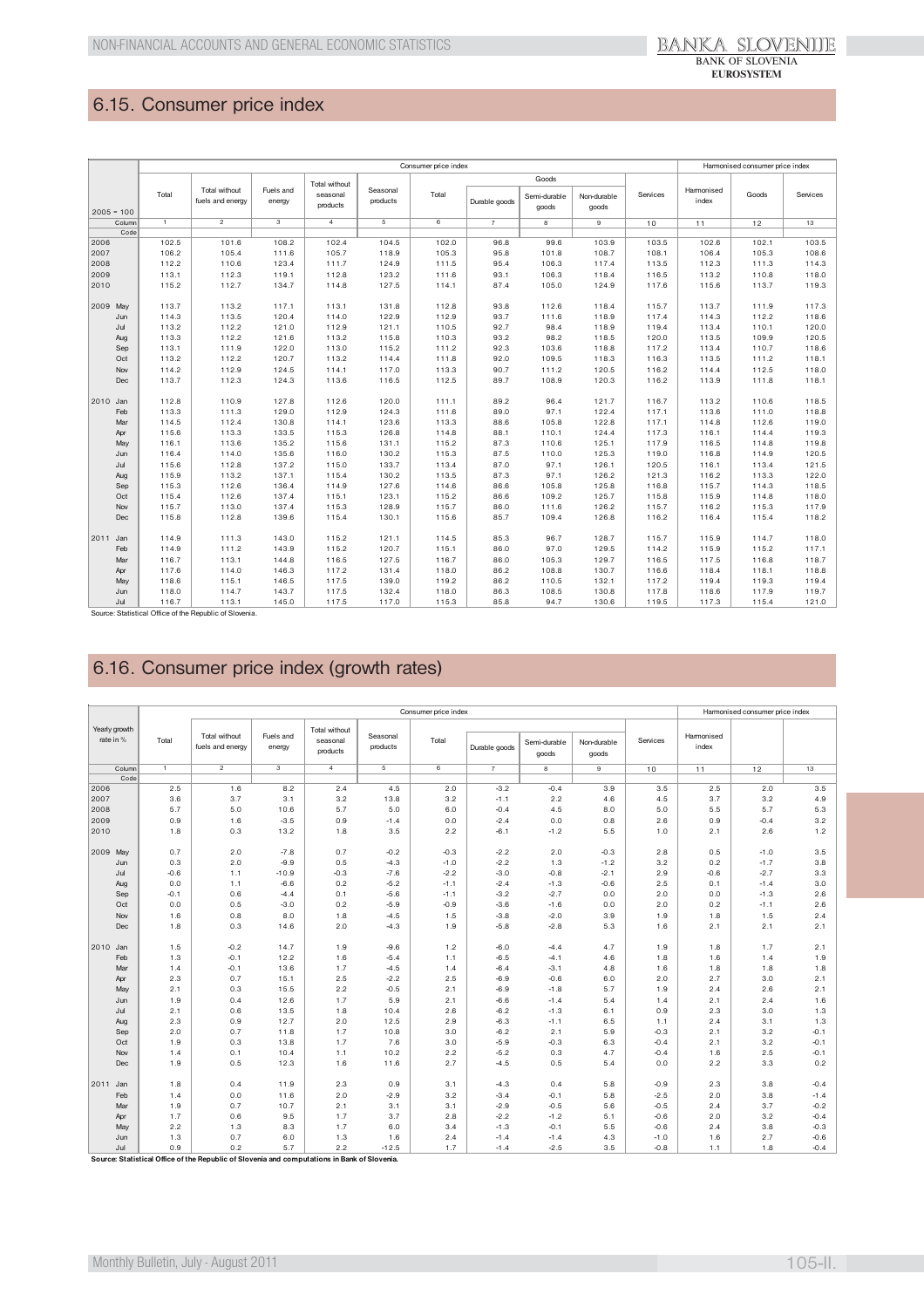## 6.17. Industrial producer price index

|              |                |                       |                         |                             |                | Consumer goods industries                  |                                                |                         |               |                                         |                                                      |
|--------------|----------------|-----------------------|-------------------------|-----------------------------|----------------|--------------------------------------------|------------------------------------------------|-------------------------|---------------|-----------------------------------------|------------------------------------------------------|
| $2005 = 100$ | Total          | Intermediate<br>goods | Energy                  | Capital goods<br>industries | Total          | Durable<br>consumer<br>goods<br>industries | Non-durable<br>consumer<br>goods<br>industries | Mining and<br>quarrying | Manufacturing | Electricity, gas<br>and steam<br>supply | Water supply,<br>sewerage and<br>waste<br>management |
| Column       | $\overline{1}$ | $\overline{2}$        | $\overline{\mathbf{3}}$ | $\overline{4}$              | $\overline{5}$ | 6                                          | $\overline{7}$                                 | 8                       | 9             | 10                                      | 11                                                   |
| Code         |                |                       |                         |                             |                |                                            |                                                |                         |               |                                         |                                                      |
| 2006         | 102.4          | 103.9                 | 102.8                   | 100.2                       | 101.6          | 103.1                                      | 101.3                                          | 101.4                   | 102.4         | 104.1                                   | 97.7                                                 |
| 2007         | 108.0          | 110.9                 | 114.0                   | 101.1                       | 104.8          | 110.7                                      | 103.8                                          | 106.1                   | 106.9         | 123.7                                   | 89.8                                                 |
| 2008         | 114.0          | 116.8                 | 122.7                   | 104.7                       | 110.7          | 116.2                                      | 109.7                                          | 109.0                   | 112.5         | 136.0                                   | 92.9                                                 |
| 2009         | 113.6          | 113.0                 | 131.0                   | 103.0                       | 110.2          | 123.4                                      | 108.1                                          | 112.4                   | 110.2         | 147.2                                   | 96.4                                                 |
| 2010         | 115.9          | 117.2                 | 131.5                   | 102.6                       | 111.4          | 128.2                                      | 108.6                                          | 112.9                   | 112.6         | 145.3                                   | 104.6                                                |
| 2009 May     | 113.2          | 111.8                 | 131.7                   | 102.7                       | 110.3          | 122.6                                      | 108.2                                          | 112.9                   | 109.6         | 148.9                                   | 94.6                                                 |
| Jun          | 113.5          | 112.1                 | 131.4                   | 102.7                       | 111.1          | 124.8                                      | 108.8                                          | 112.9                   | 110.1         | 148.4                                   | 94.4                                                 |
| Jul          | 113.3          | 112.3                 | 131.2                   | 102.6                       | 110.2          | 124.8                                      | 107.7                                          | 112.3                   | 109.8         | 148.4                                   | 94.4                                                 |
| Aug          | 113.1          | 112.8                 | 130.2                   | 102.7                       | 109.7          | 125.1                                      | 107.2                                          | 111.5                   | 109.9         | 147.1                                   | 94.4                                                 |
| Sep          | 113.4          | 113.3                 | 130.3                   | 102.3                       | 110.0          | 125.0                                      | 107.6                                          | 111.5                   | 110.2         | 147.2                                   | 94.4                                                 |
| Oct          | 113.6          | 113.6                 | 130.2                   | 102.1                       | 110.3          | 125.8                                      | 107.8                                          | 111.5                   | 110.4         | 147.0                                   | 94.6                                                 |
| Nov          | 113.5          | 112.4                 | 132.6                   | 101.9                       | 110.2          | 125.2                                      | 107.7                                          | 112.0                   | 109.8         | 146.5                                   | 106.0                                                |
| Dec          | 113.5          | 112.4                 | 132.3                   | 101.8                       | 110.5          | 125.2                                      | 108.0                                          | 112.0                   | 109.8         | 146.0                                   | 106.0                                                |
|              |                |                       |                         |                             |                |                                            |                                                |                         |               |                                         |                                                      |
| 2010<br>Jan  | 113.7          | 112.6                 | 133.2                   | 101.7                       | 110.8          | 126.3                                      | 108.2                                          | 112.1                   | 110.0         | 147.1                                   | 106.0                                                |
| Feb          | 114.1          | 113.3                 | 132.6                   | 102.2                       | 110.8          | 126.1                                      | 108.2                                          | 113.6                   | 110.4         | 146.7                                   | 104.1                                                |
| Mar          | 114.6          | 114.5                 | 132.7                   | 102.1                       | 110.8          | 126.3                                      | 108.2                                          | 113.1                   | 111.0         | 146.9                                   | 104.5                                                |
| Apr          | 114.8          | 115.6                 | 130.4                   | 101.8                       | 110.7          | 126.6                                      | 108.1                                          | 113.1                   | 111.4         | 144.0                                   | 104.5                                                |
| May          | 116.2          | 117.8                 | 131.8                   | 103.5                       | 110.9          | 126.6                                      | 108.2                                          | 113.0                   | 112.8         | 145.8                                   | 104.5                                                |
| Jun          | 116.5          | 118.0                 | 131.4                   | 103.5                       | 111.6          | 129.4                                      | 108.6                                          | 113.0                   | 113.2         | 145.3                                   | 104.5                                                |
| Jul          | 116.3          | 118.2                 | 131.2                   | 102.7                       | 111.3          | 129.7                                      | 108.2                                          | 112.8                   | 113.1         | 145.0                                   | 104.6                                                |
| Aug          | 116.4          | 118.2                 | 130.8                   | 102.9                       | 111.7          | 129.5                                      | 108.7                                          | 112.6                   | 113.2         | 144.5                                   | 104.6                                                |
| Sep          | 116.6          | 118.6                 | 130.6                   | 102.9                       | 111.8          | 129.3                                      | 108.9                                          | 113.1                   | 113.5         | 144.2                                   | 104.6                                                |
| Oct          | 117.1          | 119.3                 | 131.2                   | 102.8                       | 112.1          | 129.0                                      | 109.3                                          | 112.9                   | 113.9         | 144.9                                   | 104.6                                                |
| Nov          | 117.1          | 119.6                 | 130.8                   | 102.7                       | 111.9          | 129.6                                      | 109.0                                          | 112.7                   | 114.0         | 144.5                                   | 104.6                                                |
| Dec          | 117.4          | 120.2                 | 131.1                   | 102.2                       | 112.2          | 129.8                                      | 109.2                                          | 113.0                   | 114.3         | 144.8                                   | 104.6                                                |
| 2011 Jan     | 118.2          | 121.6                 | 131.1                   | 102.7                       | 112.6          | 129.8                                      | 109.8                                          | 112.2                   | 115.2         | 145.1                                   | 104.6                                                |
| Feb          | 119.5          | 123.5                 | 134.3                   | 103.0                       | 113.0          | 130.3                                      | 110.1                                          | 112.6                   | 116.3         | 149.1                                   | 104.6                                                |
| Mar          | 120.1          | 124.4                 | 133.6                   | 102.9                       | 113.6          | 131.7                                      | 110.6                                          | 113.4                   | 116.9         | 148.2                                   | 104.6                                                |
| Apr          | 120.5          | 124.8                 | 134.2                   | 103.2                       | 114.2          | 132.1                                      | 111.2                                          | 113.4                   | 117.4         | 149.1                                   | 104.6                                                |
| May          | 120.3          | 124.6                 | 133.2                   | 103.0                       | 114.2          | 132.6                                      | 111.2                                          | 113.3                   | 117.2         | 147.8                                   | 104.6                                                |
| Jun          | 120.8          | 125.2                 | 133.7                   | 103.0                       | 114.9          | 133.3                                      | 111.8                                          | 113.5                   | 117.8         | 148.3                                   | 104.6                                                |
| Jul          | 120.6          | 124.9                 | 134.0                   | 103.2                       | 114.3          | 134.1                                      | 110.9                                          | 113.5                   | 117.5         | 148.7                                   | 104.8                                                |

**Source: Statistical Office of the Republic of Slovenia and computations in Bank of Slovenia.**

## 6.18. Industrial producer price index (growth rates)

|          |                             |        |                       |                         |                             |                | Consumer goods industries                  |                                                |                         |                |                                         |                                                      |
|----------|-----------------------------|--------|-----------------------|-------------------------|-----------------------------|----------------|--------------------------------------------|------------------------------------------------|-------------------------|----------------|-----------------------------------------|------------------------------------------------------|
|          | Yearly growth<br>rates in % | Total  | Intermediate<br>goods | Energy                  | Capital goods<br>industries | Total          | Durable<br>consumer<br>goods<br>industries | Non-durable<br>consumer<br>goods<br>industries | Mining and<br>quarrying | Manufacturing  | Electricity, gas<br>and steam<br>supply | Water supply,<br>sewerage and<br>waste<br>management |
|          | Column                      | 1      | $\overline{2}$        | $\overline{\mathbf{3}}$ | $\overline{4}$              | $\overline{5}$ | 6                                          | $\overline{7}$                                 | 8                       | $\overline{9}$ | 10                                      | 11                                                   |
|          | Code                        |        |                       |                         |                             |                |                                            |                                                |                         |                |                                         |                                                      |
| 2006     |                             | 2.4    | 3.9                   | 2.8                     | 0.2                         | 1.6            | 3.1                                        | 1.3                                            | 1.4                     | 2.4            | 4.1                                     | $-2.3$                                               |
| 2007     |                             | 5.5    | 6.8                   | 10.9                    | 0.9                         | 3.2            | 7.4                                        | 2.4                                            | 4.6                     | 4.4            | 18.8                                    | $-8.1$                                               |
| 2008     |                             | 5.6    | 5.3                   | 7.6                     | 3.6                         | 5.6            | 4.9                                        | 5.7                                            | 2.7                     | 5.2            | 10.0                                    | 3.4                                                  |
| 2009     |                             | $-0.4$ | $-3.2$                | 6.8                     | $-1.7$                      | $-0.4$         | 6.2                                        | $-1.5$                                         | 3.1                     | $-2.0$         | 8.2                                     | 3.8                                                  |
| 2010     |                             | 2.0    | 3.7                   | 0.3                     | $-0.4$                      | 1.0            | 3.9                                        | 0.5                                            | 0.4                     | 2.1            | $-1.3$                                  | 8.5                                                  |
| 2009 May |                             | $-0.7$ | $-4.5$                | 7.3                     | $-0.9$                      | $-0.3$         | 5.6                                        | $-1.3$                                         | 3.9                     | $-2.5$         | 9.1                                     | 2.1                                                  |
|          | Jun                         | $-0.7$ | $-4.4$                | 7.1                     | $-2.2$                      | 0.4            | 7.1                                        | $-0.8$                                         | 3.9                     | $-2.4$         | 9.1                                     | 1.3                                                  |
|          | Jul                         | $-1.3$ | $-5.0$                | 6.8                     | $-3.2$                      | $-0.5$         | 7.0                                        | $-1.8$                                         | 3.2                     | $-3.1$         | 8.9                                     | 1.0                                                  |
|          |                             | $-1.7$ | $-4.9$                | 5.7                     | $-3.4$                      | $-1.0$         | 7.2                                        | $-2.5$                                         | 2.6                     | $-3.3$         | 7.5                                     | 1.0                                                  |
|          | Aug<br>Sep                  | $-1.6$ | $-4.5$                | 5.4                     | $-4.5$                      | $-0.9$         | 7.2                                        | $-2.3$                                         | 1.4                     | $-3.2$         | 7.4                                     | 1.0                                                  |
|          | Oct                         | $-1.4$ | $-3.7$                | 5.1                     | $-4.4$                      | $-1.2$         | 7.9                                        | $-2.8$                                         | 1.0                     | $-2.9$         | 7.1                                     | 1.2                                                  |
|          | Nov                         | $-1.1$ | $-3.4$                | 6.6                     | $-4.4$                      | $-1.3$         | 7.4                                        | $-2.8$                                         | 1.3                     | $-2.8$         | 6.1                                     | 13.3                                                 |
|          | <b>Dec</b>                  | $-0.7$ | $-2.6$                | 6.1                     | $-3.4$                      | $-1.1$         | 7.4                                        | $-2.6$                                         | 0.0                     | $-2.2$         | 6.1                                     | 12.1                                                 |
|          |                             |        |                       |                         |                             |                |                                            |                                                |                         |                |                                         |                                                      |
| 2010 Jan |                             | $-0.1$ | $-1.5$                | 4.3                     | $-3.1$                      | 0.4            | 6.4                                        | $-0.6$                                         | $-1.7$                  | $-1.1$         | 3.9                                     | 12.1                                                 |
|          | Feb                         | 0.1    | $-0.5$                | 1.4                     | $-2.2$                      | 0.6            | 4.4                                        | $-0.1$                                         | 0.7                     | $-0.3$         | $-0.5$                                  | 10.0                                                 |
|          | Mar                         | 0.5    | 1.0                   | 0.5                     | $-2.2$                      | 0.5            | 4.7                                        | $-0.2$                                         | 0.3                     | 0.3            | $-1.6$                                  | 10.5                                                 |
|          | Apr                         | 0.7    | 1.5                   | $-1.1$                  | $-1.0$                      | 0.5            | 3.6                                        | $-0.1$                                         | 0.3                     | 0.7            | $-3.4$                                  | 10.5                                                 |
|          | May                         | 2.6    | 5.4                   | 0.1                     | 0.8                         | 0.5            | 3.2                                        | 0.0                                            | 0.1                     | 2.9            | $-2.1$                                  | 10.5                                                 |
|          | Jun                         | 2.7    | 5.3                   | 0.1                     | 0.7                         | 0.5            | 3.7                                        | $-0.2$                                         | 0.1                     | 2.9            | $-2.1$                                  | 10.7                                                 |
|          | Jul                         | 2.7    | 5.2                   | 0.0                     | 0.1                         | 1.0            | 3.9                                        | 0.5                                            | 0.5                     | 2.9            | $-2.3$                                  | 10.8                                                 |
|          | Aug                         | 2.9    | 4.8                   | 0.4                     | 0.2                         | 1.8            | 3.6                                        | 1.4                                            | 1.0                     | 3.1            | $-1.8$                                  | 10.8                                                 |
|          | Sep                         | 2.8    | 4.6                   | 0.2                     | 0.5                         | 1.6            | 3.5                                        | 1.2                                            | 1.4                     | 2.9            | $-2.1$                                  | 10.8                                                 |
|          | Oct                         | 3.1    | 5.0                   | 0.7                     | 0.6                         | 1.6            | 2.5                                        | 1.4                                            | 1.3                     | 3.1            | $-1.4$                                  | 10.6                                                 |
|          | Nov                         | 3.2    | 6.4                   | $-1.4$                  | 0.7                         | 1.6            | 3.6                                        | 1.2                                            | 0.6                     | 3.8            | $-1.4$                                  | $-1.3$                                               |
|          | <b>Dec</b>                  | 3.5    | 7.0                   | $-0.9$                  | 0.4                         | 1.5            | 3.7                                        | 1.1                                            | 0.9                     | 4.0            | $-0.8$                                  | $-1.3$                                               |
|          |                             |        |                       |                         |                             |                |                                            |                                                |                         |                |                                         |                                                      |
| 2010 Jan |                             | 4.0    | 8.0                   | $-1.5$                  | 1.0                         | 1.7            | 2.8                                        | 1.5                                            | 0.1                     | 4.7            | $-1.3$                                  | $-1.3$                                               |
|          | Feb                         | 4.8    | 8.9                   | 1.3                     | 0.8                         | 2.0            | 3.4                                        | 1.7                                            | $-0.9$                  | 5.3            | 1.6                                     | 0.5                                                  |
|          | Mar                         | 4.8    | 8.7                   | 0.7                     | 0.8                         | 2.5            | 4.3                                        | 2.2                                            | 0.3                     | 5.3            | 0.9                                     | 0.1                                                  |
|          | Apr                         | 5.0    | 8.0                   | 2.9                     | 1.3                         | 3.2            | 4.4                                        | 2.9                                            | 0.2                     | 5.3            | 3.5                                     | 0.1                                                  |
|          | May                         | 3.6    | 5.7                   | 1.1                     | $-0.5$                      | 3.1            | 4.8                                        | 2.7                                            | 0.2                     | 3.9            | 1.4                                     | 0.1                                                  |
|          | Jun                         | 3.7    | 6.1                   | 1.7                     | $-0.5$                      | 2.9            | 3.0                                        | 2.9                                            | 0.4                     | 4.0            | 2.0                                     | 0.1                                                  |
|          | Jul                         | 3.7    | 5.7                   | 2.2                     | 0.5                         | 2.7            | 3.4                                        | 2.5                                            | 0.6                     | 3.9            | 2.5                                     | 0.2                                                  |

Source: Statistical Office of the Republic of Slovenia.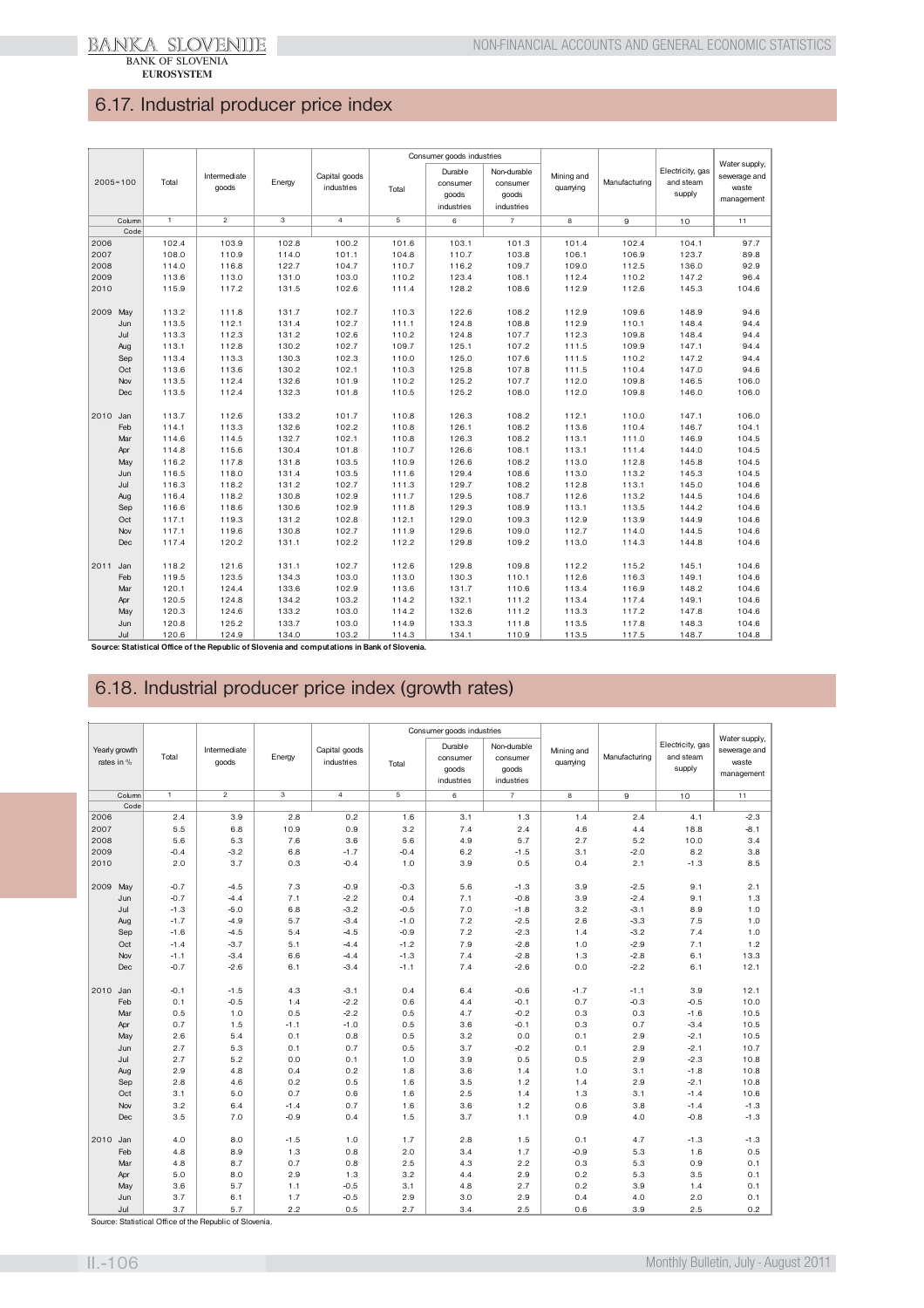# III. BANKS, SAVINGS BANKS AND REPRESENTATIVE OFFICES OF BANKS IN RS

as at 31 August 2011

#### **I. Banks**

**Abanka Vipa d.d. Slovenska cesta 58 1517 Ljubljana Phone: +386 (1) 471 81 00**

The bank may perform the following mutually recognized financial services, pursuant to Article 10 of the ZBan-1:

- 1. Receiving deposits<br>2. Granting credits that
- 2. Granting credits that also includes:
- consumer credits,
- mortgage credits.
- factoring, with or without recourse,
- financing of commercial transactions, including forfeiting,
- 4. Payment services;
- 5. Issuance and management of other payment instruments (i.e. travellers' cheques and bankers' drafts) in the part in which this service is not included in service of point 4. of this Article;
- 6. Issuing of guarantees and other commitments,
- 7. Trading for own account or for account of customers in:
- money market instruments,
- foreign exchange, including currency exchange transactions,
- financial futures and options,
- exchange and interest-rate instruments,
- transferable securities.
- 8. Participations in securities issues and the provision of services related to such issues,
- 9. Advice and services related to mergers and the purchase of undertakings,
- 11. Portfolio management and advice,
- 12. Safekeeping of securities and other services relating to the safekeeping of securities,
- 13. Credit reference services: collection, analysis and provision of information on creditworthiness,
- 14. Rental of safe deposit boxes and
- 15. Investment services and operations and ancillary investment services from paragraph (1) of Article 10 of the ZTFI.

The bank may perform the following supplementary financial services, pursuant to Article 11 of the ZBan-1:

- 1. Insurance brokerage in accordance with the act governing the insurance business,
- 3. Pension fund management in accordance with the act governing pension and disability insurance and
- 4. Custodian services in accordance with the law governing investment funds and management companies
- 6. Representation in financial leasing,
- administrative services for investment funds.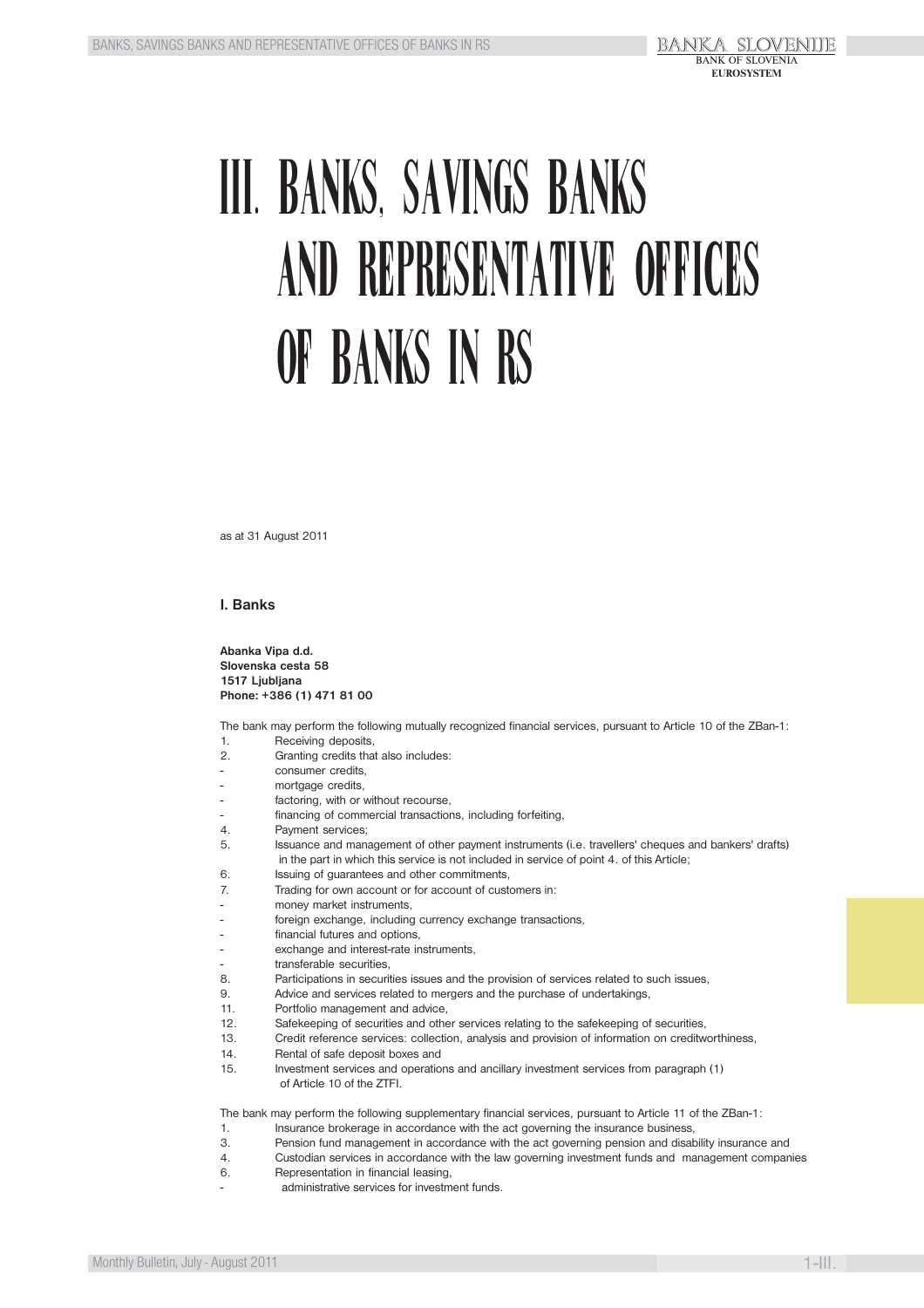#### **Banka Celje d.d. Vodnikova cesta 2 3000 Celje Phone: +386 (3) 422 10 00**

The bank may perform the following mutually recognized financial services, pursuant to Article 10 of the ZBan-1: 1. Receiving deposits,

- 2. Granting credits that also includes:
- consumer credits,
- mortgage credits,
- factoring, with or without recourse,
- financing of commercial transactions, including forfeiting
- 4. Payment services;
- 5. Issuance and management of other payment instruments (i.e. travellers' cheques and bankers' drafts) in the part in which this service is not included in service of point 4. of this Article;
- 6. Issuing of guarantees and other commitments,
- 7. Trading for own account or for account of customers in:
- foreign exchange, including currency exchange transactions,
- financial futures and options.
- exchange and interest-rate instruments,
- trading for own account:
- money market instruments
- transferable securities.
- 14. Rental of safe deposit boxes and
- 15. Investment services and operations and ancillary investment services from paragraph (1) of Article 10 of the ZTFI.

The bank may perform the following supplementary financial services, pursuant to Article 11 of the ZBan-1:

- 1. Insurance brokerage in accordance with the act governing the insurance business and
- 6. Marketing of investment funds and the sale of investment coupons or shares in investment funds.

#### **Banka Koper d.d. Pristaniška ulica 14 6502 Koper Phone: +386 (5) 666 11 00**

The bank may perform the following mutually recognized financial services, pursuant to Article 10 of the ZBan-1: 1. Receiving deposits,

- 2. Granting credits that also includes:
- consumer credits,
- mortgage credits.
- factoring, with or without recourse,
- financing of commercial transactions, including forfeiting,
- 4. Payment services and e-money issuance services;
- 5. Issuance and management of other payment instruments (i.e. travellers' cheques and bankers' drafts) in the part in which this service is not included in service of point 4. of this Article;
- 6. Issuing of guarantees and other commitments
- 7. Trading for own account or for account of customers in:
- money market instruments.
- foreign exchange, including currency exchange transactions,
- financial futures and options.
- exchange and interest-rate instruments,
- transferable securities
- 8. Participations in securities issues and the provision of services related to such issues,
- 9. Advice and services related to mergers and the purchase of undertakings,
- 11. Portfolio management and advice,
- 12. Safekeeping of securities and other services relating to the safekeeping of securities,
- 14. Rental of safe deposit boxes and
- 15. Investment services and operations and ancillary investment services from paragraph (1) of Article 10 of the ZTFI.

The bank may perform the following supplementary financial services, pursuant to Article 11 of the ZBan-1:

- 1. Insurance brokerage in accordance with the act governing the insurance business,
- 2. Administration of payment systems,
- 3. Pension fund management in accordance with the act governing pension and disability insurance,
- 4. Custodian services in accordance with the law governing investment funds and management companies and
	- custodian services in accordance with the law governing the protection of apartment and house buyers;
- 6. Representation in financial leasing,
- administrative services for investment funds.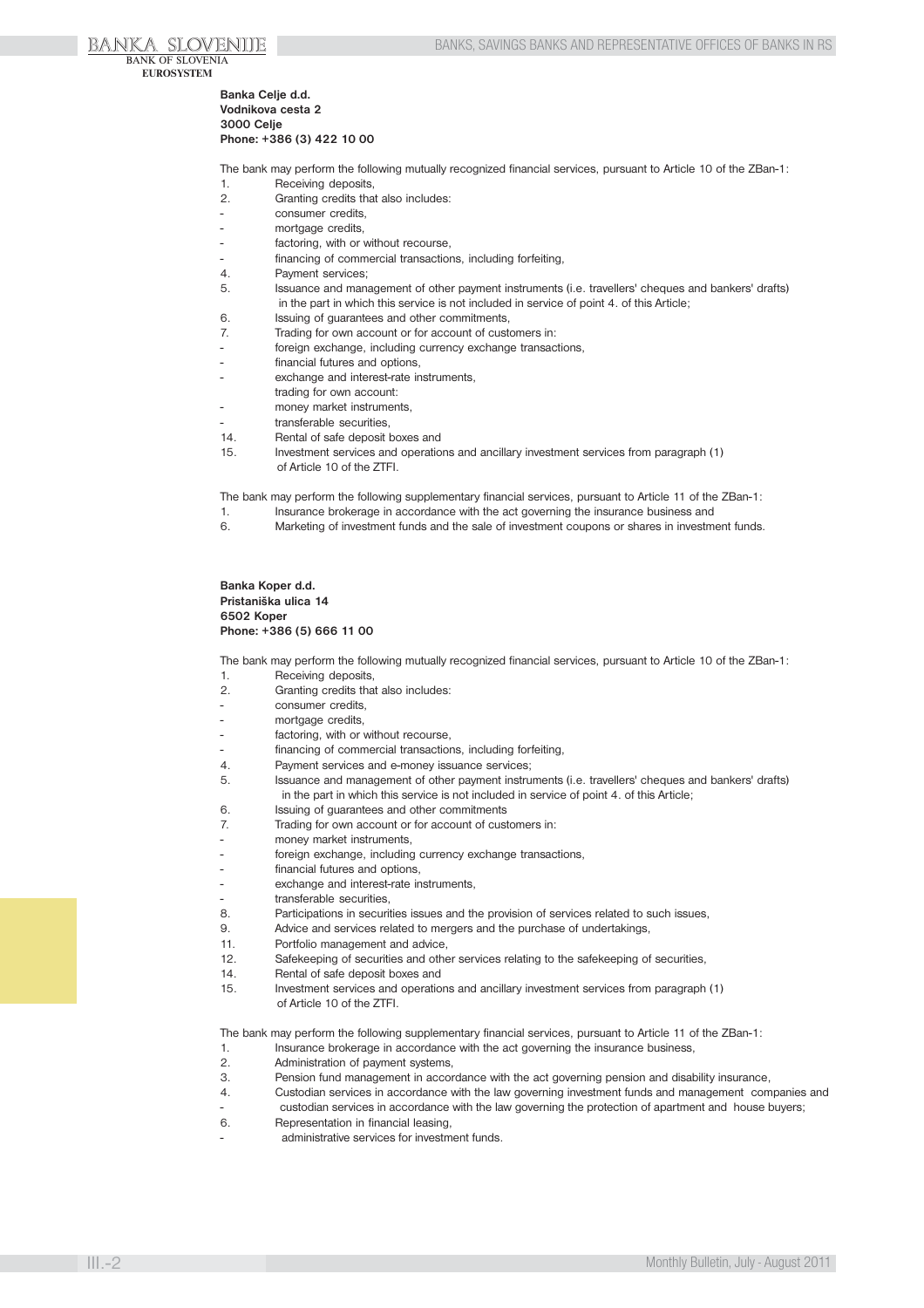

**Banka Sparkasse d.d. Cesta v Kleče 15 1000 Ljubljana Phone: +386 (1) 583 66 66**

The bank may perform the following mutually recognized financial services, pursuant to Article 10 of the ZBan-1: 1. Receiving deposits,

- 2. Granting credits that also includes:
- consumer credits,
- mortgage credits,
- financing of commercial transactions, including forfeiting,
- 4. Payment services;
- 5. Issuance and management of other payment instruments (i.e. travellers' cheques and bankers' drafts) in the part in which this service is not included in service of point 4. of this Article;
- 6. Issuing of guarantees and other commitments,
- 7. Trading for own account or for account of customers in:
- foreign exchange, including currency exchange transactions,
- trading for own account: money market instruments and
- 13. Credit reference services: collection, analysis and provision of information on creditworthiness.

The bank may perform the following supplementary financial services, pursuant to Article 11 of the ZBan-1: 1. Insurance brokerage in accordance with the act governing the insurance business and

- 5. Credit brokerage for consumer and other types of loans;
- 6. Marketing of investment funds and the sale of investment coupons or shares in investment funds,
- advice related to investments (investment advice).

**Banka Volksbank d.d. Dunajska cesta 128 a 1101 Ljubljana Phone: +386 (1) 530 74 00**

The bank may perform the following mutually recognized financial services, pursuant to Article 10 of the ZBan-1: 1. Receiving deposits,

- 2. Granting credits that also includes:
- 
- consumer credits,
- mortgage credits.
- factoring, with or without recourse,
- financing of commercial transactions, including forfeiting,
- Payment services;
- 5. Issuance and management of other payment instruments (i.e. travellers' cheques and bankers' drafts) in the part in which this service is not included in service of point 4. of this Article;
- 6. Issuing of guarantees and other commitments,
- 7. Trading for own account or for account of customers in:
- foreign exchange, including currency exchange transactions.
- exchange and interest-rate instruments,
- trading for own account:
- money market instruments,
- transferable securities and
- 8. Participations in securities issues and the provision of services related to such issues,
- 15. Investment services and operations and ancillary investment services from paragraph (1) of Article 10 of the ZTFI.

The bank may perform the following supplementary financial services, pursuant to Article 11 of the ZBan-1: 1. Insurance brokerage in accordance with the act governing the insurance business and

- 6. Marketing of investment funds and the sale of investment coupons or shares in investment funds,
- brokerage of financial leasing.

**BAWAG banka d.d. Bleiweisova cesta 30 1000 Ljubljana Phone: +386 (1) 230 07 06**

The bank may perform the following mutually recognized financial services, pursuant to Article 10 of the ZBan-1:

- 1. Receiving deposits,
- 2. Granting credits that also includes:
- mortgage credits.
- factoring, with or without recourse,<br>6. Saling of quarantees and other co
- 6. Issuing of guarantees and other commitments,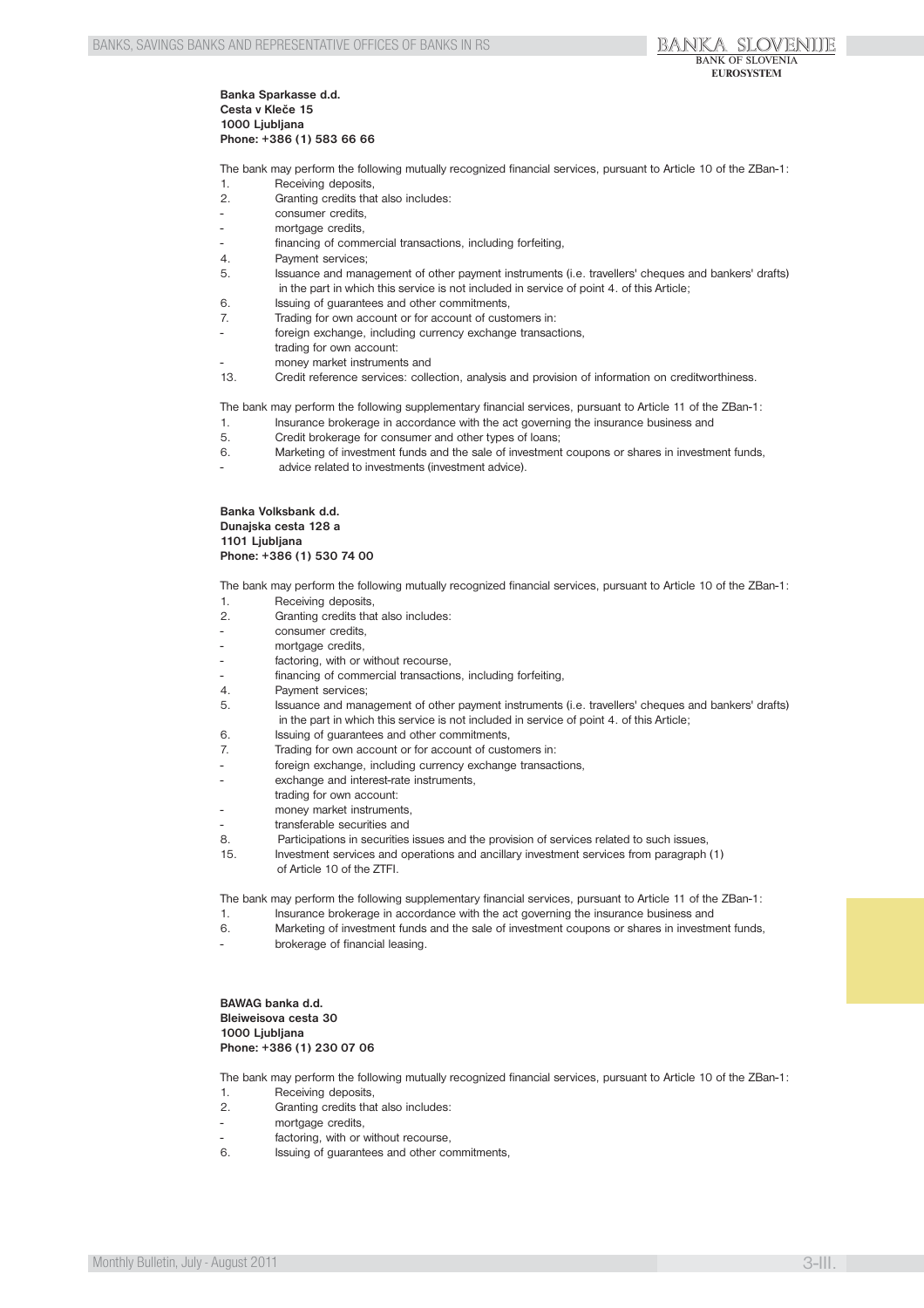**Deželna banka Slovenije d.d. Kolodvorska ulica 9 1000 Ljubljana Phone: +386 (1) 472 71 00**

The bank may perform the following mutually recognized financial services, pursuant to Article 10 of the ZBan-1:

- 1. Receiving deposits,
- 2. Granting credits that also includes:
- consumer credits.
- mortgage credits,
- factoring, with or without recourse.
- financing of commercial transactions, including forfeiting,
- 4. Payment services;
- 5. Issuance and management of other payment instruments (i.e. travellers' cheques and bankers' drafts) in the part in which this service is not included in service of point 4. of this Article;<br>6. Issuing of quarantees and other commitments.
- Issuing of guarantees and other commitments.
- 7. Trading for own account or for account of customers in:
- money market instruments.
- foreign exchange, including currency exchange transactions,
- financial futures and options.
- exchange and interest-rate instruments
- transferable securities,<br>8. Participations in securities
- Participations in securities issues and the provision of services related to such issues.
- 9. Advice and services related to mergers and the purchase of undertakings,
- 11. Portfolio management and advice,
- 12. Safekeeping of securities and other services relating to the safekeeping of securities,
- 13. Credit reference services: collection, analysis and provision of information on creditworthiness.
- 15. Investment services and operations and ancillary investment services from paragraph (1) of Article 10 of the ZTFI.

The bank may perform the following supplementary financial services, pursuant to Article 11 of the ZBan-1: 1. Insurance brokerage in accordance with the act governing the insurance business,

**Factor banka d.d. Tivolska cesta 48 1000 Ljubljana Phone: +386 (1) 230 66 00**

The bank may perform the following mutually recognized financial services, pursuant to Article 10 of the ZBan-1:

- 1. Receiving deposits<br>2. Granting credits that 2. Granting credits that also includes:
- consumer credits,
- mortgage credits.
- factoring, with or without recourse
- financing of commercial transactions, including forfeiting,
- 4. Payment services;
- 5. Issuance and management of other payment instruments (i.e. travellers' cheques and bankers' drafts) in the part in which this service is not included in service of point 4. of this Article;
- 6. Issuing of guarantees and other commitments,
- 7. Trading for own account or for account of customers in:
- money market instruments,
- foreign exchange, including currency exchange transactions,
- financial futures and options
- exchange and interest-rate instruments,
- transferable securities,
- 8. Participations in securities issues and the provision of services related to such issues,
- 9. Advice and services related to mergers and the purchase of undertakings,
- 11 Portfolio management and advice
- 13. Credit reference services: collection, analysis and provision of information on creditworthiness,
- 15. Investment services and operations and ancillary investment services from paragraph (1) of Article 10 of the ZTFI.

The bank may perform the following supplementary financial services, pursuant to Article 11 of the ZBan-1: 3. Pension fund management in accordance with the act governing pension and disability insurance.

**Gorenjska banka d.d., Kranj Bleiweisova cesta 1 4000 Kranj Phone: +386 (4) 208 40 00**

The bank may perform the following mutually recognized financial services, pursuant to Article 10 of the ZBan-1: 1. Receiving deposits,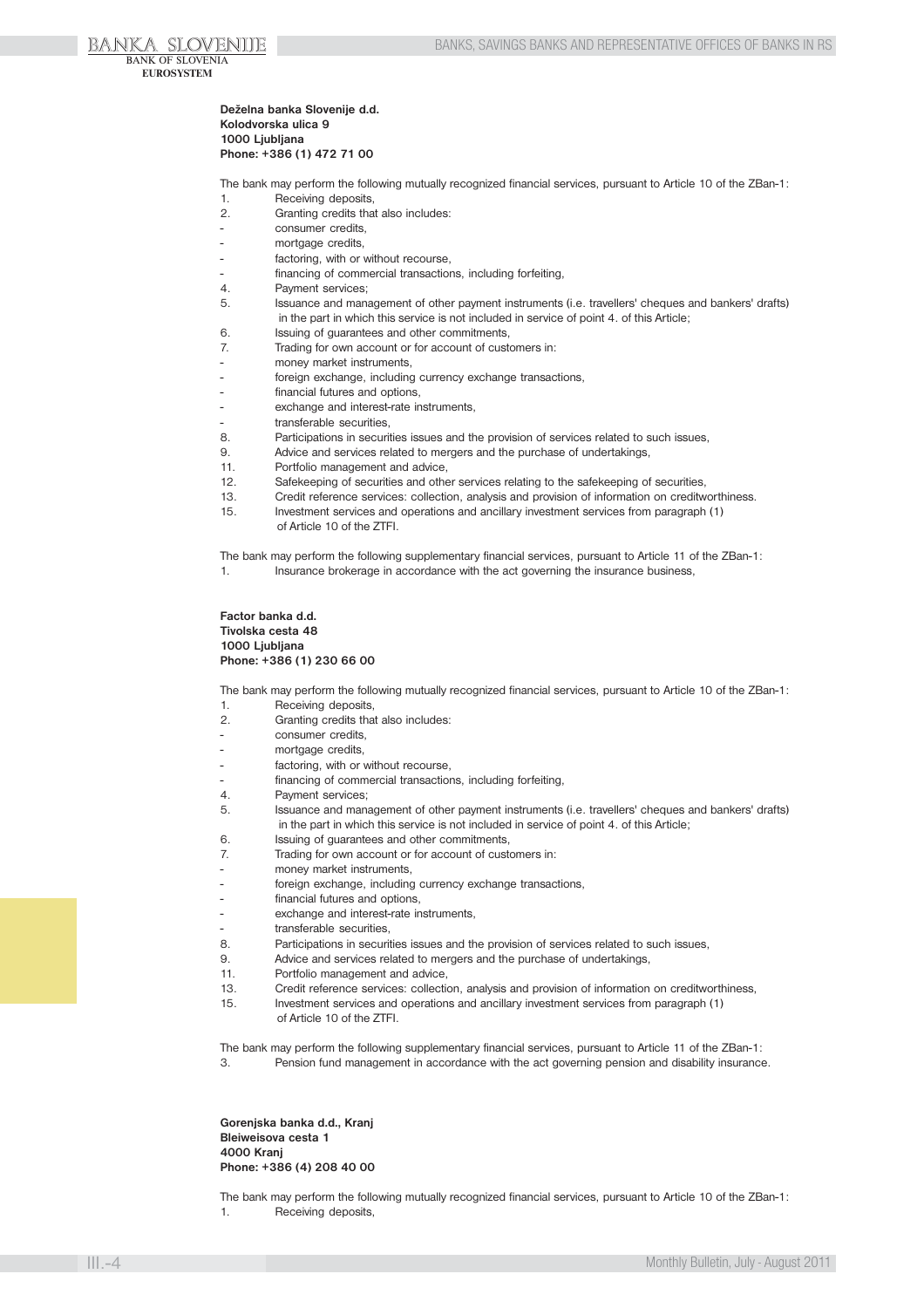

- 2. Granting credits that also includes:
- consumer credits,
- mortgage credits.
- factoring, with or without recourse,
- financing of commercial transactions, including forfeiting,
- 4. Payment services;
- 5. Issuance and management of other payment instruments (i.e. travellers' cheques and bankers' drafts) in the part in which this service is not included in service of point 4. of this Article;
- 6. Issuing of guarantees and other commitments,
- 7. Trading for own account or for account of customers in:
- money market instruments,
- foreign exchange, including currency exchange transactions,
- financial futures and options,
- exchange and interest-rate instruments,
- transferable securities.
- 8. Participations in securities issues and the provision of services related to such issues,
- 9. Advice and services related to mergers and the purchase of undertakings,
- 11. Portfolio management and advice,
- 12. Safekeeping of securities and other services relating to the safekeeping of securities,
- 14. Rental of safe deposit boxes
- 15. Investment services and operations and ancillary investment services from paragraph (1) of Article 10 of the ZTFI.

The bank may perform the following supplementary financial services, pursuant to Article 11 of the ZBan-1: 1. Insurance brokerage in accordance with the act governing the insurance business,

#### **Hypo Alpe-Adria-Bank d.d. Dunajska cesta 117 1000 Ljubljana Phone: +386 (1) 580 44 00**

The bank may perform the following mutually recognized financial services, pursuant to Article 10 of the ZBan-1:

- 1. Receiving deposits,
- 2. Granting credits that also includes:
- consumer credits, mortgage credits.
- factoring, with or without recourse,
- 
- financing of commercial transactions, including forfeiting,
- Payment services;
- 5. Issuance and management of other payment instruments (i.e. travellers' cheques and bankers' drafts) in the part in which this service is not included in service of point 4. of this Article;
- 6. Issuing of guarantees and other commitments,
- 7. Trading for own account or for account of customers in:
- money market instruments
- foreign exchange, including currency exchange transactions,
- financial futures and options
- exchange and interest-rate instruments,
- transferable securities,
- 8. Participations in securities issues and the provision of services related to such issues,
- 9. Advice and services related to mergers and the purchase of undertakings,
- 11. Portfolio management and advice,
- 13. Credit reference services: collection, analysis and provision of information on creditworthiness,
- 14. Rental of safe deposit boxes
- 15. Investment services and operations and ancillary investment services from paragraph (1) of Article 10 of the ZTFI.

The bank may perform the following supplementary financial services, pursuant to Article 11 of the ZBan-1:

- 1. Insurance brokerage in accordance with the act governing the insurance business,
- 6. Brokerage of financial leasing
- selling and buying brokerage in precious metals.

#### **KD Banka d.d. Neubergerjeva 30 1000 Ljubljana**

The bank may perform the following mutually recognized financial services, pursuant to Article 10 of the ZBan-1: 1. Receiving deposits,

- 2. Granting credits that also includes:
- consumer credits,
- mortgage credits.
- 4. Payment services;
- 5. Issuance and management of other payment instruments (i.e. travellers' cheques and bankers' drafts)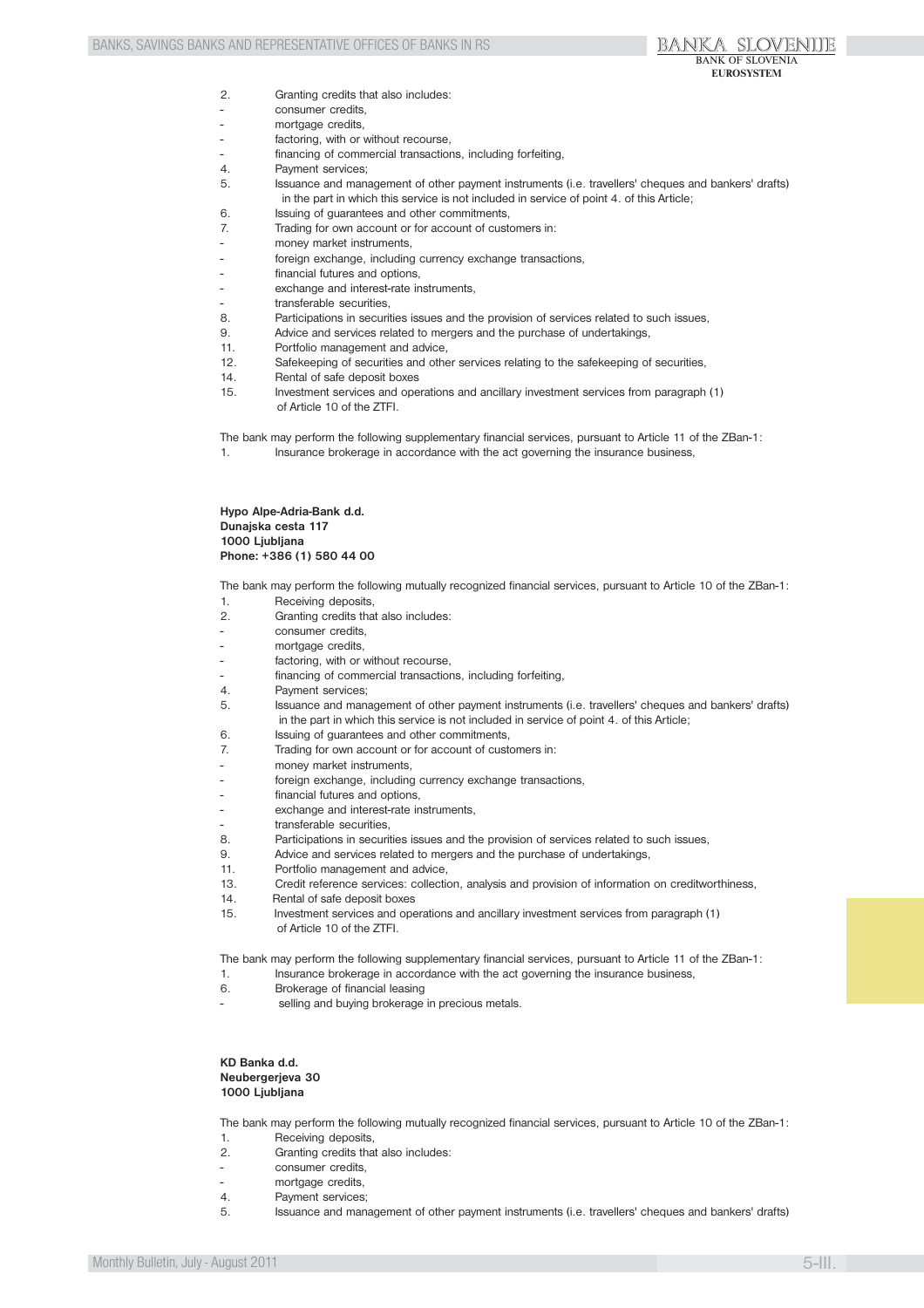- in the part in which this service is not included in service of point 4. of this Article;
- 7. Trading for own account or for account of customers in:
- money market instruments.
- foreign exchange, including currency exchange transactions,
- exchange and interest-rate instruments.
- transferable securities.
- 8. Participations in securities issues and the provision of services related to such issues,
- 9. Advice and services related to mergers and the purchase of undertakings,
- 11. Portfolio management and advice,
- 12. Safekeeping of securities and other services relating to the safekeeping of securities,
- 15. Investment services and operations and ancillary investment services from paragraph (1) of Article 10 of the ZTFI.

The bank may perform the following supplementary financial services, pursuant to Article 11 of the ZBan-1:

- 1. Insurance brokerage in accordance with the act governing the insurance business,
- 5. Credit brokerage in consumer and other credits.

**Nova Kreditna banka Maribor d.d. Ulica Vita Kraigherja 4 2505 Maribor Phone: +386 (2) 229 22 90**

The bank may perform the following mutually recognized financial services, pursuant to Article 10 of the ZBan-1:

- 1. Receiving deposits,
- 2. Granting credits that also includes:
- consumer credits,
- mortgage credits,
- factoring, with or without recourse,
- financing of commercial transactions, including forfeiting,
- 4. Payment services;
- 5. Issuance and management of other payment instruments (i.e. travellers' cheques and bankers' drafts) in the part in which this service is not included in service of point 4. of this Article;<br>6. Issuing of guarantees and other commitments,
- 6. Issuing of guarantees and other commitments,
- 7. Trading for own account or for account of customers in:
- money market instruments,
- foreign exchange, including currency exchange transactions.
- financial futures and options,
- exchange and interest-rate instruments,
- transferable securities
- 8. Participations in securities issues and the provision of services related to such issues,
- 9. Advice and services related to mergers and the purchase of undertakings,
- 11. Portfolio management and advice,
- 12. Safekeeping of securities and other services relating to the safekeeping of securities,
- 14. Rental of safe deposit boxes and
- 15. Investment services and operations and ancillary investment services from paragraph (1) of Article 10 of the ZTFI.

The bank may perform the following supplementary financial services, pursuant to Article 11 of the ZBan-1:

- 1. Insurance brokerage in accordance with the act governing the insurance business,
- 2. Administration of payment systems,
- 6. Marketing of investment funds and the sale of investment coupons or shares in investment funds:
- brokerage of voluntary supplementary retirement insurance.

**Nova Ljubljanska banka d.d., Ljubljana Trg republike 2 1520 Ljubljana Phone: +386 (1) 425 01 55**

The bank may perform the following mutually recognized financial services, pursuant to Article 10 of the ZBan-1: 1. Receiving deposits,

- 2. Granting credits that also includes:
- consumer credits,
- mortgage credits.
- factoring, with or without recourse,
- financing of commercial transactions, including forfeiting,
- 4. Payment services;
- 5. Issuance and management of other payment instruments (i.e. travellers' cheques and bankers' drafts) in the part in which this service is not included in service of point 4. of this Article;
- 6. Issuing of guarantees and other commitments,
- 7. Trading for own account or for account of customers in:
- money market instruments.
- foreign exchange, including currency exchange transactions,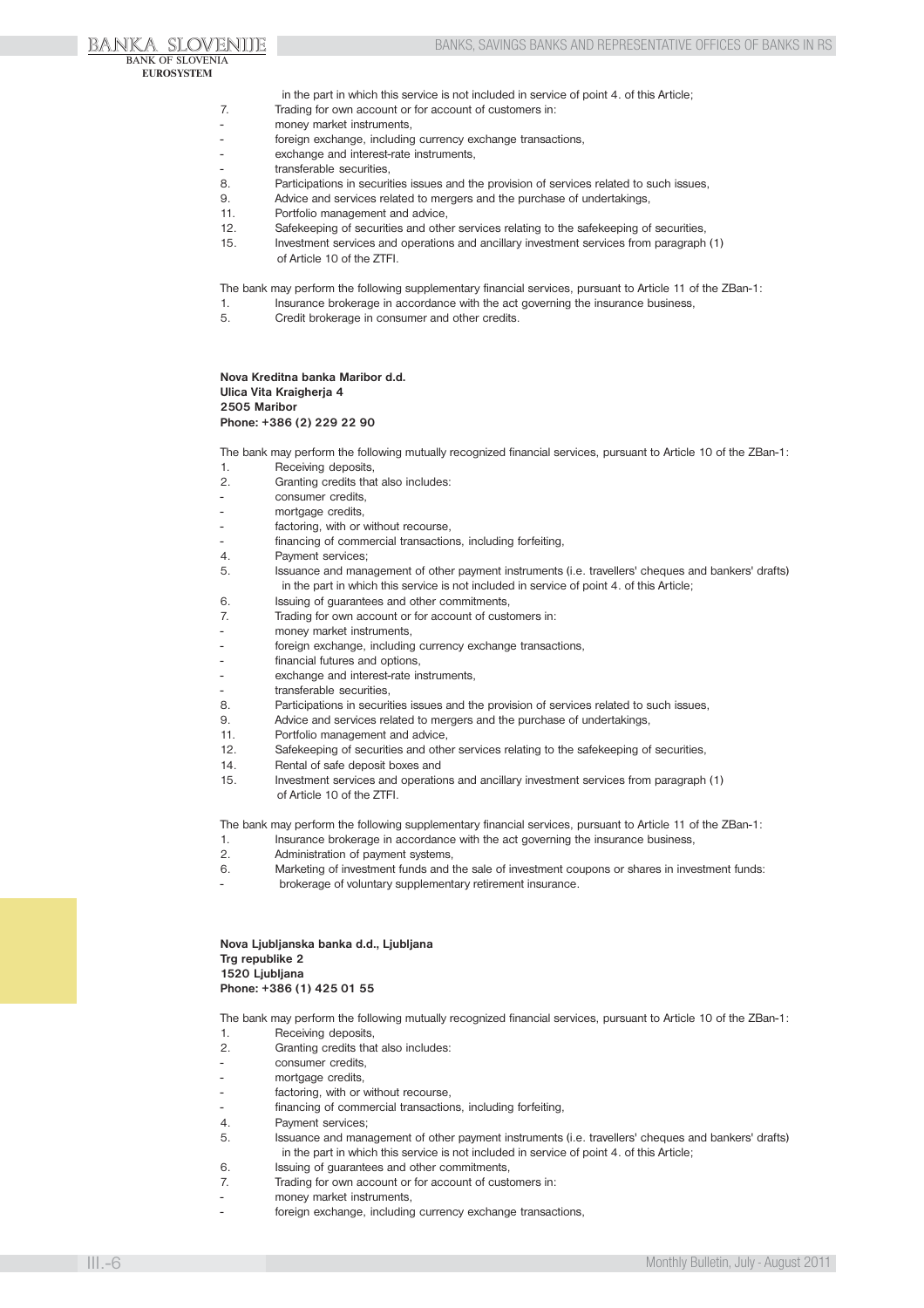

- financial futures and options,
- exchange and interest-rate instruments,
- transferable securities.
- 8. Participations in securities issues and the provision of services related to such issues,
- 9. Advice and services related to mergers and the purchase of undertakings,<br>10. Money broking on inter bank markets,
- Money broking on inter bank markets.
- 11 Portfolio management and advice
- 12. Safekeeping of securities and other services relating to the safekeeping of securities,
- 13. Credit reference services: collection, analysis and provision of information on creditworthiness,
- 14. Rental of safe deposit boxes and
- 15. Investment services and operations and ancillary investment services from paragraph (1) of Article 10 of the ZTFI.

The bank may perform the following supplementary financial services, pursuant to Article 11 of the ZBan-1:

- 1. Insurance brokerage in accordance with the act governing the insurance business,
- 4. Custodian services in accordance with the law governing investment funds and management companies and<br>5. Credit brokerage for consumer and other types of loans.
- 5. Credit brokerage for consumer and other types of loans.

**Poštna banka Slovenije, d.d. - b. sk. NKBM d.d. Ulica Vita Kraigherja 5 2000 Maribor Phone: +386 (2) 228 82 00**

The bank may perform the following mutually recognized financial services, pursuant to Article 10 of the ZBan-1:

- 1. Receiving deposits,
- 2. Granting credits that also includes:
- consumer credits,
- mortgage credits,
- factoring, with or without recourse,
- financing of commercial transactions, including forfeiting,
- 4. Payment services;
- 5. Issuance and management of other payment instruments (i.e. travellers' cheques and bankers' drafts) in the part in which this service is not included in service of point 4. of this Article;<br>6. Issuing of guarantees and other commitments,
- 6. Issuing of guarantees and other commitments,
- 7. Trading for own account or for account of customers in:
- foreign exchange, including currency exchange transactions, trading for own account:
- 
- money market instruments and
- transferable securities.

**Probanka, d.d. Trg Leona Štuklja 12 2000 Maribor Phone: +386 (2) 252 05 00**

The bank may perform the following mutually recognized financial services, pursuant to Article 10 of the ZBan-1:

- 1. Receiving deposits,
- 2. Granting credits that also includes:
- consumer credits.
- mortgage credits,
- factoring, with or without recourse,
- financing of commercial transactions, including forfeiting,
- 3. Financial leasing: financial leasing of assets of which the duration approximately equals the expected useful life of the asset which is the object of the lease and for which the lessee acquires most of the benefit from the use of the asset and accepts the full risk of the transaction,
- 4. Payment services;
- 5. Issuance and management of other payment instruments (i.e. travellers' cheques and bankers' drafts) in the part in which this service is not included in service of point 4. of this Article;
- 6. Issuing of guarantees and other commitments,
- 7. Trading for own account or for account of customers in:
- money market instruments,
- foreign exchange, including currency exchange transactions,
- financial futures and options,
- exchange and interest-rate instruments,
- transferable securities,
- 8. Participations in securities issues and the provision of services related to such issues,
- 9. Advice and services related to mergers and the purchase of undertakings,
- 11. Portfolio management and advice,
- 12. Safekeeping of securities and other services relating to the safekeeping of securities,
- 14. Rental of safe deposit boxes and
- 15. Investment services and operations and ancillary investment services from paragraph (1) of Article 10 of the ZTFI.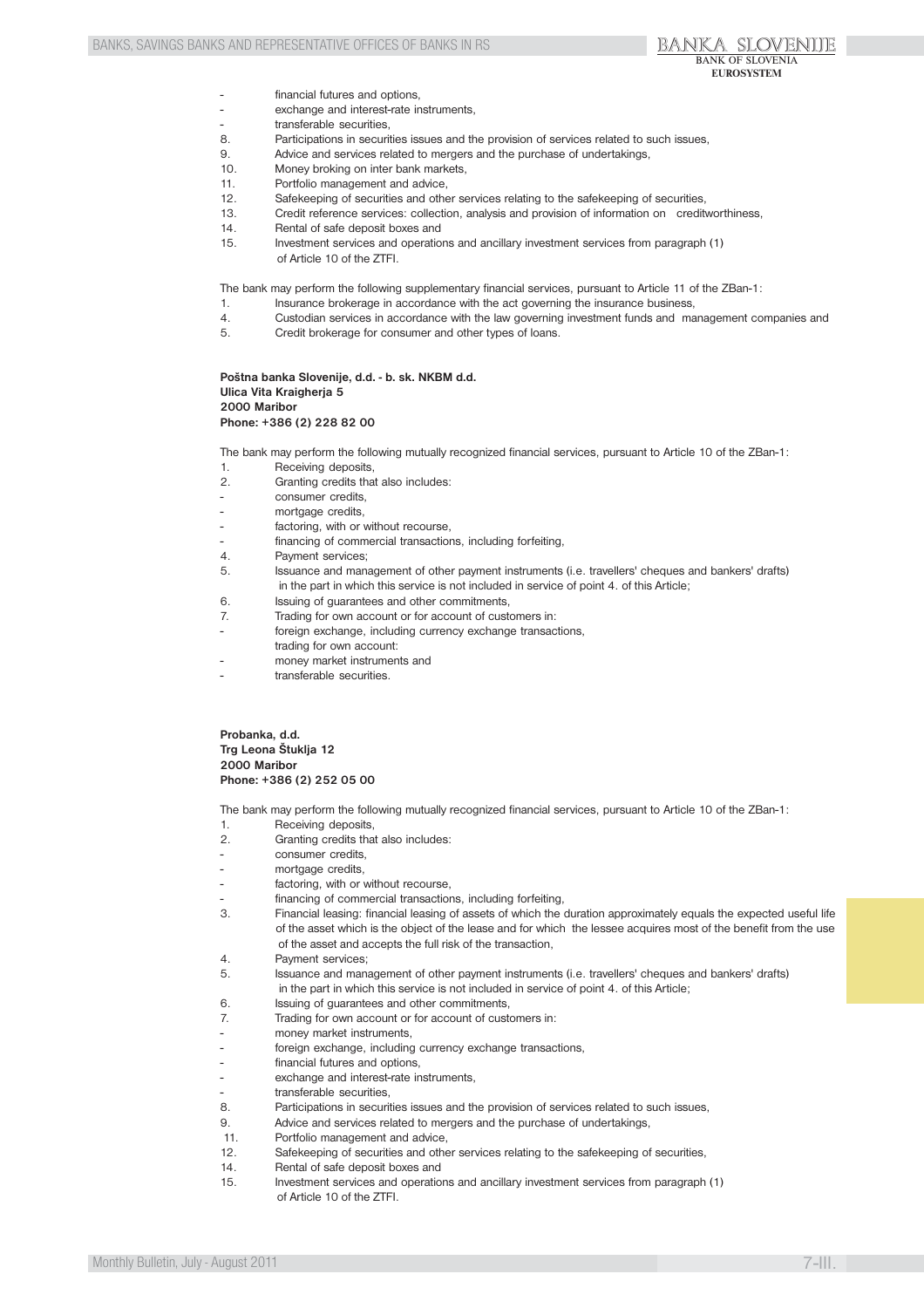The bank may perform the following supplementary financial services, pursuant to Article 11 of the ZBan-1: 1. Insurance brokerage in accordance with the act governing the insurance business and

3. Pension fund management in accordance with the act governing pension and disability insurance.

**Raiffeisen banka d.d. Zagrebška cesta 76 2000 Maribor Phone: +386 (2) 229 31 00**

The bank may perform the following mutually recognized financial services, pursuant to Article 10 of the ZBan-1: 1. Receiving deposits,

- 
- 2. Granting credits that also includes:
- consumer credits, mortgage credits.
- factoring, with or without recourse,
- financing of commercial transactions, including forfeiting,
- 4. Payment services;
- 5. Issuance and management of other payment instruments (i.e. travellers' cheques and bankers' drafts) in the part in which this service is not included in service of point 4. of this Article;
- 6. Issuing of guarantees and other commitments,
- 7. Trading for own account or for account of customers in:
- money market instruments,
- foreign exchange, including currency exchange transactions,
- financial futures and options,
- exchange and interest-rate instruments,
- transferable securities.
- 8. Participations in securities issues and the provision of services related to such issues,
- 9. Advice and services related to mergers and the purchase of undertakings,
- 11. Portfolio management and advice,
- 12. Safekeeping of securities and other services relating to the safekeeping of securities,
- 14. Rental of safe deposit boxes and
- 15. Investment services and operations and ancillary investment services from paragraph (1) of Article 10 of the ZTFI.

The bank may perform the following supplementary financial services, pursuant to Article 11 of the ZBan-1:

- 1. Insurance brokerage in accordance with the act governing the insurance business;
- 6. Brokerage of financial leasing.

**SKB Banka d.d. Ljubljana Ajdovščina 4 1513 Ljubljana Phone: +386 (1) 471 51 00**

The bank may perform the following mutually recognized financial services, pursuant to Article 10 of the ZBan-1:

- 1. Receiving deposits,
- 2. Granting credits that also includes:
- consumer credits.
- mortgage credits,
- factoring, with or without recourse,
- financing of commercial transactions, including forfeiting,
- 3. Financial leasing: financial leasing of assets of which the duration approximately equals the expected useful life of the asset which is the object of the lease and for which the lessee acquires most of the benefit from the use of the asset and accepts the full risk of the transaction,
- 4. Payment services;
- 5. Issuance and management of other payment instruments (i.e. travellers' cheques and bankers' drafts) in the part in which this service is not included in service of point 4. of this Article;
- 6. Issuing of guarantees and other commitments,
- 7. Trading for own account or for account of customers in:
- money market instruments,
- foreign exchange, including currency exchange transactions,
- financial futures and options,
- exchange and interest-rate instruments,
- transferable securities,
- 8. Participations in securities issues and the provision of services related to such issues,
- 9. Advice and services related to mergers and the purchase of undertakings,<br>10. Money broking on interbank markets,
- Money broking on interbank markets,
- 12. Safekeeping of securities and other services relating to the safekeeping of securities,
- 13. Credit reference services: collection, analysis and provision of information on creditworthiness,
- 14. Rental of safe deposit boxes and
- 15. Investment services and operations and ancillary investment services from paragraph (1) of Article 10 of the ZTFI.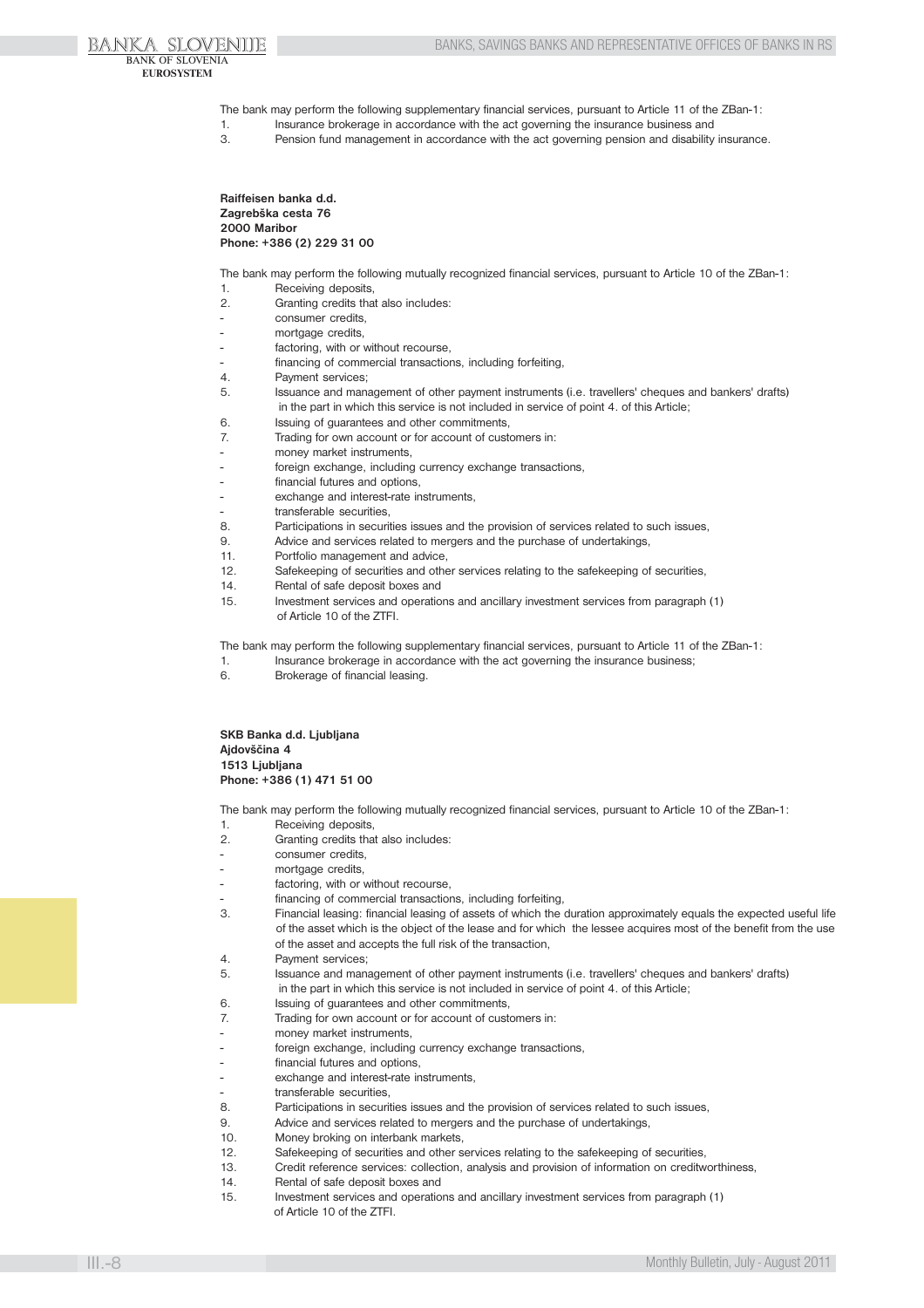BANKA SLOVENIJE BANK OF SLOVENIA **EUROSYSTEM**

The bank may perform the following supplementary financial services, pursuant to Article 11 of the ZBan-1: 1. Insurance brokerage in accordance with the act governing the insurance business and 5. Credit brokerage for consumer and other types of loans.

**Slovenska investicijska banka, d.d. – liquidation procedure Čopova ulica 38 1101 Ljubljana Phone: +386 (1) 242 03 00**

At General Meeting held on 29.12.2003 was adopted a Decision about liquidation procedure.

**SID - Slovenska izvozna in razvojna banka, d.d., Ljubljana Ulica Josipine Turnograjske 6 1000 Ljubljana Phone: +386 (1) 200 75 00**

The bank may perform the following mutually recognized financial services, pursuant to Article 10 of the ZBan-1: 2. Granting credits that also includes:

- mortgage credits.
- factoring, with or without recourse,
- financing of commercial transactions, including forfeiting,
- 6. Issuing of guarantees and other commitments,
- 7. Trading for own account or for account of customers in:
- foreign exchange, including currency exchange transactions,
- financial futures and options,
- exchange and interest-rate instruments.
- trading for own account:
- money market instruments and
- 13. Credit reference services: collection, analysis and provision of information on creditworthiness.

#### **UniCredit Banka Slovenija d.d. Šmartinska cesta 140 1000 Ljubljana Phone: +386 (1) 587 66 00**

The bank may perform the following mutually recognized financial services, pursuant to Article 10 of the ZBan-1:

- 1. Receiving deposits,
- 2. Granting credits that also includes:
- consumer credits,
- mortgage credits,
- factoring, with or without recourse.
- financing of commercial transactions, including forfeiting,
- 4. Payment services;
- 5. Issuance and management of other payment instruments (i.e. travellers' cheques and bankers' drafts) in the part in which this service is not included in service of point 4. of this Article;
- 6. Issuing of guarantees and other commitments,
- 7. Trading for own account or for account of customers in:
- money market instruments
- foreign exchange, including currency exchange transactions,
- financial futures and options,
- exchange and interest-rate instruments,
- transferable securities,
- 8. Participations in securities issues and the provision of services related to such issues,
- 9. Advice and services related to mergers and the purchase of undertakings,
- 11. Portfolio management and advice,
- 15. Investment services and operations and ancillary investment services from paragraph (1) of Article 10 of the ZTFI.

The bank may perform the following supplementary financial services, pursuant to Article 11 of the ZBan-1:

- 1. Insurance brokerage in accordance with the act governing the insurance business and
- 4. Custodian services in accordance with the law governing investment funds and management companies;
- 6. Brokerage of financial leasing.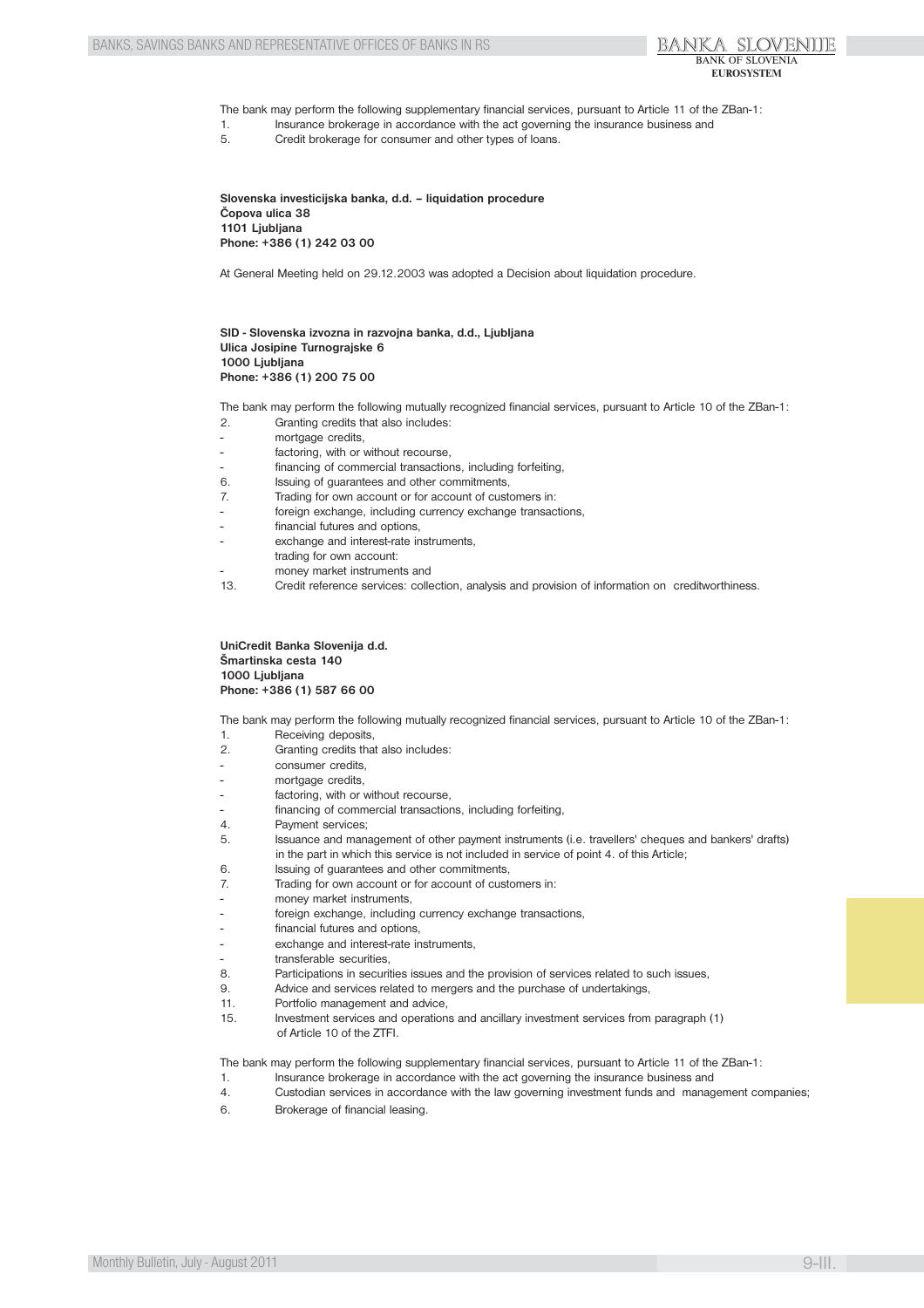#### **II. Savings banks**

**Delavska hranilnica d.d. Ljubljana Miklošičeva cesta 5 1000 Ljubljana Phone: +386 (1) 300 02 00**

The savings bank may perform the following mutually recognized financial services, pursuant to Article 10 of the ZBan-1:

- 1. Receiving deposits,
- 2. Granting credits that also includes:
- consumer credits,
- mortgage credits,
- financing of commercial transactions, including forfeiting,
- 4. Payment services;
- 5. Issuance and management of other payment instruments (i.e. travellers' cheques and bankers' drafts) in the part in which this service is not included in service of point 4. of this Article;
- 6. Issuing of guarantees and other commitments,
- 7. Trading for own account or for account of customers in:
- foreign exchange, including currency exchange transactions,
- trading for own account:
- money market instruments,
- transferable securities.

The savings bank may perform the following supplementary financial services, pursuant to Article 11 of the ZBan-1: 1. Insurance brokerage in accordance with the act governing the insurance business.

**Hranilnica LON, d.d., Kranj Bleiweisova cesta 2 4000 Kranj Phone: +386 (4) 280 07 77**

The savings bank may perform the following mutually recognized financial services, pursuant to Article 10 of the ZBan-1:

- 1. Receiving deposits,
- 2. Granting credits that also includes:
- consumer credits,
- mortgage credits,
- factoring, with or without recourse,
- financing of commercial transactions, including forfeiting,
- 4. Payment services;
- 5. Issuance and management of other payment instruments (i.e. travellers' cheques and bankers' drafts) in the part in which this service is not included in service of point 4. of this Article;<br>6. Issuing of guarantees and other commitments,
- 6. Issuing of guarantees and other commitments,
- 7. Trading for own account or for account of customers in:
- foreign exchange (only currency exchange transactions),
- trading for own account:
- money market instruments and
- 13. Credit reference services: collection, analysis and provision of information on creditworthiness.

The savings bank may perform the following supplementary financial services, pursuant to Article 11 of the ZBan-1: 5. Credit brokerage for consumer and other types of loans.

#### **Hranilnica in posojilnica Vipava d.d. Glavni trg 15 5271 Vipava Phone: +386 (5) 366 45 00**

The savings bank may perform the following mutually recognized financial services, pursuant to Article 10 of the ZBan-1:

- 1. Receiving deposits,
- 2. Granting credits that also includes:
- consumer credits,
- mortgage credits
- financing of commercial transactions, including forfeiting,
- 4. Payment services;
- 5. Issuance and management of other payment instruments (i.e. travellers' cheques and bankers' drafts) in the part in which this service is not included in service of point 4. of this Article;
- 6. Issuing of guarantees and other commitments,
- 7. Trading for own account in:
	- money market instruments.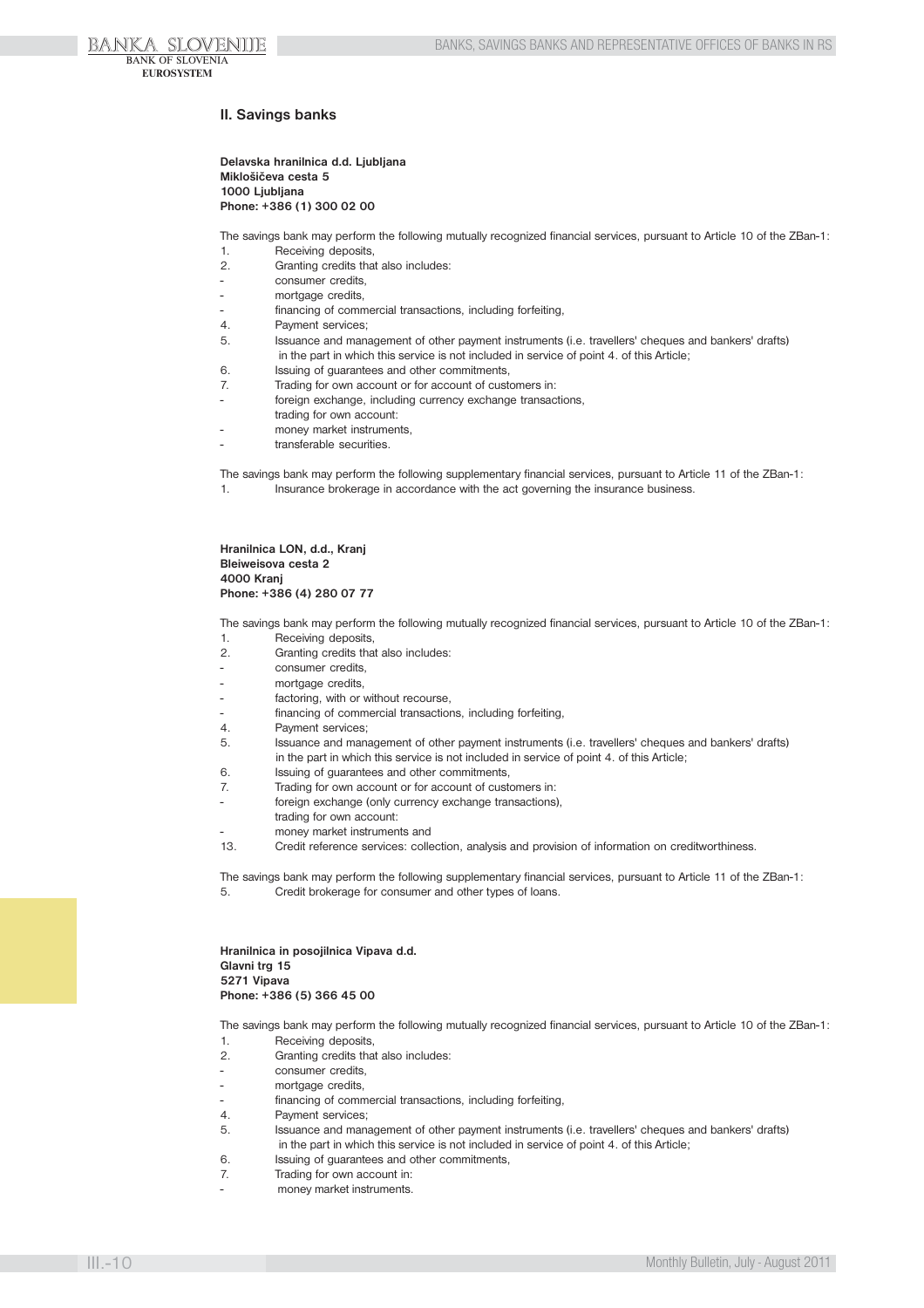BANKA SLOVENIJE BANK OF SLOVENIA **EUROSYSTEM**

#### **III. Representative offices of the member state's banks:**

#### **Bank Bank representative office address**

European Bank for Reconstruction European Bank for Reconstruction and Development and Development One Exchange Square Trg republike 3<br>
London EC2A 2JN 1000 Ljubljana London EC2A 2JN Great Britain **Phone: +386 (1) 426 36 00** 

St. Veiter Ring 43 Dunajska cesta 161 A-9020 Klagenfurt/ Celovec 1102 Ljubljana

BKS Bank AG **BKS** – Predstavništvo v Republiki Sloveniji Austria Phone: +386 (1) 589 09 10

#### **IV. Branches of the member state's banks:**

Banks, authorized in a Member State to carry out all or particular banking and other financial services, itemized in the Annex I of Directive 2006/48/ES (List of activities, for which mutual recognition is enforced) and may perform these activities within the Republic of Slovenia, through a branch or directly.

#### **Branches in Slovenia:**

BKS Bank AG Bančna podružnica Dunajska cesta 161 1102 Ljubljana

Zveza Bank Podružnica Ljubljana Bravničarjeva 13 1000 Ljubljana

RCI Banque Societe Anonyme Bančna podružnica Ljubljana Dunajska cesta 22 1511 Ljubljana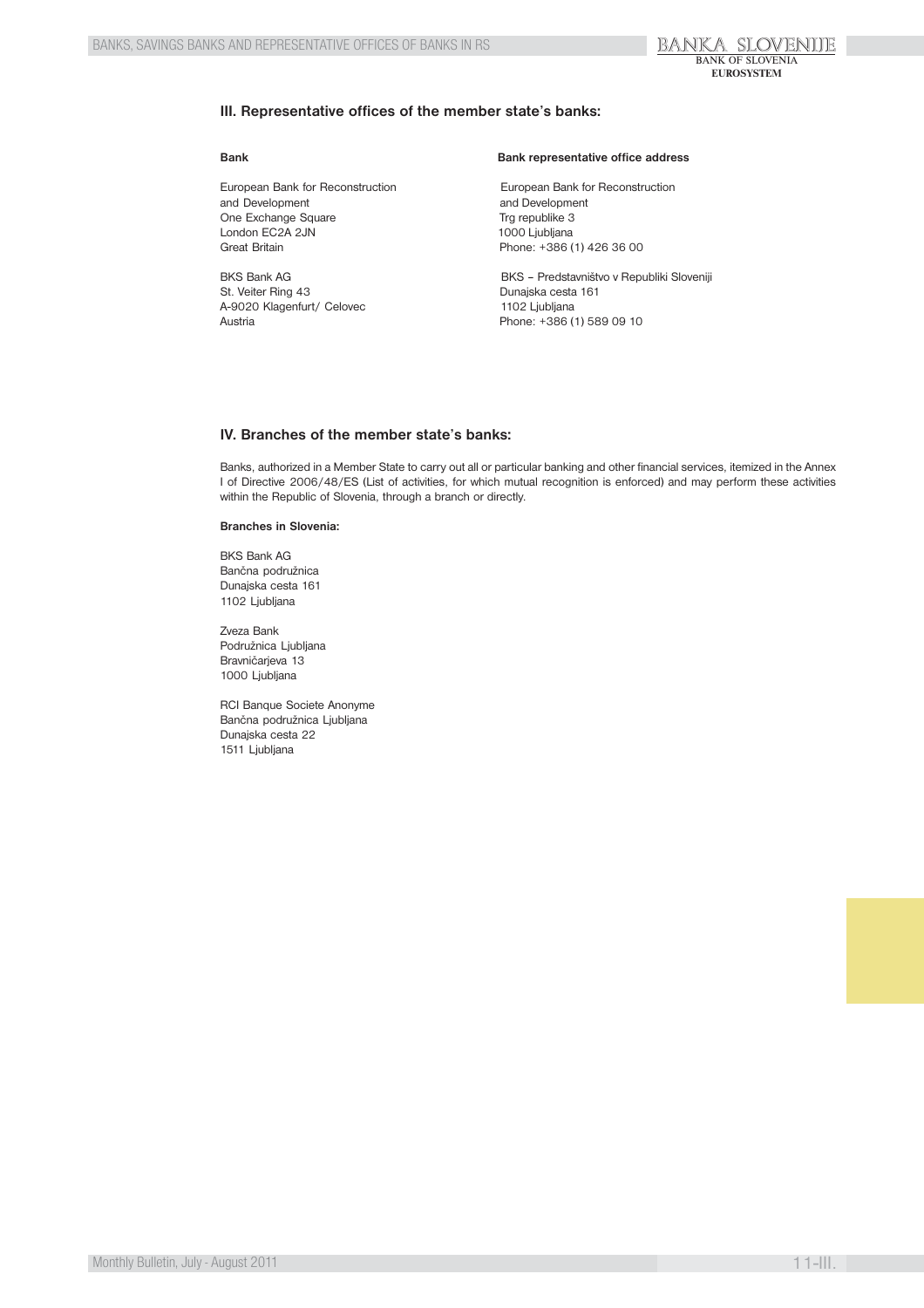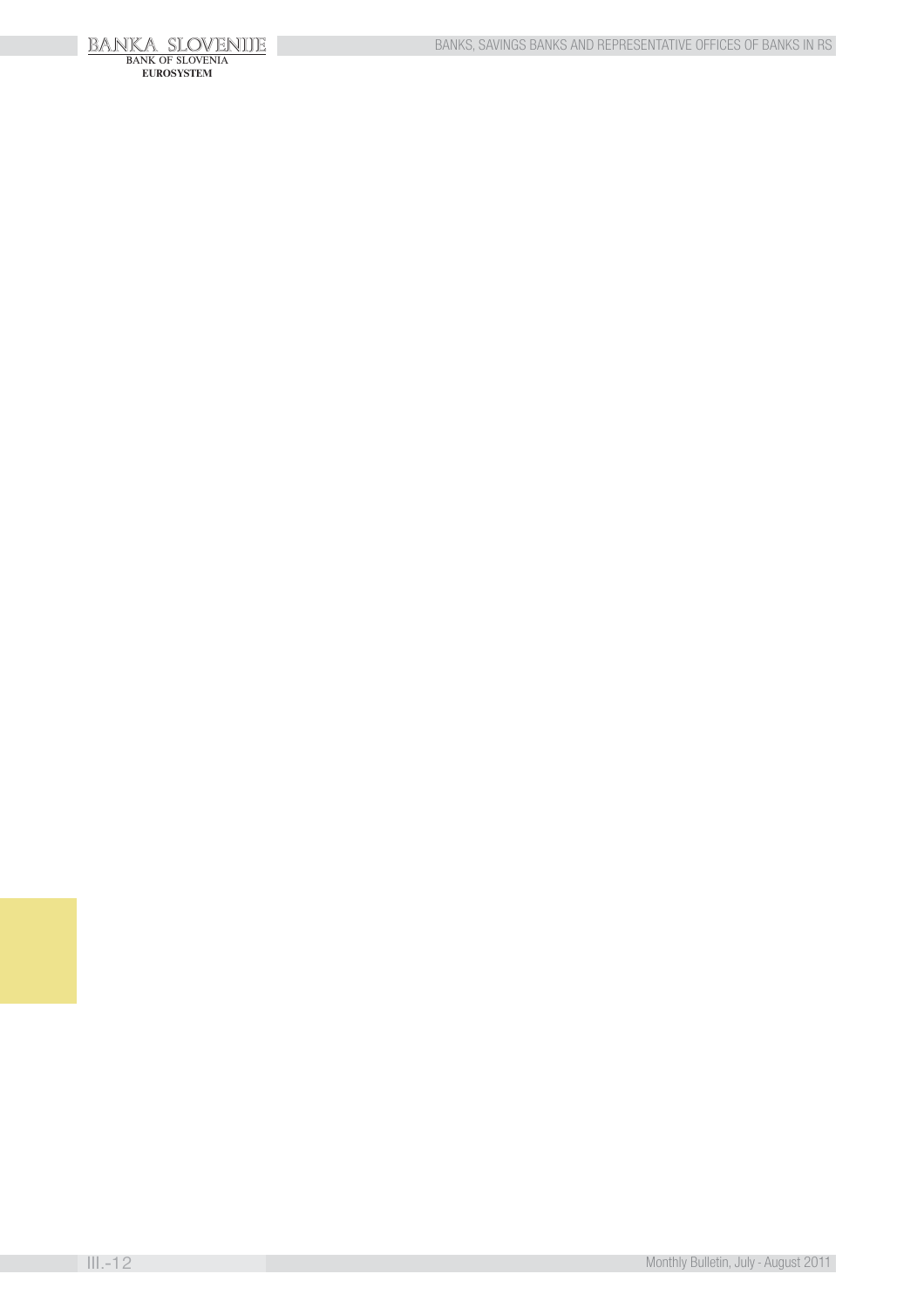## IV. NOTES ON METHODOLOGY

## **General notes**

#### **Sectors**

For data from 30 April 1999 onwards, a sectorization has been implemented according to the Regulation on Introduction and Implementation of Standard Classification of Institutional Sectors (hereinafter SKIS), published in the Official Gazette No. 56/98. SKIS, which implemented a national standard for economic sectorization, based on the European System of Accounts 95 and is in accordance with the System of National Accounts 93. According to SKIS, the economy is divided into the following sectors: non-financial corporations, financial corporations (central bank, commercial banks, and other financial institutions), general government, households, non-profit institutions serving households, and the external sector (nonresidents).

The external sector comprises non-residents; the domestic sector, residents.

Residents of the Republic of Slovenia are defined as:

- companies and other legal entities with a registered office in the Republic of Slovenia, not including their branches abroad;
- branches of foreign companies entered in the Register of Companies of the Republic of Slovenia;
- sole proprietors or natural persons independently performing business activities as their primary occupation, with a registered office in the Republic of Slovenia or having permanent residence in the Republic of Slovenia;
- natural persons with permanent residence in the Republic of Slovenia;
- natural persons temporarily residing in the Republic of Slovenia, holding a residential or working visa valid for no less than six months; and
- diplomatic, consular and other representative offices of the Republic of Slovenia abroad which are financed from the Budget, as well as Slovene citizens employed at these representative offices and their family members.

All other persons and entities shall be deemed non-residents.

The domestic sector is broken down to the monetary sector and non-monetary sectors. The monetary sector consists of the Bank of Slovenia and other monetary financial institutions (banks, savings banks and money market funds). Domestic monetary financial institutions, owned by both residents and non-residents, are included.

Non-monetary sectors are: non-financial corporations, non-monetary financial institutions, general government, households, and non-profit institutions serving households. Non-financial corporations (enterprises) are legal persons – market producers of goods and non-financial services.

The non-monetary financial institutions sector comprises other financial institutions. Other financial institutions are: other financial intermediaries, except insurance corporations and pension funds (mutual funds, investment funds and financial leasing companies), financial auxiliaries (securities brokers/dealers, stock exchanges) and insurance corporations and pension funds.

The general government consists of the central government (administrative departments of state and central government agencies), local government (local administration, local agencies) and social security funds.

"Households" refers to resident individuals as consumers, resident individuals as sole proprietorships, and partnerships being market producers and having no independent legal status. The data of the latter, prior to 30 April 1999, were included in the enterprises sector.

Non-profit institutions serving households are clubs, political parties, trade unions, churches or religious societies, humanitarian and charity organizations, and professional societies.

#### **Characteristics of the data**

- The data present stocks of assets and liabilities at the end of the period.
- Data on stocks denominated in foreign currencies are converted into domestic currency using the official end-ofperiod middle exchange rate.
- Data in tables are not seasonally adjusted.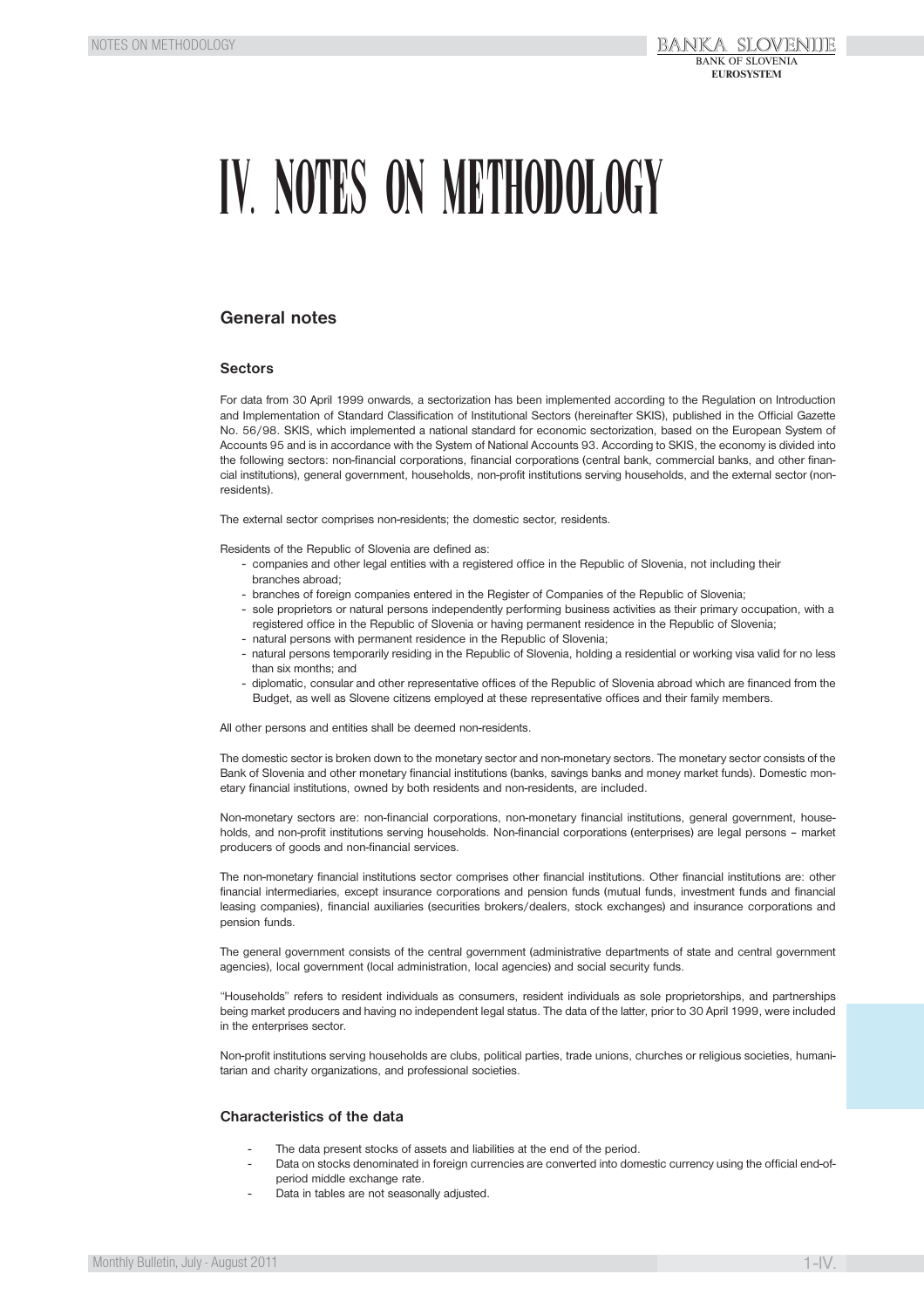#### **Table: Republic of Slovenia: General Information**

The table shows basic general data on Slovenia and its economy. In the "Latest actual" column, the latest available data for the current year are published. Sources of the data are the Bank of Slovenia, the Ministry of Finance and the Statistical Office of the Republic of Slovenia.

## **1. MONEY AND MONETARY FINANCIAL INSTITUTIONS**

Data in all tables present stocks items at the end of the period. Last published data are preliminary. The change in the reporting could cause some inconsistencies in conceptual definitions of some items in the year 2005 data.

Until the end of December 2006 the data is published in the currency SIT, from 1 January 2007 the data is published in the currency EUR. The currency EUR in the data until the end of December 2006 is considered as foreign currency, from 1 January 2007 as domestic currency.

## **Change of Methodology**

In May 2006 the tables of the Money and Monetary Financial Institutions chapter, have been changed. Structurally similar tables are based on the methodology of the European Central Bank (ECB) or of the euro area and no more on the methodology of the International Monetary Fund. The data source for the data of the MFI's in the changed tables is the report of the monetary financial institutions and not the bookkeeping report of the banks and savings banks. The main methodological changes are explained below.

The data from the new tables is available since December 2004, while the time series of the old tables up to March 2006 are still available on the Bank of Slovenia internet page (*http://www.bsi.si/en/*).

The main differences between the methodology of the ECB and the tables in the monthly bulletin up to April 2006 are as follows:

- The sector of the monetary financial institutions, MFI, contains banks, savings banks, savings and loans undertakings and money market funds, but it does not include old LB in KBM banks, while the banking sector without savings banks, savings and loans undertakings and money market funds but with the old LB and KBM is presented in the old bulletin tables.
- Balance sheet total according to the ECB's methodology differs from the balance sheet total according to the IMF's methodology mainly because of the different treatment of the loans. The loans are recorded on gross basis in the new tables and net of provisions in the old set. Consequently the stock of the loans is different.
- There is a difference among the stock of the items loans and deposits and debt securities among the claims and liabilities, because of the inclusion of the negotiable/non-negotiable securities into the items loans/deposits and debt securities. According to the ECB's methodology, the non-negotiable debt securities are included into the loans/deposits and the negotiable debt securities into the debt securities.
- According to the ECB's methodology, the deals by procuration and internal affairs are included on a net basis, while before they were shown on a gross basis.
- There are differences in the composition of monetary aggregates according to national definition and harmonized monetary aggregates according to the ECB's definition that are described below.

Since April 2006 the data of the specific balance sheet items (loans, deposits, securities other than shares and issued debt securities) are in line with the ECB's request recorded according to their nominal values. The nominal value of a specific instrument is an amount of the principal, which is owed by the debtor to the creditor:

- loans: unpaid principal, not included the accrued interest, the commissions and other expenses,
- deposits: amount of the time deposits, the accrued interest not included,
- debt securities: nominal value.

Interest, which is subscribed to the principal and thus increases it, is the component of the nominal value.

## **Description of the balance sheet instruments**

Below is a short description of the balance sheet aggregate items or instruments, as defined by the European Central bank:

#### **Cash**

Holdings of domestic and foreign banknotes and coins in circulation that are commonly used to make payments.

#### **Loans**

For the purposes of the statistical reporting scheme, this item consists of funds lent by reporting agents to borrowers, which are not evidenced by documents or are represented by a single document (even if it has become negotiable). It includes assets in the form of deposits, bad debt loans, in respect of which repayment is overdue or otherwise identified as being impaired, traded loans, subordinated debt in the form of deposits or loans and claims under reverse repos. The stock of loans is included into the item according to the "gross" principle.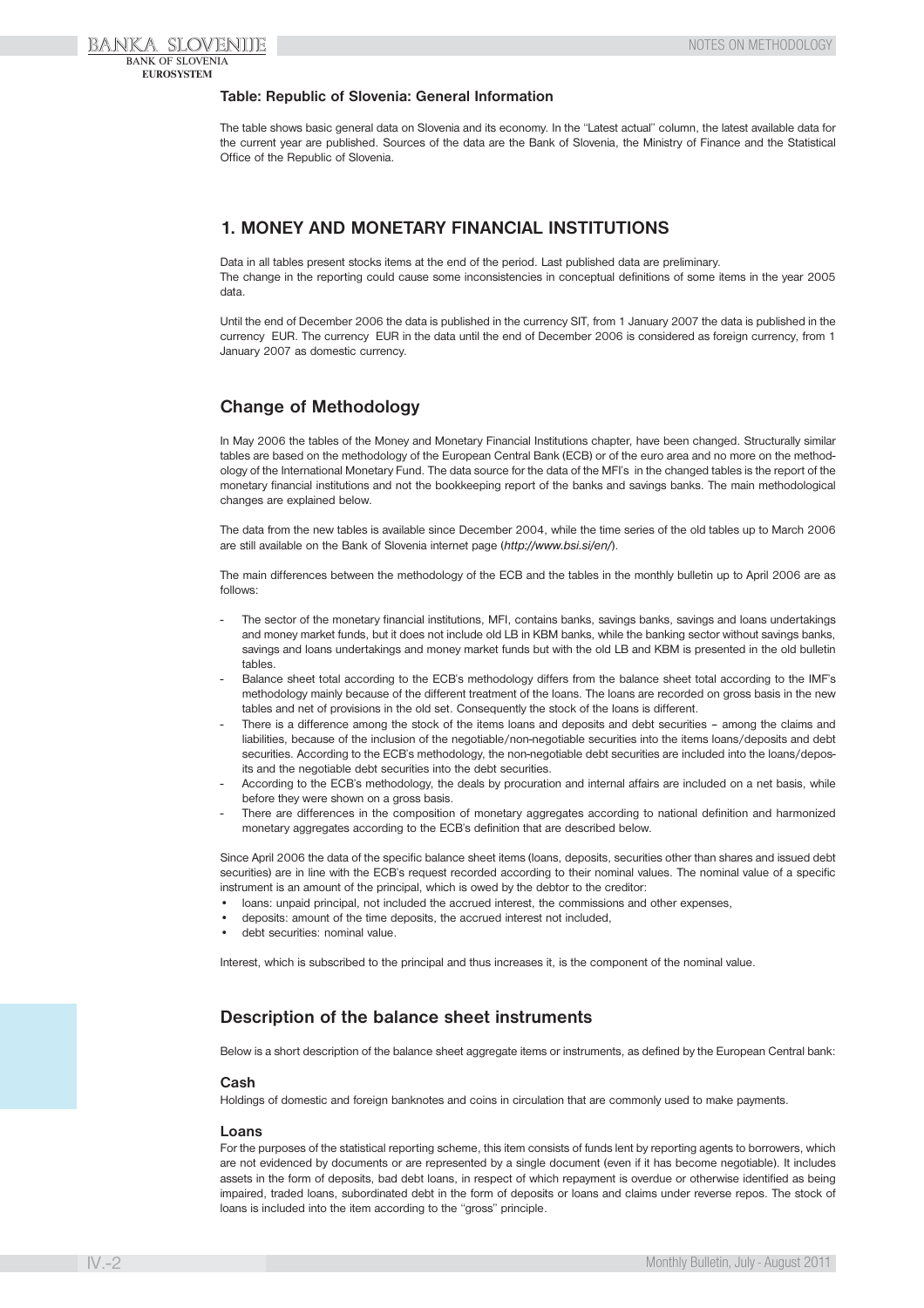#### BANKA SLOVENIJE BANK OF SLOVENL **EUROSYSTEM**

#### **Securities other than shares**

Holdings of securities other than shares or other equity, which are negotiable and usually traded on secondary markets or can be offset on the market, and which do not grant the holder any ownership rights over the issuing institution. Besides negotiable debt securities this item includes: negotiable loans that have been restructured into a large number of identical documents and that can be traded on secondary markets and subordinated debt in the form of debt securities. The item does not include the accrued interest – which are classified into the item remaining assets, except when the separation is not possible (when the interest is the inseparable part of the market price).

#### **Shares and other equity**

Holdings of securities which represent property rights in corporations or quasi-corporations. These securities generally entitle the holders to a share in the profits of corporations or quasi-corporations and to a share in their own funds in the event of liquidation. Mutual fund shares and money market fund shares/units are included here.

#### **Remaining assets**

This item may also include: financial derivative positions with gross positive market values, non-financial assets (tangible or intangible), accrued interest receivable on loans and securities, the surplus from the deals by procuration, internal affairs.

#### **Deposits**

Amounts owed to creditors by reporting agents, other than those arising from the issue of negotiable debt securities. Deposits also cover loans as liabilities of MFIs, which represent amounts received by MFIs that are not structured in the form of deposits, non-negotiable debt securities issued, liabilities for the loans received and where they are not separately stated also deposits redeemable at notice, repos and traded loans.

#### **Debt securities issued**

Securities other than equity issued by reporting agents, which are negotiable and usually traded on secondary markets or which can be offset on the market, and which do not grant the holder any ownership rights over the issuing institution, and the subordinated debt issued by MFI's in the form of the debt securities. The accrued interest are not included in the stock data, but classified to the remaining liabilities. The amount of debt securities is shown net of own purchase.

#### **Capital and reserves**

This category comprises the amounts arising from the issue of equity capital, including also non-distributed benefits or funds, specific and general provisions against loans, securities and other types of assets. The item is adequately netted for the own shares owned. This item also includes the difference between the revenues and expenditures during the year and the money market fund shares/units issued.

#### **Remaining liabilities**

The remaining liabilities consist of accrued interest payable on deposits and debt securities, provisions representing the liabilities vis-ŕ-vis third persons, gross amounts payable in respect of transit items, financial derivative positions. The surplus of the liabilities over claims from the deals by procuration, internal affairs is also included here.

## **Tables**

In May 2006 the tables from 1.1. to 1.8 have been changed and substituted with the new ones, which enables partial continuity of the old time series.

The entry to the euro area (on 1,1.2007) caused a break in the time series of the statistical tables in the Monthly bulletin in cases where the "currency" is an attribute. An expected reclassification of the data between the individual columns in the tables, which keep the same name takes place, for example of the stock of outstanding loans in euros from the time series of "foreign currency" before the introduction to the time series of "domestic currency" after the introduction of euro. To enable easier reconstruction of this change, the shares of the Euro amounts in stocks of the foreign currency on 31.12.2004, 31.12.2005 and 31.12.2006 are published in the Methodological notes for the tables 1.3, 1.4, 1.5 in 1.6, where the reclassification occurred.

*Note 1:* With the publication of April 2011data the corrected time series on Deposit with agreed maturity and Deposit redeemable at notice (Tables 1.2., 1.4., 1.6.) were published for the period January 2009 to May 2010 due to the change on the source of the data.

#### **Table 1.1.: Monetary Aggregates**

The table shows stock data at the end of month for monetary aggregates M1, M2 and M3, calculated according to the definition of the European Central Bank.

The main characteristics of monetary aggregates under the ECB's definition:

- Inclusion of liabilities of MFI sectors to EMU non-monetary sectors,
- Exclusion of the monetary neutral sector (the central government has the status of a monetary neutral sector),
- Limited maturity of items included (liabilities of up to 2 years and deposits redeemable at notice of up to 3 months only),
- Equal treatment of the liabilities in domestic and foreign currency,
- Inclusion of the money market fund shares/units into M3.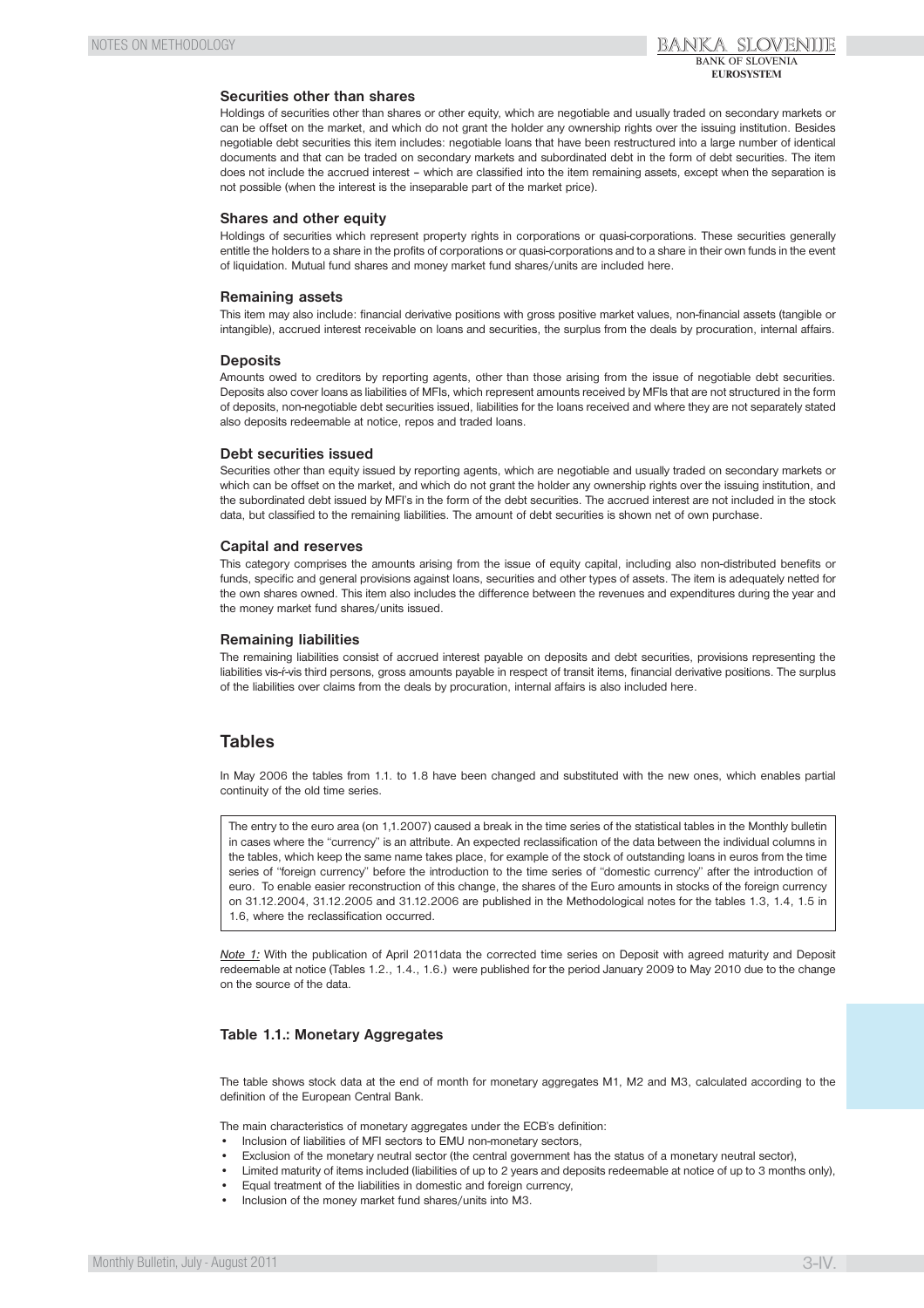Composition of monetary aggregates, as defined by the ECB is:

- M1 contains currency in circulation and overnight deposits,
- M2 includes beside M1 also deposits with agreed maturity of up to 2 years and deposits redeemable at notice of up to 3 months,
- M3 includes M2, repurchase agreements and debt securities with the maturity of up to 2 years and money market fund shares/units.

The table is split into two parts: the first part (before the entry of Slovenia into EMU until the end of December 2006) presents Monetary aggregates of Slovenia and the second part (after the entry of Slovenia into EMU from 1 January 2007 onwards) presents the contribution of Slovenia to monetary aggregates of EMU.

The item 'Currency in circulation' is calculated on the basis of the Capital Share Mechanism (CSM) which foresees the split of the total amount of issued banknotes in the euro area between the different national central banks of the euro area with respect to their share in the capital of the ECB (8% of the total value of the euro area banknotes in circulation is allotted to the ECB). Coins (which are in fact the liability of the central government) are added to the total amount of banknotes. The item 'Cash' held by the MFIs is deducted from the total amount of currency (banknotes and coins).

The contribution of the Slovenia to the euro area monetary aggregates does not represent monetary aggregates of Slovenia. The concept of residency is the one of the euro area. Due to the consolidation within the MFI sector on the level of euro area countries the aggregate M3 could become smaller than M2.

#### **Table 1.2.: Consolidated Balance Sheet of the Monetary Financial Institutions**

The table shows the end of the month consolidated balance sheet of Bank of Slovenia and other monetary financial institutions, presented in the tables 1.3. and 1.4. The bilateral claims and liabilities of the sectors S.122 and S.121 are netted out. On the liability side of the balance sheet the liabilities to the central government sector (S.1311) in certain items are excluded and are included in the remaining liabilities.

The item 'Banknotes and coins' is for series after 1 January 2007 calculated on the basis of the Capital Share Mechanism (CSM) which foresees to split of the total amount issued in the euro area between the different National central banks of the euro area with respect to their share in the capital of the ECB (8% of the total value of the euro area banknotes in circulation is allotted to the ECB). Coins (which are in fact the liability of the central government) are added to the total amount of banknotes.

#### **Table 1.3.: Balance Sheet of the Bank of Slovenia**

The table shows the Bank of Slovenia's assets and liabilities at the end of month in line with the methodology of the ECB. According to the ECB's methodology the item 'Banknotes and coins' includes the data of coins in circulation (which are in fact the liability of the central government) and excludes the data of issued payment notes, which are included in the remaining assets.

The item 'Banknotes and coins' is for series after 1 January 2007 calculated on the basis of the Capital Share Mechanism (CSM) which foresees to split of the total amount issued in the euro area between the different National central banks of the euro area with respect to their share in the capital of the ECB (8% of the total value of the euro area banknotes in circulation is allotted to the ECB). Coins are added to the total amount of banknotes.

| no. | table | column         | sector | title                                                            | share of euro |            |            |
|-----|-------|----------------|--------|------------------------------------------------------------------|---------------|------------|------------|
|     |       |                |        |                                                                  | 31.12.2004    | 31.12.2005 | 31.12.2006 |
|     | 1.3   | assets/3       |        | Claims on foreign sectors (foreign assets)/ Foreign cash         | 58%           | 48%        | 54%        |
|     | 1.3   | liabilities/4  |        | Liabilities / Deposits / Domestic sectors / Other MFIs / Foreign | 100%          | 100%       |            |
|     |       |                |        | currency                                                         |               |            |            |
| з   | 1.3.  | liabilities/8  |        | Liabilities / Deposits / Domestic sectors / General government/  | 74%           | 72%        | 82%        |
|     |       |                |        | Foreign currency                                                 |               |            |            |
|     | 1.3   | liabilities/15 |        | Liabilties/ Securities issued/ Foreion currency                  | 92%           | 89%        | 100%       |

#### **Table 1.4.: Balance Sheet of other Monetary Financial Institutions**

The table summarizes data on assets and liabilities of other Monetary Financial Institutions, i.e. banks, savings banks, savings and loans undertakings and money market funds, at the end of the month.

| Detailed survey of assets and liabilities of the monetary financial institutions is in the tables 1.5. and 1.6. |  |
|-----------------------------------------------------------------------------------------------------------------|--|
|-----------------------------------------------------------------------------------------------------------------|--|

| no. | table | column       | sector | title                                                              | share of euro |            |            |
|-----|-------|--------------|--------|--------------------------------------------------------------------|---------------|------------|------------|
|     |       |              |        |                                                                    | 31.12.2004    | 31.12.2005 | 31.12.2006 |
|     | 1.4.  | liabilities/ |        | Liabilities to domestic sectors/ Liabilities to non-MFIs/ Deposits | 88%           | 88%        | 90%        |
|     |       |              |        | I in foreign currency                                              |               |            |            |

#### **Table 1.5.: Selected claims of other Monetary Financial Institutions by sectors**

The table shows claims from loans and debt securities of the Other Monetary Financial Institutions (from the table 1.4) broken down by domestic/foreign sectors, type of loans and domestic/foreign currency.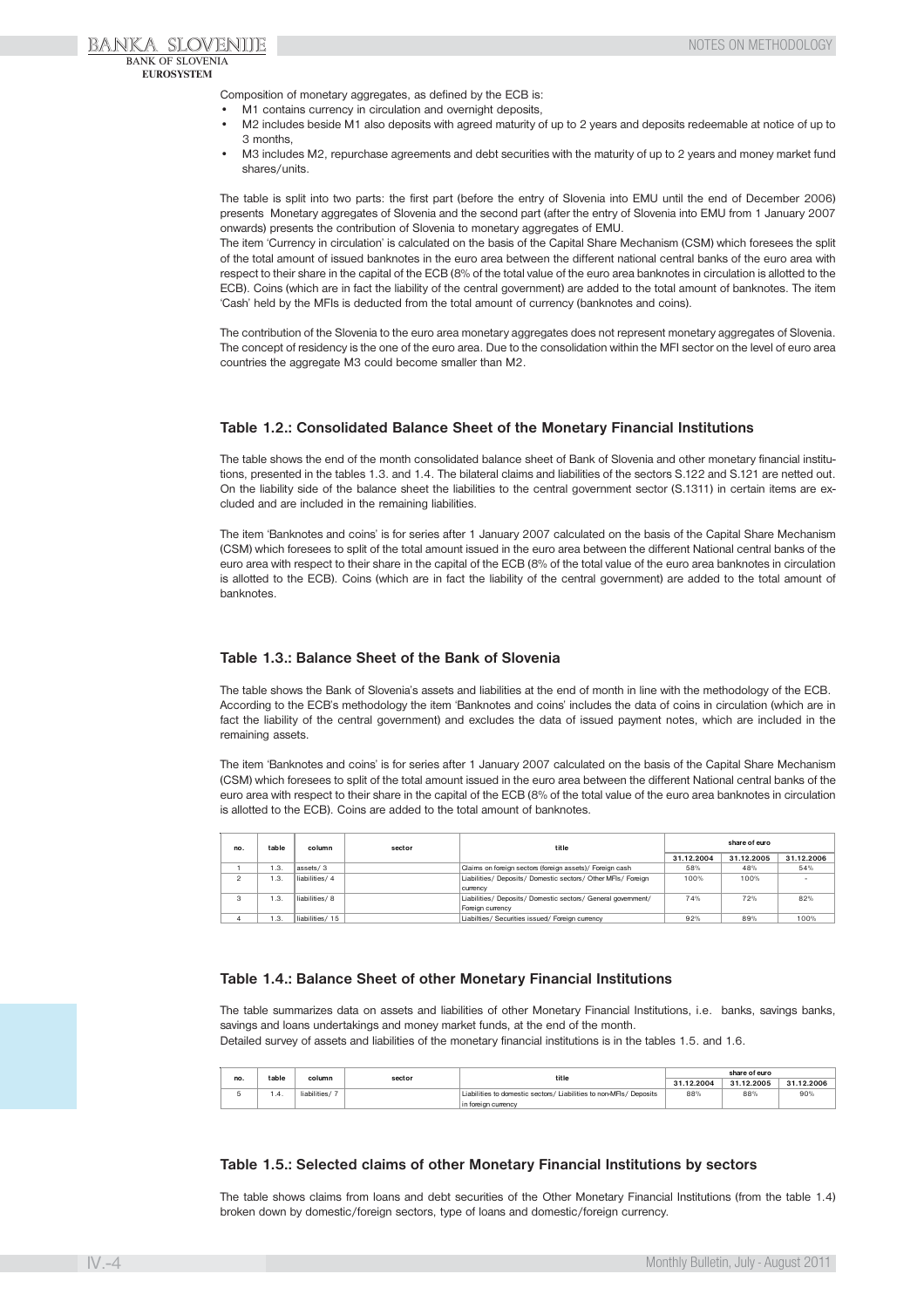#### BANKA SLOVENIJE BANK OF SLOVENIA

## **EUROSYSTEM**

|                |       |                  |                        |                                                                                       | share of euro |            |            |
|----------------|-------|------------------|------------------------|---------------------------------------------------------------------------------------|---------------|------------|------------|
| no.            | table | column           | sector                 | title                                                                                 | 31.12.2004    | 31.12.2005 | 31.12.2006 |
| 6              | 1.5.  | $\overline{c}$   | Total                  | Claims on domestic sectors (domestic assets)/ Loans/ By<br>currency/ Foreign currency | 95%           | 94%        | 92%        |
| $\overline{7}$ | 1.5.  | $\overline{7}$   | Total                  | Claims on domestic sectors (domestic assets)/ Debt securities/<br>Foreign currency    | 98%           | 91%        | 100%       |
| 8              | 1.5.  | 11               | Total                  | Claims on foreign sectors (foreign assets)/ Loans/ Foreign<br>currency                | 76%           | 82%        | 79%        |
| $\mathbf{9}$   | 1.5.  | 13               | Total                  | Claims on foreign sectors (foreign assets)/ Debt securities/<br>Foreign currency      | 84%           | 91%        | 93%        |
| 10             | 1.5.  | $\overline{c}$   | S.121, S.122           | Claims on domestic sectors (domestic assets)/ Loans/ By<br>currency/ Foreign currency | 87%           | 94%        | 91%        |
| 11             | 1.5.  | $\overline{7}$   | S.121, S.122           | Claims on domestic sectors (domestic assets)/ Debt securities/<br>Foreign currency    | 100%          | 89%        | 100%       |
| 12             | 1.5.  | 11               | S.121, S.122           | Claims on foreign sectors (foreign assets)/ Loans/ Foreign<br>currency                | 74%           | 80%        | 75%        |
| 13             | 1.5.  | 13               | S.121, S.122           | Claims on foreign sectors (foreign assets)/ Debt securities/<br>Foreign currency      | 76%           | 82%        | 94%        |
| 14             | 1.5.  | $\mathfrak{p}$   | S.123, S.124, S.125    | Claims on domestic sectors (domestic assets)/ Loans/ By<br>currency/ Foreign currency | 96%           | 95%        | 97%        |
| 15             | 1.5.  | $\overline{7}$   | S.123, S.124, S.125    | Claims on domestic sectors (domestic assets)/ Debt securities/<br>Foreign currency    | 100%          | 100%       | 100%       |
| 16             | 1.5.  | 11               | S.123, S.124, S.125    | Claims on foreign sectors (foreign assets)/ Loans/ Foreign<br>currency                | 63%           | 58%        | 69%        |
| 17             | 1.5.  | 13               | S.123, S.124, S.125    | Claims on foreign sectors (foreign assets)/ Debt securities/<br>Foreign currency      | 82%           | 100%       | 93%        |
| 18             | 1.5.  | $\overline{c}$   | S.11                   | Claims on domestic sectors (domestic assets)/ Loans/ By<br>currency/ Foreign currency | 95%           | 96%        | 96%        |
| 19             | 1.5.  | $\overline{7}$   | S.11                   | Claims on domestic sectors (domestic assets)/ Debt securities/<br>Foreign currency    | 100%          | 100%       | 100%       |
| 20             | 1.5.  | 11               | S.11                   | Claims on foreign sectors (foreign assets)/ Loans/ Foreign<br>currency                | 86%           | 89%        | 90%        |
| 21             | 1.5.  | 13               | S.11                   | Claims on foreign sectors (foreign assets)/ Debt securities/<br>Foreign currency      | 92%           | 89%        | 96%        |
| 22             | 1.5.  | $\overline{c}$   | S.1311                 | Claims on domestic sectors (domestic assets)/ Loans/ By<br>currency/ Foreign currency | 94%           | 94%        | 92%        |
| 23             | 1.5.  | $\boldsymbol{7}$ | S.1311                 | Claims on domestic sectors (domestic assets)/ Debt securities/<br>Foreign currency    | 97%           | 99%        | 100%       |
| 24             | 1.5.  | 11               | S.1311                 | Claims on foreign sectors (foreign assets)/ Loans/ Foreign<br>currency                | 100%          |            | 100%       |
| 25             | 1.5.  | 13               | S.1311                 | Claims on foreign sectors (foreign assets)/ Debt securities/<br>Foreign currency      | 100%          | 100%       | 93%        |
| 26             | 1.5.  | $\overline{c}$   | S.1312, S.1313, S.1314 | Claims on domestic sectors (domestic assets)/ Loans/ By<br>currency/ Foreign currency | 97%           | 90%        | 90%        |
| 27             | 1.5.  | $\overline{7}$   | S.1312, S.1313, S.1314 | Claims on domestic sectors (domestic assets)/ Debt securities/<br>Foreign currency    |               | ٠          |            |
| 28             | 1.5.  | 11               | S.1312, S.1313, S.1314 | Claims on foreign sectors (foreign assets)/ Loans/ Foreign<br>currency                | 100%          | ÷.         | 100%       |
| 29             | 1.5.  | 13               | S.1312, S.1313, S.1314 | Claims on foreign sectors (foreign assets)/ Debt securities/<br>Foreign currency      |               | 100%       |            |
| 30             | 1.5.  | $\overline{c}$   | S.14, S.15             | Claims on domestic sectors (domestic assets)/ Loans/ By<br>currency/ Foreign currency | 94%           | 85%        | 78%        |
| 31             | 1.5.  | $\overline{7}$   | S.14, S.15             | Claims on domestic sectors (domestic assets)/ Debt securities/<br>Foreign currency    |               | ٠          |            |
| 32             | 1.5.  | 11               | S.14, S.15             | Claims on foreign sectors (foreign assets)/ Loans/ Foreign<br>currency                | 100%          | 100%       | 92%        |
| 33             | 1.5.  | 13               | S.14, S.15             | Claims on foreign sectors (foreign assets)/ Debt securities/<br>Foreign currency      |               |            |            |

#### **Table 1.6.: Selected liabilities of other Monetary Financial Institutions by sectors**

The table shows liabilities from deposits and securities of the Other Monetary Financial Institutions (from the table 1.4) broken down by domestic/foreign sectors, type of deposits and domestic/foreign currency.

| no. | table | column         | sector       | title                                                                                              | share of euro |            |            |
|-----|-------|----------------|--------------|----------------------------------------------------------------------------------------------------|---------------|------------|------------|
|     |       |                |              |                                                                                                    | 31.12.2004    | 31.12.2005 | 31.12.2006 |
| 34  | 1.6.  | 5              | Total        | Liabilities to domestic sectors / Deposits/ Foreign currency/<br>Ovemight                          | 85%           | 86%        | 87%        |
| 35  | 1.6.  | 6              | Total        | Liabilities to domestic sectors / Deposits / Foreign currency/ With<br>agreed maturity/ Short-term | 88%           | 89%        | 90%        |
| 36  | 1.6.  | $\overline{7}$ | Total        | Liabilities to domestic sectors / Deposits/ Foreign currency/ With<br>agreed maturity/ Long-term   | 94%           | 94%        | 95%        |
| 37  | 1.6.  | 8              | Total        | Liabilities to domestic sectors / Deposits / Foreign currency/<br>Redeeemable at notice            | 91%           | 94%        | 88%        |
| 38  | 1.6.  | 10             | Total        | Liabilities to domestic sectors / Debt securities issued/ Foreign<br>currency                      | 100%          | 100%       | 100%       |
| 39  | 1.6.  | 16             | Total        | Liabilities to foreign sectors / Deposits/ Foreign currency/<br>Ovemight                           | 73%           | 73%        | 78%        |
| 40  | 1.6.  | 17             | Total        | Liabilities to foreign sectors / Deposits/ Foreign currency/ With<br>agreed maturity/ Short-term   | 89%           | 93%        | 93%        |
| 41  | 1.6.  | 18             | Total        | Liabilities to foreign sectors / Deposits/ Foreign currency/ With<br>agreed maturity/ Long-term    | 96%           | 95%        | 93%        |
| 42  | 1.6.  | 19             | Total        | Liabilities to foreign sectors / Deposits/ Foreign currency/<br>Redeeemable at notice              | 97%           | 99%        | 71%        |
| 43  | 1.6.  | 21             | Total        | Liabilities to foreign sectors / Debt securities issued/ Foreign<br>currency                       | 100%          | 100%       | 100%       |
| 44  | 1.6.  | 5              | S.121, S.122 | Liabilities to domestic sectors / Deposits/ Foreign currency/<br>Ovemiaht                          | 62%           | 77%        | 78%        |
| 45  | 1.6.  | 6              | S.121, S.122 | Liabilities to domestic sectors / Deposits/ Foreign currency/ With<br>agreed maturity/ Short-term  | 86%           | 94%        | 79%        |
| 46  | 1.6.  | $\overline{7}$ | S.121.S.122  | Liabilities to domestic sectors / Deposits/ Foreign currency/ With<br>agreed maturity/ Long-term   | 93%           | 95%        | 96%        |
| 47  | 1.6.  | 8              | S.121, S.122 | Liabilities to domestic sectors / Deposits/ Foreign currency/<br>Redeeemable at notice             | 100%          | ٠          | ٠          |
| 48  | 1.6.  | 10             | S.121, S.122 | Liabilities to domestic sectors / Debt securities issued/ Foreign<br>currency                      | 100%          | 100%       | 100%       |
| 49  | 1.6.  | 16             | S.121, S.122 | Liabilities to foreign sectors / Deposits/ Foreign currency/<br>Ovemight                           | 65%           | 73%        | 79%        |
| 50  | 1.6.  | 17             | S.121, S.122 | Liabilities to foreign sectors / Deposits/ Foreign currency/ With<br>agreed maturity/ Short-term   | 96%           | 94%        | 94%        |
| 51  | 1.6.  | 18             | S.121, S.122 | Liabilities to foreign sectors / Deposits/ Foreign currency/ With<br>agreed maturity/ Long-term    | 98%           | 96%        | 93%        |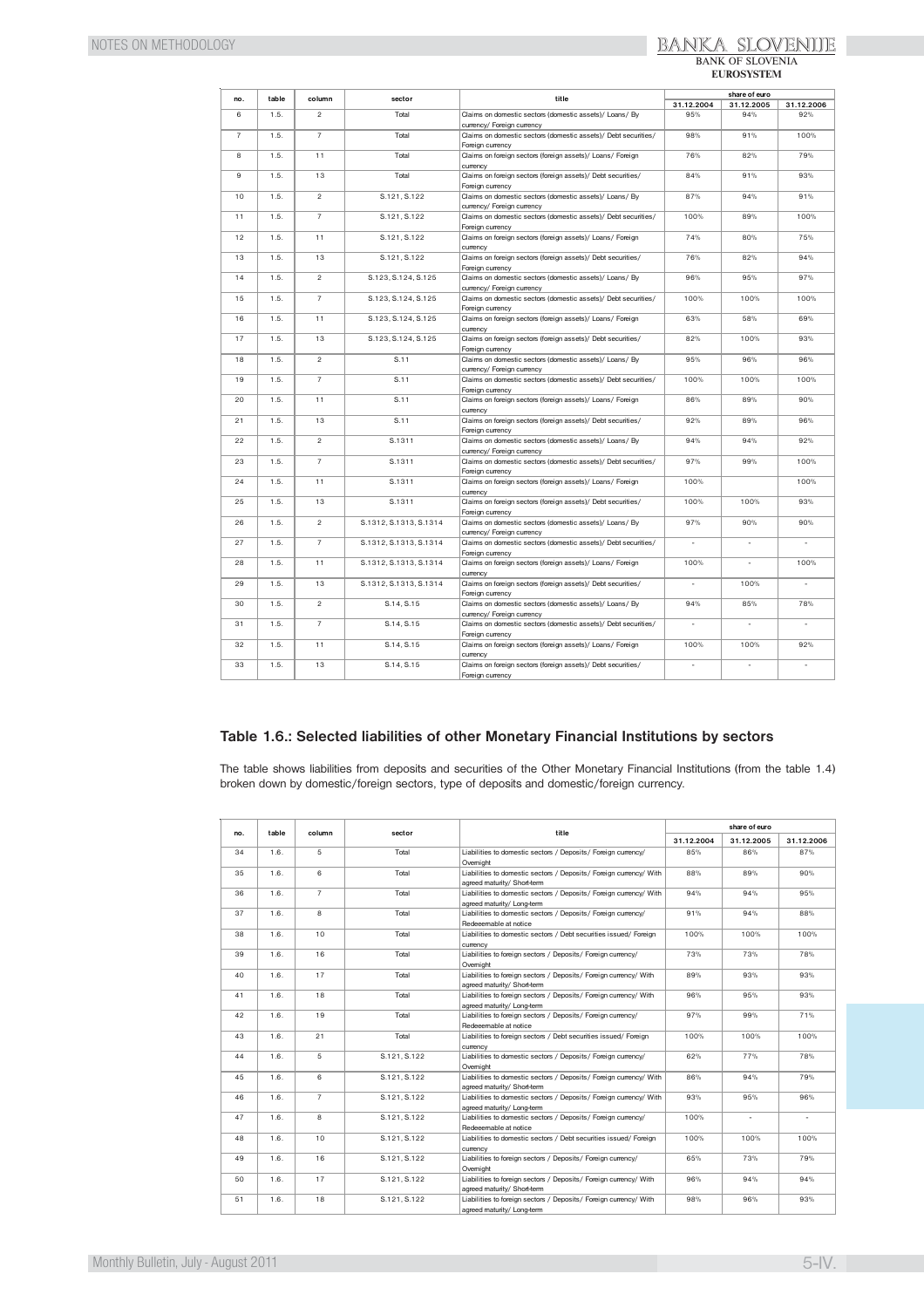#### BANK OF SLOVENIA **EUROSYSTEM**

|     |       |                           |                        |                                                                                                   |                          | share of euro            |                          |
|-----|-------|---------------------------|------------------------|---------------------------------------------------------------------------------------------------|--------------------------|--------------------------|--------------------------|
| no. | table | column                    | sector                 | title                                                                                             | 31.12.2004               | 31.12.2005               | 31.12.2006               |
| 52  | 1.6.  | 19                        | S.121, S.122           | Liabilities to foreign sectors / Deposits/ Foreign currency/<br>Redeeemable at notice             |                          | 100%                     |                          |
| 53  | 1.6.  | 21                        | S.121, S.122           | Liabilities to foreign sectors / Debt securities issued/ Foreign<br>currency                      | 100%                     | 100%                     | 100%                     |
| 54  | 1.6.  | $\mathbf 5$               | S.123, S.124, S.125    | Liabilities to domestic sectors / Deposits / Foreign currency/<br>Overnight                       | 91%                      | 74%                      | 72%                      |
| 55  | 1.6.  | 6                         | S.123, S.124, S.125    | Liabilities to domestic sectors / Deposits/ Foreign currency/ With                                | 82%                      | 93%                      | 93%                      |
| 56  | 1.6.  | $\overline{7}$            | S.123, S.124, S.125    | agreed maturity/ Short-term<br>Liabilities to domestic sectors / Deposits/ Foreign currency/ With | 97%                      | 98%                      | 99%                      |
| 57  | 1.6.  | 8                         | S.123, S.124, S.125    | agreed maturity/ Long-term<br>Liabilities to domestic sectors / Deposits/ Foreign currency/       | 100%                     | 100%                     | 100%                     |
| 58  | 1.6.  | 10                        | S.123, S.124, S.125    | Redeeemable at notice<br>Liabilities to domestic sectors / Debt securities issued/ Foreign        | 100%                     | 100%                     | 100%                     |
| 59  | 1.6.  | 16                        | S.123, S.124, S.125    | currency<br>Liabilities to foreign sectors / Deposits/ Foreign currency/                          | 100%                     | 20%                      | 99%                      |
| 60  | 1.6.  | 17                        | S.123, S.124, S.125    | Ovemight<br>Liabilities to foreign sectors / Deposits/ Foreign currency/ With                     | 100%                     | ٠                        | 100%                     |
| 61  | 1.6.  | 18                        | S.123, S.124, S.125    | agreed maturity/ Short-term<br>Liabilities to foreign sectors / Deposits/ Foreign currency/ With  | 24%                      | $0\%$                    | $O\%$                    |
| 62  | 1.6.  | 19                        | S.123, S.124, S.125    | agreed maturity/ Long-term<br>Liabilities to foreign sectors / Deposits/ Foreign currency/        | $\overline{\phantom{a}}$ | $0\%$                    | $O\%$                    |
| 63  | 1.6.  | 21                        | S.123, S.124, S.125    | Redeeemable at notice<br>Liabilities to foreign sectors / Debt securities issued/ Foreign         | $\overline{\phantom{a}}$ | $\overline{\phantom{a}}$ | 100%                     |
| 64  | 1.6.  | 5                         | S.11                   | currency<br>Liabilities to domestic sectors / Deposits/ Foreign currency/                         | 84%                      | 85%                      | 84%                      |
| 65  | 1.6.  | 6                         | S.11                   | Ovemight<br>Liabilities to domestic sectors / Deposits/ Foreign currency/ With                    | 81%                      | 85%                      | 89%                      |
| 66  | 1.6.  | $\overline{\mathfrak{c}}$ | S.11                   | agreed maturity/ Short-term<br>Liabilities to domestic sectors / Deposits/ Foreign currency/ With | 99%                      | 100%                     | 99%                      |
| 67  | 1.6.  | 8                         | S.11                   | agreed maturity/ Long-term<br>Liabilities to domestic sectors / Deposits/ Foreign currency/       | 74%                      | 98%                      | 69%                      |
| 68  | 1.6.  | 10                        |                        | Redeeemable at notice                                                                             | 100%                     | 99%                      | 100%                     |
|     |       |                           | S.11                   | Liabilities to domestic sectors / Debt securities issued/ Foreign<br>currency                     |                          |                          |                          |
| 69  | 1.6.  | 16                        | S.11                   | Liabilities to foreign sectors / Deposits/ Foreign currency/<br>Ovemight                          | 85%                      | 78%                      | 79%                      |
| 70  | 1.6.  | 17                        | S.11                   | Liabilities to foreign sectors / Deposits/ Foreign currency/ With<br>agreed maturity/ Short-term  | 70%                      | 53%                      | 89%                      |
| 71  | 1.6.  | 18                        | S.11                   | Liabilities to foreign sectors / Deposits/ Foreign currency/ With<br>agreed maturity/ Long-term   | 86%                      | 20%                      | 82%                      |
| 72  | 1.6.  | 19                        | S.11                   | Liabilities to foreign sectors / Deposits/ Foreign currency/<br>Redeeemable at notice             | 100%                     | 99%                      | 80%                      |
| 73  | 1.6.  | 21                        | S.11                   | Liabilities to foreign sectors / Debt securities issued/ Foreign<br>currency                      | ÷,                       | ÷,                       | ä,                       |
| 74  | 1.6.  | 5                         | S.1311                 | Liabilities to domestic sectors / Deposits/ Foreign currency/<br>Ovemight                         | 91%                      | 91%                      | 96%                      |
| 75  | 1.6.  | 6                         | S.1311                 | Liabilities to domestic sectors / Deposits/ Foreign currency/ With<br>agreed maturity/ Short-term | 100%                     | 100%                     | 100%                     |
| 76  | 1.6.  | $\overline{\mathfrak{c}}$ | S.1311                 | Liabilities to domestic sectors / Deposits/ Foreign currency/ With<br>agreed maturity/ Long-term  | 49%                      | 55%                      | 100%                     |
| 77  | 1.6.  | 8                         | S.1311                 | Liabilities to domestic sectors / Deposits/ Foreign currency/<br>Redeeemable at notice            | 100%                     | 100%                     | 100%                     |
| 78  | 1.6.  | 10                        | S.1311                 | Liabilities to domestic sectors / Debt securities issued/ Foreign<br>currency                     | 100%                     | 100%                     | 100%                     |
| 79  | 1.6.  | 16                        | S.1311                 | Liabilities to foreign sectors / Deposits/ Foreign currency/                                      | 52%                      | 33%                      | 69%                      |
| 80  | 1.6.  | 17                        | S.1311                 | Ovemight<br>Liabilities to foreign sectors / Deposits/ Foreign currency/ With                     | ÷.                       | ×,                       |                          |
| 81  | 1.6.  | 18                        | S.1311                 | agreed maturity/ Short-term<br>Liabilities to foreign sectors / Deposits/ Foreign currency/ With  | 53%                      | 51%                      | 61%                      |
| 82  | 1.6.  | 19                        | S.1311                 | agreed maturity/ Long-term<br>Liabilities to foreign sectors / Deposits/ Foreign currency/        | ×,                       | ÷,                       | $\sim$                   |
| 83  | 1.6.  | 21                        | S.1311                 | Redeeemable at notice<br>Liabilities to foreign sectors / Debt securities issued/ Foreign         | 100%                     |                          |                          |
| 84  | 1.6.  | 5                         | S.1312, S.1313, S.1314 | currency<br>Liabilities to domestic sectors / Deposits/ Foreign currency/                         | 48%                      | 69%                      | 98%                      |
| 85  | 1.6.  | 6                         | S.1312, S.1313, S.1314 | Overnight<br>Liabilities to domestic sectors / Deposits/ Foreign currency/ With                   | 59%                      | 35%                      | 37%                      |
| 86  | 1.6.  | $\overline{\mathfrak{c}}$ | S.1312, S.1313, S.1314 | agreed maturity/ Short-term<br>Liabilities to domestic sectors / Deposits/ Foreign currency/ With | 100%                     | 100%                     | 100%                     |
| 87  | 1.6.  | 8                         | S.1312, S.1313, S.1314 | agreed maturity/ Long-term<br>Liabilities to domestic sectors / Deposits/ Foreign currency/       | $\overline{\phantom{a}}$ | $O\%$                    | $\overline{\phantom{a}}$ |
| 88  | 1.6.  | 10                        | S.1312, S.1313, S.1314 | Redeeemable at notice<br>Liabilities to domestic sectors / Debt securities issued/ Foreign        | ×                        | 100%                     | 100%                     |
| 89  | 1.6.  | 16                        | S.1312, S.1313, S.1314 | currency<br>Liabilities to foreign sectors / Deposits/ Foreign currency/                          | ×,                       | ÷.                       | ä,                       |
| 90  | 1.6.  | 17                        | S.1312, S.1313, S.1314 | Ovemight<br>Liabilities to foreign sectors / Deposits/ Foreign currency/ With                     |                          | ÷,                       |                          |
| 91  | 1.6.  | 18                        | S.1312, S.1313, S.1314 | agreed maturity/ Short-term<br>Liabilities to foreign sectors / Deposits/ Foreign currency/ With  |                          | ٠                        |                          |
| 92  | 1.6.  | 19                        | S.1312, S.1313, S.1314 | agreed maturity/ Long-term<br>Liabilities to foreign sectors / Deposits/ Foreign currency/        | $\overline{\phantom{a}}$ | ÷,                       | $\overline{\phantom{a}}$ |
| 93  | 1.6.  | 21                        |                        | Redeeemable at notice                                                                             | $\sim$                   | ÷,                       | ÷.                       |
|     |       |                           | S.1312, S.1313, S.1314 | Liabilities to foreign sectors / Debt securities issued/ Foreign<br>currency                      |                          |                          |                          |
| 94  | 1.6.  | 5                         | S.14, S.15             | Liabilities to domestic sectors / Deposits/ Foreign currency/<br>Ovemight                         | 86%                      | 86%                      | 88%                      |
| 95  | 1.6.  | 6                         | S.14, S.15             | Liabilities to domestic sectors / Deposits/ Foreign currency/ With<br>agreed maturity/ Short-term | 89%                      | 89%                      | 90%                      |
| 96  | 1.6.  | $\overline{7}$            | S.14, S.15             | Liabilities to domestic sectors / Deposits/ Foreign currency/ With<br>agreed maturity/ Long-term  | 91%                      | 90%                      | 90%                      |
| 97  | 1.6.  | 8                         | S.14, S.15             | Liabilities to domestic sectors / Deposits/ Foreign currency/<br>Redeeemable at notice            | 93%                      | 93%                      | 93%                      |
| 98  | 1.6.  | 10                        | S.14, S.15             | Liabilities to domestic sectors / Debt securities issued/ Foreign<br>currency                     | 100%                     | 100%                     | 100%                     |
| 99  | 1.6.  | 16                        | S.14, S.15             | Liabilities to foreign sectors / Deposits/ Foreign currency/<br>Ovemight                          | 71%                      | 72%                      | 78%                      |
| 100 | 1.6.  | 17                        | S.14, S.15             | Liabilities to foreign sectors / Deposits/ Foreign currency/ With<br>agreed maturity/ Short-term  | 63%                      | 78%                      | 82%                      |
| 101 | 1.6.  | 18                        | S.14, S.15             | Liabilities to foreign sectors / Deposits/ Foreign currency/ With<br>agreed maturity/ Long-term   | 84%                      | 76%                      | 76%                      |
| 102 | 1.6.  | 19                        | S.14, S.15             | Liabilities to foreign sectors / Deposits/ Foreign currency/<br>Redeeemable at notice             | 94%                      | 100%                     | 100%                     |
| 103 | 1.6.  | 21                        | S.14, S.15             | Liabilities to foreign sectors / Debt securities issued/ Foreign<br>currency                      | 100%                     | 100%                     | 100%                     |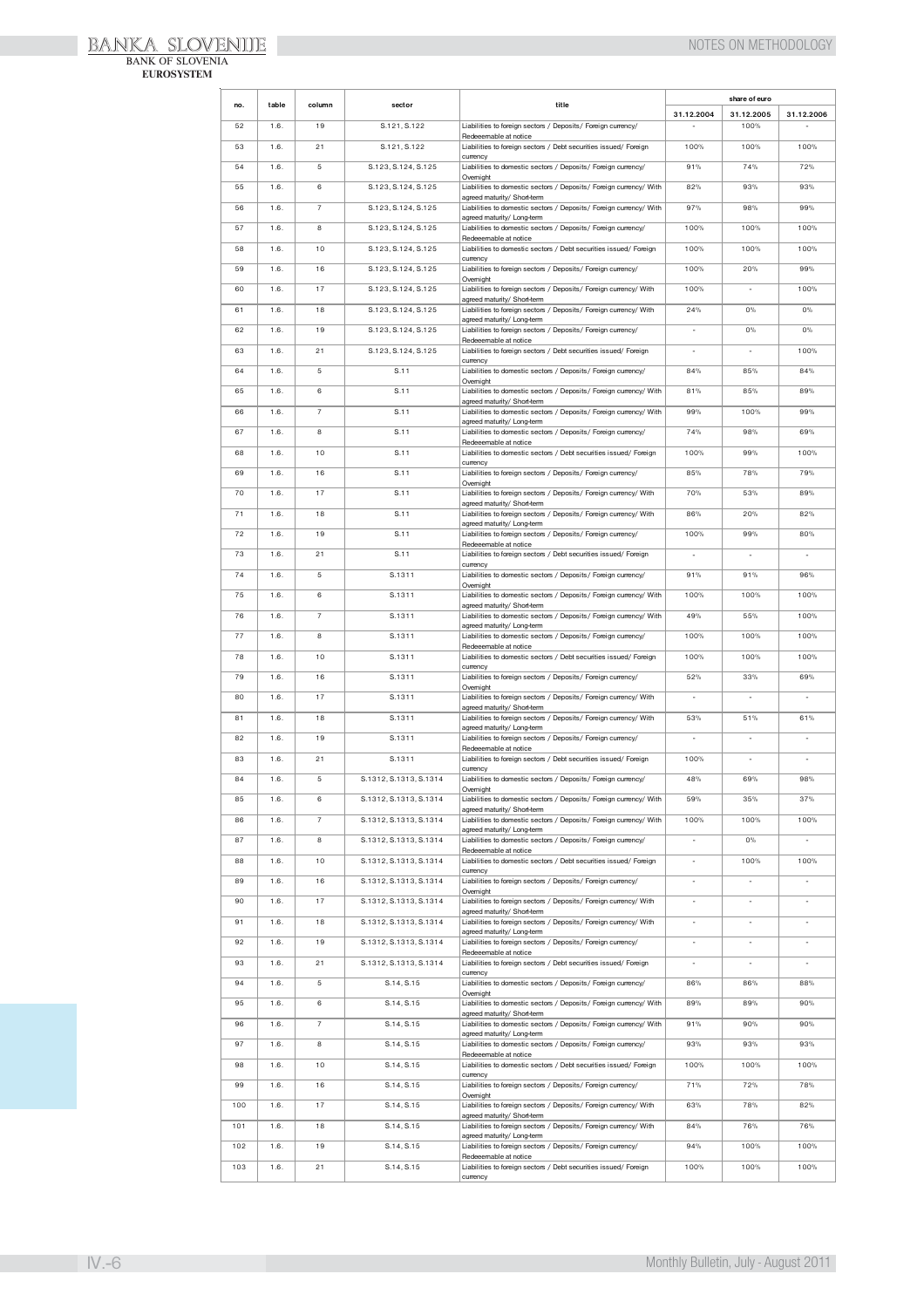#### **Table 1.7.: Balance sheet of the Bank of Slovenia – by instruments**

The table shows the data of the balance sheet of the Bank of Slovenia, split by instruments of the monetary policy. The table is composed according to accounting rules of the ECB an differs from the table 1.3. Balance Sheet of the Bank of Slovenia, which is composed according to the statistical methodology of the ECB.

#### **Table 1.8.: Investment funds**

#### **General**

Methodology of investment fund statistics in Slovenia is based on Regulation (EC) No 958/2007 of the ECB of 27 July 2007 concerning statistics on the assets and liabilities of investment funds and Guideline of the ECB of 1 August 2007 on monetary, financial institutions and markets statistics (recast). Time series in tables are available from December 2008 on, when the new reporting of investment funds was introduced. The data is revised when publishing data for the next period.

*Note 1:* Financial sectors comprise Bank of Slovenia, other monetary financial institutions (banks, saving banks and monetary funds) and other financial institutions (other financial intermediaries, except insurance corporation and pension funds, financial auxiliaries and insurance corporations and pension funds).

*Note 2:* Non-financial sectors are formed by non-financial corporations, general government, households and non-profit institutions serving households.

*Note 3:* Monetary funds are included in the sector of other monetary financial institutions and not in the other financial intermediaries, where investment funds are classified.

#### **Deposit**

This item consists of transferable deposits (sight deposits) and other deposits. Other deposits are deposits, which cannot be used for payments and cannot be exchanged for transferable deposits without significant constraints or extra costs. They comprise deposits with agreed maturity, certificates of deposits, which are non-tradable or whose tradability, although theoretically possible, is very limited and other non-transferable deposits.

#### **Debt securities**

Debt securities are short-term or long-term.

Short-term ones include all instruments of monetary market with original maturity of one year or less.

Long-term debt securities are securities with original maturity of more than one year and include bonds, instruments of monetary market with original maturity of more than one year and other debt securities.

Interest-bearing securities are shown including interests. In case interests cannot be included with debt securities, they are shown separately under the item other assets.

#### **Shares and other equity**

The item includes shares and units/shares of investment fund.

Shares are financial assets, which represent the right of ownership to the joint-stock companies. These financial assets usually give the owners the right to certain share in profit of the joint-stock companies and to certain share in their net assets when winding up.

Units/shares of investment fund include units or shares of open-end and closed-end investment funds.

#### **Other assets**

Under this item the claims on sold or mature investment, claims on Asset Management Company and trustee, interest and dividend claims, claims on securities' obligations, other corporate claims, accruals and prepaid expenditure are reported. Accruals and prepaid expenditure include deferred expenses or costs, short-term accrued revenues and also deferred interests.

Financial derivatives are either financial assets or financial liabilities; in balance sheet they are recorded as unnetted.

#### **Loans**

The item includes loans borrowed, covering loans, repurchase agreements and other forms of loan as techniques and tools for managing the investments of investment funds.

#### **Investment fund shares/units**

Investment fund shares/units represent total liability to shareholders or investors of investment fund.

#### **Other liabilities**

The item other liabilities include corporate liabilities of investment fund, namely liabilities from financial instruments' purchase, management liabilities, tax liabilities, liabilities of distribution of profits or other payments to holders of units or shareholders, other corporate liabilities, accruals and income collected in advance and financial derivatives. Accruals and income collected in advance include accrued costs or accrued charges and prepaid income. Under this item

deferred interests are also reported.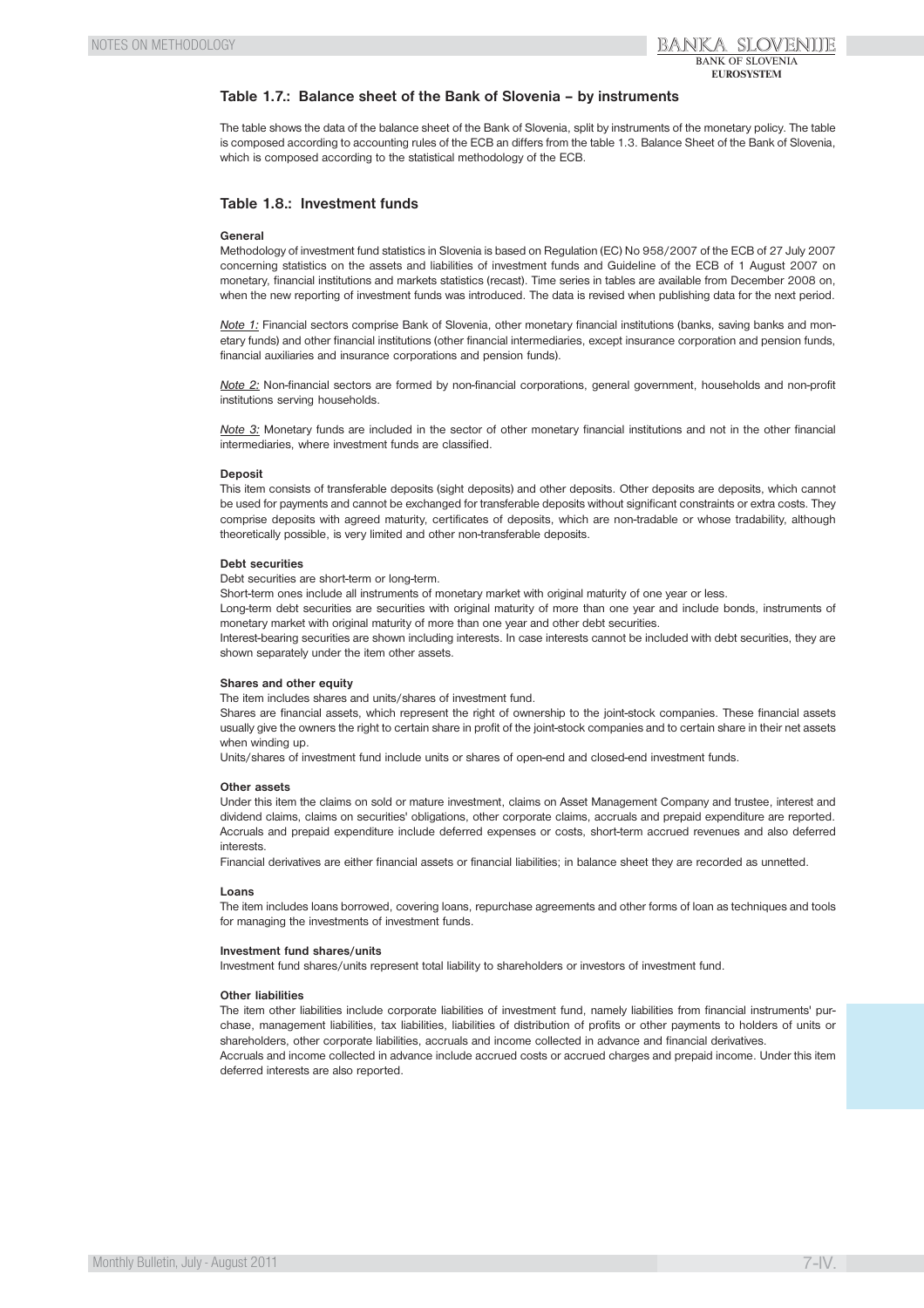## **2. FINANCIAL MARKETS AND PAYMENT SYSTEMS**

## **Interest rates (tables 2.1–2.4)**

#### **Table 2.1: Bank of Slovenia Interest Rates**

*Lombard loan*: Within the framework of a standing Lombard facility, the Bank of Slovenia provides one-day Lombard loans to banks and savings banks with securities used as collateral. The pledged securities should amount to 110% of the amount of the Lombard loan.

The *repo interest rate* for the temporary purchase of treasury bills and tolar and foreign currency bills of the Bank of Slovenia with obligatory repurchase in seven days was the weighted arithmetic average of daily repo interest rates until March 2004 (effective interest rate). The new seven-day repo was introduced in March 2004; it is offered on a closed basis. The interest rate given is the latest valid interest rate.

*Interest rate on banks' obligatory reserves*: 1 percent per year since October 1991.

*The overnight-deposit interest rate* is an interest rate applying to deposits placed by banks and savings banks on an overnight term with the Bank of Slovenia.

*Long-term deposit* at the Bank of Slovenia was established in July 2004. The variable interest rate is defined once every two months for the next two-month period. It refers to the interest rate for 60-day tolar bills valid at the time of quotation, increased by 0.2 percentage points.

*Tolar bills* are registered securities subscribed by banks and savings banks with a maturity of 60 or 270 days. Sixty-day bills are offered on a permanent basis; 270-day bills were sold by auction until February 2004, and since then have been offered on a closed basis. Interest rates for tolar bills are given nominally; in the case of auctions they are effective rates. Offers of 270-tolar bills have been frozen since November 2004.

*Foreign currency bills* are transferable registered securities not issued in series. They are offered on a permanent basis and can be purchased by banks (or by other legal persons through banks until 3 May 2000). They are sold for euros (or German marks until February 1999, or U.S. dollars until June 2006) at a discount with maturities of two to four months.

*A penalty rate* is generally employed in cases of overdue payments. The penalty rate has been determined by the Law on the Legal Penalty Rate since 28 June 2003.

*Interest rates* for a certain type of instrument in the table are those last valid in a period (except in the case of effective interest rates). The annual averages of interest rates are computed as simple arithmetic averages of monthly data, if such data are available.

#### **Table 2.2: Interbank Money Market Rates and Indexation Clause**

#### **Interbank market**

#### SIONIA/SITIBOR

Until 31 December 2006, the figures are annual nominal interest rates for unsecured Slovenian tolar deposits on the Slovenian interbank market. The interest rate for overnight deposits (SIONIA) is the weighted average interest rate for overnight deposits.

SITIBOR is the rate at which Slovenian interbank term deposits are offered by one prime bank to another prime bank.

SIONIA and SITIBOR were valid from 14 July 2003 to 31 December 2006. Break of series in January 2007.

#### EONIA/EURIBOR

Eonia® (Euro OverNight Index Average) is the effective overnight reference rate for the euro. It is computed as a weighted average of all overnight unsecured lending transactions undertaken in the interbank market, initiated within the euro area by the contributing banks.

The Euro Interbank Offered Rate – "Euribor®" – is the money market reference rate for the euro. It is sponsored by the European Banking Federation, which represents the interests of 4,500 banks in 24 Member States of the European Union and Iceland, Norway and Switzerland, as well as the Financial Markets Association. Euribor® is the rate at which euro interbank term deposits are being offered within the EMU zone by one prime bank to another **Indexation clauses**

#### **TOM**

The tolar indexation clause (TOM) is an annual interest rate calculated by the Statistical Office of the Republic of Slovenia and used for preserving the value of financial liabilities and assets in domestic currency.

TOM (monthly): since 5 August 1995, the average of the previous 3 months' inflation. (Until June 1995, indexation was based on the so-called R, which was equal to the previous month's inflation rate; from 1 June to 4 August 1995, indexation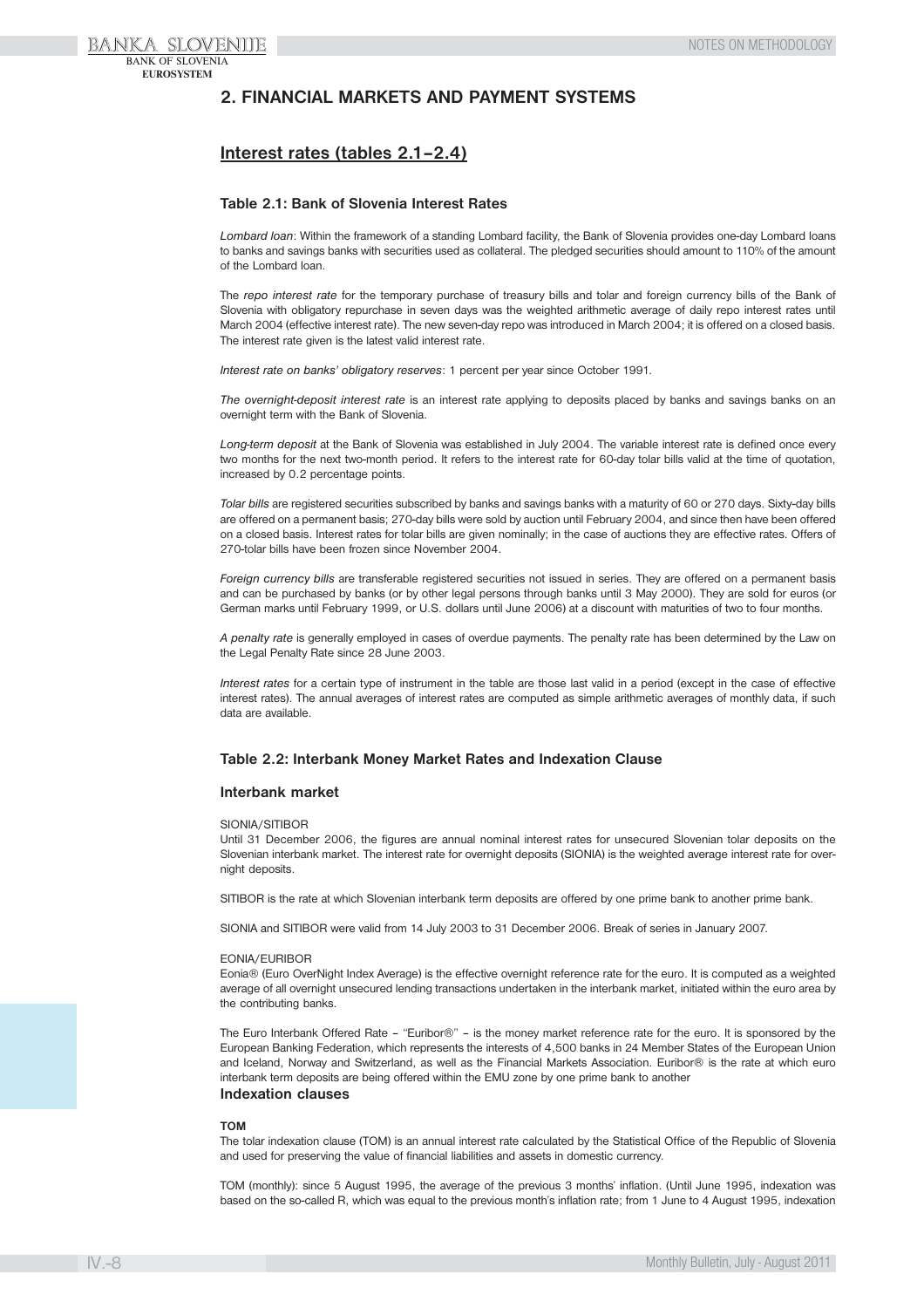was based on the average of the previous 3 months' inflation.) From February 1996, 4 months; from December 1996, 6 months; and from May 1997, 12 months. Financial liabilities and assets in domestic currency with maturity less than 1 year have not been revalued since July 2002.

#### **Foreign exchange indexation clause USD and CHF**

The monthly rate is the growth rate of the end-of-month exchange rate for USD and CHF.

The annual rate is computed from the monthly rate on the conform basis, taking into account the actual number of days in the month and the year.

#### **Table 2.3: European Central Bank Interest Rates**

Counterparties can use the **deposit facility** to make overnight deposits with the NCBs. The interest rate on the deposit facility normally provides a floor for the overnight market interest rate.

**Main refinancing operations** are regular liquidity-providing reverse transactions with a frequency and maturity of one week. They are executed by the NCBs on the basis of standard tenders and according to a pre-specified calendar. The main refinancing operations play a pivotal role in fulfilling the aims of the Eurosystem's open market operations and provide the bulk of refinancing to the financial sector.

Counterparties can use the **marginal lending facility** to obtain overnight liquidity from NCBs against eligible assets. The interest rate on the marginal lending facility normally provides a ceiling for the overnight market interest rate.

#### **Table 2.3.1.: Harmonised long-term interest rates for convergence assessment purposes**

The long-term interest rate statistics refer to the monthly average interest rates for long-term government bonds issued by the central government, quoted as percentages per annum.

The fourth Maastricht criterion is based on the level of long-term interest rates. Article 4 of the Protocol on the convergence criteria, as referred to in Article 121 of the Treaty, states that compliance with the fourth convergence criterion "shall mean that, observed over a period of one year before the examination, a Member State has had an average nominal long-term interest rate that does not exceed by more than 2 percentage points that of, at most, the three best performing Member States in terms of price stability. Interest rates shall be measured on the basis of long-term government bonds or comparable securities, taking into account differences in national definitions."

The European Central Bank and the European Commission have, together with the national central banks, identified the representative debt securities that can be used to measure long-term nominal interest rates and, if necessary, alternative long-term interest rate indicators where suitable government bonds are not available

Data until December 2006 refer to the yield to maturity on a reference long-term general government bond, issued in Slovenian tolars and with a nominal interest rate. Since 1.1.2007 the data show the yield to maturity on a basket of long-term general government bonds, issued in euro and with a nominal interest rate.

Until 2003 a yield to maturity on a primary market is presented, and afterwards a yield to maturity on a secondary market.

#### **2.4: Monetary Financial Institutions Interest Rates**

#### **Data from January 2003–April 2005**

Estimates on MIR statistics refer to interest rates on new business applied by the eight biggest resident banks (selected by balance-sheet-total criterion) to loans denominated in Slovenian tolars vis-ŕ-vis domestic households and non-financial corporations.

Interest rates are calculated as a weighted average of all interest rates on new business in the instrument category.

Loans to non-financial corporations (breakdown by amount category): loans in SIT are converted into EUR by the monthly average exchange rate and then classified according to amount up to and including EUR 1 million, or over EUR 1 million.

"Loans to households for other purposes" include only loans to sole proprietors for current and capital assets. Data on APRC in the period from January to August 2003 refer to six respondents, and from August 2003 to December 2003, to seven out of eight total respondents. **Data from May 2005–December 2006 covers business conducted in SIT by the total MFI population in Slovenia.**

MFI interest rate statistics cover those interest rates that resident monetary financial institutions (MFIs, i.e. "credit institutions") apply to euro-denominated deposits and loans by households and non-financial corporations which are residents of the euro area.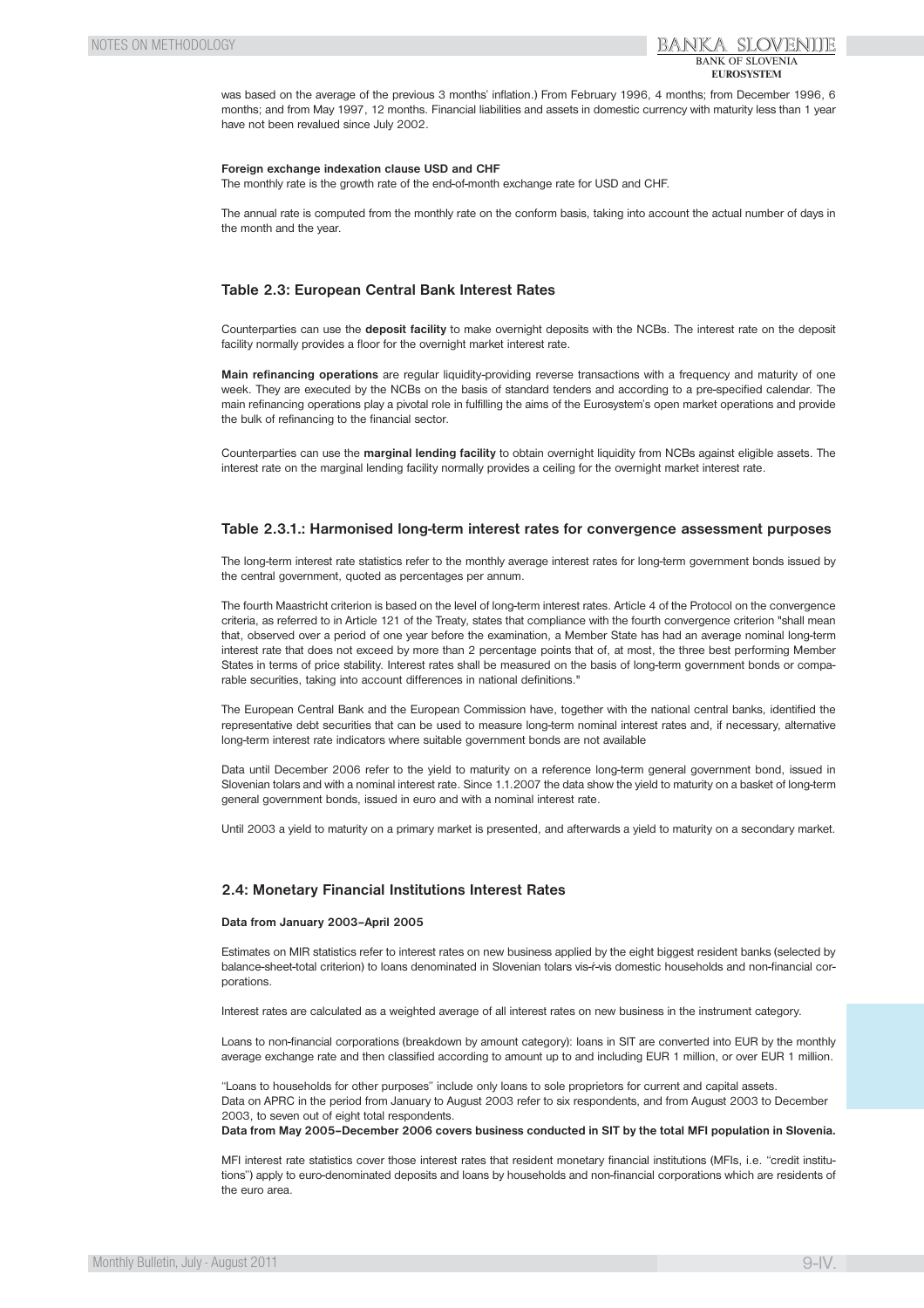The legal requirements for MFI interest rate statistics are laid down in Regulation ECB/2001/18, which defines the statistical standards according to which monetary financial institutions must report their interest rate statistics. This regulation is complemented by the Manual on MFI Interest Rate Statistics, which further clarifies and illustrates the statistical requirements. The MFI interest rate statistics refer to the interest rates individually agreed between a credit institution or other institution and its customer. They are converted to an annual basis, taking into account the frequency of interest payments, and are quoted in percentages per annum. At the euro area level 45 interest rate indicators with the corresponding volumes are collected, of which 31 refer to new business and 14 to outstanding amounts.

**Outstanding amounts** are defined as the stock of all deposits placed by customers, i.e. households and non-financial corporations, with credit institutions or other MFIs, and the stock of all loans granted by credit institutions to customers. An interest rate on outstanding amounts reflects the weighted average interest rate applied to the stock of deposits or loans in the relevant instrument category in the time reference period. Interest rates on outstanding deposits cover all deposits placed and not yet withdrawn by customers in all periods up to and including the reporting date. Interest rates on outstanding loans cover all loans used and not yet repaid by customers in all periods up to and including the reporting date, although excluding bad loans and loans for debt restructuring at rates below market conditions. MFI interest rates on outstanding amounts are hence statistics on the interest rates actually applied to all "open" deposits and loans.

**New business** is defined as any new agreement between the household or non-financial corporation and the credit or other institution. New agreements comprise all financial contracts, the terms and conditions of which specify for the first time the interest rate on the deposit or loan, and all new negotiations of existing deposits and loans. The prolongation of existing deposit and loan contracts which are carried out automatically, i.e. without any active involvement of the household or nonfinancial corporation, and which do not involve any renegotiating of the terms and conditions of the contracts, including the interest rate, are not considered new business.

**The annual percentage rate of charge (APRC)** is an effective lending rate that covers the total cost of credit to the consumer, i.e. the interest payments as well as all other related charges. It covers the total cost of credit to the consumer, as defined in Article 18(2) of the Consumer Credit Act. Charges defined in Article 18 of the Consumer Credit Act are excluded. APRC is compiled only for consumer credit and loans to households for house purchases (sole proprietors excluded).

**Weighting method**: The interest rates on new business are weighted by the size of the individual agreement.

The new interest rate statistics replace the average bank interest rates published by the Bank of Slovenia. The coverage and definition of the new statistics differ substantially from those previously published. Therefore, a direct comparison of the new and old rates is not possible.

\* Households = sole proprietorships + individuals + non-profit institutions serving households

\*\*APRC data includes households without sole proprietorships and without non-profit institutions serving households

**Note 1:** For this instrument category, new business and outstanding amounts coincide.

*Note 2:* For this instrument category, households and non-financial corporations are merged and shown under the household sector.

## **Exchange rates (Tables 2.6.1–2.6.2)**

#### **Table 2.6.1: Selected Bank of Slovenia Exchange Rates – Average Rates to 31.12.2006**

These tables show the Bank of Slovenia middle rates until 31 December 2006. Annual rates are computed as arithmetical averages of monthly rates. Monthly averages are computed as arithmetical averages of daily rates (Sundays and holidays excluded).

A new currency, the Croatian kuna (= 1,000 former Croatian dinars) was introduced on 30 May 1994. The Polish złoty was denominated on 1 January 1995 at the exchange rate of 1 new złoty for 10,000 old złotys.

#### **Table 2.6.2: European Central Bank exchange rates**

Reference exchange rates of the European Central Bank are shown, representing middle exchange rates of the Bank of Slovenia. The average yearly and monthly exchange rates are calculated as the arithmetical average of daily exchange rates, excluding days on which the TARGET system was closed. This includes Saturdays, Sundays and the following holidays: New Year's Day (1 January), Good Friday, Easter Monday, Labour Day (1 May), Christmas (25 December) and 26 December.

Conversion rates between the euro and the currencies of EU Member States that have adopted the euro are irrevocably fixed and valid since 1 January 1999 (since 1 January 2001 for the Greek drachma).

The conversion rate for the Slovenian tolar is valid as of 1 January 2007, the conversion rate for the Cyprus pound and Maltese lira as of 1 January 2008 and the conversion rate for the Slovak koruna as of 1 January 2009.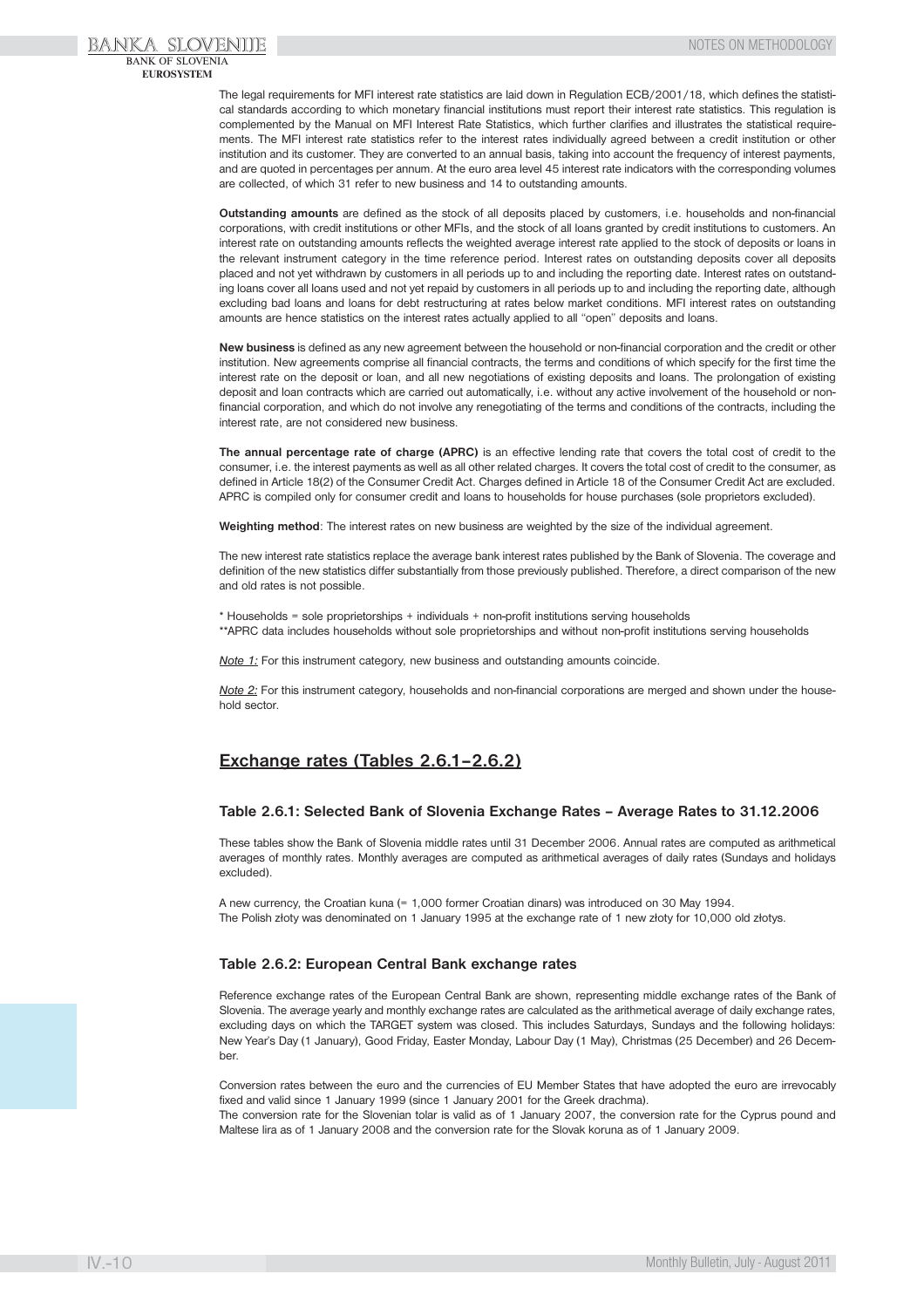- 
- 1 EUR = 40.339900 BEF 1.955830 DEM 340.750000 GRD 166.386000 ESP 6.559570 FRF 0.787564 IEP 1936.270000 ITL 40.339900 LUF 2.203710 NLG 13.760300 ATS 200.482000 PTE 5.945730 FIM 239.640000 SIT 0.585274 CYP 0.429300 MTL 30.126000 SKK

#### BANKA SLOVENIJE **BANK OF SLOVENIA EUROSYSTEM**

### **Payment systems (Tables 2.7 to 2.13)**

#### **General**

Data prior to 2007 are published in tolars; from 2007, data are published in euros.

Due to rounding in Tables 2.11 to 2.15, sums of quarterly data do not always totally comply with relevant yearly data.

#### **Table 2.7: TARGET2 and SEPA internal credit transfer (SEPA IKP) transactions**

*Note 1:* On 1st January 2007 the transaction limit for payments submitted to the Giro Clearing system (multilateral net system for small value payments), raised from EUR 8.354,21 to EUR 50.000.

*Note 2:* SEPA internal credit transfer system (the SEPA IKP) is operated by the clearing company Bankart d.o.o. SEPA IKP system was established on 4 March 2009. Before SEPA IKP establishement the same transactions were processed in Giro Clearing payment system, operated by Banka Slovenije. Giro Clearing payment system was closed down on 1 August 2009. Data regarding transactions in the Giro Clearing payment system are published until March 2009. Data regarding transactions in both systems are published together (the sum of transactions in the Giro Clearing and SEPA IKP systems) for the period from March to July 2009. Data regarding payments in the SEPA IKP system are published from August 2009 on.

*Note 3:* Until 29th December 2006 payments data on domestic payments between Slovenian participants are published for domestic Slovenian RTGS system (values in billion Slovenian tolars). As of 1st January 2007 domestic payments of Slovenian TARGET participants represents payments sent from Slovenian credit institutions to another Slovenian payment institution, direct participated in the TARGET system.

As of 19th November 2007 payments in TARGET 2 system are considered.

*Note 4:* As of 1st January 2007 cross-border payments of Slovenian TARGET participants represents payments sent from Slovenian credit institutions to non-Slovenian credit institutions, direct participated in the TARGET system. As of 19th November 2007 payments in TARGET 2 system are considered.

*Note 5:* Gross value is the total value of all payment orders executed in the payment system.

*Note 6:* Net value is the amount required for the settlement of the gross value of payments in a payment system that uses netting. It represents the sum of the net monetary liabilities of all participants of the payment system to other participants of the payment system, calculated as the positive difference between the payment orders sent to the system and the payment orders received from the system for each participants of the payment system in an individual settlement cycle.

#### **Table 2.8 Payment Cards**

*Note 1: Credit card*: A card indicating that the holder has been granted a line of credit. The credit granted may be settled in full by a specific date each month (delayed debit card, i.e. charge card), or may be settled in part, with the balance taken as extended credit (credit card).

*Note 2: Debit card*: A card which enables the holder to have purchases directly charged to funds on the cardholder's bank account.

*Note 3: Cards issued abroad*: Payment cards issued abroad and used for payments in Slovenia, mostly by non-residents.

*Note 4: Volume and value of transactions abroad*: Use of cards issued in Slovenia for payments abroad.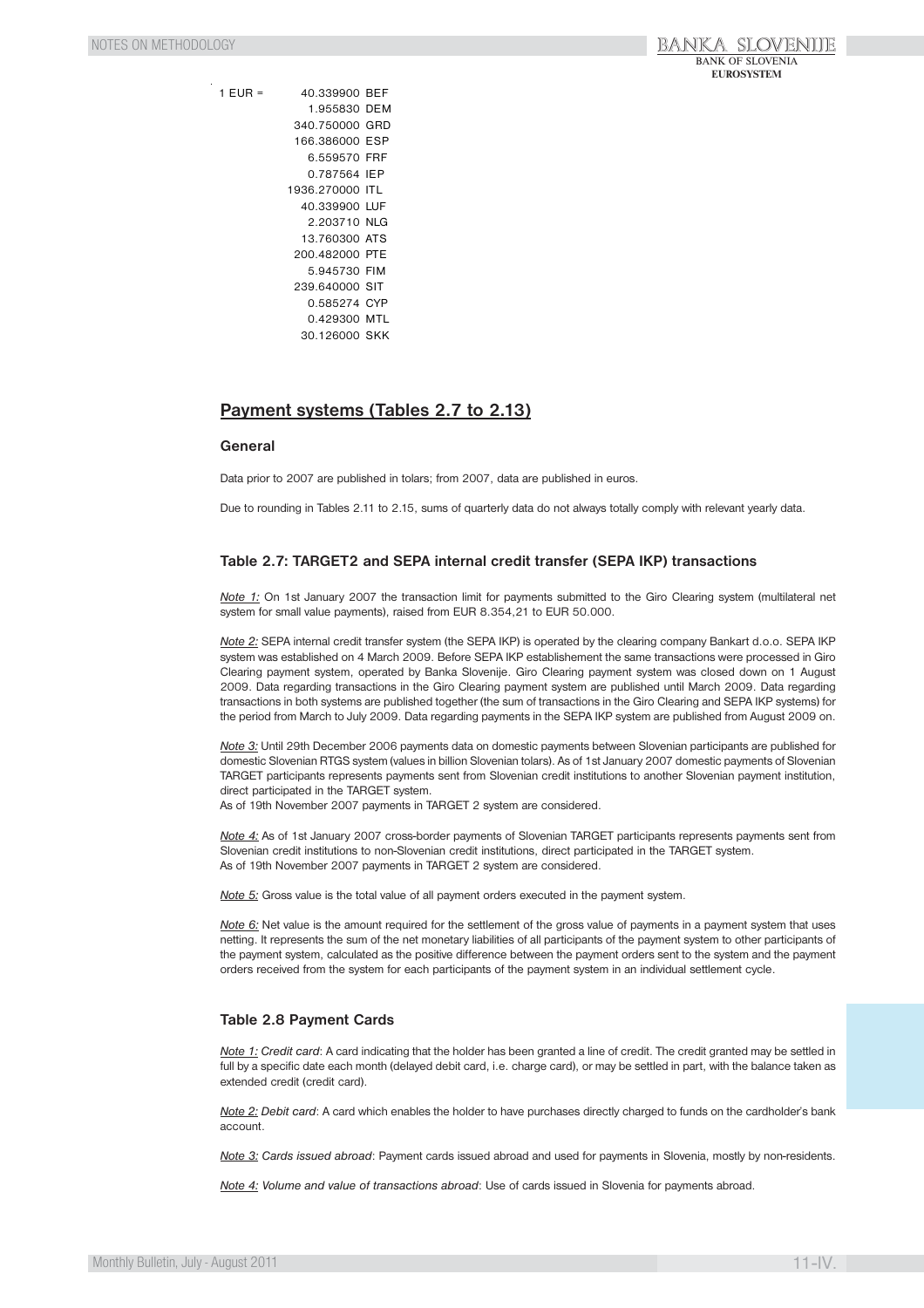#### BANKA SLOVENIJE BANK OF SLOVENIA

## **EUROSYSTEM**

**Number of payment cards** *in circulation*: Number of valid payment cards held by residents and non-residents issued in Slovenia. Data refer to the end of each quarter/year.

**Number and value of payments refer** to the use of payment cards in each quarter/year.

**Domestic card**: Payment card issued by banks and enterprises resident in Slovenia without licence agreements with foreign issuers.

**Licence card**: Payment card issued by banks and enterprises resident in Slovenia under licence agreements with foreign issuers.

**Bank card**: Payment card issued by banks.

**Retailer card**: Payment card issued by non-banking institutions, mostly for use at specific retail outlets.

Personal card: Payment card issued to a natural person (family cards included).

**Business card**: Payment card issued to a legal entity.

#### **Table 2.9 Other Payment Instruments and Innovative Payment Schemes**

*Note 1*: Data refer to the end of each quarter.

*Note 2*: Prior to 2007 the data refer to payment transactions and money withdrawals at manual POS and EFT POS terminals in Slovenia. From 2007 on, the data on money withdrawals are not included.

#### **Table 2.10 Electronic Banking**

*Note 1*: Only debt transactions are included.

#### **Table 2.11 Credit Transfers**

**A paper-based order** is a payment instrument related to a credit or debit transfer, in which the payer submits an order on a paper-based form. In case of credit transfer it means any instruction by an account holder to his payment service provider requesting the transfer of funds from his account to another account (also between accounts of the same account holder). Includes submissions by telefax if they require manual intervention in order to be transformed into electronic payments.

**Special payment order** is a special form of paper-based payment order, which is issued by a payee (beneficiary) to be paid by the debtor. The special payment order is presented by the payer at the bank, which then debits his transaction account and transfers the amount to the account of the payee, potentially via several other credit institutions as intermediaries and/ or one or more payment and settlement systems. A contemporary form can assure automated processing with ICR technology (Intelligent Character Recognition) or classic manual processing.

**A non-paper-based credit transfer** is any credit transfer which the payer submits without the use of paper forms i.e. electronically. Includes submissions by telefax or other means if they are transformed into electronic payments without manual intervention.

**A standing order** is a non-paper-based credit transfer and means an instruction from a payer to his bank to make a regular payment of a fixed amount to a named creditor. The payer authorises his bank (the bank at which he maintains a transaction account) to pay a specified amount regularly to another account. The payment must be repeated at least five times. The execution of payments occurs under exact conditions on a particular day of the month.

**Direct credit** is special form of payment instrument related to a credit transfer, initiated by the payer, which enables a cashless fund transfer from payer to payee. Direct credit is used for the execution of small value payments, e.g., salaries, pensions, dividends and similar payments, to a large number of creditors.

#### **Table 2.12 Debit Transfers**

**Direct debit** is an authorised debit on the payer's bank account initiated by the payee. It is a payment instrument consisting of automatic debiting of the debtor's account for goods and services delivered by the creditor. The debtor (payer) authorises his bank to transfer funds from his bank account to the creditor's account and the creditor to submit a payment order to the creditor's bank to be paid. A typical example is an electricity bill payment.

**A special money order** is a standardised paper-based debit instrument used to remit money to the named payee. A special money order is issued by a bank, allowing the individual named on the order form to receive a specified amount of cash on demand.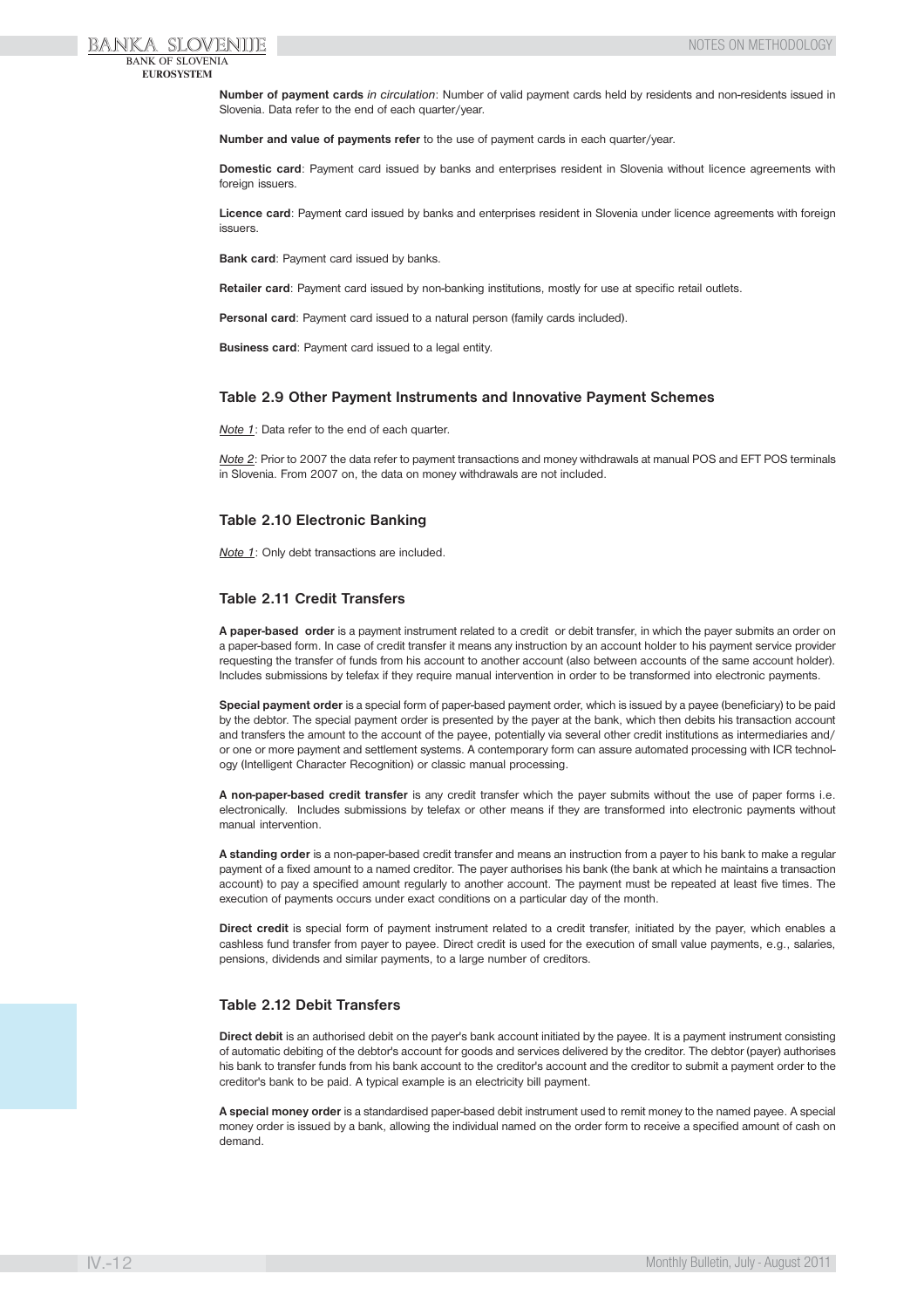#### **Table 2.13: Network of Commercial Banks**

*Note 1*: Statistical regions, source: Statistical Office of the Republic of Slovenia, 31March 2000.

Map of Slovenia by Geodetic Institute of Slovenia

*Note 2*: Data referring to the Post Bank of Slovenia do not include units of the Post of Slovenia that operate for the Post Bank of Slovenia on a contractual basis.

## **3. BALANCE OF PAYMENTS AND EXTERNAL POSITION**

## **Balance of Payments**

#### **General notes**

In most respects the Slovenian Balance of Payments (BOP) conforms to the methodology of the IMF's Balance of Payments Manual, fifth edition (1993).

#### **Characteristics of the Data**

Minus sign (-) indicates imports or surplus of imports over exports in the current account, increase in assets or decrease in liabilities in the capital and financial accounts, and growth of reserve assets. Data on transactions are converted from the original currencies to EUR using the daily Bank of Slovenia or ECB's exchange rates, or average exchange rates for the period if the exact date of transaction is not known.

#### **Revision policy**

Revision of balance of payments, the international investment position and gross external debt data occur as follows:

Revisions in **monthly data** are published with the release of:

- the following month's data;
- the corresponding quarterly data;
- the corresponding revised quarterly data;
- the international investment position and external debt data for the corresponding year; and
- the revised international investment position and external debt data for the corresponding year.

Revisions in **quarterly data** are published with the release of:

- the following month's data;
- the data on the following quarter;
- the international investment position and external debt data for the corresponding year; and
- the revised international investment position and external debt data for the corresponding year.

Revisions for the **annual** balance of payments, international investment position and external debt data are published with the release of the data for the following years.

Annual data are revised for the year t-1 and t-2. In the case of major methodological changes or discrepancies among the data sources, data for the year t-3 will be revised as well.

#### **Data sources**

- · **The external trade statistics (Statistical Office of the Republic of Slovenia)** is the main source of data on trade in goods. Since 1 May 2004, the source of data on trade in goods among Slovenia and EU Member States is the Intrastat reporting. The source of data on trade in goods with other countries is the single administrative document (Exstrastat reporting).
- · **Reports on account balances and transactions between residents and non-residents (C, PPT, PPV):**
	- report on account balances at domestic banks PPV (until 31 December 2004),
	- report on account balances abroad C (until 31 December 2006),
	- report on transactions through accounts at domestic banks PPT (until 31 December 2008),
	- report on transactions through accounts abroad C (until 31 December 2008).

All banks which conducted international payment transactions and all residents with open accounts abroad were obliged to report. The resident issuer/beneficiary of the payment was obliged to forward data on the type of transaction. Since 2009 only banks which conduct international payment transactions report transactions with nonresidents that exceed threshold EUR 50.000. Data are used for quality control purposes only.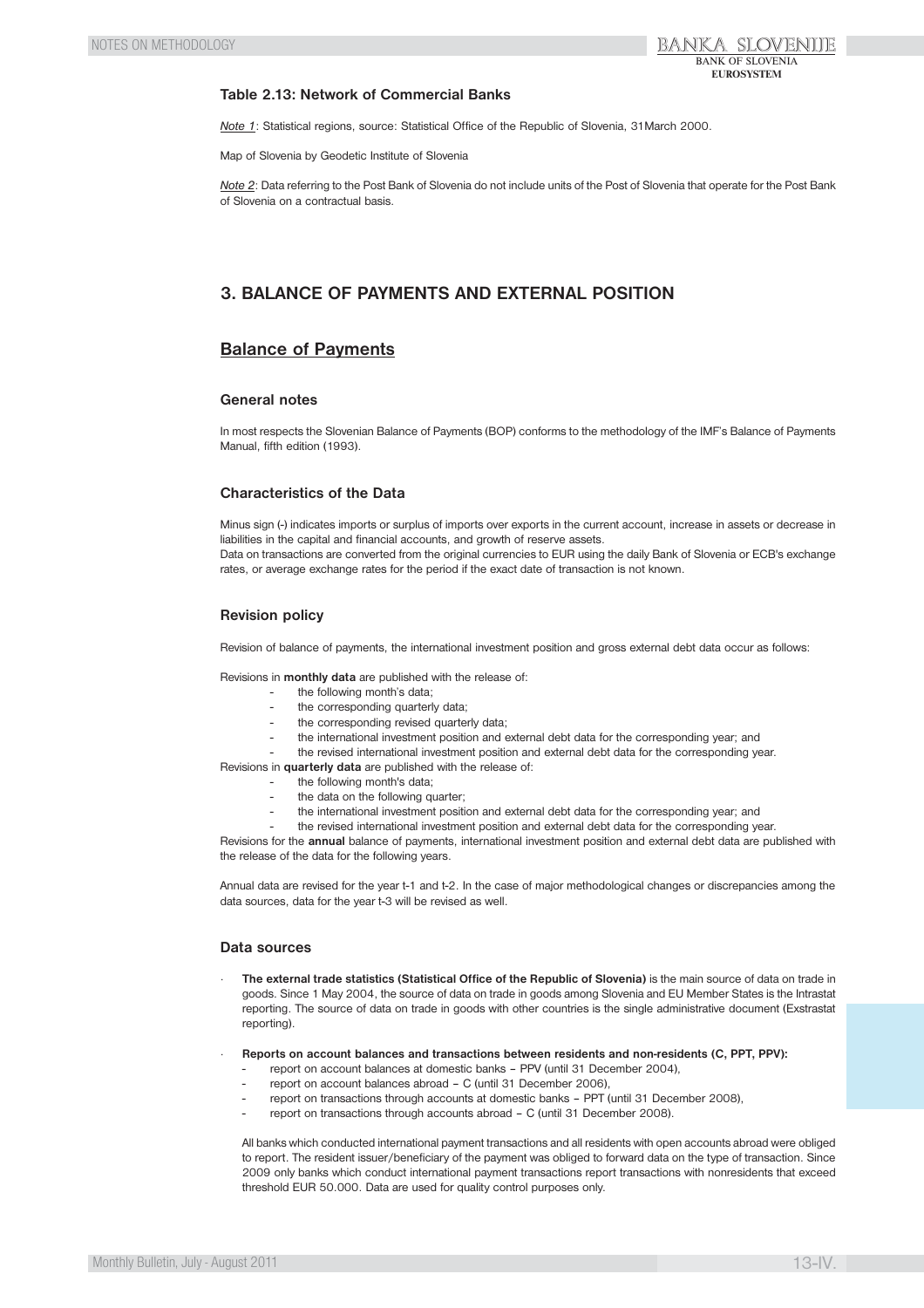- · **Reports on trade in services, part of trade in goods and on current/capital transfers with nonresidents (BST)** are the sources of data on services (excl. travel), data on coverage adjustments of goods item and data on current and capital transfers (excl. transfers with EU budget) from 2008 onwards.
- **Reports on transactions with securities (VRP) and data from the Securities Clearing Corporation (KDD)** are the sources of portfolio investments (debt and equity securities) and financial derivates since 2004.
- · **Reports on purchased/sold foreign debt securities without domestic brokers (DVP)** are the sources of portfolio investments in foreign debt securities, carried out without domestic brokers, from 2007 onwards.
- Data regarding drawn/un-drawn credit transactions from foreign credit registration forms (KR) are the source of data on loans of all sectors until 2004; in 2005 and 2006 they are only the source for the non-banking sector. A registration was obligatory for all financial credits and long-term commercial credits; since 1997 from the same source are also obtained the data on the purpose of direct payments of foreign lenders, used to settle the obligations of domestic borrowers to other non-residents.
- · **Reports on monetary financial institutions (PORFI)** are the source for data on loans, cash and deposits of the banking sector since 2005.
- · **Reports on credits received and granted and deposits with non-residents (KRD)** are the source for data regarding loans and deposit of all sectors, except banks, since 2007.
- · **Reports on short-term receivables and liabilities from operations with non-residents (SKV)** are the source for short-term trade credits and advances since 2002.
- · **Reports on investments (SN)** are until 2007 the source for reinvested earnings of direct investments. From 2008 onwards these reports are source also for all other direct investment transactions in equity and related income as well as for portfolio equity transactions without involvement of domestic dealers.
- · **Accounting data of the Bank of Slovenia**
- · **Accounting data of banks (KNB)**
- · **Budget data on the transactions of government sector between the Republic of Slovenia and EU** (from 2004 onwards)

Qarterly data on financial account's statistics are source for financial derivatives for all sectors except the central bank (since 2007).

- **Estimates and other sources** 
	- estimate of purchases of foreign currency and cheques from foreigners in exchange offices (part of the travel category) - until 2004,
	- estimate of expenditures on travel abroad including purchases of goods abroad until 2004
	- estimate of Italian pensions (UMAR) until the end of 1998,
	- estimate of transactions with foreign currencies and the deposits of Slovene households (until 2006),
	- estimate of labour income (SURS),
	- data on pensions paid to non-residents (ZPIZ),
	- survey on the write-downs of debt from trade in goods and services abroad,
	- estimates for exports and imports of travel from 2005 onwards (detailed explanation under item Travel),
	- estimate of cash transactions on tourism and labour income (from 2007 onwards),
	- quarterly data on consumption of foreign embassies in Slovenia (SURS, from 2008 onwards),
	- migrants' transfers outflows (bilateral data between countries, from 2008 onwards),
	- households' transfers (SURS, from 2008 onwards),
	- assets acquired directly by tenders and programms of EU (SURS, from 2008 onwards),
	- data on nonresidents' investments in real-estate in Slovenia (GURS, from 2008 onwards),
	- data on purchases/sales of real-estate in Croatia (Croatian National Bank, from 2008 onwards),

- data on purchases/sales of emission allowances between residents and nonresidents (Slovenian Environment Agency, from 2008 onwards).

### **Current account**

#### **Goods**

Data regarding general goods can be obtained from the Statistical Office of the Republic of Slovenia. Prior to Slovenia's accession to the EU data were available from standard customs documents. Since 1 May 2004, data are available from single administrative documents for trade in goods with non-EU countries and from Intrastat reports for trade with EU Member States.

**Adjustments of CIF/FOB** – data on import by CIF value were adjusted to FOB value with the help of a coefficient which is equal to the weighted average of coefficients between CIF and FOB values of the goods imported (in an available sample), separated with regard to type of goods, type of transport and partner's country. For 2004, a new CIF/FOB coefficient was calculated (1.0306); prior to that the coefficient was 1.0393. Since 2004 on, the coefficient is calculated every year based on a five year average.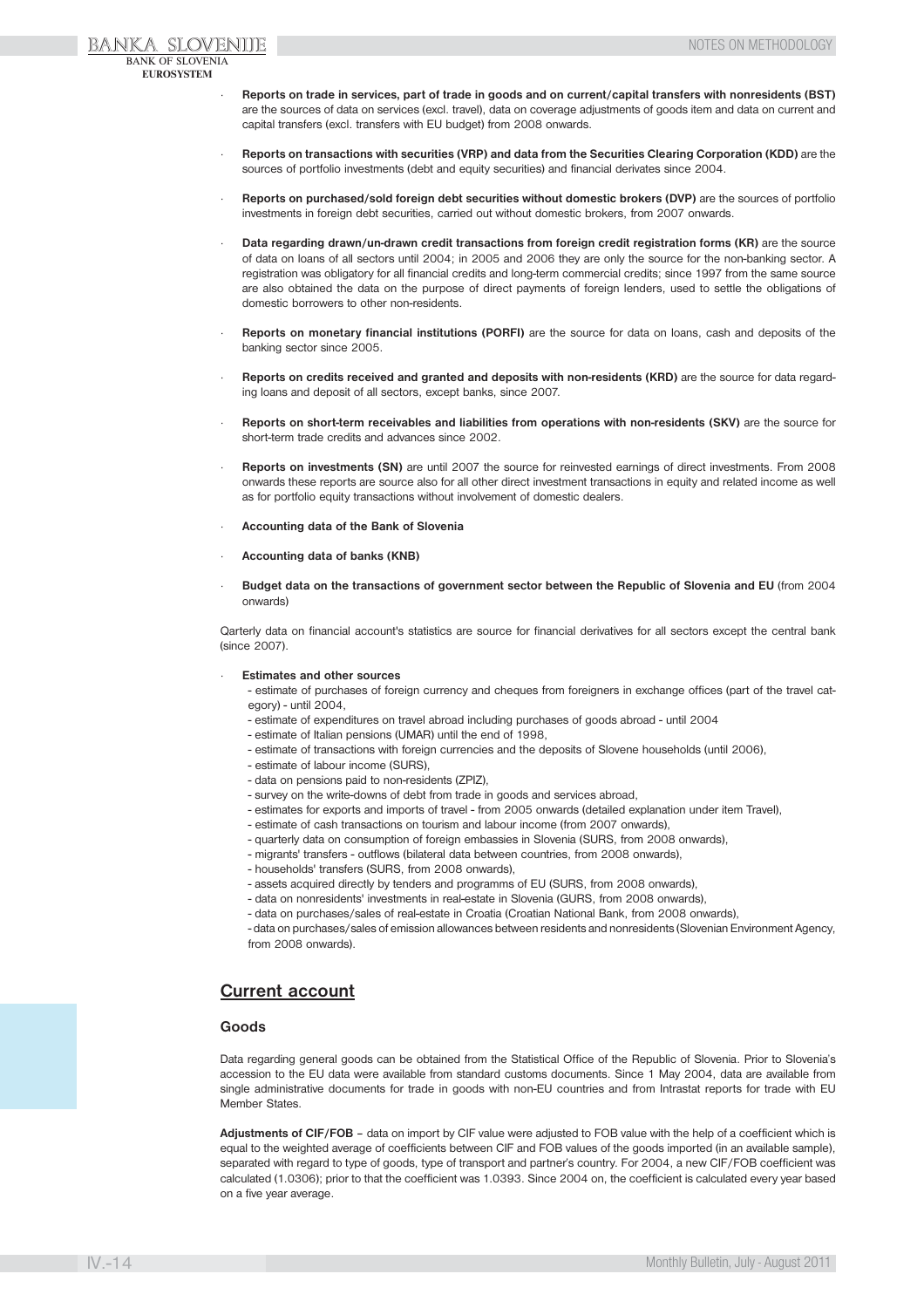#### BANKA SLOVENIJE BANK OF SLOVENIA **EUROSYSTEM**

**Coverage adjustments** - made for goods exported and imported without customs declarations (the ITRS source until 2007,the reports of duty free shops and consignment warehouses until 2005, BST reports as source from 2008 onwards). Since 1 May 2004, coverage adjustments also include estimated data on imports of motor vehicles from EU by natural persons not covered by Intrastat System.

#### **Services**

#### **Transport**

Transportation services are classified according to mode of transport and furthermore according to what is carried. The source of records on transportation services is the ITRS until 2007 and BST reports from 2008 onwards.

#### **Travel - methodology until 2004**

The ITRS sources used in the compilation of the "Incoming travel" category include: a.) health- and education-related services; b.) payments made by non-residents to Slovenian tourist agencies; c.) net withdrawals in tolars from non-resident accounts; d.) money spent in casinos by non-residents; e.) data on sales of goods to non-residents in duty-free shops and consignment warehouses; f.) payments with credit cards; and g.) sales of tolars to non-residents abroad.

The data on sales of tolars to non-residents in Slovenia are estimated based on the number of border crossings by foreign travellers and on the number of nights spent in the country by foreign tourists.

Data for the category "Expenditure on travel" come from the ITRS and estimations.

#### **Travel - methodology since 2005 onwards**

**Main data sources** to estimate the **export** of travel are the following surveys and researches conducted by Statistical Office of the Republic of Slovenia (SURS):

- Survey on foreign tourists in summer season is used to define the structure of foreign tourists according to their primary aim of travel (business travel, health care, education, other) and expenditures of each type of foreign tourists ; three-year's survey -last conducted in 2009)
- Survey on foreign travelers (to define the structure of travelers broken down by same-day travelers and transit travelers and their respective expenditures).
- Arrivals and over-night stays of foreign tourists broken down by countries of their residency (monthly survey).
- Number of border crossings (to define the population of foreigners entering Slovenia).

Based on data sources the following six categories of data are calculated and finally broken down by countries using data on mobile phone operators;

- Business travel,
- Health related travel,
- Education,
- Other.
- Same- day travelers,
- Transit travelers.

**Main data source** to estimate the **import** of travel is SURS's survey TU\_ČAP (Quarterly survey on travel of domestic citizens). The Survey provides the value of expenditures of domestic population traveling abroad (same - day trips and longer trips) and the amount spent for transportation to and from the foreign destination, which is then subtracted from total expenditures in order to avoid double counting (since it is already included in transport services).

Based on TU\_ČAP data source the following five categories of data are calculated and finally broken down by countries using data on mobile phone operators;

- Business travel
- Health related travel,
- Education.
- Other,
- Same day travelers.

#### **Construction services**

The source of data is the ITRS until 2007, all construction undertakings are recorded under construction services on net basis (the revenues earned on works performed abroad are recorded net of the corresponding expenditures). From 2008 onwards the sources of data on construction services are BST reports.

#### **Insurance services**

Premiums on life and non-life insurance are split into two components: (i) the service charge included in insurance services; and (ii) the premium in a narrow sense, recorded as a current transfer. The calculation of the service charge is based on a fixed percentage of premium payments. The source of data on insurance services is ITRS until 2007, this source was replaced by BST reports for 2008 data onwards. Insurance services include commissions of insurance companies and 45 % of premium payments. Insurance claims and other part of nonlife insurance premiums are included in current transfers, claims and part of life insurance premiums represent assets/liabilities of financial account.

#### **Government services**

All transactions settled through the accounts of Slovenian embassies abroad, as well as transactions coded as government services settled through the accounts of Slovenian banks with foreign correspondents, are included in this item until 2007 with the ITRS as the source of data. From 2008 onwards the source of data is BST report, government services include all services of slovenian representative bodies abroad. From the same year there are included data on consumption of foreign embassies in Slovenia. Data are provided by SURS (on the basis of taxation data).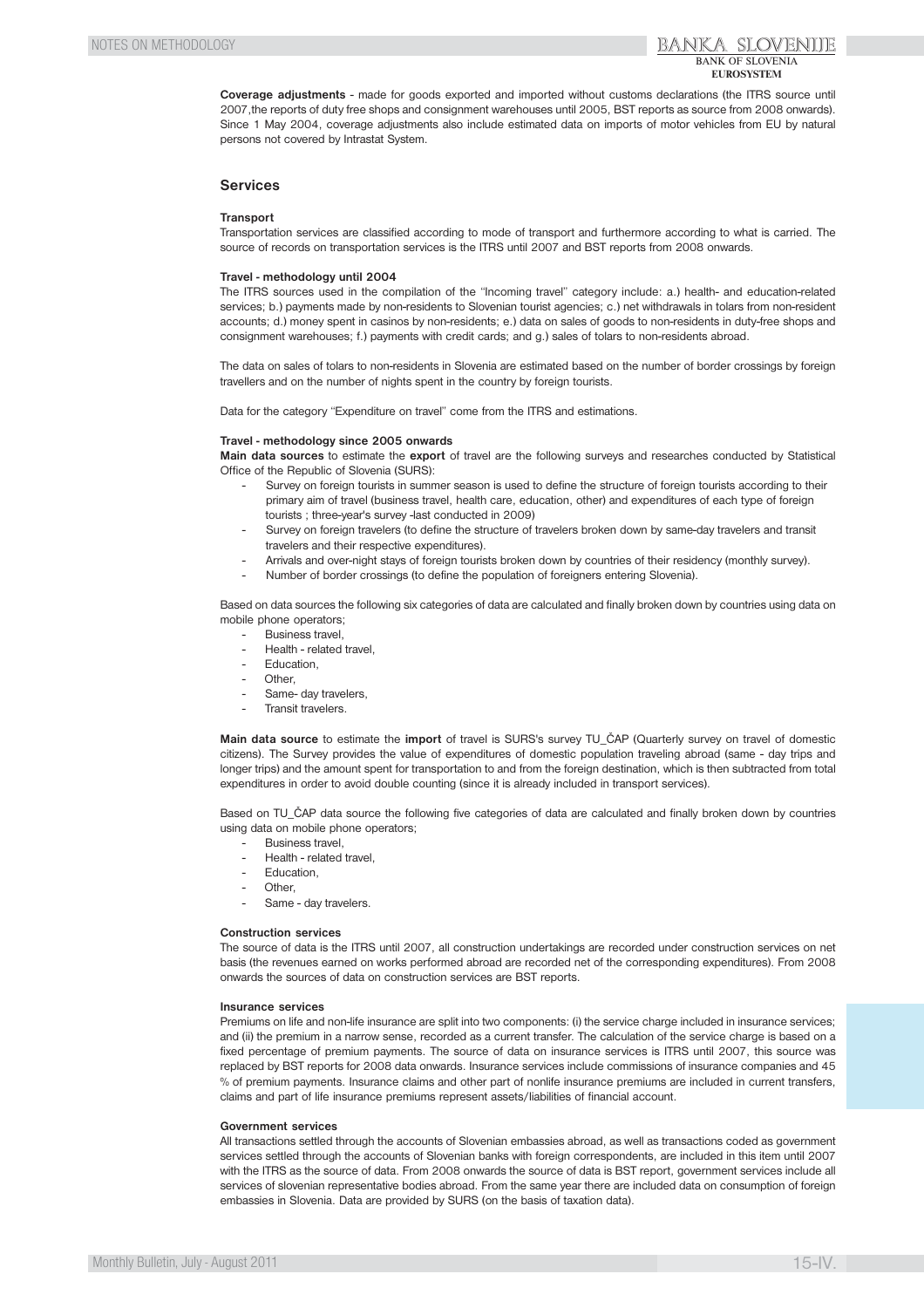Also for all other types of services the ITRS source has been discontinued as of 2008, when the new source (BST report) for data on trade in services (excl. travel) has been introduced.

#### **Income**

**Labour income** – **receipts**. Since 2002, data from the Labour Force Survey (SURS) and Eurostat data have replaced ITRS and estimates as sources of labour income for the work of Slovene residents abroad.

**Labour income - expenditures.** ITRS is the source for labour income - expenditures until 2004. Data relating to 2005 onwards are provided by SURS on the basis of Labour Office register for the number of nonresidents, who at the end of each quarter possess valid work permits and who actually worked in Slovenia less than one year and data by The Health Insurance Institute of Slovenia for nonresidents, who at the end of each quarter don't need valid work permits and who actually worked in Slovenia less than one year. Data on daily migrant workers from Austria, Italy, Hungary and Croatia are also included.

Since 2002, labour income (receipts and expenditures) is included according to the gross principle (including taxes and social contributions).

**Capital income** – Since 2004, VRP reports have replaced ITRS as a source for income from equity securities. Annual reports on capital investments are the source for data regarding reinvested earnings. Data on reinvested earnings in the current year are estimated - (a three year monthly average of actual data on total earnings, less extraordinary incomes [the source being annual reports on investments], is decreased by dividends and other incomes, paid in the current month (the source being monthly reports on investments from 1.1.2008 onwards, previously the source was ITRS). The estimate is replaced by actual data only when these data are available. Data on disproportionally large exceptional payments of profits relative to the recent level of dividends and earnings (superdividends) are excluded from income and included in direct investment as withdrawals of equity (from 2008 onwards). Until 2003, the source of income from debt securities was ITRS; since 2004 the sources are reports on securities transactions (VRP reports) and KDD data. Until 2004, the source on income from other investments was ITRS for the banking sector; the source was later changed to reports on monetary financial institutions (PORFI). Until 2006, the source on income from other investments for the non-banking sector was ITRS; since 2007, the source is KDD reports. Income from loans (including long-tern commercial credits) and cash reserves have been managed according to the accrual principle since 2002; since 2007, total income from other investments is managed according to the same principle. Since 2004, the accrual principle is used for income from bonds and notes.

#### **Current transfers**

Current transfers of other sectors are subdivided into workers' remittances, insurance and other transfers. Current transfers of the government sector and other transfers of other sectors are from 2002 onwards subdivided into taxes, subsidies, social contributions, social benefits and other transfers. The main data sources are the ITRS and estimates until 2007, from 2008 onwards the sources are BST reports and from 2004 onwards, data on EU transfers of the government sector are obtained directly from the Ministry of Finance (budget data). Migrants' transfers - outflows (data provided by foreign central banks) and transfers of households (SURS survey) are included from 2008 onwards.

## **Capital and financial account**

#### **Capital account**

#### **Capital transfers**

The ITRS is the source of data until 2007. Migrants' transfers cover not only payments recorded by domestic banks, but also the changes in residency of accounts held with these banks. From 2008 onwards data are obtained from BST reports, but data on capital transfers between the Republic of Slovenia and the EU are from 2004 onwards obtained directly from the Ministry of Finance (budget data). Since 2002, the Bank of Slovenia also estimates the value of write-downs of debt from trade in goods and services abroad. From 2008 onwards, there are also included data on assets acquired directly by tenders and programms of EU (SURS, Annual survey on investment in tangible assets).

#### **Financial account**

#### **Direct investment**

Direct investment is until 2007 recorded on the basis of reported payments through domestic banks and data from customs declarations, from 2008 the source is direct monthly report SN. Data on reinvested earnings are based on yearly surveys on balance and transactions with affiliated enterprises (SN) and are included monthly as one-twelfth of the yearly figure. Data regarding reinvested earnings for the current year are estimated. Until 1997, the purchase and sale of all shares and equity were included in this item. Data on disproportionally large exceptional payments of profits relative to the recent level of dividends and earnings (superdividends) are included in direct investment as withdrawals of equity (from 2008 onwards).

From the beginning of 1997, purchase and sale of shares that assure more than 50 percent of a company's equity (a controlling interest of shares) and shares issued by domestic companies on the primary markets with the purpose of increasing the nominal capital of the company are included in this item, due to capital control measures. With the new Foreign Exchange Act in 1999, the 10% rule is applied to direct investment. Data of Surveying and Mapping Authority of the Repub-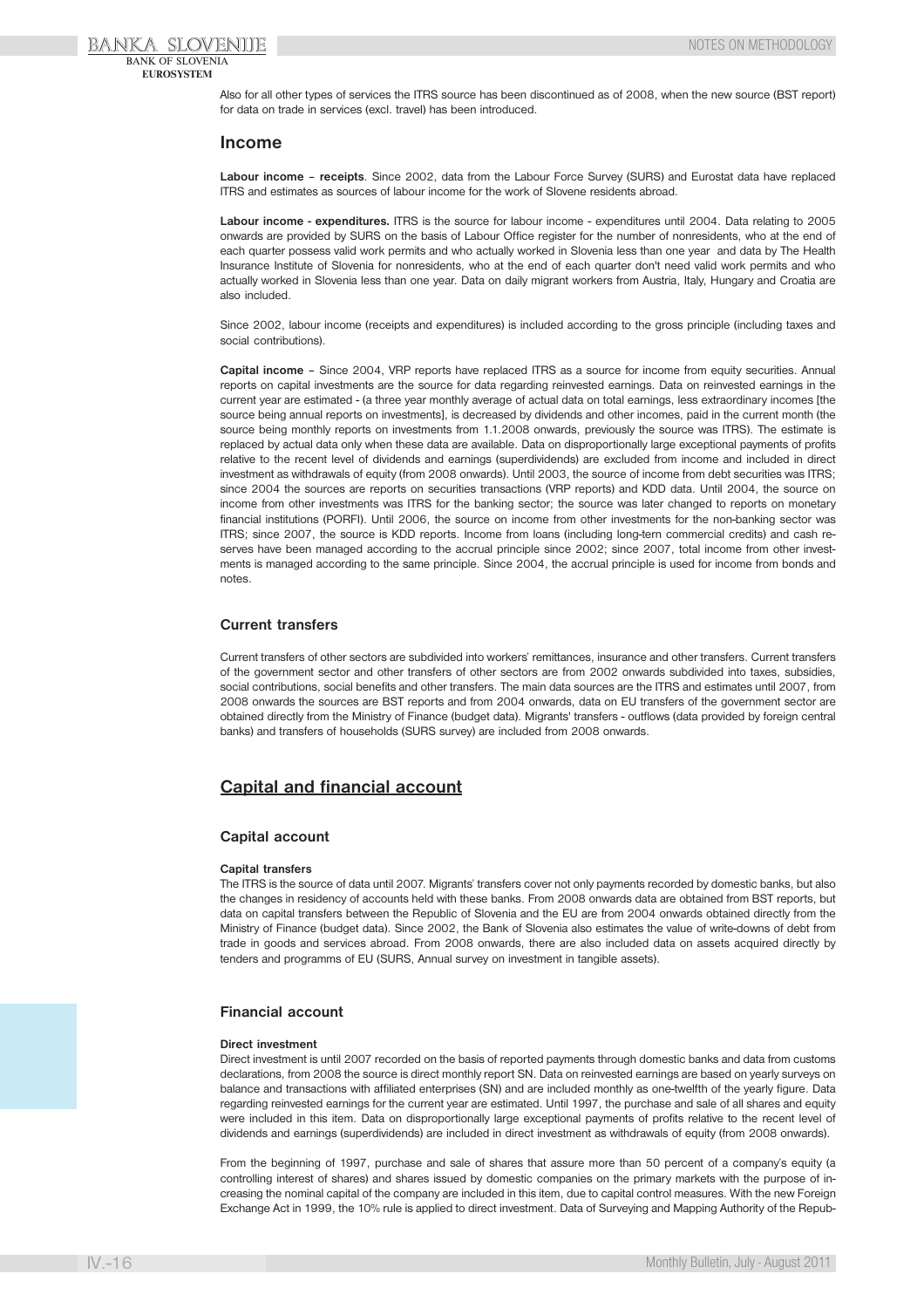#### BANKA SLOVENIJE BANK OF SLOVENIA **EUROSYSTEM**

lic of Slovenia on nonresidents' investments in real-estate in Slovenia are included from 2008 onwards. From the same year data on Slovenian residents' purchases/sales of real-estate in Croatia are included (data source is Croatian National Bank).

Since 2001, there is a break in the data series in the category "Direct Investments - Other Capital". Since that time, loans and long-term commercial credits between affiliated companies (10% or more of capital share) are included in this category. Until 2000, these types of transactions were included in the category "Other Investments". Since 2002, the category "Direct Investments - Other Capital" also includes short-term commercial credits between affiliated companies. Since 2005 other capital claims / liabilities does not include banking sector's claims/liabilities with direct investment relationship (these data are included in item other investment/loans.

#### **Portfolio investment**

Transactions are divided into assets and liabilities, with further breakdown into equity and debt portfolio investment. Until 1997 only data on sales and purchases of debt securities through banks were included in this item. Since February 1997 the equity securities with the exception of direct investment are included in this item too. With the new Foreign Exchange Act in 1999, portfolio investment transactions include all transactions below the 10% rule. Equity portfolio investment to individual sectors is subdivided into mutual funds and other investment. VRP and KDD data are the main sources from 2004 onwards. Since 2007 on this item includes also assets of debt portfolio instruments held by Bank of Slovenia, which are no longer considered as international reserves, but as claims to EMU member states and claims in EUR currency to all other nonresidents. From 2007 onwards data on transactions in assets of foreign debt instruments that occur without involvement of domestic dealers are collected on a report DVP, and from 2008 onwards assets and liabilities in portfolio equity investments deriving from transactions without involvement of domestic dealers are collected on report SN.

#### **Financial derivatives**

From 2004 until 2006 these types of transactions are included in VRP and KDD sources. Since 2007 qarterly data on financial account's statistics are source for financial derivatives for all sectors except the central bank. From 2009 onwards financial derivatives of Bank of Slovenia are included in other investment/financial derivatives item or international monetary reserves item (depending on the residency of the counterpart).

#### **Other investments**

#### **Short-term trade credits**

Until 2002, short-term trade credits were estimated based on the following calculation:

- {[export of goods FOB + coverage adjustments - (export payments + free export of goods + direct investments in goods + drawings of granted long-term trade credits)]

- {[import of goods FOB + coverage adjustments - (import payments + free import of goods + direct investments in goods + drawings of received long-term trade credits)]

Since 2002, short-term commercial credits and advances are included based on SKV reports. Short-term trade credits between affiliated companies are included in direct investments.

#### **Loans and long-term trade credits**

From 2001 onwards, inter-company debt transactions between affiliated enterprises (10% or more capital share) are not recorded as loans, but are recorded as direct investment – other capital transactions. Loans (including long-term trade credits) and related income have been calculated according to the accrual principle from 2002 onwards, and according to the cash principle prior to 2002.From 2005 onwards claims/liabilities of banking sector regardless of capital affiliation to nonresidents are included in this item (the direct investment relationships are not distinguished in the data source).

#### **Currency and deposits**

Until the adoption of Euro currency (1.1.2007) the foreign currency of residents is estimated based on the following formula: deposited currency and cheques on foreign currency accounts of individuals - withdrawals of cash and cheques from foreign currency accounts of individuals + the estimated net purchase of foreign currency by residents + estimated expenditures for tourist travel abroad + estimated expenditures of tourist travel to the former Yugoslavia + the estimated purchase of goods abroad - estimated labour expenditures abroad - estimated Italian pensions (until the end of 1998) + net withdrawals from non-resident accounts in local currency + the change of deposit balances of residents on accounts at BIS Member State banks (before 2002).

From the adoption of Euro currency (1.1.2007) onwards item foreign currency of households is estimated by using data on net inflows of foreign currency from tourism, data on net income on compensation of employees (decreased by consumption abroad/in the economy) and BIS (Bank for International Settlements) data on deposits held by residents with the banks abroad.

Since 2002, the category "Accounts Abroad of Other Sectors" also includes BIS data regarding deposits of residents on accounts at BIS Member State banks.

With adoption of EUR in 2007 as a national currency Slovenia became a member of EMU which affects the following changes in currency and deposits item;

- the item currency and deposits/ claims includes also estimated counterpart of the transactions in cash in current account of the balance of payments (tourism and labour income),

- claims of the Bank of Slovenia to EMU member states and all claims in EUR currency to all other states are included in the item currency and deposits/ claims.

 - net position of the Bank of Slovenia to the Eurosystem (net result of incoming and outgoing payments conducted in EUR currency through TARGET and STEP2 system) is included in the item currency and deposits/ other liabilities.

#### **International monetary reserves**

Reserve assets and related income have been calculated according to the accrual principle from 2002 onwards, and according to the cash principle prior to 2002.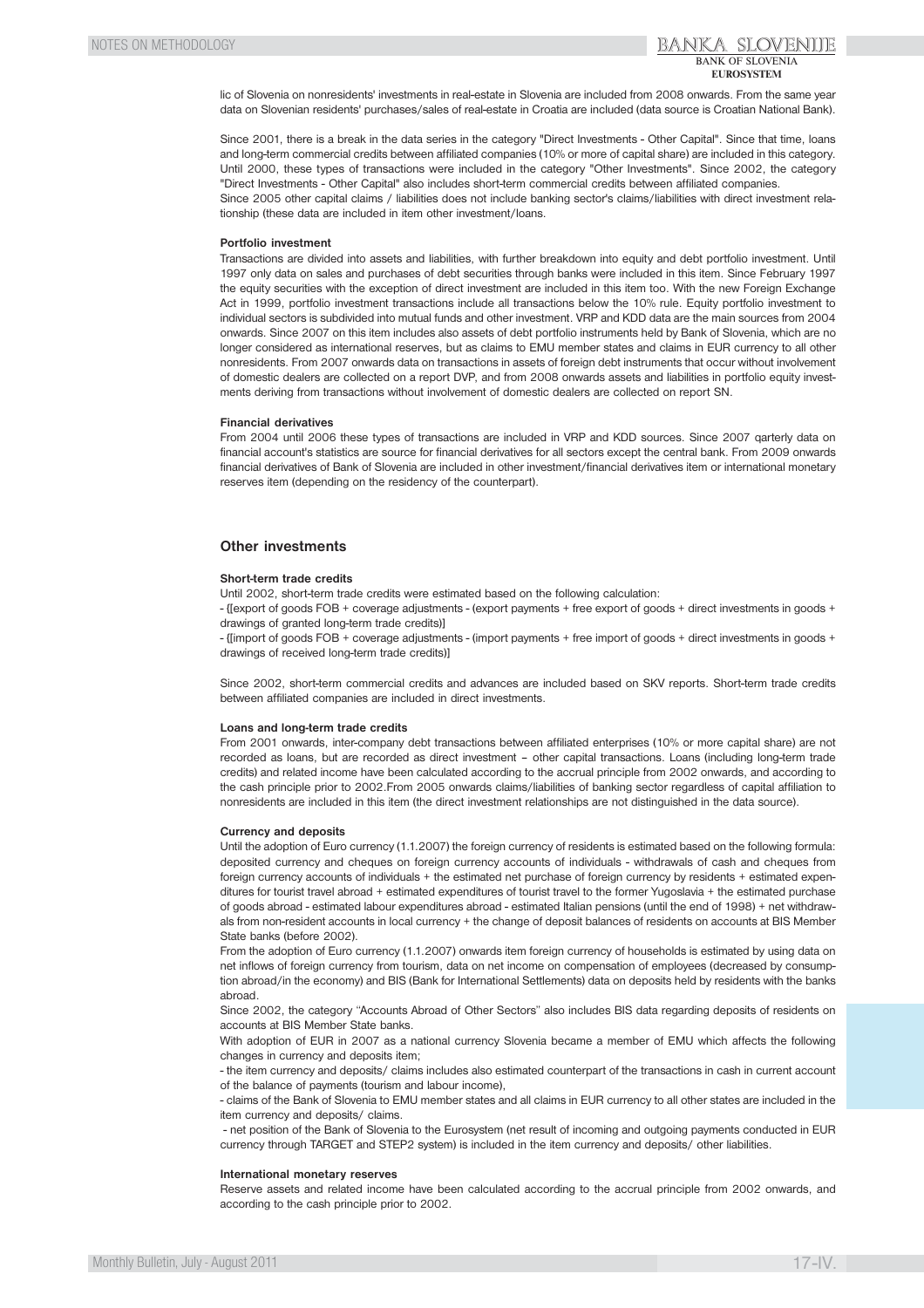Following Slovenia's entry to the EMU in 2007, claims to other residents of the euro area (denominated in euros and in other currencies) and claims in euros to EMU non-residents are not included in reserve holdings. From 2007 onwards, these transactions are shown in the appropriate categories of the capital and financial account sector of the Bank of Slovenia (investments in securities and other investments).

International monetary reserves item includes also financial derivatives (from 2009 onwards).

#### **Table 3.1: Balance of Payments 1988–1993**

The balance of payments is based on the methodology of the International Monetary Fund (Balance of Payments Manual, IMF, 1993). The balance of payments for the period 1998 - 1991 does not include transactions with republics of the former Yugoslavia. The import and export of goods is shown without processing transactions, processing is included in services.

*Note 1*: For 1988 and 1989, official sector data is included in "Other sectors".

*Note 2*: For 1988 through 1990, "Statistical errors" include sales of claims from bilateral agreements to the former National Bank of Yugoslavia and its purchases of foreign currency through Slovenian foreign currency exchange offices.

*Note 3*: Reserve assets of the Bank of Slovenia.

#### **Table 3.2: Balance of Payments**

The data for the current year are revised monthly. Data become final according to the revision practice (see revision practice).

In June 2001, Slovenia acquired a 16.39% share in the holdings of the former Yugoslavia with the Bank for International Settlements (BIS), consisting of gold SIT 16.9 mio (EUR 77.8 million), foreign currencies SIT 1.1 mio SIT (EUR 5.3 million) and shares SIT 3.0 mio (EUR 13.8 million). This transaction is not considered to be a flow of the balance of payments, but rather a part of the "Other changes" category, which reconciles the international investment position in consecutive periods.

\* Years 1994 in 1995: Data for balance of payments in ECU for years 1994 and 1995 are not obtained in the same manner as data for other years. The data for merchandise trade are converted from US dollar to ECU using average monthly exchange rates. The data for merchandise trade in Euros or ECU since 1996 are computed from values in original currencies using daily exchange rates for Euro or ECU.

*Note 1*: Exports and imports of goods - f.o.b. parity

*Note 2*: June 1996: Includes the issue of government bonds in exchange for a part of allocated foreign debt in the amount of SIT 63.7 mio (EUR 374.9 million). Banks' liabilities under foreign loans are decreased for the same amount and transferred to "Liabilities to government".

*Note 3*: Issues of eurobonds:

- August 1996 (EUR 253.7 million)
- June 1997 (EUR 205.1 million)
- May 1998 (EUR 500.0 million)
- March 1999 (EUR 400.0 million)
- March 2000 (EUR 400.0 million)
- February 2001 (EUR 100.0 million)
- April 2001 (EUR 450.0 million)

Issues of government bonds since 2007:

- March 2007, SLOVEN4 (EUR 1000.0 million)
- February 2008, RS63 (EUR 1000.0 million)
- February 2009, RS64 (EUR 1000.0 million)
- March 2009, RS65 (EUR 1500.0 million)
- September 2009, RS66 (EUR 1500.0 million)
- January 2010, RS67 (EUR 1500.0 million)
- March 2010, RS68 (EUR 1000.0 million)
- January 2011, RS69 (EUR 1000.0 million)
- March 2011, RS70 (EUR 1000.0 million)

*Note 4*: For 1993–2001, short-term claims include net changes in commercial credits (received and granted). From 2002 onwards, short-term commercial credits are included on the basis of SKV reports on the assets and liabilities side of the balance of payments. Short-term commercial credits between affiliated enterprises are included under the heading "Direct investments", while other commercial credits are included in "Other investments/trade credits".

*Note 5*: Includes mostly Bank of Slovenia fiduciary accounts. In June 1996 the amount of 21.2 mio SIT (EUR 124.9 million) was transferred to regular Bank of Slovenia reserve accounts.

*Note 6*: Use of IMF credit (assumed upon membership in January 1993).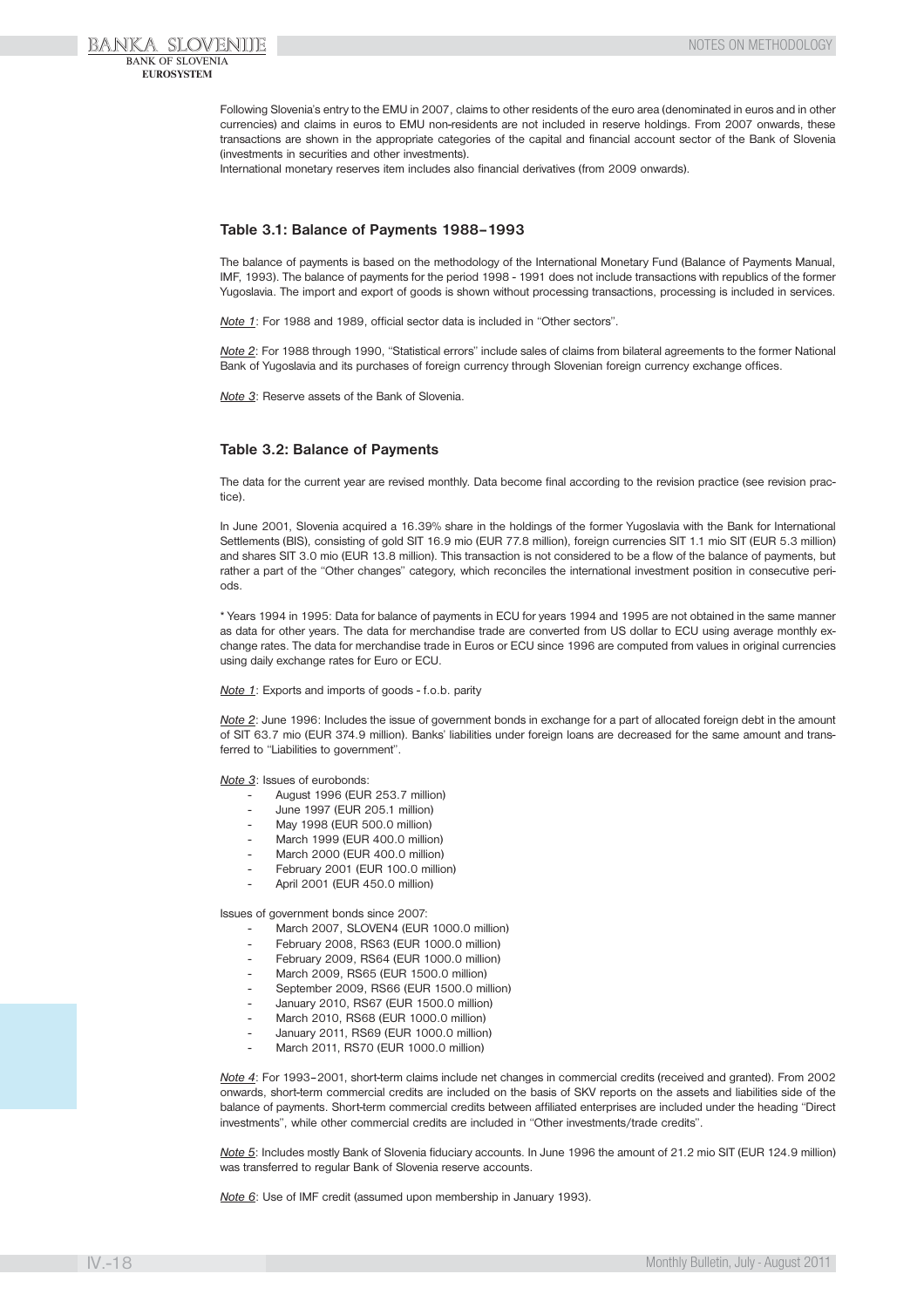#### BANKA SLOVENIJE BANK OF SLOVENIA **EUROSYSTEM**

*Note 7*: Reserve assets of the Bank of Slovenia. Following Slovenia's entry to the EMU in 2007, claims to other residents of the euro area (denominated in euros and other currencies) and claims in euros to EMU non-residents are not included in reserve holdings. From 2007 onwards, these transactions are shown in the appropriate categories of the capital and financial account sector of the Bank of Slovenia (investments in securities and other investments). More explanation is available in: "The statistical treatment of the international monetary reserves at the entry of Slovenia to the euro area" (slovenian), in the chapter Methodological information on the internet page: *http://www.bsi.si/en/financial-data.asp?MapaId=64* .

*Note 8*: The data on reinvested earnings for 2011 are not yet available. Therefore, the balance of payments includes an estimate (from the three year monthly average for the period 2008 to 2010 of actual data on total earnings less extraordinary incomes [the source being annual reports on investments], less dividends and other incomes paid in the current month). In 2012, the estimate will be replaced with actual data on reinvestment of earnings; the estimate for 2012 shall take into consideration the new three year average (2009 to 2011).

*Note 9*: From 2001 onwards, there is a time series break in the categories "Direct investment" and "Loans". From 2001, inter-company debt transactions between affiliated enterprises (10% or more capital share) are included in the "Direct investment" category; before that they were included under the heading "Loans". Since 2002, the category "Direct investments" also includes short-term trade credits between affiliated enterprises.

*Note 10*: Transfers from the EU budget since 2004 have been recorded as either current or capital transfers, according to the nature of their use. Data are provided by the Ministry of Finance.

*Note 11*: In the balance of payment of Slovenia to the EMU the presentation of the category net of errors and omissions does not make sense.

## **Tables 3.3 and 3.4: Current account and capital and financial account by countries**

The tables show the main categories of current and capital and financial account of the balance of payments, by countries, for the last available year. The most important countries and/or groups of countries are shown.

## **Table 3.5.: Trade in goods by countries**

The data source is the Statistical Office of the Republic of Slovenia (external trade statistics). Import is valued at FOB parity; export is valued at CIF parity.

# **International Investment Position of Slovenia**

#### **General notes**

The international investment position is the balance sheet of the stock of external financial assets and liabilities. The financial items that constitute the position consist of claims on non-residents, liabilities to non-residents, monetary gold and SDRs.

The methodology of the international investment position (IIP) of Slovenia is based on the fifth edition of the Balance of Payments Manual, IMF, 1993. The manual distinguishes four sectors – monetary authorities, general government, banks and other sectors.

The structure of the statement is similar to the balance of payments (financial account): here as well are holdings and liabilities, first classified by instruments, followed by sectors and finally by maturity. The change to the balance of holdings and liabilities in a specific period is the result of transactions or flows shown in the balance of payments and also exchange rate changes, price changes and other changes.

#### **Revision policy**

See note "Revision policy" in the section "Balance of Payments".

#### **Data sources**

Data sources for the international investment position of Slovenia are mainly the same as those for the financial account of the balance of payments.

#### **Direct investment**

Data on direct investment are collected from:

- concessional surveys on equity investment (SN),
- reports on loans granted to or received from non-residents (KR) until 2006,
- reports on accounts abroad (C) until 2006,
- short-term commercial credits with non-residents (SKV), and
- assets and liabilities in loans and deposits to nonresidents (KRD) for non-bank sectors since 2007.

In accordance with the recommendations of the IMF, this item comprises investment where the direct investor owns 10% or more of ordinary shares or voting power. Equity shares are until 2006 valued at book value according to accounting standards. From 2007 the equity of listed companies is recorded according to market value and equity of unlisted companies is recorded according to book value in line with accounting standards. Reinvested earnings are included. Data of Surveying and Mapping Authority of the Republic of Slovenia on nonresidents' investments in real-estate in Slovenia are included from 2008 onwards.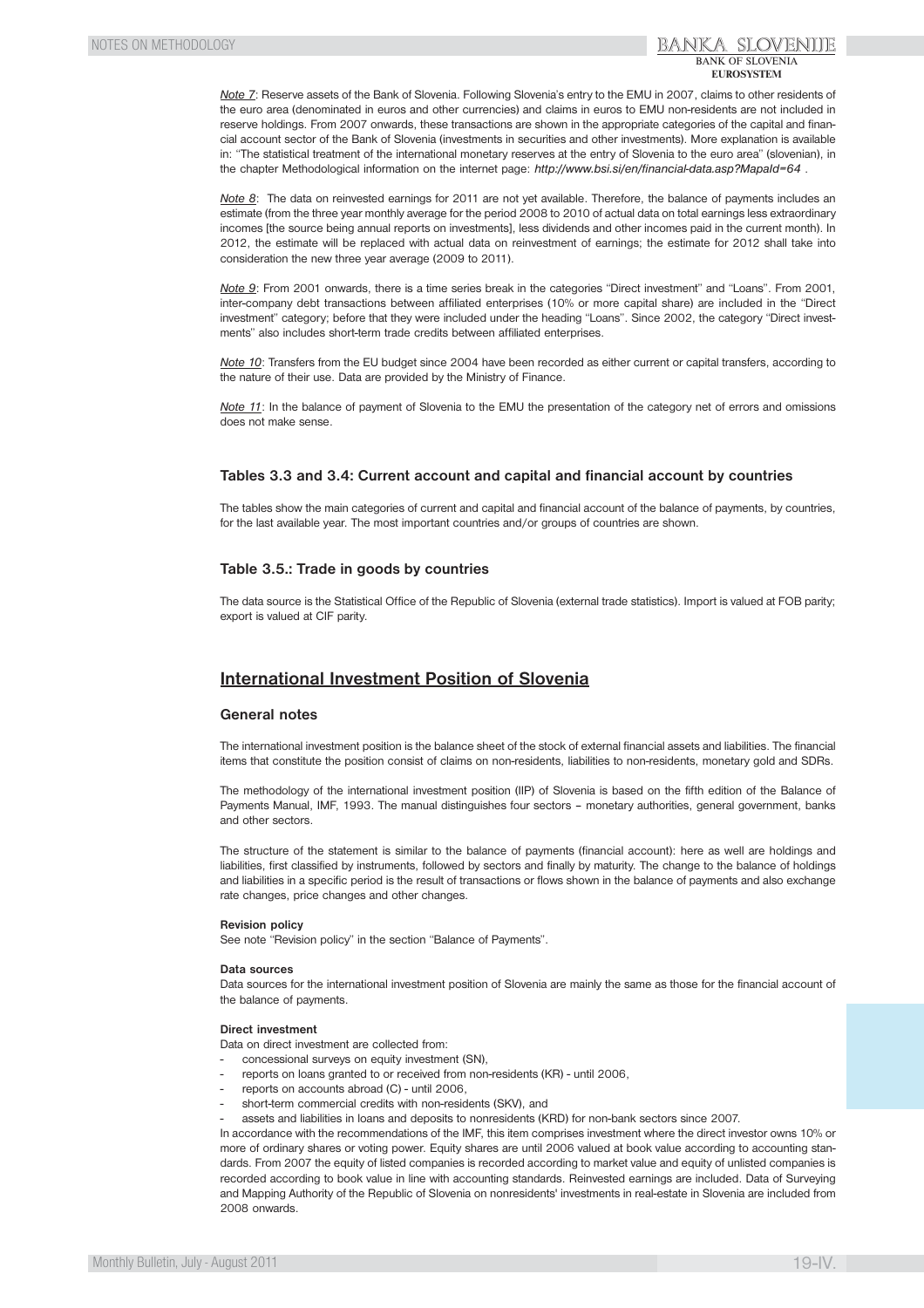## **EUROSYSTEM**

Claims on and liabilities to affiliated enterprises are included in the category "Direct investment–other capital". Intercompany claims or liabilities between affiliated banks and affiliated financial intermediaries recorded under direct investment capital are limited to those associated with permanent debt (loan capital respresenting a permanent interest). Until 2000, all long-term intercompany claims were considered liabilities between affiliated banks, and affiliated financial intermediaries were included in this item as well as permanent debt. From 2005 onwards other capital item of direct investment does not include claims/liabilities of banking sector to affiliated enterprises (those data are included in item other investment/ loans).

Data on claims and liabilities of Slovene enterprises in indirectly-affiliated enterprises from 1996 onwards are included in the category "Direct investment abroad" (in cases where an enterprise abroad having Slovene direct investment holds 10% or more equity in another foreign enterprise). In the category "Direct investment in Slovenia", data on the investment of foreign enterprises in indirectly-affiliated enterprises in Slovenia are included (in the case that a Slovene enterprise with foreign direct investment holds 10% or more equity in another Slovene enterprise). From 2007 all claims and liabilities to foreign direct investors/ direct investment enterprise and fellow companies that belong to the same foreign direct investor / direct investment enterprise are included.

#### **Portfolio investment**

Until 2002, data on equity securities and other equity shares were available from enterprises' surveys (form SN), but only data from surveys where the direct investor owns less than 10% of ordinary shares or voting power are included. (In the balance of payments, transactions with equity securities and other shares are collected from the ITRS [see note to tables 3.1–3.4] /Capital and financial account/Portofolio investment.) From 2007 data on equity shares bellow 10% that are traded without involvement of domestic dealers are collected (report SN).

From 2003 onwards, data from the reports VRP (operations in securities reported by brokerage houses, banks and investment companies) and KDD (Central Securities Clearing Corporation) are included. Also data on investments in mutual funds and investments of households in other equity securities are available since 2003. From 2007 data on assets of foreign debt secuirities that are traded without involvement of domestic dealers are collected (report DVP).

Data on residents' holdings of debt securities are available from VRP direct reports.

Liabilities of debt securities of the government, banking and other sectors are available from credit registration and Central Securities Clearing Corporation data (KDD). For domestic securities issued abroad, the source is VRP reports.

#### **Financial derivates**

From 2004 until 2006 these data are included in VRP and KDD sources. Since 2007 qarterly data on financial account's statistics are source for financial derivatives for all sectors except the central bank. From 2009 onwards financial derivatives of Bank of Slovenia are included in other investment/financial derivatives item or international monetary reserves item (depending on the residency of the counterpart).

#### **Trade credits and loans**

The source for short-term trade credits is a report of enterprises on the stock of external assets and liabilities (form SKV).

Until 2006 sources for long-term trade credits and loans are credit registration forms (forms KR) and from 2007 onwards statistical reports on assets and liabilities in loans and deposits to nonresidents for non-bank sectors (forms KRD) and are the same for the international investment position and the balance of payments. Until 2000, the balance of payments did not distinguish loans between affiliated companies from loans between unaffiliated companies and included all loans in other investment items.

From 2005 onwards monetary statistics (PORFI) is the source for banking sector data (claims and liabilities are included regardless of direct investment affiliation).

#### **Currency and deposits, other assets, other liabilities and reserve assets**

For these categories, the sources largely coincide with the sources for the balance of payments:

- the accounting data of commercial banks (KNB) until 2004,
- the account balances of banks in original currencies (PPV) until 2004,
- the account balances abroad of companies (C) until 2006,
- assets and liabilities in loans and deposits to nonresidents (KRD) for non-bank sectors since 2007
- the source for banking sector data (PORFI) since 2005,
- the accounts of the Bank of Slovenia.

In the International Investment Position, mature, unpaid loans and long-term commercial credits are included in other holdings and liabilities as short-term items. These transactions are not included in the balance of payments.

Until 2002, there is a difference between the International Investment Position and the balance of payments for other liabilities and holdings of other sectors, where contractual joint ventures are shown in the investment position. The source for this item is a JV report.

The International Investment Position includes data of the Bank for International Settlements (BIS) on deposits of local residents at BIS Member State banks. Since 2001, an estimate of the balance of foreign currency held by households is also included. However, any further investments of foreign currencies (primarily investments in real estate abroad and foreign securities, without domestic brokers) are not excluded from this estimate, since data of this type are not available.

Net position of the Bank of Slovenia to the Eurosystem (net result of incoming and outgoing payments conducted in EUR currency through TARGET and STEP2 system) is also included in the item liabilities/currency and deposits.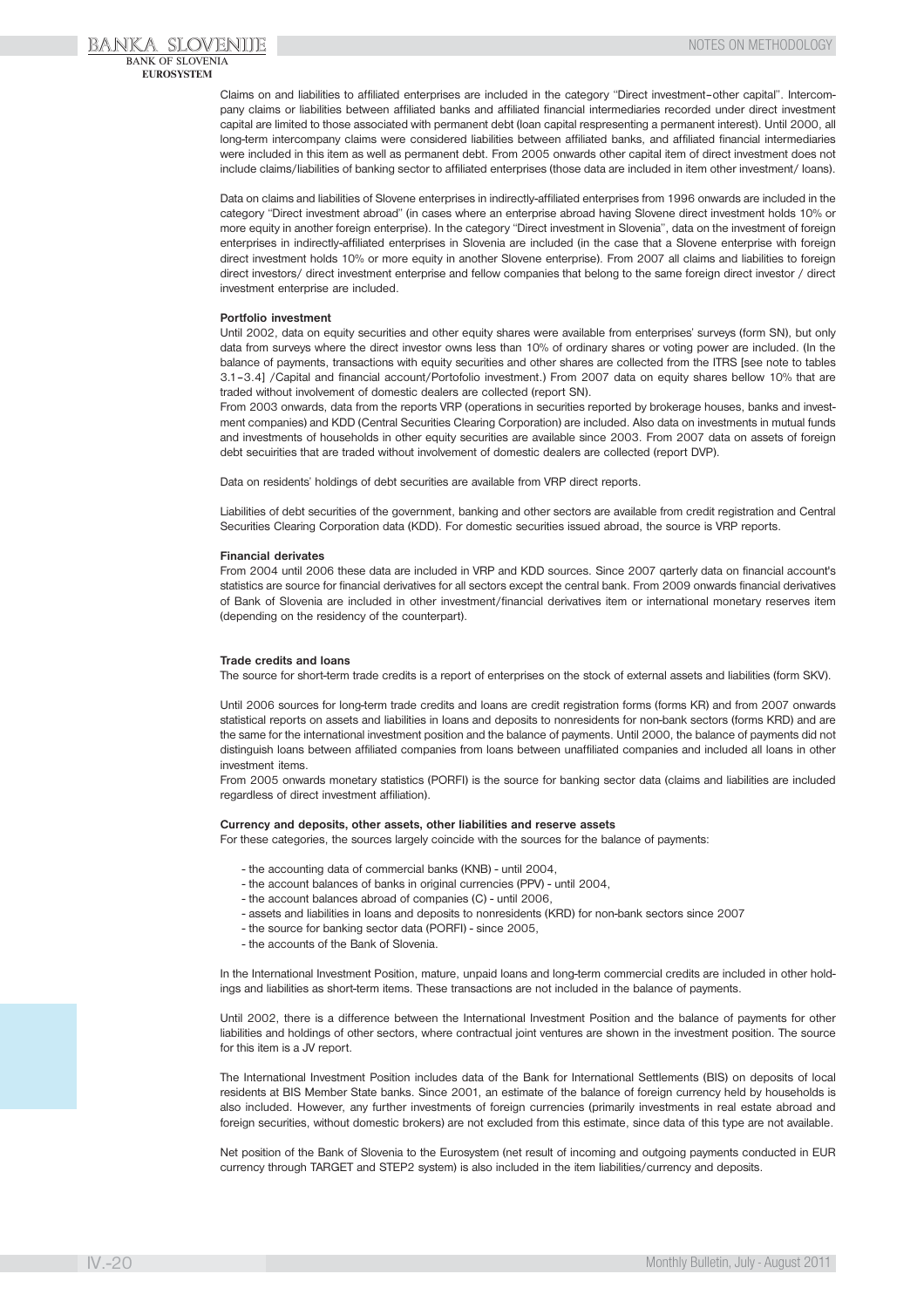# **Table 3.6: International Investment Position of Slovenia**

IIP data do not include:

- data on real estate owned by Slovenian households abroad (mainly real estate in Croatia); from 2001 onwards, these data are partially included under the heading "Assets/other investment/currency and deposits/households"; and
- claims on other countries in the territory of the former Socialist Federal Republic of Yugoslavia, subject to negotiations on succession (except the part reported by the Fund of the Republic of Slovenia for Succession from 2001 onwards), expropriated assets in these territories and other assets transferred to the Slovenian government during the process of privatization. In December 2006 claims subject to succession to former Yugoslavia were revalued and 'Sklad RS za sukcesijo' was transformed into 'Javna Agencija Republike Slovenije za nasledstvo'.

Additional data on direct investment are available in a special publication of the Bank of Slovenia: "Neposredne naložbe – Direct Investment", and on the Bank of Slovenia Web site: http://www.bsi.si/iskalniki/ecb\_en.asp?MapaId=714.

## **Table 3.7: International Investment Position by countries**

The table includes data for the last available year by countries in which Slovenes invest (in holdings) and includes data from which countries foreigners invest in Slovenia (in liabilities). The most important countries and/or groups of countries are shown.

# **Gross External Debt**

#### **General notes**

The methodology is based on External Debt Statistics: Guide for Compilers and Users, IMF, 2003. The guide is available at the following Web address: *http://www.imf.org/external/pubs/ft/eds/Eng/Guide/index.htm*.

#### **Revision policy**

See note "Revision policy" in the section "Balance of Payments".

#### **Data sources**

In order to maintain consistency, the data sources are the same as those for the International Investment Position. The sources for equities and financial derivates are not used because these types of instruments are not included in the balance of external debt according to the IMF definition.

## **Tables 3.8 and 3.9: Net External Debt**

The tables present gross external debt, gross external assets in debt instruments, and net debt position. The data are the same as presented in the international investment position (IIP). In the table "Net External Debt", data are sorted by sectors, maturities and instruments; in the table "International Investment Position", data are sorted by instrument, sectors and maturities.

#### **Tables 3.10 and 3.11: Gross External Debt**

Gross external debt, at any given data, is the outstanding amount of those current, and not contingent, liabilities that require payment(s) of principal and/or interest by the debtor at some point(s) in the future and are owed to non-residents by residents of an economy. The types of financial instruments included in the presentation of the gross external debt position are as follows: debt securities (money market instruments, bonds and notes), trade credits (short- and long-term), loans (shortand long-term), cash, deposits and other debt liabilities. Maturity of debt liabilities is based on the formal criterion of original maturity. Long-term debt is defined as debt with an original maturity of more than one year or with no maturity stated. Shortterm debt, which includes cash, is debt repayable at notice or with an original maturity of one year or less.

#### **International reserves**

## **Table 3.12.: International reserves**

Until December 2006, the Bank of Slovenia's foreign exchange reserves included convertible foreign currencies, deposits abroad and first-class securities of foreign issuers.

From 1 January 2007, the Bank of Slovenia's foreign exchange reserves include convertible foreign currencies, deposits in foreign currencies outside the euro area and first-class securities in foreign currencies of issuers outside the euro area. The decline of value presented in the data is due to Slovenia's inclusion in the EMU.

Since 2009 foreign exchange reserves of the Bank of Slovenia include also positions on financial derivatives based on daily pricing of these instruments. The value of financial derivatives may also be negative.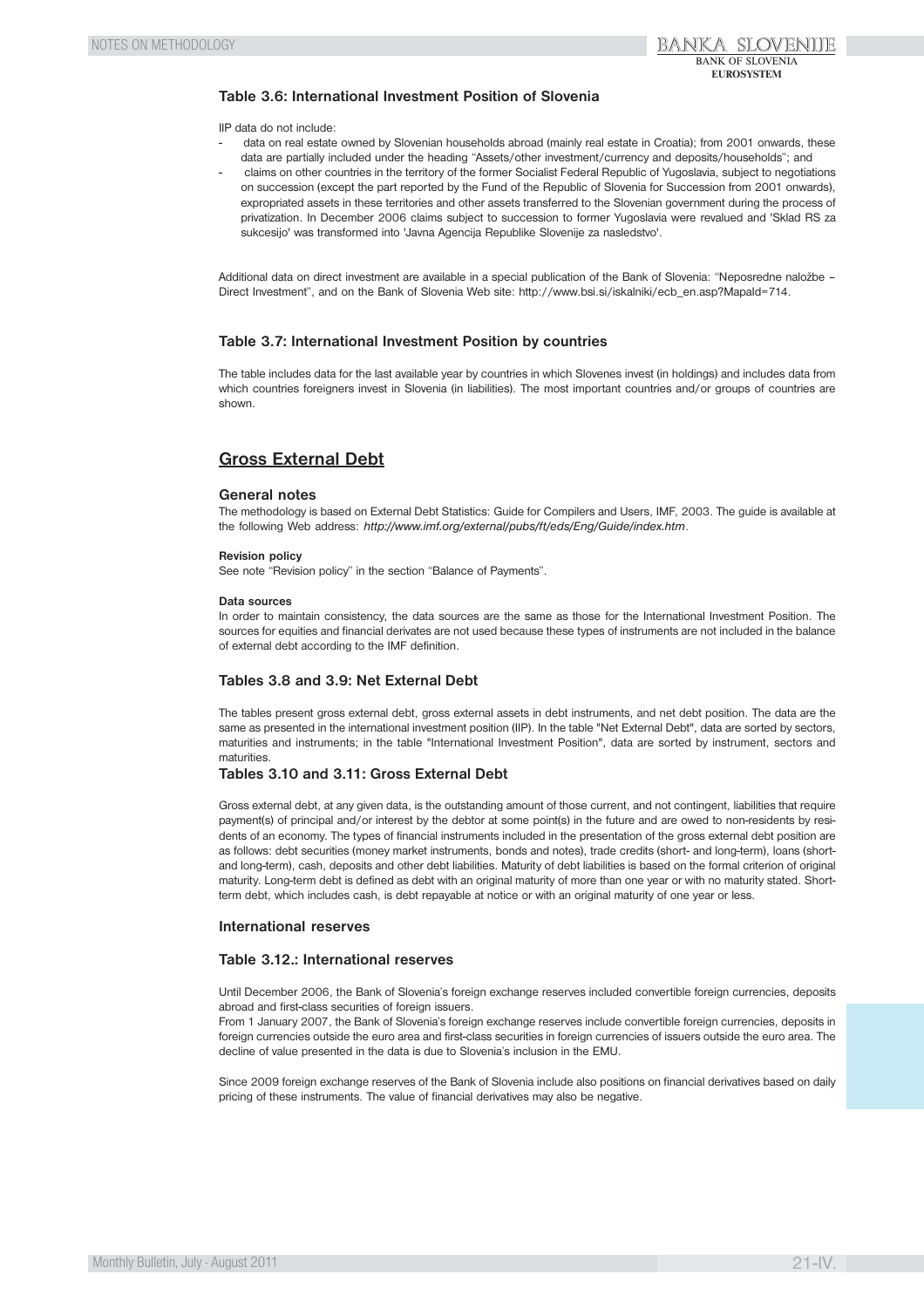**EUROSYSTEM**

# **4. PUBLIC FINANCE**

## **General**

Data prior to 2007 are published in tolars; from 2007, data are published in euros. Quarterly and yearly data on Gross domestic product are not yet reconciled.

#### **General - methodology ESA 95**

Non-financial and financial data are prepared in compliance with the European System of Accounts from the year 1995 (ESA 95). This methodology was adopted by Council Regulation (EC) No. 2223/96 of 25 June on the European System of Accounts in the Community.

ESA 95 methodology is the central economic methodology of each EU member state and therefore ensures comparability of data.

Data on non-financial accounts of general government are prepared by the Statistical Office of the Republic of Slovenia. In accordance with a memorandum of understanding between the Ministry of Finance, the Bank of Slovenia and the Statistical Office of the Republic of Slovenia, the data on financial accounts are compiled by the Bank of Slovenia. The data on financial accounts are consolidated.

## **Table 4.1: Non-financial and Financial Accounts (ESA 95) of the General Government sector**

**EDP debt** is gross debt as defined in the Maastricht treaty. It comprises general government liabilities in the form of currency (coins), deposits, debt securities (securities other than shares and other equity) and loans only.

# **Tables 4.2 and 4.3: Non-financial Account of the General Government sector**

Fiscal burden is a sum of the direct taxes, indirect taxes, social contributions and capital taxes.

**Intermediate consumption** consists of the value of the goods and services consumed as inputs by a process of production. The goods and services may be either transformed or used up by the production process.

# **Tables 4.4 and 4.5: Financial Account of the General Government sector**

**Change in EDP** debt is a difference between the current and preceding EDP debt figure.

**Deficit-debt adjustment (DDA)** is a sum of the deficit/surplus of non-financial account and change in EDP debt. DDA can be also calculated as a sum of the difference between financial assets and liabilities (which are not included in EDP debt) and other flows.

**Other liabilities** consist of data, which are not included in the EDP debt: financial derivatives, shares and other equity, insurance technical reserves and other liabilities.

**Other flows** are sum of the statistical discrepancy (difference between deficit/surplus of non-financial and financial account) and changes of the debt which are not transactions (foreign exchange holding gains and losses, other valuation effects, other changes in volume of debt).

**Borrowing requirement** consists of a negative deficit/surplus of financial account plus financial assets minus financial liabilities.

### **Table 4.6: Revenues and Expenditures of the General Government**

*Note 1:* The data of the current and previous year are revised monthly until the data on the previous year become final.

*Note 2:* Total revenue excludes receipts from the EU, and likewise, total expenditure excludes payments to the EU budget.

*Note 3:* Current expenditure also includes social security contributions (besides of the expenditures on goods and services, interest payments, current reserves and current transfers).

#### **Tables 4.7: Lending, Repayments and Financing of the General Government**

General government operations (consolidated state budget, local governments, pension fund and health insurance fund).

*Note 1:* The data of the current and previous year are revised monthly until the data on the previous year become final.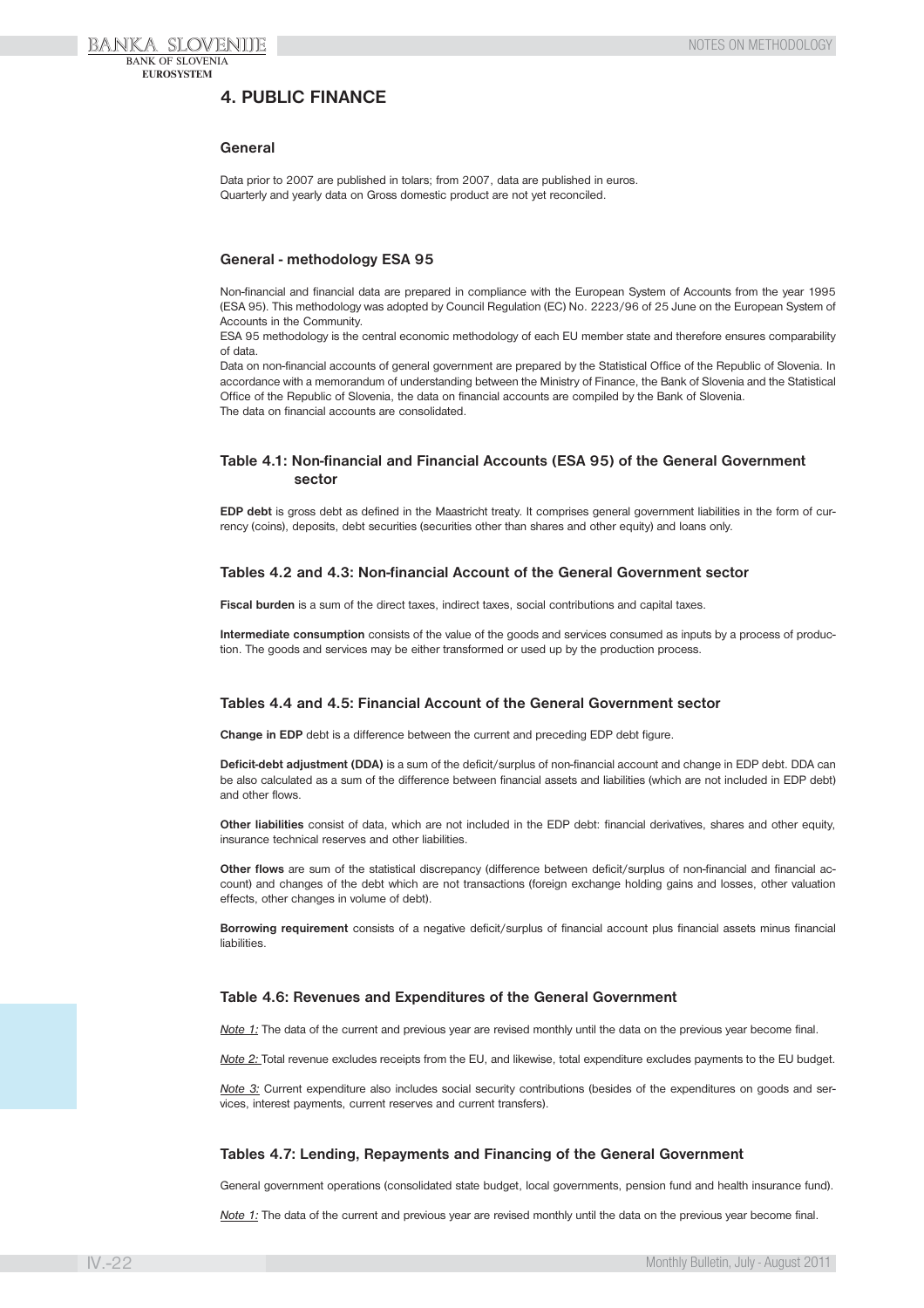#### BANKA SLOVENIJE BANK OF SLOVENIA **EUROSYSTEM**

## **Table 4.8: Central budget debt**

The Republic of Slovenia is defined as a legal person. The data from tables 4.6., 4.7. and 4.8. originate in the Bulletin of Government Finance published by the Ministry of Finance.

The obligation of the Central budget of Republic of Slovenia to Bank of Slovenia is due to settlement of the Special drawing rights of the International monetary fund by Bank of Slovenia as a fiscal agent, in line with the agreement between the Ministry of finance of Republic of Slovenia and Bank of Slovenia.

# **5. FINANCIAL ACCOUNTS**

#### **Financial accounts (Tables 5.1 to 5.6)**

**Tables 5.1, 5.2, 5.4 and 5.5** show stocks and transactions in financial assets and liabilities held by individual institutional sectors, by individual financial instruments. The basis for the financial accounts methodology is ESA95.

#### **Tables 5.3 and 5.6** present net items by individual sectors.

Net financial assets present difference between financial assets and liabilities (stocks). Net financial transactions present difference between transactions in financial assets and transactions in liabilities.

The general principle for stocks and transactions is valuation at the current market price. As a rule accrued interest is included in the instrument to which it relates (deposits, loans, securities).

The transactions represent the difference between increases (acquisitions) and decreases (disposals) or the net turnover in an individual financial instrument. Changes in market prices and exchange rates, and other changes (reallocations of financial instruments/sectors, changes in methodology, write-downs of claims/debts, etc.) are excluded from the transactions.

Sectors, according to SKIS, are used.

#### **Financial instruments in financial accounts**

Individual financial instruments are the same among assets and liabilities, except Monetary gold and SDRs which only appear in financial asset tables.

Monetary gold and SDRs represent financial assets of the central bank. No other institutional unit or sector shall show a liability from the above mentioned instruments.

Currency and deposits consists of three sub-categories of financial instruments:

- currency represents bank notes and coins normally used for payments and includes bank notes and coins in circulation and represents the liability of the unit which issued them (as a rule, the central bank). The category "Household Currency and NIPSH (non-profit institutions serving households)" includes the foreign currency of residents which is estimated based on net purchases.
- transferable deposits consist of sight deposits in domestic or foreign currency. Transferable deposits can be converted into currency or transferred by cheque, payment order, debit entry or the like, without significant restrictions or additional costs.
- other deposits consist of deposits that cannot be used to make payments at any time and are not convertible into currency or transferable deposits without significant restrictions or additional costs.

Securities, excluding shares, are comprised of the following:

- short-term debt securities (with an original maturity of up to one year bills and other short-term debt securities);
- long-term debt securities (with an original maturity of more than one year: bonds);
- financial derivatives (options, swaps, standardised futures, interest rate futures and warrants).

Loans consist of all types of loans created when creditors lend funds to debtors, either directly or through brokers, that are either evidenced by non-negotiable documents or not evidenced by documents. The initiative concerning a loan normally lies with the borrower. Loans also include loans for financing trade credits, financial leasing, repurchase agreements, and repayable margin payments related to financial instruments when these agreements and payments are liabilities of corporations that are not monetary financial institutions. Loans do not include trade credits or advances.

Loans are broken down into short-term loans (with an original maturity of up to one year) and long-term loans (with an original maturity of more than one year).

Shares and other equities represent:

- Shares which are quoted (on a domestic of foreign market);
- Unquoted shares;
- Other equities:
- Shares/units of investment funds.

Shares/units of investment funds include shares of investment companies, investment coupons (referring to one or more units of mutual funds) and units of pension funds.

Insurance technical reserves comprise the insurance technical reserves of insurance corporations and pension funds against policyholders and beneficiaries, and are divided into three sub-categories of financial instruments.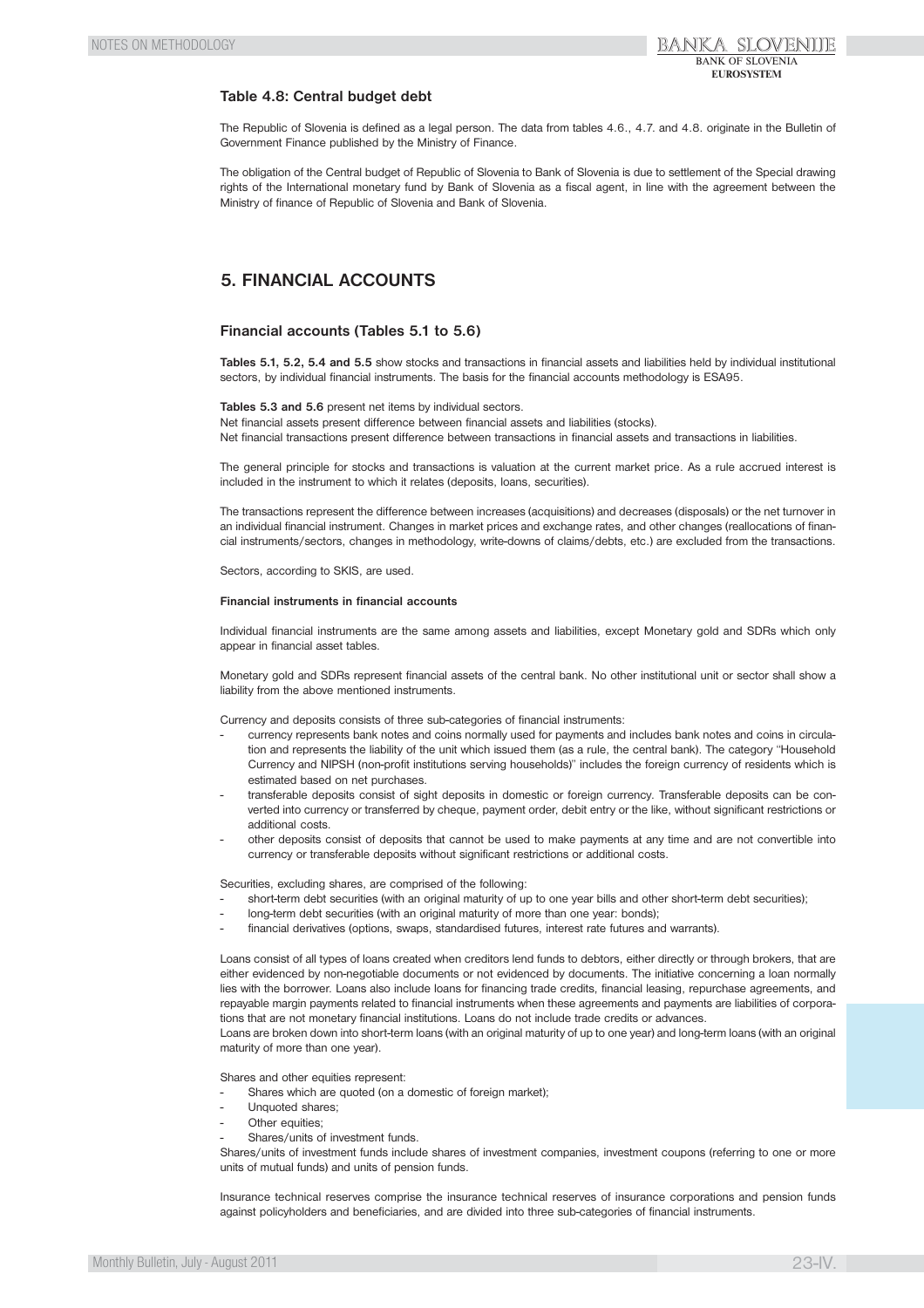**EUROSYSTEM**

Net equity of households in life insurance reserves including:

- net life insurance provisions;
- net provisions for life insurance policies where the investment risk is borne by the policyholders;

net health insurance provisions. Net equity of households in pension fund reserves consists of provisions deriving from pensions. Prepayments of insurance premiums and reserves for outstanding claims represent net prepayments of insurance policies, net reserves for outstanding claims and other net insurance technical reserves.

Other assets and liabilities are broken down as follows:

- Commercial credits and advances;
- Other (other assets and liabilities, excluding commercial credits and advances).

Commercial credits and advances consist of financial claims or liabilities arising from the direct extension of credit by suppliers or buyers for goods and services transactions, and advance payments for work that is in progress or to be undertaken and associated with such transactions.

Other (other assets and liabilities excluding commercial credits and advances) consists of all other claims and liabilities arising from timing differences between transactions and payments made in respect of taxes, social contributions, wages, rents, dividends, interest and transactions in financial assets on the secondary market. As a rule, accrued interest is included in the instrument to which it relates. However, should it be impossible to include the interest in the relevant instrument, it is disclosed in the category "Other".

Financial accounts data may differ from other statistical data because of:

- valuation method (current market value),
- data sources,
- time of data recording,
- time of data revision,
- methodological differences in financial instrument classification and
- other methodological differences.

Data for the period before the 1st of January 2007 are converted into EUR based on exchange rate 1 EUR = 239,64 SIT.

# **6. NON-FINANCIAL ACCOUNTS AND GENERAL ECONOMIC STATIS-TICS**

#### **General notes**

The Standard Classification of Activities is defined by the Decree on the Introduction and Use of the Standard Classification of Activities (Official Gazette of the Republic of Slovenia, No. 69/2007, 17/2008) and is in line with the classification of activities NACE Rev.2(Nomenclature statistique des activités économiques dans la Communanté européenne) as a compulsory statistical standard of the European Union, which is directly connected to the international classification of the activities of United Nations ISIC Rev. 4(International Standard Industrial Classification).

The basic activities of an economy are:

- A Agriculture, forestry and fishing
- B Mining and quarrying
- C Manufacturing
- D Electricity, gas steam and air conditioning supply
- E Water supply, sewerage, waste management and remediation activities
- F Construction
- G Wholesale and retail trade; repair of motor vehicles and motorcycles
- H Transportation and storage
- I Accommodation and food service
- J Information and communication
- K Financial and insurance activities
- L Real estate activities
- M Professional, scientific and technical activities
- N Administrative and support service activities
- O Public administration and defence, compulsory social security
- P Education
- Q Human health and social work activities
- R Arts, entertainment and recreation
- S Other service activities

T Activities of private households as employers, undifferentiated goods- and services- production activities of households for own use

U Activities of extraterritorial organizations and bodies

Methodological notes and a detailed classification for the real sector are published on the Statistical Office's Web site:

http://www.stat.si/skd\_nace\_2008.asp (in Slovene).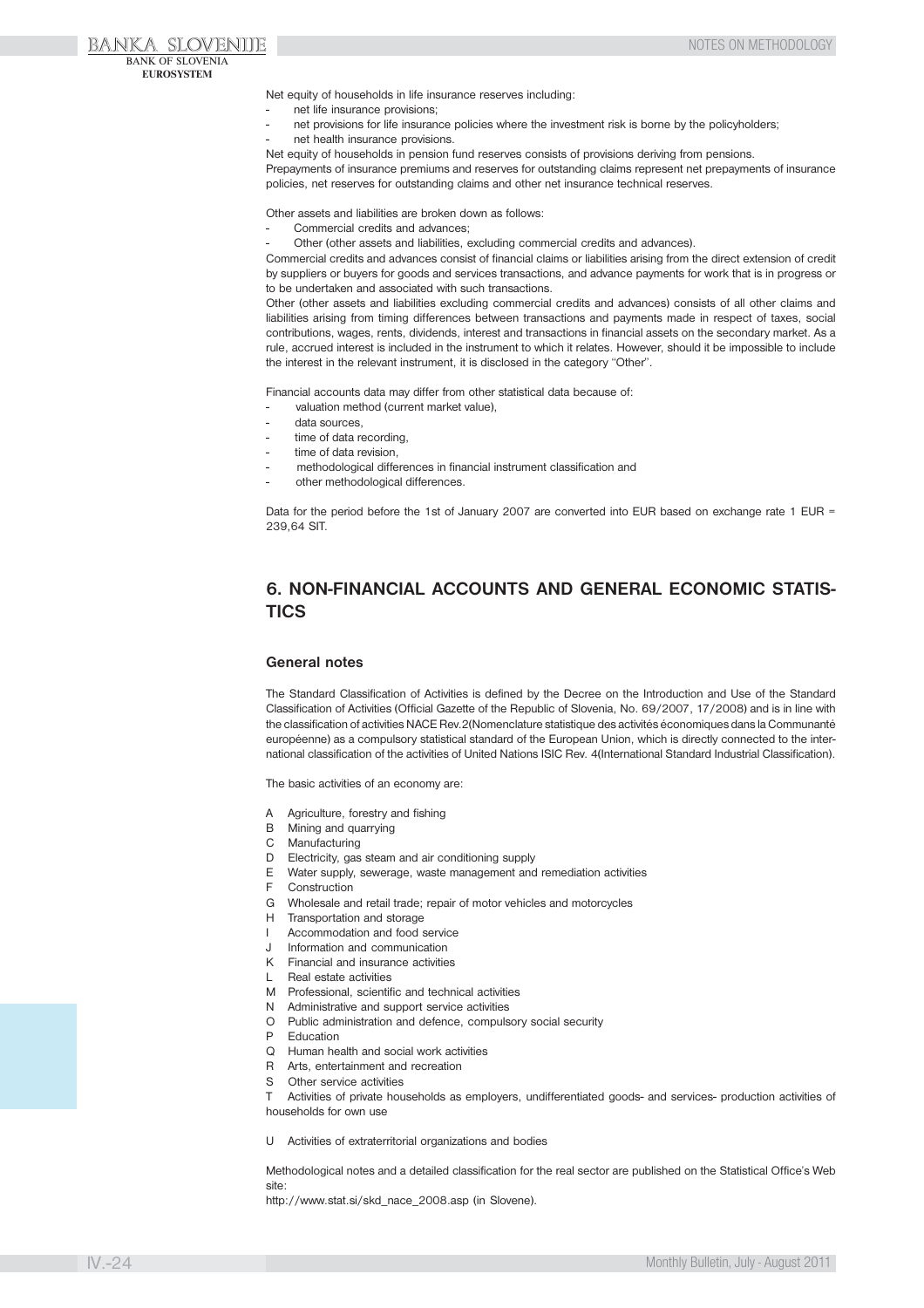# **General**

Data prior to 2007 are published in tolars; from 2007, data are published in euros.

# **Non-financial accounts and general economic statistics**

#### **Tables 6.1 and 6.2: Expenditure of Gross Domestic Product**

Real yearly growth rates are calculated from the GDP data in constant prices, reference year 2005.

### **Tables 6.3 and 6.4: Gross Domestic Product by Activity**

Real yearly growth rates are calculated from the GDP data in constant prices, reference year 2005.

#### **Tables 6.5 and 6.6: Industrial Production Index**

For the period from January 1992 to January 2004, industrial production indices are calculated from quantitative data on the production of industrial products. From February 2004 onwards, the basis for calculating the production indices are data on the value of production.

# **Tables 6.7 and 6.8: Turnover and New Orders in Industry**

Data for the year 2010 are provisional.

For the period from January 1998 to January 2003, indices on turnover are estimated on the basis of the monthly data on the quantity of sold industrial products and the average annual prices of industrial products. Data from February 2003 onwards are gathered with the regular monthly survey on turnover, new orders and value of stocks in industry.

Real yearly growth rates are calculated from the real index on turnover and new orders in industry. The deflator is the industrial producer prices index.

#### **Tables 6.9 and 6.10: Business Tendency and Consumer Surveys**

The sentiment indicator is the weighted average of the confidence indicator in manufacturing and retail trade, plus the consumer confidence indicator. Sentiment indicators of certain activities or consumers are calculated from answers shown in the table.

The results are shown as a balance by individual questions. The balance is the difference between positive and negative answers, expressed as percentages. The balance shows the movement of the observed economic indicator (present situation or future expectations), and not the real size of economic indicators.

#### **Table 6.11: Employment by Labour Force Survey (ILO)**

The Slovene Labour Force Survey was carried out in compliance with International Labour Organisation (ILO) guidelines for labour force statistics and with Eurostat requirements. This enables the comparability of our data to the data of other countries.

Data in column 5 – self-employed persons include family-member assistants as well.

*Note 1:* From 2008 onwards the revised classification of activities SKD 2008 is used, which is internationally comparable with the NACE Rev. 2 classification of activities.

#### **Table 6.12: Unemployment by Labour Force Survey (ILO)**

The Slovene Labour Force Survey was carried out in compliance with International Labour Organisation (ILO) guidelines for labour force statistics and with Eurostat requirements. This enables the comparability of our data to the data of other countries.

#### **Table 6.13: Average Wages and Salaries**

Real wages and salaries are deflated by the consumer price index (CPI).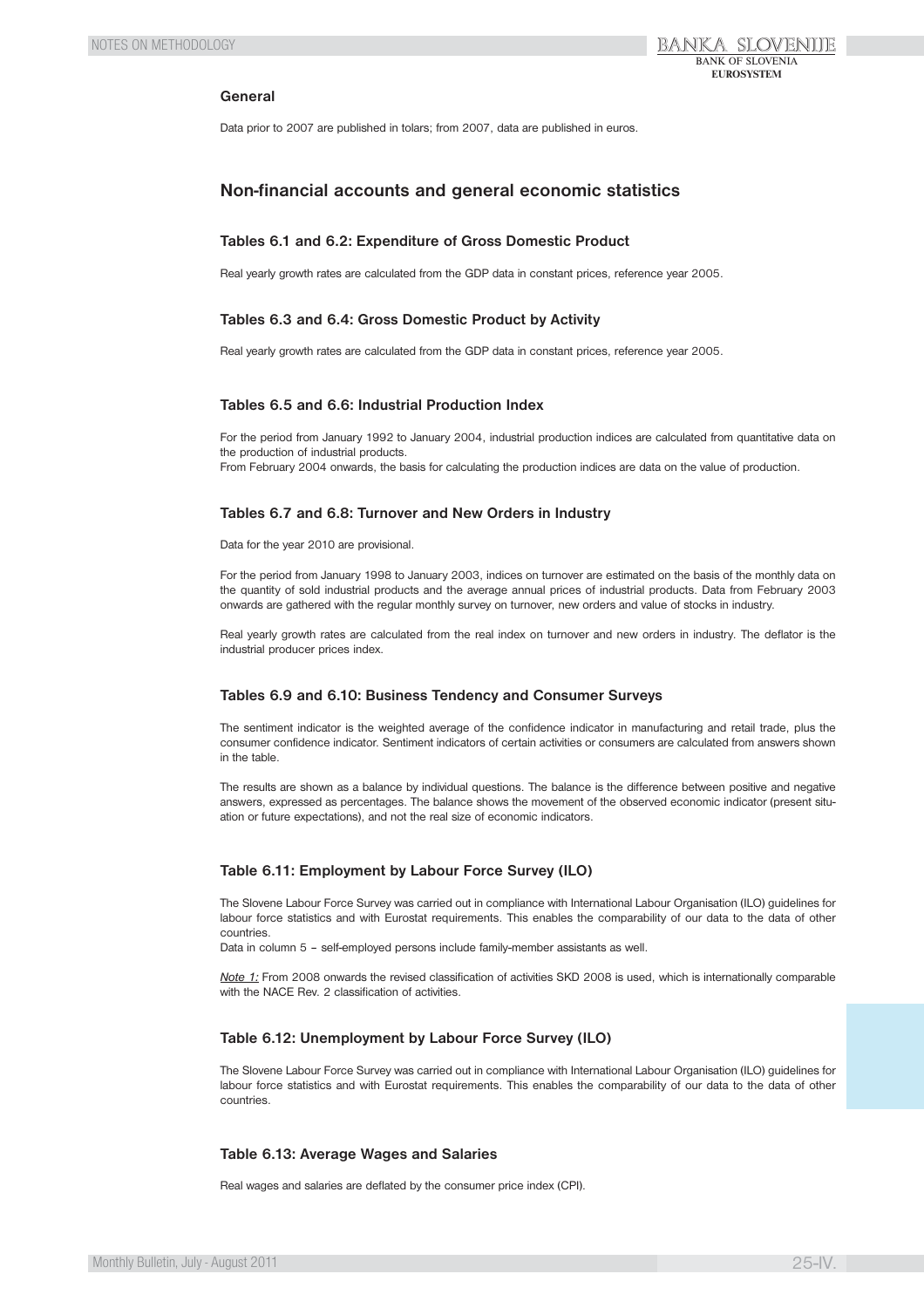From January 2005 onwards a new methodology for the calculations of average monthly wages and salaries has been used. The statistical survey also includes legal entities with one or two persons in paid employment in the private sector. Individual private entrepreneurs and persons employed by them, own account workers and farmers are not covered.

Published data are the results of new research: the Monthly Report on Earnings at Legal Entities. Data are collected by the Agency of the Republic of Slovenia for Public Legal Records and Related Services (with the common questionnaire (Form 1–ZAP/M). Statistical work was done by SORS. SORS also calculated the average monthly wages and salaries data for 2004 according to the new methodology.

# **Table 6.14 Nominal effective exchange rate and Real harmonised competitiveness indicators**

Nominal effective exchange rate, Euro area-17 countries vis-a-vis the EER-40 group of trading partners (AU, CA, DK, HK, JP, NO, SG, KR, SE, CH, GB, US, BG, CZ, LV, LT, HU, PL, RO, CN, DZ, AR, BR, CL, HR, IS, IN, ID, IL, MY, MX, MA, NZ, PH, RU, ZA, TW, TH, TR, VE); Currency denominator: Euro.

Real harmonised competitiveness indicators consumer prices and unit labour costs in total economy deflated; ECB EER-20 group of currencies and Euro area 17 country currencies (FR, BE, LU, NL, DE, IT, IE, PT, ES, FI, AT, GR, SI, AU, CA, CN, DK, HK, JP, NO, SG, KR, SE, CH, GB, US, CY, CZ, EE, HU, LV, LT, MT, PL, SK, BG, RO); Currency denominator: until 31.12.2006 Slovenian tolar, from 01.01.2007 Euro.

The growth of the index value represents decrease of competitiveness.

*Note 1:* Data for harmonised competitiveness indicators unit labour costs in total economy deflated are quarterly.

Explanations to harmonised competitiveness indicators calculations are available in special methodological paper "Calculations of harmonised competitiveness indicators", on the Web site of Bank of Slovenia: *http://www.bsi.si/publikacije-in-raziskave.asp?MapaId=1039.*

#### **Tables 6.15 and 6.16: Consumer Price Index**

The Harmonized Index of Consumer Prices (HICP) is a comparable index of consumer prices produced by each Member State and used for international comparison of consumer price inflation. In Slovenia it is available from the year 2001 onwards.

## **Tables 6.17 and 6.18: Industrial Producer Price Index**

The index of industrial producer prices measures changes in the level of producer prices of industrial products that are sold by producers on the Slovenian market. The tables show the price indices and growth rates by end-use of products , as well as by main divisions of activities, v2 (2008).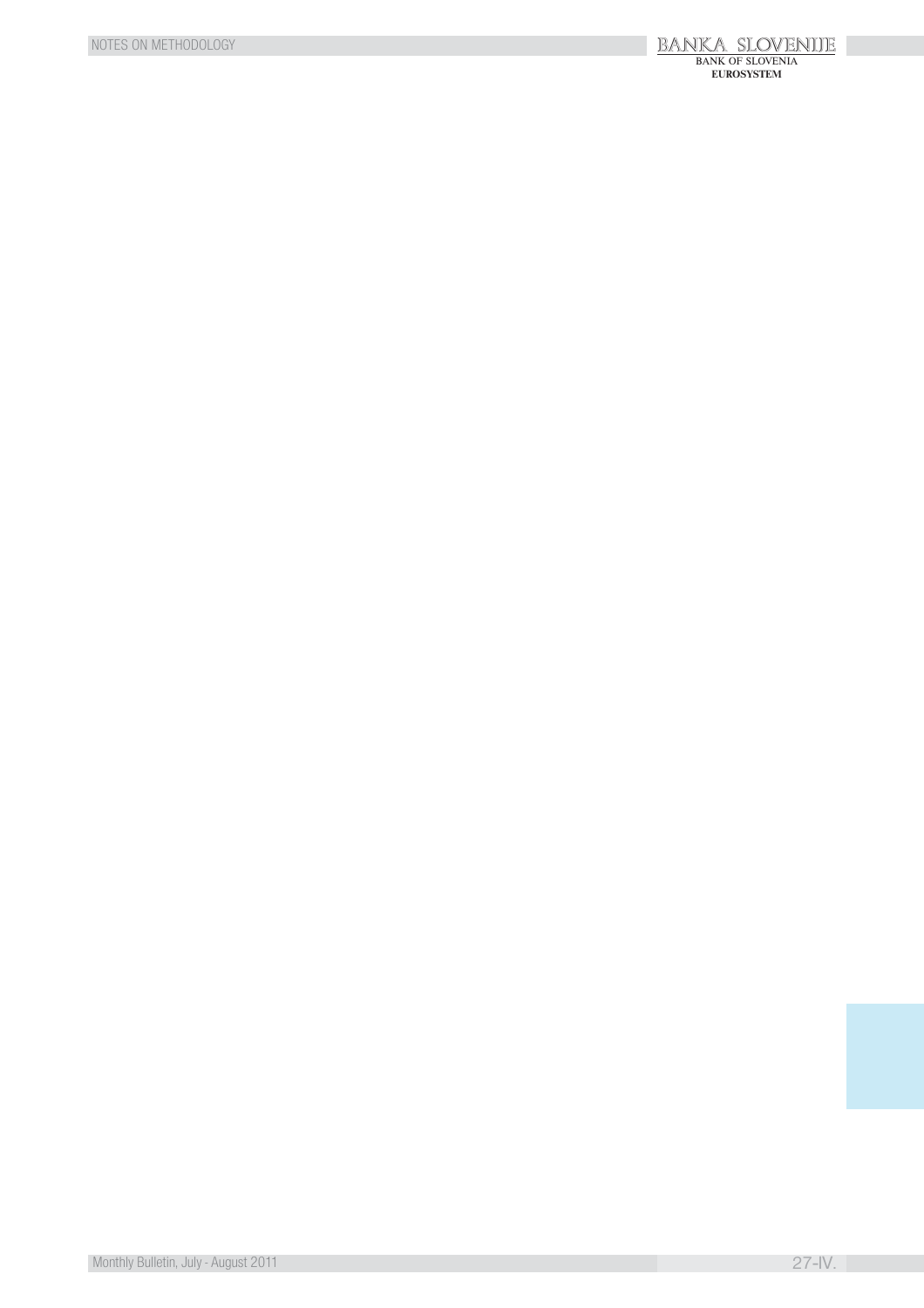BANKA SLOVENIJE

BANK OF SLOVENIA **EUROSYSTEM**

# **Review of the links between the data on Slovenia in the Bulletin of the Bank of Slovenia and the Euro area data in the ECB's Bulletin**

The table below shows the correspondence between the statistical tables on Slovenia in the Bulletin of the Bank of Slovenia and on the Euro area in the ECB's Bulletin, i.e. where are the data on Slovenia included into the Euro area aggregates. The ECB's Bulletin is available on the internet address: *http://www.ecb.int/pub/mb/html/index.en.html*.

| Tabels in Monthly Bulletin of the Bank of Slovenia                                 | Tabels in Monthly Bulletin of the ECB                                                       |  |  |
|------------------------------------------------------------------------------------|---------------------------------------------------------------------------------------------|--|--|
| 1.1. Monetary aggregates                                                           | 2.3 Monetary statistics (Monetary aggregates and counterparts)                              |  |  |
| 1.2. Consolidated Balance Sheet of Monetary Financial Institutions                 | 2.2 Consolidated balance sheet of euro area MFI s                                           |  |  |
| 1.4. Balance Sheet of Other Monetary Financial Institutions or                     | 2.4 MFI loans, breakdown                                                                    |  |  |
| 1.5. Selected Assets of Other Monetary Financial Institutions by Sector            | 2.6 MFI holdings of securities, breakdown                                                   |  |  |
| 1.6. Selected Obligations of Other Monetary Financial Institutions by Sector or    | 2.5 Deposits held with MFIs, breakdown                                                      |  |  |
| 1.4. Balance Sheet of Other Monetary Financial Institutions                        |                                                                                             |  |  |
| 1.8. Investment funds                                                              | 2.9. Aggregated balance sheet of euro area investment funds                                 |  |  |
|                                                                                    | 2.10. Securities held by investment funds broken down by issuer of securities               |  |  |
| 2.2. Interbank Money Market Rates and Indexation Clause                            | 4.6 Money market interest rates                                                             |  |  |
| 2.3. European Central Bank Interest Rates                                          | 1.2 Key ECB interest rates                                                                  |  |  |
| 2.6.2a. European Central Bank exchange rates - Average Rates                       | 8.2 Bilateral exchange rates                                                                |  |  |
| 3.2. Balance of payments, capital and financial account                            | 7.1 Balance of payments - summary                                                           |  |  |
|                                                                                    | 7.2 Current and capital account                                                             |  |  |
|                                                                                    | 7.3 Financial account                                                                       |  |  |
| 3.3. Current Account by countries                                                  | 7.2.3 Current and capital account - geographical breakdown                                  |  |  |
| 3.4. Capital and Financial Account by countries                                    | 7.3.8 Financial account - geographical breakdown                                            |  |  |
| 3.5. Trade in goods by countries                                                   | 7.5 Trade in goods                                                                          |  |  |
| 3.6. International Investment Position of Slovenia; assets, liabilities            | 7.3 Financial account                                                                       |  |  |
| 3.7. International Investment Position by countries; assets, liabilities           | 7.3.8 Financial account - geographical breakdown                                            |  |  |
| 3.12. International reserves                                                       | 7.3.7. Reserve assets                                                                       |  |  |
| 4.1. General Government Non-financial and Financial Accounts (ESA 95)              | 6.1 Revenue, expenditure and deficit/surplus                                                |  |  |
|                                                                                    | 6.2 Debt                                                                                    |  |  |
|                                                                                    | 6.3 Change in debt                                                                          |  |  |
| 4.2. Non-financial account general government sector (ESA 95)                      | 6.4. Quarterly revenue, expenditure and deficit/surplus                                     |  |  |
| 4.4. Financial account general government sector (ESA 95)                          | 6.5. Quarterly debt and change in debt                                                      |  |  |
| 6.1. Expenditure on gross domestic product                                         | 5.2.1. GDP and expenditure components                                                       |  |  |
| 6.2. Expenditure on gross domestic product (growth rates)                          |                                                                                             |  |  |
| 6.3. Gross domestic product by activity                                            | 5.2.2. Value added by economic activity                                                     |  |  |
| 6.4. Gross domestic product by activity (growth rates)                             |                                                                                             |  |  |
| 6.5. Industrial production index and productivity index in industry                | 5.2.3. Industrial production                                                                |  |  |
| 6.6. Industrial production index and productivity index in industry (growth rates) |                                                                                             |  |  |
| 6.7. Tumover and new orders in industry                                            | 5.2.4. Industrial new orders and turnover, retail sales and new passenger car registrations |  |  |
| 6.8. Tumover and new orders in industry (growth rates)                             |                                                                                             |  |  |
| 6.9. Business tendency and consumer surveys (part 1)                               | 5.2.5. Business and Consumer Surveys                                                        |  |  |
| 6.10. Business tendency and consumer surveys (part 2)                              |                                                                                             |  |  |
| 6.11. Employment by Labour Force Survey (ILO)                                      | 5.3.1. Employment                                                                           |  |  |
| 6.12. Unemployment by Labour Force Survey (ILO)                                    | 5.3.2. Unemployment                                                                         |  |  |
| 6.14. The Effective Exchange Rate - Nominal, Real                                  | 8.1 Effective exchange rates                                                                |  |  |
| 6.15. Consumer price index                                                         | 5.1.1. Harmonised Index of Consumer Prices                                                  |  |  |
| 6.16. Consumer price index (growth rates)                                          |                                                                                             |  |  |
| 6.17. Industrial producer price index                                              | 5.1.2. Industry, construction, residential property and commodity prices                    |  |  |
| 6.18. Industrial producer price index (growth rates)                               |                                                                                             |  |  |